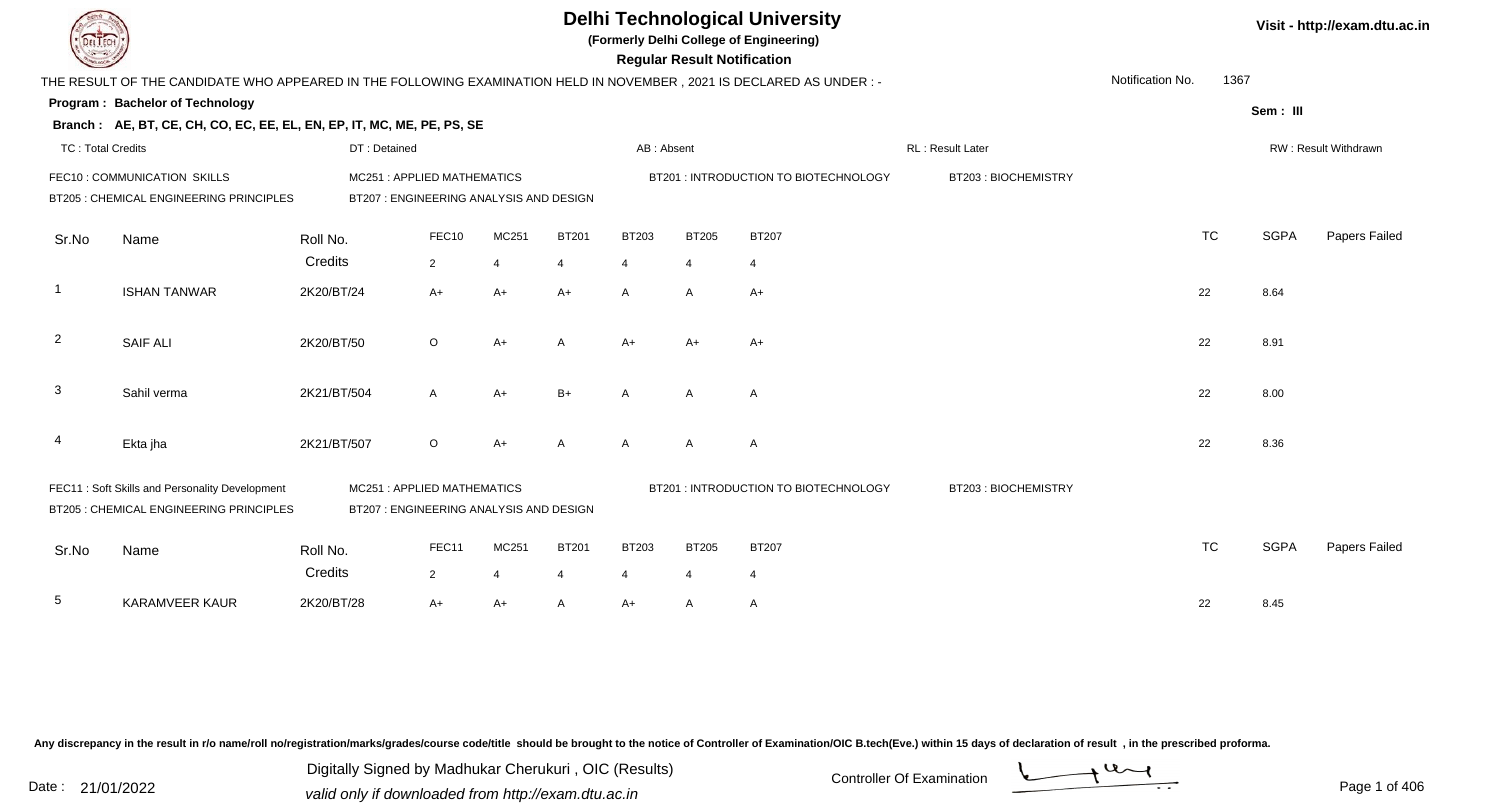|                          |                                                                                                                      |                                                                      |                                        |                        |                        |                        | <b>Regular Result Notification</b> | <b>Delhi Technological University</b><br>(Formerly Delhi College of Engineering) |                     |                  |           |             | Visit - http://exam.dtu.ac.in |
|--------------------------|----------------------------------------------------------------------------------------------------------------------|----------------------------------------------------------------------|----------------------------------------|------------------------|------------------------|------------------------|------------------------------------|----------------------------------------------------------------------------------|---------------------|------------------|-----------|-------------|-------------------------------|
|                          | THE RESULT OF THE CANDIDATE WHO APPEARED IN THE FOLLOWING EXAMINATION HELD IN NOVEMBER, 2021 IS DECLARED AS UNDER :- |                                                                      |                                        |                        |                        |                        |                                    |                                                                                  |                     | Notification No. | 1367      |             |                               |
|                          | Program: Bachelor of Technology                                                                                      |                                                                      |                                        |                        |                        |                        |                                    |                                                                                  |                     |                  |           | Sem: III    |                               |
|                          | Branch: AE, BT, CE, CH, CO, EC, EE, EL, EN, EP, IT, MC, ME, PE, PS, SE                                               |                                                                      |                                        |                        |                        |                        |                                    |                                                                                  |                     |                  |           |             |                               |
| <b>TC: Total Credits</b> |                                                                                                                      | DT: Detained                                                         |                                        |                        |                        | AB: Absent             |                                    |                                                                                  | RL : Result Later   |                  |           |             | RW: Result Withdrawn          |
|                          | FEC12 : BUSINESS COMMUNICATION AND<br>PRESENTATION SKILLS<br>BT205 : CHEMICAL ENGINEERING PRINCIPLES                 | MC251: APPLIED MATHEMATICS<br>BT207: ENGINEERING ANALYSIS AND DESIGN |                                        |                        |                        |                        |                                    | BT201 : INTRODUCTION TO BIOTECHNOLOGY                                            | BT203: BIOCHEMISTRY |                  |           |             |                               |
| Sr.No                    | Name                                                                                                                 | Roll No.                                                             | FEC12                                  | MC251                  | <b>BT201</b>           | <b>BT203</b>           | <b>BT205</b>                       | <b>BT207</b>                                                                     |                     |                  | <b>TC</b> | <b>SGPA</b> | Papers Failed                 |
|                          |                                                                                                                      | Credits                                                              | $\overline{2}$                         | $\overline{4}$         | $\overline{4}$         | 4                      | $\overline{4}$                     | $\overline{4}$                                                                   |                     |                  |           |             |                               |
| 6                        | PARTH BHARDWAJ                                                                                                       | 2K20/BT/39                                                           | $A+$                                   | $\mathsf{A}$           | A                      | $A+$                   | A                                  | $\overline{A}$                                                                   |                     |                  | 22        | 8.27        |                               |
| $\overline{7}$           | <b>SAHIL KUMAR</b>                                                                                                   | 2K20/BT/49                                                           | $B+$                                   | $A+$                   | B                      | A                      | $\mathsf{A}$                       | $\overline{A}$                                                                   |                     |                  | 22        | 7.73        |                               |
|                          | FEC13: PUBLIC SPEAKING<br>BT205 : CHEMICAL ENGINEERING PRINCIPLES                                                    | MC251: APPLIED MATHEMATICS                                           | BT207: ENGINEERING ANALYSIS AND DESIGN |                        |                        |                        |                                    | BT201 : INTRODUCTION TO BIOTECHNOLOGY                                            | BT203: BIOCHEMISTRY |                  |           |             |                               |
| Sr.No                    | Name                                                                                                                 | Roll No.                                                             | FEC13                                  | MC251                  | <b>BT201</b>           | <b>BT203</b>           | <b>BT205</b>                       | <b>BT207</b>                                                                     |                     |                  | <b>TC</b> | <b>SGPA</b> | Papers Failed                 |
| 8                        | <b>ACHINT KAUR</b>                                                                                                   | Credits<br>2K20/BT/04                                                | $\overline{2}$<br>$A+$                 | $\overline{4}$<br>$A+$ | $\overline{4}$<br>$A+$ | $\overline{4}$<br>$A+$ | $\overline{4}$<br>$\mathsf{A}$     | $\overline{4}$<br>$A+$                                                           |                     |                  | 22        | 8.82        |                               |
| 9                        | SARTHAK BANERJEE                                                                                                     | 2K20/BT/55                                                           | A+                                     | $\overline{A}$         | A                      | $A+$                   | A                                  | $A+$                                                                             |                     |                  | 22        | 8.45        |                               |
| 10                       | <b>UDIT JAIN</b>                                                                                                     | 2K20/BT/67                                                           | A+                                     | A                      | A                      | $A+$                   | A                                  | A+                                                                               |                     |                  | 22        | 8.45        |                               |
| 11                       | <b>VIREIN HARJANI</b>                                                                                                | 2K20/BT/70                                                           | A+                                     | A+                     | $B+$                   | A                      | A                                  | $A+$                                                                             |                     |                  | 22        | 8.27        |                               |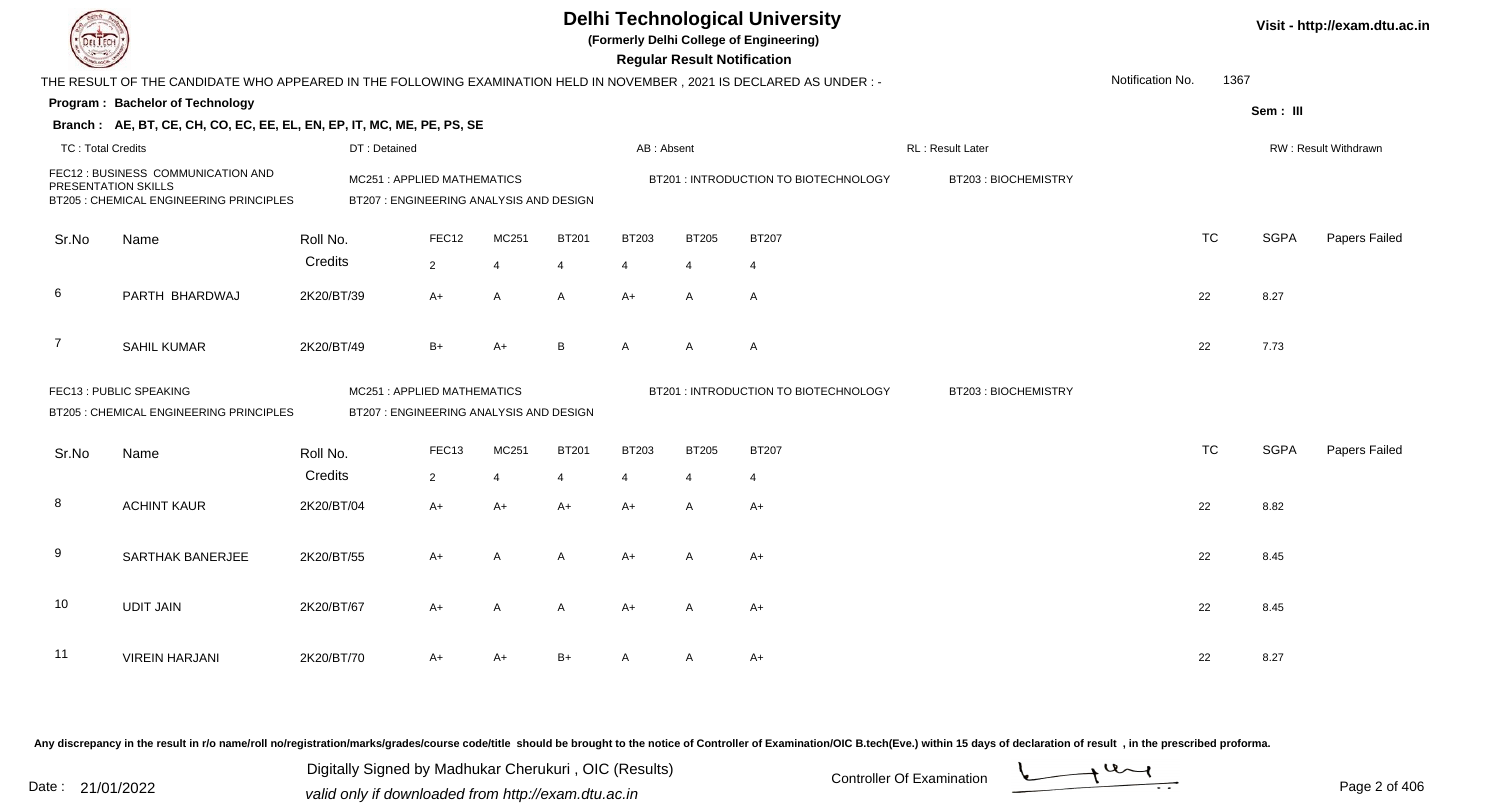| <b>DELTECH</b>           |                                                                                                                                                           |                                                                       |                |                                |                                          |                                       | <b>Regular Result Notification</b> | <b>Delhi Technological University</b><br>(Formerly Delhi College of Engineering) |                                         |                  |           |             | Visit - http://exam.dtu.ac.in |
|--------------------------|-----------------------------------------------------------------------------------------------------------------------------------------------------------|-----------------------------------------------------------------------|----------------|--------------------------------|------------------------------------------|---------------------------------------|------------------------------------|----------------------------------------------------------------------------------|-----------------------------------------|------------------|-----------|-------------|-------------------------------|
|                          | THE RESULT OF THE CANDIDATE WHO APPEARED IN THE FOLLOWING EXAMINATION HELD IN NOVEMBER, 2021 IS DECLARED AS UNDER:-                                       |                                                                       |                |                                |                                          |                                       |                                    |                                                                                  |                                         | Notification No. | 1367      |             |                               |
|                          | Program: Bachelor of Technology                                                                                                                           |                                                                       |                |                                |                                          |                                       |                                    |                                                                                  |                                         |                  |           | Sem: III    |                               |
|                          | Branch: AE, BT, CE, CH, CO, EC, EE, EL, EN, EP, IT, MC, ME, PE, PS, SE                                                                                    |                                                                       |                |                                |                                          |                                       |                                    |                                                                                  |                                         |                  |           |             |                               |
| <b>TC: Total Credits</b> |                                                                                                                                                           | DT: Detained                                                          |                |                                |                                          | AB: Absent                            |                                    |                                                                                  | <b>RL: Result Later</b>                 |                  |           |             | <b>RW: Result Withdrawn</b>   |
|                          | FEC14 : APPRECIATION OF SHORT STORIES<br>BT207 : ENGINEERING ANALYSIS AND DESIGN                                                                          | BT201: INTRODUCTION TO BIOTECHNOLOGY                                  |                |                                |                                          |                                       | BT203: BIOCHEMISTRY                |                                                                                  | BT205 : CHEMICAL ENGINEERING PRINCIPLES |                  |           |             |                               |
| Sr.No                    | Name                                                                                                                                                      | Roll No.<br>Credits                                                   | FEC14<br>2     | <b>BT201</b><br>$\overline{4}$ | <b>BT203</b><br>$\boldsymbol{\varDelta}$ | <b>BT205</b><br>$\overline{4}$        | <b>BT207</b><br>$\overline{4}$     |                                                                                  |                                         |                  | <b>TC</b> | <b>SGPA</b> | Papers Failed                 |
| 12                       | <b>SAKSHAM GUPTA</b>                                                                                                                                      | 2K20/BT/51                                                            | F              | F                              | E                                        | P                                     | $\mathsf P$                        |                                                                                  |                                         |                  | 8         | 1.78        | FEC14BT201, BT203,            |
|                          | FEC14 : APPRECIATION OF SHORT STORIES<br>BT205 : CHEMICAL ENGINEERING PRINCIPLES                                                                          | MC251: APPLIED MATHEMATICS<br>BT207 : ENGINEERING ANALYSIS AND DESIGN |                |                                |                                          | BT201 : INTRODUCTION TO BIOTECHNOLOGY | BT203: BIOCHEMISTRY                |                                                                                  |                                         |                  |           |             |                               |
| Sr.No                    | Name                                                                                                                                                      | Roll No.                                                              | FEC14          | MC251                          | <b>BT201</b>                             | <b>BT203</b>                          | <b>BT205</b>                       | <b>BT207</b>                                                                     |                                         |                  | <b>TC</b> | <b>SGPA</b> | Papers Failed                 |
|                          |                                                                                                                                                           | Credits                                                               | $\overline{2}$ | $\overline{4}$                 | $\overline{4}$                           | 4                                     | $\overline{4}$                     | $\overline{4}$                                                                   |                                         |                  |           |             |                               |
| 13                       | YUKTI VARSHNEY                                                                                                                                            | 2K20/BT/72                                                            | $\circ$        | $\circ$                        | A+                                       | $A+$                                  | $A+$                               | A+                                                                               |                                         |                  | 22        | 9.27        |                               |
| 14                       | manish kumar                                                                                                                                              | 2K21/BT/503                                                           | $\mathsf{A}$   | $A+$                           | A+                                       | $\mathsf{A}$                          | $B+$                               | A                                                                                |                                         |                  | 22        | 8.18        |                               |
|                          | FEC18 : FINANCIAL STATEMENTS ANALYSIS<br>MC251: APPLIED MATHEMATICS<br>BT207 : ENGINEERING ANALYSIS AND DESIGN<br>BT205 : CHEMICAL ENGINEERING PRINCIPLES |                                                                       |                |                                |                                          |                                       |                                    | BT201 : INTRODUCTION TO BIOTECHNOLOGY                                            | BT203: BIOCHEMISTRY                     |                  |           |             |                               |
| Sr.No                    | Name                                                                                                                                                      | Roll No.<br>Credits                                                   | FEC18<br>2     | MC251<br>$\overline{4}$        | <b>BT201</b><br>4                        | <b>BT203</b><br>$\overline{4}$        | <b>BT205</b><br>$\overline{4}$     | <b>BT207</b><br>$\overline{4}$                                                   |                                         |                  | <b>TC</b> | <b>SGPA</b> | Papers Failed                 |
|                          |                                                                                                                                                           |                                                                       |                |                                |                                          |                                       |                                    |                                                                                  |                                         |                  |           |             |                               |
| 15                       | Divyanshu Sharma                                                                                                                                          | 2K21/BT/505                                                           | $\mathsf{A}$   | A+                             | A+                                       | $\mathsf{A}$                          | A                                  | A                                                                                |                                         |                  | 22        | 8.36        |                               |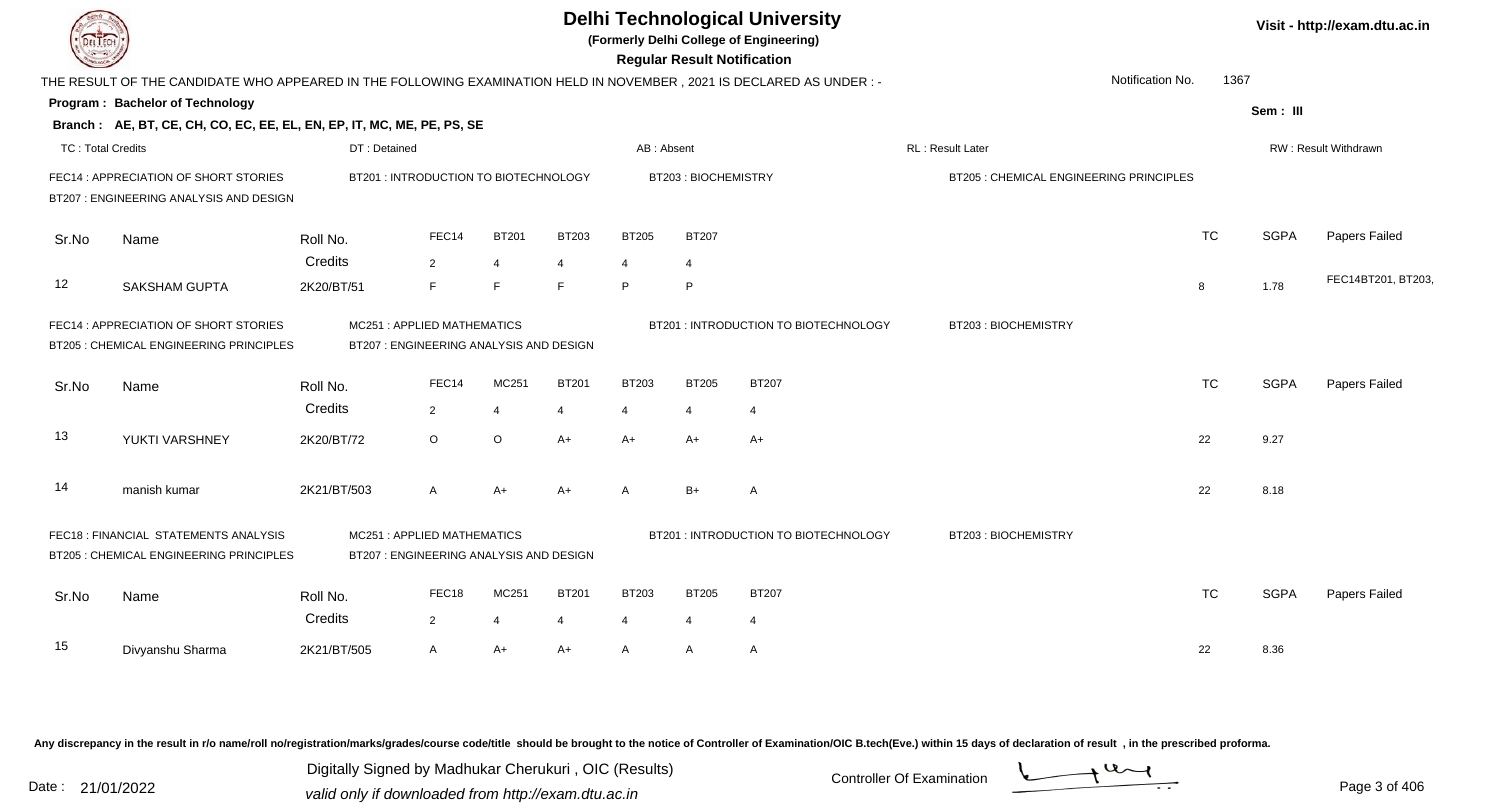**(Formerly Delhi College of Engineering)**

 **Regular Result Notification**

**Visit - http://exam.dtu.ac.in**

| <b>Course /</b>                                                                                               |                                                                                                                     |            |                |       |              |              | <b>Requiar Result Notification</b> |              |  |                  |           |             |               |
|---------------------------------------------------------------------------------------------------------------|---------------------------------------------------------------------------------------------------------------------|------------|----------------|-------|--------------|--------------|------------------------------------|--------------|--|------------------|-----------|-------------|---------------|
|                                                                                                               | THE RESULT OF THE CANDIDATE WHO APPEARED IN THE FOLLOWING EXAMINATION HELD IN NOVEMBER, 2021 IS DECLARED AS UNDER:- |            |                |       |              |              |                                    |              |  | Notification No. | 1367      |             |               |
|                                                                                                               | Program: Bachelor of Technology                                                                                     |            |                |       |              |              |                                    |              |  |                  |           | Sem: III    |               |
|                                                                                                               | Branch: AE, BT, CE, CH, CO, EC, EE, EL, EN, EP, IT, MC, ME, PE, PS, SE                                              |            |                |       |              |              |                                    |              |  |                  |           |             |               |
| DT: Detained<br>RL: Result Later<br><b>TC: Total Credits</b><br>RW: Result Withdrawn<br>AB: Absent            |                                                                                                                     |            |                |       |              |              |                                    |              |  |                  |           |             |               |
| FEC1: SPORTS - I<br>MC251: APPLIED MATHEMATICS<br>BT201: INTRODUCTION TO BIOTECHNOLOGY<br>BT203: BIOCHEMISTRY |                                                                                                                     |            |                |       |              |              |                                    |              |  |                  |           |             |               |
| <b>BT205: CHEMICAL ENGINEERING PRINCIPLES</b><br>BT207: ENGINEERING ANALYSIS AND DESIGN                       |                                                                                                                     |            |                |       |              |              |                                    |              |  |                  |           |             |               |
| Sr.No                                                                                                         | Name                                                                                                                | Roll No.   | FEC1           | MC251 | <b>BT201</b> | <b>BT203</b> | <b>BT205</b>                       | <b>BT207</b> |  |                  | <b>TC</b> | <b>SGPA</b> | Papers Failed |
|                                                                                                               |                                                                                                                     | Credits    | $\overline{2}$ |       |              |              | 4                                  | 4            |  |                  |           |             |               |
| 16                                                                                                            | <b>PRATHAM GROVER</b>                                                                                               | 2K20/BT/43 | $\mathsf{A}$   | A+    | $A+$         | A+           | $A+$                               | $A+$         |  | 22               |           | 8.91        |               |

Any discrepancy in the result in r/o name/roll no/registration/marks/grades/course code/title should be brought to the notice of Controller of Examination/OIC B.tech(Eve.) within 15 days of declaration of result, in the pr

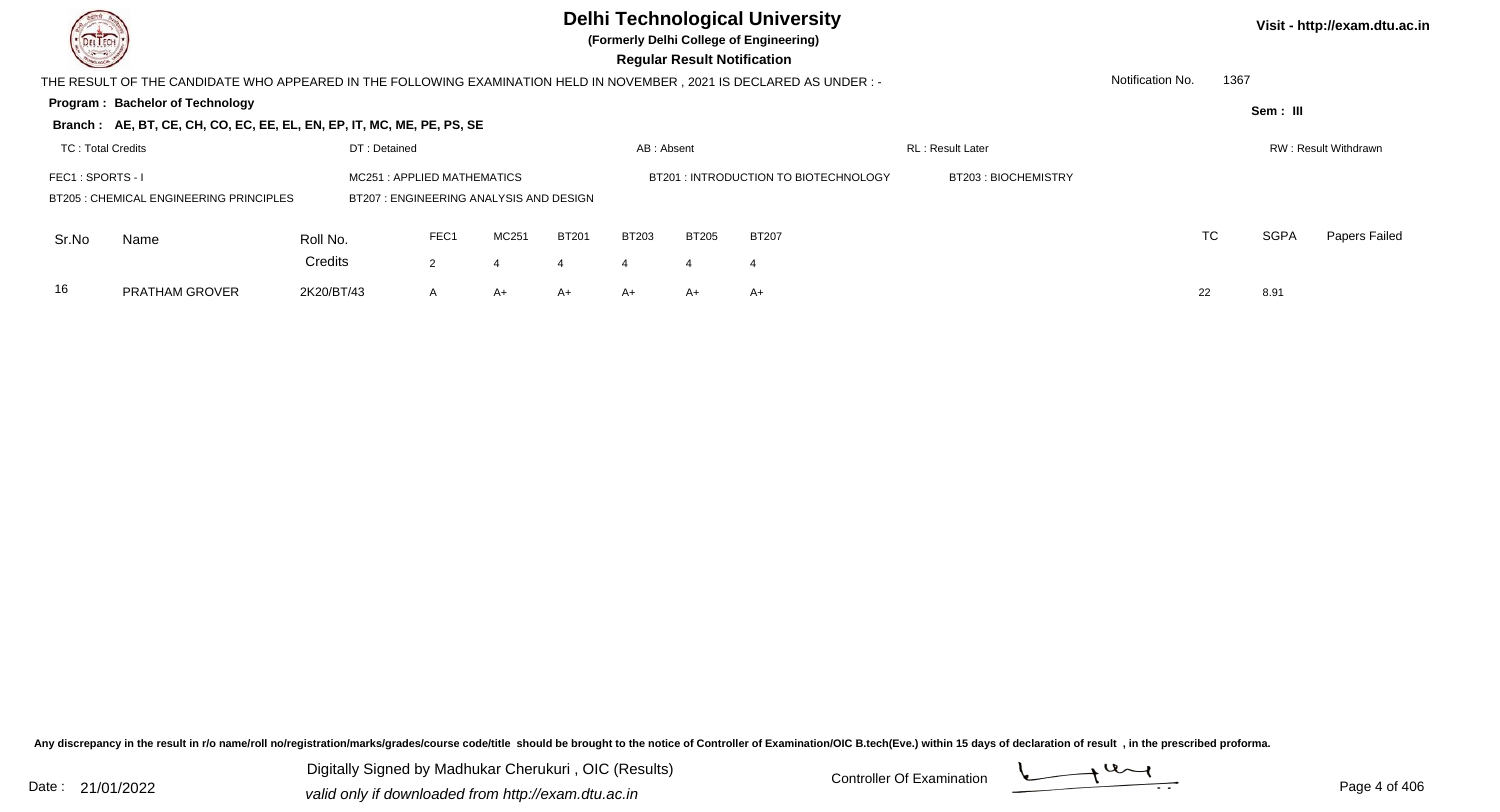| EL ECH                   |                                                                                                                      |                                         |                           |                               |              |                        | <b>Regular Result Notification</b> | <b>Delhi Technological University</b><br>(Formerly Delhi College of Engineering) |                     |                  |           |             | Visit - http://exam.dtu.ac.in |
|--------------------------|----------------------------------------------------------------------------------------------------------------------|-----------------------------------------|---------------------------|-------------------------------|--------------|------------------------|------------------------------------|----------------------------------------------------------------------------------|---------------------|------------------|-----------|-------------|-------------------------------|
|                          | THE RESULT OF THE CANDIDATE WHO APPEARED IN THE FOLLOWING EXAMINATION HELD IN NOVEMBER, 2021 IS DECLARED AS UNDER :- |                                         |                           |                               |              |                        |                                    |                                                                                  |                     | Notification No. | 1367      |             |                               |
|                          | Program: Bachelor of Technology                                                                                      |                                         |                           |                               |              |                        |                                    |                                                                                  |                     |                  |           | Sem: III    |                               |
|                          | Branch: AE, BT, CE, CH, CO, EC, EE, EL, EN, EP, IT, MC, ME, PE, PS, SE                                               |                                         |                           |                               |              |                        |                                    |                                                                                  |                     |                  |           |             |                               |
| <b>TC: Total Credits</b> |                                                                                                                      | DT: Detained                            |                           |                               |              | AB: Absent             |                                    |                                                                                  | RL: Result Later    |                  |           |             | RW: Result Withdrawn          |
| FEC22: YOGA              |                                                                                                                      | MC251: APPLIED MATHEMATICS              |                           |                               |              |                        |                                    | BT201: INTRODUCTION TO BIOTECHNOLOGY                                             | BT203: BIOCHEMISTRY |                  |           |             |                               |
|                          | BT205 : CHEMICAL ENGINEERING PRINCIPLES                                                                              | BT207 : ENGINEERING ANALYSIS AND DESIGN |                           |                               |              |                        |                                    |                                                                                  |                     |                  |           |             |                               |
| Sr.No                    | Name                                                                                                                 | Roll No.                                | FEC22                     | MC251                         | <b>BT201</b> | <b>BT203</b>           | <b>BT205</b>                       | <b>BT207</b>                                                                     |                     |                  | <b>TC</b> | <b>SGPA</b> | Papers Failed                 |
| 17                       | <b>ANKIT KUMAR</b>                                                                                                   | Credits<br>2K20/BT/07                   | $\overline{2}$<br>$\circ$ | $\overline{4}$<br>$\mathsf O$ | 4<br>$A+$    | $\overline{4}$<br>$A+$ | $\overline{4}$<br>Α                | $\overline{4}$<br>$A+$                                                           |                     |                  | 22        | 9.09        |                               |
| 18                       | <b>AYUSH CHAUDHARY</b>                                                                                               | 2K20/BT/17                              | $\mathsf{A}$              | $A+$                          | A            | $A+$                   | A                                  | A                                                                                |                     |                  | 22        | 8.36        |                               |
| 19                       | <b>GOURAV KUMAR</b>                                                                                                  | 2K20/BT/20                              | A+                        | $A+$                          | A            | $A+$                   | A                                  | $A+$                                                                             |                     |                  | 22        | 8.64        |                               |
| 20                       | MAYANK LEKHWANI                                                                                                      | 2K20/BT/32                              | $A+$                      | $A+$                          | Α            | $A+$                   | $A+$                               | $\mathsf{A}$                                                                     |                     |                  | 22        | 8.64        |                               |
| 21                       | PARTH TYAGI                                                                                                          | 2K20/BT/40                              | $A+$                      | $A+$                          | $\mathsf{A}$ | $A+$                   | A                                  | $\mathsf{A}$                                                                     |                     |                  | 22        | 8.45        |                               |
| 22                       | SARTHAK BHARDWAJ                                                                                                     | 2K20/BT/56                              | F.                        | $\, {\bf B}$                  | P            | P                      | A                                  | P                                                                                |                     |                  | 20        | 4.73        | FEC22                         |
| 23                       | <b>SHWETA</b>                                                                                                        | 2K20/BT/60                              | $\circ$                   | $A+$                          | A            | A                      | A                                  | $A+$                                                                             |                     |                  | 22        | 8.55        |                               |
| 24                       | <b>SIRJANA SINGH</b>                                                                                                 | 2K20/BT/61                              | A+                        | A+                            | B+           | $A+$                   | A                                  | A                                                                                |                     |                  | 22        | 8.27        |                               |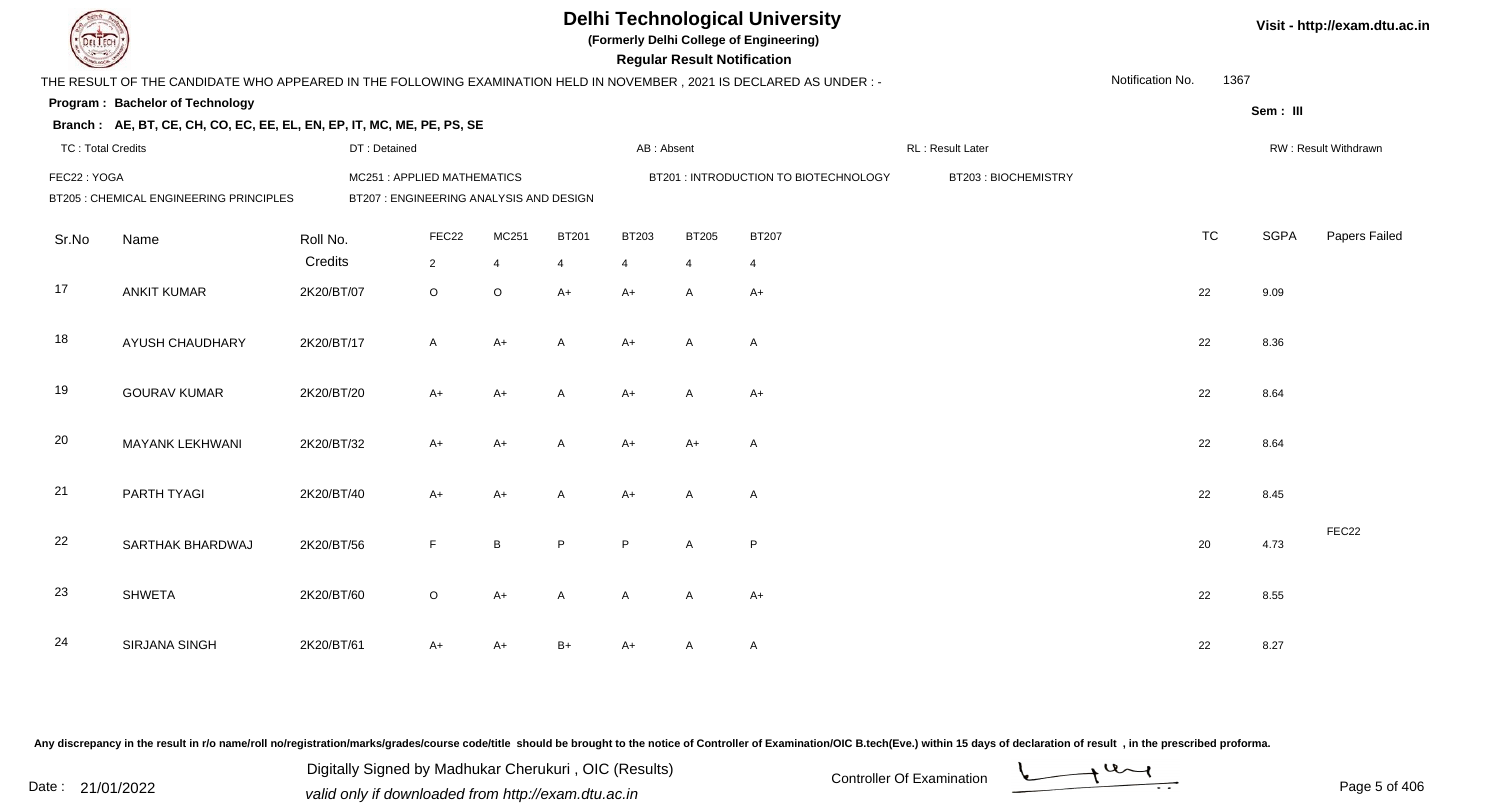| EL ECH                   |                                                                                                                      |              |                                                                      |                |              |                | <b>Regular Result Notification</b> | <b>Delhi Technological University</b><br>(Formerly Delhi College of Engineering) |                     |                  |           |             | Visit - http://exam.dtu.ac.in |
|--------------------------|----------------------------------------------------------------------------------------------------------------------|--------------|----------------------------------------------------------------------|----------------|--------------|----------------|------------------------------------|----------------------------------------------------------------------------------|---------------------|------------------|-----------|-------------|-------------------------------|
|                          | THE RESULT OF THE CANDIDATE WHO APPEARED IN THE FOLLOWING EXAMINATION HELD IN NOVEMBER, 2021 IS DECLARED AS UNDER :- |              |                                                                      |                |              |                |                                    |                                                                                  |                     | Notification No. | 1367      |             |                               |
|                          | <b>Program: Bachelor of Technology</b>                                                                               |              |                                                                      |                |              |                |                                    |                                                                                  |                     |                  |           | Sem: III    |                               |
|                          | Branch: AE, BT, CE, CH, CO, EC, EE, EL, EN, EP, IT, MC, ME, PE, PS, SE                                               |              |                                                                      |                |              |                |                                    |                                                                                  |                     |                  |           |             |                               |
| <b>TC: Total Credits</b> |                                                                                                                      | DT: Detained |                                                                      |                |              | AB: Absent     |                                    |                                                                                  | RL : Result Later   |                  |           |             | RW: Result Withdrawn          |
|                          | FEC27 : PROFESSIONAL ETHICS & HUMAN VALUES<br>BT205 : CHEMICAL ENGINEERING PRINCIPLES                                |              | MC251: APPLIED MATHEMATICS<br>BT207: ENGINEERING ANALYSIS AND DESIGN |                |              |                |                                    | BT201 : INTRODUCTION TO BIOTECHNOLOGY                                            | BT203: BIOCHEMISTRY |                  |           |             |                               |
| Sr.No                    | Name                                                                                                                 | Roll No.     | FEC27                                                                | MC251          | <b>BT201</b> | <b>BT203</b>   | <b>BT205</b>                       | <b>BT207</b>                                                                     |                     |                  | <b>TC</b> | <b>SGPA</b> | Papers Failed                 |
|                          |                                                                                                                      | Credits      | $\overline{2}$                                                       | $\overline{4}$ | 4            | $\overline{4}$ | $\overline{4}$                     | $\overline{4}$                                                                   |                     |                  |           |             |                               |
| 25                       | <b>KANJAM MANOCHA</b>                                                                                                | 2K20/BT/27   | $A+$                                                                 | $\circ$        | $A+$         | $A+$           | $A+$                               | $\circ$                                                                          |                     |                  | 22        | 9.36        |                               |
| 26                       | <b>NAMAN DAGA</b>                                                                                                    | 2K20/BT/34   | $\circ$                                                              | $\circ$        | $A+$         | $A+$           | A                                  | $A+$                                                                             |                     |                  | 22        | 9.09        |                               |
| 27                       | <b>UTKARSH</b>                                                                                                       | 2K20/BT/68   | A+                                                                   | $A+$           |              | $A+$           | $A+$                               | A+                                                                               |                     |                  | 22        | 8.82        |                               |
| FEC2 : SPORTS II         | BT205 : CHEMICAL ENGINEERING PRINCIPLES                                                                              |              | MC251: APPLIED MATHEMATICS<br>BT207: ENGINEERING ANALYSIS AND DESIGN |                |              |                |                                    | BT201: INTRODUCTION TO BIOTECHNOLOGY                                             | BT203: BIOCHEMISTRY |                  |           |             |                               |
| Sr.No                    | Name                                                                                                                 | Roll No.     | FEC <sub>2</sub>                                                     | MC251          | <b>BT201</b> | <b>BT203</b>   | <b>BT205</b>                       | <b>BT207</b>                                                                     |                     |                  | <b>TC</b> | <b>SGPA</b> | Papers Failed                 |
|                          |                                                                                                                      | Credits      | $\overline{2}$                                                       | $\overline{4}$ | 4            | $\overline{4}$ | $\overline{4}$                     | $\overline{4}$                                                                   |                     |                  |           |             |                               |
| 28                       | NILESH YADAV                                                                                                         | 2K20/BT/35   | $\circ$                                                              | $\circ$        | $A+$         | $A+$           | A+                                 | $A+$                                                                             |                     |                  | 22        | 9.27        |                               |

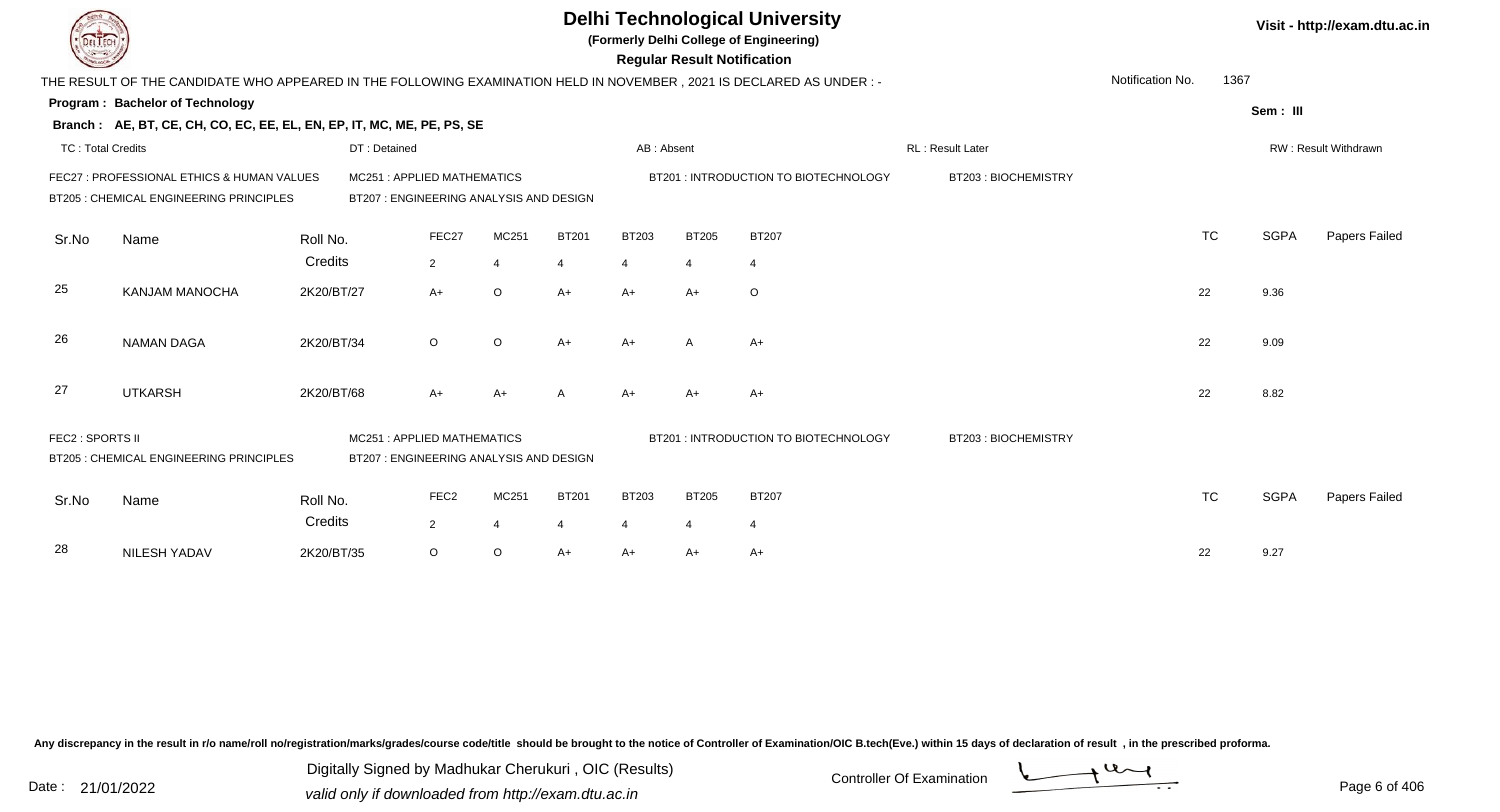|                          |                                                                                                                        |                                                                       |                                                                       |                |              |                                      | Visit - http://exam.dtu.ac.in      |                                       |                     |                  |           |             |                      |
|--------------------------|------------------------------------------------------------------------------------------------------------------------|-----------------------------------------------------------------------|-----------------------------------------------------------------------|----------------|--------------|--------------------------------------|------------------------------------|---------------------------------------|---------------------|------------------|-----------|-------------|----------------------|
|                          | THE RESULT OF THE CANDIDATE WHO APPEARED IN THE FOLLOWING EXAMINATION HELD IN NOVEMBER , 2021 IS DECLARED AS UNDER : - |                                                                       |                                                                       |                |              |                                      | <b>Regular Result Notification</b> |                                       |                     | Notification No. | 1367      |             |                      |
|                          | <b>Program: Bachelor of Technology</b>                                                                                 |                                                                       |                                                                       |                |              |                                      |                                    |                                       |                     |                  |           |             |                      |
|                          | Branch: AE, BT, CE, CH, CO, EC, EE, EL, EN, EP, IT, MC, ME, PE, PS, SE                                                 |                                                                       |                                                                       |                |              |                                      |                                    |                                       |                     |                  |           | Sem: III    |                      |
| <b>TC: Total Credits</b> |                                                                                                                        | DT: Detained                                                          |                                                                       |                |              | AB: Absent                           |                                    |                                       | RL: Result Later    |                  |           |             | RW: Result Withdrawn |
| FEC37: FRENCH            | BT205 : CHEMICAL ENGINEERING PRINCIPLES                                                                                | MC251: APPLIED MATHEMATICS<br>BT207 : ENGINEERING ANALYSIS AND DESIGN |                                                                       |                |              | BT201: INTRODUCTION TO BIOTECHNOLOGY | BT203: BIOCHEMISTRY                |                                       |                     |                  |           |             |                      |
| Sr.No                    | Name                                                                                                                   | Roll No.                                                              | FEC37                                                                 | MC251          | <b>BT201</b> | <b>BT203</b>                         | <b>BT205</b>                       | <b>BT207</b>                          |                     |                  | <b>TC</b> | <b>SGPA</b> | Papers Failed        |
|                          |                                                                                                                        | Credits                                                               | $\overline{2}$                                                        | 4              | 4            | 4                                    | -4                                 | 4                                     |                     |                  |           |             |                      |
| 29                       | Rishita                                                                                                                | 2K21/BT/510                                                           | $\circ$                                                               | $A+$           | $B+$         | $A+$                                 | A                                  | $A+$                                  |                     |                  | 22        | 8.55        |                      |
|                          | FEC3: PHYSICAL EDU SPORTS<br>BT205 : CHEMICAL ENGINEERING PRINCIPLES                                                   |                                                                       | MC251: APPLIED MATHEMATICS<br>BT207 : ENGINEERING ANALYSIS AND DESIGN |                |              |                                      |                                    | BT201 : INTRODUCTION TO BIOTECHNOLOGY | BT203: BIOCHEMISTRY |                  |           |             |                      |
| Sr.No                    | Name                                                                                                                   | Roll No.                                                              | FEC <sub>3</sub>                                                      | MC251          | <b>BT201</b> | <b>BT203</b>                         | <b>BT205</b>                       | <b>BT207</b>                          |                     |                  | <b>TC</b> | <b>SGPA</b> | Papers Failed        |
|                          |                                                                                                                        | Credits                                                               | $2^{\circ}$                                                           | $\overline{4}$ |              | $\overline{4}$                       | $\overline{4}$                     | $\overline{4}$                        |                     |                  |           |             |                      |
| 30                       | <b>ASHLEY JAIN</b>                                                                                                     | 2K20/BT/14                                                            | $A+$                                                                  | $A+$           | A            | $A+$                                 | $A+$                               | $A+$                                  |                     |                  | 22        | 8.82        |                      |
| 31                       | <b>MOHD SAIF KHAN</b>                                                                                                  | 2K20/BT/33                                                            | A                                                                     | O              | A+           | A+                                   |                                    | A+                                    |                     |                  | 22        | 8.91        |                      |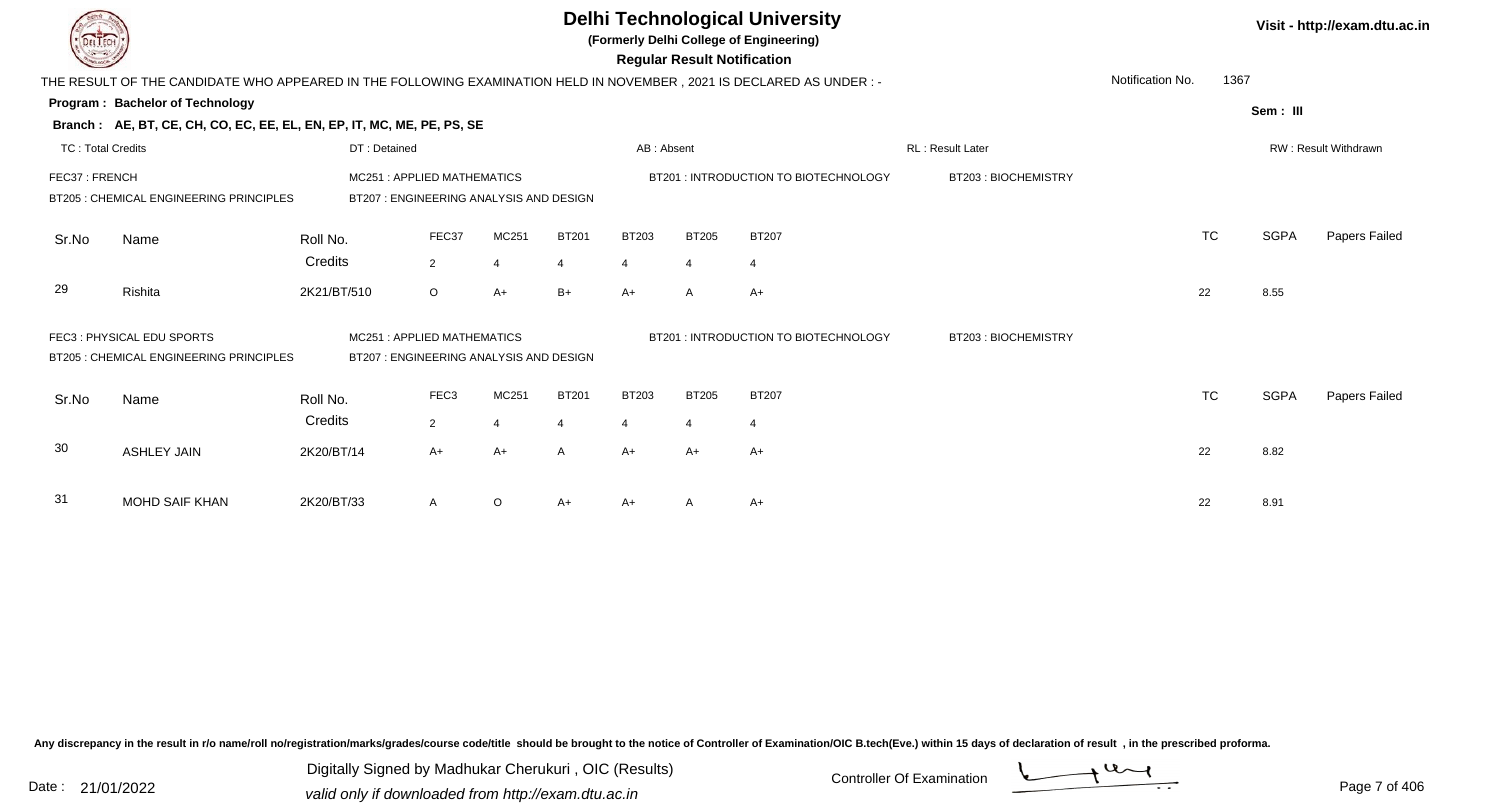|                          |                                                                                                                      |                                         |                |                |                |                |                | <b>Delhi Technological University</b><br>(Formerly Delhi College of Engineering)<br><b>Regular Result Notification</b> |                          |                  |           |             | Visit - http://exam.dtu.ac.in |
|--------------------------|----------------------------------------------------------------------------------------------------------------------|-----------------------------------------|----------------|----------------|----------------|----------------|----------------|------------------------------------------------------------------------------------------------------------------------|--------------------------|------------------|-----------|-------------|-------------------------------|
|                          | THE RESULT OF THE CANDIDATE WHO APPEARED IN THE FOLLOWING EXAMINATION HELD IN NOVEMBER, 2021 IS DECLARED AS UNDER :- |                                         |                |                |                |                |                |                                                                                                                        |                          | Notification No. | 1367      |             |                               |
|                          | Program: Bachelor of Technology                                                                                      |                                         |                |                |                |                |                |                                                                                                                        |                          |                  |           | Sem: III    |                               |
|                          | Branch: AE, BT, CE, CH, CO, EC, EE, EL, EN, EP, IT, MC, ME, PE, PS, SE                                               |                                         |                |                |                |                |                |                                                                                                                        |                          |                  |           |             |                               |
| <b>TC: Total Credits</b> |                                                                                                                      | DT: Detained                            |                |                |                | AB: Absent     |                |                                                                                                                        | <b>RL</b> : Result Later |                  |           |             | <b>RW: Result Withdrawn</b>   |
| FEC40: GERMAN            |                                                                                                                      | <b>MC251: APPLIED MATHEMATICS</b>       |                |                |                |                |                | BT201: INTRODUCTION TO BIOTECHNOLOGY                                                                                   | BT203: BIOCHEMISTRY      |                  |           |             |                               |
|                          | BT205 : CHEMICAL ENGINEERING PRINCIPLES                                                                              | BT207 : ENGINEERING ANALYSIS AND DESIGN |                |                |                |                |                |                                                                                                                        |                          |                  |           |             |                               |
| Sr.No                    | Name                                                                                                                 | Roll No.                                | FEC40          | MC251          | <b>BT201</b>   | <b>BT203</b>   | <b>BT205</b>   | <b>BT207</b>                                                                                                           |                          |                  | <b>TC</b> | <b>SGPA</b> | Papers Failed                 |
|                          |                                                                                                                      | Credits                                 | $\overline{2}$ | $\overline{4}$ | $\overline{4}$ | $\overline{4}$ | $\overline{4}$ | $\overline{4}$                                                                                                         |                          |                  |           |             |                               |
|                          |                                                                                                                      |                                         |                |                |                |                |                |                                                                                                                        |                          |                  |           |             |                               |
| 32                       | <b>ISHI THAKUR</b>                                                                                                   | 2K20/BT/25                              | $\circ$        | O              | $\circ$        | $A+$           | A+             | O                                                                                                                      |                          |                  | 22        | 9.64        |                               |
|                          |                                                                                                                      |                                         |                |                |                |                |                |                                                                                                                        |                          |                  |           |             |                               |
| 33                       | <b>KUNAL DUGAR</b>                                                                                                   | 2K20/BT/31                              | $A+$           | $\circ$        | $A+$           | $A+$           | A+             | $A+$                                                                                                                   |                          |                  | 22        | 9.18        |                               |
|                          | FEC45 : ENGINEERING EXPLORATION                                                                                      | <b>MC251: APPLIED MATHEMATICS</b>       |                |                |                |                |                | BT201: INTRODUCTION TO BIOTECHNOLOGY                                                                                   | BT203: BIOCHEMISTRY      |                  |           |             |                               |
|                          | BT205 : CHEMICAL ENGINEERING PRINCIPLES                                                                              | BT207 : ENGINEERING ANALYSIS AND DESIGN |                |                |                |                |                |                                                                                                                        |                          |                  |           |             |                               |
|                          |                                                                                                                      |                                         |                |                |                |                |                |                                                                                                                        |                          |                  |           |             |                               |
| Sr.No                    | Name                                                                                                                 | Roll No.                                | FEC45          | MC251          | <b>BT201</b>   | <b>BT203</b>   | <b>BT205</b>   | <b>BT207</b>                                                                                                           |                          |                  | <b>TC</b> | <b>SGPA</b> | Papers Failed                 |
|                          |                                                                                                                      | Credits                                 | $\overline{2}$ | $\overline{4}$ | $\overline{4}$ | $\overline{4}$ | $\overline{4}$ | $\overline{4}$                                                                                                         |                          |                  |           |             |                               |
| 34                       | <b>KARTIKEY VERMA</b>                                                                                                | 2K20/BT/29                              | $A+$           | $A+$           | $B+$           | $\mathsf{A}$   | $B+$           | $\mathsf{A}$                                                                                                           |                          |                  | 22        | 7.91        |                               |
|                          |                                                                                                                      |                                         |                |                |                |                |                |                                                                                                                        |                          |                  |           |             |                               |
|                          | FEC46 : TECHNICAL COMMUNICATION                                                                                      | MC251: APPLIED MATHEMATICS              |                |                |                |                |                | BT201 : INTRODUCTION TO BIOTECHNOLOGY                                                                                  | BT203: BIOCHEMISTRY      |                  |           |             |                               |
|                          | BT205 : CHEMICAL ENGINEERING PRINCIPLES                                                                              | BT207 : ENGINEERING ANALYSIS AND DESIGN |                |                |                |                |                |                                                                                                                        |                          |                  |           |             |                               |
| Sr.No                    | Name                                                                                                                 | Roll No.                                | FEC46          | MC251          | <b>BT201</b>   | <b>BT203</b>   | <b>BT205</b>   | <b>BT207</b>                                                                                                           |                          |                  | <b>TC</b> | <b>SGPA</b> | Papers Failed                 |
|                          |                                                                                                                      | Credits                                 | $\overline{2}$ | $\overline{4}$ | $\overline{4}$ | $\overline{4}$ | 4              | $\overline{4}$                                                                                                         |                          |                  |           |             |                               |
|                          |                                                                                                                      |                                         |                |                |                |                |                |                                                                                                                        |                          |                  |           |             |                               |
| 35                       | YUGANK GUPTA                                                                                                         | 2K20/BT/71                              | A              | A+             | A+             | $\mathsf{A}$   | A+             | A+                                                                                                                     |                          |                  | 22        | 8.73        |                               |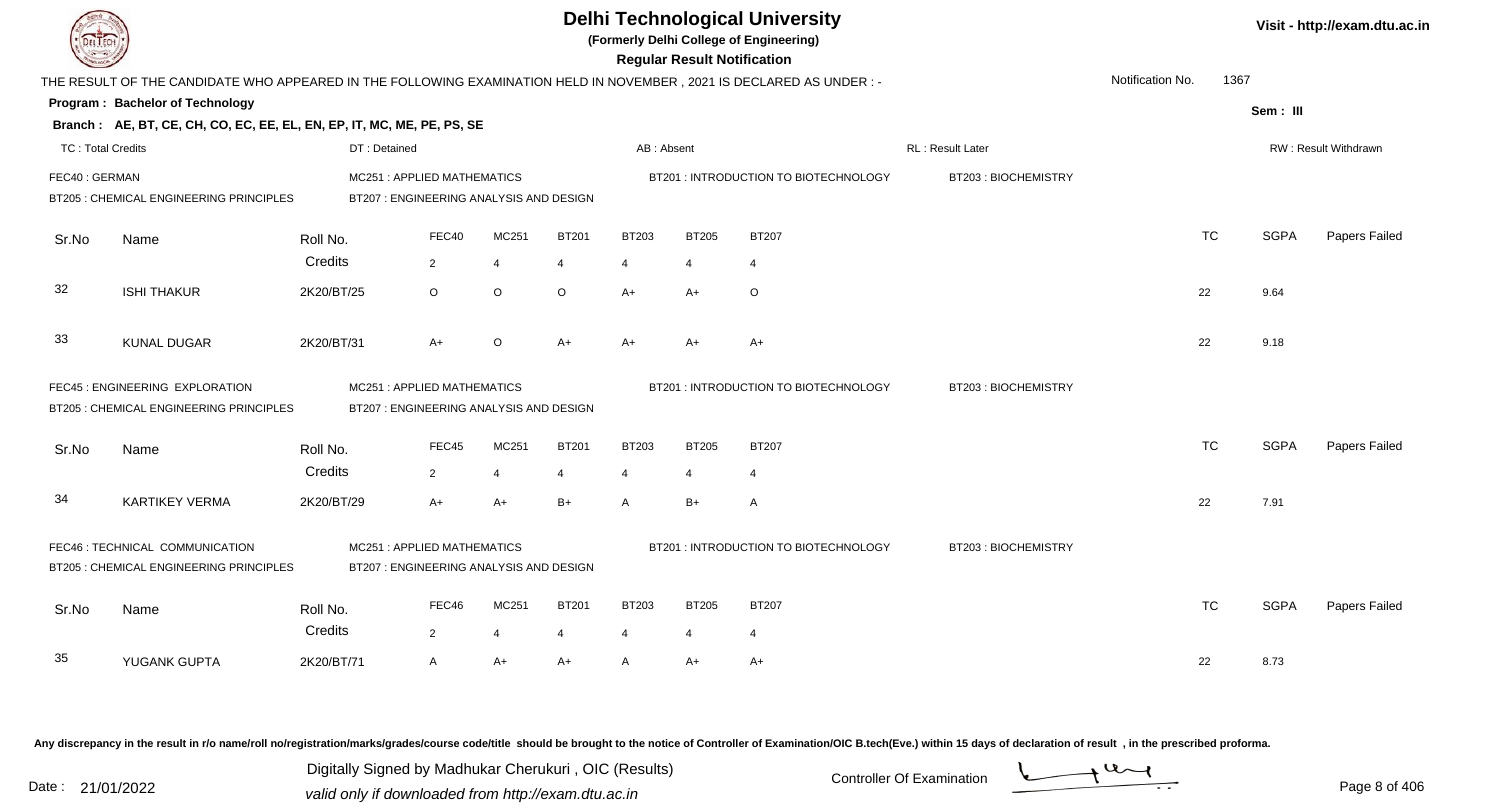|                          | <b>Delhi Technological University</b><br>(Formerly Delhi College of Engineering)<br><b>Regular Result Notification</b><br>Notification No.<br>THE RESULT OF THE CANDIDATE WHO APPEARED IN THE FOLLOWING EXAMINATION HELD IN NOVEMBER, 2021 IS DECLARED AS UNDER:- |                                                                       |                                                                       |                |                |                                       |                     |                                       |                     |  |           |             |                      |  |
|--------------------------|-------------------------------------------------------------------------------------------------------------------------------------------------------------------------------------------------------------------------------------------------------------------|-----------------------------------------------------------------------|-----------------------------------------------------------------------|----------------|----------------|---------------------------------------|---------------------|---------------------------------------|---------------------|--|-----------|-------------|----------------------|--|
|                          |                                                                                                                                                                                                                                                                   |                                                                       |                                                                       |                |                |                                       |                     |                                       |                     |  | 1367      |             |                      |  |
|                          | Program: Bachelor of Technology                                                                                                                                                                                                                                   |                                                                       |                                                                       |                |                |                                       |                     |                                       |                     |  |           | Sem: III    |                      |  |
|                          | Branch: AE, BT, CE, CH, CO, EC, EE, EL, EN, EP, IT, MC, ME, PE, PS, SE                                                                                                                                                                                            |                                                                       |                                                                       |                |                |                                       |                     |                                       |                     |  |           |             |                      |  |
| <b>TC: Total Credits</b> |                                                                                                                                                                                                                                                                   | DT: Detained                                                          |                                                                       |                |                | AB: Absent                            |                     |                                       | RL : Result Later   |  |           |             | RW: Result Withdrawn |  |
|                          | FEC47 : VALUE DRIVEN LEADERSHIP<br>BT205 : CHEMICAL ENGINEERING PRINCIPLES                                                                                                                                                                                        |                                                                       | MC251: APPLIED MATHEMATICS<br>BT207 : ENGINEERING ANALYSIS AND DESIGN |                |                |                                       |                     | BT201: INTRODUCTION TO BIOTECHNOLOGY  | BT203: BIOCHEMISTRY |  |           |             |                      |  |
| Sr.No                    | Name                                                                                                                                                                                                                                                              | Roll No.                                                              | FEC47                                                                 | MC251          | <b>BT201</b>   | <b>BT203</b>                          | <b>BT205</b>        | <b>BT207</b>                          |                     |  | <b>TC</b> | <b>SGPA</b> | Papers Failed        |  |
|                          |                                                                                                                                                                                                                                                                   | Credits                                                               | $\overline{2}$                                                        | $\overline{4}$ | $\overline{4}$ | $\overline{4}$                        | $\overline{4}$      | $\overline{4}$                        |                     |  |           |             |                      |  |
| 36                       | <b>RHYTHM BANSAL</b>                                                                                                                                                                                                                                              | 2K20/BT/47                                                            | $A+$                                                                  | $A+$           | $A+$           | $A+$                                  | $A+$                | $A+$                                  |                     |  | 22        | 9.00        |                      |  |
|                          | FEC48 : INTRODUCTION TO BIOLOGICAL SCIENCE<br>BT205 : CHEMICAL ENGINEERING PRINCIPLES                                                                                                                                                                             | MC251: APPLIED MATHEMATICS<br>BT207 : ENGINEERING ANALYSIS AND DESIGN |                                                                       |                |                | BT201 : INTRODUCTION TO BIOTECHNOLOGY | BT203: BIOCHEMISTRY |                                       |                     |  |           |             |                      |  |
| Sr.No                    | Name                                                                                                                                                                                                                                                              | Roll No.                                                              | FEC48                                                                 | MC251          | <b>BT201</b>   | <b>BT203</b>                          | <b>BT205</b>        | <b>BT207</b>                          |                     |  | <b>TC</b> | <b>SGPA</b> | Papers Failed        |  |
|                          |                                                                                                                                                                                                                                                                   | Credits                                                               | $\overline{2}$                                                        | $\overline{4}$ | 4              | $\overline{4}$                        | $\overline{4}$      | $\overline{4}$                        |                     |  |           |             |                      |  |
| 37                       | SHIVAM BILANDI                                                                                                                                                                                                                                                    | 2K20/BT/58                                                            | $\circ$                                                               | $\mathsf O$    | $A+$           | $A+$                                  | $A+$                | O                                     |                     |  | 22        | 9.45        |                      |  |
| 38                       | <b>SUVANI ROHATGI</b>                                                                                                                                                                                                                                             | 2K20/BT/64                                                            | $\circ$                                                               | $A+$           | $A+$           | $A+$                                  | A                   | $A+$                                  |                     |  | 22        | 8.91        |                      |  |
|                          | FEC52: Extension and Outreach Activities<br>MC251: APPLIED MATHEMATICS<br>BT205 : CHEMICAL ENGINEERING PRINCIPLES<br>BT207 : ENGINEERING ANALYSIS AND DESIGN                                                                                                      |                                                                       |                                                                       |                |                |                                       |                     | BT201 : INTRODUCTION TO BIOTECHNOLOGY | BT203: BIOCHEMISTRY |  |           |             |                      |  |
| Sr.No                    | Name                                                                                                                                                                                                                                                              | Roll No.                                                              | FEC <sub>52</sub>                                                     | MC251          | <b>BT201</b>   | <b>BT203</b>                          | <b>BT205</b>        | <b>BT207</b>                          |                     |  | <b>TC</b> | <b>SGPA</b> | Papers Failed        |  |
|                          |                                                                                                                                                                                                                                                                   | Credits                                                               | $\overline{2}$                                                        | $\overline{4}$ | $\overline{4}$ | 4                                     | $\overline{4}$      | $\overline{4}$                        |                     |  |           |             |                      |  |
| 39                       | ABHISHEK KUMAR SINGH                                                                                                                                                                                                                                              | 2K20/BT/03                                                            | $\circ$                                                               | $A+$           | A              | A                                     | A                   | $\mathsf{A}$                          |                     |  | 22        | 8.36        |                      |  |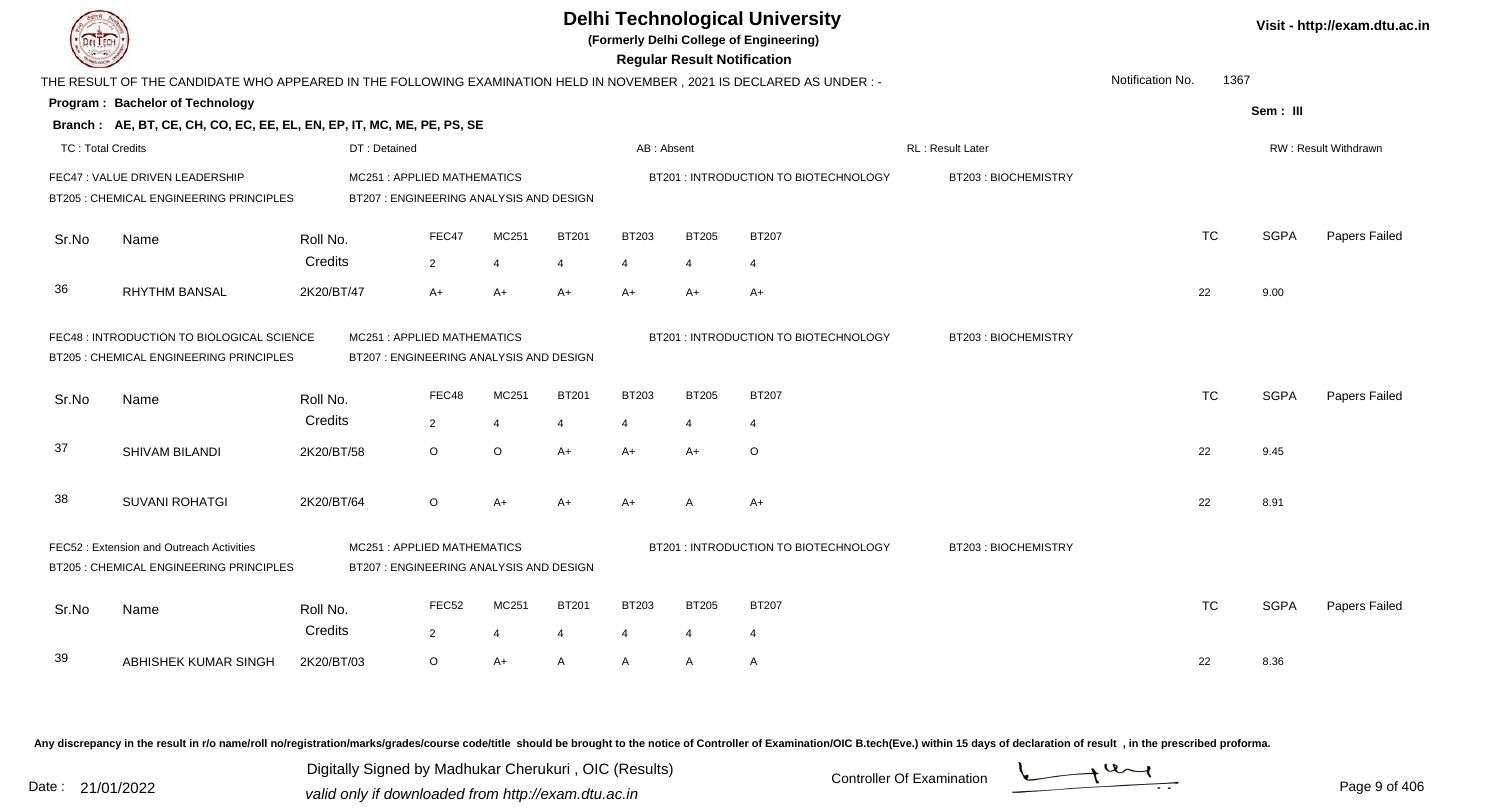|                          |                                                                                                                     |                                                                      |                |                |              |                | <b>Regular Result Notification</b> | <b>Delhi Technological University</b><br>(Formerly Delhi College of Engineering) |                     |                  |           |             | Visit - http://exam.dtu.ac.in |
|--------------------------|---------------------------------------------------------------------------------------------------------------------|----------------------------------------------------------------------|----------------|----------------|--------------|----------------|------------------------------------|----------------------------------------------------------------------------------|---------------------|------------------|-----------|-------------|-------------------------------|
|                          | THE RESULT OF THE CANDIDATE WHO APPEARED IN THE FOLLOWING EXAMINATION HELD IN NOVEMBER, 2021 IS DECLARED AS UNDER:- |                                                                      |                |                |              |                |                                    |                                                                                  |                     | Notification No. | 1367      |             |                               |
|                          | Program: Bachelor of Technology                                                                                     |                                                                      |                |                |              |                |                                    |                                                                                  |                     |                  |           | Sem: III    |                               |
|                          | Branch: AE, BT, CE, CH, CO, EC, EE, EL, EN, EP, IT, MC, ME, PE, PS, SE                                              |                                                                      |                |                |              |                |                                    |                                                                                  |                     |                  |           |             |                               |
| <b>TC: Total Credits</b> |                                                                                                                     | DT: Detained                                                         |                |                |              | AB: Absent     |                                    |                                                                                  | RL: Result Later    |                  |           |             | RW: Result Withdrawn          |
|                          | FEC54 : Negotiation and Leadership<br>BT205 : CHEMICAL ENGINEERING PRINCIPLES                                       | MC251: APPLIED MATHEMATICS<br>BT207: ENGINEERING ANALYSIS AND DESIGN |                |                |              |                |                                    | BT201 : INTRODUCTION TO BIOTECHNOLOGY                                            | BT203: BIOCHEMISTRY |                  |           |             |                               |
| Sr.No                    | Name                                                                                                                | Roll No.                                                             | FEC54          | MC251          | <b>BT201</b> | <b>BT203</b>   | <b>BT205</b>                       | <b>BT207</b>                                                                     |                     |                  | <b>TC</b> | <b>SGPA</b> | Papers Failed                 |
|                          |                                                                                                                     | Credits                                                              | $\overline{2}$ | $\overline{4}$ | 4            | $\overline{4}$ | $\overline{4}$                     | $\overline{4}$                                                                   |                     |                  |           |             |                               |
| 40                       | Abhishek Govil                                                                                                      | 2K21/BT/501                                                          | $B+$           | $A+$           | $A+$         | $\mathsf{A}$   | $\mathsf{A}$                       | $A+$                                                                             |                     |                  | 22        | 8.45        |                               |
| 41                       | AARYAN VIJAY KUMAR                                                                                                  | 2K21/BT/506                                                          | A              | $A+$           | A            | $A+$           | A                                  | $A+$                                                                             |                     |                  | 22        | 8.55        |                               |
| <b>HARMONY</b>           | FEC56 : UNIVERSAL HUMAN VALUES : UNDERSTANDING MC251 : APPLIED MATHEMATICS                                          |                                                                      |                |                |              |                |                                    | BT201 : INTRODUCTION TO BIOTECHNOLOGY                                            | BT203: BIOCHEMISTRY |                  |           |             |                               |
|                          | BT205 : CHEMICAL ENGINEERING PRINCIPLES                                                                             | BT207: ENGINEERING ANALYSIS AND DESIGN                               |                |                |              |                |                                    |                                                                                  |                     |                  |           |             |                               |
| Sr.No                    | Name                                                                                                                | Roll No.                                                             | FEC56          | MC251          | <b>BT201</b> | <b>BT203</b>   | <b>BT205</b>                       | <b>BT207</b>                                                                     |                     |                  | <b>TC</b> | <b>SGPA</b> | Papers Failed                 |
|                          |                                                                                                                     | Credits                                                              | $\overline{2}$ | $\overline{4}$ | 4            | 4              | $\overline{4}$                     | $\overline{4}$                                                                   |                     |                  |           |             |                               |
| 42                       | DHRUVI JAJORIA                                                                                                      | 2K20/BT/19                                                           | $\circ$        | $A+$           | $A+$         | $A+$           | $\mathsf{A}$                       | $A+$                                                                             |                     |                  | 22        | 8.91        |                               |
| 43                       | <b>HIMANSHI PAL</b>                                                                                                 | 2K20/BT/23                                                           | $\circ$        | $\circ$        | $A+$         | A+             | A+                                 | A+                                                                               |                     |                  | 22        | 9.27        |                               |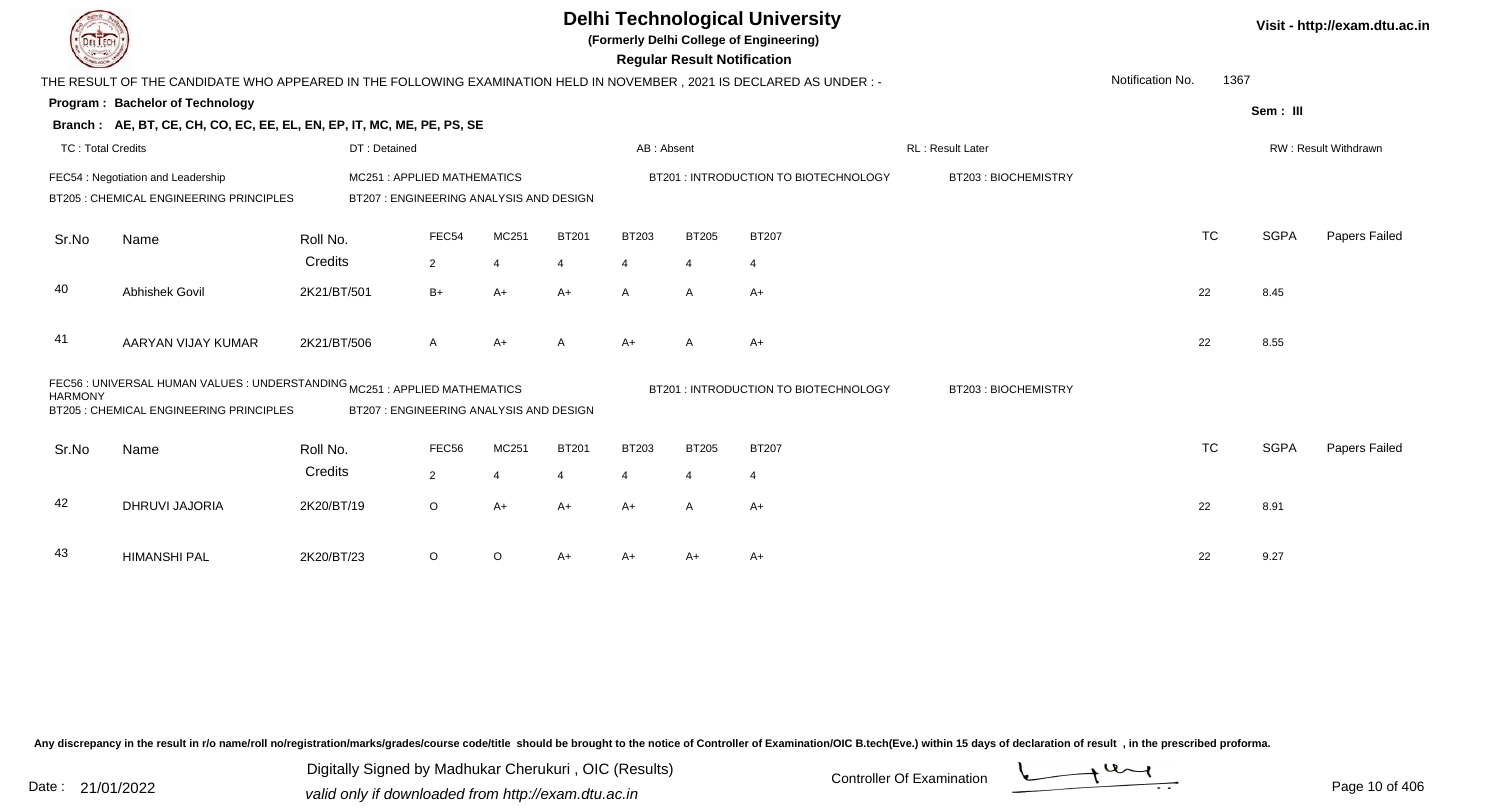|                          |                                                                                                                                                                                           |              |                |                |                |                | <b>Regular Result Notification</b> | <b>Delhi Technological University</b><br>(Formerly Delhi College of Engineering) |                     |                  |           |             | Visit - http://exam.dtu.ac.in |
|--------------------------|-------------------------------------------------------------------------------------------------------------------------------------------------------------------------------------------|--------------|----------------|----------------|----------------|----------------|------------------------------------|----------------------------------------------------------------------------------|---------------------|------------------|-----------|-------------|-------------------------------|
|                          | THE RESULT OF THE CANDIDATE WHO APPEARED IN THE FOLLOWING EXAMINATION HELD IN NOVEMBER , 2021 IS DECLARED AS UNDER : -                                                                    |              |                |                |                |                |                                    |                                                                                  |                     | Notification No. | 1367      |             |                               |
|                          | <b>Program: Bachelor of Technology</b>                                                                                                                                                    |              |                |                |                |                |                                    |                                                                                  |                     |                  |           | Sem: III    |                               |
|                          | Branch: AE, BT, CE, CH, CO, EC, EE, EL, EN, EP, IT, MC, ME, PE, PS, SE                                                                                                                    |              |                |                |                |                |                                    |                                                                                  |                     |                  |           |             |                               |
| <b>TC: Total Credits</b> |                                                                                                                                                                                           | DT: Detained |                |                |                | AB: Absent     |                                    |                                                                                  | RL: Result Later    |                  |           |             | RW: Result Withdrawn          |
| <b>MANAGEMENT</b>        | FEC57 : LEARDERSHIP MASTERY THROUGH SELF<br>MC251: APPLIED MATHEMATICS<br>BT205 : CHEMICAL ENGINEERING PRINCIPLES<br>BT207 : ENGINEERING ANALYSIS AND DESIGN<br>FEC57<br>Roll No.<br>Name |              |                |                |                |                |                                    | BT201 : INTRODUCTION TO BIOTECHNOLOGY                                            | BT203: BIOCHEMISTRY |                  |           |             |                               |
| Sr.No                    |                                                                                                                                                                                           |              |                | MC251          | <b>BT201</b>   | <b>BT203</b>   | <b>BT205</b>                       | <b>BT207</b>                                                                     |                     |                  | <b>TC</b> | <b>SGPA</b> | Papers Failed                 |
|                          |                                                                                                                                                                                           | Credits      | $\overline{2}$ | $\overline{4}$ | $\overline{4}$ | $\overline{4}$ | $\overline{4}$                     | $\overline{4}$                                                                   |                     |                  |           |             |                               |
| 44                       | <b>AAYUSH GARG</b>                                                                                                                                                                        | 2K20/BT/02   | A+             | $A+$           | $\circ$        | $\circ$        | $\circ$                            | $\circ$                                                                          |                     |                  | 22        | 9.73        |                               |
| 45                       | NISHTHA JAIN                                                                                                                                                                              | 2K20/BT/37   | A+             | $A+$           | $\Omega$       | $\circ$        | $\circ$                            | $\circ$                                                                          |                     |                  | 22        | 9.73        |                               |
| 46                       | PRANAV KALIA                                                                                                                                                                              | 2K20/BT/42   | $A+$           | $A+$           | A              | $\mathsf{A}$   | $\mathsf{A}$                       | $\overline{A}$                                                                   |                     |                  | 22        | 8.27        |                               |
| 47                       | RASHI SHARMA                                                                                                                                                                              | 2K20/BT/46   | $\circ$        | $A+$           | $\circ$        | $A+$           | $\circ$                            | $\circ$                                                                          |                     |                  | 22        | 9.64        |                               |
| 48                       | SANVIDHI SINGH                                                                                                                                                                            | 2K20/BT/53   | $A+$           | $A+$           | $B+$           | $A+$           | $\mathsf{A}$                       | $\overline{A}$                                                                   |                     |                  | 22        | 8.27        |                               |
| 49                       | <b>TIYA VERMA</b>                                                                                                                                                                         | 2K20/BT/65   | A+             | $A+$           |                | $\circ$        | A+                                 | $\circ$                                                                          |                     |                  | 22        | 9.55        |                               |

Digitally Signed by Madhukar Cherukuri, OIC (Results)<br>Date : 21/01/2022 valid only if downloaded from http://oxam.dtu.ac.in Digitally Signed by Madhukar Cherukuri , OIC (Results)valid only if downloaded from http://exam.dtu.ac.in



Page 11 of 406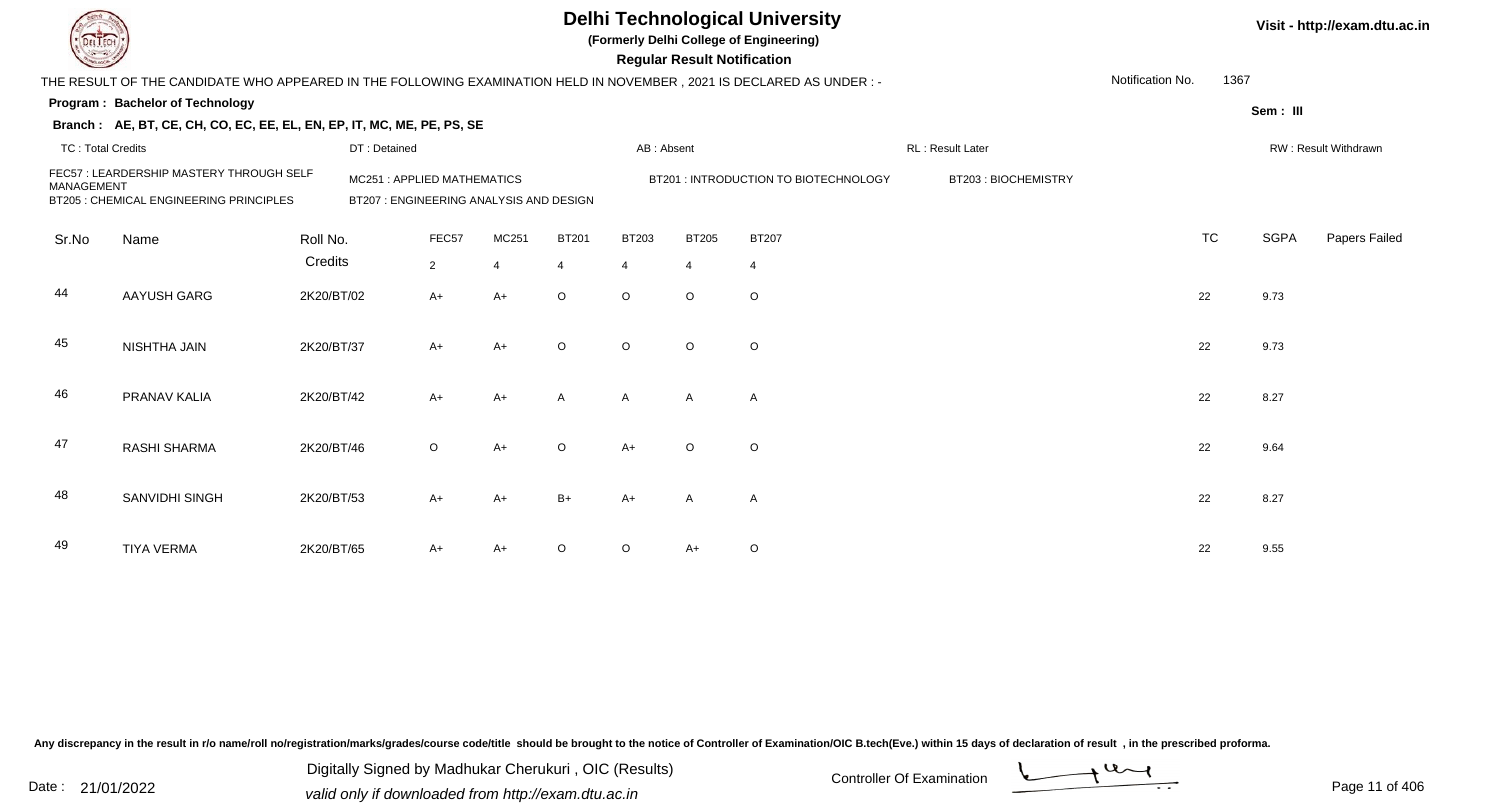|                          |                                                                                                                      |                     |                                         |            |                   |                                | <b>Regular Result Notification</b> | <b>Delhi Technological University</b><br>(Formerly Delhi College of Engineering) |                                                                                                                                                                                                                                |                  |           |             | Visit - http://exam.dtu.ac.in |
|--------------------------|----------------------------------------------------------------------------------------------------------------------|---------------------|-----------------------------------------|------------|-------------------|--------------------------------|------------------------------------|----------------------------------------------------------------------------------|--------------------------------------------------------------------------------------------------------------------------------------------------------------------------------------------------------------------------------|------------------|-----------|-------------|-------------------------------|
|                          | THE RESULT OF THE CANDIDATE WHO APPEARED IN THE FOLLOWING EXAMINATION HELD IN NOVEMBER, 2021 IS DECLARED AS UNDER :- |                     |                                         |            |                   |                                |                                    |                                                                                  |                                                                                                                                                                                                                                | Notification No. | 1367      |             |                               |
|                          | Program: Bachelor of Technology<br>Branch: AE, BT, CE, CH, CO, EC, EE, EL, EN, EP, IT, MC, ME, PE, PS, SE            |                     |                                         |            |                   |                                |                                    |                                                                                  |                                                                                                                                                                                                                                |                  |           | Sem: III    |                               |
| <b>TC: Total Credits</b> |                                                                                                                      | DT: Detained        |                                         |            |                   | AB: Absent                     |                                    |                                                                                  | RL: Result Later                                                                                                                                                                                                               |                  |           |             | RW: Result Withdrawn          |
|                          | FEC7: INTRODUCTION TO ENVIRONMENTAL SCIENCE MC251: APPLIED MATHEMATICS<br>BT205 : CHEMICAL ENGINEERING PRINCIPLES    |                     | BT207 : ENGINEERING ANALYSIS AND DESIGN |            |                   |                                |                                    | BT201 : INTRODUCTION TO BIOTECHNOLOGY                                            | BT203: BIOCHEMISTRY                                                                                                                                                                                                            |                  |           |             |                               |
| Sr.No                    | Name                                                                                                                 | Roll No.<br>Credits | FEC7<br>$\overline{2}$                  | MC251<br>4 | <b>BT201</b><br>4 | <b>BT203</b><br>$\overline{4}$ | <b>BT205</b><br>4                  | <b>BT207</b><br>4                                                                |                                                                                                                                                                                                                                |                  | <b>TC</b> | <b>SGPA</b> | Papers Failed                 |
| 50                       | <b>AADYA SURI</b>                                                                                                    | 2K20/BT/01          | A                                       | A+         | A+                | $A+$                           | $A+$                               | $A+$                                                                             |                                                                                                                                                                                                                                |                  | 22        | 8.91        |                               |
| 51                       | <b>AKANSHA</b>                                                                                                       | 2K20/BT/05          | A+                                      | A+         | A+                | $A+$                           | A                                  | A+                                                                               |                                                                                                                                                                                                                                |                  | 22        | 8.82        |                               |
| 52                       | ANKIT KUNDU                                                                                                          | 2K20/BT/08          | $A+$                                    | O          | A+                | $A+$                           | $A+$                               | $A+$                                                                             |                                                                                                                                                                                                                                |                  | 22        | 9.18        |                               |
| 53                       | <b>ANKIT THAKUR</b>                                                                                                  | 2K20/BT/09          | A+                                      | A+         | $B+$              | A                              | A                                  | $A+$                                                                             |                                                                                                                                                                                                                                |                  | 22        | 8.27        |                               |
| 54                       | <b>ANKIT THAKUR</b>                                                                                                  | 2K20/BT/10          | $A+$                                    | $A+$       | $B+$              | A                              | A                                  | $\mathsf{A}$                                                                     |                                                                                                                                                                                                                                |                  | 22        | 8.09        |                               |
| 55                       | <b>ANVI SUD</b>                                                                                                      | 2K20/BT/12          | $A+$                                    | A+         | A+                | A+                             | $A+$                               | $A+$                                                                             |                                                                                                                                                                                                                                |                  | 22        | 9.00        |                               |
| 56                       | <b>ARPIT KUMAR SINGH</b>                                                                                             | 2K20/BT/13          | A+                                      | A+         | A+                | A                              | A                                  | A+                                                                               |                                                                                                                                                                                                                                |                  | 22        | 8.64        |                               |
| 57                       | ASHUTOSH CHAUHAN                                                                                                     | 2K20/BT/15          | A+                                      | A+         | A+                | A+                             | A+                                 | O                                                                                |                                                                                                                                                                                                                                |                  | 22        | 9.18        |                               |
| 58                       | AYUSH KUMAR                                                                                                          | 2K20/BT/16          | A+                                      | A+         | A+                | $\circ$                        | A+                                 | A+                                                                               |                                                                                                                                                                                                                                |                  | 22        | 9.18        |                               |
|                          |                                                                                                                      |                     |                                         |            |                   |                                |                                    |                                                                                  | ny discrepancy in the result in r/o name/roll no/registration/marks/grades/course code/title, should be brought to the notice of Controller of Examination/OIC B tech(Eye ) within 15 days of declaration of result in the pre |                  |           |             |                               |

Any discrepancy in the result in r/o name/roll no/registration/marks/grades/course code/title should be brought to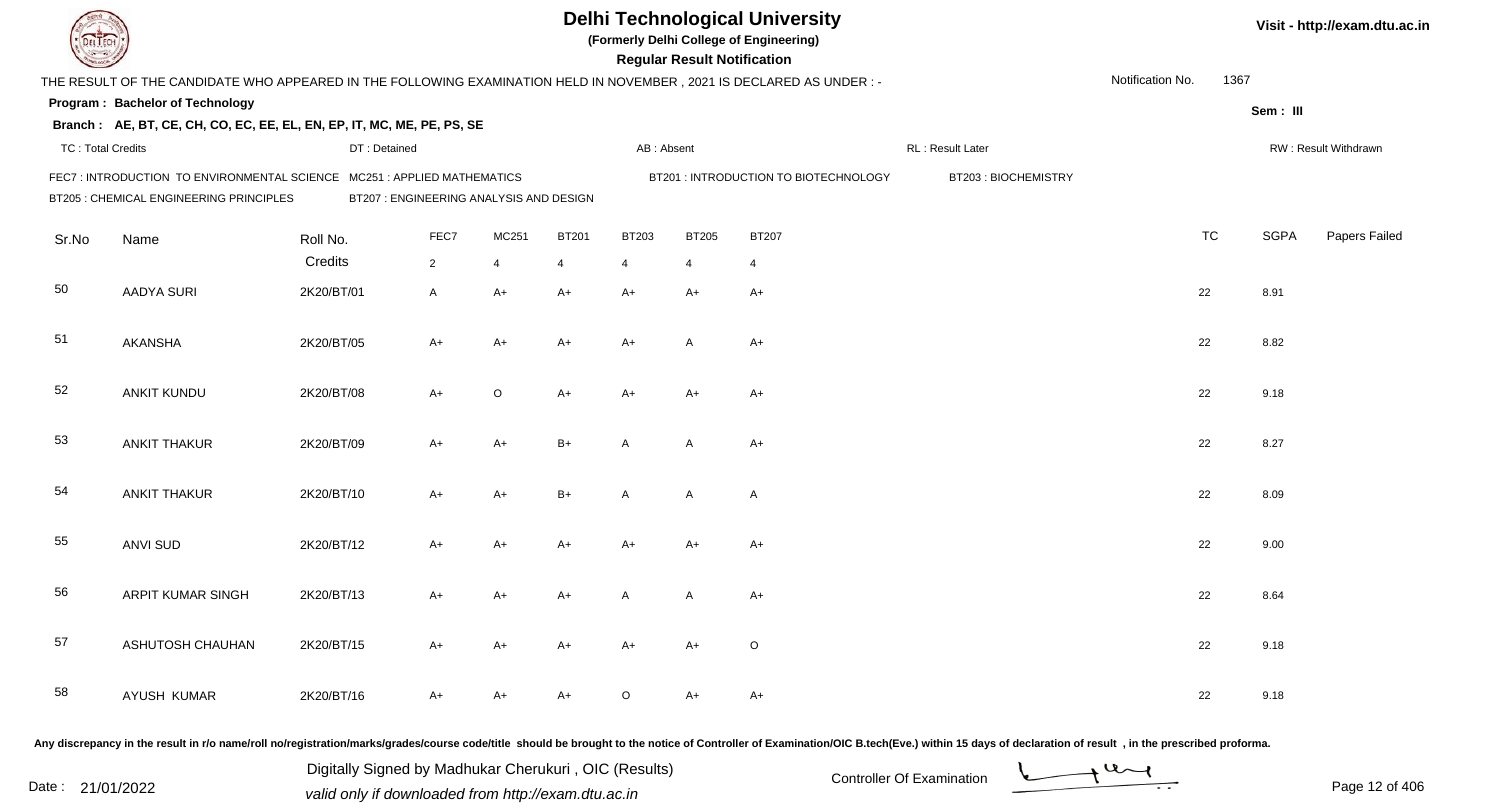| EL I ECH                 |                                                                                                                     |                                         |                |       |              |                | <b>Regular Result Notification</b> | <b>Delhi Technological University</b><br>(Formerly Delhi College of Engineering) |                     |                  |           |             | Visit - http://exam.dtu.ac.in |
|--------------------------|---------------------------------------------------------------------------------------------------------------------|-----------------------------------------|----------------|-------|--------------|----------------|------------------------------------|----------------------------------------------------------------------------------|---------------------|------------------|-----------|-------------|-------------------------------|
|                          | THE RESULT OF THE CANDIDATE WHO APPEARED IN THE FOLLOWING EXAMINATION HELD IN NOVEMBER, 2021 IS DECLARED AS UNDER:- |                                         |                |       |              |                |                                    |                                                                                  |                     | Notification No. | 1367      |             |                               |
|                          | Program: Bachelor of Technology                                                                                     |                                         |                |       |              |                |                                    |                                                                                  |                     |                  |           | Sem: III    |                               |
|                          | Branch: AE, BT, CE, CH, CO, EC, EE, EL, EN, EP, IT, MC, ME, PE, PS, SE                                              |                                         |                |       |              |                |                                    |                                                                                  |                     |                  |           |             |                               |
| <b>TC: Total Credits</b> |                                                                                                                     | DT: Detained                            |                |       |              | AB: Absent     |                                    |                                                                                  | RL: Result Later    |                  |           |             | RW: Result Withdrawn          |
|                          | FEC7: INTRODUCTION TO ENVIRONMENTAL SCIENCE MC251: APPLIED MATHEMATICS<br>BT205 : CHEMICAL ENGINEERING PRINCIPLES   | BT207 : ENGINEERING ANALYSIS AND DESIGN |                |       |              |                |                                    | BT201 : INTRODUCTION TO BIOTECHNOLOGY                                            | BT203: BIOCHEMISTRY |                  |           |             |                               |
| Sr.No                    | Name                                                                                                                | Roll No.                                | FEC7           | MC251 | <b>BT201</b> | <b>BT203</b>   | <b>BT205</b>                       | <b>BT207</b>                                                                     |                     |                  | <b>TC</b> | <b>SGPA</b> | Papers Failed                 |
|                          |                                                                                                                     | Credits                                 | $\overline{2}$ | 4     | 4            | $\overline{4}$ | 4                                  | 4                                                                                |                     |                  |           |             |                               |
| 59                       | <b>DEEP SAGAR</b>                                                                                                   | 2K20/BT/18                              | A              | A     | $A+$         | $A+$           | A                                  | $A+$                                                                             |                     | 22               |           | 8.55        |                               |
| 60                       | <b>HARIOM</b>                                                                                                       | 2K20/BT/21                              | A+             | $A+$  | $B+$         | $\overline{A}$ | A                                  | $B+$                                                                             |                     | 22               |           | 7.91        |                               |
| 61                       | <b>HARSH BATRA</b>                                                                                                  | 2K20/BT/22                              | B              | A+    | A+           | $A+$           | A                                  | $\mathsf{A}$                                                                     |                     | 22               |           | 8.36        |                               |
| 62                       | <b>JUHI YADAV</b>                                                                                                   | 2K20/BT/26                              | $B+$           | A     | B            | B              | A                                  | B                                                                                |                     | 22               |           | 6.82        |                               |
| 63                       | <b>KUNAL BASUMATARI</b>                                                                                             | 2K20/BT/30                              | A+             | A+    | $B+$         | A+             | A                                  | $\mathsf{A}$                                                                     |                     | 22               |           | 8.27        |                               |
| 64                       | NOEL JOSEPH SAJI                                                                                                    | 2K20/BT/38                              | $B+$           | A+    | Α            | $B+$           | A                                  | $A+$                                                                             |                     | 22               |           | 8.09        |                               |
| 65                       | RITIKA SAHA                                                                                                         | 2K20/BT/48                              | O              | O     | $\circ$      | A+             | A+                                 | O                                                                                |                     | 22               |           | 9.64        |                               |
| 66                       | SAKSHI MOHTA                                                                                                        | 2K20/BT/52                              | C              | A+    | B+           | A+             | $\mathsf{A}$                       | A                                                                                |                     | 22               |           | 7.91        |                               |
| 67                       | SANYAM JAIN                                                                                                         | 2K20/BT/54                              | A+             | A+    | $\circ$      | $\circ$        | $\circ$                            | $\circ$                                                                          |                     | 22               |           | 9.73        |                               |
|                          |                                                                                                                     |                                         |                |       |              |                |                                    |                                                                                  |                     |                  |           |             |                               |

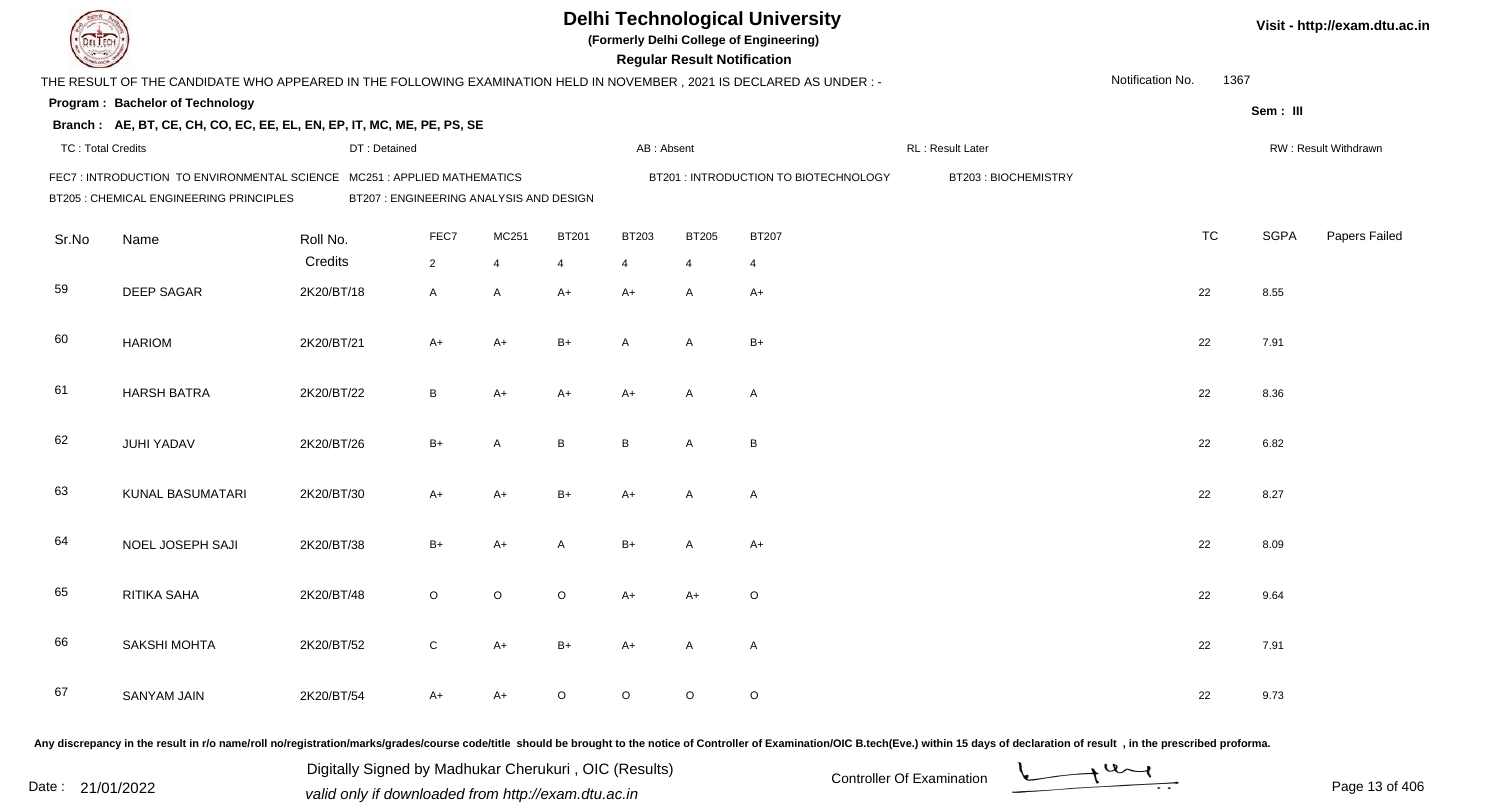|       |                                                                                                                                                                                                                                                                           |              |                |                |              |                |                | <b>Delhi Technological University</b><br>(Formerly Delhi College of Engineering)<br><b>Regular Result Notification</b> |                  |                  |           |             | Visit - http://exam.dtu.ac.in |
|-------|---------------------------------------------------------------------------------------------------------------------------------------------------------------------------------------------------------------------------------------------------------------------------|--------------|----------------|----------------|--------------|----------------|----------------|------------------------------------------------------------------------------------------------------------------------|------------------|------------------|-----------|-------------|-------------------------------|
|       | THE RESULT OF THE CANDIDATE WHO APPEARED IN THE FOLLOWING EXAMINATION HELD IN NOVEMBER , 2021 IS DECLARED AS UNDER :-                                                                                                                                                     |              |                |                |              |                |                |                                                                                                                        |                  | Notification No. | 1367      |             |                               |
|       | Program: Bachelor of Technology<br>Branch: AE, BT, CE, CH, CO, EC, EE, EL, EN, EP, IT, MC, ME, PE, PS, SE                                                                                                                                                                 |              |                |                |              |                |                |                                                                                                                        |                  |                  |           | Sem: III    |                               |
|       |                                                                                                                                                                                                                                                                           | DT: Detained |                |                |              |                |                |                                                                                                                        | RL: Result Later |                  |           |             | RW: Result Withdrawn          |
|       | <b>TC: Total Credits</b><br>AB: Absent<br>BT203: BIOCHEMISTRY<br>FEC7 : INTRODUCTION TO ENVIRONMENTAL SCIENCE<br>MC251: APPLIED MATHEMATICS<br>BT201: INTRODUCTION TO BIOTECHNOLOGY<br>BT205 : CHEMICAL ENGINEERING PRINCIPLES<br>BT207 : ENGINEERING ANALYSIS AND DESIGN |              |                |                |              |                |                |                                                                                                                        |                  |                  |           |             |                               |
| Sr.No | Name                                                                                                                                                                                                                                                                      | Roll No.     | FEC7           | MC251          | <b>BT201</b> | <b>BT203</b>   | <b>BT205</b>   | <b>BT207</b>                                                                                                           |                  |                  | <b>TC</b> | <b>SGPA</b> | Papers Failed                 |
|       |                                                                                                                                                                                                                                                                           | Credits      | $\overline{2}$ | $\overline{4}$ | 4            | $\overline{4}$ | $\overline{4}$ | $\overline{4}$                                                                                                         |                  |                  |           |             |                               |
| 68    | <b>SEHAR SHARMA</b>                                                                                                                                                                                                                                                       | 2K20/BT/57   | A              | $A+$           | $B+$         | $\mathsf{A}$   | $\mathsf{A}$   | $A+$                                                                                                                   |                  |                  | 22        | 8.18        |                               |
| 69    | SOURAV KUMAR                                                                                                                                                                                                                                                              | 2K20/BT/63   | $A+$           | $A+$           | A            | $A+$           | $\mathsf{A}$   | $A+$                                                                                                                   |                  |                  | 22        | 8.64        |                               |
| 70    | <b>VANSHIKA</b>                                                                                                                                                                                                                                                           | 2K20/BT/69   | $A+$           | $\circ$        | $A+$         |                | A+             | $A+$                                                                                                                   |                  |                  | 22        | 9.00        |                               |

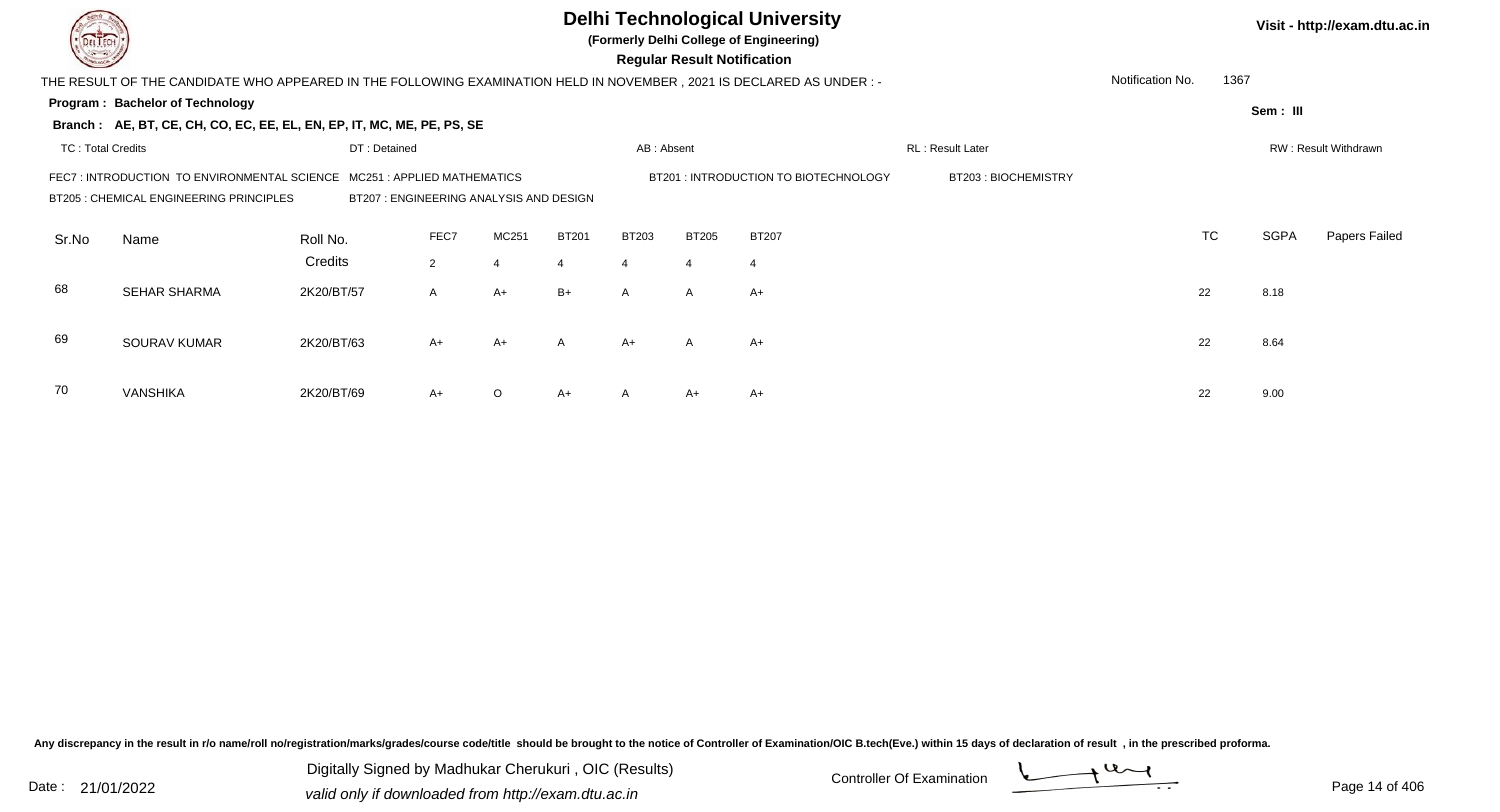|                          |                                                                                                                      |                                                                       |             |                |                |                | <b>Regular Result Notification</b> | <b>Delhi Technological University</b><br>(Formerly Delhi College of Engineering) |                     |                  |           |             | Visit - http://exam.dtu.ac.in |
|--------------------------|----------------------------------------------------------------------------------------------------------------------|-----------------------------------------------------------------------|-------------|----------------|----------------|----------------|------------------------------------|----------------------------------------------------------------------------------|---------------------|------------------|-----------|-------------|-------------------------------|
|                          | THE RESULT OF THE CANDIDATE WHO APPEARED IN THE FOLLOWING EXAMINATION HELD IN NOVEMBER, 2021 IS DECLARED AS UNDER :- |                                                                       |             |                |                |                |                                    |                                                                                  |                     | Notification No. | 1367      |             |                               |
|                          | Program: Bachelor of Technology                                                                                      |                                                                       |             |                |                |                |                                    |                                                                                  |                     |                  |           | Sem: III    |                               |
|                          | Branch: AE, BT, CE, CH, CO, EC, EE, EL, EN, EP, IT, MC, ME, PE, PS, SE                                               |                                                                       |             |                |                |                |                                    |                                                                                  |                     |                  |           |             |                               |
| <b>TC: Total Credits</b> |                                                                                                                      | DT: Detained                                                          |             |                |                | AB: Absent     |                                    |                                                                                  | RL: Result Later    |                  |           |             | RW: Result Withdrawn          |
|                          | FEC9: Spoken Skills in English<br>BT205 : CHEMICAL ENGINEERING PRINCIPLES                                            | MC251: APPLIED MATHEMATICS<br>BT207 : ENGINEERING ANALYSIS AND DESIGN |             |                |                |                |                                    | BT201 : INTRODUCTION TO BIOTECHNOLOGY                                            | BT203: BIOCHEMISTRY |                  |           |             |                               |
| Sr.No                    | Name                                                                                                                 | Roll No.                                                              | FEC9        | MC251          | <b>BT201</b>   | BT203          | <b>BT205</b>                       | <b>BT207</b>                                                                     |                     |                  | <b>TC</b> | <b>SGPA</b> | Papers Failed                 |
|                          |                                                                                                                      | Credits                                                               | $2^{\circ}$ | $\overline{4}$ | $\overline{4}$ | $\overline{4}$ | $\overline{4}$                     | $\overline{4}$                                                                   |                     |                  |           |             |                               |
| 71                       | ANUNAY RAJ                                                                                                           | 2K20/BT/11                                                            | $A+$        | $A+$           | $A+$           | $A+$           | A                                  | $B+$                                                                             |                     |                  | 22        | 8.45        |                               |
| 72                       | PRABAL KISHORE                                                                                                       | 2K20/BT/41                                                            | $\circ$     | $A+$           | $\mathsf{A}$   | $A+$           | $A+$                               | $A+$                                                                             |                     |                  | 22        | 8.91        |                               |
| 73                       | RACHAEL KABICHI                                                                                                      | 2K20/BT/44                                                            | $\circ$     | $A+$           | A              | $A+$           | $\mathsf{A}$                       | $A+$                                                                             |                     |                  | 22        | 8.73        |                               |
| 74                       | SHIVAM OBEROI                                                                                                        | 2K20/BT/59                                                            | $A+$        | $A+$           | $A+$           | $A+$           | $A+$                               | $A+$                                                                             |                     |                  | 22        | 9.00        |                               |
| 75                       | SMRITI MARJARA                                                                                                       | 2K20/BT/62                                                            | $\circ$     | $\circ$        | $\circ$        | $A+$           | $A+$                               | $\circ$                                                                          |                     |                  | 22        | 9.64        |                               |
| 76                       | TUNGALAN GANBAATAR                                                                                                   | 2K20/BT/66                                                            | $\circ$     | $A+$           | A              | $\mathsf{A}$   | A                                  | A                                                                                |                     |                  | 22        | 8.36        |                               |
| 77                       | Sharvari Rajendra Ainapure                                                                                           | 2K21/BT/508                                                           | A           | $B+$           | $\mathsf{C}$   | $\mathsf{A}$   | $\mathsf{A}$                       | $\overline{A}$                                                                   |                     |                  | 22        | 7.27        |                               |
| 78                       | <b>KRISHANA JOSHI</b>                                                                                                | 2K21/BT/509                                                           | A+          | A              | B+             |                | A                                  | $\mathsf{A}$                                                                     |                     |                  | 22        | 7.91        |                               |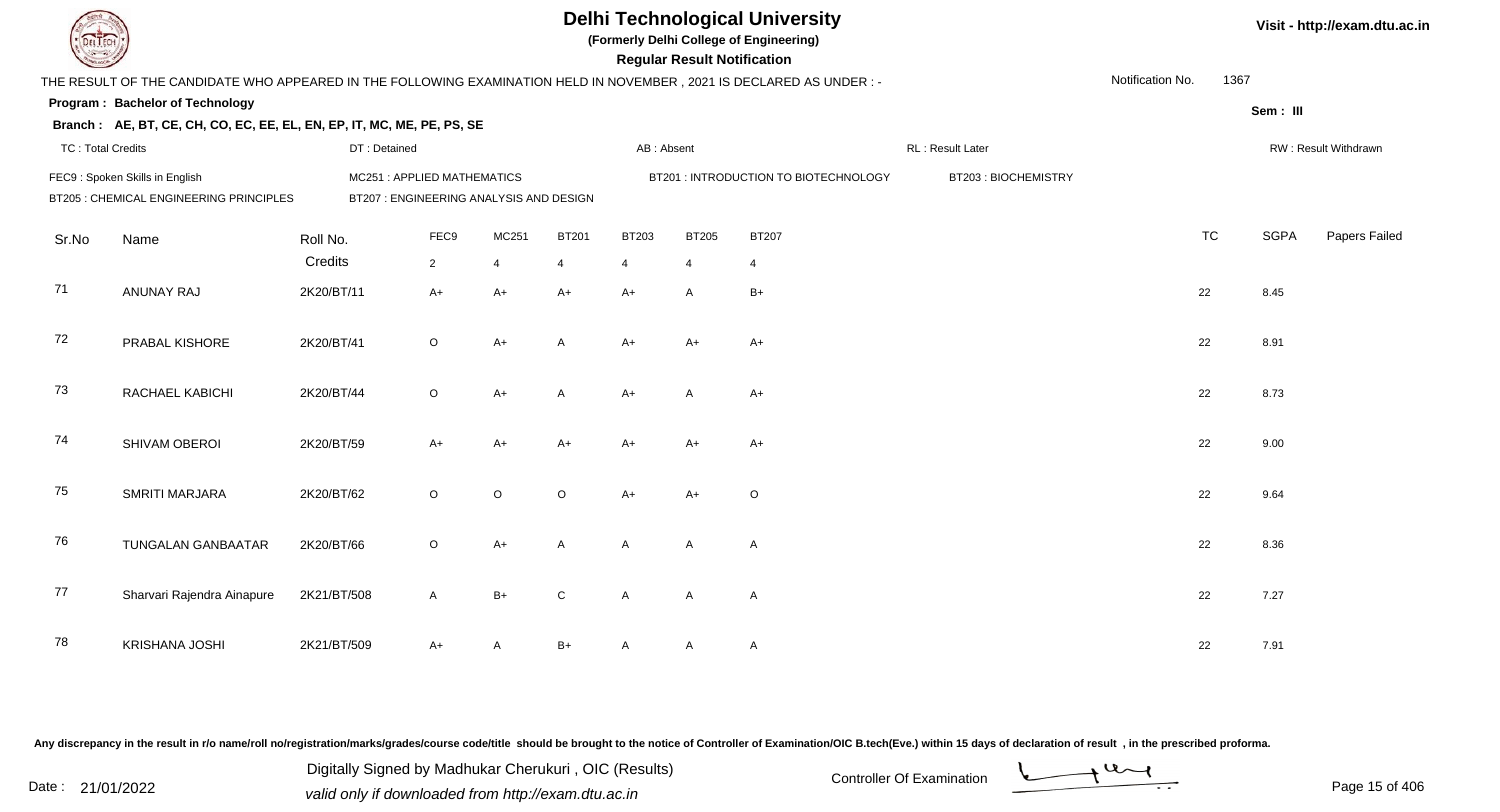| LI ECH                   |                                                                                                                        |                  |                                                                                              |                |         |                | <b>Regular Result Notification</b> | <b>Delhi Technological University</b><br>(Formerly Delhi College of Engineering) |                                         |           |             | Visit - http://exam.dtu.ac.in |
|--------------------------|------------------------------------------------------------------------------------------------------------------------|------------------|----------------------------------------------------------------------------------------------|----------------|---------|----------------|------------------------------------|----------------------------------------------------------------------------------|-----------------------------------------|-----------|-------------|-------------------------------|
|                          | THE RESULT OF THE CANDIDATE WHO APPEARED IN THE FOLLOWING EXAMINATION HELD IN NOVEMBER , 2021 IS DECLARED AS UNDER : - |                  |                                                                                              |                |         |                |                                    |                                                                                  | Notification No.                        | 1367      |             |                               |
|                          | <b>Program: Bachelor of Technology</b>                                                                                 |                  |                                                                                              |                |         |                |                                    |                                                                                  |                                         |           |             |                               |
|                          | Branch: AE, BT, CE, CH, CO, EC, EE, EL, EN, EP, IT, MC, ME, PE, PS, SE                                                 |                  |                                                                                              |                |         |                |                                    |                                                                                  |                                         |           | Sem: III    |                               |
| <b>TC: Total Credits</b> |                                                                                                                        | DT: Detained     |                                                                                              |                |         | AB: Absent     |                                    |                                                                                  | RL: Result Later                        |           |             | RW: Result Withdrawn          |
|                          | MC251: APPLIED MATHEMATICS                                                                                             |                  | BT201: INTRODUCTION TO BIOTECHNOLOGY                                                         |                |         |                | BT203: BIOCHEMISTRY                |                                                                                  | BT205 : CHEMICAL ENGINEERING PRINCIPLES |           |             |                               |
|                          | BT207 : ENGINEERING ANALYSIS AND DESIGN                                                                                |                  |                                                                                              |                |         |                |                                    |                                                                                  |                                         |           |             |                               |
| Sr.No                    | Name                                                                                                                   | Roll No.         | MC251                                                                                        | <b>BT201</b>   | BT203   | <b>BT205</b>   | <b>BT207</b>                       |                                                                                  |                                         | <b>TC</b> | <b>SGPA</b> | Papers Failed                 |
|                          |                                                                                                                        | Credits          | $\overline{4}$                                                                               | 4              | 4       | $\overline{4}$ | 4                                  |                                                                                  |                                         |           |             |                               |
| 79                       | RAJ KAMAL                                                                                                              | 2K20/BT/45       | A+                                                                                           | C              | B+      | A              | B                                  |                                                                                  |                                         | 20        | 7.00        |                               |
|                          | FEC10: COMMUNICATION SKILLS<br>CH205 : Chemical Engineering Thermodynamics                                             | EquipmentDesign) | PE251: ENGINEERING MATERIALS & METALLURGY<br>CH207: Engineering Design and Analysis (Process |                |         |                |                                    | CH201 : Chemical Engineering Process Calculations                                | CH203 : Transport Phenomena             |           |             |                               |
| Sr.No                    | Name                                                                                                                   | Roll No.         | FEC10                                                                                        | PE251          | CH201   | CH203          | CH205                              | CH207                                                                            |                                         | <b>TC</b> | <b>SGPA</b> | Papers Failed                 |
|                          |                                                                                                                        | Credits          | $\overline{2}$                                                                               | $\overline{4}$ |         | 4              | $\overline{4}$                     | $\overline{4}$                                                                   |                                         |           |             |                               |
| 80                       | <b>ADARSH GAUTAM</b>                                                                                                   | 2K20/CH/05       | $\circ$                                                                                      | $B+$           | $A+$    | $\overline{A}$ | $B+$                               | $A+$                                                                             |                                         | 22        | 8.18        |                               |
| 81                       | <b>DEV ARORA</b>                                                                                                       | 2K20/CH/22       | $\circ$                                                                                      | O              | $\circ$ | $A+$           | A                                  | $\circ$                                                                          |                                         | 22        | 9.45        |                               |
| 82                       | <b>HARIOM YADAV</b>                                                                                                    | 2K20/CH/28       | A+                                                                                           | Α              | A+      | A+             | A                                  | O                                                                                |                                         | 22        | 8.82        |                               |

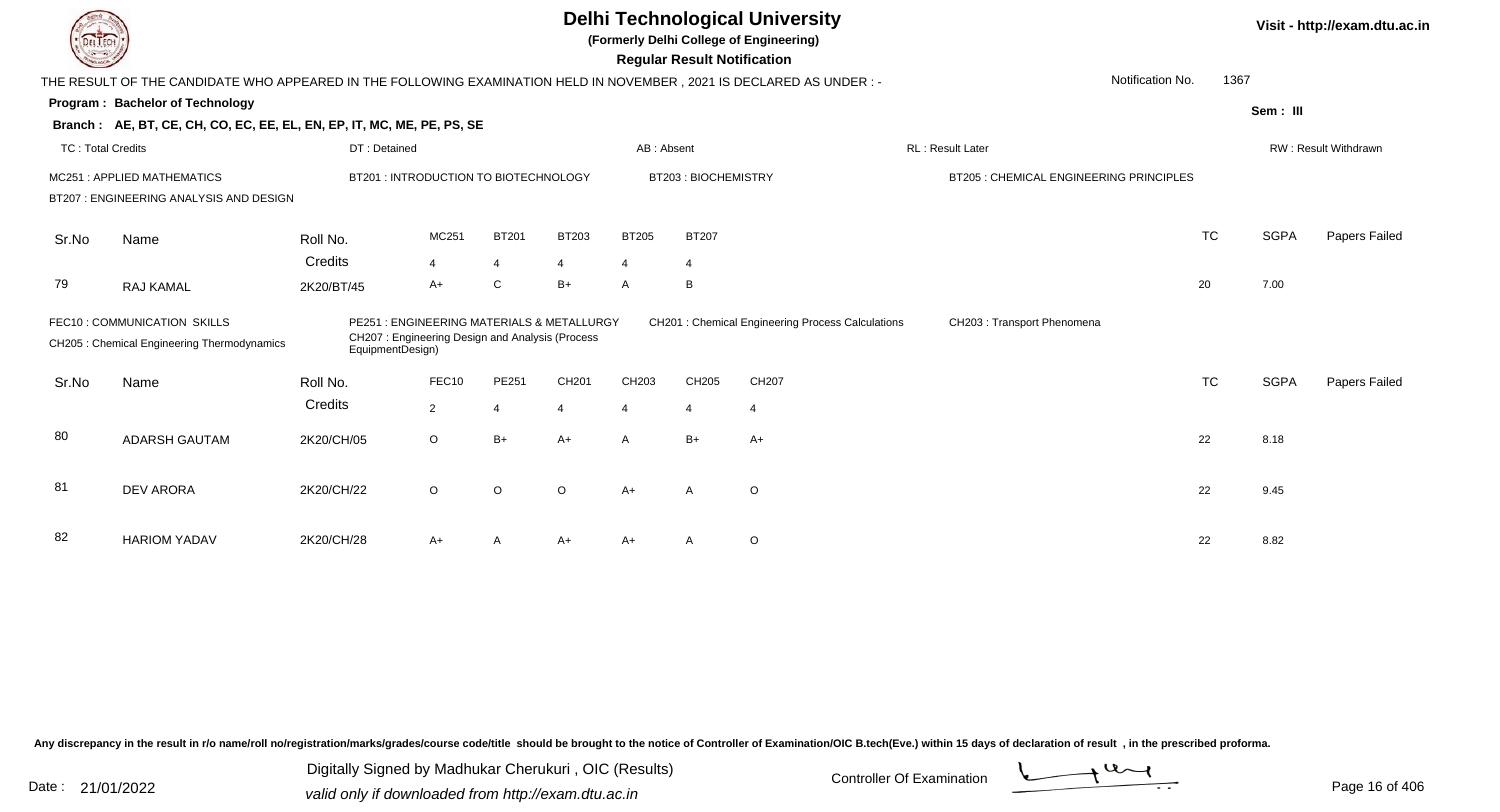|                          |                                                                                                                     |                                                                                                                   |                |                |         |                | <b>Regular Result Notification</b> | <b>Delhi Technological University</b><br>(Formerly Delhi College of Engineering) |                             |                  |           |             | Visit - http://exam.dtu.ac.in |
|--------------------------|---------------------------------------------------------------------------------------------------------------------|-------------------------------------------------------------------------------------------------------------------|----------------|----------------|---------|----------------|------------------------------------|----------------------------------------------------------------------------------|-----------------------------|------------------|-----------|-------------|-------------------------------|
|                          | THE RESULT OF THE CANDIDATE WHO APPEARED IN THE FOLLOWING EXAMINATION HELD IN NOVEMBER, 2021 IS DECLARED AS UNDER:- |                                                                                                                   |                |                |         |                |                                    |                                                                                  |                             | Notification No. | 1367      |             |                               |
|                          | Program: Bachelor of Technology                                                                                     |                                                                                                                   |                |                |         |                |                                    |                                                                                  |                             |                  |           | Sem: III    |                               |
|                          | Branch: AE, BT, CE, CH, CO, EC, EE, EL, EN, EP, IT, MC, ME, PE, PS, SE                                              |                                                                                                                   |                |                |         |                |                                    |                                                                                  |                             |                  |           |             |                               |
| <b>TC: Total Credits</b> |                                                                                                                     | DT: Detained                                                                                                      |                |                |         | AB: Absent     |                                    |                                                                                  | RL: Result Later            |                  |           |             | RW: Result Withdrawn          |
|                          | FEC12 : BUSINESS COMMUNICATION AND<br><b>PRESENTATION SKILLS</b><br>CH205 : Chemical Engineering Thermodynamics     | PE251 : ENGINEERING MATERIALS & METALLURGY<br>CH207: Engineering Design and Analysis (Process<br>EquipmentDesign) |                |                |         |                |                                    | <b>CH201: Chemical Engineering Process Calculations</b>                          | CH203 : Transport Phenomena |                  |           |             |                               |
| Sr.No                    | Name                                                                                                                | Roll No.                                                                                                          | FEC12          | PE251          | CH201   | CH203          | CH205                              | CH207                                                                            |                             |                  | <b>TC</b> | <b>SGPA</b> | Papers Failed                 |
|                          |                                                                                                                     | Credits                                                                                                           | $\overline{2}$ | $\overline{4}$ | 4       | $\overline{4}$ | $\overline{4}$                     | $\overline{4}$                                                                   |                             |                  |           |             |                               |
|                          |                                                                                                                     |                                                                                                                   |                |                |         |                |                                    |                                                                                  |                             |                  |           |             |                               |
| 83                       | HIMANSHU KUMAR JHA                                                                                                  | 2K20/CH/30                                                                                                        | $\mathsf{A}$   | $\overline{A}$ | A       | $A+$           | B                                  | $A+$                                                                             |                             |                  | 22        | 8.00        |                               |
| 84                       | <b>ISHITA JAIN</b>                                                                                                  | 2K20/CH/31                                                                                                        | $A+$           | $\circ$        | $\circ$ | $\Omega$       | $A+$                               | $\circ$                                                                          |                             |                  | 22        | 9.73        |                               |
| 85                       | YATURA UTJIUA KAPEKO                                                                                                | 2K20/CH/73                                                                                                        | $B+$           | $B+$           | $A+$    | A              | $B+$                               | $A+$                                                                             |                             |                  | 22        | 7.91        |                               |
|                          | FEC13: PUBLIC SPEAKING<br>CH205 : Chemical Engineering Thermodynamics                                               | PE251 : ENGINEERING MATERIALS & METALLURGY<br>CH207: Engineering Design and Analysis (Process<br>EquipmentDesign) |                |                |         |                |                                    | CH201 : Chemical Engineering Process Calculations                                | CH203 : Transport Phenomena |                  |           |             |                               |
| Sr.No                    | Name                                                                                                                | Roll No.                                                                                                          | FEC13          | PE251          | CH201   | CH203          | CH205                              | CH207                                                                            |                             |                  | <b>TC</b> | <b>SGPA</b> | Papers Failed                 |
|                          |                                                                                                                     | Credits                                                                                                           | $\overline{2}$ | $\overline{4}$ | 4       | $\overline{4}$ | $\overline{4}$                     | $\overline{4}$                                                                   |                             |                  |           |             |                               |
|                          |                                                                                                                     |                                                                                                                   |                |                |         |                |                                    |                                                                                  |                             |                  |           |             |                               |
| 86                       | <b>ANKIT SRIVASTAVA</b>                                                                                             | 2K20/CH/12                                                                                                        | A+             | A              | $A+$    | $\mathsf{A}$   | $B+$                               | $A+$                                                                             |                             |                  | 22        | 8.27        |                               |
|                          |                                                                                                                     |                                                                                                                   |                |                |         |                |                                    |                                                                                  |                             |                  |           |             |                               |
| 87                       | NITESH KUMAR                                                                                                        | 2K20/CH/49                                                                                                        | A+             | A              | A+      | A              | B                                  | $A+$                                                                             |                             |                  | 22        | 8.09        |                               |
|                          |                                                                                                                     |                                                                                                                   |                |                |         |                |                                    |                                                                                  |                             |                  |           |             |                               |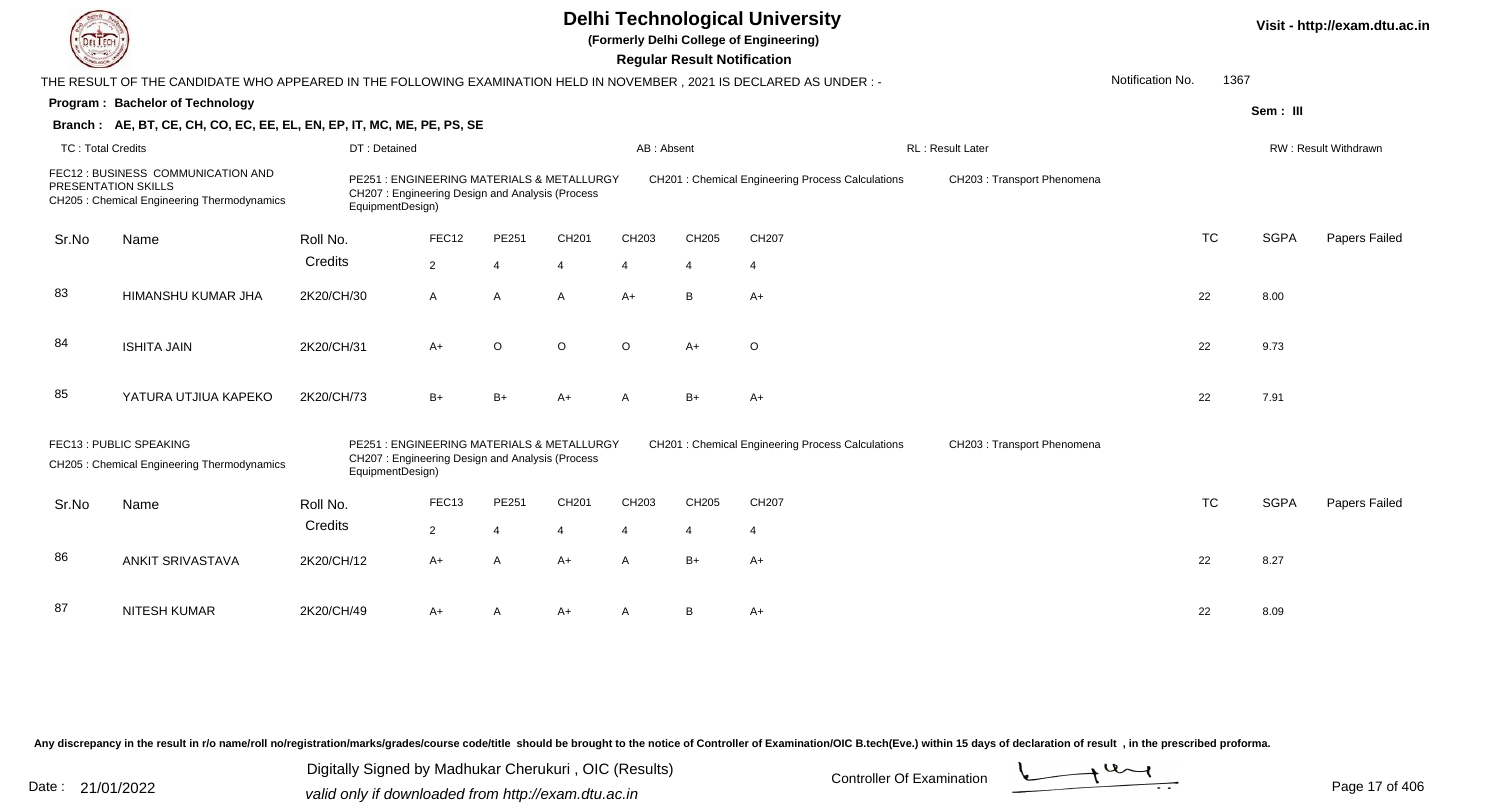|                   |                                                                                                                      |                           |                                                                                              |                         |                   |                | <b>Regular Result Notification</b> | <b>Delhi Technological University</b><br>(Formerly Delhi College of Engineering) |                             |                  |           |             | Visit - http://exam.dtu.ac.in |
|-------------------|----------------------------------------------------------------------------------------------------------------------|---------------------------|----------------------------------------------------------------------------------------------|-------------------------|-------------------|----------------|------------------------------------|----------------------------------------------------------------------------------|-----------------------------|------------------|-----------|-------------|-------------------------------|
|                   | THE RESULT OF THE CANDIDATE WHO APPEARED IN THE FOLLOWING EXAMINATION HELD IN NOVEMBER, 2021 IS DECLARED AS UNDER :- |                           |                                                                                              |                         |                   |                |                                    |                                                                                  |                             | Notification No. | 1367      |             |                               |
|                   | Program: Bachelor of Technology                                                                                      |                           |                                                                                              |                         |                   |                |                                    |                                                                                  |                             |                  |           | Sem: III    |                               |
|                   | Branch: AE, BT, CE, CH, CO, EC, EE, EL, EN, EP, IT, MC, ME, PE, PS, SE                                               |                           |                                                                                              |                         |                   |                |                                    |                                                                                  |                             |                  |           |             |                               |
| TC: Total Credits |                                                                                                                      | DT: Detained              |                                                                                              |                         |                   | AB: Absent     |                                    |                                                                                  | <b>RL: Result Later</b>     |                  |           |             | RW: Result Withdrawn          |
|                   | FEC18 : FINANCIAL STATEMENTS ANALYSIS<br>CH205 : Chemical Engineering Thermodynamics                                 | EquipmentDesign)          | PE251: ENGINEERING MATERIALS & METALLURGY<br>CH207: Engineering Design and Analysis (Process |                         |                   |                |                                    | CH201 : Chemical Engineering Process Calculations                                | CH203 : Transport Phenomena |                  |           |             |                               |
| Sr.No             | Name                                                                                                                 | Roll No.                  | FEC18                                                                                        | PE251                   | CH201             | CH203          | CH205                              | CH207                                                                            |                             |                  | <b>TC</b> | <b>SGPA</b> | Papers Failed                 |
|                   |                                                                                                                      | Credits                   | $\overline{2}$                                                                               | $\overline{4}$          | $\overline{4}$    | $\overline{4}$ | $\overline{4}$                     | $\overline{4}$                                                                   |                             |                  |           |             |                               |
| 88                | YOGENDER YADAV                                                                                                       | 2K20/CH/75                | $\mathsf{A}$                                                                                 | $\overline{A}$          | $A+$              | $\mathsf{A}$   | $\mathsf{A}$                       | $\circ$                                                                          |                             |                  | 22        | 8.55        |                               |
| FEC1: SPORTS - I  | CH205 : Chemical Engineering Thermodynamics                                                                          | PE251<br>EquipmentDesign) | : ENGINEERING MATERIALS & METALLURGY<br>CH207: Engineering Design and Analysis (Process      |                         |                   |                |                                    | CH201 : Chemical Engineering Process Calculations                                | CH203 : Transport Phenomena |                  |           |             |                               |
| Sr.No             | Name                                                                                                                 | Roll No.                  | FEC1                                                                                         | PE251                   | CH <sub>201</sub> | CH203          | CH205                              | CH207                                                                            |                             |                  | <b>TC</b> | <b>SGPA</b> | <b>Papers Failed</b>          |
|                   |                                                                                                                      | Credits                   | $\overline{2}$                                                                               | $\overline{\mathbf{4}}$ |                   | $\overline{4}$ | $\overline{4}$                     | $\overline{4}$                                                                   |                             |                  |           |             |                               |
| 89                | <b>SANJAY KIRTI</b>                                                                                                  | 2K20/CH/59                |                                                                                              | $\overline{A}$          | $\circ$           | $\mathsf{A}$   | $B+$                               | $A+$                                                                             |                             |                  | 20        | 7.64        |                               |
| 90                | SIDDHANT VIJAY                                                                                                       | 2K20/CH/65                | A                                                                                            | $A+$                    | $A+$              | $\mathsf{A}$   | $\mathsf{A}$                       | $A+$                                                                             |                             |                  | 22        | 8.55        |                               |
| 91                | <b>VATSAL GUPTA</b>                                                                                                  | 2K20/CH/71                | A                                                                                            | A                       | $\Omega$          | A              | $B+$                               | $A+$                                                                             |                             |                  | 22        | 8.36        |                               |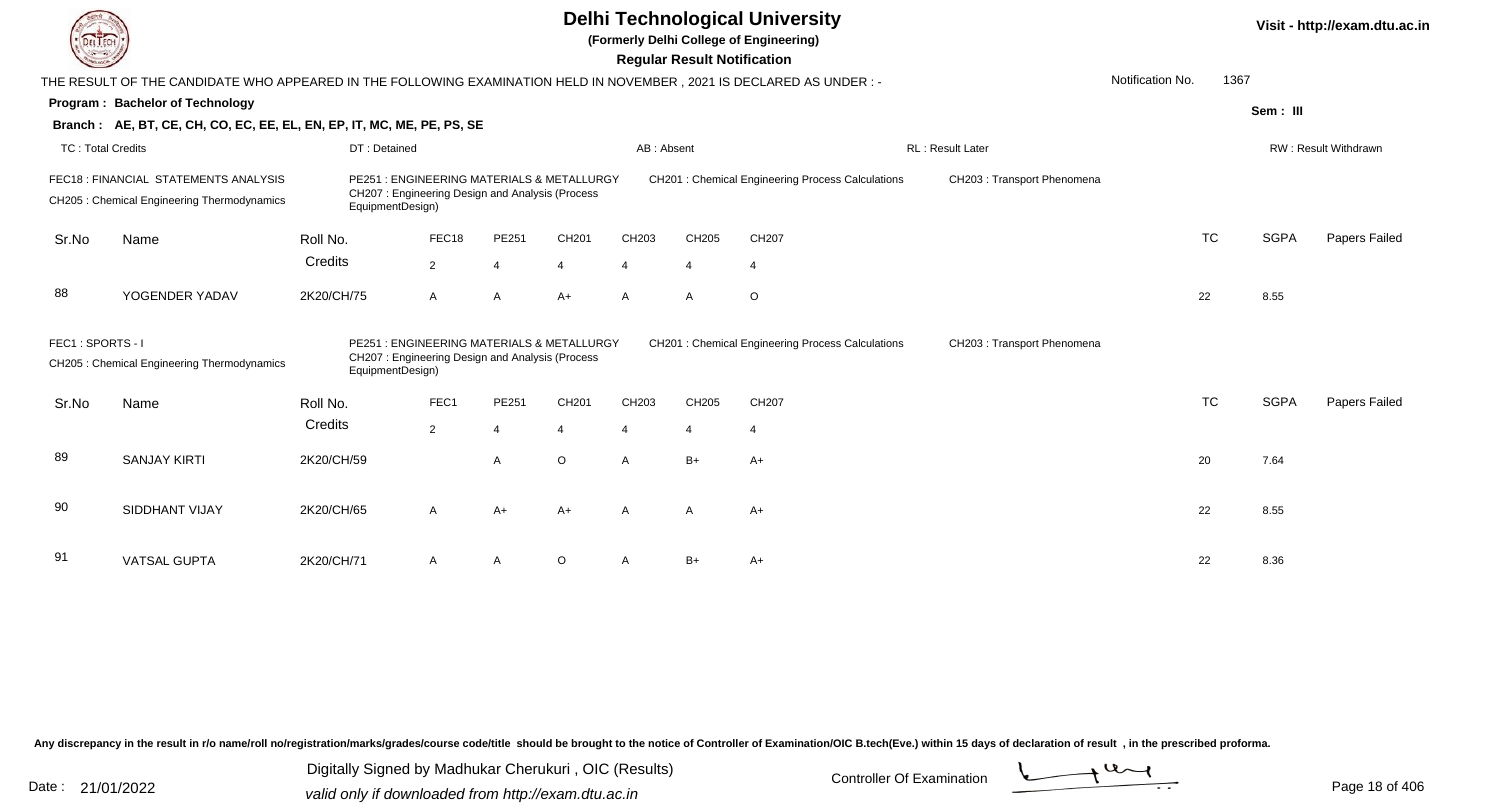|                          |                                                                                                                        |                           |                                                                                              |                |       |                       | <b>Regular Result Notification</b> | <b>Delhi Technological University</b><br>(Formerly Delhi College of Engineering) |                             |                  |           |             | Visit - http://exam.dtu.ac.in |
|--------------------------|------------------------------------------------------------------------------------------------------------------------|---------------------------|----------------------------------------------------------------------------------------------|----------------|-------|-----------------------|------------------------------------|----------------------------------------------------------------------------------|-----------------------------|------------------|-----------|-------------|-------------------------------|
|                          | THE RESULT OF THE CANDIDATE WHO APPEARED IN THE FOLLOWING EXAMINATION HELD IN NOVEMBER , 2021 IS DECLARED AS UNDER : - |                           |                                                                                              |                |       |                       |                                    |                                                                                  |                             | Notification No. | 1367      |             |                               |
|                          | Program: Bachelor of Technology                                                                                        |                           |                                                                                              |                |       |                       |                                    |                                                                                  |                             |                  |           | Sem: III    |                               |
|                          | Branch: AE, BT, CE, CH, CO, EC, EE, EL, EN, EP, IT, MC, ME, PE, PS, SE                                                 |                           |                                                                                              |                |       |                       |                                    |                                                                                  |                             |                  |           |             |                               |
| <b>TC: Total Credits</b> |                                                                                                                        | DT: Detained              |                                                                                              |                |       | AB: Absent            |                                    |                                                                                  | <b>RL: Result Later</b>     |                  |           |             | RW: Result Withdrawn          |
|                          | FEC27 : PROFESSIONAL ETHICS & HUMAN VALUES<br>CH205 : Chemical Engineering Thermodynamics                              | EquipmentDesign)          | PE251: ENGINEERING MATERIALS & METALLURGY<br>CH207: Engineering Design and Analysis (Process |                |       |                       |                                    | CH201 : Chemical Engineering Process Calculations                                | CH203 : Transport Phenomena |                  |           |             |                               |
| Sr.No                    | Name                                                                                                                   | Roll No.                  | FEC27                                                                                        | PE251          | CH201 | CH203                 | CH205                              | CH207                                                                            |                             |                  | <b>TC</b> | <b>SGPA</b> | <b>Papers Failed</b>          |
|                          |                                                                                                                        | Credits                   | $\overline{2}$                                                                               | $\Delta$       | 4     | $\boldsymbol{\Delta}$ | $\boldsymbol{\Delta}$              | $\overline{4}$                                                                   |                             |                  |           |             |                               |
| 92                       | <b>BHAVUK ROHILLA</b>                                                                                                  | 2K20/CH/19                | A+                                                                                           | $\overline{A}$ | $A+$  | $A+$                  | $\mathsf{A}$                       | $\circ$                                                                          |                             |                  | 22        | 8.82        |                               |
| 93                       | <b>SAURABH</b>                                                                                                         | 2K20/CH/60                | A+                                                                                           | $A+$           | A     | $A+$                  | $\mathsf{A}$                       | $\circ$                                                                          |                             |                  | 22        | 8.82        |                               |
| FEC2 : SPORTS II         | CH205 : Chemical Engineering Thermodynamics                                                                            | PF251<br>EquipmentDesign) | : ENGINEERING MATERIALS & METALLURGY<br>CH207: Engineering Design and Analysis (Process      |                |       |                       |                                    | CH201 : Chemical Engineering Process Calculations                                | CH203 : Transport Phenomena |                  |           |             |                               |
| Sr.No                    | Name                                                                                                                   | Roll No.                  | FEC <sub>2</sub>                                                                             | PE251          | CH201 | CH203                 | CH205                              | CH <sub>207</sub>                                                                |                             |                  | <b>TC</b> | <b>SGPA</b> | Papers Failed                 |
|                          |                                                                                                                        | Credits                   | $\overline{2}$                                                                               |                |       | 4                     | $\overline{4}$                     | $\overline{4}$                                                                   |                             |                  |           |             |                               |
| 94                       | <b>AVNISH SINGH</b>                                                                                                    | 2K20/CH/18                | A+                                                                                           | $\overline{A}$ | $A+$  | $A+$                  | $B+$                               | $A+$                                                                             |                             |                  | 22        | 8.45        |                               |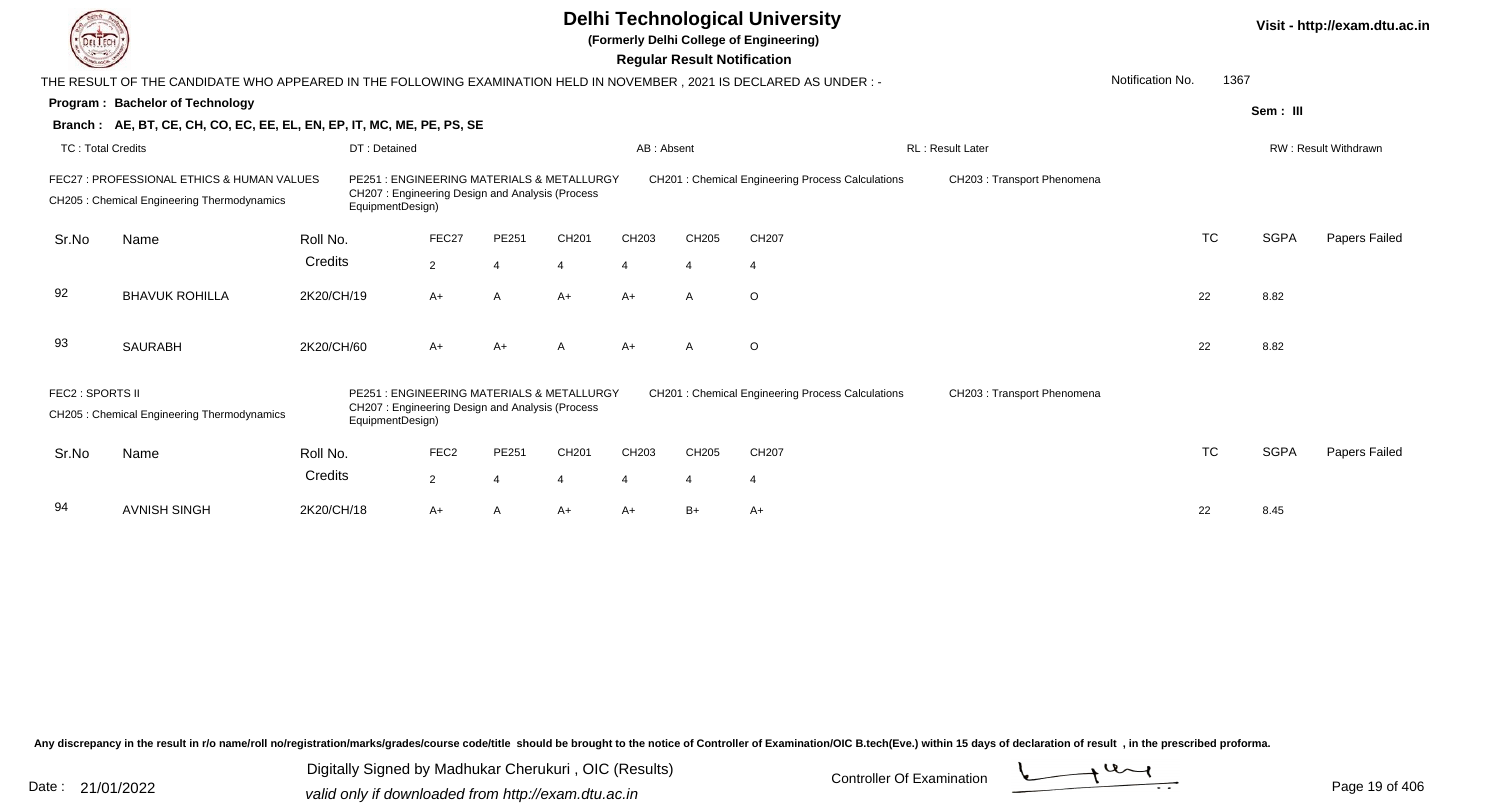|                          |                                                                                                                      |                                                                                                                   |                |                |                |                | <b>Regular Result Notification</b> | <b>Delhi Technological University</b><br>(Formerly Delhi College of Engineering) |                             |                  |           |             | Visit - http://exam.dtu.ac.in |
|--------------------------|----------------------------------------------------------------------------------------------------------------------|-------------------------------------------------------------------------------------------------------------------|----------------|----------------|----------------|----------------|------------------------------------|----------------------------------------------------------------------------------|-----------------------------|------------------|-----------|-------------|-------------------------------|
|                          | THE RESULT OF THE CANDIDATE WHO APPEARED IN THE FOLLOWING EXAMINATION HELD IN NOVEMBER, 2021 IS DECLARED AS UNDER :- |                                                                                                                   |                |                |                |                |                                    |                                                                                  |                             | Notification No. | 1367      |             |                               |
|                          | Program: Bachelor of Technology                                                                                      |                                                                                                                   |                |                |                |                |                                    |                                                                                  |                             |                  |           | Sem: III    |                               |
|                          | Branch: AE, BT, CE, CH, CO, EC, EE, EL, EN, EP, IT, MC, ME, PE, PS, SE                                               |                                                                                                                   |                |                |                |                |                                    |                                                                                  |                             |                  |           |             |                               |
| <b>TC: Total Credits</b> |                                                                                                                      | DT: Detained                                                                                                      |                |                |                | AB: Absent     |                                    |                                                                                  | <b>RL: Result Later</b>     |                  |           |             | <b>RW: Result Withdrawn</b>   |
|                          | FEC32 : LOGICAL REASONING<br>CH205 : Chemical Engineering Thermodynamics                                             | PE251: ENGINEERING MATERIALS & METALLURGY<br>CH207: Engineering Design and Analysis (Process<br>EquipmentDesign)  |                |                |                |                |                                    | CH201 : Chemical Engineering Process Calculations                                | CH203 : Transport Phenomena |                  |           |             |                               |
| Sr.No                    | Name                                                                                                                 | Roll No.                                                                                                          | FEC32          | PE251          | CH201          | CH203          | CH205                              | CH207                                                                            |                             |                  | <b>TC</b> | <b>SGPA</b> | Papers Failed                 |
|                          |                                                                                                                      | Credits                                                                                                           | $\overline{2}$ | $\overline{4}$ | $\overline{4}$ | $\overline{4}$ | $\overline{4}$                     | $\overline{4}$                                                                   |                             |                  |           |             |                               |
| 95                       | ATUL KUMAR DUBEY                                                                                                     | 2K20/CH/17                                                                                                        | $A+$           | $A+$           | $A+$           | $A+$           | $\mathsf{A}$                       | $\circ$                                                                          |                             |                  | 22        | 9.00        |                               |
| 96                       | <b>MEHUL VERMA</b>                                                                                                   | 2K20/CH/45                                                                                                        | A+             | $A+$           | $\Omega$       | $A+$           | A                                  | $A+$                                                                             |                             |                  | 22        | 9.00        |                               |
| 97                       | <b>OMVEER CHOUDHARY</b>                                                                                              | 2K20/CH/51                                                                                                        | A+             | $A+$           | $\Omega$       | $\Omega$       | A                                  | $A+$                                                                             |                             |                  | 22        | 9.18        |                               |
| 98                       | <b>TARU KAIN</b>                                                                                                     | 2K20/CH/67                                                                                                        | $A+$           | $\overline{A}$ | $\circ$        | $A+$           | $\mathsf{A}$                       | $A+$                                                                             |                             |                  | 22        | 8.82        |                               |
| FEC37: FRENCH            | CH205 : Chemical Engineering Thermodynamics                                                                          | PE251 : ENGINEERING MATERIALS & METALLURGY<br>CH207: Engineering Design and Analysis (Process<br>EquipmentDesign) |                |                |                |                |                                    | CH201 : Chemical Engineering Process Calculations                                | CH203 : Transport Phenomena |                  |           |             |                               |
| Sr.No                    | Name                                                                                                                 | Roll No.                                                                                                          | FEC37          | PE251          | CH201          | CH203          | CH205                              | CH207                                                                            |                             |                  | <b>TC</b> | <b>SGPA</b> | Papers Failed                 |
|                          |                                                                                                                      | Credits                                                                                                           | $\overline{2}$ | $\overline{4}$ | $\overline{4}$ | 4              | $\overline{4}$                     | $\overline{4}$                                                                   |                             |                  |           |             |                               |
| 99                       | <b>VEDANTA GUPTA</b>                                                                                                 | 2K20/CH/72                                                                                                        | $\circ$        | $\overline{A}$ | $A+$           | $A+$           | $\mathsf{A}$                       | $A+$                                                                             |                             |                  | 22        | 8.73        |                               |
| 100                      | Pragya paarmita                                                                                                      | 2K21/CH/502                                                                                                       | $\circ$        | $A+$           | $\Omega$       | $A+$           | A                                  | $A+$                                                                             |                             |                  | 22        | 9.09        |                               |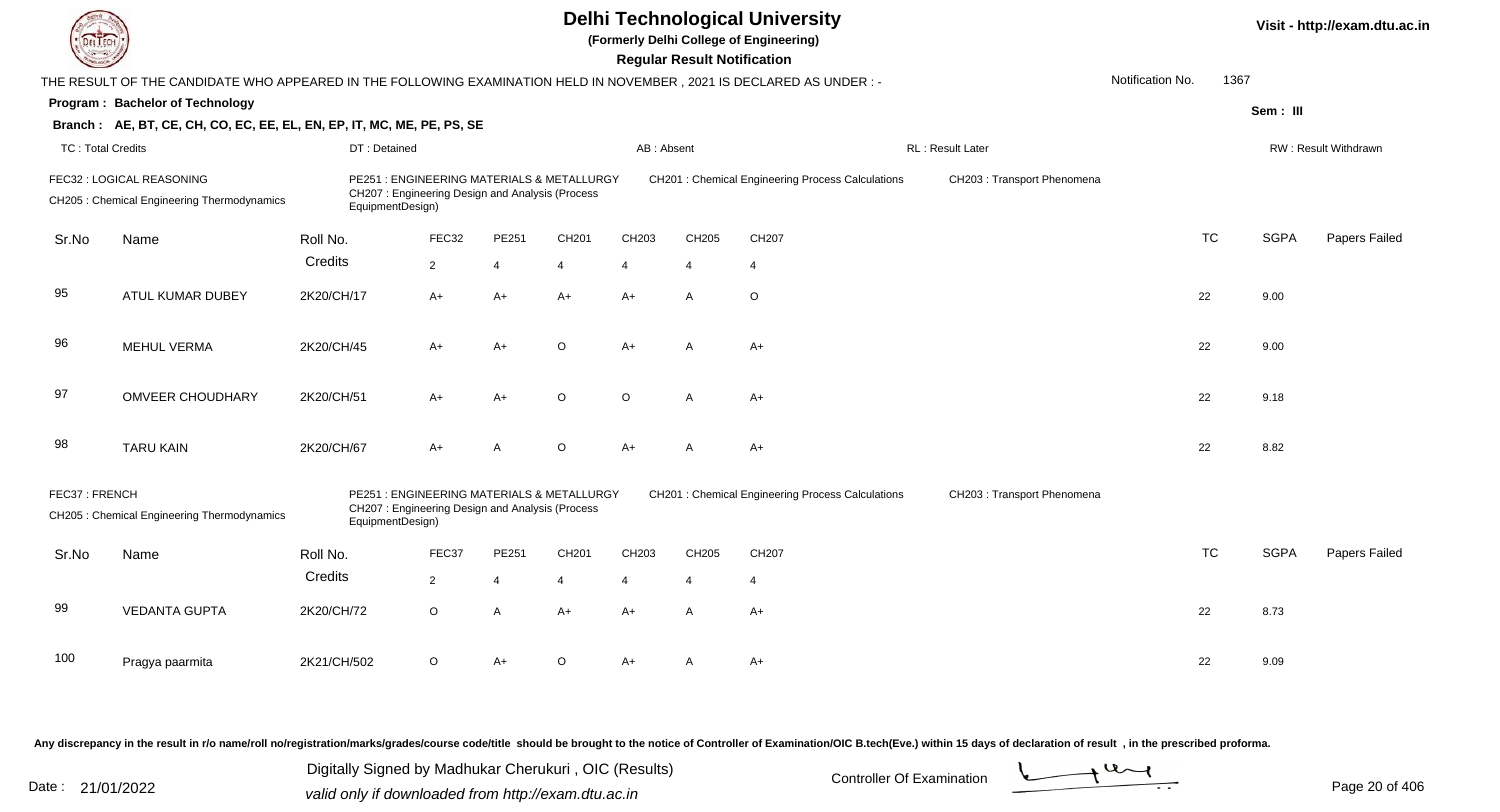|                          |                                                                                                                        |                                                                                                                                                          |                                                                                              |                |                |                | <b>Regular Result Notification</b> | <b>Delhi Technological University</b><br>(Formerly Delhi College of Engineering) |                             |                  |           |             | Visit - http://exam.dtu.ac.in |
|--------------------------|------------------------------------------------------------------------------------------------------------------------|----------------------------------------------------------------------------------------------------------------------------------------------------------|----------------------------------------------------------------------------------------------|----------------|----------------|----------------|------------------------------------|----------------------------------------------------------------------------------|-----------------------------|------------------|-----------|-------------|-------------------------------|
|                          | THE RESULT OF THE CANDIDATE WHO APPEARED IN THE FOLLOWING EXAMINATION HELD IN NOVEMBER , 2021 IS DECLARED AS UNDER : - |                                                                                                                                                          |                                                                                              |                |                |                |                                    |                                                                                  |                             | Notification No. | 1367      |             |                               |
|                          | Program: Bachelor of Technology                                                                                        |                                                                                                                                                          |                                                                                              |                |                |                |                                    |                                                                                  |                             |                  |           | Sem: III    |                               |
|                          | Branch: AE, BT, CE, CH, CO, EC, EE, EL, EN, EP, IT, MC, ME, PE, PS, SE                                                 |                                                                                                                                                          |                                                                                              |                |                |                |                                    |                                                                                  |                             |                  |           |             |                               |
| <b>TC: Total Credits</b> |                                                                                                                        | DT: Detained                                                                                                                                             |                                                                                              |                |                | AB: Absent     |                                    |                                                                                  | RL: Result Later            |                  |           |             | RW: Result Withdrawn          |
| FEC39: JAPANESE          | CH205 : Chemical Engineering Thermodynamics                                                                            | PE251 : ENGINEERING MATERIALS & METALLURGY<br>CH207: Engineering Design and Analysis (Process<br>EquipmentDesign)<br>FEC39<br>CH201<br>Roll No.<br>PE251 |                                                                                              |                |                |                |                                    | <b>CH201: Chemical Engineering Process Calculations</b>                          | CH203 : Transport Phenomena |                  |           |             |                               |
| Sr.No                    | Name                                                                                                                   |                                                                                                                                                          |                                                                                              |                |                | CH203          | CH205                              | CH207                                                                            |                             |                  | <b>TC</b> | <b>SGPA</b> | Papers Failed                 |
|                          |                                                                                                                        | Credits                                                                                                                                                  | $\overline{2}$                                                                               | $\overline{4}$ | $\overline{4}$ | $\overline{4}$ | $\overline{4}$                     | $\overline{4}$                                                                   |                             |                  |           |             |                               |
| 101                      | AMAN                                                                                                                   | 2K20/CH/10                                                                                                                                               | A                                                                                            | $\overline{A}$ | $\circ$        | $\overline{A}$ | $\mathsf{A}$                       | $A+$                                                                             |                             |                  | 22        | 8.55        |                               |
| 102                      | PRASHANT SABLANIA                                                                                                      | 2K20/CH/53                                                                                                                                               | A                                                                                            | $\mathsf{A}$   | A              | $\mathsf{A}$   | $B+$                               | $A+$                                                                             |                             |                  | 22        | 8.00        |                               |
|                          | FEC3: PHYSICAL EDU SPORTS<br>CH205 : Chemical Engineering Thermodynamics                                               | EquipmentDesign)                                                                                                                                         | PE251: ENGINEERING MATERIALS & METALLURGY<br>CH207: Engineering Design and Analysis (Process |                |                |                |                                    | <b>CH201: Chemical Engineering Process Calculations</b>                          | CH203 : Transport Phenomena |                  |           |             |                               |
| Sr.No                    | Name                                                                                                                   | Roll No.                                                                                                                                                 | FEC <sub>3</sub>                                                                             | PE251          | CH201          | CH203          | CH205                              | CH207                                                                            |                             |                  | <b>TC</b> | <b>SGPA</b> | Papers Failed                 |
|                          |                                                                                                                        | Credits                                                                                                                                                  | $\overline{2}$                                                                               | $\overline{4}$ | 4              | $\overline{4}$ | $\overline{4}$                     | $\overline{4}$                                                                   |                             |                  |           |             |                               |
| 103                      | JAMAL MOHAMMED ESA                                                                                                     | 2K20/CH/34                                                                                                                                               | F                                                                                            | $B+$           | P              | $\mathsf C$    | B                                  | $\mathsf C$                                                                      |                             |                  | 20        | 4.91        | FEC <sub>3</sub>              |
| 104                      | <b>ROHIT SINGH</b>                                                                                                     | 2K20/CH/58                                                                                                                                               | $\mathsf{A}$                                                                                 | A              | $\circ$        | $A+$           |                                    | $A+$                                                                             |                             |                  | 22        | 8.73        |                               |

Digitally Signed by Madhukar Cherukuri, OIC (Results)<br>Date : 21/01/2022 valid only if downloaded from http://oxam.dtu.ac.in Digitally Signed by Madhukar Cherukuri , OIC (Results)

valid only if downloaded from http://exam.dtu.ac.in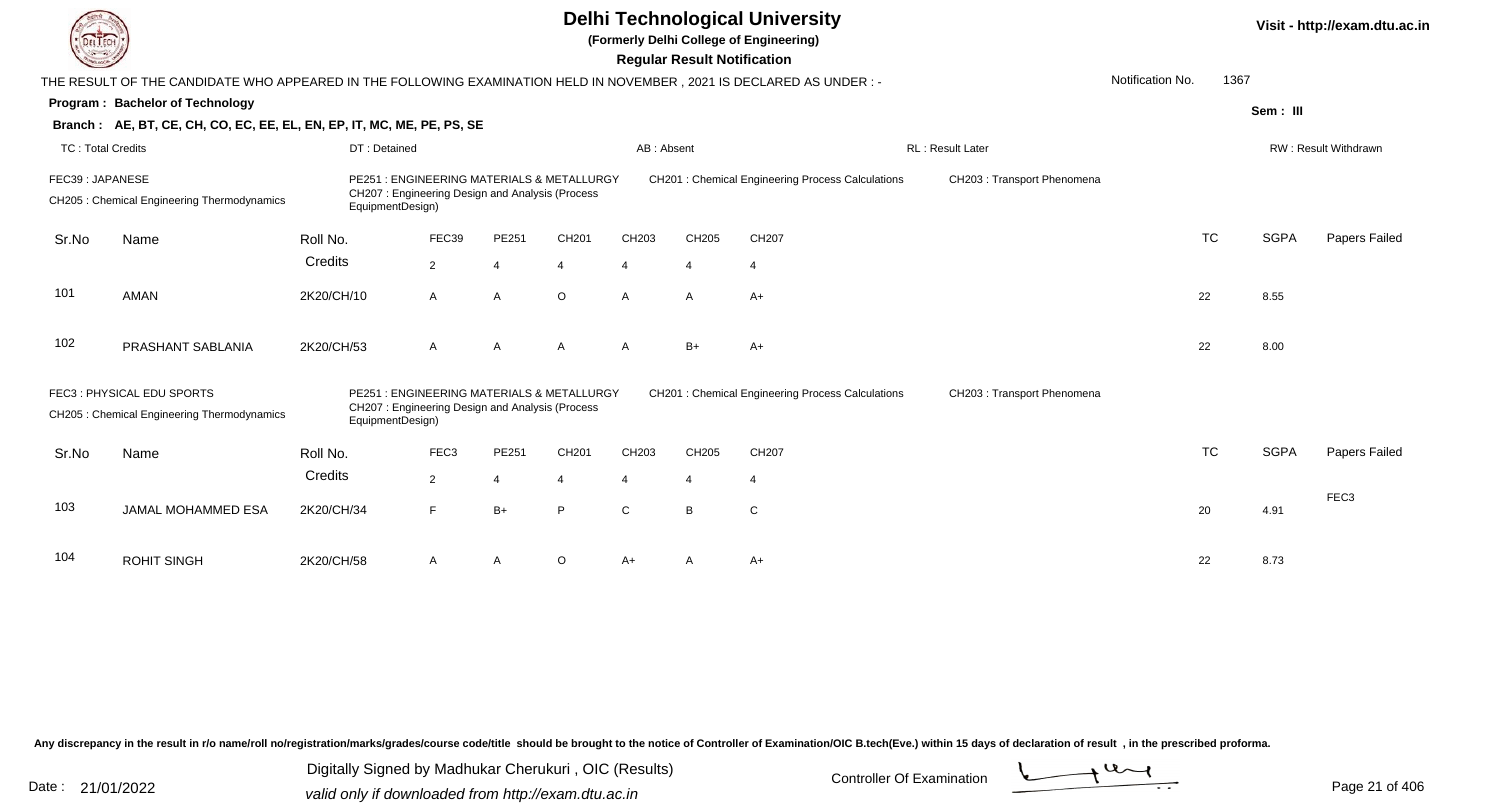|                          |                                                                                                                      |                                                                                                                   |                |                | Visit - http://exam.dtu.ac.in |                |                       |                                                         |                             |                  |           |             |                      |
|--------------------------|----------------------------------------------------------------------------------------------------------------------|-------------------------------------------------------------------------------------------------------------------|----------------|----------------|-------------------------------|----------------|-----------------------|---------------------------------------------------------|-----------------------------|------------------|-----------|-------------|----------------------|
|                          | THE RESULT OF THE CANDIDATE WHO APPEARED IN THE FOLLOWING EXAMINATION HELD IN NOVEMBER, 2021 IS DECLARED AS UNDER :- |                                                                                                                   |                |                |                               |                |                       |                                                         |                             | Notification No. | 1367      |             |                      |
|                          | Program: Bachelor of Technology                                                                                      |                                                                                                                   |                |                |                               |                |                       |                                                         |                             |                  |           | Sem: III    |                      |
|                          | Branch: AE, BT, CE, CH, CO, EC, EE, EL, EN, EP, IT, MC, ME, PE, PS, SE                                               |                                                                                                                   |                |                |                               |                |                       |                                                         |                             |                  |           |             |                      |
| <b>TC: Total Credits</b> |                                                                                                                      | DT: Detained                                                                                                      |                |                |                               | AB: Absent     |                       |                                                         | RL : Result Later           |                  |           |             | RW: Result Withdrawn |
| FEC40: GERMAN            | CH205 : Chemical Engineering Thermodynamics                                                                          | PE251: ENGINEERING MATERIALS & METALLURGY<br>CH207: Engineering Design and Analysis (Process<br>EquipmentDesign)  |                |                |                               |                |                       | <b>CH201: Chemical Engineering Process Calculations</b> | CH203 : Transport Phenomena |                  |           |             |                      |
| Sr.No                    | Name                                                                                                                 | Roll No.                                                                                                          | FEC40          | PE251          | CH <sub>201</sub>             | CH203          | CH205                 | CH207                                                   |                             |                  | <b>TC</b> | <b>SGPA</b> | Papers Failed        |
|                          |                                                                                                                      | Credits                                                                                                           | $\overline{2}$ | $\overline{4}$ | 4                             | $\overline{4}$ | $\boldsymbol{\Delta}$ | $\overline{4}$                                          |                             |                  |           |             |                      |
| 105                      | AADHYA ROY                                                                                                           | 2K20/CH/01                                                                                                        | A+             | $\circ$        | $\circ$                       | $A+$           | $A+$                  | $\circ$                                                 |                             |                  | 22        | 9.55        |                      |
| 106                      | <b>ARYAN VATSAL</b><br>SRIVASTAVA                                                                                    | 2K20/CH/15                                                                                                        | A+             | $A+$           | A                             | $A+$           | $\mathsf{A}$          | $A+$                                                    |                             |                  | 22        | 8.64        |                      |
| 107                      | RIDDHIM SEHGAL                                                                                                       | 2K20/CH/55                                                                                                        | $A+$           | $A+$           | $\circ$                       | $\circ$        | $A+$                  | $\circ$                                                 |                             |                  | 22        | 9.55        |                      |
| 108                      | SHRUTI SAMANTARAI                                                                                                    | 2K20/CH/64                                                                                                        | A+             | $A+$           | $\circ$                       | $\circ$        | $A+$                  | $\circ$                                                 |                             |                  | 22        | 9.55        |                      |
|                          | FEC46 : TECHNICAL COMMUNICATION<br>CH205 : Chemical Engineering Thermodynamics                                       | PE251 : ENGINEERING MATERIALS & METALLURGY<br>CH207: Engineering Design and Analysis (Process<br>EquipmentDesign) |                |                |                               |                |                       | CH201 : Chemical Engineering Process Calculations       | CH203 : Transport Phenomena |                  |           |             |                      |
| Sr.No                    | Name                                                                                                                 | Roll No.                                                                                                          | FEC46          | PE251          | CH201                         | CH203          | CH205                 | CH207                                                   |                             |                  | <b>TC</b> | <b>SGPA</b> | Papers Failed        |
|                          |                                                                                                                      | Credits                                                                                                           | $\overline{2}$ | $\overline{4}$ | $\overline{4}$                | $\overline{4}$ | $\overline{4}$        | $\overline{4}$                                          |                             |                  |           |             |                      |
| 109                      | MOHAMMAD ALI BADSHAH                                                                                                 | 2K20/CH/46                                                                                                        | A              | $A+$           | $A+$                          | A              | A                     | $A+$                                                    |                             |                  | 22        | 8.55        |                      |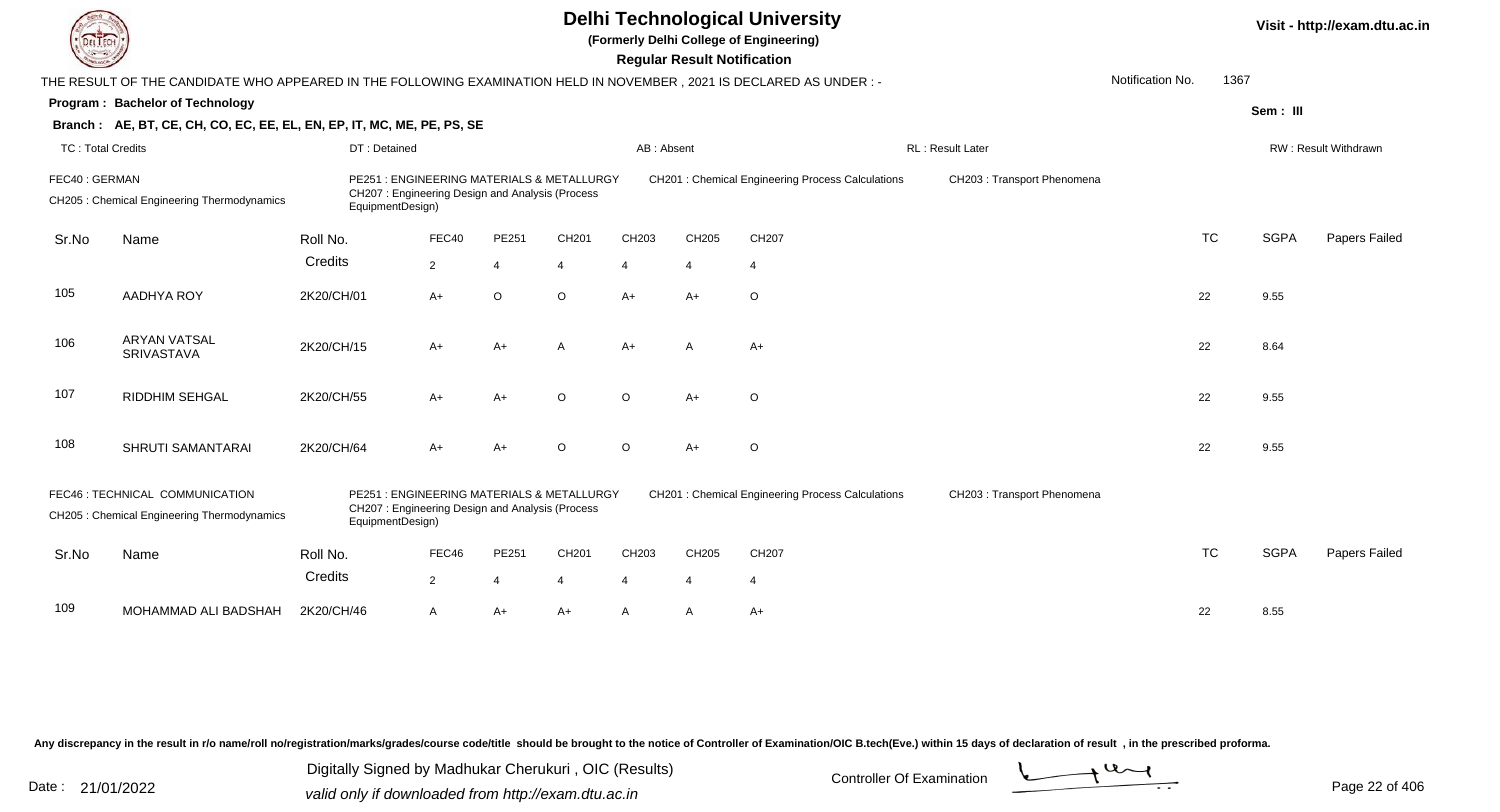|                          |                                                                                                                                         |                  |                                                                                               |                         |                   |                | <b>Regular Result Notification</b> | <b>Delhi Technological University</b><br>(Formerly Delhi College of Engineering) |                             |                  |           |             | Visit - http://exam.dtu.ac.in |
|--------------------------|-----------------------------------------------------------------------------------------------------------------------------------------|------------------|-----------------------------------------------------------------------------------------------|-------------------------|-------------------|----------------|------------------------------------|----------------------------------------------------------------------------------|-----------------------------|------------------|-----------|-------------|-------------------------------|
|                          | THE RESULT OF THE CANDIDATE WHO APPEARED IN THE FOLLOWING EXAMINATION HELD IN NOVEMBER, 2021 IS DECLARED AS UNDER :-                    |                  |                                                                                               |                         |                   |                |                                    |                                                                                  |                             | Notification No. | 1367      |             |                               |
|                          | Program: Bachelor of Technology                                                                                                         |                  |                                                                                               |                         |                   |                |                                    |                                                                                  |                             |                  |           | Sem: III    |                               |
|                          | Branch: AE, BT, CE, CH, CO, EC, EE, EL, EN, EP, IT, MC, ME, PE, PS, SE                                                                  |                  |                                                                                               |                         |                   |                |                                    |                                                                                  |                             |                  |           |             |                               |
| <b>TC: Total Credits</b> |                                                                                                                                         | DT: Detained     |                                                                                               |                         |                   | AB: Absent     |                                    |                                                                                  | RL: Result Later            |                  |           |             | RW: Result Withdrawn          |
|                          | FEC47 : VALUE DRIVEN LEADERSHIP<br>CH205: Chemical Engineering Thermodynamics                                                           | EquipmentDesign) | PE251 : ENGINEERING MATERIALS & METALLURGY<br>CH207: Engineering Design and Analysis (Process |                         |                   |                |                                    | CH201 : Chemical Engineering Process Calculations                                | CH203 : Transport Phenomena |                  |           |             |                               |
| Sr.No                    | Name                                                                                                                                    | Roll No.         | FEC47                                                                                         | PE251                   | CH201             | CH203          | CH205                              | CH207                                                                            |                             |                  | <b>TC</b> | <b>SGPA</b> | Papers Failed                 |
|                          |                                                                                                                                         | Credits          | $\overline{2}$                                                                                | $\overline{\mathbf{4}}$ | $\overline{4}$    | $\overline{4}$ | $\overline{4}$                     | $\overline{4}$                                                                   |                             |                  |           |             |                               |
| 110                      | <b>DIVYANSH JAIN</b>                                                                                                                    | 2K20/CH/25       | $A+$                                                                                          | $\overline{A}$          | $\mathsf{A}$      | $\mathsf{A}$   | B                                  | $A+$                                                                             |                             |                  | 22        | 7.91        |                               |
| 111                      | <b>TANISHQ RAJ</b>                                                                                                                      | 2K20/CH/66       | $\circ$                                                                                       | $\overline{A}$          | $A+$              | $A+$           | $B+$                               | $\circ$                                                                          |                             |                  | 22        | 8.73        |                               |
|                          | FEC49 : SKETCHING & RENDERING<br>CH205 : Chemical Engineering Thermodynamics                                                            | EquipmentDesign) | PE251 : ENGINEERING MATERIALS & METALLURGY<br>CH207: Engineering Design and Analysis (Process |                         |                   |                |                                    | <b>CH201: Chemical Engineering Process Calculations</b>                          | CH203 : Transport Phenomena |                  |           |             |                               |
| Sr.No                    | Name                                                                                                                                    | Roll No.         | FEC49                                                                                         | PE251                   | CH201             | CH203          | CH205                              | CH207                                                                            |                             |                  | <b>TC</b> | <b>SGPA</b> | Papers Failed                 |
|                          |                                                                                                                                         | Credits          | $\overline{2}$                                                                                | $\overline{4}$          |                   | $\overline{4}$ | $\boldsymbol{\varDelta}$           | $\overline{4}$                                                                   |                             |                  |           |             |                               |
| 112                      | ASHISH KUMAR SINGH                                                                                                                      | 2K20/CH/16       | $\circ$                                                                                       | $\overline{A}$          | $\circ$           | $\mathsf{A}$   | A                                  | $A+$                                                                             |                             |                  | 22        | 8.73        |                               |
| <b>HARMONY</b>           | FEC56 : UNIVERSAL HUMAN VALUES : UNDERSTANDING PE251 : ENGINEERING MATERIALS & METALLURGY<br>CH205: Chemical Engineering Thermodynamics | EquipmentDesign) | CH207: Engineering Design and Analysis (Process                                               |                         |                   |                |                                    | CH201 : Chemical Engineering Process Calculations                                | CH203 : Transport Phenomena |                  |           |             |                               |
| Sr.No                    | Name                                                                                                                                    | Roll No.         | FEC56                                                                                         | PE251                   | CH <sub>201</sub> | CH203          | CH205                              | CH207                                                                            |                             |                  | <b>TC</b> | <b>SGPA</b> | Papers Failed                 |
|                          |                                                                                                                                         | Credits          | $\overline{2}$                                                                                | $\overline{4}$          | $\overline{4}$    | 4              | $\overline{4}$                     | $\overline{4}$                                                                   |                             |                  |           |             |                               |
| 113                      | DHRUV RAJ SINGH                                                                                                                         | 2K20/CH/23       | A+                                                                                            | $\overline{A}$          | $\Omega$          | $A+$           | $B+$                               | $A+$                                                                             |                             |                  | 22        | 8.64        |                               |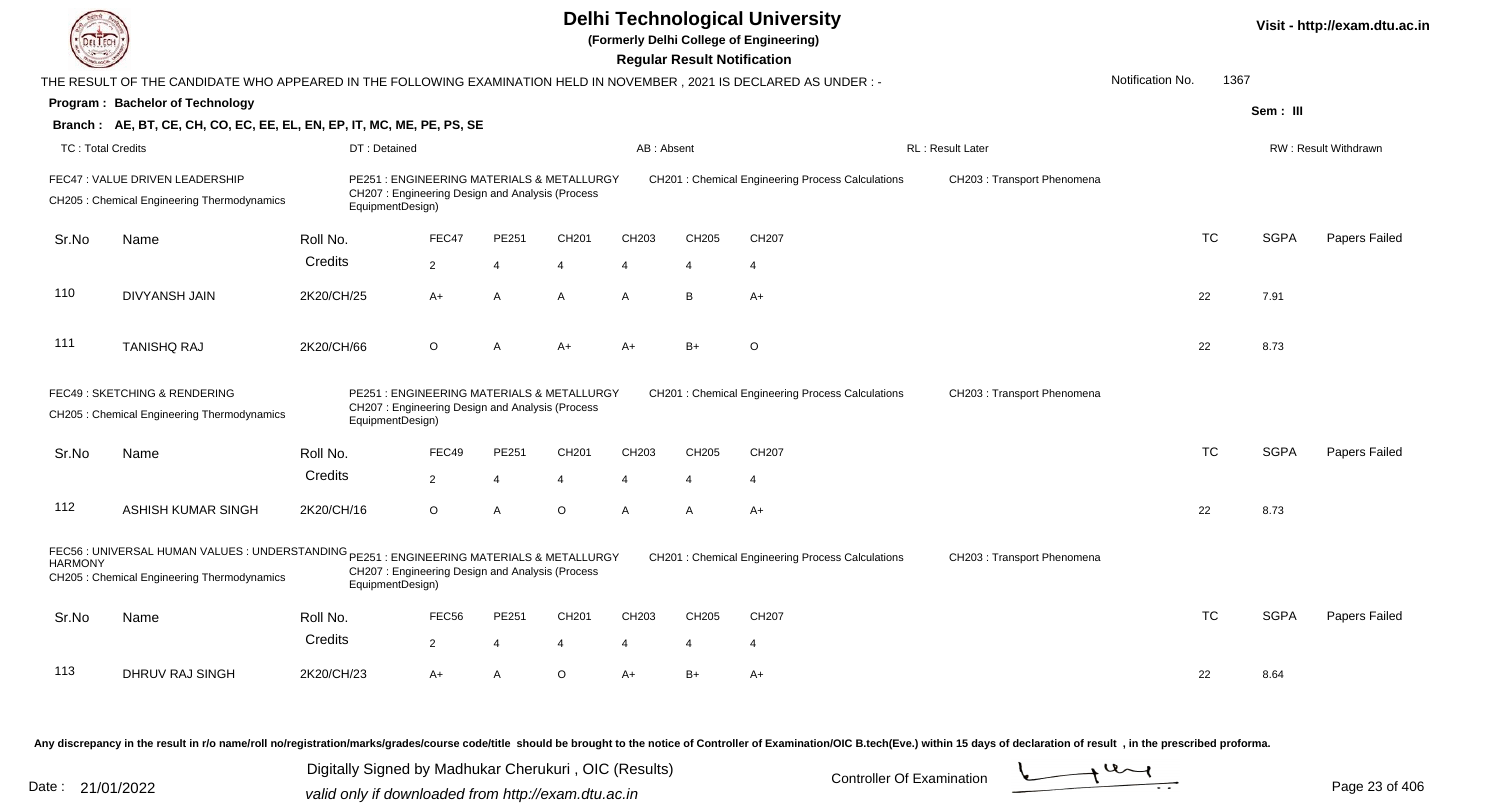**(Formerly Delhi College of Engineering)**

 **Regular Result Notification**

| <b>Consultor of Charles</b> |                                                                                                                      |            |                                                                                                                   |                |                |                |            | <b>Regular Result Notification</b> |                                                         |                             |                  |           |             |                      |
|-----------------------------|----------------------------------------------------------------------------------------------------------------------|------------|-------------------------------------------------------------------------------------------------------------------|----------------|----------------|----------------|------------|------------------------------------|---------------------------------------------------------|-----------------------------|------------------|-----------|-------------|----------------------|
|                             | THE RESULT OF THE CANDIDATE WHO APPEARED IN THE FOLLOWING EXAMINATION HELD IN NOVEMBER, 2021 IS DECLARED AS UNDER :- |            |                                                                                                                   |                |                |                |            |                                    |                                                         |                             | Notification No. | 1367      |             |                      |
|                             | Program: Bachelor of Technology                                                                                      |            |                                                                                                                   |                |                |                |            |                                    |                                                         |                             |                  |           | Sem: III    |                      |
|                             | Branch: AE, BT, CE, CH, CO, EC, EE, EL, EN, EP, IT, MC, ME, PE, PS, SE                                               |            |                                                                                                                   |                |                |                |            |                                    |                                                         |                             |                  |           |             |                      |
| <b>TC: Total Credits</b>    |                                                                                                                      |            | DT: Detained                                                                                                      |                |                |                | AB: Absent |                                    |                                                         | <b>RL: Result Later</b>     |                  |           |             | RW: Result Withdrawn |
| <b>MANAGEMENT</b>           | FEC57: LEARDERSHIP MASTERY THROUGH SELF<br>CH205 : Chemical Engineering Thermodynamics                               |            | PE251 : ENGINEERING MATERIALS & METALLURGY<br>CH207: Engineering Design and Analysis (Process<br>EquipmentDesign) |                |                |                |            |                                    | <b>CH201: Chemical Engineering Process Calculations</b> | CH203 : Transport Phenomena |                  |           |             |                      |
| Sr.No                       | Name                                                                                                                 | Roll No.   |                                                                                                                   | FEC57          | PE251          | CH201          | CH203      | CH205                              | CH207                                                   |                             |                  | <b>TC</b> | <b>SGPA</b> | Papers Failed        |
|                             |                                                                                                                      | Credits    |                                                                                                                   | $\overline{2}$ | $\overline{4}$ | $\overline{4}$ | 4          | $\overline{4}$                     | $\overline{4}$                                          |                             |                  |           |             |                      |
| 114                         | <b>CHAITANYA KUMAR</b>                                                                                               | 2K20/CH/21 |                                                                                                                   | $A+$           | Α              | $A+$           | $A+$       | A                                  | $A+$                                                    |                             |                  | 22        | 8.64        |                      |
| 115                         | HIMANSHU CHAUHAN                                                                                                     | 2K20/CH/29 |                                                                                                                   | $A+$           | $\overline{A}$ | $A+$           | $\circ$    | A                                  | $A+$                                                    |                             |                  | 22        | 8.82        |                      |
| 116                         | <b>ISHITA KAPOOR</b>                                                                                                 | 2K20/CH/32 |                                                                                                                   | $\circ$        | $A+$           | $A+$           | $\circ$    | A                                  | $\circ$                                                 |                             |                  | 22        | 9.27        |                      |
| 117                         | <b>JIGISHA GUPTA</b>                                                                                                 | 2K20/CH/35 |                                                                                                                   | $\circ$        | $\circ$        | $A+$           | A          | $B+$                               | $A+$                                                    |                             |                  | 22        | 8.73        |                      |
| 118                         | <b>KARTEEK KUMAR</b>                                                                                                 | 2K20/CH/36 |                                                                                                                   | $A+$           | $\circ$        | $\circ$        | $\circ$    | $B+$                               | $A+$                                                    |                             |                  | 22        | 9.18        |                      |
| 119                         | <b>KESHAV SHRI</b>                                                                                                   | 2K20/CH/37 |                                                                                                                   | $A+$           | $A+$           | $A+$           | A          | A                                  | $A+$                                                    |                             |                  | 22        | 8.64        |                      |
| 120                         | KHUSHI SACHDEVA                                                                                                      | 2K20/CH/38 |                                                                                                                   | $\circ$        | $\circ$        | $\mathsf O$    | $\circ$    | A                                  | $A+$                                                    |                             |                  | 22        | 9.45        |                      |
| 121                         | <b>KSHITIJ SHUBHAM</b>                                                                                               | 2K20/CH/39 |                                                                                                                   | $A+$           | A+             | $A+$           | A+         | $B+$                               | A+                                                      |                             |                  | 22        | 8.64        |                      |
| 122                         | <b>MANAV JAIN</b>                                                                                                    | 2K20/CH/41 |                                                                                                                   | $\circ$        | A              | A+             | A+         | A                                  | A+                                                      |                             |                  | 22        | 8.73        |                      |
|                             |                                                                                                                      |            |                                                                                                                   |                |                |                |            |                                    |                                                         |                             |                  |           |             |                      |

Any discrepancy in the result in r/o name/roll no/registration/marks/grades/course code/title should be brought to the notice of Controller of Examination/OIC B.tech(Eve.) within 15 days of declaration of result, in the pr

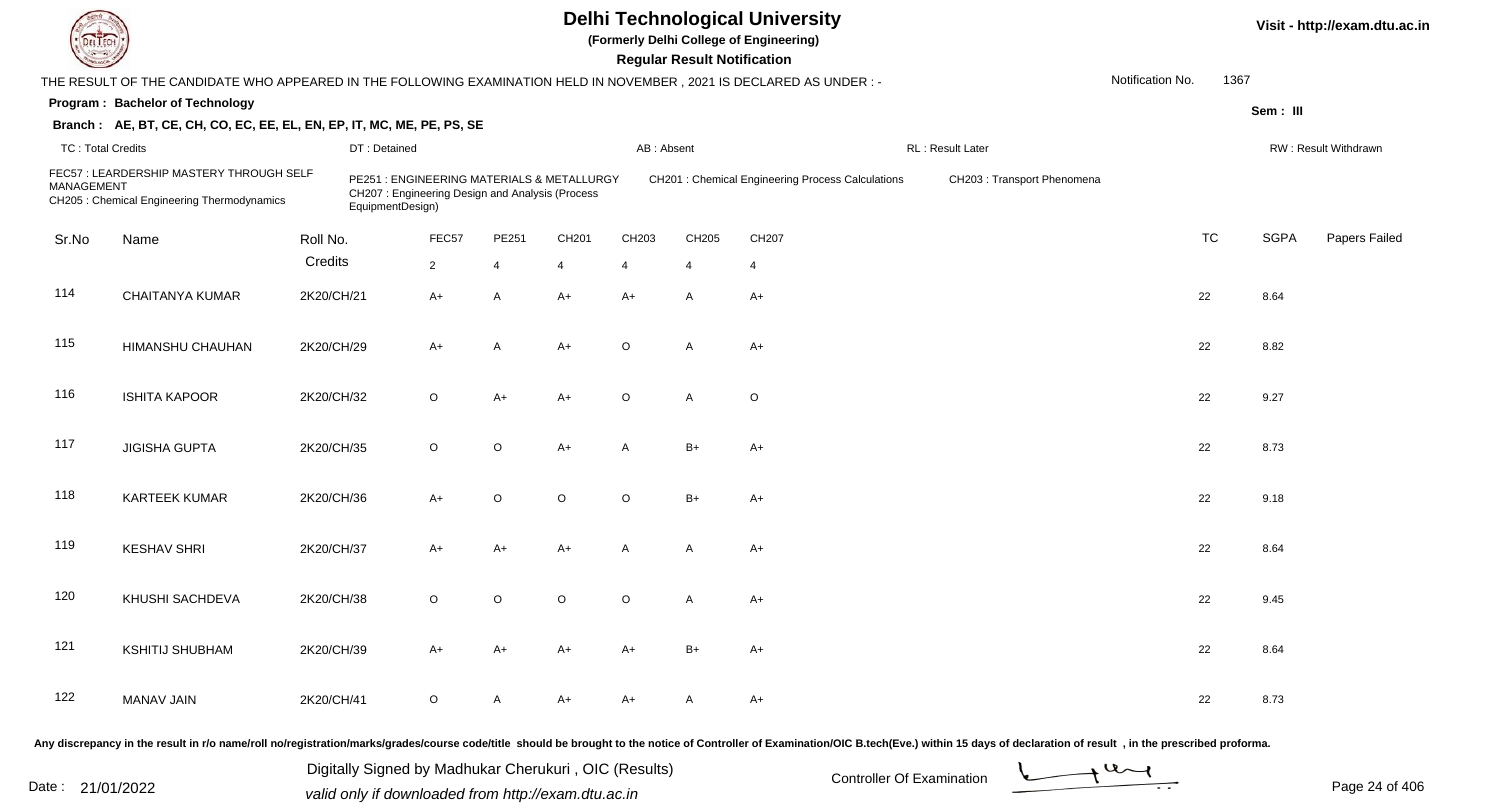**(Formerly Delhi College of Engineering)**

 **Regular Result Notification**

| <b>County</b>            |                                                                                                                        |             |                                                                                                                   |                |                       |                |                | Regular Result Notification |                                                         |                            |                  |           |             |                      |
|--------------------------|------------------------------------------------------------------------------------------------------------------------|-------------|-------------------------------------------------------------------------------------------------------------------|----------------|-----------------------|----------------|----------------|-----------------------------|---------------------------------------------------------|----------------------------|------------------|-----------|-------------|----------------------|
|                          | THE RESULT OF THE CANDIDATE WHO APPEARED IN THE FOLLOWING EXAMINATION HELD IN NOVEMBER , 2021 IS DECLARED AS UNDER : - |             |                                                                                                                   |                |                       |                |                |                             |                                                         |                            | Notification No. | 1367      |             |                      |
|                          | Program: Bachelor of Technology                                                                                        |             |                                                                                                                   |                |                       |                |                |                             |                                                         |                            |                  |           | Sem: III    |                      |
|                          | Branch: AE, BT, CE, CH, CO, EC, EE, EL, EN, EP, IT, MC, ME, PE, PS, SE                                                 |             |                                                                                                                   |                |                       |                |                |                             |                                                         |                            |                  |           |             |                      |
| <b>TC: Total Credits</b> |                                                                                                                        |             | DT: Detained                                                                                                      |                |                       |                | AB: Absent     |                             |                                                         | RL: Result Later           |                  |           |             | RW: Result Withdrawn |
| MANAGEMENT               | FEC57: LEARDERSHIP MASTERY THROUGH SELF<br>CH205 : Chemical Engineering Thermodynamics                                 |             | PE251 : ENGINEERING MATERIALS & METALLURGY<br>CH207: Engineering Design and Analysis (Process<br>EquipmentDesign) |                |                       |                |                |                             | <b>CH201: Chemical Engineering Process Calculations</b> | CH203: Transport Phenomena |                  |           |             |                      |
| Sr.No                    | Name                                                                                                                   | Roll No.    |                                                                                                                   | FEC57          | PE251                 | CH201          | CH203          | CH205                       | CH207                                                   |                            |                  | <b>TC</b> | <b>SGPA</b> | Papers Failed        |
|                          |                                                                                                                        | Credits     |                                                                                                                   | $\overline{2}$ | $\boldsymbol{\Delta}$ | $\overline{4}$ | $\overline{4}$ | $\overline{4}$              | 4                                                       |                            |                  |           |             |                      |
|                          |                                                                                                                        |             |                                                                                                                   | $\circ$        | A                     | $A+$           | $A+$           | $\overline{A}$              | $A+$                                                    |                            |                  | 22        | 8.73        |                      |
| 123                      | MUKUL BANSIWAL                                                                                                         | 2K20/CH/48  |                                                                                                                   | $\circ$        | $A+$                  | $A+$           | $\circ$        | A                           | $A+$                                                    |                            |                  | 22        | 9.09        |                      |
| 124                      | SHRUTI KATARIYA                                                                                                        | 2K20/CH/63  |                                                                                                                   | $A+$           | $\mathsf{A}$          | $\circ$        | $A+$           | $B+$                        | $A+$                                                    |                            |                  | 22        | 8.64        |                      |
| 125                      | ZAID ATEEQ                                                                                                             | 2K20/CH/76  |                                                                                                                   | $\circ$        | $A+$                  | $\circ$        | A              | $\mathsf{A}$                | $A+$                                                    |                            |                  | 22        | 8.91        |                      |
| 126                      | Manoj kumar                                                                                                            | 2K21/CH/501 |                                                                                                                   | A              | B+                    | $A+$           | A+             | $B+$                        | A+                                                      |                            |                  | 22        | 8.18        |                      |

Any discrepancy in the result in r/o name/roll no/registration/marks/grades/course code/title should be brought to the notice of Controller of Examination/OIC B.tech(Eve.) within 15 days of declaration of result, in the pr

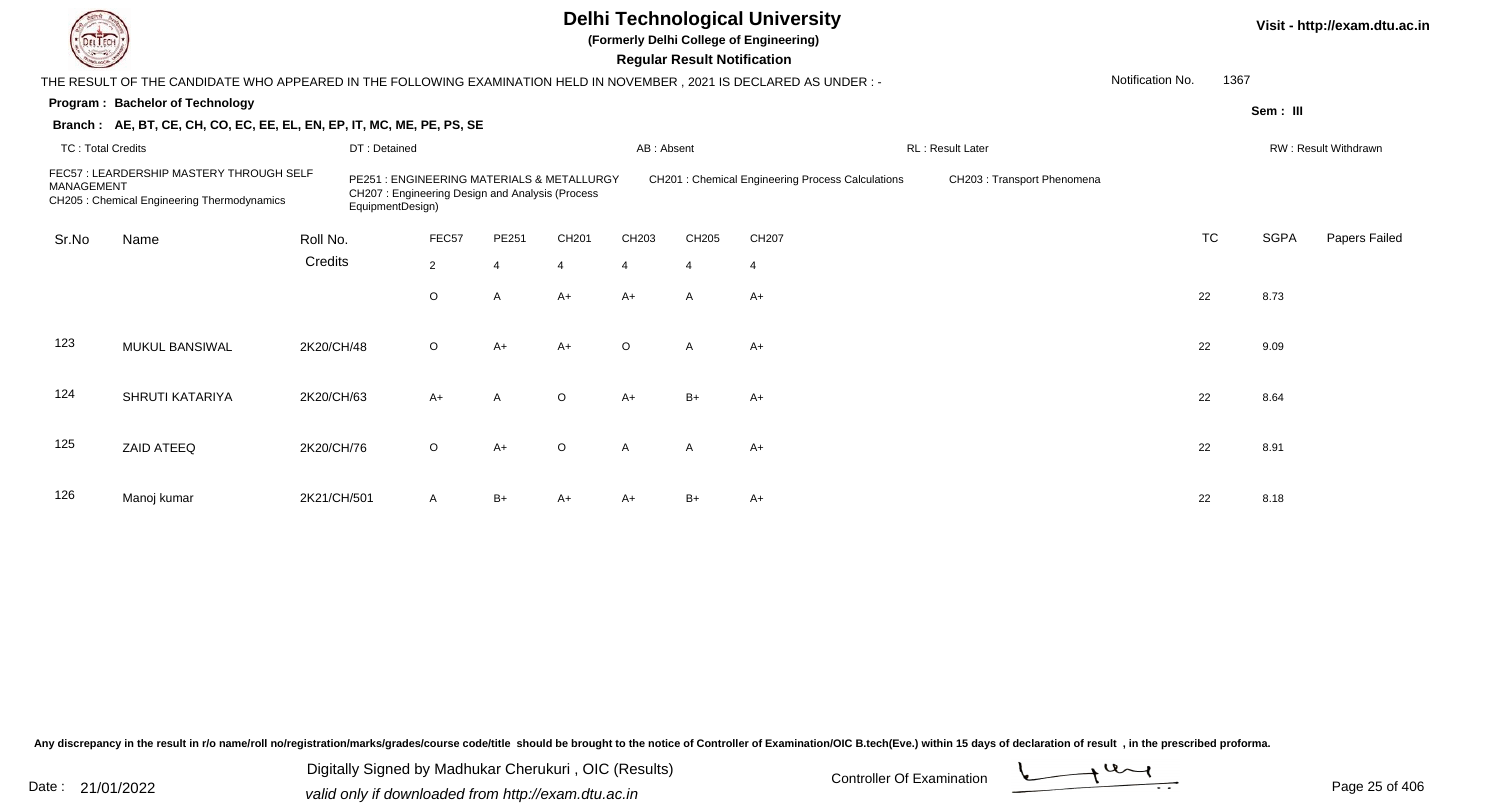| <b>DELTECH</b>           |                                                                                                                     |                                                               |                                                 |                |                |            | <b>Regular Result Notification</b> | <b>Delhi Technological University</b><br>(Formerly Delhi College of Engineering) |                                                                                                                                                                                                                                |                  |           |             | Visit - http://exam.dtu.ac.in |
|--------------------------|---------------------------------------------------------------------------------------------------------------------|---------------------------------------------------------------|-------------------------------------------------|----------------|----------------|------------|------------------------------------|----------------------------------------------------------------------------------|--------------------------------------------------------------------------------------------------------------------------------------------------------------------------------------------------------------------------------|------------------|-----------|-------------|-------------------------------|
|                          | THE RESULT OF THE CANDIDATE WHO APPEARED IN THE FOLLOWING EXAMINATION HELD IN NOVEMBER, 2021 IS DECLARED AS UNDER:- |                                                               |                                                 |                |                |            |                                    |                                                                                  |                                                                                                                                                                                                                                | Notification No. | 1367      |             |                               |
|                          | Program: Bachelor of Technology                                                                                     |                                                               |                                                 |                |                |            |                                    |                                                                                  |                                                                                                                                                                                                                                |                  |           | Sem: III    |                               |
|                          | Branch: AE, BT, CE, CH, CO, EC, EE, EL, EN, EP, IT, MC, ME, PE, PS, SE                                              |                                                               |                                                 |                |                |            |                                    |                                                                                  |                                                                                                                                                                                                                                |                  |           |             |                               |
| <b>TC: Total Credits</b> |                                                                                                                     | DT: Detained                                                  |                                                 |                |                | AB: Absent |                                    |                                                                                  | RL: Result Later                                                                                                                                                                                                               |                  |           |             | RW: Result Withdrawn          |
|                          | FEC7: INTRODUCTION TO ENVIRONMENTAL SCIENCE<br>CH205 : Chemical Engineering Thermodynamics                          | PE251: ENGINEERING MATERIALS & METALLURGY<br>EquipmentDesign) | CH207: Engineering Design and Analysis (Process |                |                |            |                                    | CH201 : Chemical Engineering Process Calculations                                | CH203: Transport Phenomena                                                                                                                                                                                                     |                  |           |             |                               |
| Sr.No                    | Name                                                                                                                | Roll No.                                                      | FEC7                                            | PE251          | CH201          | CH203      | CH205                              | CH207                                                                            |                                                                                                                                                                                                                                |                  | <b>TC</b> | <b>SGPA</b> | Papers Failed                 |
|                          |                                                                                                                     | Credits                                                       | $\overline{2}$                                  | $\overline{4}$ | $\overline{4}$ | 4          | $\overline{4}$                     | 4                                                                                |                                                                                                                                                                                                                                |                  |           |             |                               |
| 127                      | <b>ABHINAV SHARMA</b>                                                                                               | 2K20/CH/03                                                    | $A+$                                            | $A+$           | $\circ$        | $A+$       | $\overline{A}$                     | $\circ$                                                                          |                                                                                                                                                                                                                                |                  | 22        | 9.18        |                               |
| 128                      | <b>ADITYA MALIK</b>                                                                                                 | 2K20/CH/06                                                    | $\mathsf{A}$                                    | $A+$           | A              | $A+$       | $\overline{A}$                     | $A+$                                                                             |                                                                                                                                                                                                                                |                  | 22        | 8.55        |                               |
| 129                      | <b>AKASH KUMAR</b>                                                                                                  | 2K20/CH/09                                                    | $A+$                                            | $A+$           | $\circ$        | $A+$       | $\overline{A}$                     | $A+$                                                                             |                                                                                                                                                                                                                                |                  | 22        | 9.00        |                               |
| 130                      | ANANYA                                                                                                              | 2K20/CH/11                                                    | $A+$                                            | $\overline{A}$ | $\circ$        | $A+$       | A                                  | $A+$                                                                             |                                                                                                                                                                                                                                |                  | 22        | 8.82        |                               |
| 131                      | <b>ANKUR KUMAR</b>                                                                                                  | 2K20/CH/13                                                    | $A+$                                            | Α              | A+             | A+         | $A+$                               | $\circ$                                                                          |                                                                                                                                                                                                                                |                  | 22        | 9.00        |                               |
| 132                      | <b>BHAVYA SHARMA</b>                                                                                                | 2K20/CH/20                                                    | $\circ$                                         | A+             | A+             | A+         | А                                  | $A+$                                                                             |                                                                                                                                                                                                                                |                  | 22        | 8.91        |                               |
| 133                      | DIVYAM YADAV                                                                                                        | 2K20/CH/24                                                    | $A+$                                            | A              | $\circ$        | A+         |                                    | $A+$                                                                             |                                                                                                                                                                                                                                |                  | 22        | 8.82        |                               |
| 134                      | JAI PRAKASH GUPTA                                                                                                   | 2K20/CH/33                                                    | $A+$                                            | $A+$           | A+             | $\circ$    | A                                  | $A+$                                                                             |                                                                                                                                                                                                                                |                  | 22        | 9.00        |                               |
| 135                      | <b>KUMAR SAMYAK</b>                                                                                                 | 2K20/CH/40                                                    | $A+$                                            | A+             | O              | A+         | $A+$                               | $\circ$                                                                          |                                                                                                                                                                                                                                |                  | 22        | 9.36        |                               |
|                          |                                                                                                                     |                                                               |                                                 |                |                |            |                                    |                                                                                  | Any discrepancy in the result in r/o name/roll no/registration/marks/grades/course code/title should be brought to the notice of Controller of Examination/OIC B.tech(Eve.) within 15 days of declaration of result , in the p |                  |           |             |                               |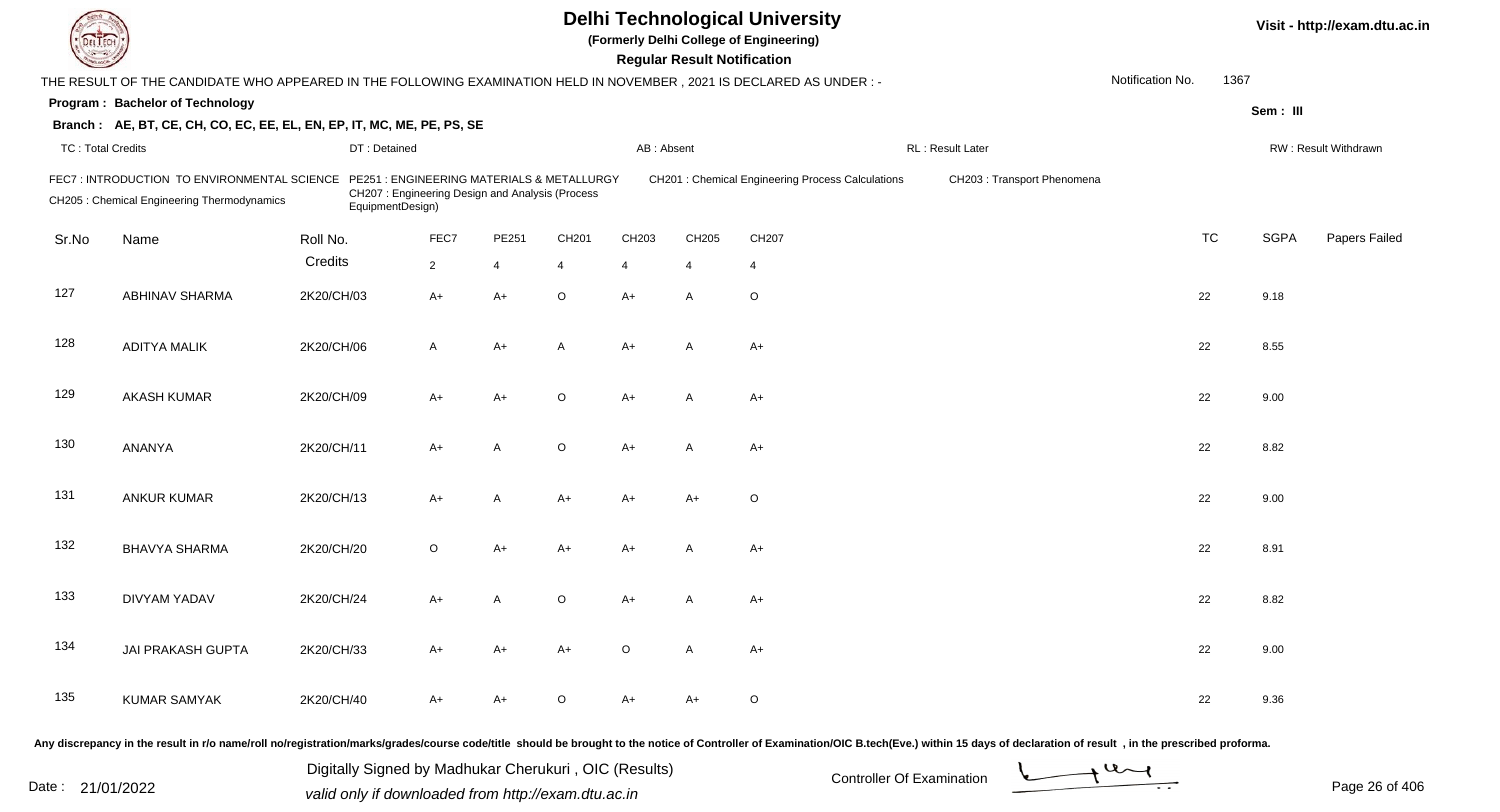| EL ECH                   |                                                                                                                        |                  |                                                 |              |                                           |                | <b>Regular Result Notification</b> | <b>Delhi Technological University</b><br>(Formerly Delhi College of Engineering) |                             |                  |      |             | Visit - http://exam.dtu.ac.in |
|--------------------------|------------------------------------------------------------------------------------------------------------------------|------------------|-------------------------------------------------|--------------|-------------------------------------------|----------------|------------------------------------|----------------------------------------------------------------------------------|-----------------------------|------------------|------|-------------|-------------------------------|
|                          | THE RESULT OF THE CANDIDATE WHO APPEARED IN THE FOLLOWING EXAMINATION HELD IN NOVEMBER , 2021 IS DECLARED AS UNDER : - |                  |                                                 |              |                                           |                |                                    |                                                                                  |                             | Notification No. | 1367 |             |                               |
|                          | <b>Program: Bachelor of Technology</b>                                                                                 |                  |                                                 |              |                                           |                |                                    |                                                                                  |                             |                  |      | Sem: III    |                               |
|                          | Branch: AE, BT, CE, CH, CO, EC, EE, EL, EN, EP, IT, MC, ME, PE, PS, SE                                                 |                  |                                                 |              |                                           |                |                                    |                                                                                  |                             |                  |      |             |                               |
| <b>TC: Total Credits</b> |                                                                                                                        | DT: Detained     |                                                 |              |                                           | AB: Absent     |                                    |                                                                                  | RL: Result Later            |                  |      |             | RW: Result Withdrawn          |
|                          | FEC7: INTRODUCTION TO ENVIRONMENTAL SCIENCE<br>CH205 : Chemical Engineering Thermodynamics                             | EquipmentDesign) | CH207: Engineering Design and Analysis (Process |              | PE251: ENGINEERING MATERIALS & METALLURGY |                |                                    | CH201 : Chemical Engineering Process Calculations                                | CH203 : Transport Phenomena |                  |      |             |                               |
| Sr.No                    | Name                                                                                                                   | Roll No.         | FEC7                                            | PE251        | CH201                                     | CH203          | CH205                              | CH207                                                                            |                             | <b>TC</b>        |      | <b>SGPA</b> | Papers Failed                 |
|                          |                                                                                                                        | Credits          | $\overline{2}$                                  | 4            | 4                                         | $\overline{4}$ | 4                                  | $\overline{4}$                                                                   |                             |                  |      |             |                               |
|                          |                                                                                                                        |                  | $A+$                                            | A+           | O                                         | $A+$           | $A+$                               | $\circ$                                                                          |                             | 22               |      | 9.36        |                               |
| 136                      | <b>MANISH KUMAR</b>                                                                                                    | 2K20/CH/42       | $A+$                                            | A            | $A+$                                      | $A+$           | $\mathsf{A}$                       | $\circ$                                                                          |                             | 22               |      | 8.82        |                               |
| 137                      | <b>MANISHA GAUTAM</b>                                                                                                  | 2K20/CH/43       | A                                               | A            | $A+$                                      | $A+$           | $A+$                               | $A+$                                                                             |                             | 22               |      | 8.73        |                               |
| 138                      | <b>MANYA SHRILA</b>                                                                                                    | 2K20/CH/44       | A+                                              | A+           | A                                         | $A+$           | A                                  | $\circ$                                                                          |                             | 22               |      | 8.82        |                               |
| 139                      | MOHAMMAD FAIZI                                                                                                         | 2K20/CH/47       | O                                               | A+           | A+                                        | A+             | $B+$                               | $A+$                                                                             |                             | 22               |      | 8.73        |                               |
| 140                      | <b>PIYUSH</b>                                                                                                          | 2K20/CH/52       | A+                                              | A+           | A+                                        | A+             | A                                  | $\circ$                                                                          |                             | 22               |      | 9.00        |                               |
| 141                      | <b>RHYTHM SOLANKY</b>                                                                                                  | 2K20/CH/54       | A+                                              | Α            | A+                                        | A+             | B+                                 | A+                                                                               |                             | 22               |      | 8.45        |                               |
| 142                      | RIVANSHI AHUJA                                                                                                         | 2K20/CH/56       | $A+$                                            | $\circ$      | $A+$                                      | $\circ$        | $\mathsf{A}$                       | $A+$                                                                             |                             | 22               |      | 9.18        |                               |
| 143                      | SHAAZ UMAR                                                                                                             | 2K20/CH/61       | F.                                              | $\mathsf{A}$ | $\circ$                                   | $A+$           | A                                  | $A+$                                                                             |                             | 20               |      | 8.00        | FEC7                          |
|                          |                                                                                                                        |                  |                                                 |              |                                           |                |                                    |                                                                                  |                             |                  |      |             |                               |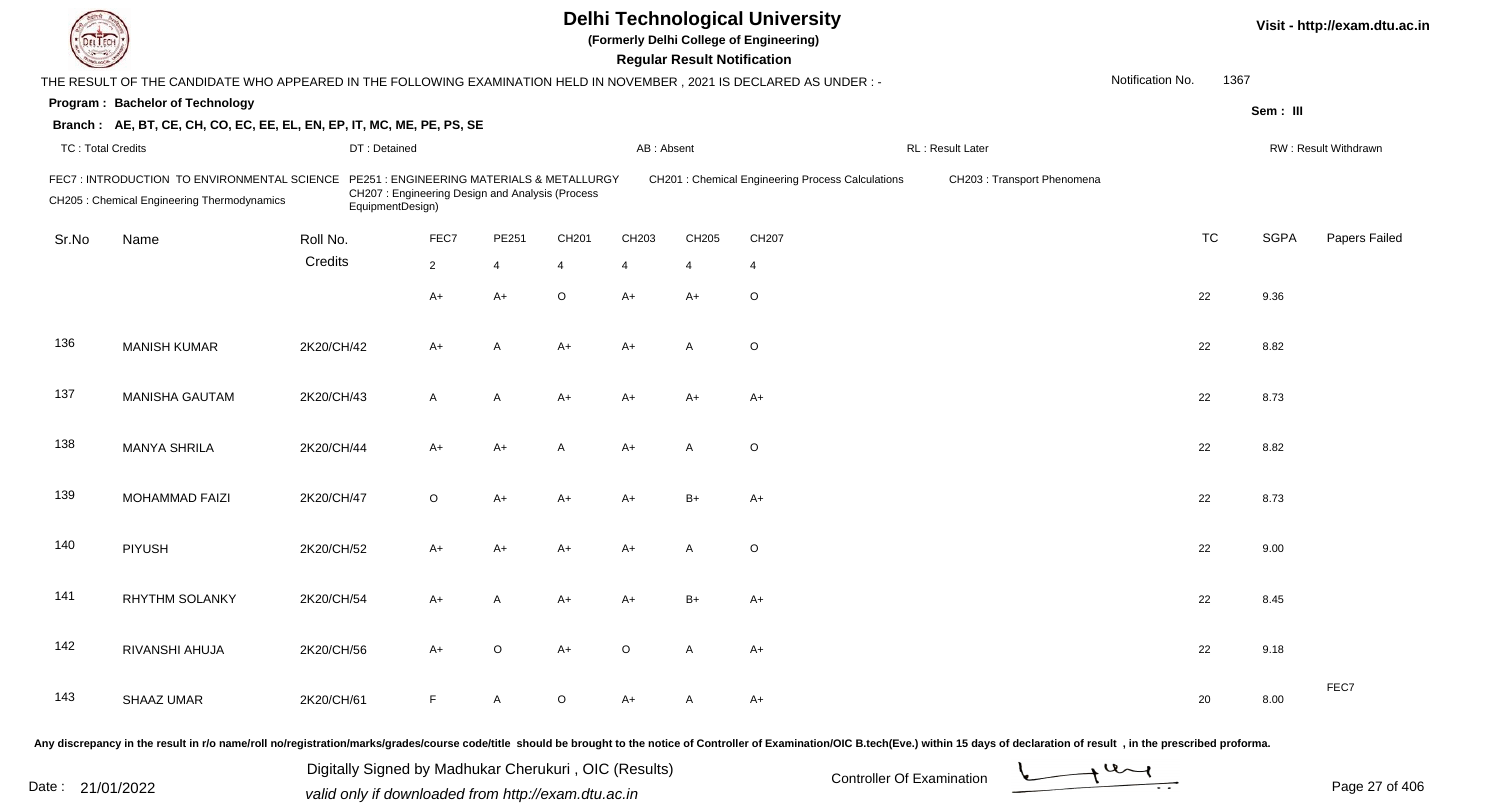|                                                                                                                                                                                                                                                                                                     |                                                                                                                     |              |                | Visit - http://exam.dtu.ac.in |                |            |                                    |                |                  |                  |           |             |                      |
|-----------------------------------------------------------------------------------------------------------------------------------------------------------------------------------------------------------------------------------------------------------------------------------------------------|---------------------------------------------------------------------------------------------------------------------|--------------|----------------|-------------------------------|----------------|------------|------------------------------------|----------------|------------------|------------------|-----------|-------------|----------------------|
|                                                                                                                                                                                                                                                                                                     | THE RESULT OF THE CANDIDATE WHO APPEARED IN THE FOLLOWING EXAMINATION HELD IN NOVEMBER, 2021 IS DECLARED AS UNDER:- |              |                |                               |                |            | <b>Regular Result Notification</b> |                |                  | Notification No. | 1367      |             |                      |
|                                                                                                                                                                                                                                                                                                     | Program: Bachelor of Technology                                                                                     |              |                |                               |                |            |                                    |                |                  |                  |           | Sem: III    |                      |
|                                                                                                                                                                                                                                                                                                     | Branch: AE, BT, CE, CH, CO, EC, EE, EL, EN, EP, IT, MC, ME, PE, PS, SE                                              |              |                |                               |                |            |                                    |                |                  |                  |           |             |                      |
| <b>TC: Total Credits</b>                                                                                                                                                                                                                                                                            |                                                                                                                     | DT: Detained |                |                               |                | AB: Absent |                                    |                | RL: Result Later |                  |           |             | RW: Result Withdrawn |
| CH201 : Chemical Engineering Process Calculations<br>FEC7: INTRODUCTION TO ENVIRONMENTAL SCIENCE<br>PE251 : ENGINEERING MATERIALS & METALLURGY<br>CH203 : Transport Phenomena<br>CH207: Engineering Design and Analysis (Process<br>CH205 : Chemical Engineering Thermodynamics<br>EquipmentDesign) |                                                                                                                     |              |                |                               |                |            |                                    |                |                  |                  |           |             |                      |
| Sr.No                                                                                                                                                                                                                                                                                               | Name                                                                                                                | Roll No.     | FEC7           | PE251                         | CH201          | CH203      | CH205                              | CH207          |                  |                  | <b>TC</b> | <b>SGPA</b> | Papers Failed        |
|                                                                                                                                                                                                                                                                                                     |                                                                                                                     | Credits      | $\overline{2}$ | $\overline{4}$                | $\overline{4}$ | 4          | $\overline{4}$                     | $\overline{4}$ |                  |                  |           |             |                      |
|                                                                                                                                                                                                                                                                                                     |                                                                                                                     |              | F.             | $\overline{A}$                | $\circ$        | $A+$       | $\mathsf{A}$                       | $A+$           |                  |                  | 20        | 8.00        | FEC7                 |
| 144                                                                                                                                                                                                                                                                                                 | <b>SHIV SHANKAR</b>                                                                                                 | 2K20/CH/62   | $A+$           | A                             | $A+$           | $A+$       | $\mathsf{A}$                       | $A+$           |                  |                  | 22        | 8.64        |                      |
| 145                                                                                                                                                                                                                                                                                                 | <b>TUSHAR KANSAL</b>                                                                                                | 2K20/CH/68   | $A+$           | A                             | $A+$           | $A+$       | $\mathsf{A}$                       | $\circ$        |                  |                  | 22        | 8.82        |                      |
| 146                                                                                                                                                                                                                                                                                                 | VASUDEV                                                                                                             | 2K20/CH/70   | A+             | $A+$                          | $A+$           | $A+$       | $\mathsf{A}$                       | $\circ$        |                  |                  | 22        | 9.00        |                      |
| 147                                                                                                                                                                                                                                                                                                 | <b>YOGENDER</b>                                                                                                     | 2K20/CH/74   | A+             | A                             | $A+$           | A+         |                                    | $\circ$        |                  |                  | 22        | 8.82        |                      |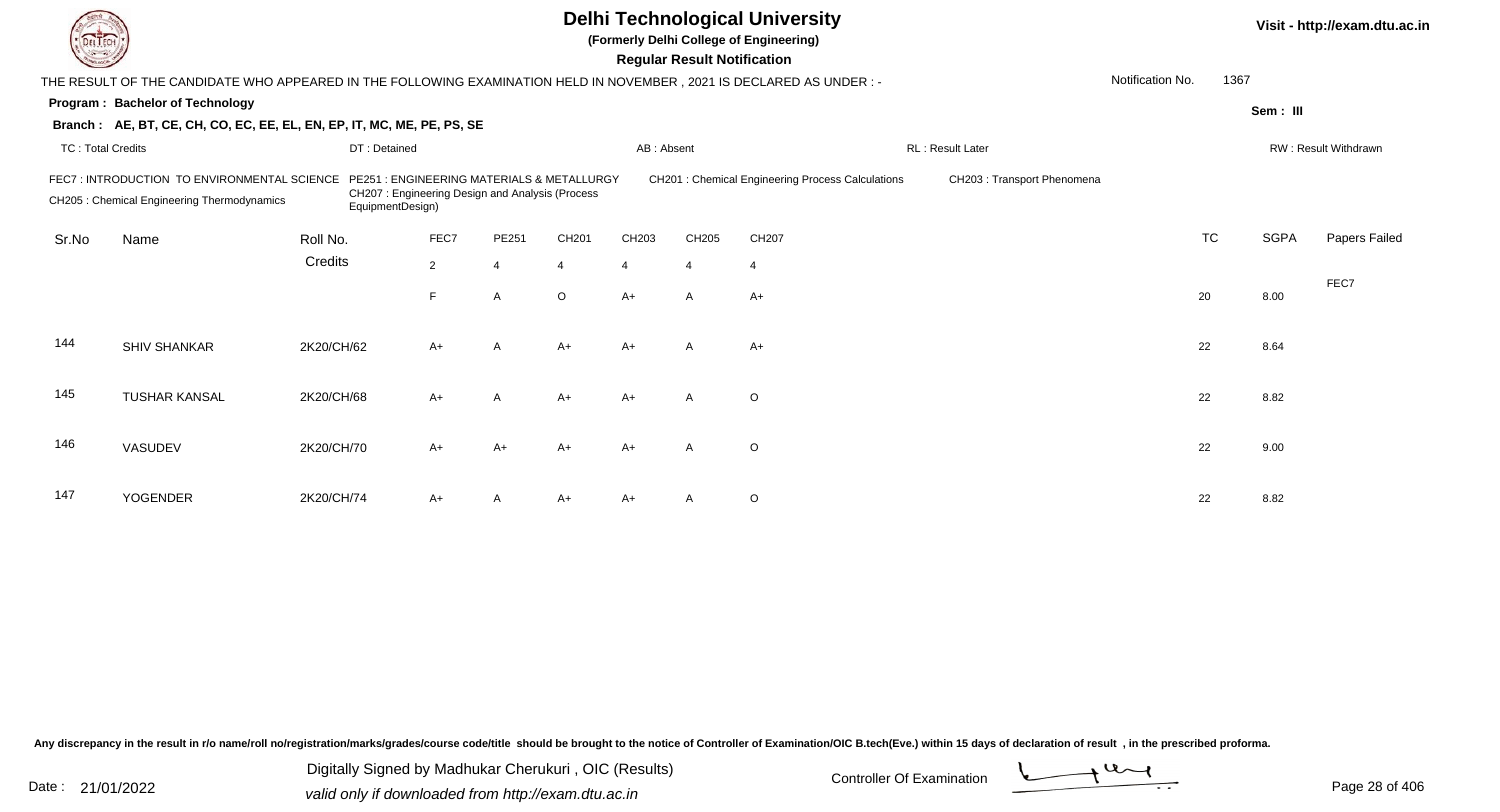| L'I ECH                  |                                                                                                                                                                                                                                                                                        |              |              | Visit - http://exam.dtu.ac.in |                |                |                |                |                   |                  |           |             |                      |
|--------------------------|----------------------------------------------------------------------------------------------------------------------------------------------------------------------------------------------------------------------------------------------------------------------------------------|--------------|--------------|-------------------------------|----------------|----------------|----------------|----------------|-------------------|------------------|-----------|-------------|----------------------|
|                          | THE RESULT OF THE CANDIDATE WHO APPEARED IN THE FOLLOWING EXAMINATION HELD IN NOVEMBER, 2021 IS DECLARED AS UNDER :-                                                                                                                                                                   |              |              |                               |                |                |                |                |                   | Notification No. | 1367      |             |                      |
|                          | Program: Bachelor of Technology                                                                                                                                                                                                                                                        |              |              |                               |                |                |                |                |                   |                  |           | Sem: III    |                      |
|                          | Branch: AE, BT, CE, CH, CO, EC, EE, EL, EN, EP, IT, MC, ME, PE, PS, SE                                                                                                                                                                                                                 |              |              |                               |                |                |                |                |                   |                  |           |             |                      |
| <b>TC: Total Credits</b> |                                                                                                                                                                                                                                                                                        | DT: Detained |              |                               |                | AB: Absent     |                |                | RL : Result Later |                  |           |             | RW: Result Withdrawn |
|                          | FEC9: Spoken Skills in English<br>PE251 : ENGINEERING MATERIALS & METALLURGY<br>CH201 : Chemical Engineering Process Calculations<br>CH203 : Transport Phenomena<br>CH207: Engineering Design and Analysis (Process<br>CH205 : Chemical Engineering Thermodynamics<br>EquipmentDesign) |              |              |                               |                |                |                |                |                   |                  |           |             |                      |
| Sr.No                    | Name                                                                                                                                                                                                                                                                                   | Roll No.     | FEC9         | PE251                         | CH201          | CH203          | CH205          | CH207          |                   |                  | <b>TC</b> | <b>SGPA</b> | Papers Failed        |
|                          |                                                                                                                                                                                                                                                                                        | Credits      | $2^{\circ}$  | $\overline{4}$                | $\overline{4}$ | $\overline{4}$ | $\overline{4}$ | $\overline{4}$ |                   |                  |           |             |                      |
| 148                      | <b>ABHISHEK JHA</b>                                                                                                                                                                                                                                                                    | 2K20/CH/04   | $\circ$      | $\overline{A}$                | $\circ$        | $A+$           | A              | $A+$           |                   |                  | 22        | 8.91        |                      |
| 149                      | <b>ADITYA SHARMA</b>                                                                                                                                                                                                                                                                   | 2K20/CH/07   | $\circ$      | $\mathsf{A}$                  | $A+$           | $A+$           | A              | $A+$           |                   |                  | 22        | 8.73        |                      |
| 150                      | AFEEF                                                                                                                                                                                                                                                                                  | 2K20/CH/08   | $\mathsf{A}$ | A                             | $A+$           | $\mathsf{A}$   | A              | $A+$           |                   |                  | 22        | 8.36        |                      |
| 151                      | <b>ANSHIT TIWARI</b>                                                                                                                                                                                                                                                                   | 2K20/CH/14   | $\mathsf{A}$ | $B+$                          | $A+$           | $A+$           | $\mathsf{A}$   | $\circ$        |                   |                  | 22        | 8.55        |                      |
| 152                      | <b>GAURAV PANDEY</b>                                                                                                                                                                                                                                                                   | 2K20/CH/27   | $A+$         | $A+$                          | $\circ$        | $A+$           | $\mathsf{A}$   | $A+$           |                   |                  | 22        | 9.00        |                      |
| 153                      | ROHANADITYA SINGH<br><b>THAKUR</b>                                                                                                                                                                                                                                                     | 2K20/CH/57   | $\circ$      | $A+$                          | $A+$           | $A+$           | $\mathsf{A}$   | $A+$           |                   |                  | 22        | 8.91        |                      |
| 154                      | <b>UTKARSH SINGH</b>                                                                                                                                                                                                                                                                   | 2K20/CH/69   | A+           | $A+$                          | $A+$           |                | A              | $A+$           |                   |                  | 22        | 8.64        |                      |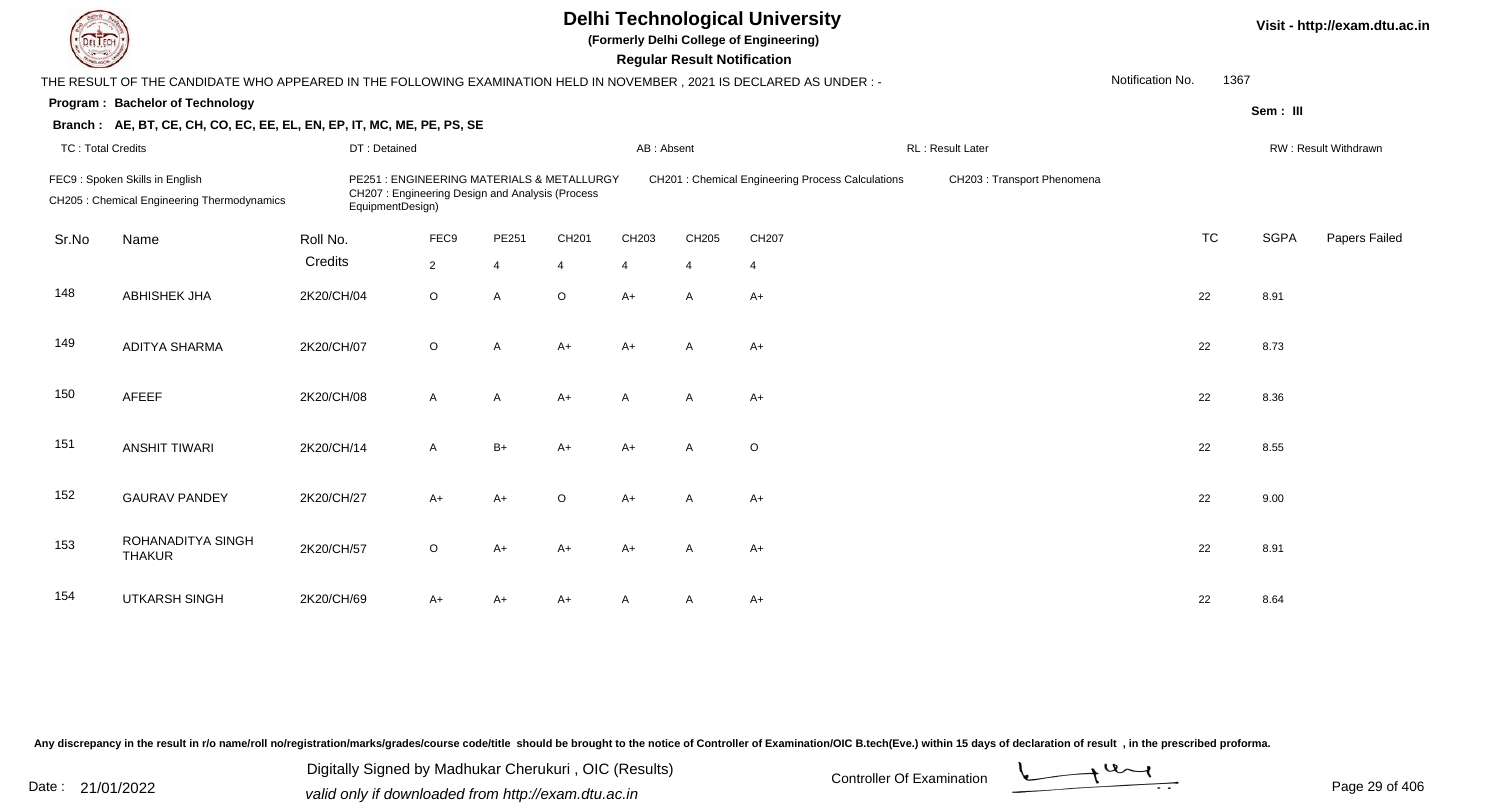| DEL TECH<br>$\frac{1}{2} \left( \frac{1}{2} \right)^{2} \left( \frac{1}{2} \right)^{2} \left( \frac{1}{2} \right)^{2} \left( \frac{1}{2} \right)^{2} \left( \frac{1}{2} \right)^{2} \left( \frac{1}{2} \right)^{2} \left( \frac{1}{2} \right)^{2} \left( \frac{1}{2} \right)^{2} \left( \frac{1}{2} \right)^{2} \left( \frac{1}{2} \right)^{2} \left( \frac{1}{2} \right)^{2} \left( \frac{1}{2} \right)^{2} \left( \frac{1}{2} \right)^{2} \left( \frac$ |                                                                        |              |       |                   | Visit - http://exam.dtu.ac.in<br>1367<br>Notification No. |                |                                                                                                                       |                                            |           |             |                             |
|-----------------------------------------------------------------------------------------------------------------------------------------------------------------------------------------------------------------------------------------------------------------------------------------------------------------------------------------------------------------------------------------------------------------------------------------------------------|------------------------------------------------------------------------|--------------|-------|-------------------|-----------------------------------------------------------|----------------|-----------------------------------------------------------------------------------------------------------------------|--------------------------------------------|-----------|-------------|-----------------------------|
|                                                                                                                                                                                                                                                                                                                                                                                                                                                           |                                                                        |              |       |                   |                                                           |                | THE RESULT OF THE CANDIDATE WHO APPEARED IN THE FOLLOWING EXAMINATION HELD IN NOVEMBER , 2021 IS DECLARED AS UNDER :- |                                            |           |             |                             |
|                                                                                                                                                                                                                                                                                                                                                                                                                                                           | <b>Program: Bachelor of Technology</b>                                 |              |       |                   |                                                           |                |                                                                                                                       |                                            |           | Sem: III    |                             |
|                                                                                                                                                                                                                                                                                                                                                                                                                                                           | Branch: AE, BT, CE, CH, CO, EC, EE, EL, EN, EP, IT, MC, ME, PE, PS, SE |              |       |                   |                                                           |                |                                                                                                                       |                                            |           |             |                             |
| TC: Total Credits                                                                                                                                                                                                                                                                                                                                                                                                                                         |                                                                        | DT: Detained |       |                   |                                                           | AB: Absent     |                                                                                                                       | <b>RL</b> : Result Later                   |           |             | <b>RW: Result Withdrawn</b> |
| PE251 : ENGINEERING MATERIALS & METALLURGY<br><b>CH201: Chemical Engineering Process Calculations</b><br>CH207: Engineering Design and Analysis (Process<br>EquipmentDesign)                                                                                                                                                                                                                                                                              |                                                                        |              |       |                   |                                                           |                | CH203: Transport Phenomena                                                                                            | CH205: Chemical Engineering Thermodynamics |           |             |                             |
| Sr.No                                                                                                                                                                                                                                                                                                                                                                                                                                                     | Name                                                                   | Roll No.     | PE251 | CH <sub>201</sub> | CH203                                                     | CH205          | CH207                                                                                                                 |                                            | <b>TC</b> | <b>SGPA</b> | Papers Failed               |
|                                                                                                                                                                                                                                                                                                                                                                                                                                                           |                                                                        | Credits      |       |                   |                                                           | $\overline{4}$ |                                                                                                                       |                                            |           |             |                             |
| 155                                                                                                                                                                                                                                                                                                                                                                                                                                                       | ENKHUCHRAL GANBAATAR                                                   | 2K20/CH/26   | В     | P                 | D.                                                        | P.             | P.                                                                                                                    |                                            | 20        | 4.40        |                             |

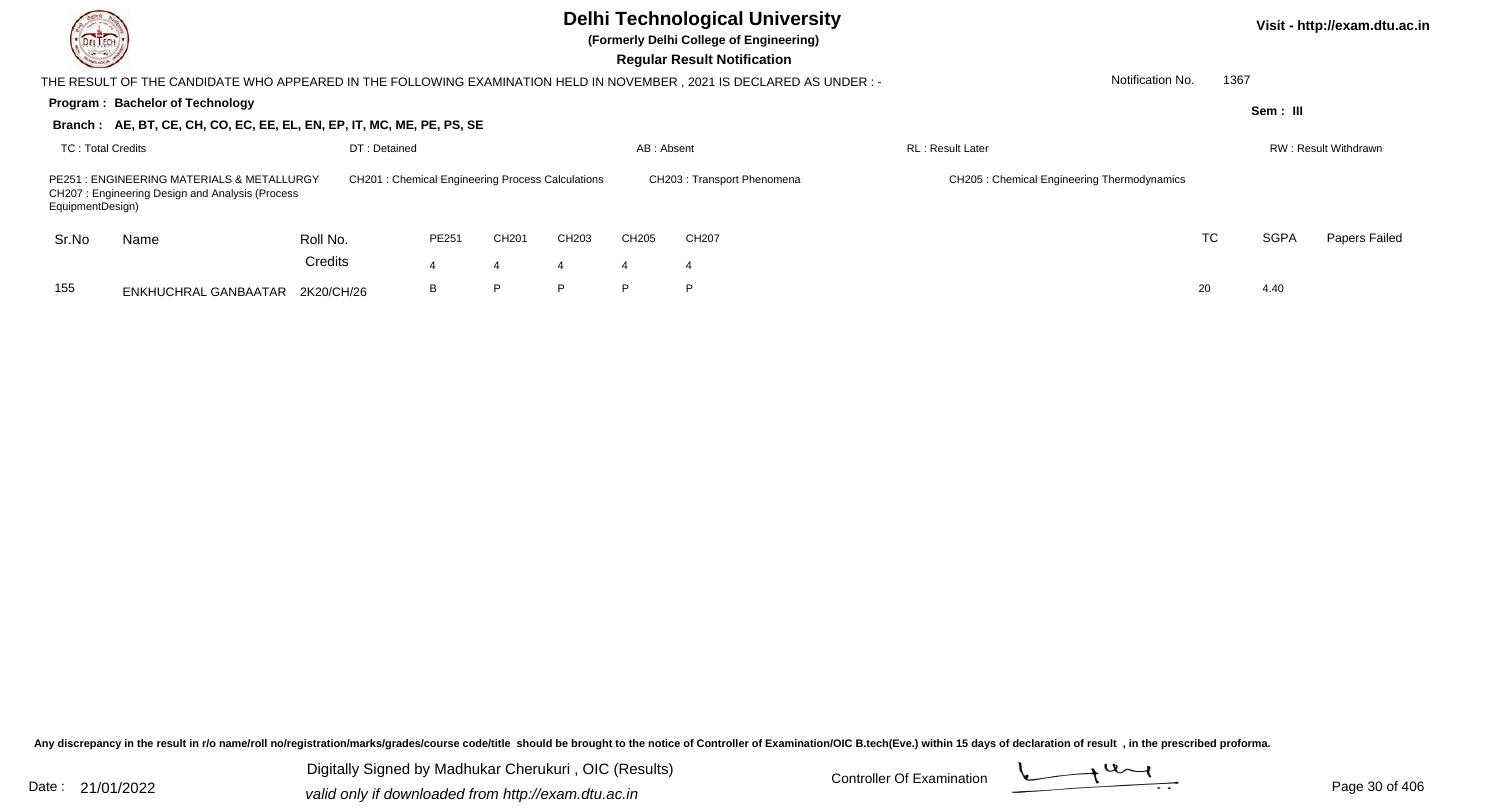

**(Formerly Delhi College of Engineering)**

| <b>Country of Group</b>  |                                                                                                                      |              |                                                                                        |                |              |            | <b>Regular Result Notification</b> |                                      |                                      |           |             |                      |
|--------------------------|----------------------------------------------------------------------------------------------------------------------|--------------|----------------------------------------------------------------------------------------|----------------|--------------|------------|------------------------------------|--------------------------------------|--------------------------------------|-----------|-------------|----------------------|
|                          | THE RESULT OF THE CANDIDATE WHO APPEARED IN THE FOLLOWING EXAMINATION HELD IN NOVEMBER, 2021 IS DECLARED AS UNDER :- |              |                                                                                        |                |              |            |                                    |                                      | Notification No.                     | 1367      |             |                      |
|                          | Program: Bachelor of Technology                                                                                      |              |                                                                                        |                |              |            |                                    |                                      |                                      |           | Sem: III    |                      |
|                          | Branch: AE, BT, CE, CH, CO, EC, EE, EL, EN, EP, IT, MC, ME, PE, PS, SE                                               |              |                                                                                        |                |              |            |                                    |                                      |                                      |           |             |                      |
| <b>TC: Total Credits</b> |                                                                                                                      | DT: Detained |                                                                                        |                |              | AB: Absent |                                    |                                      | RL : Result Later                    |           |             | RW: Result Withdrawn |
|                          | FEC10 : COMMUNICATION SKILLS<br><b>CE205 : FLUID MECHANICS</b>                                                       |              | EC251 : BASIC ELECTRONICS & INSTRUMENTATION<br>CE207 : ENGINEERING ANALYSIS AND DESIGN |                |              |            | <b>APPLICATIONS</b>                | CE201 : CIVIL ENGINEERING BASICS AND | <b>CE203 : ENGINEERING MECHANICS</b> |           |             |                      |
| Sr.No                    | Name                                                                                                                 | Roll No.     | FEC10                                                                                  | EC251          | CE201        | CE203      | CE205                              | CE207                                |                                      | <b>TC</b> | <b>SGPA</b> | Papers Failed        |
|                          |                                                                                                                      | Credits      | $\overline{2}$                                                                         | $\overline{4}$ | 4            | 4          | $\overline{4}$                     | $\overline{4}$                       |                                      |           |             |                      |
| 156                      | <b>ABHINAV</b>                                                                                                       | 2K20/CE/06   | $\circ$                                                                                | $A+$           | $A+$         | A          | A                                  | $A+$                                 |                                      | 22        | 8.73        |                      |
| 157                      | <b>ABHINAV SINGH</b>                                                                                                 | 2K20/CE/10   | $\circ$                                                                                | $A+$           | $A+$         | $A+$       | $A+$                               | $A+$                                 |                                      | 22        | 9.09        |                      |
| 158                      | ADITYA RAJ                                                                                                           | 2K20/CE/20   | $\circ$                                                                                | B              | A            | $B+$       | $A+$                               | O                                    |                                      | 22        | 8.18        |                      |
| 159                      | <b>GOURAV MEHRA</b>                                                                                                  | 2K20/CE/62   | $A+$                                                                                   | A+             | A            | A          | $A+$                               | $\circ$                              |                                      | 22        | 8.82        |                      |
| 160                      | <b>KARTIK GUPTA</b>                                                                                                  | 2K20/CE/76   | $\mathsf O$                                                                            | A              | A            | A          | A+                                 | $A+$                                 |                                      | 22        | 8.55        |                      |
| 161                      | <b>MOHAK PHOGAAT</b>                                                                                                 | 2K20/CE/88   | $\mathsf O$                                                                            | $A+$           | $A+$         | A          | A                                  | $\mathsf O$                          |                                      | 22        | 8.91        |                      |
| 162                      | <b>MOHIT VERMA</b>                                                                                                   | 2K20/CE/91   | $A+$                                                                                   | $A+$           | $A+$         | A          | A+                                 | $A+$                                 |                                      | 22        | 8.82        |                      |
| 163                      | NANDAN KUMAR<br>CHOUDHARY                                                                                            | 2K20/CE/93   | $A+$                                                                                   | A+             | $\mathsf{A}$ | A          | $A+$                               | $A+$                                 |                                      | 22        | 8.64        |                      |
| 164                      | <b>NAVNEET</b>                                                                                                       | 2K20/CE/95   | $A+$                                                                                   | А              | A            | $B+$       | A                                  | O                                    |                                      | 22        | 8.27        |                      |

Any discrepancy in the result in r/o name/roll no/registration/marks/grades/course code/title should be brought to the notice of Controller of Examination/OIC B.tech(Eve.) within 15 days of declaration of result, in the pr

Date : 21/01/2022 Digital Digital of Microsofted Chemical Controller Of Examination Determination Page 31 of 40 Digitally Signed by Madhukar Cherukuri , OIC (Results)

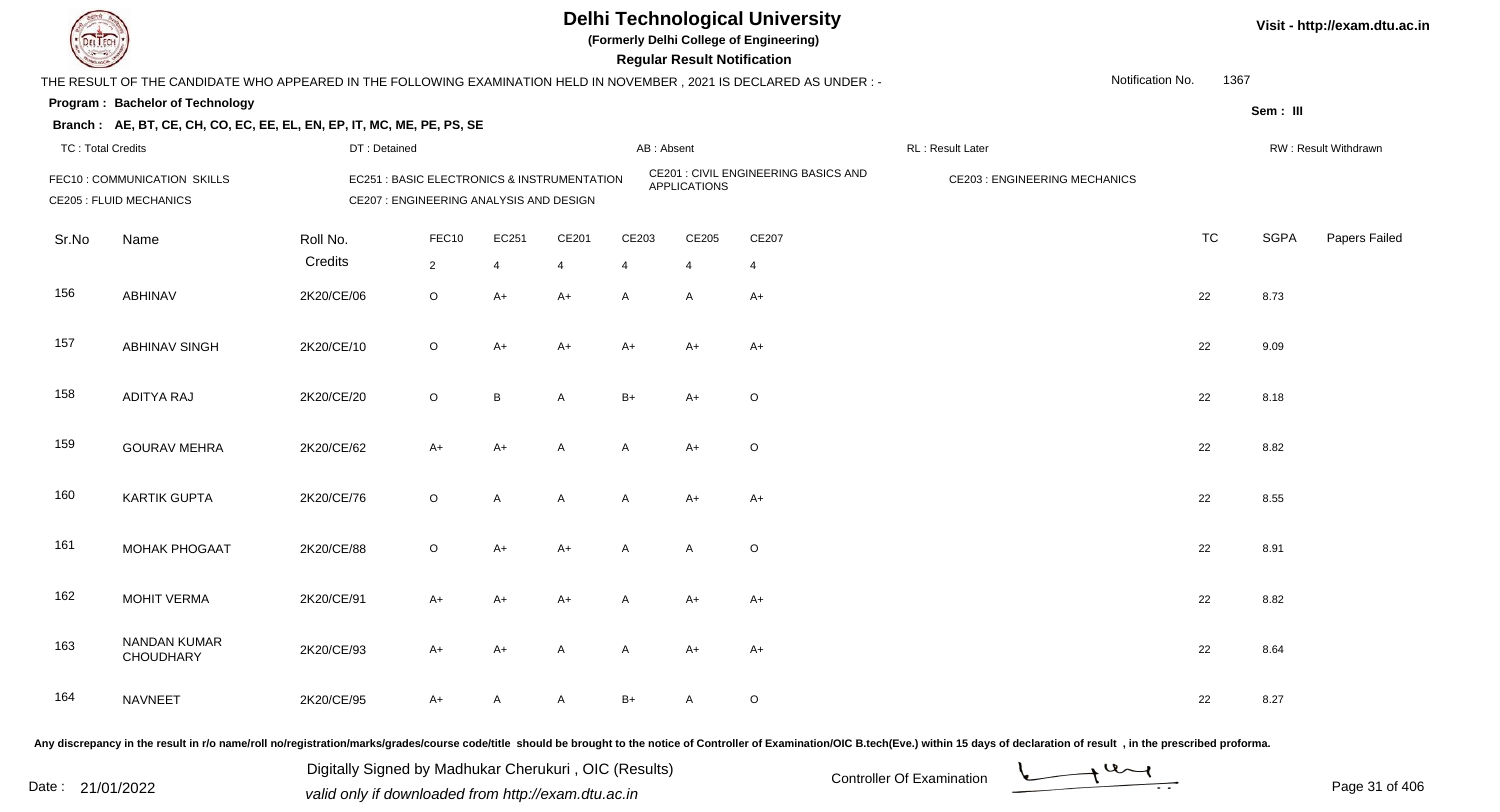

**(Formerly Delhi College of Engineering)**

**Regular Regular Results** 

| <b>Country of Several Property</b> |                                                                                                                      |              |                                                                                        |                |                |         | <b>Regular Result Notification</b> |                                             |                                     |           |             |                      |
|------------------------------------|----------------------------------------------------------------------------------------------------------------------|--------------|----------------------------------------------------------------------------------------|----------------|----------------|---------|------------------------------------|---------------------------------------------|-------------------------------------|-----------|-------------|----------------------|
|                                    | THE RESULT OF THE CANDIDATE WHO APPEARED IN THE FOLLOWING EXAMINATION HELD IN NOVEMBER, 2021 IS DECLARED AS UNDER :- |              |                                                                                        |                |                |         |                                    |                                             | Notification No.                    | 1367      |             |                      |
|                                    | Program: Bachelor of Technology                                                                                      |              |                                                                                        |                |                |         |                                    |                                             |                                     |           | Sem: III    |                      |
|                                    | Branch: AE, BT, CE, CH, CO, EC, EE, EL, EN, EP, IT, MC, ME, PE, PS, SE                                               |              |                                                                                        |                |                |         |                                    |                                             |                                     |           |             |                      |
| <b>TC: Total Credits</b>           |                                                                                                                      | DT: Detained |                                                                                        |                |                |         | AB: Absent                         |                                             | RL: Result Later                    |           |             | RW: Result Withdrawn |
|                                    | FEC10: COMMUNICATION SKILLS<br><b>CE205 : FLUID MECHANICS</b>                                                        |              | EC251 : BASIC ELECTRONICS & INSTRUMENTATION<br>CE207 : ENGINEERING ANALYSIS AND DESIGN |                |                |         | <b>APPLICATIONS</b>                | <b>CE201 : CIVIL ENGINEERING BASICS AND</b> | <b>CE203: ENGINEERING MECHANICS</b> |           |             |                      |
| Sr.No                              | Name                                                                                                                 | Roll No.     | FEC10                                                                                  | EC251          | CE201          | CE203   | CE205                              | CE207                                       |                                     | <b>TC</b> | <b>SGPA</b> | Papers Failed        |
|                                    |                                                                                                                      | Credits      | $\overline{2}$                                                                         | $\overline{4}$ | $\overline{4}$ | 4       | 4                                  | $\overline{4}$                              |                                     |           |             |                      |
|                                    |                                                                                                                      |              | $A+$                                                                                   | $\mathsf{A}$   | $\mathsf{A}$   | $B+$    | A                                  | O                                           |                                     | 22        | 8.27        |                      |
| 165                                | PULKIT DABAS                                                                                                         | 2K20/CE/116  | $A+$                                                                                   | $B+$           | A              | $B+$    | $\mathsf{A}$                       | $A+$                                        |                                     | 22        | 7.91        |                      |
| 166                                | <b>RAJVIR SINGH</b>                                                                                                  | 2K20/CE/122  | $A+$                                                                                   | A              | $A+$           | $A+$    | A                                  | A+                                          |                                     | 22        | 8.64        |                      |
| 167                                | <b>SACHIN KUMAR</b>                                                                                                  | 2K20/CE/131  | $A+$                                                                                   | A+             | $A+$           | A       | $\circ$                            | $A+$                                        |                                     | 22        | 9.00        |                      |
| 168                                | SACHIN KUMAR MEENA                                                                                                   | 2K20/CE/132  | $A+$                                                                                   | A+             | $A+$           | $\circ$ | $A+$                               | $A+$                                        |                                     | 22        | 9.18        |                      |
| 169                                | SAKSHAM                                                                                                              | 2K20/CE/134  | $\circ$                                                                                | $\circ$        | $A+$           | $\circ$ | $A+$                               | $A+$                                        |                                     | 22        | 9.45        |                      |
| 170                                | SAURAV DAHIYA                                                                                                        | 2K20/CE/140  | $A+$                                                                                   | A              | $A+$           | B       | $\mathsf{A}$                       | $A+$                                        |                                     | 22        | 8.09        |                      |
| 171                                | SHIVANG GUPTA                                                                                                        | 2K20/CE/146  | $\mathsf O$                                                                            | $A+$           | $A+$           | A       | $\circ$                            | $A+$                                        |                                     | 22        | 9.09        |                      |
| 172                                | <b>SIDDHARTH</b>                                                                                                     | 2K20/CE/151  | $\circ$                                                                                | $\circ$        | A+             | A+      | $\circ$                            | A+                                          |                                     | 22        | 9.45        |                      |
|                                    |                                                                                                                      |              |                                                                                        |                |                |         |                                    |                                             |                                     |           |             |                      |

Any discrepancy in the result in r/o name/roll no/registration/marks/grades/course code/title should be brought to the notice of Controller of Examination/OIC B.tech(Eve.) within 15 days of declaration of result, in the pr

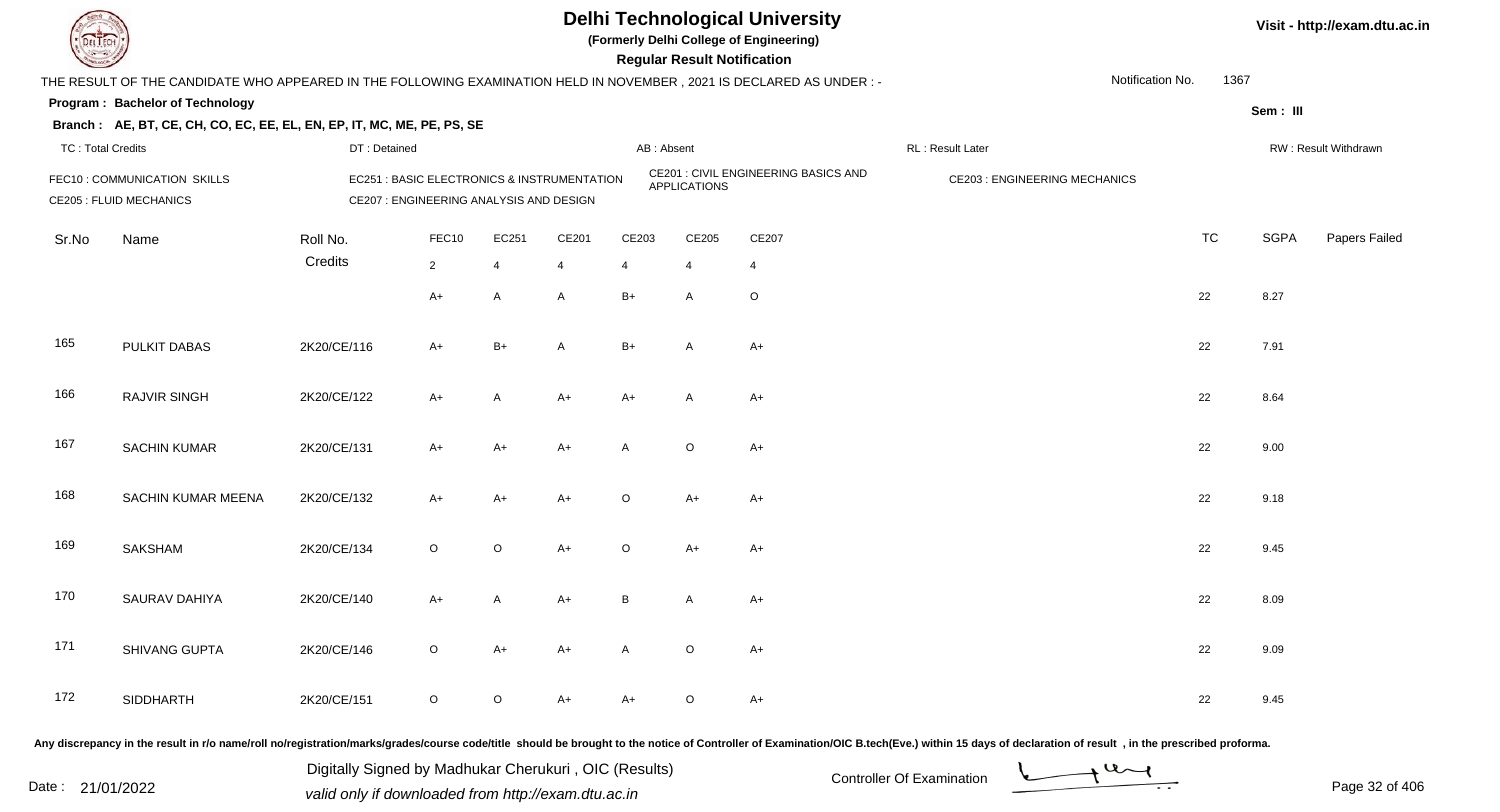

**(Formerly Delhi College of Engineering)**

 **Regular Result Notification**

| $\sim$                   |                                                                                                                     |                                                                                        |                |         |       |              | ncyular ncədil nulliluation |                                             |                                     |           |             |                      |
|--------------------------|---------------------------------------------------------------------------------------------------------------------|----------------------------------------------------------------------------------------|----------------|---------|-------|--------------|-----------------------------|---------------------------------------------|-------------------------------------|-----------|-------------|----------------------|
|                          | THE RESULT OF THE CANDIDATE WHO APPEARED IN THE FOLLOWING EXAMINATION HELD IN NOVEMBER, 2021 IS DECLARED AS UNDER:- |                                                                                        |                |         |       |              |                             |                                             | Notification No.                    | 1367      |             |                      |
|                          | Program: Bachelor of Technology                                                                                     |                                                                                        |                |         |       |              |                             |                                             |                                     |           | Sem: III    |                      |
|                          | Branch: AE, BT, CE, CH, CO, EC, EE, EL, EN, EP, IT, MC, ME, PE, PS, SE                                              |                                                                                        |                |         |       |              |                             |                                             |                                     |           |             |                      |
| <b>TC: Total Credits</b> |                                                                                                                     | DT: Detained                                                                           |                |         |       | AB: Absent   |                             |                                             | RL: Result Later                    |           |             | RW: Result Withdrawn |
|                          | FEC10: COMMUNICATION SKILLS<br><b>CE205 : FLUID MECHANICS</b>                                                       | EC251 : BASIC ELECTRONICS & INSTRUMENTATION<br>CE207 : ENGINEERING ANALYSIS AND DESIGN |                |         |       |              | <b>APPLICATIONS</b>         | <b>CE201 : CIVIL ENGINEERING BASICS AND</b> | <b>CE203: ENGINEERING MECHANICS</b> |           |             |                      |
| Sr.No                    | Name                                                                                                                | Roll No.                                                                               | FEC10          | EC251   | CE201 | CE203        | CE205                       | CE207                                       |                                     | <b>TC</b> | <b>SGPA</b> | Papers Failed        |
|                          |                                                                                                                     | Credits                                                                                | $\overline{2}$ |         | 4     |              | 4                           | $\overline{4}$                              |                                     |           |             |                      |
|                          |                                                                                                                     |                                                                                        |                |         |       |              |                             |                                             |                                     |           |             |                      |
|                          |                                                                                                                     |                                                                                        | $\circ$        | $\circ$ | $A+$  | $A+$         | $\circ$                     | $A+$                                        |                                     | 22        | 9.45        |                      |
| 173                      | SIDDHARTH MEHRA                                                                                                     | 2K20/CE/152                                                                            | $A+$           | A       | $A+$  | B.           | $A+$                        | $A+$                                        |                                     | 22        | 8.27        |                      |
| 174                      | SUMER SINGH MEENA                                                                                                   | 2K20/CE/157                                                                            | $A+$           | $A+$    | $A+$  | $B+$         | $\mathsf{A}$                | $A+$                                        |                                     | 22        | 8.45        |                      |
| 175                      | <b>VAYUN GARG</b>                                                                                                   | 2K20/CE/161                                                                            | $A+$           | $A+$    | $A+$  | $\mathsf{A}$ | $A+$                        | $A+$                                        |                                     | 22        | 8.82        |                      |
| 176                      | <b>VISHAL SHOKEEN</b>                                                                                               | 2K20/CE/166                                                                            | $A+$           | A+      | $A+$  |              | A                           | $A+$                                        |                                     | 22        | 8.27        |                      |

Any discrepancy in the result in r/o name/roll no/registration/marks/grades/course code/title should be brought to the notice of Controller of Examination/OIC B.tech(Eve.) within 15 days of declaration of result, in the pr

Date : 21/01/2022 Digital Digital of Microsofted Chemical Controller Of Examination Determination Page 33 of 40 Digitally Signed by Madhukar Cherukuri , OIC (Results)

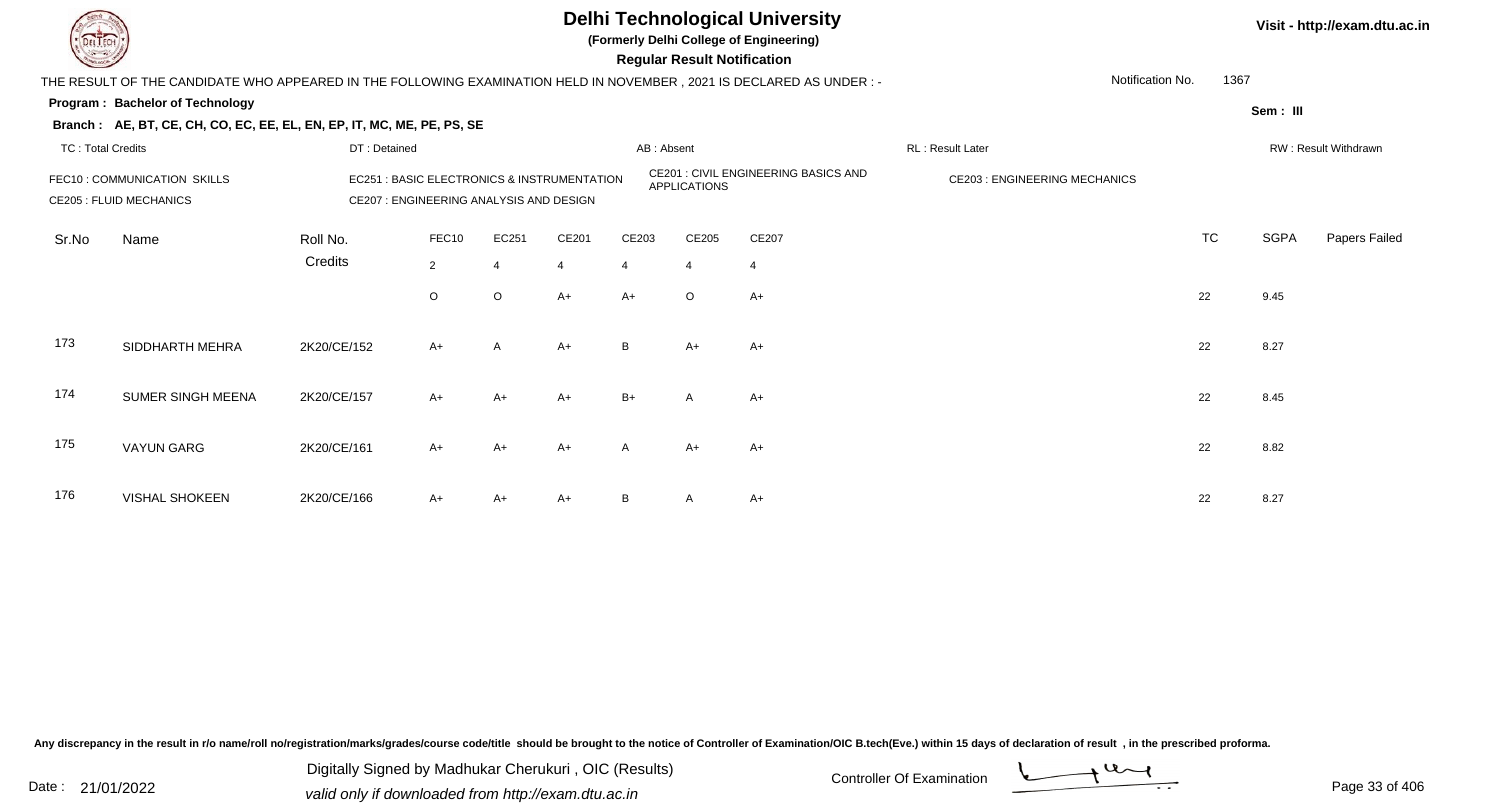

**(Formerly Delhi College of Engineering)**

 **Regular Result Notification**

| <b>Command</b>                                                                                                         |                                                                        |                                                                                                                                                          |                |       |                |                       | Regular Result Notification |         |                                     |                          |             |                      |  |
|------------------------------------------------------------------------------------------------------------------------|------------------------------------------------------------------------|----------------------------------------------------------------------------------------------------------------------------------------------------------|----------------|-------|----------------|-----------------------|-----------------------------|---------|-------------------------------------|--------------------------|-------------|----------------------|--|
| THE RESULT OF THE CANDIDATE WHO APPEARED IN THE FOLLOWING EXAMINATION HELD IN NOVEMBER , 2021 IS DECLARED AS UNDER : - |                                                                        |                                                                                                                                                          |                |       |                |                       |                             |         |                                     | Notification No.<br>1367 |             |                      |  |
|                                                                                                                        | Program: Bachelor of Technology                                        |                                                                                                                                                          |                |       |                |                       |                             |         |                                     |                          | Sem: III    |                      |  |
|                                                                                                                        | Branch: AE, BT, CE, CH, CO, EC, EE, EL, EN, EP, IT, MC, ME, PE, PS, SE |                                                                                                                                                          |                |       |                |                       |                             |         |                                     |                          |             |                      |  |
| <b>TC: Total Credits</b>                                                                                               |                                                                        | DT: Detained                                                                                                                                             |                |       |                | AB: Absent            |                             |         | RL: Result Later                    |                          |             | RW: Result Withdrawn |  |
| FEC11: Soft Skills and Personality Development<br><b>CE205 : FLUID MECHANICS</b>                                       |                                                                        | CE201 : CIVIL ENGINEERING BASICS AND<br><b>EC251: BASIC ELECTRONICS &amp; INSTRUMENTATION</b><br>APPLICATIONS<br>CE207 : ENGINEERING ANALYSIS AND DESIGN |                |       |                |                       |                             |         | <b>CE203: ENGINEERING MECHANICS</b> |                          |             |                      |  |
| Sr.No                                                                                                                  | Name                                                                   | Roll No.                                                                                                                                                 | FEC11          | EC251 | CE201          | CE203                 | CE205                       | CE207   |                                     | <b>TC</b>                | <b>SGPA</b> | Papers Failed        |  |
|                                                                                                                        |                                                                        | Credits                                                                                                                                                  | $\overline{2}$ | 4     | $\overline{4}$ | $\boldsymbol{\Delta}$ | $\overline{4}$              | 4       |                                     |                          |             |                      |  |
| 177                                                                                                                    | <b>ARYAN ARORA</b>                                                     | 2K20/CE/39                                                                                                                                               | B              | A     | $\mathsf{A}$   | $B+$                  | $A+$                        | $A+$    |                                     | 22                       | 8.00        |                      |  |
|                                                                                                                        |                                                                        |                                                                                                                                                          |                |       |                |                       |                             |         |                                     |                          |             |                      |  |
| 178                                                                                                                    | <b>GARVIT RANA</b>                                                     | 2K20/CE/58                                                                                                                                               | B              | A     | $A+$           | $B+$                  | $A+$                        | $A+$    |                                     | 22                       | 8.18        |                      |  |
|                                                                                                                        |                                                                        |                                                                                                                                                          |                |       |                |                       |                             |         |                                     |                          |             |                      |  |
| 179                                                                                                                    | <b>LAKSHAY GUPTA</b>                                                   | 2K20/CE/84                                                                                                                                               | $A+$           | A+    | $A+$           | A                     | $A+$                        | A+      |                                     | 22                       | 8.82        |                      |  |
|                                                                                                                        |                                                                        |                                                                                                                                                          |                |       |                |                       |                             |         |                                     |                          |             |                      |  |
| 180                                                                                                                    | <b>MANNU S AANAND</b>                                                  | 2K20/CE/86                                                                                                                                               | $A+$           | $A+$  | $A+$           | $\circ$               | $A+$                        | $\circ$ |                                     | 22                       | 9.36        |                      |  |
|                                                                                                                        |                                                                        |                                                                                                                                                          |                |       |                |                       |                             |         |                                     |                          |             |                      |  |

Any discrepancy in the result in r/o name/roll no/registration/marks/grades/course code/title should be brought to the notice of Controller of Examination/OIC B.tech(Eve.) within 15 days of declaration of result, in the pr

Date : 21/01/2022 Digital Digital of Microsofted Chemical Controller Of Examination Determination Page 34 of 40 Digitally Signed by Madhukar Cherukuri , OIC (Results)

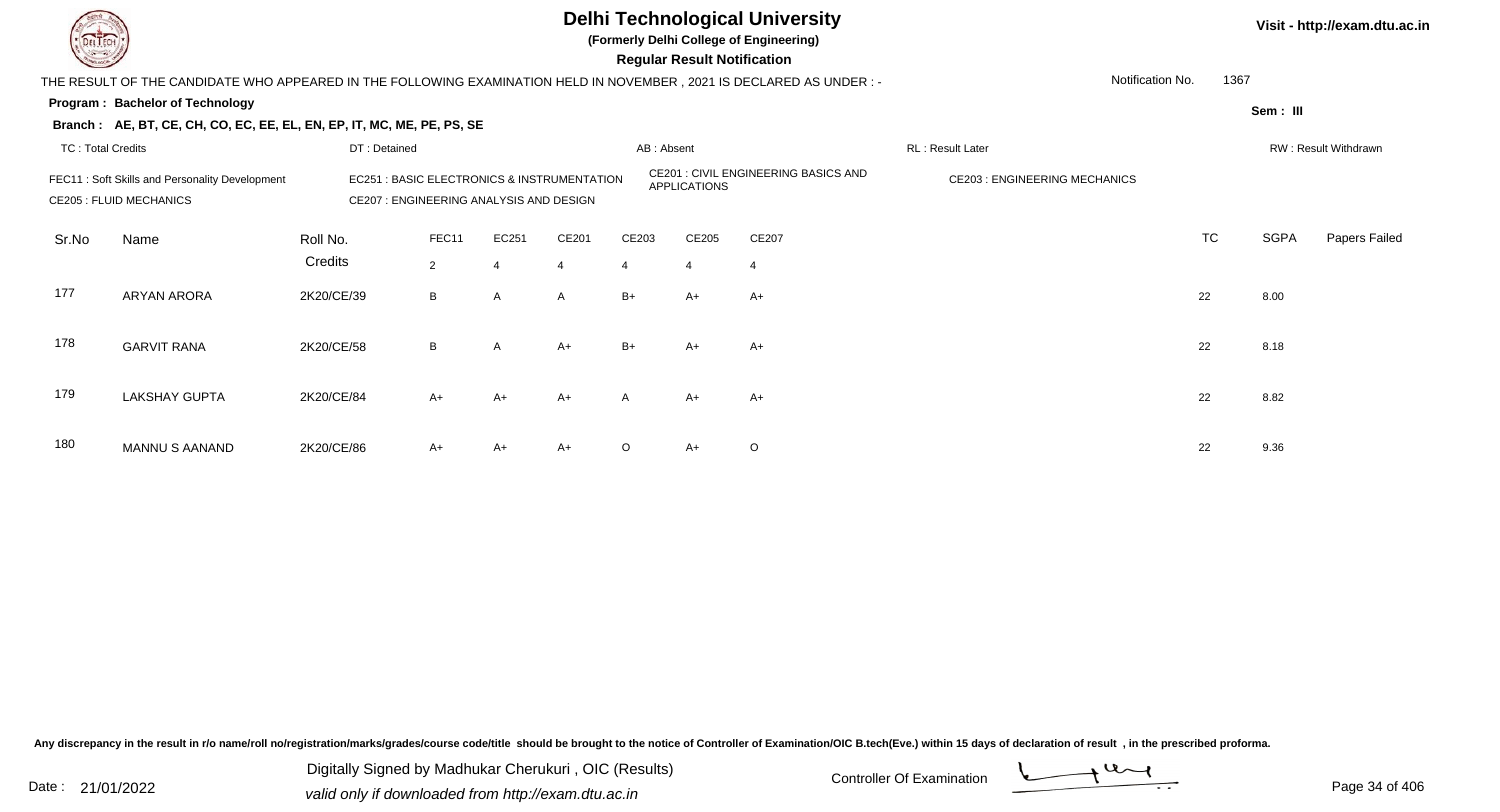

183

SHEKHAR

### **Delhi Technological University**

**(Formerly Delhi College of Engineering)**

 **Regular Result Notification**

#### **Program : Bachelor of Technology** THE RESULT OF THE CANDIDATE WHO APPEARED IN THE FOLLOWING EXAMINATION HELD IN NOVEMBER , 2021 IS DECLARED AS UNDER : -**Sem : III Branch : AE, BT, CE, CH, CO, EC, EE, EL, EN, EP, IT, MC, ME, PE, PS, SE**TC : Total Credits DT : Detainedd AB : Absent RL : Result Later RW : Result Withdrawn Notification No. 1367Sr.NoName Roll No. **Credits** FEC12 : BUSINESS COMMUNICATION ANDPRESENTATION SKILLSEC251 : BASIC ELECTRONICS & INSTRUMENTATION CE201 : CIVIL ENGINEERING BASICS AND CE203 : ENGINEERING MECHANICS CE205 : FLUID MECHANICS CE207 : ENGINEERING ANALYSIS AND DESIGNFEC122 EC251 CE201 CE203 CE205 CE207 CE207 CE207 CE207 CONSERVERS CONSERVERS CONSERVERS CONSERVERS CONSERVERS CONSERVERS CONSERVERS CONSERVERS CONSERVERS CONSERVERS CONSERVERS CONSERVERS CONSERVERS CONSERVERS CONSERVERS CONSERV TC SGPA Papers Failed 22 4 4 4 4 4 181 KUNAL BAWANEE 2K20/CE/82 A A A A A A A+ 182 RITIK MALIKK 2K20/CE/126 A+ B A B+ A A+ 22 7.73

R 2K20/CE/143 A B A+ B B A+  $\rightarrow$  22 7.27

Any discrepancy in the result in r/o name/roll no/registration/marks/grades/course code/title should be brought to the notice of Controller of Examination/OIC B.tech(Eve.) within 15 days of declaration of result , in the p

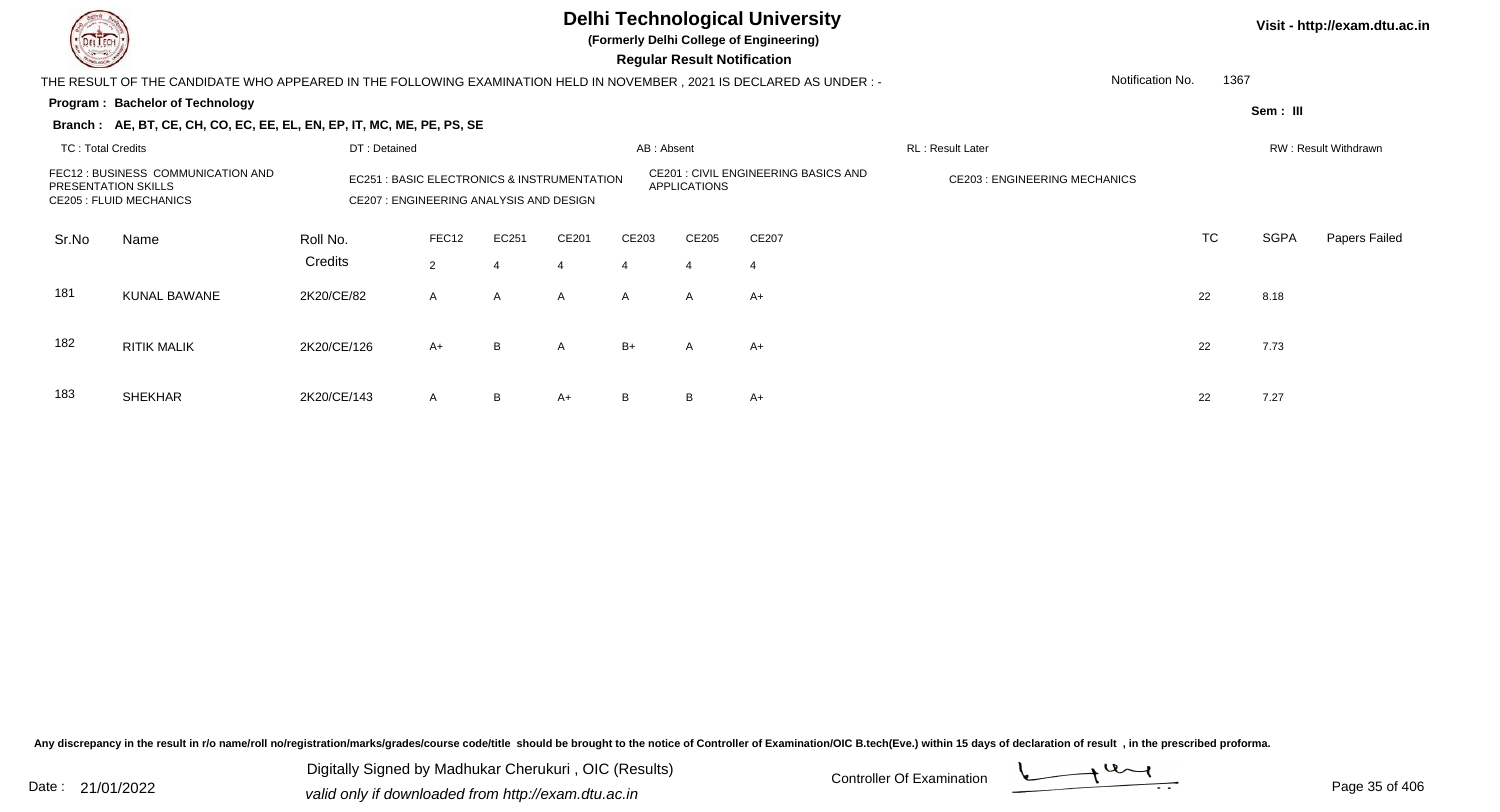

**(Formerly Delhi College of Engineering)**

 **Regular Result Notification**

| <b>Courses A</b>                                                       |                                                                                                                      |                                         |                                             |                                                             |                |                | Regular Result Notification          |                  |                  |           |                      |               |
|------------------------------------------------------------------------|----------------------------------------------------------------------------------------------------------------------|-----------------------------------------|---------------------------------------------|-------------------------------------------------------------|----------------|----------------|--------------------------------------|------------------|------------------|-----------|----------------------|---------------|
|                                                                        | THE RESULT OF THE CANDIDATE WHO APPEARED IN THE FOLLOWING EXAMINATION HELD IN NOVEMBER, 2021 IS DECLARED AS UNDER :- |                                         |                                             |                                                             |                |                |                                      |                  | Notification No. | 1367      |                      |               |
|                                                                        | <b>Program: Bachelor of Technology</b>                                                                               |                                         |                                             |                                                             |                |                |                                      |                  |                  |           | Sem: III             |               |
|                                                                        | Branch: AE, BT, CE, CH, CO, EC, EE, EL, EN, EP, IT, MC, ME, PE, PS, SE                                               |                                         |                                             |                                                             |                |                |                                      |                  |                  |           |                      |               |
| <b>TC: Total Credits</b>                                               |                                                                                                                      | DT: Detained                            |                                             | AB: Absent                                                  |                |                |                                      | RL: Result Later |                  |           | RW: Result Withdrawn |               |
| FEC18: FINANCIAL STATEMENTS ANALYSIS<br><b>CE205 : FLUID MECHANICS</b> |                                                                                                                      | CE207 : ENGINEERING ANALYSIS AND DESIGN | EC251 : BASIC ELECTRONICS & INSTRUMENTATION | CE201 : CIVIL ENGINEERING BASICS AND<br><b>APPLICATIONS</b> |                |                | <b>CE203 : ENGINEERING MECHANICS</b> |                  |                  |           |                      |               |
| Sr.No                                                                  | Name                                                                                                                 | Roll No.                                | FEC18                                       | EC251                                                       | CE201          | CE203          | CE205                                | CE207            |                  | <b>TC</b> | <b>SGPA</b>          | Papers Failed |
|                                                                        |                                                                                                                      | Credits                                 | $\overline{2}$                              | $\overline{4}$                                              | $\overline{4}$ | $\overline{4}$ | $\overline{4}$                       | $\overline{4}$   |                  |           |                      |               |
| 184                                                                    | <b>FARDEEN</b>                                                                                                       | 2K20/CE/56                              | $B+$                                        | $B+$                                                        | $\overline{A}$ | $\mathsf{C}$   | $A+$                                 | $\mathsf{A}$     |                  | 22        | 7.36                 |               |
| 185                                                                    | <b>FARZANA QURAISHI</b>                                                                                              | 2K20/CE/57                              | $\mathsf{A}$                                | $\overline{A}$                                              | A              | $B+$           | $A+$                                 | A+               |                  | 22        | 8.18                 |               |
| 186                                                                    | <b>HARSHIT SHARMA</b>                                                                                                | 2K20/CE/64                              | $\mathsf{A}$                                | $B+$                                                        | $\mathsf{A}$   | B              | $A+$                                 | $A+$             |                  | 22        | 7.82                 |               |
| 187                                                                    | RAHUL JANGIR                                                                                                         | 2K20/CE/119                             | $\mathsf{C}$                                | $\mathsf{A}$                                                | $A+$           | $A+$           | $B+$                                 | $A+$             |                  | 22        | 8.09                 |               |
| 188                                                                    | <b>RAUNAK RAJ</b>                                                                                                    | 2K20/CE/124                             | $A+$                                        | $\mathbf{C}$                                                | $A+$           | A              | A                                    | A+               |                  | 22        | 7.91                 |               |
| 189                                                                    | SIMARPREET SINGH                                                                                                     | 2K20/CE/153                             | $A+$                                        | A                                                           | $A+$           |                | $A+$                                 | O                |                  | 22        | 8.82                 |               |

Any discrepancy in the result in r/o name/roll no/registration/marks/grades/course code/title should be brought to the notice of Controller of Examination/OIC B.tech(Eve.) within 15 days of declaration of result, in the pr

Date : 21/01/2022 Digital Digital of Microsofted Chemical Controller Of Examination Determination Page 36 of 40 Digitally Signed by Madhukar Cherukuri , OIC (Results)

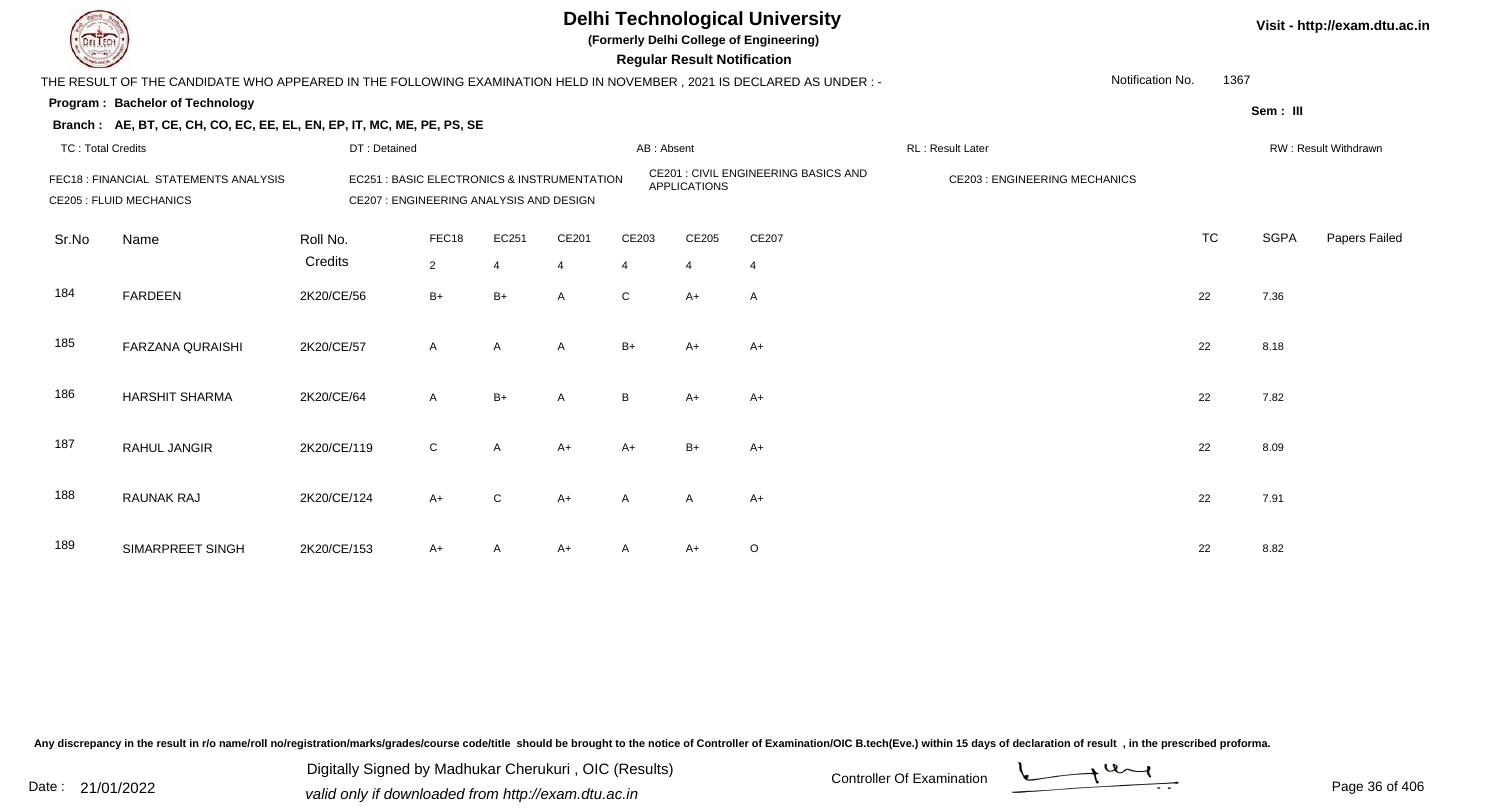

**(Formerly Delhi College of Engineering)**

**Regular Regular Results** 

| <b>Courses the Courses of the United States</b> |                                                                                                                     |                     |                        |                                         |                                                       |                         | <b>Regular Result Notification</b> |                                      |                                     |           |             |                      |
|-------------------------------------------------|---------------------------------------------------------------------------------------------------------------------|---------------------|------------------------|-----------------------------------------|-------------------------------------------------------|-------------------------|------------------------------------|--------------------------------------|-------------------------------------|-----------|-------------|----------------------|
|                                                 | THE RESULT OF THE CANDIDATE WHO APPEARED IN THE FOLLOWING EXAMINATION HELD IN NOVEMBER, 2021 IS DECLARED AS UNDER:- |                     |                        |                                         |                                                       |                         |                                    |                                      | Notification No.                    | 1367      |             |                      |
|                                                 | <b>Program: Bachelor of Technology</b>                                                                              |                     |                        |                                         |                                                       |                         |                                    |                                      |                                     |           | Sem: III    |                      |
|                                                 | Branch: AE, BT, CE, CH, CO, EC, EE, EL, EN, EP, IT, MC, ME, PE, PS, SE                                              |                     |                        |                                         |                                                       |                         |                                    |                                      |                                     |           |             |                      |
| <b>TC: Total Credits</b>                        |                                                                                                                     | DT: Detained        |                        |                                         |                                                       | AB: Absent              |                                    |                                      | RL : Result Later                   |           |             | RW: Result Withdrawn |
| FEC1: SPORTS - I                                | <b>CE205 : FLUID MECHANICS</b>                                                                                      |                     |                        | CE207 : ENGINEERING ANALYSIS AND DESIGN | <b>EC251: BASIC ELECTRONICS &amp; INSTRUMENTATION</b> |                         | <b>APPLICATIONS</b>                | CE201 : CIVIL ENGINEERING BASICS AND | <b>CE203: ENGINEERING MECHANICS</b> |           |             |                      |
| Sr.No                                           | Name                                                                                                                | Roll No.<br>Credits | FEC1<br>$\overline{2}$ | EC251<br>4                              | CE201<br>4                                            | CE203<br>$\overline{4}$ | CE205<br>$\overline{4}$            | CE207<br>4                           |                                     | <b>TC</b> | <b>SGPA</b> | Papers Failed        |
| 190                                             | <b>AMAN BHOGAL</b>                                                                                                  | 2K20/CE/28          | $\mathsf{A}$           | A                                       | $\mathsf{A}$                                          | A                       | A+                                 | $\circ$                              |                                     | 22        | 8.55        |                      |
| 191                                             | <b>AMAN YADAV</b>                                                                                                   | 2K20/CE/30          | $A+$                   | $A+$                                    | $A+$                                                  | $B+$                    | $A+$                               | $A+$                                 |                                     | 22        | 8.64        |                      |
| 192                                             | <b>DEEP ARYAN SAINI</b>                                                                                             | 2K20/CE/50          | $\mathsf{A}$           | A                                       | A+                                                    | $B+$                    | A+                                 | $A+$                                 |                                     | 22        | 8.36        |                      |
| 193                                             | <b>HEMANG PANT</b>                                                                                                  | 2K20/CE/65          | $\mathsf{A}$           | A                                       | $A+$                                                  | B                       | $A+$                               | $\circ$                              |                                     | 22        | 8.36        |                      |
| 194                                             | HOSAM HASAN HOSAIN<br>ABDALLA                                                                                       | 2K20/CE/69          | $A+$                   | A                                       | A                                                     | $B+$                    | $B+$                               | A                                    |                                     | 22        | 7.73        |                      |
| 195                                             | <b>KARTIK MAHALA</b>                                                                                                | 2K20/CE/77          | $A+$                   | A                                       | A                                                     | B                       | $B+$                               | $\circ$                              |                                     | 22        | 7.91        |                      |
| 196                                             | <b>KARTIK SHARMA</b>                                                                                                | 2K20/CE/78          | $\mathsf{A}$           | A                                       | A                                                     | $B+$                    | $A+$                               | $A+$                                 |                                     | 22        | 8.18        |                      |
| 197                                             | <b>RAHUL</b>                                                                                                        | 2K20/CE/118         | $A+$                   | Α                                       | $A+$                                                  | O                       | $A+$                               | $A+$                                 |                                     | 22        | 9.00        |                      |
| 198                                             | <b>ROHAN VERMA</b>                                                                                                  | 2K20/CE/129         | A+                     | A+                                      | A                                                     | O                       | A+                                 | $A+$                                 |                                     | 22        | 9.00        |                      |
|                                                 |                                                                                                                     |                     |                        |                                         |                                                       |                         |                                    |                                      |                                     |           |             |                      |

Any discrepancy in the result in r/o name/roll no/registration/marks/grades/course code/title should be brought to the notice of Controller of Examination/OIC B.tech(Eve.) within 15 days of declaration of result, in the pr

Digitally Signed by Madhukar Cherukuri, OIC (Results)<br>Date : 21/01/2022 valid only if downloaded from http://oxam.dtu.ac.in Digitally Signed by Madhukar Cherukuri , OIC (Results)valid only if downloaded from http://exam.dtu.ac.in

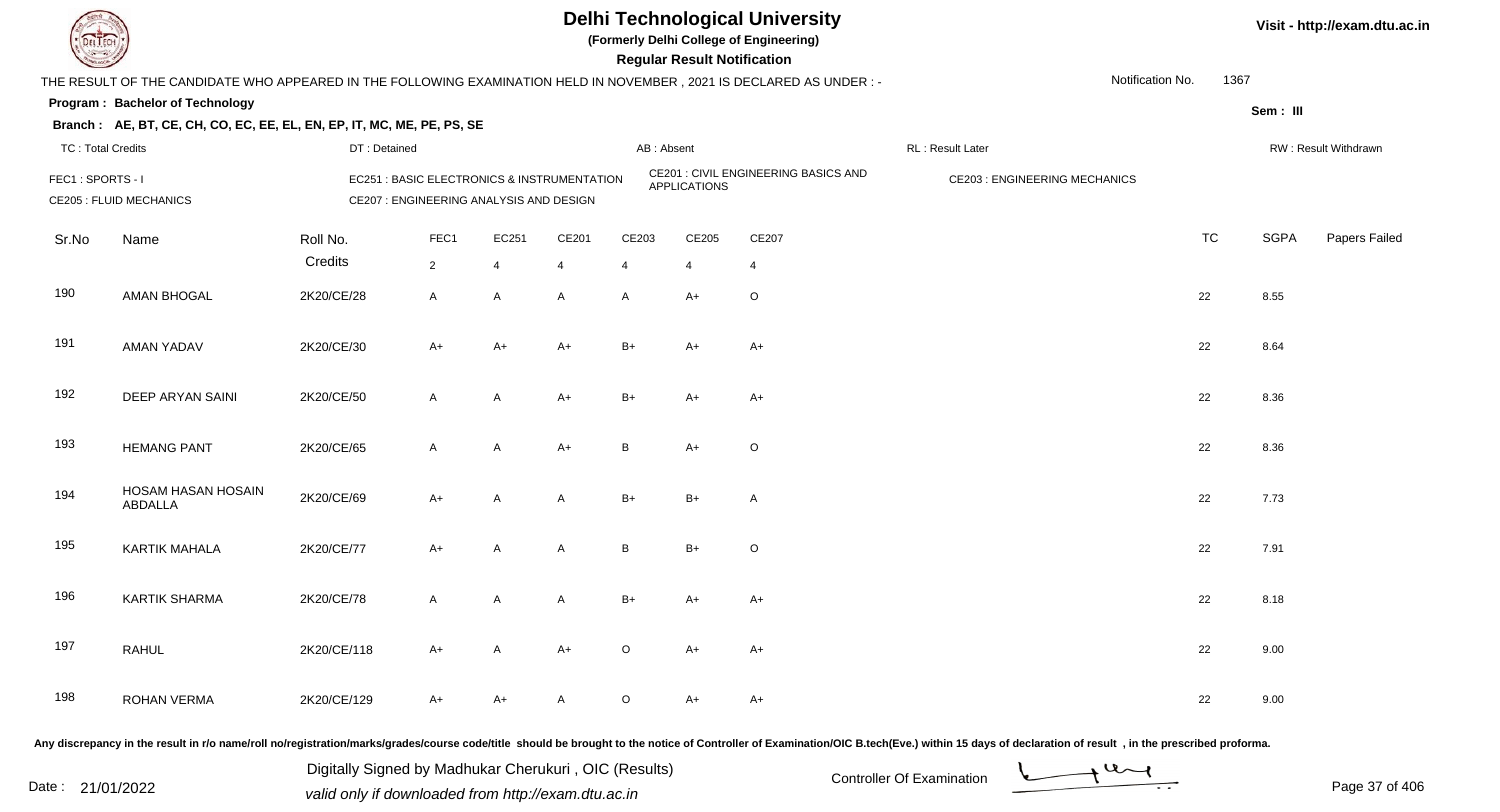

**(Formerly Delhi College of Engineering)**

 **Regular Result Notification**

| <b>Course Lines</b>      |                                                                                                                        |                                                                                        |              |                  |                     |                                             | Regular Result Notification         |       |                  |           |             |                      |
|--------------------------|------------------------------------------------------------------------------------------------------------------------|----------------------------------------------------------------------------------------|--------------|------------------|---------------------|---------------------------------------------|-------------------------------------|-------|------------------|-----------|-------------|----------------------|
|                          | THE RESULT OF THE CANDIDATE WHO APPEARED IN THE FOLLOWING EXAMINATION HELD IN NOVEMBER , 2021 IS DECLARED AS UNDER : - |                                                                                        |              |                  |                     |                                             |                                     |       | Notification No. | 1367      |             |                      |
|                          | Program: Bachelor of Technology                                                                                        |                                                                                        |              |                  |                     |                                             |                                     |       |                  |           | Sem: III    |                      |
|                          | Branch: AE, BT, CE, CH, CO, EC, EE, EL, EN, EP, IT, MC, ME, PE, PS, SE                                                 |                                                                                        |              |                  |                     |                                             |                                     |       |                  |           |             |                      |
| <b>TC: Total Credits</b> |                                                                                                                        | DT: Detained                                                                           |              |                  |                     | AB: Absent                                  |                                     |       | RL: Result Later |           |             | RW: Result Withdrawn |
| FEC1: SPORTS - I         | <b>CE205 : FLUID MECHANICS</b>                                                                                         | EC251 : BASIC ELECTRONICS & INSTRUMENTATION<br>CE207 : ENGINEERING ANALYSIS AND DESIGN |              |                  | <b>APPLICATIONS</b> | <b>CE201 : CIVIL ENGINEERING BASICS AND</b> | <b>CE203: ENGINEERING MECHANICS</b> |       |                  |           |             |                      |
| Sr.No                    | Name                                                                                                                   | Roll No.                                                                               | FEC1         | EC251            | CE201               | CE203                                       | CE205                               | CE207 |                  | <b>TC</b> | <b>SGPA</b> | Papers Failed        |
|                          |                                                                                                                        | Credits                                                                                | 2            | $\boldsymbol{4}$ | 4                   | 4                                           | $\overline{4}$                      | -4    |                  |           |             |                      |
|                          |                                                                                                                        |                                                                                        | $A+$         | A+               | $\mathsf{A}$        | $\circ$                                     | $A+$                                | $A+$  |                  | 22        | 9.00        |                      |
| 199                      | <b>VISHAL KAUSHIK</b>                                                                                                  | 2K20/CE/164                                                                            | $\mathsf{A}$ | A                | A                   | $\mathsf{A}$                                | $\mathsf{A}$                        | $A+$  |                  | 22        | 8.18        |                      |
| 200                      | WAEIL MOHAMED ELTAHIR<br><b>KHAIRELSEED</b>                                                                            | 2K20/CE/169                                                                            | $A+$         | $\mathsf{A}$     | A                   | $\mathsf{A}$                                | $A+$                                | A     |                  | 22        | 8.27        |                      |

Any discrepancy in the result in r/o name/roll no/registration/marks/grades/course code/title should be brought to the notice of Controller of Examination/OIC B.tech(Eve.) within 15 days of declaration of result, in the pr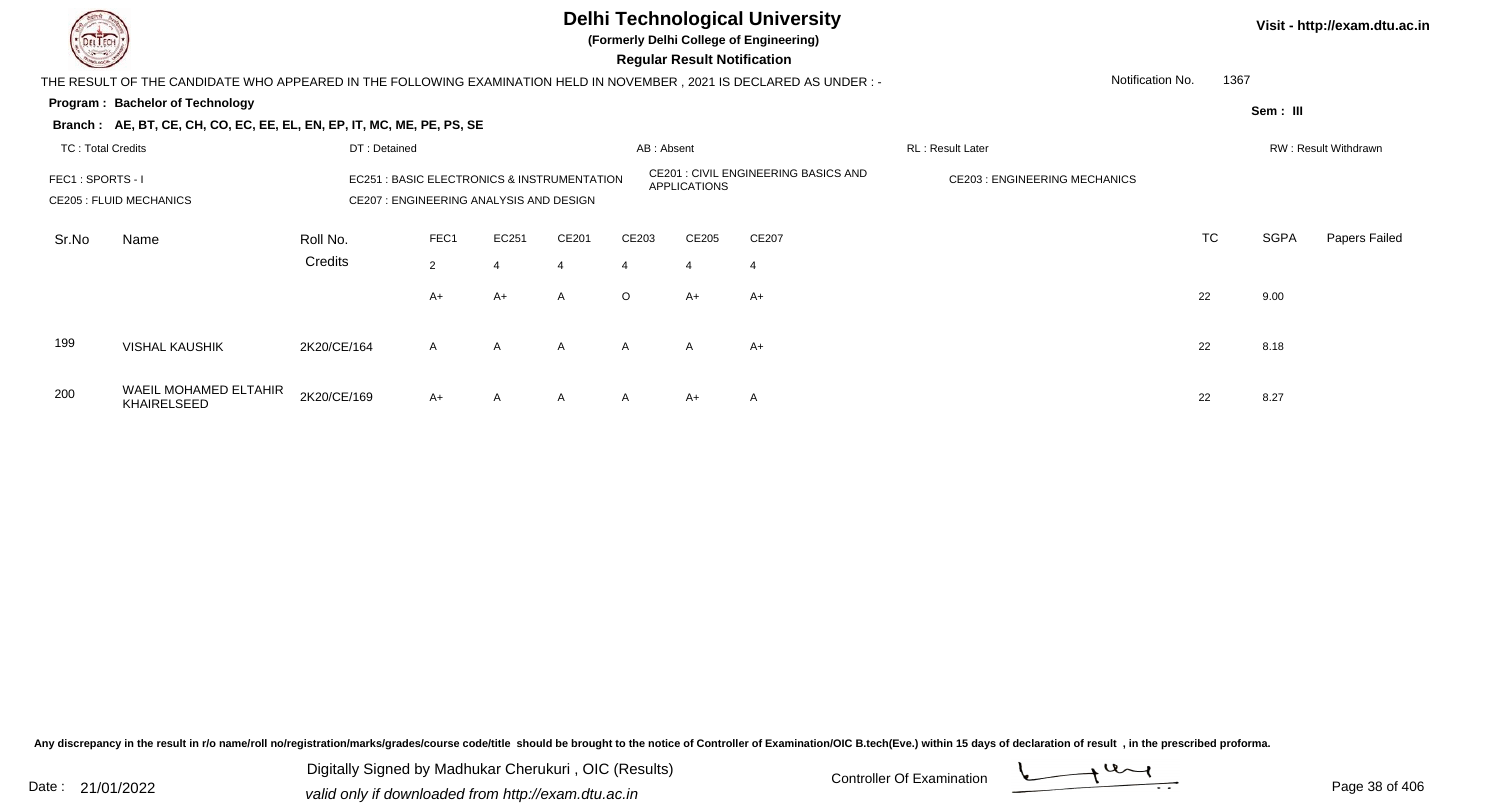

**(Formerly Delhi College of Engineering)**

 **Regular Result Notification**

| <b>Courses A</b>         |                                                                                                                      |                     |                                         |                         |                                                       |            | <b>Regular Result Notification</b> |                                      |                                     |                  |           |             |                      |
|--------------------------|----------------------------------------------------------------------------------------------------------------------|---------------------|-----------------------------------------|-------------------------|-------------------------------------------------------|------------|------------------------------------|--------------------------------------|-------------------------------------|------------------|-----------|-------------|----------------------|
|                          | THE RESULT OF THE CANDIDATE WHO APPEARED IN THE FOLLOWING EXAMINATION HELD IN NOVEMBER, 2021 IS DECLARED AS UNDER :- |                     |                                         |                         |                                                       |            |                                    |                                      |                                     | Notification No. | 1367      |             |                      |
|                          | Program: Bachelor of Technology                                                                                      |                     |                                         |                         |                                                       |            |                                    |                                      |                                     |                  |           | Sem: III    |                      |
|                          | Branch: AE, BT, CE, CH, CO, EC, EE, EL, EN, EP, IT, MC, ME, PE, PS, SE                                               |                     |                                         |                         |                                                       |            |                                    |                                      |                                     |                  |           |             |                      |
| <b>TC: Total Credits</b> |                                                                                                                      | DT: Detained        |                                         |                         |                                                       | AB: Absent |                                    |                                      | RL: Result Later                    |                  |           |             | RW: Result Withdrawn |
| FEC22: YOGA              | <b>CE205 : FLUID MECHANICS</b>                                                                                       |                     | CE207 : ENGINEERING ANALYSIS AND DESIGN |                         | <b>EC251: BASIC ELECTRONICS &amp; INSTRUMENTATION</b> |            | <b>APPLICATIONS</b>                | CE201 : CIVIL ENGINEERING BASICS AND | <b>CE203: ENGINEERING MECHANICS</b> |                  |           |             |                      |
| Sr.No                    | Name                                                                                                                 | Roll No.<br>Credits | FEC22<br>$\overline{2}$                 | EC251<br>$\overline{4}$ | CE201<br>$\overline{4}$                               | CE203<br>4 | CE205<br>$\overline{4}$            | CE207<br>4                           |                                     |                  | <b>TC</b> | <b>SGPA</b> | Papers Failed        |
| 201                      | <b>CHIRAG ATTRI</b>                                                                                                  | 2K20/CE/47          | $\circ$                                 | $A+$                    | $A+$                                                  | $B+$       | $A+$                               | $\circ$                              |                                     |                  | 22        | 8.91        |                      |
| 202                      | <b>DAKSHESH KUMAR</b>                                                                                                | 2K20/CE/49          | $A+$                                    | $\overline{A}$          | $A+$                                                  | A          | O                                  | $A+$                                 |                                     |                  | 22        | 8.82        |                      |
| 203                      | <b>DHRUV KUMAR</b>                                                                                                   | 2K20/CE/53          | $A+$                                    | $A+$                    | A+                                                    | A+         | $A+$                               | $A+$                                 |                                     |                  | 22        | 9.00        |                      |
| 204                      | <b>GAURAV JAKHAR</b>                                                                                                 | 2K20/CE/59          | $A+$                                    | $\circ$                 | $A+$                                                  | $A+$       | $\circ$                            | $A+$                                 |                                     |                  | 22        | 9.36        |                      |
| 205                      | PARSHAVE KAIN                                                                                                        | 2K20/CE/109         | $A+$                                    | $A+$                    | Α                                                     | $A+$       | A                                  | $A+$                                 |                                     |                  | 22        | 8.64        |                      |
| 206                      | SANTOSH KUMAR TIWARI                                                                                                 | 2K20/CE/139         | $A+$                                    | A                       | $A+$                                                  | $\circ$    | A                                  | $A+$                                 |                                     |                  | 22        | 8.82        |                      |
| 207                      | <b>TUSHABE DAVIS ABBY</b>                                                                                            | 2K20/CE/160         | $\mathsf{A}$                            | A                       | $\mathsf{A}$                                          | B+         | $B+$                               | A+                                   |                                     |                  | 22        | 7.82        |                      |

Any discrepancy in the result in r/o name/roll no/registration/marks/grades/course code/title should be brought to the notice of Controller of Examination/OIC B.tech(Eve.) within 15 days of declaration of result, in the pr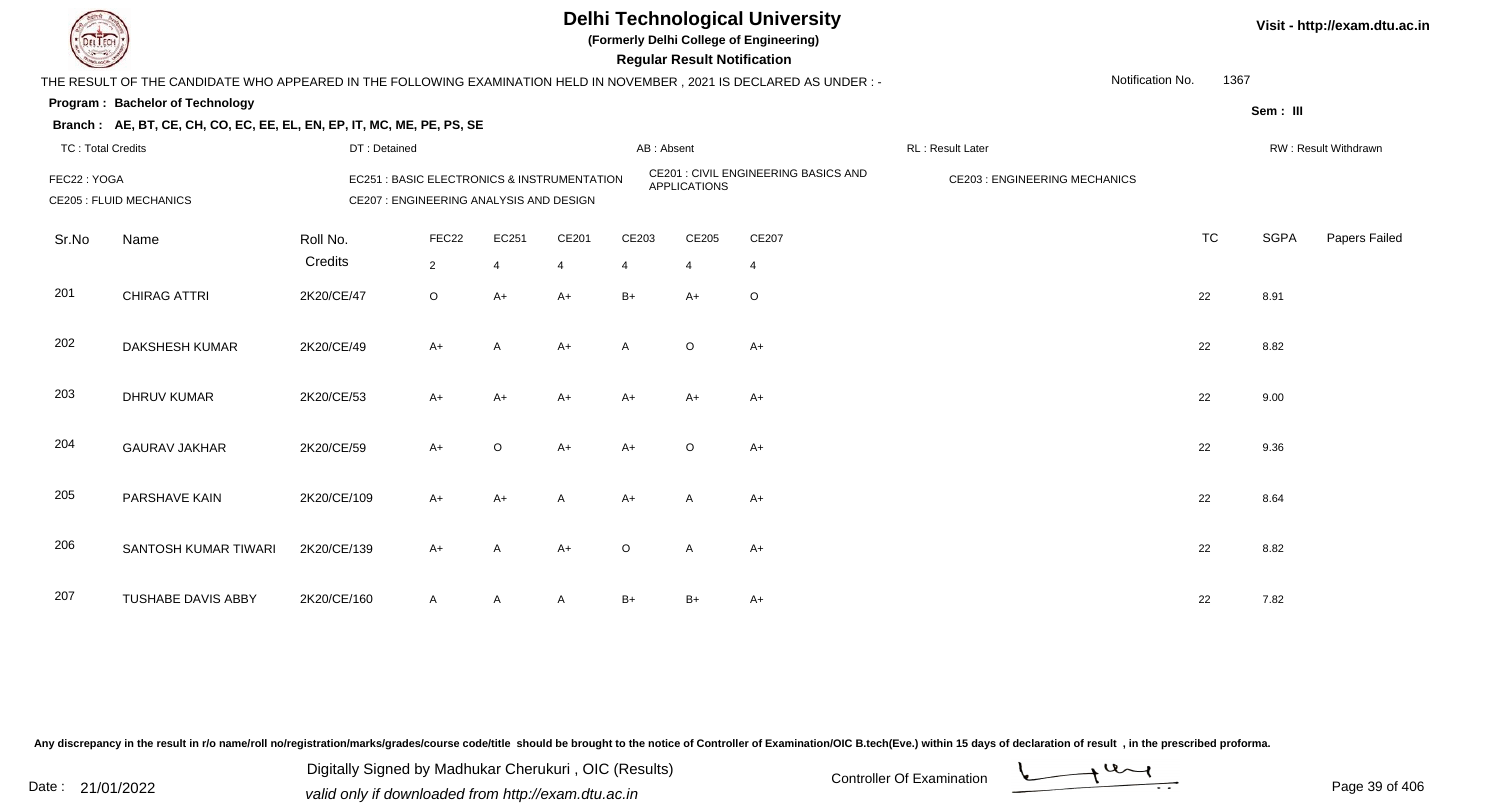

**(Formerly Delhi College of Engineering)**

 **Regular Result Notification**

| $\sim$            |                                                                                                                     |                                                                                                  |                |       |                     |                                      | neguiai nesuit notinoation          |       |                  |           |             |                      |
|-------------------|---------------------------------------------------------------------------------------------------------------------|--------------------------------------------------------------------------------------------------|----------------|-------|---------------------|--------------------------------------|-------------------------------------|-------|------------------|-----------|-------------|----------------------|
|                   | THE RESULT OF THE CANDIDATE WHO APPEARED IN THE FOLLOWING EXAMINATION HELD IN NOVEMBER, 2021 IS DECLARED AS UNDER:- |                                                                                                  |                |       |                     |                                      |                                     |       | Notification No. | 1367      |             |                      |
|                   | Program: Bachelor of Technology                                                                                     |                                                                                                  |                |       |                     |                                      |                                     |       |                  |           | Sem: III    |                      |
|                   | Branch: AE, BT, CE, CH, CO, EC, EE, EL, EN, EP, IT, MC, ME, PE, PS, SE                                              |                                                                                                  |                |       |                     |                                      |                                     |       |                  |           |             |                      |
| TC: Total Credits |                                                                                                                     | DT: Detained                                                                                     |                |       |                     | AB: Absent                           |                                     |       | RL: Result Later |           |             | RW: Result Withdrawn |
|                   | FEC27 : PROFESSIONAL ETHICS & HUMAN VALUES<br><b>CE205 : FLUID MECHANICS</b>                                        | <b>EC251: BASIC ELECTRONICS &amp; INSTRUMENTATION</b><br>CE207 : ENGINEERING ANALYSIS AND DESIGN |                |       | <b>APPLICATIONS</b> | CE201 : CIVIL ENGINEERING BASICS AND | <b>CE203: ENGINEERING MECHANICS</b> |       |                  |           |             |                      |
| Sr.No             | Name                                                                                                                | Roll No.                                                                                         | FEC27          | EC251 | CE201               | CE203                                | CE205                               | CE207 |                  | <b>TC</b> | <b>SGPA</b> | Papers Failed        |
|                   |                                                                                                                     | Credits                                                                                          | $\overline{2}$ | 4     | 4                   | $\overline{a}$                       | 4                                   | -4    |                  |           |             |                      |
| 208               | <b>ABHISHEK</b>                                                                                                     | 2K20/CE/13                                                                                       | $A+$           | $A+$  | $\mathsf{A}$        | $\mathsf{A}$                         | $A+$                                | $A+$  |                  | 22        | 8.64        |                      |
| 209               | MOHAMMAD AAIRIAN NASIM                                                                                              | 2K20/CE/89                                                                                       | $A+$           | A     | $A+$                | $\mathsf{A}$                         | $\mathsf{A}$                        | A     |                  | 22        | 8.27        |                      |
| 210               | <b>MUKUL</b>                                                                                                        | 2K20/CE/92                                                                                       | $A+$           | A     | $A+$                | $\circ$                              | $A+$                                | A+    |                  | 22        | 9.00        |                      |
| 211               | SHAILENDRA KUMAR                                                                                                    | 2K20/CE/141                                                                                      | $\circ$        | A     | $A+$                | A+                                   | A+                                  | A+    |                  | 22        | 8.91        |                      |

Any discrepancy in the result in r/o name/roll no/registration/marks/grades/course code/title should be brought to the notice of Controller of Examination/OIC B.tech(Eve.) within 15 days of declaration of result, in the pr

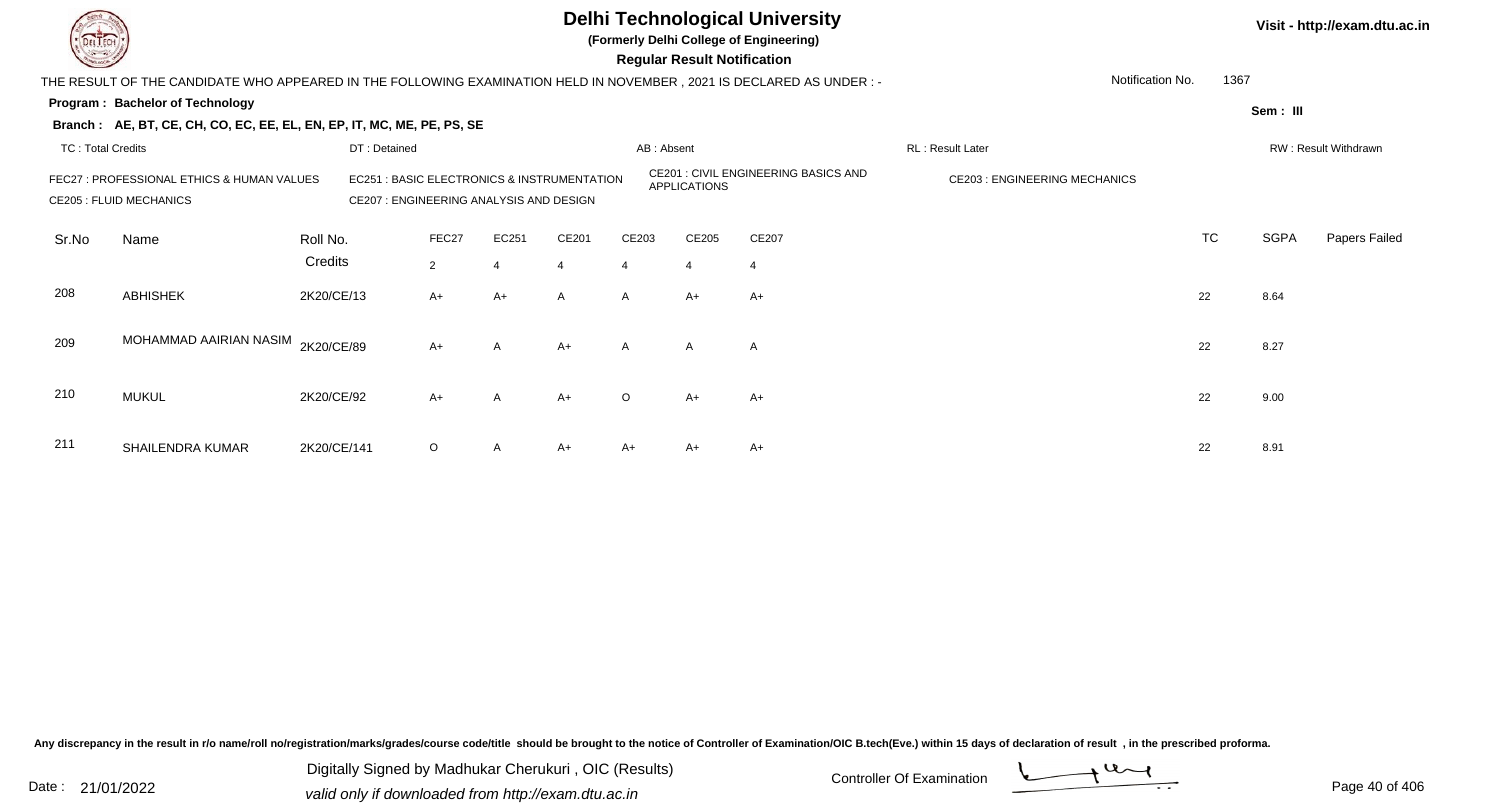

**(Formerly Delhi College of Engineering)**

**Regular Regular Results** 

| <b>County</b>            |                                                                                                                      |              |                                         |                |                                             |                | <b>Regular Result Notification</b> |                                      |                                     |           |             |                      |
|--------------------------|----------------------------------------------------------------------------------------------------------------------|--------------|-----------------------------------------|----------------|---------------------------------------------|----------------|------------------------------------|--------------------------------------|-------------------------------------|-----------|-------------|----------------------|
|                          | THE RESULT OF THE CANDIDATE WHO APPEARED IN THE FOLLOWING EXAMINATION HELD IN NOVEMBER, 2021 IS DECLARED AS UNDER :- |              |                                         |                |                                             |                |                                    |                                      | Notification No.                    | 1367      |             |                      |
|                          | Program: Bachelor of Technology                                                                                      |              |                                         |                |                                             |                |                                    |                                      |                                     |           | Sem: III    |                      |
|                          | Branch: AE, BT, CE, CH, CO, EC, EE, EL, EN, EP, IT, MC, ME, PE, PS, SE                                               |              |                                         |                |                                             |                |                                    |                                      |                                     |           |             |                      |
| <b>TC: Total Credits</b> |                                                                                                                      | DT: Detained |                                         |                |                                             | AB: Absent     |                                    |                                      | RL: Result Later                    |           |             | RW: Result Withdrawn |
| FEC2 : SPORTS II         | <b>CE205 : FLUID MECHANICS</b>                                                                                       |              | CE207 : ENGINEERING ANALYSIS AND DESIGN |                | EC251 : BASIC ELECTRONICS & INSTRUMENTATION |                | <b>APPLICATIONS</b>                | CE201 : CIVIL ENGINEERING BASICS AND | <b>CE203: ENGINEERING MECHANICS</b> |           |             |                      |
| Sr.No                    | Name                                                                                                                 | Roll No.     | FEC <sub>2</sub>                        | EC251          | CE201                                       | CE203          | CE205                              | CE207                                |                                     | <b>TC</b> | <b>SGPA</b> | Papers Failed        |
|                          |                                                                                                                      | Credits      | $\overline{2}$                          | $\overline{4}$ | $\overline{4}$                              | $\overline{4}$ | $\overline{4}$                     | $\overline{4}$                       |                                     |           |             |                      |
| 212                      | AAKASH                                                                                                               | 2K20/CE/01   | A                                       | $\mathsf{A}$   | $\mathsf{A}$                                | $A+$           | A                                  | $A+$                                 |                                     | 22        | 8.36        |                      |
| 213                      | ARYAN                                                                                                                | 2K20/CE/37   | $A+$                                    | $A+$           | $A+$                                        | B              | A                                  | $A+$                                 |                                     | 22        | 8.27        |                      |
| 214                      | <b>ARYAN CHHIKARA</b>                                                                                                | 2K20/CE/40   | $A+$                                    | $A+$           | $\mathsf{A}$                                | $A+$           | A                                  | $A+$                                 |                                     | 22        | 8.64        |                      |
| 215                      | <b>BHAVISHYA BIRHMAN</b>                                                                                             | 2K20/CE/46   | $A+$                                    | $A+$           | $\mathsf{A}$                                | $B+$           | $A+$                               | O                                    |                                     | 22        | 8.64        |                      |
| 216                      | <b>GAUTAM TAYAL</b>                                                                                                  | 2K20/CE/60   | $A+$                                    | Α              | $A+$                                        | A              | $A+$                               | A+                                   |                                     | 22        | 8.64        |                      |
| 217                      | <b>HIMANSHU</b>                                                                                                      | 2K20/CE/67   | $A+$                                    | $B+$           | $B+$                                        | P              | $A+$                               | A+                                   |                                     | 22        | 7.36        |                      |
| 218                      | MOHAMMED NOAMAN<br><b>SALIKH</b>                                                                                     | 2K20/CE/90   | $\circ$                                 | A              | A                                           | $B+$           | A                                  | A                                    |                                     | 22        | 8.00        |                      |
| 219                      | RAFAEL ZENISSE AMOS<br><b>MANGUELE</b>                                                                               | 2K20/CE/117  | A                                       | $A+$           | $\mathsf{A}$                                | A              | A+                                 | A                                    |                                     | 22        | 8.36        |                      |
| 220                      | <b>RAJAT SAINI</b>                                                                                                   | 2K20/CE/120  | $\circ$                                 | A              | A+                                          | A+             | A+                                 | A+                                   |                                     | 22        | 8.91        |                      |

Any discrepancy in the result in r/o name/roll no/registration/marks/grades/course code/title should be brought to the notice of Controller of Examination/OIC B.tech(Eve.) within 15 days of declaration of result, in the pr

Digitally Signed by Madhukar Cherukuri, OIC (Results)<br>Date : 21/01/2022 valid only if downloaded from http://oxam.dtu.ac.in Digitally Signed by Madhukar Cherukuri , OIC (Results)valid only if downloaded from http://exam.dtu.ac.in

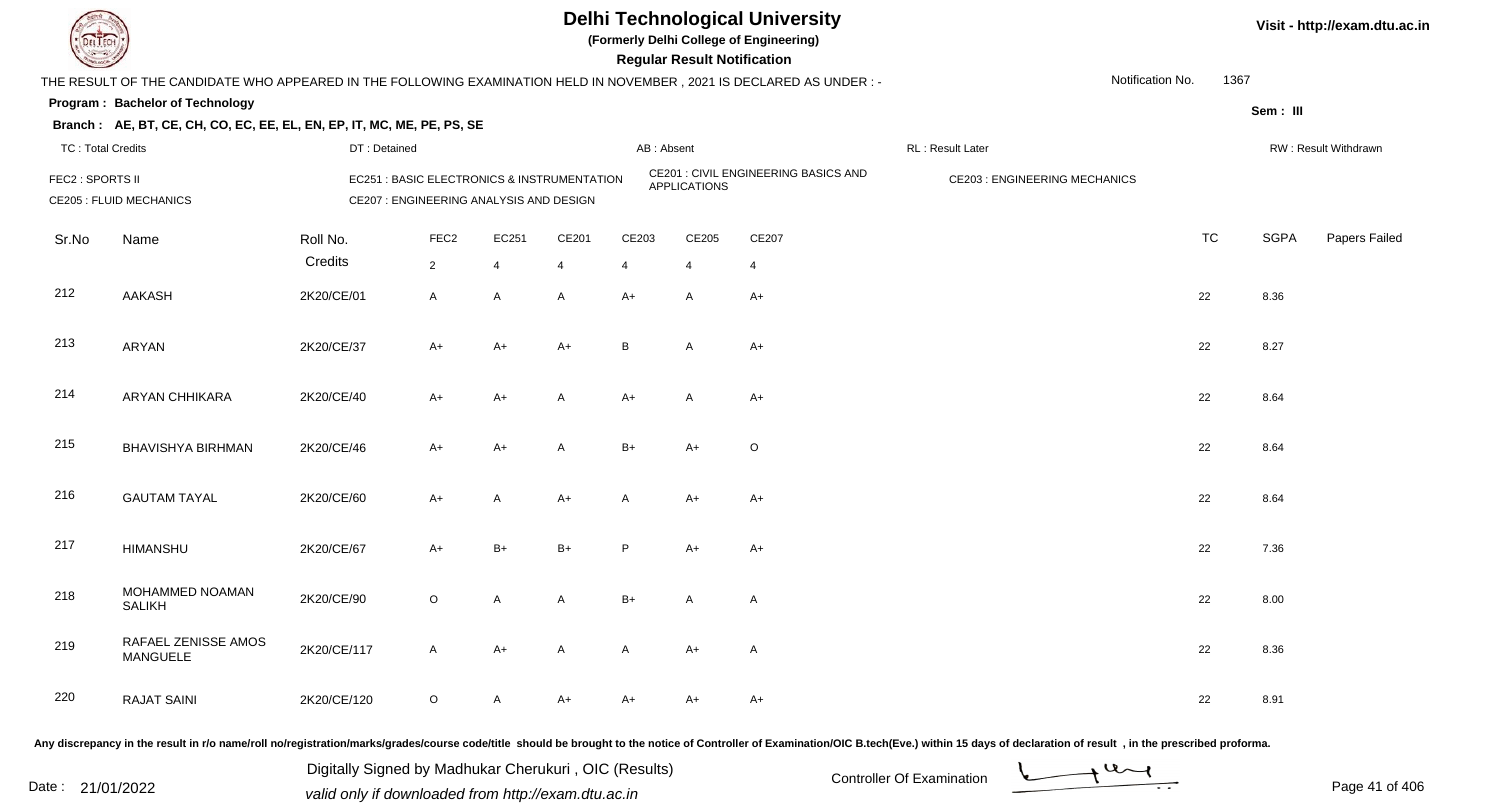

**(Formerly Delhi College of Engineering)**

 **Regular Result Notification**

| <b>Consultant Property</b> |                                                                                                                        |                                                                                        |                  |                |                |              | Regular Result Notification          |                                     |                  |      |             |                      |
|----------------------------|------------------------------------------------------------------------------------------------------------------------|----------------------------------------------------------------------------------------|------------------|----------------|----------------|--------------|--------------------------------------|-------------------------------------|------------------|------|-------------|----------------------|
|                            | THE RESULT OF THE CANDIDATE WHO APPEARED IN THE FOLLOWING EXAMINATION HELD IN NOVEMBER , 2021 IS DECLARED AS UNDER : - |                                                                                        |                  |                |                |              |                                      |                                     | Notification No. | 1367 |             |                      |
|                            | Program: Bachelor of Technology                                                                                        |                                                                                        |                  |                |                |              |                                      |                                     |                  |      | Sem: III    |                      |
|                            | Branch: AE, BT, CE, CH, CO, EC, EE, EL, EN, EP, IT, MC, ME, PE, PS, SE                                                 |                                                                                        |                  |                |                |              |                                      |                                     |                  |      |             |                      |
| <b>TC: Total Credits</b>   |                                                                                                                        | DT: Detained                                                                           |                  |                |                | AB: Absent   |                                      |                                     | RL: Result Later |      |             | RW: Result Withdrawn |
| <b>FEC2 : SPORTS II</b>    | <b>CE205 : FLUID MECHANICS</b>                                                                                         | EC251 : BASIC ELECTRONICS & INSTRUMENTATION<br>CE207 : ENGINEERING ANALYSIS AND DESIGN |                  |                |                | APPLICATIONS | CE201 : CIVIL ENGINEERING BASICS AND | <b>CE203: ENGINEERING MECHANICS</b> |                  |      |             |                      |
| Sr.No                      | Name                                                                                                                   | Roll No.                                                                               | FEC <sub>2</sub> | EC251          | CE201          | CE203        | CE205                                | CE207                               |                  | TC   | <b>SGPA</b> | Papers Failed        |
|                            |                                                                                                                        | Credits                                                                                | $\overline{2}$   | $\overline{4}$ | $\overline{4}$ | 4            | 4                                    | 4                                   |                  |      |             |                      |
|                            |                                                                                                                        |                                                                                        | $\circ$          | A              | $A+$           | A+           | $A+$                                 | A+                                  |                  | 22   | 8.91        |                      |
| 221                        | SALIM AHMADZAI                                                                                                         | 2K20/CE/135                                                                            | $A+$             | $\mathsf{A}$   | $A+$           | $A+$         | A                                    | A                                   |                  | 22   | 8.45        |                      |
| 222                        | <b>TARUN CHAUDHARY</b>                                                                                                 | 2K20/CE/159                                                                            | $\mathsf{A}$     | $A+$           | A              | B            | $A+$                                 | A                                   |                  | 22   | 8.00        |                      |
| 223                        | <b>VISHAL YADAV</b>                                                                                                    | 2K20/CE/167                                                                            | $A+$             | $A+$           | A              | A            | $A+$                                 | $A+$                                |                  | 22   | 8.64        |                      |

Any discrepancy in the result in r/o name/roll no/registration/marks/grades/course code/title should be brought to the notice of Controller of Examination/OIC B.tech(Eve.) within 15 days of declaration of result, in the pr

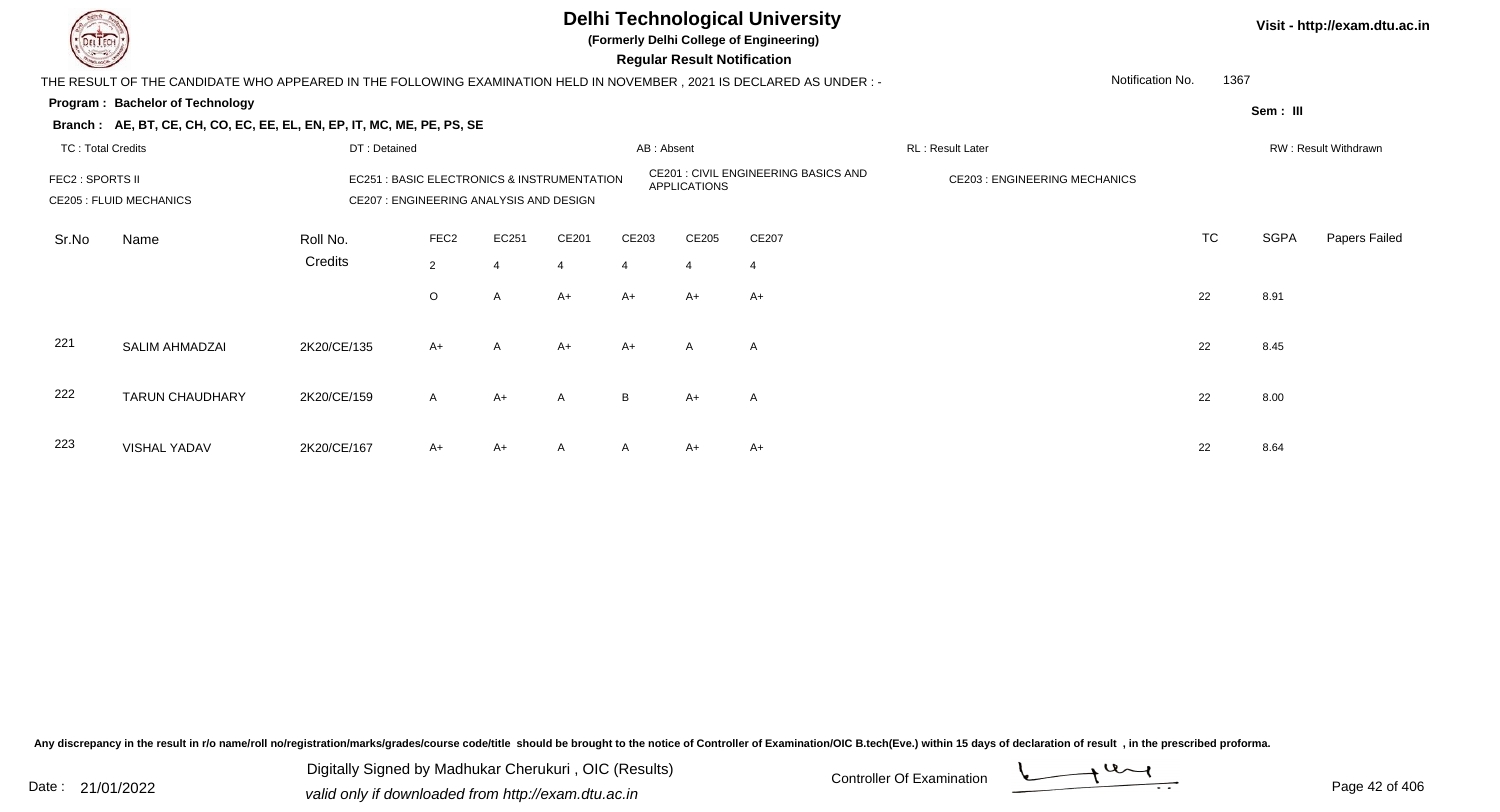

**(Formerly Delhi College of Engineering)**

**Regular Regular Results** 

| <b>Consultant Property</b> |                                                                                                                      |              |                                                                                        |                |                |         | <b>Regular Result Notification</b> |                                      |                                     |           |             |                      |
|----------------------------|----------------------------------------------------------------------------------------------------------------------|--------------|----------------------------------------------------------------------------------------|----------------|----------------|---------|------------------------------------|--------------------------------------|-------------------------------------|-----------|-------------|----------------------|
|                            | THE RESULT OF THE CANDIDATE WHO APPEARED IN THE FOLLOWING EXAMINATION HELD IN NOVEMBER, 2021 IS DECLARED AS UNDER :- |              |                                                                                        |                |                |         |                                    |                                      | Notification No.                    | 1367      |             |                      |
|                            | Program: Bachelor of Technology                                                                                      |              |                                                                                        |                |                |         |                                    |                                      |                                     |           | Sem: III    |                      |
|                            | Branch: AE, BT, CE, CH, CO, EC, EE, EL, EN, EP, IT, MC, ME, PE, PS, SE                                               |              |                                                                                        |                |                |         |                                    |                                      |                                     |           |             |                      |
| <b>TC: Total Credits</b>   |                                                                                                                      | DT: Detained |                                                                                        |                |                |         | AB: Absent                         |                                      | RL : Result Later                   |           |             | RW: Result Withdrawn |
|                            | FEC32 : LOGICAL REASONING<br><b>CE205 : FLUID MECHANICS</b>                                                          |              | EC251 : BASIC ELECTRONICS & INSTRUMENTATION<br>CE207 : ENGINEERING ANALYSIS AND DESIGN |                |                |         | <b>APPLICATIONS</b>                | CE201 : CIVIL ENGINEERING BASICS AND | <b>CE203: ENGINEERING MECHANICS</b> |           |             |                      |
| Sr.No                      | Name                                                                                                                 | Roll No.     | FEC32                                                                                  | EC251          | CE201          | CE203   | CE205                              | CE207                                |                                     | <b>TC</b> | <b>SGPA</b> | Papers Failed        |
|                            |                                                                                                                      | Credits      | $\overline{2}$                                                                         | $\overline{4}$ | $\overline{4}$ | 4       | 4                                  | $\overline{4}$                       |                                     |           |             |                      |
| 224                        | <b>ABHINAV SHARMA</b>                                                                                                | 2K20/CE/09   | $\mathsf O$                                                                            | $\circ$        | $A+$           | A+      | A+                                 | $A+$                                 |                                     | 22        | 9.27        |                      |
| 225                        | ALKA MAURYA                                                                                                          | 2K20/CE/27   | $\mathsf{A}$                                                                           | $B+$           | A              | $B+$    | $A+$                               | O                                    |                                     | 22        | 8.18        |                      |
| 226                        | ANJUL HARIHAR                                                                                                        | 2K20/CE/31   | $A+$                                                                                   | $A+$           | $A+$           | A       | $A+$                               | $A+$                                 |                                     | 22        | 8.82        |                      |
| 227                        | <b>AYUSH ANAND</b>                                                                                                   | 2K20/CE/44   | $A+$                                                                                   | A+             | $\mathsf{A}$   | A       | $\circ$                            | O                                    |                                     | 22        | 9.00        |                      |
| 228                        | KARTIKEYA TIWARI                                                                                                     | 2K20/CE/79   | $\circ$                                                                                | $A+$           | A              | $B+$    | A                                  | O                                    |                                     | 22        | 8.55        |                      |
| 229                        | <b>OBAID JAFARALI</b><br><b>MOOLIMANI</b>                                                                            | 2K20/CE/107  | $A+$                                                                                   | A              | $A+$           | A       | A                                  | A                                    |                                     | 22        | 8.27        |                      |
| 230                        | PRIYANSHU MEENA                                                                                                      | 2K20/CE/113  | $A+$                                                                                   | $\circ$        | A              | $A+$    | $\circ$                            | $A+$                                 |                                     | 22        | 9.18        |                      |
| 231                        | PRIYANSHU SINGH                                                                                                      | 2K20/CE/114  | $A+$                                                                                   | A              | $A+$           | $\circ$ | $A+$                               | A+                                   |                                     | 22        | 9.00        |                      |
| 232                        | RAKSHIT HOODA                                                                                                        | 2K20/CE/123  | $A+$                                                                                   | O              | $\mathsf{A}$   | A+      | A+                                 | A+                                   |                                     | 22        | 9.00        |                      |
|                            |                                                                                                                      |              |                                                                                        |                |                |         |                                    |                                      |                                     |           |             |                      |

Any discrepancy in the result in r/o name/roll no/registration/marks/grades/course code/title should be brought to the notice of Controller of Examination/OIC B.tech(Eve.) within 15 days of declaration of result, in the pr

Digitally Signed by Madhukar Cherukuri, OIC (Results)<br>Date : 21/01/2022 valid only if downloaded from http://oxam.dtu.ac.in Digitally Signed by Madhukar Cherukuri , OIC (Results)valid only if downloaded from http://exam.dtu.ac.in

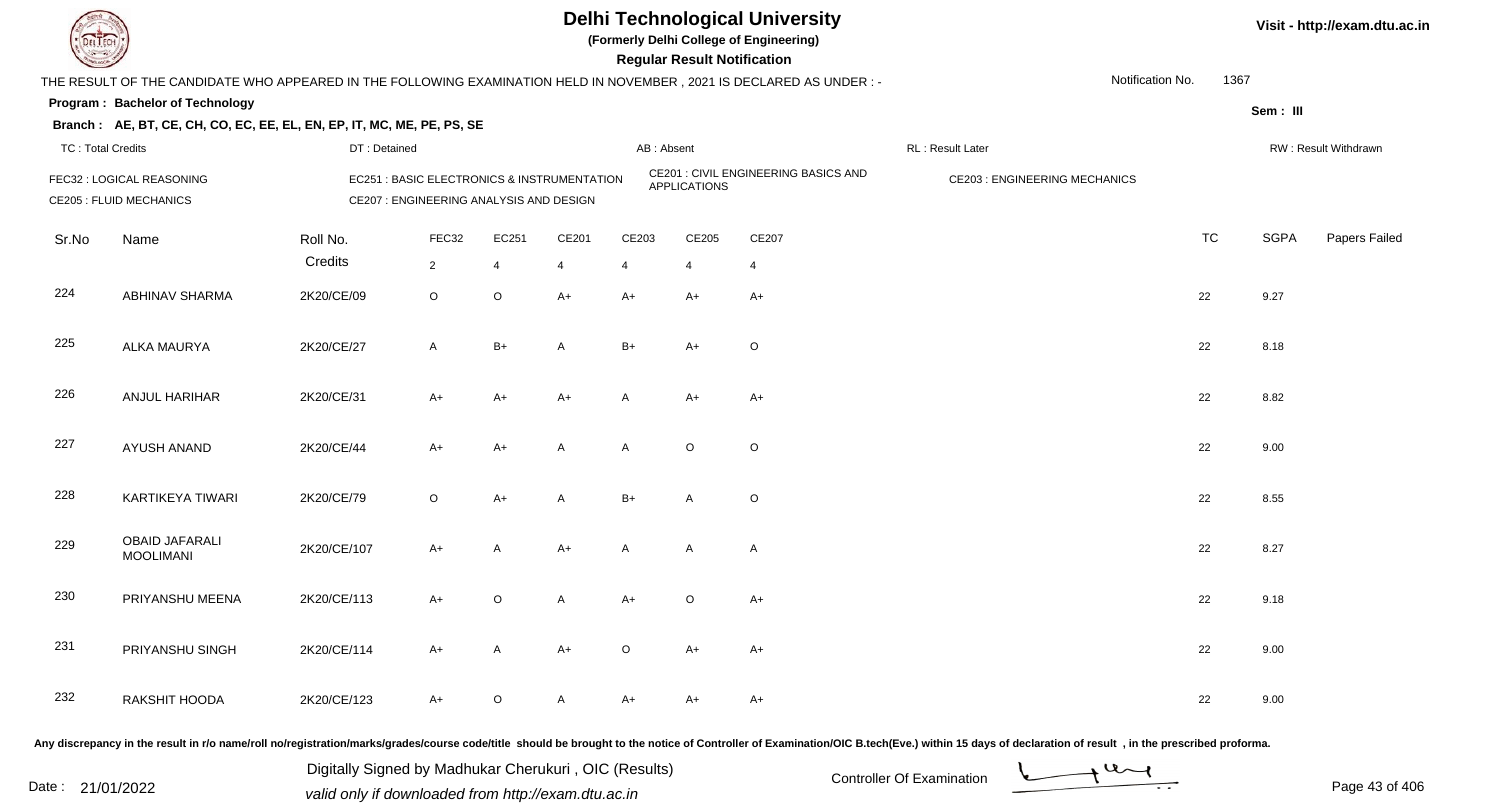

**(Formerly Delhi College of Engineering)**

 **Regular Result Notification**

| <b>Controller Comments</b> |                                                                                                                        |              |                                         |                |                                             |                | Regular Result Notification |                                      |                                     |                  |           |             |                      |
|----------------------------|------------------------------------------------------------------------------------------------------------------------|--------------|-----------------------------------------|----------------|---------------------------------------------|----------------|-----------------------------|--------------------------------------|-------------------------------------|------------------|-----------|-------------|----------------------|
|                            | THE RESULT OF THE CANDIDATE WHO APPEARED IN THE FOLLOWING EXAMINATION HELD IN NOVEMBER , 2021 IS DECLARED AS UNDER : - |              |                                         |                |                                             |                |                             |                                      |                                     | Notification No. | 1367      |             |                      |
|                            | Program: Bachelor of Technology                                                                                        |              |                                         |                |                                             |                |                             |                                      |                                     |                  |           | Sem: III    |                      |
|                            | Branch: AE, BT, CE, CH, CO, EC, EE, EL, EN, EP, IT, MC, ME, PE, PS, SE                                                 |              |                                         |                |                                             |                |                             |                                      |                                     |                  |           |             |                      |
| <b>TC: Total Credits</b>   |                                                                                                                        | DT: Detained |                                         |                |                                             | AB: Absent     |                             |                                      | RL: Result Later                    |                  |           |             | RW: Result Withdrawn |
|                            | FEC32 : LOGICAL REASONING<br><b>CE205 : FLUID MECHANICS</b>                                                            |              | CE207 : ENGINEERING ANALYSIS AND DESIGN |                | EC251 : BASIC ELECTRONICS & INSTRUMENTATION |                | <b>APPLICATIONS</b>         | CE201 : CIVIL ENGINEERING BASICS AND | <b>CE203: ENGINEERING MECHANICS</b> |                  |           |             |                      |
| Sr.No                      | Name                                                                                                                   | Roll No.     | FEC32                                   | EC251          | CE201                                       | CE203          | CE205                       | CE207                                |                                     |                  | <b>TC</b> | <b>SGPA</b> | Papers Failed        |
|                            |                                                                                                                        | Credits      | $\overline{2}$                          | $\overline{4}$ | $\overline{4}$                              | $\overline{4}$ | $\overline{4}$              | $\overline{4}$                       |                                     |                  |           |             |                      |
|                            |                                                                                                                        |              | $A+$                                    | $\circ$        | A                                           | $A+$           | $A+$                        | A+                                   |                                     | 22               |           | 9.00        |                      |
| 233                        | <b>RITWIK RITU PARN</b>                                                                                                | 2K20/CE/127  | $A+$                                    | $\circ$        | $A+$                                        | $\circ$        | $A+$                        | $A+$                                 |                                     | 22               |           | 9.36        |                      |
| 234                        | <b>SHIVAM</b>                                                                                                          | 2K20/CE/144  | $A+$                                    | $A+$           | $A+$                                        | $\mathsf{A}$   | $A+$                        | $A+$                                 |                                     | 22               |           | 8.82        |                      |
| 235                        | SHIVANSH BHARDWAJ                                                                                                      | 2K20/CE/147  | $A+$                                    | A              | A                                           | $B+$           | $A+$                        | A+                                   |                                     | 22               |           | 8.27        |                      |
| 236                        | SUDHANSHU PANDEY                                                                                                       | 2K20/CE/156  | $A+$                                    | $A+$           | $A+$                                        | $A+$           | $\circ$                     | A+                                   |                                     | 22               |           | 9.18        |                      |
| 237                        | <b>VISHNU SHANKAR</b>                                                                                                  | 2K20/CE/168  | $A+$                                    | $\circ$        | $A+$                                        |                | A+                          | A+                                   |                                     | 22               |           | 9.00        |                      |

Any discrepancy in the result in r/o name/roll no/registration/marks/grades/course code/title should be brought to the notice of Controller of Examination/OIC B.tech(Eve.) within 15 days of declaration of result, in the pr

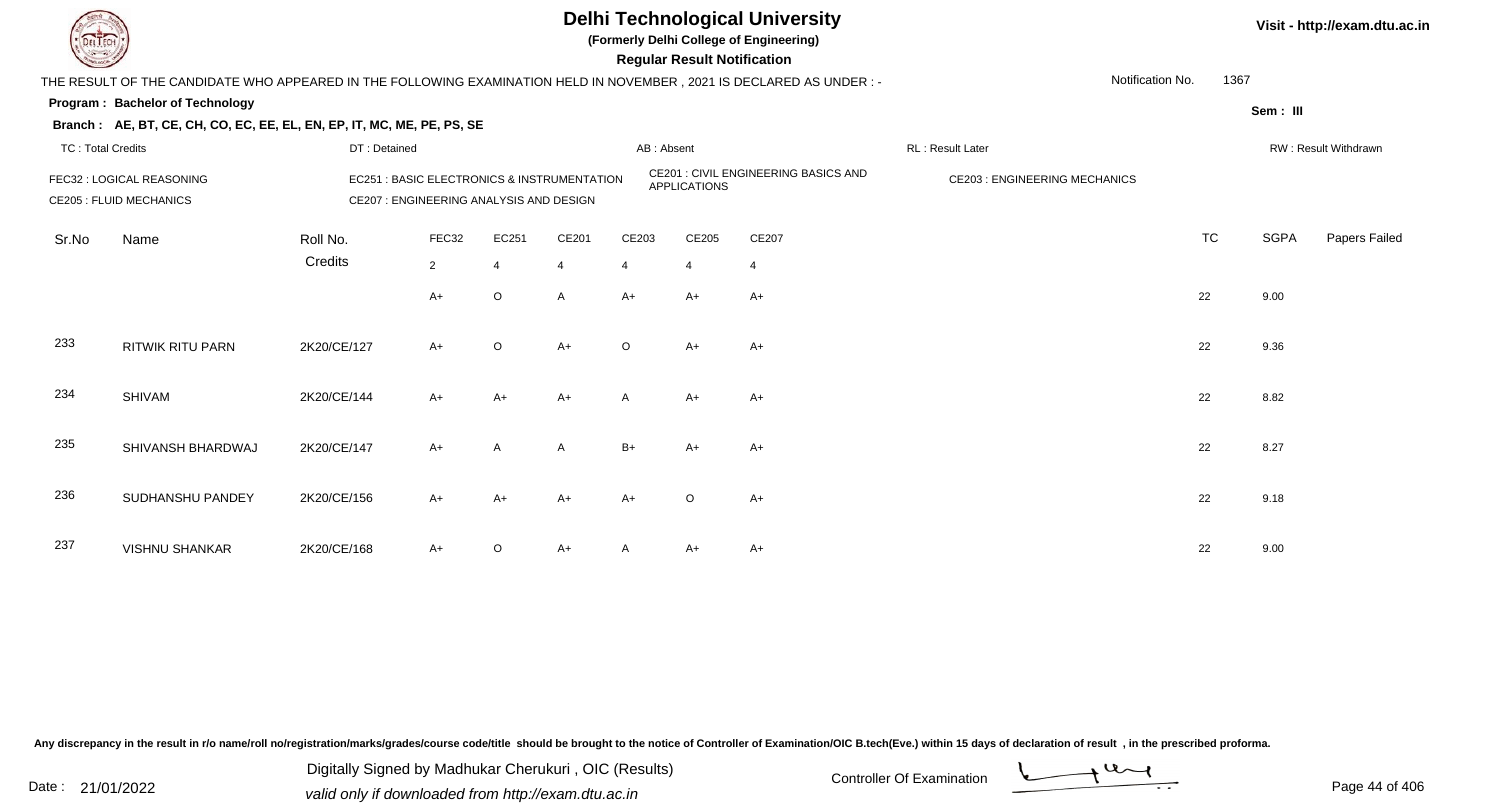

**(Formerly Delhi College of Engineering)**

 **Regular Result Notification**

| <b>Contract of the Contract of the Contract of the Contract of the Contract of The Contract of The Contract of The Contract of The Contract of The Contract of The Contract of The Contract of The Contract of The Contract of T</b> |                                                                                                                      |                                         |                |         |                                             |            | n <del>c</del> yular n <del>c</del> sult notification |                                             |                                     |           |             |                      |
|--------------------------------------------------------------------------------------------------------------------------------------------------------------------------------------------------------------------------------------|----------------------------------------------------------------------------------------------------------------------|-----------------------------------------|----------------|---------|---------------------------------------------|------------|-------------------------------------------------------|---------------------------------------------|-------------------------------------|-----------|-------------|----------------------|
|                                                                                                                                                                                                                                      | THE RESULT OF THE CANDIDATE WHO APPEARED IN THE FOLLOWING EXAMINATION HELD IN NOVEMBER, 2021 IS DECLARED AS UNDER :- |                                         |                |         |                                             |            |                                                       |                                             | Notification No.                    | 1367      |             |                      |
|                                                                                                                                                                                                                                      | Program: Bachelor of Technology                                                                                      |                                         |                |         |                                             |            |                                                       |                                             |                                     |           | Sem: III    |                      |
|                                                                                                                                                                                                                                      | Branch: AE, BT, CE, CH, CO, EC, EE, EL, EN, EP, IT, MC, ME, PE, PS, SE                                               |                                         |                |         |                                             |            |                                                       |                                             |                                     |           |             |                      |
| <b>TC: Total Credits</b>                                                                                                                                                                                                             |                                                                                                                      | DT: Detained                            |                |         |                                             | AB: Absent |                                                       |                                             | RL: Result Later                    |           |             | RW: Result Withdrawn |
| FEC37: FRENCH                                                                                                                                                                                                                        | <b>CE205 : FLUID MECHANICS</b>                                                                                       | CE207 : ENGINEERING ANALYSIS AND DESIGN |                |         | EC251 : BASIC ELECTRONICS & INSTRUMENTATION |            | <b>APPLICATIONS</b>                                   | <b>CE201 : CIVIL ENGINEERING BASICS AND</b> | <b>CE203: ENGINEERING MECHANICS</b> |           |             |                      |
|                                                                                                                                                                                                                                      |                                                                                                                      |                                         |                |         |                                             |            |                                                       |                                             |                                     |           |             |                      |
| Sr.No                                                                                                                                                                                                                                | Name                                                                                                                 | Roll No.                                | FEC37          | EC251   | CE201                                       | CE203      | CE205                                                 | CE207                                       |                                     | <b>TC</b> | <b>SGPA</b> | Papers Failed        |
|                                                                                                                                                                                                                                      |                                                                                                                      | Credits                                 | $\overline{2}$ | 4       | 4                                           |            | 4                                                     | 4                                           |                                     |           |             |                      |
| 238                                                                                                                                                                                                                                  | <b>ISHANK SINGH</b>                                                                                                  | 2K20/CE/72                              | $A+$           | $\circ$ | $A+$                                        | $A+$       | $\circ$                                               | $A+$                                        |                                     | 22        | 9.36        |                      |
| 239                                                                                                                                                                                                                                  | SHIVANSH SHIVAM                                                                                                      | 2K20/CE/148                             | $B+$           | $A+$    | $A+$                                        | $B+$       | A                                                     | $A+$                                        |                                     | 22        | 8.27        |                      |
| FEC39: JAPANESE                                                                                                                                                                                                                      | <b>CE205 : FLUID MECHANICS</b>                                                                                       | CE207 : ENGINEERING ANALYSIS AND DESIGN |                |         | EC251 : BASIC ELECTRONICS & INSTRUMENTATION |            | <b>APPLICATIONS</b>                                   | <b>CE201 : CIVIL ENGINEERING BASICS AND</b> | <b>CE203: ENGINEERING MECHANICS</b> |           |             |                      |
| Sr.No                                                                                                                                                                                                                                | Name                                                                                                                 | Roll No.                                | FEC39          | EC251   | CE201                                       | CE203      | CE205                                                 | CE207                                       |                                     | <b>TC</b> | <b>SGPA</b> | Papers Failed        |
|                                                                                                                                                                                                                                      |                                                                                                                      | Credits                                 | $\overline{2}$ | 4       | 4                                           |            | 4                                                     | 4                                           |                                     |           |             |                      |
| 240                                                                                                                                                                                                                                  | <b>ABHINAV BASERA</b>                                                                                                | 2K20/CE/07                              | $\mathsf{A}$   | A       | A                                           | $B+$       | $A+$                                                  | $A+$                                        |                                     | 22        | 8.18        |                      |
| 241                                                                                                                                                                                                                                  | <b>ABHINAV PRAKASH</b>                                                                                               | 2K20/CE/08                              | $\circ$        | $A+$    | A                                           | $A+$       | $A+$                                                  | $\circ$                                     |                                     | 22        | 9.09        |                      |
| 242                                                                                                                                                                                                                                  | ANSHUL KUMAR SINGH                                                                                                   | 2K20/CE/34                              | $A+$           | A       | A                                           | $B+$       | $A+$                                                  | $A+$                                        |                                     | 22        | 8.27        |                      |

Any discrepancy in the result in r/o name/roll no/registration/marks/grades/course code/title should be brought to the notice of Controller of Examination/OIC B.tech(Eve.) within 15 days of declaration of result, in the pr

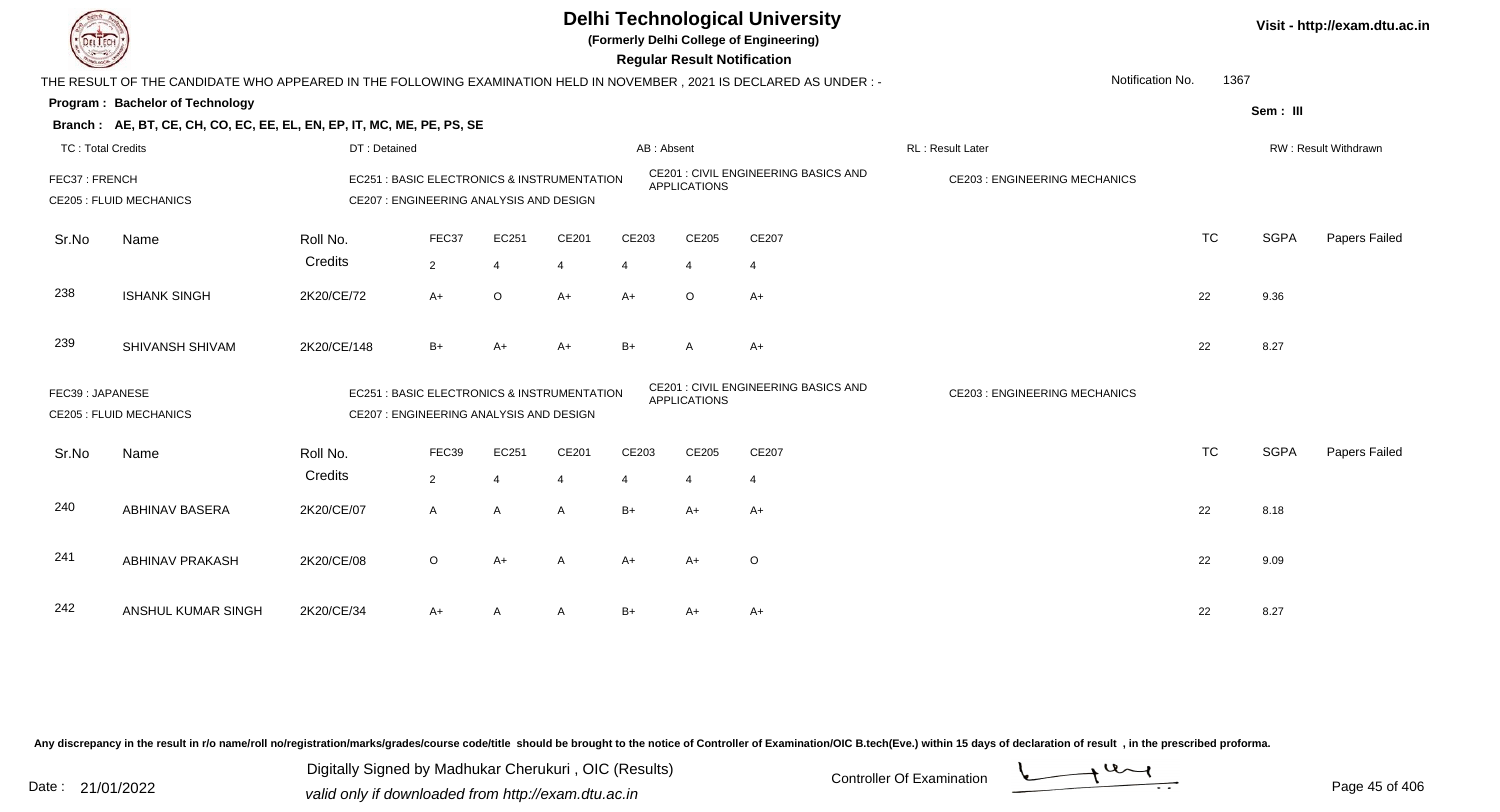

**(Formerly Delhi College of Engineering)**

 **Regular Result Notification**

| <b>Command</b>           |                                                                                                                       |                                         |                  |                |                                             |            | Regular Result Notification |                                             |                                     |           |             |                      |
|--------------------------|-----------------------------------------------------------------------------------------------------------------------|-----------------------------------------|------------------|----------------|---------------------------------------------|------------|-----------------------------|---------------------------------------------|-------------------------------------|-----------|-------------|----------------------|
|                          | THE RESULT OF THE CANDIDATE WHO APPEARED IN THE FOLLOWING EXAMINATION HELD IN NOVEMBER , 2021 IS DECLARED AS UNDER :- |                                         |                  |                |                                             |            |                             |                                             | Notification No.                    | 1367      |             |                      |
|                          | Program: Bachelor of Technology                                                                                       |                                         |                  |                |                                             |            |                             |                                             |                                     |           | Sem: III    |                      |
|                          | Branch: AE, BT, CE, CH, CO, EC, EE, EL, EN, EP, IT, MC, ME, PE, PS, SE                                                |                                         |                  |                |                                             |            |                             |                                             |                                     |           |             |                      |
| <b>TC: Total Credits</b> |                                                                                                                       | DT: Detained                            |                  |                |                                             | AB: Absent |                             |                                             | RL: Result Later                    |           |             | RW: Result Withdrawn |
|                          | FEC3: PHYSICAL EDU SPORTS<br><b>CE205 : FLUID MECHANICS</b>                                                           | CE207 : ENGINEERING ANALYSIS AND DESIGN |                  |                | EC251 : BASIC ELECTRONICS & INSTRUMENTATION |            | <b>APPLICATIONS</b>         | <b>CE201 : CIVIL ENGINEERING BASICS AND</b> | <b>CE203: ENGINEERING MECHANICS</b> |           |             |                      |
| Sr.No                    | Name                                                                                                                  | Roll No.                                | FEC <sub>3</sub> | EC251          | CE201                                       | CE203      | CE205                       | CE207                                       |                                     | <b>TC</b> | <b>SGPA</b> | Papers Failed        |
|                          |                                                                                                                       | Credits                                 | $\overline{2}$   | $\overline{4}$ | $\overline{4}$                              | 4          | 4                           | 4                                           |                                     |           |             |                      |
| 243                      | <b>HARSH VARDHAN</b>                                                                                                  | 2K20/CE/63                              | A                | $\mathsf{A}$   | A                                           | $B+$       | $A+$                        | $A+$                                        |                                     | 22        | 8.18        |                      |
| 244                      | SANSKAR SANJAY PUJARI                                                                                                 | 2K20/CE/138                             | $A+$             | B              | $A+$                                        | A          | $B+$                        | $A+$                                        |                                     | 22        | 7.91        |                      |
| FEC40: GERMAN            | <b>CE205 : FLUID MECHANICS</b>                                                                                        | CE207 : ENGINEERING ANALYSIS AND DESIGN |                  |                | EC251 : BASIC ELECTRONICS & INSTRUMENTATION |            | <b>APPLICATIONS</b>         | CE201 : CIVIL ENGINEERING BASICS AND        | <b>CE203: ENGINEERING MECHANICS</b> |           |             |                      |
| Sr.No                    | Name                                                                                                                  | Roll No.                                | FEC40            | EC251          | CE201                                       | CE203      | CE205                       | CE207                                       |                                     | <b>TC</b> | <b>SGPA</b> | Papers Failed        |
|                          |                                                                                                                       | Credits                                 | $\overline{2}$   | $\overline{4}$ | $\overline{4}$                              |            | 4                           | 4                                           |                                     |           |             |                      |
| 245                      | <b>MARUT GOEL</b>                                                                                                     | 2K20/CE/87                              | $A+$             | $A+$           | $A+$                                        | $A+$       | $\circ$                     | $A+$                                        |                                     | 22        | 9.18        |                      |
| 246                      | <b>SAKET ARYAN</b>                                                                                                    | 2K20/CE/133                             | $A+$             | $A+$           | A                                           | A          | $A+$                        | $A+$                                        |                                     | 22        | 8.64        |                      |
| 247                      | SUDHANSHU KUMAR<br>PANDAY                                                                                             | 2K20/CE/155                             | $B+$             | $A+$           | A                                           | $A+$       | $A+$                        | $A+$                                        |                                     | 22        | 8.64        |                      |

Any discrepancy in the result in r/o name/roll no/registration/marks/grades/course code/title should be brought to the notice of Controller of Examination/OIC B.tech(Eve.) within 15 days of declaration of result, in the pr

Date : 21/01/2022 Digital Digital of Microsofted Chemical Controller Of Examination Determination Page 46 of 40 Digitally Signed by Madhukar Cherukuri , OIC (Results)

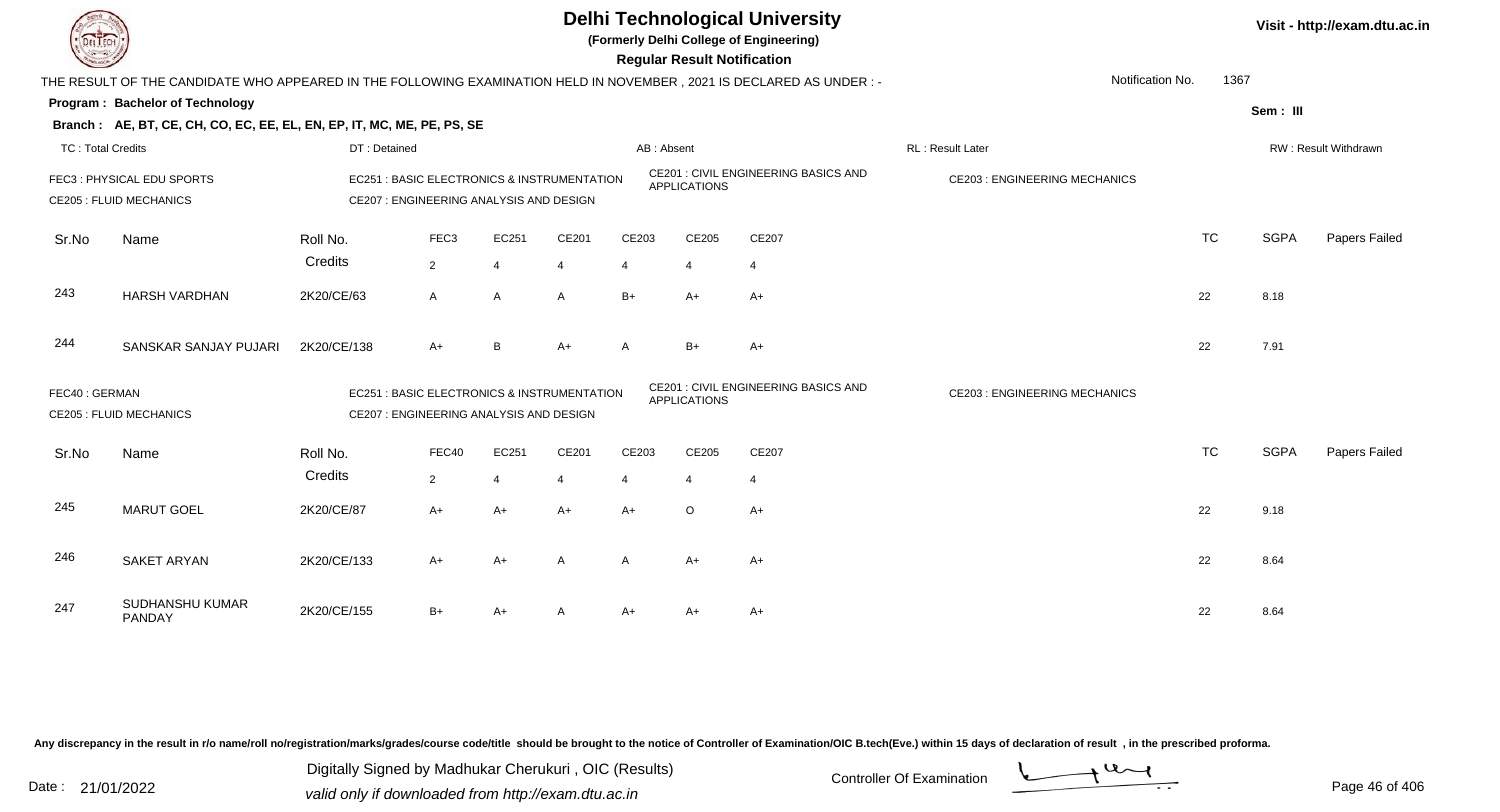

**(Formerly Delhi College of Engineering)**

 **Regular Result Notification**

| $\sim$                   |                                                                                                                                                                                                     |              |                |            |                         |            | <b>Regular Result Notification</b> |                                      |                                     |           |          |                      |
|--------------------------|-----------------------------------------------------------------------------------------------------------------------------------------------------------------------------------------------------|--------------|----------------|------------|-------------------------|------------|------------------------------------|--------------------------------------|-------------------------------------|-----------|----------|----------------------|
|                          | THE RESULT OF THE CANDIDATE WHO APPEARED IN THE FOLLOWING EXAMINATION HELD IN NOVEMBER , 2021 IS DECLARED AS UNDER :-                                                                               |              |                |            |                         |            |                                    |                                      | Notification No.                    | 1367      |          |                      |
|                          | Program: Bachelor of Technology                                                                                                                                                                     |              |                |            |                         |            |                                    |                                      |                                     |           | Sem: III |                      |
|                          | Branch: AE, BT, CE, CH, CO, EC, EE, EL, EN, EP, IT, MC, ME, PE, PS, SE                                                                                                                              |              |                |            |                         |            |                                    |                                      |                                     |           |          |                      |
| <b>TC: Total Credits</b> |                                                                                                                                                                                                     | DT: Detained |                |            |                         | AB: Absent |                                    |                                      | RL: Result Later                    |           |          | RW: Result Withdrawn |
|                          | EC251 : BASIC ELECTRONICS & INSTRUMENTATION<br>FEC46 : TECHNICAL COMMUNICATION<br>CE207 : ENGINEERING ANALYSIS AND DESIGN<br><b>CE205 : FLUID MECHANICS</b><br>FEC46<br>Roll No.<br>Name<br>Credits |              |                |            |                         |            | APPLICATIONS                       | CE201 : CIVIL ENGINEERING BASICS AND | <b>CE203: ENGINEERING MECHANICS</b> |           |          |                      |
| Sr.No                    |                                                                                                                                                                                                     |              | $\overline{2}$ | EC251<br>4 | CE201<br>$\overline{4}$ | CE203<br>4 | CE205<br>4                         | CE207<br>4                           |                                     | <b>TC</b> | SGPA     | Papers Failed        |
| 248                      | ARYAN                                                                                                                                                                                               | 2K20/CE/38   | $\mathsf{A}$   | A+         | $A+$                    | $B+$       | $A+$                               | $A+$                                 |                                     | 22        | 8.55     |                      |
| 249                      | Nankinga sumayya                                                                                                                                                                                    | 2K20/CE/106  | $A+$           | A          | A                       | $B+$       | A                                  | $A+$                                 |                                     | 22        | 8.09     |                      |
| 250                      | PRIYESH KUMAR                                                                                                                                                                                       | 2K20/CE/115  | $\circ$        | $B+$       | A                       | $B+$       | $A+$                               | $A+$                                 |                                     | 22        | 8.18     |                      |
| 251                      | RIYANSHU SHARMA                                                                                                                                                                                     | 2K20/CE/128  | $\circ$        | $\circ$    | $A+$                    | A+         | $A+$                               | $A+$                                 |                                     | 22        | 9.27     |                      |

Any discrepancy in the result in r/o name/roll no/registration/marks/grades/course code/title should be brought to the notice of Controller of Examination/OIC B.tech(Eve.) within 15 days of declaration of result, in the pr

Date : 21/01/2022 Digital Digital of Microsofted Chemical Controller Of Examination Determination Page 47 of 40 Digitally Signed by Madhukar Cherukuri , OIC (Results)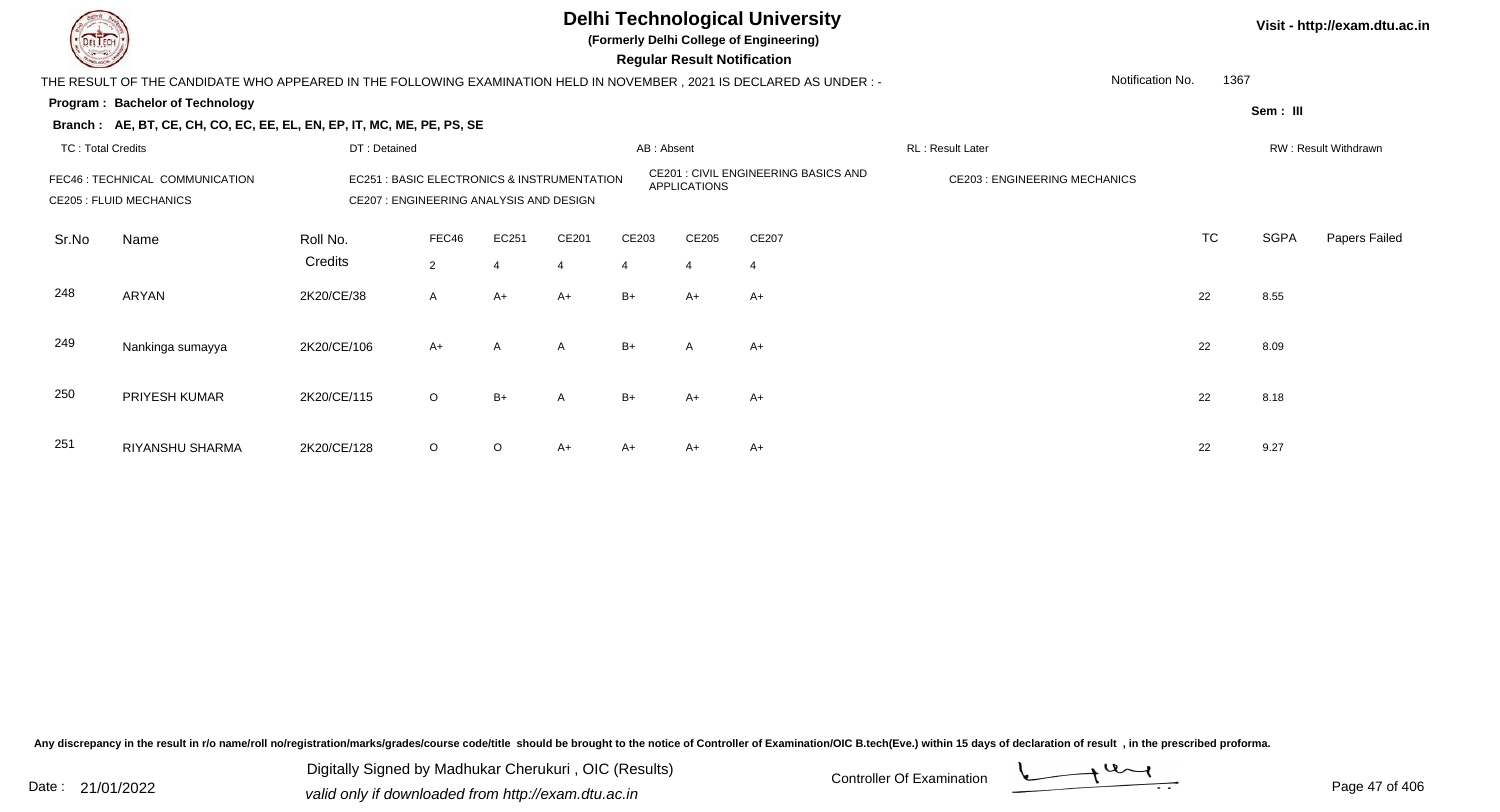

**(Formerly Delhi College of Engineering)**

 **Regular Result Notification**

| $\sim$                   |                                                                                                                     |              |                                         |                         |                                                       |              | neguiai nesuit notilitation |                                      |                                     |                  |           |             |                      |
|--------------------------|---------------------------------------------------------------------------------------------------------------------|--------------|-----------------------------------------|-------------------------|-------------------------------------------------------|--------------|-----------------------------|--------------------------------------|-------------------------------------|------------------|-----------|-------------|----------------------|
|                          | THE RESULT OF THE CANDIDATE WHO APPEARED IN THE FOLLOWING EXAMINATION HELD IN NOVEMBER, 2021 IS DECLARED AS UNDER:- |              |                                         |                         |                                                       |              |                             |                                      |                                     | Notification No. | 1367      |             |                      |
|                          | Program: Bachelor of Technology                                                                                     |              |                                         |                         |                                                       |              |                             |                                      |                                     |                  |           | Sem: III    |                      |
|                          | Branch: AE, BT, CE, CH, CO, EC, EE, EL, EN, EP, IT, MC, ME, PE, PS, SE                                              |              |                                         |                         |                                                       |              |                             |                                      |                                     |                  |           |             |                      |
| <b>TC: Total Credits</b> |                                                                                                                     | DT: Detained |                                         |                         |                                                       | AB: Absent   |                             |                                      | RL : Result Later                   |                  |           |             | RW: Result Withdrawn |
|                          | FEC47 : VALUE DRIVEN LEADERSHIP<br><b>CE205 : FLUID MECHANICS</b>                                                   |              | CE207 : ENGINEERING ANALYSIS AND DESIGN |                         | <b>EC251: BASIC ELECTRONICS &amp; INSTRUMENTATION</b> |              | <b>APPLICATIONS</b>         | CE201 : CIVIL ENGINEERING BASICS AND | <b>CE203: ENGINEERING MECHANICS</b> |                  |           |             |                      |
| Sr.No                    | Name                                                                                                                | Roll No.     | FEC47                                   | EC251                   | CE201                                                 | CE203        | CE205                       | CE207                                |                                     |                  | <b>TC</b> | <b>SGPA</b> | Papers Failed        |
|                          |                                                                                                                     | Credits      | $\overline{2}$                          | $\overline{\mathbf{A}}$ | $\overline{4}$                                        | 4            | $\overline{4}$              | $\overline{4}$                       |                                     |                  |           |             |                      |
| 252                      | <b>ABHISHEK SINGH</b>                                                                                               | 2K20/CE/17   | $A+$                                    | $\circ$                 | $A+$                                                  | $A+$         | $A+$                        | $A+$                                 |                                     |                  | 22        | 9.18        |                      |
| 253                      | <b>KUMAR ABHIJEET</b>                                                                                               | 2K20/CE/81   | $A+$                                    | A                       | $\mathsf{A}$                                          | A            | $\circ$                     | O                                    |                                     |                  | 22        | 8.82        |                      |
| 254                      | <b>NEHA CHAWLA</b>                                                                                                  | 2K20/CE/98   | $\circ$                                 | $A+$                    | $A+$                                                  | A+           | $\circ$                     | $\circ$                              |                                     |                  | 22        | 9.45        |                      |
| 255                      | <b>SIMRAN</b>                                                                                                       | 2K20/CE/154  | $A+$                                    | $A+$                    | $\mathsf{A}$                                          | A            | $A+$                        | O                                    |                                     |                  | 22        | 8.82        |                      |
| 256                      | SYED MOHAMMAD KAZMI                                                                                                 | 2K20/CE/158  | $\circ$                                 | A+                      | $A+$                                                  | A            | A                           | A                                    |                                     |                  | 22        | 8.55        |                      |
| 257                      | <b>VISHAL KUMAR</b>                                                                                                 | 2K20/CE/165  | $A+$                                    |                         | A+                                                    | $\mathsf{A}$ | A+                          | $A+$                                 |                                     |                  | 22        | 8.64        |                      |

Any discrepancy in the result in r/o name/roll no/registration/marks/grades/course code/title should be brought to the notice of Controller of Examination/OIC B.tech(Eve.) within 15 days of declaration of result, in the pr

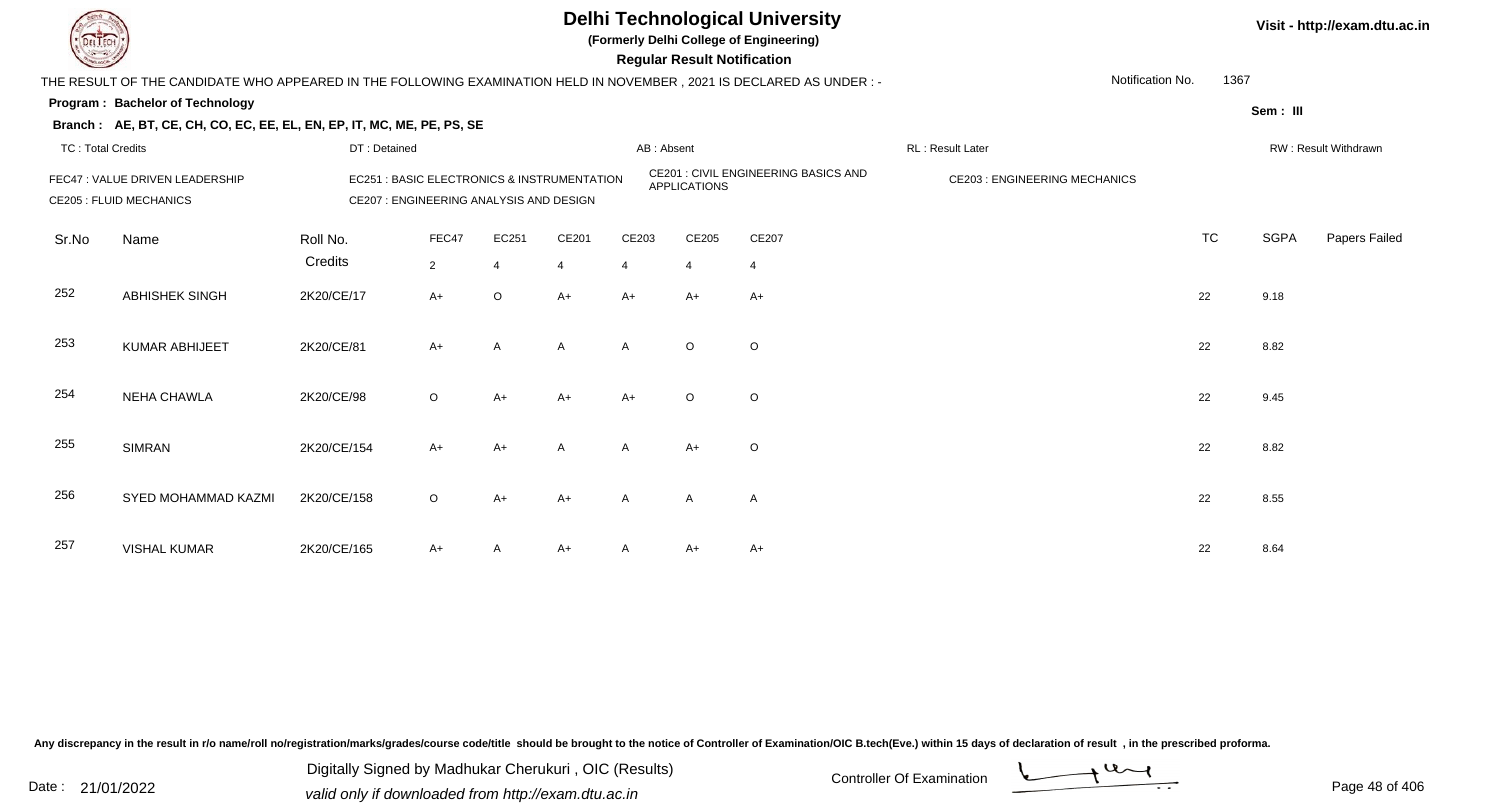**(Formerly Delhi College of Engineering)**

 **Regular Result Notification**

| <b>Country</b>           |                                                                                                                     |                     |                                                                                        |                         |                |                         |                         | <b>Regular Result Notification</b> |                                      |                                      |                  |           |             |                      |
|--------------------------|---------------------------------------------------------------------------------------------------------------------|---------------------|----------------------------------------------------------------------------------------|-------------------------|----------------|-------------------------|-------------------------|------------------------------------|--------------------------------------|--------------------------------------|------------------|-----------|-------------|----------------------|
|                          | THE RESULT OF THE CANDIDATE WHO APPEARED IN THE FOLLOWING EXAMINATION HELD IN NOVEMBER, 2021 IS DECLARED AS UNDER:- |                     |                                                                                        |                         |                |                         |                         |                                    |                                      |                                      | Notification No. | 1367      |             |                      |
|                          | Program: Bachelor of Technology                                                                                     |                     |                                                                                        |                         |                |                         |                         |                                    |                                      |                                      |                  |           | Sem: III    |                      |
|                          | Branch: AE, BT, CE, CH, CO, EC, EE, EL, EN, EP, IT, MC, ME, PE, PS, SE                                              |                     |                                                                                        |                         |                |                         |                         |                                    |                                      |                                      |                  |           |             |                      |
| <b>TC: Total Credits</b> |                                                                                                                     |                     | DT: Detained                                                                           |                         |                |                         | AB: Absent              |                                    |                                      | RL: Result Later                     |                  |           |             | RW: Result Withdrawn |
|                          | FEC48 : INTRODUCTION TO BIOLOGICAL SCIENCE<br><b>CE205 : FLUID MECHANICS</b>                                        |                     | EC251 : BASIC ELECTRONICS & INSTRUMENTATION<br>CE207 : ENGINEERING ANALYSIS AND DESIGN |                         |                |                         |                         | <b>APPLICATIONS</b>                | CE201 : CIVIL ENGINEERING BASICS AND | <b>CE203 : ENGINEERING MECHANICS</b> |                  |           |             |                      |
| Sr.No                    | Name                                                                                                                | Roll No.<br>Credits |                                                                                        | FEC48<br>$\overline{2}$ | EC251<br>4     | CE201<br>$\overline{4}$ | CE203<br>4              | CE205<br>$\overline{4}$            | CE207<br>$\overline{4}$              |                                      |                  | <b>TC</b> | <b>SGPA</b> | Papers Failed        |
| 258                      | ARYAN                                                                                                               | 2K20/CE/36          |                                                                                        | $\circ$                 | A              | $A+$                    | A                       | $\circ$                            | $A+$                                 |                                      |                  | 22        | 8.91        |                      |
| 259                      | ASHUTOSH KUMAR MISHRA 2K20/CE/42                                                                                    |                     |                                                                                        | $\circ$                 | $\overline{A}$ | A                       | $B+$                    | $A+$                               | $A+$                                 |                                      |                  | 22        | 8.36        |                      |
| 260                      | <b>DURGESH KUMAR</b>                                                                                                | 2K20/CE/55          |                                                                                        | $\circ$                 | $A+$           | $A+$                    | A                       | $\circ$                            | $A+$                                 |                                      |                  | 22        | 9.09        |                      |
| 261                      | PRASHANT                                                                                                            | 2K20/CE/110         |                                                                                        | $A+$                    | A+             | A                       | $B+$                    | A+                                 | A+                                   |                                      |                  | 22        | 8.45        |                      |
| 262                      | PRASHANT RAMAN                                                                                                      | 2K20/CE/111         |                                                                                        | $A+$                    | A              | A                       | $\mathsf{A}$            | $A+$                               | $A+$                                 |                                      |                  | 22        | 8.45        |                      |
|                          | FEC49: SKETCHING & RENDERING<br><b>CE205 : FLUID MECHANICS</b>                                                      |                     | EC251 : BASIC ELECTRONICS & INSTRUMENTATION<br>CE207 : ENGINEERING ANALYSIS AND DESIGN |                         |                |                         |                         | <b>APPLICATIONS</b>                | CE201 : CIVIL ENGINEERING BASICS AND | <b>CE203 : ENGINEERING MECHANICS</b> |                  |           |             |                      |
| Sr.No                    | Name                                                                                                                | Roll No.<br>Credits |                                                                                        | FEC49<br>$\overline{2}$ | EC251<br>4     | CE201<br>$\overline{4}$ | CE203<br>$\overline{4}$ | CE205<br>$\overline{4}$            | CE207<br>$\overline{4}$              |                                      |                  | <b>TC</b> | <b>SGPA</b> | Papers Failed        |
| 263                      | <b>ABHISHEK ANAND</b>                                                                                               | 2K20/CE/15          |                                                                                        | $A+$                    | $B+$           | A                       | A                       | $A+$                               | $A+$                                 |                                      |                  | 22        | 8.27        |                      |

Any discrepancy in the result in r/o name/roll no/registration/marks/grades/course code/title should be brought to the notice of Controller of Examination/OIC B.tech(Eve.) within 15 days of declaration of result, in the pr

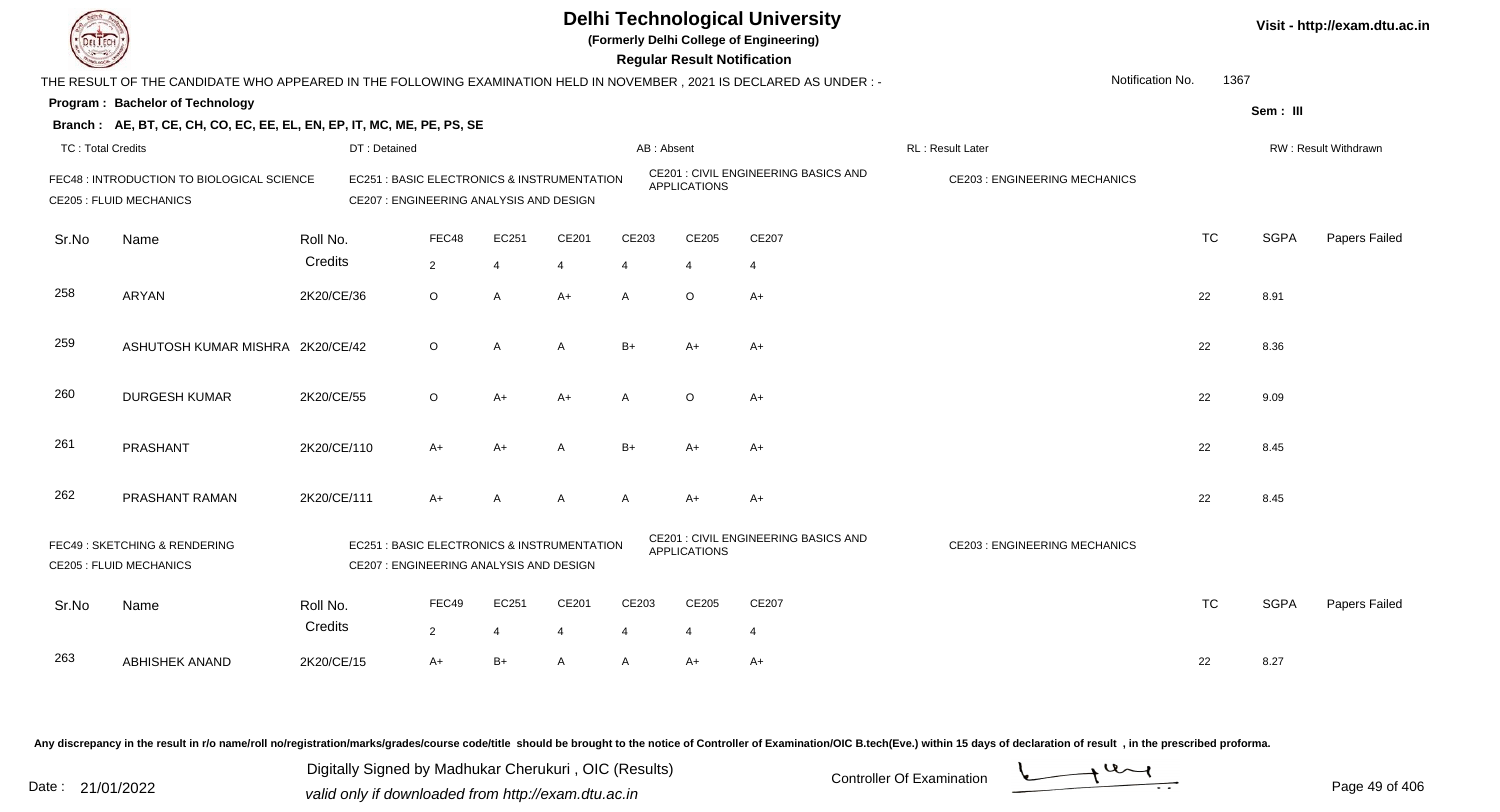

**(Formerly Delhi College of Engineering)**

 **Regular Result Notification**

| <b>Course Lines</b>                                                                                                                                              |                                                                                                                       |              |                   |         |                |              | Regular Result Notification |                                             |                                     |           |             |                      |
|------------------------------------------------------------------------------------------------------------------------------------------------------------------|-----------------------------------------------------------------------------------------------------------------------|--------------|-------------------|---------|----------------|--------------|-----------------------------|---------------------------------------------|-------------------------------------|-----------|-------------|----------------------|
|                                                                                                                                                                  | THE RESULT OF THE CANDIDATE WHO APPEARED IN THE FOLLOWING EXAMINATION HELD IN NOVEMBER, 2021 IS DECLARED AS UNDER : - |              |                   |         |                |              |                             |                                             | Notification No.                    | 1367      |             |                      |
|                                                                                                                                                                  | Program: Bachelor of Technology                                                                                       |              |                   |         |                |              |                             |                                             |                                     |           | Sem: III    |                      |
|                                                                                                                                                                  | Branch: AE, BT, CE, CH, CO, EC, EE, EL, EN, EP, IT, MC, ME, PE, PS, SE                                                |              |                   |         |                |              |                             |                                             |                                     |           |             |                      |
| TC: Total Credits                                                                                                                                                |                                                                                                                       | DT: Detained |                   |         |                | AB: Absent   |                             |                                             | RL: Result Later                    |           |             | RW: Result Withdrawn |
| <b>EC251: BASIC ELECTRONICS &amp; INSTRUMENTATION</b><br>FEC53: Communicative Hindi<br><b>CE205 : FLUID MECHANICS</b><br>CE207 : ENGINEERING ANALYSIS AND DESIGN |                                                                                                                       |              |                   |         |                |              | APPLICATIONS                | <b>CE201 : CIVIL ENGINEERING BASICS AND</b> | <b>CE203: ENGINEERING MECHANICS</b> |           |             |                      |
| Sr.No                                                                                                                                                            | Name                                                                                                                  | Roll No.     | FEC <sub>53</sub> | EC251   | CE201          | CE203        | CE205                       | CE207                                       |                                     | <b>TC</b> | <b>SGPA</b> | Papers Failed        |
|                                                                                                                                                                  |                                                                                                                       | Credits      | $\overline{2}$    |         | $\overline{4}$ | 4            | $\overline{4}$              |                                             |                                     |           |             |                      |
| 264                                                                                                                                                              | AAYUSH MANI DAS                                                                                                       | 2K20/CE/05   | $\circ$           | $A+$    | $A+$           | $\mathsf{A}$ | $\circ$                     | $A+$                                        |                                     | 22        | 9.09        |                      |
| 265                                                                                                                                                              | <b>ABHINAW LUITEL</b>                                                                                                 | 2K20/CE/11   | $\circ$           | $\circ$ | $A+$           | $\mathsf{A}$ | $\circ$                     | $A+$                                        |                                     | 22        | 9.27        |                      |
| 266                                                                                                                                                              | <b>KUNZANG THINLEY</b>                                                                                                | 2K20/CE/83   | $A+$              | A       | $A+$           | A+           | A+                          | A+                                          |                                     | 22        | 8.82        |                      |

2K20/CE/83 A+ <sup>A</sup> A+ A+ A+ A+ <sup>22</sup> 8.82

Any discrepancy in the result in r/o name/roll no/registration/marks/grades/course code/title should be brought to the notice of Controller of Examination/OIC B.tech(Eve.) within 15 days of declaration of result, in the pr

Date : 21/01/2022 Digital Digital of Microsofted Chemical Controller Of Examination Determination Page 50 of 40 Digitally Signed by Madhukar Cherukuri , OIC (Results)

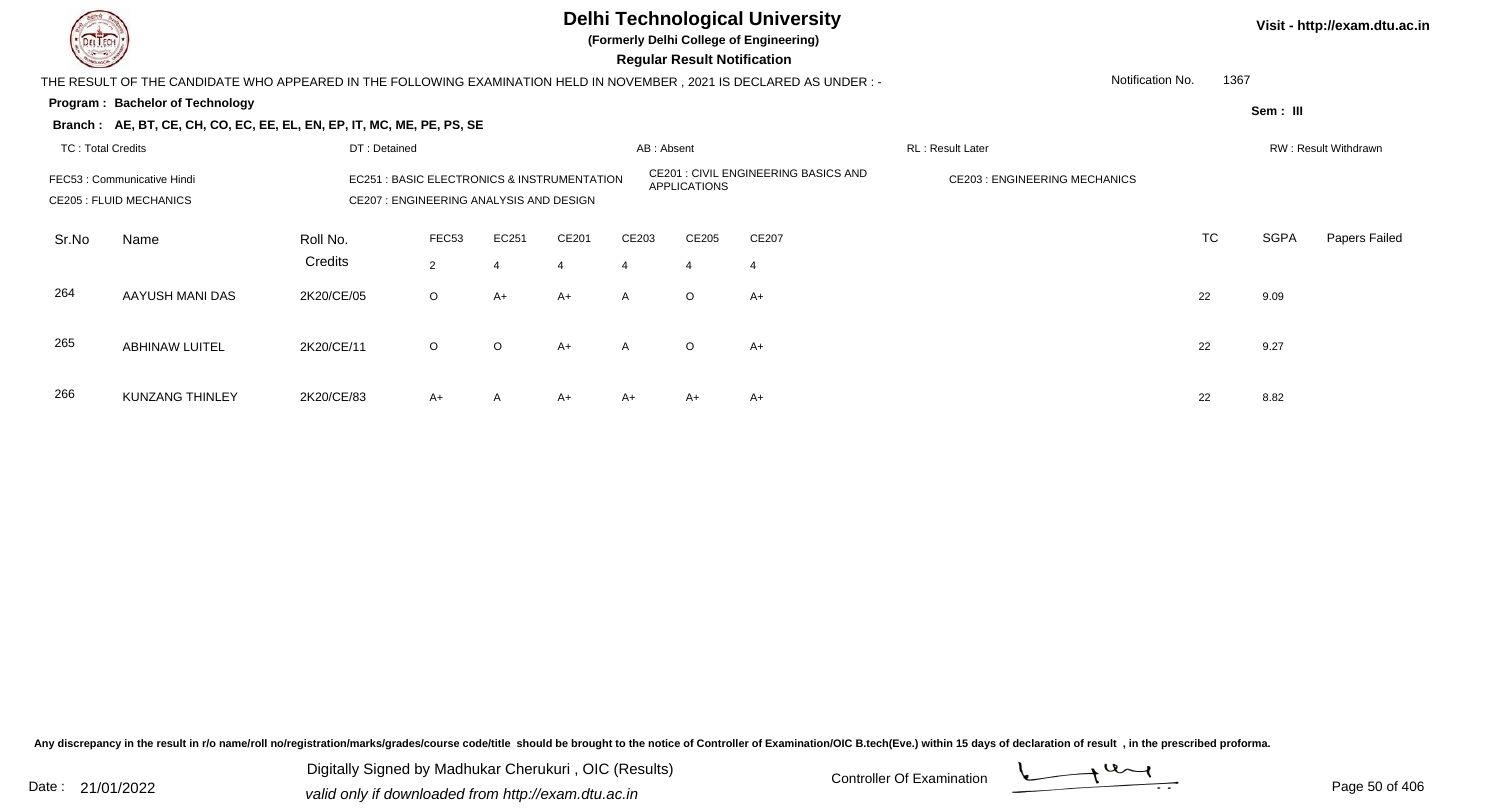

**(Formerly Delhi College of Engineering)**

 **Regular Result Notification**

**Visit - http://exam.dtu.ac.in**

| <b>Consumer /</b>        |                                                                                                                                                                         |              |                |              |                |              | <b>Regular Result Notification</b> |                                             |                                      |           |             |                      |
|--------------------------|-------------------------------------------------------------------------------------------------------------------------------------------------------------------------|--------------|----------------|--------------|----------------|--------------|------------------------------------|---------------------------------------------|--------------------------------------|-----------|-------------|----------------------|
|                          | THE RESULT OF THE CANDIDATE WHO APPEARED IN THE FOLLOWING EXAMINATION HELD IN NOVEMBER, 2021 IS DECLARED AS UNDER :-                                                    |              |                |              |                |              |                                    |                                             | Notification No.                     | 1367      |             |                      |
|                          | Program: Bachelor of Technology                                                                                                                                         |              |                |              |                |              |                                    |                                             |                                      |           | Sem: III    |                      |
|                          | Branch: AE, BT, CE, CH, CO, EC, EE, EL, EN, EP, IT, MC, ME, PE, PS, SE                                                                                                  |              |                |              |                |              |                                    |                                             |                                      |           |             |                      |
| <b>TC: Total Credits</b> |                                                                                                                                                                         | DT: Detained |                |              |                | AB: Absent   |                                    |                                             | RL: Result Later                     |           |             | RW: Result Withdrawn |
| <b>HARMONY</b>           | FEC56 : UNIVERSAL HUMAN VALUES : UNDERSTANDING EC251 : BASIC ELECTRONICS & INSTRUMENTATION<br><b>CE205 : FLUID MECHANICS</b><br>CE207 : ENGINEERING ANALYSIS AND DESIGN |              |                |              |                |              | <b>APPLICATIONS</b>                | <b>CE201 : CIVIL ENGINEERING BASICS AND</b> | <b>CE203 : ENGINEERING MECHANICS</b> |           |             |                      |
| Sr.No                    | Name                                                                                                                                                                    | Roll No.     | FEC56          | EC251        | CE201          | CE203        | CE205                              | CE207                                       |                                      | <b>TC</b> | <b>SGPA</b> | Papers Failed        |
|                          |                                                                                                                                                                         | Credits      | $\overline{2}$ | 4            | $\overline{4}$ | 4            | $\overline{4}$                     | $\overline{4}$                              |                                      |           |             |                      |
| 267                      | AAYUSH GOYAL                                                                                                                                                            | 2K20/CE/03   | $\circ$        | $A+$         | A              | $\mathsf{A}$ | $A+$                               | $A+$                                        |                                      | 22        | 8.73        |                      |
| 268                      | <b>AKSHAT JAIN</b>                                                                                                                                                      | 2K20/CE/25   | $\circ$        | A            | $A+$           | A+           | A+                                 | A+                                          |                                      | 22        | 8.91        |                      |
| 269                      | AMAN KUMAR SINGH                                                                                                                                                        | 2K20/CE/29   | $\circ$        | $\mathsf{A}$ | Α              | $B+$         | $A+$                               | $A+$                                        |                                      | 22        | 8.36        |                      |
| 270                      | <b>PARAS NATH</b>                                                                                                                                                       | 2K20/CE/108  | $\circ$        | $\circ$      | Α              | $A+$         | $A+$                               | $A+$                                        |                                      | 22        | 9.09        |                      |
| 271                      | RAJDEEP MEENA                                                                                                                                                           | 2K20/CE/121  | $\circ$        | A            | $A+$           | A+           | A                                  | $A+$                                        |                                      | 22        | 8.73        |                      |
| 272                      | RAVI SHANKAR YADAV                                                                                                                                                      | 2K20/CE/125  | $\circ$        |              | $A+$           | $A+$         | A+                                 | $\circ$                                     |                                      | 22        | 9.09        |                      |

Any discrepancy in the result in r/o name/roll no/registration/marks/grades/course code/title should be brought to the notice of Controller of Examination/OIC B.tech(Eve.) within 15 days of declaration of result, in the pr

Date : 21/01/2022 Digital Digital of Microsofted Chemical Controller Of Examination Determination Page 51 of 40 Digitally Signed by Madhukar Cherukuri , OIC (Results)

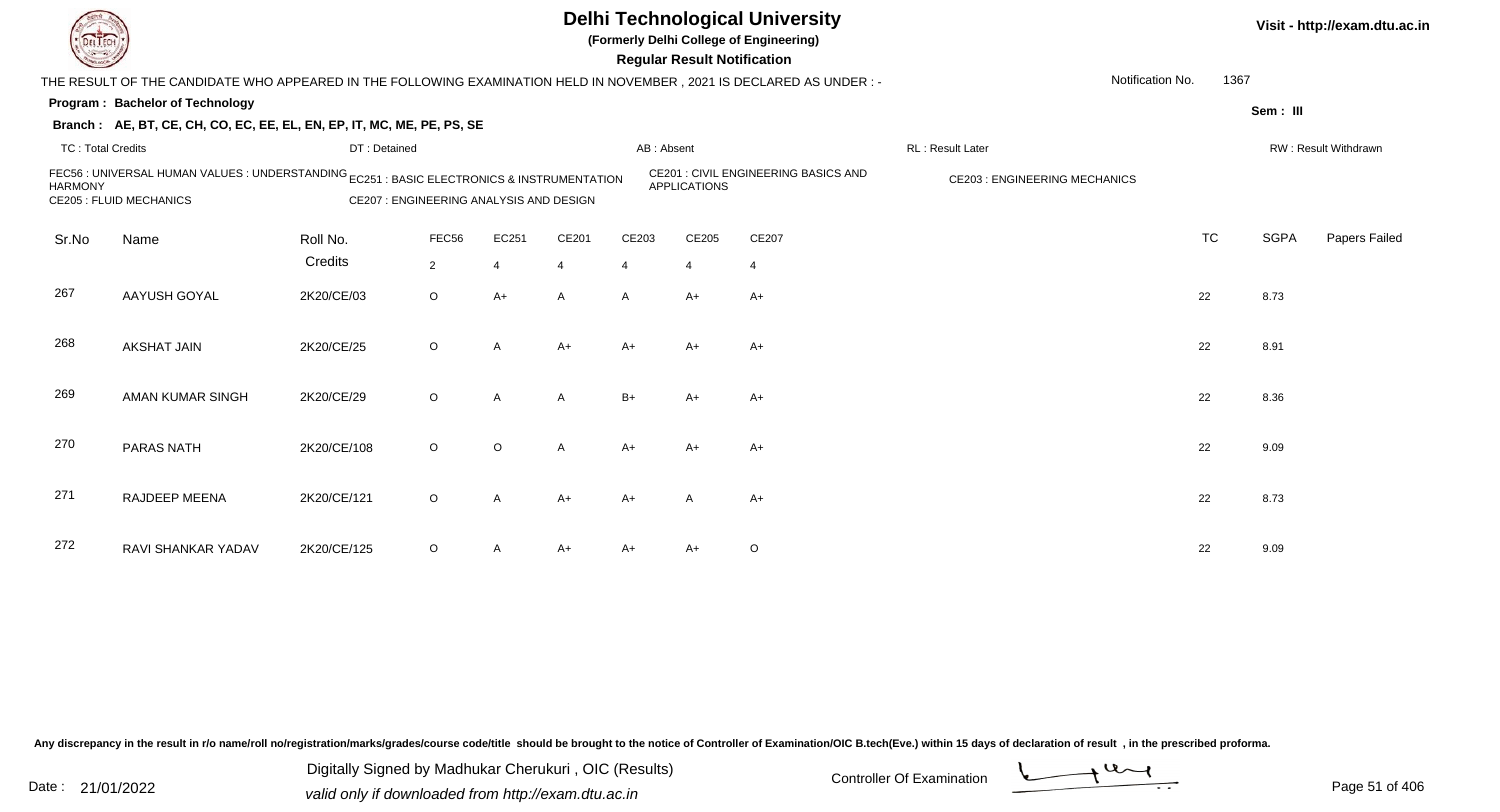

**(Formerly Delhi College of Engineering)**

| <b>Courses of the Courses of the United States</b> |                                                                                                                     |            |                                                                                                  |                |                |              | <b>Regular Result Notification</b> |                                      |                                     |           |             |                      |
|----------------------------------------------------|---------------------------------------------------------------------------------------------------------------------|------------|--------------------------------------------------------------------------------------------------|----------------|----------------|--------------|------------------------------------|--------------------------------------|-------------------------------------|-----------|-------------|----------------------|
|                                                    | THE RESULT OF THE CANDIDATE WHO APPEARED IN THE FOLLOWING EXAMINATION HELD IN NOVEMBER, 2021 IS DECLARED AS UNDER:- |            |                                                                                                  |                |                |              |                                    |                                      | Notification No.                    | 1367      |             |                      |
|                                                    | Program: Bachelor of Technology                                                                                     |            |                                                                                                  |                |                |              |                                    |                                      |                                     |           | Sem: III    |                      |
|                                                    | Branch: AE, BT, CE, CH, CO, EC, EE, EL, EN, EP, IT, MC, ME, PE, PS, SE                                              |            |                                                                                                  |                |                |              |                                    |                                      |                                     |           |             |                      |
| <b>TC: Total Credits</b>                           |                                                                                                                     |            | DT: Detained                                                                                     |                |                |              | AB: Absent                         |                                      | RL : Result Later                   |           |             | RW: Result Withdrawn |
| <b>MANAGEMENT</b>                                  | FEC57: LEARDERSHIP MASTERY THROUGH SELF<br><b>CE205 : FLUID MECHANICS</b>                                           |            | <b>EC251: BASIC ELECTRONICS &amp; INSTRUMENTATION</b><br>CE207 : ENGINEERING ANALYSIS AND DESIGN |                |                |              | <b>APPLICATIONS</b>                | CE201 : CIVIL ENGINEERING BASICS AND | <b>CE203: ENGINEERING MECHANICS</b> |           |             |                      |
| Sr.No                                              | Name                                                                                                                | Roll No.   | FEC57                                                                                            | EC251          | CE201          | CE203        | CE205                              | CE207                                |                                     | <b>TC</b> | <b>SGPA</b> | Papers Failed        |
|                                                    |                                                                                                                     | Credits    | $\overline{2}$                                                                                   | $\overline{4}$ | $\overline{4}$ | 4            | 4                                  | $\overline{4}$                       |                                     |           |             |                      |
| 273                                                | <b>AAYUSH MAHLA</b>                                                                                                 | 2K20/CE/04 | $\mathsf{A}$                                                                                     | $A+$           | $\mathsf{A}$   | A            | $A+$                               | $A+$                                 |                                     | 22        | 8.55        |                      |
| 274                                                | <b>ABHISHEK</b>                                                                                                     | 2K20/CE/14 | $A+$                                                                                             | $\overline{A}$ | $A+$           | $\mathsf{A}$ | $A+$                               | $A+$                                 |                                     | 22        | 8.64        |                      |
| 275                                                | ADITYA KUMAR JHA                                                                                                    | 2K20/CE/18 | $A+$                                                                                             | $A+$           | $A+$           | $A+$         | $\circ$                            | $A+$                                 |                                     | 22        | 9.18        |                      |
| 276                                                | <b>ADITYA MEENA</b>                                                                                                 | 2K20/CE/19 | $A+$                                                                                             | $A+$           | A              | $A+$         | $A+$                               | $A+$                                 |                                     | 22        | 8.82        |                      |
| 277                                                | ADITYA RAJ VARDHAN                                                                                                  | 2K20/CE/21 | $\mathsf{A}$                                                                                     | A              | A              | $B+$         | B                                  | $A+$                                 |                                     | 22        | 7.64        |                      |
| 278                                                | ADITYA SOLANKI                                                                                                      | 2K20/CE/23 | $A+$                                                                                             | A              | $A+$           | $\mathsf{A}$ | $A+$                               | $A+$                                 |                                     | 22        | 8.64        |                      |
| 279                                                | ADNAN AHMED KHAN                                                                                                    | 2K20/CE/24 | $\mathsf{A}$                                                                                     | $\circ$        | $A+$           | $A+$         | $A+$                               | A                                    |                                     | 22        | 8.91        |                      |
| 280                                                | ANOOP SINGH                                                                                                         | 2K20/CE/33 | $A+$                                                                                             | $A+$           | $\mathsf{A}$   | $\mathsf{A}$ | $\circ$                            | $A+$                                 |                                     | 22        | 8.82        |                      |
| 281                                                | <b>ARPIT MEENA</b>                                                                                                  | 2K20/CE/35 | $A+$                                                                                             | $A+$           | A+             | A            | $\circ$                            | A+                                   |                                     | 22        | 9.00        |                      |
|                                                    |                                                                                                                     |            |                                                                                                  |                |                |              |                                    |                                      |                                     |           |             |                      |

Any discrepancy in the result in r/o name/roll no/registration/marks/grades/course code/title should be brought to the notice of Controller of Examination/OIC B.tech(Eve.) within 15 days of declaration of result, in the pr

Date : 21/01/2022 Digital Digital of Microsofted Chemical Controller Of Examination Determination Page 52 of 40 Digitally Signed by Madhukar Cherukuri , OIC (Results)

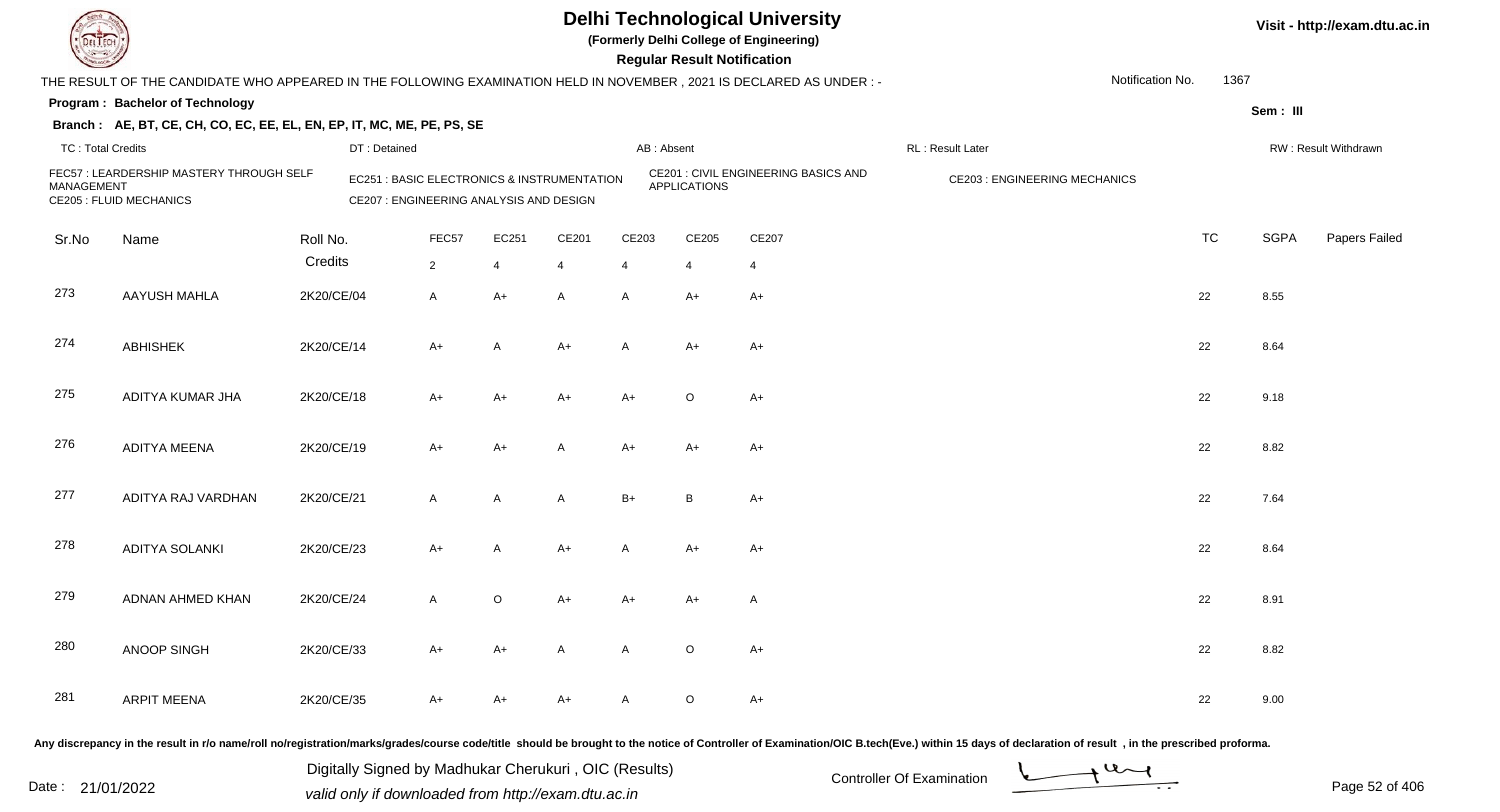

**(Formerly Delhi College of Engineering)**

**Visit - http://exam.dtu.ac.in**

| <b>Same of South Of Strains</b> |                                                                                                                       |              |                                                                                        |         |       |              | <b>Regular Result Notification</b> |                                      |                                                                                                                                                                                                                                |           |             |                      |
|---------------------------------|-----------------------------------------------------------------------------------------------------------------------|--------------|----------------------------------------------------------------------------------------|---------|-------|--------------|------------------------------------|--------------------------------------|--------------------------------------------------------------------------------------------------------------------------------------------------------------------------------------------------------------------------------|-----------|-------------|----------------------|
|                                 | THE RESULT OF THE CANDIDATE WHO APPEARED IN THE FOLLOWING EXAMINATION HELD IN NOVEMBER, 2021 IS DECLARED AS UNDER : - |              |                                                                                        |         |       |              |                                    |                                      | Notification No.                                                                                                                                                                                                               | 1367      |             |                      |
|                                 | Program: Bachelor of Technology                                                                                       |              |                                                                                        |         |       |              |                                    |                                      |                                                                                                                                                                                                                                |           | Sem: III    |                      |
|                                 | Branch: AE, BT, CE, CH, CO, EC, EE, EL, EN, EP, IT, MC, ME, PE, PS, SE                                                |              |                                                                                        |         |       |              |                                    |                                      |                                                                                                                                                                                                                                |           |             |                      |
| <b>TC: Total Credits</b>        |                                                                                                                       | DT: Detained |                                                                                        |         |       |              | AB: Absent                         |                                      | RL: Result Later                                                                                                                                                                                                               |           |             | RW: Result Withdrawn |
| MANAGEMENT                      | FEC57: LEARDERSHIP MASTERY THROUGH SELF<br><b>CE205 : FLUID MECHANICS</b>                                             |              | EC251 : BASIC ELECTRONICS & INSTRUMENTATION<br>CE207 : ENGINEERING ANALYSIS AND DESIGN |         |       |              | <b>APPLICATIONS</b>                | CE201 : CIVIL ENGINEERING BASICS AND | <b>CE203: ENGINEERING MECHANICS</b>                                                                                                                                                                                            |           |             |                      |
| Sr.No                           | Name                                                                                                                  | Roll No.     | FEC57                                                                                  | EC251   | CE201 | CE203        | CE205                              | CE207                                |                                                                                                                                                                                                                                | <b>TC</b> | <b>SGPA</b> | Papers Failed        |
|                                 |                                                                                                                       | Credits      | $\overline{2}$                                                                         | 4       | 4     | 4            | 4                                  | 4                                    |                                                                                                                                                                                                                                |           |             |                      |
|                                 |                                                                                                                       |              | $A+$                                                                                   | $A+$    | $A+$  | $\mathsf{A}$ | $\mathsf O$                        | $A+$                                 |                                                                                                                                                                                                                                | 22        | 9.00        |                      |
| 282                             | AYUSH                                                                                                                 | 2K20/CE/43   | A+                                                                                     | A+      | $A+$  | $\mathsf{A}$ | $\mathsf O$                        | $A+$                                 |                                                                                                                                                                                                                                | 22        | 9.00        |                      |
| 283                             | DEEPANSHU                                                                                                             | 2K20/CE/51   | A+                                                                                     | $A+$    | A+    | $\mathsf{A}$ | A+                                 | $A+$                                 |                                                                                                                                                                                                                                | 22        | 8.82        |                      |
| 284                             | <b>DHRUV KHARB</b>                                                                                                    | 2K20/CE/52   | $\circ$                                                                                | $\circ$ | A+    | $B+$         | $\circ$                            | $\circ$                              |                                                                                                                                                                                                                                | 22        | 9.27        |                      |
| 285                             | <b>DIVYANSHU SINHA</b>                                                                                                | 2K20/CE/54   | $A+$                                                                                   | $A+$    | $A+$  | $B+$         | $A+$                               | $A+$                                 |                                                                                                                                                                                                                                | 22        | 8.64        |                      |
| 286                             | HIMANSHU                                                                                                              | 2K20/CE/68   | $\mathsf{A}$                                                                           | A       | A     | $B+$         | A                                  | $A+$                                 |                                                                                                                                                                                                                                | 22        | 8.00        |                      |
| 287                             | NIKHIL KUMAR KAGDA                                                                                                    | 2K20/CE/101  | A+                                                                                     | $B+$    | A     | $B+$         | A+                                 | $A+$                                 |                                                                                                                                                                                                                                | 22        | 8.09        |                      |
| 288                             | <b>NISHANT SHARMA</b>                                                                                                 | 2K20/CE/102  | A+                                                                                     | $\circ$ | $A+$  | $A+$         | A+                                 | A+                                   |                                                                                                                                                                                                                                | 22        | 9.18        |                      |
| 289                             | NITISH KUMAR                                                                                                          | 2K20/CE/105  | A+                                                                                     | $B+$    | A     | B+           | A+                                 | $A+$                                 |                                                                                                                                                                                                                                | 22        | 8.09        |                      |
|                                 |                                                                                                                       |              |                                                                                        |         |       |              |                                    |                                      | Any discrepancy in the result in r/o name/roll no/registration/marks/grades/course code/title should be brought to the notice of Controller of Examination/OIC B.tech(Eve.) within 15 days of declaration of result , in the p |           |             |                      |

Date : 21/01/2022 Digital Digital of Microsofted Chemical Controller Of Examination Determination Page 53 of 40 Digitally Signed by Madhukar Cherukuri , OIC (Results)

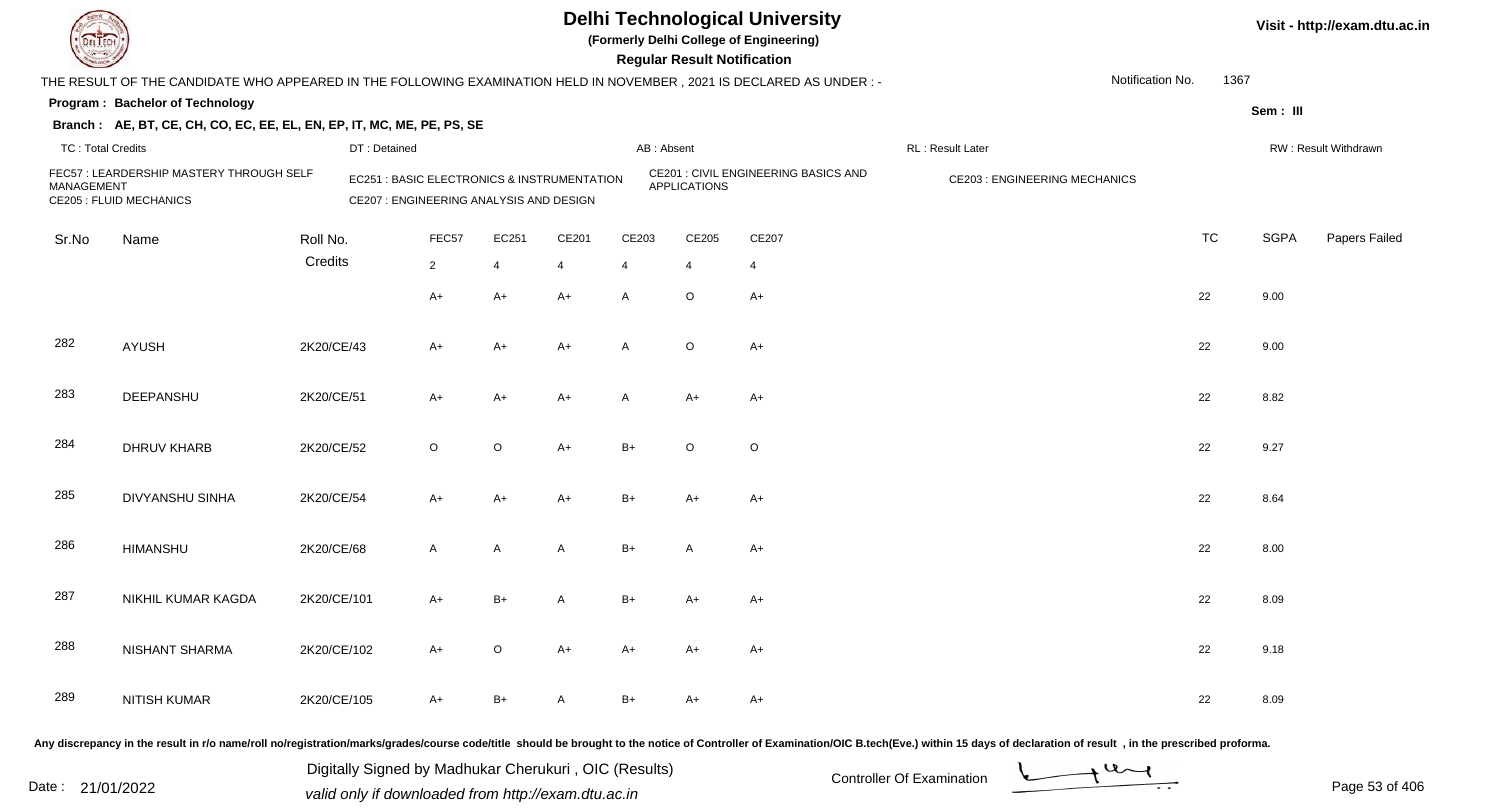

**(Formerly Delhi College of Engineering)**

 **Regular Result Notification**

**Visit - http://exam.dtu.ac.in**

| <b>Chasse I</b>                                                                                                                                                                              |                                                                                                                        |             |              |                |                |                |                | <b>Regular Result Notification</b> |                                      |                                     |                  |           |          |                      |
|----------------------------------------------------------------------------------------------------------------------------------------------------------------------------------------------|------------------------------------------------------------------------------------------------------------------------|-------------|--------------|----------------|----------------|----------------|----------------|------------------------------------|--------------------------------------|-------------------------------------|------------------|-----------|----------|----------------------|
|                                                                                                                                                                                              | THE RESULT OF THE CANDIDATE WHO APPEARED IN THE FOLLOWING EXAMINATION HELD IN NOVEMBER , 2021 IS DECLARED AS UNDER : - |             |              |                |                |                |                |                                    |                                      |                                     | Notification No. | 1367      |          |                      |
|                                                                                                                                                                                              | Program: Bachelor of Technology                                                                                        |             |              |                |                |                |                |                                    |                                      |                                     |                  |           | Sem: III |                      |
|                                                                                                                                                                                              | Branch: AE, BT, CE, CH, CO, EC, EE, EL, EN, EP, IT, MC, ME, PE, PS, SE                                                 |             |              |                |                |                |                |                                    |                                      |                                     |                  |           |          |                      |
| <b>TC: Total Credits</b>                                                                                                                                                                     |                                                                                                                        |             | DT: Detained |                |                |                | AB: Absent     |                                    |                                      | RL: Result Later                    |                  |           |          | RW: Result Withdrawn |
| FEC57 : LEARDERSHIP MASTERY THROUGH SELF<br><b>EC251: BASIC ELECTRONICS &amp; INSTRUMENTATION</b><br>MANAGEMENT<br><b>CE205 : FLUID MECHANICS</b><br>CE207 : ENGINEERING ANALYSIS AND DESIGN |                                                                                                                        |             |              |                |                |                |                | <b>APPLICATIONS</b>                | CE201 : CIVIL ENGINEERING BASICS AND | <b>CE203: ENGINEERING MECHANICS</b> |                  |           |          |                      |
| Sr.No                                                                                                                                                                                        | Name                                                                                                                   | Roll No.    |              | FEC57          | EC251          | CE201          | CE203          | CE205                              | CE207                                |                                     |                  | <b>TC</b> | SGPA     | Papers Failed        |
|                                                                                                                                                                                              |                                                                                                                        | Credits     |              | $\overline{2}$ | $\overline{4}$ | $\overline{4}$ | $\overline{4}$ | $\overline{4}$                     | $\overline{4}$                       |                                     |                  |           |          |                      |
|                                                                                                                                                                                              |                                                                                                                        |             |              | A+             | B+             | A              | B+             | $A+$                               | A+                                   |                                     |                  | 22        | 8.09     |                      |
| 290                                                                                                                                                                                          | SACHCHIDANAND                                                                                                          | 2K20/CE/130 |              | $\circ$        | A              | $A+$           | $A+$           | $A+$                               | $A+$                                 |                                     |                  | 22        | 8.91     |                      |
| 291                                                                                                                                                                                          | SANDHYA KAYEDIYA                                                                                                       | 2K20/CE/136 |              | $A+$           | $\mathsf{A}$   | $A+$           | $A+$           | $A+$                               | $A+$                                 |                                     |                  | 22        | 8.82     |                      |
| 292                                                                                                                                                                                          | SHIVAM PANDEY                                                                                                          | 2K20/CE/145 |              | $A+$           | A              | $\mathsf{A}$   | $B+$           | A                                  | $A+$                                 |                                     |                  | 22        | 8.09     |                      |

Any discrepancy in the result in r/o name/roll no/registration/marks/grades/course code/title should be brought to the notice of Controller of Examination/OIC B.tech(Eve.) within 15 days of declaration of result, in the pr

Date : 21/01/2022 Digital Digital of Microsofted Chemical Controller Of Examination Determination Page 54 of 40 Digitally Signed by Madhukar Cherukuri , OIC (Results)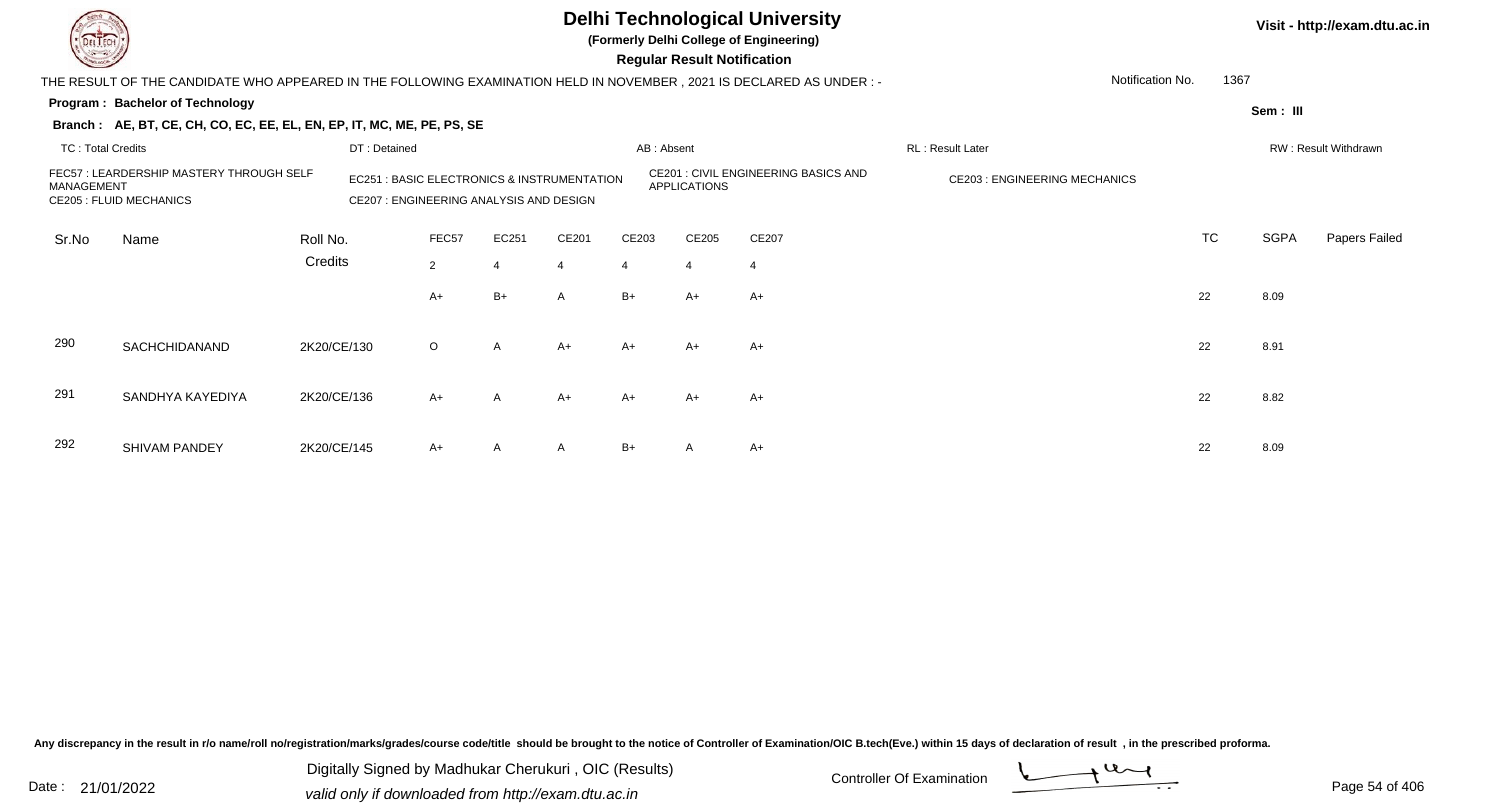**(Formerly Delhi College of Engineering)**

**Regular Regular Results Notification** 

| <b>Courses I</b>         |                                                                                                                          |              |                                         |                |                |                | <b>Regular Result Notification</b> |                                             |                                                                                                                                                                                                                                |                          |             |                      |
|--------------------------|--------------------------------------------------------------------------------------------------------------------------|--------------|-----------------------------------------|----------------|----------------|----------------|------------------------------------|---------------------------------------------|--------------------------------------------------------------------------------------------------------------------------------------------------------------------------------------------------------------------------------|--------------------------|-------------|----------------------|
|                          | THE RESULT OF THE CANDIDATE WHO APPEARED IN THE FOLLOWING EXAMINATION HELD IN NOVEMBER, 2021 IS DECLARED AS UNDER:-      |              |                                         |                |                |                |                                    |                                             |                                                                                                                                                                                                                                | Notification No.<br>1367 |             |                      |
|                          | <b>Program: Bachelor of Technology</b>                                                                                   |              |                                         |                |                |                |                                    |                                             |                                                                                                                                                                                                                                |                          | Sem: III    |                      |
|                          | Branch: AE, BT, CE, CH, CO, EC, EE, EL, EN, EP, IT, MC, ME, PE, PS, SE                                                   |              |                                         |                |                |                |                                    |                                             |                                                                                                                                                                                                                                |                          |             |                      |
| <b>TC: Total Credits</b> |                                                                                                                          | DT: Detained |                                         |                |                |                | AB: Absent                         |                                             | RL: Result Later                                                                                                                                                                                                               |                          |             | RW: Result Withdrawn |
|                          | FEC7: INTRODUCTION TO ENVIRONMENTAL SCIENCE EC251: BASIC ELECTRONICS & INSTRUMENTATION<br><b>CE205 : FLUID MECHANICS</b> |              | CE207 : ENGINEERING ANALYSIS AND DESIGN |                |                |                | <b>APPLICATIONS</b>                | <b>CE201 : CIVIL ENGINEERING BASICS AND</b> | <b>CE203: ENGINEERING MECHANICS</b>                                                                                                                                                                                            |                          |             |                      |
| Sr.No                    | Name                                                                                                                     | Roll No.     | FEC7                                    | EC251          | CE201          | CE203          | CE205                              | CE207                                       |                                                                                                                                                                                                                                | <b>TC</b>                | <b>SGPA</b> | Papers Failed        |
|                          |                                                                                                                          | Credits      | $\overline{2}$                          | $\overline{4}$ | $\overline{4}$ | $\overline{4}$ | $\overline{4}$                     | $\overline{4}$                              |                                                                                                                                                                                                                                |                          |             |                      |
| 293                      | <b>AAKRITI BARAL</b>                                                                                                     | 2K20/CE/02   | $\mathsf O$                             | $A+$           | A+             | A              | A+                                 | $\mathsf O$                                 |                                                                                                                                                                                                                                | 22                       | 9.09        |                      |
| 294                      | <b>ABHISHEK KUMAR</b><br>SRIVASTAV                                                                                       | 2K20/CE/16   | A                                       | A              | A              | A              | $A+$                               | $A+$                                        |                                                                                                                                                                                                                                | 22                       | 8.36        |                      |
| 295                      | ADITYA RANJAN                                                                                                            | 2K20/CE/22   | A+                                      | $A+$           | A+             | $\mathsf{A}$   | $A+$                               | $A+$                                        |                                                                                                                                                                                                                                | 22                       | 8.82        |                      |
| 296                      | <b>BHAVESH</b>                                                                                                           | 2K20/CE/45   | A+                                      | $A+$           | A              | $B+$           | A+                                 | A+                                          |                                                                                                                                                                                                                                | 22                       | 8.45        |                      |
| 297                      | CHIRAG JAIN                                                                                                              | 2K20/CE/48   | A+                                      | $A+$           | A+             | A              | A+                                 | $A+$                                        |                                                                                                                                                                                                                                | 22                       | 8.82        |                      |
| 298                      | <b>KHUSHI THAKUR</b>                                                                                                     | 2K20/CE/80   | $A+$                                    | A              | A+             | $A+$           | $A+$                               | $\circ$                                     |                                                                                                                                                                                                                                | 22                       | 9.00        |                      |
| 299                      | <b>NARUN BANSAL</b>                                                                                                      | 2K20/CE/94   | A+                                      | $A+$           | A+             | A              | $A+$                               | $A+$                                        |                                                                                                                                                                                                                                | 22                       | 8.82        |                      |
| 300                      | NAVNEET KUMAR                                                                                                            | 2K20/CE/96   | A+                                      | $A+$           | A+             | A              | A+                                 | $A+$                                        |                                                                                                                                                                                                                                | 22                       | 8.82        |                      |
| 301                      | NIDHI YADAV                                                                                                              | 2K20/CE/99   | A+                                      | $A+$           | A+             | $\mathsf O$    | $A+$                               | $\circ$                                     |                                                                                                                                                                                                                                | 22                       | 9.36        |                      |
|                          |                                                                                                                          |              |                                         |                |                |                |                                    |                                             | Any discrepancy in the result in r/o name/roll no/registration/marks/grades/course code/title should be brought to the notice of Controller of Examination/OIC B.tech(Eve.) within 15 days of declaration of result , in the p |                          |             |                      |

Date : 21/01/2022 Digital Digital of Microsofted Chemical Controller Of Examination Determination Page 55 of 40 Digitally Signed by Madhukar Cherukuri , OIC (Results)

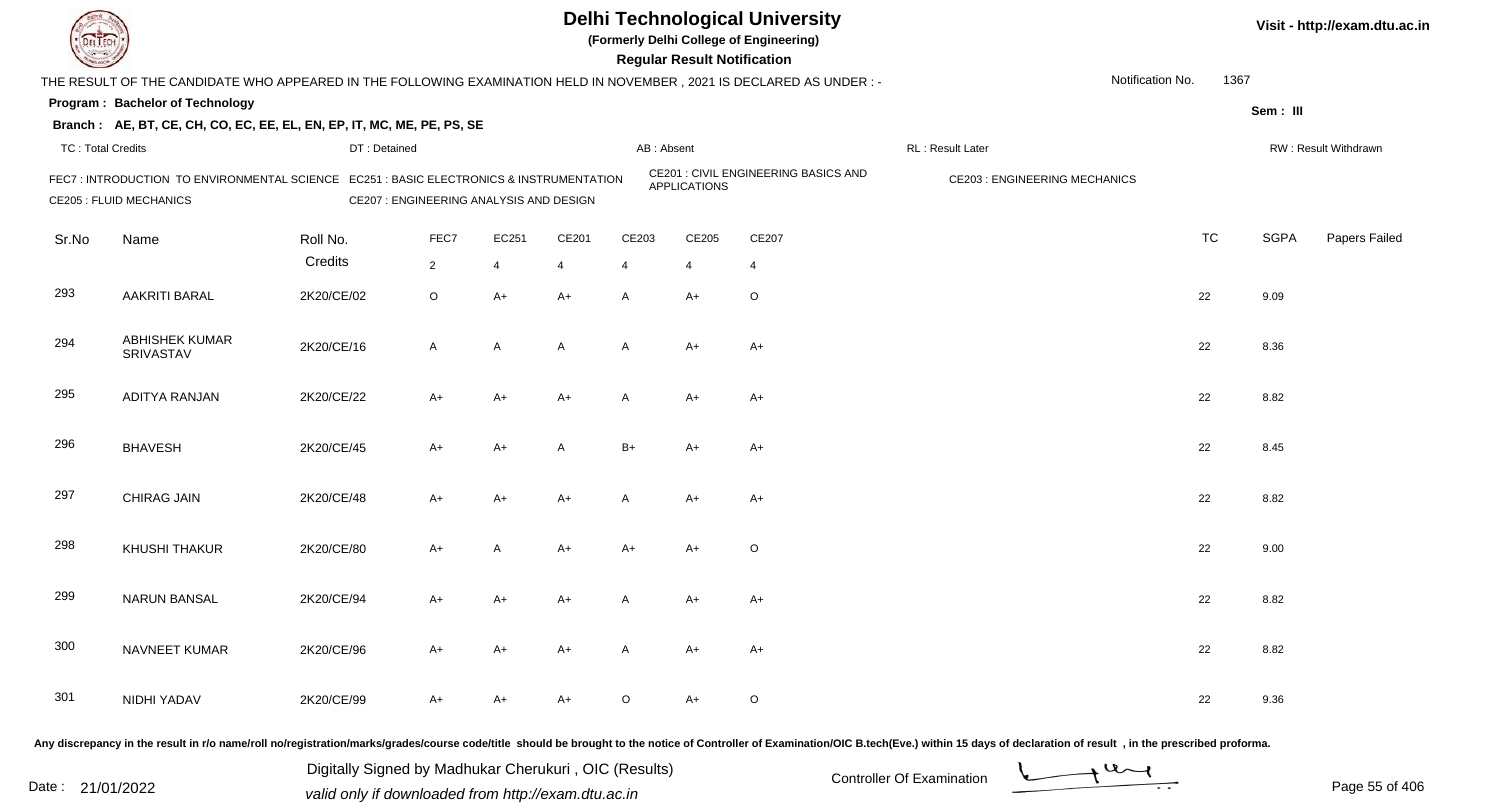**(Formerly Delhi College of Engineering)**

 **Regular Result Notification**

| <b>Course Lines</b>      |                                                                                                                          |              |                                         |                |                |              | Regular Result Notification |                                      |                                     |           |             |                      |
|--------------------------|--------------------------------------------------------------------------------------------------------------------------|--------------|-----------------------------------------|----------------|----------------|--------------|-----------------------------|--------------------------------------|-------------------------------------|-----------|-------------|----------------------|
|                          | THE RESULT OF THE CANDIDATE WHO APPEARED IN THE FOLLOWING EXAMINATION HELD IN NOVEMBER, 2021 IS DECLARED AS UNDER :-     |              |                                         |                |                |              |                             |                                      | Notification No.                    | 1367      |             |                      |
|                          | Program: Bachelor of Technology                                                                                          |              |                                         |                |                |              |                             |                                      |                                     |           | Sem: III    |                      |
|                          | Branch: AE, BT, CE, CH, CO, EC, EE, EL, EN, EP, IT, MC, ME, PE, PS, SE                                                   |              |                                         |                |                |              |                             |                                      |                                     |           |             |                      |
| <b>TC: Total Credits</b> |                                                                                                                          | DT: Detained |                                         |                |                | AB: Absent   |                             |                                      | RL: Result Later                    |           |             | RW: Result Withdrawn |
|                          | FEC7: INTRODUCTION TO ENVIRONMENTAL SCIENCE EC251: BASIC ELECTRONICS & INSTRUMENTATION<br><b>CE205 : FLUID MECHANICS</b> |              | CE207 : ENGINEERING ANALYSIS AND DESIGN |                |                |              | <b>APPLICATIONS</b>         | CE201 : CIVIL ENGINEERING BASICS AND | <b>CE203: ENGINEERING MECHANICS</b> |           |             |                      |
| Sr.No                    | Name                                                                                                                     | Roll No.     | FEC7                                    | EC251          | CE201          | CE203        | CE205                       | CE207                                |                                     | <b>TC</b> | <b>SGPA</b> | Papers Failed        |
|                          |                                                                                                                          | Credits      | $\overline{2}$                          | $\overline{4}$ | 4              | 4            | $\overline{4}$              | 4                                    |                                     |           |             |                      |
|                          |                                                                                                                          |              | $A+$                                    | A+             | $A+$           | $\circ$      | $A+$                        | $\circ$                              |                                     | 22        | 9.36        |                      |
| 302                      | <b>NIKHIL KUMAR</b>                                                                                                      | 2K20/CE/100  | $A+$                                    | A+             | $\overline{A}$ | $\mathsf{A}$ | $\mathsf{A}$                | $A+$                                 |                                     | 22        | 8.45        |                      |
| 303                      | NITESH AGGARWAL                                                                                                          | 2K20/CE/103  | $A+$                                    | A              | $A+$           | A+           | A+                          | A+                                   |                                     | 22        | 8.82        |                      |
| 304                      | NITESH KUMAR THAKUR                                                                                                      | 2K20/CE/104  | $\circ$                                 | $\circ$        | $A+$           | A            | $A+$                        | $A+$                                 |                                     | 22        | 9.09        |                      |
| 305                      | PRINAY                                                                                                                   | 2K20/CE/112  | $A+$                                    | $\mathsf{A}$   | A              | $B+$         | $A+$                        | $A+$                                 |                                     | 22        | 8.27        |                      |
| 306                      | SHANTANU BHARDWAJ                                                                                                        | 2K20/CE/142  | $\mathsf C$                             | $\mathsf{A}$   | $A+$           | $B+$         | A+                          | A+                                   |                                     | 22        | 8.09        |                      |
| 307                      | SHUBHAM YADAV                                                                                                            | 2K20/CE/150  | $A+$                                    | A+             | $A+$           | A            | A+                          | A+                                   |                                     | 22        | 8.82        |                      |
| 308                      | <b>VISHAL GUPTA</b>                                                                                                      | 2K20/CE/163  | $A+$                                    | A+             | A              | O            | O                           | A+                                   |                                     | 22        | 9.18        |                      |

Any discrepancy in the result in r/o name/roll no/registration/marks/grades/course code/title should be brought to the notice of Controller of Examination/OIC B.tech(Eve.) within 15 days of declaration of result, in the pr

Date : 21/01/2022 Digital Digital of Microsofted Chemical Controller Of Examination Determination Page 56 of 40 Digitally Signed by Madhukar Cherukuri , OIC (Results)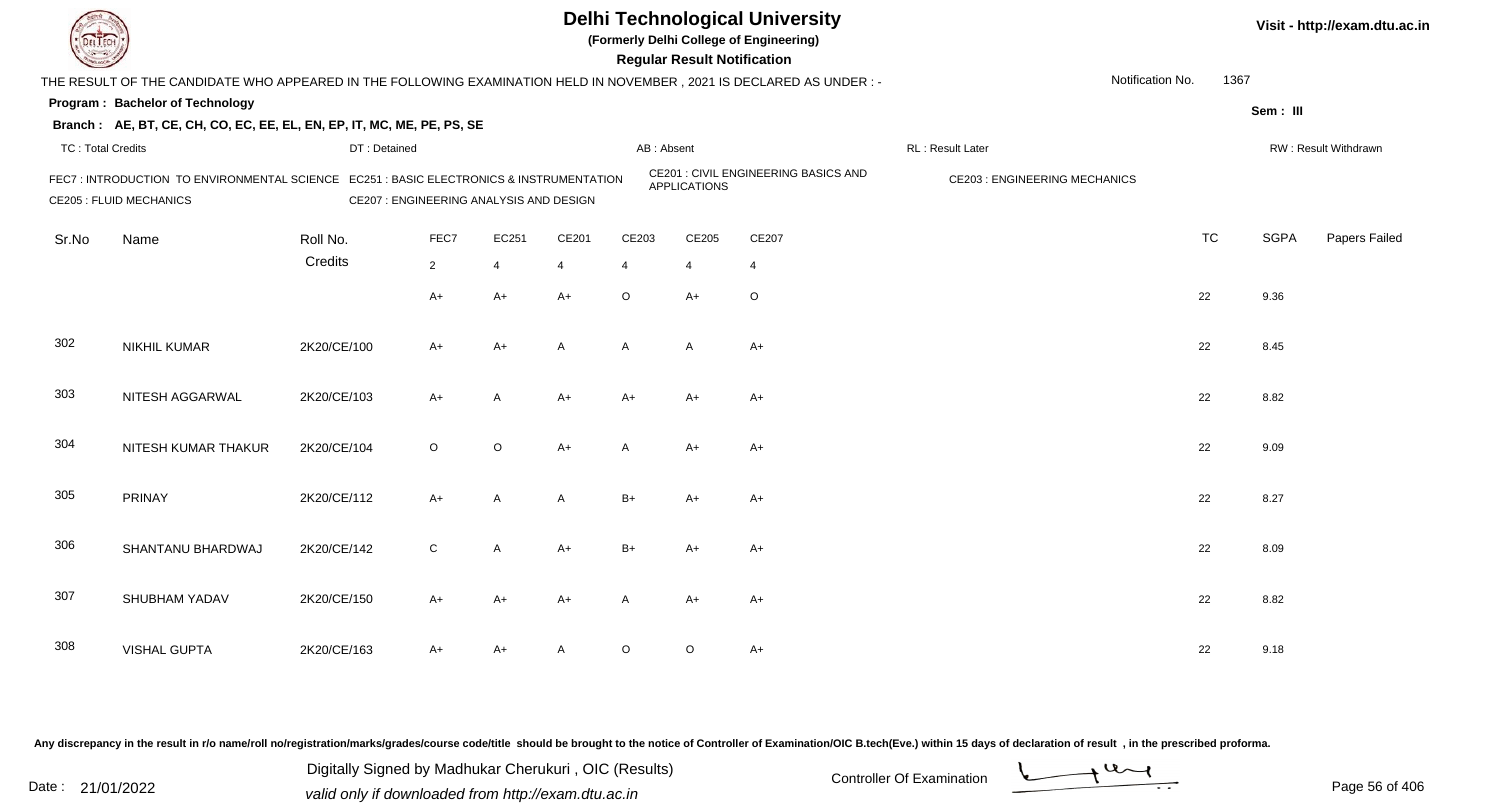

**(Formerly Delhi College of Engineering)**

 **Regular Result Notification**

| <b>Courses A</b>         |                                                                                                                                                                      |                     |                        |                         |                         |            | <b>Regular Result Notification</b> |                                            |                                     |                  |           |             |                      |
|--------------------------|----------------------------------------------------------------------------------------------------------------------------------------------------------------------|---------------------|------------------------|-------------------------|-------------------------|------------|------------------------------------|--------------------------------------------|-------------------------------------|------------------|-----------|-------------|----------------------|
|                          | THE RESULT OF THE CANDIDATE WHO APPEARED IN THE FOLLOWING EXAMINATION HELD IN NOVEMBER , 2021 IS DECLARED AS UNDER : -                                               |                     |                        |                         |                         |            |                                    |                                            |                                     | Notification No. | 1367      |             |                      |
|                          | Program: Bachelor of Technology                                                                                                                                      |                     |                        |                         |                         |            |                                    |                                            |                                     |                  |           | Sem: III    |                      |
|                          | Branch: AE, BT, CE, CH, CO, EC, EE, EL, EN, EP, IT, MC, ME, PE, PS, SE                                                                                               |                     |                        |                         |                         |            |                                    |                                            |                                     |                  |           |             |                      |
| <b>TC: Total Credits</b> |                                                                                                                                                                      | DT: Detained        |                        |                         |                         | AB: Absent |                                    |                                            | RL: Result Later                    |                  |           |             | RW: Result Withdrawn |
|                          | <b>EC251: BASIC ELECTRONICS &amp; INSTRUMENTATION</b><br>FEC9: Spoken Skills in English<br>CE207 : ENGINEERING ANALYSIS AND DESIGN<br><b>CE205 : FLUID MECHANICS</b> |                     |                        |                         |                         |            | <b>APPLICATIONS</b>                | <b>CE201: CIVIL ENGINEERING BASICS AND</b> | <b>CE203: ENGINEERING MECHANICS</b> |                  |           |             |                      |
| Sr.No                    | Name                                                                                                                                                                 | Roll No.<br>Credits | FEC9<br>$\overline{2}$ | EC251<br>$\overline{4}$ | CE201<br>$\overline{4}$ | CE203<br>4 | CE205<br>$\overline{4}$            | CE207<br>$\overline{4}$                    |                                     |                  | <b>TC</b> | <b>SGPA</b> | Papers Failed        |
| 309                      | <b>AKSHIT GUPTA</b>                                                                                                                                                  | 2K20/CE/26          | $A+$                   | $\overline{A}$          | $A+$                    | B          | $A+$                               | $A+$                                       |                                     |                  | 22        | 8.27        |                      |
| 310                      | <b>ANKUR KADAM</b>                                                                                                                                                   | 2K20/CE/32          | $\circ$                | $A+$                    | $A+$                    | A          | $A+$                               | $A+$                                       |                                     |                  | 22        | 8.91        |                      |
| 311                      | <b>ARYAN SHARMA</b>                                                                                                                                                  | 2K20/CE/41          | $\circ$                | $A+$                    | $A+$                    | A          | $A+$                               | $A+$                                       |                                     |                  | 22        | 8.91        |                      |
| 312                      | <b>GIRISH KUMAR</b>                                                                                                                                                  | 2K20/CE/61          | $A+$                   | $B+$                    | A                       | $B+$       | A+                                 | A+                                         |                                     |                  | 22        | 8.09        |                      |
| 313                      | <b>HEMANT SINGH</b>                                                                                                                                                  | 2K20/CE/66          | $A+$                   | $A+$                    | $A+$                    | A          | $A+$                               | A+                                         |                                     |                  | 22        | 8.82        |                      |
| 314                      | LALHRIATPUII                                                                                                                                                         | 2K20/CE/85          | $\circ$                | $A+$                    | $A+$                    | A+         | $A+$                               | O                                          |                                     |                  | 22        | 9.27        |                      |
| 315                      | SANKALP GAHALAUT                                                                                                                                                     | 2K20/CE/137         | $A+$                   | A                       | A                       | A          | $B+$                               | A+                                         |                                     |                  | 22        | 8.09        |                      |

Any discrepancy in the result in r/o name/roll no/registration/marks/grades/course code/title should be brought to the notice of Controller of Examination/OIC B.tech(Eve.) within 15 days of declaration of result, in the pr

Date : 21/01/2022 Digital Digital of Microsofted Chemical Controller Of Examination Determination Page 57 of 40 Digitally Signed by Madhukar Cherukuri , OIC (Results)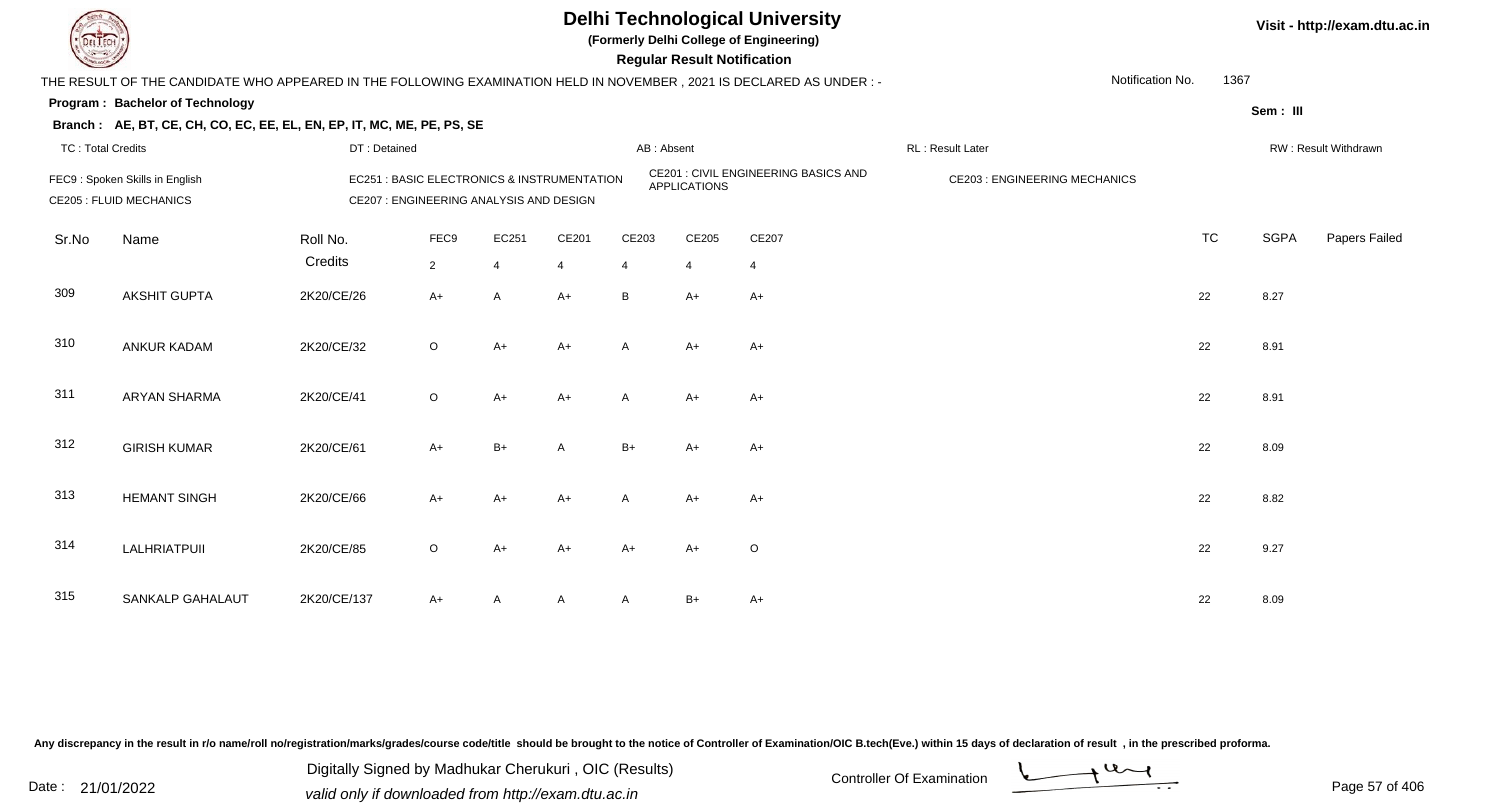| EL I ECH          |                                                                                                                      |                        |                                                                                                                                            |                     |                     |                         | <b>Regular Result Notification</b> | <b>Delhi Technological University</b><br>(Formerly Delhi College of Engineering) |                                                                      |           |             | Visit - http://exam.dtu.ac.in |
|-------------------|----------------------------------------------------------------------------------------------------------------------|------------------------|--------------------------------------------------------------------------------------------------------------------------------------------|---------------------|---------------------|-------------------------|------------------------------------|----------------------------------------------------------------------------------|----------------------------------------------------------------------|-----------|-------------|-------------------------------|
|                   | THE RESULT OF THE CANDIDATE WHO APPEARED IN THE FOLLOWING EXAMINATION HELD IN NOVEMBER, 2021 IS DECLARED AS UNDER :- |                        |                                                                                                                                            |                     |                     |                         |                                    |                                                                                  | Notification No.                                                     | 1367      |             |                               |
|                   | Program: Bachelor of Technology                                                                                      |                        |                                                                                                                                            |                     |                     |                         |                                    |                                                                                  |                                                                      |           | Sem: III    |                               |
|                   | Branch: AE, BT, CE, CH, CO, EC, EE, EL, EN, EP, IT, MC, ME, PE, PS, SE                                               |                        |                                                                                                                                            |                     |                     |                         |                                    |                                                                                  |                                                                      |           |             |                               |
| TC: Total Credits |                                                                                                                      | DT: Detained           |                                                                                                                                            |                     |                     | AB: Absent              |                                    |                                                                                  | <b>RL: Result Later</b>                                              |           |             | <b>RW: Result Withdrawn</b>   |
|                   | <b>CO201: DATA STRUCTURES</b>                                                                                        |                        | CO203 : OBJECT ORIENTED PROGRAMMING                                                                                                        |                     |                     |                         |                                    | <b>CO205 : DISCRETE STRUCTURES</b>                                               | CO207 : ENGINEERING ANALYSIS AND DESIGN<br>(MODELING AND SIMULATION) |           |             |                               |
| Sr.No             | Name                                                                                                                 | Roll No.               | CO201                                                                                                                                      | CO203               | CO205               | CO207                   |                                    |                                                                                  |                                                                      | <b>TC</b> | <b>SGPA</b> | Papers Failed                 |
| 316               | <b>RISHABH KUMAR</b>                                                                                                 | Credits<br>2K20/CO/360 | 4<br>A                                                                                                                                     | $\overline{4}$<br>F | $\overline{4}$<br>B | 4<br>A                  |                                    |                                                                                  |                                                                      | 12        | 5.50        | CO203,                        |
|                   | EC261 : ANALOG ELECTRONICS<br>CO207 : ENGINEERING ANALYSIS AND DESIGN<br>(MODELING AND SIMULATION)                   |                        | CO201 : DATA STRUCTURES                                                                                                                    |                     |                     |                         |                                    | CO203 : OBJECT ORIENTED PROGRAMMING                                              | <b>CO205 : DISCRETE STRUCTURES</b>                                   |           |             |                               |
| Sr.No             | Name                                                                                                                 | Roll No.               | EC261                                                                                                                                      | CO201               | CO203               | CO205                   | CO207                              |                                                                                  |                                                                      | <b>TC</b> | <b>SGPA</b> | Papers Failed                 |
|                   |                                                                                                                      | Credits                | 4                                                                                                                                          | $\overline{4}$      |                     | $\overline{\mathbf{4}}$ | 4                                  |                                                                                  |                                                                      |           |             |                               |
| 317               | <b>AMIT MEENA</b>                                                                                                    | 2K20/CO/62             | С                                                                                                                                          | A                   | $A+$                | $A+$                    | $A+$                               |                                                                                  |                                                                      | 20        | 8.00        |                               |
| 318               | SHIVAM DHARYAAL                                                                                                      | 2K20/CO/428            | В                                                                                                                                          | $\mathsf C$         | $B+$                | $\mathsf{A}$            | $A+$                               |                                                                                  |                                                                      | 20        | 7.00        |                               |
|                   | EC261 : ANALOG ELECTRONICS<br><b>CO205 : DISCRETE STRUCTURES</b>                                                     |                        | FEC7: INTRODUCTION TO ENVIRONMENTAL SCIENCE CO201: DATA STRUCTURES<br>CO207 : ENGINEERING ANALYSIS AND DESIGN<br>(MODELING AND SIMULATION) |                     |                     |                         |                                    |                                                                                  | CO203 : OBJECT ORIENTED PROGRAMMING                                  |           |             |                               |
| Sr.No             | Name                                                                                                                 | Roll No.               | EC261                                                                                                                                      | FEC7                | CO201               | CO203                   | CO205                              | CO <sub>207</sub>                                                                |                                                                      | <b>TC</b> | <b>SGPA</b> | Papers Failed                 |
|                   |                                                                                                                      | Credits                | 4                                                                                                                                          | $\overline{2}$      | 4                   | $\overline{4}$          | 4                                  | $\overline{4}$                                                                   |                                                                      |           |             |                               |
| 319               | <b>AKHIL BHARTI</b>                                                                                                  | 2K18/CO/039            | $B+$                                                                                                                                       | $A+$                | A+                  | $A+$                    | A+                                 | $A+$                                                                             |                                                                      | 22        | 8.64        |                               |

Any discrepancy in the result in r/o name/roll no/registration/marks/grades/course code/title should be brought to the notice of Controller of Examination/OIC B.tech(Eve.) within 15 days of declaration of result ,in the p

Digitally Signed by Madhukar Cherukuri, OIC (Results)<br>Date : 21/01/2022 valid only if downloaded from http://oxam.dtu.ac.in Digitally Signed by Madhukar Cherukuri , OIC (Results)valid only if downloaded from http://exam.dtu.ac.in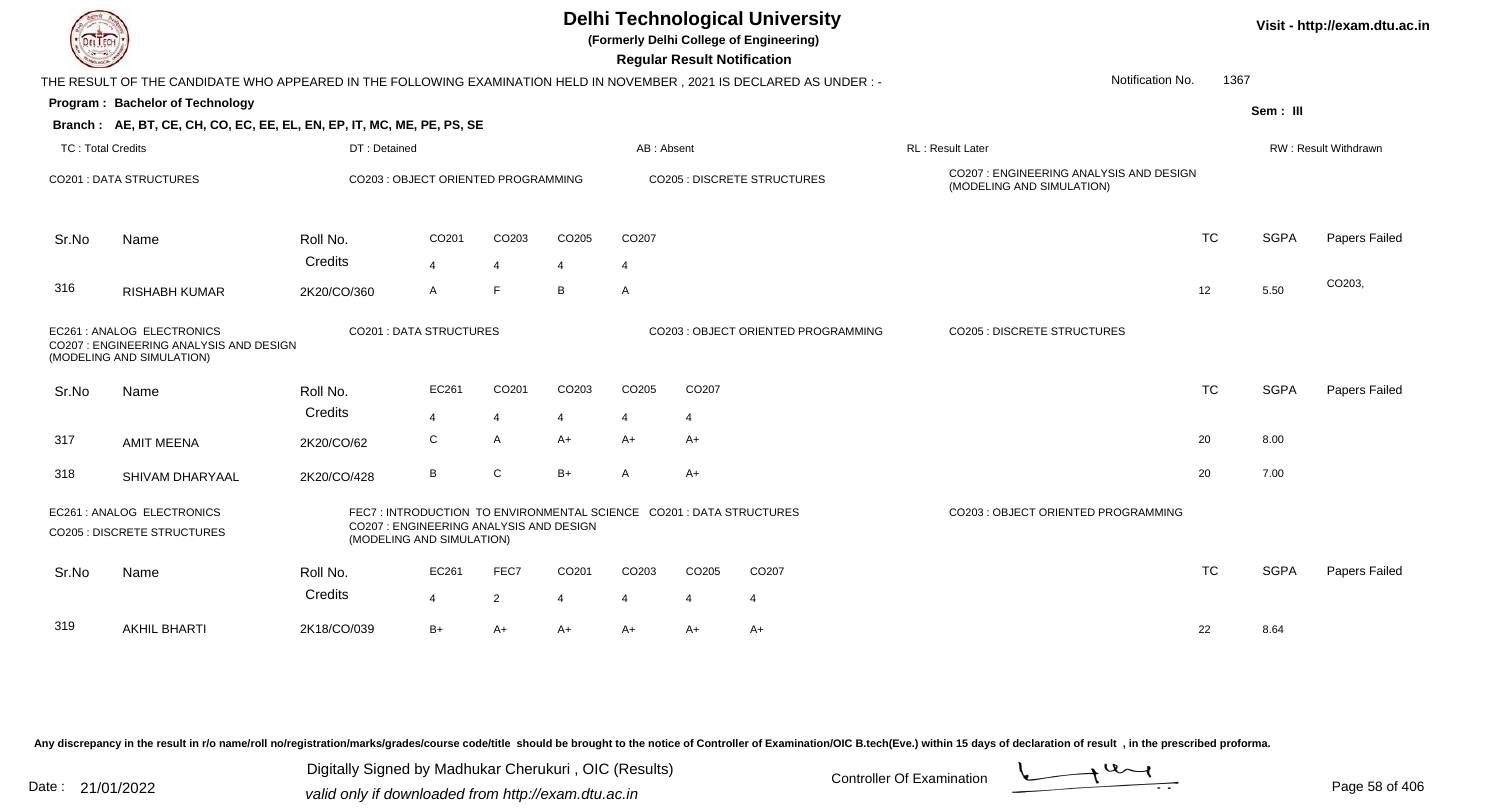**(Formerly Delhi College of Engineering)**

 **Regular Result Notification**

#### **Visit - http://exam.dtu.ac.in**

|                          | THE RESULT OF THE CANDIDATE WHO APPEARED IN THE FOLLOWING EXAMINATION HELD IN NOVEMBER, 2021 IS DECLARED AS UNDER :- |              |                                                                                                    |                |                |                |         |                         |                                     | Notification No. | 1367      |             |                      |
|--------------------------|----------------------------------------------------------------------------------------------------------------------|--------------|----------------------------------------------------------------------------------------------------|----------------|----------------|----------------|---------|-------------------------|-------------------------------------|------------------|-----------|-------------|----------------------|
|                          | Program: Bachelor of Technology                                                                                      |              |                                                                                                    |                |                |                |         |                         |                                     |                  |           | Sem: III    |                      |
| <b>TC: Total Credits</b> | Branch: AE, BT, CE, CH, CO, EC, EE, EL, EN, EP, IT, MC, ME, PE, PS, SE                                               | DT: Detained |                                                                                                    |                |                | AB: Absent     |         |                         | RL: Result Later                    |                  |           |             | RW: Result Withdrawn |
|                          | FEC10: COMMUNICATION SKILLS<br>CO205 : DISCRETE STRUCTURES                                                           |              | EC261 : ANALOG ELECTRONICS<br>CO207 : ENGINEERING ANALYSIS AND DESIGN<br>(MODELING AND SIMULATION) |                |                |                |         | CO201 : DATA STRUCTURES | CO203 : OBJECT ORIENTED PROGRAMMING |                  |           |             |                      |
| Sr.No                    | Name                                                                                                                 | Roll No.     | FEC10                                                                                              | EC261          | CO201          | CO203          | CO205   | CO207                   |                                     |                  | <b>TC</b> | <b>SGPA</b> | Papers Failec        |
|                          |                                                                                                                      | Credits      | $2^{\circ}$                                                                                        | $\overline{4}$ | $\overline{4}$ | $\overline{4}$ | 4       | $\overline{4}$          |                                     |                  |           |             |                      |
| 320                      | ANUJ RITHALIA                                                                                                        | 2K20/CO/87   | $A+$                                                                                               | A              | $A+$           | $B+$           | $A+$    | $A+$                    |                                     |                  | 22        | 8.45        |                      |
| 321                      | APOORVA BALIYAN                                                                                                      | 2K20/CO/95   | $A+$                                                                                               | A              | $A+$           | $\circ$        | $\circ$ | $A+$                    |                                     |                  | 22        | 9.18        |                      |
| 322                      | ARJUN CHIKARA                                                                                                        | 2K20/CO/97   | $A+$                                                                                               | A              | O              | O              | $\circ$ | $A+$                    |                                     |                  | 22        | 9.36        |                      |
| 323                      | BHAVYA BAJAJ                                                                                                         | 2K20/CO/123  | $\circ$                                                                                            | A              | $A+$           | Α              | $A+$    | $A+$                    |                                     |                  | 22        | 8.73        |                      |
| 324                      | DEEPAK G. MOHNANI                                                                                                    | 2K20/CO/137  | $A+$                                                                                               | A              | $A+$           | Α              | $\circ$ | $A+$                    |                                     |                  | 22        | 8.82        |                      |
| 325                      | <b>DEEPAK MEENA</b>                                                                                                  | 2K20/CO/138  | $A+$                                                                                               | A              | $A+$           | C              | B       | $A+$                    |                                     |                  | 22        | 7.55        |                      |
| 326                      | ERIC S MOORE                                                                                                         | 2K20/CO/157  | $\circ$                                                                                            | $B+$           | $B+$           | A              | A       | $\mathsf{A}$            |                                     |                  | 22        | 7.82        |                      |
| 327                      | <b>GAUTAM GAMBHIR</b>                                                                                                | 2K20/CO/172  | $\circ$                                                                                            | $\circ$        | $\mathsf O$    | $A+$           | $A+$    | $A+$                    |                                     |                  | 22        | 9.45        |                      |
| 328                      | JOHANN JOSE                                                                                                          | 2K20/CO/217  | $\circ$                                                                                            | A+             | A+             |                | A+      | $A+$                    |                                     |                  | 22        | 8.91        |                      |

Any discrepancy in the result in r/o name/roll no/registration/marks/grades/course code/title should be brought to the notice of Controller of Examination/OIC B.tech(Eve.) within 15 days of declaration of result, in the pr

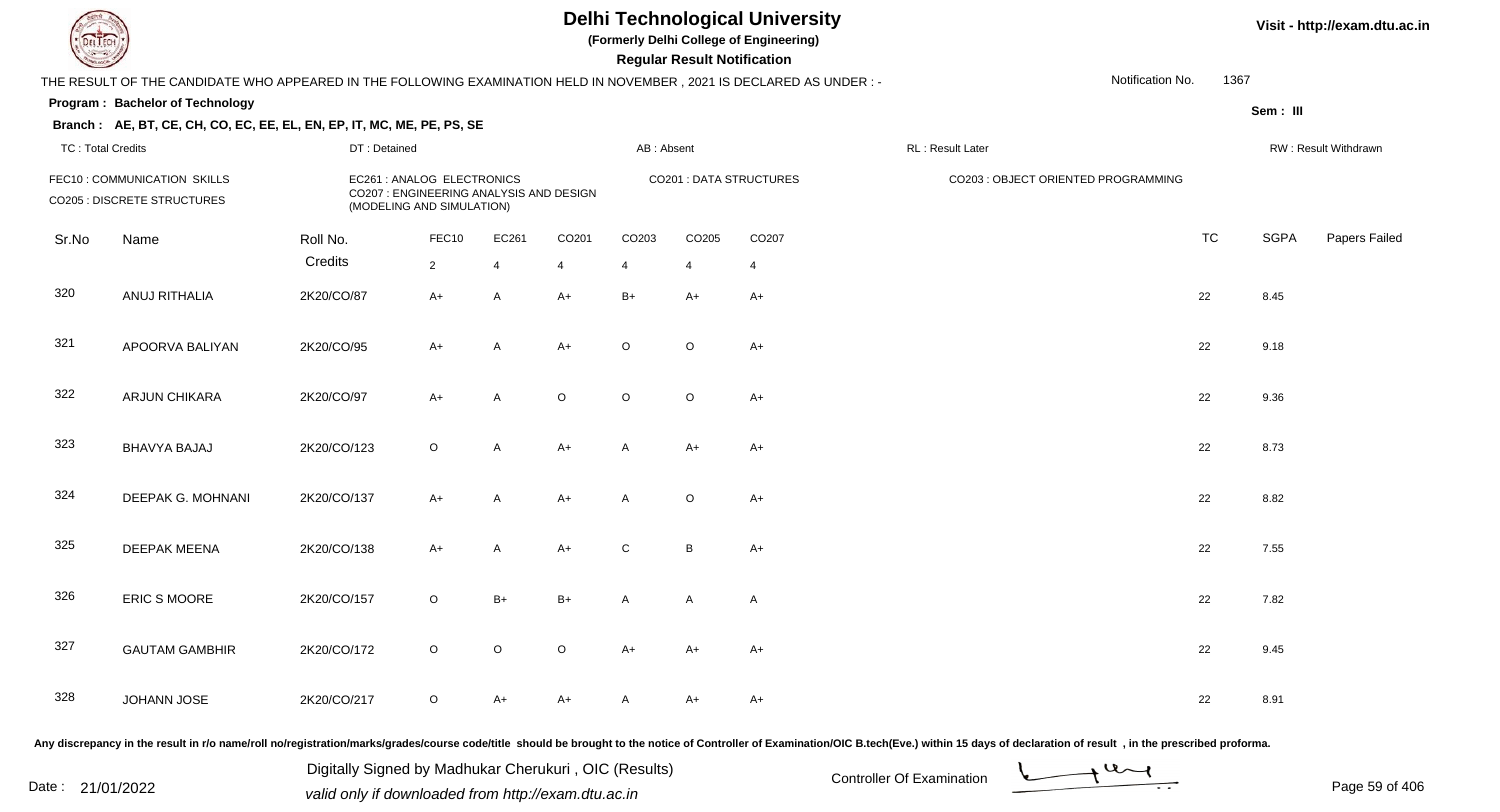**(Formerly Delhi College of Engineering)**

 **Regular Result Notification**

**Visit - http://exam.dtu.ac.in**

| <b>Course Lines</b>      |                                                                                                                      |              |                                                                                                    |                |                   |                | Regular Result Notification |                         |                                                                                                                                                                                                                                |           |             |                      |
|--------------------------|----------------------------------------------------------------------------------------------------------------------|--------------|----------------------------------------------------------------------------------------------------|----------------|-------------------|----------------|-----------------------------|-------------------------|--------------------------------------------------------------------------------------------------------------------------------------------------------------------------------------------------------------------------------|-----------|-------------|----------------------|
|                          | THE RESULT OF THE CANDIDATE WHO APPEARED IN THE FOLLOWING EXAMINATION HELD IN NOVEMBER, 2021 IS DECLARED AS UNDER :- |              |                                                                                                    |                |                   |                |                             |                         | Notification No.                                                                                                                                                                                                               | 1367      |             |                      |
|                          | Program: Bachelor of Technology                                                                                      |              |                                                                                                    |                |                   |                |                             |                         |                                                                                                                                                                                                                                |           | Sem: III    |                      |
|                          | Branch: AE, BT, CE, CH, CO, EC, EE, EL, EN, EP, IT, MC, ME, PE, PS, SE                                               |              |                                                                                                    |                |                   |                |                             |                         |                                                                                                                                                                                                                                |           |             |                      |
| <b>TC: Total Credits</b> |                                                                                                                      | DT: Detained |                                                                                                    |                |                   | AB: Absent     |                             |                         | RL: Result Later                                                                                                                                                                                                               |           |             | RW: Result Withdrawn |
|                          | FEC10: COMMUNICATION SKILLS<br>CO205 : DISCRETE STRUCTURES                                                           |              | EC261 : ANALOG ELECTRONICS<br>CO207 : ENGINEERING ANALYSIS AND DESIGN<br>(MODELING AND SIMULATION) |                |                   |                |                             | CO201 : DATA STRUCTURES | CO203 : OBJECT ORIENTED PROGRAMMING                                                                                                                                                                                            |           |             |                      |
| Sr.No                    | Name                                                                                                                 | Roll No.     | FEC10                                                                                              | EC261          | CO <sub>201</sub> | CO203          | CO205                       | CO207                   |                                                                                                                                                                                                                                | <b>TC</b> | <b>SGPA</b> | Papers Failed        |
|                          |                                                                                                                      | Credits      | $\sqrt{2}$                                                                                         | $\overline{4}$ | $\overline{4}$    | $\overline{4}$ | $\overline{4}$              | $\overline{4}$          |                                                                                                                                                                                                                                |           |             |                      |
|                          |                                                                                                                      |              | $\circ$                                                                                            | $A+$           | $A+$              | $\mathsf{A}$   | $A+$                        | $A+$                    |                                                                                                                                                                                                                                | 22        | 8.91        |                      |
| 329                      | NILESH GAUTAM                                                                                                        | 2K20/CO/302  | B                                                                                                  | $B+$           | $\overline{A}$    | A              | $B+$                        | $A+$                    |                                                                                                                                                                                                                                | 22        | 7.64        |                      |
| 330                      | PALAK GUPTA                                                                                                          | 2K20/CO/314  | $\circ$                                                                                            | $\circ$        | $\circ$           | $\circ$        | $\circ$                     | $A+$                    |                                                                                                                                                                                                                                | 22        | 9.82        |                      |
| 331                      | PIYUSH SINGH                                                                                                         | 2K20/CO/324  | $\circ$                                                                                            | $B+$           | $\overline{A}$    | $\overline{A}$ | $\circ$                     | $A+$                    |                                                                                                                                                                                                                                | 22        | 8.55        |                      |
| 332                      | PRASHANT MEENA                                                                                                       | 2K20/CO/331  | $\mathsf O$                                                                                        | $\overline{A}$ | $A+$              | $\overline{A}$ | $\circ$                     | $\circ$                 |                                                                                                                                                                                                                                | 22        | 9.09        |                      |
| 333                      | PRASHANT SINGLA                                                                                                      | 2K20/CO/332  | $\circ$                                                                                            | $A+$           | $A+$              | $A+$           | $\circ$                     | $\circ$                 |                                                                                                                                                                                                                                | 22        | 9.45        |                      |
| 334                      | PRATEEK TYAGI                                                                                                        | 2K20/CO/334  | $\circ$                                                                                            | $\overline{A}$ | $A+$              | $A+$           | $\mathsf O$                 | $A+$                    |                                                                                                                                                                                                                                | 22        | 9.09        |                      |
| 335                      | PRATHAM TYAGI                                                                                                        | 2K20/CO/336  | $\circ$                                                                                            | $\overline{A}$ | $A+$              | $A+$           | $\circ$                     | $A+$                    |                                                                                                                                                                                                                                | 22        | 9.09        |                      |
| 336                      | RAHUL VERMA                                                                                                          | 2K20/CO/353  | $A+$                                                                                               | $B+$           | $A+$              | $\circ$        | $\circ$                     | $\circ$                 |                                                                                                                                                                                                                                | 22        | 9.18        |                      |
|                          |                                                                                                                      |              |                                                                                                    |                |                   |                |                             |                         | Any discrepancy in the result in r/o name/roll no/registration/marks/grades/course code/title should be brought to the notice of Controller of Examination/OIC B.tech(Eve.) within 15 days of declaration of result , in the p |           |             |                      |

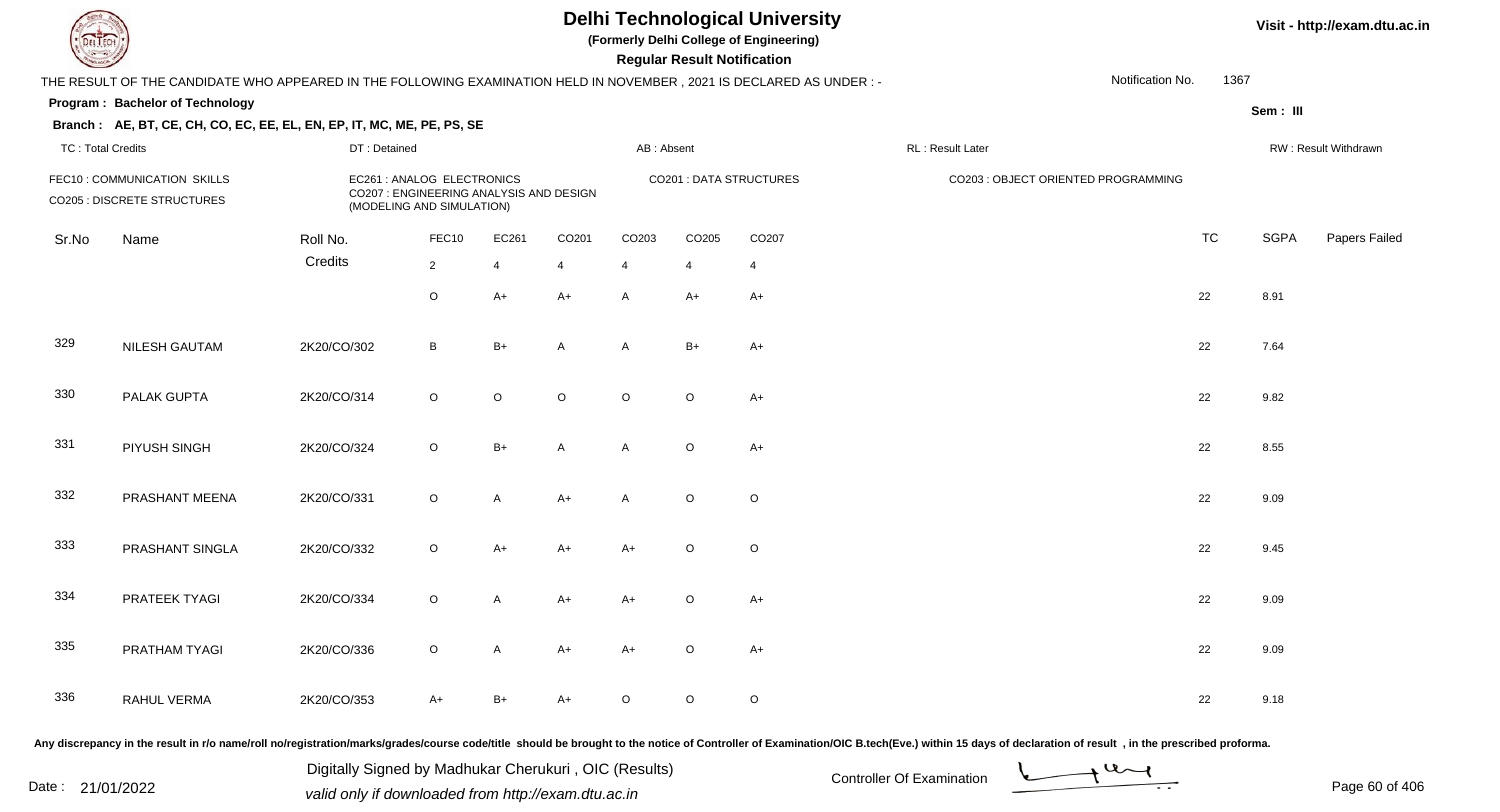**(Formerly Delhi College of Engineering)**

 **Regular Result Notification**

**Visit - http://exam.dtu.ac.in**

| <b>Course Lines</b> |                                                                                                                      |              |                                                                                                    |                |              |                | Regular Result Notification |                         |                                                                                                                                                                                                                                |                  |      |             |                      |
|---------------------|----------------------------------------------------------------------------------------------------------------------|--------------|----------------------------------------------------------------------------------------------------|----------------|--------------|----------------|-----------------------------|-------------------------|--------------------------------------------------------------------------------------------------------------------------------------------------------------------------------------------------------------------------------|------------------|------|-------------|----------------------|
|                     | THE RESULT OF THE CANDIDATE WHO APPEARED IN THE FOLLOWING EXAMINATION HELD IN NOVEMBER, 2021 IS DECLARED AS UNDER :- |              |                                                                                                    |                |              |                |                             |                         |                                                                                                                                                                                                                                | Notification No. | 1367 |             |                      |
|                     | Program: Bachelor of Technology                                                                                      |              |                                                                                                    |                |              |                |                             |                         |                                                                                                                                                                                                                                |                  |      | Sem: III    |                      |
|                     | Branch: AE, BT, CE, CH, CO, EC, EE, EL, EN, EP, IT, MC, ME, PE, PS, SE                                               |              |                                                                                                    |                |              |                |                             |                         |                                                                                                                                                                                                                                |                  |      |             |                      |
| TC: Total Credits   |                                                                                                                      | DT: Detained |                                                                                                    |                |              | AB: Absent     |                             |                         | RL: Result Later                                                                                                                                                                                                               |                  |      |             | RW: Result Withdrawn |
|                     | FEC10: COMMUNICATION SKILLS<br><b>CO205 : DISCRETE STRUCTURES</b>                                                    |              | EC261 : ANALOG ELECTRONICS<br>CO207 : ENGINEERING ANALYSIS AND DESIGN<br>(MODELING AND SIMULATION) |                |              |                |                             | CO201 : DATA STRUCTURES | CO203 : OBJECT ORIENTED PROGRAMMING                                                                                                                                                                                            |                  |      |             |                      |
| Sr.No               | Name                                                                                                                 | Roll No.     | FEC10                                                                                              | EC261          | CO201        | CO203          | CO205                       | CO207                   |                                                                                                                                                                                                                                | <b>TC</b>        |      | <b>SGPA</b> | Papers Failed        |
|                     |                                                                                                                      | Credits      | $\sqrt{2}$                                                                                         | $\overline{4}$ | 4            | 4              | $\overline{4}$              | $\overline{4}$          |                                                                                                                                                                                                                                |                  |      |             |                      |
|                     |                                                                                                                      |              | $A+$                                                                                               | $B+$           | $A+$         | $\mathsf O$    | $\circ$                     | $\circ$                 |                                                                                                                                                                                                                                | 22               |      | 9.18        |                      |
| 337                 | <b>RAVI PRATAP</b>                                                                                                   | 2K20/CO/357  | $A+$                                                                                               | $B+$           | $A+$         | A              | $\mathsf O$                 | $A+$                    |                                                                                                                                                                                                                                | 22               |      | 8.64        |                      |
| 338                 | <b>RITIKA GARG</b>                                                                                                   | 2K20/CO/366  | $\circ$                                                                                            | A              | $\mathsf{A}$ | $A+$           | $\circ$                     | $\mathsf{A}$            |                                                                                                                                                                                                                                | 22               |      | 8.73        |                      |
| 339                 | <b>ROHAN GUPTA</b>                                                                                                   | 2K20/CO/369  | $A+$                                                                                               | $\circ$        | $\mathsf O$  | $\circ$        | $\circ$                     | $A+$                    |                                                                                                                                                                                                                                | 22               |      | 9.73        |                      |
| 340                 | ROHAN KUMAR SHAH                                                                                                     | 2K20/CO/370  | $\circ$                                                                                            | $A+$           | $A+$         | $\circ$        | $\circ$                     | $\mathsf{A}$            |                                                                                                                                                                                                                                | 22               |      | 9.27        |                      |
| 341                 | ROHAN SAKKARWAL                                                                                                      | 2K20/CO/372  | $A+$                                                                                               | A              | A            | A              | $\circ$                     | $\mathsf{A}$            |                                                                                                                                                                                                                                | 22               |      | 8.45        |                      |
| 342                 | <b>ROHIT</b>                                                                                                         | 2K20/CO/373  | $\circ$                                                                                            | $B+$           | $B+$         | $\overline{A}$ | $\circ$                     | $A+$                    |                                                                                                                                                                                                                                | 22               |      | 8.36        |                      |
| 343                 | <b>ROHIT MALIK</b>                                                                                                   | 2K20/CO/377  | $\circ$                                                                                            | $A+$           | $A+$         | $A+$           | $\circ$                     | $A+$                    |                                                                                                                                                                                                                                | 22               |      | 9.27        |                      |
| 344                 | <b>SACHIN MISHRA</b>                                                                                                 | 2K20/CO/383  | A+                                                                                                 | $B+$           | A            | $A+$           | $\mathsf O$                 | $\mathsf A$             |                                                                                                                                                                                                                                | 22               |      | 8.45        |                      |
|                     |                                                                                                                      |              |                                                                                                    |                |              |                |                             |                         | Any discrepancy in the result in r/o name/roll no/registration/marks/grades/course code/title should be brought to the notice of Controller of Examination/OIC B.tech(Eve.) within 15 days of declaration of result , in the p |                  |      |             |                      |

Date : 21/01/2022 Digital Digital of Microsofted Chemical Controller Of Examination Determination Page 61 of 40 Digitally Signed by Madhukar Cherukuri , OIC (Results)

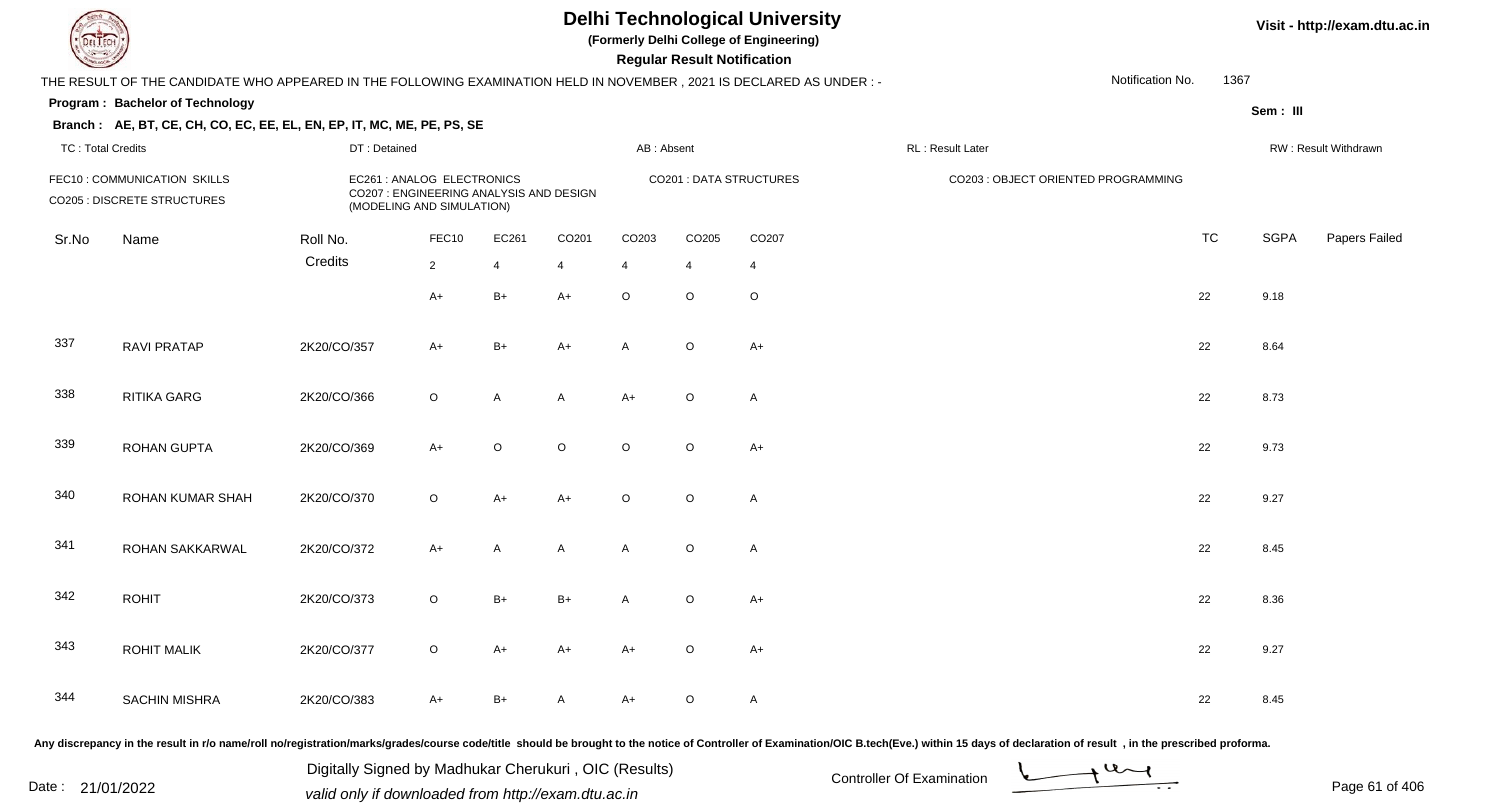**(Formerly Delhi College of Engineering)**

 **Regular Result Notification**

**Visit - http://exam.dtu.ac.in**

| $\sim$                   |                                                                                                                      |              |                                                                                                    |       |                |                | n <del>e</del> guiai n <del>e</del> suit notification |                                |                                                                                                                                                                                                                                |                          |             |                      |
|--------------------------|----------------------------------------------------------------------------------------------------------------------|--------------|----------------------------------------------------------------------------------------------------|-------|----------------|----------------|-------------------------------------------------------|--------------------------------|--------------------------------------------------------------------------------------------------------------------------------------------------------------------------------------------------------------------------------|--------------------------|-------------|----------------------|
|                          | THE RESULT OF THE CANDIDATE WHO APPEARED IN THE FOLLOWING EXAMINATION HELD IN NOVEMBER, 2021 IS DECLARED AS UNDER :- |              |                                                                                                    |       |                |                |                                                       |                                |                                                                                                                                                                                                                                | 1367<br>Notification No. |             |                      |
|                          | Program: Bachelor of Technology                                                                                      |              |                                                                                                    |       |                |                |                                                       |                                |                                                                                                                                                                                                                                |                          | Sem: III    |                      |
|                          | Branch: AE, BT, CE, CH, CO, EC, EE, EL, EN, EP, IT, MC, ME, PE, PS, SE                                               |              |                                                                                                    |       |                |                |                                                       |                                |                                                                                                                                                                                                                                |                          |             |                      |
| <b>TC: Total Credits</b> |                                                                                                                      | DT: Detained |                                                                                                    |       |                | AB: Absent     |                                                       |                                | RL: Result Later                                                                                                                                                                                                               |                          |             | RW: Result Withdrawn |
|                          | FEC10: COMMUNICATION SKILLS<br><b>CO205 : DISCRETE STRUCTURES</b>                                                    |              | EC261 : ANALOG ELECTRONICS<br>CO207 : ENGINEERING ANALYSIS AND DESIGN<br>(MODELING AND SIMULATION) |       |                |                |                                                       | <b>CO201 : DATA STRUCTURES</b> | CO203 : OBJECT ORIENTED PROGRAMMING                                                                                                                                                                                            |                          |             |                      |
| Sr.No                    | Name                                                                                                                 | Roll No.     | FEC10                                                                                              | EC261 | CO201          | CO203          | CO205                                                 | CO207                          |                                                                                                                                                                                                                                | <b>TC</b>                | <b>SGPA</b> | Papers Failed        |
|                          |                                                                                                                      | Credits      | $\overline{2}$                                                                                     | 4     | $\overline{4}$ | $\overline{4}$ | $\overline{4}$                                        | 4                              |                                                                                                                                                                                                                                |                          |             |                      |
|                          |                                                                                                                      |              | $A+$                                                                                               | $B+$  | $\mathsf{A}$   | $A+$           | $\circ$                                               | $\overline{A}$                 |                                                                                                                                                                                                                                | 22                       | 8.45        |                      |
| 345                      | <b>SAGAR KUMAR</b>                                                                                                   | 2K20/CO/384  | A+                                                                                                 | $B+$  | $\mathsf{A}$   | $A+$           | $A+$                                                  | $A+$                           |                                                                                                                                                                                                                                | 22                       | 8.45        |                      |
| 346                      | SAHIL                                                                                                                | 2K20/CO/388  | $A+$                                                                                               | $B+$  | $\mathsf{A}$   | $A+$           | $A+$                                                  | $A+$                           |                                                                                                                                                                                                                                | 22                       | 8.45        |                      |
| 347                      | SAHIL NEHRA                                                                                                          | 2K20/CO/390  | $A+$                                                                                               | A     | $A+$           | $A+$           | $\circ$                                               | $A+$                           |                                                                                                                                                                                                                                | 22                       | 9.00        |                      |
| 348                      | <b>SAKSHAM MADAAN</b>                                                                                                | 2K20/CO/392  | A+                                                                                                 | A     | $B+$           | A              | $\circ$                                               | $A+$                           |                                                                                                                                                                                                                                | 22                       | 8.45        |                      |
| 349                      | <b>SAMARTH MUNZNI</b>                                                                                                | 2K20/CO/397  | $A+$                                                                                               | A     | $\mathsf{A}$   | $A+$           | $\circ$                                               | $A+$                           |                                                                                                                                                                                                                                | 22                       | 8.82        |                      |
| 350                      | SAMARTHYA SINGH                                                                                                      | 2K20/CO/398  | $A+$                                                                                               | $A+$  | $A+$           | $A+$           | $\mathsf O$                                           | $A+$                           |                                                                                                                                                                                                                                | 22                       | 9.18        |                      |
| 351                      | SAMEER KHOLA                                                                                                         | 2K20/CO/400  | $A+$                                                                                               | $B+$  | B              | $B+$           | $A+$                                                  | $A+$                           |                                                                                                                                                                                                                                | 22                       | 7.73        |                      |
| 352                      | <b>SANYA GUPTA</b>                                                                                                   | 2K20/CO/406  | $\mathsf O$                                                                                        | A     | $A+$           | $A+$           | $\circ$                                               | $A+$                           |                                                                                                                                                                                                                                | 22                       | 9.09        |                      |
|                          |                                                                                                                      |              |                                                                                                    |       |                |                |                                                       |                                | Any discrepancy in the result in r/o name/roll no/registration/marks/grades/course code/title should be brought to the notice of Controller of Examination/OIC B.tech(Eve.) within 15 days of declaration of result, in the pr |                          |             |                      |

Any discrepancy in the result in r/o name/roll no/registration/marks/grades/course code/title should be brought to the notice of Controller of Examination/OIC B.tech(Eve.) within 15 days of declaration of result ,in the p

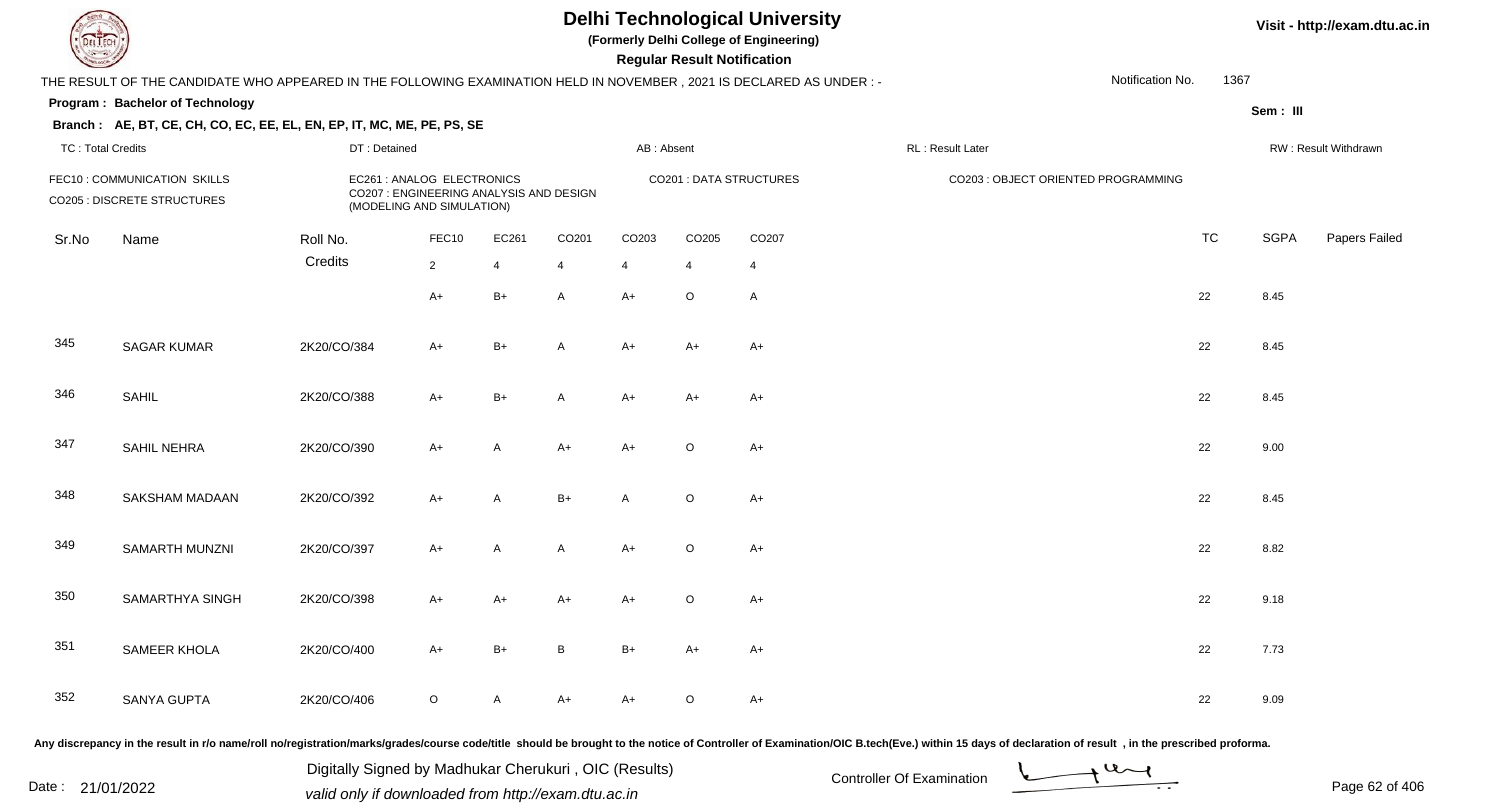**(Formerly Delhi College of Engineering)**

 **Regular Result Notification**

**Visit - http://exam.dtu.ac.in**

| <b>Controller Comments</b> |                                                                                                                      |              |                                                                                                    |                         |                |                | Regular Result Notification |                         |                                     |           |             |                      |
|----------------------------|----------------------------------------------------------------------------------------------------------------------|--------------|----------------------------------------------------------------------------------------------------|-------------------------|----------------|----------------|-----------------------------|-------------------------|-------------------------------------|-----------|-------------|----------------------|
|                            | THE RESULT OF THE CANDIDATE WHO APPEARED IN THE FOLLOWING EXAMINATION HELD IN NOVEMBER, 2021 IS DECLARED AS UNDER :- |              |                                                                                                    |                         |                |                |                             |                         | Notification No.                    | 1367      |             |                      |
|                            | Program: Bachelor of Technology                                                                                      |              |                                                                                                    |                         |                |                |                             |                         |                                     |           | Sem: III    |                      |
|                            | Branch: AE, BT, CE, CH, CO, EC, EE, EL, EN, EP, IT, MC, ME, PE, PS, SE                                               |              |                                                                                                    |                         |                |                |                             |                         |                                     |           |             |                      |
| <b>TC: Total Credits</b>   |                                                                                                                      | DT: Detained |                                                                                                    |                         |                | AB: Absent     |                             |                         | RL: Result Later                    |           |             | RW: Result Withdrawn |
|                            | FEC10: COMMUNICATION SKILLS<br><b>CO205 : DISCRETE STRUCTURES</b>                                                    |              | EC261 : ANALOG ELECTRONICS<br>CO207 : ENGINEERING ANALYSIS AND DESIGN<br>(MODELING AND SIMULATION) |                         |                |                |                             | CO201 : DATA STRUCTURES | CO203 : OBJECT ORIENTED PROGRAMMING |           |             |                      |
| Sr.No                      | Name                                                                                                                 | Roll No.     | FEC10                                                                                              | EC261                   | CO201          | CO203          | CO205                       | CO207                   |                                     | <b>TC</b> | <b>SGPA</b> | Papers Failed        |
|                            |                                                                                                                      | Credits      | $\overline{2}$                                                                                     | $\overline{\mathbf{A}}$ | $\overline{4}$ | $\overline{4}$ | $\overline{4}$              | $\overline{4}$          |                                     |           |             |                      |
|                            |                                                                                                                      |              | $\circ$                                                                                            | A                       | $A+$           | $A+$           | $\circ$                     | $A+$                    |                                     | 22        | 9.09        |                      |
| 353                        | <b>SARTHAK JAIN</b>                                                                                                  | 2K20/CO/409  | $\circ$                                                                                            | A+                      | $A+$           | $\circ$        | $A+$                        | A+                      |                                     | 22        | 9.27        |                      |
| 354                        | SARWAN KUNAL RAJESH                                                                                                  | 2K20/CO/410  | $\mathsf O$                                                                                        | $A+$                    | $A+$           | A              | $\circ$                     | $A+$                    |                                     | 22        | 9.09        |                      |
| 355                        | <b>SATWIK SHRIDHAR</b>                                                                                               | 2K20/CO/412  | $\circ$                                                                                            | $A+$                    | $A+$           | A              | $\circ$                     | $\circ$                 |                                     | 22        | 9.27        |                      |
| 356                        | SATYAM SINGH KOSANIA                                                                                                 | 2K20/CO/414  | $\circ$                                                                                            | A+                      | A              | A              | $A+$                        | $A+$                    |                                     | 22        | 8.73        |                      |
| 357                        | <b>SHANKER NIRBHAY</b>                                                                                               | 2K20/CO/419  | $\circ$                                                                                            | $A+$                    | $A+$           | $A+$           | $\circ$                     | A                       |                                     | 22        | 9.09        |                      |
| 358                        | SHIVAM AGGARWAL                                                                                                      | 2K20/CO/427  | $\circ$                                                                                            | $\circ$                 | A              | $A+$           | $\circ$                     | $A+$                    |                                     | 22        | 9.27        |                      |
| 359                        | <b>SHIVAM KUMAR</b>                                                                                                  | 2K20/CO/430  | $A+$                                                                                               | A                       | A              | A              | O                           | $A+$                    |                                     | 22        | 8.64        |                      |

Any discrepancy in the result in r/o name/roll no/registration/marks/grades/course code/title should be brought to the notice of Controller of Examination/OIC B.tech(Eve.) within 15 days of declaration of result, in the pr

Date : 21/01/2022 Digital Digital of Microsofted Chemical Controller Of Examination Determination Page 63 of 40 Digitally Signed by Madhukar Cherukuri , OIC (Results)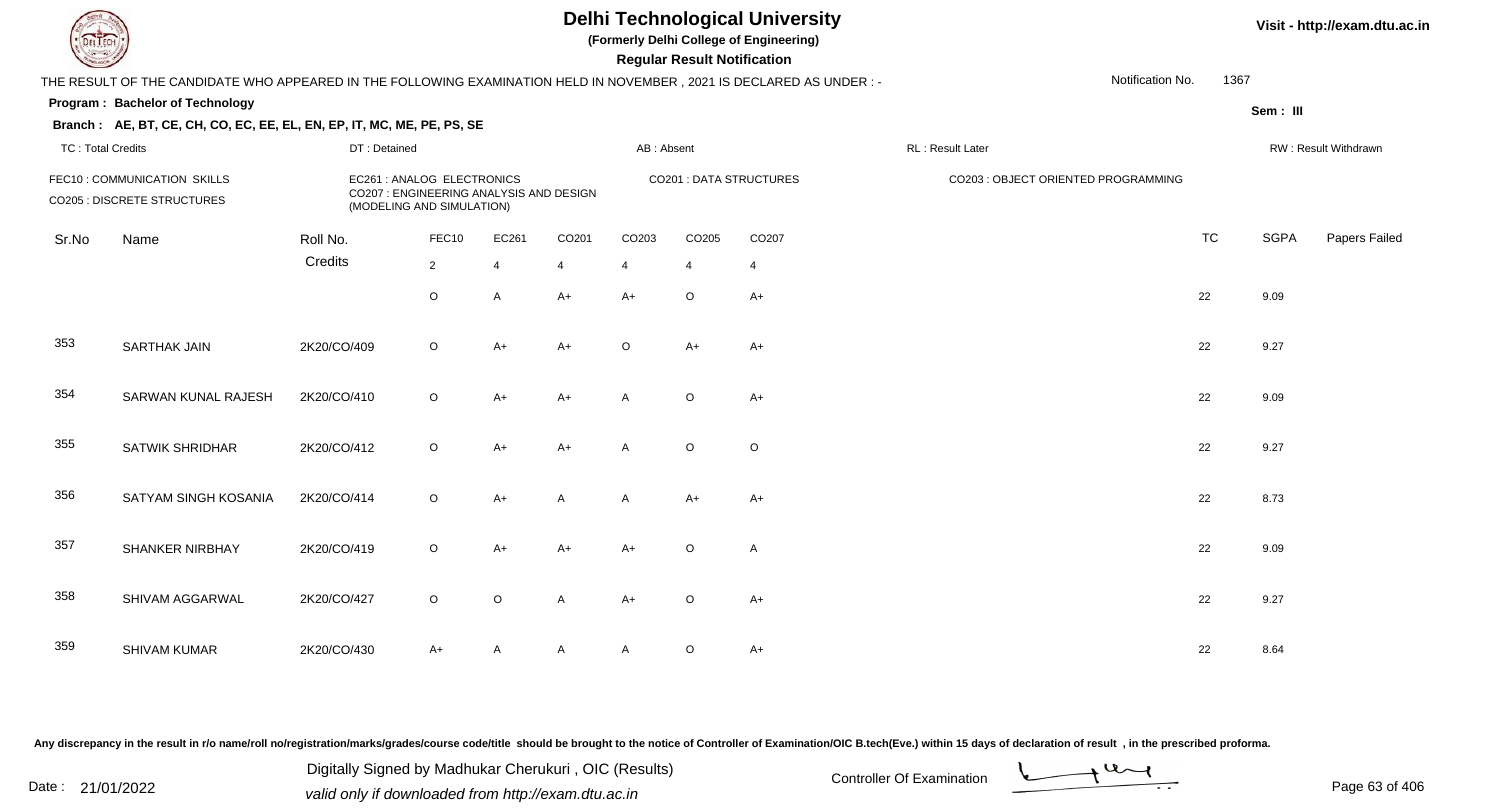**(Formerly Delhi College of Engineering)**

**Regular Regular Results Notification** 

**Visit - http://exam.dtu.ac.in**

| <b>County</b>            |                                                                                                                     |              |                                                                                                    |                |                   |                   | <b>Regular Result Notification</b> |                         |                   |                                     |           |             |                      |
|--------------------------|---------------------------------------------------------------------------------------------------------------------|--------------|----------------------------------------------------------------------------------------------------|----------------|-------------------|-------------------|------------------------------------|-------------------------|-------------------|-------------------------------------|-----------|-------------|----------------------|
|                          | THE RESULT OF THE CANDIDATE WHO APPEARED IN THE FOLLOWING EXAMINATION HELD IN NOVEMBER, 2021 IS DECLARED AS UNDER:- |              |                                                                                                    |                |                   |                   |                                    |                         |                   | Notification No.                    | 1367      |             |                      |
|                          | Program: Bachelor of Technology                                                                                     |              |                                                                                                    |                |                   |                   |                                    |                         |                   |                                     |           | Sem: III    |                      |
|                          | Branch: AE, BT, CE, CH, CO, EC, EE, EL, EN, EP, IT, MC, ME, PE, PS, SE                                              |              |                                                                                                    |                |                   |                   |                                    |                         |                   |                                     |           |             |                      |
| <b>TC: Total Credits</b> |                                                                                                                     | DT: Detained |                                                                                                    |                |                   | AB: Absent        |                                    |                         | RL : Result Later |                                     |           |             | RW: Result Withdrawn |
|                          | FEC11: Soft Skills and Personality Development<br>CO205 : DISCRETE STRUCTURES                                       |              | EC261 : ANALOG ELECTRONICS<br>CO207 : ENGINEERING ANALYSIS AND DESIGN<br>(MODELING AND SIMULATION) |                |                   |                   |                                    | CO201 : DATA STRUCTURES |                   | CO203 : OBJECT ORIENTED PROGRAMMING |           |             |                      |
| Sr.No                    | Name                                                                                                                | Roll No.     | FEC11                                                                                              | EC261          | CO <sub>201</sub> | CO <sub>203</sub> | CO205                              | CO207                   |                   |                                     | <b>TC</b> | <b>SGPA</b> | Papers Failed        |
|                          |                                                                                                                     | Credits      | $\overline{2}$                                                                                     | $\overline{4}$ | 4                 | $\overline{4}$    | $\overline{4}$                     | $\overline{4}$          |                   |                                     |           |             |                      |
| 360                      | ADITYA MANDOTHIA                                                                                                    | 2K20/CO/36   | $\circ$                                                                                            | $B+$           | $A+$              | A                 | $A+$                               | $A+$                    |                   |                                     | 22        | 8.55        |                      |
| 361                      | AMAN KUMAR JHA                                                                                                      | 2K20/CO/58   | $A+$                                                                                               | B              | $\overline{A}$    | B                 | $A+$                               | $\circ$                 |                   |                                     | 22        | 7.91        |                      |
| 362                      | <b>AMAN YADAV</b>                                                                                                   | 2K20/CO/60   | $\circ$                                                                                            | $A+$           | $A+$              | $\mathsf{A}$      | $\circ$                            | $A+$                    |                   |                                     | 22        | 9.09        |                      |
| 363                      | <b>DEBABHIRAM MANIK</b>                                                                                             | 2K20/CO/134  | $A+$                                                                                               | A              | $\circ$           | $\circ$           | $\circ$                            | $A+$                    |                   |                                     | 22        | 9.36        |                      |
| 364                      | <b>HARJAS SINGH</b>                                                                                                 | 2K20/CO/182  | $\mathsf{A}$                                                                                       | $A+$           | $A+$              | $\mathsf{A}$      | A+                                 | $A+$                    |                   |                                     | 22        | 8.73        |                      |
| 365                      | <b>HARSH ARYA</b>                                                                                                   | 2K20/CO/183  | $A+$                                                                                               | $\mathsf{A}$   | $A+$              | $B+$              | $A+$                               | $A+$                    |                   |                                     | 22        | 8.45        |                      |
| 366                      | <b>HARSH VARDHAN</b>                                                                                                | 2K20/CO/189  | $A+$                                                                                               | A              | $A+$              | A                 | $B+$                               | $A+$                    |                   |                                     | 22        | 8.27        |                      |
| 367                      | <b>HARSHIT GUPTA</b>                                                                                                | 2K20/CO/190  | $A+$                                                                                               | A              | $\circ$           | $A+$              | $\circ$                            | $A+$                    |                   |                                     | 22        | 9.18        |                      |
| 368                      | <b>KAUSTUBH REET</b>                                                                                                | 2K20/CO/231  | $A+$                                                                                               | A              | $A+$              | $\circ$           | A+                                 | $A+$                    |                   |                                     | 22        | 9.00        |                      |
|                          |                                                                                                                     |              |                                                                                                    |                |                   |                   |                                    |                         |                   |                                     |           |             |                      |

Any discrepancy in the result in r/o name/roll no/registration/marks/grades/course code/title should be brought to the notice of Controller of Examination/OIC B.tech(Eve.) within 15 days of declaration of result, in the pr

Digitally Signed by Madhukar Cherukuri, OIC (Results)<br>Date : 21/01/2022 volid only if douglooded from http://ovem dtu.co.in Digitally Signed by Madhukar Cherukuri , OIC (Results)valid only if downloaded from http://exam.dtu.ac.in

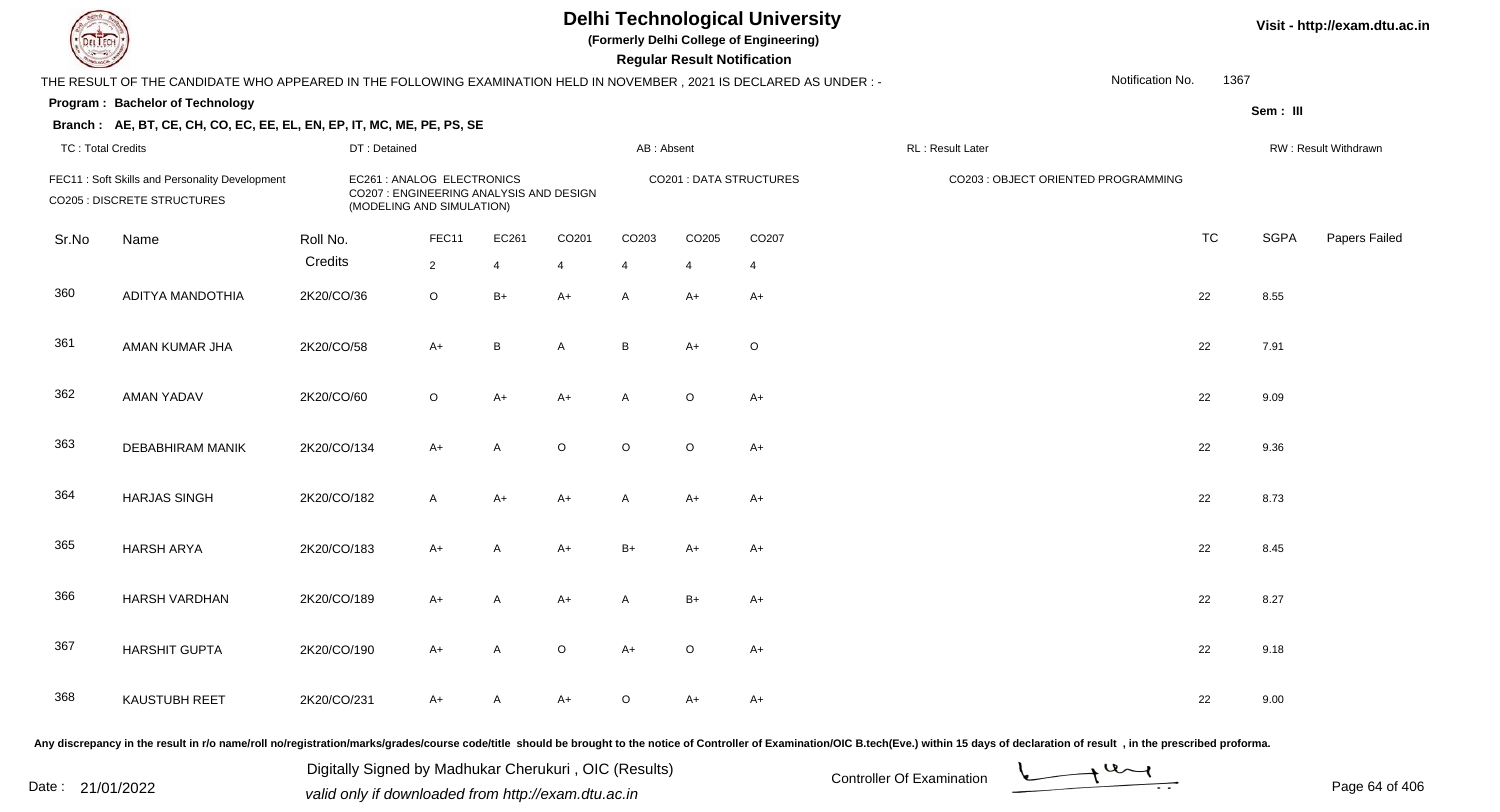**(Formerly Delhi College of Engineering)**

**Visit - http://exam.dtu.ac.in**

**Program : Bachelor of Technology Regular Result NotificationSem : III Branch : AE, BT, CE, CH, CO, EC, EE, EL, EN, EP, IT, MC, ME, PE, PS, SE**THE RESULT OF THE CANDIDATE WHO APPEARED IN THE FOLLOWING EXAMINATION HELD IN NOVEMBER , 2021 IS DECLARED AS UNDER : -TC : Total Credits DT : Detainedd AB : Absent RL : Result Later RW : Result Withdrawn Notification No. 1367Sr.NoName Roll No. **Credits** FEC11 : Soft Skills and Personality Development **EC261** : ANALOG ELECTRONICS CO201 : DATA STRUCTURES CO203 : OBJECT ORIENTED PROGRAMMINGCO205 : DISCRETE STRUCTURES CO207 : ENGINEERING ANALYSIS AND DESIGN (MODELING AND SIMULATION)FEC11 EC261 CO201 CO203 CO205 CO207 TCTC SGPA Papers Failed 22 4 4 4 4 4  $A+$  <sup>A</sup> $A + O$  A+ A+ <sup>22</sup> 9.00 369 MANISH TOSHWAL 2K20/CO/256 A+ A+ A+ <sup>O</sup>O A+ A+ 22 9.18 370 MD ASJAD SHAKIL 2K20/CO/266 <sup>O</sup>O A A+ A+ A+ A+ A+ 371 NITISH GAUTAM0 2K20/CO/309 F F A F C P<br>M 2K20/CO/309 F F A F C P 372 NITISH KASHNIAFEC11EC261,<br>A 2K20/CO/310 F F A B+ A A د A 16 5.64 FEC11EC261, 373 SAGAR MATHPAL 2K20/CO/386 A+ A+ A+ <sup>A</sup> <sup>O</sup> $A_{+}$  22 9.00 374 SAHIL KUMARR 2K20/CO/389 A+ A+ A A A O A+

Any discrepancy in the result in r/o name/roll no/registration/marks/grades/course code/title should be brought to the notice of Controller of Examination/OIC B.tech(Eve.) within 15 days of declaration of result , in the p

Date : 21/01/2022 Digital Digital of Microsofted Chemical Controller Of Examination Determination Page 65 of 40 Digitally Signed by Madhukar Cherukuri , OIC (Results)

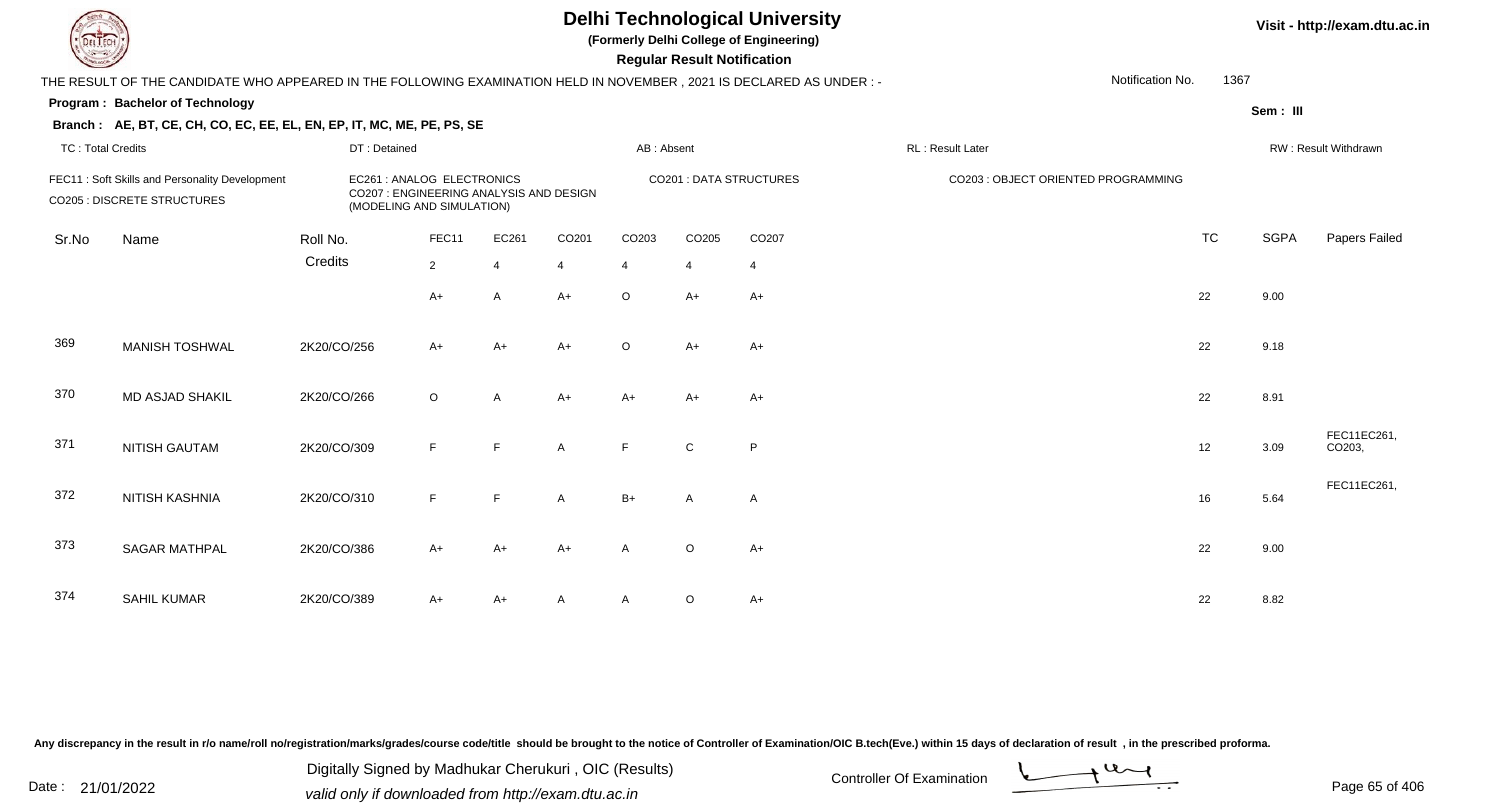**(Formerly Delhi College of Engineering)**

 **Regular Result Notification**

#### **Visit - http://exam.dtu.ac.in**

|                          | THE RESULT OF THE CANDIDATE WHO APPEARED IN THE FOLLOWING EXAMINATION HELD IN NOVEMBER, 2021 IS DECLARED AS UNDER : - |              |                                                                                                    |                |                |                |                |                         |                  | Notification No.                    | 1367      |                      |               |  |
|--------------------------|-----------------------------------------------------------------------------------------------------------------------|--------------|----------------------------------------------------------------------------------------------------|----------------|----------------|----------------|----------------|-------------------------|------------------|-------------------------------------|-----------|----------------------|---------------|--|
|                          | Program: Bachelor of Technology                                                                                       |              |                                                                                                    |                |                |                |                |                         |                  |                                     |           | Sem: III             |               |  |
| <b>TC: Total Credits</b> | Branch: AE, BT, CE, CH, CO, EC, EE, EL, EN, EP, IT, MC, ME, PE, PS, SE                                                | DT: Detained |                                                                                                    |                |                | AB: Absent     |                |                         | RL: Result Later |                                     |           | RW: Result Withdrawn |               |  |
|                          | FEC12 : BUSINESS COMMUNICATION AND<br>PRESENTATION SKILLS<br>CO205 : DISCRETE STRUCTURES                              |              | EC261 : ANALOG ELECTRONICS<br>CO207 : ENGINEERING ANALYSIS AND DESIGN<br>(MODELING AND SIMULATION) |                |                |                |                | CO201 : DATA STRUCTURES |                  | CO203 : OBJECT ORIENTED PROGRAMMING |           |                      |               |  |
| Sr.No                    | Name                                                                                                                  | Roll No.     | FEC12                                                                                              | EC261          | CO201          | CO203          | CO205          | CO207                   |                  |                                     | <b>TC</b> | <b>SGPA</b>          | Papers Failec |  |
|                          |                                                                                                                       | Credits      | $\overline{2}$                                                                                     | $\overline{4}$ | $\overline{4}$ | $\overline{4}$ | $\overline{4}$ | $\overline{4}$          |                  |                                     |           |                      |               |  |
| 375                      | <b>ISHA</b>                                                                                                           | 2K20/CO/203  | $A+$                                                                                               | $A+$           | $\circ$        | $A+$           | $A+$           | $A+$                    |                  |                                     | 22        | 9.18                 |               |  |
| 376                      | <b>JALAJ PRUTHI</b>                                                                                                   | 2K20/CO/209  | $A+$                                                                                               | $B+$           | $A+$           | A              | A              | A+                      |                  |                                     | 22        | 8.27                 |               |  |
| 377                      | MANMEET SINGH AJMANI                                                                                                  | 2K20/CO/258  | B                                                                                                  | $A+$           | $A+$           | $\circ$        | $\circ$        | $A+$                    |                  |                                     | 22        | 9.09                 |               |  |
| 378                      | MOHD ZAID                                                                                                             | 2K20/CO/277  | $\mathsf{C}$                                                                                       | B              | $B+$           | B              | $\mathsf{C}$   | $B+$                    |                  |                                     | 22        | 6.09                 |               |  |
| 379                      | PRIYANSHU SRIVASTAVA                                                                                                  | 2K20/CO/348  | A+                                                                                                 | $B+$           | $A+$           | $\mathsf{A}$   | $\circ$        | $A+$                    |                  |                                     | 22        | 8.64                 |               |  |
| 380                      | <b>RISHABH KUMAR SINGH</b>                                                                                            | 2K20/CO/361  | $\mathsf{A}$                                                                                       | $B+$           | $B+$           | $A+$           | $\circ$        | $A+$                    |                  |                                     | 22        | 8.36                 |               |  |
| 381                      | ROHAN PRABHAKAR                                                                                                       | 2K20/CO/371  | $\mathsf{A}$                                                                                       | $\mathsf{A}$   | $\mathsf{A}$   | $\mathsf{A}$   | $\circ$        | $A+$                    |                  |                                     | 22        | 8.55                 |               |  |
| 382                      | <b>SAROJ KUMAR</b>                                                                                                    | 2K20/CO/407  | $\mathsf{A}$                                                                                       | $B+$           | $B+$           | A              | $\mathsf O$    | A                       |                  |                                     | 22        | 8.00                 |               |  |
| 383                      | <b>SARTHAK BEHL</b>                                                                                                   | 2K20/CO/408  | $\mathsf{A}$                                                                                       | $\mathsf{A}$   | $\mathsf{A}$   | A              | $\circ$        | $A+$                    |                  |                                     | 22        | 8.55                 |               |  |
|                          |                                                                                                                       |              |                                                                                                    |                |                |                |                |                         |                  |                                     |           |                      |               |  |

Any discrepancy in the result in r/o name/roll no/registration/marks/grades/course code/title should be brought to the notice of Controller of Examination/OIC B.tech(Eve.) within 15 days of declaration of result, in the pr

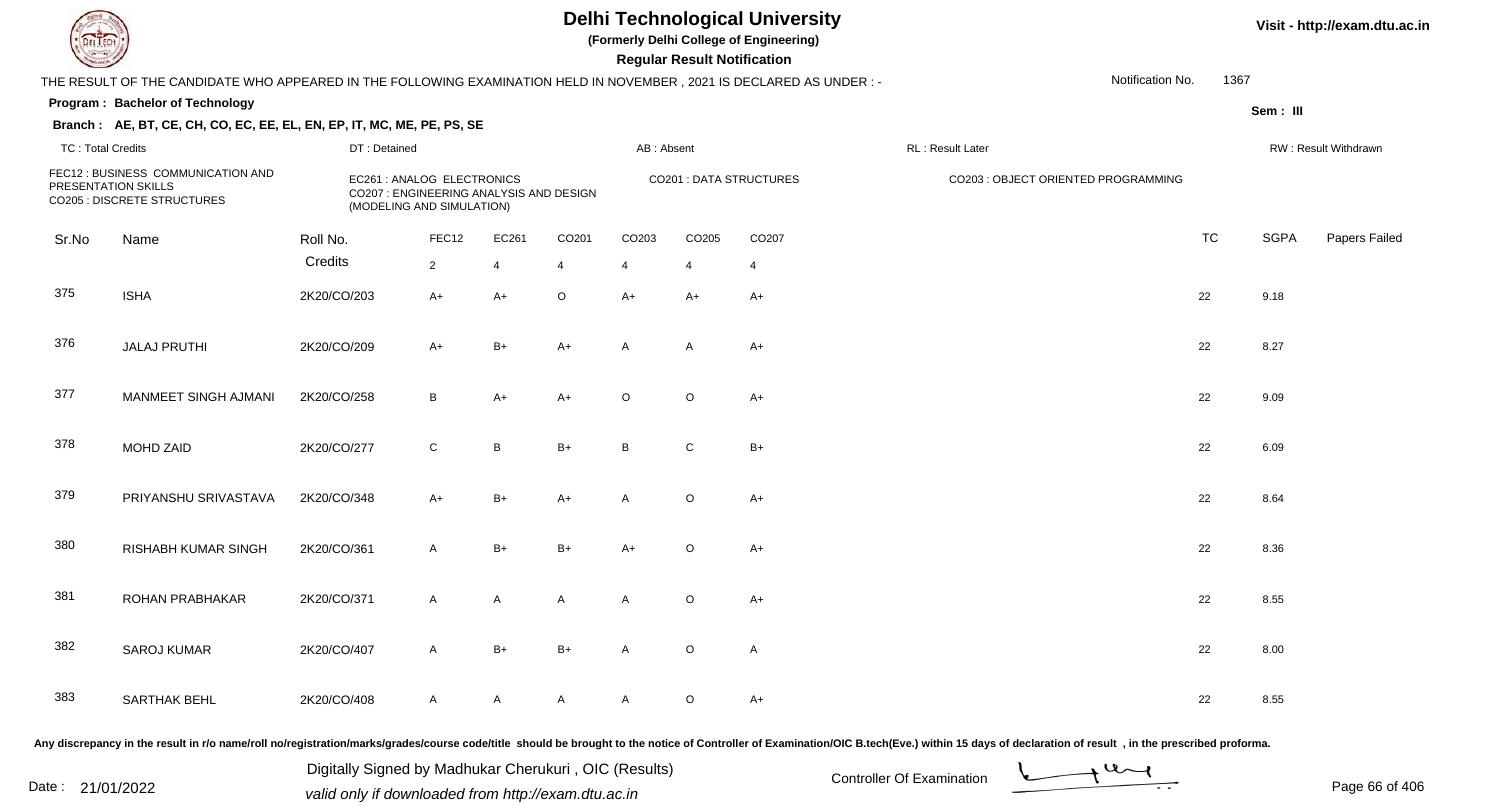**(Formerly Delhi College of Engineering)**

 **Regular Result Notification**

#### **Visit - http://exam.dtu.ac.in**

THE RESULT OF THE CANDIDATE WHO APPEARED IN THE FOLLOWING EXAMINATION HELD IN NOVEMBER , 2021 IS DECLARED AS UNDER : -Notification No.

#### **Program : Bachelor of Technology**

**Branch : AE, BT, CE, CH, CO, EC, EE, EL, EN, EP, IT, MC, ME, PE, PS, SE**

**Sem : III**

1367

|                                                                                                        | DT: Detained<br>TC: Total Credits |                                                         |                                         |              |              | AB: Absent   |                               |                                     | RL: Result Later |     | RW: Result Withdrawn |               |  |
|--------------------------------------------------------------------------------------------------------|-----------------------------------|---------------------------------------------------------|-----------------------------------------|--------------|--------------|--------------|-------------------------------|-------------------------------------|------------------|-----|----------------------|---------------|--|
| FEC12 : BUSINESS COMMUNICATION AND<br><b>PRESENTATION SKILLS</b><br><b>CO205 : DISCRETE STRUCTURES</b> |                                   | EC261 : ANALOG ELECTRONICS<br>(MODELING AND SIMULATION) | CO207 : ENGINEERING ANALYSIS AND DESIGN |              |              |              | <b>CO201: DATA STRUCTURES</b> | CO203 : OBJECT ORIENTED PROGRAMMING |                  |     |                      |               |  |
| Sr.No                                                                                                  | Name                              | Roll No.                                                | FEC12                                   | EC261        | CO201        | CO203        | CO <sub>205</sub>             | CO <sub>207</sub>                   |                  | TC. | SGPA                 | Papers Failed |  |
|                                                                                                        |                                   | Credits                                                 | 2                                       | -4           | 4            | 4            | 4                             | -4                                  |                  |     |                      |               |  |
|                                                                                                        |                                   |                                                         | $\mathsf{A}$                            | $\mathsf{A}$ | $\mathsf{A}$ | $\mathsf{A}$ | $\circ$                       | A+                                  |                  | 22  | 8.55                 |               |  |
| 384                                                                                                    | SAURAV KUMAR MEHAR                | 2K20/CO/416                                             | $\mathsf{A}$                            | $B+$         | $\mathsf{A}$ | A+           | $A+$                          | A                                   |                  | 22  | 8.18                 |               |  |
| 385                                                                                                    | <b>VEDANT KOHLI</b>               | 2K20/CO/478                                             | $\mathsf{A}$                            | $\mathsf{A}$ | $\mathsf{A}$ | A+           | $\mathsf{A}$                  | $A+$                                |                  | 22  | 8.36                 |               |  |

Any discrepancy in the result in r/o name/roll no/registration/marks/grades/course code/title should be brought to the notice of Controller of Examination/OIC B.tech(Eve.) within 15 days of declaration of result, in the pr

Date : 21/01/2022 Digital Digital of Microsofted Chemical Controller Of Examination Determination Page 67 of 40 Digitally Signed by Madhukar Cherukuri , OIC (Results)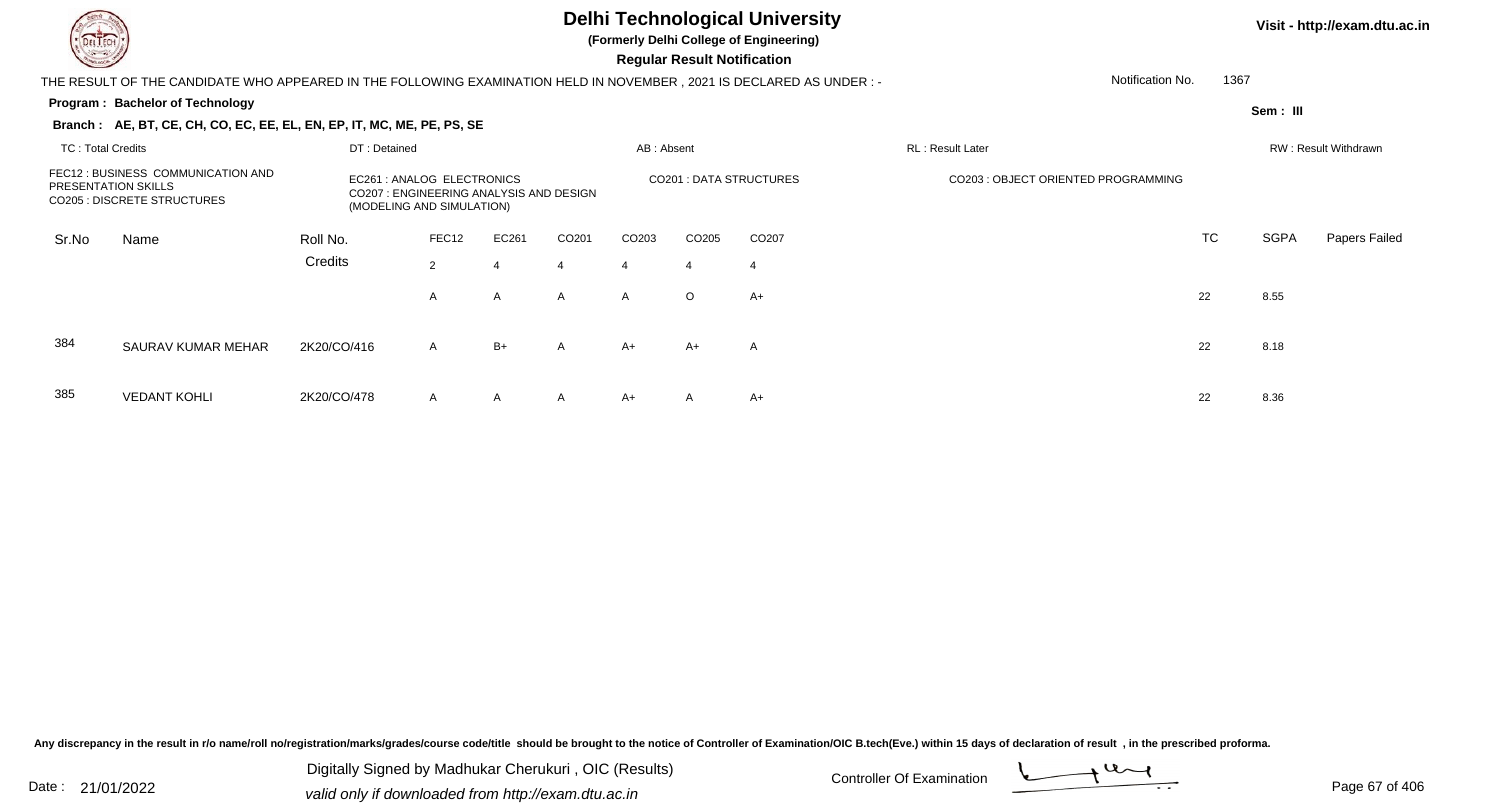**(Formerly Delhi College of Engineering)**

#### **Visit - http://exam.dtu.ac.in**

**Program : Bachelor of Technology Regular Result NotificationSem : III Branch : AE, BT, CE, CH, CO, EC, EE, EL, EN, EP, IT, MC, ME, PE, PS, SE**THE RESULT OF THE CANDIDATE WHO APPEARED IN THE FOLLOWING EXAMINATION HELD IN NOVEMBER , 2021 IS DECLARED AS UNDER : -TC : Total Credits DT : Detainedd AB : Absent RL : Result Later RW : Result Withdrawn Notification No. 1367Sr.NoName Roll No. **Credits** FEC13 : PUBLIC SPEAKING EC261 : ANALOG ELECTRONICS CO201 : DATA STRUCTURES CO203 : OBJECT ORIENTED PROGRAMMING CO205 : DISCRETE STRUCTURES CO207 : ENGINEERING ANALYSIS AND DESIGN (MODELING AND SIMULATION)FEC133 EC261 CO201 CO203 CO205 CO207 CO207 CO207 CO207 CO207 CO207 CO207 CO207 CO207 CO TC SGPA Papers Failed 22 4 4 4 4 4 386 ADITYA PANDEY 2K20/CO/39 A+ <sup>B</sup> <sup>O</sup> <sup>O</sup> <sup>A</sup> A+ <sup>22</sup> 8.64 387 ANIKET KUMARR 2K20/CO/68 A+ B+ A+ A+ A+ A+ A+ A+ C+ 22 8.64 388 ANMOL SINGH 2K20/CO/80 A+ A+ <sup>O</sup> A+ <sup>O</sup> A+ <sup>22</sup> 9.36 389 GARVIT BATRAA 2K20/CO/159 A+ O O O A+ A+ 390**GOPAL**  2K20/CO/173 A+ <sup>F</sup> <sup>F</sup> <sup>F</sup> <sup>F</sup> <sup>F</sup> <sup>2</sup> 0.82 EC261, CO201, CO203, CO205, CO207, 391 HEMANT KUMARR 2K20/CO/195 A+ A O A A+ A+ 392 MAYANK RAWAT 2K20/CO/265 A+ A+ A+ A+ A+ A+ <sup>22</sup> 9.00 393 MOHD SAIFF 2K20/CO/276 A+ A A+ A A+ A+ A+ A+ C+ 22 8.64 394 PRAGATI CHAUDHARYY 2K20/CO/326 O A A+ A O A+ <br>22 8.91

Any discrepancy in the result in r/o name/roll no/registration/marks/grades/course code/title should be brought to the notice of Controller of Examination/OIC B.tech(Eve.) within 15 days of declaration of result , in the p

Date : 21/01/2022 Digital Digital of Microsofted Chemical Controller Of Examination Determination Page 68 of 40

Digitally Signed by Madhukar Cherukuri , OIC (Results)

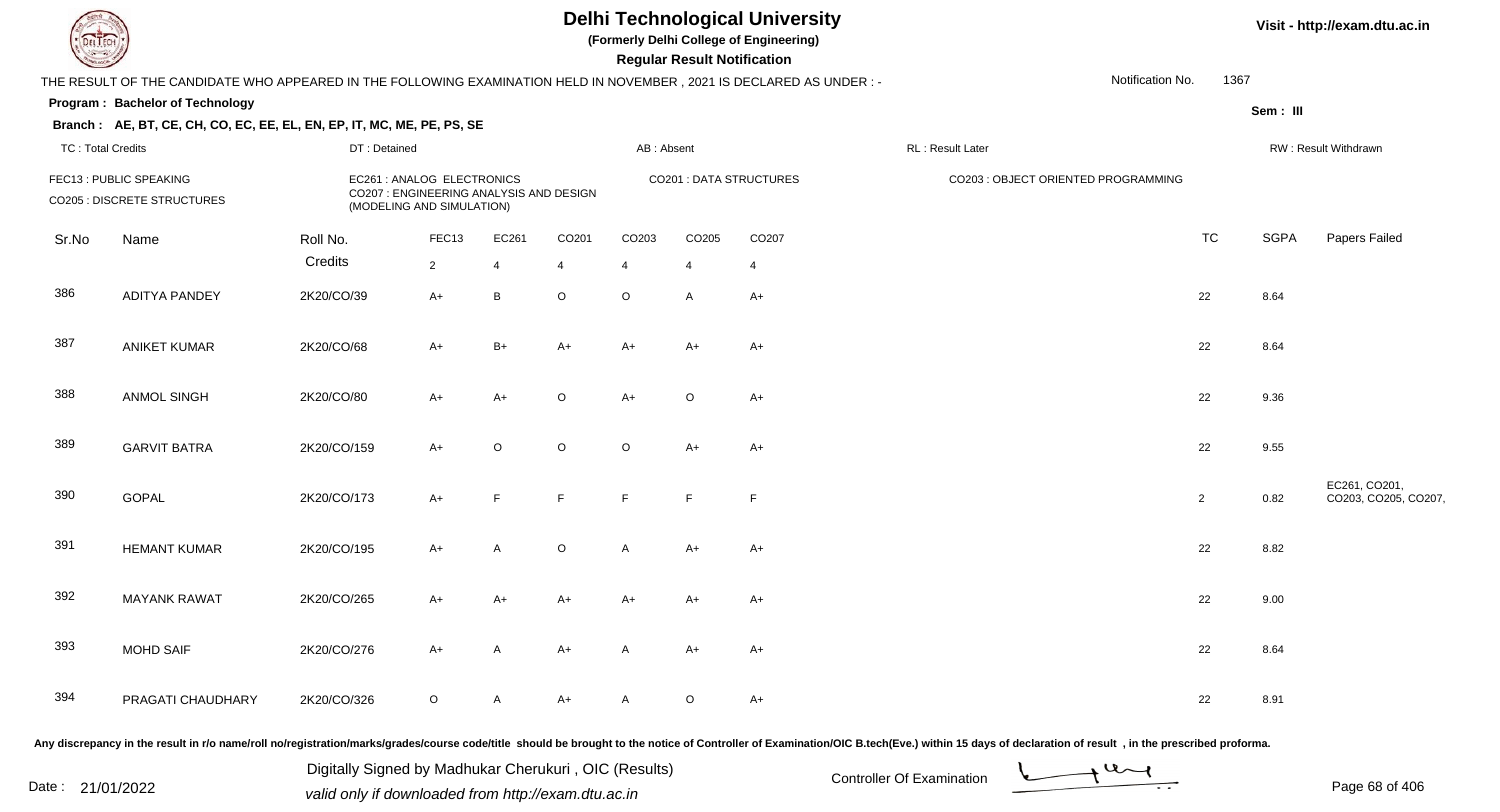| <b>DELTECH</b>           |                                                                                                                      |              |                                                                                                    |                          |       |            | <b>Regular Result Notification</b> | <b>Delhi Technological University</b><br>(Formerly Delhi College of Engineering) |                                     |           |             | Visit - http://exam.dtu.ac.in |
|--------------------------|----------------------------------------------------------------------------------------------------------------------|--------------|----------------------------------------------------------------------------------------------------|--------------------------|-------|------------|------------------------------------|----------------------------------------------------------------------------------|-------------------------------------|-----------|-------------|-------------------------------|
|                          | THE RESULT OF THE CANDIDATE WHO APPEARED IN THE FOLLOWING EXAMINATION HELD IN NOVEMBER, 2021 IS DECLARED AS UNDER :- |              |                                                                                                    |                          |       |            |                                    |                                                                                  | Notification No.                    | 1367      |             |                               |
|                          | Program: Bachelor of Technology                                                                                      |              |                                                                                                    |                          |       |            |                                    |                                                                                  |                                     |           | Sem: III    |                               |
|                          | Branch: AE, BT, CE, CH, CO, EC, EE, EL, EN, EP, IT, MC, ME, PE, PS, SE                                               |              |                                                                                                    |                          |       |            |                                    |                                                                                  |                                     |           |             |                               |
| <b>TC: Total Credits</b> |                                                                                                                      | DT: Detained |                                                                                                    |                          |       | AB: Absent |                                    |                                                                                  | <b>RL: Result Later</b>             |           |             | RW: Result Withdrawn          |
|                          | FEC13 : PUBLIC SPEAKING<br><b>CO205 : DISCRETE STRUCTURES</b>                                                        |              | EC261 : ANALOG ELECTRONICS<br>CO207 : ENGINEERING ANALYSIS AND DESIGN<br>(MODELING AND SIMULATION) |                          |       |            |                                    | CO201 : DATA STRUCTURES                                                          | CO203 : OBJECT ORIENTED PROGRAMMING |           |             |                               |
| Sr.No                    | Name                                                                                                                 | Roll No.     | FEC <sub>13</sub>                                                                                  | EC261                    | CO201 | CO203      | CO205                              | CO207                                                                            |                                     | TC        | <b>SGPA</b> | Papers Failed                 |
|                          |                                                                                                                      | Credits      | $\overline{2}$                                                                                     | $\overline{4}$           | 4     |            |                                    | $\overline{4}$                                                                   |                                     |           |             |                               |
|                          |                                                                                                                      |              | $\circ$                                                                                            | Α                        | $A+$  | A          | $\circ$                            | $A+$                                                                             |                                     | 22        | 8.91        |                               |
| 395                      | <b>SATYAM YADAV</b>                                                                                                  | 2K20/CO/415  | $\circ$                                                                                            | A                        | А     | A          | $\Omega$                           | $A+$                                                                             |                                     | 22        | 8.73        |                               |
|                          | FEC14 : APPRECIATION OF SHORT STORIES<br><b>CO205: DISCRETE STRUCTURES</b>                                           |              | EC261: ANALOG ELECTRONICS<br>CO207 : ENGINEERING ANALYSIS AND DESIGN<br>(MODELING AND SIMULATION)  |                          |       |            |                                    | CO201 : DATA STRUCTURES                                                          | CO203: OBJECT ORIENTED PROGRAMMING  |           |             |                               |
| Sr.No                    | Name                                                                                                                 | Roll No.     | FEC14                                                                                              | EC261                    | CO201 | CO203      | CO205                              | CO207                                                                            |                                     | <b>TC</b> | <b>SGPA</b> | Papers Failed                 |
|                          |                                                                                                                      | Credits      | $\overline{2}$                                                                                     | $\overline{\mathcal{A}}$ | 4     |            |                                    | 4                                                                                |                                     |           |             |                               |
| 396                      | <b>ARYAN KANJOLIA</b>                                                                                                | 2K20/CO/104  | A+                                                                                                 | $B+$                     | A+    | B+         | B+                                 | $A+$                                                                             |                                     | 22        | 7.91        |                               |

Any discrepancy in the result in r/o name/roll no/registration/marks/grades/course code/title should be brought to the notice of Controller of Examination/OIC B.tech(Eve.) within 15 days of declaration of result ,in the p

Digitally Signed by Madhukar Cherukuri, OIC (Results)<br>Date : 21/01/2022 valid only if downloaded from http://oxam.dtu.ac.in Digitally Signed by Madhukar Cherukuri , OIC (Results)valid only if downloaded from http://exam.dtu.ac.in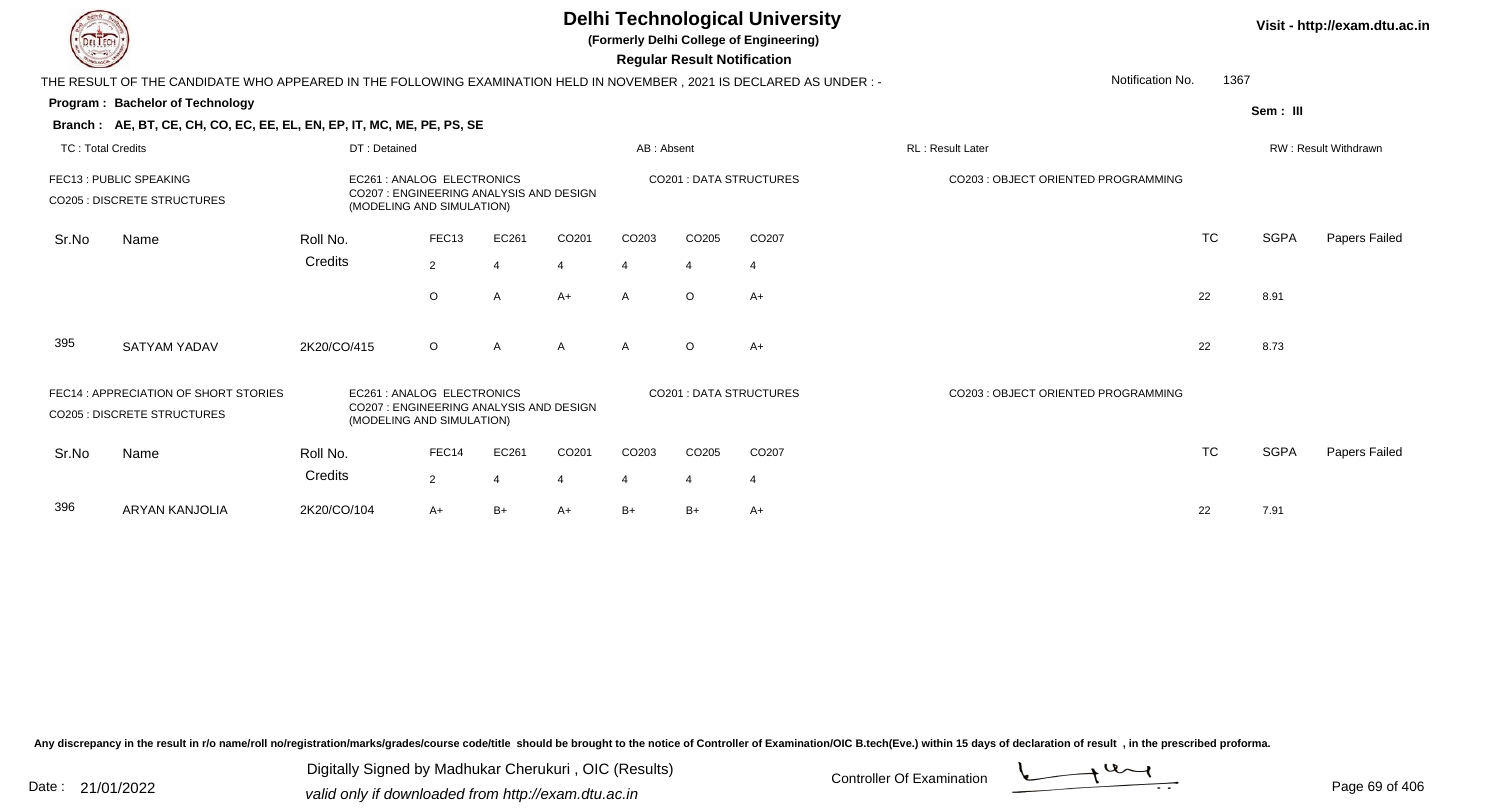**(Formerly Delhi College of Engineering)**

 **Regular Result Notification**

**Visit - http://exam.dtu.ac.in**

| <b>Courses A</b>         |                                                                                                                     |              |                                                                                                    |                         |                |                       | <b>Regular Result Notification</b> |                                |                   |                                     |           |             |                      |
|--------------------------|---------------------------------------------------------------------------------------------------------------------|--------------|----------------------------------------------------------------------------------------------------|-------------------------|----------------|-----------------------|------------------------------------|--------------------------------|-------------------|-------------------------------------|-----------|-------------|----------------------|
|                          | THE RESULT OF THE CANDIDATE WHO APPEARED IN THE FOLLOWING EXAMINATION HELD IN NOVEMBER, 2021 IS DECLARED AS UNDER:- |              |                                                                                                    |                         |                |                       |                                    |                                |                   | Notification No.                    | 1367      |             |                      |
|                          | Program: Bachelor of Technology                                                                                     |              |                                                                                                    |                         |                |                       |                                    |                                |                   |                                     |           | Sem: III    |                      |
|                          | Branch: AE, BT, CE, CH, CO, EC, EE, EL, EN, EP, IT, MC, ME, PE, PS, SE                                              |              |                                                                                                    |                         |                |                       |                                    |                                |                   |                                     |           |             |                      |
| <b>TC: Total Credits</b> |                                                                                                                     | DT: Detained |                                                                                                    |                         |                | AB: Absent            |                                    |                                | RL : Result Later |                                     |           |             | RW: Result Withdrawn |
|                          | FEC18 : FINANCIAL STATEMENTS ANALYSIS<br><b>CO205 : DISCRETE STRUCTURES</b>                                         |              | EC261 : ANALOG ELECTRONICS<br>CO207 : ENGINEERING ANALYSIS AND DESIGN<br>(MODELING AND SIMULATION) |                         |                |                       |                                    | <b>CO201 : DATA STRUCTURES</b> |                   | CO203 : OBJECT ORIENTED PROGRAMMING |           |             |                      |
| Sr.No                    | Name                                                                                                                | Roll No.     | FEC18                                                                                              | EC261                   | CO201          | CO203                 | CO205                              | CO207                          |                   |                                     | <b>TC</b> | <b>SGPA</b> | Papers Failed        |
|                          |                                                                                                                     | Credits      | $\overline{2}$                                                                                     | $\overline{\mathbf{A}}$ | $\overline{4}$ | $\boldsymbol{\Delta}$ | $\boldsymbol{\Delta}$              | $\overline{4}$                 |                   |                                     |           |             |                      |
| 397                      | <b>MAHAK MEENA</b>                                                                                                  | 2K20/CO/247  | $\mathsf{A}$                                                                                       | A                       | $A+$           | $A+$                  | $A+$                               | $A+$                           |                   |                                     | 22        | 8.73        |                      |
| 398                      | <b>MAHIMA SINGH</b>                                                                                                 | 2K20/CO/248  | $A+$                                                                                               | $A+$                    | $\circ$        | $A+$                  | $\circ$                            | $A+$                           |                   |                                     | 22        | 9.36        |                      |
| 399                      | <b>MANSI VERMA</b>                                                                                                  | 2K20/CO/260  | $\mathsf O$                                                                                        | A+                      | A+             | $A+$                  | $\circ$                            | $\circ$                        |                   |                                     | 22        | 9.45        |                      |
| 400                      | NANDINI AGRAWAL                                                                                                     | 2K20/CO/292  | $\circ$                                                                                            | $A+$                    | $\circ$        | $A+$                  | $\circ$                            | $A+$                           |                   |                                     | 22        | 9.45        |                      |
| 401                      | NIHAL JAYACHANDRAN                                                                                                  | 2K20/CO/297  | $\mathsf{A}$                                                                                       | $B+$                    | $A+$           | $\circ$               | $A+$                               | A                              |                   |                                     | 22        | 8.55        |                      |
| 402                      | <b>NIHARIKA</b>                                                                                                     | 2K20/CO/298  | $\circ$                                                                                            | $A+$                    | $\circ$        | $A+$                  | $\circ$                            | $A+$                           |                   |                                     | 22        | 9.45        |                      |
| 403                      | <b>NISHIL BANSAL</b>                                                                                                | 2K20/CO/307  | $\circ$                                                                                            | $A+$                    | $\circ$        | $A+$                  | $\circ$                            | $A+$                           |                   |                                     | 22        | 9.45        |                      |
| 404                      | <b>NITIN PATEL</b>                                                                                                  | 2K20/CO/308  | $A+$                                                                                               | $\circ$                 | $\circ$        | $A+$                  | $\circ$                            | $A+$                           |                   |                                     | 22        | 9.55        |                      |
| 405                      | OBAIDULLAH                                                                                                          | 2K20/CO/312  | $A+$                                                                                               | A                       | A+             | $A+$                  | $\circ$                            | $A+$                           |                   |                                     | 22        | 9.00        |                      |
|                          |                                                                                                                     |              |                                                                                                    |                         |                |                       |                                    |                                |                   |                                     |           |             |                      |

Any discrepancy in the result in r/o name/roll no/registration/marks/grades/course code/title should be brought to the notice of Controller of Examination/OIC B.tech(Eve.) within 15 days of declaration of result, in the pr

Date : 21/01/2022 Digital Digital of Microsofted Chemical Controller Of Examination Determination Page 70 of 40 Digitally Signed by Madhukar Cherukuri , OIC (Results)

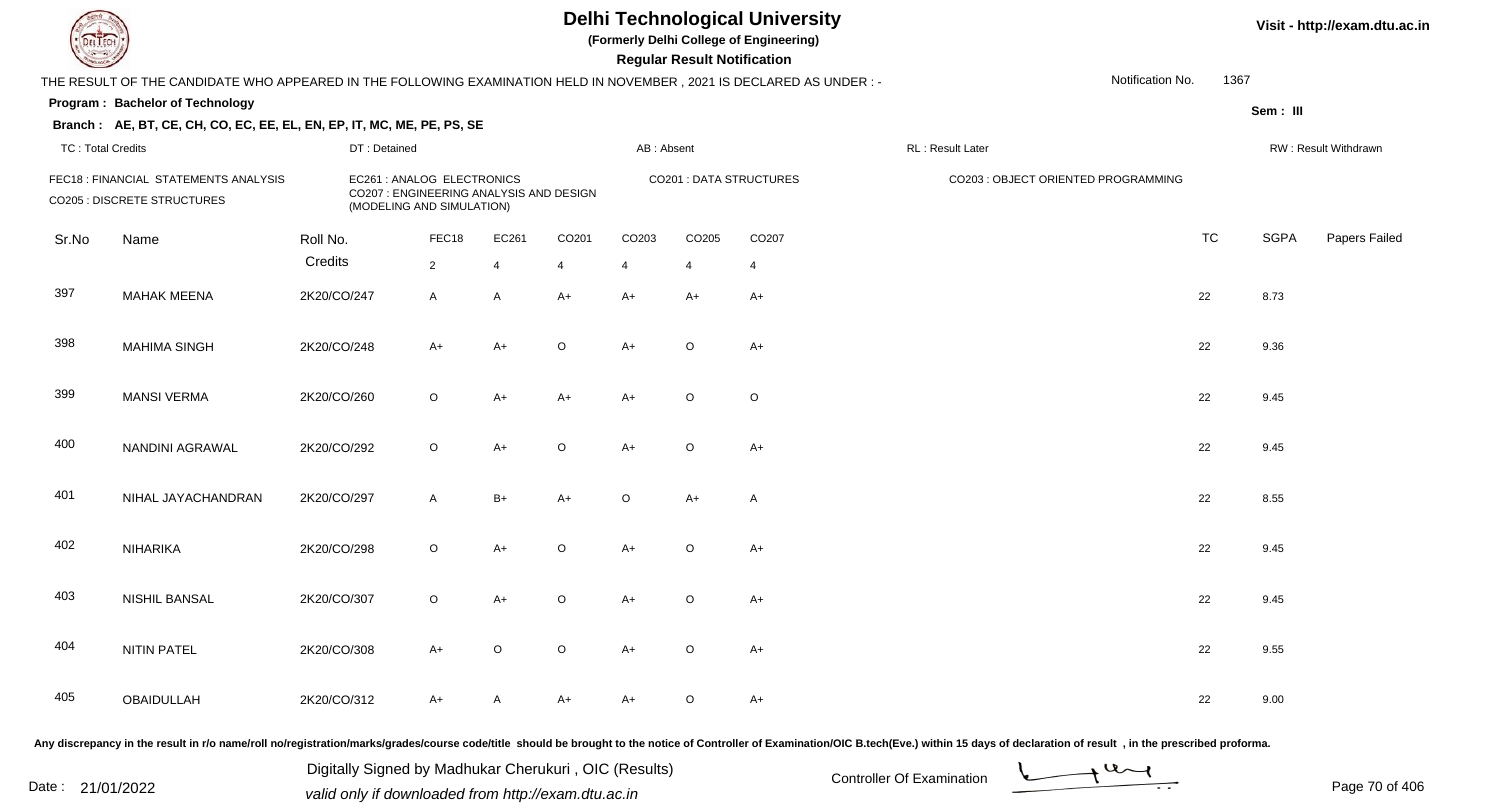**(Formerly Delhi College of Engineering)**

 **Regular Result Notification**

|                          | THE RESULT OF THE CANDIDATE WHO APPEARED IN THE FOLLOWING EXAMINATION HELD IN NOVEMBER , 2021 IS DECLARED AS UNDER :- |              |                                                                                                    |       |                |            |                |                         |                                     | Notification No. | 1367      |          |                      |
|--------------------------|-----------------------------------------------------------------------------------------------------------------------|--------------|----------------------------------------------------------------------------------------------------|-------|----------------|------------|----------------|-------------------------|-------------------------------------|------------------|-----------|----------|----------------------|
|                          | <b>Program: Bachelor of Technology</b>                                                                                |              |                                                                                                    |       |                |            |                |                         |                                     |                  |           | Sem: III |                      |
|                          | Branch: AE, BT, CE, CH, CO, EC, EE, EL, EN, EP, IT, MC, ME, PE, PS, SE                                                |              |                                                                                                    |       |                |            |                |                         |                                     |                  |           |          |                      |
| <b>TC: Total Credits</b> |                                                                                                                       | DT: Detained |                                                                                                    |       |                | AB: Absent |                |                         | RL: Result Later                    |                  |           |          | RW: Result Withdrawn |
|                          | FEC18 : FINANCIAL STATEMENTS ANALYSIS<br><b>CO205 : DISCRETE STRUCTURES</b>                                           |              | EC261 : ANALOG ELECTRONICS<br>CO207 : ENGINEERING ANALYSIS AND DESIGN<br>(MODELING AND SIMULATION) |       |                |            |                | CO201 : DATA STRUCTURES | CO203 : OBJECT ORIENTED PROGRAMMING |                  |           |          |                      |
| Sr.No                    | Name                                                                                                                  | Roll No.     | FEC18                                                                                              | EC261 | CO201          | CO203      | CO205          | CO207                   |                                     |                  | <b>TC</b> | SGPA     | Papers Failed        |
|                          |                                                                                                                       | Credits      | $\overline{2}$                                                                                     |       | $\overline{4}$ | 4          | $\overline{4}$ | $\overline{4}$          |                                     |                  |           |          |                      |
|                          |                                                                                                                       |              | $A+$                                                                                               | A     | $A+$           | $A+$       | $\circ$        | $A+$                    |                                     |                  | 22        | 9.00     |                      |
| 406                      | PANKAJ LAHOTI                                                                                                         | 2K20/CO/316  | $A+$                                                                                               | A+    | $A+$           | $A+$       | $\circ$        | $\circ$                 |                                     |                  | 22        | 9.36     |                      |
| 407                      | PARAMJIT SINGH                                                                                                        | 2K20/CO/318  | $A+$                                                                                               | $A+$  | $\circ$        | $\circ$    | $\circ$        | $A+$                    |                                     |                  | 22        | 9.55     |                      |
| 408                      | SIDDHARTH ROY                                                                                                         | 2K20/CO/443  | $A+$                                                                                               | A+    | $A+$           | $A+$       | A+             | $A+$                    |                                     |                  | 22        | 9.00     |                      |
| 409                      | VANDAN AKSHAY PATEL                                                                                                   | 2K20/CO/474  | $\mathsf{A}$                                                                                       | A+    | A              | $\circ$    | $A+$           | $A+$                    |                                     |                  | 22        | 8.91     |                      |
| 410                      | <b>VINAYAK SHARDA</b>                                                                                                 | 2K20/CO/489  | $\mathsf{A}$                                                                                       | A+    | $\circ$        | A+         | A+             | $A+$                    |                                     |                  | 22        | 9.09     |                      |

Any discrepancy in the result in r/o name/roll no/registration/marks/grades/course code/title should be brought to the notice of Controller of Examination/OIC B.tech(Eve.) within 15 days of declaration of result, in the pr

Date : 21/01/2022 Digital Digital of Microsofted Chemical Controller Of Examination Determination Page 71 of 40 Digitally Signed by Madhukar Cherukuri , OIC (Results)

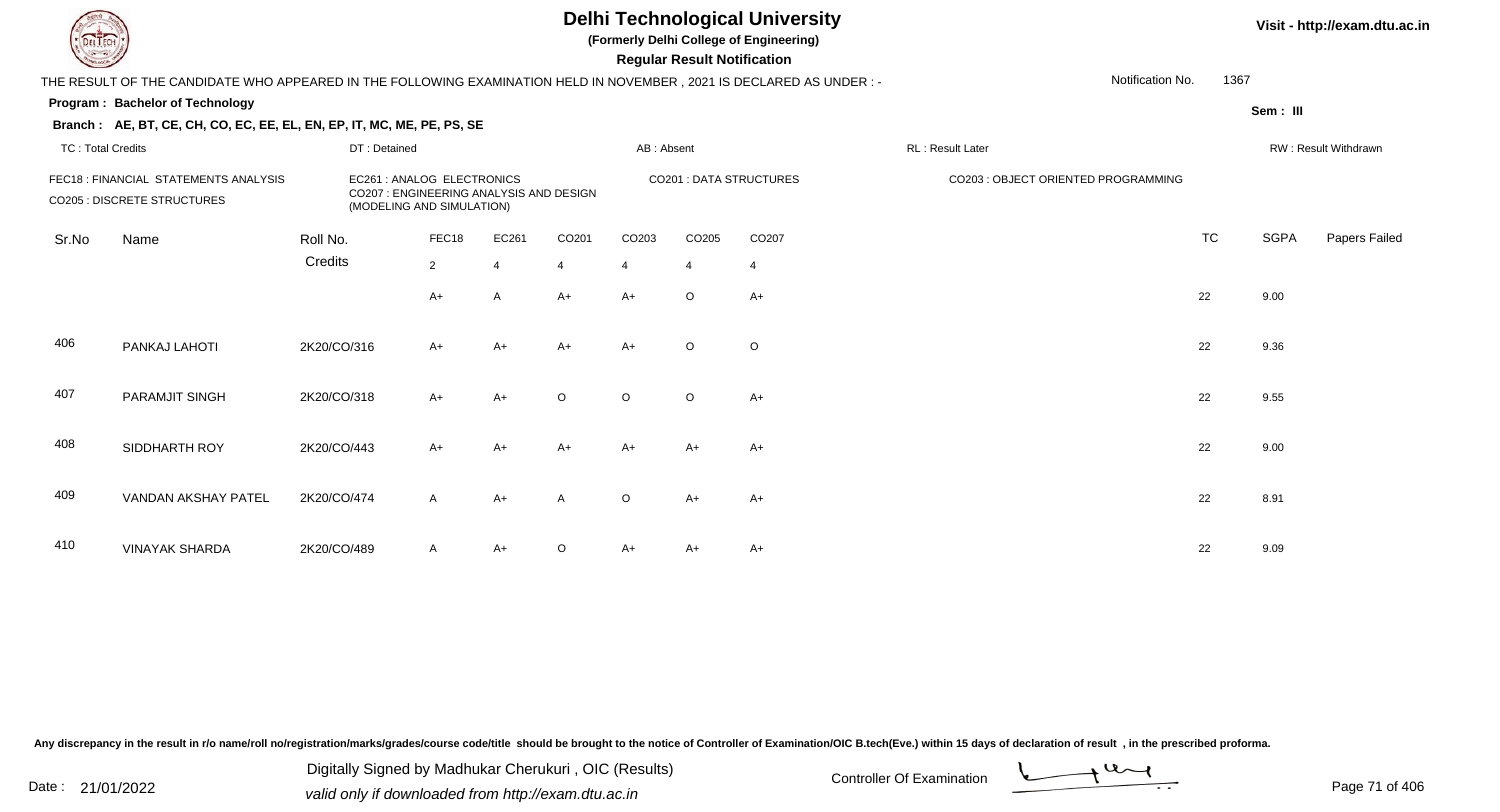**(Formerly Delhi College of Engineering)**

 **Regular Result Notification**

#### **Visit - http://exam.dtu.ac.in**

| Notification No.<br>THE RESULT OF THE CANDIDATE WHO APPEARED IN THE FOLLOWING EXAMINATION HELD IN NOVEMBER, 2021 IS DECLARED AS UNDER :- |                                 |                                                                                                    |                |                |                |                         |                |                  |                                     |  | 1367      |             |               |
|------------------------------------------------------------------------------------------------------------------------------------------|---------------------------------|----------------------------------------------------------------------------------------------------|----------------|----------------|----------------|-------------------------|----------------|------------------|-------------------------------------|--|-----------|-------------|---------------|
|                                                                                                                                          | Program: Bachelor of Technology |                                                                                                    |                |                |                |                         |                |                  |                                     |  |           | Sem : III   |               |
| Branch: AE, BT, CE, CH, CO, EC, EE, EL, EN, EP, IT, MC, ME, PE, PS, SE<br><b>TC: Total Credits</b><br>DT: Detained                       |                                 |                                                                                                    |                |                | AB: Absent     |                         |                | RL: Result Later | RW: Result Withdrawn                |  |           |             |               |
| FEC1: SPORTS - I<br><b>CO205 : DISCRETE STRUCTURES</b>                                                                                   |                                 | EC261 : ANALOG ELECTRONICS<br>CO207 : ENGINEERING ANALYSIS AND DESIGN<br>(MODELING AND SIMULATION) |                |                |                | CO201 : DATA STRUCTURES |                |                  | CO203 : OBJECT ORIENTED PROGRAMMING |  |           |             |               |
| Sr.No                                                                                                                                    | Name                            | Roll No.                                                                                           | FEC1           | EC261          | CO201          | CO203                   | CO205          | CO207            |                                     |  | <b>TC</b> | <b>SGPA</b> | Papers Failec |
|                                                                                                                                          |                                 | Credits                                                                                            | $\overline{2}$ | $\overline{4}$ | $\overline{4}$ | $\overline{4}$          | $\overline{4}$ | $\overline{4}$   |                                     |  |           |             |               |
| 411                                                                                                                                      | ABHISHEK KUMAR MEHTO            | 2K20/CO/24                                                                                         | $\mathsf{A}$   | $\mathsf C$    | $\mathbf C$    | $A+$                    | A+             | $A+$             |                                     |  | 22        | 7.45        |               |
| 412                                                                                                                                      | AKSHAY KUMAR                    | 2K20/CO/49                                                                                         | $A+$           | $B+$           | $A+$           | $A+$                    | A+             | $A+$             |                                     |  | 22        | 8.64        |               |
| 413                                                                                                                                      | ALHAGIE S JOBE                  | 2K20/CO/53                                                                                         | $A+$           | $B+$           | $B+$           | $B+$                    | Α              | $A+$             |                                     |  | 22        | 7.73        |               |
| 414                                                                                                                                      | <b>AYUSH KUMAR</b>              | 2K20/CO/114                                                                                        | $\circ$        | A              | $\circ$        | A                       | A+             | $A+$             |                                     |  | 22        | 8.91        |               |
| 415                                                                                                                                      | <b>DEEPAK</b>                   | 2K20/CO/136                                                                                        | $\mathsf{A}$   | A              | $\mathsf O$    | A                       | $\circ$        | $A+$             |                                     |  | 22        | 8.91        |               |
| 416                                                                                                                                      | EBRIMA I JALLOW                 | 2K20/CO/156                                                                                        | $A+$           | $B+$           | $B+$           | A                       | A+             | $\mathsf{A}$     |                                     |  | 22        | 7.91        |               |
| 417                                                                                                                                      | <b>GAURAV</b>                   | 2K20/CO/161                                                                                        | $A+$           | $A+$           | $\mathsf O$    | $B+$                    | A+             | $A+$             |                                     |  | 22        | 8.82        |               |
| 418                                                                                                                                      | <b>HARSH KAIM</b>               | 2K20/CO/186                                                                                        | $\mathsf{A}$   | A              | $\mathsf O$    | A                       | $A+$           | $A+$             |                                     |  | 22        | 8.73        |               |
| 419                                                                                                                                      | <b>NAMISH GARG</b>              | 2K20/CO/289                                                                                        | A+             | A              | $\mathsf O$    | $A+$                    | $\circ$        | $A+$             |                                     |  | 22        | 9.18        |               |

Any discrepancy in the result in r/o name/roll no/registration/marks/grades/course code/title should be brought to the notice of Controller of Examination/OIC B.tech(Eve.) within 15 days of declaration of result, in the pr

Date : 21/01/2022 Digital Digital of Microsofted Controller Of Examination Determination Page 72 of 40

Digitally Signed by Madhukar Cherukuri , OIC (Results)

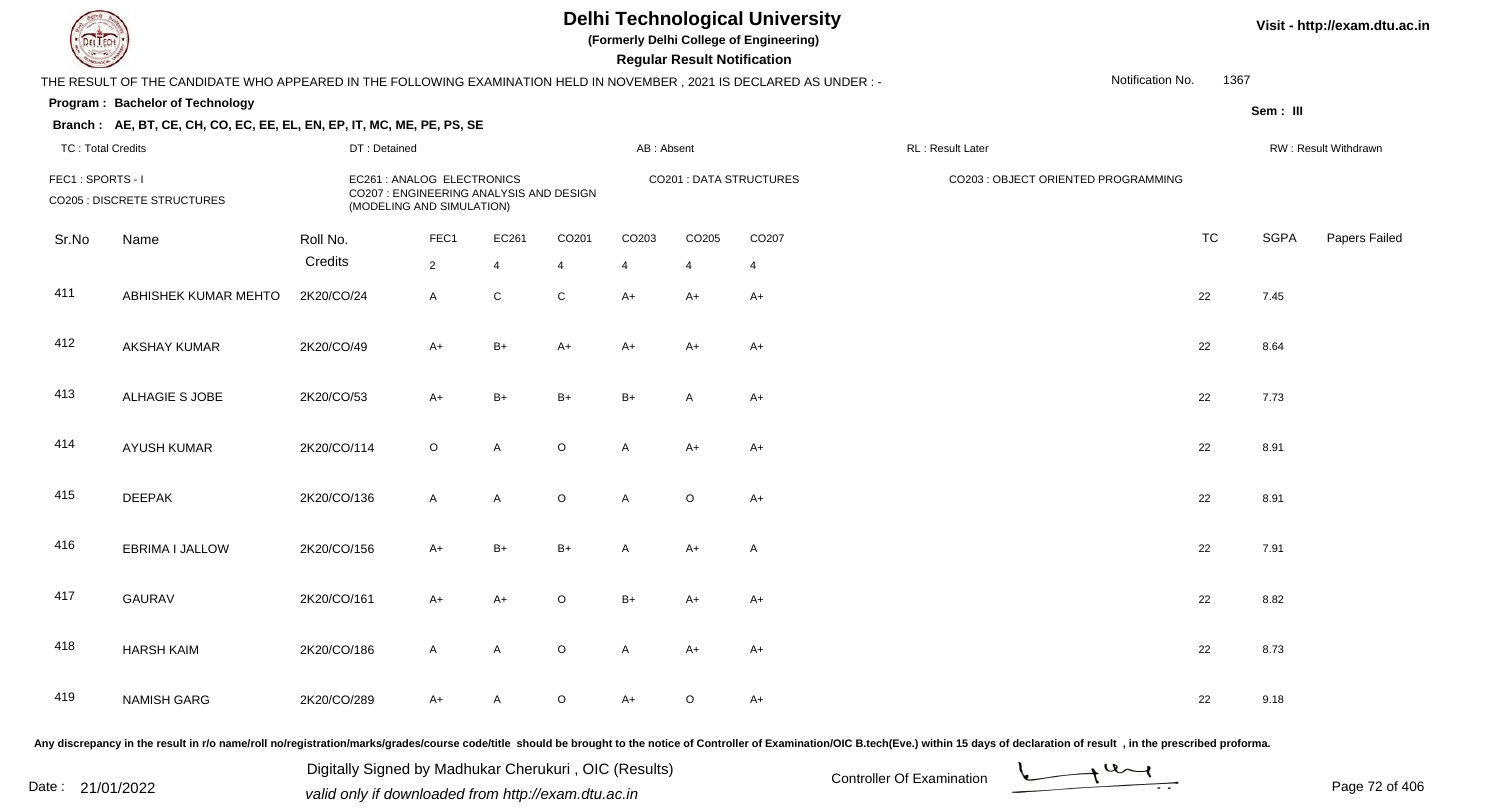**(Formerly Delhi College of Engineering)**

#### **Visit - http://exam.dtu.ac.in**

**Program : Bachelor of Technology Regular Result NotificationSem : III Branch : AE, BT, CE, CH, CO, EC, EE, EL, EN, EP, IT, MC, ME, PE, PS, SE**THE RESULT OF THE CANDIDATE WHO APPEARED IN THE FOLLOWING EXAMINATION HELD IN NOVEMBER , 2021 IS DECLARED AS UNDER : -TC : Total Credits DT : Detainedd AB : Absent RL : Result Later RW : Result Withdrawn Notification No. 1367Sr.NoName Roll No. **Credits** FEC1 : SPORTS - I EC261 : ANALOG ELECTRONICS CO201 : DATA STRUCTURES CO203 : OBJECT ORIENTED PROGRAMMINGCO205 : DISCRETE STRUCTURES CO207 : ENGINEERING ANALYSIS AND DESIGN (MODELING AND SIMULATION)FEC1 EC261 CO201 CO203 CO205 CO207 TCTC SGPA Papers Failed 22 4 4 4 4 4  $A+$  <sup>A</sup> <sup>O</sup> A+ <sup>O</sup> A+ <sup>22</sup> 9.18 420 NIKHIL KUMAR SINGHH 2K20/CO/299 A A A B+ O A+ 421 NITISH KUMARR 2K20/CO/311 F A O A+ O A+ FEC1422 PRATIK SHAWW 2K20/CO/337 A+ A A+ A+ O A+ <br>22 9.00 423 PRINCE YADAVV 2K20/CO/343 A+ B+ A+ O O A+ 22 9.00 424 REUBEN MARK ELIASS 2K20/CO/358 A+ A A+ A O A+ 425 SHAURYA GARG2K20/CO/423 B+ A+ A+ A+ <sup>O</sup> A+ <sup>22</sup> 9.00

A 2K20/CO/442 A A A A A+ O O

Any discrepancy in the result in r/o name/roll no/registration/marks/grades/course code/title should be brought to the notice of Controller of Examination/OIC B.tech(Eve.) within 15 days of declaration of result , in the p

SIDDHARTH BOTHRA

426

Date : 21/01/2022 Digital Digital of Microsofted Chemical Controller Of Examination Determination Page 73 of 40 Digitally Signed by Madhukar Cherukuri , OIC (Results)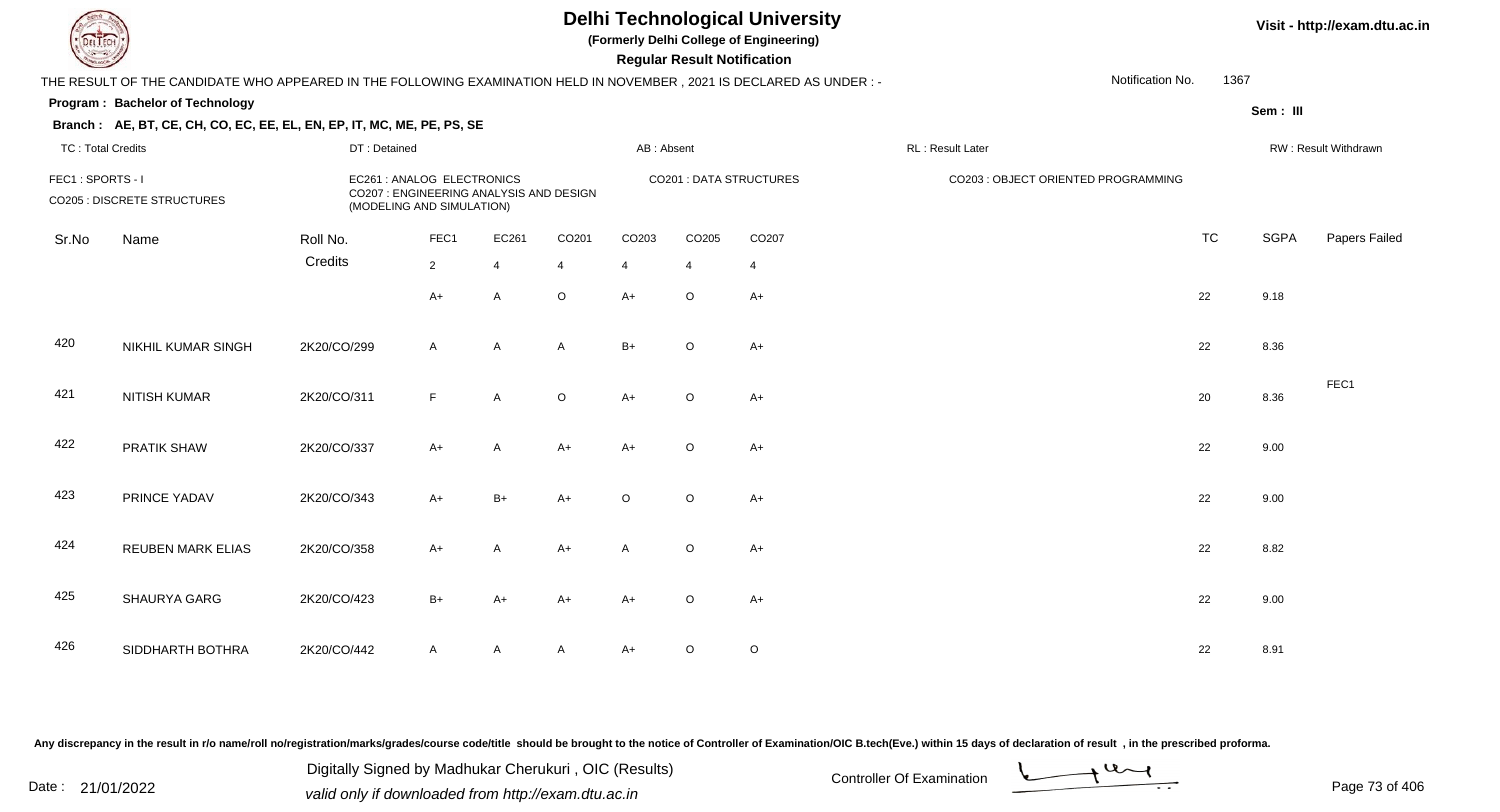

**(Formerly Delhi College of Engineering)**

 **Regular Result Notification**

**Visit - http://exam.dtu.ac.in**

**Program : Bachelor of Technology** THE RESULT OF THE CANDIDATE WHO APPEARED IN THE FOLLOWING EXAMINATION HELD IN NOVEMBER , 2021 IS DECLARED AS UNDER : -**Sem : III Branch : AE, BT, CE, CH, CO, EC, EE, EL, EN, EP, IT, MC, ME, PE, PS, SE**TC : Total Credits DT : Detainedd AB : Absent RL : Result Later RW : Result Withdrawn Notification No. 1367Sr.NoName Roll No. **Credits** FEC22 : YOGA EC261 : ANALOG ELECTRONICS CO201 : DATA STRUCTURES CO203 : OBJECT ORIENTED PROGRAMMINGCO205 : DISCRETE STRUCTURES CO207 : ENGINEERING ANALYSIS AND DESIGN (MODELING AND SIMULATION)FEC22 EC261 CO201 CO203 CO205 CO207 TCTC SGPA Papers Failed 22 4 4 4 4 4 427 BHASKAR ANANDD 2K20/CO/121 O A+ O A A+ A+  $+$  A+  $+$  A+  $+$  22 9.09

428 PRITHVI PUROHITT 2K20/CO/344 A+ B A B+ A+ A 22 7.73

Any discrepancy in the result in r/o name/roll no/registration/marks/grades/course code/title should be brought to the notice of Controller of Examination/OIC B.tech(Eve.) within 15 days of declaration of result , in the p

Date : 21/01/2022 Digital Digital of Microsofted Chemical Controller Of Examination Determination Page 74 of 40 Digitally Signed by Madhukar Cherukuri , OIC (Results)

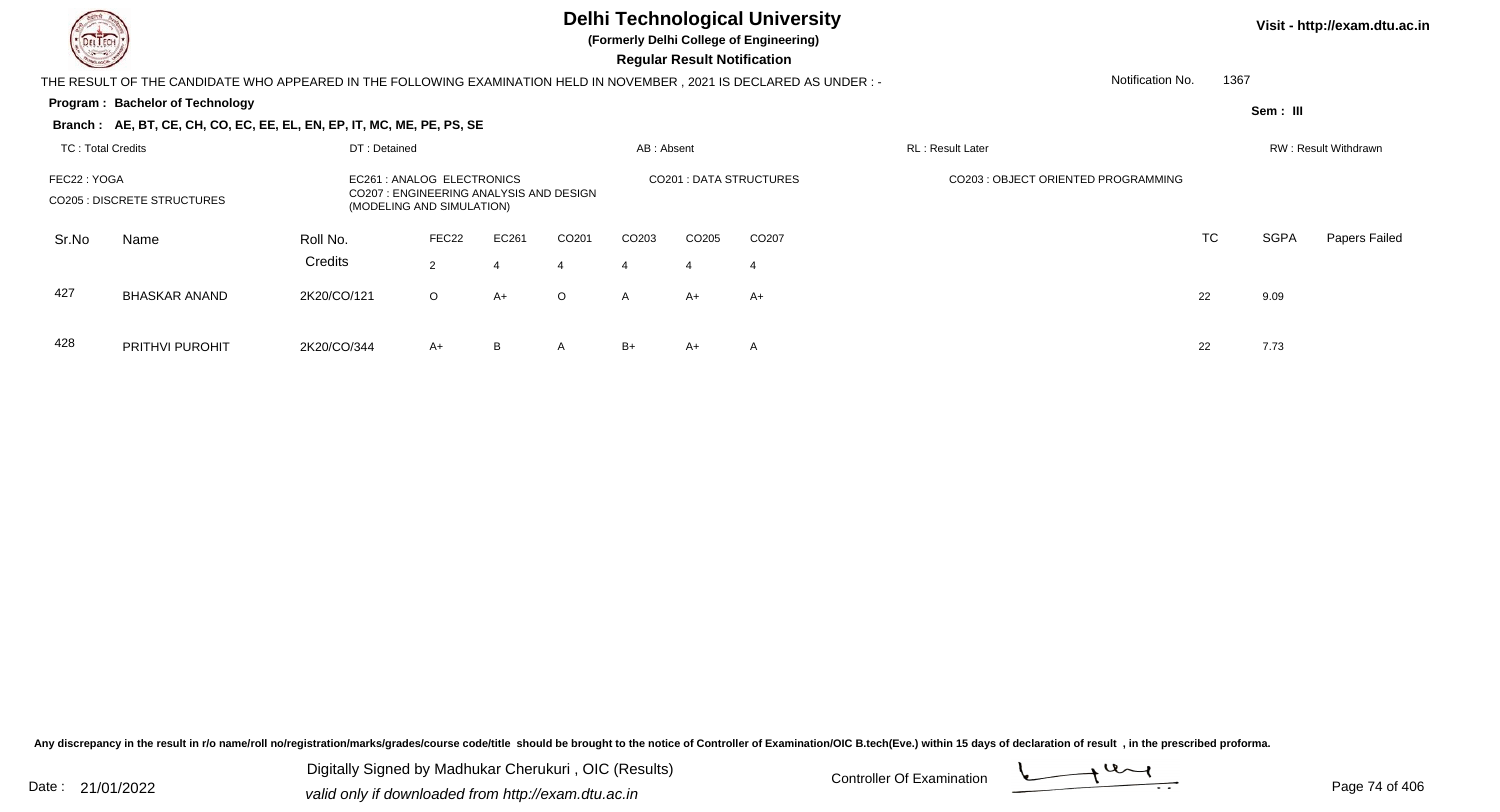**(Formerly Delhi College of Engineering)**

 **Regular Result Notification**

| $\sim$                   |                                                                                                                                                                                                                                |             |                                                                                                    |                |                |                |              | n <del>c</del> yuman n <del>c</del> sun noumcauom |                         |                   |                                     |                  |           |             |                      |
|--------------------------|--------------------------------------------------------------------------------------------------------------------------------------------------------------------------------------------------------------------------------|-------------|----------------------------------------------------------------------------------------------------|----------------|----------------|----------------|--------------|---------------------------------------------------|-------------------------|-------------------|-------------------------------------|------------------|-----------|-------------|----------------------|
|                          | THE RESULT OF THE CANDIDATE WHO APPEARED IN THE FOLLOWING EXAMINATION HELD IN NOVEMBER, 2021 IS DECLARED AS UNDER :-                                                                                                           |             |                                                                                                    |                |                |                |              |                                                   |                         |                   |                                     | Notification No. | 1367      |             |                      |
|                          | Program: Bachelor of Technology                                                                                                                                                                                                |             |                                                                                                    |                |                |                |              |                                                   |                         |                   |                                     |                  |           | Sem: III    |                      |
|                          | Branch: AE, BT, CE, CH, CO, EC, EE, EL, EN, EP, IT, MC, ME, PE, PS, SE                                                                                                                                                         |             |                                                                                                    |                |                |                |              |                                                   |                         |                   |                                     |                  |           |             |                      |
| <b>TC: Total Credits</b> |                                                                                                                                                                                                                                |             | DT: Detained                                                                                       |                |                |                | AB: Absent   |                                                   |                         | RL : Result Later |                                     |                  |           |             | RW: Result Withdrawn |
|                          | FEC27 : PROFESSIONAL ETHICS & HUMAN VALUES<br>CO205 : DISCRETE STRUCTURES                                                                                                                                                      |             | EC261 : ANALOG ELECTRONICS<br>CO207 : ENGINEERING ANALYSIS AND DESIGN<br>(MODELING AND SIMULATION) |                |                |                |              |                                                   | CO201 : DATA STRUCTURES |                   | CO203 : OBJECT ORIENTED PROGRAMMING |                  |           |             |                      |
| Sr.No                    | Name                                                                                                                                                                                                                           | Roll No.    |                                                                                                    | FEC27          | EC261          | CO201          | CO203        | CO205                                             | CO207                   |                   |                                     |                  | <b>TC</b> | <b>SGPA</b> | Papers Failed        |
|                          |                                                                                                                                                                                                                                | Credits     |                                                                                                    | $\overline{2}$ | $\overline{4}$ | $\overline{4}$ | 4            | $\overline{4}$                                    | $\overline{4}$          |                   |                                     |                  |           |             |                      |
| 429                      | <b>BASANT KAKKAR</b>                                                                                                                                                                                                           | 2K20/CO/119 |                                                                                                    | $\circ$        | $A+$           | $A+$           | A            | $\circ$                                           | $\circ$                 |                   |                                     |                  | 22        | 9.27        |                      |
| 430                      | <b>DHRUV GIRI</b>                                                                                                                                                                                                              | 2K20/CO/144 |                                                                                                    | $\circ$        | $A+$           | $A+$           | $\mathsf{A}$ | $A+$                                              | $A+$                    |                   |                                     |                  | 22        | 8.91        |                      |
| 431                      | H A PAVAN KASHYAP                                                                                                                                                                                                              | 2K20/CO/178 |                                                                                                    | $A+$           | $A+$           | $\circ$        | $\circ$      | $A+$                                              | $A+$                    |                   |                                     |                  | 22        | 9.36        |                      |
| 432                      | <b>HEMANT KUMAR</b>                                                                                                                                                                                                            | 2K20/CO/196 |                                                                                                    | $A+$           | $\mathsf{A}$   | $A+$           | $B+$         | A                                                 | A                       |                   |                                     |                  | 22        | 8.09        |                      |
| 433                      | JIVESH ANAND                                                                                                                                                                                                                   | 2K20/CO/216 |                                                                                                    | $\circ$        | $A+$           | $\circ$        | A            | $A+$                                              | $A+$                    |                   |                                     |                  | 22        | 9.09        |                      |
| 434                      | <b>KUMAR ANKIT</b>                                                                                                                                                                                                             | 2K20/CO/235 |                                                                                                    | $\circ$        | A              | $A+$           | A            | $\circ$                                           | $A+$                    |                   |                                     |                  | 22        | 8.91        |                      |
| 435                      | <b>KUNAL SINGH</b>                                                                                                                                                                                                             | 2K20/CO/238 |                                                                                                    | $A+$           | A              | $A+$           | $A+$         | $A+$                                              | $A+$                    |                   |                                     |                  | 22        | 8.82        |                      |
| 436                      | <b>LAKSHAY SOLANKI</b>                                                                                                                                                                                                         | 2K20/CO/242 |                                                                                                    | $A+$           | $A+$           | $\circ$        | $\circ$      | $\circ$                                           | $A+$                    |                   |                                     |                  | 22        | 9.55        |                      |
| 437                      | MITHUN SRINIVASA                                                                                                                                                                                                               | 2K20/CO/269 |                                                                                                    | $\, {\sf B}$   | P.             | B              | P            | $\mathsf{P}$                                      | A                       |                   |                                     |                  | 22        | 5.27        |                      |
|                          | andizero and in the special in the special includiodical constants for the contract of the contract of the second in the contract of Contraction (OD Deap (Fig. ) within 4E december of special in the proceding production of |             |                                                                                                    |                |                |                |              |                                                   |                         |                   |                                     |                  |           |             |                      |

Any discrepancy in the result in r/o name/roll no/registration/marks/grades/course code/title should be brought to the notice of Controller of Examination/OIC B.tech(Eve.) within 15 days of declaration of result ,in the p

Date : 21/01/2022 Digital Digital of Microsofted Chemical Controller Of Examination Determination Page 75 of 40 Digitally Signed by Madhukar Cherukuri , OIC (Results)

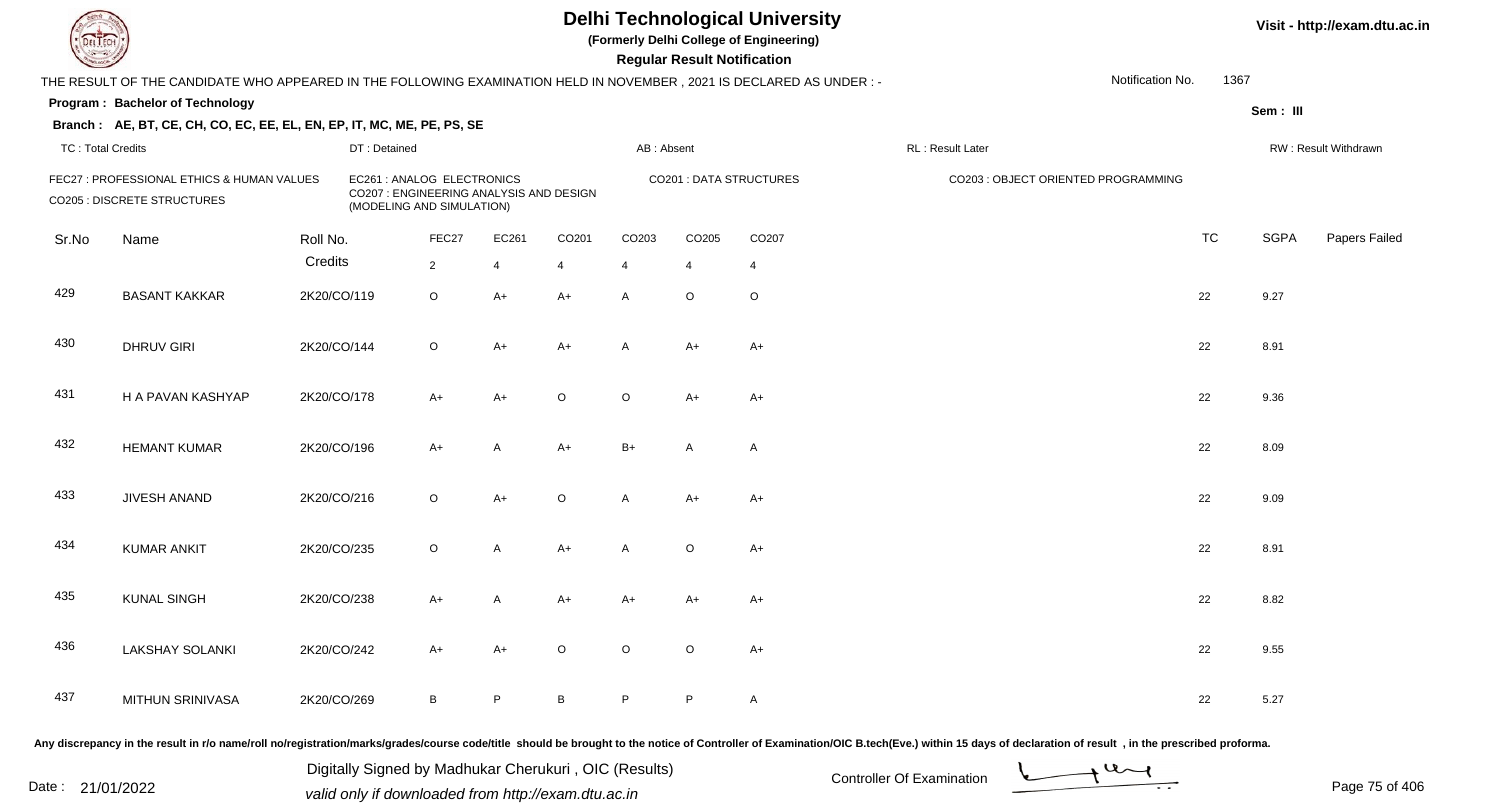**(Formerly Delhi College of Engineering)**

 **Regular Result Notification**

| $\overline{\phantom{a}}$                                                         |                                                                                                                      |             |                                                                                                   |             |       |         |                         | <b>Regular Result Notification</b> |                   |                                     |           |           |                      |
|----------------------------------------------------------------------------------|----------------------------------------------------------------------------------------------------------------------|-------------|---------------------------------------------------------------------------------------------------|-------------|-------|---------|-------------------------|------------------------------------|-------------------|-------------------------------------|-----------|-----------|----------------------|
|                                                                                  | THE RESULT OF THE CANDIDATE WHO APPEARED IN THE FOLLOWING EXAMINATION HELD IN NOVEMBER, 2021 IS DECLARED AS UNDER :- |             |                                                                                                   |             |       |         |                         |                                    |                   | Notification No.                    | 1367      |           |                      |
|                                                                                  | Program: Bachelor of Technology                                                                                      |             |                                                                                                   |             |       |         |                         |                                    |                   |                                     |           | Sem : III |                      |
|                                                                                  | Branch: AE, BT, CE, CH, CO, EC, EE, EL, EN, EP, IT, MC, ME, PE, PS, SE                                               |             |                                                                                                   |             |       |         |                         |                                    |                   |                                     |           |           |                      |
|                                                                                  | <b>TC: Total Credits</b><br>DT: Detained                                                                             |             |                                                                                                   |             |       |         | AB: Absent              |                                    |                   | RL: Result Later                    |           |           | RW: Result Withdrawn |
| FEC27 : PROFESSIONAL ETHICS & HUMAN VALUES<br><b>CO205 : DISCRETE STRUCTURES</b> |                                                                                                                      |             | EC261: ANALOG ELECTRONICS<br>CO207 : ENGINEERING ANALYSIS AND DESIGN<br>(MODELING AND SIMULATION) |             |       |         | CO201 : DATA STRUCTURES |                                    |                   | CO203 : OBJECT ORIENTED PROGRAMMING |           |           |                      |
| Sr.No                                                                            | Name                                                                                                                 | Roll No.    |                                                                                                   | FEC27       | EC261 | CO201   | CO203                   | CO205                              | CO <sub>207</sub> |                                     | <b>TC</b> | SGPA      | Papers Failed        |
|                                                                                  |                                                                                                                      | Credits     |                                                                                                   | $2^{\circ}$ |       | 4       | 4                       | 4                                  | 4                 |                                     |           |           |                      |
|                                                                                  |                                                                                                                      |             |                                                                                                   | B           | P     | B       | P                       | P                                  | A                 |                                     | 22        | 5.27      |                      |
| 438                                                                              | SHOAIB SHAMA                                                                                                         | 2K20/CO/435 |                                                                                                   | $\circ$     | $A+$  | $A+$    | $A+$                    | A+                                 | $A+$              |                                     | 22        | 9.09      |                      |
| 439                                                                              | <b>SUMIT DIXIT</b>                                                                                                   | 2K20/CO/450 |                                                                                                   | $A+$        | A+    | $B+$    | $A+$                    | $A+$                               | $A+$              |                                     | 22        | 8.64      |                      |
| 440                                                                              | VAIBHAV ANAND                                                                                                        | 2K20/CO/472 |                                                                                                   | $A+$        | A+    | $\circ$ | $\circ$                 | A+                                 | A+                |                                     | 22        | 9.36      |                      |

Any discrepancy in the result in r/o name/roll no/registration/marks/grades/course code/title should be brought to the notice of Controller of Examination/OIC B.tech(Eve.) within 15 days of declaration of result, in the pr

Date : 21/01/2022 Digital Digital of Microsofted Chemical Controller Of Examination Determination Page 76 of 40 Digitally Signed by Madhukar Cherukuri , OIC (Results)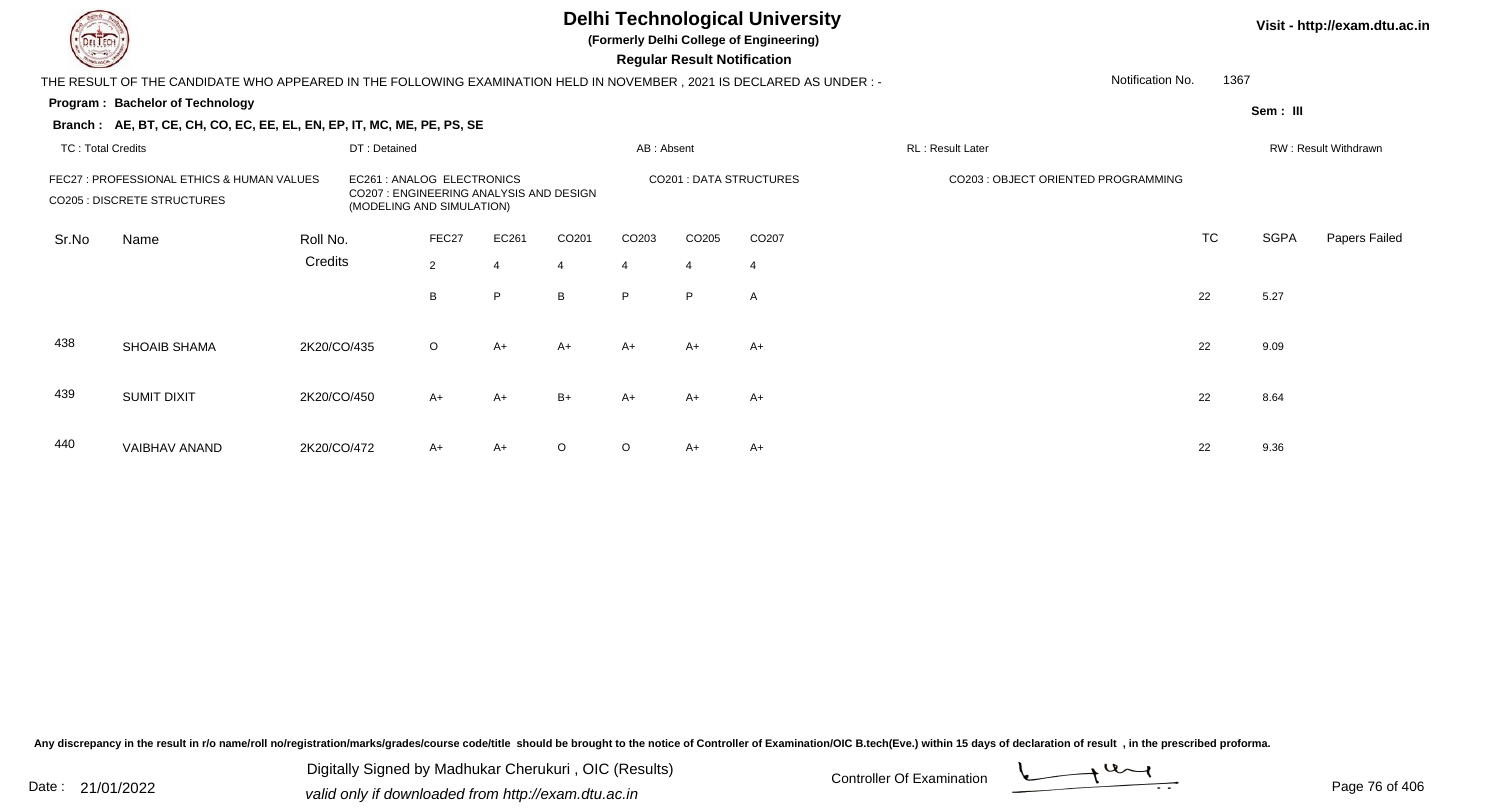**(Formerly Delhi College of Engineering)**

 **Regular Result Notification**

#### **Visit - http://exam.dtu.ac.in**

|                          | THE RESULT OF THE CANDIDATE WHO APPEARED IN THE FOLLOWING EXAMINATION HELD IN NOVEMBER, 2021 IS DECLARED AS UNDER :- |              |                                                                                                    |         |                |                |         |                                |                                     | Notification No. | 1367      |             |                      |
|--------------------------|----------------------------------------------------------------------------------------------------------------------|--------------|----------------------------------------------------------------------------------------------------|---------|----------------|----------------|---------|--------------------------------|-------------------------------------|------------------|-----------|-------------|----------------------|
|                          | Program: Bachelor of Technology<br>Branch: AE, BT, CE, CH, CO, EC, EE, EL, EN, EP, IT, MC, ME, PE, PS, SE            |              |                                                                                                    |         |                |                |         |                                |                                     |                  |           | Sem : III   |                      |
| <b>TC: Total Credits</b> |                                                                                                                      | DT: Detained |                                                                                                    |         |                | AB: Absent     |         |                                | RL: Result Later                    |                  |           |             | RW: Result Withdrawn |
|                          | FEC28 : Emotional Intelligence<br><b>CO205 : DISCRETE STRUCTURES</b>                                                 |              | EC261 : ANALOG ELECTRONICS<br>CO207 : ENGINEERING ANALYSIS AND DESIGN<br>(MODELING AND SIMULATION) |         |                |                |         | <b>CO201 : DATA STRUCTURES</b> | CO203 : OBJECT ORIENTED PROGRAMMING |                  |           |             |                      |
| Sr.No                    | Name                                                                                                                 | Roll No.     | FEC28                                                                                              | EC261   | CO201          | CO203          | CO205   | CO207                          |                                     |                  | <b>TC</b> | <b>SGPA</b> | Papers Failec        |
|                          |                                                                                                                      | Credits      | $\overline{2}$                                                                                     | 4       | $\overline{4}$ | $\overline{4}$ | 4       | $\overline{4}$                 |                                     |                  |           |             |                      |
| 441                      | <b>GURLEEN KAUR</b>                                                                                                  | 2K20/CO/176  | $A+$                                                                                               | $A+$    | $\mathsf O$    | $A+$           | A+      | $A+$                           |                                     |                  | 22        | 9.18        |                      |
| 442                      | <b>HARSHITA GUPTA</b>                                                                                                | 2K20/CO/193  | $\circ$                                                                                            | $A+$    | $\circ$        | A              | $A+$    | $A+$                           |                                     |                  | 22        | 9.09        |                      |
| 443                      | <b>ISHA JHA</b>                                                                                                      | 2K20/CO/205  | $\circ$                                                                                            | $A+$    | $\mathsf O$    | $A+$           | A+      | $A+$                           |                                     |                  | 22        | 9.27        |                      |
| 444                      | KARANDEEP SINGH                                                                                                      | 2K20/CO/225  | $\circ$                                                                                            | A       | $A+$           | Α              | A+      | $A+$                           |                                     |                  | 22        | 8.73        |                      |
| 445                      | <b>LAKSHAY GUPTA</b>                                                                                                 | 2K20/CO/241  | $\circ$                                                                                            | $\circ$ | $\mathsf O$    | $A+$           | $\circ$ | $\circ$                        |                                     |                  | 22        | 9.82        |                      |
| 446                      | <b>MANISH GAUTAM</b>                                                                                                 | 2K20/CO/255  | $\circ$                                                                                            | A       | $A+$           | A              | A+      | $A+$                           |                                     |                  | 22        | 8.73        |                      |
| 447                      | <b>NAMAN JAIN</b>                                                                                                    | 2K20/CO/287  | $\circ$                                                                                            | $\circ$ | $\circ$        | $A+$           | A+      | $\circ$                        |                                     |                  | 22        | 9.64        |                      |
| 448                      | NIKHILESH JAIN                                                                                                       | 2K20/CO/300  | $A+$                                                                                               | $A+$    | $A+$           | O              | $\circ$ | $A+$                           |                                     |                  | 22        | 9.36        |                      |
| 449                      | NISHANT AGGARWAL                                                                                                     | 2K20/CO/305  | $A+$                                                                                               | $\circ$ | $\mathsf O$    | $A+$           | $\circ$ | $A+$                           |                                     |                  | 22        | 9.55        |                      |

Any discrepancy in the result in r/o name/roll no/registration/marks/grades/course code/title should be brought to the notice of Controller of Examination/OIC B.tech(Eve.) within 15 days of declaration of result, in the pr

Date : 21/01/2022 Digital Digital of Microsofted Chemical Controller Of Examination Determination Page 77 of 40 Digitally Signed by Madhukar Cherukuri , OIC (Results)

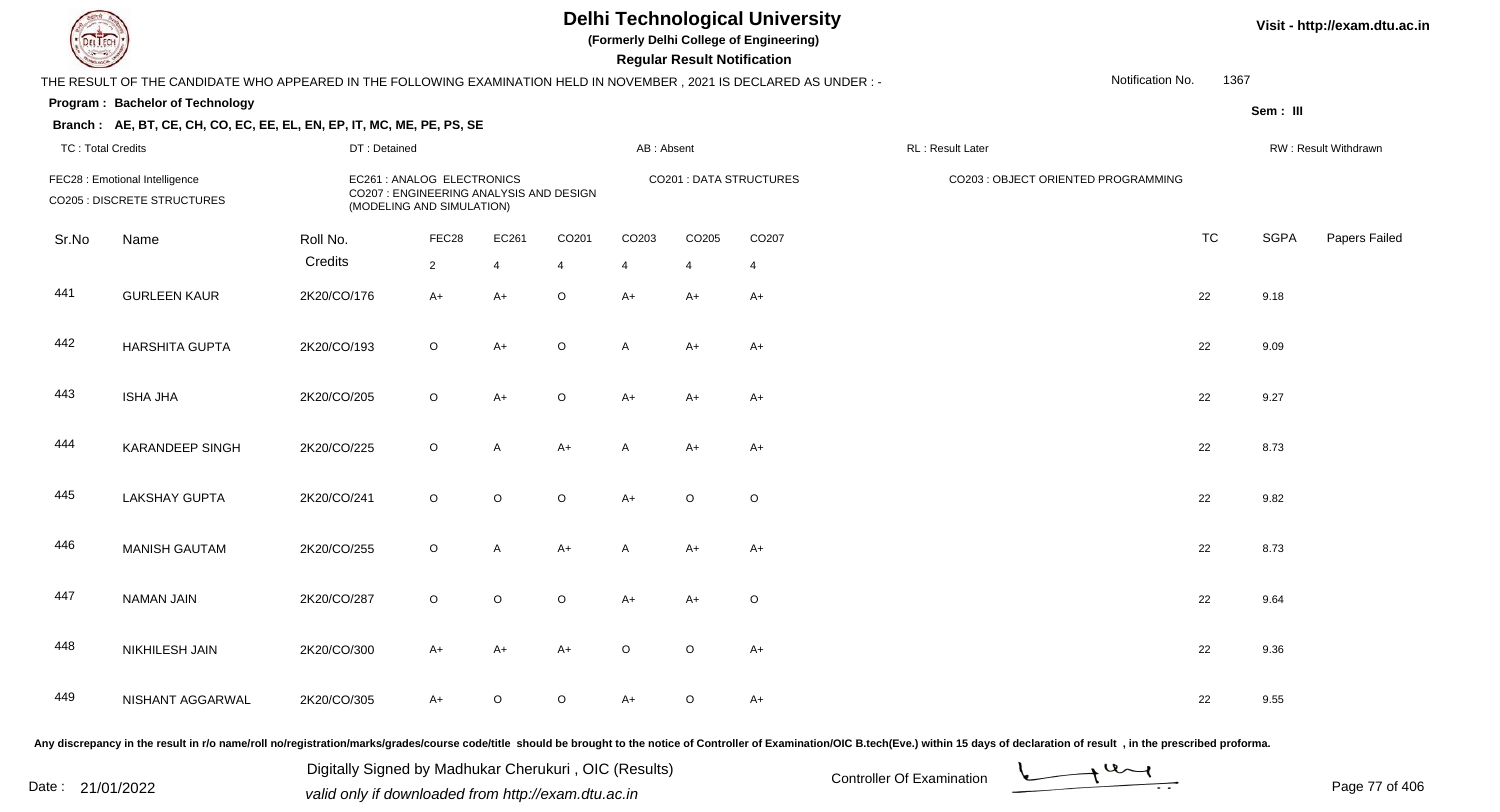**(Formerly Delhi College of Engineering)**

 **Regular Result Notification**

#### **Visit - http://exam.dtu.ac.in**

**Program : Bachelor of TechnologySem : III Branch : AE, BT, CE, CH, CO, EC, EE, EL, EN, EP, IT, MC, ME, PE, PS, SE**THE RESULT OF THE CANDIDATE WHO APPEARED IN THE FOLLOWING EXAMINATION HELD IN NOVEMBER , 2021 IS DECLARED AS UNDER : -TC : Total Credits DT : Detainedd AB : Absent RL : Result Later RW : Result Withdrawn Notification No. 1367Sr.NoName Roll No. **Credits** FEC28 : Emotional Intelligence EC261 : ANALOG ELECTRONICS CO201 : DATA STRUCTURES CO203 : OBJECT ORIENTED PROGRAMMINGCO205 : DISCRETE STRUCTURES CO207 : ENGINEERING ANALYSIS AND DESIGN (MODELING AND SIMULATION)FEC288 EC261 CO201 CO203 CO205 CO207 CO207 CO207 CO207 CO207 CO207 CO207 CO207 CO207 CO TC SGPA Papers Failed 22 4 4 4 4 4  $A+$  <sup>O</sup>O O A+ O A+  $22$  9.55 450 PANKAJ PANDEY 2K20/CO/317 A+ A+ A+ A+ <sup>O</sup> <sup>O</sup> <sup>22</sup> 9.36 451 PREETI DASS 2K20/CO/338 O A+ A+ A+ O O 452 PRINCE MENDIRATTAA 2K20/CO/341 O A O A+ O A+ 453 SAMARTH JINDAL 2K20/CO/395 A+ <sup>O</sup>O A+ O O O 22 9.73 454 SATVIK GUPTAA 2K20/CO/411 A+ A+ A+ A+ A+ O A+ 455 SAURAV SHARMAA 2K20/CO/417 A+ A+ A+ A+ A+ O A+ 456 SHIVANG MATHURR 2K20/CO/432 A+ A+ A+ A+ A+ O A+

Any discrepancy in the result in r/o name/roll no/registration/marks/grades/course code/title should be brought to the notice of Controller of Examination/OIC B.tech(Eve.) within 15 days of declaration of result , in the p

Date : 21/01/2022 Digital Digital of Microsofted Chemical Controller Of Examination Determination Page 78 of 40 Digitally Signed by Madhukar Cherukuri , OIC (Results)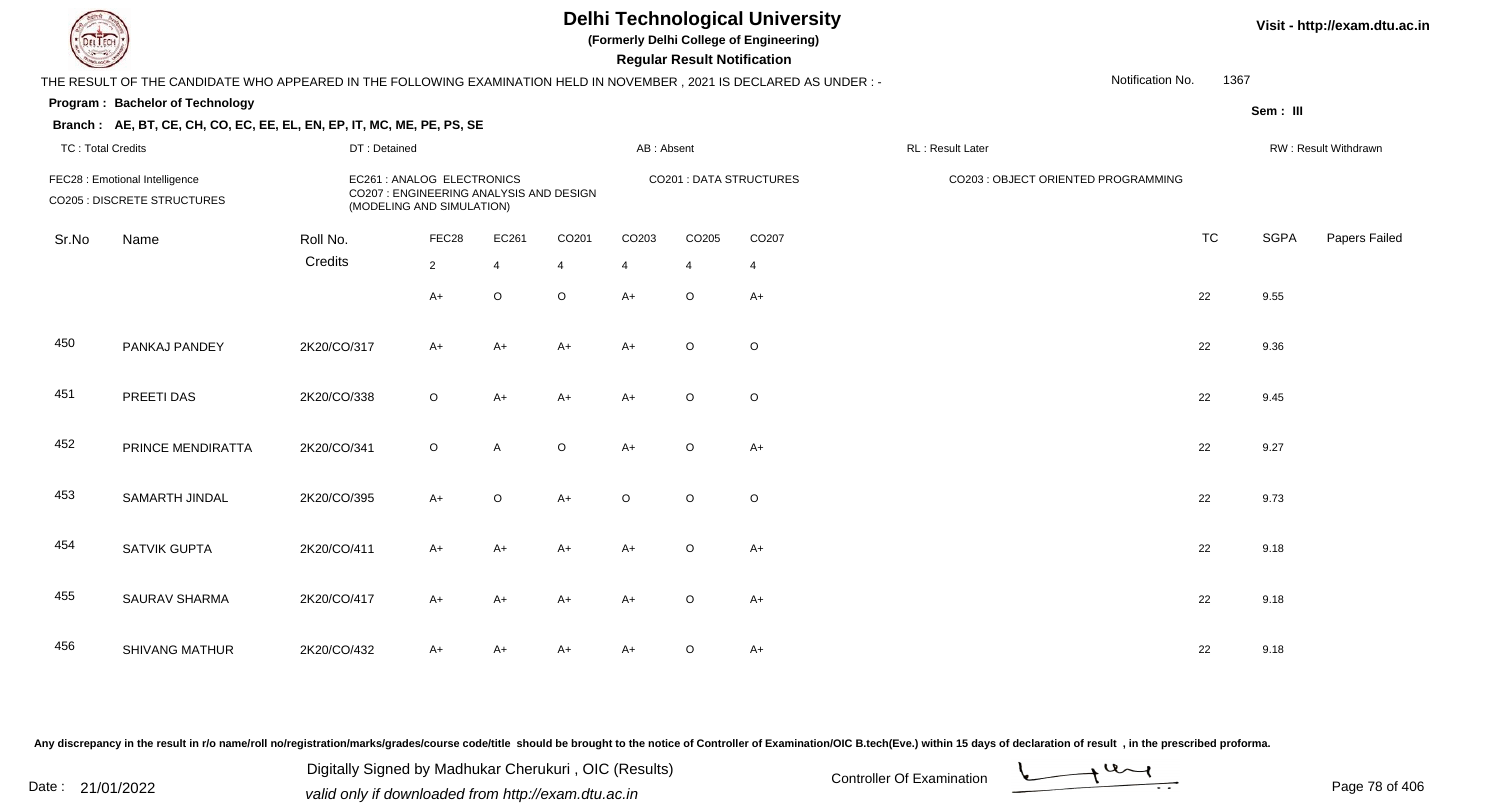**(Formerly Delhi College of Engineering)**

 **Regular Result Notification**

|                          | THE RESULT OF THE CANDIDATE WHO APPEARED IN THE FOLLOWING EXAMINATION HELD IN NOVEMBER, 2021 IS DECLARED AS UNDER :- |              |                                                                                                    |                 |              |                   |         |                         |                                                                                                                                                                                                                                | Notification No. | 1367 |             |                      |
|--------------------------|----------------------------------------------------------------------------------------------------------------------|--------------|----------------------------------------------------------------------------------------------------|-----------------|--------------|-------------------|---------|-------------------------|--------------------------------------------------------------------------------------------------------------------------------------------------------------------------------------------------------------------------------|------------------|------|-------------|----------------------|
|                          | Program: Bachelor of Technology                                                                                      |              |                                                                                                    |                 |              |                   |         |                         |                                                                                                                                                                                                                                |                  |      | Sem: III    |                      |
|                          | Branch: AE, BT, CE, CH, CO, EC, EE, EL, EN, EP, IT, MC, ME, PE, PS, SE                                               |              |                                                                                                    |                 |              |                   |         |                         |                                                                                                                                                                                                                                |                  |      |             |                      |
| <b>TC: Total Credits</b> |                                                                                                                      | DT: Detained |                                                                                                    |                 |              | AB: Absent        |         |                         | RL: Result Later                                                                                                                                                                                                               |                  |      |             | RW: Result Withdrawn |
|                          | FEC2 : SPORTS II<br>CO205 : DISCRETE STRUCTURES                                                                      |              | EC261 : ANALOG ELECTRONICS<br>CO207 : ENGINEERING ANALYSIS AND DESIGN<br>(MODELING AND SIMULATION) |                 |              |                   |         | CO201 : DATA STRUCTURES | CO203 : OBJECT ORIENTED PROGRAMMING                                                                                                                                                                                            |                  |      |             |                      |
| Sr.No                    | Name                                                                                                                 | Roll No.     | FEC <sub>2</sub>                                                                                   | EC261           | CO201        | CO <sub>203</sub> | CO205   | CO207                   |                                                                                                                                                                                                                                | <b>TC</b>        |      | <b>SGPA</b> | Papers Failed        |
|                          |                                                                                                                      | Credits      | $\overline{2}$                                                                                     | 4               | 4            | 4                 | 4       | 4                       |                                                                                                                                                                                                                                |                  |      |             |                      |
| 457                      | AAYUSH PRATAP BANSAL                                                                                                 | 2K20/CO/12   | $\mathsf{A}$                                                                                       | $\, {\bf B} \,$ | $A+$         | $A+$              | $A+$    | $A+$                    |                                                                                                                                                                                                                                | 22               |      | 8.36        |                      |
| 458                      | AKANSHU                                                                                                              | 2K20/CO/44   | $\mathsf{A}$                                                                                       | A               | $A+$         | $A+$              | $A+$    | $A+$                    |                                                                                                                                                                                                                                | 22               |      | 8.73        |                      |
| 459                      | <b>AMAN</b>                                                                                                          | 2K20/CO/55   | $A+$                                                                                               | A               | $A+$         | $A+$              | $A+$    | $A+$                    |                                                                                                                                                                                                                                | 22               |      | 8.82        |                      |
| 460                      | <b>ANJUL KUMAR</b>                                                                                                   | 2K20/CO/71   | A                                                                                                  | $B+$            | A+           | A+                | A+      | A+                      |                                                                                                                                                                                                                                | 22               |      | 8.55        |                      |
| 461                      | ARYAMAN YADUVANSHI                                                                                                   | 2K20/CO/103  | $\circ$                                                                                            | $B+$            | $\circ$      | A                 | $\circ$ | A+                      |                                                                                                                                                                                                                                | 22               |      | 8.91        |                      |
| 462                      | <b>BHISHEK KUMAR</b>                                                                                                 | 2K20/CO/125  | F                                                                                                  | A               | $A+$         | $B+$              | A+      | A+                      |                                                                                                                                                                                                                                | 20               |      | 7.64        | FEC <sub>2</sub>     |
| 463                      | DHAN RAJ MEENA                                                                                                       | 2K20/CO/143  | $\mathsf{A}$                                                                                       | $B+$            | $\mathsf{A}$ | F                 | P       | $A+$                    |                                                                                                                                                                                                                                | 18               |      | 5.82        | CO203,               |
| 464                      | KUNAL SINGH RAGHAV                                                                                                   | 2K20/CO/239  | $A+$                                                                                               | A               | $A+$         | $A+$              | $A+$    | $A+$                    |                                                                                                                                                                                                                                | 22               |      | 8.82        |                      |
| 465                      | LOKESH                                                                                                               | 2K20/CO/244  | $\mathsf O$                                                                                        | A+              | $A+$         | $A+$              | A+      | $A+$                    |                                                                                                                                                                                                                                | 22               |      | 9.09        |                      |
|                          |                                                                                                                      |              |                                                                                                    |                 |              |                   |         |                         | Any discrepancy in the result in r/o name/roll no/registration/marks/grades/course code/title should be brought to the notice of Controller of Examination/OIC B.tech(Eve.) within 15 days of declaration of result , in the p |                  |      |             |                      |

Date : 21/01/2022 Digital Digital of Microsofted Chemical Controller Of Examination Determination Page 79 of 40 Digitally Signed by Madhukar Cherukuri , OIC (Results)

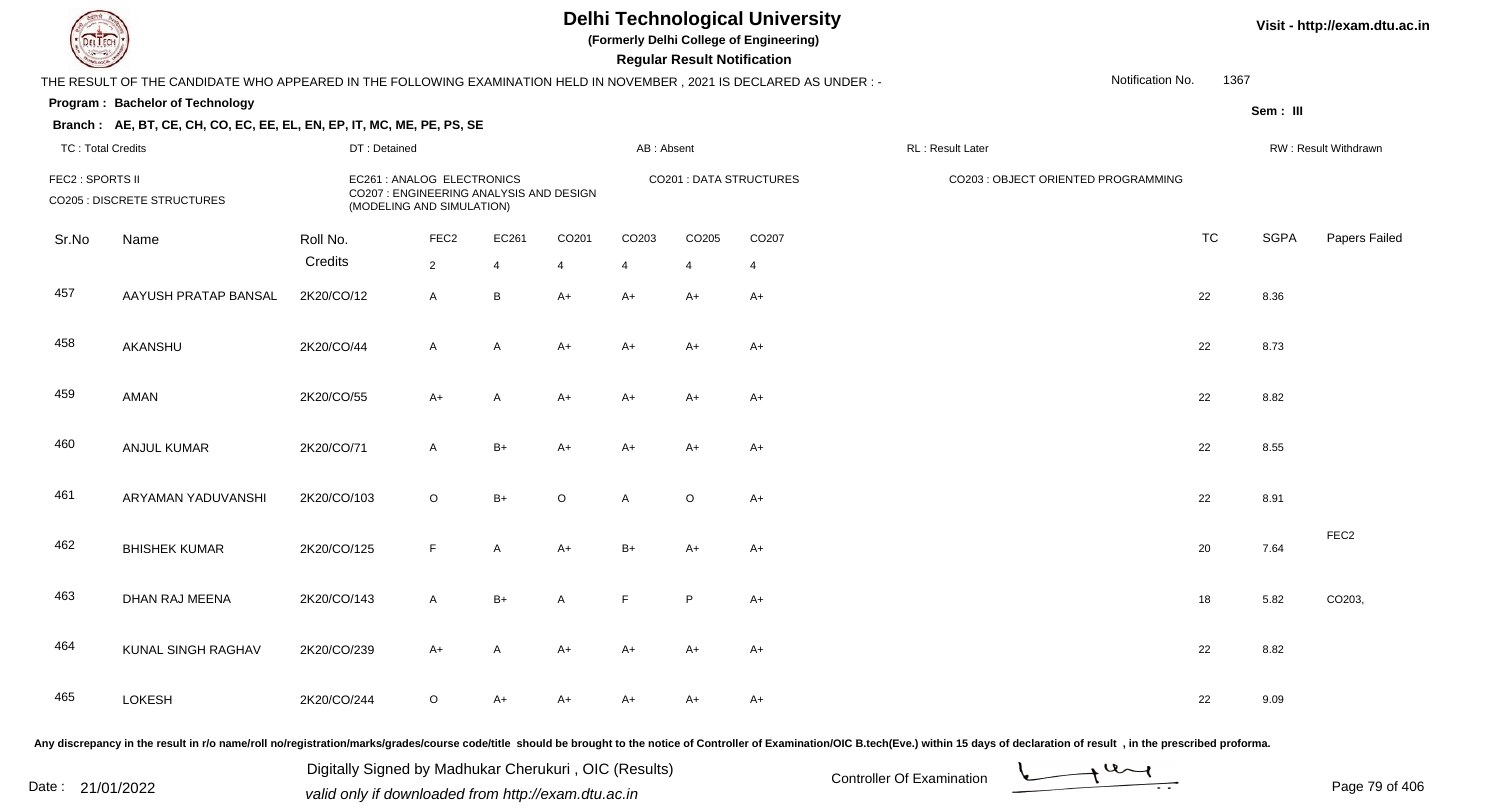**(Formerly Delhi College of Engineering)**

 **Regular Result Notification**

|                          | THE RESULT OF THE CANDIDATE WHO APPEARED IN THE FOLLOWING EXAMINATION HELD IN NOVEMBER, 2021 IS DECLARED AS UNDER :- |              |                                                                                                    |                |                   |                |                |                         |                                     | Notification No. | 1367      |             |                      |
|--------------------------|----------------------------------------------------------------------------------------------------------------------|--------------|----------------------------------------------------------------------------------------------------|----------------|-------------------|----------------|----------------|-------------------------|-------------------------------------|------------------|-----------|-------------|----------------------|
|                          | Program: Bachelor of Technology                                                                                      |              |                                                                                                    |                |                   |                |                |                         |                                     |                  |           | Sem : III   |                      |
|                          | Branch: AE, BT, CE, CH, CO, EC, EE, EL, EN, EP, IT, MC, ME, PE, PS, SE                                               |              |                                                                                                    |                |                   |                |                |                         |                                     |                  |           |             |                      |
| <b>TC: Total Credits</b> |                                                                                                                      | DT: Detained |                                                                                                    |                |                   | AB: Absent     |                |                         | RL: Result Later                    |                  |           |             | RW: Result Withdrawn |
| FEC2 : SPORTS II         | CO205 : DISCRETE STRUCTURES                                                                                          |              | EC261 : ANALOG ELECTRONICS<br>CO207 : ENGINEERING ANALYSIS AND DESIGN<br>(MODELING AND SIMULATION) |                |                   |                |                | CO201 : DATA STRUCTURES | CO203 : OBJECT ORIENTED PROGRAMMING |                  |           |             |                      |
| Sr.No                    | Name                                                                                                                 | Roll No.     | FEC <sub>2</sub>                                                                                   | EC261          | CO <sub>201</sub> | CO203          | CO205          | CO207                   |                                     |                  | <b>TC</b> | <b>SGPA</b> | Papers Failec        |
|                          |                                                                                                                      | Credits      | $2^{\circ}$                                                                                        | $\overline{4}$ | $\overline{4}$    | $\overline{4}$ | $\overline{4}$ | 4                       |                                     |                  |           |             |                      |
|                          |                                                                                                                      |              | $\circ$                                                                                            | $A+$           | $A+$              | $A+$           | $A+$           | $A+$                    |                                     |                  | 22        | 9.09        |                      |
| 466                      | MANAV YADAV                                                                                                          | 2K20/CO/251  | $\mathsf{A}$                                                                                       | $A+$           | $\mathsf O$       | A              | $\circ$        | $A+$                    |                                     |                  | 22        | 9.09        |                      |
| 467                      | MUDRAX DAGAR                                                                                                         | 2K20/CO/281  | $\mathsf{A}$                                                                                       | A              | $A+$              | A              | $A+$           | $A+$                    |                                     |                  | 22        | 8.55        |                      |
| 468                      | ROHIT KUMAR VERMA                                                                                                    | 2K20/CO/376  | $A+$                                                                                               | A              | A                 | $A+$           | $\circ$        | $A+$                    |                                     |                  | 22        | 8.82        |                      |
| 469                      | SAMIR KALIL MOHAMMED                                                                                                 | 2K20/CO/399  | $\mathsf{A}$                                                                                       | A              | $\mathsf{A}$      | A              | $\circ$        | $\mathsf{A}$            |                                     |                  | 22        | 8.36        |                      |
| 470                      | SAMRIDDH SHAKYA                                                                                                      | 2K20/CO/402  | $\mathsf{A}$                                                                                       | $\mathsf{A}$   | $B+$              | A              | $A+$           | $A+$                    |                                     |                  | 22        | 8.18        |                      |
| 471                      | SHIVANK GUPTA                                                                                                        | 2K20/CO/433  | $\mathsf{A}$                                                                                       | $\mathsf{A}$   | A                 | $A+$           | A+             | $\mathsf{A}$            |                                     |                  | 22        | 8.36        |                      |
| 472                      | <b>TANMAY TANEJA</b>                                                                                                 | 2K20/CO/456  | $B+$                                                                                               | A              | $\circ$           | A              | $A+$           | $A+$                    |                                     |                  | 22        | 8.64        |                      |
| 473                      | <b>VIBHAV</b>                                                                                                        | 2K20/CO/481  | $\mathsf{A}$                                                                                       | A              | A                 | $A+$           | A              | $A+$                    |                                     |                  | 22        | 8.36        |                      |
|                          |                                                                                                                      |              |                                                                                                    |                |                   |                |                |                         |                                     |                  |           |             |                      |

Any discrepancy in the result in r/o name/roll no/registration/marks/grades/course code/title should be brought to the notice of Controller of Examination/OIC B.tech(Eve.) within 15 days of declaration of result, in the pr

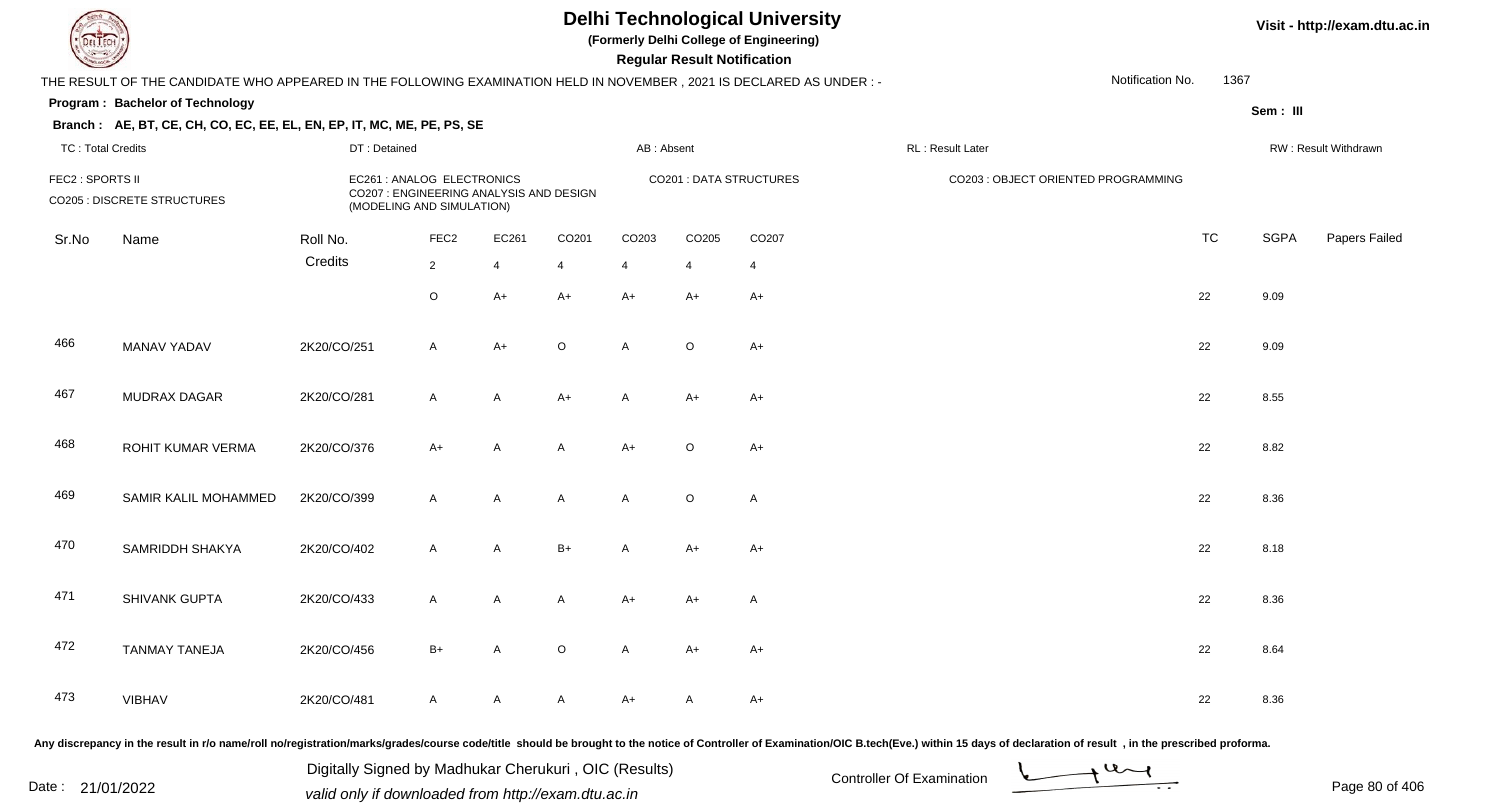474

YASH

# **Delhi Technological University**

**(Formerly Delhi College of Engineering)**

 **Regular Result Notification**

| $\sim$                                                 |                                                                                                                     |                                                                                                   |                  |       |              |            | <b>Regular Result Nothleation</b> |                               |                                     |           |          |                      |
|--------------------------------------------------------|---------------------------------------------------------------------------------------------------------------------|---------------------------------------------------------------------------------------------------|------------------|-------|--------------|------------|-----------------------------------|-------------------------------|-------------------------------------|-----------|----------|----------------------|
|                                                        | THE RESULT OF THE CANDIDATE WHO APPEARED IN THE FOLLOWING EXAMINATION HELD IN NOVEMBER, 2021 IS DECLARED AS UNDER:- |                                                                                                   |                  |       |              |            |                                   |                               | Notification No.                    |           | 1367     |                      |
|                                                        | <b>Program: Bachelor of Technology</b>                                                                              |                                                                                                   |                  |       |              |            |                                   |                               |                                     |           | Sem: III |                      |
|                                                        | Branch: AE, BT, CE, CH, CO, EC, EE, EL, EN, EP, IT, MC, ME, PE, PS, SE                                              |                                                                                                   |                  |       |              |            |                                   |                               |                                     |           |          |                      |
| DT: Detained<br>TC: Total Credits                      |                                                                                                                     |                                                                                                   |                  |       |              | AB: Absent |                                   |                               | RL: Result Later                    |           |          | RW: Result Withdrawn |
| FEC2 : SPORTS II<br><b>CO205 : DISCRETE STRUCTURES</b> |                                                                                                                     | EC261: ANALOG ELECTRONICS<br>CO207 : ENGINEERING ANALYSIS AND DESIGN<br>(MODELING AND SIMULATION) |                  |       |              |            |                                   | <b>CO201: DATA STRUCTURES</b> | CO203 : OBJECT ORIENTED PROGRAMMING |           |          |                      |
| Sr.No                                                  | Name                                                                                                                | Roll No.                                                                                          | FEC <sub>2</sub> | EC261 | CO201        | CO203      | CO <sub>205</sub>                 | CO <sub>207</sub>             |                                     | <b>TC</b> | SGPA     | Papers Failed        |
|                                                        |                                                                                                                     | Credits                                                                                           | 2                |       | 4            | 4          | 4                                 | -4                            |                                     |           |          |                      |
|                                                        |                                                                                                                     |                                                                                                   | A                | A     | $\mathsf{A}$ | A+         | A                                 | A+                            |                                     | 22        | 8.36     |                      |
|                                                        |                                                                                                                     |                                                                                                   |                  |       |              |            |                                   |                               |                                     |           |          |                      |

H 2K20/CO/498 A+ B+ B A+ A+ A 22 7.91

Any discrepancy in the result in r/o name/roll no/registration/marks/grades/course code/title should be brought to the notice of Controller of Examination/OIC B.tech(Eve.) within 15 days of declaration of result, in the pr

Date : 21/01/2022 Digital Digital of Microsofted Chemical Controller Of Examination Determination Page 81 of 40 Digitally Signed by Madhukar Cherukuri , OIC (Results)

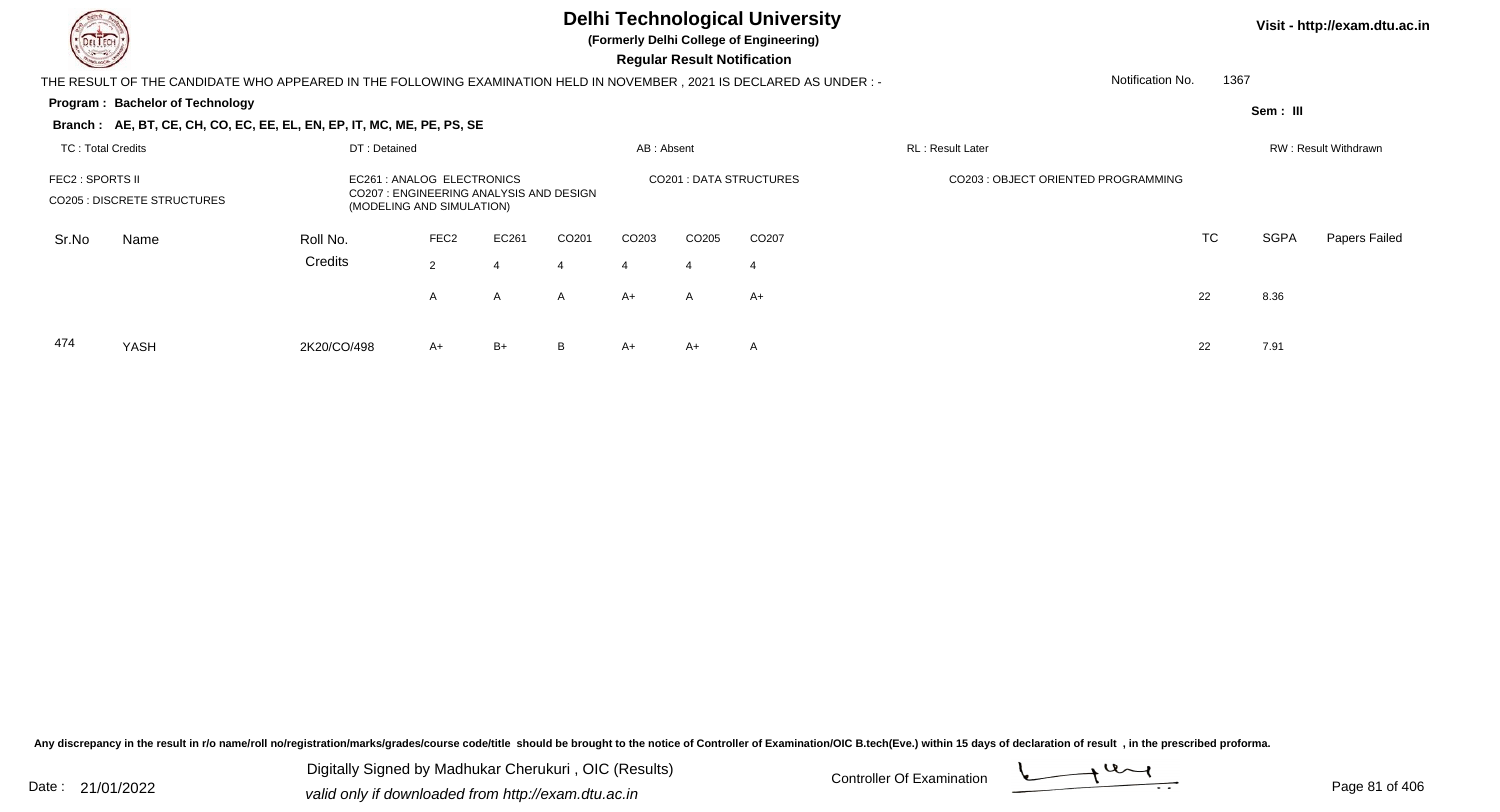**(Formerly Delhi College of Engineering)**

 **Regular Result Notification**

|                          | THE RESULT OF THE CANDIDATE WHO APPEARED IN THE FOLLOWING EXAMINATION HELD IN NOVEMBER, 2021 IS DECLARED AS UNDER :-                                                                                                           |                                                                                                    |                |              |                         |            |                |                |                  | Notification No.                    | 1367      |             |                      |
|--------------------------|--------------------------------------------------------------------------------------------------------------------------------------------------------------------------------------------------------------------------------|----------------------------------------------------------------------------------------------------|----------------|--------------|-------------------------|------------|----------------|----------------|------------------|-------------------------------------|-----------|-------------|----------------------|
|                          | Program: Bachelor of Technology                                                                                                                                                                                                |                                                                                                    |                |              |                         |            |                |                |                  |                                     |           | Sem: III    |                      |
|                          | Branch: AE, BT, CE, CH, CO, EC, EE, EL, EN, EP, IT, MC, ME, PE, PS, SE                                                                                                                                                         |                                                                                                    |                |              |                         |            |                |                |                  |                                     |           |             |                      |
| <b>TC: Total Credits</b> |                                                                                                                                                                                                                                | DT: Detained                                                                                       |                |              |                         | AB: Absent |                |                | RL: Result Later |                                     |           |             | RW: Result Withdrawn |
|                          | FEC32 : LOGICAL REASONING<br>CO205 : DISCRETE STRUCTURES                                                                                                                                                                       | EC261 : ANALOG ELECTRONICS<br>CO207 : ENGINEERING ANALYSIS AND DESIGN<br>(MODELING AND SIMULATION) |                |              | CO201 : DATA STRUCTURES |            |                |                |                  | CO203 : OBJECT ORIENTED PROGRAMMING |           |             |                      |
| Sr.No                    | Name                                                                                                                                                                                                                           | Roll No.                                                                                           | FEC32          | EC261        | CO201                   | CO203      | CO205          | CO207          |                  |                                     | <b>TC</b> | <b>SGPA</b> | Papers Failec        |
|                          |                                                                                                                                                                                                                                | Credits                                                                                            | $\overline{2}$ | 4            | $\overline{4}$          | 4          | $\overline{4}$ | $\overline{4}$ |                  |                                     |           |             |                      |
| 475                      | AASHISH BIKRAM GUPTA                                                                                                                                                                                                           | 2K20/CO/08                                                                                         | $A+$           | $A+$         | $A+$                    | A          | $A+$           | $\circ$        |                  |                                     | 22        | 9.00        |                      |
| 476                      | <b>ABHAY SHARMA</b>                                                                                                                                                                                                            | 2K20/CO/15                                                                                         | $A+$           | $\mathsf{A}$ | $A+$                    | $\circ$    | $A+$           | $A+$           |                  |                                     | 22        | 9.00        |                      |
| 477                      | <b>ADITYA GUPTA</b>                                                                                                                                                                                                            | 2K20/CO/32                                                                                         | $\circ$        | $A+$         | $\circ$                 | $A+$       | A+             | $A+$           |                  |                                     | 22        | 9.27        |                      |
| 478                      | <b>AMAN VERMA</b>                                                                                                                                                                                                              | 2K20/CO/59                                                                                         | $\circ$        | A            | $A+$                    | $A+$       | A+             | $\circ$        |                  |                                     | 22        | 9.09        |                      |
| 479                      | <b>AMIT YADAV</b>                                                                                                                                                                                                              | 2K20/CO/63                                                                                         | $A+$           | $\circ$      | $A+$                    | $A+$       | A+             | $A+$           |                  |                                     | 22        | 9.18        |                      |
| 480                      | <b>ANIKET SINGH</b>                                                                                                                                                                                                            | 2K20/CO/69                                                                                         | $A+$           | A+           | $A+$                    | O          | A+             | $A+$           |                  |                                     | 22        | 9.18        |                      |
| 481                      | <b>ANKIT VARSHNEY</b>                                                                                                                                                                                                          | 2K20/CO/75                                                                                         | $\circ$        | $\circ$      | $\circ$                 | $A+$       | $\circ$        | $A+$           |                  |                                     | 22        | 9.64        |                      |
| 482                      | ANMOL AGGARWAL                                                                                                                                                                                                                 | 2K20/CO/79                                                                                         | $\circ$        | $\circ$      | $A+$                    | $\circ$    | $\circ$        | $A+$           |                  |                                     | 22        | 9.64        |                      |
| 483                      | ANUSH GUPTA                                                                                                                                                                                                                    | 2K20/CO/89                                                                                         | $\circ$        | $A+$         | $\circ$                 | $A+$       | $\circ$        | $\circ$        |                  |                                     | 22        | 9.64        |                      |
|                          | ny disergance in the result in r/o name/rell ne/registration/marks/grades/course sodeltile, should be brought to the posice of Centraller of Examination/OIC B tosh(Eye) within 15 days of declaration of result in the prosec |                                                                                                    |                |              |                         |            |                |                |                  |                                     |           |             |                      |

Any discrepancy in the result in r/o name/roll no/registration/marks/grades/course code/title should be brought to the notice of Controller or

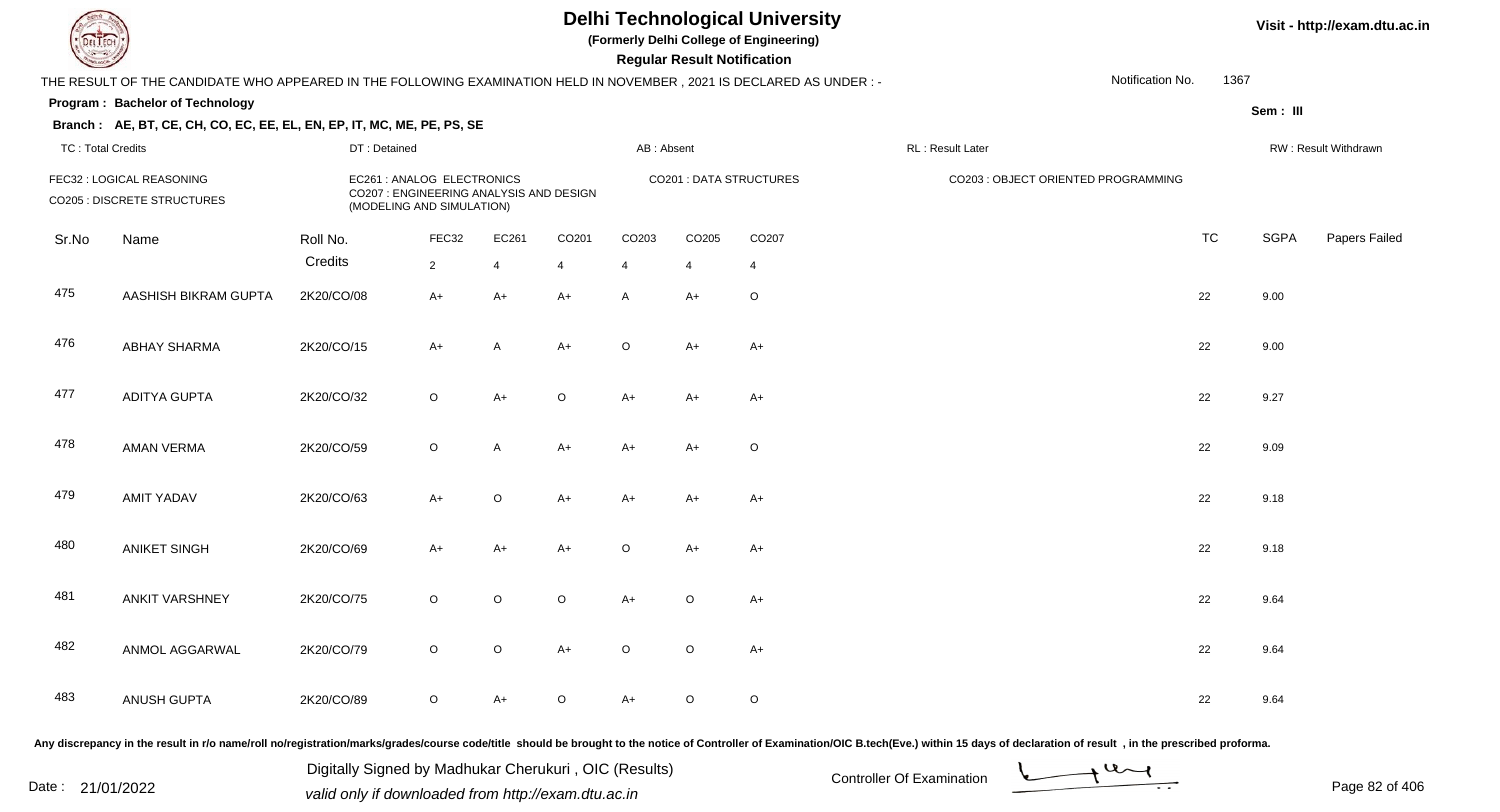**(Formerly Delhi College of Engineering)**

 **Regular Result Notification**

|                          | THE RESULT OF THE CANDIDATE WHO APPEARED IN THE FOLLOWING EXAMINATION HELD IN NOVEMBER, 2021 IS DECLARED AS UNDER :- |              |                                                                                                    |                |                |                                |              |                |                  |                                     | Notification No. | 1367     |                      |
|--------------------------|----------------------------------------------------------------------------------------------------------------------|--------------|----------------------------------------------------------------------------------------------------|----------------|----------------|--------------------------------|--------------|----------------|------------------|-------------------------------------|------------------|----------|----------------------|
|                          | Program: Bachelor of Technology                                                                                      |              |                                                                                                    |                |                |                                |              |                |                  |                                     |                  | Sem: III |                      |
|                          | Branch: AE, BT, CE, CH, CO, EC, EE, EL, EN, EP, IT, MC, ME, PE, PS, SE                                               |              |                                                                                                    |                |                |                                |              |                |                  |                                     |                  |          |                      |
| <b>TC: Total Credits</b> |                                                                                                                      | DT: Detained |                                                                                                    |                |                | AB: Absent                     |              |                | RL: Result Later |                                     |                  |          | RW: Result Withdrawn |
|                          | FEC32 : LOGICAL REASONING<br>CO205 : DISCRETE STRUCTURES                                                             |              | EC261 : ANALOG ELECTRONICS<br>CO207 : ENGINEERING ANALYSIS AND DESIGN<br>(MODELING AND SIMULATION) |                |                | <b>CO201 : DATA STRUCTURES</b> |              |                |                  | CO203 : OBJECT ORIENTED PROGRAMMING |                  |          |                      |
| Sr.No                    | Name                                                                                                                 | Roll No.     | FEC32                                                                                              | EC261          | CO201          | CO203                          | CO205        | CO207          |                  |                                     | <b>TC</b>        | SGPA     | Papers Failec        |
|                          |                                                                                                                      | Credits      | $\overline{2}$                                                                                     | $\overline{4}$ | $\overline{4}$ | 4                              | 4            | $\overline{4}$ |                  |                                     |                  |          |                      |
|                          |                                                                                                                      |              | $\circ$                                                                                            | $A+$           | $\mathsf O$    | $A+$                           | $\circ$      | $\circ$        |                  |                                     | 22               | 9.64     |                      |
| 484                      | APOORV AMBAVAT                                                                                                       | 2K20/CO/94   | $\circ$                                                                                            | A              | $A+$           | $A+$                           | $\circ$      | $\circ$        |                  |                                     | 22               | 9.27     |                      |
| 485                      | BHAWANA PUJASANI<br><b>HETTIARACHCHI</b>                                                                             | 2K20/CO/124  | $A+$                                                                                               | $A+$           | $A+$           | $A+$                           | $A+$         | $A+$           |                  |                                     | 22               | 9.00     |                      |
| 486                      | <b>BIBEK KHADKA</b>                                                                                                  | 2K20/CO/126  | $\circ$                                                                                            | $A+$           | $A+$           | $A+$                           | $\mathsf{A}$ | $A+$           |                  |                                     | 22               | 8.91     |                      |
| 487                      | CHHITIZE KUMAR                                                                                                       | 2K20/CO/131  | $A+$                                                                                               | A              | $A+$           | A                              | A+           | $A+$           |                  |                                     | 22               | 8.64     |                      |
| 488                      | <b>DRUV GERA</b>                                                                                                     | 2K20/CO/154  | $A+$                                                                                               | $A+$           | $\mathsf O$    | A                              | A            | $A+$           |                  |                                     | 22               | 8.82     |                      |
| 489                      | <b>GAURAV AGNIHOTRI</b>                                                                                              | 2K20/CO/162  | $A+$                                                                                               | $A+$           | $\mathsf O$    | A                              | $A+$         | $A+$           |                  |                                     | 22               | 9.00     |                      |
| 490                      | <b>GAURAV GULATI</b>                                                                                                 | 2K20/CO/163  | $A+$                                                                                               | A+             | $\circ$        | A                              | A+           | $A+$           |                  |                                     | 22               | 9.00     |                      |
| 491                      | <b>GOURAV GUPTA</b>                                                                                                  | 2K20/CO/164  | A+                                                                                                 | A+             | O              | A                              | A+           | A+             |                  |                                     | 22               | 9.00     |                      |
|                          |                                                                                                                      |              |                                                                                                    |                |                |                                |              |                |                  |                                     |                  |          |                      |

Any discrepancy in the result in r/o name/roll no/registration/marks/grades/course code/title should be brought to the notice of Controller of Examination/OIC B.tech(Eve.) within 15 days of declaration of result, in the pr

Date : 21/01/2022 Digital Digital of Microsofted Chemical Controller Of Examination Determination Page 83 of 40 Digitally Signed by Madhukar Cherukuri , OIC (Results)

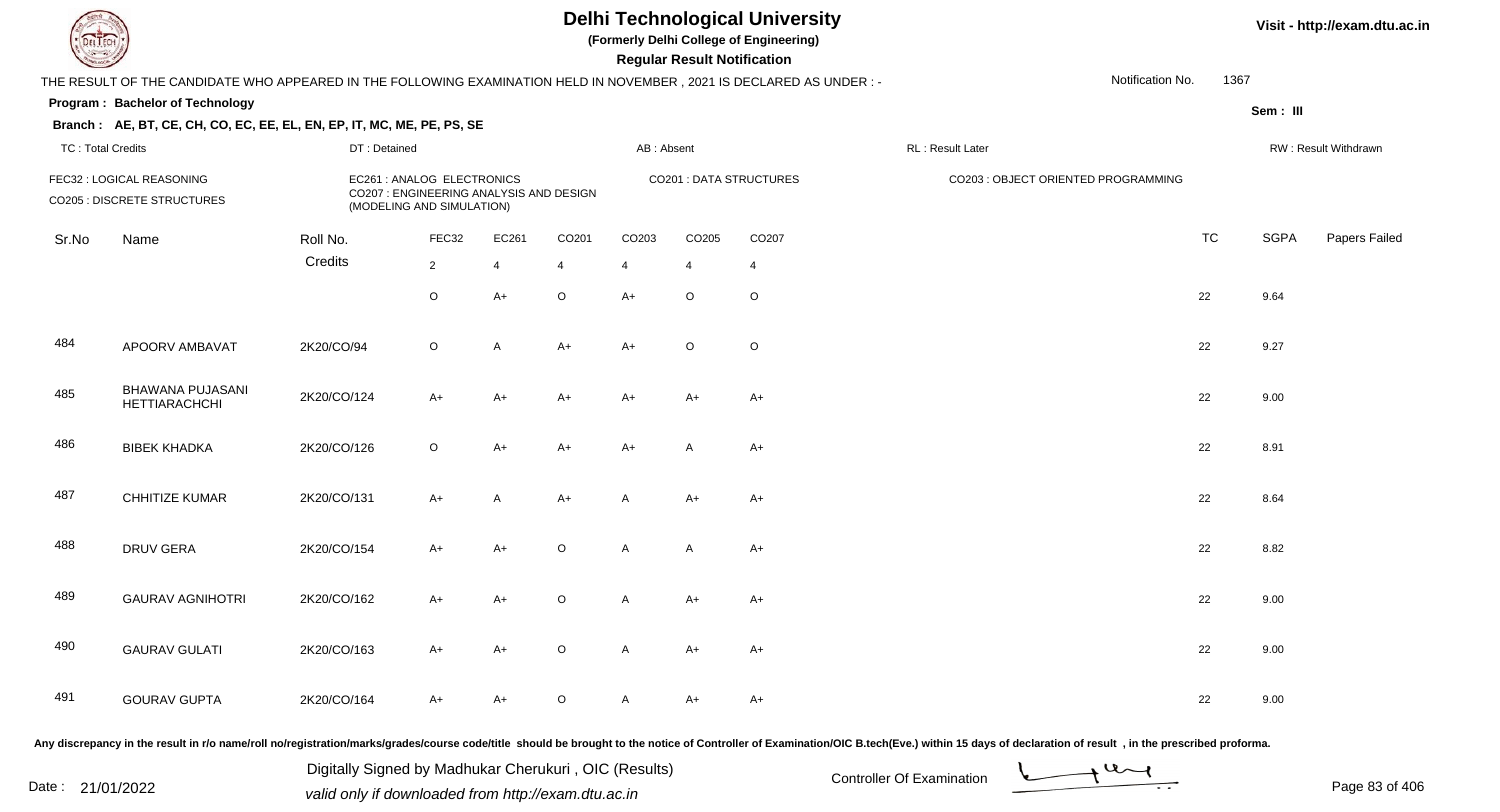**(Formerly Delhi College of Engineering)**

 **Regular Result Notification**

|                          | THE RESULT OF THE CANDIDATE WHO APPEARED IN THE FOLLOWING EXAMINATION HELD IN NOVEMBER, 2021 IS DECLARED AS UNDER :- |                                                                                                    |              |                |                   |                |                |                         |                                     | Notification No. | 1367      |             |                      |
|--------------------------|----------------------------------------------------------------------------------------------------------------------|----------------------------------------------------------------------------------------------------|--------------|----------------|-------------------|----------------|----------------|-------------------------|-------------------------------------|------------------|-----------|-------------|----------------------|
|                          | Program: Bachelor of Technology                                                                                      |                                                                                                    |              |                |                   |                |                |                         |                                     |                  |           | Sem : III   |                      |
|                          | Branch: AE, BT, CE, CH, CO, EC, EE, EL, EN, EP, IT, MC, ME, PE, PS, SE                                               |                                                                                                    |              |                |                   |                |                |                         |                                     |                  |           |             |                      |
| <b>TC: Total Credits</b> |                                                                                                                      | DT: Detained                                                                                       |              |                |                   | AB: Absent     |                |                         | RL: Result Later                    |                  |           |             | RW: Result Withdrawn |
|                          | FEC32 : LOGICAL REASONING<br>CO205 : DISCRETE STRUCTURES                                                             | EC261 : ANALOG ELECTRONICS<br>CO207 : ENGINEERING ANALYSIS AND DESIGN<br>(MODELING AND SIMULATION) |              |                |                   |                |                | CO201 : DATA STRUCTURES | CO203 : OBJECT ORIENTED PROGRAMMING |                  |           |             |                      |
| Sr.No                    | Name                                                                                                                 | Roll No.                                                                                           | FEC32        | EC261          | CO <sub>201</sub> | CO203          | CO205          | CO207                   |                                     |                  | <b>TC</b> | <b>SGPA</b> | Papers Failec        |
|                          |                                                                                                                      | Credits                                                                                            | $2^{\circ}$  | $\overline{4}$ | $\overline{4}$    | $\overline{4}$ | $\overline{4}$ | $\overline{4}$          |                                     |                  |           |             |                      |
|                          |                                                                                                                      |                                                                                                    | $A+$         | A+             | $\mathsf O$       | A              | $A+$           | $A+$                    |                                     |                  | 22        | 9.00        |                      |
| 492                      | <b>GAURAV KUMAR</b>                                                                                                  | 2K20/CO/165                                                                                        | $A+$         | $A+$           | $\mathsf O$       | $A+$           | A+             | $A+$                    |                                     |                  | 22        | 9.18        |                      |
| 493                      | <b>GULSHAN KUMAR</b>                                                                                                 | 2K20/CO/175                                                                                        | $A+$         | $A+$           | $A+$              | $B+$           | $A+$           | $A+$                    |                                     |                  | 22        | 8.64        |                      |
| 494                      | <b>HANSAG GUPTA</b>                                                                                                  | 2K20/CO/180                                                                                        | $\circ$      | $A+$           | $A+$              | $A+$           | $A+$           | $A+$                    |                                     |                  | 22        | 9.09        |                      |
| 495                      | <b>HARIDWAR</b>                                                                                                      | 2K20/CO/181                                                                                        | $\mathsf{A}$ | $\mathsf{A}$   | $\mathsf O$       | A              | $A+$           | $A+$                    |                                     |                  | 22        | 8.73        |                      |
| 496                      | <b>HARSH GARG</b>                                                                                                    | 2K20/CO/184                                                                                        | $A+$         | $A+$           | $\mathsf O$       | $A+$           | $A+$           | $\circ$                 |                                     |                  | 22        | 9.36        |                      |
| 497                      | <b>HARSH GARG</b>                                                                                                    | 2K20/CO/185                                                                                        | A+           | A              | $\mathsf O$       | A              | A+             | $A+$                    |                                     |                  | 22        | 8.82        |                      |
| 498                      | <b>HARSH KUMAR</b>                                                                                                   | 2K20/CO/187                                                                                        | $A+$         | B              | $A+$              | B              | $B+$           | $A+$                    |                                     |                  | 22        | 7.55        |                      |
| 499                      | <b>HARSH SINGLA</b>                                                                                                  | 2K20/CO/188                                                                                        | A+           | A+             | $\circ$           | $A+$           | A+             | $\circ$                 |                                     |                  | 22        | 9.36        |                      |
|                          |                                                                                                                      |                                                                                                    |              |                |                   |                |                |                         |                                     |                  |           |             |                      |

Any discrepancy in the result in r/o name/roll no/registration/marks/grades/course code/title should be brought to the notice of Controller of Examination/OIC B.tech(Eve.) within 15 days of declaration of result , in the p

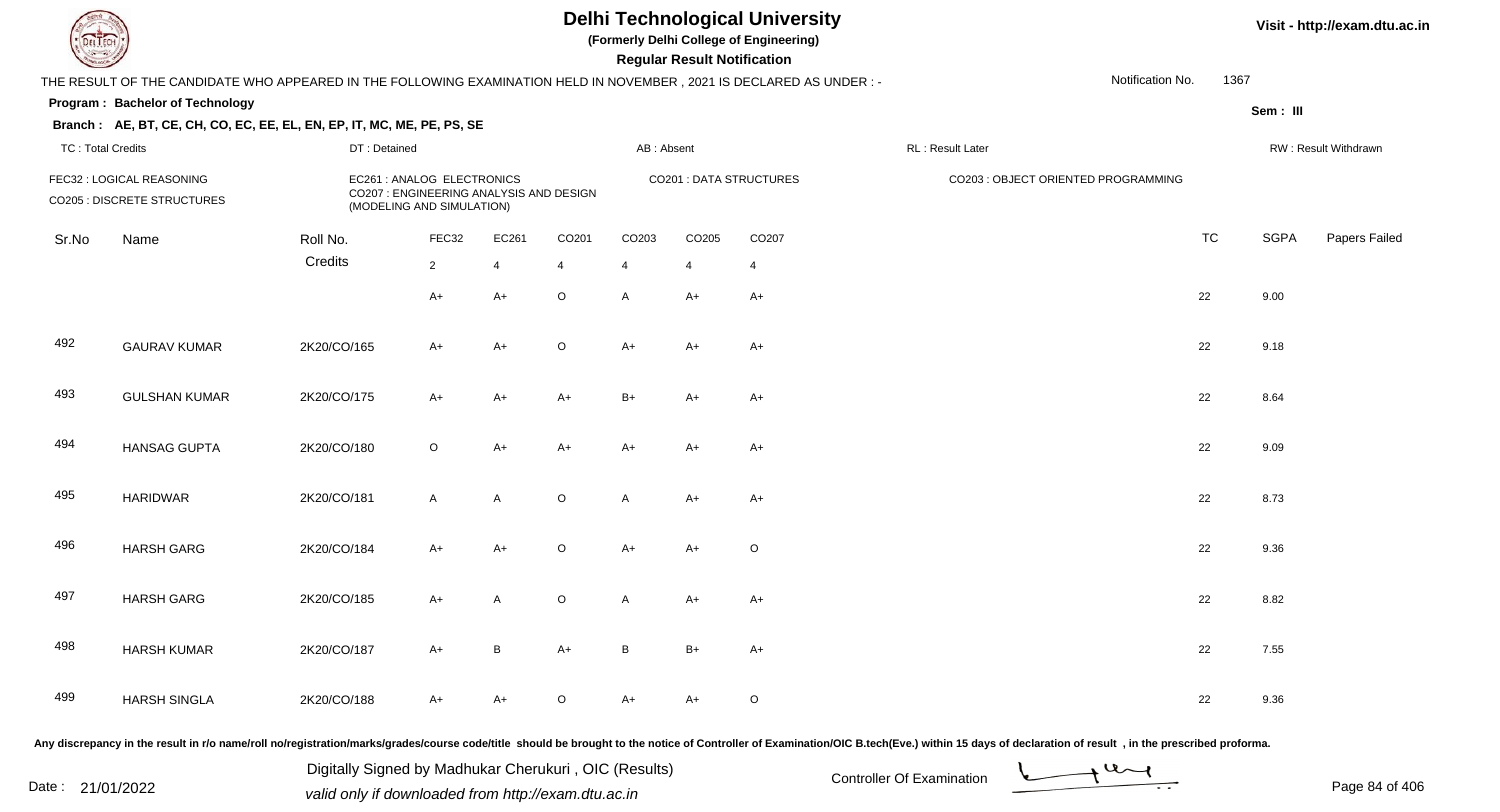**(Formerly Delhi College of Engineering)**

 **Regular Result Notification**

**Visit - http://exam.dtu.ac.in**

| $\sim$                   |                                                                                                                     |              |                                                                                                    |                |                |                         | Regular Result Notification |         |                  |                                     |           |             |                      |
|--------------------------|---------------------------------------------------------------------------------------------------------------------|--------------|----------------------------------------------------------------------------------------------------|----------------|----------------|-------------------------|-----------------------------|---------|------------------|-------------------------------------|-----------|-------------|----------------------|
|                          | THE RESULT OF THE CANDIDATE WHO APPEARED IN THE FOLLOWING EXAMINATION HELD IN NOVEMBER, 2021 IS DECLARED AS UNDER:- |              |                                                                                                    |                |                |                         |                             |         |                  | Notification No.                    | 1367      |             |                      |
|                          | <b>Program: Bachelor of Technology</b>                                                                              |              |                                                                                                    |                |                |                         |                             |         |                  |                                     |           | Sem: III    |                      |
|                          | Branch: AE, BT, CE, CH, CO, EC, EE, EL, EN, EP, IT, MC, ME, PE, PS, SE                                              |              |                                                                                                    |                |                |                         |                             |         |                  |                                     |           |             |                      |
| <b>TC: Total Credits</b> |                                                                                                                     | DT: Detained |                                                                                                    |                |                | AB: Absent              |                             |         | RL: Result Later |                                     |           |             | RW: Result Withdrawn |
|                          | FEC32 : LOGICAL REASONING<br><b>CO205 : DISCRETE STRUCTURES</b>                                                     |              | EC261 : ANALOG ELECTRONICS<br>CO207 : ENGINEERING ANALYSIS AND DESIGN<br>(MODELING AND SIMULATION) |                |                | CO201 : DATA STRUCTURES |                             |         |                  | CO203 : OBJECT ORIENTED PROGRAMMING |           |             |                      |
| Sr.No                    | Name                                                                                                                | Roll No.     | FEC32                                                                                              | EC261          | CO201          | CO203                   | CO205                       | CO207   |                  |                                     | <b>TC</b> | <b>SGPA</b> | Papers Failec        |
|                          |                                                                                                                     | Credits      | $\overline{2}$                                                                                     | $\overline{4}$ | $\overline{4}$ | 4                       | 4                           | 4       |                  |                                     |           |             |                      |
|                          |                                                                                                                     |              | $A+$                                                                                               | $A+$           | $\mathsf O$    | $A+$                    | $A+$                        | $\circ$ |                  |                                     | 22        | 9.36        |                      |
| 500                      | <b>HARSHIT MAHESHWARI</b>                                                                                           | 2K20/CO/191  | $A+$                                                                                               | $A+$           | $\circ$        | $\circ$                 | $A+$                        | $A+$    |                  |                                     | 22        | 9.36        |                      |
| 501                      | HARSHIT SINDHU                                                                                                      | 2K20/CO/192  | $A+$                                                                                               | $B+$           | $\mathsf O$    | A                       | $A+$                        | $A+$    |                  |                                     | 22        | 8.64        |                      |
| 502                      | <b>HARSHITA NIDHI</b>                                                                                               | 2K20/CO/194  | $\circ$                                                                                            | $A+$           | $\mathsf O$    | A                       | A+                          | $A+$    |                  |                                     | 22        | 9.09        |                      |
| 503                      | HEMANTH SIDDHARTH<br><b>DESUGARI</b>                                                                                | 2K20/CO/197  | $\mathsf{A}$                                                                                       | $B+$           | $\mathsf O$    | $A+$                    | $A+$                        | $A+$    |                  |                                     | 22        | 8.73        |                      |
| 504                      | HIRPARA DHRUVIL                                                                                                     | 2K20/CO/200  | $A+$                                                                                               | $A+$           | $\mathsf O$    | $A+$                    | $A+$                        | $A+$    |                  |                                     | 22        | 9.18        |                      |
| 505                      | HITESH MARWAHA                                                                                                      | 2K20/CO/201  | $\mathsf O$                                                                                        | $A+$           | $\mathsf O$    | $A+$                    | A+                          | $A+$    |                  |                                     | 22        | 9.27        |                      |
| 506                      | <b>ISHAAN SINGH</b>                                                                                                 | 2K20/CO/206  | $A+$                                                                                               | $A+$           | $\mathsf O$    | A                       | $A+$                        | $\circ$ |                  |                                     | 22        | 9.18        |                      |
| 507                      | ISHPREET SINGH LUTHRA                                                                                               | 2K20/CO/207  | A+                                                                                                 | A+             | $\mathsf O$    | $A+$                    | A+                          | $A+$    |                  |                                     | 22        | 9.18        |                      |

Any discrepancy in the result in r/o name/roll no/registration/marks/grades/course code/title should be brought to the notice of Controller of Examination/OIC B.tech(Eve.) within 15 days of declaration of result, in the pr

Date : 21/01/2022 Digital Digital of Microsofted Chemical Controller Of Examination Determination Page 85 of 40

Digitally Signed by Madhukar Cherukuri , OIC (Results)

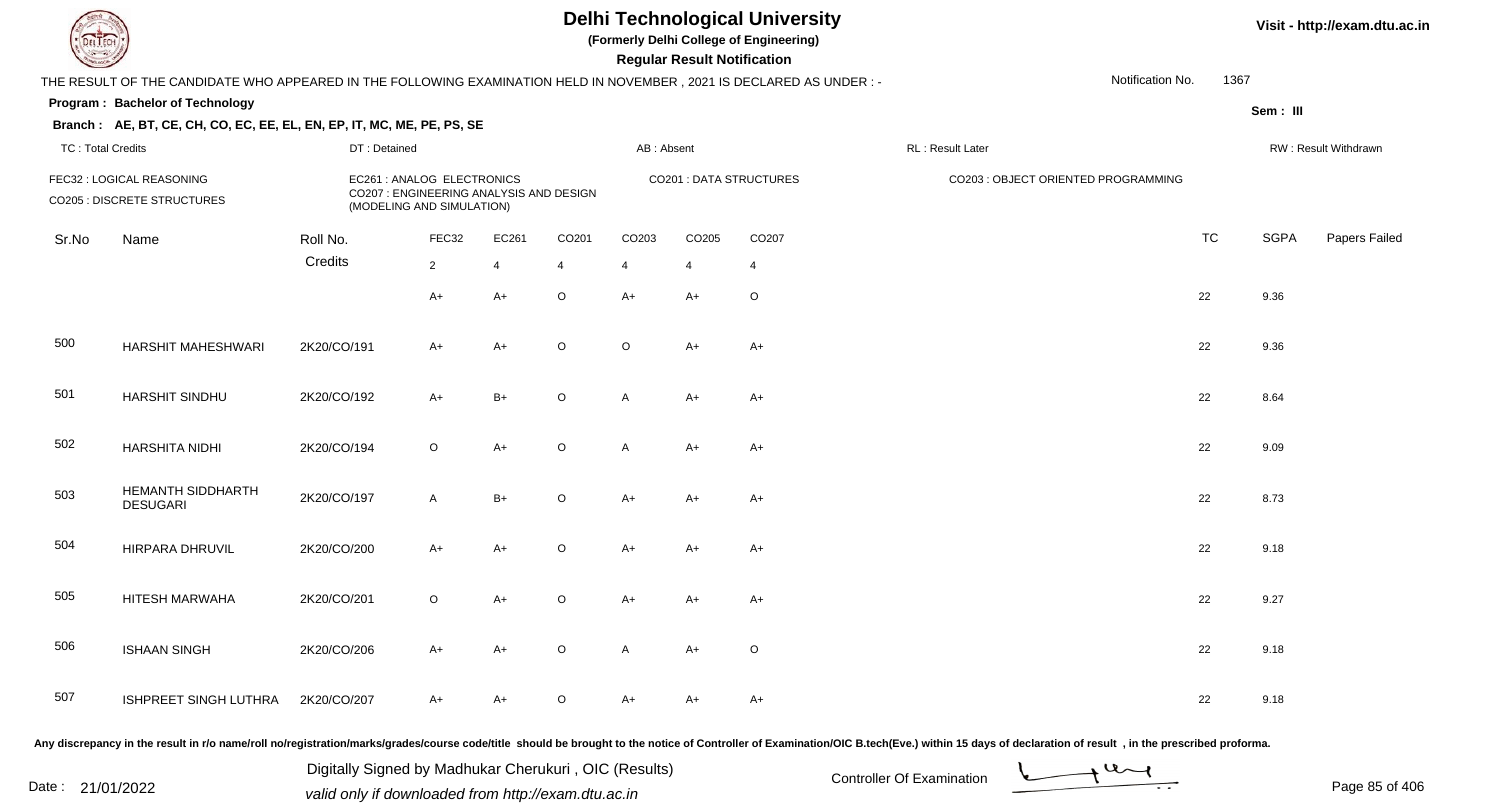**(Formerly Delhi College of Engineering)**

 **Regular Result Notification**

**Visit - http://exam.dtu.ac.in**

|                          | THE RESULT OF THE CANDIDATE WHO APPEARED IN THE FOLLOWING EXAMINATION HELD IN NOVEMBER , 2021 IS DECLARED AS UNDER :- |              |                                                                                                    |                |                |                |         |                         |                  | Notification No.                    | 1367      |             |                      |
|--------------------------|-----------------------------------------------------------------------------------------------------------------------|--------------|----------------------------------------------------------------------------------------------------|----------------|----------------|----------------|---------|-------------------------|------------------|-------------------------------------|-----------|-------------|----------------------|
|                          | Program: Bachelor of Technology                                                                                       |              |                                                                                                    |                |                |                |         |                         |                  |                                     |           | Sem : III   |                      |
|                          | Branch: AE, BT, CE, CH, CO, EC, EE, EL, EN, EP, IT, MC, ME, PE, PS, SE                                                |              |                                                                                                    |                |                |                |         |                         |                  |                                     |           |             |                      |
| <b>TC: Total Credits</b> |                                                                                                                       | DT: Detained |                                                                                                    |                |                | AB: Absent     |         |                         | RL: Result Later |                                     |           |             | RW: Result Withdrawn |
|                          | FEC32 : LOGICAL REASONING<br>CO205 : DISCRETE STRUCTURES                                                              |              | EC261 : ANALOG ELECTRONICS<br>CO207 : ENGINEERING ANALYSIS AND DESIGN<br>(MODELING AND SIMULATION) |                |                |                |         | CO201 : DATA STRUCTURES |                  | CO203 : OBJECT ORIENTED PROGRAMMING |           |             |                      |
| Sr.No                    | Name                                                                                                                  | Roll No.     | FEC32                                                                                              | EC261          | CO201          | CO203          | CO205   | CO207                   |                  |                                     | <b>TC</b> | <b>SGPA</b> | Papers Failec        |
|                          |                                                                                                                       | Credits      | $\overline{2}$                                                                                     | $\overline{4}$ | $\overline{4}$ | $\overline{4}$ | 4       | $\overline{4}$          |                  |                                     |           |             |                      |
|                          |                                                                                                                       |              | $A+$                                                                                               | $A+$           | $\mathsf O$    | $A+$           | A+      | $A+$                    |                  |                                     | 22        | 9.18        |                      |
| 508                      | <b>JAI AGGARWAL</b>                                                                                                   | 2K20/CO/208  | $A+$                                                                                               | $A+$           | $\mathsf O$    | $\circ$        | $A+$    | $\circ$                 |                  |                                     | 22        | 9.55        |                      |
| 509                      | <b>JATIN</b>                                                                                                          | 2K20/CO/210  | $A+$                                                                                               | $\mathsf{A}$   | A              | $B+$           | $A+$    | $A+$                    |                  |                                     | 22        | 8.27        |                      |
| 510                      | <b>JITENDER KUMAR</b>                                                                                                 | 2K20/CO/215  | $A+$                                                                                               | A              | $\mathsf O$    | A              | A+      | $A+$                    |                  |                                     | 22        | 8.82        |                      |
| 511                      | KAILASH MAURYA                                                                                                        | 2K20/CO/219  | $A+$                                                                                               | A              | A              | $A+$           | $A+$    | $A+$                    |                  |                                     | 22        | 8.64        |                      |
| 512                      | KANUPRIYA JAIN                                                                                                        | 2K20/CO/221  | $A+$                                                                                               | $A+$           | $A+$           | $A+$           | $\circ$ | $\circ$                 |                  |                                     | 22        | 9.36        |                      |
| 513                      | KUNAL JALUTHRIA                                                                                                       | 2K20/CO/237  | $A+$                                                                                               | $A+$           | $A+$           | $A+$           | $A+$    | $A+$                    |                  |                                     | 22        | 9.00        |                      |
| 514                      | <b>MANAS NANDI</b>                                                                                                    | 2K20/CO/249  | $A+$                                                                                               | A+             | $A+$           | A              | A+      | $A+$                    |                  |                                     | 22        | 8.82        |                      |
| 515                      | <b>MANDEEP SINGH</b>                                                                                                  | 2K20/CO/252  | $A+$                                                                                               | $A+$           | A+             | A+             | A+      | $A+$                    |                  |                                     | 22        | 9.00        |                      |
|                          |                                                                                                                       |              |                                                                                                    |                |                |                |         |                         |                  |                                     |           |             |                      |

Any discrepancy in the result in r/o name/roll no/registration/marks/grades/course code/title should be brought to the notice of Controller of Examination/OIC B.tech(Eve.) within 15 days of declaration of result, in the pr

Date : 21/01/2022 Digital Digital of Microsofted Chemical Controller Of Examination Determination Page 86 of 40 Digitally Signed by Madhukar Cherukuri , OIC (Results)

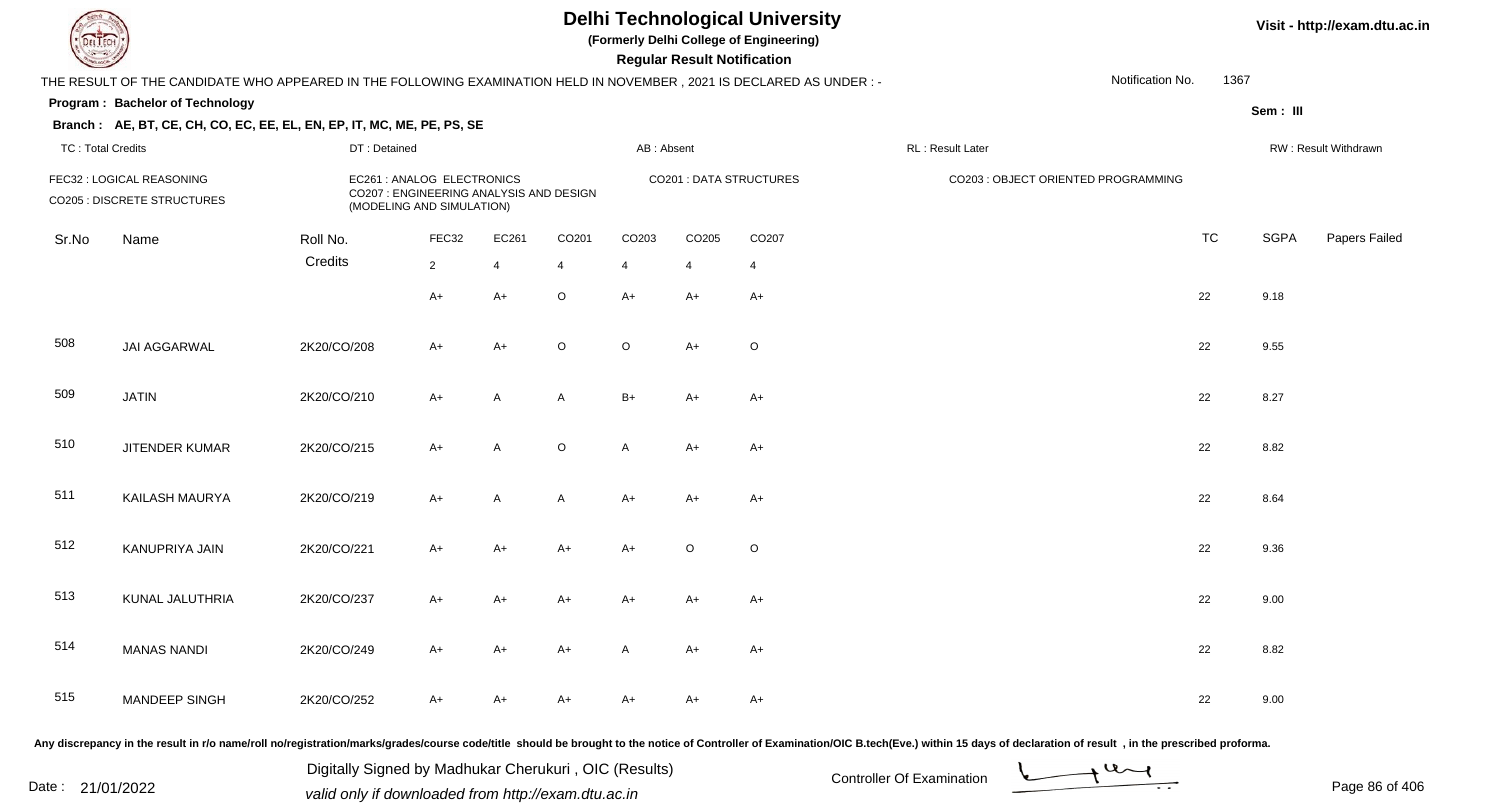**(Formerly Delhi College of Engineering)**

 **Regular Result Notification**

|                                                          | THE RESULT OF THE CANDIDATE WHO APPEARED IN THE FOLLOWING EXAMINATION HELD IN NOVEMBER, 2021 IS DECLARED AS UNDER :- |                                                                                                    |                |                |                |            |                |                         |                  | Notification No.                    | 1367      |                      |               |  |
|----------------------------------------------------------|----------------------------------------------------------------------------------------------------------------------|----------------------------------------------------------------------------------------------------|----------------|----------------|----------------|------------|----------------|-------------------------|------------------|-------------------------------------|-----------|----------------------|---------------|--|
|                                                          | Program: Bachelor of Technology                                                                                      |                                                                                                    |                |                |                |            |                |                         |                  |                                     |           | Sem: III             |               |  |
| <b>TC: Total Credits</b>                                 | Branch: AE, BT, CE, CH, CO, EC, EE, EL, EN, EP, IT, MC, ME, PE, PS, SE                                               | DT: Detained                                                                                       |                |                |                | AB: Absent |                |                         | RL: Result Later |                                     |           | RW: Result Withdrawn |               |  |
| FEC32 : LOGICAL REASONING<br>CO205 : DISCRETE STRUCTURES |                                                                                                                      | EC261 : ANALOG ELECTRONICS<br>CO207 : ENGINEERING ANALYSIS AND DESIGN<br>(MODELING AND SIMULATION) |                |                |                |            |                | CO201 : DATA STRUCTURES |                  | CO203 : OBJECT ORIENTED PROGRAMMING |           |                      |               |  |
| Sr.No                                                    | Name                                                                                                                 | Roll No.                                                                                           | FEC32          | EC261          | CO201          | CO203      | CO205          | CO207                   |                  |                                     | <b>TC</b> | <b>SGPA</b>          | Papers Failec |  |
|                                                          |                                                                                                                      | Credits                                                                                            | $\overline{2}$ | $\overline{4}$ | $\overline{4}$ | 4          | $\overline{4}$ | 4                       |                  |                                     |           |                      |               |  |
|                                                          |                                                                                                                      |                                                                                                    | $A+$           | $A+$           | $A+$           | $A+$       | $A+$           | $A+$                    |                  |                                     | 22        | 9.00                 |               |  |
| 516                                                      | MANDEEP SINGH KALSI                                                                                                  | 2K20/CO/253                                                                                        | $\mathsf{A}$   | A              | $A+$           | A          | A+             | $A+$                    |                  |                                     | 22        | 8.55                 |               |  |
| 517                                                      | <b>MANOJ KUMAR</b>                                                                                                   | 2K20/CO/259                                                                                        | $A+$           | $\circ$        | $\circ$        | $\circ$    | $\circ$        | $\circ$                 |                  |                                     | 22        | 9.91                 |               |  |
| 518                                                      | <b>MAYANK</b>                                                                                                        | 2K20/CO/263                                                                                        | $A+$           | $A+$           | $A+$           | A          | $A+$           | $A+$                    |                  |                                     | 22        | 8.82                 |               |  |
| 519                                                      | <b>MAYANK KUMAR</b>                                                                                                  | 2K20/CO/264                                                                                        | $A+$           | $A+$           | $A+$           | $A+$       | A+             | $A+$                    |                  |                                     | 22        | 9.00                 |               |  |
| 520                                                      | <b>MEHUL</b>                                                                                                         | 2K20/CO/267                                                                                        | $A+$           | A              | $A+$           | $A+$       | A+             | $A+$                    |                  |                                     | 22        | 8.82                 |               |  |
| 521                                                      | <b>MOHIT SINGH RANA</b>                                                                                              | 2K20/CO/280                                                                                        | $\mathsf{A}$   | A              | $A+$           | A          | A+             | $A+$                    |                  |                                     | 22        | 8.55                 |               |  |
| 522                                                      | <b>MUKUL RAJ</b>                                                                                                     | 2K20/CO/282                                                                                        | A+             | A+             | $\mathsf O$    | $A+$       | $\circ$        | $\circ$                 |                  |                                     | 22        | 9.55                 |               |  |
| 523                                                      | NALIN R TRIVEDI                                                                                                      | 2K20/CO/285                                                                                        | A+             | А              | A+             | A+         | A+             | A+                      |                  |                                     | 22        | 8.82                 |               |  |
|                                                          |                                                                                                                      |                                                                                                    |                |                |                |            |                |                         |                  |                                     |           |                      |               |  |

Any discrepancy in the result in r/o name/roll no/registration/marks/grades/course code/title should be brought to the notice of Controller of Examination/OIC B.tech(Eve.) within 15 days of declaration of result, in the pr

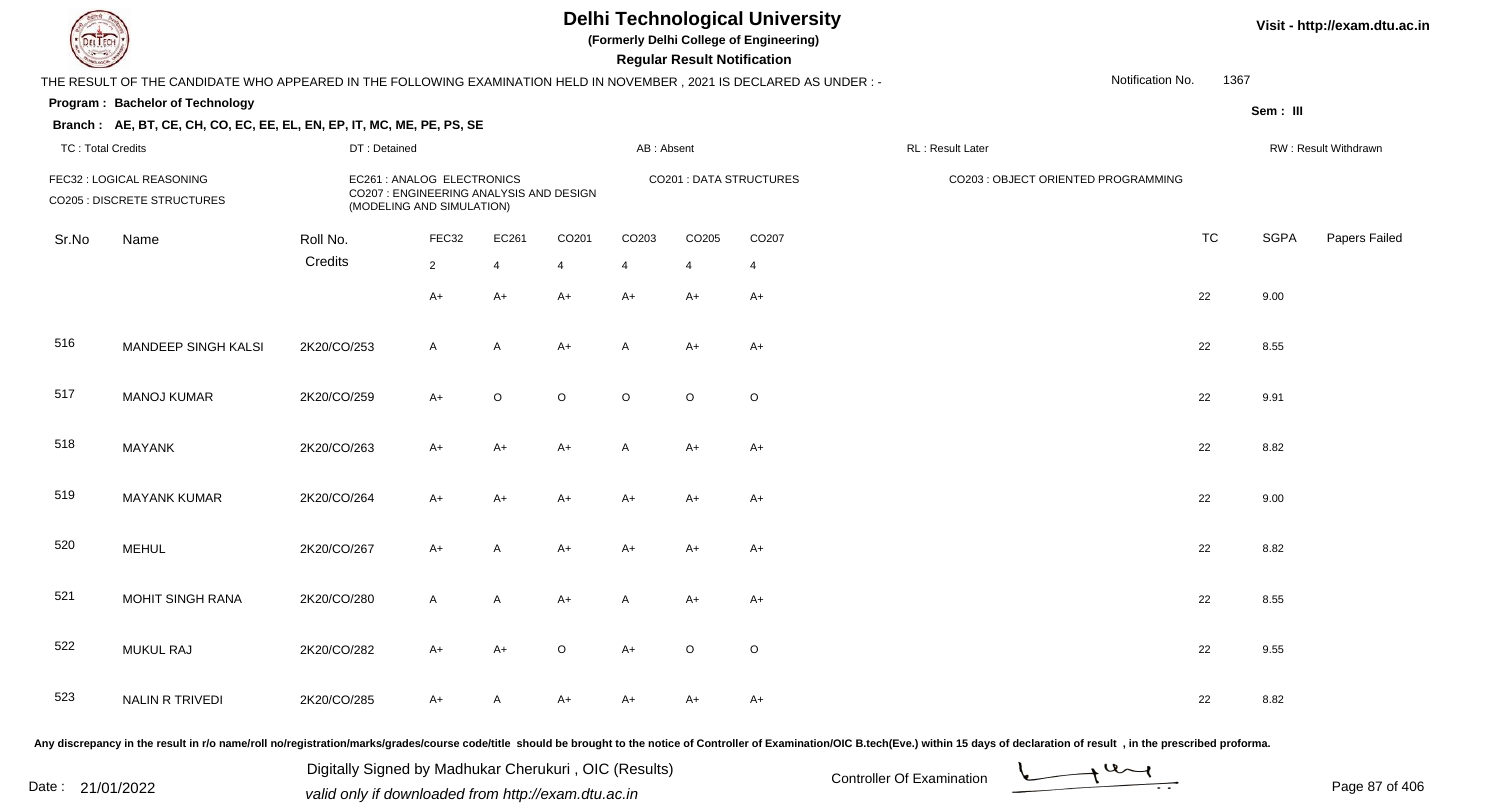**(Formerly Delhi College of Engineering)**

 **Regular Result Notification**

|                          | THE RESULT OF THE CANDIDATE WHO APPEARED IN THE FOLLOWING EXAMINATION HELD IN NOVEMBER, 2021 IS DECLARED AS UNDER : -                                                                                                          |              |                                                                                                    |                |                   |                   |                |                         |                  | Notification No.                    | 1367      |             |                      |
|--------------------------|--------------------------------------------------------------------------------------------------------------------------------------------------------------------------------------------------------------------------------|--------------|----------------------------------------------------------------------------------------------------|----------------|-------------------|-------------------|----------------|-------------------------|------------------|-------------------------------------|-----------|-------------|----------------------|
|                          | Program: Bachelor of Technology                                                                                                                                                                                                |              |                                                                                                    |                |                   |                   |                |                         |                  |                                     |           | Sem: III    |                      |
|                          | Branch: AE, BT, CE, CH, CO, EC, EE, EL, EN, EP, IT, MC, ME, PE, PS, SE                                                                                                                                                         |              |                                                                                                    |                |                   |                   |                |                         |                  |                                     |           |             |                      |
| <b>TC: Total Credits</b> |                                                                                                                                                                                                                                | DT: Detained |                                                                                                    |                |                   | AB: Absent        |                |                         | RL: Result Later |                                     |           |             | RW: Result Withdrawn |
|                          | FEC32 : LOGICAL REASONING<br><b>CO205 : DISCRETE STRUCTURES</b>                                                                                                                                                                |              | EC261 : ANALOG ELECTRONICS<br>CO207 : ENGINEERING ANALYSIS AND DESIGN<br>(MODELING AND SIMULATION) |                |                   |                   |                | CO201 : DATA STRUCTURES |                  | CO203 : OBJECT ORIENTED PROGRAMMING |           |             |                      |
| Sr.No                    | Name                                                                                                                                                                                                                           | Roll No.     | FEC32                                                                                              | EC261          | CO <sub>201</sub> | CO <sub>203</sub> | CO205          | CO207                   |                  |                                     | <b>TC</b> | <b>SGPA</b> | Papers Failed        |
|                          |                                                                                                                                                                                                                                | Credits      | $\overline{2}$                                                                                     | $\overline{4}$ | $\overline{4}$    | $\overline{4}$    | $\overline{4}$ | $\overline{4}$          |                  |                                     |           |             |                      |
|                          |                                                                                                                                                                                                                                |              | $A+$                                                                                               | $\overline{A}$ | $A+$              | $A+$              | $A+$           | $A+$                    |                  |                                     | 22        | 8.82        |                      |
| 524                      | <b>NAMAN MALHOTRA</b>                                                                                                                                                                                                          | 2K20/CO/288  | $A+$                                                                                               | $A+$           | $\circ$           | $\circ$           | $\circ$        | $\circ$                 |                  |                                     | 22        | 9.73        |                      |
| 525                      | NAVNEET KUMAR YADAV                                                                                                                                                                                                            | 2K20/CO/295  | $A+$                                                                                               | $\overline{A}$ | $\circ$           | $\circ$           | $\circ$        | $A+$                    |                  |                                     | 22        | 9.36        |                      |
| 526                      | PIYUSH                                                                                                                                                                                                                         | 2K20/CO/321  | A+                                                                                                 | A              | A+                | A                 | A+             | A+                      |                  |                                     | 22        | 8.64        |                      |
| 527                      | PIYUSH JAIN                                                                                                                                                                                                                    | 2K20/CO/323  | A+                                                                                                 | $\overline{A}$ | A+                | A                 | $\circ$        | A+                      |                  |                                     | 22        | 8.82        |                      |
| 528                      | PRAGYA BISHERWAL                                                                                                                                                                                                               | 2K20/CO/327  | $\circ$                                                                                            | $\overline{A}$ | $\circ$           | $\mathsf{A}$      | $\circ$        | $A+$                    |                  |                                     | 22        | 9.09        |                      |
| 529                      | PRANJAL SRIVASTAVA                                                                                                                                                                                                             | 2K20/CO/330  | $A+$                                                                                               | $\overline{A}$ | $A+$              | $\mathsf{A}$      | $\circ$        | $A+$                    |                  |                                     | 22        | 8.82        |                      |
| 530                      | PRATEEK SINGH                                                                                                                                                                                                                  | 2K20/CO/333  | $\mathsf{A}$                                                                                       | $B+$           | A+                | $B+$              | A+             | $B+$                    |                  |                                     | 22        | 7.82        |                      |
| 531                      | PRINCE KUMAR                                                                                                                                                                                                                   | 2K20/CO/340  | $A+$                                                                                               | $\mathsf{A}$   | $\circ$           | $A+$              | $\circ$        | $A+$                    |                  |                                     | 22        | 9.18        |                      |
|                          | Any discrepancy in the result in r/o name/roll no/registration/marks/grades/course code/title should be brought to the notice of Controller of Examination/OIC B.tech(Eve.) within 15 days of declaration of result , in the p |              |                                                                                                    |                |                   |                   |                |                         |                  |                                     |           |             |                      |

Date : 21/01/2022 Digital Digital of Microsofted Chemical Controller Of Examination Determination Page 88 of 40 Digitally Signed by Madhukar Cherukuri , OIC (Results)

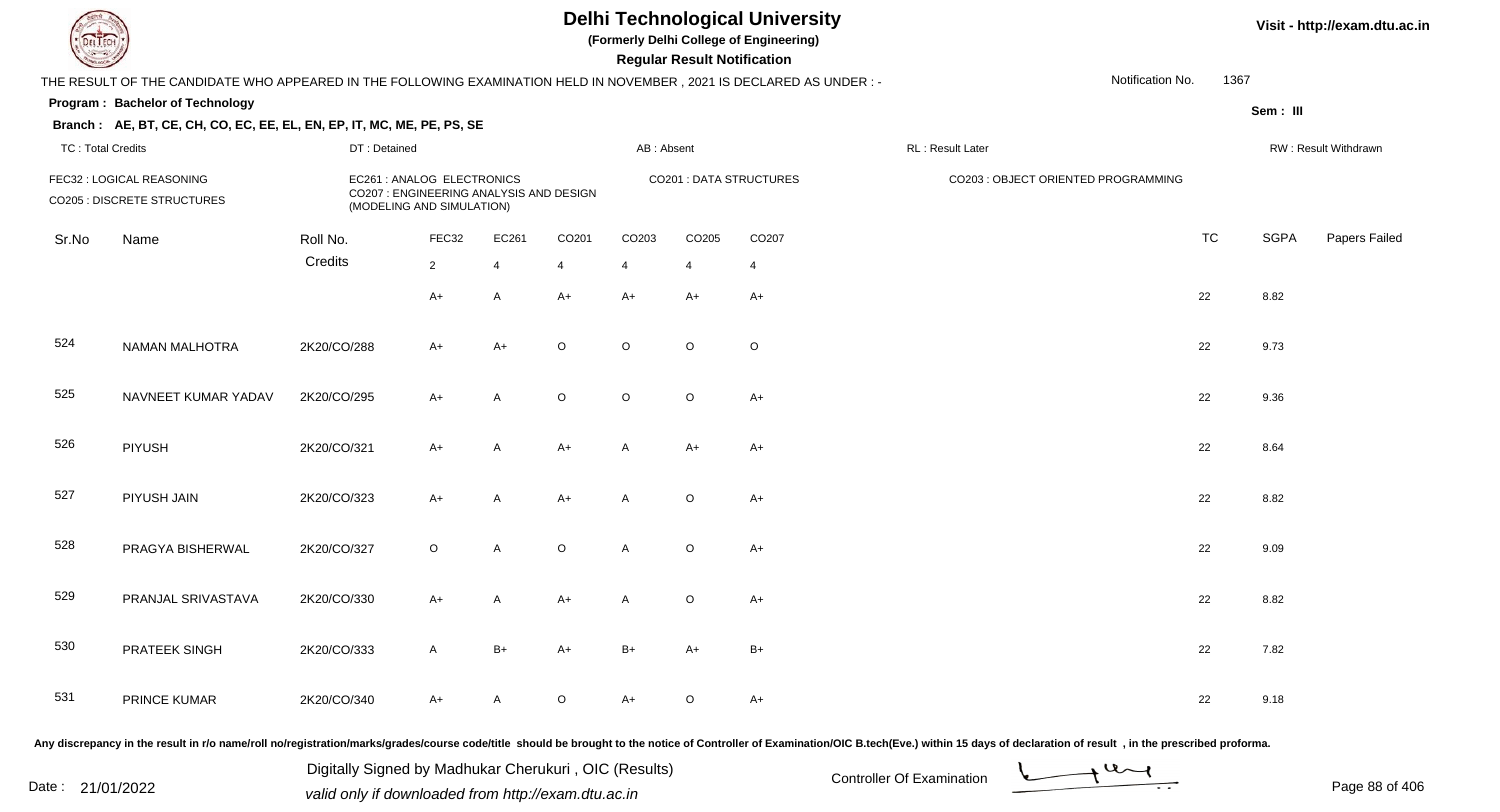**(Formerly Delhi College of Engineering)**

 **Regular Result Notification**

**Visit - http://exam.dtu.ac.in**

| $\sim$                                                   |                                                                                                                      |              |                                                                                                    |                |                |                                | n <del>c</del> yular n <del>c</del> sult notification |                |                  |                                     |           |             |                      |
|----------------------------------------------------------|----------------------------------------------------------------------------------------------------------------------|--------------|----------------------------------------------------------------------------------------------------|----------------|----------------|--------------------------------|-------------------------------------------------------|----------------|------------------|-------------------------------------|-----------|-------------|----------------------|
|                                                          | THE RESULT OF THE CANDIDATE WHO APPEARED IN THE FOLLOWING EXAMINATION HELD IN NOVEMBER, 2021 IS DECLARED AS UNDER :- |              |                                                                                                    |                |                |                                |                                                       |                |                  | Notification No.                    | 1367      |             |                      |
|                                                          | Program: Bachelor of Technology                                                                                      |              |                                                                                                    |                |                |                                |                                                       |                |                  |                                     |           | Sem: III    |                      |
|                                                          | Branch: AE, BT, CE, CH, CO, EC, EE, EL, EN, EP, IT, MC, ME, PE, PS, SE                                               |              |                                                                                                    |                |                |                                |                                                       |                |                  |                                     |           |             |                      |
| <b>TC: Total Credits</b>                                 |                                                                                                                      | DT: Detained |                                                                                                    |                |                | AB: Absent                     |                                                       |                | RL: Result Later |                                     |           |             | RW: Result Withdrawn |
| FEC32 : LOGICAL REASONING<br>CO205 : DISCRETE STRUCTURES |                                                                                                                      |              | EC261 : ANALOG ELECTRONICS<br>CO207 : ENGINEERING ANALYSIS AND DESIGN<br>(MODELING AND SIMULATION) |                |                | <b>CO201 : DATA STRUCTURES</b> |                                                       |                |                  | CO203 : OBJECT ORIENTED PROGRAMMING |           |             |                      |
| Sr.No                                                    | Name                                                                                                                 | Roll No.     | FEC32                                                                                              | EC261          | CO201          | CO203                          | CO205                                                 | CO207          |                  |                                     | <b>TC</b> | <b>SGPA</b> | Papers Failec        |
|                                                          |                                                                                                                      | Credits      | $\overline{2}$                                                                                     | $\overline{4}$ | $\overline{4}$ | $\overline{4}$                 | $\overline{4}$                                        | $\overline{4}$ |                  |                                     |           |             |                      |
|                                                          |                                                                                                                      |              | $A+$                                                                                               | A              | $\mathsf O$    | $A+$                           | $\circ$                                               | $A+$           |                  |                                     | 22        | 9.18        |                      |
| 532                                                      | PRITI MEENA                                                                                                          | 2K20/CO/345  | $\circ$                                                                                            | $A+$           | $A+$           | Α                              | $\circ$                                               | $A+$           |                  |                                     | 22        | 9.09        |                      |
| 533                                                      | PURVANSH NARANG                                                                                                      | 2K20/CO/349  | $A+$                                                                                               | A              | $A+$           | $\mathsf{A}$                   | $\circ$                                               | $A+$           |                  |                                     | 22        | 8.82        |                      |
| 534                                                      | <b>RAHUL</b>                                                                                                         | 2K20/CO/350  | $A+$                                                                                               | A              | $A+$           | $\circ$                        | $\circ$                                               | $A+$           |                  |                                     | 22        | 9.18        |                      |
| 535                                                      | RANJEET MADHAV                                                                                                       | 2K20/CO/355  | $A+$                                                                                               | $\mathsf{A}$   | $A+$           | $\circ$                        | $\circ$                                               | $A+$           |                  |                                     | 22        | 9.18        |                      |
| 536                                                      | RAVI KUMAR RAUNIYAR                                                                                                  | 2K20/CO/356  | $A+$                                                                                               | A              | $A+$           | A                              | $\circ$                                               | $A+$           |                  |                                     | 22        | 8.82        |                      |
| 537                                                      | RIDDHI SHARMA                                                                                                        | 2K20/CO/359  | $\circ$                                                                                            | A              | $A+$           | $A+$                           | $\circ$                                               | $A+$           |                  |                                     | 22        | 9.09        |                      |
| 538                                                      | RITIK BHATELEY                                                                                                       | 2K20/CO/363  | $\circ$                                                                                            | $B+$           | A              | A                              | $\circ$                                               | $A+$           |                  |                                     | 22        | 8.55        |                      |
| 539                                                      | <b>RITIK JAIN</b>                                                                                                    | 2K20/CO/365  | $A+$                                                                                               | A              | $A+$           | $A+$                           | $\circ$                                               | $A+$           |                  |                                     | 22        | 9.00        |                      |
|                                                          |                                                                                                                      |              |                                                                                                    |                |                |                                |                                                       |                |                  |                                     |           |             |                      |

Any discrepancy in the result in r/o name/roll no/registration/marks/grades/course code/title should be brought to the notice of Controller of Examination/OIC B.tech(Eve.) within 15 days of declaration of result , in the p

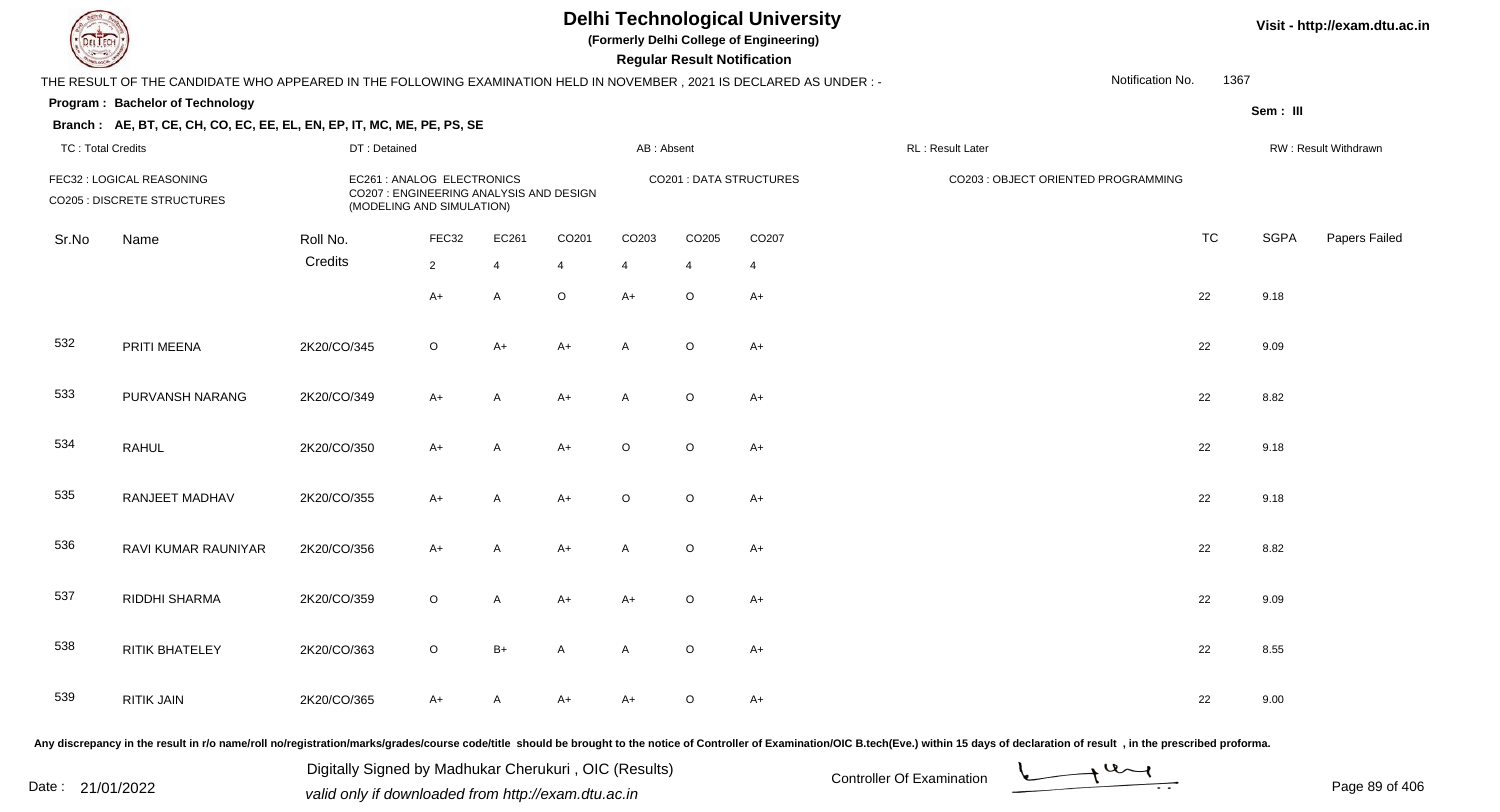**(Formerly Delhi College of Engineering)**

 **Regular Result Notification**

|                                                          | THE RESULT OF THE CANDIDATE WHO APPEARED IN THE FOLLOWING EXAMINATION HELD IN NOVEMBER, 2021 IS DECLARED AS UNDER :- |                                                         |                                         |                |                   |                         |                                     |                |                  | Notification No. | 1367      |             |                      |
|----------------------------------------------------------|----------------------------------------------------------------------------------------------------------------------|---------------------------------------------------------|-----------------------------------------|----------------|-------------------|-------------------------|-------------------------------------|----------------|------------------|------------------|-----------|-------------|----------------------|
|                                                          | <b>Program: Bachelor of Technology</b>                                                                               |                                                         |                                         |                |                   |                         |                                     |                |                  |                  |           | Sem: III    |                      |
|                                                          | Branch: AE, BT, CE, CH, CO, EC, EE, EL, EN, EP, IT, MC, ME, PE, PS, SE                                               |                                                         |                                         |                |                   |                         |                                     |                |                  |                  |           |             |                      |
| <b>TC: Total Credits</b>                                 |                                                                                                                      | DT: Detained                                            |                                         |                |                   | AB: Absent              |                                     |                | RL: Result Later |                  |           |             | RW: Result Withdrawn |
| FEC32 : LOGICAL REASONING<br>CO205 : DISCRETE STRUCTURES |                                                                                                                      | EC261 : ANALOG ELECTRONICS<br>(MODELING AND SIMULATION) | CO207 : ENGINEERING ANALYSIS AND DESIGN |                |                   | CO201 : DATA STRUCTURES | CO203 : OBJECT ORIENTED PROGRAMMING |                |                  |                  |           |             |                      |
| Sr.No                                                    | Name                                                                                                                 | Roll No.                                                | FEC32                                   | EC261          | CO <sub>201</sub> | CO203                   | CO205                               | CO207          |                  |                  | <b>TC</b> | <b>SGPA</b> | Papers Failec        |
|                                                          |                                                                                                                      | Credits                                                 | $2^{\circ}$                             | $\overline{4}$ | $\overline{4}$    | 4                       | 4                                   | $\overline{4}$ |                  |                  |           |             |                      |
|                                                          |                                                                                                                      |                                                         | $A+$                                    | $\mathsf{A}$   | $A+$              | $A+$                    | $\circ$                             | $A+$           |                  |                  | 22        | 9.00        |                      |
| 540                                                      | RUTVIK VIJAY CHAVAN                                                                                                  | 2K20/CO/378                                             | A+                                      | A+             | $B+$              | A                       | A+                                  | $A+$           |                  |                  | 22        | 8.45        |                      |
| 541                                                      | SAARTHAK SINGH                                                                                                       | 2K20/CO/379                                             | $A+$                                    | $\circ$        | $A+$              | $\circ$                 | $\circ$                             | $A+$           |                  |                  | 22        | 9.55        |                      |
| 542                                                      | <b>SAGAR KUMAR SAH</b>                                                                                               | 2K20/CO/385                                             | $A+$                                    | A              | A                 | $B+$                    | $A+$                                | $\mathsf{A}$   |                  |                  | 22        | 8.09        |                      |
| 543                                                      | SAKSHAM BANSAL                                                                                                       | 2K20/CO/391                                             | $\circ$                                 | $A+$           | $\mathsf{A}$      | $A+$                    | $\circ$                             | $A+$           |                  |                  | 22        | 9.09        |                      |
| 544                                                      | SHAURYA WADEHRA                                                                                                      | 2K20/CO/424                                             | $A+$                                    | $A+$           | A                 | A                       | $\circ$                             | $\circ$        |                  |                  | 22        | 9.00        |                      |
| 545                                                      | <b>SHRUTI</b>                                                                                                        | 2K20/CO/439                                             | $A+$                                    | $\circ$        | $\circ$           | $\circ$                 | $\circ$                             | $A+$           |                  |                  | 22        | 9.73        |                      |
| 546                                                      | SURAJ KAKARLAPUDI                                                                                                    | 2K20/CO/453                                             | $\mathsf{A}$                            | A              | A                 | $A+$                    | A+                                  | $A+$           |                  |                  | 22        | 8.55        |                      |
| 547                                                      | <b>UDBHAV GARG</b>                                                                                                   | 2K20/CO/463                                             | A+                                      | A+             | A                 | $A+$                    | A+                                  | A+             |                  |                  | 22        | 8.82        |                      |
|                                                          |                                                                                                                      |                                                         |                                         |                |                   |                         |                                     |                |                  |                  |           |             |                      |

Any discrepancy in the result in r/o name/roll no/registration/marks/grades/course code/title should be brought to the notice of Controller of Examination/OIC B.tech(Eve.) within 15 days of declaration of result, in the pr

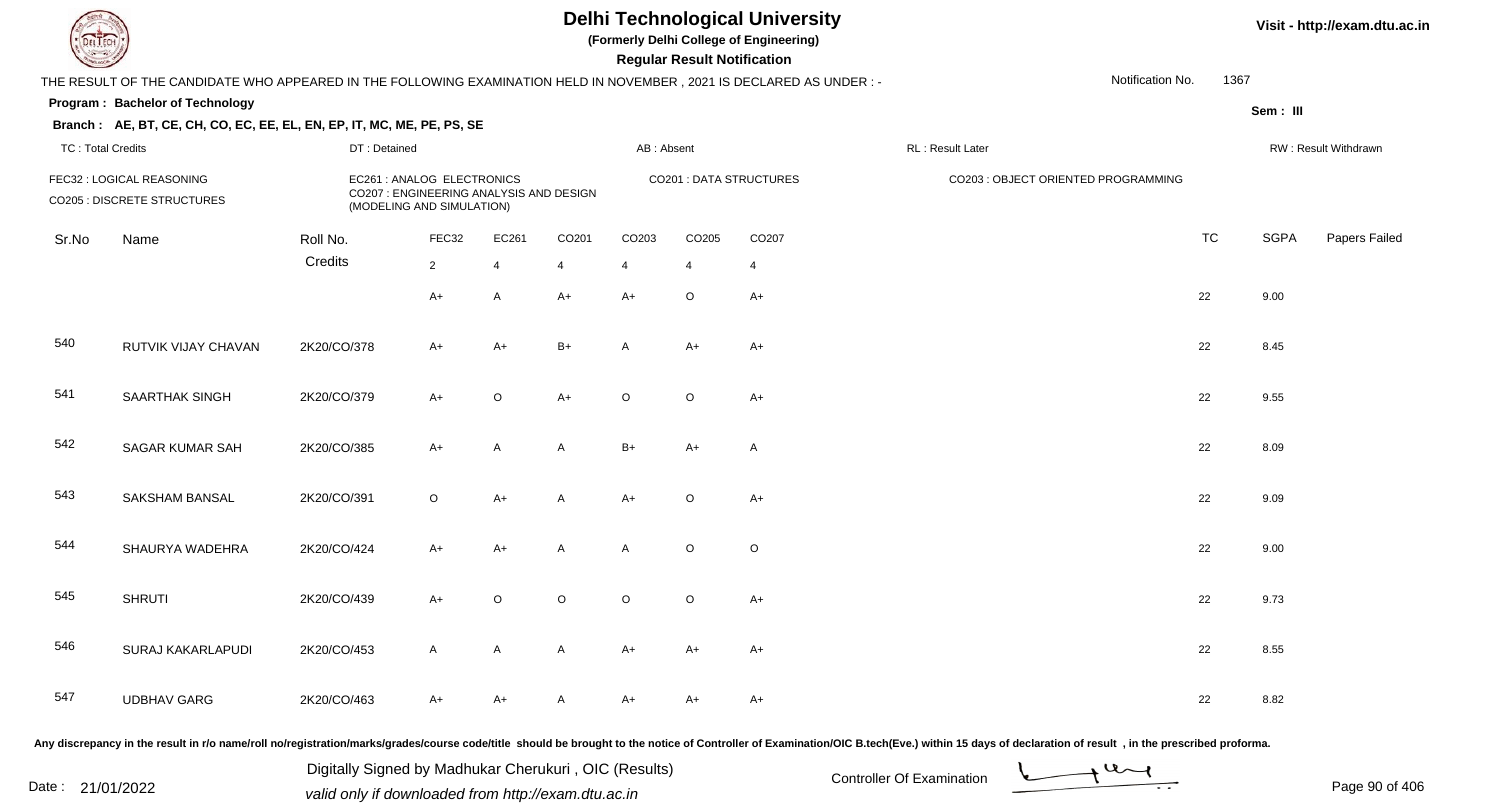**(Formerly Delhi College of Engineering)**

#### **Visit - http://exam.dtu.ac.in**

**Program : Bachelor of Technology Regular Result NotificationSem : III Branch : AE, BT, CE, CH, CO, EC, EE, EL, EN, EP, IT, MC, ME, PE, PS, SE**THE RESULT OF THE CANDIDATE WHO APPEARED IN THE FOLLOWING EXAMINATION HELD IN NOVEMBER , 2021 IS DECLARED AS UNDER : -TC : Total Credits DT : Detainedd AB : Absent RL : Result Later RW : Result Withdrawn Notification No. 1367Sr.NoName Roll No. **Credits** FEC32 : LOGICAL REASONING EC261 : ANALOG ELECTRONICS CO201 : DATA STRUCTURES CO203 : OBJECT ORIENTED PROGRAMMING CO205 : DISCRETE STRUCTURES CO207 : ENGINEERING ANALYSIS AND DESIGN (MODELING AND SIMULATION)FEC32 EC261 CO201 CO203 CO205 CO207 TCTC SGPA Papers Failed 22 4 4 4 4 4  $A+$ + A+ A A A+ A+ A+  $+$  A+  $+$  22 8.82 548 V V S D NAGENDRA ANALAA 2K20/CO/468 A+ A+ A O A A+ <br>A 2K20/CO/468 A+ A+ A O A A+ 549 VAIBHAV AGGARWAL 2K20/CO/471 <sup>O</sup> A+ A+ A+ A+ <sup>O</sup> <sup>22</sup> 9.27 550 VIJAY2K20/CO/483 A+ B+ <sup>A</sup> <sup>A</sup> A+ <sup>A</sup> <sup>22</sup> 8.09

551 VIKAS GOYALL 2K20/CO/485 A+ A A+ A+ A+ A+ A+ A+ C 22 8.82

Any discrepancy in the result in r/o name/roll no/registration/marks/grades/course code/title should be brought to the notice of Controller of Examination/OIC B.tech(Eve.) within 15 days of declaration of result , in the p

Date : 21/01/2022 Valid only if downloaded from http://exam.dtu.ac.in<br>valid only if downloaded from http://exam.dtu.ac.in Digitally Signed by Madhukar Cherukuri , OIC (Results)

Page 91 of 406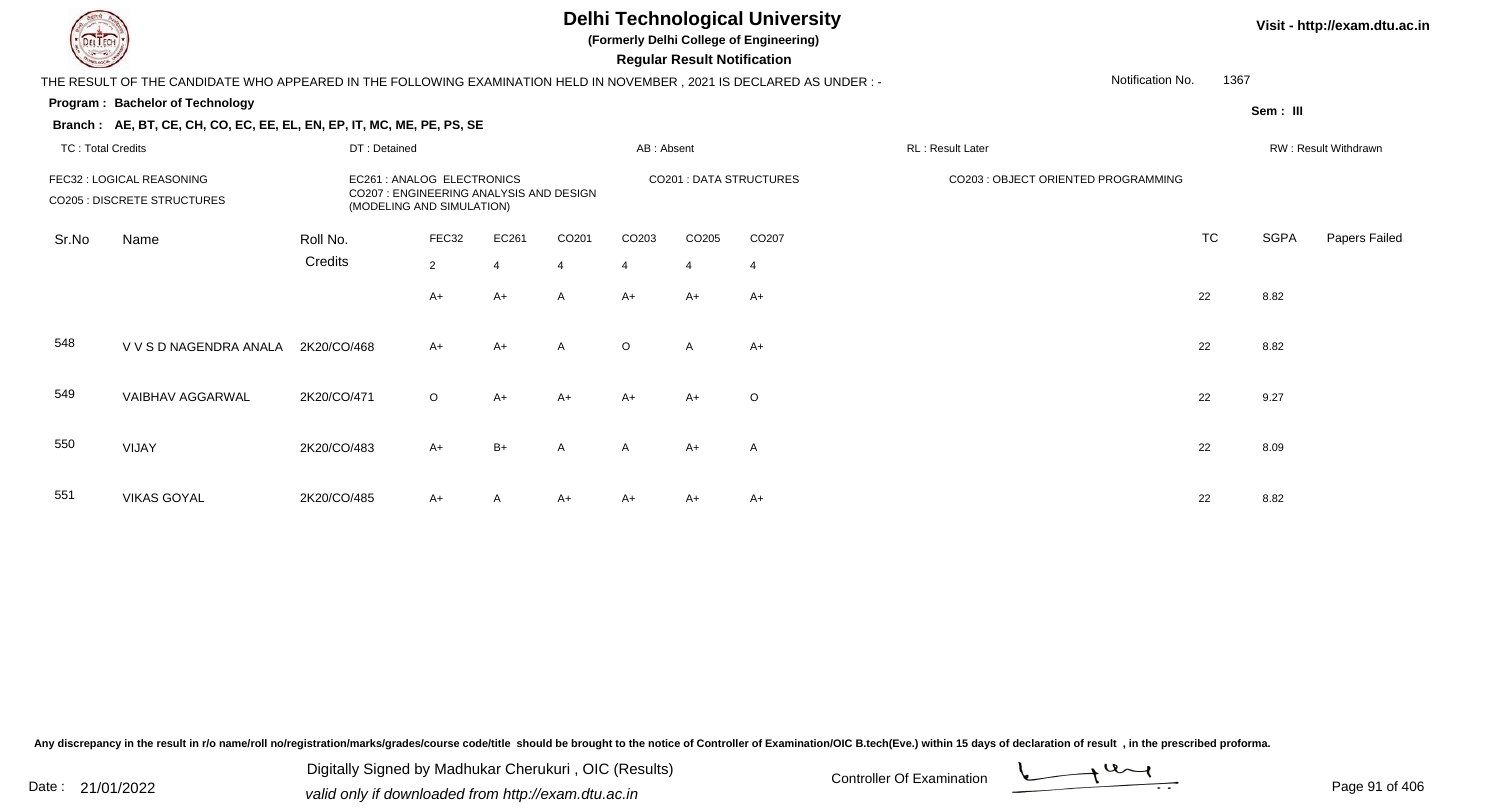**(Formerly Delhi College of Engineering)**

 **Regular Result Notification**

#### **Visit - http://exam.dtu.ac.in**

**Program : Bachelor of TechnologySem : III Branch : AE, BT, CE, CH, CO, EC, EE, EL, EN, EP, IT, MC, ME, PE, PS, SE**THE RESULT OF THE CANDIDATE WHO APPEARED IN THE FOLLOWING EXAMINATION HELD IN NOVEMBER , 2021 IS DECLARED AS UNDER : -TC : Total Credits DT : Detainedd AB : Absent RL : Result Later RW : Result Withdrawn Notification No. 1367Sr.NoName Roll No. **Credits** FEC37 : FRENCH EC261 : ANALOG ELECTRONICS CO201 : DATA STRUCTURES CO203 : OBJECT ORIENTED PROGRAMMINGCO205 : DISCRETE STRUCTURES CO207 : ENGINEERING ANALYSIS AND DESIGN (MODELING AND SIMULATION)FEC37 EC261 CO201 CO203 CO205 CO207 TCTC SGPA Papers Failed 22 4 4 4 4 4 552 ANUSHKA JAINN 2K20/CO/91 A A A A+ A A+ A C and a and a 22 8.36 553 Abdoulahi Sani Adamouu 2K20/CO/118 B+ B+ B+ B+ A+ A+ A+ 554 DEV YADAVV 2K20/CO/139 A A A+ A A A+ A A+ 22 8.36 555 GAURAV THAKURR 2K20/CO/168 O A+ O O O O O 22 9.82 556 KRISTIDHAR PANDIT 2K20/CO/234 A+ <sup>A</sup> A+ A+ <sup>O</sup> $A_{+}$  22 9.00 557 MOHIT KUMARR 2K20/CO/278 A+ A+ A+ A+ A+ A+ A+ A 22 8.82 558 SUHAS MALHOTRAA 2K20/CO/447 A A+ A O A+ O 559 TANVI KAYAT 2K20/CO/458 <sup>O</sup>A+ A+ A+ A+ A+ <sup>22</sup> 9.09

Any discrepancy in the result in r/o name/roll no/registration/marks/grades/course code/title should be brought to the notice of Controller of Examination/OIC B.tech(Eve.) within 15 days of declaration of result , in the p

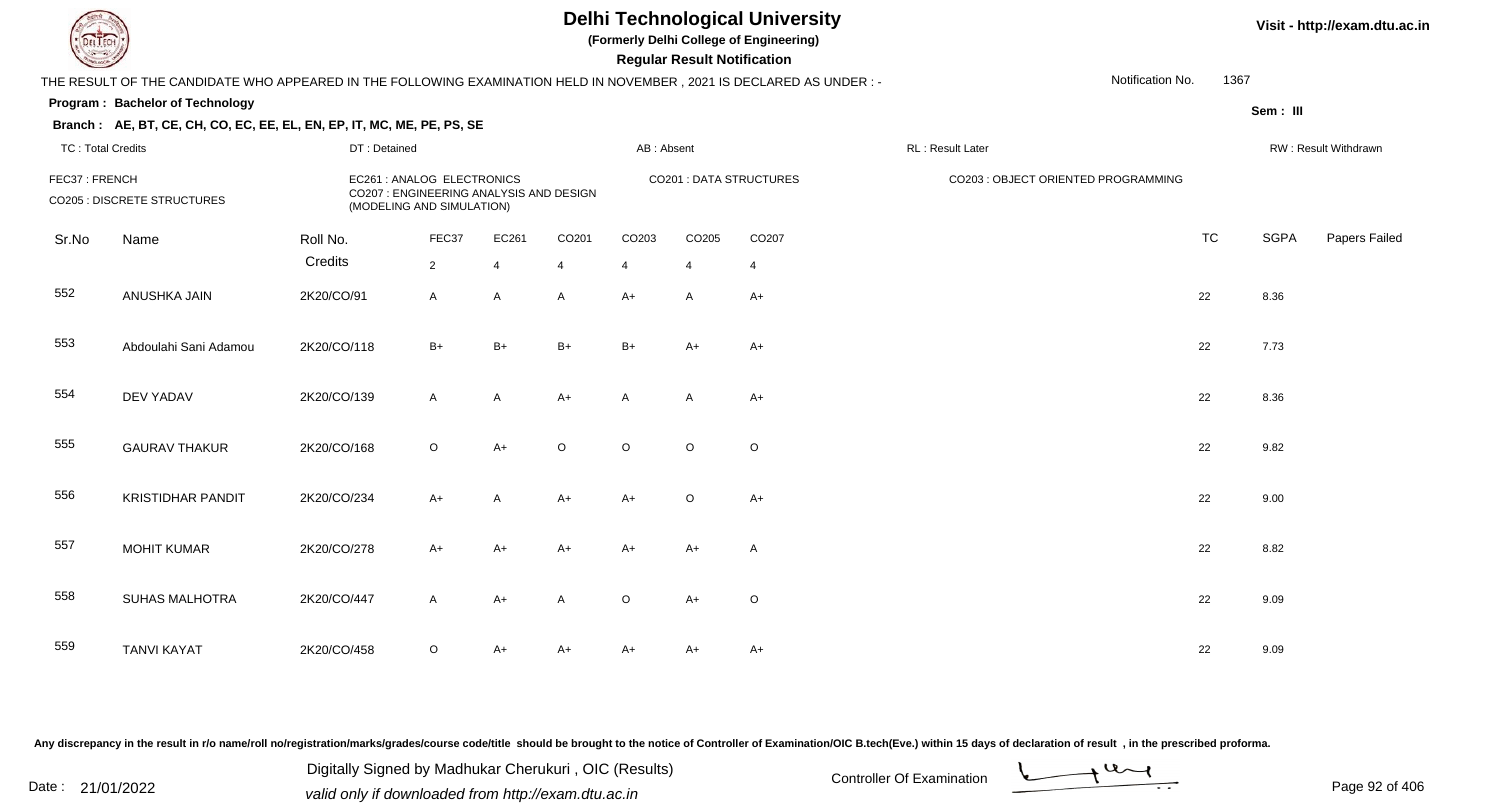**(Formerly Delhi College of Engineering)**

 **Regular Result Notification**

#### **Visit - http://exam.dtu.ac.in**

| <b>Courses I</b>         |                                                                                                                       |              |                                                                                                   |                |                |                | Regular Result Notification |                         |                                     |                  |             |                      |
|--------------------------|-----------------------------------------------------------------------------------------------------------------------|--------------|---------------------------------------------------------------------------------------------------|----------------|----------------|----------------|-----------------------------|-------------------------|-------------------------------------|------------------|-------------|----------------------|
|                          | THE RESULT OF THE CANDIDATE WHO APPEARED IN THE FOLLOWING EXAMINATION HELD IN NOVEMBER, 2021 IS DECLARED AS UNDER : - |              |                                                                                                   |                |                |                |                             |                         |                                     | Notification No. | 1367        |                      |
|                          | Program: Bachelor of Technology                                                                                       |              |                                                                                                   |                |                |                |                             |                         |                                     |                  | Sem: III    |                      |
|                          | Branch: AE, BT, CE, CH, CO, EC, EE, EL, EN, EP, IT, MC, ME, PE, PS, SE                                                |              |                                                                                                   |                |                |                |                             |                         |                                     |                  |             |                      |
| <b>TC: Total Credits</b> |                                                                                                                       | DT: Detained |                                                                                                   |                |                | AB: Absent     |                             |                         | RL: Result Later                    |                  |             | RW: Result Withdrawn |
| FEC39: JAPANESE          | <b>CO205 : DISCRETE STRUCTURES</b>                                                                                    |              | EC261 : ANALOG ELECTRONICS<br>CO207: ENGINEERING ANALYSIS AND DESIGN<br>(MODELING AND SIMULATION) |                |                |                |                             | CO201 : DATA STRUCTURES | CO203 : OBJECT ORIENTED PROGRAMMING |                  |             |                      |
| Sr.No                    | Name                                                                                                                  | Roll No.     | FEC39                                                                                             | EC261          | CO201          | CO203          | CO205                       | CO207                   |                                     | <b>TC</b>        | <b>SGPA</b> | Papers Failed        |
|                          |                                                                                                                       | Credits      | $\overline{2}$                                                                                    | $\Delta$       | $\overline{4}$ | $\overline{4}$ | $\overline{4}$              | $\overline{4}$          |                                     |                  |             |                      |
| 560                      | <b>ASHUTOSH</b>                                                                                                       | 2K20/CO/107  | $A+$                                                                                              | $B+$           | $A+$           | $\mathsf{A}$   | $A+$                        | $A+$                    |                                     | 22               | 8.45        |                      |
| 561                      | DIPESH KUMAR SHAH                                                                                                     | 2K20/CO/147  | $\mathsf{A}$                                                                                      | $\overline{A}$ | $\circ$        | $A+$           | A+                          | $A+$                    |                                     | 22               | 8.91        |                      |
| 562                      | MOHAMMAD REHMAAN                                                                                                      | 2K20/CO/272  | B                                                                                                 | $\mathbf{C}$   | $A+$           | $B+$           | A+                          | Α                       |                                     | 22               | 7.45        |                      |
| 563                      | <b>NAMIT SHARMA</b>                                                                                                   | 2K20/CO/291  | $\mathsf{A}$                                                                                      | $\overline{A}$ | $A+$           | $\mathsf{A}$   | $\circ$                     | Α                       |                                     | 22               | 8.55        |                      |
| 564                      | SANDEEP KISHOR                                                                                                        | 2K20/CO/404  | $A+$                                                                                              | $\overline{A}$ | $\mathsf{A}$   | $\mathsf{A}$   | $\circ$                     | $A+$                    |                                     | 22               | 8.64        |                      |
| 565                      | YASHWANT G                                                                                                            | 2K20/CO/502  | $\mathsf{A}$                                                                                      | $\mathsf{A}$   | $\mathsf{A}$   | A              | $B+$                        | A+                      |                                     | 22               | 8.00        |                      |

Any discrepancy in the result in r/o name/roll no/registration/marks/grades/course code/title should be brought to the notice of Controller of Examination/OIC B.tech(Eve.) within 15 days of declaration of result, in the pr

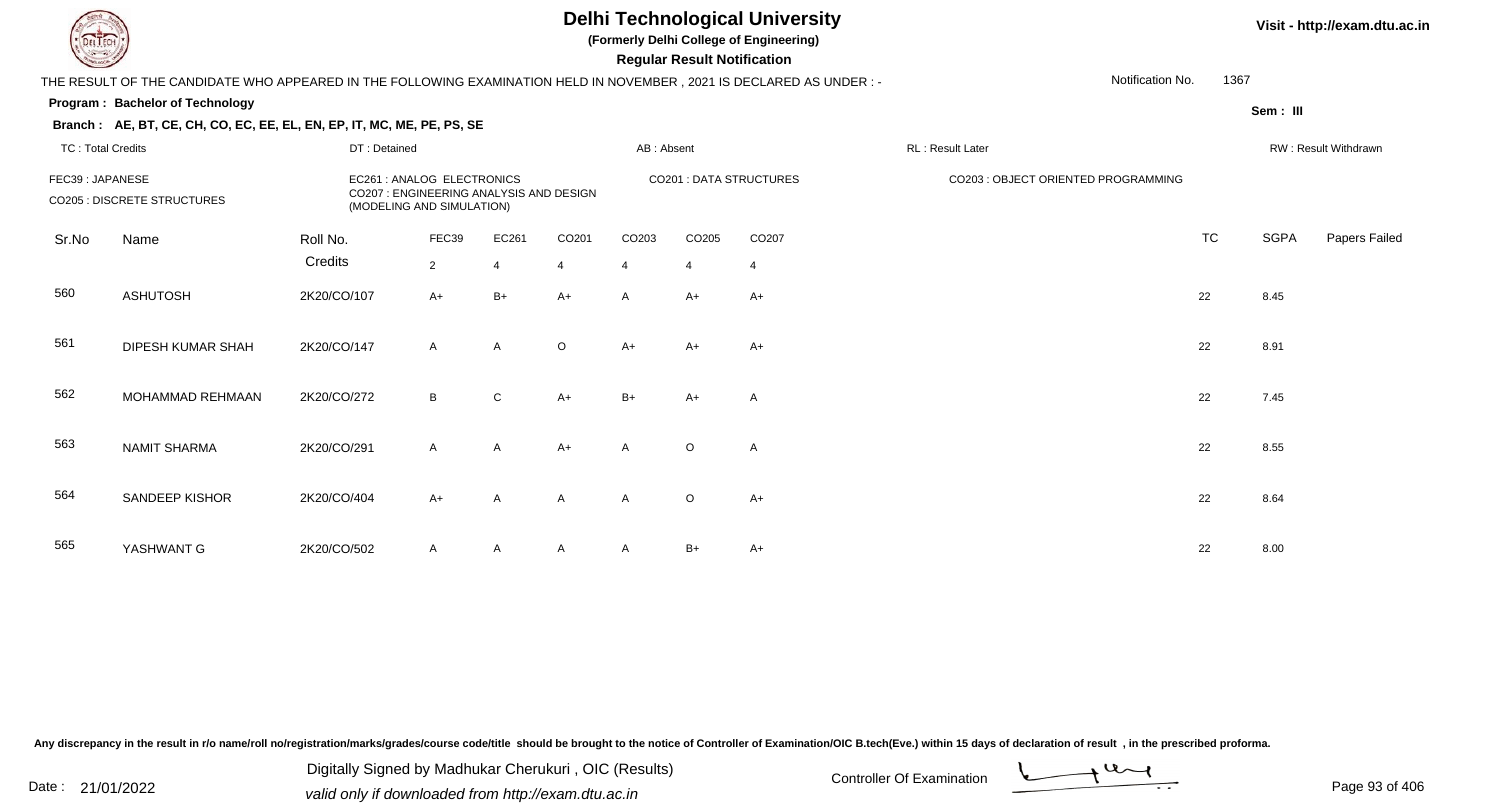**(Formerly Delhi College of Engineering)**

 **Regular Result Notification**

#### **Visit - http://exam.dtu.ac.in**

| <b>Courses A</b>         |                                                                                                                      |              |                                                         |                                         |                |                   | Regular Result Notification |                         |                                     |                  |           |                      |                  |
|--------------------------|----------------------------------------------------------------------------------------------------------------------|--------------|---------------------------------------------------------|-----------------------------------------|----------------|-------------------|-----------------------------|-------------------------|-------------------------------------|------------------|-----------|----------------------|------------------|
|                          | THE RESULT OF THE CANDIDATE WHO APPEARED IN THE FOLLOWING EXAMINATION HELD IN NOVEMBER, 2021 IS DECLARED AS UNDER :- |              |                                                         |                                         |                |                   |                             |                         |                                     | Notification No. | 1367      |                      |                  |
|                          | <b>Program: Bachelor of Technology</b>                                                                               |              |                                                         |                                         |                |                   |                             |                         |                                     |                  |           | Sem: III             |                  |
|                          | Branch: AE, BT, CE, CH, CO, EC, EE, EL, EN, EP, IT, MC, ME, PE, PS, SE                                               |              |                                                         |                                         |                |                   |                             |                         |                                     |                  |           |                      |                  |
| <b>TC: Total Credits</b> |                                                                                                                      | DT: Detained |                                                         |                                         | AB: Absent     |                   |                             | RL: Result Later        |                                     |                  |           | RW: Result Withdrawn |                  |
|                          | FEC3: PHYSICAL EDU SPORTS<br><b>CO205 : DISCRETE STRUCTURES</b>                                                      |              | EC261 : ANALOG ELECTRONICS<br>(MODELING AND SIMULATION) | CO207 : ENGINEERING ANALYSIS AND DESIGN |                |                   |                             | CO201 : DATA STRUCTURES | CO203 : OBJECT ORIENTED PROGRAMMING |                  |           |                      |                  |
| Sr.No                    | Name                                                                                                                 | Roll No.     | FEC <sub>3</sub>                                        | EC261                                   | CO201          | CO <sub>203</sub> | CO205                       | CO207                   |                                     |                  | <b>TC</b> | <b>SGPA</b>          | Papers Failec    |
|                          |                                                                                                                      | Credits      | $\overline{2}$                                          | $\overline{4}$                          | $\overline{4}$ | $\overline{4}$    | $\overline{4}$              | $\overline{4}$          |                                     |                  |           |                      |                  |
| 566                      | <b>DIVYANSHU PAL</b>                                                                                                 | 2K20/CO/152  | $\mathsf{A}$                                            | $\circ$                                 | $\circ$        | A                 | $\mathsf{A}$                | $A+$                    |                                     |                  | 22        | 8.91                 |                  |
| 567                      | <b>GAUTAM CHANDERWAL</b>                                                                                             | 2K20/CO/171  | $B+$                                                    | A+                                      | $A+$           | B                 | $A+$                        | $\circ$                 |                                     |                  | 22        | 8.45                 |                  |
| 568                      | SHASHWAT DALAL                                                                                                       | 2K20/CO/422  | $A+$                                                    | B                                       | $B+$           | A                 | $A+$                        | A                       |                                     |                  | 22        | 7.73                 |                  |
| 569                      | SHIVAM KUMAR                                                                                                         | 2K20/CO/431  | F                                                       | $B+$                                    | B              | $A+$              | $\circ$                     | $A+$                    |                                     |                  | 20        | 7.45                 | FEC <sub>3</sub> |
| 570                      | SHOBHIT VERMA                                                                                                        | 2K20/CO/436  | $\mathsf{A}$                                            | $\mathsf{A}$                            | $A+$           | $A+$              | $A+$                        | $A+$                    |                                     |                  | 22        | 8.73                 |                  |
| 571                      | Yasmin Abdul Gafar                                                                                                   | 2K20/CO/504  | $A+$                                                    |                                         | $B+$           | $B+$              | $\circ$                     | A                       |                                     |                  | 22        | 8.09                 |                  |
|                          |                                                                                                                      |              |                                                         |                                         |                |                   |                             |                         |                                     |                  |           |                      |                  |

Any discrepancy in the result in r/o name/roll no/registration/marks/grades/course code/title should be brought to the notice of Controller of Examination/OIC B.tech(Eve.) within 15 days of declaration of result, in the pr

Digitally Signed by Madhukar Cherukuri, OIC (Results)<br>Date : 21/01/2022 valid only if downloaded from http://ovem.dtu.co.in Digitally Signed by Madhukar Cherukuri , OIC (Results)valid only if downloaded from http://exam.dtu.ac.in

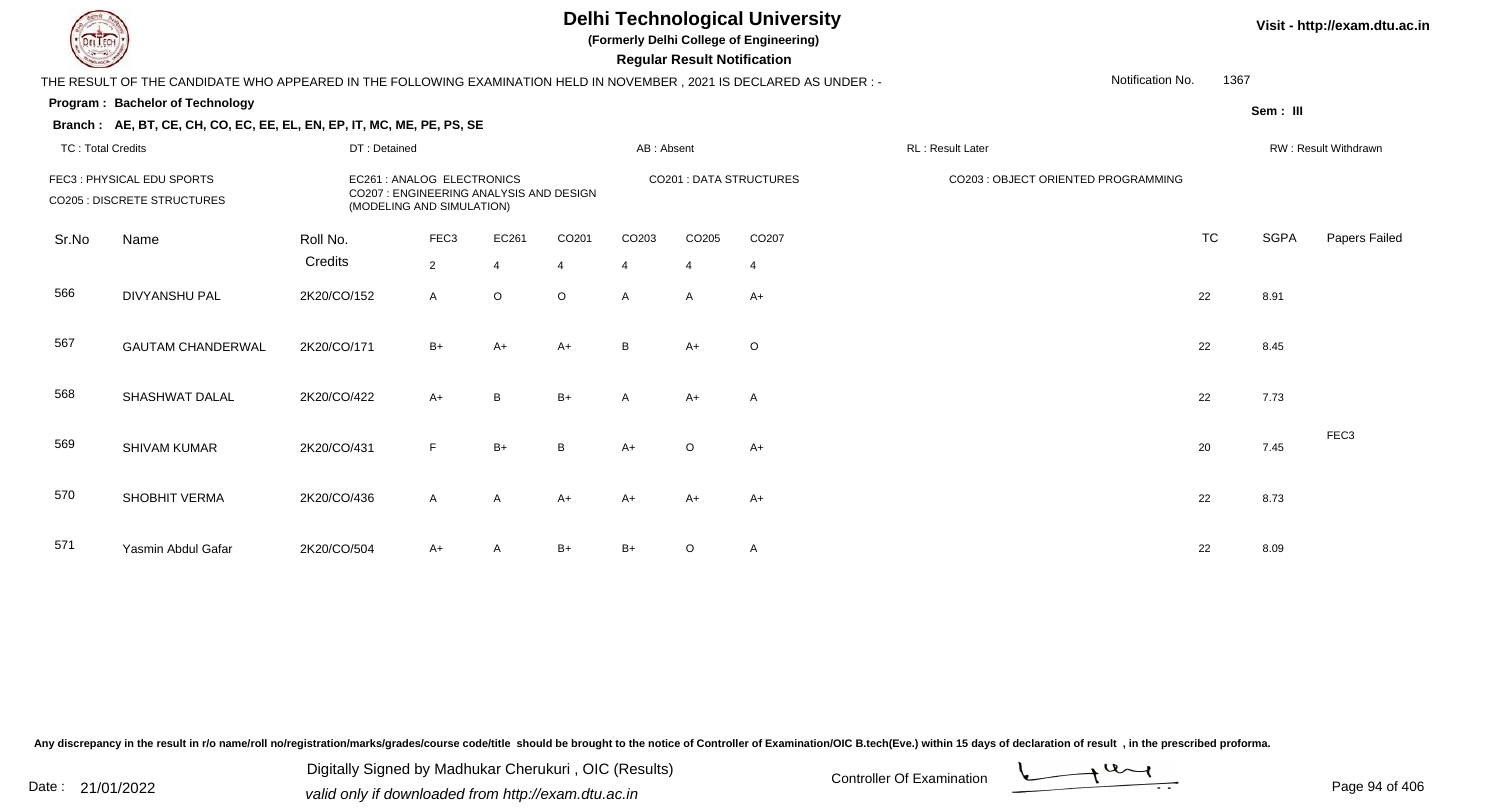**(Formerly Delhi College of Engineering)**

 **Regular Result Notification**

#### **Visit - http://exam.dtu.ac.in**

THE RESULT OF THE CANDIDATE WHO APPEARED IN THE FOLLOWING EXAMINATION HELD IN NOVEMBER , 2021 IS DECLARED AS UNDER : -Notification No.1367

#### **Program : Bachelor of Technology**

**Branch : AE, BT, CE, CH, CO, EC, EE, EL, EN, EP, IT, MC, ME, PE, PS, SE**

**Sem : III**

| TC: Total Credits                            |                     | DT: Detained                                                                                       |                         |                         |                         | AB: Absent              |                         |                         | RL: Result Later                    |                |      | RW: Result Withdrawn         |  |  |
|----------------------------------------------|---------------------|----------------------------------------------------------------------------------------------------|-------------------------|-------------------------|-------------------------|-------------------------|-------------------------|-------------------------|-------------------------------------|----------------|------|------------------------------|--|--|
| FEC40: GERMAN<br>CO205 : DISCRETE STRUCTURES |                     | EC261 : ANALOG ELECTRONICS<br>CO207 : ENGINEERING ANALYSIS AND DESIGN<br>(MODELING AND SIMULATION) |                         |                         |                         |                         |                         | CO201 : DATA STRUCTURES | CO203 : OBJECT ORIENTED PROGRAMMING |                |      |                              |  |  |
| Sr.No                                        | Name                | Roll No.<br>Credits                                                                                | FEC40<br>$\overline{2}$ | EC261<br>$\overline{4}$ | CO201<br>$\overline{4}$ | CO203<br>$\overline{4}$ | CO205<br>$\overline{4}$ | CO207<br>4              |                                     | TC             | SGPA | Papers Failed                |  |  |
| 572                                          | JAYA DEO            | 2K20/CO/213                                                                                        | A                       | $\mathsf{A}$            | $\circ$                 | $\mathsf{A}$            | $A+$                    | $\circ$                 |                                     | 22             | 8.91 |                              |  |  |
| 573                                          | <b>KARTIK VERMA</b> | 2K20/CO/227                                                                                        | Α                       | $A+$                    | $A+$                    | $\mathsf{A}$            | $\circ$                 | $\mathsf{A}$            |                                     | 22             | 8.73 |                              |  |  |
| 574                                          | MOHD KAMIL MADAR    | 2K20/CO/275                                                                                        | $A+$                    | $\overline{A}$          | $A+$                    | $B+$                    | $A+$                    | $A+$                    |                                     | 22             | 8.45 |                              |  |  |
| 575                                          | NANDINI KASHYAP     | 2K20/CO/293                                                                                        | $A+$                    | $A+$                    | $A+$                    | A+                      | $\circ$                 | $\circ$                 |                                     | 22             | 9.36 |                              |  |  |
| 576                                          | <b>SACHI GIRI</b>   | 2K20/CO/380                                                                                        | $A+$                    | $\overline{A}$          | $\mathsf{A}$            | $\mathsf{A}$            | $\circ$                 | $A+$                    |                                     | 22             | 8.64 |                              |  |  |
| 577                                          | SHIKHAR RATHI       | 2K20/CO/426                                                                                        | F                       |                         | F                       | F                       | F                       | P                       |                                     | $\overline{4}$ | 0.89 | FEC40CO201,<br>CO203, CO205, |  |  |

Any discrepancy in the result in r/o name/roll no/registration/marks/grades/course code/title should be brought to the notice of Controller of Examination/OIC B.tech(Eve.) within 15 days of declaration of result, in the pr

Date : 21/01/2022 Digital Digital of Microsofted Controller Of Examination Determination Page 95 of 40 Digitally Signed by Madhukar Cherukuri , OIC (Results)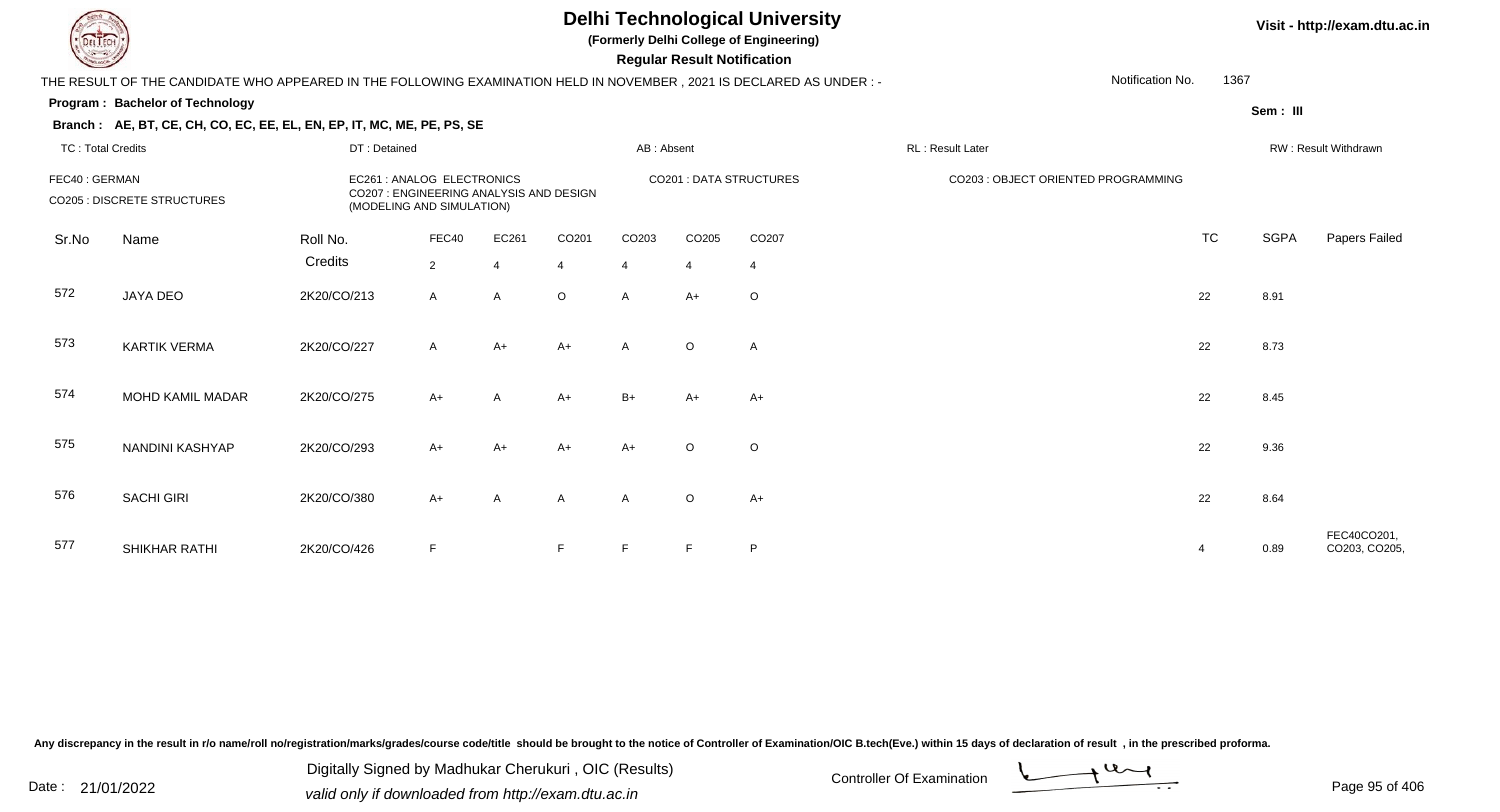**(Formerly Delhi College of Engineering)**

 **Regular Result Notification**

**Visit - http://exam.dtu.ac.in**

| <b>Courses and States of the United States</b> |                                                                                                                     |              |                                                                                                    |                |                |                               | <b>Regular Result Notification</b> |         |                                     |                          |             |                      |
|------------------------------------------------|---------------------------------------------------------------------------------------------------------------------|--------------|----------------------------------------------------------------------------------------------------|----------------|----------------|-------------------------------|------------------------------------|---------|-------------------------------------|--------------------------|-------------|----------------------|
|                                                | THE RESULT OF THE CANDIDATE WHO APPEARED IN THE FOLLOWING EXAMINATION HELD IN NOVEMBER, 2021 IS DECLARED AS UNDER:- |              |                                                                                                    |                |                |                               |                                    |         |                                     | Notification No.<br>1367 |             |                      |
|                                                | Program: Bachelor of Technology                                                                                     |              |                                                                                                    |                |                |                               |                                    |         |                                     |                          | Sem: III    |                      |
|                                                | Branch: AE, BT, CE, CH, CO, EC, EE, EL, EN, EP, IT, MC, ME, PE, PS, SE                                              |              |                                                                                                    |                |                |                               |                                    |         |                                     |                          |             |                      |
| <b>TC: Total Credits</b>                       |                                                                                                                     | DT: Detained |                                                                                                    |                |                | AB: Absent                    |                                    |         | RL: Result Later                    |                          |             | RW: Result Withdrawn |
|                                                | FEC46 : TECHNICAL COMMUNICATION<br>CO205 : DISCRETE STRUCTURES                                                      |              | EC261 : ANALOG ELECTRONICS<br>CO207 : ENGINEERING ANALYSIS AND DESIGN<br>(MODELING AND SIMULATION) |                |                | <b>CO201: DATA STRUCTURES</b> |                                    |         | CO203 : OBJECT ORIENTED PROGRAMMING |                          |             |                      |
| Sr.No                                          | Name                                                                                                                | Roll No.     | FEC46                                                                                              | EC261          | CO201          | CO203                         | CO205                              | CO207   |                                     | <b>TC</b>                | <b>SGPA</b> | Papers Failed        |
|                                                |                                                                                                                     | Credits      | $\overline{2}$                                                                                     | $\overline{4}$ | $\overline{4}$ | 4                             | 4                                  | 4       |                                     |                          |             |                      |
| 578                                            | <b>ADITYA KUMAR</b>                                                                                                 | 2K20/CO/35   | $A+$                                                                                               | A              | $\mathsf O$    | $A+$                          | $A+$                               | $A+$    |                                     | 22                       | 9.00        |                      |
| 579                                            | ANURAG PANCHAL                                                                                                      | 2K20/CO/88   | $A+$                                                                                               | $B+$           | $A+$           | A                             | A                                  | $A+$    |                                     | 22                       | 8.27        |                      |
| 580                                            | ARJUN MANOJ KUMAR                                                                                                   | 2K20/CO/98   | B                                                                                                  | A              | $\mathsf O$    | B                             | $A+$                               | $A+$    |                                     | 22                       | 8.18        |                      |
| 581                                            | NIRBHAY KAPOOR                                                                                                      | 2K20/CO/304  | $A+$                                                                                               | A              | $A+$           | A                             | A+                                 | $A+$    |                                     | 22                       | 8.64        |                      |
| 582                                            | PRINCE SUMAN                                                                                                        | 2K20/CO/342  | $A+$                                                                                               | $B+$           | $A+$           | $A+$                          | $\circ$                            | $A+$    |                                     | 22                       | 8.82        |                      |
| 583                                            | <b>SHOAIB</b>                                                                                                       | 2K20/CO/434  | $\mathsf{A}$                                                                                       | $\mathsf{A}$   | $A+$           | $\circ$                       | $A+$                               | $A+$    |                                     | 22                       | 8.91        |                      |
| 584                                            | SHREYA SAHU                                                                                                         | 2K20/CO/438  | $\circ$                                                                                            | $A+$           | $A+$           | $\circ$                       | $A+$                               | $A+$    |                                     | 22                       | 9.27        |                      |
| 585                                            | SIDDHANT KHANNA                                                                                                     | 2K20/CO/441  | $\circ$                                                                                            | $A+$           | $A+$           | $A+$                          | A+                                 | $\circ$ |                                     | 22                       | 9.27        |                      |
| 586                                            | SRIJAN SAURABH JHA                                                                                                  | 2K20/CO/445  | $\circ$                                                                                            | A              | $A+$           | $\circ$                       | $A+$                               | A+      |                                     | 22                       | 9.09        |                      |
|                                                |                                                                                                                     |              |                                                                                                    |                |                |                               |                                    |         |                                     |                          |             |                      |

Any discrepancy in the result in r/o name/roll no/registration/marks/grades/course code/title should be brought to the notice of Controller of Examination/OIC B.tech(Eve.) within 15 days of declaration of result , in the p

Date : 21/01/2022 Digital Digital of Microsofted Chemical Controller Of Examination Determination Page 96 of 40 Digitally Signed by Madhukar Cherukuri , OIC (Results)

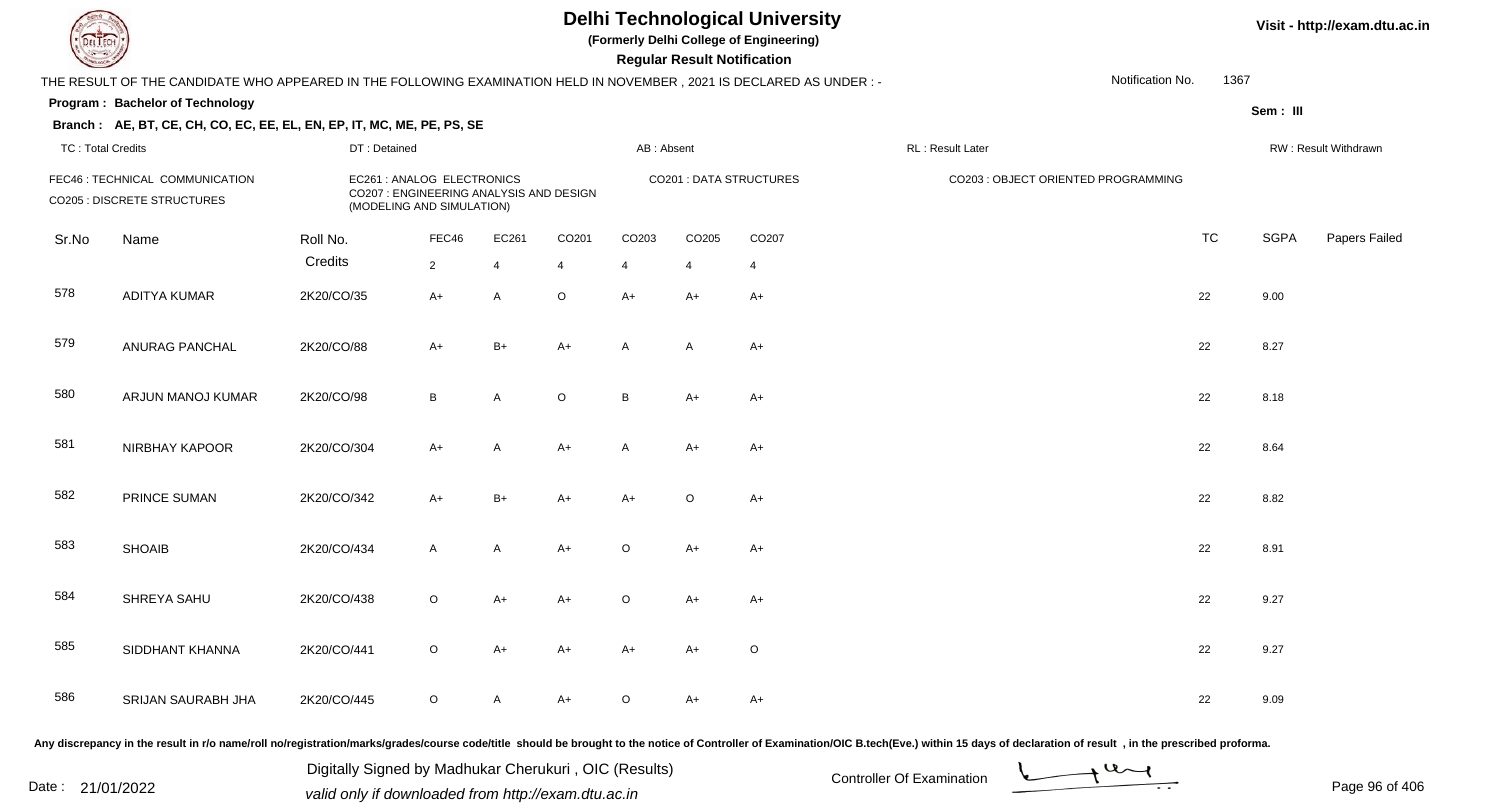**(Formerly Delhi College of Engineering)**

 **Regular Result Notification**

**Visit - http://exam.dtu.ac.in**

| <b>Country</b>           |                                                                                                                      |                                                                                                                  |                                                                                                    |                                   |                |            | <b>Regular Result Notification</b> |                               |                                                                                                                                                                                                                                |                                 |             |                      |
|--------------------------|----------------------------------------------------------------------------------------------------------------------|------------------------------------------------------------------------------------------------------------------|----------------------------------------------------------------------------------------------------|-----------------------------------|----------------|------------|------------------------------------|-------------------------------|--------------------------------------------------------------------------------------------------------------------------------------------------------------------------------------------------------------------------------|---------------------------------|-------------|----------------------|
|                          | THE RESULT OF THE CANDIDATE WHO APPEARED IN THE FOLLOWING EXAMINATION HELD IN NOVEMBER, 2021 IS DECLARED AS UNDER :- |                                                                                                                  |                                                                                                    |                                   |                |            |                                    |                               |                                                                                                                                                                                                                                | Notification No.<br>1367        |             |                      |
|                          | Program: Bachelor of Technology                                                                                      |                                                                                                                  |                                                                                                    |                                   |                |            |                                    |                               |                                                                                                                                                                                                                                |                                 | Sem: III    |                      |
|                          | Branch: AE, BT, CE, CH, CO, EC, EE, EL, EN, EP, IT, MC, ME, PE, PS, SE                                               |                                                                                                                  |                                                                                                    |                                   |                |            |                                    |                               |                                                                                                                                                                                                                                |                                 |             |                      |
| <b>TC: Total Credits</b> |                                                                                                                      | DT: Detained                                                                                                     |                                                                                                    |                                   |                | AB: Absent |                                    |                               | RL: Result Later                                                                                                                                                                                                               |                                 |             | RW: Result Withdrawn |
|                          | FEC46 : TECHNICAL COMMUNICATION<br><b>CO205 : DISCRETE STRUCTURES</b>                                                |                                                                                                                  | EC261 : ANALOG ELECTRONICS<br>CO207 : ENGINEERING ANALYSIS AND DESIGN<br>(MODELING AND SIMULATION) |                                   |                |            |                                    | <b>CO201: DATA STRUCTURES</b> | CO203 : OBJECT ORIENTED PROGRAMMING                                                                                                                                                                                            |                                 |             |                      |
| Sr.No                    | Name                                                                                                                 | Roll No.                                                                                                         | FEC46                                                                                              | EC261                             | CO201          | CO203      | CO205                              | CO207                         |                                                                                                                                                                                                                                | <b>TC</b>                       | <b>SGPA</b> | Papers Failed        |
|                          |                                                                                                                      | Credits                                                                                                          | $\overline{2}$                                                                                     | 4                                 | $\overline{4}$ | 4          | $\overline{4}$                     | $\overline{4}$                |                                                                                                                                                                                                                                |                                 |             |                      |
|                          |                                                                                                                      |                                                                                                                  | $\circ$                                                                                            | A                                 | $A+$           | $\circ$    | $A+$                               | $A+$                          |                                                                                                                                                                                                                                | 22                              | 9.09        |                      |
| 587                      | <b>SRISHTI ARORA</b>                                                                                                 | 2K20/CO/446                                                                                                      | $A+$                                                                                               | $A+$                              | A              | $\circ$    | $\circ$                            | $A+$                          |                                                                                                                                                                                                                                | 22                              | 9.18        |                      |
| 588                      | <b>TANISHQ ARORA</b>                                                                                                 | 2K20/CO/455                                                                                                      | $A+$                                                                                               | $A+$                              | $\mathsf O$    | $A+$       | $\circ$                            | $A+$                          |                                                                                                                                                                                                                                | 22                              | 9.36        |                      |
| 589                      | <b>TANVI SINGH</b>                                                                                                   | 2K20/CO/459                                                                                                      | $\mathsf O$                                                                                        | $A+$                              | A              | $\circ$    | A+                                 | A                             |                                                                                                                                                                                                                                | 22                              | 8.91        |                      |
| 590                      | <b>VAIBHAV MEENA</b>                                                                                                 | 2K20/CO/473                                                                                                      | $\mathsf{A}$                                                                                       | $\mathsf{A}$                      | $\mathsf{A}$   | $A+$       | $A+$                               | A+                            |                                                                                                                                                                                                                                | 22                              | 8.55        |                      |
| 591                      | <b>VEDANT JAIN</b>                                                                                                   | 2K20/CO/477                                                                                                      | $A+$                                                                                               | $\circ$                           | $\mathsf{A}$   | $\circ$    | $A+$                               | A+                            |                                                                                                                                                                                                                                | 22                              | 9.18        |                      |
| 592                      | <b>VIKASH YADAV</b>                                                                                                  | 2K20/CO/486                                                                                                      | $A+$                                                                                               | $A+$                              | $A+$           | $A+$       | $A+$                               | A+                            |                                                                                                                                                                                                                                | 22                              | 9.00        |                      |
| 593                      | <b>VIKRAM MISHRA</b>                                                                                                 | 2K20/CO/487                                                                                                      | $A+$                                                                                               | $\mathsf{A}$                      | $A+$           | $\circ$    | $A+$                               | $A+$                          |                                                                                                                                                                                                                                | 22                              | 9.00        |                      |
| 594                      | <b>VIVEK RANJAN</b>                                                                                                  | 2K20/CO/494                                                                                                      | $\mathsf{A}$                                                                                       | $\mathsf{A}$                      | $A+$           | $A+$       | $A+$                               | A+                            |                                                                                                                                                                                                                                | 22                              | 8.73        |                      |
|                          | and the state of the state of                                                                                        | in the second control of the second control of the second control of the second control of the second control of |                                                                                                    | the company's company's company's |                |            |                                    |                               | in the contract of the contract of the contract of the contract of the contract of the contract of the contract of the contract of the contract of the contract of the contract of the contract of the contract of the contrac | the contract of the contract of |             |                      |

Any discrepancy in the result in r/o name/roll no/registration/marks/grades/course code/title should be brought to the notice of Controller of Examination/OIC B.tech(Eve.) within 15 days of declaration of result , in the p

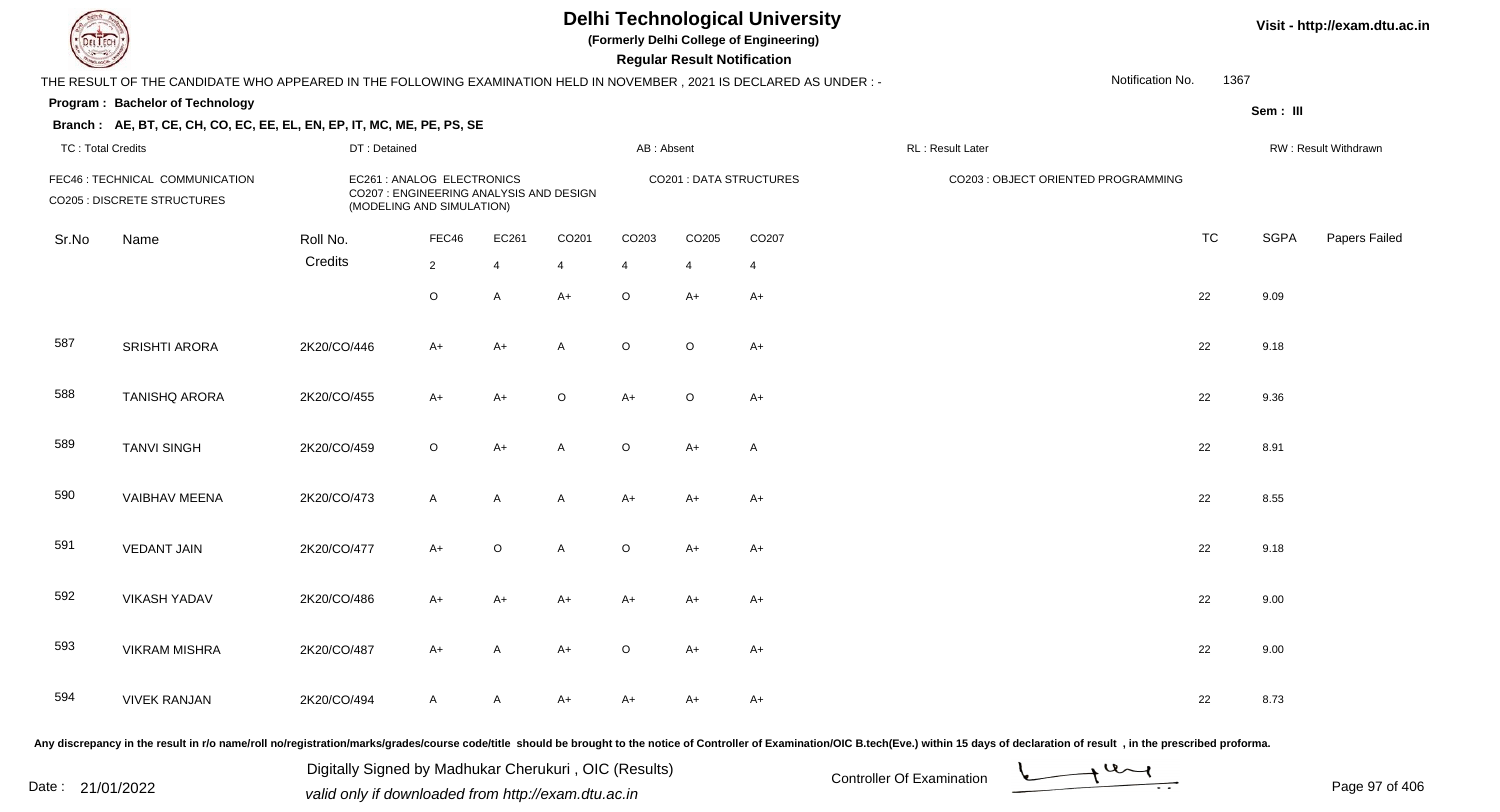596

YATIN UTREJA

# **Delhi Technological University**

**(Formerly Delhi College of Engineering)**

 **Regular Result Notification**

| $\overline{\phantom{0}}$                                             |                                                                                                                        |             |                                                                                                   |       |         |                   | <b>Regular Result Nothiodilon</b> |                        |                                    |                  |      |          |                      |
|----------------------------------------------------------------------|------------------------------------------------------------------------------------------------------------------------|-------------|---------------------------------------------------------------------------------------------------|-------|---------|-------------------|-----------------------------------|------------------------|------------------------------------|------------------|------|----------|----------------------|
|                                                                      | THE RESULT OF THE CANDIDATE WHO APPEARED IN THE FOLLOWING EXAMINATION HELD IN NOVEMBER , 2021 IS DECLARED AS UNDER : - |             |                                                                                                   |       |         |                   |                                   |                        |                                    | Notification No. | 1367 |          |                      |
|                                                                      | <b>Program: Bachelor of Technology</b>                                                                                 |             |                                                                                                   |       |         |                   |                                   |                        |                                    |                  |      | Sem: III |                      |
|                                                                      | Branch: AE, BT, CE, CH, CO, EC, EE, EL, EN, EP, IT, MC, ME, PE, PS, SE                                                 |             |                                                                                                   |       |         |                   |                                   |                        |                                    |                  |      |          |                      |
|                                                                      | DT: Detained<br><b>TC: Total Credits</b>                                                                               |             |                                                                                                   |       |         | AB: Absent        |                                   |                        | RL: Result Later                   |                  |      |          | RW: Result Withdrawn |
| FEC46 : TECHNICAL COMMUNICATION<br><b>CO205: DISCRETE STRUCTURES</b> |                                                                                                                        |             | EC261 : ANALOG ELECTRONICS<br>CO207: ENGINEERING ANALYSIS AND DESIGN<br>(MODELING AND SIMULATION) |       |         |                   |                                   | CO201: DATA STRUCTURES | CO203: OBJECT ORIENTED PROGRAMMING |                  |      |          |                      |
| Sr.No                                                                | Name                                                                                                                   | Roll No.    | FEC46                                                                                             | EC261 | CO201   | CO <sub>203</sub> | CO <sub>205</sub>                 | CO <sub>207</sub>      |                                    |                  | TC   | SGPA     | <b>Papers Failed</b> |
|                                                                      |                                                                                                                        | Credits     | $\overline{2}$                                                                                    |       | 4       | 4                 | $\overline{4}$                    | 4                      |                                    |                  |      |          |                      |
|                                                                      |                                                                                                                        |             | A                                                                                                 | A     | $A+$    | $A+$              | A+                                | $A+$                   |                                    |                  | 22   | 8.73     |                      |
| 595                                                                  | <b>VRUSHANK NANDESHWAR</b>                                                                                             | 2K20/CO/495 | $A+$                                                                                              | A+    | $\circ$ | A+                | A+                                | $A+$                   |                                    |                  | 22   | 9.18     |                      |

A 2K20/CO/503 A A+ A+ O O A+ 22 9.27

Any discrepancy in the result in r/o name/roll no/registration/marks/grades/course code/title should be brought to the notice of Controller of Examination/OIC B.tech(Eve.) within 15 days of declaration of result, in the pr

Date : 21/01/2022 Digital Digital of Microsofted Chemical Controller Of Examination Determination Page 98 of 40 Digitally Signed by Madhukar Cherukuri , OIC (Results)

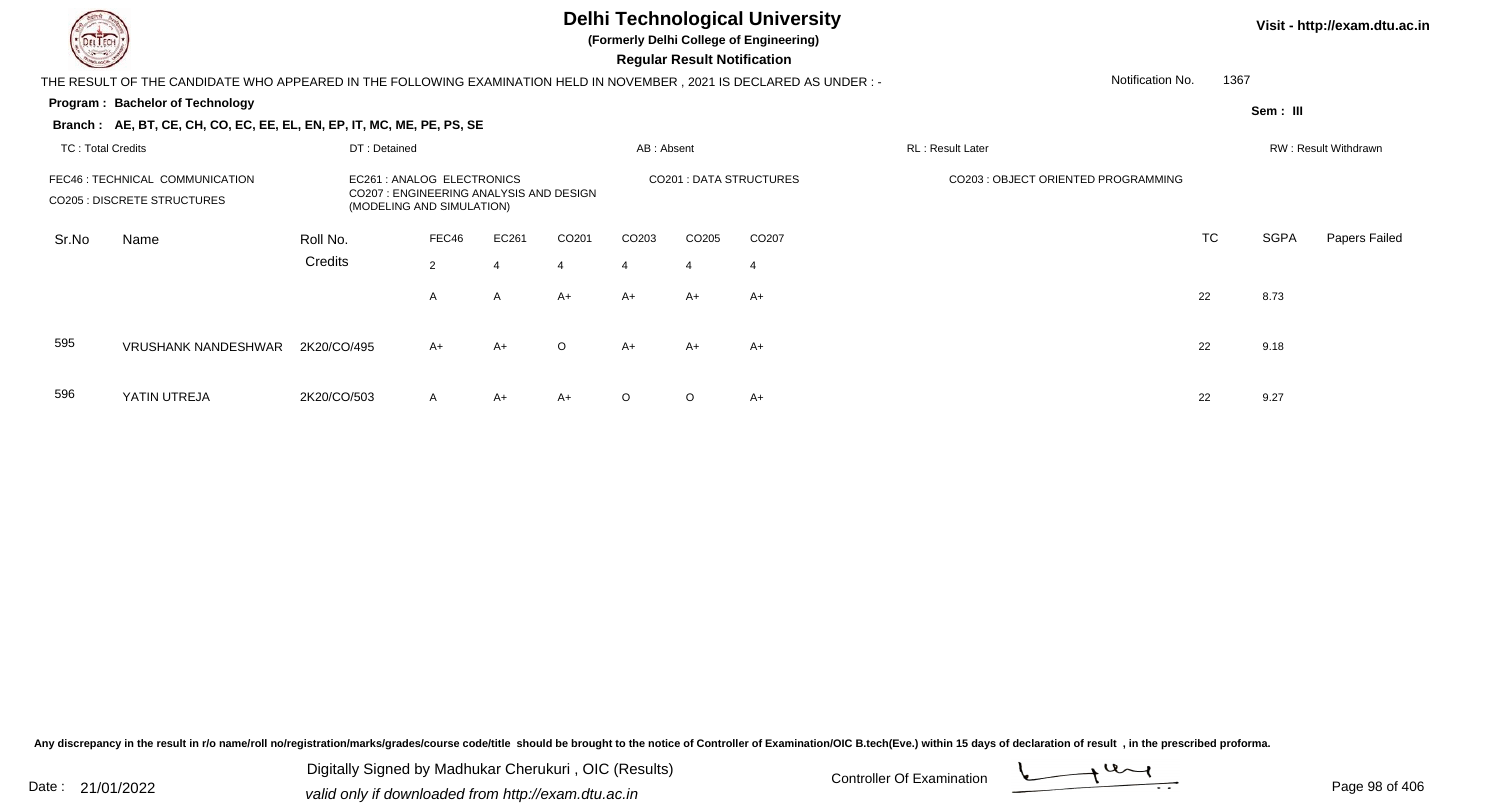**(Formerly Delhi College of Engineering)**

**Regular Regular Results Notification** 

#### **Visit - http://exam.dtu.ac.in**

| <b>Consultor of Charles</b> |                                                                                                                      |              |                                                                                                    |       |                |                   | <b>Regular Result Notification</b> |                               |                  |                                     |           |                      |               |
|-----------------------------|----------------------------------------------------------------------------------------------------------------------|--------------|----------------------------------------------------------------------------------------------------|-------|----------------|-------------------|------------------------------------|-------------------------------|------------------|-------------------------------------|-----------|----------------------|---------------|
|                             | THE RESULT OF THE CANDIDATE WHO APPEARED IN THE FOLLOWING EXAMINATION HELD IN NOVEMBER, 2021 IS DECLARED AS UNDER :- |              |                                                                                                    |       |                |                   |                                    |                               |                  | Notification No.                    | 1367      |                      |               |
|                             | Program: Bachelor of Technology                                                                                      |              |                                                                                                    |       |                |                   |                                    |                               |                  |                                     |           | Sem: III             |               |
|                             | Branch: AE, BT, CE, CH, CO, EC, EE, EL, EN, EP, IT, MC, ME, PE, PS, SE                                               |              |                                                                                                    |       |                |                   |                                    |                               |                  |                                     |           |                      |               |
| <b>TC: Total Credits</b>    |                                                                                                                      | DT: Detained |                                                                                                    |       |                | AB: Absent        |                                    |                               | RL: Result Later |                                     |           | RW: Result Withdrawn |               |
|                             | FEC47 : VALUE DRIVEN LEADERSHIP<br>CO205 : DISCRETE STRUCTURES                                                       |              | EC261 : ANALOG ELECTRONICS<br>CO207 : ENGINEERING ANALYSIS AND DESIGN<br>(MODELING AND SIMULATION) |       |                |                   |                                    | <b>CO201: DATA STRUCTURES</b> |                  | CO203 : OBJECT ORIENTED PROGRAMMING |           |                      |               |
| Sr.No                       | Name                                                                                                                 | Roll No.     | FEC47                                                                                              | EC261 | CO201          | CO <sub>203</sub> | CO <sub>205</sub>                  | CO207                         |                  |                                     | <b>TC</b> | <b>SGPA</b>          | Papers Failec |
|                             |                                                                                                                      | Credits      | $\overline{2}$                                                                                     | 4     | $\overline{4}$ | $\overline{4}$    | $\overline{4}$                     | $\overline{4}$                |                  |                                     |           |                      |               |
| 597                         | DEVANGI JUNEJA                                                                                                       | 2K20/CO/140  | $\circ$                                                                                            | $B+$  | A              | $B+$              | $B+$                               | A                             |                  |                                     | 22        | 7.64                 |               |
| 598                         | <b>DIVYE GUPTA</b>                                                                                                   | 2K20/CO/153  | $\circ$                                                                                            | $A+$  | $\circ$        | $\circ$           | $A+$                               | $\circ$                       |                  |                                     | 22        | 9.64                 |               |
| 599                         | <b>KARAN GUPTA</b>                                                                                                   | 2K20/CO/224  | $A+$                                                                                               | $A+$  | $\mathsf O$    | $A+$              | $\circ$                            | $A+$                          |                  |                                     | 22        | 9.36                 |               |
| 600                         | <b>KIRTAN SANDIPBHAI</b><br><b>SOLANKI</b>                                                                           | 2K20/CO/233  | $\circ$                                                                                            | A     | $A+$           | A                 | $\circ$                            | Α                             |                  |                                     | 22        | 8.73                 |               |
| 601                         | <b>NAMAN GARG</b>                                                                                                    | 2K20/CO/286  | $\circ$                                                                                            | A     | $A+$           | $\circ$           | $A+$                               | $A+$                          |                  |                                     | 22        | 9.09                 |               |
| 602                         | <b>RITU SINGH</b>                                                                                                    | 2K20/CO/367  | $\circ$                                                                                            | A     | Α              | A+                | A+                                 | $A+$                          |                  |                                     | 22        | 8.73                 |               |

Any discrepancy in the result in r/o name/roll no/registration/marks/grades/course code/title should be brought to the notice of Controller of Examination/OIC B.tech(Eve.) within 15 days of declaration of result, in the pr

Digitally Signed by Madhukar Cherukuri, OIC (Results)<br>Date : 21/01/2022 valid only if downloaded from http://oxam.dtu.ac.in Digitally Signed by Madhukar Cherukuri , OIC (Results)valid only if downloaded from http://exam.dtu.ac.in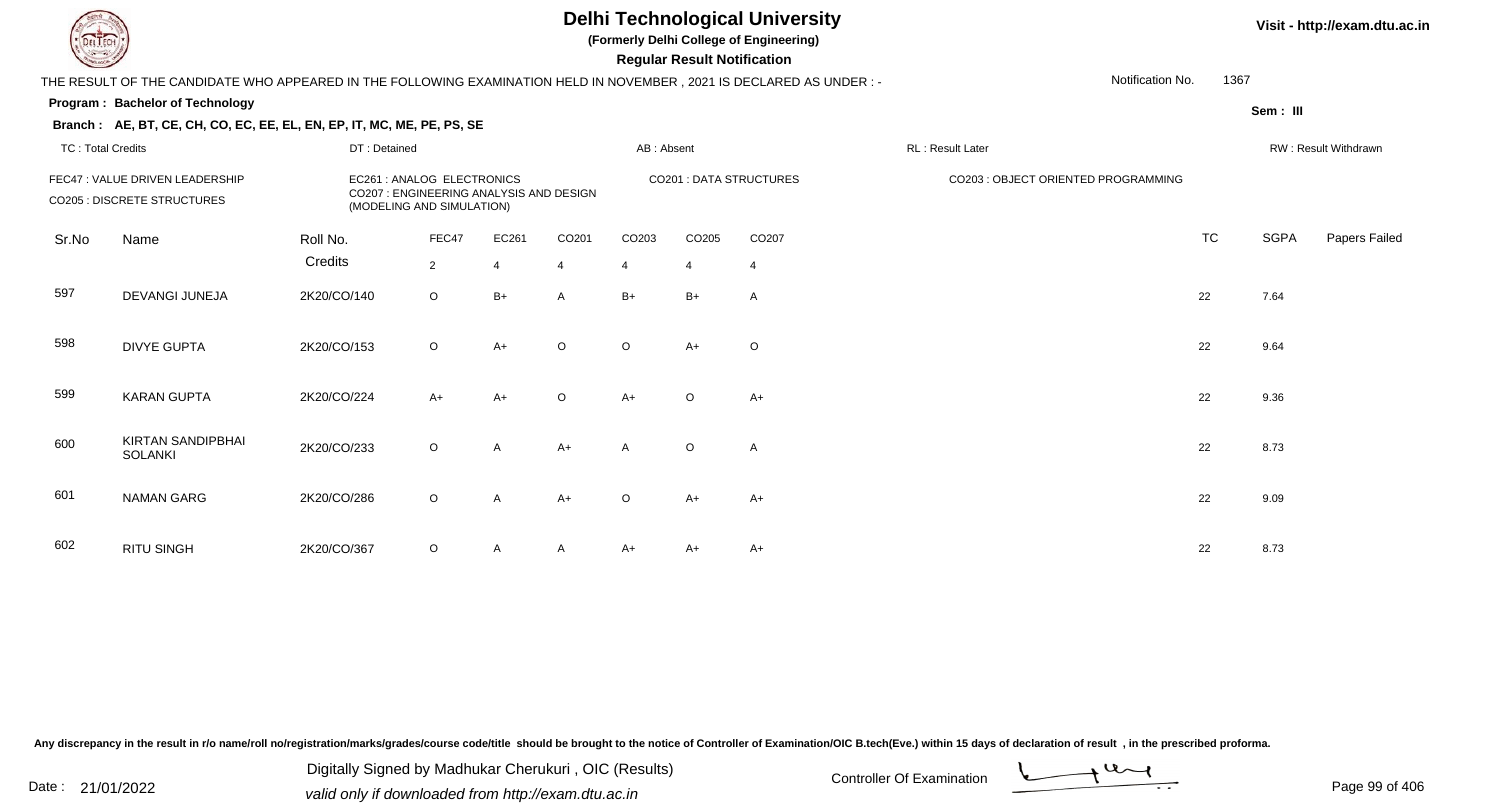**(Formerly Delhi College of Engineering)**

 **Regular Result Notification**

| $\sim$                   |                                                                                                                      |             |                                                                                                    |                |                |                |                | nggular ngsult nothlodilon |                               |                  |                                     |      |             |                         |
|--------------------------|----------------------------------------------------------------------------------------------------------------------|-------------|----------------------------------------------------------------------------------------------------|----------------|----------------|----------------|----------------|----------------------------|-------------------------------|------------------|-------------------------------------|------|-------------|-------------------------|
|                          | THE RESULT OF THE CANDIDATE WHO APPEARED IN THE FOLLOWING EXAMINATION HELD IN NOVEMBER, 2021 IS DECLARED AS UNDER :- |             |                                                                                                    |                |                |                |                |                            |                               |                  | Notification No.                    | 1367 |             |                         |
|                          | <b>Program: Bachelor of Technology</b>                                                                               |             |                                                                                                    |                |                |                |                |                            |                               |                  |                                     |      | Sem: III    |                         |
|                          | Branch: AE, BT, CE, CH, CO, EC, EE, EL, EN, EP, IT, MC, ME, PE, PS, SE                                               |             |                                                                                                    |                |                |                |                |                            |                               |                  |                                     |      |             |                         |
| <b>TC: Total Credits</b> |                                                                                                                      |             | DT: Detained                                                                                       |                |                |                | AB: Absent     |                            |                               | RL: Result Later |                                     |      |             | RW: Result Withdrawn    |
|                          | FEC48 : INTRODUCTION TO BIOLOGICAL SCIENCE<br><b>CO205 : DISCRETE STRUCTURES</b>                                     |             | EC261 : ANALOG ELECTRONICS<br>CO207 : ENGINEERING ANALYSIS AND DESIGN<br>(MODELING AND SIMULATION) |                |                |                |                |                            | <b>CO201: DATA STRUCTURES</b> |                  | CO203 : OBJECT ORIENTED PROGRAMMING |      |             |                         |
| Sr.No                    | Name                                                                                                                 | Roll No.    |                                                                                                    | FEC48          | EC261          | CO201          | CO203          | CO205                      | CO207                         |                  |                                     | TC   | <b>SGPA</b> | Papers Failed           |
|                          |                                                                                                                      | Credits     |                                                                                                    | $\overline{2}$ | $\overline{4}$ | $\overline{4}$ | $\overline{4}$ | $\overline{4}$             | $\overline{4}$                |                  |                                     |      |             |                         |
| 603                      | <b>ADITYA MISHRA</b>                                                                                                 | 2K20/CO/37  |                                                                                                    | O              | A+             | $A+$           | A+             | $A+$                       | A+                            |                  |                                     | 22   | 9.09        |                         |
| 604                      | <b>ADITYA YADAV</b>                                                                                                  | 2K20/CO/42  |                                                                                                    | $\circ$        | A              | $A+$           | A+             | $A+$                       | A+                            |                  |                                     | 22   | 8.91        |                         |
| 605                      | AKSHAT GUPTA                                                                                                         | 2K20/CO/47  |                                                                                                    | $\circ$        | A              | $A+$           | A+             | $A+$                       | A+                            |                  |                                     | 22   | 8.91        |                         |
| 606                      | <b>AKSHIT REWLIYA</b>                                                                                                | 2K20/CO/50  |                                                                                                    | $\mathsf O$    | Α              | $A+$           | A+             | $A+$                       | A+                            |                  |                                     | 22   | 8.91        |                         |
| 607                      | AMOGH NIGAM                                                                                                          | 2K20/CO/64  |                                                                                                    | $\circ$        | $A+$           | A+             | A+             | $A+$                       | A+                            |                  |                                     | 22   | 9.09        |                         |
| 608                      | <b>ANKIT NAIN</b>                                                                                                    | 2K20/CO/74  |                                                                                                    | O              | A              | $A+$           | A              | O                          | $A+$                          |                  |                                     | 22   | 8.91        |                         |
| 609                      | ANKUSH BHAGAT                                                                                                        | 2K20/CO/78  |                                                                                                    | $\circ$        | $A+$           | $\circ$        | $\circ$        | $\circ$                    | $A+$                          |                  |                                     | 22   | 9.64        |                         |
| 610                      | ANSH ANURAG                                                                                                          | 2K20/CO/81  |                                                                                                    | $\circ$        | $A+$           | $A+$           | $\circ$        | $\circ$                    | $A+$                          |                  |                                     | 22   | 9.45        |                         |
| 611                      | AYUSH JINDAL                                                                                                         | 2K20/CO/112 |                                                                                                    | $\mathsf C$    | F              | P              | E              | E                          | $A+$                          |                  |                                     | 10   | 2.82        | EC261,<br>CO203, CO205, |
|                          |                                                                                                                      |             |                                                                                                    |                |                |                |                |                            |                               |                  |                                     |      |             |                         |

Any discrepancy in the result in r/o name/roll no/registration/marks/grades/course code/title should be brought to the notice of Controller of Examination/OIC B.tech(Eve.) within 15 days of declaration of result, in the pr

Date : 21/01/2022 Digital Digital of Microsofted Chemical Controller Of Examination Determination Page 100 of 40 Digitally Signed by Madhukar Cherukuri , OIC (Results)



Page 100 of 406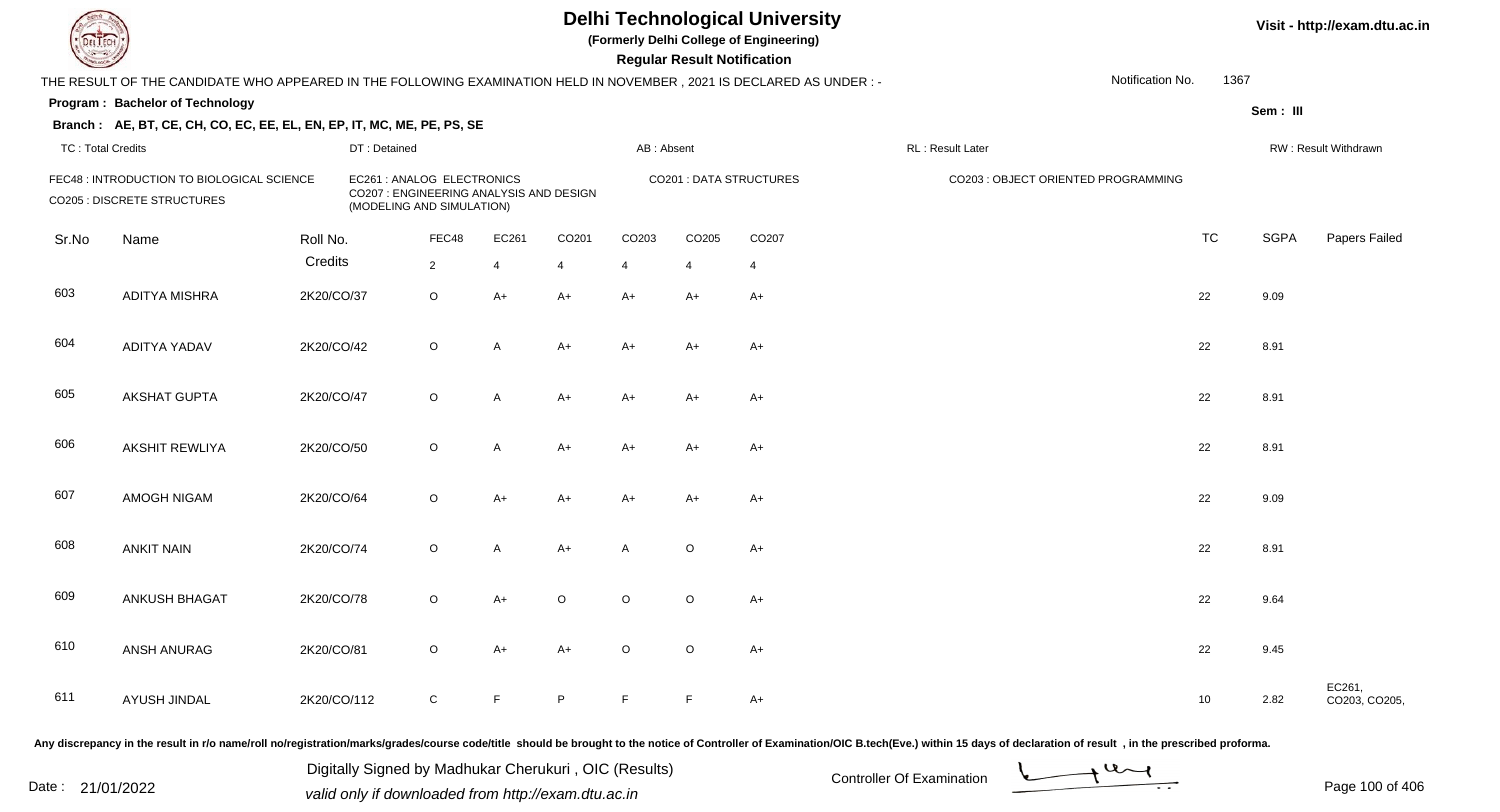**(Formerly Delhi College of Engineering)**

 **Regular Result Notification**

|                          | THE RESULT OF THE CANDIDATE WHO APPEARED IN THE FOLLOWING EXAMINATION HELD IN NOVEMBER , 2021 IS DECLARED AS UNDER :- |             |                                         |                                                         |              |                |            |                       |                               |                  | Notification No.                    | 1367      |             |                        |
|--------------------------|-----------------------------------------------------------------------------------------------------------------------|-------------|-----------------------------------------|---------------------------------------------------------|--------------|----------------|------------|-----------------------|-------------------------------|------------------|-------------------------------------|-----------|-------------|------------------------|
|                          | <b>Program: Bachelor of Technology</b>                                                                                |             |                                         |                                                         |              |                |            |                       |                               |                  |                                     |           | Sem : III   |                        |
|                          | Branch: AE, BT, CE, CH, CO, EC, EE, EL, EN, EP, IT, MC, ME, PE, PS, SE                                                |             |                                         |                                                         |              |                |            |                       |                               |                  |                                     |           |             |                        |
| <b>TC: Total Credits</b> |                                                                                                                       |             | DT: Detained                            |                                                         |              |                | AB: Absent |                       |                               | RL: Result Later |                                     |           |             | RW: Result Withdrawn   |
|                          | FEC48 : INTRODUCTION TO BIOLOGICAL SCIENCE<br>CO205 : DISCRETE STRUCTURES                                             |             | CO207 : ENGINEERING ANALYSIS AND DESIGN | EC261 : ANALOG ELECTRONICS<br>(MODELING AND SIMULATION) |              |                |            |                       | <b>CO201: DATA STRUCTURES</b> |                  | CO203 : OBJECT ORIENTED PROGRAMMING |           |             |                        |
| Sr.No                    | Name                                                                                                                  | Roll No.    |                                         | FEC48                                                   | EC261        | CO201          | CO203      | CO205                 | CO <sub>207</sub>             |                  |                                     | <b>TC</b> | <b>SGPA</b> | Papers Failed          |
|                          |                                                                                                                       | Credits     |                                         | $\overline{2}$                                          |              | $\overline{4}$ | 4          | $\boldsymbol{\Delta}$ | $\overline{4}$                |                  |                                     |           |             |                        |
|                          |                                                                                                                       |             |                                         | C                                                       | E            | P              | F          | F.                    | $A+$                          |                  |                                     | 10        | 2.82        | EC261,<br>CO203, CO205 |
| 612                      | AYUSHMAAN SRIVASTAVA                                                                                                  | 2K20/CO/117 |                                         | $\circ$                                                 | $B+$         | $A+$           | A          | $A+$                  | $A+$                          |                  |                                     | 22        | 8.55        |                        |
| 613                      | RITU VERMA                                                                                                            | 2K20/CO/368 |                                         | $\circ$                                                 | $\mathsf{A}$ | $A+$           | A+         | $\circ$               | A                             |                  |                                     | 22        | 8.91        |                        |
| 614                      | <b>SACHIN MEENA</b>                                                                                                   | 2K20/CO/382 |                                         | $\circ$                                                 | B            | $B+$           | $B+$       | $A+$                  | $A+$                          |                  |                                     | 22        | 7.82        |                        |
| 615                      | VAIBHAV                                                                                                               | 2K20/CO/469 |                                         | $\circ$                                                 | A            | $A+$           | $A+$       | A                     | A                             |                  |                                     | 22        | 8.55        |                        |

Any discrepancy in the result in r/o name/roll no/registration/marks/grades/course code/title should be brought to the notice of Controller of Examination/OIC B.tech(Eve.) within 15 days of declaration of result, in the pr

Date : 21/01/2022 Digital Digital of Microsofted Chemical Controller Of Examination Determination Page 101 of 40 Digitally Signed by Madhukar Cherukuri , OIC (Results)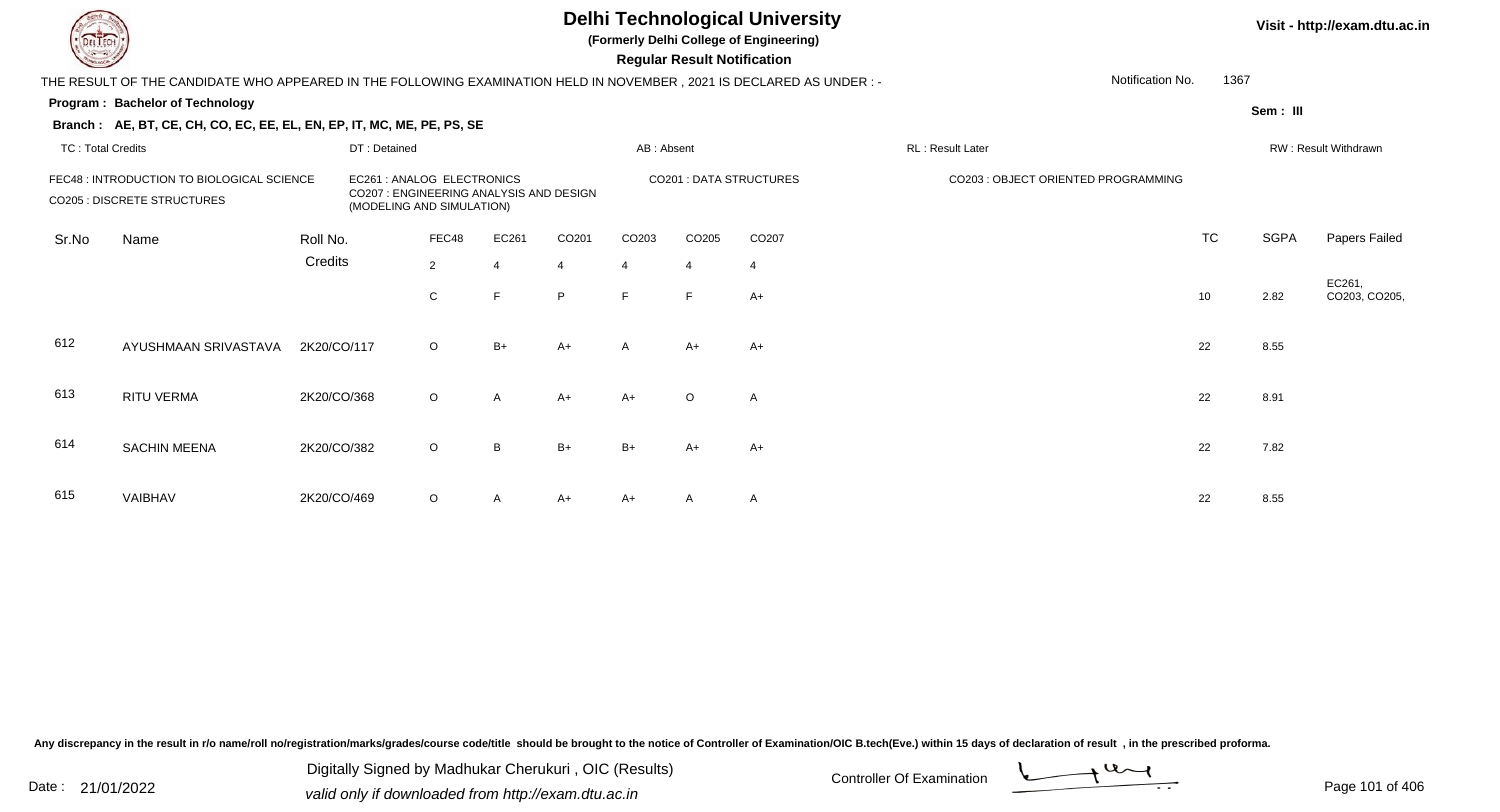**(Formerly Delhi College of Engineering)**

 **Regular Result Notification**

|                          | THE RESULT OF THE CANDIDATE WHO APPEARED IN THE FOLLOWING EXAMINATION HELD IN NOVEMBER, 2021 IS DECLARED AS UNDER:- |                                                                                                    |                |                |                |                       |                |                                | Notification No.                    | 1367      |             |                      |
|--------------------------|---------------------------------------------------------------------------------------------------------------------|----------------------------------------------------------------------------------------------------|----------------|----------------|----------------|-----------------------|----------------|--------------------------------|-------------------------------------|-----------|-------------|----------------------|
|                          | <b>Program: Bachelor of Technology</b>                                                                              |                                                                                                    |                |                |                |                       |                |                                |                                     |           | Sem: III    |                      |
|                          | Branch: AE, BT, CE, CH, CO, EC, EE, EL, EN, EP, IT, MC, ME, PE, PS, SE                                              |                                                                                                    |                |                |                |                       |                |                                |                                     |           |             |                      |
| <b>TC: Total Credits</b> |                                                                                                                     | DT: Detained                                                                                       |                |                |                | AB: Absent            |                |                                | RL: Result Later                    |           |             | RW: Result Withdrawn |
|                          | FEC49: SKETCHING & RENDERING<br><b>CO205 : DISCRETE STRUCTURES</b>                                                  | EC261 : ANALOG ELECTRONICS<br>CO207 : ENGINEERING ANALYSIS AND DESIGN<br>(MODELING AND SIMULATION) |                |                |                |                       |                | CO201 : DATA STRUCTURES        | CO203 : OBJECT ORIENTED PROGRAMMING |           |             |                      |
| Sr.No                    | Name                                                                                                                | Roll No.                                                                                           | FEC49          | EC261          | CO201          | CO203                 | CO205          | CO207                          |                                     | <b>TC</b> | <b>SGPA</b> | Papers Failed        |
|                          |                                                                                                                     | Credits                                                                                            | $\overline{2}$ | $\overline{4}$ | $\overline{4}$ | 4                     | $\overline{4}$ | $\overline{4}$                 |                                     |           |             |                      |
| 616                      | <b>AYUSH DABAS</b>                                                                                                  | 2K20/CO/111                                                                                        | $\mathsf{A}$   | $\mathsf{A}$   | $\circ$        | $\overline{A}$        | $A+$           | $A+$                           |                                     | 22        | 8.73        |                      |
| 617                      | <b>VIJAY SINGH RAWAT</b>                                                                                            | 2K20/CO/484                                                                                        | $\mathsf{A}$   | $A+$           | $\mathsf{A}$   | $\overline{A}$        | $\mathsf{A}$   | $A+$                           |                                     | 22        | 8.36        |                      |
|                          | FEC53: Communicative Hindi<br><b>CO205 : DISCRETE STRUCTURES</b>                                                    | EC261 : ANALOG ELECTRONICS<br>CO207: ENGINEERING ANALYSIS AND DESIGN<br>(MODELING AND SIMULATION)  |                |                |                |                       |                | <b>CO201 : DATA STRUCTURES</b> | CO203 : OBJECT ORIENTED PROGRAMMING |           |             |                      |
| Sr.No                    | Name                                                                                                                | Roll No.                                                                                           | FEC53          | EC261          | CO201          | CO203                 | CO205          | CO207                          |                                     | <b>TC</b> | <b>SGPA</b> | Papers Failed        |
|                          |                                                                                                                     | Credits                                                                                            | $\overline{2}$ | $\overline{4}$ | $\overline{4}$ | $\boldsymbol{\Delta}$ | $\overline{4}$ | $\overline{4}$                 |                                     |           |             |                      |
| 618                      | MOHAMED AHMED BABEKIR<br>ELHAJ ALRADY                                                                               | 2K20/CO/270                                                                                        | $A+$           | $B+$           | $B+$           | $\mathsf{A}$          | $A+$           | A                              |                                     | 22        | 7.91        |                      |
| 619                      | SAHAL SHRESTHA                                                                                                      | 2K20/CO/387                                                                                        | $\circ$        | $\mathsf{A}$   | $\overline{A}$ | $\overline{A}$        | $\circ$        | $A+$                           |                                     | 22        | 8.73        |                      |
| 620                      | SUMIT KUMAR GUPTA                                                                                                   | 2K20/CO/451                                                                                        | $\circ$        | A+             | A+             | A                     | $\circ$        | $A+$                           |                                     | 22        | 9.09        |                      |

Any discrepancy in the result in r/o name/roll no/registration/marks/grades/course code/title should be brought to the notice of Controller of Examination/OIC B.tech(Eve.) within 15 days of declaration of result, in the pr

Date : 21/01/2022 Digital Digital of Microsofted Chemical Controller Of Examination Determination Page 102 of 40 Digitally Signed by Madhukar Cherukuri , OIC (Results)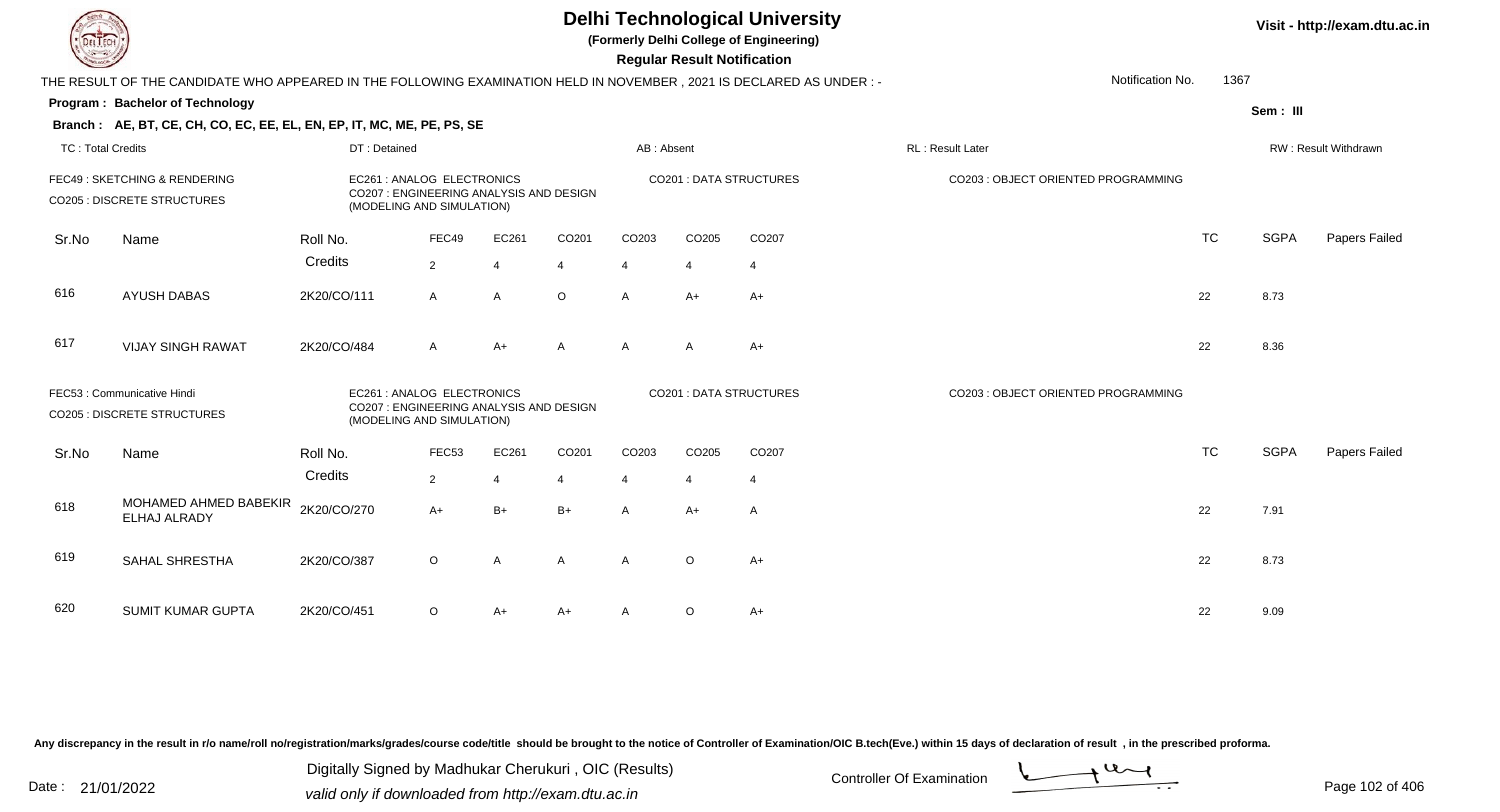

623

#### **Delhi Technological University**

**(Formerly Delhi College of Engineering)**

 **Regular Result Notification**

#### **Visit - http://exam.dtu.ac.in**

THE RESULT OF THE CANDIDATE WHO APPEARED IN THE FOLLOWING EXAMINATION HELD IN NOVEMBER , 2021 IS DECLARED AS UNDER : -

#### **Program : Bachelor of Technology**

VIRENDER BHAMBRA

Notification No.1367

**Sem : III**

|                   | Branch: AE, BT, CE, CH, CO, EC, EE, EL, EN, EP, IT, MC, ME, PE, PS, SE   |                     |                                                                                                  |            |                        |                        |                        |                         |                                     |           |             |                      |
|-------------------|--------------------------------------------------------------------------|---------------------|--------------------------------------------------------------------------------------------------|------------|------------------------|------------------------|------------------------|-------------------------|-------------------------------------|-----------|-------------|----------------------|
| TC: Total Credits |                                                                          | DT: Detained        |                                                                                                  |            |                        | AB: Absent             |                        |                         | <b>RL: Result Later</b>             |           |             | RW: Result Withdrawn |
|                   | FEC54 : Negotiation and Leadership<br><b>CO205 : DISCRETE STRUCTURES</b> |                     | EC261: ANALOG ELECTRONICS<br>CO207: ENGINEERING ANALYSIS AND DESIGN<br>(MODELING AND SIMULATION) |            |                        |                        |                        | CO201 : DATA STRUCTURES | CO203 : OBJECT ORIENTED PROGRAMMING |           |             |                      |
| Sr.No             | Name                                                                     | Roll No.<br>Credits | FEC54<br>$\overline{2}$                                                                          | EC261<br>4 | CO <sub>201</sub><br>4 | CO <sub>203</sub><br>4 | CO <sub>205</sub><br>4 | CO <sub>207</sub><br>4  |                                     | <b>TC</b> | <b>SGPA</b> | Papers Failed        |
| 621               | <b>MANU SINGH</b>                                                        | 2K20/CO/261         | $\circ$                                                                                          | A+         | $A+$                   | A+                     | $A+$                   | A+                      |                                     | 22        | 9.09        |                      |
| 622               | <b>TUSHAR PAL</b>                                                        | 2K20/CO/461         | $A+$                                                                                             | A+         | $A+$                   | A+                     | A+                     | A+                      |                                     | 22        | 9.00        |                      |

A 2K20/CO/491 A+ A+ A+ O B+ A 22 8.64

Any discrepancy in the result in r/o name/roll no/registration/marks/grades/course code/title should be brought to the notice of Controller of Examination/OIC B.tech(Eve.) within 15 days of declaration of result, in the pr

Date : 21/01/2022 Digital Digital of Microsofted Chemical Controller Of Examination Determination Page 103 of 40 Digitally Signed by Madhukar Cherukuri , OIC (Results)

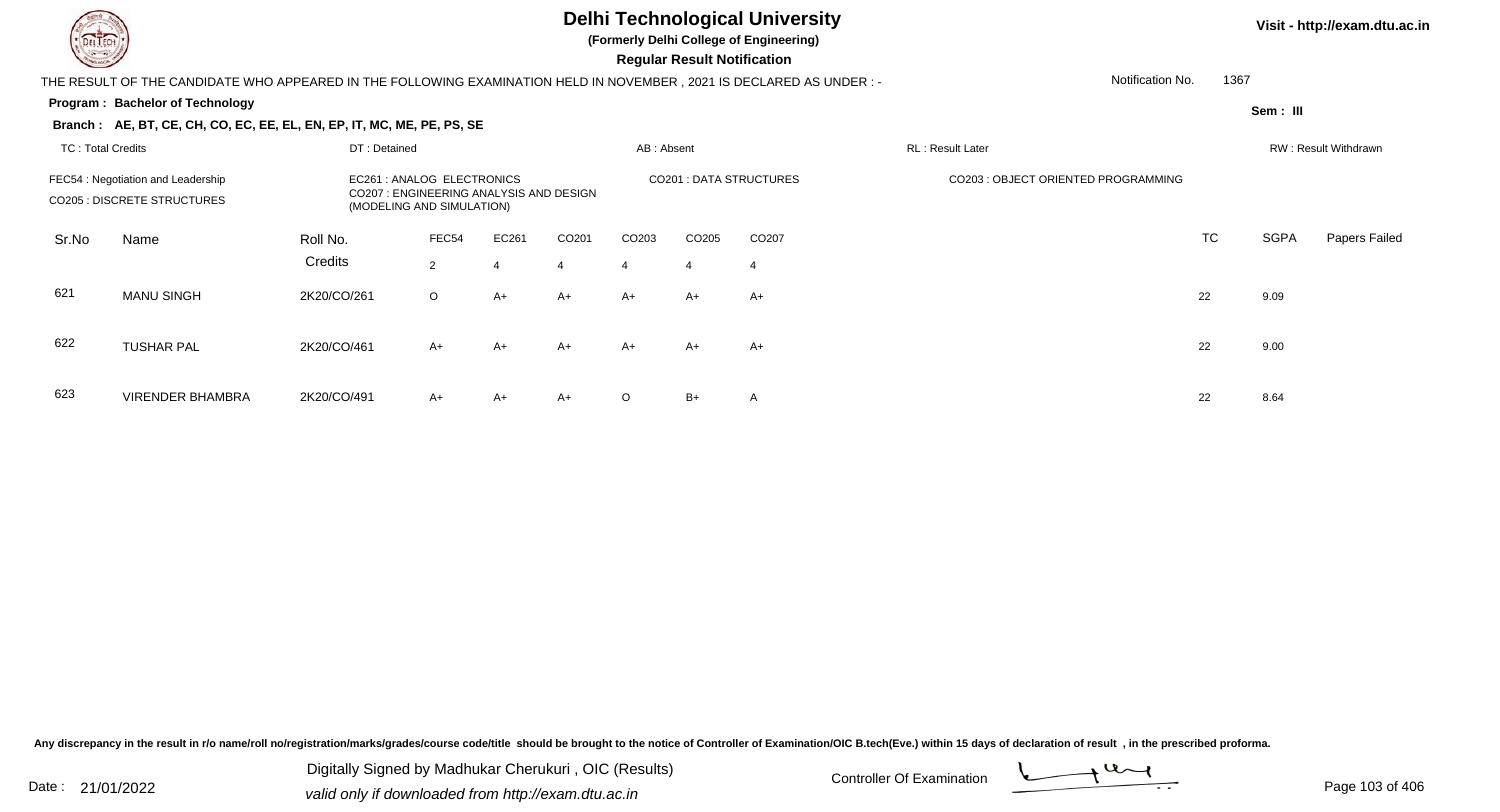| <b>DELTECH</b>           |                                                                                                                     |              |                                                                      |                |             |             | <b>Regular Result Notification</b> | <b>Delhi Technological University</b><br>(Formerly Delhi College of Engineering) |                                     |                  |             | Visit - http://exam.dtu.a |
|--------------------------|---------------------------------------------------------------------------------------------------------------------|--------------|----------------------------------------------------------------------|----------------|-------------|-------------|------------------------------------|----------------------------------------------------------------------------------|-------------------------------------|------------------|-------------|---------------------------|
|                          | THE RESULT OF THE CANDIDATE WHO APPEARED IN THE FOLLOWING EXAMINATION HELD IN NOVEMBER, 2021 IS DECLARED AS UNDER:- |              |                                                                      |                |             |             |                                    |                                                                                  |                                     | Notification No. | 1367        |                           |
|                          | Program: Bachelor of Technology                                                                                     |              |                                                                      |                |             |             |                                    |                                                                                  |                                     |                  | Sem: III    |                           |
|                          | Branch: AE, BT, CE, CH, CO, EC, EE, EL, EN, EP, IT, MC, ME, PE, PS, SE                                              |              |                                                                      |                |             |             |                                    |                                                                                  |                                     |                  |             |                           |
| <b>TC: Total Credits</b> |                                                                                                                     | DT: Detained |                                                                      |                |             | AB: Absent  |                                    |                                                                                  | RL: Result Later                    |                  |             | RW: Result Withdrawn      |
| <b>HARMONY</b>           | FEC56 : UNIVERSAL HUMAN VALUES : UNDERSTANDING EC261 : ANALOG ELECTRONICS<br>CO205 : DISCRETE STRUCTURES            |              | CO207 : ENGINEERING ANALYSIS AND DESIGN<br>(MODELING AND SIMULATION) |                |             |             |                                    | CO201 : DATA STRUCTURES                                                          | CO203 : OBJECT ORIENTED PROGRAMMING |                  |             |                           |
| Sr.No                    | Name                                                                                                                | Roll No.     | FEC56                                                                | EC261          | CO201       | CO203       | CO205                              | CO207                                                                            |                                     | <b>TC</b>        | <b>SGPA</b> | Papers Failed             |
|                          |                                                                                                                     | Credits      | $\overline{2}$                                                       | $\overline{4}$ | 4           | 4           | $\overline{4}$                     | 4                                                                                |                                     |                  |             |                           |
| 624                      | AAGAM JAIN                                                                                                          | 2K20/CO/01   | $\circ$                                                              | A              | $\circ$     | $\circ$     | $A+$                               | $\circ$                                                                          |                                     | 22               | 9.45        |                           |
| 625                      | <b>AAKASH GAUTAM</b>                                                                                                | 2K20/CO/03   | $A+$                                                                 | Α              | $\mathsf O$ | $A+$        | $A+$                               | $A+$                                                                             |                                     | 22               | 9.00        |                           |
| 626                      | AARUSHI DUA                                                                                                         | 2K20/CO/05   | $A+$                                                                 | A              | $\circ$     | $A+$        | $A+$                               | $A+$                                                                             |                                     | 22               | 9.00        |                           |
| 627                      | AARUSHI SAXENA                                                                                                      | 2K20/CO/06   | $A+$                                                                 | $A+$           | $A+$        | $A+$        | $A+$                               | $A+$                                                                             |                                     | 22               | 9.00        |                           |
| 628                      | <b>AARYAN ARORA</b>                                                                                                 | 2K20/CO/07   | $\circ$                                                              | $A+$           | $A+$        | $\mathsf O$ | $A+$                               | $\circ$                                                                          |                                     | 22               | 9.45        |                           |
| 629                      | <b>AASHISH GUPTA</b>                                                                                                | 2K20/CO/09   | A+                                                                   | $B+$           | $A+$        | $\circ$     | $A+$                               | $A+$                                                                             |                                     | 22               | 8.82        |                           |
| 630                      | <b>ABHAAY KAUL</b>                                                                                                  | 2K20/CO/13   | A+                                                                   | Α              | $A+$        | $\mathsf O$ | $A+$                               | $A+$                                                                             |                                     | 22               | 9.00        |                           |
| 631                      | ABHEEK KAUSHAL                                                                                                      | 2K20/CO/17   | $\mathsf O$                                                          | A              | $A+$        | $A+$        | $A+$                               | $\circ$                                                                          |                                     | 22               | 9.09        |                           |
| 632                      | <b>ABHIJEET THAKUR</b>                                                                                              | 2K20/CO/18   | $\mathsf O$                                                          | $\circ$        | A+          | $\mathsf O$ | A                                  | $A+$                                                                             |                                     | 22               | 9.27        |                           |

Any discrepancy in the result in r/o name/roll no/registration/marks/grades/course code/title should be brought to the notice of Controller of Examination/OIC B.tech(Eve.) within 15 days of declaration of result, in the pr

Digitally Signed by Madhukar Cherukuri, OIC (Results)<br>Date : 21/01/2022 valid only if downloaded from http://oxam.dtu.ac.in Digitally Signed by Madhukar Cherukuri , OIC (Results)valid only if downloaded from http://exam.dtu.ac.in



**Visit - http://exam.dtu.ac.in**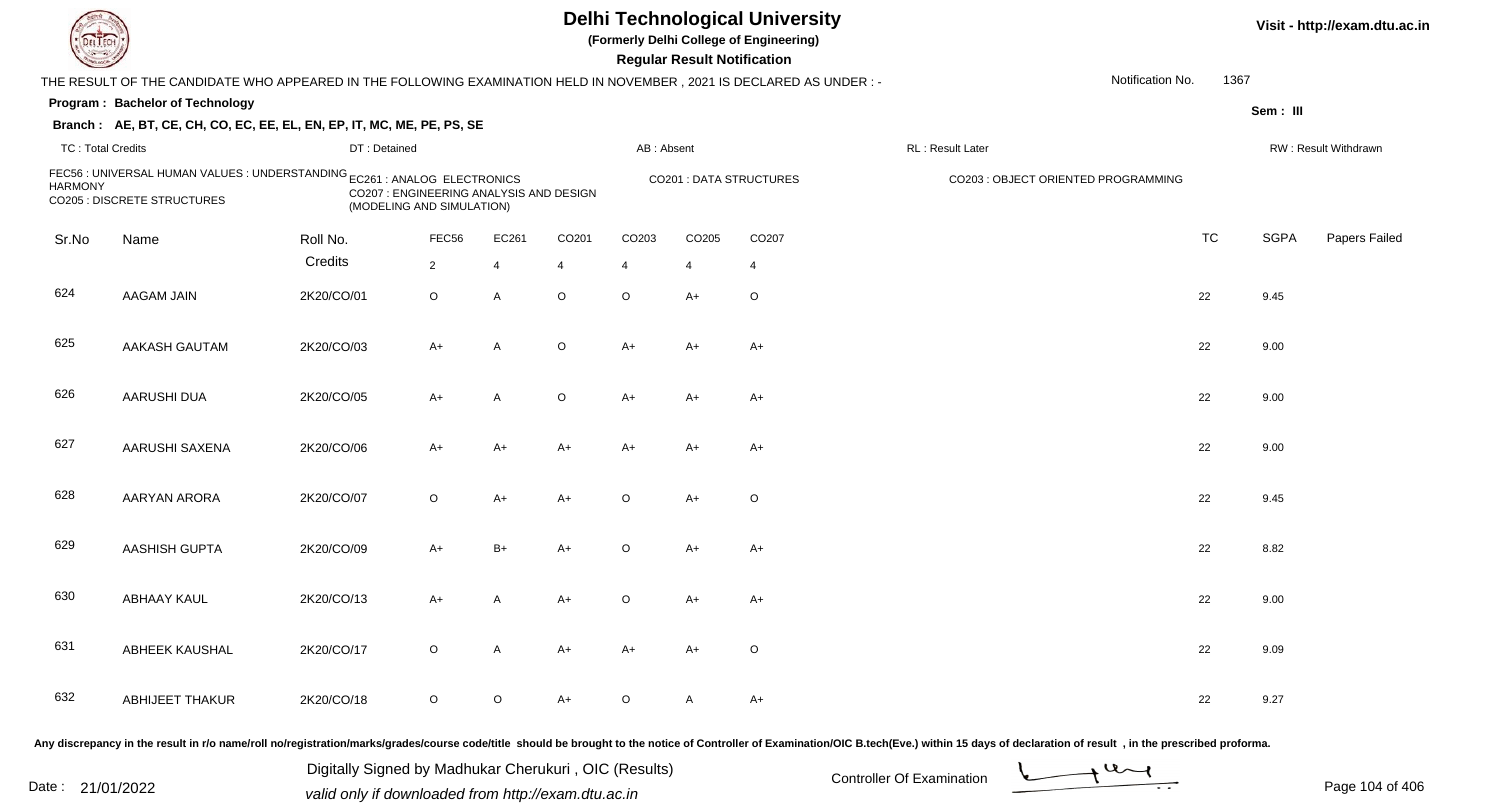| DEL ECH                  |                                                                                                                      |              |                                                                      |                |       |                | <b>Regular Result Notification</b> | <b>Delhi Technological University</b><br>(Formerly Delhi College of Engineering) |                                                                                                                                                                                                                                |                  |           |             | Visit - http://exam.dtu.ac.in |
|--------------------------|----------------------------------------------------------------------------------------------------------------------|--------------|----------------------------------------------------------------------|----------------|-------|----------------|------------------------------------|----------------------------------------------------------------------------------|--------------------------------------------------------------------------------------------------------------------------------------------------------------------------------------------------------------------------------|------------------|-----------|-------------|-------------------------------|
|                          | THE RESULT OF THE CANDIDATE WHO APPEARED IN THE FOLLOWING EXAMINATION HELD IN NOVEMBER, 2021 IS DECLARED AS UNDER :- |              |                                                                      |                |       |                |                                    |                                                                                  |                                                                                                                                                                                                                                | Notification No. | 1367      |             |                               |
|                          | Program: Bachelor of Technology                                                                                      |              |                                                                      |                |       |                |                                    |                                                                                  |                                                                                                                                                                                                                                |                  |           | Sem: III    |                               |
|                          | Branch: AE, BT, CE, CH, CO, EC, EE, EL, EN, EP, IT, MC, ME, PE, PS, SE                                               |              |                                                                      |                |       |                |                                    |                                                                                  |                                                                                                                                                                                                                                |                  |           |             |                               |
| <b>TC: Total Credits</b> |                                                                                                                      | DT: Detained |                                                                      |                |       | AB: Absent     |                                    |                                                                                  | RL: Result Later                                                                                                                                                                                                               |                  |           |             | RW: Result Withdrawn          |
| <b>HARMONY</b>           | FEC56 : UNIVERSAL HUMAN VALUES : UNDERSTANDING EC261 : ANALOG ELECTRONICS<br>CO205 : DISCRETE STRUCTURES             |              | CO207 : ENGINEERING ANALYSIS AND DESIGN<br>(MODELING AND SIMULATION) |                |       |                |                                    | <b>CO201: DATA STRUCTURES</b>                                                    | CO203 : OBJECT ORIENTED PROGRAMMING                                                                                                                                                                                            |                  |           |             |                               |
| Sr.No                    | Name                                                                                                                 | Roll No.     | FEC56                                                                | EC261          | CO201 | CO203          | CO205                              | CO207                                                                            |                                                                                                                                                                                                                                |                  | <b>TC</b> | <b>SGPA</b> | Papers Failed                 |
|                          |                                                                                                                      | Credits      | $\overline{2}$                                                       | 4              | 4     | $\overline{4}$ | 4                                  | 4                                                                                |                                                                                                                                                                                                                                |                  |           |             |                               |
|                          |                                                                                                                      |              | $\circ$                                                              | $\circ$        | $A+$  | $\circ$        | A                                  | $A+$                                                                             |                                                                                                                                                                                                                                |                  | 22        | 9.27        |                               |
| 633                      | ABHILESH SINGH                                                                                                       | 2K20/CO/19   | A+                                                                   | $B+$           | $A+$  | $A+$           | $A+$                               | $A+$                                                                             |                                                                                                                                                                                                                                |                  | 22        | 8.64        |                               |
| 634                      | <b>ABHINAV LOHIA</b>                                                                                                 | 2K20/CO/21   | $A+$                                                                 | $A+$           | $A+$  | A+             | A+                                 | $A+$                                                                             |                                                                                                                                                                                                                                |                  | 22        | 9.00        |                               |
| 635                      | ABHISHEK KUMAR SINGH                                                                                                 | 2K20/CO/25   | $\circ$                                                              | $\circ$        | $A+$  | $\circ$        | $A+$                               | $A+$                                                                             |                                                                                                                                                                                                                                |                  | 22        | 9.45        |                               |
| 636                      | <b>ABHISHEK MEENA</b>                                                                                                | 2K20/CO/27   | $A+$                                                                 | $B+$           | $A+$  | A              | $\overline{A}$                     | $A+$                                                                             |                                                                                                                                                                                                                                |                  | 22        | 8.27        |                               |
| 637                      | <b>ADITYA GUPTA</b>                                                                                                  | 2K20/CO/33   | $\circ$                                                              | A              | $A+$  | $\circ$        | $A+$                               | $A+$                                                                             |                                                                                                                                                                                                                                |                  | 22        | 9.09        |                               |
| 638                      | <b>ADITYA MITTAL</b>                                                                                                 | 2K20/CO/38   | A+                                                                   | $\overline{A}$ | A+    | O              | A+                                 | $A+$                                                                             |                                                                                                                                                                                                                                |                  | 22        | 9.00        |                               |
| 639                      | ADITYA SHARMA                                                                                                        | 2K20/CO/40   | $\circ$                                                              | A+             | A+    | A+             | A+                                 | A+                                                                               |                                                                                                                                                                                                                                |                  | 22        | 9.09        |                               |
| 640                      | <b>ADITYAN ARYA</b>                                                                                                  | 2K20/CO/43   | $\circ$                                                              | A+             | A+    | A+             | A+                                 | $A+$                                                                             |                                                                                                                                                                                                                                |                  | 22        | 9.09        |                               |
|                          |                                                                                                                      |              |                                                                      |                |       |                |                                    |                                                                                  | Any discrepancy in the result in r/o name/roll no/registration/marks/grades/course code/title should be brought to the notice of Controller of Examination/OIC B.tech(Eve.) within 15 days of declaration of result , in the p |                  |           |             |                               |

Date : 21/01/2022 Digital Digital of Microsofted Chemical Controller Of Examination Determination Page 105 of 40 Digitally Signed by Madhukar Cherukuri , OIC (Results)

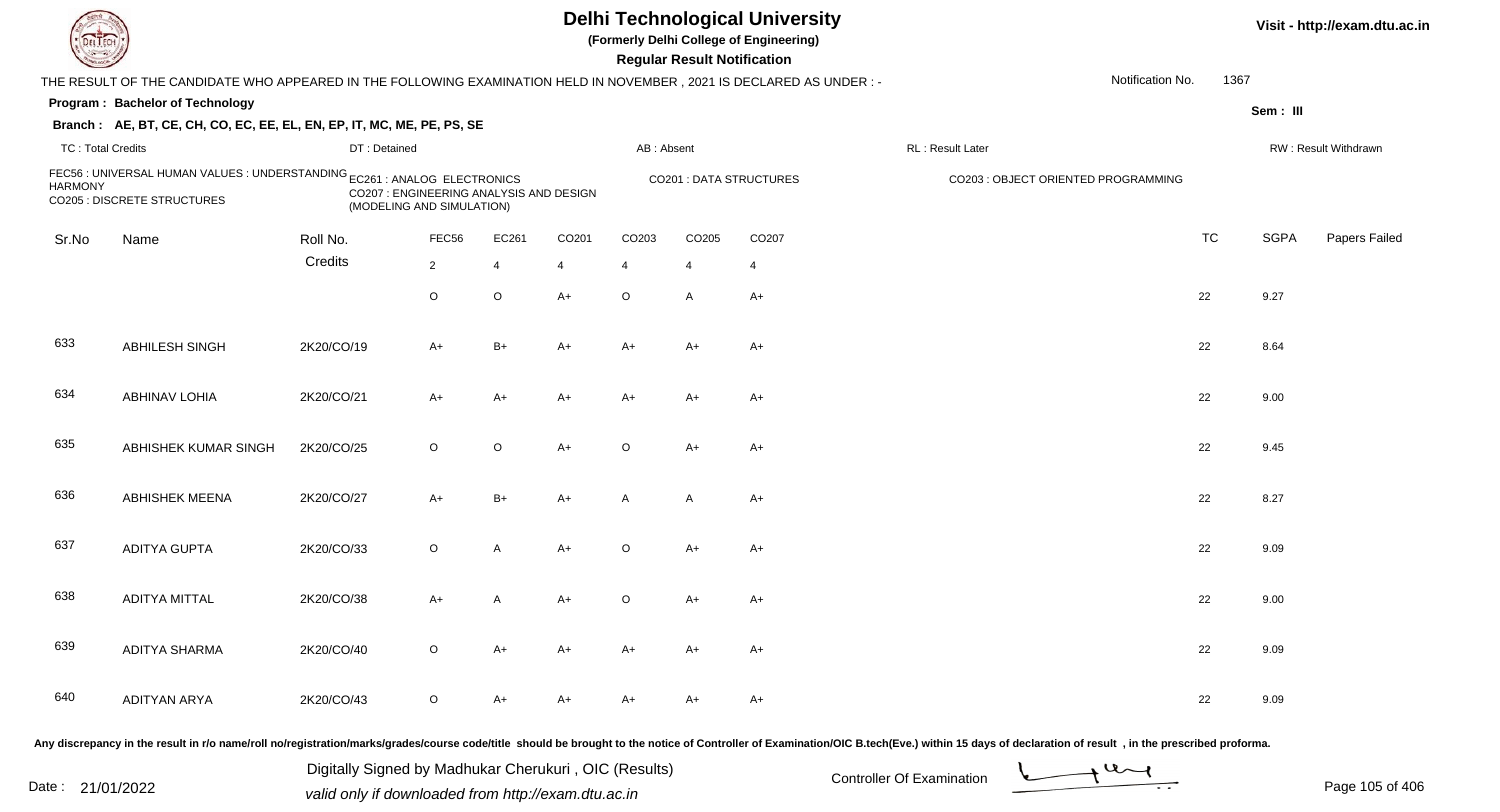| IL I ECH                 |                                                                                                                      |                                                                      |                |         |                          |                | <b>Regular Result Notification</b> | <b>Delhi Technological University</b><br>(Formerly Delhi College of Engineering) |                                                                                                                                                                                                                                |                  |           |             | Visit - http://exam.dtu.ac.in |
|--------------------------|----------------------------------------------------------------------------------------------------------------------|----------------------------------------------------------------------|----------------|---------|--------------------------|----------------|------------------------------------|----------------------------------------------------------------------------------|--------------------------------------------------------------------------------------------------------------------------------------------------------------------------------------------------------------------------------|------------------|-----------|-------------|-------------------------------|
|                          | THE RESULT OF THE CANDIDATE WHO APPEARED IN THE FOLLOWING EXAMINATION HELD IN NOVEMBER, 2021 IS DECLARED AS UNDER :- |                                                                      |                |         |                          |                |                                    |                                                                                  |                                                                                                                                                                                                                                | Notification No. | 1367      |             |                               |
|                          | <b>Program: Bachelor of Technology</b>                                                                               |                                                                      |                |         |                          |                |                                    |                                                                                  |                                                                                                                                                                                                                                |                  |           | Sem: III    |                               |
|                          | Branch: AE, BT, CE, CH, CO, EC, EE, EL, EN, EP, IT, MC, ME, PE, PS, SE                                               |                                                                      |                |         |                          |                |                                    |                                                                                  |                                                                                                                                                                                                                                |                  |           |             |                               |
| <b>TC: Total Credits</b> |                                                                                                                      | DT: Detained                                                         |                |         |                          | AB: Absent     |                                    |                                                                                  | RL : Result Later                                                                                                                                                                                                              |                  |           |             | RW: Result Withdrawn          |
| <b>HARMONY</b>           | FEC56 : UNIVERSAL HUMAN VALUES : UNDERSTANDING EC261 : ANALOG ELECTRONICS<br>CO205 : DISCRETE STRUCTURES             | CO207 : ENGINEERING ANALYSIS AND DESIGN<br>(MODELING AND SIMULATION) |                |         |                          |                | CO201 : DATA STRUCTURES            |                                                                                  | CO203 : OBJECT ORIENTED PROGRAMMING                                                                                                                                                                                            |                  |           |             |                               |
| Sr.No                    | Name                                                                                                                 | Roll No.                                                             | FEC56          | EC261   | CO201                    | CO203          | CO205                              | CO <sub>207</sub>                                                                |                                                                                                                                                                                                                                |                  | <b>TC</b> | <b>SGPA</b> | Papers Failed                 |
|                          |                                                                                                                      | Credits                                                              | $\overline{2}$ | 4       | $\overline{\mathcal{L}}$ | $\overline{4}$ | $\overline{4}$                     | $\overline{4}$                                                                   |                                                                                                                                                                                                                                |                  |           |             |                               |
|                          |                                                                                                                      |                                                                      | $\circ$        | $A+$    | $A+$                     | A+             | $A+$                               | $A+$                                                                             |                                                                                                                                                                                                                                |                  | 22        | 9.09        |                               |
| 641                      | <b>AKASH GUPTA</b>                                                                                                   | 2K20/CO/45                                                           | $\circ$        | A       | $A+$                     | A+             | A+                                 | $A+$                                                                             |                                                                                                                                                                                                                                |                  | 22        | 8.91        |                               |
| 642                      | <b>AKSHIT TYAGI</b>                                                                                                  | 2K20/CO/51                                                           | $\circ$        | $\circ$ | $A+$                     | A+             | A+                                 | $A+$                                                                             |                                                                                                                                                                                                                                |                  | 22        | 9.27        |                               |
| 643                      | <b>AMAN KUMAR</b>                                                                                                    | 2K20/CO/56                                                           | $\circ$        | $\circ$ | $A+$                     | $A+$           | $\circ$                            | $\circ$                                                                          |                                                                                                                                                                                                                                |                  | 22        | 9.64        |                               |
| 644                      | ANANYA                                                                                                               | 2K20/CO/66                                                           | $\circ$        | $\circ$ | $A+$                     | $\circ$        | A+                                 | $A+$                                                                             |                                                                                                                                                                                                                                |                  | 22        | 9.45        |                               |
| 645                      | ANISH JAGLAN                                                                                                         | 2K20/CO/70                                                           | $A+$           | $A+$    | A+                       | A+             | A+                                 | $A+$                                                                             |                                                                                                                                                                                                                                |                  | 22        | 9.00        |                               |
| 646                      | <b>ANKITA ROY</b>                                                                                                    | 2K20/CO/76                                                           | $\circ$        | A       | $\circ$                  | A+             | A+                                 | $A+$                                                                             |                                                                                                                                                                                                                                |                  | 22        | 9.09        |                               |
| 647                      | ANSHUMAAN                                                                                                            | 2K20/CO/84                                                           | A+             | B+      | A                        | B+             | A+                                 | A+                                                                               |                                                                                                                                                                                                                                |                  | 22        | 8.09        |                               |
| 648                      | ANUBHAV GUPTA                                                                                                        | 2K20/CO/85                                                           | A+             | A       | A                        | A+             | A+                                 | $A+$                                                                             |                                                                                                                                                                                                                                |                  | 22        | 8.64        |                               |
|                          |                                                                                                                      |                                                                      |                |         |                          |                |                                    |                                                                                  | ny discrepancy in the result in r/o name/roll no/registration/marks/grades/course code/title, should be brought to the notice of Controller of Examination/OIC B tech(Eye) within 15 days of declaration of result. in the pre |                  |           |             |                               |

Any discrepancy in the result in r/o name/roll no/registration/marks/grades/course code/title should be brought to the notice of Controller of Examination/OIC B.tech(Eve.) within 15 days of declaration of result ,in the p

Date : 21/01/2022 Digital Digital of Microsofted Chemical Controller Of Examination Determination Page 106 of 40 Digitally Signed by Madhukar Cherukuri , OIC (Results)

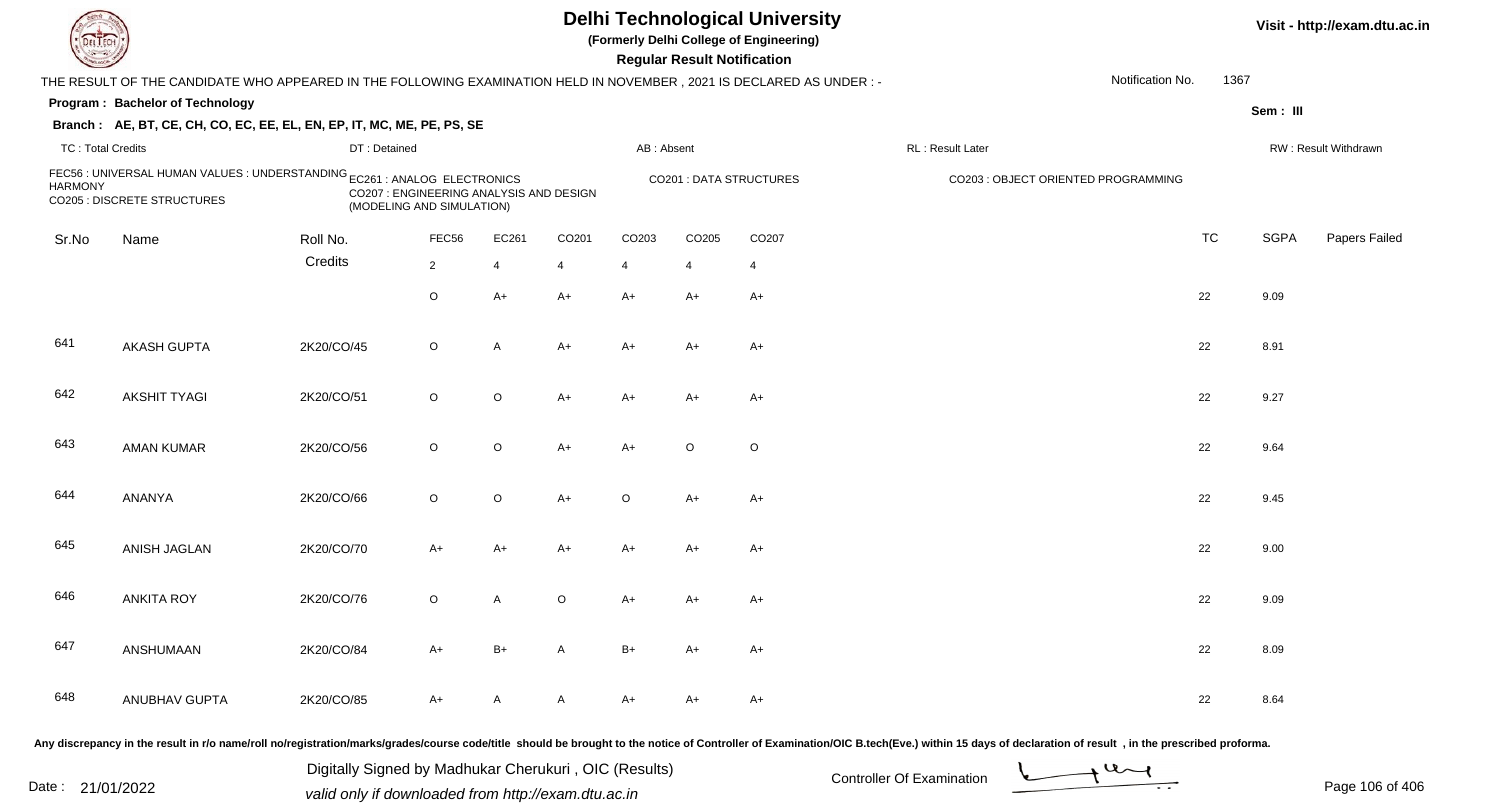|                          |                                                                                                                      |                                                                                                    |                |                |         |                | <b>Regular Result Notification</b> | <b>Delhi Technological University</b><br>(Formerly Delhi College of Engineering) |                                     |           |             | Visit - http://exam.dtu.ac.in |
|--------------------------|----------------------------------------------------------------------------------------------------------------------|----------------------------------------------------------------------------------------------------|----------------|----------------|---------|----------------|------------------------------------|----------------------------------------------------------------------------------|-------------------------------------|-----------|-------------|-------------------------------|
|                          | THE RESULT OF THE CANDIDATE WHO APPEARED IN THE FOLLOWING EXAMINATION HELD IN NOVEMBER, 2021 IS DECLARED AS UNDER :- |                                                                                                    |                |                |         |                |                                    |                                                                                  | Notification No.                    | 1367      |             |                               |
|                          | Program: Bachelor of Technology                                                                                      |                                                                                                    |                |                |         |                |                                    |                                                                                  |                                     |           | Sem: III    |                               |
|                          | Branch: AE, BT, CE, CH, CO, EC, EE, EL, EN, EP, IT, MC, ME, PE, PS, SE                                               |                                                                                                    |                |                |         |                |                                    |                                                                                  |                                     |           |             |                               |
| <b>TC: Total Credits</b> |                                                                                                                      | DT: Detained                                                                                       |                |                |         | AB: Absent     |                                    |                                                                                  | RL: Result Later                    |           |             | RW: Result Withdrawn          |
| <b>HARMONY</b>           | FEC56 : UNIVERSAL HUMAN VALUES : UNDERSTANDING EC261 : ANALOG ELECTRONICS<br>CO205 : DISCRETE STRUCTURES             | CO207 : ENGINEERING ANALYSIS AND DESIGN<br>(MODELING AND SIMULATION)                               |                |                |         |                |                                    | <b>CO201: DATA STRUCTURES</b>                                                    | CO203 : OBJECT ORIENTED PROGRAMMING |           |             |                               |
| Sr.No                    | Name                                                                                                                 | Roll No.                                                                                           | FEC56          | EC261          | CO201   | CO203          | CO205                              | CO <sub>207</sub>                                                                |                                     | <b>TC</b> | <b>SGPA</b> | Papers Failed                 |
|                          |                                                                                                                      | Credits                                                                                            | $\overline{2}$ | $\overline{4}$ | 4       | $\overline{4}$ | $\overline{4}$                     | $\overline{4}$                                                                   |                                     |           |             |                               |
|                          |                                                                                                                      |                                                                                                    | A+             | A              | A       | $A+$           | $A+$                               | $A+$                                                                             |                                     | 22        | 8.64        |                               |
| 649                      | <b>DISHA BHATI</b>                                                                                                   | 2K20/CO/149                                                                                        | A+             | $\overline{A}$ | $A+$    | $B+$           | A+                                 | $A+$                                                                             |                                     | 22        | 8.45        |                               |
| 650                      | <b>JATIN YADAV</b>                                                                                                   | 2K20/CO/212                                                                                        | $\circ$        | $\overline{A}$ | $\circ$ | $\mathsf{A}$   | $A+$                               | $A+$                                                                             |                                     | 22        | 8.91        |                               |
| 651                      | <b>LAVISH KUMAR</b>                                                                                                  | 2K20/CO/243                                                                                        | A+             | $A+$           | $A+$    | $A+$           | $A+$                               | $A+$                                                                             |                                     | 22        | 9.00        |                               |
| <b>MANAGEMENT</b>        | FEC57: LEARDERSHIP MASTERY THROUGH SELF<br><b>CO205 : DISCRETE STRUCTURES</b>                                        | EC261 : ANALOG ELECTRONICS<br>CO207 : ENGINEERING ANALYSIS AND DESIGN<br>(MODELING AND SIMULATION) |                |                |         |                |                                    | <b>CO201: DATA STRUCTURES</b>                                                    | CO203 : OBJECT ORIENTED PROGRAMMING |           |             |                               |
| Sr.No                    | Name                                                                                                                 | Roll No.                                                                                           | FEC57          | EC261          | CO201   | CO203          | CO205                              | CO <sub>207</sub>                                                                |                                     | <b>TC</b> | <b>SGPA</b> | Papers Failed                 |
|                          |                                                                                                                      | Credits                                                                                            | $\overline{2}$ | $\overline{4}$ | 4       | 4              | $\overline{4}$                     | $\overline{4}$                                                                   |                                     |           |             |                               |
| 652                      | <b>AYAAM VERMA</b>                                                                                                   | 2K20/CO/110                                                                                        | $\mathsf{A}$   | $\overline{A}$ | $A+$    | $B+$           | $A+$                               | $A+$                                                                             |                                     | 22        | 8.36        |                               |
| 653                      | <b>BHARAT KUMAR</b>                                                                                                  | 2K20/CO/120                                                                                        | A+             | A              | $\circ$ | A              | A+                                 | A+                                                                               |                                     | 22        | 8.82        |                               |

Any discrepancy in the result in r/o name/roll no/registration/marks/grades/course code/title should be brought to the notice of Controller of Examination/OIC B.tech(Eve.) within 15 days of declaration of result ,in the p

Digitally Signed by Madhukar Cherukuri, OIC (Results)<br>Date : 21/01/2022 valid only if downloaded from http://oxam.dtu.ac.in Digitally Signed by Madhukar Cherukuri , OIC (Results)valid only if downloaded from http://exam.dtu.ac.in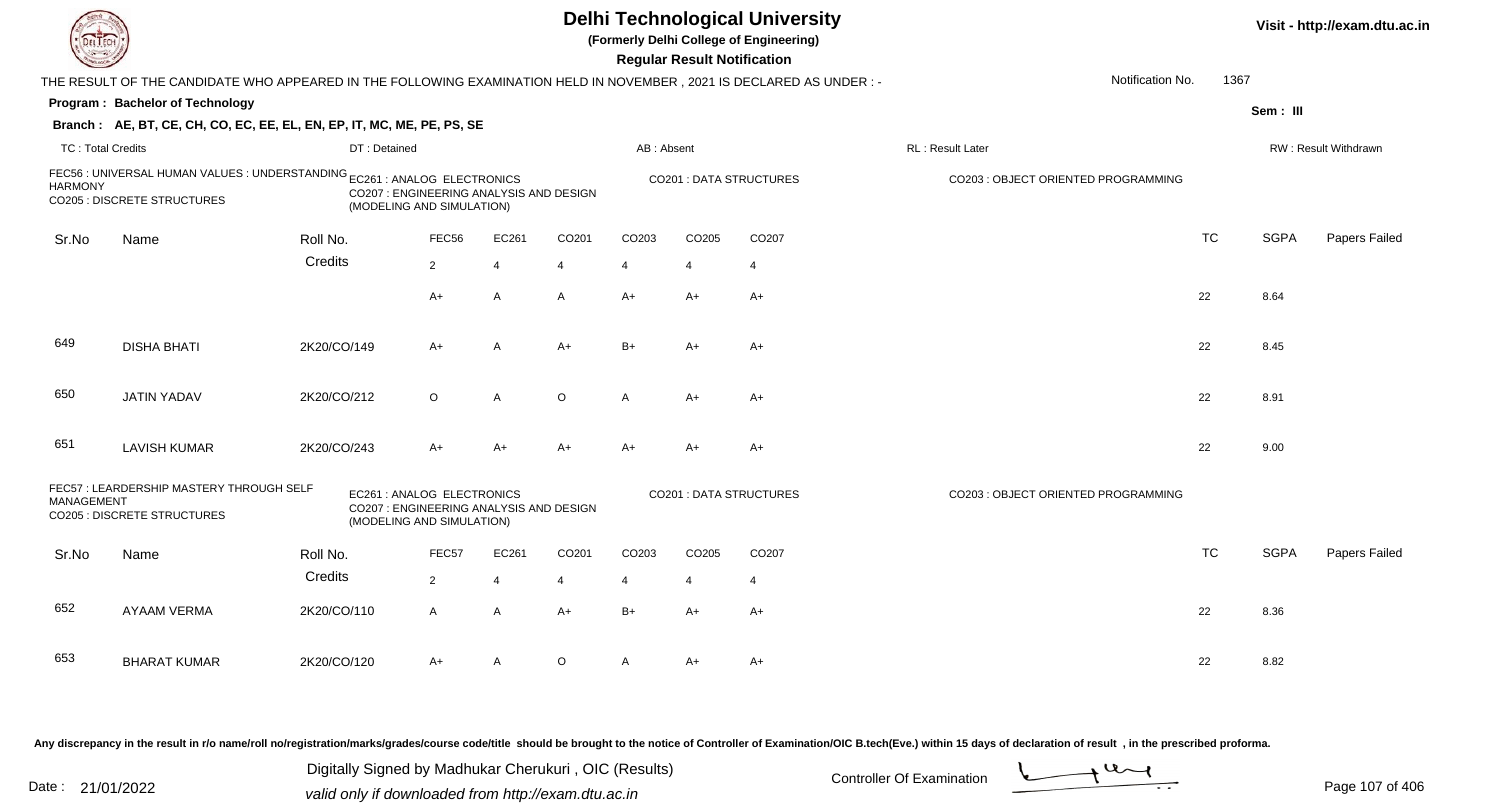**Branch : AE, BT, CE, CH, CO, EC, EE, EL, EN, EP, IT, MC, ME, PE, PS, SE**

#### **Delhi Technological University**

**(Formerly Delhi College of Engineering)**

 **Regular Result Notification**

#### **Visit - http://exam.dtu.ac.in**

**Program : Bachelor of Technology**THE RESULT OF THE CANDIDATE WHO APPEARED IN THE FOLLOWING EXAMINATION HELD IN NOVEMBER , 2021 IS DECLARED AS UNDER : -Notification No.

**Sem : III**

1367

#### TC : Total Credits DT : Detainedd AB : Absent RL : Result Later RW : Result Withdrawn Sr.NoName Roll No. **Credits** FEC5 : NCC EC261 : ANALOG ELECTRONICS CO201 : DATA STRUCTURES CO203 : OBJECT ORIENTED PROGRAMMINGCO205 : DISCRETE STRUCTURES CO207 : ENGINEERING ANALYSIS AND DESIGN (MODELING AND SIMULATION)FEC55 EC261 CO201 CO203 CO205 CO207 CO207 CO207 CO207 CO207 CO207 CO207 CO207 CO207 CO TC SGPA Papers Failed 22 4 4 4 4 4 654 AMAN KUMAR CHAUBEY 2K20/CO/57 A+ A+ A+ A+ A+ <sup>20</sup> 9.00 655 GURVINDER SINGH 2K20/CO/177 A+ <sup>A</sup> <sup>O</sup> A+ A+ A+ <sup>22</sup> 9.00 656 MANIK SHARMA 2K20/CO/254 A+ A+ A+ A+ A+ A+ <sup>22</sup> 9.00 PARVESH KUMARSIRMORIA657 2K20/CO/3200 B+  $A+ A+ A+ A+ A+ 20 8.40$

Any discrepancy in the result in r/o name/roll no/registration/marks/grades/course code/title should be brought to the notice of Controller of Examination/OIC B.tech(Eve.) within 15 days of declaration of result , in the p

Date : 21/01/2022 Digital Digital of Microsofted Chemical Controller Of Examination Determination Page 108 of 40 Digitally Signed by Madhukar Cherukuri , OIC (Results)

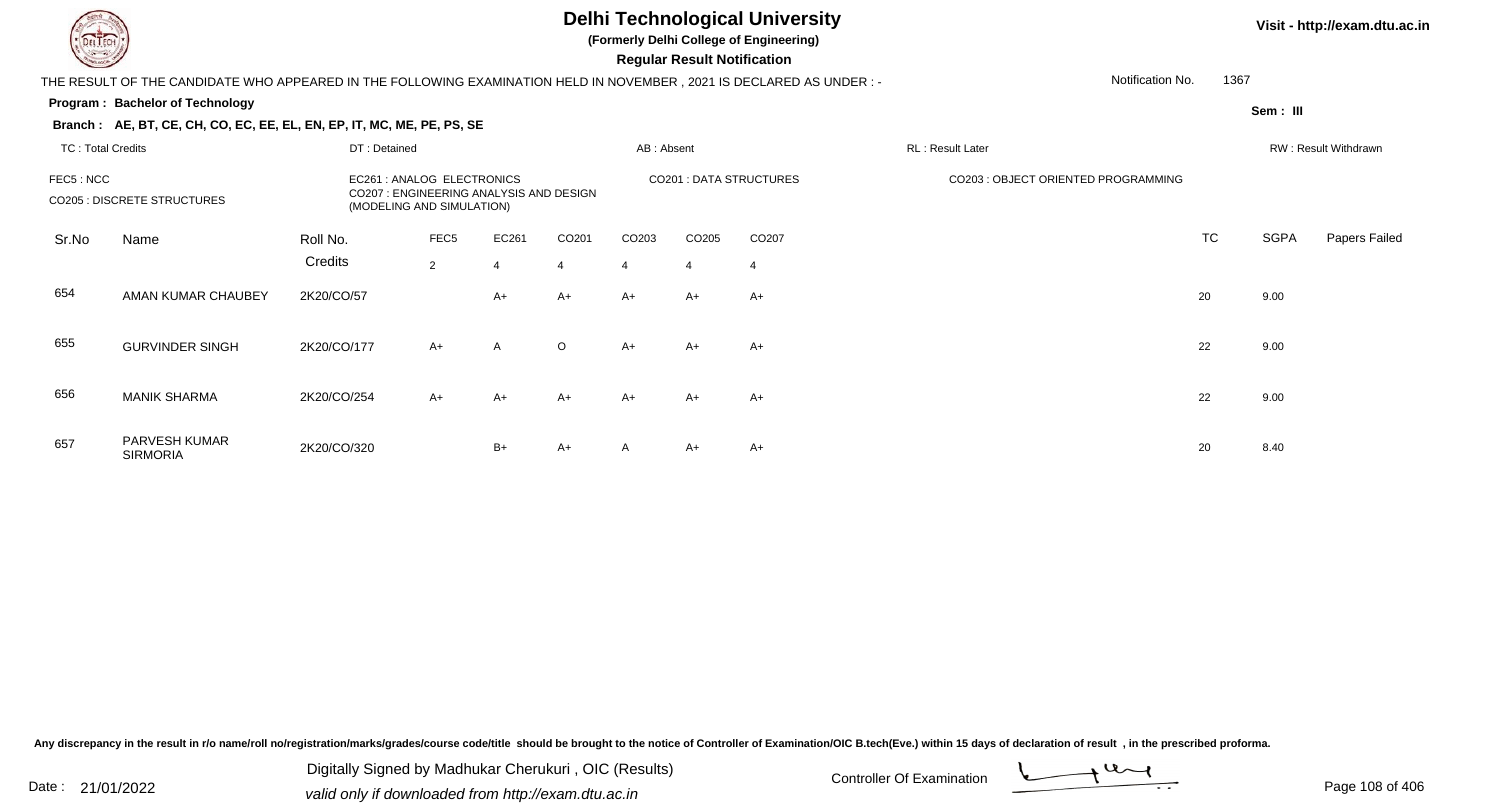| DEL ECH                  |                                                                                                                      |                                                                      |                |         |         |                | <b>Regular Result Notification</b> | <b>Delhi Technological University</b><br>(Formerly Delhi College of Engineering) |                                                                                                                                                                                                                                |                  |           |             | Visit - http://exam.dtu.ac.in |
|--------------------------|----------------------------------------------------------------------------------------------------------------------|----------------------------------------------------------------------|----------------|---------|---------|----------------|------------------------------------|----------------------------------------------------------------------------------|--------------------------------------------------------------------------------------------------------------------------------------------------------------------------------------------------------------------------------|------------------|-----------|-------------|-------------------------------|
|                          | THE RESULT OF THE CANDIDATE WHO APPEARED IN THE FOLLOWING EXAMINATION HELD IN NOVEMBER, 2021 IS DECLARED AS UNDER :- |                                                                      |                |         |         |                |                                    |                                                                                  |                                                                                                                                                                                                                                | Notification No. | 1367      |             |                               |
|                          | Program: Bachelor of Technology                                                                                      |                                                                      |                |         |         |                |                                    |                                                                                  |                                                                                                                                                                                                                                |                  |           | Sem: III    |                               |
|                          | Branch: AE, BT, CE, CH, CO, EC, EE, EL, EN, EP, IT, MC, ME, PE, PS, SE                                               |                                                                      |                |         |         |                |                                    |                                                                                  |                                                                                                                                                                                                                                |                  |           |             |                               |
| <b>TC: Total Credits</b> |                                                                                                                      | DT: Detained                                                         |                |         |         | AB: Absent     |                                    |                                                                                  | RL : Result Later                                                                                                                                                                                                              |                  |           |             | RW: Result Withdrawn          |
|                          | FEC7: INTRODUCTION TO ENVIRONMENTAL SCIENCE EC261: ANALOG ELECTRONICS<br><b>CO205 : DISCRETE STRUCTURES</b>          | CO207 : ENGINEERING ANALYSIS AND DESIGN<br>(MODELING AND SIMULATION) |                |         |         |                |                                    | <b>CO201: DATA STRUCTURES</b>                                                    | CO203 : OBJECT ORIENTED PROGRAMMING                                                                                                                                                                                            |                  |           |             |                               |
| Sr.No                    | Name                                                                                                                 | Roll No.                                                             | FEC7           | EC261   | CO201   | CO203          | CO205                              | CO207                                                                            |                                                                                                                                                                                                                                |                  | <b>TC</b> | <b>SGPA</b> | Papers Failed                 |
|                          |                                                                                                                      | Credits                                                              | $\overline{2}$ | 4       | 4       | $\overline{4}$ | 4                                  | 4                                                                                |                                                                                                                                                                                                                                |                  |           |             |                               |
| 658                      | AAKASH CHAUDHARY                                                                                                     | 2K20/CO/02                                                           | $A+$           | $B+$    | $A+$    | $A+$           | A+                                 | $A+$                                                                             |                                                                                                                                                                                                                                |                  | 22        | 8.64        |                               |
| 659                      | AANCHAL KUMARI SHAH                                                                                                  | 2K20/CO/04                                                           | $A+$           | A       | $A+$    | A              | A+                                 | $A+$                                                                             |                                                                                                                                                                                                                                |                  | 22        | 8.64        |                               |
| 660                      | <b>AAYUSH PATEL</b>                                                                                                  | 2K20/CO/11                                                           | $\circ$        | $\circ$ | $\circ$ | $A+$           | $A+$                               | $\circ$                                                                          |                                                                                                                                                                                                                                |                  | 22        | 9.64        |                               |
| 661                      | ABHAY                                                                                                                | 2K20/CO/14                                                           | $A+$           | A       | $A+$    | A+             | $A+$                               | $A+$                                                                             |                                                                                                                                                                                                                                |                  | 22        | 8.82        |                               |
| 662                      | <b>ABHAY THAKUR</b>                                                                                                  | 2K20/CO/16                                                           | $A+$           | A       | $A+$    | A+             | $A+$                               | $A+$                                                                             |                                                                                                                                                                                                                                |                  | 22        | 8.82        |                               |
| 663                      | ABHINAV KUMAR SINGH                                                                                                  | 2K20/CO/20                                                           | $\mathsf{A}$   | A       | $A+$    | A+             | $A+$                               | $A+$                                                                             |                                                                                                                                                                                                                                |                  | 22        | 8.73        |                               |
| 664                      | <b>ABHISHEK</b>                                                                                                      | 2K20/CO/22                                                           | $A+$           | A       | $\circ$ | A+             | A+                                 | $A+$                                                                             |                                                                                                                                                                                                                                |                  | 22        | 9.00        |                               |
| 665                      | <b>ABHISHEK KUMAR</b>                                                                                                | 2K20/CO/23                                                           | A+             | B+      | A+      | A+             | A+                                 | A+                                                                               |                                                                                                                                                                                                                                |                  | 22        | 8.64        |                               |
| 666                      | ABHISHEK SINGH                                                                                                       | 2K20/CO/28                                                           | A+             | A+      | A+      | A+             | A+                                 | $A+$                                                                             |                                                                                                                                                                                                                                |                  | 22        | 9.00        |                               |
|                          |                                                                                                                      |                                                                      |                |         |         |                |                                    |                                                                                  | Any discrepancy in the result in r/o name/roll no/registration/marks/grades/course code/title should be brought to the notice of Controller of Examination/OIC B.tech(Eve.) within 15 days of declaration of result , in the p |                  |           |             |                               |

Date : 21/01/2022 Valid only if downloaded from http://exam.dtu.ac.in<br>valid only if downloaded from http://exam.dtu.ac.in Digitally Signed by Madhukar Cherukuri , OIC (Results)

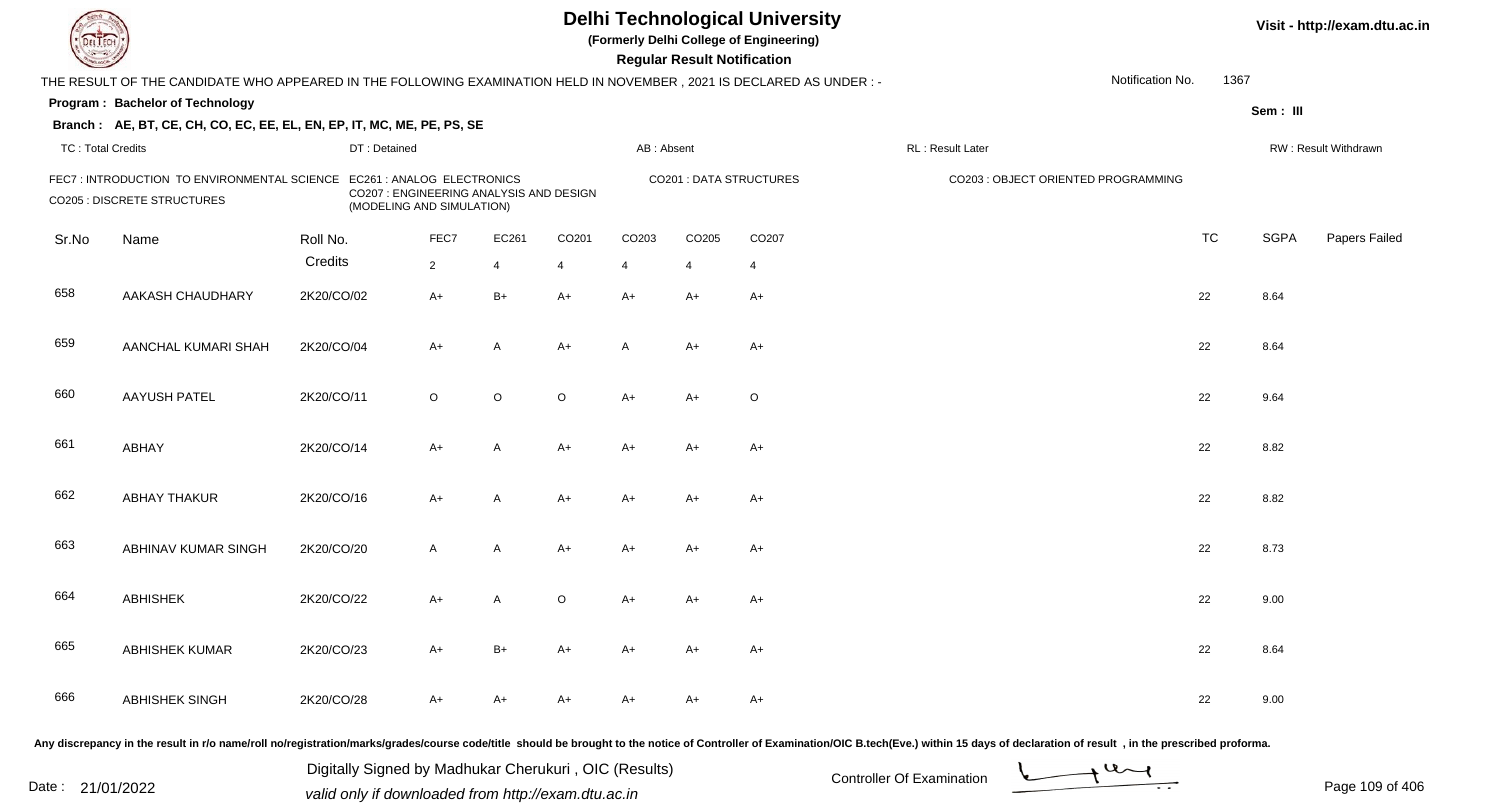| EL LECH                  |                                                                                                                        |              |                                                                                                    |                |       |            | <b>Regular Result Notification</b> | <b>Delhi Technological University</b><br>(Formerly Delhi College of Engineering) |                                     |                  |           |             | Visit - http://exam.dtu.ac.in |
|--------------------------|------------------------------------------------------------------------------------------------------------------------|--------------|----------------------------------------------------------------------------------------------------|----------------|-------|------------|------------------------------------|----------------------------------------------------------------------------------|-------------------------------------|------------------|-----------|-------------|-------------------------------|
|                          | THE RESULT OF THE CANDIDATE WHO APPEARED IN THE FOLLOWING EXAMINATION HELD IN NOVEMBER , 2021 IS DECLARED AS UNDER : - |              |                                                                                                    |                |       |            |                                    |                                                                                  |                                     | Notification No. | 1367      |             |                               |
|                          | Program: Bachelor of Technology                                                                                        |              |                                                                                                    |                |       |            |                                    |                                                                                  |                                     |                  |           | Sem: III    |                               |
|                          | Branch: AE, BT, CE, CH, CO, EC, EE, EL, EN, EP, IT, MC, ME, PE, PS, SE                                                 |              |                                                                                                    |                |       |            |                                    |                                                                                  |                                     |                  |           |             |                               |
| <b>TC: Total Credits</b> |                                                                                                                        | DT: Detained |                                                                                                    |                |       | AB: Absent |                                    |                                                                                  | RL : Result Later                   |                  |           |             | RW: Result Withdrawn          |
|                          | FEC7 : INTRODUCTION TO ENVIRONMENTAL SCIENCE<br>CO205 : DISCRETE STRUCTURES                                            |              | EC261 : ANALOG ELECTRONICS<br>CO207 : ENGINEERING ANALYSIS AND DESIGN<br>(MODELING AND SIMULATION) |                |       |            |                                    | <b>CO201: DATA STRUCTURES</b>                                                    | CO203 : OBJECT ORIENTED PROGRAMMING |                  |           |             |                               |
| Sr.No                    | Name                                                                                                                   | Roll No.     | FEC7                                                                                               | EC261          | CO201 | CO203      | CO205                              | CO207                                                                            |                                     |                  | <b>TC</b> | <b>SGPA</b> | Papers Failed                 |
|                          |                                                                                                                        | Credits      | $2^{\circ}$                                                                                        | $\overline{4}$ | 4     | 4          | $\overline{4}$                     | $\overline{4}$                                                                   |                                     |                  |           |             |                               |
|                          |                                                                                                                        |              | A+                                                                                                 | $A+$           | $A+$  | $A+$       | $A+$                               | $A+$                                                                             |                                     |                  | 22        | 9.00        |                               |
| 667                      | <b>ABHISHT DIXIT</b>                                                                                                   | 2K20/CO/29   | A+                                                                                                 | A              | $A+$  | A+         | A+                                 | $A+$                                                                             |                                     |                  | 22        | 8.82        |                               |
| 668                      | <b>ABSAAR ALI</b>                                                                                                      | 2K20/CO/30   | A+                                                                                                 | $A+$           | A+    | $A+$       | A+                                 | $A+$                                                                             |                                     |                  | 22        | 9.00        |                               |
| 669                      | ADESH KUMAR SINGH                                                                                                      | 2K20/CO/31   | $A+$                                                                                               | A              | $A+$  | A          | A+                                 | $A+$                                                                             |                                     |                  | 22        | 8.64        |                               |
| 670                      | ADITYA KANHAR                                                                                                          | 2K20/CO/34   | $\mathsf{A}$                                                                                       | ${\bf C}$      | B     | A          | A+                                 | $A+$                                                                             |                                     |                  | 22        | 7.45        |                               |
| 671                      | <b>ADITYA TELTIA</b>                                                                                                   | 2K20/CO/41   | $A+$                                                                                               | $B+$           | $A+$  | $A+$       | A+                                 | $A+$                                                                             |                                     |                  | 22        | 8.64        |                               |
| 672                      | <b>AKSHAY</b>                                                                                                          | 2K20/CO/48   | A+                                                                                                 | A              | $A+$  | $\circ$    | A+                                 | $A+$                                                                             |                                     |                  | 22        | 9.00        |                               |
| 673                      | ALEX ASHU EKKA                                                                                                         | 2K20/CO/52   | A+                                                                                                 | B              | A     | A          | A+                                 | A+                                                                               |                                     |                  | 22        | 8.09        |                               |
| 674                      | AMANDEEP KUMAR                                                                                                         | 2K20/CO/61   | A+                                                                                                 | A              | A+    | A          | A+                                 | $A+$                                                                             |                                     |                  | 22        | 8.64        |                               |
|                          |                                                                                                                        |              |                                                                                                    |                |       |            |                                    |                                                                                  |                                     |                  |           |             |                               |

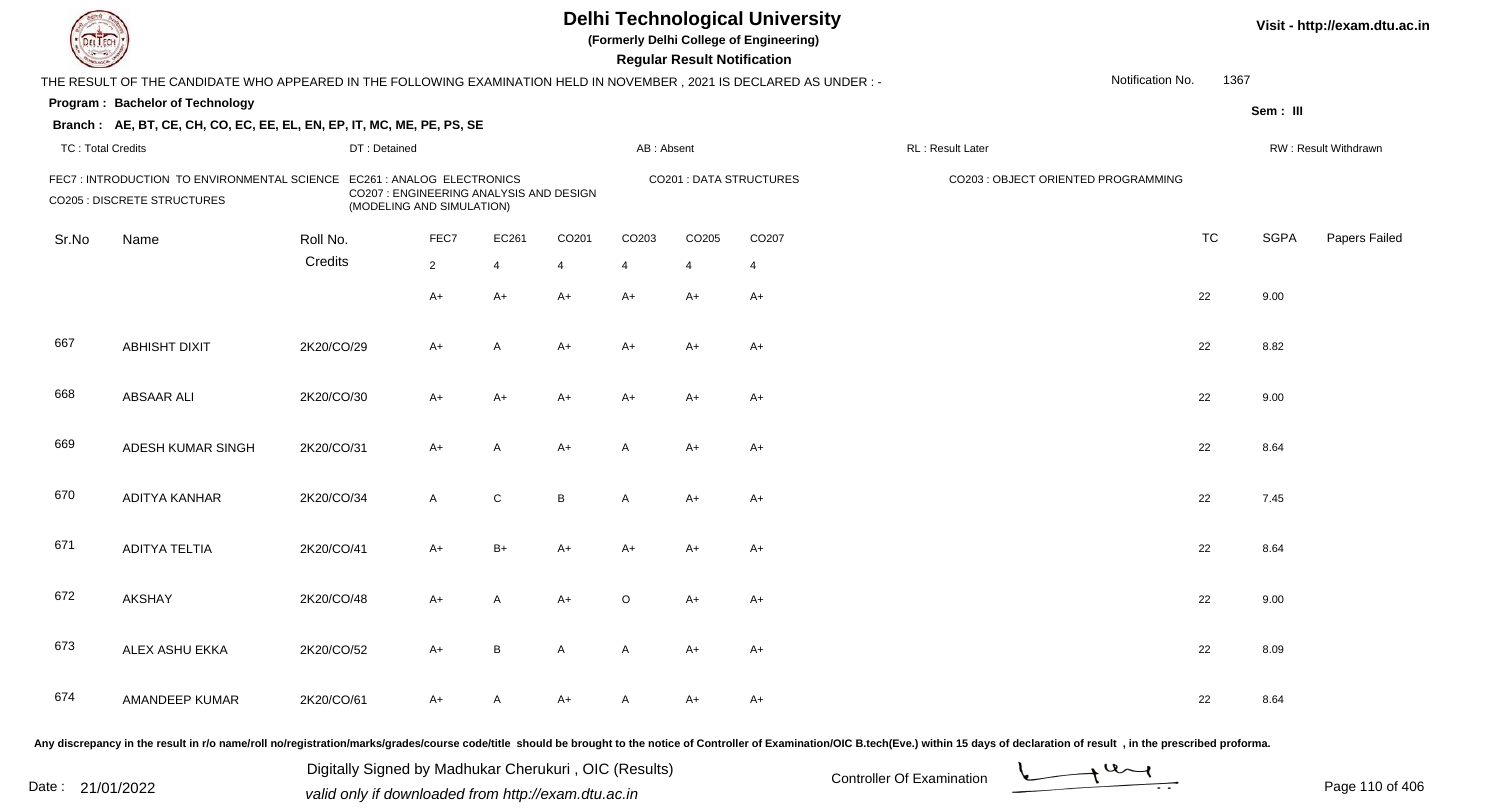| DEL TECH                 |                                                                                                                                                                                                                                |                                                       |                                                                      |                |         |                   | <b>Regular Result Notification</b> | <b>Delhi Technological University</b><br>(Formerly Delhi College of Engineering) |                           |                                     |                               |           |             | Visit - http://exam.dtu.ac.in |
|--------------------------|--------------------------------------------------------------------------------------------------------------------------------------------------------------------------------------------------------------------------------|-------------------------------------------------------|----------------------------------------------------------------------|----------------|---------|-------------------|------------------------------------|----------------------------------------------------------------------------------|---------------------------|-------------------------------------|-------------------------------|-----------|-------------|-------------------------------|
|                          | THE RESULT OF THE CANDIDATE WHO APPEARED IN THE FOLLOWING EXAMINATION HELD IN NOVEMBER, 2021 IS DECLARED AS UNDER : -                                                                                                          |                                                       |                                                                      |                |         |                   |                                    |                                                                                  |                           |                                     | Notification No.              | 1367      |             |                               |
|                          | Program: Bachelor of Technology                                                                                                                                                                                                |                                                       |                                                                      |                |         |                   |                                    |                                                                                  |                           |                                     |                               |           | Sem: III    |                               |
|                          | Branch: AE, BT, CE, CH, CO, EC, EE, EL, EN, EP, IT, MC, ME, PE, PS, SE                                                                                                                                                         |                                                       |                                                                      |                |         |                   |                                    |                                                                                  |                           |                                     |                               |           |             |                               |
| <b>TC: Total Credits</b> |                                                                                                                                                                                                                                | DT: Detained                                          |                                                                      |                |         | AB: Absent        |                                    |                                                                                  | RL: Result Later          |                                     |                               |           |             | RW: Result Withdrawn          |
|                          | FEC7: INTRODUCTION TO ENVIRONMENTAL SCIENCE EC261: ANALOG ELECTRONICS<br><b>CO205 : DISCRETE STRUCTURES</b>                                                                                                                    |                                                       | CO207 : ENGINEERING ANALYSIS AND DESIGN<br>(MODELING AND SIMULATION) |                |         |                   |                                    | CO201 : DATA STRUCTURES                                                          |                           | CO203 : OBJECT ORIENTED PROGRAMMING |                               |           |             |                               |
| Sr.No                    | Name                                                                                                                                                                                                                           | Roll No.                                              | FEC7                                                                 | EC261          | CO201   | CO <sub>203</sub> | CO205                              | CO <sub>207</sub>                                                                |                           |                                     |                               | <b>TC</b> | <b>SGPA</b> | Papers Failed                 |
|                          |                                                                                                                                                                                                                                | Credits                                               | $\overline{2}$                                                       | $\overline{4}$ | 4       | $\overline{4}$    | 4                                  | $\overline{4}$                                                                   |                           |                                     |                               |           |             |                               |
|                          |                                                                                                                                                                                                                                |                                                       | $A+$                                                                 | A              | $A+$    | A                 | $A+$                               | $A+$                                                                             |                           |                                     |                               | 22        | 8.64        |                               |
| 675                      | ANAND KARNA                                                                                                                                                                                                                    | 2K20/CO/65                                            | $\circ$                                                              | A              | $\circ$ | $\circ$           | $A+$                               | $\mathsf O$                                                                      |                           |                                     |                               | 22        | 9.45        |                               |
| 676                      | ANANYA RANJAN                                                                                                                                                                                                                  | 2K20/CO/67                                            | $\mathsf{A}$                                                         | A              | $\circ$ | A+                | $A+$                               | $A+$                                                                             |                           |                                     |                               | 22        | 8.91        |                               |
| 677                      | <b>ANKIT KUMAR</b>                                                                                                                                                                                                             | 2K20/CO/72                                            | $A+$                                                                 | A              | $A+$    | $A+$              | $A+$                               | $A+$                                                                             |                           |                                     |                               | 22        | 8.82        |                               |
| 678                      | ANKIT KUMAR MEENA                                                                                                                                                                                                              | 2K20/CO/73                                            | $\circ$                                                              | $B+$           | $A+$    | $B+$              | $B+$                               | $A+$                                                                             |                           |                                     |                               | 22        | 8.00        |                               |
| 679                      | ANKUR AGGARWAL                                                                                                                                                                                                                 | 2K20/CO/77                                            | $A+$                                                                 | A+             | $A+$    | A+                | $\circ$                            | $A+$                                                                             |                           |                                     |                               | 22        | 9.18        |                               |
| 680                      | <b>ANSHU TIWARI</b>                                                                                                                                                                                                            | 2K20/CO/82                                            | A+                                                                   | A              | O       | A+                | A+                                 | A+                                                                               |                           |                                     |                               | 22        | 9.00        |                               |
| 681                      | ANSHUL BARLEJA                                                                                                                                                                                                                 | 2K20/CO/83                                            | A+                                                                   | B+             | A       | A+                | A+                                 | A+                                                                               |                           |                                     |                               | 22        | 8.45        |                               |
| 682                      | ANUGRAH KUJUR                                                                                                                                                                                                                  | 2K20/CO/86                                            | $A+$                                                                 | $B+$           | $A+$    | A                 | A                                  | $A+$                                                                             |                           |                                     |                               | 22        | 8.27        |                               |
|                          | Any discrepancy in the result in r/o name/roll no/registration/marks/grades/course code/title should be brought to the notice of Controller of Examination/OIC B.tech(Eve.) within 15 days of declaration of result, in the pr |                                                       |                                                                      |                |         |                   |                                    |                                                                                  |                           |                                     |                               |           |             |                               |
|                          |                                                                                                                                                                                                                                | Digitally Signed by Madhukar Cherukuri, OIC (Results) |                                                                      |                |         |                   |                                    |                                                                                  | Controller Of Evemination |                                     | $\rightarrow$ 4 $\rightarrow$ |           |             |                               |

Date : 21/01/2022 Digital Digital of Microsofted Chemical Controller Of Examination Determination Page 111 of 40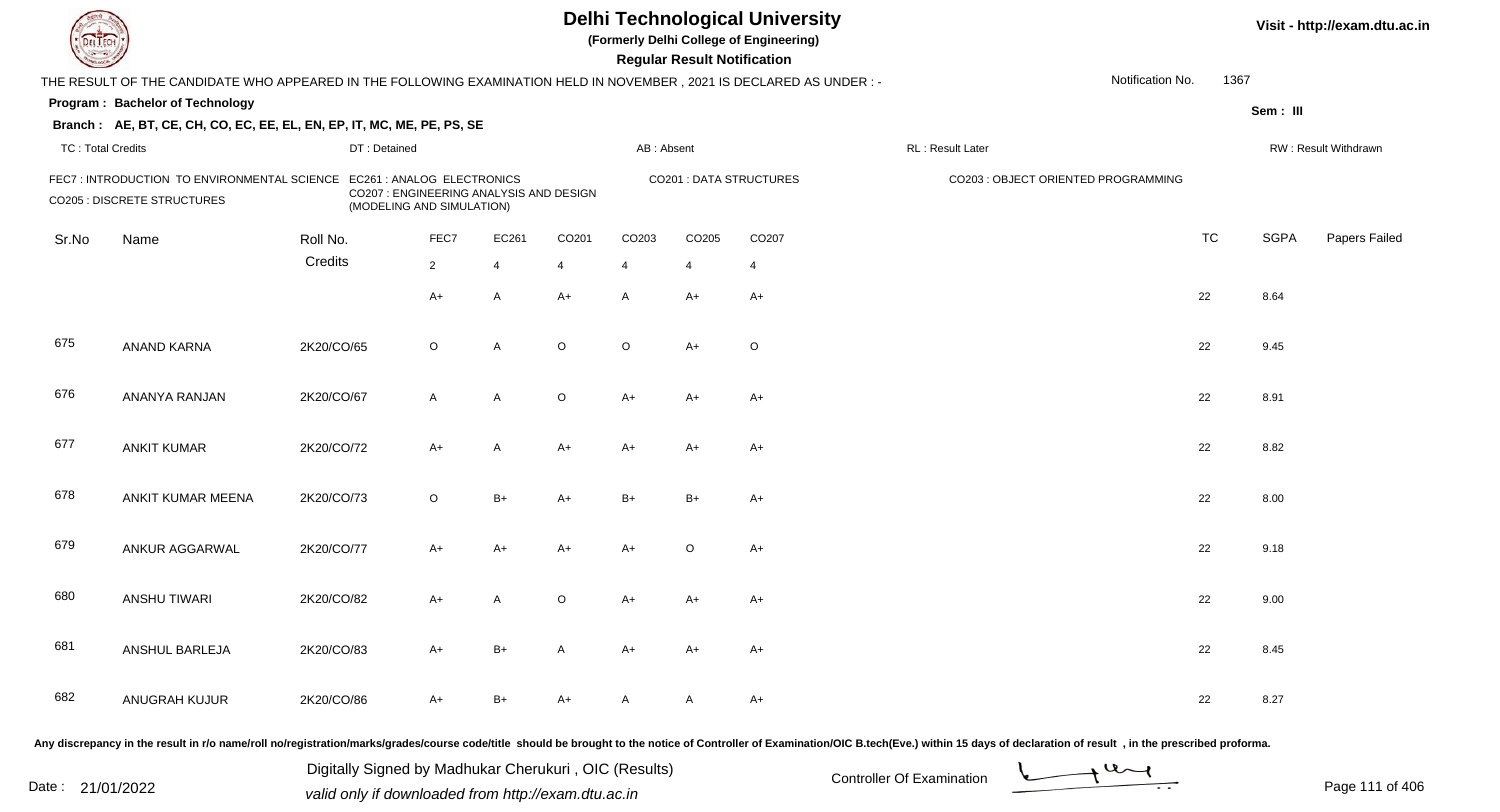| <b>DELTECH</b>           |                                                                                                                     |              |                                                                      |                |         |                   | <b>Regular Result Notification</b> | <b>Delhi Technological University</b><br>(Formerly Delhi College of Engineering) |                                                                                                                                                                                                                                |                  |           |             | Visit - http://exam.dtu.ac.in |
|--------------------------|---------------------------------------------------------------------------------------------------------------------|--------------|----------------------------------------------------------------------|----------------|---------|-------------------|------------------------------------|----------------------------------------------------------------------------------|--------------------------------------------------------------------------------------------------------------------------------------------------------------------------------------------------------------------------------|------------------|-----------|-------------|-------------------------------|
|                          | THE RESULT OF THE CANDIDATE WHO APPEARED IN THE FOLLOWING EXAMINATION HELD IN NOVEMBER, 2021 IS DECLARED AS UNDER:- |              |                                                                      |                |         |                   |                                    |                                                                                  |                                                                                                                                                                                                                                | Notification No. | 1367      |             |                               |
|                          | Program: Bachelor of Technology                                                                                     |              |                                                                      |                |         |                   |                                    |                                                                                  |                                                                                                                                                                                                                                |                  |           | Sem: III    |                               |
|                          | Branch: AE, BT, CE, CH, CO, EC, EE, EL, EN, EP, IT, MC, ME, PE, PS, SE                                              |              |                                                                      |                |         |                   |                                    |                                                                                  |                                                                                                                                                                                                                                |                  |           |             |                               |
| <b>TC: Total Credits</b> |                                                                                                                     | DT: Detained |                                                                      |                |         | AB: Absent        |                                    |                                                                                  | RL: Result Later                                                                                                                                                                                                               |                  |           |             | RW: Result Withdrawn          |
|                          | FEC7: INTRODUCTION TO ENVIRONMENTAL SCIENCE EC261: ANALOG ELECTRONICS<br><b>CO205 : DISCRETE STRUCTURES</b>         |              | CO207 : ENGINEERING ANALYSIS AND DESIGN<br>(MODELING AND SIMULATION) |                |         |                   |                                    | <b>CO201: DATA STRUCTURES</b>                                                    | CO203 : OBJECT ORIENTED PROGRAMMING                                                                                                                                                                                            |                  |           |             |                               |
| Sr.No                    | Name                                                                                                                | Roll No.     | FEC7                                                                 | EC261          | CO201   | CO <sub>203</sub> | CO205                              | CO <sub>207</sub>                                                                |                                                                                                                                                                                                                                |                  | <b>TC</b> | <b>SGPA</b> | Papers Failed                 |
|                          |                                                                                                                     | Credits      | $\overline{2}$                                                       | $\overline{4}$ | 4       | $\overline{4}$    | 4                                  | 4                                                                                |                                                                                                                                                                                                                                |                  |           |             |                               |
|                          |                                                                                                                     |              | $A+$                                                                 | $B+$           | $A+$    | A                 | $\mathsf{A}$                       | $A+$                                                                             |                                                                                                                                                                                                                                |                  | 22        | 8.27        |                               |
| 683                      | ANUSHKA                                                                                                             | 2K20/CO/90   | $A+$                                                                 | $\overline{A}$ | $A+$    | $A+$              | $\circ$                            | $A+$                                                                             |                                                                                                                                                                                                                                |                  | 22        | 9.00        |                               |
| 684                      | APARNA GANGWAR                                                                                                      | 2K20/CO/93   | $A+$                                                                 | A              | $\circ$ | $A+$              | $A+$                               | $A+$                                                                             |                                                                                                                                                                                                                                |                  | 22        | 9.00        |                               |
| 685                      | <b>ARCHISHA SINGH</b>                                                                                               | 2K20/CO/96   | $\circ$                                                              | $A+$           | $A+$    | A+                | $A+$                               | $A+$                                                                             |                                                                                                                                                                                                                                |                  | 22        | 9.09        |                               |
| 686                      | ARPIT KUMAR DINKAR                                                                                                  | 2K20/CO/99   | $A+$                                                                 | A              | $A+$    | A+                | $A+$                               | $\circ$                                                                          |                                                                                                                                                                                                                                |                  | 22        | 9.00        |                               |
| 687                      | <b>ARUN KUMAR</b>                                                                                                   | 2K20/CO/100  | $\circ$                                                              | $B+$           | $A+$    | $B+$              | A                                  | $A+$                                                                             |                                                                                                                                                                                                                                |                  | 22        | 8.18        |                               |
| 688                      | <b>ARUN KUMAR</b>                                                                                                   | 2K20/CO/101  | A+                                                                   | A              | A+      | A                 | A+                                 | $A+$                                                                             |                                                                                                                                                                                                                                |                  | 22        | 8.64        |                               |
| 689                      | ARYAMAN SHARMA                                                                                                      | 2K20/CO/102  | A+                                                                   | A              | A+      | A+                | A+                                 | A+                                                                               |                                                                                                                                                                                                                                |                  | 22        | 8.82        |                               |
| 690                      | ARYAN RAGHUVANSHI                                                                                                   | 2K20/CO/105  | A+                                                                   | A              | A+      | A                 | A+                                 | A+                                                                               |                                                                                                                                                                                                                                |                  | 22        | 8.64        |                               |
|                          |                                                                                                                     |              |                                                                      |                |         |                   |                                    |                                                                                  | Any discrepancy in the result in r/o name/roll no/registration/marks/grades/course code/title should be brought to the notice of Controller of Examination/OIC B.tech(Eve.) within 15 days of declaration of result , in the p |                  |           |             |                               |

Date : 21/01/2022 Digital Digital of Microsofted Chemical Controller Of Examination Determination Page 112 of 40 Digitally Signed by Madhukar Cherukuri , OIC (Results)

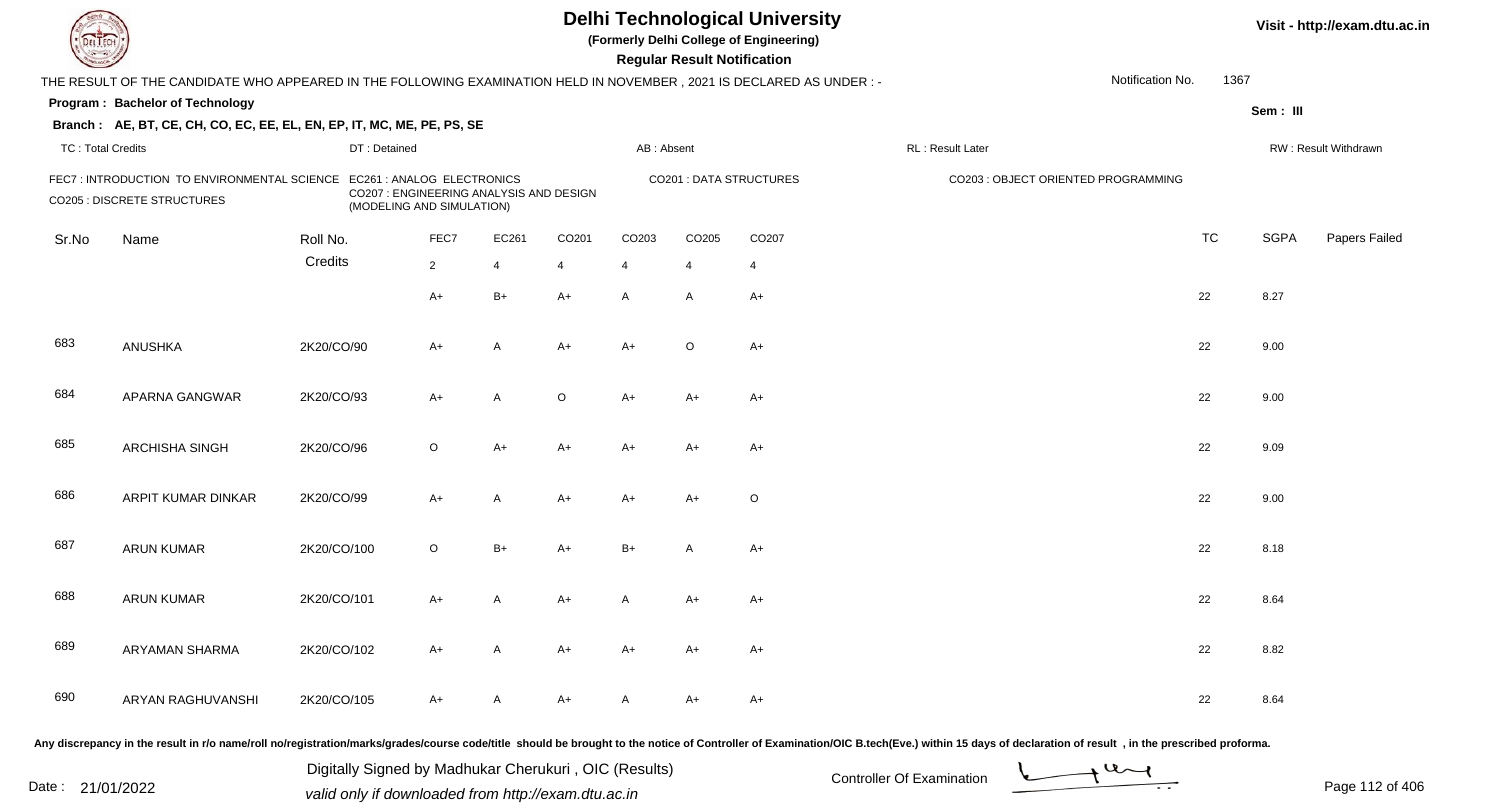| <b>DELTEC</b>            |                                                                                                                      |              |                                                                                                    |                |                   |                   | <b>Regular Result Notification</b> | <b>Delhi Technological University</b><br>(Formerly Delhi College of Engineering) |                                                                                                                                                                                                                                |                  |           |             | Visit - http://exam.dtu.ac.in |
|--------------------------|----------------------------------------------------------------------------------------------------------------------|--------------|----------------------------------------------------------------------------------------------------|----------------|-------------------|-------------------|------------------------------------|----------------------------------------------------------------------------------|--------------------------------------------------------------------------------------------------------------------------------------------------------------------------------------------------------------------------------|------------------|-----------|-------------|-------------------------------|
|                          | THE RESULT OF THE CANDIDATE WHO APPEARED IN THE FOLLOWING EXAMINATION HELD IN NOVEMBER, 2021 IS DECLARED AS UNDER :- |              |                                                                                                    |                |                   |                   |                                    |                                                                                  |                                                                                                                                                                                                                                | Notification No. | 1367      |             |                               |
|                          | Program: Bachelor of Technology                                                                                      |              |                                                                                                    |                |                   |                   |                                    |                                                                                  |                                                                                                                                                                                                                                |                  |           | Sem: III    |                               |
|                          | Branch: AE, BT, CE, CH, CO, EC, EE, EL, EN, EP, IT, MC, ME, PE, PS, SE                                               |              |                                                                                                    |                |                   |                   |                                    |                                                                                  |                                                                                                                                                                                                                                |                  |           |             |                               |
| <b>TC: Total Credits</b> |                                                                                                                      | DT: Detained |                                                                                                    |                |                   | AB: Absent        |                                    |                                                                                  | RL : Result Later                                                                                                                                                                                                              |                  |           |             | RW: Result Withdrawn          |
|                          | FEC7 : INTRODUCTION TO ENVIRONMENTAL SCIENCE<br><b>CO205 : DISCRETE STRUCTURES</b>                                   |              | EC261 : ANALOG ELECTRONICS<br>CO207 : ENGINEERING ANALYSIS AND DESIGN<br>(MODELING AND SIMULATION) |                |                   |                   |                                    | <b>CO201: DATA STRUCTURES</b>                                                    | CO203 : OBJECT ORIENTED PROGRAMMING                                                                                                                                                                                            |                  |           |             |                               |
| Sr.No                    | Name                                                                                                                 | Roll No.     | FEC7                                                                                               | EC261          | CO <sub>201</sub> | CO <sub>203</sub> | CO205                              | CO <sub>207</sub>                                                                |                                                                                                                                                                                                                                |                  | <b>TC</b> | <b>SGPA</b> | Papers Failed                 |
|                          |                                                                                                                      | Credits      | $\overline{2}$                                                                                     | $\overline{4}$ | 4                 | $\overline{4}$    | $\overline{4}$                     | $\overline{4}$                                                                   |                                                                                                                                                                                                                                |                  |           |             |                               |
|                          |                                                                                                                      |              | $A+$                                                                                               | A              | $A+$              | A                 | A+                                 | $A+$                                                                             |                                                                                                                                                                                                                                |                  | 22        | 8.64        |                               |
| 691                      | <b>ASHISH YADAV</b>                                                                                                  | 2K20/CO/106  | $\mathsf{A}$                                                                                       | A              | A                 | $\circ$           | $A+$                               | $\circ$                                                                          |                                                                                                                                                                                                                                |                  | 22        | 8.91        |                               |
| 692                      | ASHUTOSH KUMAR YADAV                                                                                                 | 2K20/CO/108  | $A+$                                                                                               | A              | $A+$              | $A+$              | $A+$                               | $\circ$                                                                          |                                                                                                                                                                                                                                |                  | 22        | 9.00        |                               |
| 693                      | <b>AYUSH KAMAL</b>                                                                                                   | 2K20/CO/113  | $\circ$                                                                                            | $\circ$        | $\circ$           | $A+$              | $A+$                               | $A+$                                                                             |                                                                                                                                                                                                                                |                  | 22        | 9.45        |                               |
| 694                      | <b>AYUSH KUMAR</b>                                                                                                   | 2K20/CO/115  | $A+$                                                                                               | $B+$           | $A+$              | A                 | $\overline{A}$                     | $A+$                                                                             |                                                                                                                                                                                                                                |                  | 22        | 8.27        |                               |
| 695                      | <b>AYUSH SINGHAL</b>                                                                                                 | 2K20/CO/116  | $\mathsf{A}$                                                                                       | A              | $A+$              | A                 | $A+$                               | $\circ$                                                                          |                                                                                                                                                                                                                                |                  | 22        | 8.73        |                               |
| 696                      | <b>BHAVESH PANT</b>                                                                                                  | 2K20/CO/122  | A+                                                                                                 | A              | A+                | A+                | A+                                 | $A+$                                                                             |                                                                                                                                                                                                                                |                  | 22        | 8.82        |                               |
| 697                      | <b>BIJOY CHOUHAN</b>                                                                                                 | 2K20/CO/127  | A+                                                                                                 | A              | A+                | A                 | A+                                 | $A+$                                                                             |                                                                                                                                                                                                                                |                  | 22        | 8.64        |                               |
| 698                      | <b>CHAITNYA</b>                                                                                                      | 2K20/CO/128  | $A+$                                                                                               | A              | A+                | A                 | A+                                 | $A+$                                                                             |                                                                                                                                                                                                                                |                  | 22        | 8.64        |                               |
|                          |                                                                                                                      |              |                                                                                                    |                |                   |                   |                                    |                                                                                  | Any discrepancy in the result in r/o name/roll no/registration/marks/grades/course code/title should be brought to the notice of Controller of Examination/OIC B.tech(Eve.) within 15 days of declaration of result , in the p |                  |           |             |                               |

Date : 21/01/2022 Digital Digital of Microsofted Chemical Controller Of Examination Determination Page 113 of 40 Digitally Signed by Madhukar Cherukuri , OIC (Results)

Page 113 of 406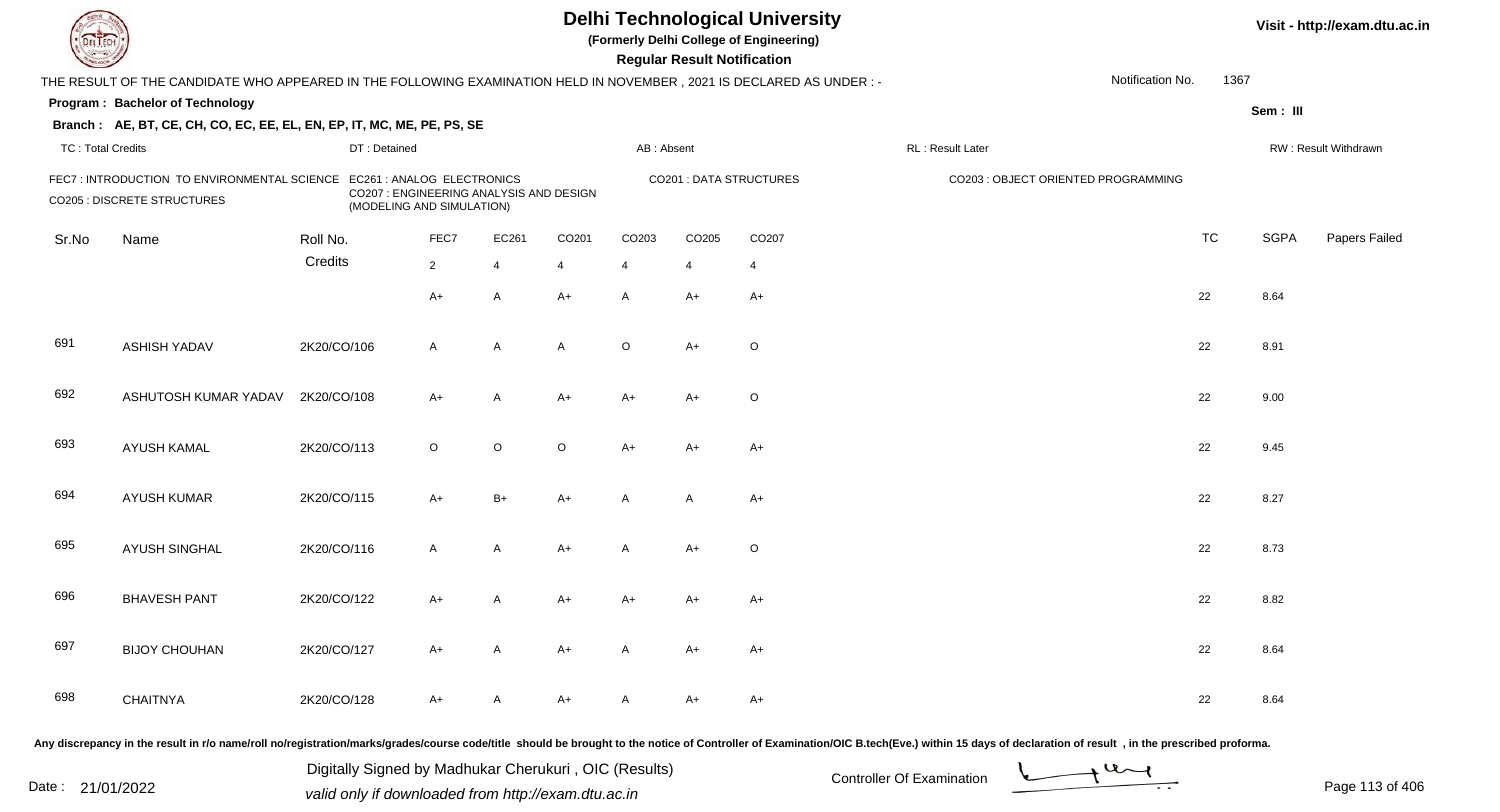| DEL TECH                 |                                                                                                                     |             |                                                                                                    |                |                   |                   | <b>Regular Result Notification</b> | <b>Delhi Technological University</b><br>(Formerly Delhi College of Engineering) |                                                                                                                                                                                                                                |                  |           |             | Visit - http://exam.dtu.ac.in |
|--------------------------|---------------------------------------------------------------------------------------------------------------------|-------------|----------------------------------------------------------------------------------------------------|----------------|-------------------|-------------------|------------------------------------|----------------------------------------------------------------------------------|--------------------------------------------------------------------------------------------------------------------------------------------------------------------------------------------------------------------------------|------------------|-----------|-------------|-------------------------------|
|                          | THE RESULT OF THE CANDIDATE WHO APPEARED IN THE FOLLOWING EXAMINATION HELD IN NOVEMBER, 2021 IS DECLARED AS UNDER:- |             |                                                                                                    |                |                   |                   |                                    |                                                                                  |                                                                                                                                                                                                                                | Notification No. | 1367      |             |                               |
|                          | Program: Bachelor of Technology                                                                                     |             |                                                                                                    |                |                   |                   |                                    |                                                                                  |                                                                                                                                                                                                                                |                  |           |             |                               |
|                          | Branch: AE, BT, CE, CH, CO, EC, EE, EL, EN, EP, IT, MC, ME, PE, PS, SE                                              |             |                                                                                                    |                |                   |                   |                                    |                                                                                  |                                                                                                                                                                                                                                |                  |           | Sem: III    |                               |
| <b>TC: Total Credits</b> |                                                                                                                     |             | DT: Detained                                                                                       |                |                   | AB: Absent        |                                    |                                                                                  | RL : Result Later                                                                                                                                                                                                              |                  |           |             | RW: Result Withdrawn          |
|                          | FEC7 : INTRODUCTION TO ENVIRONMENTAL SCIENCE<br><b>CO205 : DISCRETE STRUCTURES</b>                                  |             | EC261 : ANALOG ELECTRONICS<br>CO207 : ENGINEERING ANALYSIS AND DESIGN<br>(MODELING AND SIMULATION) |                |                   |                   |                                    | <b>CO201: DATA STRUCTURES</b>                                                    | CO203 : OBJECT ORIENTED PROGRAMMING                                                                                                                                                                                            |                  |           |             |                               |
| Sr.No                    | Name                                                                                                                | Roll No.    | FEC7                                                                                               | EC261          | CO <sub>201</sub> | CO <sub>203</sub> | CO205                              | CO <sub>207</sub>                                                                |                                                                                                                                                                                                                                |                  | <b>TC</b> | <b>SGPA</b> | Papers Failed                 |
|                          |                                                                                                                     | Credits     | $\overline{2}$                                                                                     | $\overline{4}$ | 4                 | $\overline{4}$    | $\overline{4}$                     | $\overline{4}$                                                                   |                                                                                                                                                                                                                                |                  |           |             |                               |
|                          |                                                                                                                     |             | $A+$                                                                                               | A              | $A+$              | A                 | A+                                 | $A+$                                                                             |                                                                                                                                                                                                                                |                  | 22        | 8.64        |                               |
| 699                      | CHANDNI KUMARI                                                                                                      | 2K20/CO/129 | $A+$                                                                                               | $\overline{A}$ | $A+$              | A                 | $A+$                               | $A+$                                                                             |                                                                                                                                                                                                                                |                  | 22        | 8.64        |                               |
| 700                      | <b>CHIRAG</b>                                                                                                       | 2K20/CO/132 | $A+$                                                                                               | A              | $\circ$           | $\circ$           | $A+$                               | $\circ$                                                                          |                                                                                                                                                                                                                                |                  | 22        | 9.36        |                               |
| 701                      | CHIRAG CHOUHAN                                                                                                      | 2K20/CO/133 | $\circ$                                                                                            | A              | $A+$              | $B+$              | $A+$                               | $A+$                                                                             |                                                                                                                                                                                                                                |                  | 22        | 8.55        |                               |
| 702                      | <b>DEEPAK</b>                                                                                                       | 2K20/CO/135 | $A+$                                                                                               | A              | $A+$              | $B+$              | A                                  | $A+$                                                                             |                                                                                                                                                                                                                                |                  | 22        | 8.27        |                               |
| 703                      | DEVANSH KHOKHAR                                                                                                     | 2K20/CO/141 | $A+$                                                                                               | A+             | $A+$              | A                 | $A+$                               | $A+$                                                                             |                                                                                                                                                                                                                                |                  | 22        | 8.82        |                               |
| 704                      | <b>DEVIKA MAKAN</b>                                                                                                 | 2K20/CO/142 | A+                                                                                                 | A              | $\circ$           | A+                | A+                                 | $A+$                                                                             |                                                                                                                                                                                                                                |                  | 22        | 9.00        |                               |
| 705                      | DHRUV KATARIYA                                                                                                      | 2K20/CO/145 | $A+$                                                                                               | A              | $\circ$           | A                 | A                                  | $A+$                                                                             |                                                                                                                                                                                                                                |                  | 22        | 8.64        |                               |
| 706                      | <b>DHRUV VERMA</b>                                                                                                  | 2K20/CO/146 | $A+$                                                                                               | A+             | $\circ$           | $\circ$           | $\circ$                            | $A+$                                                                             |                                                                                                                                                                                                                                |                  | 22        | 9.55        |                               |
|                          |                                                                                                                     |             |                                                                                                    |                |                   |                   |                                    |                                                                                  | Any discrepancy in the result in r/o name/roll no/registration/marks/grades/course code/title should be brought to the notice of Controller of Examination/OIC B.tech(Eve.) within 15 days of declaration of result , in the p |                  |           |             |                               |

Date : 21/01/2022 Digital Digital of United States of Controller Of Examination Determination Page 114 of 40 Digitally Signed by Madhukar Cherukuri , OIC (Results)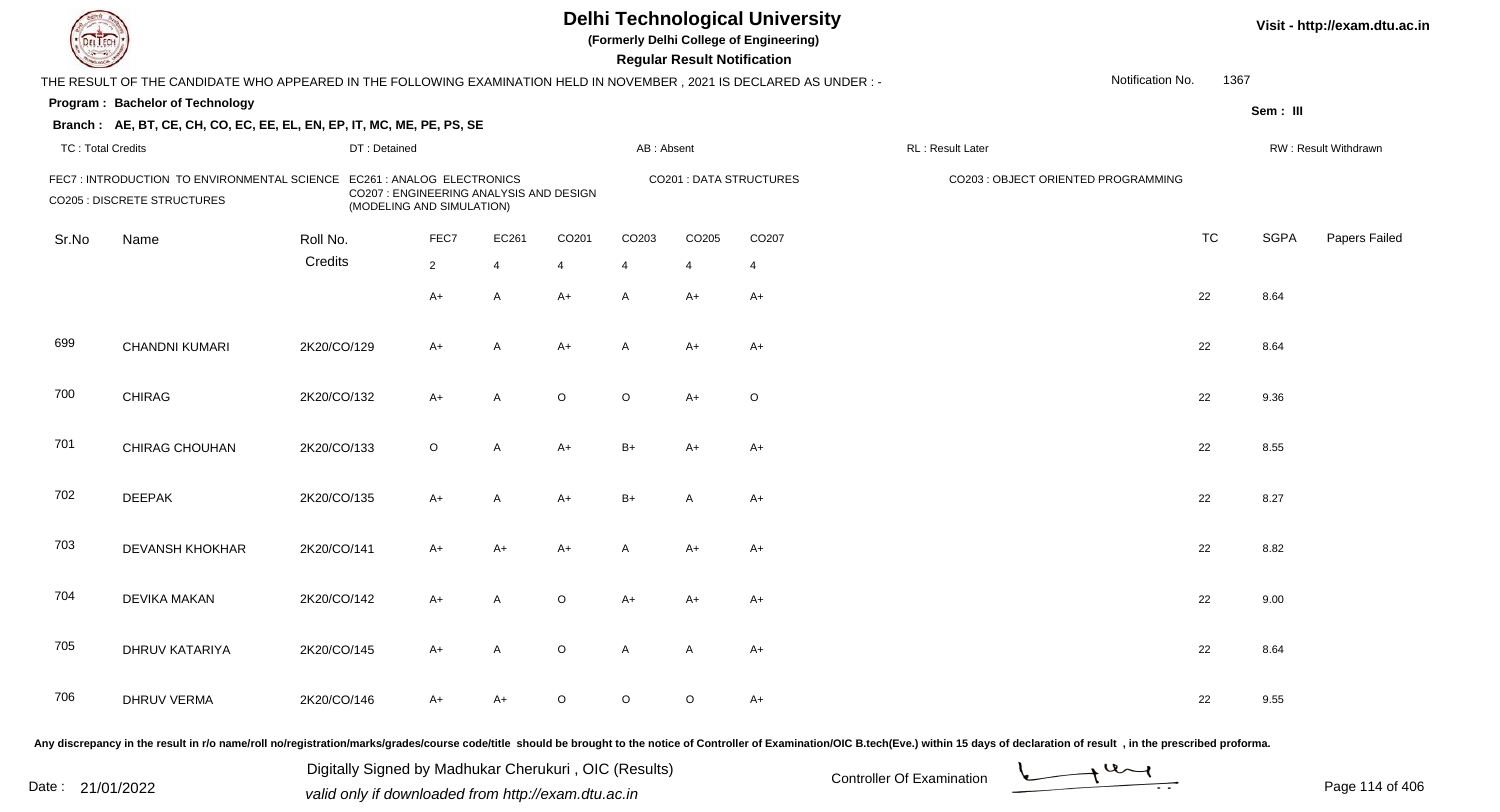| EL ECH                   |                                                                                                                      |              |                                                                                                    |                          |         |                | <b>Regular Result Notification</b> | <b>Delhi Technological University</b><br>(Formerly Delhi College of Engineering) |                                     |                  |           |             | Visit - http://exam.dtu.ac.in |
|--------------------------|----------------------------------------------------------------------------------------------------------------------|--------------|----------------------------------------------------------------------------------------------------|--------------------------|---------|----------------|------------------------------------|----------------------------------------------------------------------------------|-------------------------------------|------------------|-----------|-------------|-------------------------------|
|                          | THE RESULT OF THE CANDIDATE WHO APPEARED IN THE FOLLOWING EXAMINATION HELD IN NOVEMBER, 2021 IS DECLARED AS UNDER :- |              |                                                                                                    |                          |         |                |                                    |                                                                                  |                                     | Notification No. | 1367      |             |                               |
|                          | Program: Bachelor of Technology                                                                                      |              |                                                                                                    |                          |         |                |                                    |                                                                                  |                                     |                  |           | Sem: III    |                               |
|                          | Branch: AE, BT, CE, CH, CO, EC, EE, EL, EN, EP, IT, MC, ME, PE, PS, SE                                               |              |                                                                                                    |                          |         |                |                                    |                                                                                  |                                     |                  |           |             |                               |
| <b>TC: Total Credits</b> |                                                                                                                      | DT: Detained |                                                                                                    |                          |         | AB: Absent     |                                    |                                                                                  | RL : Result Later                   |                  |           |             | RW: Result Withdrawn          |
|                          | FEC7: INTRODUCTION TO ENVIRONMENTAL SCIENCE<br><b>CO205 : DISCRETE STRUCTURES</b>                                    |              | EC261 : ANALOG ELECTRONICS<br>CO207 : ENGINEERING ANALYSIS AND DESIGN<br>(MODELING AND SIMULATION) |                          |         |                |                                    | <b>CO201: DATA STRUCTURES</b>                                                    | CO203 : OBJECT ORIENTED PROGRAMMING |                  |           |             |                               |
| Sr.No                    | Name                                                                                                                 | Roll No.     | FEC7                                                                                               | EC261                    | CO201   | CO203          | CO205                              | CO207                                                                            |                                     |                  | <b>TC</b> | <b>SGPA</b> | Papers Failed                 |
|                          |                                                                                                                      | Credits      | $2^{\circ}$                                                                                        | $\overline{\mathcal{A}}$ | -4      | $\overline{4}$ | $\overline{4}$                     | $\overline{4}$                                                                   |                                     |                  |           |             |                               |
|                          |                                                                                                                      |              | A+                                                                                                 | $A+$                     | $\circ$ | $\circ$        | $\circ$                            | $A+$                                                                             |                                     |                  | 22        | 9.55        |                               |
| 707                      | <b>DIPTANSH VERMA</b>                                                                                                | 2K20/CO/148  | A+                                                                                                 | $A+$                     | $\circ$ | A              | $A+$                               | $A+$                                                                             |                                     |                  | 22        | 9.00        |                               |
| 708                      | <b>DIVESH SHARMA</b>                                                                                                 | 2K20/CO/150  | A                                                                                                  | $A+$                     | $A+$    | $B+$           | A                                  | $A+$                                                                             |                                     |                  | 22        | 8.36        |                               |
| 709                      | DIVYANSHU KATYAN                                                                                                     | 2K20/CO/151  | $A+$                                                                                               | $A+$                     | $\circ$ | $A+$           | $\circ$                            | $A+$                                                                             |                                     |                  | 22        | 9.36        |                               |
| 710                      | DURGESH KASAUDHAN                                                                                                    | 2K20/CO/155  | $A+$                                                                                               | $\circ$                  | $A+$    | $A+$           | $A+$                               | $A+$                                                                             |                                     |                  | 22        | 9.18        |                               |
| 711                      | <b>ESHAN DEV</b>                                                                                                     | 2K20/CO/158  | $B+$                                                                                               | A                        | $A+$    | $B+$           | $B+$                               | $A+$                                                                             |                                     |                  | 22        | 7.91        |                               |
| 712                      | <b>GAURAV</b>                                                                                                        | 2K20/CO/160  | A+                                                                                                 | $A+$                     | $\circ$ | A              | $A+$                               | $\circ$                                                                          |                                     |                  | 22        | 9.18        |                               |
| 713                      | <b>GAURAV KUMAR GAUTAM</b>                                                                                           | 2K20/CO/166  | $\circ$                                                                                            | A                        | $\circ$ | A              | A+                                 | A+                                                                               |                                     |                  | 22        | 8.91        |                               |
| 714                      | <b>GAURAV TEWATIA</b>                                                                                                | 2K20/CO/167  | A                                                                                                  | A                        | A+      | $B+$           | A+                                 | A+                                                                               |                                     |                  | 22        | 8.36        |                               |
|                          |                                                                                                                      |              |                                                                                                    |                          |         |                |                                    |                                                                                  |                                     |                  |           |             |                               |

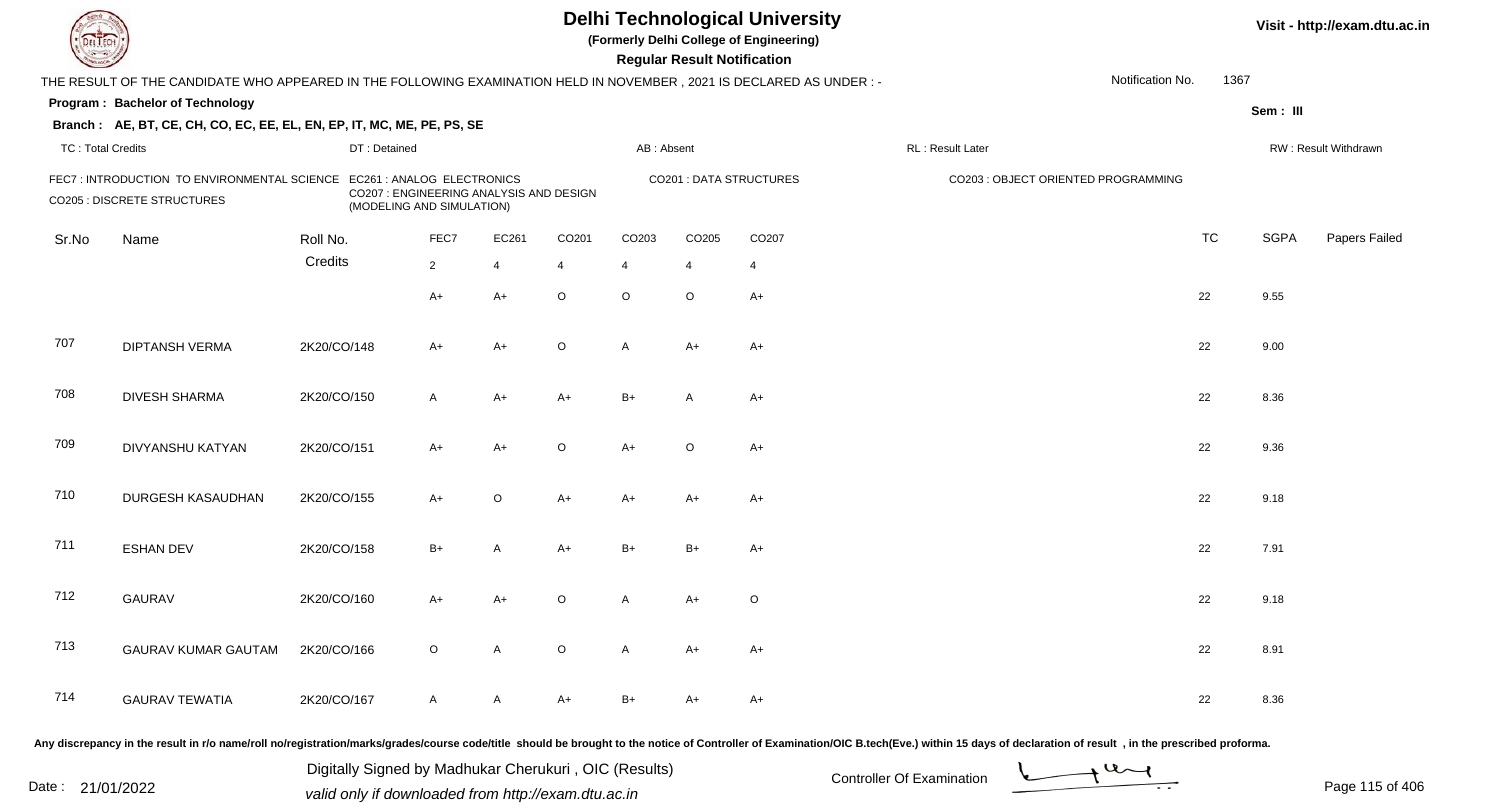| EL ECH                   |                                                                                                                        |              |                                                                                                    |                |         |            | <b>Regular Result Notification</b> | <b>Delhi Technological University</b><br>(Formerly Delhi College of Engineering) |                                     |                  |           |             | Visit - http://exam.dtu.ac.in |
|--------------------------|------------------------------------------------------------------------------------------------------------------------|--------------|----------------------------------------------------------------------------------------------------|----------------|---------|------------|------------------------------------|----------------------------------------------------------------------------------|-------------------------------------|------------------|-----------|-------------|-------------------------------|
|                          | THE RESULT OF THE CANDIDATE WHO APPEARED IN THE FOLLOWING EXAMINATION HELD IN NOVEMBER , 2021 IS DECLARED AS UNDER : - |              |                                                                                                    |                |         |            |                                    |                                                                                  |                                     | Notification No. | 1367      |             |                               |
|                          | Program: Bachelor of Technology                                                                                        |              |                                                                                                    |                |         |            |                                    |                                                                                  |                                     |                  |           | Sem: III    |                               |
|                          | Branch: AE, BT, CE, CH, CO, EC, EE, EL, EN, EP, IT, MC, ME, PE, PS, SE                                                 |              |                                                                                                    |                |         |            |                                    |                                                                                  |                                     |                  |           |             |                               |
| <b>TC: Total Credits</b> |                                                                                                                        | DT: Detained |                                                                                                    |                |         | AB: Absent |                                    |                                                                                  | RL : Result Later                   |                  |           |             | RW: Result Withdrawn          |
|                          | FEC7 : INTRODUCTION TO ENVIRONMENTAL SCIENCE<br><b>CO205 : DISCRETE STRUCTURES</b>                                     |              | EC261 : ANALOG ELECTRONICS<br>CO207 : ENGINEERING ANALYSIS AND DESIGN<br>(MODELING AND SIMULATION) |                |         |            |                                    | <b>CO201: DATA STRUCTURES</b>                                                    | CO203 : OBJECT ORIENTED PROGRAMMING |                  |           |             |                               |
| Sr.No                    | Name                                                                                                                   | Roll No.     | FEC7                                                                                               | EC261          | CO201   | CO203      | CO205                              | CO207                                                                            |                                     |                  | <b>TC</b> | <b>SGPA</b> | Papers Failed                 |
|                          |                                                                                                                        | Credits      | $2^{\circ}$                                                                                        | $\overline{4}$ | 4       | 4          | $\overline{4}$                     | $\overline{4}$                                                                   |                                     |                  |           |             |                               |
|                          |                                                                                                                        |              | A                                                                                                  | A              | $A+$    | $B+$       | $A+$                               | $A+$                                                                             |                                     |                  | 22        | 8.36        |                               |
| 715                      | <b>GAURAV UPRETI</b>                                                                                                   | 2K20/CO/169  | $\circ$                                                                                            | $A+$           | $\circ$ | A+         | A+                                 | $A+$                                                                             |                                     |                  | 22        | 9.27        |                               |
| 716                      | <b>GAURI BAWA</b>                                                                                                      | 2K20/CO/170  | $\circ$                                                                                            | $A+$           | $\circ$ | A          | $A+$                               | $A+$                                                                             |                                     |                  | 22        | 9.09        |                               |
| 717                      | <b>GORVESH</b>                                                                                                         | 2K20/CO/174  | A                                                                                                  | A              | $A+$    | A          | $B+$                               | $A+$                                                                             |                                     |                  | 22        | 8.18        |                               |
| 718                      | <b>HAMMAD ANSARI</b>                                                                                                   | 2K20/CO/179  | $\circ$                                                                                            | $A+$           | $\circ$ | A          | $A+$                               | $A+$                                                                             |                                     |                  | 22        | 9.09        |                               |
| 719                      | HIMANSHU JASUJA                                                                                                        | 2K20/CO/199  | $\mathsf{A}$                                                                                       | $\mathsf{A}$   | $A+$    | C          | A                                  | $A+$                                                                             |                                     |                  | 22        | 7.82        |                               |
| 720                      | <b>ISHA BASHIR</b>                                                                                                     | 2K20/CO/204  | A+                                                                                                 | A              | $\circ$ | A          | A+                                 | $A+$                                                                             |                                     |                  | 22        | 8.82        |                               |
| 721                      | <b>JATIN SONI</b>                                                                                                      | 2K20/CO/211  | $\circ$                                                                                            | $A+$           | $\circ$ | A+         | A+                                 | A+                                                                               |                                     |                  | 22        | 9.27        |                               |
| 722                      | JAYANT MIGLANI                                                                                                         | 2K20/CO/214  | A+                                                                                                 | A              | A+      | A          | A+                                 | $A+$                                                                             |                                     |                  | 22        | 8.64        |                               |
|                          |                                                                                                                        |              |                                                                                                    |                |         |            |                                    |                                                                                  |                                     |                  |           |             |                               |

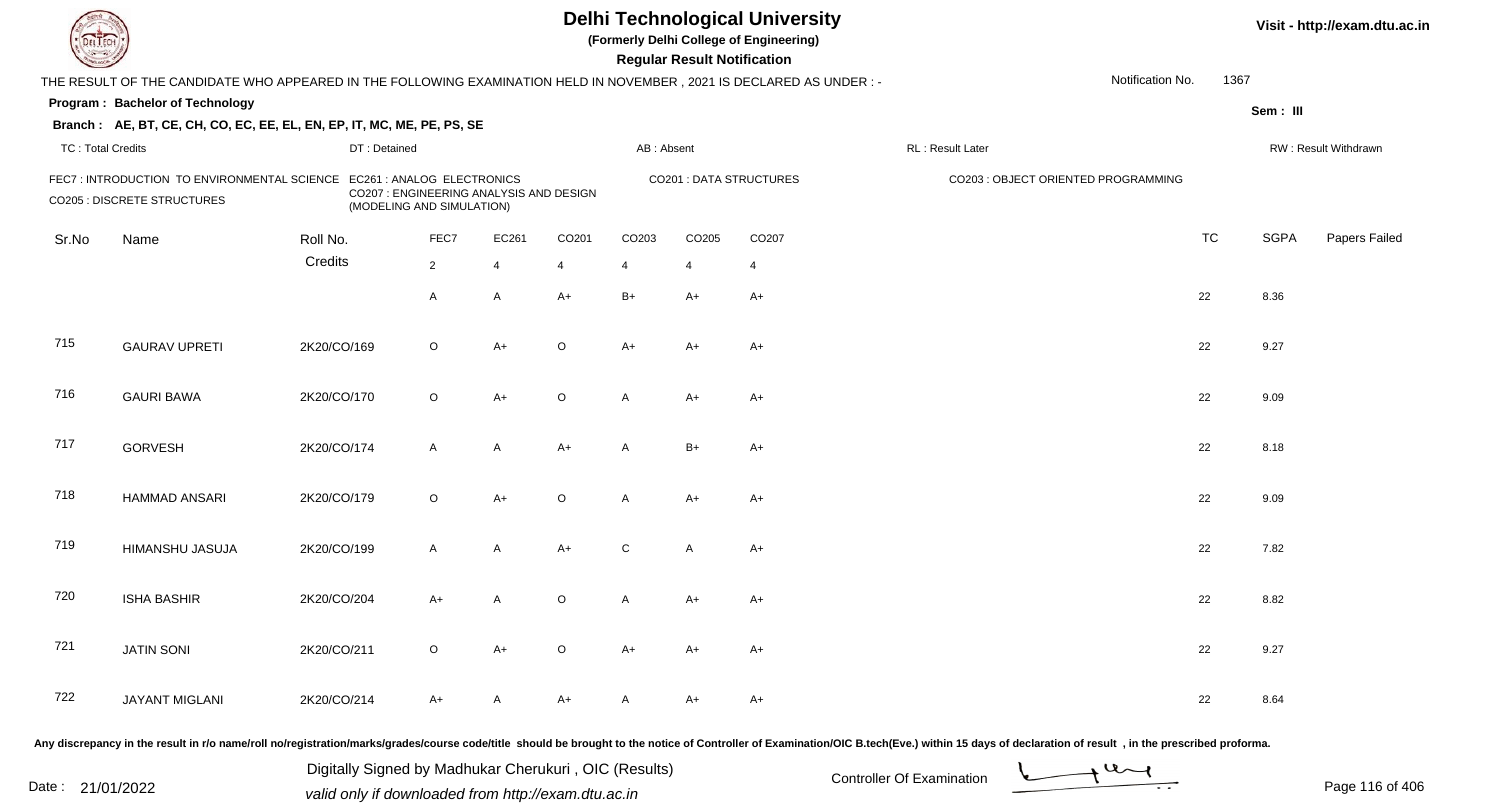| <b>DELTEC</b>            |                                                                                                                                                                                                                                |             |                                                                                                    |                |                |                   |                   | <b>Regular Result Notification</b> | <b>Delhi Technological University</b><br>(Formerly Delhi College of Engineering) |                   |                                     |           |             | Visit - http://exam.dtu.ac.in |
|--------------------------|--------------------------------------------------------------------------------------------------------------------------------------------------------------------------------------------------------------------------------|-------------|----------------------------------------------------------------------------------------------------|----------------|----------------|-------------------|-------------------|------------------------------------|----------------------------------------------------------------------------------|-------------------|-------------------------------------|-----------|-------------|-------------------------------|
|                          | THE RESULT OF THE CANDIDATE WHO APPEARED IN THE FOLLOWING EXAMINATION HELD IN NOVEMBER, 2021 IS DECLARED AS UNDER :-                                                                                                           |             |                                                                                                    |                |                |                   |                   |                                    |                                                                                  |                   | Notification No.                    | 1367      |             |                               |
|                          | Program: Bachelor of Technology                                                                                                                                                                                                |             |                                                                                                    |                |                |                   |                   |                                    |                                                                                  |                   |                                     |           | Sem: III    |                               |
|                          | Branch: AE, BT, CE, CH, CO, EC, EE, EL, EN, EP, IT, MC, ME, PE, PS, SE                                                                                                                                                         |             |                                                                                                    |                |                |                   |                   |                                    |                                                                                  |                   |                                     |           |             |                               |
| <b>TC: Total Credits</b> |                                                                                                                                                                                                                                |             | DT: Detained                                                                                       |                |                |                   | AB: Absent        |                                    |                                                                                  | RL : Result Later |                                     |           |             | RW: Result Withdrawn          |
|                          | FEC7 : INTRODUCTION TO ENVIRONMENTAL SCIENCE<br><b>CO205 : DISCRETE STRUCTURES</b>                                                                                                                                             |             | EC261 : ANALOG ELECTRONICS<br>CO207 : ENGINEERING ANALYSIS AND DESIGN<br>(MODELING AND SIMULATION) |                |                |                   |                   |                                    | <b>CO201: DATA STRUCTURES</b>                                                    |                   | CO203 : OBJECT ORIENTED PROGRAMMING |           |             |                               |
| Sr.No                    | Name                                                                                                                                                                                                                           | Roll No.    |                                                                                                    | FEC7           | EC261          | CO <sub>201</sub> | CO <sub>203</sub> | CO205                              | CO <sub>207</sub>                                                                |                   |                                     | <b>TC</b> | <b>SGPA</b> | Papers Failed                 |
|                          |                                                                                                                                                                                                                                | Credits     |                                                                                                    | $\overline{2}$ | $\overline{4}$ | 4                 | $\overline{4}$    | $\overline{4}$                     | $\overline{4}$                                                                   |                   |                                     |           |             |                               |
|                          |                                                                                                                                                                                                                                |             |                                                                                                    | $A+$           | A              | $A+$              | A                 | A+                                 | $A+$                                                                             |                   |                                     | 22        | 8.64        |                               |
| 723                      | <b>KABIR KHORWAL</b>                                                                                                                                                                                                           | 2K20/CO/218 |                                                                                                    | $A+$           | $\overline{A}$ | A+                | $A+$              | A                                  | $A+$                                                                             |                   |                                     | 22        | 8.64        |                               |
| 724                      | KANISHK RAMRAKHIYANI                                                                                                                                                                                                           | 2K20/CO/220 |                                                                                                    | $A+$           | A              | $A+$              | $A+$              | $\circ$                            | $\circ$                                                                          |                   |                                     | 22        | 9.18        |                               |
| 725                      | <b>KAPIL KUMAR</b>                                                                                                                                                                                                             | 2K20/CO/222 |                                                                                                    | $A+$           | A              | A                 | A                 | $A+$                               | $\mathsf{A}$                                                                     |                   |                                     | 22        | 8.27        |                               |
| 726                      | <b>KARTIK</b>                                                                                                                                                                                                                  | 2K20/CO/226 |                                                                                                    | $A+$           | $B+$           | $A+$              | A                 | $\overline{A}$                     | $A+$                                                                             |                   |                                     | 22        | 8.27        |                               |
| 727                      | <b>KARTIKAY SINGH</b>                                                                                                                                                                                                          | 2K20/CO/228 |                                                                                                    | $A+$           | $A+$           | $A+$              | A+                | $A+$                               | A                                                                                |                   |                                     | 22        | 8.82        |                               |
| 728                      | KARTIKEY BHARDWAJ                                                                                                                                                                                                              | 2K20/CO/229 |                                                                                                    | $\circ$        | A              | A+                | A+                | A+                                 | $A+$                                                                             |                   |                                     | 22        | 8.91        |                               |
| 729                      | KARTIKEYA JAIN                                                                                                                                                                                                                 | 2K20/CO/230 |                                                                                                    | $\circ$        | $\circ$        | $\circ$           | $\circ$           | $\circ$                            | $A+$                                                                             |                   |                                     | 22        | 9.82        |                               |
| 730                      | KUNAL CHOUDHARY                                                                                                                                                                                                                | 2K20/CO/236 |                                                                                                    | $\mathsf{A}$   | A+             | A+                | A                 | A+                                 | $A+$                                                                             |                   |                                     | 22        | 8.73        |                               |
|                          | Any discrepancy in the result in r/o name/roll no/registration/marks/grades/course code/title should be brought to the notice of Controller of Examination/OIC B.tech(Eve.) within 15 days of declaration of result , in the p |             |                                                                                                    |                |                |                   |                   |                                    |                                                                                  |                   |                                     |           |             |                               |

Date : 21/01/2022 Digital Digital of Microsofted Chemical Controller Of Examination Determination Page 117 of 40 Digitally Signed by Madhukar Cherukuri , OIC (Results)

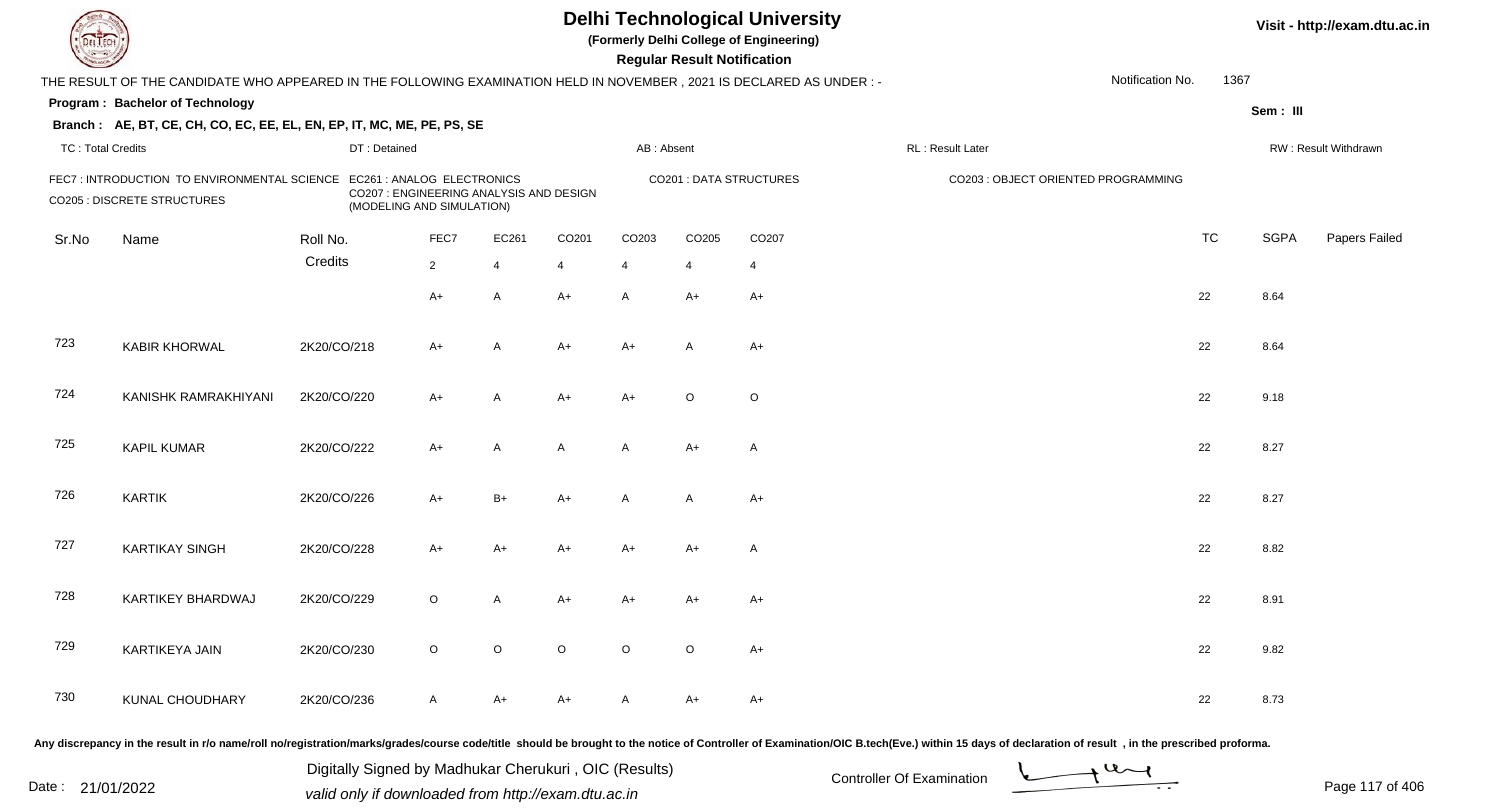| <b>DELTECH</b>           |                                                                                                                     |             |                                                                      |      |                |         |                   | <b>Regular Result Notification</b> | <b>Delhi Technological University</b><br>(Formerly Delhi College of Engineering) |                                                                                                                                                                                                                                |                  |           |             | Visit - http://exam.dtu.ac.in |
|--------------------------|---------------------------------------------------------------------------------------------------------------------|-------------|----------------------------------------------------------------------|------|----------------|---------|-------------------|------------------------------------|----------------------------------------------------------------------------------|--------------------------------------------------------------------------------------------------------------------------------------------------------------------------------------------------------------------------------|------------------|-----------|-------------|-------------------------------|
|                          | THE RESULT OF THE CANDIDATE WHO APPEARED IN THE FOLLOWING EXAMINATION HELD IN NOVEMBER, 2021 IS DECLARED AS UNDER:- |             |                                                                      |      |                |         |                   |                                    |                                                                                  |                                                                                                                                                                                                                                | Notification No. | 1367      |             |                               |
|                          | Program: Bachelor of Technology                                                                                     |             |                                                                      |      |                |         |                   |                                    |                                                                                  |                                                                                                                                                                                                                                |                  |           | Sem: III    |                               |
|                          | Branch: AE, BT, CE, CH, CO, EC, EE, EL, EN, EP, IT, MC, ME, PE, PS, SE                                              |             |                                                                      |      |                |         |                   |                                    |                                                                                  |                                                                                                                                                                                                                                |                  |           |             |                               |
| <b>TC: Total Credits</b> |                                                                                                                     |             | DT: Detained                                                         |      |                |         | AB: Absent        |                                    |                                                                                  | RL: Result Later                                                                                                                                                                                                               |                  |           |             | RW: Result Withdrawn          |
|                          | FEC7: INTRODUCTION TO ENVIRONMENTAL SCIENCE EC261: ANALOG ELECTRONICS<br><b>CO205 : DISCRETE STRUCTURES</b>         |             | CO207 : ENGINEERING ANALYSIS AND DESIGN<br>(MODELING AND SIMULATION) |      |                |         |                   |                                    | <b>CO201: DATA STRUCTURES</b>                                                    | CO203 : OBJECT ORIENTED PROGRAMMING                                                                                                                                                                                            |                  |           |             |                               |
| Sr.No                    | Name                                                                                                                | Roll No.    |                                                                      | FEC7 | EC261          | CO201   | CO <sub>203</sub> | CO <sub>205</sub>                  | CO <sub>207</sub>                                                                |                                                                                                                                                                                                                                |                  | <b>TC</b> | <b>SGPA</b> | Papers Failed                 |
|                          |                                                                                                                     | Credits     | $\overline{2}$                                                       |      | $\overline{4}$ | 4       | $\overline{4}$    | 4                                  | 4                                                                                |                                                                                                                                                                                                                                |                  |           |             |                               |
|                          |                                                                                                                     |             | $\mathsf{A}$                                                         |      | $A+$           | $A+$    | A                 | $A+$                               | $A+$                                                                             |                                                                                                                                                                                                                                |                  | 22        | 8.73        |                               |
| 731                      | <b>LAKSHAY GUPTA</b>                                                                                                | 2K20/CO/240 | $A+$                                                                 |      | A              | $A+$    | A                 | $B+$                               | A                                                                                |                                                                                                                                                                                                                                |                  | 22        | 8.09        |                               |
| 732                      | MADALA SAI VISHNU                                                                                                   | 2K20/CO/245 | $\circ$                                                              |      | $B+$           | $A+$    | $A+$              | $A+$                               | $A+$                                                                             |                                                                                                                                                                                                                                |                  | 22        | 8.73        |                               |
| 733                      | MADHAV MAHESHWARI                                                                                                   | 2K20/CO/246 | $A+$                                                                 |      | $A+$           | $\circ$ | $A+$              | $\circ$                            | $A+$                                                                             |                                                                                                                                                                                                                                |                  | 22        | 9.36        |                               |
| 734                      | <b>MANJEET VATS</b>                                                                                                 | 2K20/CO/257 | $A+$                                                                 |      | $A+$           | $\circ$ | $\circ$           | $\circ$                            | $A+$                                                                             |                                                                                                                                                                                                                                |                  | 22        | 9.55        |                               |
| 735                      | MIHIR GOSWAMI                                                                                                       | 2K20/CO/268 | $\circ$                                                              |      | $B+$           | A       | $A+$              | $A+$                               | $\mathsf{A}$                                                                     |                                                                                                                                                                                                                                |                  | 22        | 8.36        |                               |
| 736                      | MOHAMMAD RAPHE                                                                                                      | 2K20/CO/271 | $\circ$                                                              |      | A              | A+      | A+                | O                                  | $\mathsf{A}$                                                                     |                                                                                                                                                                                                                                |                  | 22        | 8.91        |                               |
| 737                      | MOHAMMAD SHARIQ                                                                                                     | 2K20/CO/273 | A+                                                                   |      | B+             | A+      | A+                | A+                                 | A                                                                                |                                                                                                                                                                                                                                |                  | 22        | 8.45        |                               |
| 738                      | <b>MOHD ARMAN</b>                                                                                                   | 2K20/CO/274 | $\circ$                                                              |      | A              | A+      | A+                | A+                                 | A                                                                                |                                                                                                                                                                                                                                |                  | 22        | 8.73        |                               |
|                          |                                                                                                                     |             |                                                                      |      |                |         |                   |                                    |                                                                                  | Any discrepancy in the result in r/o name/roll no/registration/marks/grades/course code/title should be brought to the notice of Controller of Examination/OIC B.tech(Eve.) within 15 days of declaration of result , in the p |                  |           |             |                               |

Date : 21/01/2022 Digital Digital of Microsofted Chemical Controller Of Examination Determination Page 118 of 40 Digitally Signed by Madhukar Cherukuri , OIC (Results)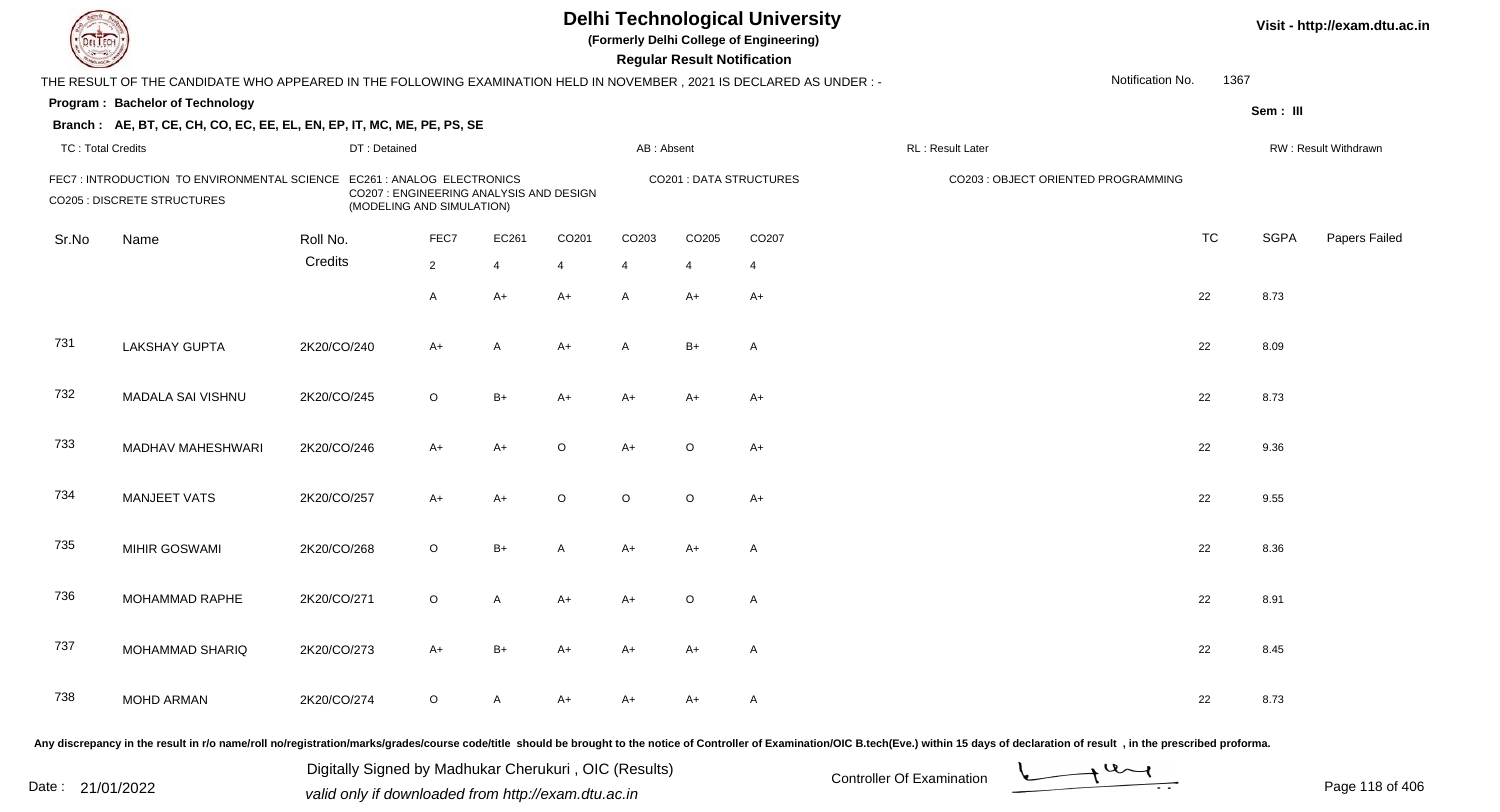| EL ECH                   |                                                                                                                        |              |                                                                                                    |                |         |            | <b>Regular Result Notification</b> | <b>Delhi Technological University</b><br>(Formerly Delhi College of Engineering) |                                     |                  |           |             | Visit - http://exam.dtu.ac.in |
|--------------------------|------------------------------------------------------------------------------------------------------------------------|--------------|----------------------------------------------------------------------------------------------------|----------------|---------|------------|------------------------------------|----------------------------------------------------------------------------------|-------------------------------------|------------------|-----------|-------------|-------------------------------|
|                          | THE RESULT OF THE CANDIDATE WHO APPEARED IN THE FOLLOWING EXAMINATION HELD IN NOVEMBER , 2021 IS DECLARED AS UNDER : - |              |                                                                                                    |                |         |            |                                    |                                                                                  |                                     | Notification No. | 1367      |             |                               |
|                          | Program: Bachelor of Technology                                                                                        |              |                                                                                                    |                |         |            |                                    |                                                                                  |                                     |                  |           | Sem: III    |                               |
|                          | Branch: AE, BT, CE, CH, CO, EC, EE, EL, EN, EP, IT, MC, ME, PE, PS, SE                                                 |              |                                                                                                    |                |         |            |                                    |                                                                                  |                                     |                  |           |             |                               |
| <b>TC: Total Credits</b> |                                                                                                                        | DT: Detained |                                                                                                    |                |         | AB: Absent |                                    |                                                                                  | RL : Result Later                   |                  |           |             | RW: Result Withdrawn          |
|                          | FEC7 : INTRODUCTION TO ENVIRONMENTAL SCIENCE<br><b>CO205 : DISCRETE STRUCTURES</b>                                     |              | EC261 : ANALOG ELECTRONICS<br>CO207 : ENGINEERING ANALYSIS AND DESIGN<br>(MODELING AND SIMULATION) |                |         |            |                                    | <b>CO201: DATA STRUCTURES</b>                                                    | CO203 : OBJECT ORIENTED PROGRAMMING |                  |           |             |                               |
| Sr.No                    | Name                                                                                                                   | Roll No.     | FEC7                                                                                               | EC261          | CO201   | CO203      | CO205                              | CO207                                                                            |                                     |                  | <b>TC</b> | <b>SGPA</b> | Papers Failed                 |
|                          |                                                                                                                        | Credits      | $\overline{2}$                                                                                     | $\overline{4}$ | 4       | 4          | $\overline{4}$                     | $\overline{4}$                                                                   |                                     |                  |           |             |                               |
|                          |                                                                                                                        |              | $\circ$                                                                                            | $\mathsf{A}$   | $A+$    | $A+$       | A+                                 | A                                                                                |                                     |                  | 22        | 8.73        |                               |
| 739                      | <b>MOHIT RAJ</b>                                                                                                       | 2K20/CO/279  | $\circ$                                                                                            | $B+$           | A       | $A+$       | $A+$                               | $\overline{A}$                                                                   |                                     |                  | 22        | 8.36        |                               |
| 740                      | NAINA KHAN                                                                                                             | 2K20/CO/284  | $\circ$                                                                                            | $\circ$        | $A+$    | $A+$       | $\circ$                            | $\circ$                                                                          |                                     |                  | 22        | 9.64        |                               |
| 741                      | <b>NAMIT</b>                                                                                                           | 2K20/CO/290  | $A+$                                                                                               | A              | $\circ$ | $A+$       | $\circ$                            | $A+$                                                                             |                                     |                  | 22        | 9.18        |                               |
| 742                      | NARENDRA KULDIYA                                                                                                       | 2K20/CO/294  | $A+$                                                                                               | A              | $A+$    | $A+$       | $\circ$                            | $A+$                                                                             |                                     |                  | 22        | 9.00        |                               |
| 743                      | <b>NEIL ROY</b>                                                                                                        | 2K20/CO/296  | $\mathsf{A}$                                                                                       | $\mathsf{A}$   | $A+$    | $\circ$    | $\circ$                            | $A+$                                                                             |                                     |                  | 22        | 9.09        |                               |
| 744                      | <b>NIKITA</b>                                                                                                          | 2K20/CO/301  | A+                                                                                                 | A              | $A+$    | A+         | $\circ$                            | $A+$                                                                             |                                     |                  | 22        | 9.00        |                               |
| 745                      | NILESH SETH                                                                                                            | 2K20/CO/303  | $\circ$                                                                                            | A              | A+      | A+         | $\circ$                            | A+                                                                               |                                     |                  | 22        | 9.09        |                               |
| 746                      | NISHANT KUMAR MEENA                                                                                                    | 2K20/CO/306  | A                                                                                                  | A+             | A+      | A          | $\circ$                            | $\circ$                                                                          |                                     |                  | 22        | 9.09        |                               |
|                          |                                                                                                                        |              |                                                                                                    |                |         |            |                                    |                                                                                  |                                     |                  |           |             |                               |

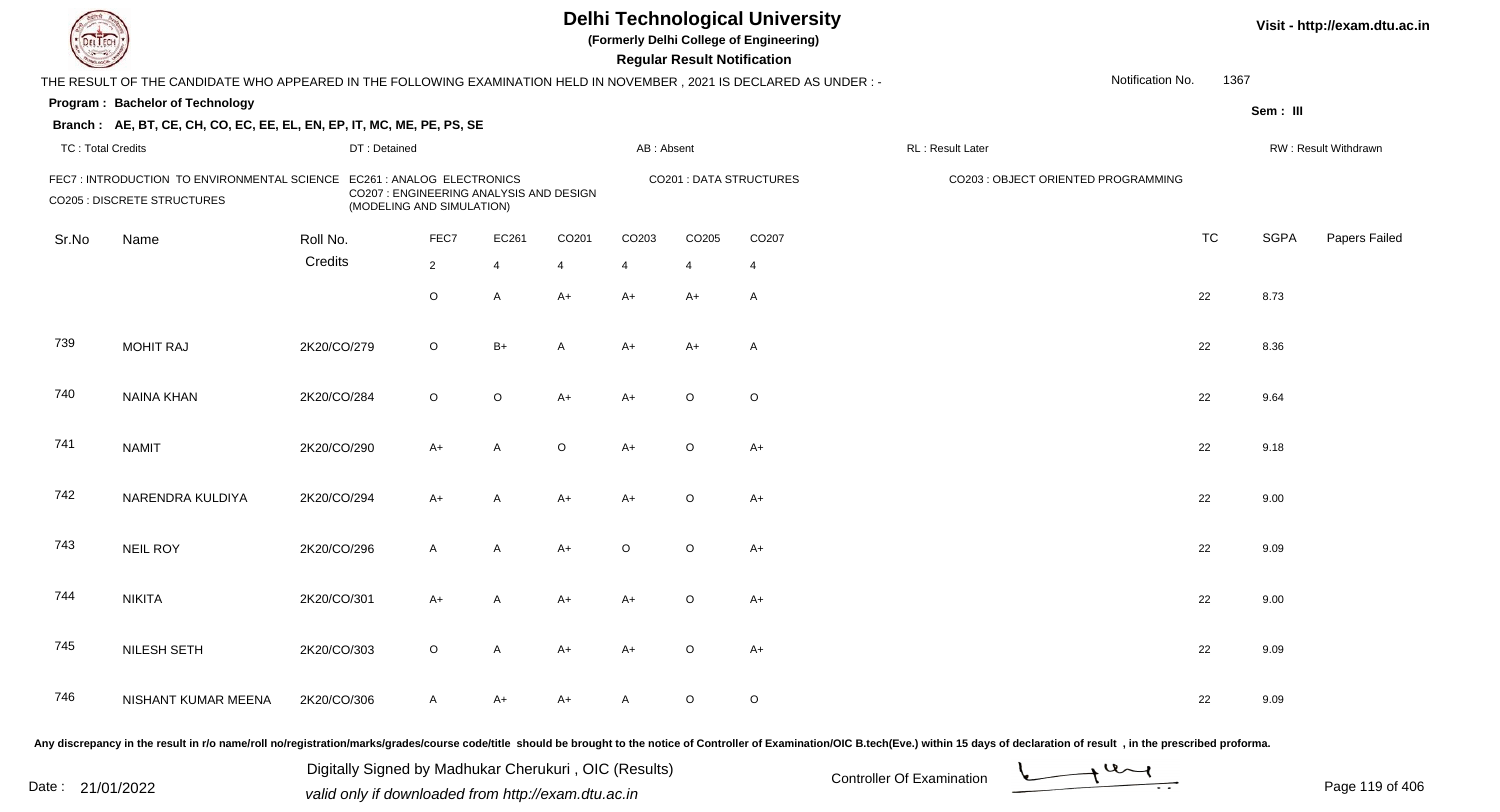| <b>DELTECH</b>           |                                                                                                                      |              |                                                                      |                |       |                | <b>Regular Result Notification</b> | <b>Delhi Technological University</b><br>(Formerly Delhi College of Engineering) |                                                                                                                                                                                                                                |                  |           |             | Visit - http://exam.dtu.ac.in |
|--------------------------|----------------------------------------------------------------------------------------------------------------------|--------------|----------------------------------------------------------------------|----------------|-------|----------------|------------------------------------|----------------------------------------------------------------------------------|--------------------------------------------------------------------------------------------------------------------------------------------------------------------------------------------------------------------------------|------------------|-----------|-------------|-------------------------------|
|                          | THE RESULT OF THE CANDIDATE WHO APPEARED IN THE FOLLOWING EXAMINATION HELD IN NOVEMBER, 2021 IS DECLARED AS UNDER :- |              |                                                                      |                |       |                |                                    |                                                                                  |                                                                                                                                                                                                                                | Notification No. | 1367      |             |                               |
|                          | Program: Bachelor of Technology                                                                                      |              |                                                                      |                |       |                |                                    |                                                                                  |                                                                                                                                                                                                                                |                  |           |             |                               |
|                          | Branch: AE, BT, CE, CH, CO, EC, EE, EL, EN, EP, IT, MC, ME, PE, PS, SE                                               |              |                                                                      |                |       |                |                                    |                                                                                  |                                                                                                                                                                                                                                |                  |           | Sem: III    |                               |
| <b>TC: Total Credits</b> |                                                                                                                      | DT: Detained |                                                                      |                |       | AB: Absent     |                                    |                                                                                  | RL: Result Later                                                                                                                                                                                                               |                  |           |             | RW: Result Withdrawn          |
|                          | FEC7: INTRODUCTION TO ENVIRONMENTAL SCIENCE EC261: ANALOG ELECTRONICS<br><b>CO205 : DISCRETE STRUCTURES</b>          |              | CO207 : ENGINEERING ANALYSIS AND DESIGN<br>(MODELING AND SIMULATION) |                |       |                |                                    | <b>CO201: DATA STRUCTURES</b>                                                    | CO203 : OBJECT ORIENTED PROGRAMMING                                                                                                                                                                                            |                  |           |             |                               |
| Sr.No                    | Name                                                                                                                 | Roll No.     | FEC7                                                                 | EC261          | CO201 | CO203          | CO <sub>205</sub>                  | CO <sub>207</sub>                                                                |                                                                                                                                                                                                                                |                  | <b>TC</b> | <b>SGPA</b> | Papers Failed                 |
|                          |                                                                                                                      | Credits      | $\overline{2}$                                                       | $\overline{4}$ | 4     | $\overline{4}$ | 4                                  | 4                                                                                |                                                                                                                                                                                                                                |                  |           |             |                               |
|                          |                                                                                                                      |              | $\mathsf{A}$                                                         | $A+$           | $A+$  | A              | $\circ$                            | $\circ$                                                                          |                                                                                                                                                                                                                                |                  | 22        | 9.09        |                               |
| 747                      | <b>OMKAR SINGH</b>                                                                                                   | 2K20/CO/313  | $A+$                                                                 | $\overline{A}$ | $A+$  | $B+$           | $\circ$                            | $A+$                                                                             |                                                                                                                                                                                                                                |                  | 22        | 8.64        |                               |
| 748                      | PANKAJ JOSHI                                                                                                         | 2K20/CO/315  | $A+$                                                                 | A              | $A+$  | $B+$           | $\circ$                            | $A+$                                                                             |                                                                                                                                                                                                                                |                  | 22        | 8.64        |                               |
| 749                      | PARDEEP KUMAR<br><b>VISHKARMA</b>                                                                                    | 2K20/CO/319  | $\circ$                                                              | A              | $A+$  | $A+$           | $\circ$                            | $A+$                                                                             |                                                                                                                                                                                                                                |                  | 22        | 9.09        |                               |
| 750                      | PIYUSH GAUR                                                                                                          | 2K20/CO/322  | $A+$                                                                 | $B+$           | $A+$  | A              | $\circ$                            | $A+$                                                                             |                                                                                                                                                                                                                                |                  | 22        | 8.64        |                               |
| 751                      | PRAFUL DESHPANDE                                                                                                     | 2K20/CO/325  | $A+$                                                                 | A              | $A+$  | $B+$           | A+                                 | $A+$                                                                             |                                                                                                                                                                                                                                |                  | 22        | 8.45        |                               |
| 752                      | PRAGYARATAN                                                                                                          | 2K20/CO/328  | $A+$                                                                 | A              | A     | A              | $\circ$                            | $A+$                                                                             |                                                                                                                                                                                                                                |                  | 22        | 8.64        |                               |
| 753                      | PRANESH NUR                                                                                                          | 2K20/CO/329  | A                                                                    | A              | A+    | A              | A+                                 | $A+$                                                                             |                                                                                                                                                                                                                                |                  | 22        | 8.55        |                               |
| 754                      | PRATHAM JOSHI                                                                                                        | 2K20/CO/335  | A+                                                                   | $B+$           | A     | A              | $A+$                               | A+                                                                               |                                                                                                                                                                                                                                |                  | 22        | 8.27        |                               |
|                          |                                                                                                                      |              |                                                                      |                |       |                |                                    |                                                                                  | Any discrepancy in the result in r/o name/roll no/registration/marks/grades/course code/title should be brought to the notice of Controller of Examination/OIC B.tech(Eve.) within 15 days of declaration of result , in the p |                  |           |             |                               |

Date : 21/01/2022 Digital Digital of Microsofted Chemical Controller Of Examination Determination Page 120 of 40 Digitally Signed by Madhukar Cherukuri , OIC (Results)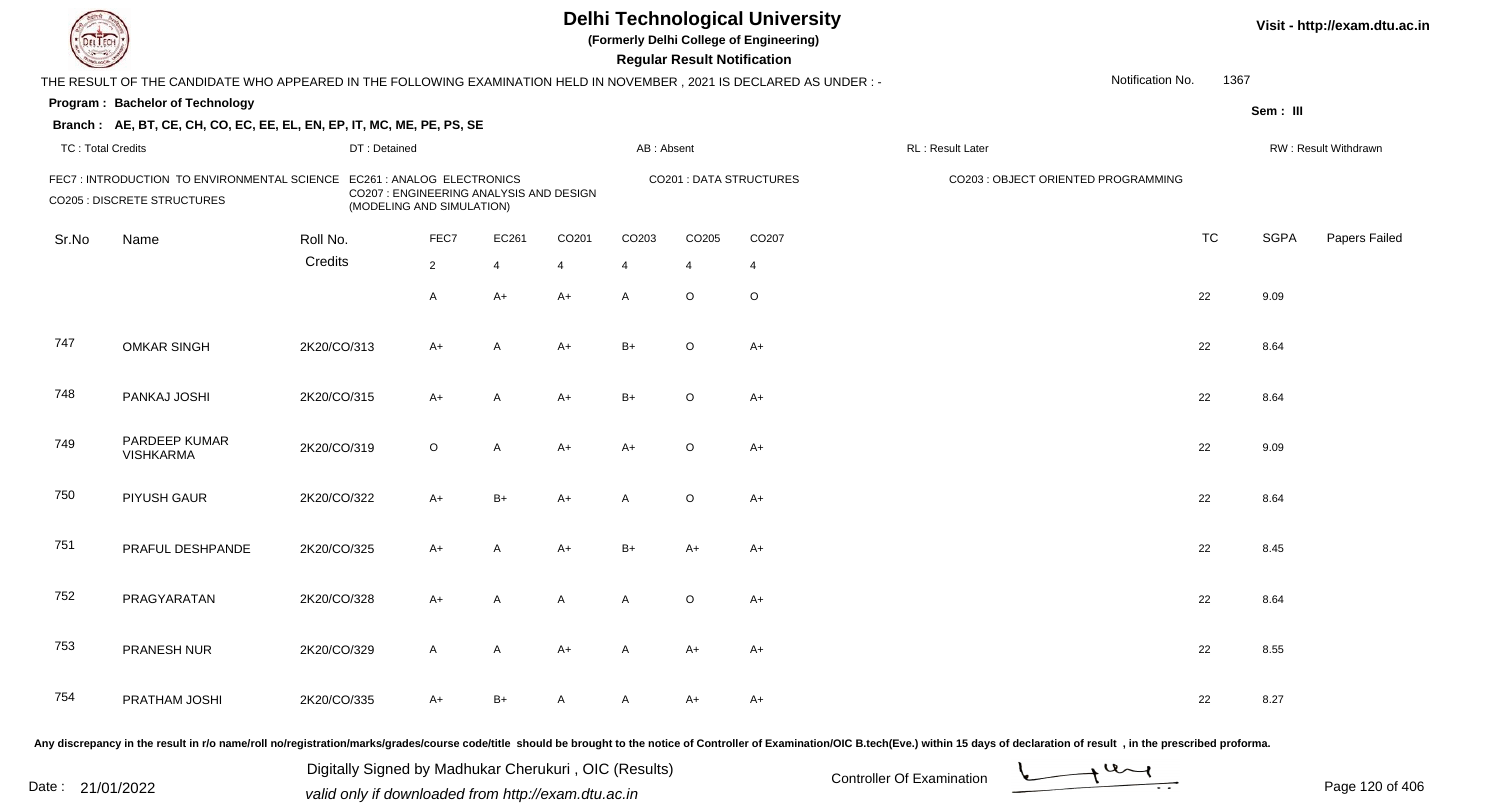| DEL TECH                 |                                                                                                                      |             |                                                                      |                |              |                   | <b>Regular Result Notification</b> | <b>Delhi Technological University</b><br>(Formerly Delhi College of Engineering) |                                                                                                                                                                                                                                |                  |           |             | Visit - http://exam.dtu.ac.in |
|--------------------------|----------------------------------------------------------------------------------------------------------------------|-------------|----------------------------------------------------------------------|----------------|--------------|-------------------|------------------------------------|----------------------------------------------------------------------------------|--------------------------------------------------------------------------------------------------------------------------------------------------------------------------------------------------------------------------------|------------------|-----------|-------------|-------------------------------|
|                          | THE RESULT OF THE CANDIDATE WHO APPEARED IN THE FOLLOWING EXAMINATION HELD IN NOVEMBER, 2021 IS DECLARED AS UNDER :- |             |                                                                      |                |              |                   |                                    |                                                                                  |                                                                                                                                                                                                                                | Notification No. | 1367      |             |                               |
|                          | Program: Bachelor of Technology                                                                                      |             |                                                                      |                |              |                   |                                    |                                                                                  |                                                                                                                                                                                                                                |                  |           | Sem: III    |                               |
|                          | Branch: AE, BT, CE, CH, CO, EC, EE, EL, EN, EP, IT, MC, ME, PE, PS, SE                                               |             |                                                                      |                |              |                   |                                    |                                                                                  |                                                                                                                                                                                                                                |                  |           |             |                               |
| <b>TC: Total Credits</b> |                                                                                                                      |             | DT: Detained                                                         |                |              | AB: Absent        |                                    |                                                                                  | RL: Result Later                                                                                                                                                                                                               |                  |           |             | RW: Result Withdrawn          |
|                          | FEC7: INTRODUCTION TO ENVIRONMENTAL SCIENCE EC261: ANALOG ELECTRONICS<br><b>CO205 : DISCRETE STRUCTURES</b>          |             | CO207 : ENGINEERING ANALYSIS AND DESIGN<br>(MODELING AND SIMULATION) |                |              |                   |                                    | <b>CO201: DATA STRUCTURES</b>                                                    | CO203 : OBJECT ORIENTED PROGRAMMING                                                                                                                                                                                            |                  |           |             |                               |
| Sr.No                    | Name                                                                                                                 | Roll No.    | FEC7                                                                 | EC261          | CO201        | CO <sub>203</sub> | CO205                              | CO <sub>207</sub>                                                                |                                                                                                                                                                                                                                |                  | <b>TC</b> | <b>SGPA</b> | Papers Failed                 |
|                          |                                                                                                                      | Credits     | $\overline{2}$                                                       | $\overline{4}$ | 4            | $\overline{4}$    | 4                                  | 4                                                                                |                                                                                                                                                                                                                                |                  |           |             |                               |
|                          |                                                                                                                      |             | $A+$                                                                 | $B+$           | $\mathsf{A}$ | A                 | $A+$                               | $A+$                                                                             |                                                                                                                                                                                                                                |                  | 22        | 8.27        |                               |
| 755                      | PREM PRAKASH VERMA                                                                                                   | 2K20/CO/339 | $A+$                                                                 | $B+$           | $A+$         | $A+$              | $\circ$                            | A                                                                                |                                                                                                                                                                                                                                |                  | 22        | 8.64        |                               |
| 756                      | PRIYANSHU                                                                                                            | 2K20/CO/346 | $A+$                                                                 | B              | $A+$         | A                 | $\circ$                            | $A+$                                                                             |                                                                                                                                                                                                                                |                  | 22        | 8.45        |                               |
| 757                      | PRIYANSHU CHAUDHARY                                                                                                  | 2K20/CO/347 | $A+$                                                                 | A              | $A+$         | A                 | $\circ$                            | $A+$                                                                             |                                                                                                                                                                                                                                |                  | 22        | 8.82        |                               |
| 758                      | RAHUL KUMAR                                                                                                          | 2K20/CO/351 | $\circ$                                                              | $B+$           | $A+$         | $\circ$           | $\circ$                            | $\mathsf{A}$                                                                     |                                                                                                                                                                                                                                |                  | 22        | 8.91        |                               |
| 759                      | RAHUL RAUNIYAR                                                                                                       | 2K20/CO/352 | $\circ$                                                              | A              | $A+$         | $A+$              | $\circ$                            | $A+$                                                                             |                                                                                                                                                                                                                                |                  | 22        | 9.09        |                               |
| 760                      | <b>RAJAT SINGH</b>                                                                                                   | 2K20/CO/354 | A+                                                                   | A              | A+           | A                 | $\circ$                            | $\mathsf{A}$                                                                     |                                                                                                                                                                                                                                |                  | 22        | 8.64        |                               |
| 761                      | RISHU RAJ                                                                                                            | 2K20/CO/362 | A                                                                    | B+             | B+           | A+                | $\circ$                            | $\circ$                                                                          |                                                                                                                                                                                                                                |                  | 22        | 8.55        |                               |
| 762                      | RITIK HOODA                                                                                                          | 2K20/CO/364 | A+                                                                   | A              | A            | $\circ$           | $\circ$                            | $A+$                                                                             |                                                                                                                                                                                                                                |                  | 22        | 9.00        |                               |
|                          |                                                                                                                      |             |                                                                      |                |              |                   |                                    |                                                                                  | Any discrepancy in the result in r/o name/roll no/registration/marks/grades/course code/title should be brought to the notice of Controller of Examination/OIC B.tech(Eve.) within 15 days of declaration of result , in the p |                  |           |             |                               |

Date : 21/01/2022 Digital Digital of Microsofted Chemical Controller Of Examination Determination Page 121 of 40 Digitally Signed by Madhukar Cherukuri , OIC (Results)

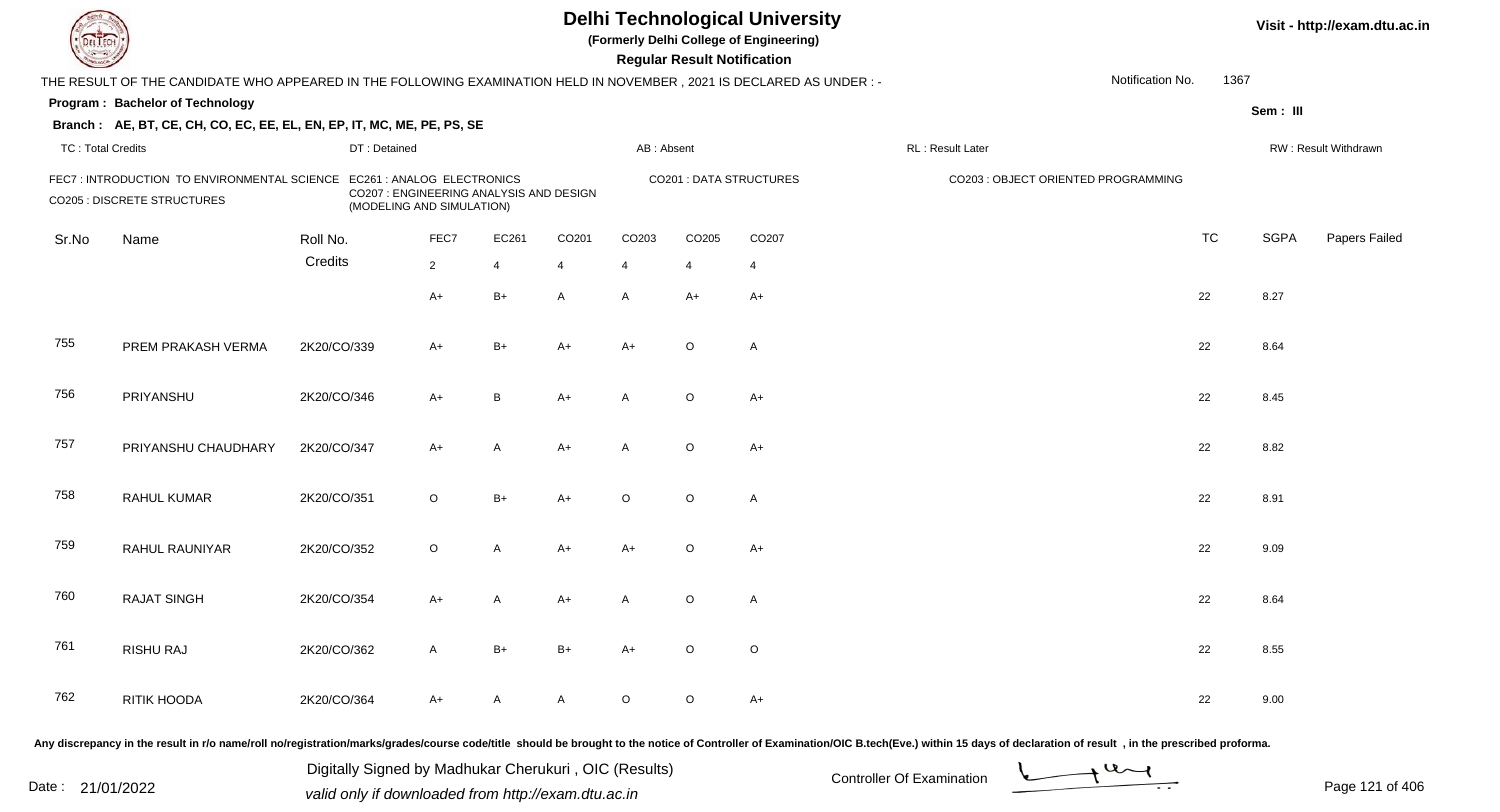| <b>DELTEC</b>            |                                                                                                                                                                                                                                |             |                                                                                                    |                |       |                   |                   | <b>Regular Result Notification</b> | <b>Delhi Technological University</b><br>(Formerly Delhi College of Engineering) |                   |                                     |           |             | Visit - http://exam.dtu.ac.in |
|--------------------------|--------------------------------------------------------------------------------------------------------------------------------------------------------------------------------------------------------------------------------|-------------|----------------------------------------------------------------------------------------------------|----------------|-------|-------------------|-------------------|------------------------------------|----------------------------------------------------------------------------------|-------------------|-------------------------------------|-----------|-------------|-------------------------------|
|                          | THE RESULT OF THE CANDIDATE WHO APPEARED IN THE FOLLOWING EXAMINATION HELD IN NOVEMBER, 2021 IS DECLARED AS UNDER :-                                                                                                           |             |                                                                                                    |                |       |                   |                   |                                    |                                                                                  |                   | Notification No.                    | 1367      |             |                               |
|                          | Program: Bachelor of Technology                                                                                                                                                                                                |             |                                                                                                    |                |       |                   |                   |                                    |                                                                                  |                   |                                     |           | Sem: III    |                               |
|                          | Branch: AE, BT, CE, CH, CO, EC, EE, EL, EN, EP, IT, MC, ME, PE, PS, SE                                                                                                                                                         |             |                                                                                                    |                |       |                   |                   |                                    |                                                                                  |                   |                                     |           |             |                               |
| <b>TC: Total Credits</b> |                                                                                                                                                                                                                                |             | DT: Detained                                                                                       |                |       |                   | AB: Absent        |                                    |                                                                                  | RL : Result Later |                                     |           |             | RW: Result Withdrawn          |
|                          | FEC7 : INTRODUCTION TO ENVIRONMENTAL SCIENCE<br><b>CO205 : DISCRETE STRUCTURES</b>                                                                                                                                             |             | EC261 : ANALOG ELECTRONICS<br>CO207 : ENGINEERING ANALYSIS AND DESIGN<br>(MODELING AND SIMULATION) |                |       |                   |                   |                                    | <b>CO201: DATA STRUCTURES</b>                                                    |                   | CO203 : OBJECT ORIENTED PROGRAMMING |           |             |                               |
| Sr.No                    | Name                                                                                                                                                                                                                           | Roll No.    | FEC7                                                                                               |                | EC261 | CO <sub>201</sub> | CO <sub>203</sub> | CO205                              | CO <sub>207</sub>                                                                |                   |                                     | <b>TC</b> | <b>SGPA</b> | Papers Failed                 |
|                          |                                                                                                                                                                                                                                | Credits     | $\overline{2}$                                                                                     | $\overline{4}$ |       | 4                 | $\overline{4}$    | 4                                  | $\overline{4}$                                                                   |                   |                                     |           |             |                               |
|                          |                                                                                                                                                                                                                                |             | $A+$                                                                                               | A              |       | $\mathsf{A}$      | $\circ$           | $\circ$                            | $A+$                                                                             |                   |                                     | 22        | 9.00        |                               |
| 763                      | <b>ROHIT KUMAR SHAH</b>                                                                                                                                                                                                        | 2K20/CO/374 | $A+$                                                                                               | A              |       | $B+$              | A                 | $\circ$                            | A                                                                                |                   |                                     | 22        | 8.27        |                               |
| 764                      | ROHIT KUMAR TIWARI                                                                                                                                                                                                             | 2K20/CO/375 | $\mathsf{A}$                                                                                       | $A+$           |       | $B+$              | A                 | $\circ$                            | $A+$                                                                             |                   |                                     | 22        | 8.55        |                               |
| 765                      | <b>SACHIN</b>                                                                                                                                                                                                                  | 2K20/CO/381 | $A+$                                                                                               | $A+$           |       | A                 | A                 | $\circ$                            | $A+$                                                                             |                   |                                     | 22        | 8.82        |                               |
| 766                      | SAKSHAM VASHISHTHA                                                                                                                                                                                                             | 2K20/CO/393 | $A+$                                                                                               | $B+$           |       | $B+$              | A                 | $\circ$                            | $A+$                                                                             |                   |                                     | 22        | 8.27        |                               |
| 767                      | SAKSHIT ARYAN                                                                                                                                                                                                                  | 2K20/CO/394 | $A+$                                                                                               | A              |       | $B+$              | A+                | $\circ$                            | $A+$                                                                             |                   |                                     | 22        | 8.64        |                               |
| 768                      | SAMARTH KHURANA                                                                                                                                                                                                                | 2K20/CO/396 | A+                                                                                                 | A+             |       | A+                | A+                | $\circ$                            | $A+$                                                                             |                   |                                     | 22        | 9.18        |                               |
| 769                      | SAMPADA BATRA                                                                                                                                                                                                                  | 2K20/CO/401 | A+                                                                                                 | A+             |       | A                 | A                 | A+                                 | $A+$                                                                             |                   |                                     | 22        | 8.64        |                               |
| 770                      | SANDEEP KUMAR                                                                                                                                                                                                                  | 2K20/CO/405 | $A+$                                                                                               | A              |       | A                 | A                 | $\circ$                            | $\mathsf{A}$                                                                     |                   |                                     | 22        | 8.45        |                               |
|                          | Any discrepancy in the result in r/o name/roll no/registration/marks/grades/course code/title should be brought to the notice of Controller of Examination/OIC B.tech(Eve.) within 15 days of declaration of result , in the p |             |                                                                                                    |                |       |                   |                   |                                    |                                                                                  |                   |                                     |           |             |                               |

Date : 21/01/2022 Digital Digital of Microsofted Chemical Controller Of Examination Determination Page 122 of 40 Digitally Signed by Madhukar Cherukuri , OIC (Results)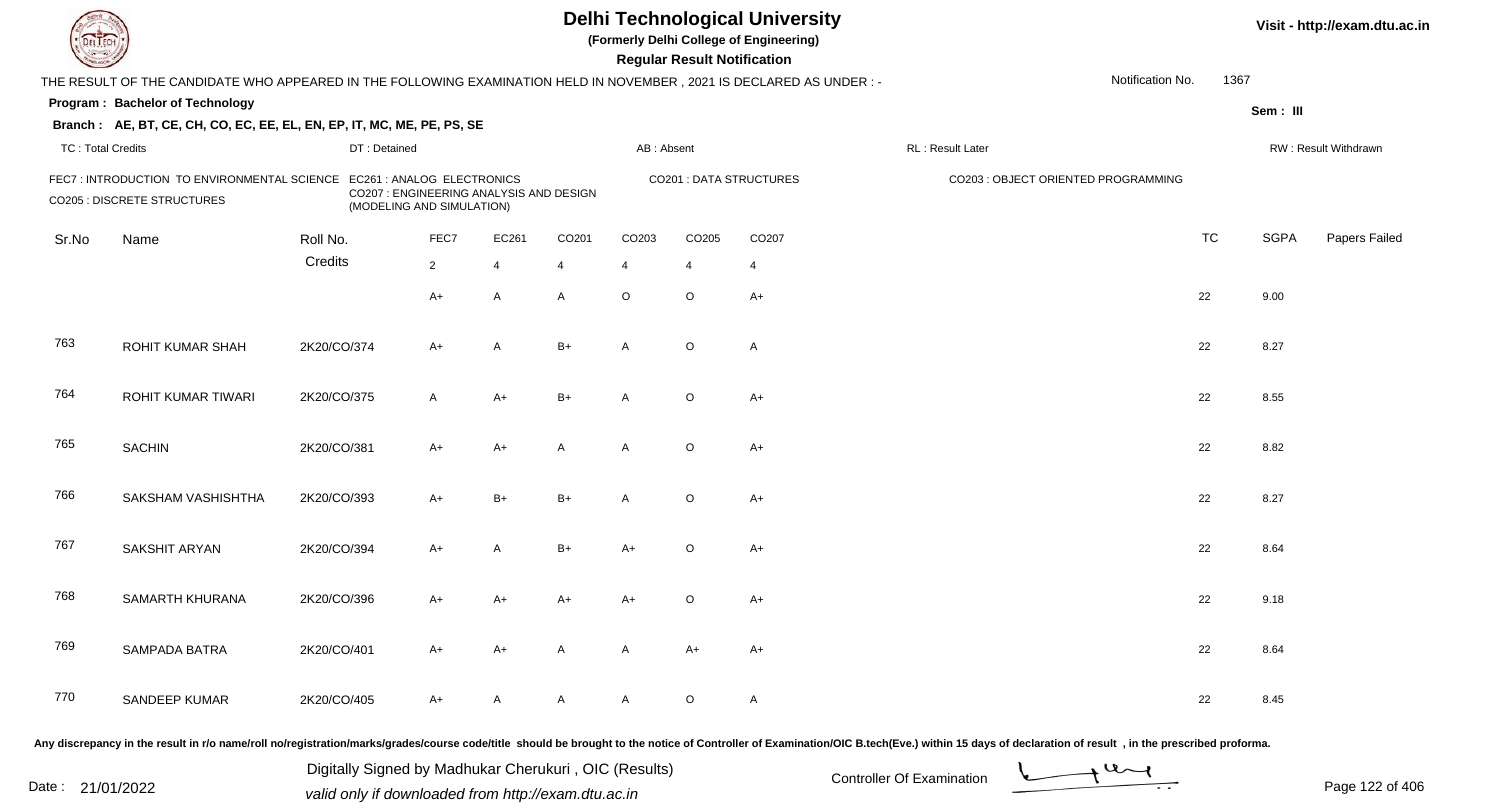| <b>DELTEC</b>            |                                                                                                                     |              |                                                                                                    |                |                   |                   | <b>Regular Result Notification</b> | <b>Delhi Technological University</b><br>(Formerly Delhi College of Engineering) |                                                                                                                                                                                                                                |                  |           |             | Visit - http://exam.dtu.ac.in |
|--------------------------|---------------------------------------------------------------------------------------------------------------------|--------------|----------------------------------------------------------------------------------------------------|----------------|-------------------|-------------------|------------------------------------|----------------------------------------------------------------------------------|--------------------------------------------------------------------------------------------------------------------------------------------------------------------------------------------------------------------------------|------------------|-----------|-------------|-------------------------------|
|                          | THE RESULT OF THE CANDIDATE WHO APPEARED IN THE FOLLOWING EXAMINATION HELD IN NOVEMBER, 2021 IS DECLARED AS UNDER:- |              |                                                                                                    |                |                   |                   |                                    |                                                                                  |                                                                                                                                                                                                                                | Notification No. | 1367      |             |                               |
|                          | Program: Bachelor of Technology                                                                                     |              |                                                                                                    |                |                   |                   |                                    |                                                                                  |                                                                                                                                                                                                                                |                  |           | Sem: III    |                               |
|                          | Branch: AE, BT, CE, CH, CO, EC, EE, EL, EN, EP, IT, MC, ME, PE, PS, SE                                              |              |                                                                                                    |                |                   |                   |                                    |                                                                                  |                                                                                                                                                                                                                                |                  |           |             |                               |
| <b>TC: Total Credits</b> |                                                                                                                     | DT: Detained |                                                                                                    |                |                   | AB: Absent        |                                    |                                                                                  | RL : Result Later                                                                                                                                                                                                              |                  |           |             | RW: Result Withdrawn          |
|                          | FEC7 : INTRODUCTION TO ENVIRONMENTAL SCIENCE<br><b>CO205 : DISCRETE STRUCTURES</b>                                  |              | EC261 : ANALOG ELECTRONICS<br>CO207 : ENGINEERING ANALYSIS AND DESIGN<br>(MODELING AND SIMULATION) |                |                   |                   |                                    | <b>CO201: DATA STRUCTURES</b>                                                    | CO203 : OBJECT ORIENTED PROGRAMMING                                                                                                                                                                                            |                  |           |             |                               |
| Sr.No                    | Name                                                                                                                | Roll No.     | FEC7                                                                                               | EC261          | CO <sub>201</sub> | CO <sub>203</sub> | CO205                              | CO <sub>207</sub>                                                                |                                                                                                                                                                                                                                |                  | <b>TC</b> | <b>SGPA</b> | Papers Failed                 |
|                          |                                                                                                                     | Credits      | $\overline{2}$                                                                                     | $\overline{4}$ | 4                 | $\overline{4}$    | $\overline{4}$                     | $\overline{4}$                                                                   |                                                                                                                                                                                                                                |                  |           |             |                               |
|                          |                                                                                                                     |              | $A+$                                                                                               | A              | $\mathsf{A}$      | A                 | $\circ$                            | $\mathsf{A}$                                                                     |                                                                                                                                                                                                                                |                  | 22        | 8.45        |                               |
| 771                      | <b>SATYAM</b>                                                                                                       | 2K20/CO/413  | $A+$                                                                                               | $\overline{A}$ | A                 | A                 | $\circ$                            | $A+$                                                                             |                                                                                                                                                                                                                                |                  | 22        | 8.64        |                               |
| 772                      | <b>SHAKSHI</b>                                                                                                      | 2K20/CO/418  | $A+$                                                                                               | A              | $A+$              | A                 | $A+$                               | $A+$                                                                             |                                                                                                                                                                                                                                |                  | 22        | 8.64        |                               |
| 773                      | <b>SHANTANU THAKUR</b>                                                                                              | 2K20/CO/420  | $B+$                                                                                               | A              | A                 | A                 | $\circ$                            | $A+$                                                                             |                                                                                                                                                                                                                                |                  | 22        | 8.45        |                               |
| 774                      | SHASHANK CHAUBEY                                                                                                    | 2K20/CO/421  | $\circ$                                                                                            | A              | $A+$              | $A+$              | $\circ$                            | $\mathsf{A}$                                                                     |                                                                                                                                                                                                                                |                  | 22        | 8.91        |                               |
| 775                      | SHIKHAR DIXIT                                                                                                       | 2K20/CO/425  | $A+$                                                                                               | A              | A                 | $A+$              | $\circ$                            | $A+$                                                                             |                                                                                                                                                                                                                                |                  | 22        | 8.82        |                               |
| 776                      | SHIVAM GARG                                                                                                         | 2K20/CO/429  | $A+$                                                                                               | $\circ$        | $\circ$           | A+                | $\circ$                            | $A+$                                                                             |                                                                                                                                                                                                                                |                  | 22        | 9.55        |                               |
| 777                      | SHORYA AGARWAL                                                                                                      | 2K20/CO/437  | A+                                                                                                 | A              | A+                | A+                | A+                                 | $\circ$                                                                          |                                                                                                                                                                                                                                |                  | 22        | 9.00        |                               |
| 778                      | SORABH GULIYA                                                                                                       | 2K20/CO/444  | A                                                                                                  | $\circ$        | $B+$              | A                 | A+                                 | A+                                                                               |                                                                                                                                                                                                                                |                  | 22        | 8.55        |                               |
|                          |                                                                                                                     |              |                                                                                                    |                |                   |                   |                                    |                                                                                  | Any discrepancy in the result in r/o name/roll no/registration/marks/grades/course code/title should be brought to the notice of Controller of Examination/OIC B.tech(Eve.) within 15 days of declaration of result , in the p |                  |           |             |                               |

Date : 21/01/2022 Digital Digital of Microsofted Chemical Controller Of Examination Determination Page 123 of 40 Digitally Signed by Madhukar Cherukuri , OIC (Results)

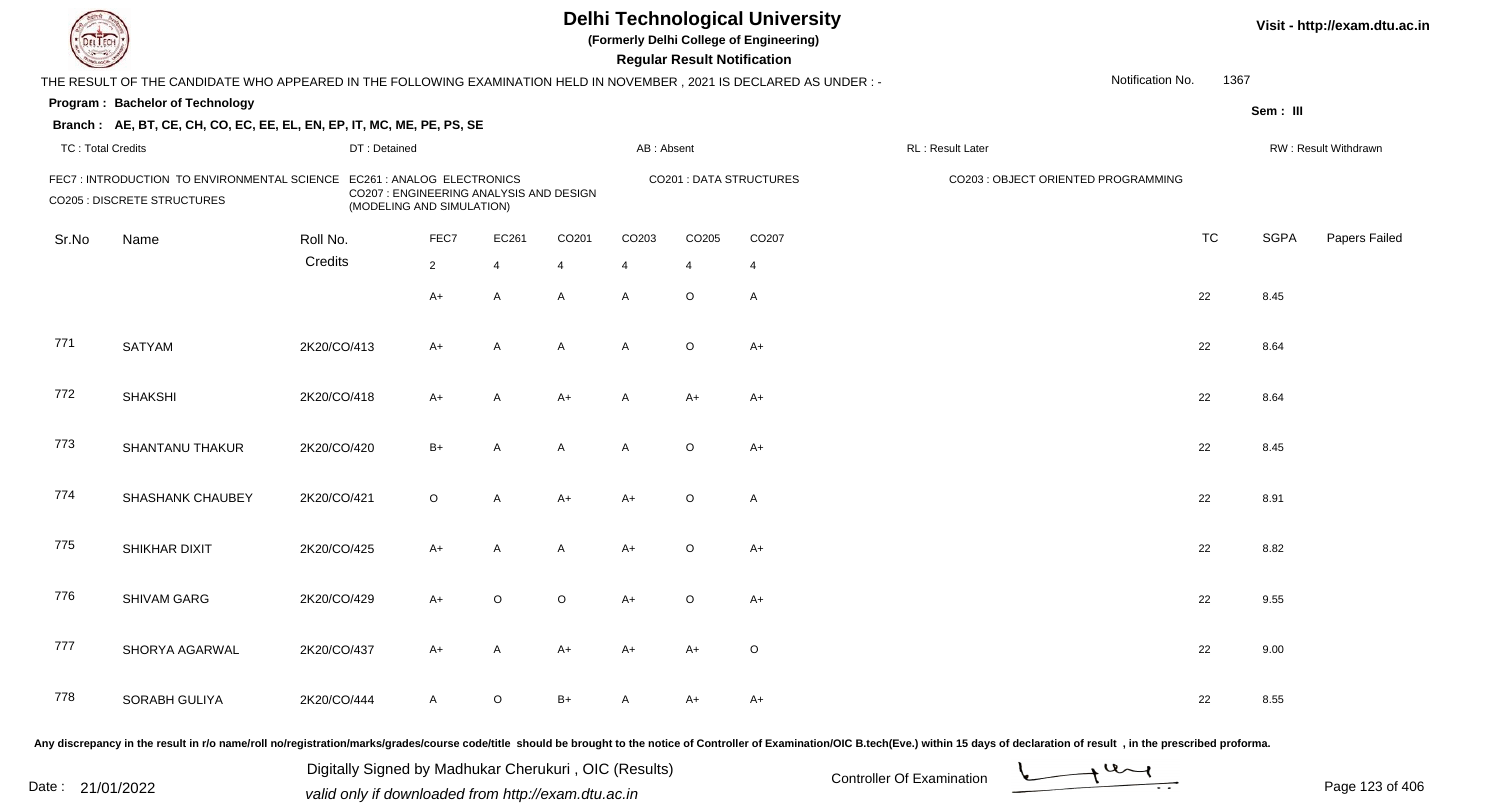| L'I ECH                  |                                                                                                                        |              |                                                                                                    |                |         |                   | <b>Regular Result Notification</b> | <b>Delhi Technological University</b><br>(Formerly Delhi College of Engineering) |                                                                                                                                                                                                                                |                  |           |             | Visit - http://exam.dtu.ac.in |
|--------------------------|------------------------------------------------------------------------------------------------------------------------|--------------|----------------------------------------------------------------------------------------------------|----------------|---------|-------------------|------------------------------------|----------------------------------------------------------------------------------|--------------------------------------------------------------------------------------------------------------------------------------------------------------------------------------------------------------------------------|------------------|-----------|-------------|-------------------------------|
|                          | THE RESULT OF THE CANDIDATE WHO APPEARED IN THE FOLLOWING EXAMINATION HELD IN NOVEMBER , 2021 IS DECLARED AS UNDER : - |              |                                                                                                    |                |         |                   |                                    |                                                                                  |                                                                                                                                                                                                                                | Notification No. | 1367      |             |                               |
|                          | Program: Bachelor of Technology                                                                                        |              |                                                                                                    |                |         |                   |                                    |                                                                                  |                                                                                                                                                                                                                                |                  |           | Sem: III    |                               |
|                          | Branch: AE, BT, CE, CH, CO, EC, EE, EL, EN, EP, IT, MC, ME, PE, PS, SE                                                 |              |                                                                                                    |                |         |                   |                                    |                                                                                  |                                                                                                                                                                                                                                |                  |           |             |                               |
| <b>TC: Total Credits</b> |                                                                                                                        | DT: Detained |                                                                                                    |                |         | AB: Absent        |                                    |                                                                                  | RL : Result Later                                                                                                                                                                                                              |                  |           |             | RW: Result Withdrawn          |
|                          | FEC7: INTRODUCTION TO ENVIRONMENTAL SCIENCE<br>CO205 : DISCRETE STRUCTURES                                             |              | EC261 : ANALOG ELECTRONICS<br>CO207 : ENGINEERING ANALYSIS AND DESIGN<br>(MODELING AND SIMULATION) |                |         |                   |                                    | <b>CO201 : DATA STRUCTURES</b>                                                   | CO203 : OBJECT ORIENTED PROGRAMMING                                                                                                                                                                                            |                  |           |             |                               |
| Sr.No                    | Name                                                                                                                   | Roll No.     | FEC7                                                                                               | EC261          | CO201   | CO <sub>203</sub> | CO205                              | CO <sub>207</sub>                                                                |                                                                                                                                                                                                                                |                  | <b>TC</b> | <b>SGPA</b> | Papers Failed                 |
|                          |                                                                                                                        | Credits      | $\overline{2}$                                                                                     | $\overline{4}$ |         | $\overline{4}$    | $\overline{4}$                     | $\overline{4}$                                                                   |                                                                                                                                                                                                                                |                  |           |             |                               |
|                          |                                                                                                                        |              | A                                                                                                  | $\circ$        | $B+$    | A                 | A+                                 | $A+$                                                                             |                                                                                                                                                                                                                                |                  | 22        | 8.55        |                               |
| 779                      | SUKHDEV CHAUDHARY                                                                                                      | 2K20/CO/448  | A+                                                                                                 | A              | $B+$    | A                 | A+                                 | $A+$                                                                             |                                                                                                                                                                                                                                |                  | 22        | 8.27        |                               |
| 780                      | SUMEDHA MANDAL                                                                                                         | 2K20/CO/449  | A                                                                                                  | $A+$           | $A+$    | A                 | $\circ$                            | $A+$                                                                             |                                                                                                                                                                                                                                |                  | 22        | 8.91        |                               |
| 781                      | <b>SUNAINA</b>                                                                                                         | 2K20/CO/452  | $A+$                                                                                               | $\circ$        | $\circ$ | $\circ$           | $\circ$                            | $A+$                                                                             |                                                                                                                                                                                                                                |                  | 22        | 9.73        |                               |
| 782                      | <b>SURYANSH PATHAK</b>                                                                                                 | 2K20/CO/454  | A+                                                                                                 | A              | $\circ$ | $\circ$           | $\circ$                            | $A+$                                                                             |                                                                                                                                                                                                                                |                  | 22        | 9.36        |                               |
| 783                      | TANMAY VASUDEVA                                                                                                        | 2K20/CO/457  | $A+$                                                                                               | A              | A       | A+                | A+                                 | $A+$                                                                             |                                                                                                                                                                                                                                |                  | 22        | 8.64        |                               |
| 784                      | <b>TEJAS JAIN</b>                                                                                                      | 2K20/CO/460  | $\circ$                                                                                            | $\circ$        | A+      | A+                | A+                                 | $\circ$                                                                          |                                                                                                                                                                                                                                |                  | 22        | 9.45        |                               |
| 785                      | <b>TUSHAR YADAV</b>                                                                                                    | 2K20/CO/462  | A                                                                                                  | A              | A       | A                 | A+                                 | B+                                                                               |                                                                                                                                                                                                                                |                  | 22        | 8.00        |                               |
| 786                      | UJJWAL DHYANI                                                                                                          | 2K20/CO/464  | A+                                                                                                 | A+             | A+      | A+                | A+                                 | A+                                                                               |                                                                                                                                                                                                                                |                  | 22        | 9.00        |                               |
|                          |                                                                                                                        |              |                                                                                                    |                |         |                   |                                    |                                                                                  | ny diseronancy in the result in r/e name/rell ne/registration/marks/arades/course code/title, should be brought to the notice of Controller of Examination/OIC B toch(Eye) within 15 days of declaration of result in the pros |                  |           |             |                               |

Any discrepancy in the result in r/o name/roll no/registration/marks/grades/course code/title should be brought to the notice of

Date : 21/01/2022 Digital Digital of Microsofted Chemical Controller Of Examination Determination Page 124 of 40 Digitally Signed by Madhukar Cherukuri , OIC (Results)

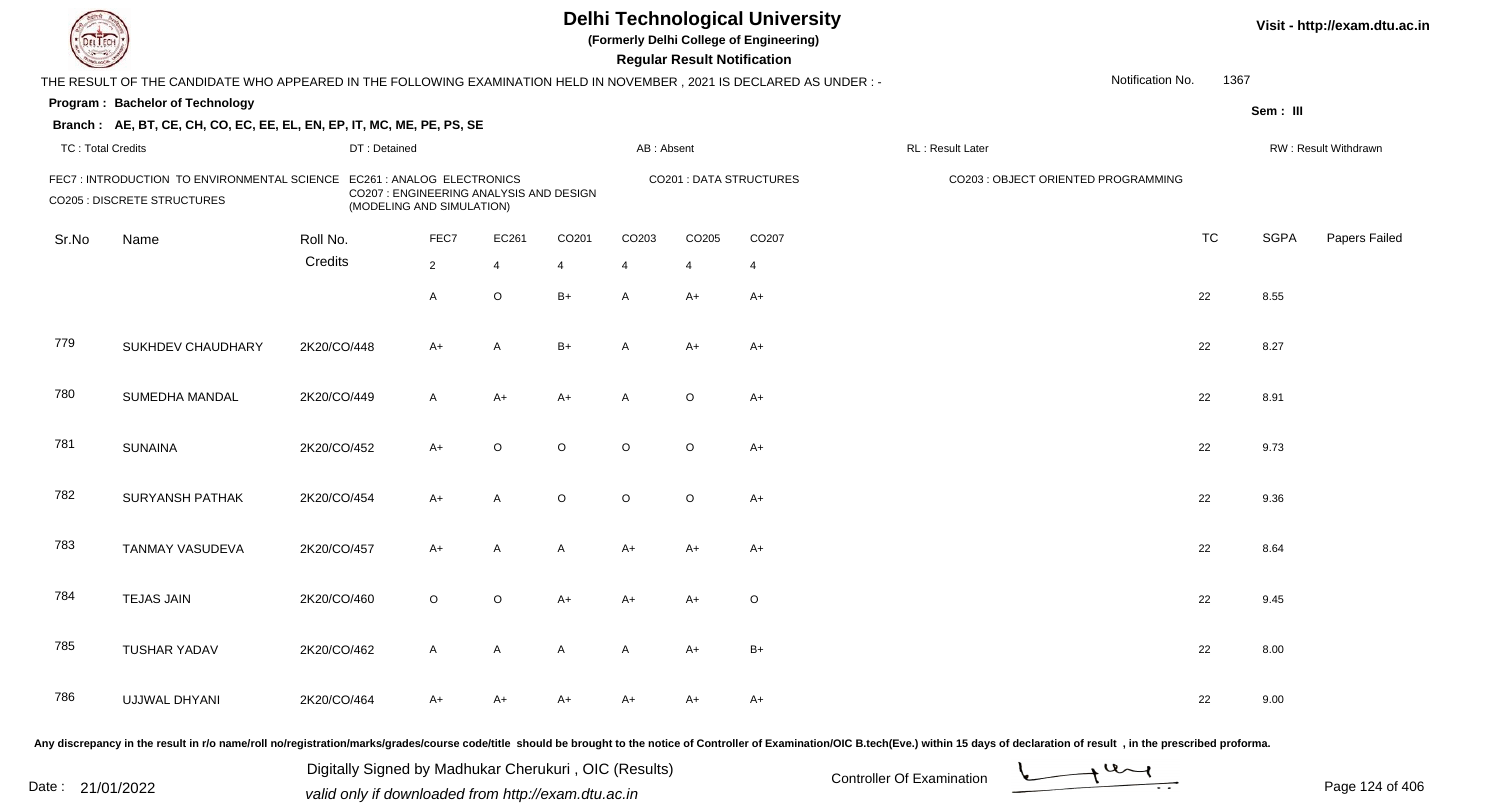|                          |                                                                                                                     |              |                                                                                                    |                |       |                | <b>Regular Result Notification</b> | <b>Delhi Technological University</b><br>(Formerly Delhi College of Engineering) |                                     |                  |           |             | Visit - http://exam.dtu.ac.in |
|--------------------------|---------------------------------------------------------------------------------------------------------------------|--------------|----------------------------------------------------------------------------------------------------|----------------|-------|----------------|------------------------------------|----------------------------------------------------------------------------------|-------------------------------------|------------------|-----------|-------------|-------------------------------|
|                          | THE RESULT OF THE CANDIDATE WHO APPEARED IN THE FOLLOWING EXAMINATION HELD IN NOVEMBER, 2021 IS DECLARED AS UNDER:- |              |                                                                                                    |                |       |                |                                    |                                                                                  |                                     | Notification No. | 1367      |             |                               |
|                          | Program: Bachelor of Technology                                                                                     |              |                                                                                                    |                |       |                |                                    |                                                                                  |                                     |                  |           | Sem: III    |                               |
|                          | Branch: AE, BT, CE, CH, CO, EC, EE, EL, EN, EP, IT, MC, ME, PE, PS, SE                                              |              |                                                                                                    |                |       |                |                                    |                                                                                  |                                     |                  |           |             |                               |
| <b>TC: Total Credits</b> |                                                                                                                     | DT: Detained |                                                                                                    |                |       | AB: Absent     |                                    |                                                                                  | RL : Result Later                   |                  |           |             | RW: Result Withdrawn          |
|                          | FEC7 : INTRODUCTION TO ENVIRONMENTAL SCIENCE<br>CO205 : DISCRETE STRUCTURES                                         |              | EC261 : ANALOG ELECTRONICS<br>CO207 : ENGINEERING ANALYSIS AND DESIGN<br>(MODELING AND SIMULATION) |                |       |                |                                    | <b>CO201: DATA STRUCTURES</b>                                                    | CO203 : OBJECT ORIENTED PROGRAMMING |                  |           |             |                               |
| Sr.No                    | Name                                                                                                                | Roll No.     | FEC7                                                                                               | EC261          | CO201 | CO203          | CO205                              | CO207                                                                            |                                     |                  | <b>TC</b> | <b>SGPA</b> | Papers Failed                 |
|                          |                                                                                                                     | Credits      | $\overline{2}$                                                                                     | $\overline{4}$ | 4     | $\overline{4}$ | $\overline{4}$                     | $\overline{4}$                                                                   |                                     |                  |           |             |                               |
|                          |                                                                                                                     |              | A+                                                                                                 | $A+$           | $A+$  | $A+$           | $A+$                               | $A+$                                                                             |                                     |                  | 22        | 9.00        |                               |
| 787                      | UJJWAL KAKRAN                                                                                                       | 2K20/CO/465  | A+                                                                                                 | $A+$           | A     | $A+$           | $A+$                               | $A+$                                                                             |                                     |                  | 22        | 8.82        |                               |
| 788                      | <b>UJJWAL KUMAR</b>                                                                                                 | 2K20/CO/466  | A+                                                                                                 | $A+$           | A     | $A+$           | A+                                 | A+                                                                               |                                     |                  | 22        | 8.82        |                               |
| 789                      | <b>UJJWAL NEGI</b>                                                                                                  | 2K20/CO/467  | A+                                                                                                 | $A+$           | $A+$  | $A+$           | A                                  | $A+$                                                                             |                                     |                  | 22        | 8.82        |                               |
| 790                      | VAIBHAV                                                                                                             | 2K20/CO/470  | $\mathsf{A}$                                                                                       | A              | $A+$  | A+             | A+                                 | $A+$                                                                             |                                     |                  | 22        | 8.73        |                               |
| 791                      | <b>VARIN THAKUR</b>                                                                                                 | 2K20/CO/475  | A                                                                                                  | $A+$           | $A+$  | $\circ$        | $A+$                               | $A+$                                                                             |                                     |                  | 22        | 9.09        |                               |
| 792                      | <b>VED PRAKASH</b>                                                                                                  | 2K20/CO/476  | $\circ$                                                                                            | $\circ$        | $A+$  | $\circ$        | A+                                 | A+                                                                               |                                     |                  | 22        | 9.45        |                               |
| 793                      | <b>VENKATA SAI KARTHIK</b><br><b>GOUD EDIGA</b>                                                                     | 2K20/CO/479  | A                                                                                                  | $A+$           | A+    | $\circ$        | A+                                 | $A+$                                                                             |                                     |                  | 22        | 9.09        |                               |
| 794                      | <b>VERNIKA PANCHAL</b>                                                                                              | 2K20/CO/480  | A+                                                                                                 | $A+$           | A+    | $A+$           | A+                                 | $\circ$                                                                          |                                     |                  | 22        | 9.18        |                               |

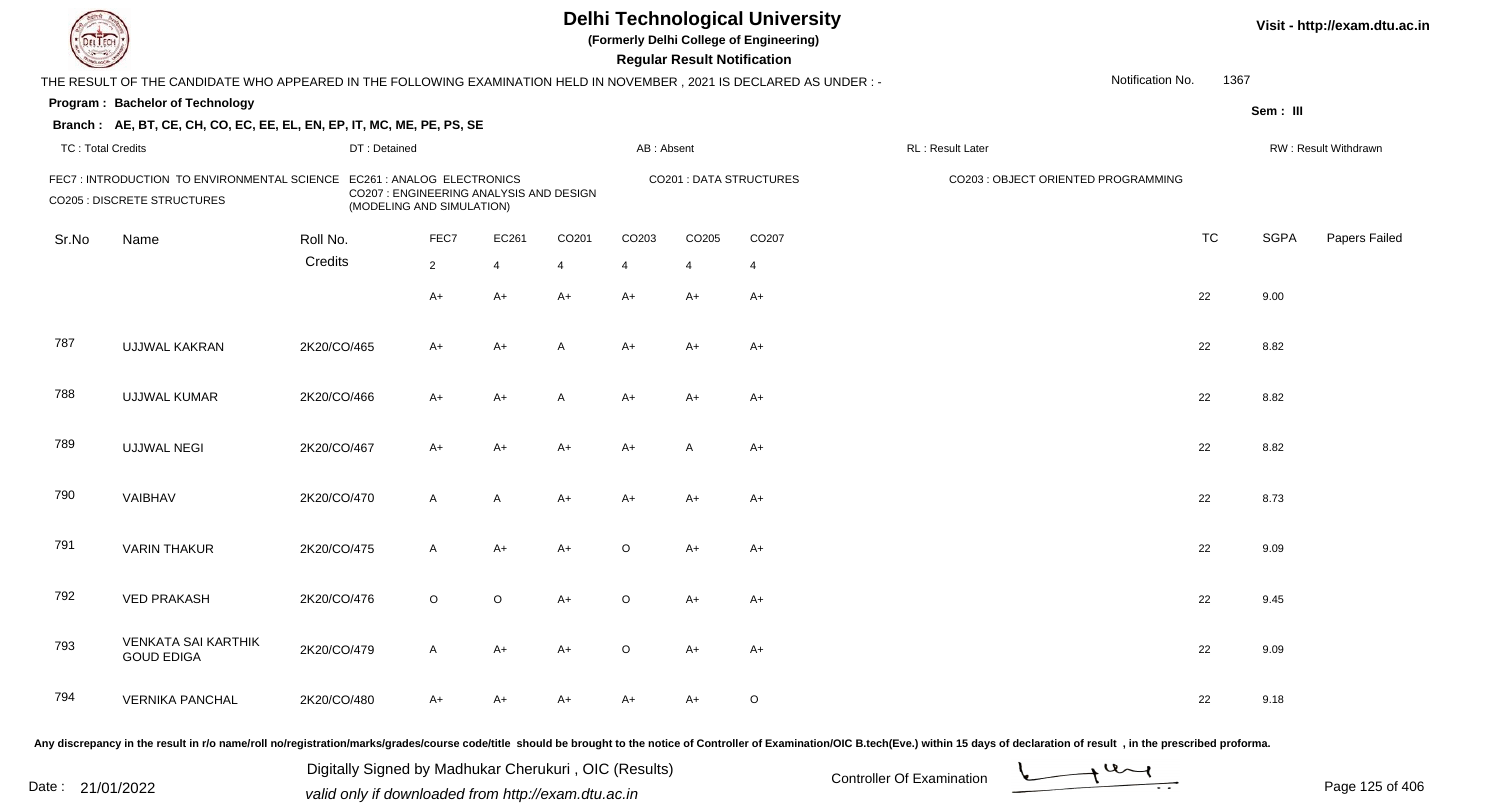| <b>DELTECH</b>           |                                                                                                                                                                                                                                |             |                                                                      |                |                |         |                | <b>Regular Result Notification</b> | <b>Delhi Technological University</b><br>(Formerly Delhi College of Engineering) |                                     |                  |           |             | Visit - http://exam.dtu.ac.in |
|--------------------------|--------------------------------------------------------------------------------------------------------------------------------------------------------------------------------------------------------------------------------|-------------|----------------------------------------------------------------------|----------------|----------------|---------|----------------|------------------------------------|----------------------------------------------------------------------------------|-------------------------------------|------------------|-----------|-------------|-------------------------------|
|                          | THE RESULT OF THE CANDIDATE WHO APPEARED IN THE FOLLOWING EXAMINATION HELD IN NOVEMBER, 2021 IS DECLARED AS UNDER:-                                                                                                            |             |                                                                      |                |                |         |                |                                    |                                                                                  |                                     | Notification No. | 1367      |             |                               |
|                          | Program: Bachelor of Technology                                                                                                                                                                                                |             |                                                                      |                |                |         |                |                                    |                                                                                  |                                     |                  |           | Sem: III    |                               |
|                          | Branch: AE, BT, CE, CH, CO, EC, EE, EL, EN, EP, IT, MC, ME, PE, PS, SE                                                                                                                                                         |             |                                                                      |                |                |         |                |                                    |                                                                                  |                                     |                  |           |             |                               |
| <b>TC: Total Credits</b> |                                                                                                                                                                                                                                |             | DT: Detained                                                         |                |                |         | AB: Absent     |                                    |                                                                                  | RL: Result Later                    |                  |           |             | RW: Result Withdrawn          |
|                          | FEC7: INTRODUCTION TO ENVIRONMENTAL SCIENCE EC261: ANALOG ELECTRONICS<br><b>CO205 : DISCRETE STRUCTURES</b>                                                                                                                    |             | CO207 : ENGINEERING ANALYSIS AND DESIGN<br>(MODELING AND SIMULATION) |                |                |         |                |                                    | <b>CO201: DATA STRUCTURES</b>                                                    | CO203 : OBJECT ORIENTED PROGRAMMING |                  |           |             |                               |
| Sr.No                    | Name                                                                                                                                                                                                                           | Roll No.    |                                                                      | FEC7           | EC261          | CO201   | CO203          | CO <sub>205</sub>                  | CO <sub>207</sub>                                                                |                                     |                  | <b>TC</b> | <b>SGPA</b> | Papers Failed                 |
|                          |                                                                                                                                                                                                                                | Credits     |                                                                      | $\overline{2}$ | $\overline{4}$ | 4       | $\overline{4}$ | 4                                  | 4                                                                                |                                     |                  |           |             |                               |
|                          |                                                                                                                                                                                                                                |             |                                                                      | $A+$           | $A+$           | $A+$    | $A+$           | $A+$                               | $\circ$                                                                          |                                     |                  | 22        | 9.18        |                               |
| 795                      | <b>VIBHAV RATHEE</b>                                                                                                                                                                                                           | 2K20/CO/482 |                                                                      | $\circ$        | A+             | $A+$    | $A+$           | $A+$                               | $\circ$                                                                          |                                     |                  | 22        | 9.27        |                               |
| 796                      | <b>VIMAL</b>                                                                                                                                                                                                                   | 2K20/CO/488 |                                                                      | $A+$           | A+             | A       | A+             | $A+$                               | $A+$                                                                             |                                     |                  | 22        | 8.82        |                               |
| 797                      | <b>VIPUL KUMAR</b>                                                                                                                                                                                                             | 2K20/CO/490 |                                                                      | $A+$           | $A+$           | $A+$    | A+             | $A+$                               | $A+$                                                                             |                                     |                  | 22        | 9.00        |                               |
| 798                      | <b>VIVEK KUMAR THAKUR</b>                                                                                                                                                                                                      | 2K20/CO/493 |                                                                      | $A+$           | $A+$           | $A+$    | A+             | $A+$                               | $A+$                                                                             |                                     |                  | 22        | 9.00        |                               |
| 799                      | WANVE ABHISHEK RAM                                                                                                                                                                                                             | 2K20/CO/496 |                                                                      | $A+$           | $A+$           | $\circ$ | $\circ$        | $A+$                               | $A+$                                                                             |                                     |                  | 22        | 9.36        |                               |
| 800                      | YASH                                                                                                                                                                                                                           | 2K20/CO/497 |                                                                      | $\circ$        | $A+$           | A+      | O              | A+                                 | $A+$                                                                             |                                     |                  | 22        | 9.27        |                               |
| 801                      | YASH                                                                                                                                                                                                                           | 2K20/CO/499 |                                                                      | A+             | A              | A+      | A+             | A+                                 | A+                                                                               |                                     |                  | 22        | 8.82        |                               |
| 802                      | YASH RAJ GUPTA                                                                                                                                                                                                                 | 2K20/CO/501 |                                                                      | $\circ$        | A+             | A+      | A+             | $\circ$                            | $A+$                                                                             |                                     |                  | 22        | 9.27        |                               |
|                          | Any discrepancy in the result in r/o name/roll no/registration/marks/grades/course code/title should be brought to the notice of Controller of Examination/OIC B.tech(Eve.) within 15 days of declaration of result , in the p |             |                                                                      |                |                |         |                |                                    |                                                                                  |                                     |                  |           |             |                               |

Date : 21/01/2022 Digital Digital of Microsofted Chemical Controller Of Examination Determination Page 126 of 40 Digitally Signed by Madhukar Cherukuri , OIC (Results)

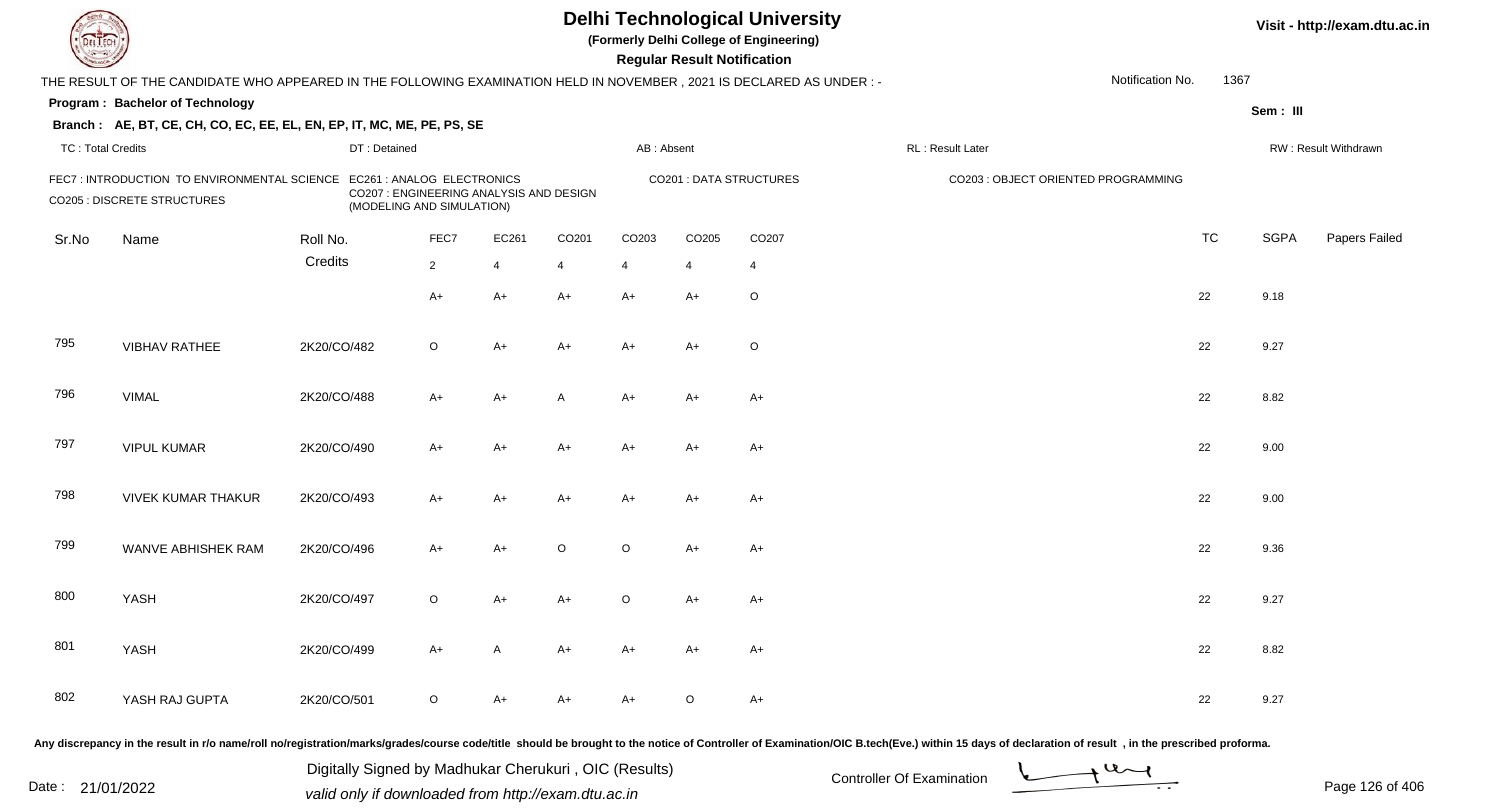| DEL TECH<br>$\sim$                                                                 |                                                                                                                       |                                        |              |                |       |                        |                                     | <b>Regular Result Notification</b> | <b>Delhi Technological University</b><br>(Formerly Delhi College of Engineering) |                          |                  |             | Visit - http://exam.dtu.ac.in |
|------------------------------------------------------------------------------------|-----------------------------------------------------------------------------------------------------------------------|----------------------------------------|--------------|----------------|-------|------------------------|-------------------------------------|------------------------------------|----------------------------------------------------------------------------------|--------------------------|------------------|-------------|-------------------------------|
|                                                                                    | THE RESULT OF THE CANDIDATE WHO APPEARED IN THE FOLLOWING EXAMINATION HELD IN NOVEMBER , 2021 IS DECLARED AS UNDER :- |                                        |              |                |       |                        |                                     |                                    |                                                                                  |                          | Notification No. | 1367        |                               |
|                                                                                    | <b>Program: Bachelor of Technology</b>                                                                                |                                        |              |                |       |                        |                                     |                                    |                                                                                  |                          |                  | Sem: III    |                               |
|                                                                                    | Branch: AE, BT, CE, CH, CO, EC, EE, EL, EN, EP, IT, MC, ME, PE, PS, SE                                                |                                        |              |                |       |                        |                                     |                                    |                                                                                  |                          |                  |             |                               |
| TC: Total Credits                                                                  |                                                                                                                       |                                        | DT: Detained |                |       |                        | AB: Absent                          |                                    |                                                                                  | <b>RL</b> : Result Later |                  |             | RW: Result Withdrawn          |
| FEC7 : INTRODUCTION TO ENVIRONMENTAL SCIENCE<br><b>CO205 : DISCRETE STRUCTURES</b> | EC261 : ANALOG ELECTRONICS<br>(MODELING AND SIMULATION)                                                               | CO207: ENGINEERING ANALYSIS AND DESIGN |              |                |       | CO201: DATA STRUCTURES | CO203 : OBJECT ORIENTED PROGRAMMING |                                    |                                                                                  |                          |                  |             |                               |
| Sr.No                                                                              | Name                                                                                                                  | Roll No.                               |              | FEC7           | EC261 | CO <sub>201</sub>      | CO <sub>203</sub>                   | CO <sub>205</sub>                  | CO <sub>207</sub>                                                                |                          | TC               | <b>SGPA</b> | Papers Failed                 |
|                                                                                    |                                                                                                                       | Credits                                |              | $\overline{2}$ |       |                        | $\overline{4}$                      | -4                                 | -4                                                                               |                          |                  |             |                               |
|                                                                                    |                                                                                                                       |                                        |              | O              | $A+$  | A+                     | $A+$                                | $\circ$                            | $A+$                                                                             |                          | 22               | 9.27        |                               |
|                                                                                    |                                                                                                                       |                                        |              |                |       |                        |                                     |                                    |                                                                                  |                          |                  |             |                               |

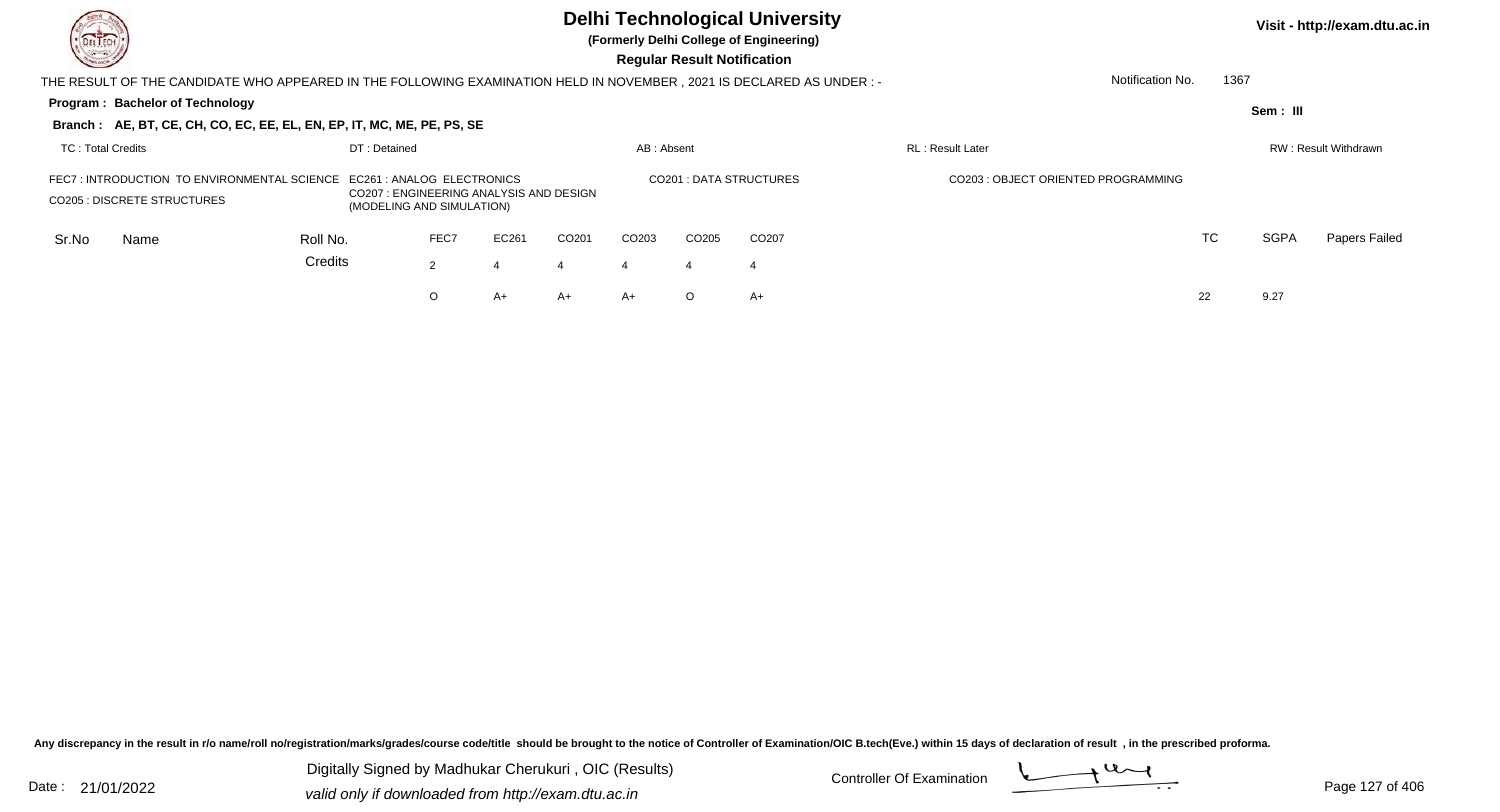## **Delhi Technological University**

**(Formerly Delhi College of Engineering)**

 **Regular Result Notification**

## **Visit - http://exam.dtu.ac.in**

| <b>Course I</b>          |                                                                                                                      |              |                                                                                                    |                |                |                | <b>Regular Result Notification</b> |                         |                                     |           |             |                      |
|--------------------------|----------------------------------------------------------------------------------------------------------------------|--------------|----------------------------------------------------------------------------------------------------|----------------|----------------|----------------|------------------------------------|-------------------------|-------------------------------------|-----------|-------------|----------------------|
|                          | THE RESULT OF THE CANDIDATE WHO APPEARED IN THE FOLLOWING EXAMINATION HELD IN NOVEMBER, 2021 IS DECLARED AS UNDER :- |              |                                                                                                    |                |                |                |                                    |                         | Notification No.                    | 1367      |             |                      |
|                          | Program: Bachelor of Technology                                                                                      |              |                                                                                                    |                |                |                |                                    |                         |                                     |           | Sem: III    |                      |
|                          | Branch: AE, BT, CE, CH, CO, EC, EE, EL, EN, EP, IT, MC, ME, PE, PS, SE                                               |              |                                                                                                    |                |                |                |                                    |                         |                                     |           |             |                      |
| <b>TC: Total Credits</b> |                                                                                                                      | DT: Detained |                                                                                                    |                |                | AB: Absent     |                                    |                         | RL: Result Later                    |           |             | RW: Result Withdrawn |
|                          | FEC9: Spoken Skills in English<br><b>CO205 : DISCRETE STRUCTURES</b>                                                 |              | EC261 : ANALOG ELECTRONICS<br>CO207 : ENGINEERING ANALYSIS AND DESIGN<br>(MODELING AND SIMULATION) |                |                |                |                                    | CO201 : DATA STRUCTURES | CO203 : OBJECT ORIENTED PROGRAMMING |           |             |                      |
| Sr.No                    | Name                                                                                                                 | Roll No.     | FEC9                                                                                               | EC261          | CO201          | CO203          | CO205                              | CO <sub>207</sub>       |                                     | <b>TC</b> | <b>SGPA</b> | Papers Failec        |
|                          |                                                                                                                      | Credits      | 2                                                                                                  | $\overline{4}$ | $\overline{4}$ | $\overline{4}$ | $\overline{4}$                     | $\overline{4}$          |                                     |           |             |                      |
| 803                      | <b>CHETAN JANGIR</b>                                                                                                 | 2K20/CO/130  | $A+$                                                                                               | $\overline{A}$ | $A+$           | $\overline{A}$ | $A+$                               | $A+$                    |                                     | 22        | 8.64        |                      |
| 804                      | HIMANSHU AGGARWAL                                                                                                    | 2K20/CO/198  | $\overline{A}$                                                                                     | $B+$           | $\circ$        | $A+$           | B                                  | $A+$                    |                                     | 22        | 8.18        |                      |
| 805                      | <b>KARAN</b>                                                                                                         | 2K20/CO/223  | $B+$                                                                                               | $B+$           | $\overline{A}$ | A              | $\mathsf{A}$                       | $A+$                    |                                     | 22        | 7.91        |                      |
| 806                      | <b>KESHAV GUPTA</b>                                                                                                  | 2K20/CO/232  | $\circ$                                                                                            | A+             | $A+$           | $\circ$        | $\circ$                            | $A+$                    |                                     | 22        | 9.45        |                      |
| 807                      | <b>MANAV</b>                                                                                                         | 2K20/CO/250  | $\circ$                                                                                            | $A+$           | $A+$           | $A+$           | $A+$                               | $A+$                    |                                     | 22        | 9.09        |                      |
| 808                      | <b>SANCHIT</b>                                                                                                       | 2K20/CO/403  | $\mathsf{A}$                                                                                       | B              | $B+$           | A              | A+                                 | $\mathsf{A}$            |                                     | 22        | 7.64        |                      |

Any discrepancy in the result in r/o name/roll no/registration/marks/grades/course code/title should be brought to the notice of Controller of Examination/OIC B.tech(Eve.) within 15 days of declaration of result, in the pr

Date : 21/01/2022 Digital Digital of Microsofted Chemical Controller Of Examination Determination Page 128 of 40 Digitally Signed by Madhukar Cherukuri , OIC (Results)

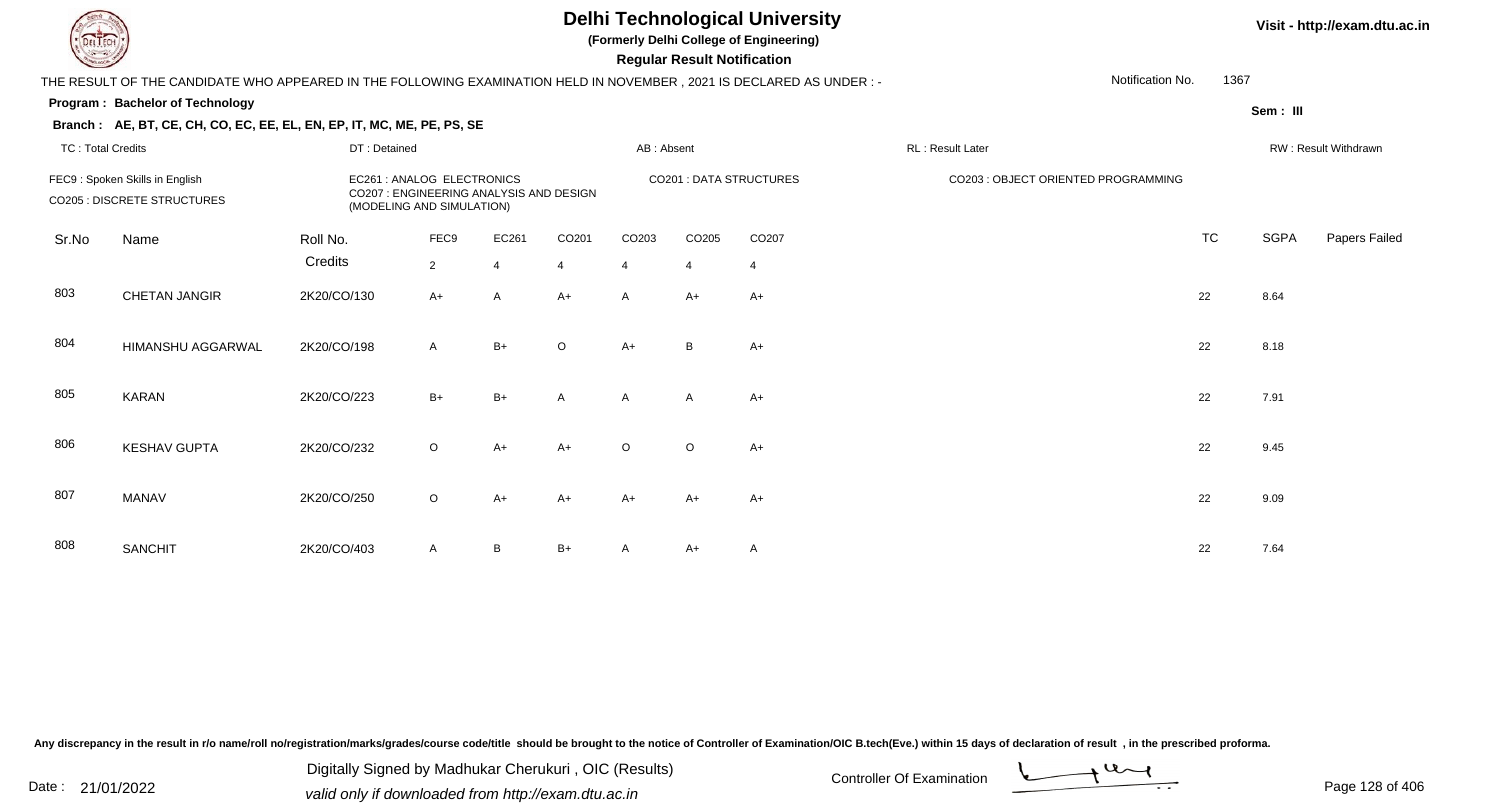|                          |                                                                                                                        |                |                                                                                         |         |         |                | <b>Regular Result Notification</b> | <b>Delhi Technological University</b><br>(Formerly Delhi College of Engineering) |                                         |                  |           |             | Visit - http://exam.dtu.ac.in |
|--------------------------|------------------------------------------------------------------------------------------------------------------------|----------------|-----------------------------------------------------------------------------------------|---------|---------|----------------|------------------------------------|----------------------------------------------------------------------------------|-----------------------------------------|------------------|-----------|-------------|-------------------------------|
|                          | THE RESULT OF THE CANDIDATE WHO APPEARED IN THE FOLLOWING EXAMINATION HELD IN NOVEMBER , 2021 IS DECLARED AS UNDER : - |                |                                                                                         |         |         |                |                                    |                                                                                  |                                         | Notification No. | 1367      |             |                               |
|                          | Program: Bachelor of Technology                                                                                        |                |                                                                                         |         |         |                |                                    |                                                                                  |                                         |                  |           | Sem: III    |                               |
|                          | Branch: AE, BT, CE, CH, CO, EC, EE, EL, EN, EP, IT, MC, ME, PE, PS, SE                                                 |                |                                                                                         |         |         |                |                                    |                                                                                  |                                         |                  |           |             |                               |
| <b>TC: Total Credits</b> |                                                                                                                        |                | DT: Detained                                                                            |         |         | AB: Absent     |                                    |                                                                                  | RL: Result Later                        |                  |           |             | RW: Result Withdrawn          |
| AND TRANSFORMER          | FEC10: COMMUNICATION SKILLS<br>EE205 : ELECTROMECHANICAL ENERGY CONVERSION                                             | <b>METHODS</b> | MA261 : NUMERICAL AND ENGINEERING OPTIMIZATION<br>EE207a : Electromagnetic Field Theory |         |         |                |                                    | EE201 : NETWORK ANALYSIS & SYNTHESIS                                             | EE203 : ELECTRONIC DEVICES AND CIRCUITS |                  |           |             |                               |
| Sr.No                    | Name                                                                                                                   | Roll No.       | FEC10                                                                                   | MA261   | EE201   | EE203          | EE205                              | EE207a                                                                           |                                         |                  | <b>TC</b> | <b>SGPA</b> | Papers Failed                 |
|                          |                                                                                                                        | Credits        | $\overline{2}$                                                                          | 4       | 4       | $\overline{4}$ | 4                                  | $\overline{4}$                                                                   |                                         |                  |           |             |                               |
| 809                      | ANAND SAROJ                                                                                                            | 2K20/EE/32     | $A+$                                                                                    | O       | $A+$    | A              | A                                  | $A+$                                                                             |                                         |                  | 22        | 8.82        |                               |
| 810                      | <b>ANIK KUMAR</b>                                                                                                      | 2K20/EE/33     | A                                                                                       | A+      | A+      | $\overline{A}$ | A                                  | A+                                                                               |                                         |                  | 22        | 8.55        |                               |
| 811                      | <b>DEEPAK KUMAR</b>                                                                                                    | 2K20/EE/86     | A+                                                                                      | A+      | A+      | $\overline{A}$ | A                                  | $\mathsf{A}$                                                                     |                                         |                  | 22        | 8.45        |                               |
| 812                      | <b>HRITIK ROSHAN</b>                                                                                                   | 2K20/EE/128    | $A+$                                                                                    | A+      | $A+$    | $\overline{A}$ | $A+$                               | $\mathsf{A}$                                                                     |                                         |                  | 22        | 8.64        |                               |
| 813                      | <b>KUMAR RAHUL</b>                                                                                                     | 2K20/EE/153    | $\circ$                                                                                 | $\circ$ | $\circ$ | $A+$           | $A+$                               | $A+$                                                                             |                                         |                  | 22        | 9.45        |                               |
| 814                      | <b>RAHUL</b>                                                                                                           | 2K20/EE/206    | A+                                                                                      | A       | A       | $A+$           | $B+$                               | $\mathsf{A}$                                                                     |                                         |                  | 22        | 8.09        |                               |
| 815                      | <b>UTKARSH SINGH</b>                                                                                                   | 2K20/EE/290    | A                                                                                       | В       | В       | A              | B                                  | B                                                                                |                                         |                  | 22        | 6.55        |                               |
| 816                      | <b>VINAYAK BENI</b>                                                                                                    | 2K20/EE/302    | A+                                                                                      | A+      | A+      | A+             | A                                  | A                                                                                |                                         |                  | 22        | 8.64        |                               |
| 817                      | YASH                                                                                                                   | 2K20/EE/309    | A+                                                                                      | A       | A       | A+             | A+                                 | A+                                                                               |                                         |                  | 22        | 8.64        |                               |
|                          |                                                                                                                        |                |                                                                                         |         |         |                |                                    | $\alpha$ etian of Cantrallor of Eventuation (OIC B took (Eve ) $\alpha$          |                                         |                  |           |             |                               |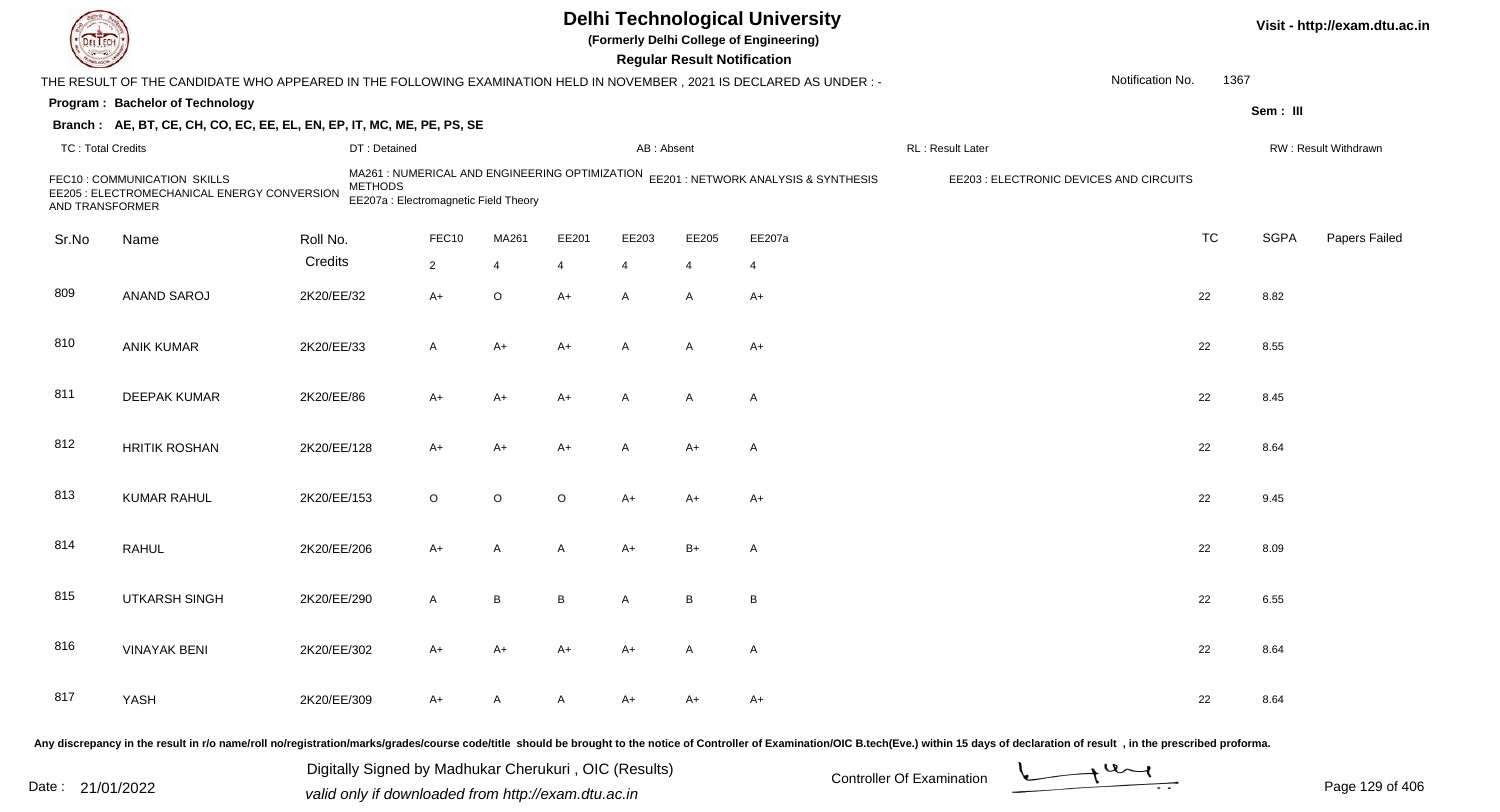| DEL TECH<br><u>Starting Company (Company)</u>  |                                                                                                                       |                                                                                                           |                         |       |                  | <b>Regular Result Notification</b> | <b>Delhi Technological University</b><br>(Formerly Delhi College of Engineering) |                                         |      |             | Visit - http://exam.dtu.ac.in |
|------------------------------------------------|-----------------------------------------------------------------------------------------------------------------------|-----------------------------------------------------------------------------------------------------------|-------------------------|-------|------------------|------------------------------------|----------------------------------------------------------------------------------|-----------------------------------------|------|-------------|-------------------------------|
|                                                | THE RESULT OF THE CANDIDATE WHO APPEARED IN THE FOLLOWING EXAMINATION HELD IN NOVEMBER , 2021 IS DECLARED AS UNDER :- |                                                                                                           |                         |       |                  |                                    |                                                                                  | Notification No.                        | 1367 |             |                               |
| Program: Bachelor of Technology                | Branch: AE, BT, CE, CH, CO, EC, EE, EL, EN, EP, IT, MC, ME, PE, PS, SE                                                |                                                                                                           |                         |       |                  |                                    |                                                                                  |                                         |      | Sem: III    |                               |
| <b>TC: Total Credits</b>                       |                                                                                                                       | DT: Detained                                                                                              | <b>RL: Result Later</b> |       |                  | RW: Result Withdrawn               |                                                                                  |                                         |      |             |                               |
| FEC10: COMMUNICATION SKILLS<br>AND TRANSFORMER | EE205 : ELECTROMECHANICAL ENERGY CONVERSION                                                                           | MA261 : NUMERICAL AND ENGINEERING OPTIMIZATION<br><b>METHODS</b><br>EE207a : Electromagnetic Field Theory |                         |       |                  |                                    | EE201 : NETWORK ANALYSIS & SYNTHESIS                                             | EE203 : ELECTRONIC DEVICES AND CIRCUITS |      |             |                               |
| Sr.No<br>Name                                  | Roll No.                                                                                                              | FEC10                                                                                                     | MA261                   | EE201 | EE203            | EE205                              | EE207a                                                                           |                                         | TC   | <b>SGPA</b> | Papers Failed                 |
|                                                | Credits                                                                                                               | 2                                                                                                         | 4                       |       | $\boldsymbol{4}$ | 4                                  | 4                                                                                |                                         |      |             |                               |
|                                                |                                                                                                                       | A+                                                                                                        | A                       | A     | $A+$             | A+                                 | A+                                                                               |                                         | 22   | 8.64        |                               |

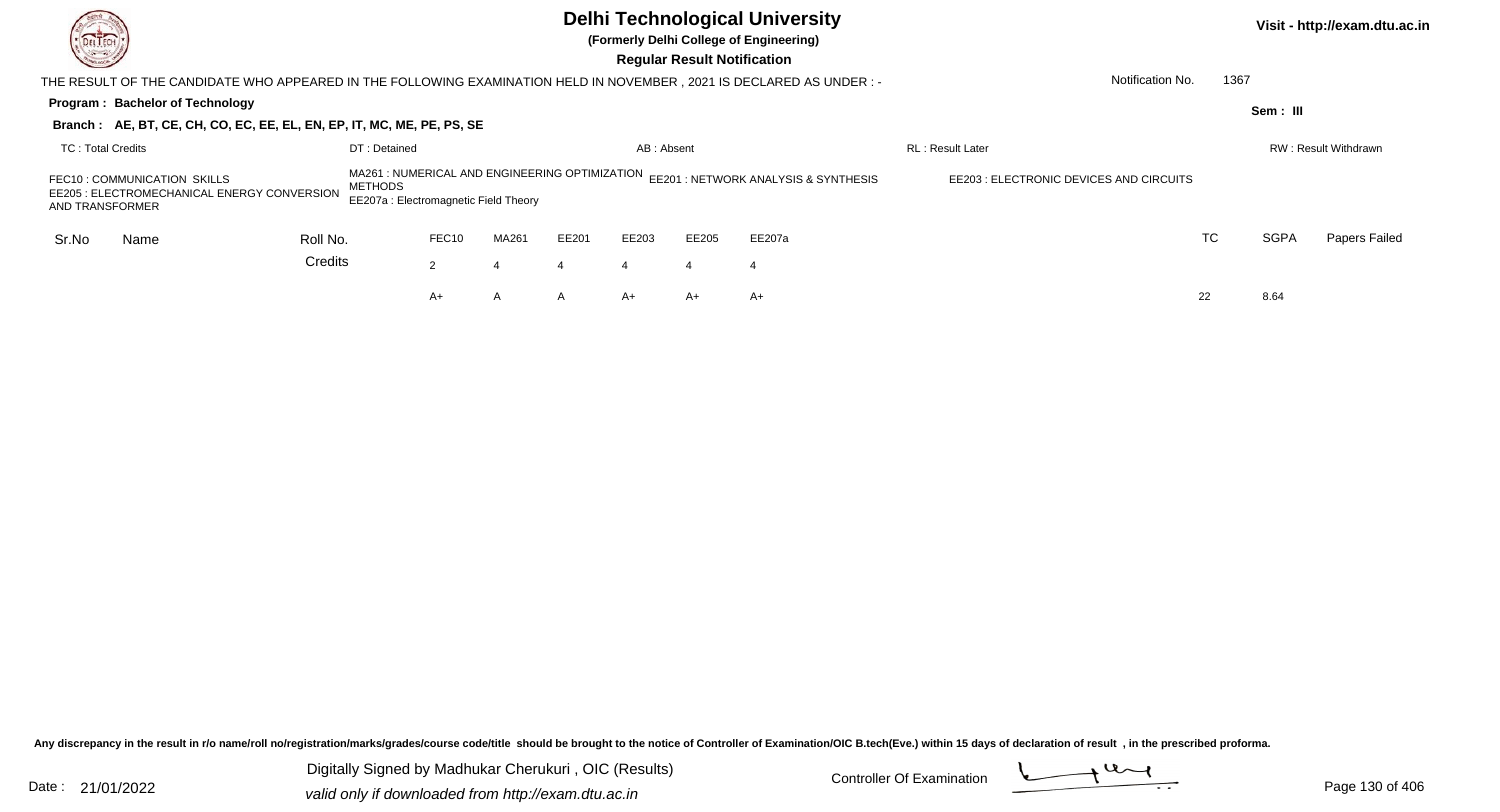| DEL TECI                 |                                                                                                                     |             |                                                         |                |                |                |                | <b>Regular Result Notification</b> | <b>Delhi Technological University</b><br>(Formerly Delhi College of Engineering)    |                                                                                                                                                                                                                                |                  |           |             | Visit - http://exam.dtu.ac.in |
|--------------------------|---------------------------------------------------------------------------------------------------------------------|-------------|---------------------------------------------------------|----------------|----------------|----------------|----------------|------------------------------------|-------------------------------------------------------------------------------------|--------------------------------------------------------------------------------------------------------------------------------------------------------------------------------------------------------------------------------|------------------|-----------|-------------|-------------------------------|
|                          | THE RESULT OF THE CANDIDATE WHO APPEARED IN THE FOLLOWING EXAMINATION HELD IN NOVEMBER, 2021 IS DECLARED AS UNDER:- |             |                                                         |                |                |                |                |                                    |                                                                                     |                                                                                                                                                                                                                                | Notification No. | 1367      |             |                               |
|                          | Program: Bachelor of Technology                                                                                     |             |                                                         |                |                |                |                |                                    |                                                                                     |                                                                                                                                                                                                                                |                  |           | Sem: III    |                               |
|                          | Branch: AE, BT, CE, CH, CO, EC, EE, EL, EN, EP, IT, MC, ME, PE, PS, SE                                              |             |                                                         |                |                |                |                |                                    |                                                                                     |                                                                                                                                                                                                                                |                  |           |             |                               |
| <b>TC: Total Credits</b> |                                                                                                                     |             | DT: Detained                                            |                |                |                | AB: Absent     |                                    |                                                                                     | RL: Result Later                                                                                                                                                                                                               |                  |           |             | RW: Result Withdrawn          |
| AND TRANSFORMER          | FEC11: Soft Skills and Personality Development<br>EE205 : ELECTROMECHANICAL ENERGY CONVERSION                       |             | <b>METHODS</b><br>EE207a : Electromagnetic Field Theory |                |                |                |                |                                    | MA261 : NUMERICAL AND ENGINEERING OPTIMIZATION EE201 : NETWORK ANALYSIS & SYNTHESIS | EE203 : ELECTRONIC DEVICES AND CIRCUITS                                                                                                                                                                                        |                  |           |             |                               |
| Sr.No                    | Name                                                                                                                | Roll No.    |                                                         | FEC11          | MA261          | EE201          | EE203          | EE205                              | EE207a                                                                              |                                                                                                                                                                                                                                |                  | <b>TC</b> | <b>SGPA</b> | Papers Failed                 |
|                          |                                                                                                                     | Credits     |                                                         | $\overline{2}$ | 4              | $\overline{4}$ | $\overline{4}$ | $\overline{4}$                     | $\overline{4}$                                                                      |                                                                                                                                                                                                                                |                  |           |             |                               |
| 818                      | <b>DEEPAK KUMAR</b>                                                                                                 | 2K20/EE/87  |                                                         | $\mathsf{A}$   | $B+$           | $A+$           | A              | $B+$                               | $B+$                                                                                |                                                                                                                                                                                                                                |                  | 22        | 7.64        |                               |
| 819                      | <b>HARISH SAIFI</b>                                                                                                 | 2K20/EE/110 |                                                         | $A+$           | $\circ$        | A+             | A+             | $\circ$                            | $A+$                                                                                |                                                                                                                                                                                                                                |                  | 22        | 9.36        |                               |
| 820                      | <b>KANISHK YADAV</b>                                                                                                | 2K20/EE/142 |                                                         | $\overline{A}$ | $B+$           | A+             | A              | $B+$                               | $B+$                                                                                |                                                                                                                                                                                                                                |                  | 22        | 7.64        |                               |
| 821                      | <b>KOSHAL</b>                                                                                                       | 2K20/EE/151 |                                                         | $A+$           | $\mathsf{A}$   | $A+$           | $B+$           | A                                  | $A+$                                                                                |                                                                                                                                                                                                                                |                  | 22        | 8.27        |                               |
| 822                      | <b>KUNDAN KUMAR</b>                                                                                                 | 2K20/EE/155 |                                                         | $A+$           | B              | A+             | $B+$           | A                                  | A+                                                                                  |                                                                                                                                                                                                                                |                  | 22        | 7.91        |                               |
| 823                      | <b>SAKET KUMAR</b>                                                                                                  | 2K20/EE/238 |                                                         | $A+$           | $\overline{A}$ | A              | $B+$           | A                                  | $A+$                                                                                |                                                                                                                                                                                                                                |                  | 22        | 8.09        |                               |
| 824                      | <b>SETH EKKA</b>                                                                                                    | 2K20/EE/248 |                                                         | $A+$           | A              | $B+$           | A              | A                                  | A                                                                                   |                                                                                                                                                                                                                                |                  | 22        | 7.91        |                               |
| 825                      | <b>TANISHQ HARIT</b>                                                                                                | 2K20/EE/278 |                                                         | $\mathsf{A}$   | B              | $B+$           | $\mathsf{A}$   | $B+$                               | A                                                                                   |                                                                                                                                                                                                                                |                  | 22        | 7.27        |                               |
| 826                      | <b>VISHAL SIHVAL</b>                                                                                                | 2K20/EE/305 |                                                         | $A+$           | A              | A              | $\mathsf{A}$   | $B+$                               | $A+$                                                                                |                                                                                                                                                                                                                                |                  | 22        | 8.09        |                               |
|                          |                                                                                                                     |             |                                                         |                |                |                |                |                                    |                                                                                     | Any discrepancy in the result in r/o name/roll no/registration/marks/grades/course code/title should be brought to the notice of Controller of Examination/OIC B.tech(Eve.) within 15 days of declaration of result , in the p |                  |           |             |                               |

Date : 21/01/2022 Digital Digital of Microsofted Chemical Controller Of Examination Determination Page 131 of 40 Digitally Signed by Madhukar Cherukuri , OIC (Results)

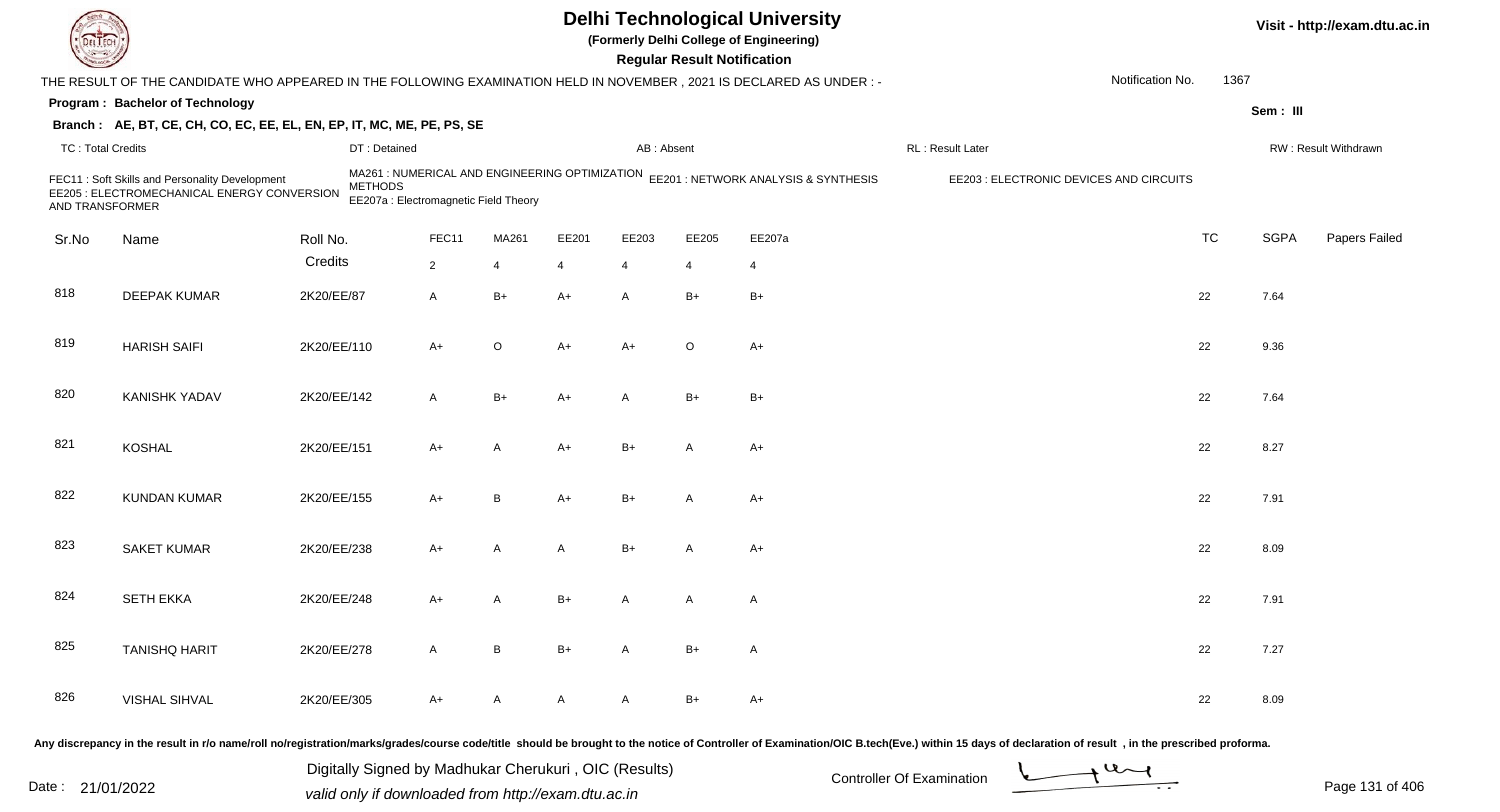|                          |                                                                                                                        |                |                                                                                         |                |                |                       | <b>Regular Result Notification</b> | <b>Delhi Technological University</b><br>(Formerly Delhi College of Engineering) |                                         |           |             | Visit - http://exam.dtu.ac.in |
|--------------------------|------------------------------------------------------------------------------------------------------------------------|----------------|-----------------------------------------------------------------------------------------|----------------|----------------|-----------------------|------------------------------------|----------------------------------------------------------------------------------|-----------------------------------------|-----------|-------------|-------------------------------|
|                          | THE RESULT OF THE CANDIDATE WHO APPEARED IN THE FOLLOWING EXAMINATION HELD IN NOVEMBER , 2021 IS DECLARED AS UNDER : - |                |                                                                                         |                |                |                       |                                    |                                                                                  | Notification No.                        | 1367      |             |                               |
|                          | Program: Bachelor of Technology                                                                                        |                |                                                                                         |                |                |                       |                                    |                                                                                  |                                         |           | Sem: III    |                               |
|                          | Branch: AE, BT, CE, CH, CO, EC, EE, EL, EN, EP, IT, MC, ME, PE, PS, SE                                                 |                |                                                                                         |                |                |                       |                                    |                                                                                  |                                         |           |             |                               |
| <b>TC: Total Credits</b> |                                                                                                                        |                | DT: Detained                                                                            |                |                | AB: Absent            |                                    |                                                                                  | RL: Result Later                        |           |             | RW: Result Withdrawn          |
| AND TRANSFORMER          | FEC11: Soft Skills and Personality Development<br>EE205 : ELECTROMECHANICAL ENERGY CONVERSION                          | <b>METHODS</b> | MA261 : NUMERICAL AND ENGINEERING OPTIMIZATION<br>EE207a : Electromagnetic Field Theory |                |                |                       |                                    | EE201 : NETWORK ANALYSIS & SYNTHESIS                                             | EE203 : ELECTRONIC DEVICES AND CIRCUITS |           |             |                               |
| Sr.No                    | Name                                                                                                                   | Roll No.       | FEC11                                                                                   | MA261          | EE201          | EE203                 | EE205                              | EE207a                                                                           |                                         | <b>TC</b> | <b>SGPA</b> | Papers Failed                 |
|                          |                                                                                                                        | Credits        | $\overline{2}$                                                                          | $\overline{4}$ | 4              | $\boldsymbol{\Delta}$ | $\overline{4}$                     | $\overline{4}$                                                                   |                                         |           |             |                               |
|                          |                                                                                                                        |                | A+                                                                                      | A              | A              | $\overline{A}$        | $B+$                               | $A+$                                                                             |                                         | 22        | 8.09        |                               |
| <b>AND TRANSFORMER</b>   | FEC12 : BUSINESS COMMUNICATION AND<br>YLATION SKILLS<br>ELECTROMECHANICAL ENERGY CONVERSION                            | <b>METHODS</b> | MA261 : NUMERICAL AND ENGINEERING OPTIMIZATION<br>EE207a : Electromagnetic Field Theory |                |                |                       |                                    | EE201 : NETWORK ANALYSIS & SYNTHESIS                                             | EE203 : ELECTRONIC DEVICES AND CIRCUITS |           |             |                               |
| Sr.No                    | Name                                                                                                                   | Roll No.       | FEC12                                                                                   | MA261          | EE201          | EE203                 | EE205                              | EE207a                                                                           |                                         | <b>TC</b> | <b>SGPA</b> | Papers Failed                 |
|                          |                                                                                                                        | Credits        | $\overline{2}$                                                                          | $\overline{4}$ | $\overline{4}$ | $\overline{4}$        | $\overline{4}$                     | 4                                                                                |                                         |           |             |                               |
| 827                      | <b>JOY BHATNAGAR</b>                                                                                                   | 2K20/EE/139    | B                                                                                       | $\mathsf C$    | $A+$           | $B+$                  | $B+$                               | A                                                                                |                                         | 22        | 7.09        |                               |
| 828                      | SAHAJJIT SINGH                                                                                                         | 2K20/EE/232    | A                                                                                       | A              | B+             | A                     | $B+$                               | A                                                                                |                                         | 22        | 7.64        |                               |
| 829                      | SAHIL BHARTI                                                                                                           | 2K20/EE/233    | A                                                                                       | A              | A+             | $\overline{A}$        | $B+$                               | $\mathsf{A}$                                                                     |                                         | 22        | 8.00        |                               |
| 830                      | <b>VAIBHAV SHARMA</b>                                                                                                  | 2K20/EE/295    | A+                                                                                      | A+             | A+             | A+                    | A+                                 | $A+$                                                                             |                                         | 22        | 9.00        |                               |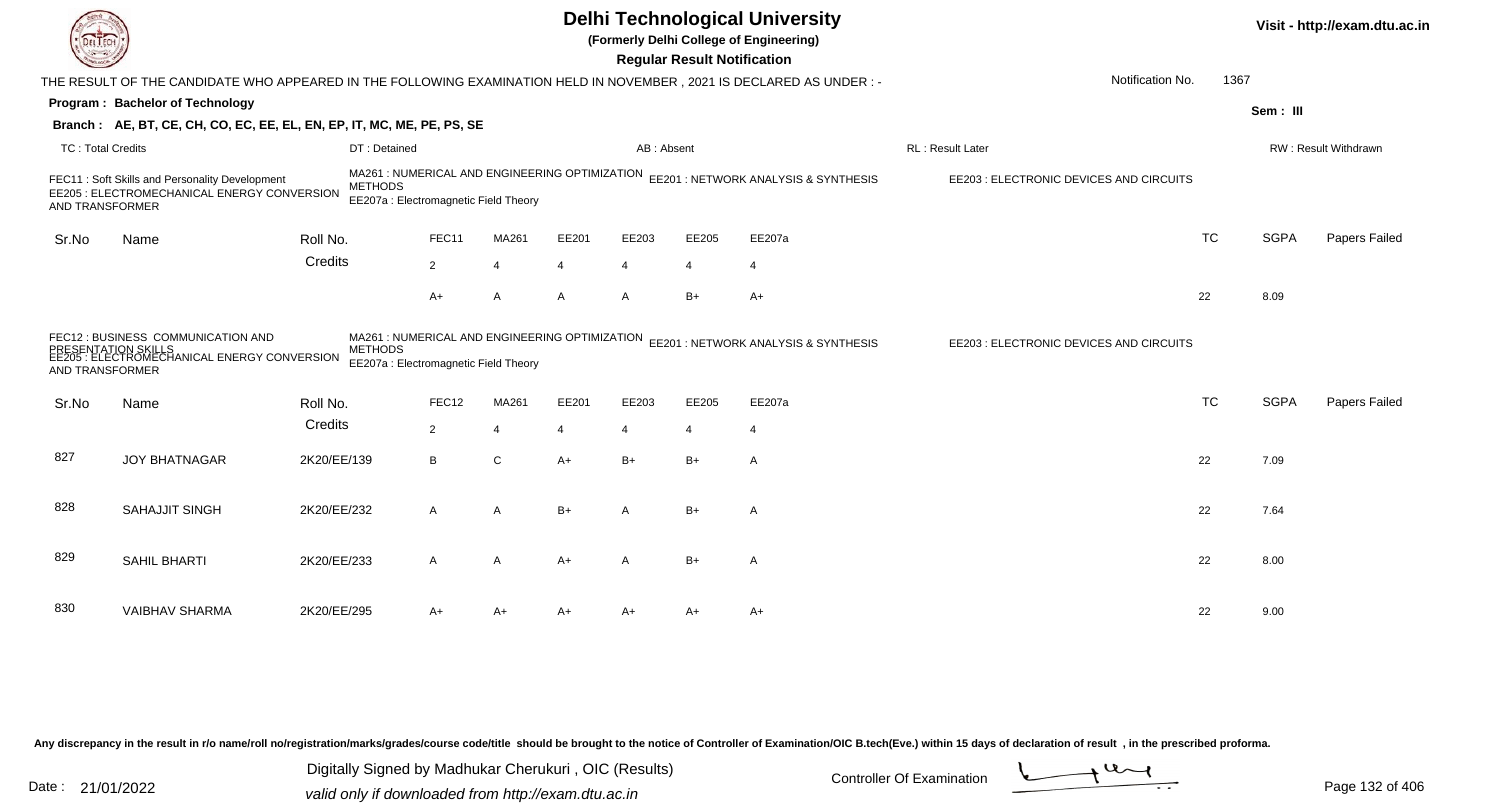|                                                                                                                                                                                                                                                                                        |                                                                                                                       |              |                |                |         |                | <b>Regular Result Notification</b> | <b>Delhi Technological University</b><br>(Formerly Delhi College of Engineering) |                  |           |             | Visit - http://exam.dtu.ac.in |
|----------------------------------------------------------------------------------------------------------------------------------------------------------------------------------------------------------------------------------------------------------------------------------------|-----------------------------------------------------------------------------------------------------------------------|--------------|----------------|----------------|---------|----------------|------------------------------------|----------------------------------------------------------------------------------|------------------|-----------|-------------|-------------------------------|
|                                                                                                                                                                                                                                                                                        | THE RESULT OF THE CANDIDATE WHO APPEARED IN THE FOLLOWING EXAMINATION HELD IN NOVEMBER , 2021 IS DECLARED AS UNDER :- |              |                |                |         |                |                                    |                                                                                  | Notification No. | 1367      |             |                               |
|                                                                                                                                                                                                                                                                                        | Program: Bachelor of Technology                                                                                       |              |                |                |         |                |                                    |                                                                                  |                  |           | Sem : III   |                               |
|                                                                                                                                                                                                                                                                                        | Branch: AE, BT, CE, CH, CO, EC, EE, EL, EN, EP, IT, MC, ME, PE, PS, SE                                                |              |                |                |         |                |                                    |                                                                                  |                  |           |             |                               |
| <b>TC: Total Credits</b>                                                                                                                                                                                                                                                               |                                                                                                                       | DT: Detained |                |                |         | AB: Absent     |                                    |                                                                                  | RL: Result Later |           |             | RW: Result Withdrawn          |
| MA261 : NUMERICAL AND ENGINEERING OPTIMIZATION EE201 : NETWORK ANALYSIS & SYNTHESIS<br>EE203 : ELECTRONIC DEVICES AND CIRCUITS<br>FEC13 : PUBLIC SPEAKING<br><b>METHODS</b><br>EE205 : ELECTROMECHANICAL ENERGY CONVERSION<br>EE207a : Electromagnetic Field Theory<br>AND TRANSFORMER |                                                                                                                       |              |                |                |         |                |                                    |                                                                                  |                  |           |             |                               |
| Sr.No                                                                                                                                                                                                                                                                                  | Name                                                                                                                  | Roll No.     | FEC13          | MA261          | EE201   | EE203          | EE205                              | EE207a                                                                           |                  | <b>TC</b> | <b>SGPA</b> | Papers Failed                 |
|                                                                                                                                                                                                                                                                                        |                                                                                                                       | Credits      | $\overline{2}$ | $\overline{4}$ |         | $\overline{4}$ | $\overline{4}$                     | $\overline{4}$                                                                   |                  |           |             |                               |
| 831                                                                                                                                                                                                                                                                                    | AARYAMANN SINGH                                                                                                       | 2K20/EE/01   | $\circ$        | $A+$           | $\circ$ | $A+$           | A                                  | $A+$                                                                             |                  | 22        | 9.09        |                               |
| 832                                                                                                                                                                                                                                                                                    | <b>ANKUR KUMAR</b>                                                                                                    | 2K20/EE/39   | $\circ$        | $B+$           | P       | P              | B                                  | $B+$                                                                             |                  | 22        | 6.00        |                               |
| 833                                                                                                                                                                                                                                                                                    | SAMARTH SRIVASTAVA                                                                                                    | 2K20/EE/240  | $\circ$        | B              |         |                |                                    | $\mathsf{C}$                                                                     |                  | 22        | 5.82        |                               |

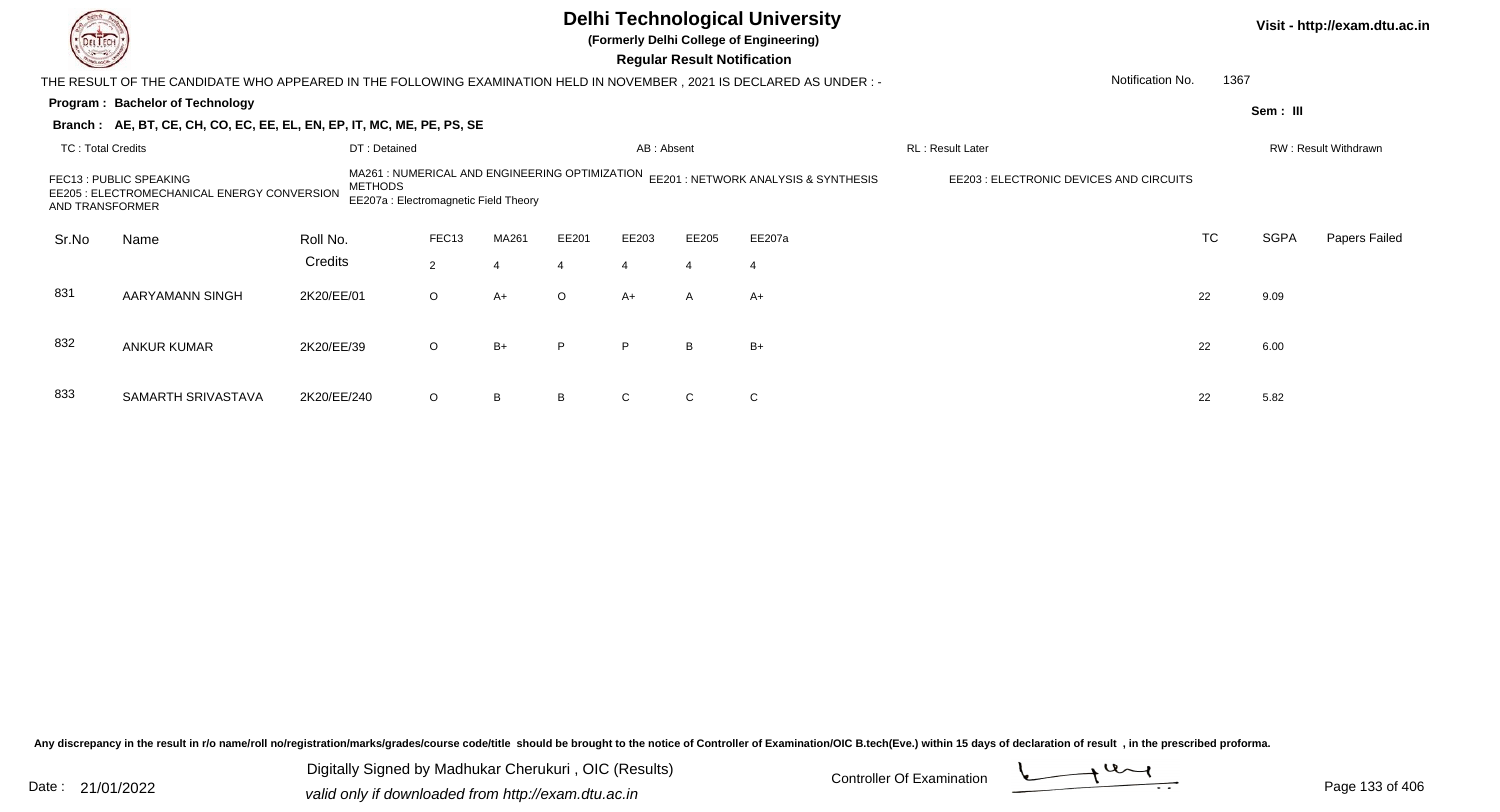| DEL TEC                  |                                                                                                                      |             |                                                         |                |         |                |            | <b>Regular Result Notification</b> | <b>Delhi Technological University</b><br>(Formerly Delhi College of Engineering)    |                                                                                                                                                                                                                                |                  |           |             | Visit - http://exam.dtu.ac.in |
|--------------------------|----------------------------------------------------------------------------------------------------------------------|-------------|---------------------------------------------------------|----------------|---------|----------------|------------|------------------------------------|-------------------------------------------------------------------------------------|--------------------------------------------------------------------------------------------------------------------------------------------------------------------------------------------------------------------------------|------------------|-----------|-------------|-------------------------------|
|                          | THE RESULT OF THE CANDIDATE WHO APPEARED IN THE FOLLOWING EXAMINATION HELD IN NOVEMBER, 2021 IS DECLARED AS UNDER: - |             |                                                         |                |         |                |            |                                    |                                                                                     |                                                                                                                                                                                                                                | Notification No. | 1367      |             |                               |
|                          | Program: Bachelor of Technology                                                                                      |             |                                                         |                |         |                |            |                                    |                                                                                     |                                                                                                                                                                                                                                |                  |           | Sem: III    |                               |
|                          | Branch: AE, BT, CE, CH, CO, EC, EE, EL, EN, EP, IT, MC, ME, PE, PS, SE                                               |             |                                                         |                |         |                |            |                                    |                                                                                     |                                                                                                                                                                                                                                |                  |           |             |                               |
| <b>TC: Total Credits</b> |                                                                                                                      |             | DT: Detained                                            |                |         |                | AB: Absent |                                    |                                                                                     | RL: Result Later                                                                                                                                                                                                               |                  |           |             | RW: Result Withdrawn          |
| AND TRANSFORMER          | FEC14 : APPRECIATION OF SHORT STORIES<br>EE205 : ELECTROMECHANICAL ENERGY CONVERSION                                 |             | <b>METHODS</b><br>EE207a : Electromagnetic Field Theory |                |         |                |            |                                    | MA261 : NUMERICAL AND ENGINEERING OPTIMIZATION EE201 : NETWORK ANALYSIS & SYNTHESIS | EE203 : ELECTRONIC DEVICES AND CIRCUITS                                                                                                                                                                                        |                  |           |             |                               |
| Sr.No                    | Name                                                                                                                 | Roll No.    |                                                         | FEC14          | MA261   | EE201          | EE203      | EE205                              | EE207a                                                                              |                                                                                                                                                                                                                                |                  | <b>TC</b> | <b>SGPA</b> | Papers Failed                 |
|                          |                                                                                                                      | Credits     |                                                         | $\overline{2}$ | 4       | $\overline{4}$ | 4          | $\overline{4}$                     | $\overline{4}$                                                                      |                                                                                                                                                                                                                                |                  |           |             |                               |
| 834                      | KARTIKAYE BHARDWAJ                                                                                                   | 2K20/EE/146 |                                                         | $\circ$        | $A+$    | $A+$           | $A+$       | $A+$                               | $A+$                                                                                |                                                                                                                                                                                                                                |                  | 22        | 9.09        |                               |
| 835                      | <b>KESHAV CHAUHAN</b>                                                                                                | 2K20/EE/148 |                                                         | $\circ$        | $A+$    | A+             | A+         | $\circ$                            | $\circ$                                                                             |                                                                                                                                                                                                                                |                  | 22        | 9.45        |                               |
| 836                      | <b>KRISHAN KANT</b>                                                                                                  | 2K20/EE/152 |                                                         | $\mathsf{A}$   | $A+$    | A+             | A          | $A+$                               | A                                                                                   |                                                                                                                                                                                                                                |                  | 22        | 8.55        |                               |
| 837                      | <b>MAYANK</b>                                                                                                        | 2K20/EE/161 |                                                         | $\mathsf{A}$   | $A+$    | A              | A          | C                                  | $A+$                                                                                |                                                                                                                                                                                                                                |                  | 22        | 7.82        |                               |
| 838                      | <b>MUDIT TRIPATHI</b>                                                                                                | 2K20/EE/171 |                                                         | $A+$           | $\circ$ | A              | A+         | $\circ$                            | $\circ$                                                                             |                                                                                                                                                                                                                                |                  | 22        | 9.36        |                               |
| 839                      | PRINCE SHISHODIA                                                                                                     | 2K20/EE/200 |                                                         | $\overline{A}$ | $\circ$ | $\mathsf{A}$   | A+         | A                                  | $\circ$                                                                             |                                                                                                                                                                                                                                |                  | 22        | 8.91        |                               |
| 840                      | <b>RISHIT TOTEJA</b>                                                                                                 | 2K20/EE/217 |                                                         | $A+$           | $\circ$ | A              | O          | O                                  | A                                                                                   |                                                                                                                                                                                                                                |                  | 22        | 9.18        |                               |
| 841                      | RISHU YADAV                                                                                                          | 2K20/EE/218 |                                                         | A+             | $A+$    | A              | A+         | $\circ$                            | $\circ$                                                                             |                                                                                                                                                                                                                                |                  | 22        | 9.18        |                               |
| 842                      | <b>SANKALP GAUTAM</b>                                                                                                | 2K20/EE/243 |                                                         | $A+$           | $\circ$ | A+             | A+         | $\circ$                            | $\circ$                                                                             |                                                                                                                                                                                                                                |                  | 22        | 9.55        |                               |
|                          |                                                                                                                      |             |                                                         |                |         |                |            |                                    |                                                                                     | Any discrepancy in the result in r/o name/roll no/registration/marks/grades/course code/title should be brought to the notice of Controller of Examination/OIC B.tech(Eve.) within 15 days of declaration of result , in the p |                  |           |             |                               |

Date : 21/01/2022 Digital Digital of Controller Of Examination Determination Date : 21/01/2022<br>valid only if downloaded from http://exam.dtu.ac.in Digitally Signed by Madhukar Cherukuri , OIC (Results)

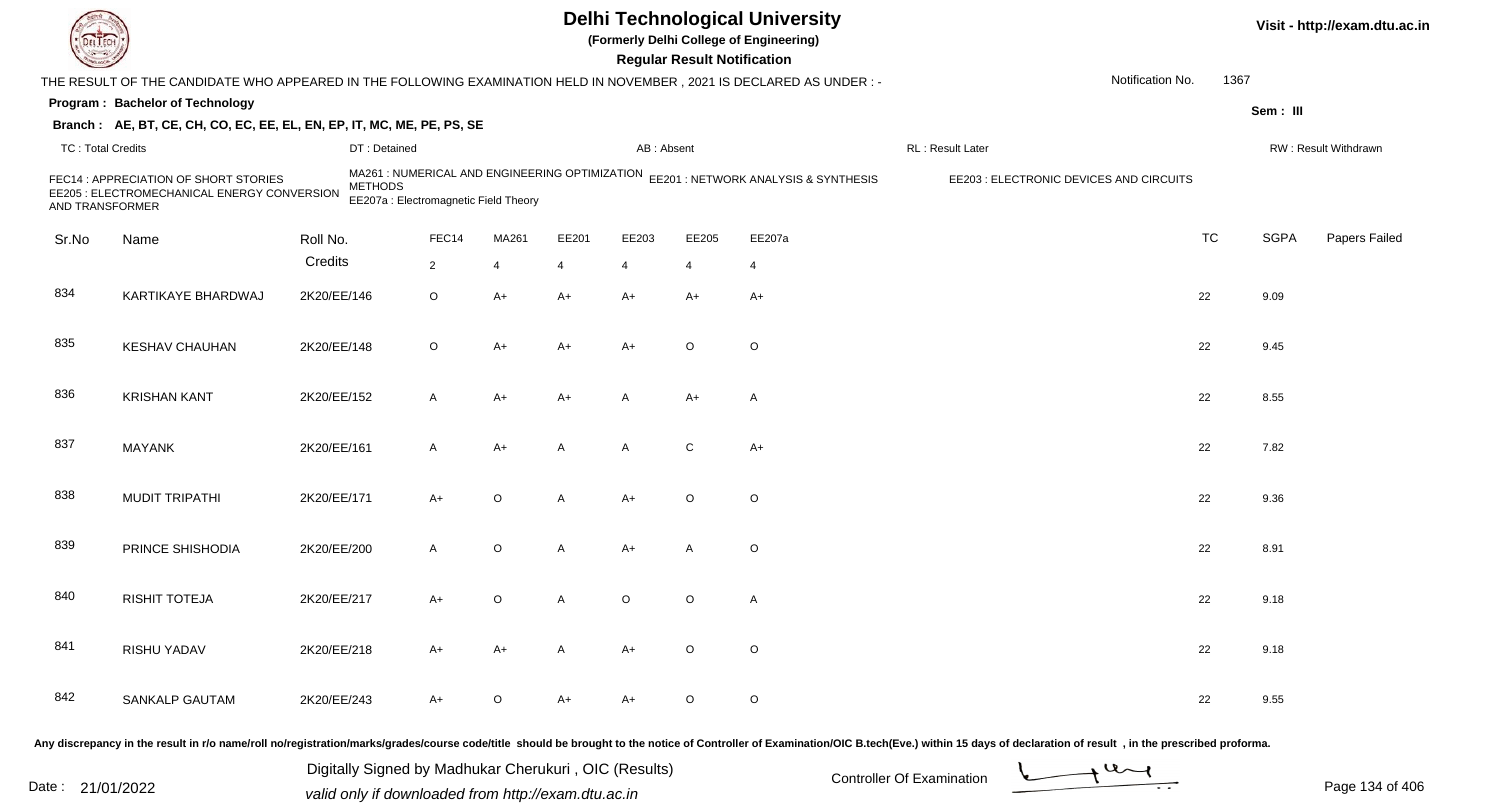| <b>Common</b>     |                                                                                                                       |                                                                                                          |              |                |         |       |            | <b>Regular Result Notification</b>   | <b>Delhi Technological University</b><br>(Formerly Delhi College of Engineering) |                          |      |             | Visit - http://exam.dtu.ac.in |
|-------------------|-----------------------------------------------------------------------------------------------------------------------|----------------------------------------------------------------------------------------------------------|--------------|----------------|---------|-------|------------|--------------------------------------|----------------------------------------------------------------------------------|--------------------------|------|-------------|-------------------------------|
|                   | THE RESULT OF THE CANDIDATE WHO APPEARED IN THE FOLLOWING EXAMINATION HELD IN NOVEMBER , 2021 IS DECLARED AS UNDER :- |                                                                                                          |              |                |         |       |            |                                      |                                                                                  | Notification No.         | 1367 |             |                               |
|                   | Program: Bachelor of Technology                                                                                       |                                                                                                          |              |                |         |       |            |                                      |                                                                                  |                          |      | Sem: III    |                               |
|                   | Branch: AE, BT, CE, CH, CO, EC, EE, EL, EN, EP, IT, MC, ME, PE, PS, SE                                                |                                                                                                          |              |                |         |       |            |                                      |                                                                                  |                          |      |             |                               |
| TC: Total Credits |                                                                                                                       |                                                                                                          | DT: Detained |                |         |       | AB: Absent |                                      |                                                                                  | <b>RL</b> : Result Later |      |             | RW: Result Withdrawn          |
| AND TRANSFORMER   | FEC14 : APPRECIATION OF SHORT STORIES<br>EE205 : ELECTROMECHANICAL ENERGY CONVERSION                                  | MA261 : NUMERICAL AND ENGINEERING OPTIMIZATION<br><b>METHODS</b><br>EE207a: Electromagnetic Field Theory |              |                |         |       |            | EE201 : NETWORK ANALYSIS & SYNTHESIS | EE203 : ELECTRONIC DEVICES AND CIRCUITS                                          |                          |      |             |                               |
| Sr.No             | Name                                                                                                                  | Roll No.                                                                                                 |              | FEC14          | MA261   | EE201 | EE203      | EE205                                | EE207a                                                                           |                          | TC   | <b>SGPA</b> | Papers Failed                 |
|                   |                                                                                                                       | Credits                                                                                                  |              | $\overline{2}$ | 4       |       | 4          |                                      | $\overline{4}$                                                                   |                          |      |             |                               |
|                   |                                                                                                                       |                                                                                                          |              | A+             | $\circ$ | A+    | $A+$       | $\circ$                              | $\circ$                                                                          |                          | 22   | 9.55        |                               |
|                   |                                                                                                                       |                                                                                                          |              |                |         |       |            |                                      |                                                                                  |                          |      |             |                               |

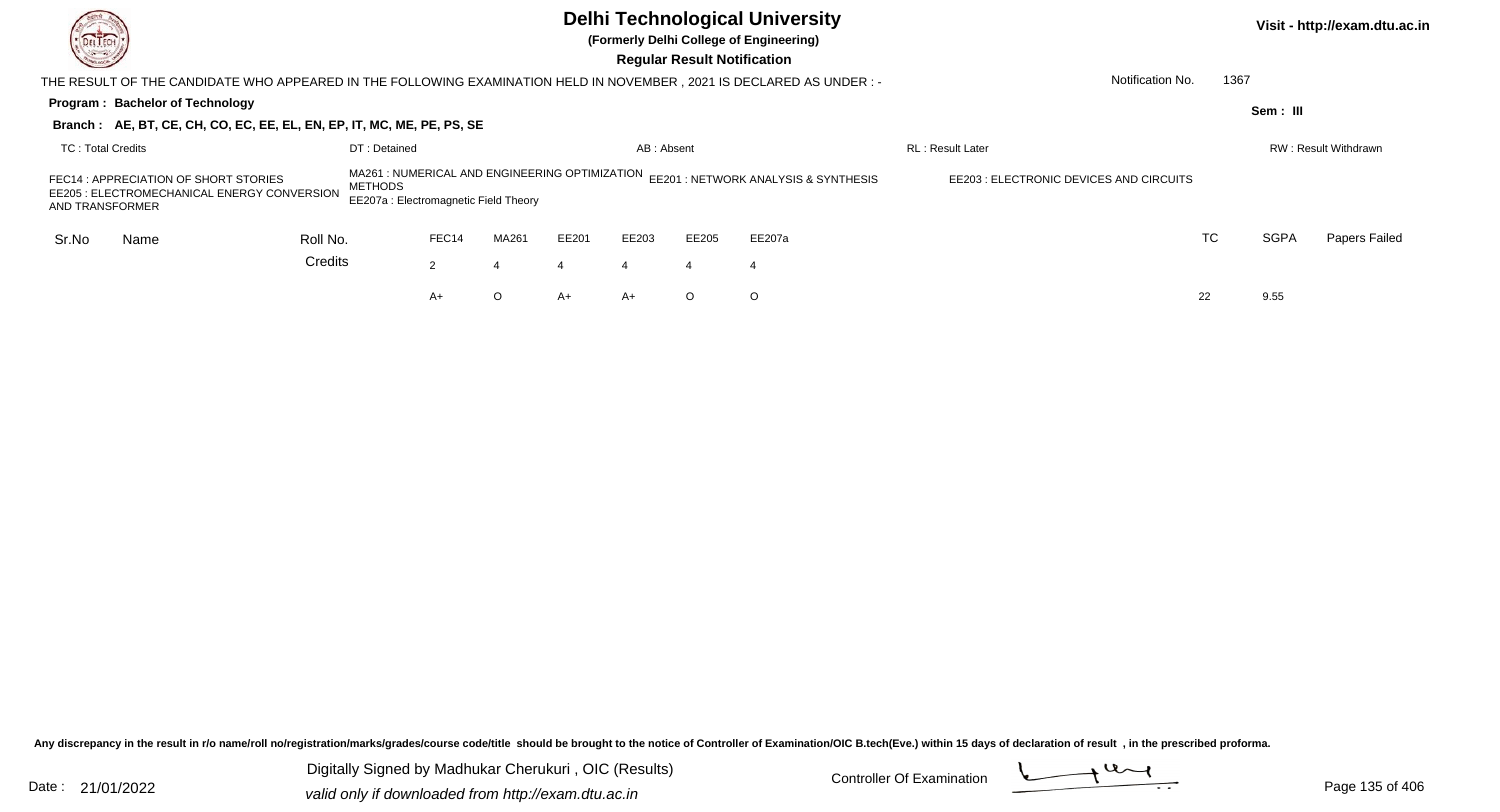|                          |                                                                                                                     |             |                                                                                                           |                |         |                | <b>Regular Result Notification</b> | <b>Delhi Technological University</b><br>(Formerly Delhi College of Engineering) |                                         |                  |           |             | Visit - http://exam.dtu.ac.in |
|--------------------------|---------------------------------------------------------------------------------------------------------------------|-------------|-----------------------------------------------------------------------------------------------------------|----------------|---------|----------------|------------------------------------|----------------------------------------------------------------------------------|-----------------------------------------|------------------|-----------|-------------|-------------------------------|
|                          | THE RESULT OF THE CANDIDATE WHO APPEARED IN THE FOLLOWING EXAMINATION HELD IN NOVEMBER, 2021 IS DECLARED AS UNDER:- |             |                                                                                                           |                |         |                |                                    |                                                                                  |                                         | Notification No. | 1367      |             |                               |
|                          | Program: Bachelor of Technology                                                                                     |             |                                                                                                           |                |         |                |                                    |                                                                                  |                                         |                  |           | Sem: III    |                               |
|                          | Branch: AE, BT, CE, CH, CO, EC, EE, EL, EN, EP, IT, MC, ME, PE, PS, SE                                              |             |                                                                                                           |                |         |                |                                    |                                                                                  |                                         |                  |           |             |                               |
| <b>TC: Total Credits</b> |                                                                                                                     |             | DT: Detained                                                                                              |                |         | AB: Absent     |                                    |                                                                                  | RL: Result Later                        |                  |           |             | RW: Result Withdrawn          |
| AND TRANSFORMER          | FEC18 : FINANCIAL STATEMENTS ANALYSIS<br>EE205 : ELECTROMECHANICAL ENERGY CONVERSION                                |             | MA261 : NUMERICAL AND ENGINEERING OPTIMIZATION<br><b>METHODS</b><br>EE207a : Electromagnetic Field Theory |                |         |                |                                    | EE201 : NETWORK ANALYSIS & SYNTHESIS                                             | EE203 : ELECTRONIC DEVICES AND CIRCUITS |                  |           |             |                               |
| Sr.No                    | Name                                                                                                                | Roll No.    | FEC18                                                                                                     | MA261          | EE201   | EE203          | EE205                              | EE207a                                                                           |                                         |                  | <b>TC</b> | <b>SGPA</b> | Papers Failed                 |
|                          |                                                                                                                     | Credits     | $\overline{2}$                                                                                            | $\overline{4}$ | 4       | $\overline{4}$ | 4                                  | 4                                                                                |                                         |                  |           |             |                               |
| 843                      | ANIRUDH SHARMA                                                                                                      | 2K20/EE/35  | A                                                                                                         | $\mathsf O$    | $A+$    | $\mathsf{A}$   | $B+$                               | $\circ$                                                                          |                                         |                  | 22        | 8.73        |                               |
| 844                      | ANUJ KUMAR TANWAR                                                                                                   | 2K20/EE/50  | A                                                                                                         | A              | A+      | C              | $\overline{A}$                     | $A+$                                                                             |                                         |                  | 22        | 7.82        |                               |
| 845                      | <b>ASHUTOSH SINGH</b>                                                                                               | 2K20/EE/67  | A+                                                                                                        | O              | $\circ$ | $A+$           | $A+$                               | A+                                                                               |                                         |                  | 22        | 9.36        |                               |
| 846                      | AYUSH SHUKLA                                                                                                        | 2K20/EE/73  | A                                                                                                         | A+             | B       | $B+$           | A                                  | $A+$                                                                             |                                         |                  | 22        | 7.82        |                               |
| 847                      | <b>ISHAAN SACHAR</b>                                                                                                | 2K20/EE/131 | A+                                                                                                        | A+             | A+      | A              | $\circ$                            | $A+$                                                                             |                                         |                  | 22        | 9.00        |                               |
| 848                      | JOHN MULENGA                                                                                                        | 2K20/EE/138 | A                                                                                                         | $B+$           | A       | A              | $B+$                               | $\mathsf{A}$                                                                     |                                         |                  | 22        | 7.64        |                               |
| 849                      | <b>NIKHIL</b>                                                                                                       | 2K20/EE/177 | A+                                                                                                        | A+             |         | A+             | A+                                 | A                                                                                |                                         |                  | 22        | 8.64        |                               |
| 850                      | <b>NISHANT</b>                                                                                                      | 2K20/EE/181 | $B+$                                                                                                      | A+             | A       | $A+$           | $B+$                               | $\mathsf{A}$                                                                     |                                         |                  | 22        | 8.09        |                               |
| 851                      | SAMUEL KIPROTICH<br><b>TOWETT</b>                                                                                   | 2K20/EE/241 | A                                                                                                         | $B+$           | B+      | $\mathsf{A}$   | $\mathsf{C}$                       | $\mathsf{A}$                                                                     |                                         |                  | 22        | 7.09        |                               |
|                          |                                                                                                                     |             |                                                                                                           |                |         |                |                                    |                                                                                  |                                         |                  |           |             |                               |

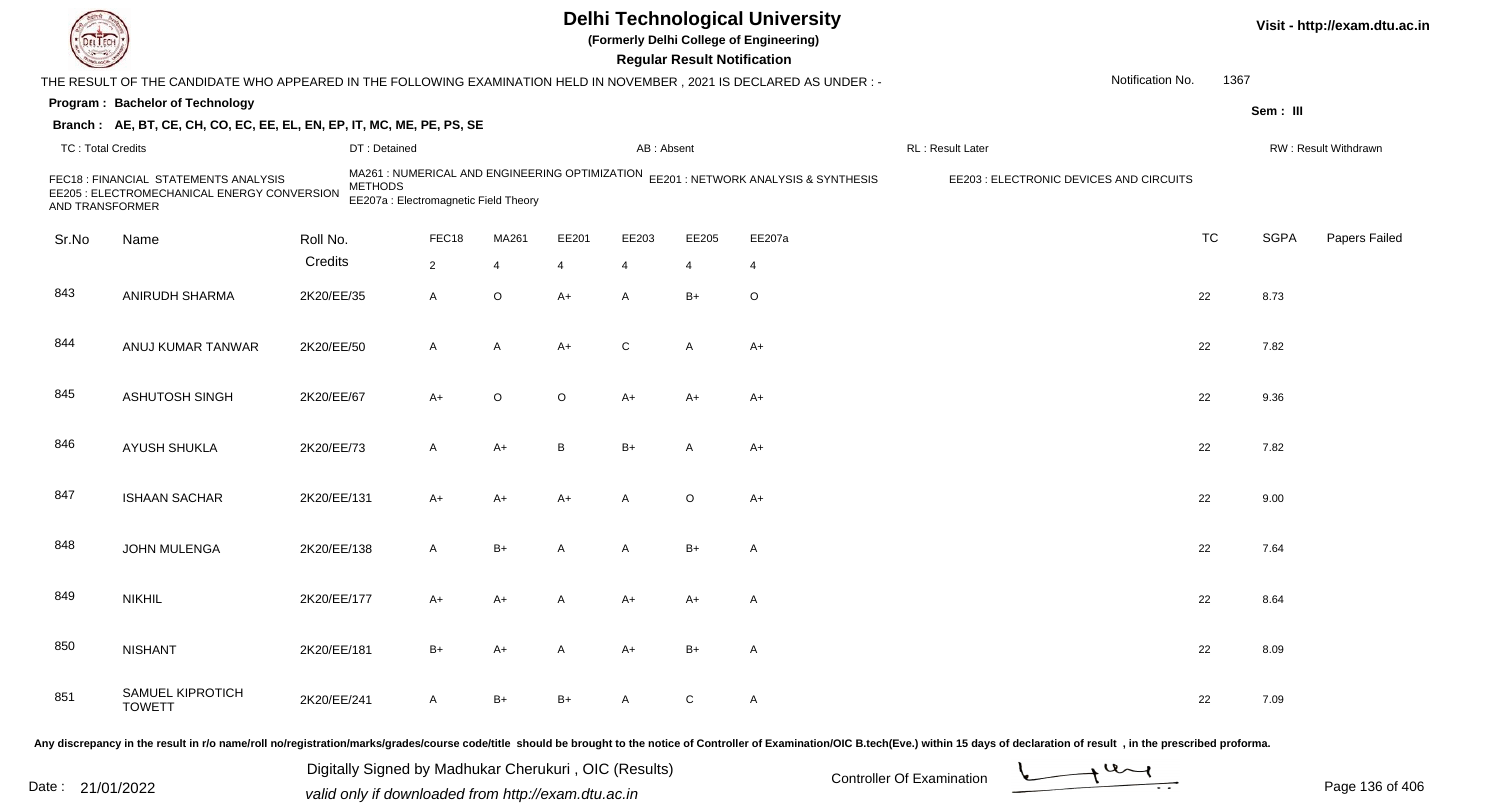| <b>Common</b>            |                                                                                                                                                                                                                                                                                                        |              |                |       |       |                       | <b>Regular Result Notification</b> | <b>Delhi Technological University</b><br>(Formerly Delhi College of Engineering) |                         |                  |             | Visit - http://exam.dtu.ac.in |
|--------------------------|--------------------------------------------------------------------------------------------------------------------------------------------------------------------------------------------------------------------------------------------------------------------------------------------------------|--------------|----------------|-------|-------|-----------------------|------------------------------------|----------------------------------------------------------------------------------|-------------------------|------------------|-------------|-------------------------------|
|                          | THE RESULT OF THE CANDIDATE WHO APPEARED IN THE FOLLOWING EXAMINATION HELD IN NOVEMBER , 2021 IS DECLARED AS UNDER :-                                                                                                                                                                                  |              |                |       |       |                       |                                    |                                                                                  |                         | Notification No. | 1367        |                               |
|                          | Program: Bachelor of Technology                                                                                                                                                                                                                                                                        |              |                |       |       |                       |                                    |                                                                                  |                         |                  | Sem: III    |                               |
|                          | Branch: AE, BT, CE, CH, CO, EC, EE, EL, EN, EP, IT, MC, ME, PE, PS, SE                                                                                                                                                                                                                                 |              |                |       |       |                       |                                    |                                                                                  |                         |                  |             |                               |
| <b>TC: Total Credits</b> |                                                                                                                                                                                                                                                                                                        | DT: Detained |                |       |       | AB: Absent            |                                    |                                                                                  | <b>RL: Result Later</b> |                  |             | RW: Result Withdrawn          |
|                          | MA261 : NUMERICAL AND ENGINEERING OPTIMIZATION<br>EE201 : NETWORK ANALYSIS & SYNTHESIS<br>EE203 : ELECTRONIC DEVICES AND CIRCUITS<br>FEC18 : FINANCIAL STATEMENTS ANALYSIS<br><b>METHODS</b><br>EE205 : ELECTROMECHANICAL ENERGY CONVERSION<br>EE207a: Electromagnetic Field Theory<br>AND TRANSFORMER |              |                |       |       |                       |                                    |                                                                                  |                         |                  |             |                               |
| Sr.No                    | Name                                                                                                                                                                                                                                                                                                   | Roll No.     | FEC18          | MA261 | EE201 | EE203                 | EE205                              | EE207a                                                                           |                         | <b>TC</b>        | <b>SGPA</b> | Papers Failed                 |
|                          |                                                                                                                                                                                                                                                                                                        | Credits      | $\overline{2}$ | 4     |       | $\boldsymbol{\Delta}$ | 4                                  | $\overline{4}$                                                                   |                         |                  |             |                               |
|                          |                                                                                                                                                                                                                                                                                                        |              | A              | $B+$  | B+    | $\mathsf{A}$          | $\mathsf{C}$                       | A                                                                                |                         | 22               | 7.09        |                               |
| 852                      | <b>SWABHANU KHOSLA</b>                                                                                                                                                                                                                                                                                 | 2K20/EE/276  | A              | $B+$  | В     | $B+$                  | B+                                 | $B+$                                                                             |                         | 22               | 6.91        |                               |

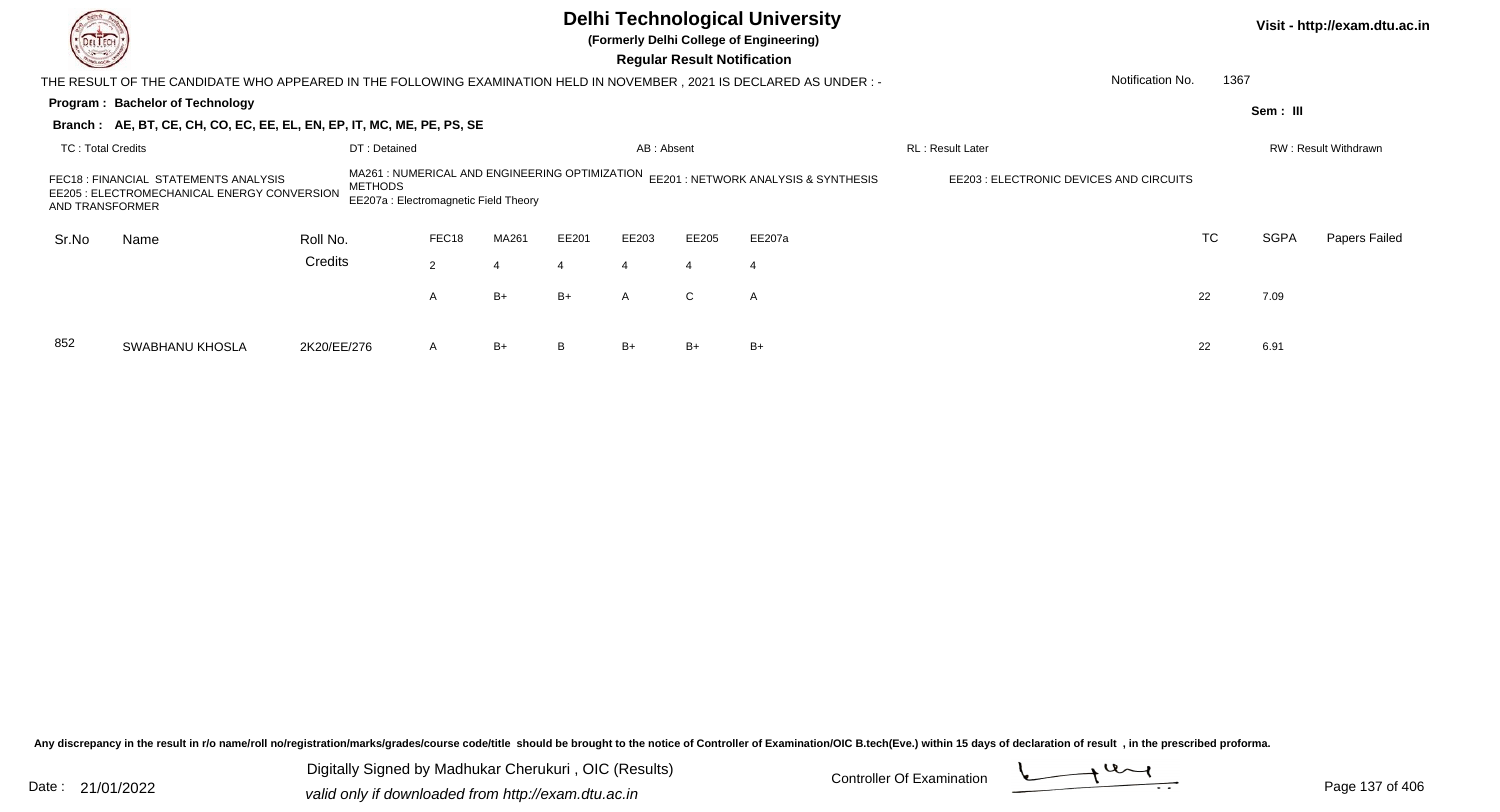| <b>DELTECH</b>                      |                                                                                                                                                                                                                                |                                                       |                                                                                         |                |                |                | <b>Regular Result Notification</b> | <b>Delhi Technological University</b><br>(Formerly Delhi College of Engineering) |                           |                                         |                          |             | Visit - http://exam.dtu.ac.in              |
|-------------------------------------|--------------------------------------------------------------------------------------------------------------------------------------------------------------------------------------------------------------------------------|-------------------------------------------------------|-----------------------------------------------------------------------------------------|----------------|----------------|----------------|------------------------------------|----------------------------------------------------------------------------------|---------------------------|-----------------------------------------|--------------------------|-------------|--------------------------------------------|
|                                     | THE RESULT OF THE CANDIDATE WHO APPEARED IN THE FOLLOWING EXAMINATION HELD IN NOVEMBER, 2021 IS DECLARED AS UNDER :-                                                                                                           |                                                       |                                                                                         |                |                |                |                                    |                                                                                  |                           |                                         | Notification No.<br>1367 |             |                                            |
|                                     | Program: Bachelor of Technology                                                                                                                                                                                                |                                                       |                                                                                         |                |                |                |                                    |                                                                                  |                           |                                         |                          | Sem: III    |                                            |
|                                     | Branch: AE, BT, CE, CH, CO, EC, EE, EL, EN, EP, IT, MC, ME, PE, PS, SE                                                                                                                                                         |                                                       |                                                                                         |                |                |                |                                    |                                                                                  |                           |                                         |                          |             |                                            |
| <b>TC: Total Credits</b>            |                                                                                                                                                                                                                                | DT: Detained                                          |                                                                                         |                |                | AB: Absent     |                                    |                                                                                  | RL: Result Later          |                                         |                          |             | RW: Result Withdrawn                       |
| FEC1: SPORTS - I<br>AND TRANSFORMER | EE205 : ELECTROMECHANICAL ENERGY CONVERSION                                                                                                                                                                                    | <b>METHODS</b>                                        | MA261 : NUMERICAL AND ENGINEERING OPTIMIZATION<br>EE207a : Electromagnetic Field Theory |                |                |                |                                    | EE201 : NETWORK ANALYSIS & SYNTHESIS                                             |                           | EE203 : ELECTRONIC DEVICES AND CIRCUITS |                          |             |                                            |
| Sr.No                               | Name                                                                                                                                                                                                                           | Roll No.                                              | FEC1                                                                                    | MA261          | EE201          | EE203          | EE205                              | EE207a                                                                           |                           |                                         | <b>TC</b>                | <b>SGPA</b> | Papers Failed                              |
|                                     |                                                                                                                                                                                                                                | Credits                                               | $\overline{2}$                                                                          | $\overline{4}$ | $\overline{4}$ | $\overline{4}$ | $\overline{4}$                     | $\overline{4}$                                                                   |                           |                                         |                          |             |                                            |
| 853                                 | AAYUSHMAAN TARAN                                                                                                                                                                                                               | 2K20/EE/04                                            | $B+$                                                                                    | A              | $A+$           | $B+$           | $B+$                               | $\mathsf{A}$                                                                     |                           |                                         | 22                       | 7.73        |                                            |
| 854                                 | <b>ADITYA MOHAN</b>                                                                                                                                                                                                            | 2K20/EE/14                                            | A                                                                                       | $A+$           | A+             | A+             | A+                                 | $\circ$                                                                          |                           |                                         | 22                       | 9.09        |                                            |
| 855                                 | <b>AJAY SINGH</b>                                                                                                                                                                                                              | 2K20/EE/19                                            | A                                                                                       | Α              | $\circ$        | $\overline{A}$ | $B+$                               | $\circ$                                                                          |                           |                                         | 22                       | 8.55        |                                            |
| 856                                 | <b>AKSHIT BALODHI</b>                                                                                                                                                                                                          | 2K20/EE/24                                            | $\circ$                                                                                 | $A+$           | A+             | $A+$           | $\circ$                            | $\circ$                                                                          |                           |                                         | 22                       | 9.45        |                                            |
| 857                                 | AMAN KAUSHIK                                                                                                                                                                                                                   | 2K20/EE/29                                            | A                                                                                       | $A+$           | A+             | $A+$           | $\circ$                            | $\circ$                                                                          |                           |                                         | 22                       | 9.27        |                                            |
| 858                                 | ANKUSH SHARMA                                                                                                                                                                                                                  | 2K20/EE/41                                            | A+                                                                                      | $A+$           | A+             | $B+$           | A                                  | A                                                                                |                           |                                         | 22                       | 8.27        |                                            |
| 859                                 | <b>ANSH ARORA</b>                                                                                                                                                                                                              | 2K20/EE/44                                            | F                                                                                       | E              | F              | E              | F                                  | F                                                                                |                           |                                         | $\overline{0}$           | 0.00        | FEC1MA261, EE201,<br>EE203, EE205, EE207a, |
| 860                                 | ANSH HETA                                                                                                                                                                                                                      | 2K20/EE/45                                            | A                                                                                       | A+             | $\circ$        | A+             | $\mathsf{A}$                       | A+                                                                               |                           |                                         | 22                       | 8.91        |                                            |
| 861                                 | ANUJ KUMAR JHA                                                                                                                                                                                                                 | 2K20/EE/49                                            | B+                                                                                      | A+             | A+             | $B+$           | A                                  | $A+$                                                                             |                           |                                         | 22                       | 8.27        |                                            |
|                                     | Any discrepancy in the result in r/o name/roll no/registration/marks/grades/course code/title should be brought to the notice of Controller of Examination/OIC B.tech(Eve.) within 15 days of declaration of result , in the p |                                                       |                                                                                         |                |                |                |                                    |                                                                                  |                           |                                         |                          |             |                                            |
|                                     |                                                                                                                                                                                                                                | Digitally Signed by Madhukar Cherukuri, OIC (Results) |                                                                                         |                |                |                |                                    |                                                                                  | Controller Of Examination | $u_{\sim l}$                            |                          |             |                                            |

Date : 21/01/2022 Digital Digital of Microsofted Chemical Controller Of Examination Determination Page 138 of 40

Page 138 of 406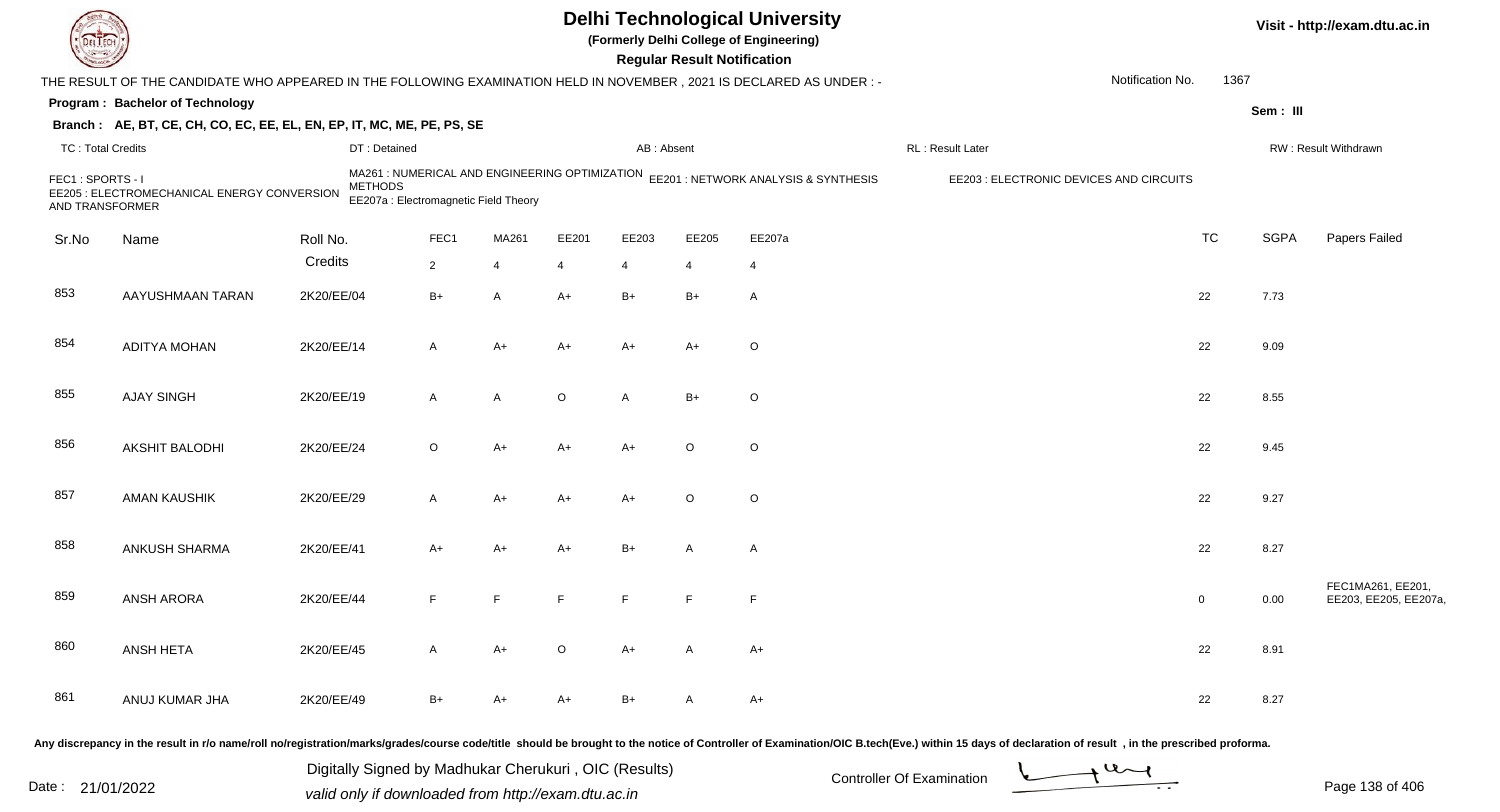|                                     |                                                                                                                      |                                                                                                           |                |                |         |                | <b>Regular Result Notification</b> | <b>Delhi Technological University</b><br>(Formerly Delhi College of Engineering) |                                         |                          |             | Visit - http://exam.dtu.ac.in |
|-------------------------------------|----------------------------------------------------------------------------------------------------------------------|-----------------------------------------------------------------------------------------------------------|----------------|----------------|---------|----------------|------------------------------------|----------------------------------------------------------------------------------|-----------------------------------------|--------------------------|-------------|-------------------------------|
|                                     | THE RESULT OF THE CANDIDATE WHO APPEARED IN THE FOLLOWING EXAMINATION HELD IN NOVEMBER, 2021 IS DECLARED AS UNDER :- |                                                                                                           |                |                |         |                |                                    |                                                                                  |                                         | Notification No.<br>1367 |             |                               |
|                                     | Program: Bachelor of Technology                                                                                      |                                                                                                           |                |                |         |                |                                    |                                                                                  |                                         |                          | Sem: III    |                               |
|                                     | Branch: AE, BT, CE, CH, CO, EC, EE, EL, EN, EP, IT, MC, ME, PE, PS, SE                                               |                                                                                                           |                |                |         |                |                                    |                                                                                  |                                         |                          |             |                               |
| <b>TC: Total Credits</b>            |                                                                                                                      | DT: Detained                                                                                              |                |                |         | AB: Absent     |                                    |                                                                                  | RL : Result Later                       |                          |             | RW: Result Withdrawn          |
| FEC1: SPORTS - I<br>AND TRANSFORMER | EE205 : ELECTROMECHANICAL ENERGY CONVERSION                                                                          | MA261 : NUMERICAL AND ENGINEERING OPTIMIZATION<br><b>METHODS</b><br>EE207a : Electromagnetic Field Theory |                |                |         |                |                                    | EE201: NETWORK ANALYSIS & SYNTHESIS                                              | EE203 : ELECTRONIC DEVICES AND CIRCUITS |                          |             |                               |
| Sr.No                               | Name                                                                                                                 | Roll No.                                                                                                  | FEC1           | MA261          | EE201   | EE203          | EE205                              | EE207a                                                                           |                                         | <b>TC</b>                | <b>SGPA</b> | Papers Failed                 |
|                                     |                                                                                                                      | Credits                                                                                                   | $\overline{2}$ | $\overline{4}$ | 4       | $\overline{4}$ | $\overline{4}$                     | 4                                                                                |                                         |                          |             |                               |
|                                     |                                                                                                                      |                                                                                                           | $B+$           | $A+$           | $A+$    | $B+$           | $\overline{A}$                     | $A+$                                                                             |                                         | 22                       | 8.27        |                               |
| 862                                 | ANURAG BHARDWAJ                                                                                                      | 2K20/EE/51                                                                                                | A              | $A+$           | A+      | $A+$           | $A+$                               | $A+$                                                                             |                                         | 22                       | 8.91        |                               |
| 863                                 | <b>ASHISH DAGAR</b>                                                                                                  | 2K20/EE/66                                                                                                | $A+$           | $A+$           | $A+$    | $\mathsf{A}$   | $\overline{A}$                     | $A+$                                                                             |                                         | 22                       | 8.64        |                               |
| 864                                 | AYUSH                                                                                                                | 2K20/EE/71                                                                                                | $\mathsf{A}$   | A              | $A+$    | B              | $B+$                               | $A+$                                                                             |                                         | 22                       | 7.82        |                               |
| 865                                 | <b>DIVYANSH</b>                                                                                                      | 2K20/EE/99                                                                                                | $A+$           | A+             | $\circ$ | $\mathsf{A}$   | $\overline{A}$                     | $\mathsf{A}$                                                                     |                                         | 22                       | 8.64        |                               |
| 866                                 | JANDIRA TOMBA ALFREDO<br><b>ANTONIO</b>                                                                              | 2K20/EE/134                                                                                               | A              | B              | A       | $\mathsf{A}$   | $B+$                               | $\mathsf{A}$                                                                     |                                         | 22                       | 7.45        |                               |
| 867                                 | <b>RISHABH BANSAL</b>                                                                                                | 2K20/EE/214                                                                                               | A              | A+             | A+      | $\circ$        | A+                                 | A                                                                                |                                         | 22                       | 8.91        |                               |
| 868                                 | <b>TANMAY YADAV</b>                                                                                                  | 2K20/EE/279                                                                                               | A+             | Α              | В       | A              | $B+$                               | $A+$                                                                             |                                         | 22                       | 7.73        |                               |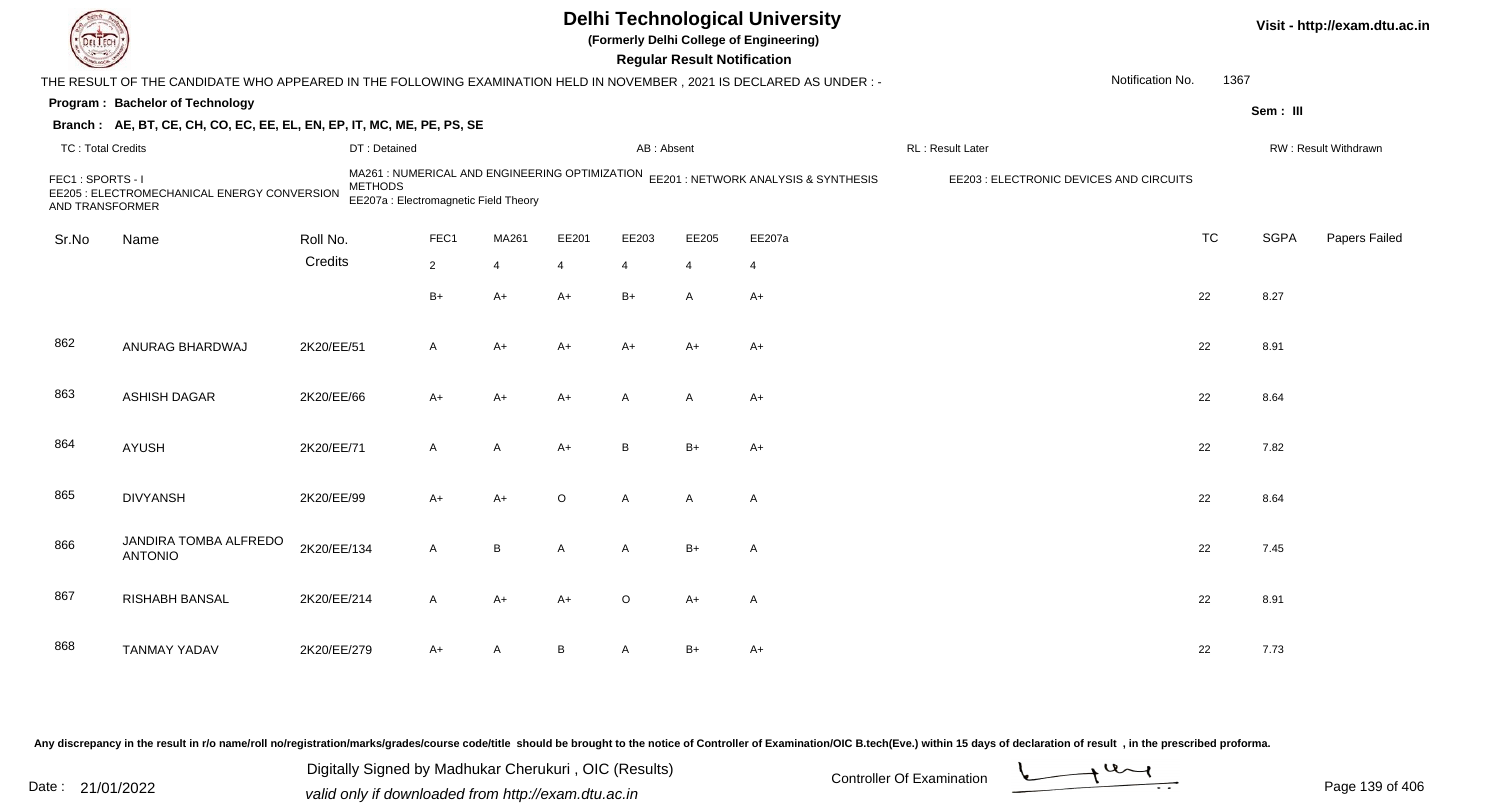| EL EC                          |                                                                                                                     |                |                                       |                |                |                | <b>Regular Result Notification</b> | <b>Delhi Technological University</b><br>(Formerly Delhi College of Engineering)    |                                                                                                                                                                                                                                |                  |           |             | Visit - http://exam.dtu.ac.in |
|--------------------------------|---------------------------------------------------------------------------------------------------------------------|----------------|---------------------------------------|----------------|----------------|----------------|------------------------------------|-------------------------------------------------------------------------------------|--------------------------------------------------------------------------------------------------------------------------------------------------------------------------------------------------------------------------------|------------------|-----------|-------------|-------------------------------|
|                                | THE RESULT OF THE CANDIDATE WHO APPEARED IN THE FOLLOWING EXAMINATION HELD IN NOVEMBER, 2021 IS DECLARED AS UNDER:- |                |                                       |                |                |                |                                    |                                                                                     |                                                                                                                                                                                                                                | Notification No. | 1367      |             |                               |
|                                | Program: Bachelor of Technology                                                                                     |                |                                       |                |                |                |                                    |                                                                                     |                                                                                                                                                                                                                                |                  |           | Sem: III    |                               |
|                                | Branch: AE, BT, CE, CH, CO, EC, EE, EL, EN, EP, IT, MC, ME, PE, PS, SE                                              |                |                                       |                |                |                |                                    |                                                                                     |                                                                                                                                                                                                                                |                  |           |             |                               |
| <b>TC: Total Credits</b>       |                                                                                                                     | DT: Detained   |                                       |                |                | AB: Absent     |                                    |                                                                                     | RL: Result Later                                                                                                                                                                                                               |                  |           |             | RW: Result Withdrawn          |
| FEC22: YOGA<br>AND TRANSFORMER | EE205 : ELECTROMECHANICAL ENERGY CONVERSION                                                                         | <b>METHODS</b> | EE207a : Electromagnetic Field Theory |                |                |                |                                    | MA261 : NUMERICAL AND ENGINEERING OPTIMIZATION EE201 : NETWORK ANALYSIS & SYNTHESIS | EE203 : ELECTRONIC DEVICES AND CIRCUITS                                                                                                                                                                                        |                  |           |             |                               |
| Sr.No                          | Name                                                                                                                | Roll No.       | FEC22                                 | MA261          | EE201          | EE203          | EE205                              | EE207a                                                                              |                                                                                                                                                                                                                                |                  | <b>TC</b> | <b>SGPA</b> | Papers Failed                 |
|                                |                                                                                                                     | Credits        | $\overline{2}$                        | $\overline{4}$ | $\overline{4}$ | $\overline{4}$ | $\overline{4}$                     | $\overline{4}$                                                                      |                                                                                                                                                                                                                                |                  |           |             |                               |
| 869                            | <b>ANKIT</b>                                                                                                        | 2K20/EE/36     | $A+$                                  | $A+$           | A              | A              | $B+$                               | $A+$                                                                                |                                                                                                                                                                                                                                |                  | 22        | 8.27        |                               |
| 870                            | <b>ANKIT MAKHIJA</b>                                                                                                | 2K20/EE/37     | $B+$                                  | $A+$           | F              | $\mathsf{C}$   | $B+$                               | $A+$                                                                                |                                                                                                                                                                                                                                |                  | 18        | 6.09        | EE201,                        |
| 871                            | <b>DEEPANSHI MANN</b>                                                                                               | 2K20/EE/89     | $\circ$                               | $A+$           | $\circ$        | A+             | A                                  | A+                                                                                  |                                                                                                                                                                                                                                |                  | 22        | 9.09        |                               |
| 872                            | <b>DIVYA TOMAR</b>                                                                                                  | 2K20/EE/97     | $\circ$                               | $A+$           | A+             | A              | $\mathsf{A}$                       | $\mathsf{A}$                                                                        |                                                                                                                                                                                                                                |                  | 22        | 8.55        |                               |
| 873                            | <b>GARVIT BHARDWAJ</b>                                                                                              | 2K20/EE/101    | $\circ$                               | $A+$           | $A+$           | A              | A                                  | $\mathsf{A}$                                                                        |                                                                                                                                                                                                                                |                  | 22        | 8.55        |                               |
| 874                            | <b>HARSH KUMAR</b>                                                                                                  | 2K20/EE/113    | $\circ$                               | $\overline{A}$ | A+             | A+             | A                                  | $\mathsf{A}$                                                                        |                                                                                                                                                                                                                                |                  | 22        | 8.55        |                               |
| 875                            | <b>KARTIK TANWAR</b>                                                                                                | 2K20/EE/145    | A+                                    | O              | A+             | A+             | А                                  | $A+$                                                                                |                                                                                                                                                                                                                                |                  | 22        | 9.00        |                               |
| 876                            | PRAKASH KUMAR                                                                                                       | 2K20/EE/190    | $A+$                                  | $A+$           | $A+$           | A+             | A+                                 | A                                                                                   |                                                                                                                                                                                                                                |                  | 22        | 8.82        |                               |
| 877                            | RAJESH KUMAR RAI                                                                                                    | 2K20/EE/211    | $\mathsf{A}$                          | $\mathsf{A}$   | $B+$           | A              | B+                                 | A                                                                                   |                                                                                                                                                                                                                                |                  | 22        | 7.64        |                               |
|                                |                                                                                                                     |                |                                       |                |                |                |                                    |                                                                                     | Any discrepancy in the result in r/o name/roll no/registration/marks/grades/course code/title should be brought to the notice of Controller of Examination/OIC B.tech(Eve.) within 15 days of declaration of result , in the p |                  |           |             |                               |

Date : 21/01/2022 Digital Digital of Microsofted Chemical Controller Of Examination Determination Page 140 of 40<br>Valid only if downloaded from http://exam.dtu.ac.in Digitally Signed by Madhukar Cherukuri , OIC (Results)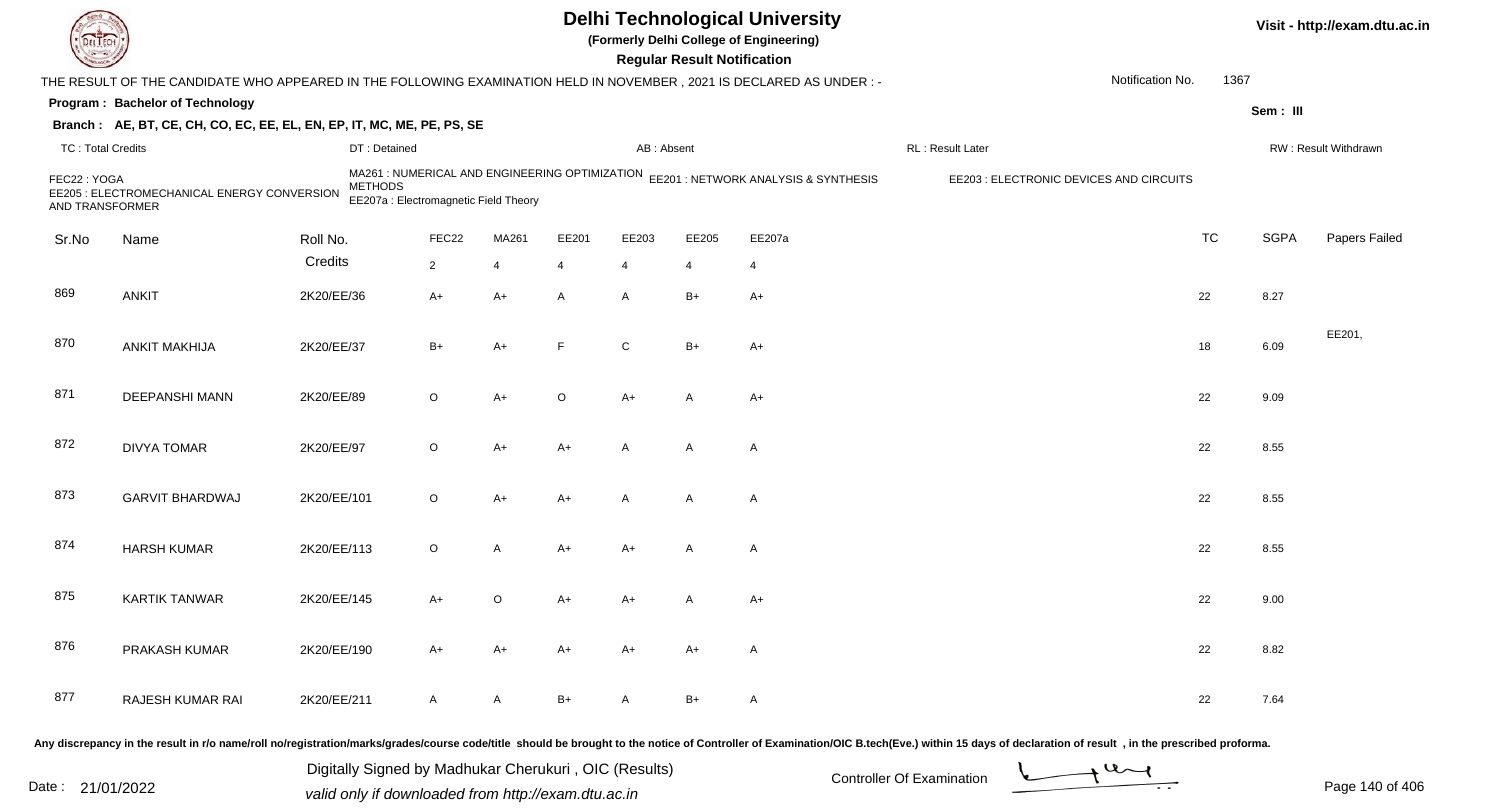|                                |                                                                                                                     |                |                                                                                         |                |         |                       | <b>Regular Result Notification</b> | <b>Delhi Technological University</b><br>(Formerly Delhi College of Engineering) |                                         |           |             | Visit - http://exam.dtu.ac.in |
|--------------------------------|---------------------------------------------------------------------------------------------------------------------|----------------|-----------------------------------------------------------------------------------------|----------------|---------|-----------------------|------------------------------------|----------------------------------------------------------------------------------|-----------------------------------------|-----------|-------------|-------------------------------|
|                                | THE RESULT OF THE CANDIDATE WHO APPEARED IN THE FOLLOWING EXAMINATION HELD IN NOVEMBER, 2021 IS DECLARED AS UNDER:- |                |                                                                                         |                |         |                       |                                    |                                                                                  | Notification No.                        | 1367      |             |                               |
|                                | Program: Bachelor of Technology                                                                                     |                |                                                                                         |                |         |                       |                                    |                                                                                  |                                         |           | Sem: III    |                               |
|                                | Branch: AE, BT, CE, CH, CO, EC, EE, EL, EN, EP, IT, MC, ME, PE, PS, SE                                              |                |                                                                                         |                |         |                       |                                    |                                                                                  |                                         |           |             |                               |
| <b>TC: Total Credits</b>       |                                                                                                                     | DT: Detained   |                                                                                         |                |         | AB: Absent            |                                    |                                                                                  | RL: Result Later                        |           |             | RW: Result Withdrawn          |
| FEC22: YOGA<br>AND TRANSFORMER | EE205 : ELECTROMECHANICAL ENERGY CONVERSION                                                                         | <b>METHODS</b> | MA261 : NUMERICAL AND ENGINEERING OPTIMIZATION<br>EE207a : Electromagnetic Field Theory |                |         |                       |                                    | EE201 : NETWORK ANALYSIS & SYNTHESIS                                             | EE203 : ELECTRONIC DEVICES AND CIRCUITS |           |             |                               |
| Sr.No                          | Name                                                                                                                | Roll No.       | FEC22                                                                                   | MA261          | EE201   | EE203                 | EE205                              | EE207a                                                                           |                                         | <b>TC</b> | <b>SGPA</b> | Papers Failed                 |
|                                |                                                                                                                     | Credits        | $\overline{2}$                                                                          | $\overline{4}$ | 4       | $\boldsymbol{\Delta}$ | $\overline{4}$                     | $\overline{4}$                                                                   |                                         |           |             |                               |
|                                |                                                                                                                     |                | A                                                                                       | Α              | B+      | $\overline{A}$        | $B+$                               | $\mathsf{A}$                                                                     |                                         | 22        | 7.64        |                               |
| AND TRANSFORMER                | FEC27 : PROFESSIONAL ETHICS & HUMAN VALUES<br>EE205 : ELECTROMECHANICAL ENERGY CONVERSION                           | <b>METHODS</b> | MA261 : NUMERICAL AND ENGINEERING OPTIMIZATION<br>EE207a : Electromagnetic Field Theory |                |         |                       |                                    | EE201 : NETWORK ANALYSIS & SYNTHESIS                                             | EE203 : ELECTRONIC DEVICES AND CIRCUITS |           |             |                               |
| Sr.No                          | Name                                                                                                                | Roll No.       | FEC27                                                                                   | MA261          | EE201   | EE203                 | EE205                              | EE207a                                                                           |                                         | <b>TC</b> | <b>SGPA</b> | Papers Failed                 |
|                                |                                                                                                                     | Credits        | $\overline{2}$                                                                          | $\overline{4}$ | 4       | $\overline{4}$        | $\overline{4}$                     | $\overline{4}$                                                                   |                                         |           |             |                               |
| 878                            | <b>ADITYA SINGH</b>                                                                                                 | 2K20/EE/17     | A+                                                                                      | A+             | A+      | $B+$                  | $B+$                               | $A+$                                                                             |                                         | 22        | 8.27        |                               |
| 879                            | <b>AKSHIT SAINI</b>                                                                                                 | 2K20/EE/25     | $A+$                                                                                    | $A+$           | O       | $A+$                  | $\overline{A}$                     | $\circ$                                                                          |                                         | 22        | 9.18        |                               |
| 880                            | AYUSH KUMAR GUPTA                                                                                                   | 2K20/EE/72     | $A+$                                                                                    | A+             | $\circ$ | $\overline{A}$        | $A+$                               | $A+$                                                                             |                                         | 22        | 9.00        |                               |
| 881                            | <b>TUSHAR AGGARWAL</b>                                                                                              | 2K20/EE/284    | $\circ$                                                                                 | A+             |         | A                     | A                                  | A+                                                                               |                                         | 22        | 8.55        |                               |

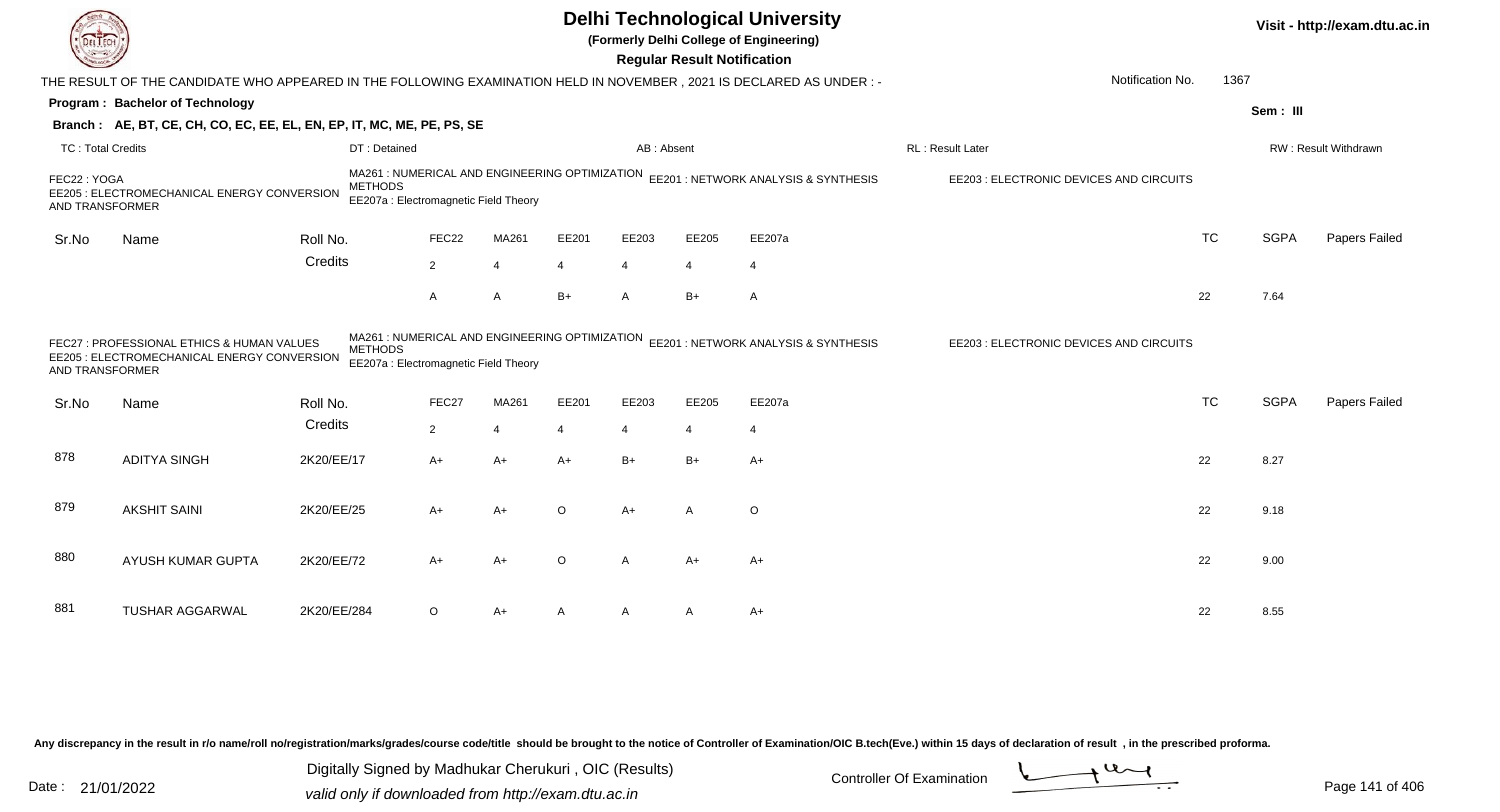|                          |                                                                                                                      |                |                                       |                |                |                | <b>Regular Result Notification</b> | <b>Delhi Technological University</b><br>(Formerly Delhi College of Engineering)    |                                         |           |             | Visit - http://exam.dtu.ac.in |
|--------------------------|----------------------------------------------------------------------------------------------------------------------|----------------|---------------------------------------|----------------|----------------|----------------|------------------------------------|-------------------------------------------------------------------------------------|-----------------------------------------|-----------|-------------|-------------------------------|
|                          | THE RESULT OF THE CANDIDATE WHO APPEARED IN THE FOLLOWING EXAMINATION HELD IN NOVEMBER, 2021 IS DECLARED AS UNDER :- |                |                                       |                |                |                |                                    |                                                                                     | Notification No.                        | 1367      |             |                               |
|                          | <b>Program: Bachelor of Technology</b>                                                                               |                |                                       |                |                |                |                                    |                                                                                     |                                         |           | Sem: III    |                               |
|                          | Branch: AE, BT, CE, CH, CO, EC, EE, EL, EN, EP, IT, MC, ME, PE, PS, SE                                               |                |                                       |                |                |                |                                    |                                                                                     |                                         |           |             |                               |
| <b>TC: Total Credits</b> |                                                                                                                      | DT: Detained   |                                       |                |                | AB: Absent     |                                    |                                                                                     | RL: Result Later                        |           |             | RW: Result Withdrawn          |
| AND TRANSFORMER          | FEC28 : Emotional Intelligence<br>EE205 : ELECTROMECHANICAL ENERGY CONVERSION                                        | <b>METHODS</b> | EE207a : Electromagnetic Field Theory |                |                |                |                                    | MA261 : NUMERICAL AND ENGINEERING OPTIMIZATION EE201 : NETWORK ANALYSIS & SYNTHESIS | EE203 : ELECTRONIC DEVICES AND CIRCUITS |           |             |                               |
| Sr.No                    | Name                                                                                                                 | Roll No.       | FEC28                                 | MA261          | EE201          | EE203          | EE205                              | EE207a                                                                              |                                         | <b>TC</b> | <b>SGPA</b> | Papers Failed                 |
|                          |                                                                                                                      | Credits        | $\overline{2}$                        | $\overline{4}$ | $\overline{4}$ | $\overline{4}$ | $\overline{4}$                     | $\overline{4}$                                                                      |                                         |           |             |                               |
| 882                      | ANSH MAHESHWARI                                                                                                      | 2K20/EE/46     | A+                                    | $\overline{A}$ | $A+$           | $B+$           | $B+$                               | $\overline{A}$                                                                      |                                         | 22        | 7.91        |                               |
| 883                      | APOORVA SAGAR                                                                                                        | 2K20/EE/52     | $\circ$                               | $A+$           | $A+$           | A              | $A+$                               | $\circ$                                                                             |                                         | 22        | 9.09        |                               |
| 884                      | <b>GHANMOHAN DANGI</b>                                                                                               | 2K20/EE/106    | $\circ$                               | $A+$           | $A+$           | $A+$           | A                                  | $A+$                                                                                |                                         | 22        | 8.91        |                               |
| 885                      | RAHUL PACHORI                                                                                                        | 2K20/EE/208    | A+                                    | $A+$           | $A+$           | $A+$           | A                                  | A                                                                                   |                                         | 22        | 8.64        |                               |
| 886                      | <b>RAJDEEP SINGH</b>                                                                                                 | 2K20/EE/210    | $\circ$                               | $\overline{A}$ | $\Omega$       | $A+$           | $\mathsf{A}$                       | $\overline{A}$                                                                      |                                         | 22        | 8.73        |                               |
| 887                      | <b>RITIKA RAI</b>                                                                                                    | 2K20/EE/220    | $\circ$                               | A+             |                | $\circ$        | A+                                 | $A+$                                                                                |                                         | 22        | 9.09        |                               |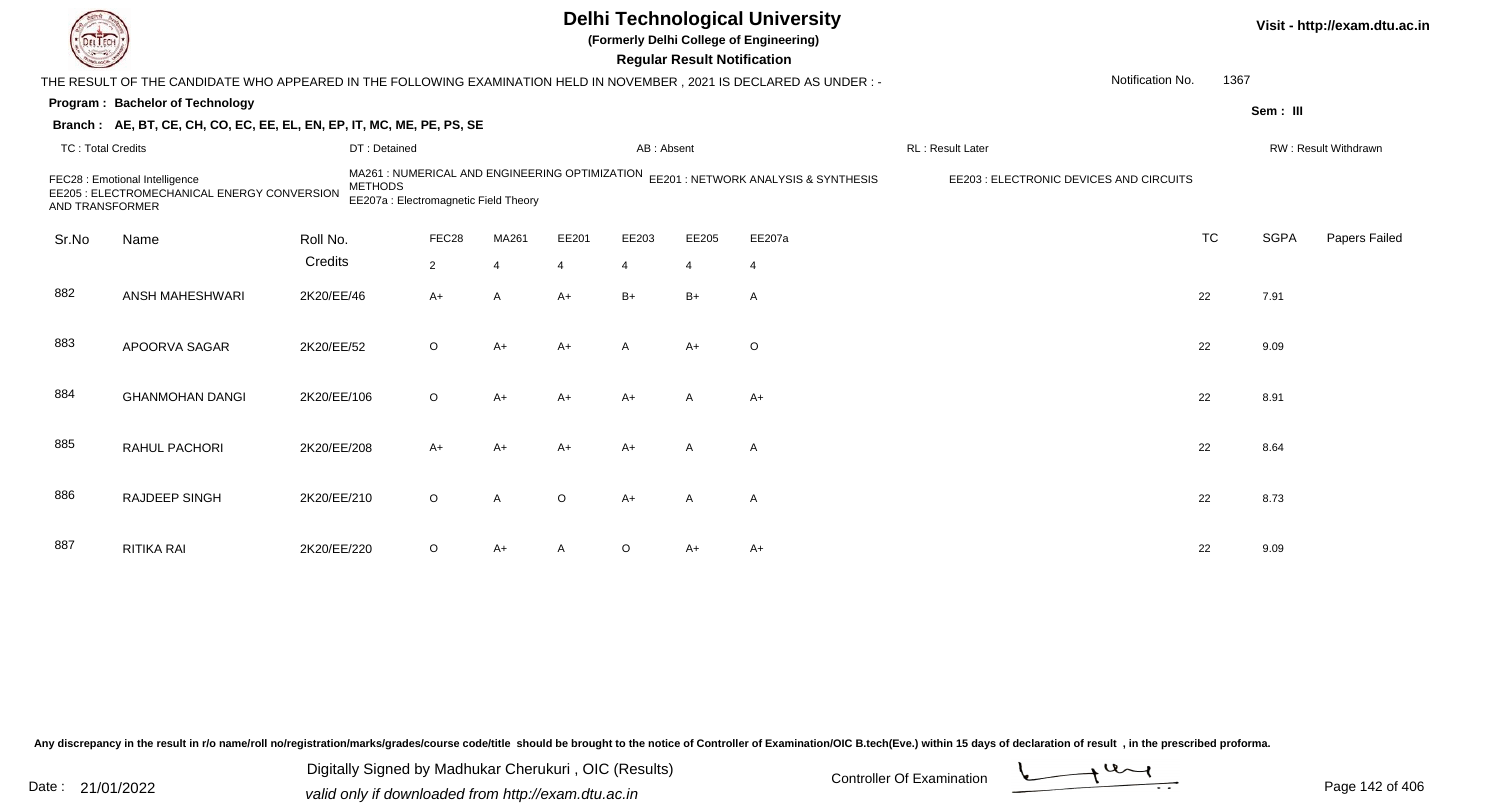|                                     |                                                                                                                     |                |                                                                                         |       |         |                | <b>Regular Result Notification</b> | <b>Delhi Technological University</b><br>(Formerly Delhi College of Engineering) |                                         |                  |           |             | Visit - http://exam.dtu.ac.in |
|-------------------------------------|---------------------------------------------------------------------------------------------------------------------|----------------|-----------------------------------------------------------------------------------------|-------|---------|----------------|------------------------------------|----------------------------------------------------------------------------------|-----------------------------------------|------------------|-----------|-------------|-------------------------------|
|                                     | THE RESULT OF THE CANDIDATE WHO APPEARED IN THE FOLLOWING EXAMINATION HELD IN NOVEMBER, 2021 IS DECLARED AS UNDER:- |                |                                                                                         |       |         |                |                                    |                                                                                  |                                         | Notification No. | 1367      |             |                               |
|                                     | Program: Bachelor of Technology                                                                                     |                |                                                                                         |       |         |                |                                    |                                                                                  |                                         |                  |           | Sem: III    |                               |
|                                     | Branch: AE, BT, CE, CH, CO, EC, EE, EL, EN, EP, IT, MC, ME, PE, PS, SE                                              |                |                                                                                         |       |         |                |                                    |                                                                                  |                                         |                  |           |             |                               |
| <b>TC: Total Credits</b>            |                                                                                                                     | DT: Detained   |                                                                                         |       |         | AB: Absent     |                                    |                                                                                  | RL: Result Later                        |                  |           |             | RW: Result Withdrawn          |
| FEC2 : SPORTS II<br>AND TRANSFORMER | EE205 : ELECTROMECHANICAL ENERGY CONVERSION                                                                         | <b>METHODS</b> | MA261 : NUMERICAL AND ENGINEERING OPTIMIZATION<br>EE207a : Electromagnetic Field Theory |       |         |                |                                    | EE201 : NETWORK ANALYSIS & SYNTHESIS                                             | EE203 : ELECTRONIC DEVICES AND CIRCUITS |                  |           |             |                               |
| Sr.No                               | Name                                                                                                                | Roll No.       | FEC <sub>2</sub>                                                                        | MA261 | EE201   | EE203          | EE205                              | EE207a                                                                           |                                         |                  | <b>TC</b> | <b>SGPA</b> | Papers Failed                 |
|                                     |                                                                                                                     | Credits        | $\overline{2}$                                                                          | 4     | 4       | $\overline{4}$ | 4                                  | 4                                                                                |                                         |                  |           |             |                               |
| 888                                 | AAYUSHI ARYAM                                                                                                       | 2K20/EE/02     | $\circ$                                                                                 | A+    | $\circ$ | $\mathsf{A}$   | $A+$                               | $\circ$                                                                          |                                         |                  | 22        | 9.27        |                               |
| 889                                 | ABDUL QAVI                                                                                                          | 2K20/EE/05     | A                                                                                       | B+    | Α       | $B+$           | B                                  | $A+$                                                                             |                                         |                  | 22        | 7.45        |                               |
| 890                                 | <b>AMAN KUMAR</b>                                                                                                   | 2K20/EE/30     | A                                                                                       | A+    | O       | $A+$           | $\circ$                            | $A+$                                                                             |                                         |                  | 22        | 9.27        |                               |
| 891                                 | <b>HARSH BANSAL</b>                                                                                                 | 2K20/EE/111    | A                                                                                       | A+    | A+      | $A+$           | $\circ$                            | $A+$                                                                             |                                         |                  | 22        | 9.09        |                               |
| 892                                 | <b>ISHAAN BAGDI</b>                                                                                                 | 2K20/EE/130    | A                                                                                       | $B+$  | A       | $\mathsf{A}$   | A                                  | A                                                                                |                                         |                  | 22        | 7.82        |                               |
| 893                                 | <b>MAYANK SINGH</b>                                                                                                 | 2K20/EE/162    | A                                                                                       | A+    | A       | A              | $B+$                               | $A+$                                                                             |                                         |                  | 22        | 8.18        |                               |
| 894                                 | PANKAJ                                                                                                              | 2K20/EE/184    | A                                                                                       | O     | A+      | A+             | A                                  | A                                                                                |                                         |                  | 22        | 8.73        |                               |
| 895                                 | PRASHANT GAUTAM                                                                                                     | 2K20/EE/194    | A                                                                                       | A+    | A+      | A              | $B+$                               | A                                                                                |                                         |                  | 22        | 8.18        |                               |
| 896                                 | PRIYANSHU KUMAR                                                                                                     | 2K20/EE/201    | $\circ$                                                                                 | A     | A       | A+             | A+                                 | $\mathsf{A}$                                                                     |                                         |                  | 22        | 8.55        |                               |
|                                     |                                                                                                                     |                |                                                                                         |       |         |                |                                    |                                                                                  |                                         |                  |           |             |                               |

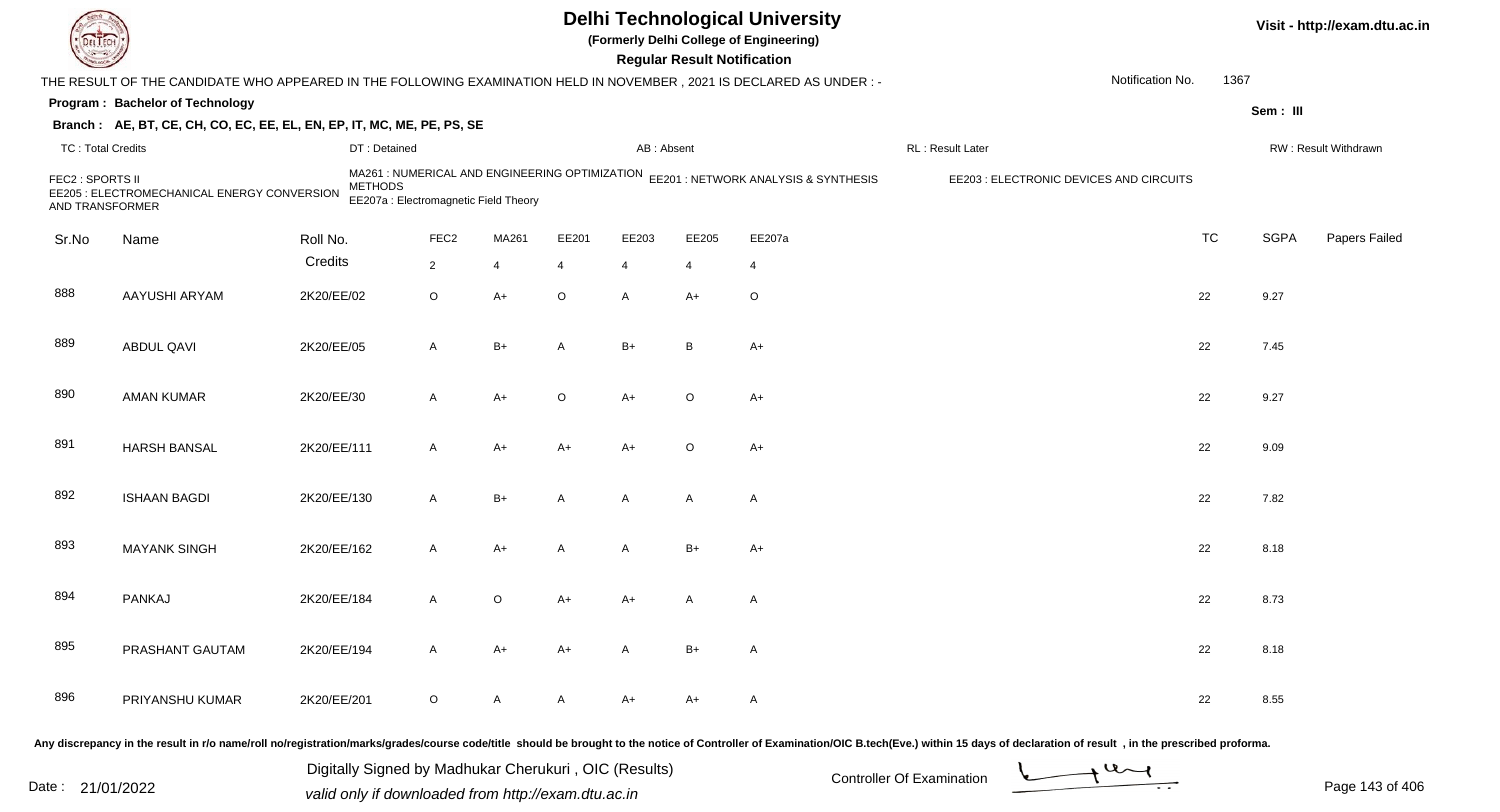|                                                                                                                                                                                                                                         |                                                                                                                        |             |                  |       |       |                | <b>Regular Result Notification</b>      | <b>Delhi Technological University</b><br>(Formerly Delhi College of Engineering) |                  |           | Visit - http://exam.dtu.ac.in |                      |  |
|-----------------------------------------------------------------------------------------------------------------------------------------------------------------------------------------------------------------------------------------|------------------------------------------------------------------------------------------------------------------------|-------------|------------------|-------|-------|----------------|-----------------------------------------|----------------------------------------------------------------------------------|------------------|-----------|-------------------------------|----------------------|--|
|                                                                                                                                                                                                                                         | THE RESULT OF THE CANDIDATE WHO APPEARED IN THE FOLLOWING EXAMINATION HELD IN NOVEMBER , 2021 IS DECLARED AS UNDER : - |             |                  |       |       |                |                                         |                                                                                  | Notification No. | 1367      |                               |                      |  |
|                                                                                                                                                                                                                                         | Program: Bachelor of Technology                                                                                        |             |                  |       |       |                |                                         |                                                                                  |                  |           |                               | Sem: III             |  |
|                                                                                                                                                                                                                                         | Branch: AE, BT, CE, CH, CO, EC, EE, EL, EN, EP, IT, MC, ME, PE, PS, SE                                                 |             |                  |       |       |                |                                         |                                                                                  |                  |           |                               |                      |  |
| <b>TC: Total Credits</b>                                                                                                                                                                                                                |                                                                                                                        |             | DT: Detained     |       |       | AB: Absent     |                                         |                                                                                  | RL: Result Later |           |                               | RW: Result Withdrawn |  |
| MA261 : NUMERICAL AND ENGINEERING OPTIMIZATION<br>EE201 : NETWORK ANALYSIS & SYNTHESIS<br>FEC2 : SPORTS II<br><b>METHODS</b><br>EE205 : ELECTROMECHANICAL ENERGY CONVERSION<br>EE207a : Electromagnetic Field Theory<br>AND TRANSFORMER |                                                                                                                        |             |                  |       |       |                | EE203 : ELECTRONIC DEVICES AND CIRCUITS |                                                                                  |                  |           |                               |                      |  |
| Sr.No                                                                                                                                                                                                                                   | Name                                                                                                                   | Roll No.    | FEC <sub>2</sub> | MA261 | EE201 | EE203          | EE205                                   | EE207a                                                                           |                  | <b>TC</b> | <b>SGPA</b>                   | Papers Failed        |  |
|                                                                                                                                                                                                                                         |                                                                                                                        | Credits     | $2^{\circ}$      | 4     | Δ     | $\overline{4}$ | $\Delta$                                | $\overline{4}$                                                                   |                  |           |                               |                      |  |
|                                                                                                                                                                                                                                         |                                                                                                                        |             | $\circ$          | A     | A     | $A+$           | $A+$                                    | $\mathsf{A}$                                                                     |                  | 22        | 8.55                          |                      |  |
| 897                                                                                                                                                                                                                                     | SAHIL SANKHALA                                                                                                         | 2K20/EE/237 | B                | B     | B     | $\overline{A}$ | $B+$                                    | A                                                                                |                  | 22        | 6.91                          |                      |  |
| 898                                                                                                                                                                                                                                     | <b>SHLOK GARG</b>                                                                                                      | 2K20/EE/258 | A                | A+    | A+    | A+             | $A+$                                    | $A+$                                                                             |                  | 22        | 8.91                          |                      |  |
| 899                                                                                                                                                                                                                                     | <b>SUNNY KUMAR</b>                                                                                                     | 2K20/EE/275 | $B+$             | B     | A     | $\overline{A}$ | B                                       | $B+$                                                                             |                  | 22        | 7.00                          |                      |  |
| 900                                                                                                                                                                                                                                     | <b>VIPAN KUMAR</b>                                                                                                     | 2K20/EE/303 | A+               | A     |       |                | A                                       | $\mathsf{A}$                                                                     |                  | 22        | 8.09                          |                      |  |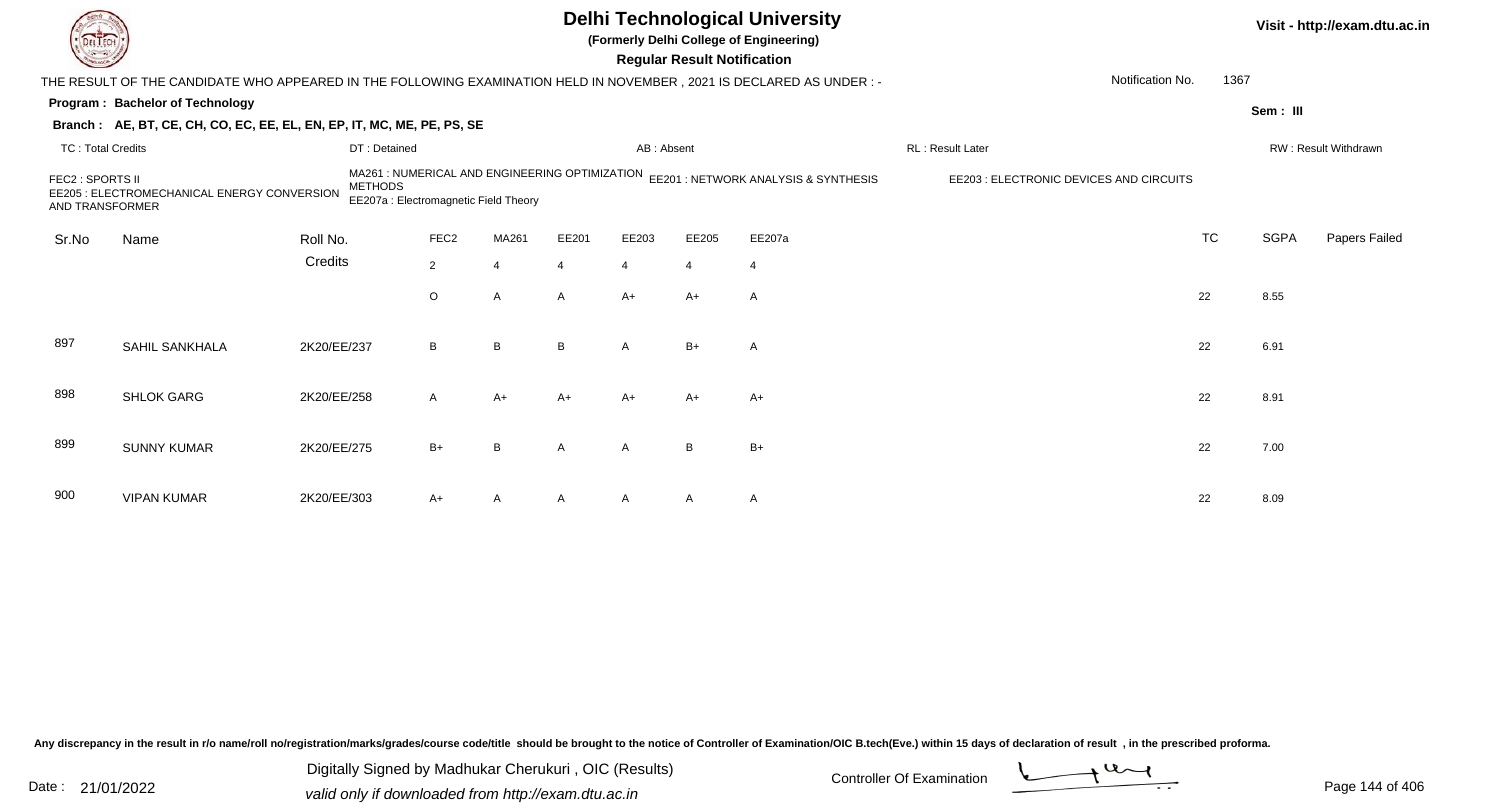| DEL TECH                 |                                                                                                                                                                                                                                |             |                                                         |                |                |                |              | <b>Regular Result Notification</b> | <b>Delhi Technological University</b><br>(Formerly Delhi College of Engineering)    |                   |                                         |                  |             | Visit - http://exam.dtu.ac.in |
|--------------------------|--------------------------------------------------------------------------------------------------------------------------------------------------------------------------------------------------------------------------------|-------------|---------------------------------------------------------|----------------|----------------|----------------|--------------|------------------------------------|-------------------------------------------------------------------------------------|-------------------|-----------------------------------------|------------------|-------------|-------------------------------|
|                          | THE RESULT OF THE CANDIDATE WHO APPEARED IN THE FOLLOWING EXAMINATION HELD IN NOVEMBER, 2021 IS DECLARED AS UNDER: -                                                                                                           |             |                                                         |                |                |                |              |                                    |                                                                                     |                   |                                         | Notification No. | 1367        |                               |
|                          | Program: Bachelor of Technology                                                                                                                                                                                                |             |                                                         |                |                |                |              |                                    |                                                                                     |                   |                                         |                  | Sem: III    |                               |
|                          | Branch: AE, BT, CE, CH, CO, EC, EE, EL, EN, EP, IT, MC, ME, PE, PS, SE                                                                                                                                                         |             |                                                         |                |                |                |              |                                    |                                                                                     |                   |                                         |                  |             |                               |
| <b>TC: Total Credits</b> |                                                                                                                                                                                                                                |             | DT: Detained                                            |                |                |                | AB: Absent   |                                    |                                                                                     | RL : Result Later |                                         |                  |             | RW: Result Withdrawn          |
| AND TRANSFORMER          | FEC32 : LOGICAL REASONING<br>EE205 : ELECTROMECHANICAL ENERGY CONVERSION                                                                                                                                                       |             | <b>METHODS</b><br>EE207a : Electromagnetic Field Theory |                |                |                |              |                                    | MA261 : NUMERICAL AND ENGINEERING OPTIMIZATION EE201 : NETWORK ANALYSIS & SYNTHESIS |                   | EE203 : ELECTRONIC DEVICES AND CIRCUITS |                  |             |                               |
| Sr.No                    | Name                                                                                                                                                                                                                           | Roll No.    |                                                         | FEC32          | MA261          | EE201          | EE203        | EE205                              | EE207a                                                                              |                   |                                         | <b>TC</b>        | <b>SGPA</b> | Papers Failed                 |
|                          |                                                                                                                                                                                                                                | Credits     |                                                         | $\overline{2}$ | $\overline{4}$ | $\overline{4}$ | 4            | 4                                  | $\overline{4}$                                                                      |                   |                                         |                  |             |                               |
| 901                      | <b>AFFAN QUARNI</b>                                                                                                                                                                                                            | 2K20/EE/18  |                                                         | $A+$           | $A+$           | $A+$           | A            | A                                  | $A+$                                                                                |                   |                                         | 22               | 8.64        |                               |
| 902                      | ANKUSH KUMAR SAGAR                                                                                                                                                                                                             | 2K20/EE/40  |                                                         | P              | $\mathsf{C}$   | $B+$           | B            | C                                  | A                                                                                   |                   |                                         | 22               | 6.00        |                               |
| 903                      | ANSH RAO                                                                                                                                                                                                                       | 2K20/EE/47  |                                                         | A              | $A+$           | $A+$           | $\mathsf{A}$ | A                                  | $A+$                                                                                |                   |                                         | 22               | 8.55        |                               |
| 904                      | ATIRAJ ANAND                                                                                                                                                                                                                   | 2K20/EE/69  |                                                         | A+             | A+             | $A+$           | A            | A                                  | $A+$                                                                                |                   |                                         | 22               | 8.64        |                               |
| 905                      | <b>B JATIN</b>                                                                                                                                                                                                                 | 2K20/EE/75  |                                                         | A              | $\circ$        | $A+$           | A            | $A+$                               | $A+$                                                                                |                   |                                         | 22               | 8.91        |                               |
| 906                      | <b>GRISHAM GARG</b>                                                                                                                                                                                                            | 2K20/EE/108 |                                                         | A+             | A+             | $A+$           | $A+$         | $\circ$                            | O                                                                                   |                   |                                         | 22               | 9.36        |                               |
| 907                      | <b>HARSH KUMAR</b>                                                                                                                                                                                                             | 2K20/EE/114 |                                                         | A+             | A+             | $A+$           | A            | A                                  | A+                                                                                  |                   |                                         | 22               | 8.64        |                               |
| 908                      | <b>HARSHIT KUMAR</b>                                                                                                                                                                                                           | 2K20/EE/118 |                                                         | A              | $\mathsf{A}$   | $A+$           | $\mathsf{A}$ | A                                  | $A+$                                                                                |                   |                                         | 22               | 8.36        |                               |
| 909                      | HAYATUNISHA                                                                                                                                                                                                                    | 2K20/EE/120 |                                                         | $\circ$        | $\circ$        | $\circ$        | $\mathsf{A}$ | A+                                 | A+                                                                                  |                   |                                         | 22               | 9.27        |                               |
|                          | Any discrepancy in the result in r/o name/roll no/registration/marks/grades/course code/title should be brought to the notice of Controller of Examination/OIC B.tech(Eve.) within 15 days of declaration of result , in the p |             |                                                         |                |                |                |              |                                    |                                                                                     |                   |                                         |                  |             |                               |

Date : 21/01/2022 Digital Digital of Microsofted Chemical Controller Of Examination Determination Page 145 of 40 Digitally Signed by Madhukar Cherukuri , OIC (Results)

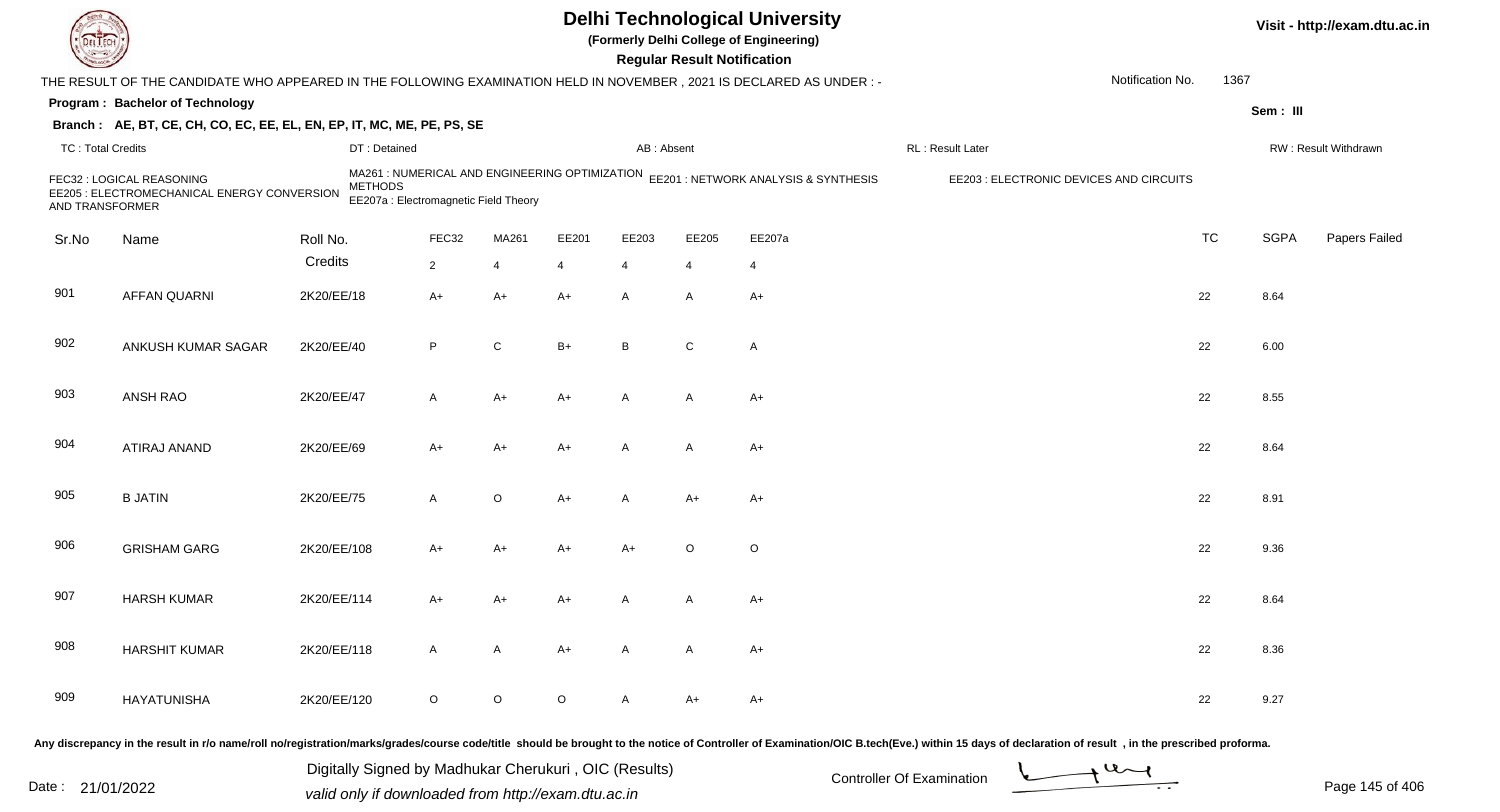| <b>DELTECT</b>    |                                                                                                                                                                                                                                |             |                                                         |                |                |                |                | <b>Regular Result Notification</b> | <b>Delhi Technological University</b><br>(Formerly Delhi College of Engineering)    |                                         |                  |           |             | Visit - http://exam.dtu.ac.in |
|-------------------|--------------------------------------------------------------------------------------------------------------------------------------------------------------------------------------------------------------------------------|-------------|---------------------------------------------------------|----------------|----------------|----------------|----------------|------------------------------------|-------------------------------------------------------------------------------------|-----------------------------------------|------------------|-----------|-------------|-------------------------------|
|                   | THE RESULT OF THE CANDIDATE WHO APPEARED IN THE FOLLOWING EXAMINATION HELD IN NOVEMBER, 2021 IS DECLARED AS UNDER: -                                                                                                           |             |                                                         |                |                |                |                |                                    |                                                                                     |                                         | Notification No. | 1367      |             |                               |
|                   | Program: Bachelor of Technology                                                                                                                                                                                                |             |                                                         |                |                |                |                |                                    |                                                                                     |                                         |                  |           | Sem: III    |                               |
|                   | Branch: AE, BT, CE, CH, CO, EC, EE, EL, EN, EP, IT, MC, ME, PE, PS, SE                                                                                                                                                         |             |                                                         |                |                |                |                |                                    |                                                                                     |                                         |                  |           |             |                               |
| TC: Total Credits |                                                                                                                                                                                                                                |             | DT: Detained                                            |                |                |                | AB: Absent     |                                    |                                                                                     | RL: Result Later                        |                  |           |             | RW: Result Withdrawn          |
| AND TRANSFORMER   | FEC32 : LOGICAL REASONING<br>EE205 : ELECTROMECHANICAL ENERGY CONVERSION                                                                                                                                                       |             | <b>METHODS</b><br>EE207a : Electromagnetic Field Theory |                |                |                |                |                                    | MA261 : NUMERICAL AND ENGINEERING OPTIMIZATION EE201 : NETWORK ANALYSIS & SYNTHESIS | EE203 : ELECTRONIC DEVICES AND CIRCUITS |                  |           |             |                               |
| Sr.No             | Name                                                                                                                                                                                                                           | Roll No.    |                                                         | FEC32          | MA261          | EE201          | EE203          | EE205                              | EE207a                                                                              |                                         |                  | <b>TC</b> | <b>SGPA</b> | Papers Failed                 |
|                   |                                                                                                                                                                                                                                | Credits     |                                                         | $\overline{2}$ | $\overline{4}$ | $\overline{4}$ | $\overline{4}$ | $\overline{4}$                     | $\overline{4}$                                                                      |                                         |                  |           |             |                               |
|                   |                                                                                                                                                                                                                                |             |                                                         | $\circ$        | $\circ$        | $\circ$        | $\mathsf{A}$   | $A+$                               | $A+$                                                                                |                                         |                  | 22        | 9.27        |                               |
| 910               | <b>HIMANSHU</b>                                                                                                                                                                                                                | 2K20/EE/122 |                                                         | $A+$           | $\circ$        | $A+$           | $\mathsf{A}$   | $\circ$                            | $\mathsf O$                                                                         |                                         |                  | 22        | 9.36        |                               |
| 911               | <b>JATIN MANN</b>                                                                                                                                                                                                              | 2K20/EE/135 |                                                         | A+             | $\circ$        | $A+$           | $\mathsf{A}$   | $A+$                               | $A+$                                                                                |                                         |                  | 22        | 9.00        |                               |
| 912               | JITESH WADHWA                                                                                                                                                                                                                  | 2K20/EE/137 |                                                         | $\circ$        | $A+$           | $\circ$        | A+             | A+                                 | A+                                                                                  |                                         |                  | 22        | 9.27        |                               |
| 913               | NAKSHATRA JAIN                                                                                                                                                                                                                 | 2K20/EE/175 |                                                         | A+             | A+             | $A+$           | $A+$           | B                                  | A                                                                                   |                                         |                  | 22        | 8.27        |                               |
| 914               | <b>NIKITA RANA</b>                                                                                                                                                                                                             | 2K20/EE/179 |                                                         | A+             | A+             | $\overline{A}$ | $A+$           | A                                  | A                                                                                   |                                         |                  | 22        | 8.45        |                               |
| 915               | NITESH SHANDILYA                                                                                                                                                                                                               | 2K20/EE/182 |                                                         | A+             | A+             | A              | A+             |                                    | $A+$                                                                                |                                         |                  | 22        | 8.64        |                               |
| 916               | <b>NITIN SHARMA</b>                                                                                                                                                                                                            | 2K20/EE/183 |                                                         | A+             | $\circ$        | $B+$           | A+             | A+                                 | A+                                                                                  |                                         |                  | 22        | 8.82        |                               |
| 917               | PRAJJWAL JOSHI                                                                                                                                                                                                                 | 2K20/EE/189 |                                                         | A+             | A+             | $\mathsf{A}$   | A+             | A+                                 | A                                                                                   |                                         |                  | 22        | 8.64        |                               |
|                   | Any discrepancy in the result in r/o name/roll no/registration/marks/grades/course code/title should be brought to the notice of Controller of Examination/OIC B.tech(Eve.) within 15 days of declaration of result , in the p |             |                                                         |                |                |                |                |                                    |                                                                                     |                                         |                  |           |             |                               |

Date : 21/01/2022 Digital Digital of Microsofted Chemical Controller Of Examination Determination Page 146 of 40 Digitally Signed by Madhukar Cherukuri , OIC (Results)

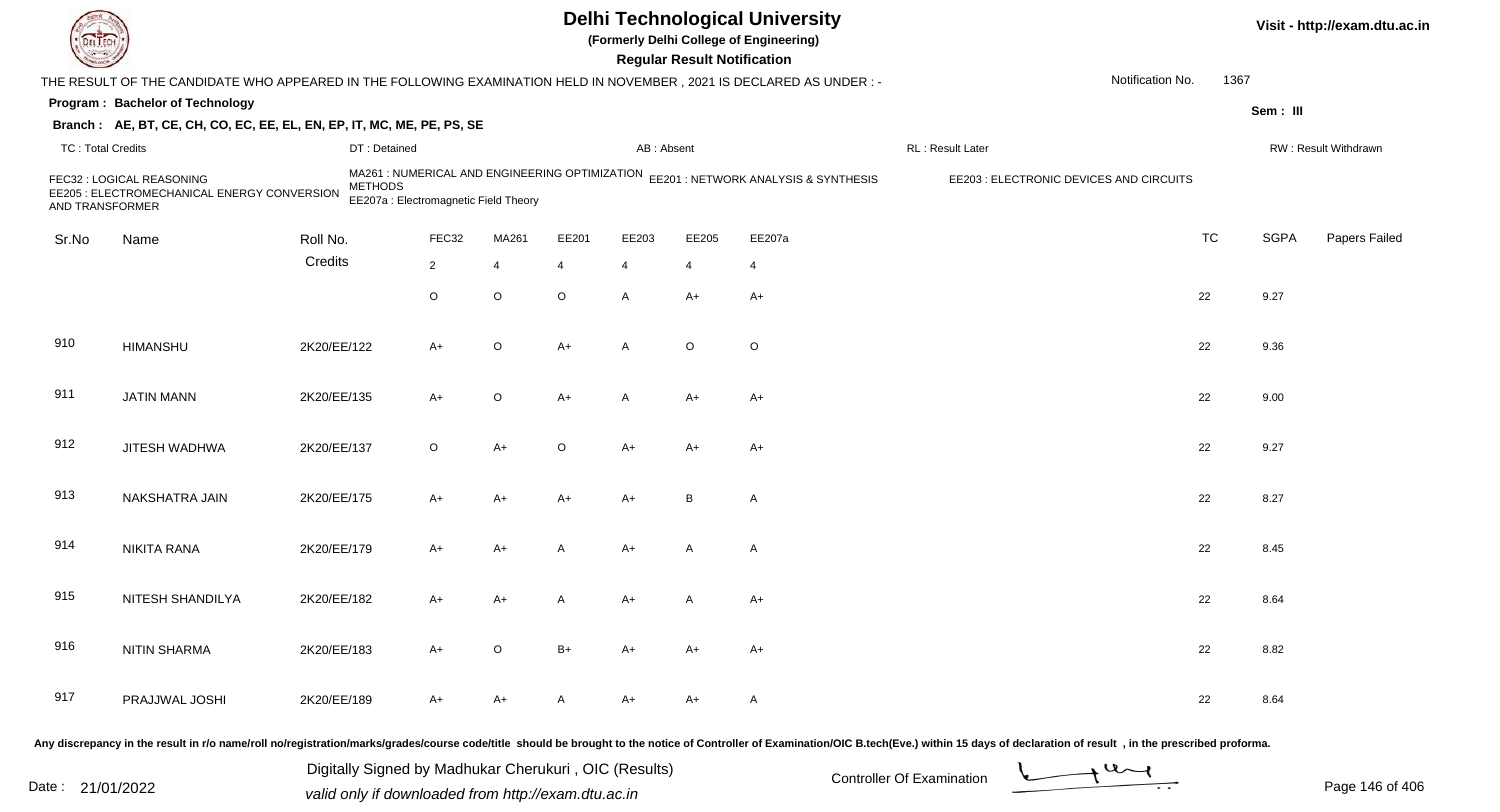| EL I ECH                 |                                                                                                                      |                |                                       |                |                |                | <b>Regular Result Notification</b> | <b>Delhi Technological University</b><br>(Formerly Delhi College of Engineering)    |                                         |                  |                |             | Visit - http://exam.dtu.ac.in       |
|--------------------------|----------------------------------------------------------------------------------------------------------------------|----------------|---------------------------------------|----------------|----------------|----------------|------------------------------------|-------------------------------------------------------------------------------------|-----------------------------------------|------------------|----------------|-------------|-------------------------------------|
|                          | THE RESULT OF THE CANDIDATE WHO APPEARED IN THE FOLLOWING EXAMINATION HELD IN NOVEMBER, 2021 IS DECLARED AS UNDER :- |                |                                       |                |                |                |                                    |                                                                                     |                                         | Notification No. | 1367           |             |                                     |
|                          | Program: Bachelor of Technology                                                                                      |                |                                       |                |                |                |                                    |                                                                                     |                                         |                  |                | Sem: III    |                                     |
|                          | Branch: AE, BT, CE, CH, CO, EC, EE, EL, EN, EP, IT, MC, ME, PE, PS, SE                                               |                |                                       |                |                |                |                                    |                                                                                     |                                         |                  |                |             |                                     |
| <b>TC: Total Credits</b> |                                                                                                                      | DT: Detained   |                                       |                |                | AB: Absent     |                                    |                                                                                     | RL: Result Later                        |                  |                |             | RW: Result Withdrawn                |
| AND TRANSFORMER          | FEC32 : LOGICAL REASONING<br>EE205 : ELECTROMECHANICAL ENERGY CONVERSION                                             | <b>METHODS</b> | EE207a : Electromagnetic Field Theory |                |                |                |                                    | MA261 : NUMERICAL AND ENGINEERING OPTIMIZATION EE201 : NETWORK ANALYSIS & SYNTHESIS | EE203 : ELECTRONIC DEVICES AND CIRCUITS |                  |                |             |                                     |
| Sr.No                    | Name                                                                                                                 | Roll No.       | FEC32                                 | MA261          | EE201          | EE203          | EE205                              | EE207a                                                                              |                                         |                  | <b>TC</b>      | <b>SGPA</b> | Papers Failed                       |
|                          |                                                                                                                      | Credits        | $\overline{2}$                        | $\overline{4}$ | $\overline{4}$ | $\overline{4}$ | $\overline{4}$                     | $\overline{4}$                                                                      |                                         |                  |                |             |                                     |
|                          |                                                                                                                      |                | $A+$                                  | $A+$           | $\overline{A}$ | $A+$           | $A+$                               | A                                                                                   |                                         |                  | 22             | 8.64        |                                     |
|                          |                                                                                                                      |                |                                       |                |                |                |                                    |                                                                                     |                                         |                  |                |             |                                     |
| 918                      | PRINCE KUMAR                                                                                                         | 2K20/EE/198    | $A+$                                  | $A+$           | A              | $A+$           | $A+$                               | A                                                                                   |                                         |                  | 22             | 8.64        |                                     |
| 919                      | SAARTHAK VIJAY SINGH                                                                                                 | 2K20/EE/229    | A+                                    | A+             | $\circ$        | $\circ$        | O                                  | A                                                                                   |                                         |                  | 22             | 9.36        |                                     |
| 920                      | <b>SAGAR YADAV</b>                                                                                                   | 2K20/EE/231    | $\circ$                               | $\circ$        | $A+$           | $A+$           | $\circ$                            | A+                                                                                  |                                         |                  | 22             | 9.45        |                                     |
| 921                      | SAHIL CHOUHAN                                                                                                        | 2K20/EE/234    | E                                     | F              | F              | E              | F                                  | A                                                                                   |                                         |                  | $\overline{4}$ | 1.45        | FEC32MA261, EE201,<br>EE203, EE205, |
| 922                      | SHIKHAR RAJPUT                                                                                                       | 2K20/EE/253    | $A+$                                  | $B+$           | A              | $\mathsf{A}$   | A                                  | $B+$                                                                                |                                         |                  | 22             | 7.73        |                                     |
| 923                      | SHUBHAM SINGH                                                                                                        | 2K20/EE/262    | A+                                    | A              | B+             | $A+$           | $B+$                               | A+                                                                                  |                                         |                  | 22             | 8.09        |                                     |
| 924                      | SHUBHANSH YADAV                                                                                                      | 2K20/EE/263    | $\circ$                               | $\circ$        | $\circ$        | $A+$           | $\circ$                            | $\circ$                                                                             |                                         |                  | 22             | 9.82        |                                     |
| 925                      | SIDDHARTH AGGARWAL                                                                                                   | 2K20/EE/267    | $\circ$                               | A              | $\mathsf{A}$   | $A+$           | A                                  | $A+$                                                                                |                                         |                  | 22             | 8.55        |                                     |
|                          |                                                                                                                      |                |                                       |                |                |                |                                    |                                                                                     |                                         |                  |                |             |                                     |

Digitally Signed by Madhukar Cherukuri, OIC (Results)<br>Date : 21/01/2022 variety only if downloaded from http://oxam.dtu.ac.in Digitally Signed by Madhukar Cherukuri , OIC (Results)valid only if downloaded from http://exam.dtu.ac.in

Page 147 of 406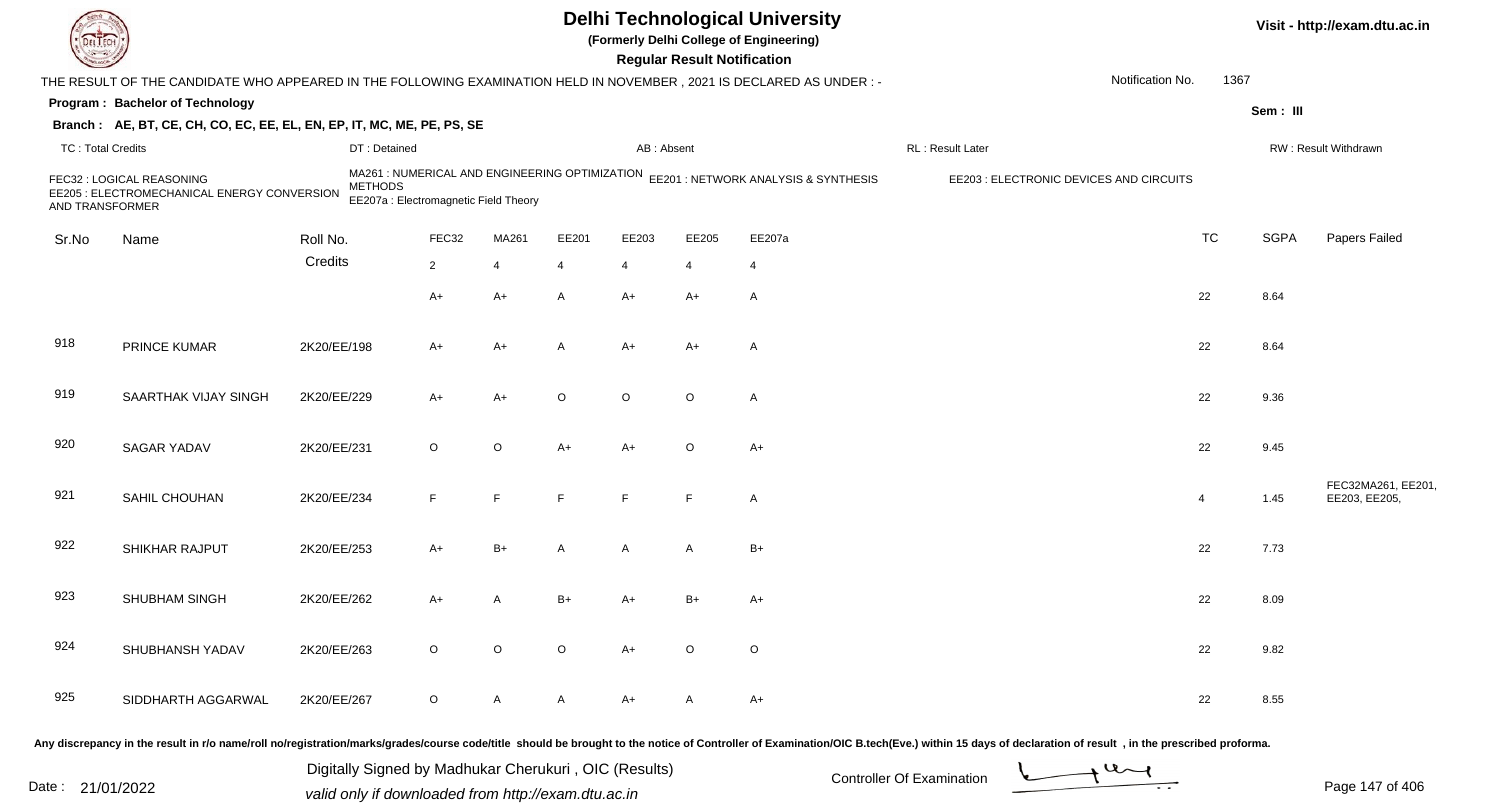|                          |                                                                                                                     |                |                                                                                         |       |       |                | <b>Regular Result Notification</b> | <b>Delhi Technological University</b><br>(Formerly Delhi College of Engineering)              |                  |                                         |           |             | Visit - http://exam.dtu.ac.in |
|--------------------------|---------------------------------------------------------------------------------------------------------------------|----------------|-----------------------------------------------------------------------------------------|-------|-------|----------------|------------------------------------|-----------------------------------------------------------------------------------------------|------------------|-----------------------------------------|-----------|-------------|-------------------------------|
|                          | THE RESULT OF THE CANDIDATE WHO APPEARED IN THE FOLLOWING EXAMINATION HELD IN NOVEMBER, 2021 IS DECLARED AS UNDER:- |                |                                                                                         |       |       |                |                                    |                                                                                               |                  | Notification No.                        | 1367      |             |                               |
|                          | Program: Bachelor of Technology                                                                                     |                |                                                                                         |       |       |                |                                    |                                                                                               |                  |                                         |           | Sem: III    |                               |
|                          | Branch: AE, BT, CE, CH, CO, EC, EE, EL, EN, EP, IT, MC, ME, PE, PS, SE                                              |                |                                                                                         |       |       |                |                                    |                                                                                               |                  |                                         |           |             |                               |
| <b>TC: Total Credits</b> |                                                                                                                     | DT: Detained   |                                                                                         |       |       | AB: Absent     |                                    |                                                                                               | RL: Result Later |                                         |           |             | RW: Result Withdrawn          |
| AND TRANSFORMER          | FEC32 : LOGICAL REASONING<br>EE205 : ELECTROMECHANICAL ENERGY CONVERSION                                            | <b>METHODS</b> | MA261 : NUMERICAL AND ENGINEERING OPTIMIZATION<br>EE207a : Electromagnetic Field Theory |       |       |                |                                    | EE201 : NETWORK ANALYSIS & SYNTHESIS                                                          |                  | EE203 : ELECTRONIC DEVICES AND CIRCUITS |           |             |                               |
| Sr.No                    | Name                                                                                                                | Roll No.       | FEC32                                                                                   | MA261 | EE201 | EE203          | EE205                              | EE207a                                                                                        |                  |                                         | <b>TC</b> | <b>SGPA</b> | Papers Failed                 |
|                          |                                                                                                                     | Credits        | $\overline{2}$                                                                          | 4     | 4     | $\overline{4}$ | $\overline{4}$                     | 4                                                                                             |                  |                                         |           |             |                               |
|                          |                                                                                                                     |                | $\circ$                                                                                 | Α     | A     | $A+$           | A                                  | $A+$                                                                                          |                  |                                         | 22        | 8.55        |                               |
| 926                      | SIDDHARTH SHARMA                                                                                                    | 2K20/EE/268    | A+                                                                                      | Α     | A+    | A              | A                                  | $\circ$                                                                                       |                  |                                         | 22        | 8.64        |                               |
| 927                      | SRISHTI SINGH                                                                                                       | 2K20/EE/271    | A+                                                                                      | A+    | O     | $A+$           | $A+$                               | $\circ$                                                                                       |                  |                                         | 22        | 9.36        |                               |
| 928                      | <b>TEJAS SRIVASTAVA</b>                                                                                             | 2K20/EE/282    | A+                                                                                      | A+    | A     | $\mathsf{A}$   | A                                  | $A+$                                                                                          |                  |                                         | 22        | 8.45        |                               |
| 929                      | <b>TUSHAR MISHRA</b>                                                                                                | 2K20/EE/285    | A+                                                                                      | A+    | A     | $\overline{A}$ | $B+$                               | $A+$                                                                                          |                  |                                         | 22        | 8.27        |                               |
| 930                      | <b>UDAY CHAURASIA</b>                                                                                               | 2K20/EE/286    | $A+$                                                                                    | A+    | A     | A              | $A+$                               | $A+$                                                                                          |                  |                                         | 22        | 8.64        |                               |
| 931                      | <b>VAIBHAV GUPTA</b>                                                                                                | 2K20/EE/294    | A+                                                                                      | O     | O     | A+             | A+                                 | A+                                                                                            |                  |                                         | 22        | 9.36        |                               |
| 932                      | VANSH AGGARWAL                                                                                                      | 2K20/EE/297    | A+                                                                                      | A+    | A     | A+             | A                                  | $A+$                                                                                          |                  |                                         | 22        | 8.64        |                               |
| 933                      | VANSH KHANDELWAL                                                                                                    | 2K20/EE/298    | A+                                                                                      | A     | A     | A+             | B+                                 | A                                                                                             |                  |                                         | 22        | 8.09        |                               |
|                          |                                                                                                                     |                | registration monicolaredecles use code kitle                                            |       |       |                |                                    | cheuld be breught te the netice of Centreller of Eveningtian (OIC B teab (Eve) within 45 days |                  |                                         |           |             |                               |

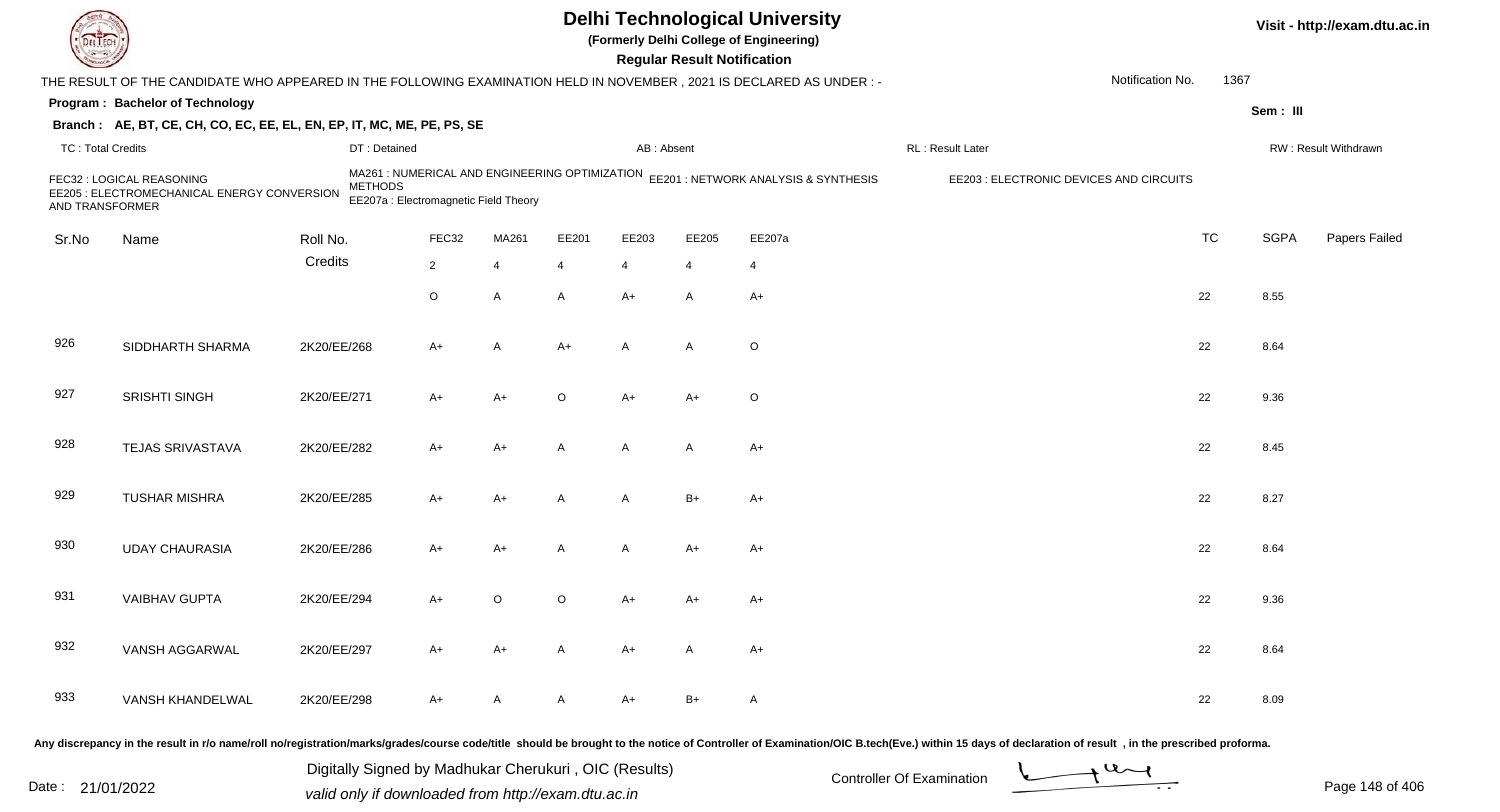| EL ECH                           |                                                                                                                      |                |                                                                                         |                       |                |                | <b>Regular Result Notification</b> | <b>Delhi Technological University</b><br>(Formerly Delhi College of Engineering) |                                         |           |             | Visit - http://exam.dtu.ac.in |
|----------------------------------|----------------------------------------------------------------------------------------------------------------------|----------------|-----------------------------------------------------------------------------------------|-----------------------|----------------|----------------|------------------------------------|----------------------------------------------------------------------------------|-----------------------------------------|-----------|-------------|-------------------------------|
|                                  | THE RESULT OF THE CANDIDATE WHO APPEARED IN THE FOLLOWING EXAMINATION HELD IN NOVEMBER, 2021 IS DECLARED AS UNDER :- |                |                                                                                         |                       |                |                |                                    |                                                                                  | Notification No.                        | 1367      |             |                               |
|                                  | Program: Bachelor of Technology                                                                                      |                |                                                                                         |                       |                |                |                                    |                                                                                  |                                         |           | Sem: III    |                               |
|                                  | Branch: AE, BT, CE, CH, CO, EC, EE, EL, EN, EP, IT, MC, ME, PE, PS, SE                                               |                |                                                                                         |                       |                |                |                                    |                                                                                  |                                         |           |             |                               |
| <b>TC: Total Credits</b>         |                                                                                                                      | DT: Detained   |                                                                                         |                       |                | AB: Absent     |                                    |                                                                                  | RL: Result Later                        |           |             | RW: Result Withdrawn          |
| AND TRANSFORMER                  | FEC32 : LOGICAL REASONING<br>EE205 : ELECTROMECHANICAL ENERGY CONVERSION                                             | <b>METHODS</b> | MA261 : NUMERICAL AND ENGINEERING OPTIMIZATION<br>EE207a : Electromagnetic Field Theory |                       |                |                |                                    | EE201 : NETWORK ANALYSIS & SYNTHESIS                                             | EE203 : ELECTRONIC DEVICES AND CIRCUITS |           |             |                               |
| Sr.No                            | Name                                                                                                                 | Roll No.       | FEC32                                                                                   | MA261                 | EE201          | EE203          | EE205                              | EE207a                                                                           |                                         | <b>TC</b> | <b>SGPA</b> | Papers Failed                 |
|                                  |                                                                                                                      | Credits        | $\overline{2}$                                                                          | $\overline{4}$        | 4              | $\overline{4}$ | $\overline{4}$                     | $\overline{4}$                                                                   |                                         |           |             |                               |
|                                  |                                                                                                                      |                | $A+$                                                                                    | A                     | A              | $A+$           | $B+$                               | $\mathsf{A}$                                                                     |                                         | 22        | 8.09        |                               |
| FEC37: FRENCH<br>AND TRANSFORMER | EE205 : ELECTROMECHANICAL ENERGY CONVERSION                                                                          | <b>METHODS</b> | MA261 : NUMERICAL AND ENGINEERING OPTIMIZATION<br>EE207a : Electromagnetic Field Theory |                       |                |                |                                    | EE201 : NETWORK ANALYSIS & SYNTHESIS                                             | EE203 : ELECTRONIC DEVICES AND CIRCUITS |           |             |                               |
| Sr.No                            | Name                                                                                                                 | Roll No.       | FEC37                                                                                   | MA261                 | EE201          | EE203          | EE205                              | EE207a                                                                           |                                         | <b>TC</b> | <b>SGPA</b> | <b>Papers Failed</b>          |
|                                  |                                                                                                                      | Credits        | $\overline{2}$                                                                          | $\boldsymbol{\Delta}$ | $\overline{4}$ | $\overline{4}$ | 4                                  | $\overline{4}$                                                                   |                                         |           |             |                               |
| 934                              | SAURAV OLHAN                                                                                                         | 2K20/EE/247    | $\circ$                                                                                 | $A+$                  | A              | $A+$           | $\circ$                            | $A+$                                                                             |                                         | 22        | 9.09        |                               |
| 935                              | <b>TAIYAB ALI</b>                                                                                                    | 2K20/EE/277    | $\circ$                                                                                 | O                     | A+             | $A+$           | A                                  | $A+$                                                                             |                                         | 22        | 9.09        |                               |
| 936                              | <b>UDIT SANGWAN</b>                                                                                                  | 2K20/EE/287    | $\circ$                                                                                 | O                     | A              | $A+$           | $\circ$                            | $A+$                                                                             |                                         | 22        | 9.27        |                               |
| 937                              | <b>UTKARSH MISHRA</b>                                                                                                | 2K20/EE/289    | F                                                                                       | $B+$                  | B              | $B+$           | в                                  | $B+$                                                                             |                                         | 20        | 6.00        | FEC37                         |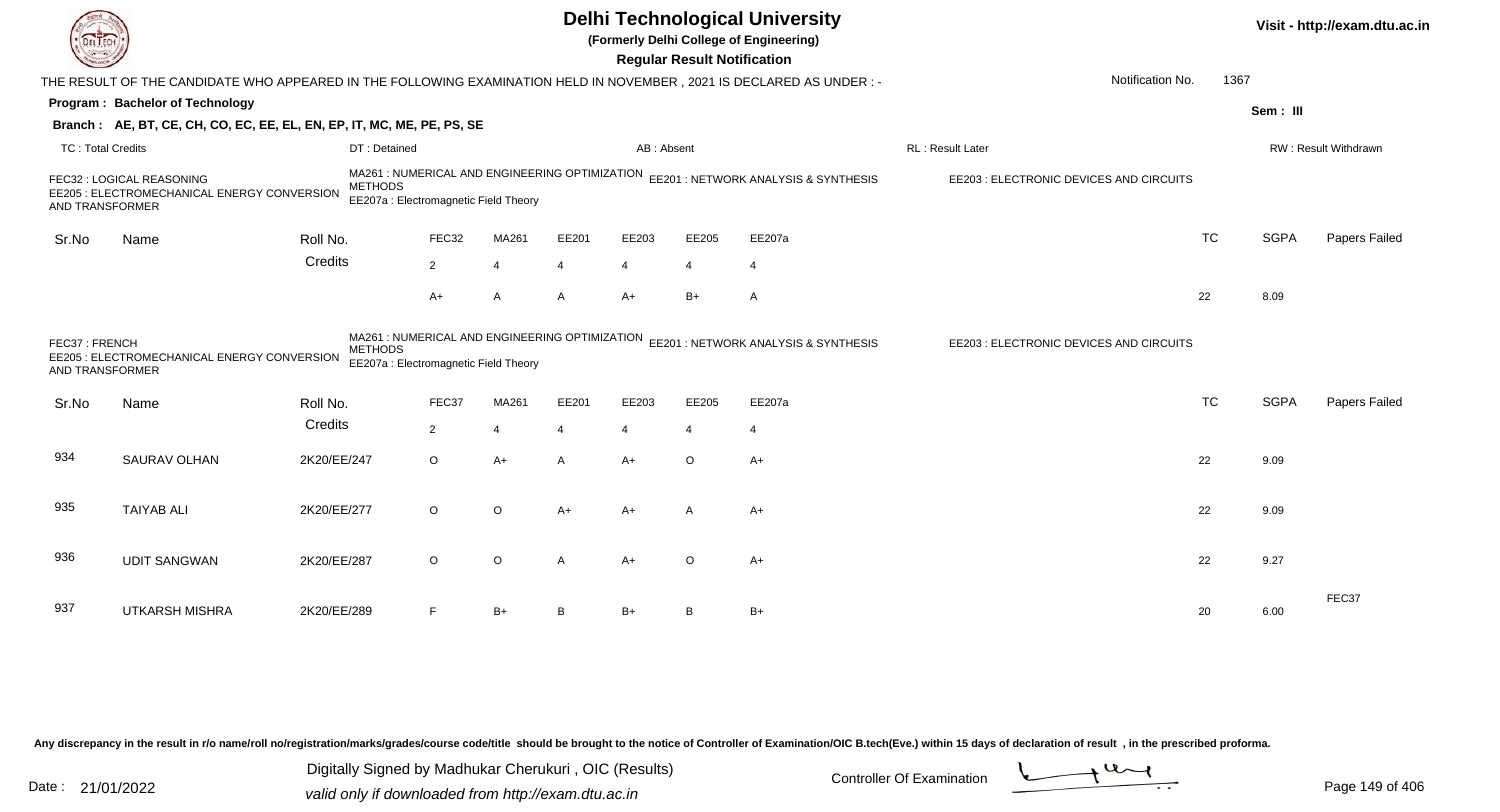| DEL TECH<br><b>Consulton</b>        |                                                                                                                       |                                         |                |                |          |                | <b>Regular Result Notification</b> | <b>Delhi Technological University</b><br>(Formerly Delhi College of Engineering) |                  |                          |             | Visit - http://exam.dtu.ac.in |
|-------------------------------------|-----------------------------------------------------------------------------------------------------------------------|-----------------------------------------|----------------|----------------|----------|----------------|------------------------------------|----------------------------------------------------------------------------------|------------------|--------------------------|-------------|-------------------------------|
|                                     | THE RESULT OF THE CANDIDATE WHO APPEARED IN THE FOLLOWING EXAMINATION HELD IN NOVEMBER , 2021 IS DECLARED AS UNDER :- |                                         |                |                |          |                |                                    |                                                                                  |                  | Notification No.<br>1367 |             |                               |
|                                     | Program: Bachelor of Technology                                                                                       |                                         |                |                |          |                |                                    |                                                                                  |                  |                          | Sem: III    |                               |
|                                     | Branch: AE, BT, CE, CH, CO, EC, EE, EL, EN, EP, IT, MC, ME, PE, PS, SE                                                |                                         |                |                |          |                |                                    |                                                                                  |                  |                          |             |                               |
| <b>TC: Total Credits</b>            |                                                                                                                       | DT: Detained                            |                |                |          | AB: Absent     |                                    |                                                                                  | RL: Result Later |                          |             | RW: Result Withdrawn          |
| FEC39 : JAPANESE<br>AND TRANSFORMER | EE205 : ELECTROMECHANICAL ENERGY CONVERSION                                                                           | EE203 : ELECTRONIC DEVICES AND CIRCUITS |                |                |          |                |                                    |                                                                                  |                  |                          |             |                               |
| Sr.No                               | Name                                                                                                                  | Roll No.                                | FEC39          | MA261          | EE201    | EE203          | EE205                              | EE207a                                                                           |                  | <b>TC</b>                | <b>SGPA</b> | Papers Failed                 |
|                                     |                                                                                                                       | Credits                                 | $\overline{2}$ |                | 4        | $\overline{4}$ | $\overline{4}$                     | $\overline{4}$                                                                   |                  |                          |             |                               |
| 938                                 | <b>RISHABH SINGH</b>                                                                                                  | 2K20/EE/216                             | $A+$           | $\overline{A}$ | A        | $\mathsf{A}$   | B                                  | A                                                                                |                  | 22                       | 7.73        |                               |
| 939                                 | SIDAKPREET SINGH                                                                                                      | 2K20/EE/265                             | A              | $A+$           | $\Omega$ | $A+$           | A+                                 | $A+$                                                                             |                  | 22                       | 9.09        |                               |

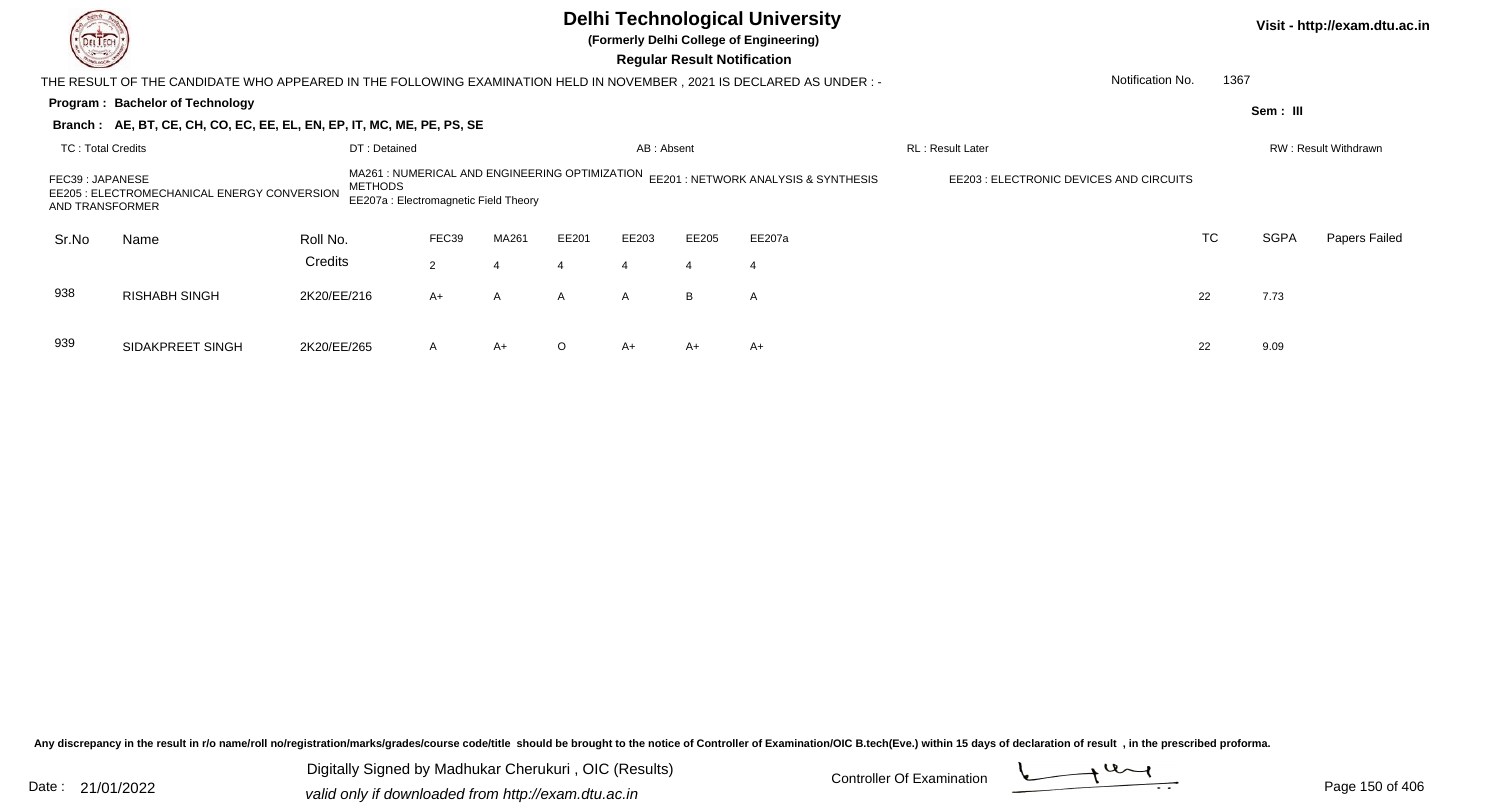|                          |                                                                                                                        |                                                         |                  |                |       |              | <b>Regular Result Notification</b> | <b>Delhi Technological University</b><br>(Formerly Delhi College of Engineering)    |                                         |           |             | Visit - http://exam.dtu.ac.in |
|--------------------------|------------------------------------------------------------------------------------------------------------------------|---------------------------------------------------------|------------------|----------------|-------|--------------|------------------------------------|-------------------------------------------------------------------------------------|-----------------------------------------|-----------|-------------|-------------------------------|
|                          | THE RESULT OF THE CANDIDATE WHO APPEARED IN THE FOLLOWING EXAMINATION HELD IN NOVEMBER , 2021 IS DECLARED AS UNDER : - |                                                         |                  |                |       |              |                                    |                                                                                     | Notification No.                        | 1367      |             |                               |
|                          | Program: Bachelor of Technology                                                                                        |                                                         |                  |                |       |              |                                    |                                                                                     |                                         |           | Sem: III    |                               |
|                          | Branch: AE, BT, CE, CH, CO, EC, EE, EL, EN, EP, IT, MC, ME, PE, PS, SE                                                 |                                                         |                  |                |       |              |                                    |                                                                                     |                                         |           |             |                               |
| <b>TC: Total Credits</b> |                                                                                                                        | DT: Detained                                            |                  |                |       | AB: Absent   |                                    |                                                                                     | RL : Result Later                       |           |             | RW: Result Withdrawn          |
| AND TRANSFORMER          | FEC3: PHYSICAL EDU SPORTS<br>EE205 : ELECTROMECHANICAL ENERGY CONVERSION                                               | <b>METHODS</b><br>EE207a : Electromagnetic Field Theory |                  |                |       |              |                                    | MA261 : NUMERICAL AND ENGINEERING OPTIMIZATION EE201 : NETWORK ANALYSIS & SYNTHESIS | EE203 : ELECTRONIC DEVICES AND CIRCUITS |           |             |                               |
| Sr.No                    | Name                                                                                                                   | Roll No.                                                | FEC <sub>3</sub> | MA261          | EE201 | EE203        | EE205                              | EE207a                                                                              |                                         | <b>TC</b> | <b>SGPA</b> | Papers Failed                 |
|                          |                                                                                                                        | Credits                                                 | $\overline{2}$   | $\overline{4}$ | 4     | 4            | $\overline{4}$                     | $\overline{4}$                                                                      |                                         |           |             |                               |
| 940                      | <b>BILL DESMOND ELLIOTT</b>                                                                                            | 2K20/EE/78                                              | $A+$             | $A+$           | $A+$  | $\mathsf{A}$ | $B+$                               | $A+$                                                                                |                                         | 22        | 8.45        |                               |
| 941                      | <b>BIMAL KUMAR</b>                                                                                                     | 2K20/EE/79                                              | A                | $A+$           | $A+$  | $\mathsf{A}$ | $B+$                               | $B+$                                                                                |                                         | 22        | 8.00        |                               |
| 942                      | <b>DEEPAK TIWARI</b>                                                                                                   | 2K20/EE/88                                              | $B+$             | $\overline{A}$ | $A+$  | $\mathsf{A}$ | $B+$                               | $A+$                                                                                |                                         | 22        | 8.09        |                               |
| 943                      | <b>RAHUL</b>                                                                                                           | 2K20/EE/205                                             | $B+$             | $A+$           | $B+$  | $A+$         | $B+$                               | $\overline{A}$                                                                      |                                         | 22        | 7.91        |                               |
| 944                      | <b>RAJNISH TIWARI</b>                                                                                                  | 2K20/EE/212                                             | A                | A              | $A+$  | $A+$         | $B+$                               | $\overline{A}$                                                                      |                                         | 22        | 8.18        |                               |
| 945                      | SIDDHARTH VERMA                                                                                                        | 2K20/EE/269                                             | $A+$             | $B+$           | A     | $\mathsf{A}$ | A                                  | $A+$                                                                                |                                         | 22        | 8.09        |                               |
| 946                      | <b>SUMIT PAHADIYA</b>                                                                                                  | 2K20/EE/274                                             | A                | A              | $B+$  |              | A                                  | A+                                                                                  |                                         | 22        | 8.00        |                               |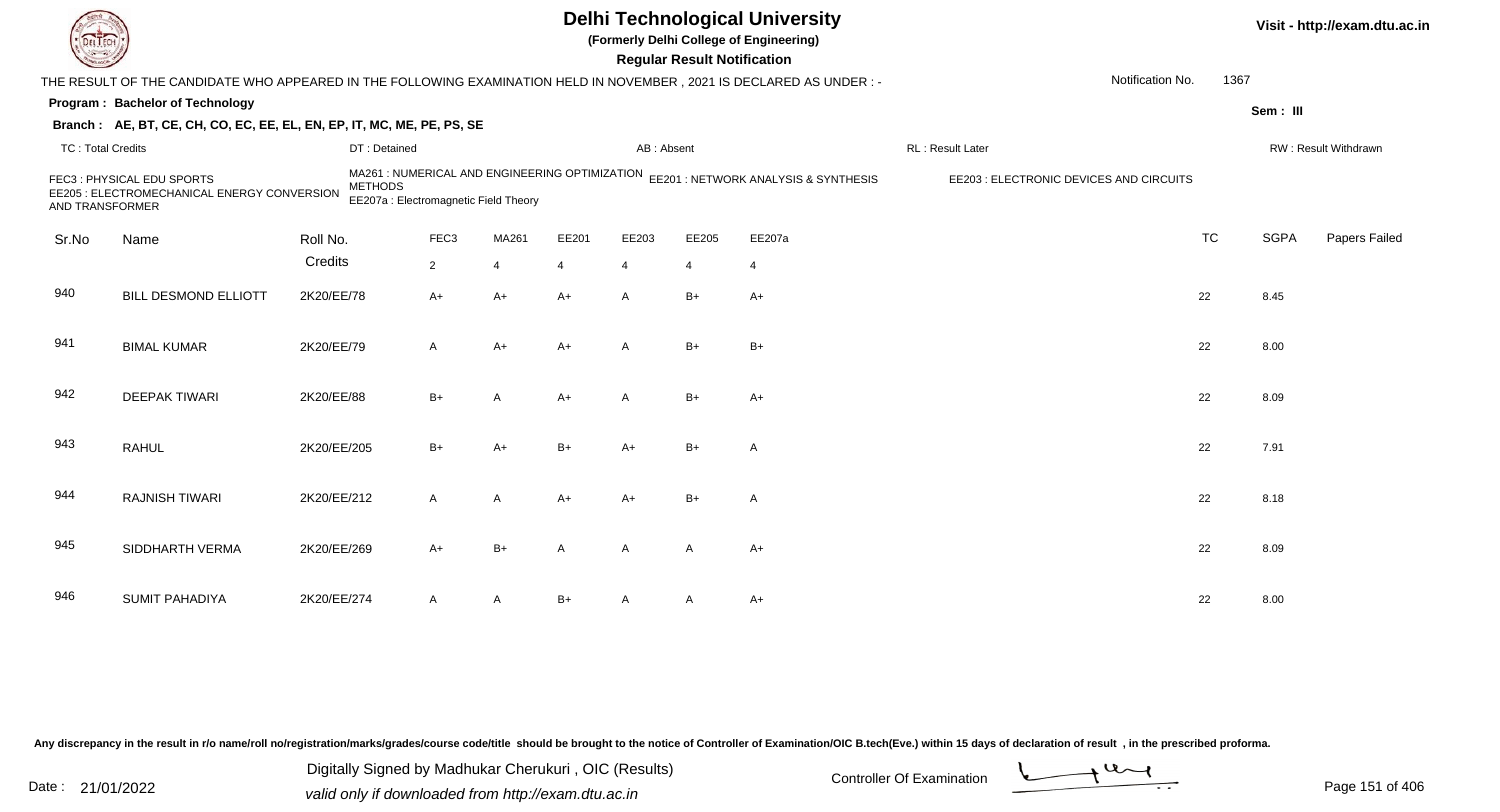|                                  |                                                                                                                     |                |                                                                                         |             |         |                | <b>Regular Result Notification</b> | <b>Delhi Technological University</b><br>(Formerly Delhi College of Engineering) |                                         |                  |           |             | Visit - http://exam.dtu.ac.in |
|----------------------------------|---------------------------------------------------------------------------------------------------------------------|----------------|-----------------------------------------------------------------------------------------|-------------|---------|----------------|------------------------------------|----------------------------------------------------------------------------------|-----------------------------------------|------------------|-----------|-------------|-------------------------------|
|                                  | THE RESULT OF THE CANDIDATE WHO APPEARED IN THE FOLLOWING EXAMINATION HELD IN NOVEMBER, 2021 IS DECLARED AS UNDER:- |                |                                                                                         |             |         |                |                                    |                                                                                  |                                         | Notification No. | 1367      |             |                               |
|                                  | Program: Bachelor of Technology                                                                                     |                |                                                                                         |             |         |                |                                    |                                                                                  |                                         |                  |           | Sem: III    |                               |
|                                  | Branch: AE, BT, CE, CH, CO, EC, EE, EL, EN, EP, IT, MC, ME, PE, PS, SE                                              |                |                                                                                         |             |         |                |                                    |                                                                                  |                                         |                  |           |             |                               |
| <b>TC: Total Credits</b>         |                                                                                                                     | DT: Detained   |                                                                                         |             |         | AB: Absent     |                                    |                                                                                  | RL: Result Later                        |                  |           |             | RW: Result Withdrawn          |
| FEC40: GERMAN<br>AND TRANSFORMER | EE205 : ELECTROMECHANICAL ENERGY CONVERSION                                                                         | <b>METHODS</b> | MA261 : NUMERICAL AND ENGINEERING OPTIMIZATION<br>EE207a : Electromagnetic Field Theory |             |         |                |                                    | EE201 : NETWORK ANALYSIS & SYNTHESIS                                             | EE203 : ELECTRONIC DEVICES AND CIRCUITS |                  |           |             |                               |
| Sr.No                            | Name                                                                                                                | Roll No.       | FEC40                                                                                   | MA261       | EE201   | EE203          | EE205                              | EE207a                                                                           |                                         |                  | <b>TC</b> | <b>SGPA</b> | Papers Failed                 |
|                                  |                                                                                                                     | Credits        | $\overline{2}$                                                                          | 4           | 4       | $\overline{4}$ | $\overline{4}$                     | 4                                                                                |                                         |                  |           |             |                               |
| 947                              | ARSH SHARAN                                                                                                         | 2K20/EE/56     | $A+$                                                                                    | $\mathsf O$ | $\circ$ | $A+$           | $\circ$                            | $\mathsf O$                                                                      |                                         |                  | 22        | 9.73        |                               |
| 948                              | ARUN KUMAR PAHADIA                                                                                                  | 2K20/EE/58     | A+                                                                                      | O           | A+      | $A+$           | $A+$                               | $\circ$                                                                          |                                         |                  | 22        | 9.36        |                               |
| 949                              | <b>ARYAN KAUSHIK</b>                                                                                                | 2K20/EE/61     | A+                                                                                      | $\mathsf O$ | O       | $A+$           | $\circ$                            | $\circ$                                                                          |                                         |                  | 22        | 9.73        |                               |
| 950                              | <b>ARYAN SINHA</b>                                                                                                  | 2K20/EE/63     | $A+$                                                                                    | A+          | O       | $\circ$        | $\circ$                            | $\circ$                                                                          |                                         |                  | 22        | 9.73        |                               |
| 951                              | <b>ASIF AKHTAR</b>                                                                                                  | 2K20/EE/68     | $A+$                                                                                    | O           | $\circ$ | $A+$           | $A+$                               | $A+$                                                                             |                                         |                  | 22        | 9.36        |                               |
| 952                              | CHIRAG THAKUR                                                                                                       | 2K20/EE/81     | $A+$                                                                                    | $A+$        | $\circ$ | $A+$           | $A+$                               | $A+$                                                                             |                                         |                  | 22        | 9.18        |                               |
| 953                              | <b>CHIRAG VERMA</b>                                                                                                 | 2K20/EE/82     | A+                                                                                      | A           | A+      | A              | A                                  | A                                                                                |                                         |                  | 22        | 8.27        |                               |
| 954                              | <b>DAKSH</b>                                                                                                        | 2K20/EE/83     | $A+$                                                                                    | $\circ$     | $\circ$ | $A+$           | $A+$                               | $\circ$                                                                          |                                         |                  | 22        | 9.55        |                               |
| 955                              | DEVANSHU VERMA                                                                                                      | 2K20/EE/92     | A+                                                                                      | A           | A+      | A+             | A+                                 | $\mathsf{A}$                                                                     |                                         |                  | 22        | 8.64        |                               |
|                                  |                                                                                                                     |                |                                                                                         |             |         |                |                                    |                                                                                  |                                         |                  |           |             |                               |

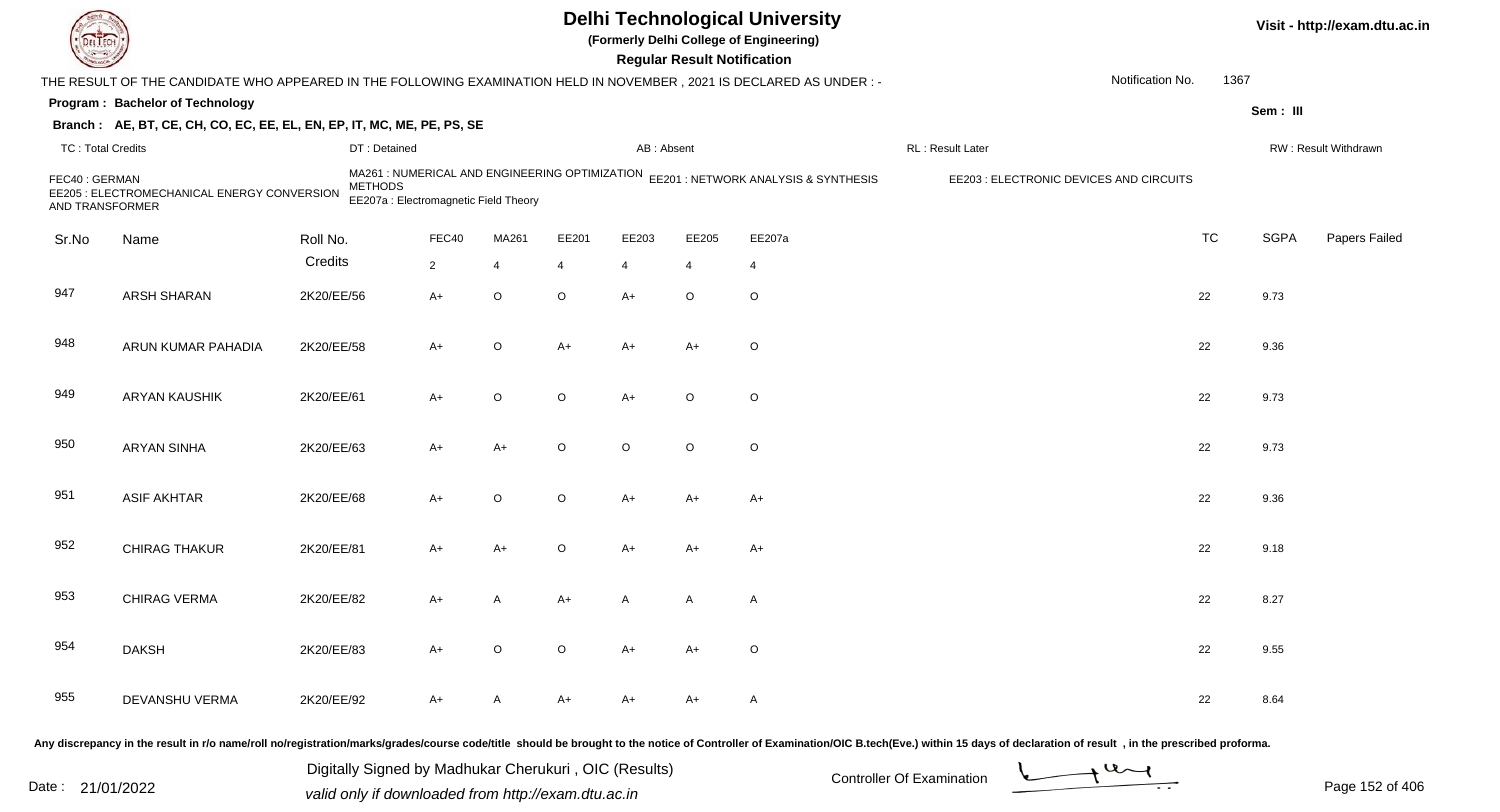|                                  |                                                                                                                      |                |                                                                                         |             |         |                | <b>Regular Result Notification</b> | <b>Delhi Technological University</b><br>(Formerly Delhi College of Engineering) |                                         |                  |           |             | Visit - http://exam.dtu.ac.in |
|----------------------------------|----------------------------------------------------------------------------------------------------------------------|----------------|-----------------------------------------------------------------------------------------|-------------|---------|----------------|------------------------------------|----------------------------------------------------------------------------------|-----------------------------------------|------------------|-----------|-------------|-------------------------------|
|                                  | THE RESULT OF THE CANDIDATE WHO APPEARED IN THE FOLLOWING EXAMINATION HELD IN NOVEMBER, 2021 IS DECLARED AS UNDER :- |                |                                                                                         |             |         |                |                                    |                                                                                  |                                         | Notification No. | 1367      |             |                               |
|                                  | Program: Bachelor of Technology                                                                                      |                |                                                                                         |             |         |                |                                    |                                                                                  |                                         |                  |           | Sem: III    |                               |
|                                  | Branch: AE, BT, CE, CH, CO, EC, EE, EL, EN, EP, IT, MC, ME, PE, PS, SE                                               |                |                                                                                         |             |         |                |                                    |                                                                                  |                                         |                  |           |             |                               |
| <b>TC: Total Credits</b>         |                                                                                                                      | DT: Detained   |                                                                                         |             |         | AB: Absent     |                                    |                                                                                  | RL: Result Later                        |                  |           |             | RW: Result Withdrawn          |
| FEC40: GERMAN<br>AND TRANSFORMER | EE205 : ELECTROMECHANICAL ENERGY CONVERSION                                                                          | <b>METHODS</b> | MA261 : NUMERICAL AND ENGINEERING OPTIMIZATION<br>EE207a : Electromagnetic Field Theory |             |         |                |                                    | EE201 : NETWORK ANALYSIS & SYNTHESIS                                             | EE203 : ELECTRONIC DEVICES AND CIRCUITS |                  |           |             |                               |
| Sr.No                            | Name                                                                                                                 | Roll No.       | FEC40                                                                                   | MA261       | EE201   | EE203          | EE205                              | EE207a                                                                           |                                         |                  | <b>TC</b> | <b>SGPA</b> | Papers Failed                 |
|                                  |                                                                                                                      | Credits        | $\overline{2}$                                                                          | 4           | 4       | 4              | 4                                  | 4                                                                                |                                         |                  |           |             |                               |
|                                  |                                                                                                                      |                | $A+$                                                                                    | A           | $A+$    | $A+$           | $A+$                               | $\mathsf{A}$                                                                     |                                         |                  | 22        | 8.64        |                               |
| 956                              | <b>DHRUV TALAN</b>                                                                                                   | 2K20/EE/94     | A+                                                                                      | A+          | A+      | $A+$           | $\circ$                            | $\circ$                                                                          |                                         |                  | 22        | 9.36        |                               |
| 957                              | DHRUV VEDI                                                                                                           | 2K20/EE/95     | A+                                                                                      | O           | A+      | $\overline{A}$ | $\mathsf{A}$                       | $A+$                                                                             |                                         |                  | 22        | 8.82        |                               |
| 958                              | <b>DISHU</b>                                                                                                         | 2K20/EE/96     | $A+$                                                                                    | $\mathsf O$ | $\circ$ | $\mathsf{A}$   | $A+$                               | $A+$                                                                             |                                         |                  | 22        | 9.18        |                               |
| 959                              | <b>GAUTAM KUMAR</b>                                                                                                  | 2K20/EE/105    | A                                                                                       | A           | A+      | $B+$           | $B+$                               | $\mathsf{A}$                                                                     |                                         |                  | 22        | 7.82        |                               |
| 960                              | <b>KARTIK RAO</b>                                                                                                    | 2K20/EE/144    | A                                                                                       | O           | A+      | A              | $A+$                               | $A+$                                                                             |                                         |                  | 22        | 8.91        |                               |
| 961                              | KAVYA                                                                                                                | 2K20/EE/147    | A+                                                                                      | С           | A+      | $B+$           | B                                  | A                                                                                |                                         |                  | 22        | 7.18        |                               |
| 962                              | SHARSH KUMAR                                                                                                         | 2K20/EE/250    | $A+$                                                                                    | A           | A+      | A              | $A+$                               | A                                                                                |                                         |                  | 22        | 8.45        |                               |
| 963                              | SIDDARTHA AGGARWAL                                                                                                   | 2K20/EE/266    | A+                                                                                      | A+          | A+      | A+             | A+                                 | $A+$                                                                             |                                         |                  | 22        | 9.00        |                               |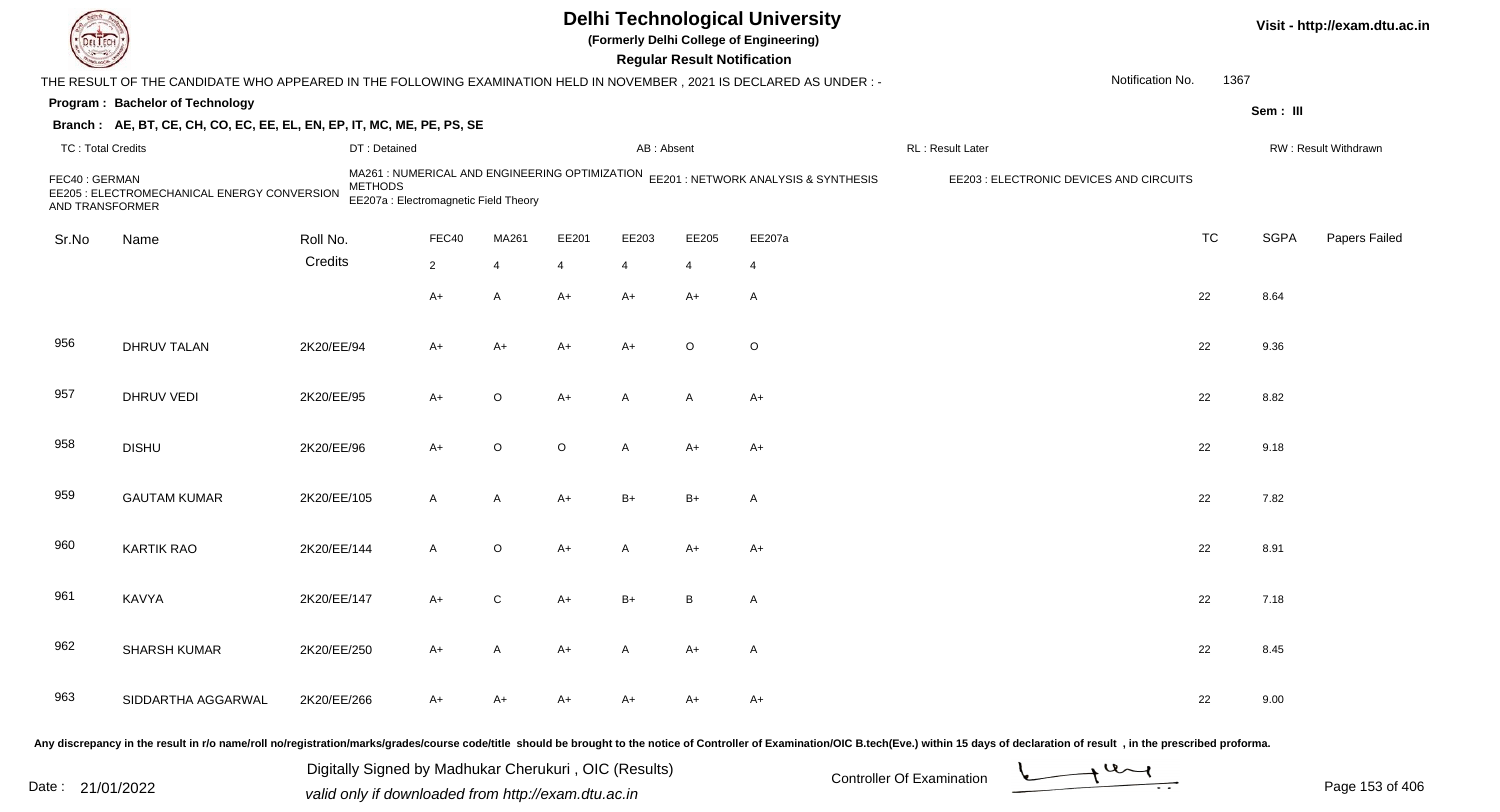|                                  |                                                                                                                      |                                                                                                           |                |                |                |                | <b>Regular Result Notification</b> | <b>Delhi Technological University</b><br>(Formerly Delhi College of Engineering)    |                                         |           |             | Visit - http://exam.dtu.ac.in |
|----------------------------------|----------------------------------------------------------------------------------------------------------------------|-----------------------------------------------------------------------------------------------------------|----------------|----------------|----------------|----------------|------------------------------------|-------------------------------------------------------------------------------------|-----------------------------------------|-----------|-------------|-------------------------------|
|                                  | THE RESULT OF THE CANDIDATE WHO APPEARED IN THE FOLLOWING EXAMINATION HELD IN NOVEMBER, 2021 IS DECLARED AS UNDER :- |                                                                                                           |                |                |                |                |                                    |                                                                                     | Notification No.                        | 1367      |             |                               |
|                                  | Program: Bachelor of Technology                                                                                      |                                                                                                           |                |                |                |                |                                    |                                                                                     |                                         |           | Sem: III    |                               |
|                                  | Branch: AE, BT, CE, CH, CO, EC, EE, EL, EN, EP, IT, MC, ME, PE, PS, SE                                               |                                                                                                           |                |                |                |                |                                    |                                                                                     |                                         |           |             |                               |
| <b>TC: Total Credits</b>         |                                                                                                                      | DT: Detained                                                                                              |                |                |                | AB: Absent     |                                    |                                                                                     | RL : Result Later                       |           |             | RW: Result Withdrawn          |
| FEC40: GERMAN<br>AND TRANSFORMER | EE205 : ELECTROMECHANICAL ENERGY CONVERSION                                                                          | <b>METHODS</b><br>EE207a : Electromagnetic Field Theory                                                   |                |                |                |                |                                    | MA261 : NUMERICAL AND ENGINEERING OPTIMIZATION EE201 : NETWORK ANALYSIS & SYNTHESIS | EE203 : ELECTRONIC DEVICES AND CIRCUITS |           |             |                               |
| Sr.No                            | Name                                                                                                                 | Roll No.                                                                                                  | FEC40          | MA261          | EE201          | EE203          | EE205                              | EE207a                                                                              |                                         | <b>TC</b> | <b>SGPA</b> | Papers Failed                 |
|                                  |                                                                                                                      | Credits                                                                                                   | $\overline{2}$ | $\overline{4}$ | 4              | 4              | $\overline{4}$                     | $\overline{4}$                                                                      |                                         |           |             |                               |
|                                  |                                                                                                                      |                                                                                                           | A+             | $A+$           | $A+$           | $A+$           | $A+$                               | $A+$                                                                                |                                         | 22        | 9.00        |                               |
| 964                              | <b>TEJAS SHARMA</b>                                                                                                  | 2K20/EE/281                                                                                               | A+             | $A+$           | A              | $A+$           | A                                  | A+                                                                                  |                                         | 22        | 8.64        |                               |
| 965                              | YASH CHAUHAN                                                                                                         | 2K20/EE/310                                                                                               | A+             | $A+$           | $A+$           | $A+$           | $A+$                               | $A+$                                                                                |                                         | 22        | 9.00        |                               |
| AND TRANSFORMER                  | FEC45 : ENGINEERING EXPLORATION<br>EE205 : ELECTROMECHANICAL ENERGY CONVERSION                                       | MA261 : NUMERICAL AND ENGINEERING OPTIMIZATION<br><b>METHODS</b><br>EE207a : Electromagnetic Field Theory |                |                |                |                |                                    | EE201: NETWORK ANALYSIS & SYNTHESIS                                                 | EE203 : ELECTRONIC DEVICES AND CIRCUITS |           |             |                               |
| Sr.No                            | Name                                                                                                                 | Roll No.                                                                                                  | FEC45          | MA261          | EE201          | EE203          | EE205                              | EE207a                                                                              |                                         | <b>TC</b> | <b>SGPA</b> | Papers Failed                 |
|                                  |                                                                                                                      | Credits                                                                                                   | $\overline{2}$ | $\overline{4}$ | $\overline{4}$ | $\overline{4}$ | $\overline{4}$                     | $\overline{4}$                                                                      |                                         |           |             |                               |
| 966                              | ALPHA OMAR JALLOW                                                                                                    | 2K20/EE/27                                                                                                | $\circ$        | $\overline{A}$ | $A+$           | $A+$           | A                                  | $A+$                                                                                |                                         | 22        | 8.73        |                               |
| 967                              | SHEPHERD SIMUKONDA                                                                                                   | 2K20/EE/252                                                                                               | $\circ$        | A+             | A              | A+             | A                                  | A                                                                                   |                                         | 22        | 8.55        |                               |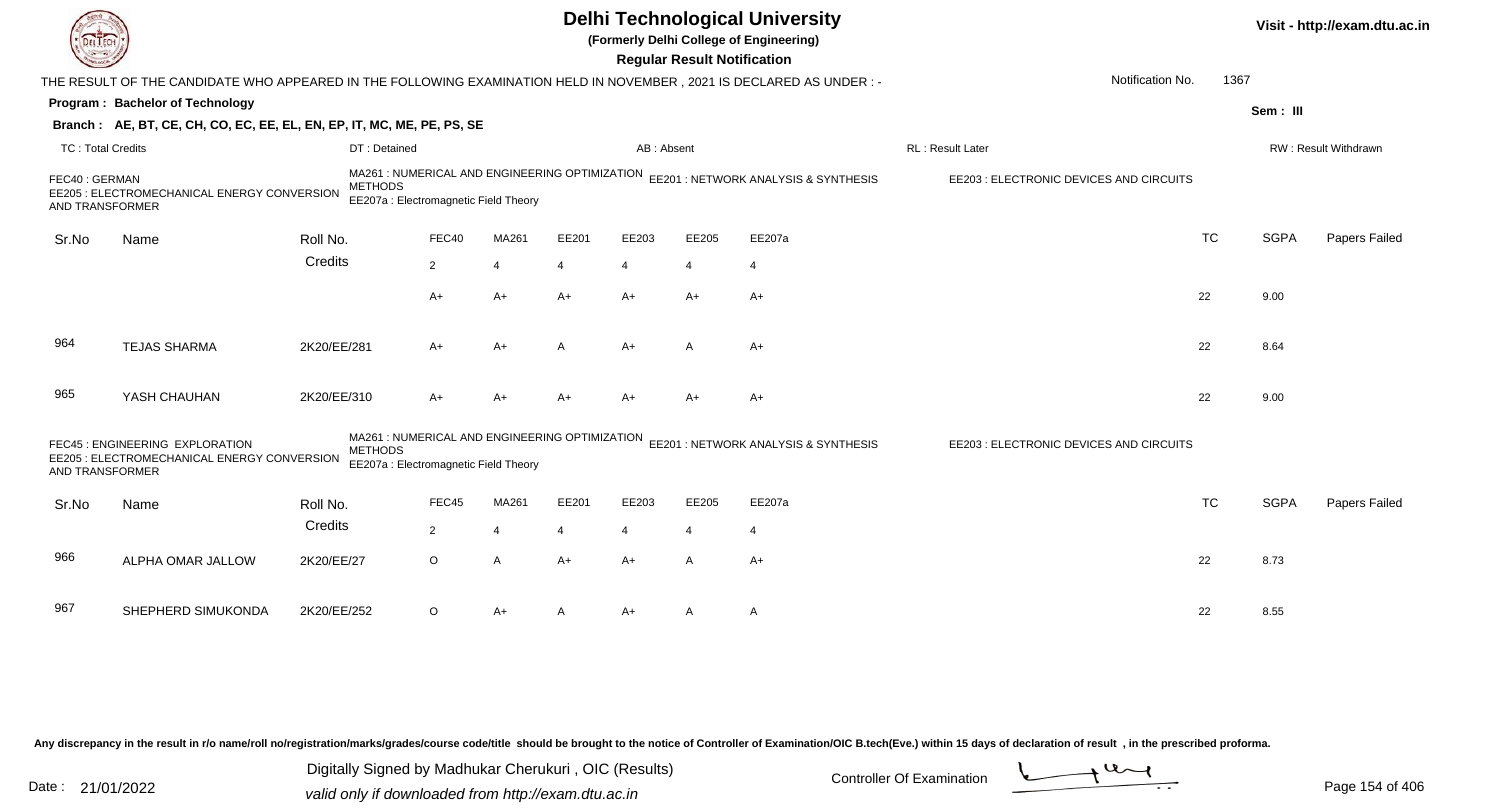|                          |                                                                                                                        |                |                                                                                         |                       |         |                | <b>Regular Result Notification</b> | <b>Delhi Technological University</b><br>(Formerly Delhi College of Engineering) |                                         |           |             | Visit - http://exam.dtu.ac.in |
|--------------------------|------------------------------------------------------------------------------------------------------------------------|----------------|-----------------------------------------------------------------------------------------|-----------------------|---------|----------------|------------------------------------|----------------------------------------------------------------------------------|-----------------------------------------|-----------|-------------|-------------------------------|
|                          | THE RESULT OF THE CANDIDATE WHO APPEARED IN THE FOLLOWING EXAMINATION HELD IN NOVEMBER , 2021 IS DECLARED AS UNDER : - |                |                                                                                         |                       |         |                |                                    |                                                                                  | Notification No.                        | 1367      |             |                               |
|                          | Program: Bachelor of Technology                                                                                        |                |                                                                                         |                       |         |                |                                    |                                                                                  |                                         |           | Sem: III    |                               |
|                          | Branch: AE, BT, CE, CH, CO, EC, EE, EL, EN, EP, IT, MC, ME, PE, PS, SE                                                 |                |                                                                                         |                       |         |                |                                    |                                                                                  |                                         |           |             |                               |
| <b>TC: Total Credits</b> |                                                                                                                        | DT: Detained   |                                                                                         |                       |         | AB: Absent     |                                    |                                                                                  | <b>RL: Result Later</b>                 |           |             | RW: Result Withdrawn          |
| AND TRANSFORMER          | FEC46 : TECHNICAL COMMUNICATION<br>EE205 : ELECTROMECHANICAL ENERGY CONVERSION                                         | <b>METHODS</b> | MA261 : NUMERICAL AND ENGINEERING OPTIMIZATION<br>EE207a : Electromagnetic Field Theory |                       |         |                |                                    | EE201 : NETWORK ANALYSIS & SYNTHESIS                                             | EE203 : ELECTRONIC DEVICES AND CIRCUITS |           |             |                               |
| Sr.No                    | Name                                                                                                                   | Roll No.       | FEC46                                                                                   | MA261                 | EE201   | EE203          | EE205                              | EE207a                                                                           |                                         | <b>TC</b> | <b>SGPA</b> | Papers Failed                 |
|                          |                                                                                                                        | Credits        | $\overline{2}$                                                                          | $\boldsymbol{\Delta}$ |         | $\overline{4}$ | $\overline{4}$                     | $\overline{4}$                                                                   |                                         |           |             |                               |
| 968                      | <b>AKSHAT SINGH</b>                                                                                                    | 2K20/EE/20     | A                                                                                       | $A+$                  | $A+$    | $\mathsf{A}$   | $B+$                               | $\circ$                                                                          |                                         | 22        | 8.55        |                               |
| 969                      | AKSHAY KUMAR SINGH                                                                                                     | 2K20/EE/23     | A                                                                                       | $A+$                  | $\circ$ | $\circ$        | $A+$                               | $A+$                                                                             |                                         | 22        | 9.27        |                               |
| 970                      | <b>MUSKAN</b>                                                                                                          | 2K20/EE/173    | $A+$                                                                                    | $A+$                  | A       | $A+$           | $\mathsf{A}$                       | A                                                                                |                                         | 22        | 8.45        |                               |
| 971                      | <b>SACHIN KUMAR</b>                                                                                                    | 2K20/EE/230    | $A+$                                                                                    | A+                    | A+      | $A+$           | A                                  | $\mathsf{A}$                                                                     |                                         | 22        | 8.64        |                               |
| 972                      | <b>VAIBHAV BISHT</b>                                                                                                   | 2K20/EE/293    | A+                                                                                      | A+                    | A+      | A+             | $A+$                               | $\mathsf{A}$                                                                     |                                         | 22        | 8.82        |                               |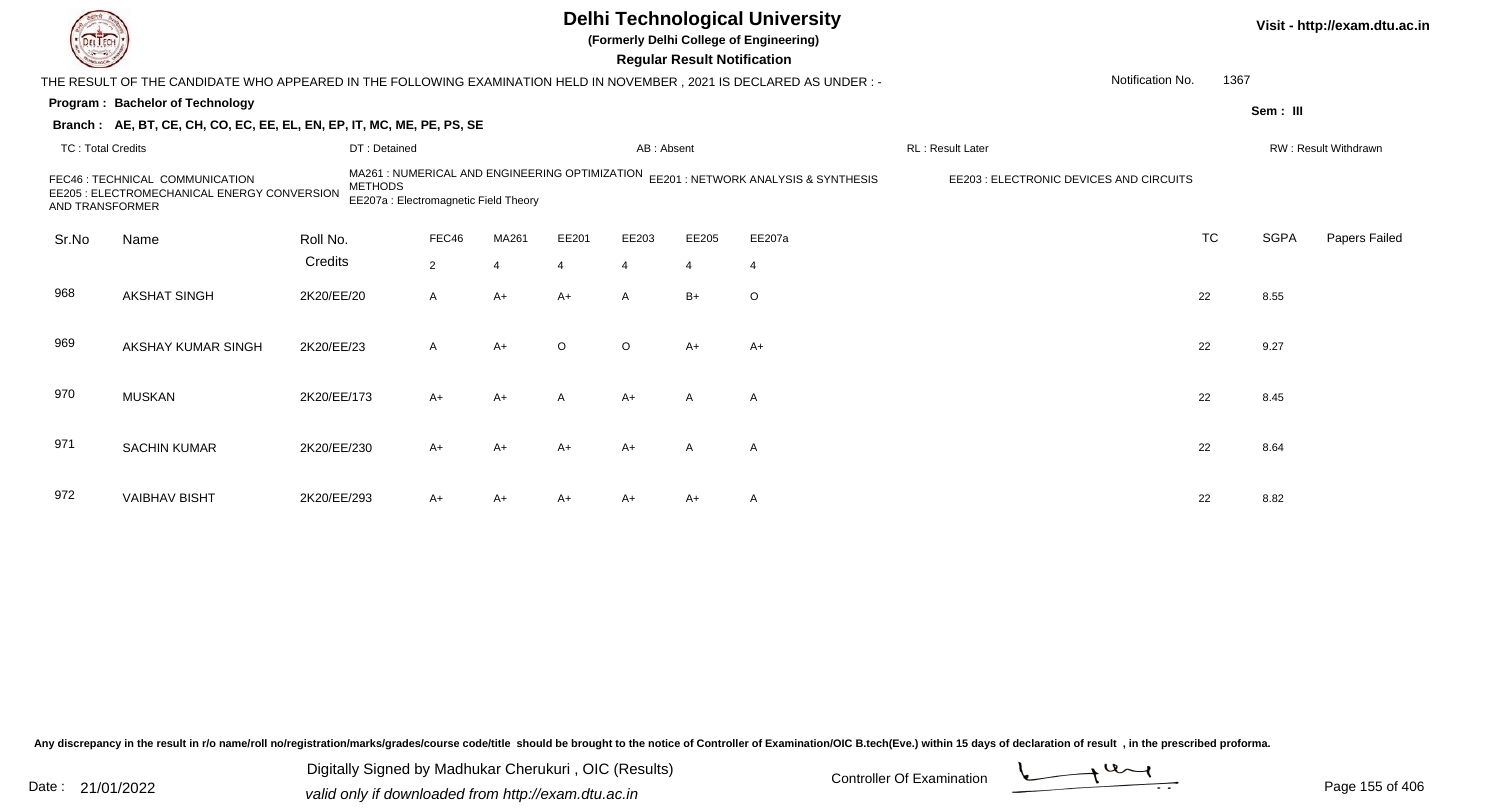|                          |                                                                                                                      |                |                                                                                         |                |                |                | <b>Regular Result Notification</b> | <b>Delhi Technological University</b><br>(Formerly Delhi College of Engineering) |                                         |           |             | Visit - http://exam.dtu.ac.in |
|--------------------------|----------------------------------------------------------------------------------------------------------------------|----------------|-----------------------------------------------------------------------------------------|----------------|----------------|----------------|------------------------------------|----------------------------------------------------------------------------------|-----------------------------------------|-----------|-------------|-------------------------------|
|                          | THE RESULT OF THE CANDIDATE WHO APPEARED IN THE FOLLOWING EXAMINATION HELD IN NOVEMBER, 2021 IS DECLARED AS UNDER :- |                |                                                                                         |                |                |                |                                    |                                                                                  | Notification No.                        | 1367      |             |                               |
|                          | Program: Bachelor of Technology                                                                                      |                |                                                                                         |                |                |                |                                    |                                                                                  |                                         |           | Sem: III    |                               |
|                          | Branch: AE, BT, CE, CH, CO, EC, EE, EL, EN, EP, IT, MC, ME, PE, PS, SE                                               |                |                                                                                         |                |                |                |                                    |                                                                                  |                                         |           |             |                               |
| <b>TC: Total Credits</b> |                                                                                                                      | DT: Detained   |                                                                                         |                |                | AB: Absent     |                                    |                                                                                  | RL: Result Later                        |           |             | RW: Result Withdrawn          |
| <b>AND TRANSFORMER</b>   | FEC47 : VALUE DRIVEN LEADERSHIP<br>EE205 : ELECTROMECHANICAL ENERGY CONVERSION                                       | <b>METHODS</b> | MA261 : NUMERICAL AND ENGINEERING OPTIMIZATION<br>EE207a : Electromagnetic Field Theory |                |                |                |                                    | EE201 : NETWORK ANALYSIS & SYNTHESIS                                             | EE203 : ELECTRONIC DEVICES AND CIRCUITS |           |             |                               |
| Sr.No                    | Name                                                                                                                 | Roll No.       | FEC47                                                                                   | MA261          | EE201          | EE203          | EE205                              | EE207a                                                                           |                                         | <b>TC</b> | <b>SGPA</b> | Papers Failed                 |
|                          |                                                                                                                      | Credits        | $\overline{2}$                                                                          |                | $\overline{4}$ | $\overline{4}$ | $\overline{4}$                     | $\overline{4}$                                                                   |                                         |           |             |                               |
| 973                      | <b>ADARSH</b>                                                                                                        | 2K20/EE/11     | $A+$                                                                                    | $A+$           | $A+$           | $\mathsf{A}$   | $\mathsf{A}$                       | $A+$                                                                             |                                         | 22        | 8.64        |                               |
| 974                      | <b>BHARAT</b>                                                                                                        | 2K20/EE/76     | $A+$                                                                                    | $A+$           | $A+$           | $A+$           | $A+$                               | $\circ$                                                                          |                                         | 22        | 9.18        |                               |
| 975                      | <b>KHUSHI MAHUR</b>                                                                                                  | 2K20/EE/150    | $\mathsf{A}$                                                                            | $\overline{A}$ | $A+$           | $B+$           | A                                  | $B+$                                                                             |                                         | 22        | 7.82        |                               |
| 976                      | <b>MOHAMMAD YASA</b>                                                                                                 | 2K20/EE/164    | A+                                                                                      | O              |                | $A+$           |                                    | $A+$                                                                             |                                         | 22        | 8.82        |                               |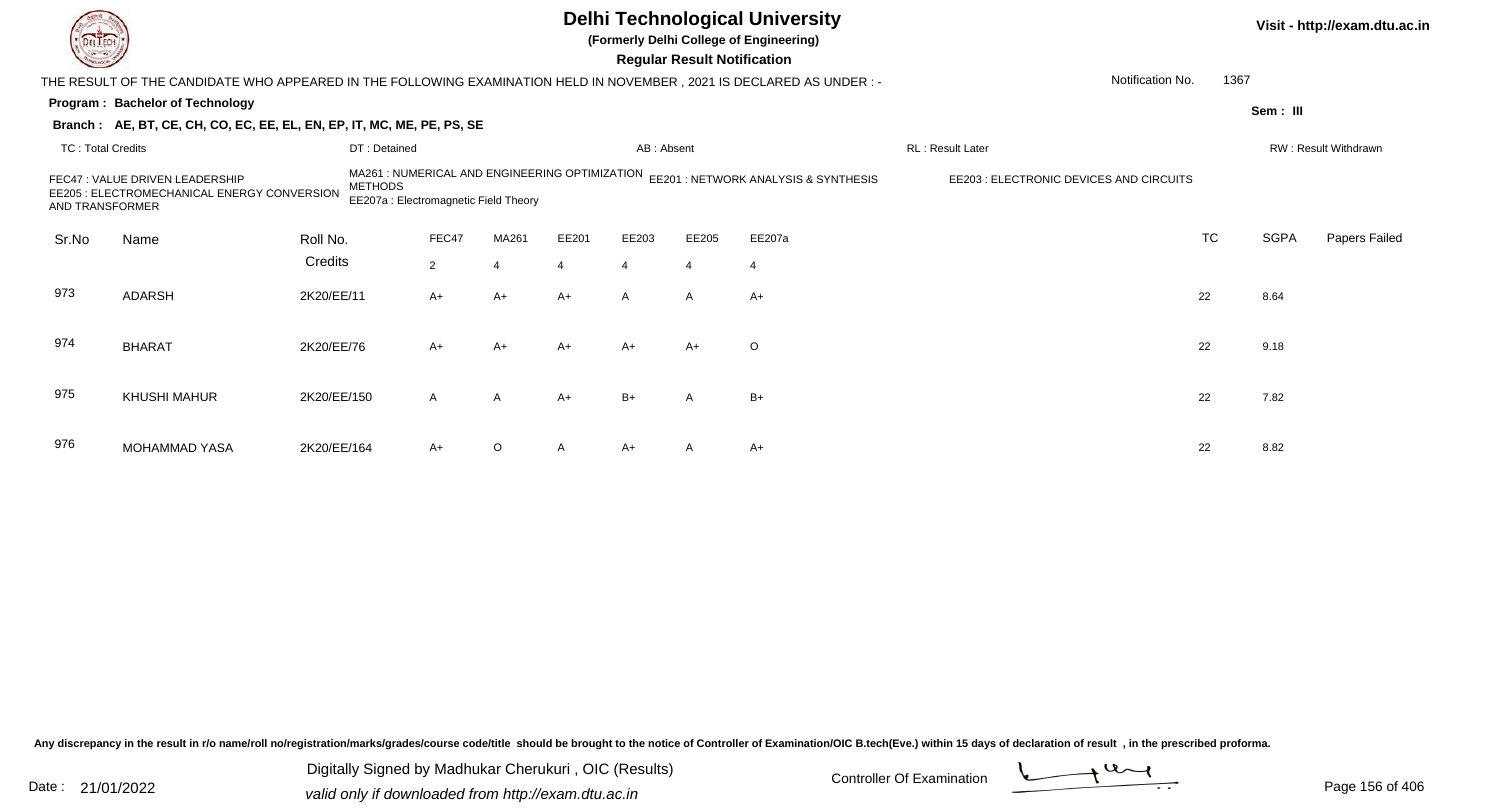|                          |                                                                                                                        |             |                                                                                                           |                |             |         |                | <b>Regular Result Notification</b> | <b>Delhi Technological University</b><br>(Formerly Delhi College of Engineering) |                  |                                         |           |             | Visit - http://exam.dtu.ac.in |
|--------------------------|------------------------------------------------------------------------------------------------------------------------|-------------|-----------------------------------------------------------------------------------------------------------|----------------|-------------|---------|----------------|------------------------------------|----------------------------------------------------------------------------------|------------------|-----------------------------------------|-----------|-------------|-------------------------------|
|                          | THE RESULT OF THE CANDIDATE WHO APPEARED IN THE FOLLOWING EXAMINATION HELD IN NOVEMBER , 2021 IS DECLARED AS UNDER : - |             |                                                                                                           |                |             |         |                |                                    |                                                                                  |                  | Notification No.                        | 1367      |             |                               |
|                          | Program: Bachelor of Technology                                                                                        |             |                                                                                                           |                |             |         |                |                                    |                                                                                  |                  |                                         |           | Sem: III    |                               |
|                          | Branch: AE, BT, CE, CH, CO, EC, EE, EL, EN, EP, IT, MC, ME, PE, PS, SE                                                 |             |                                                                                                           |                |             |         |                |                                    |                                                                                  |                  |                                         |           |             |                               |
| <b>TC: Total Credits</b> |                                                                                                                        |             | DT: Detained                                                                                              |                |             |         | AB: Absent     |                                    |                                                                                  | RL: Result Later |                                         |           |             | RW: Result Withdrawn          |
| AND TRANSFORMER          | FEC48 : INTRODUCTION TO BIOLOGICAL SCIENCE<br>EE205 : ELECTROMECHANICAL ENERGY CONVERSION                              |             | MA261 : NUMERICAL AND ENGINEERING OPTIMIZATION<br><b>METHODS</b><br>EE207a : Electromagnetic Field Theory |                |             |         |                |                                    | EE201 : NETWORK ANALYSIS & SYNTHESIS                                             |                  | EE203 : ELECTRONIC DEVICES AND CIRCUITS |           |             |                               |
| Sr.No                    | Name                                                                                                                   | Roll No.    |                                                                                                           | FEC48          | MA261       | EE201   | EE203          | EE205                              | EE207a                                                                           |                  |                                         | <b>TC</b> | <b>SGPA</b> | Papers Failed                 |
|                          |                                                                                                                        | Credits     |                                                                                                           | $\overline{2}$ | 4           | 4       | $\overline{4}$ | 4                                  | $\overline{4}$                                                                   |                  |                                         |           |             |                               |
| 977                      | <b>ADITYA RAJ</b>                                                                                                      | 2K20/EE/16  |                                                                                                           | O              | A+          | A+      | $A+$           | A                                  | $A+$                                                                             |                  |                                         | 22        | 8.91        |                               |
| 978                      | <b>GAURAV GUPTA</b>                                                                                                    | 2K20/EE/103 |                                                                                                           | O              | A+          | A+      | $A+$           | A                                  | A+                                                                               |                  |                                         | 22        | 8.91        |                               |
| 979                      | <b>GAURAV PATEL</b>                                                                                                    | 2K20/EE/104 |                                                                                                           | O              | A           | A+      | $\overline{A}$ | $A+$                               | $A+$                                                                             |                  |                                         | 22        | 8.73        |                               |
| 980                      | <b>HIMANSHU</b>                                                                                                        | 2K20/EE/124 |                                                                                                           | O              | O           | $A+$    | $\overline{A}$ | $A+$                               | $\mathsf{A}$                                                                     |                  |                                         | 22        | 8.91        |                               |
| 981                      | <b>KANISHK KUMAR SINGH</b>                                                                                             | 2K20/EE/141 |                                                                                                           | $\circ$        | $\circ$     | $\circ$ | $\mathsf{A}$   | $A+$                               | $A+$                                                                             |                  |                                         | 22        | 9.27        |                               |
| 982                      | NIMMALA VENKATA SAI<br><b>KRISHNA</b>                                                                                  | 2K20/EE/180 |                                                                                                           | O              | A           | A       | $A+$           | A                                  | $\mathsf{A}$                                                                     |                  |                                         | 22        | 8.36        |                               |
| 983                      | S ANANTHAKRISHNAN                                                                                                      | 2K20/EE/228 |                                                                                                           | O              | O           | A+      | O              | $\circ$                            | $A+$                                                                             |                  |                                         | 22        | 9.64        |                               |
| 984                      | SAHIL SAGAR                                                                                                            | 2K20/EE/236 |                                                                                                           | $A+$           | A           | B+      | $\mathsf{A}$   | $B+$                               | A+                                                                               |                  |                                         | 22        | 7.91        |                               |
| 985                      | SOURAV AGARWAL                                                                                                         | 2K20/EE/270 |                                                                                                           | $\circ$        | $\mathsf O$ | $\circ$ | $A+$           | $\circ$                            | $A+$                                                                             |                  |                                         | 22        | 9.64        |                               |
|                          |                                                                                                                        |             |                                                                                                           |                |             |         |                |                                    |                                                                                  |                  |                                         |           |             |                               |

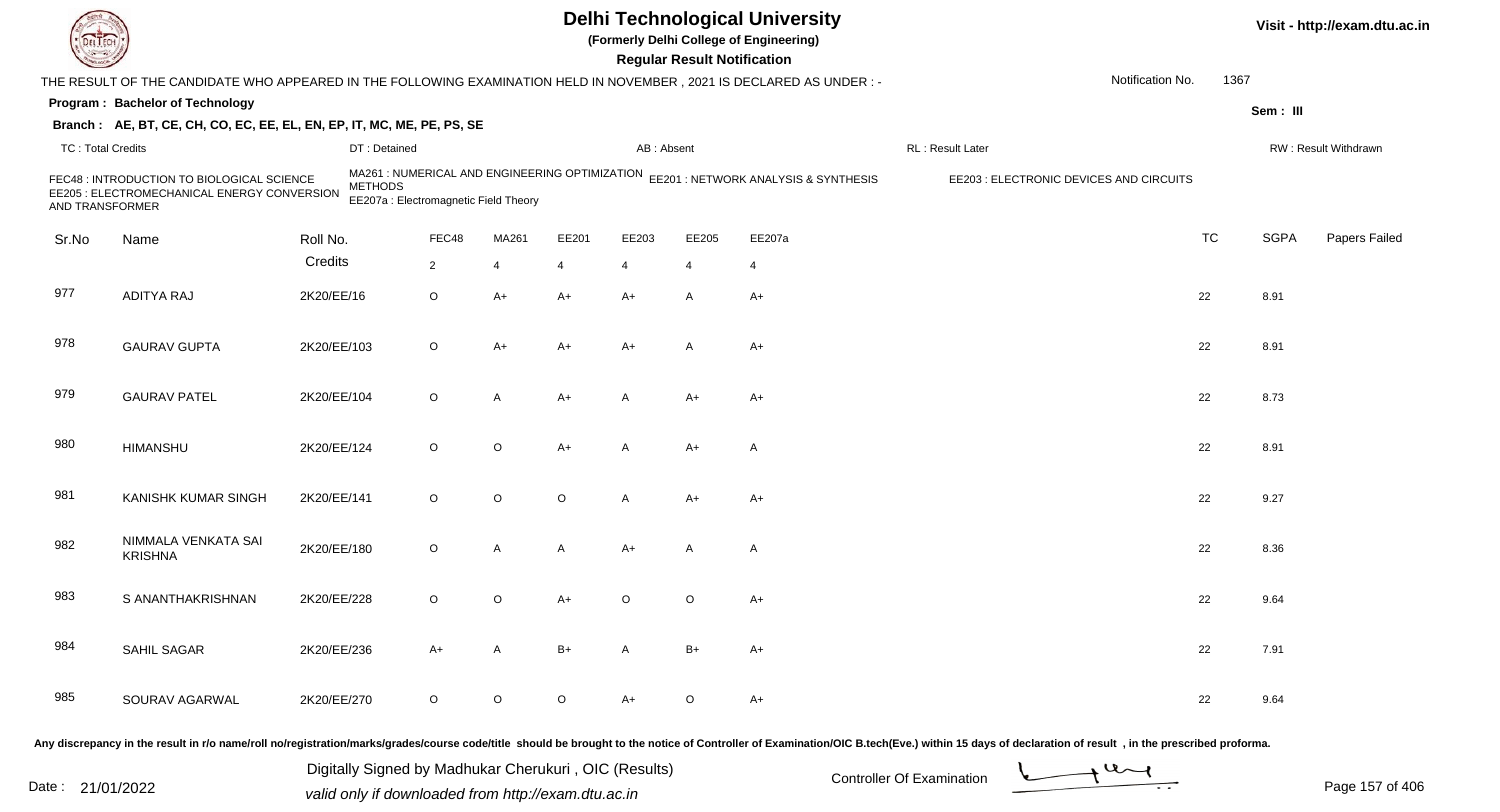|                          |                                                                                                                        |                |                                                                                         |         |         |                | <b>Regular Result Notification</b> | <b>Delhi Technological University</b><br>(Formerly Delhi College of Engineering) |                                         |           |             | Visit - http://exam.dtu.ac.in |
|--------------------------|------------------------------------------------------------------------------------------------------------------------|----------------|-----------------------------------------------------------------------------------------|---------|---------|----------------|------------------------------------|----------------------------------------------------------------------------------|-----------------------------------------|-----------|-------------|-------------------------------|
|                          | THE RESULT OF THE CANDIDATE WHO APPEARED IN THE FOLLOWING EXAMINATION HELD IN NOVEMBER , 2021 IS DECLARED AS UNDER : - |                |                                                                                         |         |         |                |                                    |                                                                                  | Notification No.                        | 1367      |             |                               |
|                          | <b>Program: Bachelor of Technology</b>                                                                                 |                |                                                                                         |         |         |                |                                    |                                                                                  |                                         |           | Sem: III    |                               |
|                          | Branch: AE, BT, CE, CH, CO, EC, EE, EL, EN, EP, IT, MC, ME, PE, PS, SE                                                 |                |                                                                                         |         |         |                |                                    |                                                                                  |                                         |           |             |                               |
| <b>TC: Total Credits</b> |                                                                                                                        | DT: Detained   |                                                                                         |         |         | AB: Absent     |                                    |                                                                                  | RL: Result Later                        |           |             | RW: Result Withdrawn          |
| AND TRANSFORMER          | FEC48 : INTRODUCTION TO BIOLOGICAL SCIENCE<br>EE205 : ELECTROMECHANICAL ENERGY CONVERSION                              | <b>METHODS</b> | MA261: NUMERICAL AND ENGINEERING OPTIMIZATION<br>EE207a : Electromagnetic Field Theory  |         |         |                |                                    | EE201: NETWORK ANALYSIS & SYNTHESIS                                              | EE203 : ELECTRONIC DEVICES AND CIRCUITS |           |             |                               |
| Sr.No                    | Name                                                                                                                   | Roll No.       | FEC48                                                                                   | MA261   | EE201   | EE203          | EE205                              | EE207a                                                                           |                                         | <b>TC</b> | <b>SGPA</b> | Papers Failed                 |
|                          |                                                                                                                        | Credits        | $\overline{2}$                                                                          | 4       | 4       | $\overline{4}$ | $\overline{4}$                     | 4                                                                                |                                         |           |             |                               |
|                          |                                                                                                                        |                | $\circ$                                                                                 | $\circ$ | $\circ$ | $A+$           | $\circ$                            | $A+$                                                                             |                                         | 22        | 9.64        |                               |
| 986                      | <b>SUJAY SAKALKAR</b>                                                                                                  | 2K20/EE/272    | $\circ$                                                                                 | A       | $\circ$ | $A+$           | $\Omega$                           | $\circ$                                                                          |                                         | 22        | 9.45        |                               |
| 987                      | <b>VISHNU PILLAI</b>                                                                                                   | 2K20/EE/307    | O                                                                                       | A       |         | $A+$           | $A+$                               | A+                                                                               |                                         | 22        | 8.73        |                               |
| AND TRANSFORMER          | FEC49: SKETCHING & RENDERING<br>EE205 : ELECTROMECHANICAL ENERGY CONVERSION                                            | <b>METHODS</b> | MA261 : NUMERICAL AND ENGINEERING OPTIMIZATION<br>EE207a : Electromagnetic Field Theory |         |         |                |                                    | EE201 : NETWORK ANALYSIS & SYNTHESIS                                             | EE203 : ELECTRONIC DEVICES AND CIRCUITS |           |             |                               |
| Sr.No                    | Name                                                                                                                   | Roll No.       | FEC49                                                                                   | MA261   | EE201   | EE203          | EE205                              | EE207a                                                                           |                                         | <b>TC</b> | <b>SGPA</b> | Papers Failed                 |
|                          |                                                                                                                        | Credits        | $\overline{2}$                                                                          | 4       |         | 4              | 4                                  | $\overline{4}$                                                                   |                                         |           |             |                               |
| 988                      | MAITREY JAMBHULKAR                                                                                                     | 2K20/EE/158    | $B+$                                                                                    | $B+$    | B+      | B              |                                    | $A+$                                                                             |                                         | 22        | 6.82        |                               |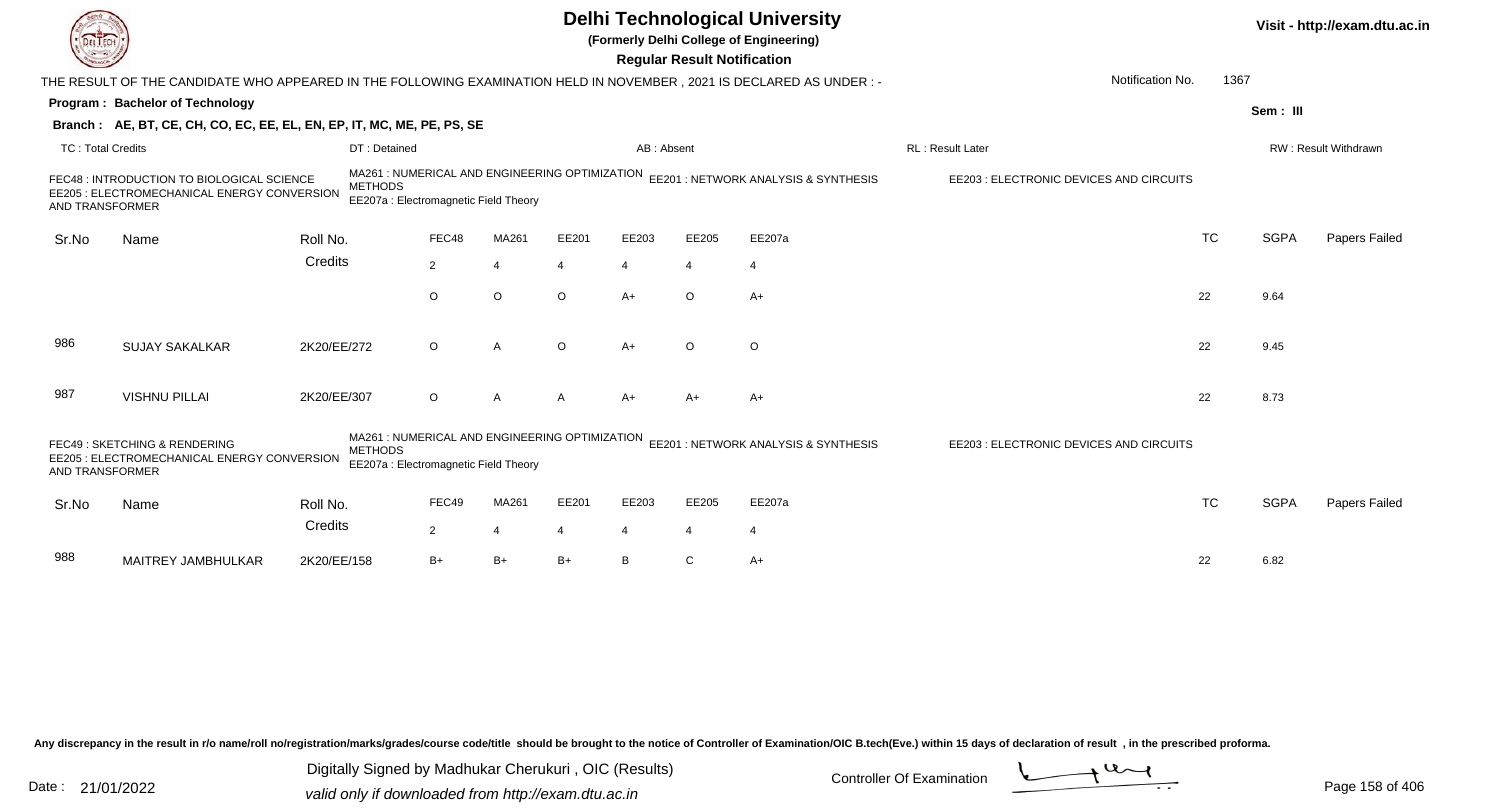|                          |                                                                                                                                                         |                |                                                                                         |                |       |                | <b>Regular Result Notification</b> | <b>Delhi Technological University</b><br>(Formerly Delhi College of Engineering) |                                         |           |             | Visit - http://exam.dtu.ac.in |
|--------------------------|---------------------------------------------------------------------------------------------------------------------------------------------------------|----------------|-----------------------------------------------------------------------------------------|----------------|-------|----------------|------------------------------------|----------------------------------------------------------------------------------|-----------------------------------------|-----------|-------------|-------------------------------|
|                          | THE RESULT OF THE CANDIDATE WHO APPEARED IN THE FOLLOWING EXAMINATION HELD IN NOVEMBER, 2021 IS DECLARED AS UNDER :-                                    |                |                                                                                         |                |       |                |                                    |                                                                                  | Notification No.                        | 1367      |             |                               |
|                          | Program: Bachelor of Technology                                                                                                                         |                |                                                                                         |                |       |                |                                    |                                                                                  |                                         |           | Sem: III    |                               |
|                          | Branch: AE, BT, CE, CH, CO, EC, EE, EL, EN, EP, IT, MC, ME, PE, PS, SE                                                                                  |                |                                                                                         |                |       |                |                                    |                                                                                  |                                         |           |             |                               |
| <b>TC: Total Credits</b> |                                                                                                                                                         | DT: Detained   |                                                                                         |                |       | AB: Absent     |                                    |                                                                                  | RL: Result Later                        |           |             | RW: Result Withdrawn          |
| AND TRANSFORMER          | FEC54 : Negotiation and Leadership<br>EE205 : ELECTROMECHANICAL ENERGY CONVERSION                                                                       | <b>METHODS</b> | MA261 : NUMERICAL AND ENGINEERING OPTIMIZATION<br>EE207a : Electromagnetic Field Theory |                |       |                |                                    | EE201 : NETWORK ANALYSIS & SYNTHESIS                                             | EE203 : ELECTRONIC DEVICES AND CIRCUITS |           |             |                               |
| Sr.No                    | Name                                                                                                                                                    | Roll No.       | FEC54                                                                                   | MA261          | EE201 | EE203          | EE205                              | EE207a                                                                           |                                         | <b>TC</b> | <b>SGPA</b> | Papers Failed                 |
|                          |                                                                                                                                                         | Credits        | $\overline{2}$                                                                          | $\overline{4}$ | 4     | $\overline{4}$ | $\overline{4}$                     | $\overline{4}$                                                                   |                                         |           |             |                               |
| 989                      | <b>ARJUN GUPTA</b>                                                                                                                                      | 2K20/EE/53     | $A+$                                                                                    | O              | O     | $A+$           | A                                  | $A+$                                                                             |                                         | 22        | 9.18        |                               |
| 990                      | <b>BHASKAR RAJ VERMA</b>                                                                                                                                | 2K20/EE/77     | $B+$                                                                                    | $A+$           | A+    | A              | $B+$                               | $A+$                                                                             |                                         | 22        | 8.27        |                               |
| 991                      | <b>GAURAV</b>                                                                                                                                           | 2K20/EE/102    | A+                                                                                      | A+             | A+    | $\overline{A}$ | $\mathsf{A}$                       | $A+$                                                                             |                                         | 22        | 8.64        |                               |
| 992                      | <b>HARSH PANDEY</b>                                                                                                                                     | 2K20/EE/115    | $\circ$                                                                                 | $A+$           | A+    | $A+$           | $\circ$                            | $\circ$                                                                          |                                         | 22        | 9.45        |                               |
| AND TRANSFORMER          | FEC56 : UNIVERSAL HUMAN VALUES : UNDERSTANDING MA261 : NUMERICAL AND ENGINEERING OPTIMIZATION<br>HARMONY<br>EE205 : ELECTROMECHANICAL ENERGY CONVERSION | <b>METHODS</b> | EE207a : Electromagnetic Field Theory                                                   |                |       |                |                                    | EE201 : NETWORK ANALYSIS & SYNTHESIS                                             | EE203 : ELECTRONIC DEVICES AND CIRCUITS |           |             |                               |
| Sr.No                    | Name                                                                                                                                                    | Roll No.       | FEC56                                                                                   | MA261          | EE201 | EE203          | EE205                              | EE207a                                                                           |                                         | <b>TC</b> | <b>SGPA</b> | Papers Failed                 |
|                          |                                                                                                                                                         | Credits        | $\overline{2}$                                                                          | $\overline{4}$ | 4     | $\overline{4}$ | $\overline{4}$                     | $\overline{4}$                                                                   |                                         |           |             |                               |
|                          |                                                                                                                                                         |                |                                                                                         |                |       |                |                                    |                                                                                  |                                         |           |             |                               |
| 993                      | <b>GIRISH BARWAL</b>                                                                                                                                    | 2K20/EE/107    | A+                                                                                      | A+             | A+    | $\mathsf{A}$   | A                                  | $\mathsf{A}$                                                                     |                                         | 22        | 8.45        |                               |
| 994                      | <b>MAYANK SINGH</b>                                                                                                                                     | 2K20/EE/163    | A+                                                                                      | A              | A+    | A              | $B+$                               | A                                                                                |                                         | 22        | 8.09        |                               |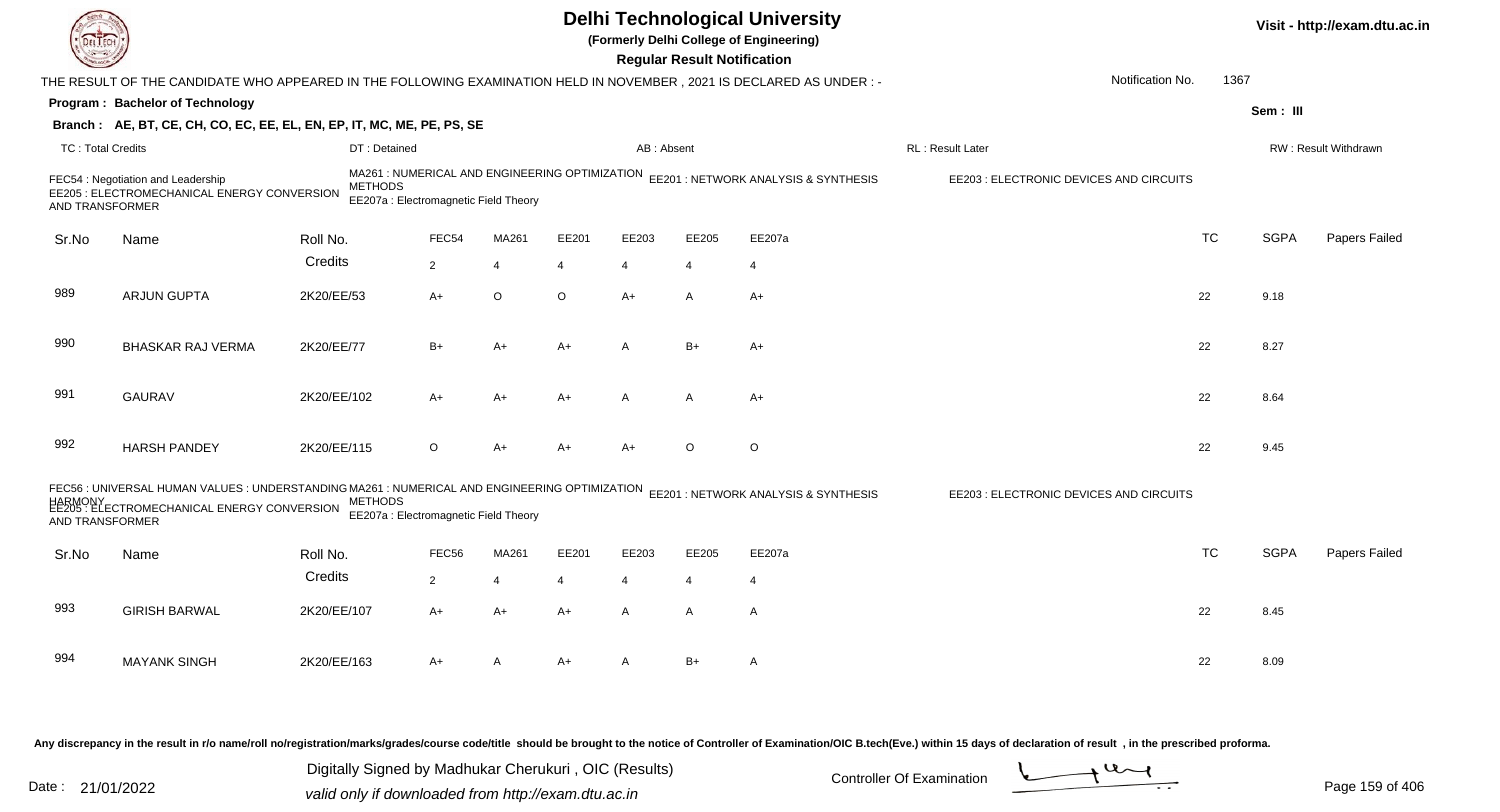|                              |                                                                                                                        |                |                                                                                         |       |       |                | <b>Regular Result Notification</b> | <b>Delhi Technological University</b><br>(Formerly Delhi College of Engineering) |                                         |           |             | Visit - http://exam.dtu.ac.in |
|------------------------------|------------------------------------------------------------------------------------------------------------------------|----------------|-----------------------------------------------------------------------------------------|-------|-------|----------------|------------------------------------|----------------------------------------------------------------------------------|-----------------------------------------|-----------|-------------|-------------------------------|
|                              | THE RESULT OF THE CANDIDATE WHO APPEARED IN THE FOLLOWING EXAMINATION HELD IN NOVEMBER , 2021 IS DECLARED AS UNDER : - |                |                                                                                         |       |       |                |                                    |                                                                                  | Notification No.                        | 1367      |             |                               |
|                              | Program: Bachelor of Technology                                                                                        |                |                                                                                         |       |       |                |                                    |                                                                                  |                                         |           | Sem: III    |                               |
|                              | Branch: AE, BT, CE, CH, CO, EC, EE, EL, EN, EP, IT, MC, ME, PE, PS, SE                                                 |                |                                                                                         |       |       |                |                                    |                                                                                  |                                         |           |             |                               |
| <b>TC: Total Credits</b>     |                                                                                                                        | DT: Detained   |                                                                                         |       |       | AB: Absent     |                                    |                                                                                  | RL: Result Later                        |           |             | RW: Result Withdrawn          |
| FEC5: NCC<br>AND TRANSFORMER | EE205 : ELECTROMECHANICAL ENERGY CONVERSION                                                                            | <b>METHODS</b> | MA261 : NUMERICAL AND ENGINEERING OPTIMIZATION<br>EE207a : Electromagnetic Field Theory |       |       |                |                                    | EE201 : NETWORK ANALYSIS & SYNTHESIS                                             | EE203 : ELECTRONIC DEVICES AND CIRCUITS |           |             |                               |
| Sr.No                        | Name                                                                                                                   | Roll No.       | FEC <sub>5</sub>                                                                        | MA261 | EE201 | EE203          | EE205                              | EE207a                                                                           |                                         | <b>TC</b> | <b>SGPA</b> | Papers Failed                 |
|                              |                                                                                                                        | Credits        | $\overline{2}$                                                                          | 4     |       | $\overline{4}$ | $\overline{4}$                     | $\overline{4}$                                                                   |                                         |           |             |                               |
| 995                          | ANKIT RAJ BANDHU                                                                                                       | 2K20/EE/38     | A+                                                                                      | $A+$  | A+    | $\mathsf{A}$   | $B+$                               | $A+$                                                                             |                                         | 22        | 8.45        |                               |
| 996                          | <b>CHAYANK GOYAL</b>                                                                                                   | 2K20/EE/80     | $A+$                                                                                    | A     | $A+$  | $\overline{A}$ | $\circ$                            | A                                                                                |                                         | 22        | 8.64        |                               |
| 997                          | <b>DEV SHARMA</b>                                                                                                      | 2K20/EE/91     |                                                                                         | A     | $A+$  | $\mathsf{A}$   | $B+$                               | $\mathsf{A}$                                                                     |                                         | 20        | 8.00        |                               |
| 998                          | <b>MOHIT KUMAR</b>                                                                                                     | 2K20/EE/167    | $A+$                                                                                    | $A+$  | A+    | $\overline{A}$ | B                                  | A                                                                                |                                         | 22        | 8.09        |                               |
| 999                          | <b>PRINCE KUMAR</b>                                                                                                    | 2K20/EE/199    | A+                                                                                      | $A+$  |       |                | A                                  | $\mathsf{A}$                                                                     |                                         | 22        | 8.27        |                               |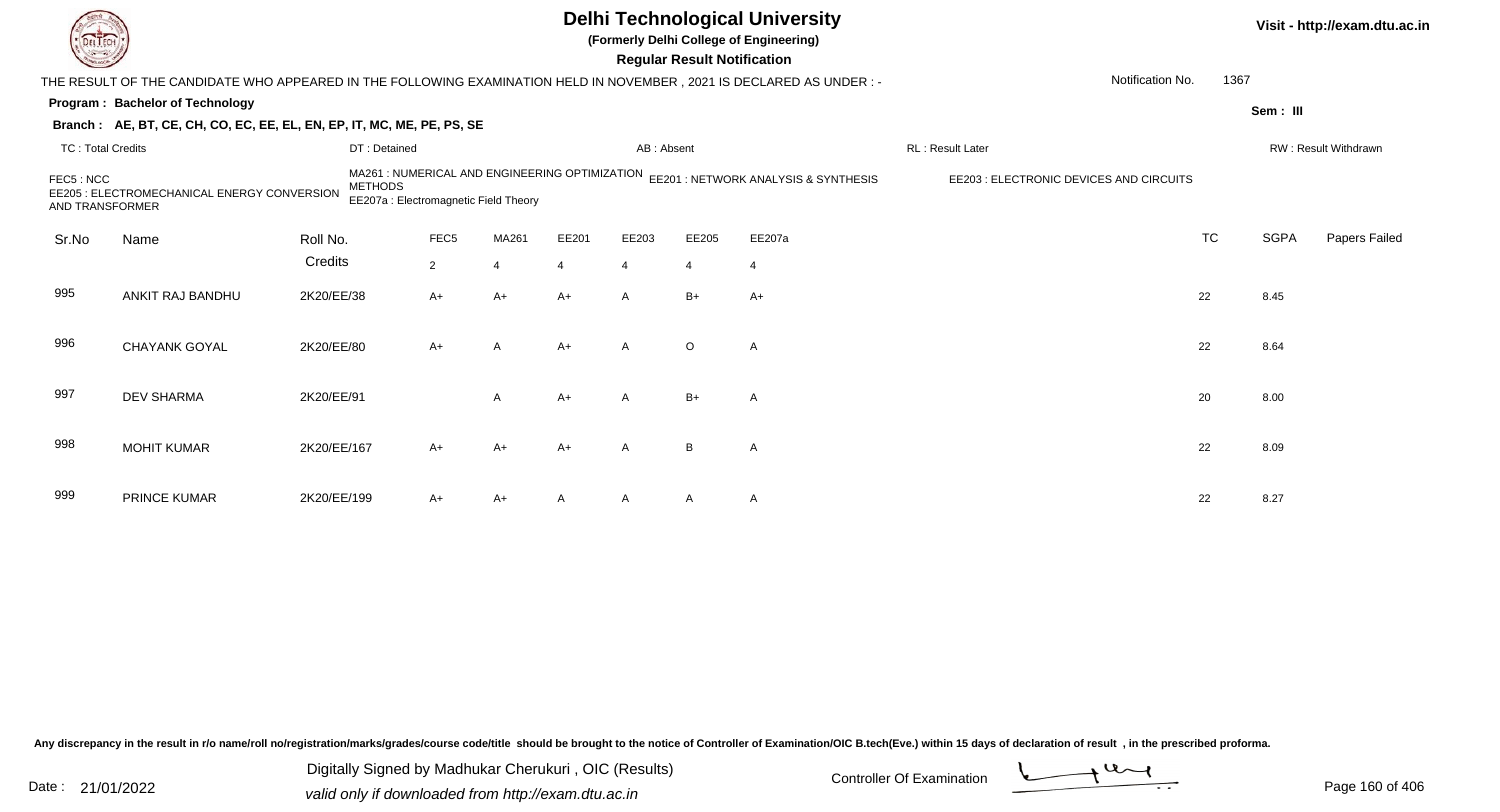| <b>DELTECT</b>           |                                                                                                                                                                                                                                |            |                                                         |                |                |                |                | <b>Regular Result Notification</b> | <b>Delhi Technological University</b><br>(Formerly Delhi College of Engineering)    |                  |                                         |                  |           |             | Visit - http://exam.dtu.ac.in |
|--------------------------|--------------------------------------------------------------------------------------------------------------------------------------------------------------------------------------------------------------------------------|------------|---------------------------------------------------------|----------------|----------------|----------------|----------------|------------------------------------|-------------------------------------------------------------------------------------|------------------|-----------------------------------------|------------------|-----------|-------------|-------------------------------|
|                          | THE RESULT OF THE CANDIDATE WHO APPEARED IN THE FOLLOWING EXAMINATION HELD IN NOVEMBER, 2021 IS DECLARED AS UNDER: -                                                                                                           |            |                                                         |                |                |                |                |                                    |                                                                                     |                  |                                         | Notification No. | 1367      |             |                               |
|                          | Program: Bachelor of Technology                                                                                                                                                                                                |            |                                                         |                |                |                |                |                                    |                                                                                     |                  |                                         |                  |           | Sem: III    |                               |
|                          | Branch: AE, BT, CE, CH, CO, EC, EE, EL, EN, EP, IT, MC, ME, PE, PS, SE                                                                                                                                                         |            |                                                         |                |                |                |                |                                    |                                                                                     |                  |                                         |                  |           |             |                               |
| <b>TC: Total Credits</b> |                                                                                                                                                                                                                                |            | DT: Detained                                            |                |                |                | AB: Absent     |                                    |                                                                                     | RL: Result Later |                                         |                  |           |             | RW: Result Withdrawn          |
| AND TRANSFORMER          | FEC7: INTRODUCTION TO ENVIRONMENTAL SCIENCE<br>EE205 : ELECTROMECHANICAL ENERGY CONVERSION                                                                                                                                     |            | <b>METHODS</b><br>EE207a : Electromagnetic Field Theory |                |                |                |                |                                    | MA261 : NUMERICAL AND ENGINEERING OPTIMIZATION EE201 : NETWORK ANALYSIS & SYNTHESIS |                  | EE203 : ELECTRONIC DEVICES AND CIRCUITS |                  |           |             |                               |
| Sr.No                    | Name                                                                                                                                                                                                                           | Roll No.   |                                                         | FEC7           | MA261          | EE201          | EE203          | EE205                              | EE207a                                                                              |                  |                                         |                  | <b>TC</b> | <b>SGPA</b> | Papers Failed                 |
|                          |                                                                                                                                                                                                                                | Credits    |                                                         | $\overline{2}$ | $\overline{4}$ | $\overline{4}$ | $\overline{4}$ | 4                                  | $\overline{4}$                                                                      |                  |                                         |                  |           |             |                               |
| 1000                     | AAYUSHI SINGH                                                                                                                                                                                                                  | 2K20/EE/03 |                                                         | $A+$           | A+             | $A+$           | $A+$           | $A+$                               | O                                                                                   |                  |                                         |                  | 22        | 9.18        |                               |
| 1001                     | <b>ABHAY PRATAP SINGH</b>                                                                                                                                                                                                      | 2K20/EE/06 |                                                         | A              | A+             | $A+$           | $B+$           | B                                  | $A+$                                                                                |                  |                                         |                  | 22        | 8.00        |                               |
| 1002                     | <b>ABHINAV AGRAWAL</b>                                                                                                                                                                                                         | 2K20/EE/07 |                                                         | O              | A+             | $\circ$        | $A+$           | A                                  | $A+$                                                                                |                  |                                         |                  | 22        | 9.09        |                               |
| 1003                     | ABHINAV SHARMA                                                                                                                                                                                                                 | 2K20/EE/08 |                                                         | A+             | A+             | $A+$           | $A+$           | $A+$                               | $A+$                                                                                |                  |                                         |                  | 22        | 9.00        |                               |
| 1004                     | ABHINAV SHUKLA                                                                                                                                                                                                                 | 2K20/EE/09 |                                                         | A+             | A+             | $\circ$        | $B+$           | A                                  | $A+$                                                                                |                  |                                         |                  | 22        | 8.64        |                               |
| 1005                     | <b>ABHISHEK</b>                                                                                                                                                                                                                | 2K20/EE/10 |                                                         | A              | A+             | $A+$           | $B+$           | $B+$                               | Α                                                                                   |                  |                                         |                  | 22        | 8.00        |                               |
| 1006                     | ADITYA KUMAR                                                                                                                                                                                                                   | 2K20/EE/13 |                                                         | A+             | $\circ$        | $\circ$        | A+             | $\circ$                            | $\mathsf O$                                                                         |                  |                                         |                  | 22        | 9.73        |                               |
| 1007                     | <b>ADITYA NIGAM</b>                                                                                                                                                                                                            | 2K20/EE/15 |                                                         | A+             | A+             | $A+$           | A+             | A                                  | A+                                                                                  |                  |                                         |                  | 22        | 8.82        |                               |
| 1008                     | <b>AKSHAT SIWACH</b>                                                                                                                                                                                                           | 2K20/EE/21 |                                                         | A+             | A+             | $\circ$        | $\circ$        | A                                  | $\mathsf O$                                                                         |                  |                                         |                  | 22        | 9.36        |                               |
|                          | Any discrepancy in the result in r/o name/roll no/registration/marks/grades/course code/title should be brought to the notice of Controller of Examination/OIC B.tech(Eve.) within 15 days of declaration of result , in the p |            |                                                         |                |                |                |                |                                    |                                                                                     |                  |                                         |                  |           |             |                               |

Date : 21/01/2022 Digital Digital of Microsofted Controller Of Examination Determination Page 161 of 40 Digitally Signed by Madhukar Cherukuri , OIC (Results)

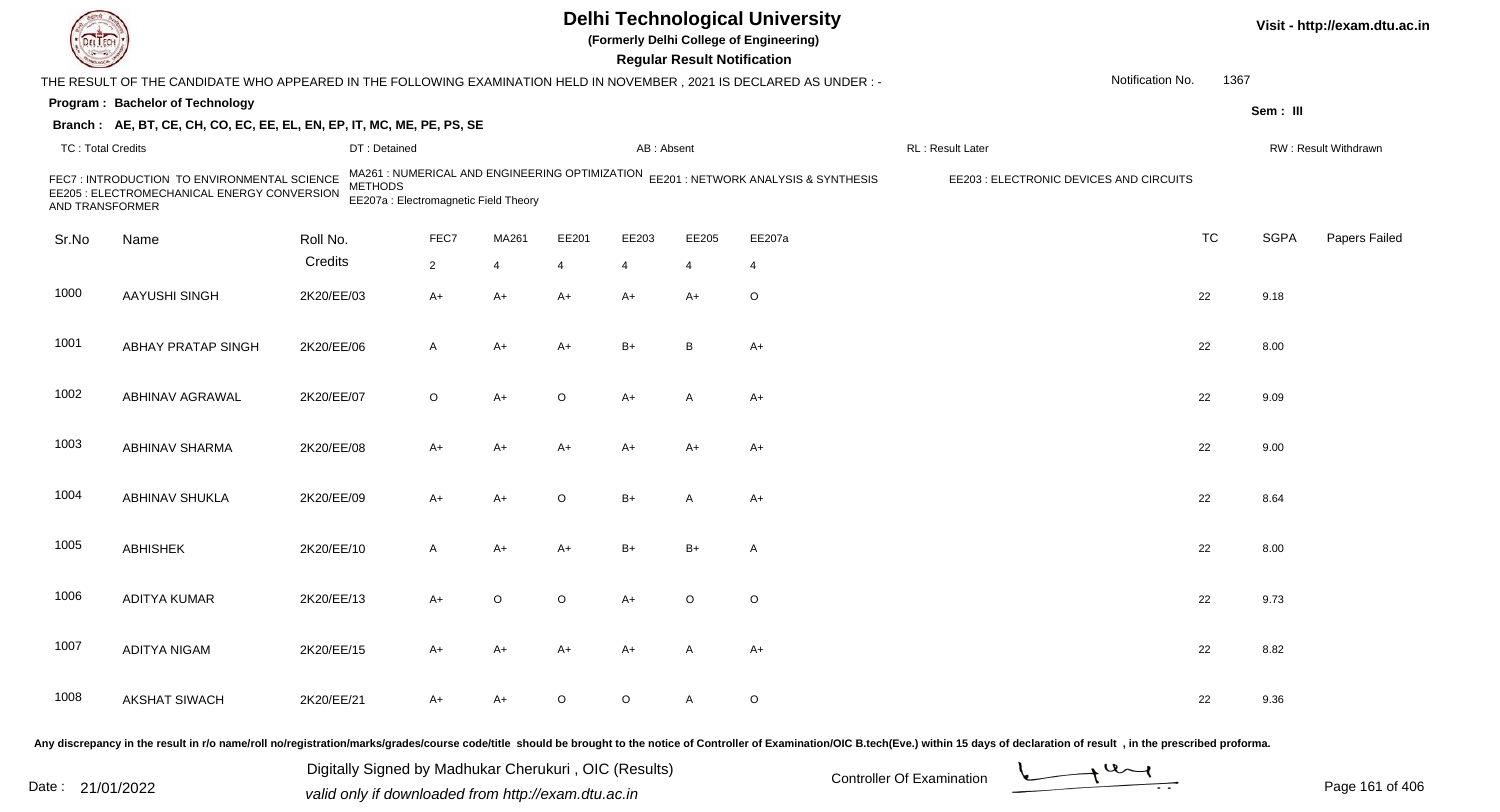| <b>DELTECT</b>           |                                                                                                                                                                                                                                |            |                                                         |                |                |                |            | <b>Regular Result Notification</b> | <b>Delhi Technological University</b><br>(Formerly Delhi College of Engineering)    |                   |                                         |           |             | Visit - http://exam.dtu.ac.in |
|--------------------------|--------------------------------------------------------------------------------------------------------------------------------------------------------------------------------------------------------------------------------|------------|---------------------------------------------------------|----------------|----------------|----------------|------------|------------------------------------|-------------------------------------------------------------------------------------|-------------------|-----------------------------------------|-----------|-------------|-------------------------------|
|                          | THE RESULT OF THE CANDIDATE WHO APPEARED IN THE FOLLOWING EXAMINATION HELD IN NOVEMBER, 2021 IS DECLARED AS UNDER :-                                                                                                           |            |                                                         |                |                |                |            |                                    |                                                                                     |                   | Notification No.                        | 1367      |             |                               |
|                          | Program: Bachelor of Technology                                                                                                                                                                                                |            |                                                         |                |                |                |            |                                    |                                                                                     |                   |                                         |           | Sem: III    |                               |
|                          | Branch: AE, BT, CE, CH, CO, EC, EE, EL, EN, EP, IT, MC, ME, PE, PS, SE                                                                                                                                                         |            |                                                         |                |                |                |            |                                    |                                                                                     |                   |                                         |           |             |                               |
| <b>TC: Total Credits</b> |                                                                                                                                                                                                                                |            | DT: Detained                                            |                |                |                | AB: Absent |                                    |                                                                                     | RL : Result Later |                                         |           |             | RW: Result Withdrawn          |
| AND TRANSFORMER          | FEC7: INTRODUCTION TO ENVIRONMENTAL SCIENCE<br>EE205 : ELECTROMECHANICAL ENERGY CONVERSION                                                                                                                                     |            | <b>METHODS</b><br>EE207a : Electromagnetic Field Theory |                |                |                |            |                                    | MA261 : NUMERICAL AND ENGINEERING OPTIMIZATION EE201 : NETWORK ANALYSIS & SYNTHESIS |                   | EE203 : ELECTRONIC DEVICES AND CIRCUITS |           |             |                               |
| Sr.No                    | Name                                                                                                                                                                                                                           | Roll No.   |                                                         | FEC7           | MA261          | EE201          | EE203      | EE205                              | EE207a                                                                              |                   |                                         | <b>TC</b> | <b>SGPA</b> | Papers Failed                 |
|                          |                                                                                                                                                                                                                                | Credits    |                                                         | $\overline{2}$ | $\overline{4}$ | $\overline{4}$ | 4          | 4                                  | $\overline{4}$                                                                      |                   |                                         |           |             |                               |
|                          |                                                                                                                                                                                                                                |            |                                                         | $A+$           | $A+$           | $\circ$        | $\circ$    | A                                  | $\mathsf O$                                                                         |                   |                                         | 22        | 9.36        |                               |
| 1009                     | <b>AKSHAY ANAND</b>                                                                                                                                                                                                            | 2K20/EE/22 |                                                         | A+             | $\circ$        | $A+$           | $\circ$    | A                                  | O                                                                                   |                   |                                         | 22        | 9.36        |                               |
| 1010                     | <b>ALOK BIND</b>                                                                                                                                                                                                               | 2K20/EE/26 |                                                         | A+             | A+             | $A+$           | A          | $B+$                               | $A+$                                                                                |                   |                                         | 22        | 8.45        |                               |
| 1011                     | AMAN                                                                                                                                                                                                                           | 2K20/EE/28 |                                                         | A+             | $A+$           | $\circ$        | $\circ$    | A                                  | $A+$                                                                                |                   |                                         | 22        | 9.18        |                               |
| 1012                     | AMANDEEP SINGH                                                                                                                                                                                                                 | 2K20/EE/31 |                                                         | $A+$           | $\circ$        | $\circ$        | $\circ$    | $A+$                               | O                                                                                   |                   |                                         | 22        | 9.73        |                               |
| 1013                     | <b>ANIKET JHA</b>                                                                                                                                                                                                              | 2K20/EE/34 |                                                         | O              | A+             | $A+$           | A          | A                                  | $A+$                                                                                |                   |                                         | 22        | 8.73        |                               |
| 1014                     | ANSH                                                                                                                                                                                                                           | 2K20/EE/43 |                                                         | A+             | A+             | $A+$           | A+         | A                                  | $\mathsf O$                                                                         |                   |                                         | 22        | 9.00        |                               |
| 1015                     | ANSHUL AHLAWAT                                                                                                                                                                                                                 | 2K20/EE/48 |                                                         | A+             | A+             | $A+$           | A          | $A+$                               | A+                                                                                  |                   |                                         | 22        | 8.82        |                               |
| 1016                     | <b>ARNAV ARORA</b>                                                                                                                                                                                                             | 2K20/EE/54 |                                                         | A              | A+             | $A+$           | A          | A                                  | $\mathsf O$                                                                         |                   |                                         | 22        | 8.73        |                               |
|                          | Any discrepancy in the result in r/o name/roll no/registration/marks/grades/course code/title should be brought to the notice of Controller of Examination/OIC B.tech(Eve.) within 15 days of declaration of result , in the p |            |                                                         |                |                |                |            |                                    |                                                                                     |                   |                                         |           |             |                               |

Date : 21/01/2022 Digital Digital of Microsofted Chemical Controller Of Examination Determination Page 162 of 40 Digitally Signed by Madhukar Cherukuri , OIC (Results)

Page 162 of 406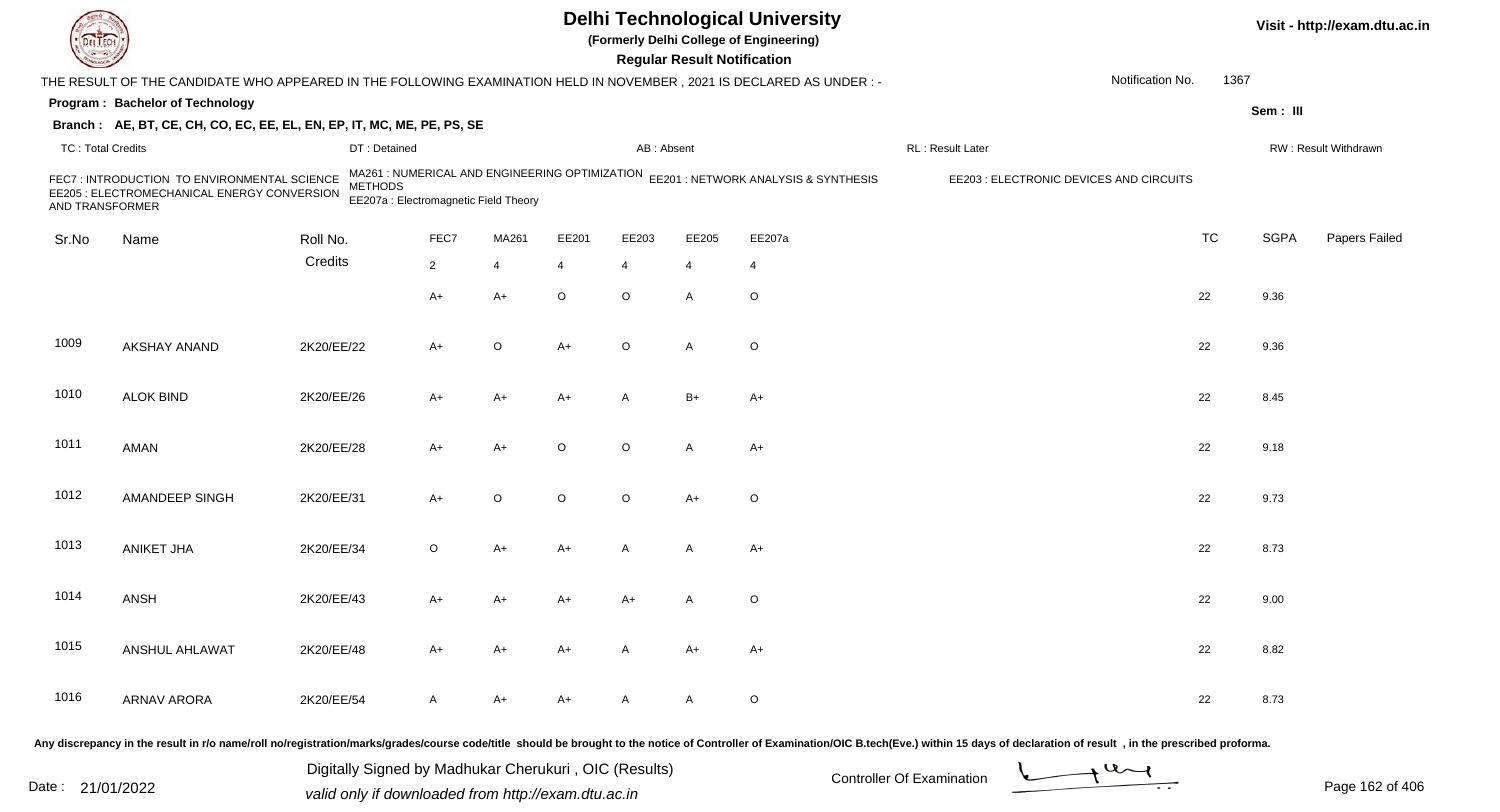|                          |                                                                                                                     |                                                                                                           |                |             |         |                | <b>Regular Result Notification</b> | <b>Delhi Technological University</b><br>(Formerly Delhi College of Engineering) |                                                                                                                                                                   |                  |           |             | Visit - http://exam.dtu.ac.in |
|--------------------------|---------------------------------------------------------------------------------------------------------------------|-----------------------------------------------------------------------------------------------------------|----------------|-------------|---------|----------------|------------------------------------|----------------------------------------------------------------------------------|-------------------------------------------------------------------------------------------------------------------------------------------------------------------|------------------|-----------|-------------|-------------------------------|
|                          | THE RESULT OF THE CANDIDATE WHO APPEARED IN THE FOLLOWING EXAMINATION HELD IN NOVEMBER, 2021 IS DECLARED AS UNDER:- |                                                                                                           |                |             |         |                |                                    |                                                                                  |                                                                                                                                                                   | Notification No. | 1367      |             |                               |
|                          | Program: Bachelor of Technology                                                                                     |                                                                                                           |                |             |         |                |                                    |                                                                                  |                                                                                                                                                                   |                  |           | Sem: III    |                               |
|                          | Branch: AE, BT, CE, CH, CO, EC, EE, EL, EN, EP, IT, MC, ME, PE, PS, SE                                              |                                                                                                           |                |             |         |                |                                    |                                                                                  |                                                                                                                                                                   |                  |           |             |                               |
| <b>TC: Total Credits</b> |                                                                                                                     | DT: Detained                                                                                              |                |             |         | AB: Absent     |                                    |                                                                                  | RL: Result Later                                                                                                                                                  |                  |           |             | RW: Result Withdrawn          |
| AND TRANSFORMER          | FEC7 : INTRODUCTION TO ENVIRONMENTAL SCIENCE<br>EE205 : ELECTROMECHANICAL ENERGY CONVERSION                         | MA261 : NUMERICAL AND ENGINEERING OPTIMIZATION<br><b>METHODS</b><br>EE207a : Electromagnetic Field Theory |                |             |         |                |                                    | EE201 : NETWORK ANALYSIS & SYNTHESIS                                             | EE203 : ELECTRONIC DEVICES AND CIRCUITS                                                                                                                           |                  |           |             |                               |
| Sr.No                    | Name                                                                                                                | Roll No.                                                                                                  | FEC7           | MA261       | EE201   | EE203          | EE205                              | EE207a                                                                           |                                                                                                                                                                   |                  | <b>TC</b> | <b>SGPA</b> | Papers Failed                 |
|                          |                                                                                                                     | Credits                                                                                                   | $\overline{2}$ | 4           | 4       | $\overline{4}$ | 4                                  | 4                                                                                |                                                                                                                                                                   |                  |           |             |                               |
|                          |                                                                                                                     |                                                                                                           | A              | A+          | A+      | $\mathsf{A}$   | A                                  | $\circ$                                                                          |                                                                                                                                                                   |                  | 22        | 8.73        |                               |
| 1017                     | ARNAV DEEP                                                                                                          | 2K20/EE/55                                                                                                | O              | A           | $\circ$ | $\overline{A}$ | A                                  | $A+$                                                                             |                                                                                                                                                                   |                  | 22        | 8.73        |                               |
| 1018                     | <b>ARSHAD MIYA</b>                                                                                                  | 2K20/EE/57                                                                                                | A              | A           | A       | $\mathsf{A}$   | A                                  | $A+$                                                                             |                                                                                                                                                                   |                  | 22        | 8.18        |                               |
| 1019                     | <b>ARYAMAN RAO</b>                                                                                                  | 2K20/EE/59                                                                                                | A+             | $\mathsf O$ | A+      | A+             | A                                  | $A+$                                                                             |                                                                                                                                                                   |                  | 22        | 9.00        |                               |
| 1020                     | ARYAN GARG                                                                                                          | 2K20/EE/60                                                                                                | O              | $B+$        | A+      | A+             | A                                  | $A+$                                                                             |                                                                                                                                                                   |                  | 22        | 8.55        |                               |
| 1021                     | <b>ARYAN MITTAL</b>                                                                                                 | 2K20/EE/62                                                                                                | A+             | A+          | B+      | А              | A                                  | $A+$                                                                             |                                                                                                                                                                   |                  | 22        | 8.27        |                               |
| 1022                     | <b>ARYAN VERMA</b>                                                                                                  | 2K20/EE/64                                                                                                | B+             | O           | O       | A              | A                                  | $A+$                                                                             |                                                                                                                                                                   |                  | 22        | 8.82        |                               |
| 1023                     | <b>AYUSH SONI</b>                                                                                                   | 2K20/EE/74                                                                                                | A+             | O           | A+      | A+             | $\circ$                            | O                                                                                |                                                                                                                                                                   |                  | 22        | 9.55        |                               |
| 1024                     | <b>DAKSH PRUTHI</b>                                                                                                 | 2K20/EE/84                                                                                                | A+             | A+          | A+      | A              | A                                  | $A+$                                                                             |                                                                                                                                                                   |                  | 22        | 8.64        |                               |
|                          |                                                                                                                     |                                                                                                           |                |             |         |                |                                    |                                                                                  | residentian marialmentaclearuse aadeliite, shauld he husuuki ia iha natios of Cantuellar of Evamination (OIC B teah/Eva) within 15 days of decleration of requisi |                  |           |             |                               |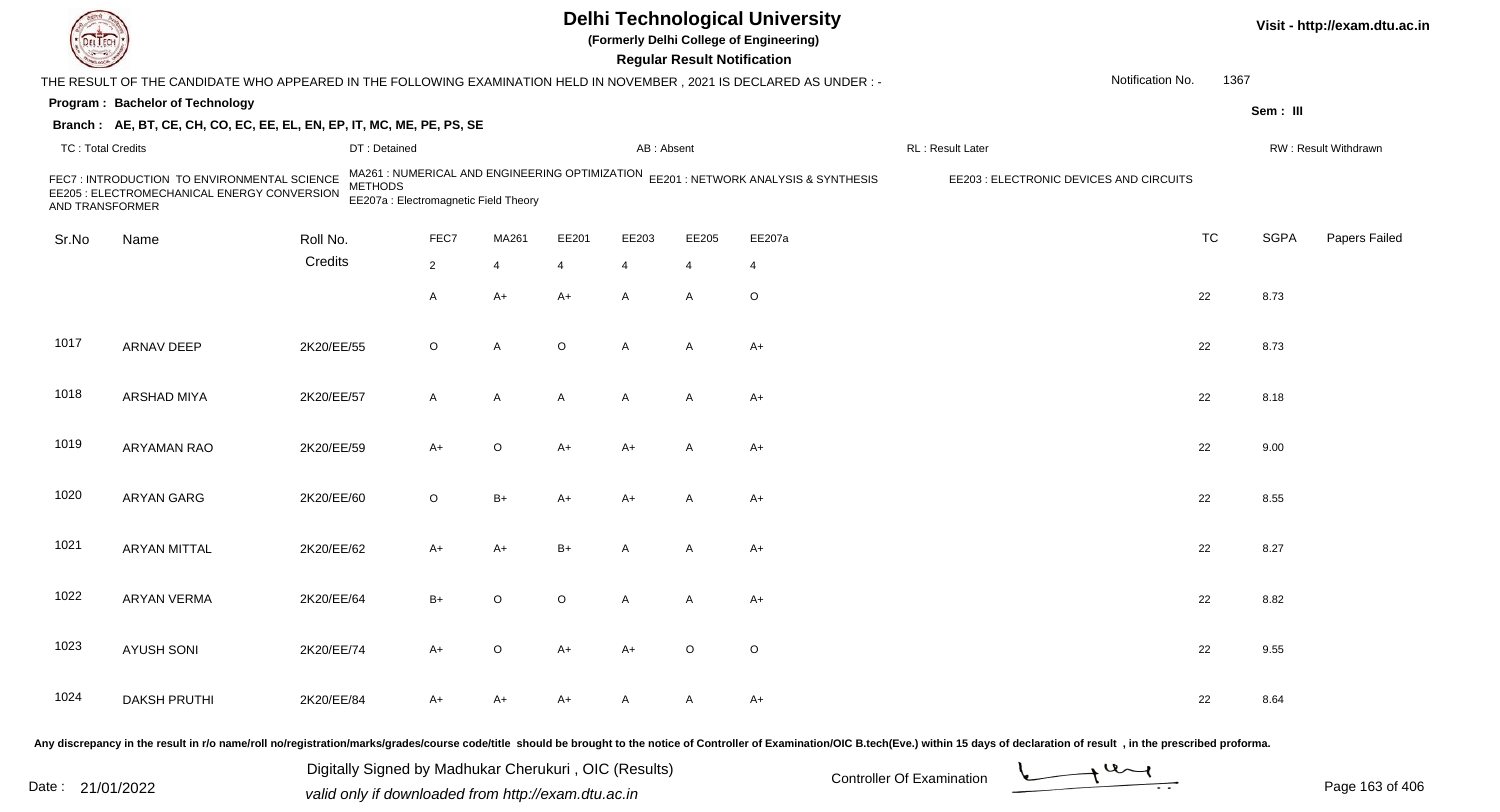|                          |                                                                                                                     |                                                                                                           |                |             |       |                | <b>Regular Result Notification</b> | <b>Delhi Technological University</b><br>(Formerly Delhi College of Engineering) |                                         |                  |           |             | Visit - http://exam.dtu.ac.in |
|--------------------------|---------------------------------------------------------------------------------------------------------------------|-----------------------------------------------------------------------------------------------------------|----------------|-------------|-------|----------------|------------------------------------|----------------------------------------------------------------------------------|-----------------------------------------|------------------|-----------|-------------|-------------------------------|
|                          | THE RESULT OF THE CANDIDATE WHO APPEARED IN THE FOLLOWING EXAMINATION HELD IN NOVEMBER, 2021 IS DECLARED AS UNDER:- |                                                                                                           |                |             |       |                |                                    |                                                                                  |                                         | Notification No. | 1367      |             |                               |
|                          | Program: Bachelor of Technology                                                                                     |                                                                                                           |                |             |       |                |                                    |                                                                                  |                                         |                  |           | Sem: III    |                               |
|                          | Branch: AE, BT, CE, CH, CO, EC, EE, EL, EN, EP, IT, MC, ME, PE, PS, SE                                              |                                                                                                           |                |             |       |                |                                    |                                                                                  |                                         |                  |           |             |                               |
| <b>TC: Total Credits</b> |                                                                                                                     | DT: Detained                                                                                              |                |             |       | AB: Absent     |                                    |                                                                                  | RL: Result Later                        |                  |           |             | RW: Result Withdrawn          |
| AND TRANSFORMER          | FEC7 : INTRODUCTION TO ENVIRONMENTAL SCIENCE<br>EE205 : ELECTROMECHANICAL ENERGY CONVERSION                         | MA261 : NUMERICAL AND ENGINEERING OPTIMIZATION<br><b>METHODS</b><br>EE207a : Electromagnetic Field Theory |                |             |       |                |                                    | EE201 : NETWORK ANALYSIS & SYNTHESIS                                             | EE203 : ELECTRONIC DEVICES AND CIRCUITS |                  |           |             |                               |
| Sr.No                    | Name                                                                                                                | Roll No.                                                                                                  | FEC7           | MA261       | EE201 | EE203          | EE205                              | EE207a                                                                           |                                         |                  | <b>TC</b> | <b>SGPA</b> | Papers Failed                 |
|                          |                                                                                                                     | Credits                                                                                                   | $\overline{2}$ | 4           | 4     | $\overline{4}$ | 4                                  | 4                                                                                |                                         |                  |           |             |                               |
|                          |                                                                                                                     |                                                                                                           | A+             | A+          | A+    | $\mathsf{A}$   | A                                  | $A+$                                                                             |                                         |                  | 22        | 8.64        |                               |
| 1025                     | <b>DEEPAK</b>                                                                                                       | 2K20/EE/85                                                                                                | A+             | $A+$        | O     | $A+$           | $B+$                               | $\mathsf{A}$                                                                     |                                         |                  | 22        | 8.64        |                               |
| 1026                     | DEEPANSHU ARYA                                                                                                      | 2K20/EE/90                                                                                                | $B+$           | $B+$        | A+    | A              | C                                  | $\mathsf{A}$                                                                     |                                         |                  | 22        | 7.36        |                               |
| 1027                     | <b>DHRUV SINGH</b>                                                                                                  | 2K20/EE/93                                                                                                | O              | A+          | A+    | A+             | A                                  | $A+$                                                                             |                                         |                  | 22        | 8.91        |                               |
| 1028                     | <b>DIVYAM GUPTA</b>                                                                                                 | 2K20/EE/98                                                                                                | O              | A+          | A+    | $\mathsf{A}$   | A                                  | $\mathsf{A}$                                                                     |                                         |                  | 22        | 8.55        |                               |
| 1029                     | <b>GANDHI ISHAN RAHUL</b>                                                                                           | 2K20/EE/100                                                                                               | A+             | A+          | A+    | A+             |                                    | $A+$                                                                             |                                         |                  | 22        | 8.82        |                               |
| 1030                     | <b>HARDIK GUPTA</b>                                                                                                 | 2K20/EE/109                                                                                               | A+             | A+          | A+    | A+             |                                    | $A+$                                                                             |                                         |                  | 22        | 8.82        |                               |
| 1031                     | <b>HARSH HARDIK</b>                                                                                                 | 2K20/EE/112                                                                                               | $A+$           | $\mathsf O$ | A+    | A+             | A+                                 | A+                                                                               |                                         |                  | 22        | 9.18        |                               |
| 1032                     | HARSHDEEP SINGH                                                                                                     | 2K20/EE/116                                                                                               | O              | A+          | A+    | A+             | A                                  | A+                                                                               |                                         |                  | 22        | 8.91        |                               |
|                          |                                                                                                                     |                                                                                                           |                |             |       |                |                                    |                                                                                  |                                         |                  |           |             |                               |

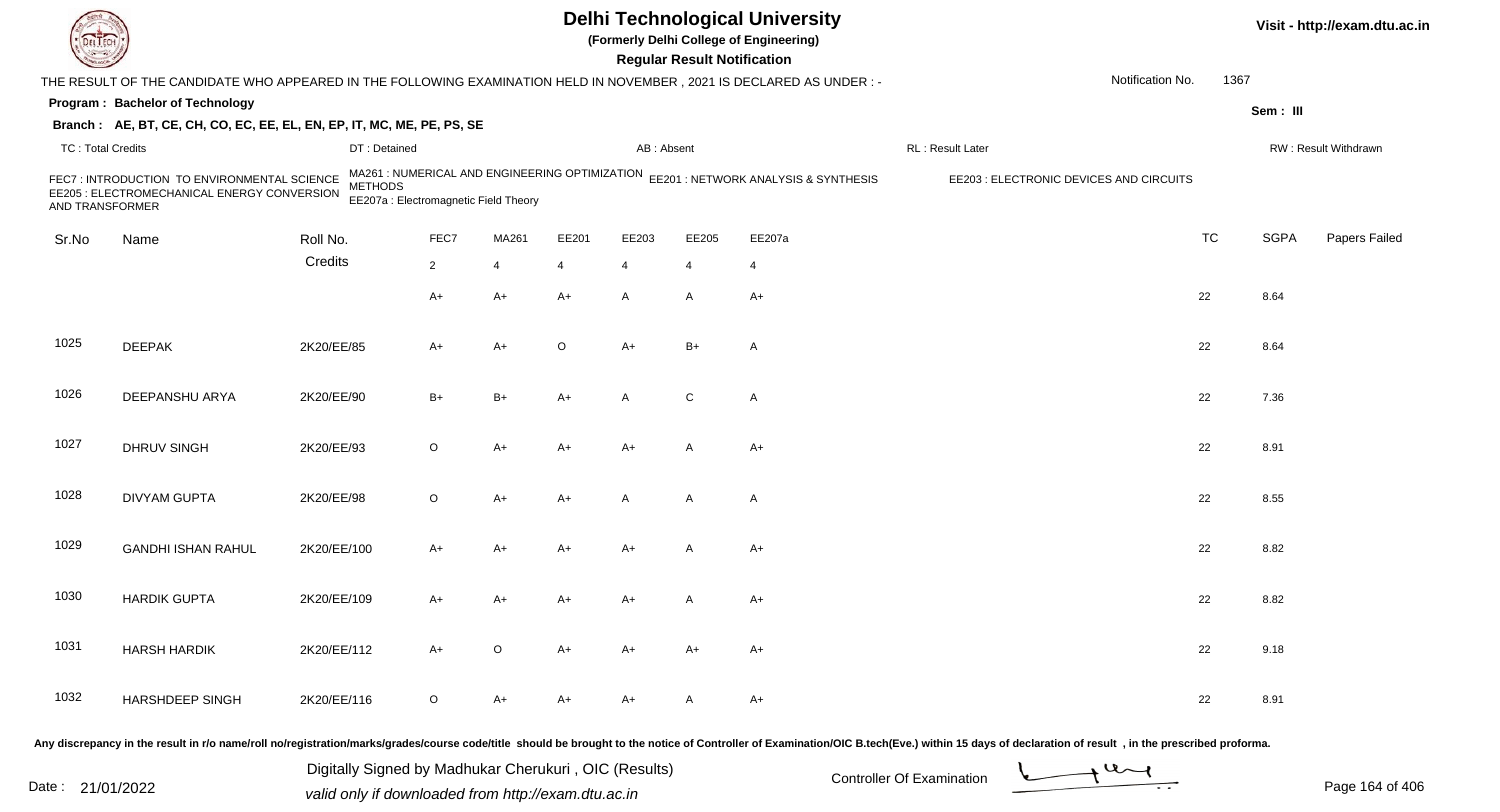| <b>DELTECT</b>           |                                                                                                                                                                                                                                |             |                                                         |                |                |                |            | <b>Regular Result Notification</b> | <b>Delhi Technological University</b><br>(Formerly Delhi College of Engineering)    |                                         |                  |           |             | Visit - http://exam.dtu.ac.in |
|--------------------------|--------------------------------------------------------------------------------------------------------------------------------------------------------------------------------------------------------------------------------|-------------|---------------------------------------------------------|----------------|----------------|----------------|------------|------------------------------------|-------------------------------------------------------------------------------------|-----------------------------------------|------------------|-----------|-------------|-------------------------------|
|                          | THE RESULT OF THE CANDIDATE WHO APPEARED IN THE FOLLOWING EXAMINATION HELD IN NOVEMBER, 2021 IS DECLARED AS UNDER:-                                                                                                            |             |                                                         |                |                |                |            |                                    |                                                                                     |                                         | Notification No. | 1367      |             |                               |
|                          | Program: Bachelor of Technology                                                                                                                                                                                                |             |                                                         |                |                |                |            |                                    |                                                                                     |                                         |                  |           | Sem: III    |                               |
|                          | Branch: AE, BT, CE, CH, CO, EC, EE, EL, EN, EP, IT, MC, ME, PE, PS, SE                                                                                                                                                         |             |                                                         |                |                |                |            |                                    |                                                                                     |                                         |                  |           |             |                               |
| <b>TC: Total Credits</b> |                                                                                                                                                                                                                                |             | DT: Detained                                            |                |                |                | AB: Absent |                                    |                                                                                     | RL : Result Later                       |                  |           |             | RW: Result Withdrawn          |
| AND TRANSFORMER          | FEC7: INTRODUCTION TO ENVIRONMENTAL SCIENCE<br>EE205 : ELECTROMECHANICAL ENERGY CONVERSION                                                                                                                                     |             | <b>METHODS</b><br>EE207a : Electromagnetic Field Theory |                |                |                |            |                                    | MA261 : NUMERICAL AND ENGINEERING OPTIMIZATION EE201 : NETWORK ANALYSIS & SYNTHESIS | EE203 : ELECTRONIC DEVICES AND CIRCUITS |                  |           |             |                               |
| Sr.No                    | Name                                                                                                                                                                                                                           | Roll No.    |                                                         | FEC7           | MA261          | EE201          | EE203      | EE205                              | EE207a                                                                              |                                         |                  | <b>TC</b> | <b>SGPA</b> | Papers Failed                 |
|                          |                                                                                                                                                                                                                                | Credits     |                                                         | $\overline{2}$ | $\overline{4}$ | $\overline{4}$ | 4          | 4                                  | $\overline{4}$                                                                      |                                         |                  |           |             |                               |
|                          |                                                                                                                                                                                                                                |             |                                                         | O              | A+             | $A+$           | $A+$       | A                                  | $A+$                                                                                |                                         |                  | 22        | 8.91        |                               |
| 1033                     | <b>HARSHIT AGRAWAL</b>                                                                                                                                                                                                         | 2K20/EE/117 |                                                         | A+             | A+             | $A+$           | $A+$       | A                                  | $A+$                                                                                |                                         |                  | 22        | 8.82        |                               |
| 1034                     | <b>HEMANT KUMAR</b>                                                                                                                                                                                                            | 2K20/EE/121 |                                                         | A              | A              | $A+$           | A          | $B+$                               | A                                                                                   |                                         |                  | 22        | 8.00        |                               |
| 1035                     | <b>HIMANSHU</b>                                                                                                                                                                                                                | 2K20/EE/123 |                                                         | A+             | B              | $A+$           | $A+$       | $A+$                               | $A+$                                                                                |                                         |                  | 22        | 8.45        |                               |
| 1036                     | HIMANSHU JHARWAL                                                                                                                                                                                                               | 2K20/EE/125 |                                                         | A+             | A+             | $A+$           | A          | $B+$                               | A                                                                                   |                                         |                  | 22        | 8.27        |                               |
| 1037                     | HIMANSHU KHATAWALIA                                                                                                                                                                                                            | 2K20/EE/126 |                                                         | O              | A              | $A+$           | A          | A                                  | $A+$                                                                                |                                         |                  | 22        | 8.55        |                               |
| 1038                     | ILLU                                                                                                                                                                                                                           | 2K20/EE/129 |                                                         | O              | A+             | $A+$           | A          | A                                  | Α                                                                                   |                                         |                  | 22        | 8.55        |                               |
| 1039                     | <b>ISHAAN SINGHAL</b>                                                                                                                                                                                                          | 2K20/EE/132 |                                                         | $\circ$        | $A+$           | $A+$           | A+         | A                                  | A+                                                                                  |                                         |                  | 22        | 8.91        |                               |
| 1040                     | <b>ISHANT KUMAR</b>                                                                                                                                                                                                            | 2K20/EE/133 |                                                         | A+             | A+             | $A+$           | A          | A                                  | $A+$                                                                                |                                         |                  | 22        | 8.64        |                               |
|                          | Any discrepancy in the result in r/o name/roll no/registration/marks/grades/course code/title should be brought to the notice of Controller of Examination/OIC B.tech(Eve.) within 15 days of declaration of result , in the p |             |                                                         |                |                |                |            |                                    |                                                                                     |                                         |                  |           |             |                               |

Digitally Signed by Madhukar Cherukuri, OIC (Results)<br>Date : 21/01/2022 valid only if downloaded from http://exam.dtu.ac.in Digitally Signed by Madhukar Cherukuri , OIC (Results) valid only if downloaded from http://exam.dtu.ac.in

Page 165 of 406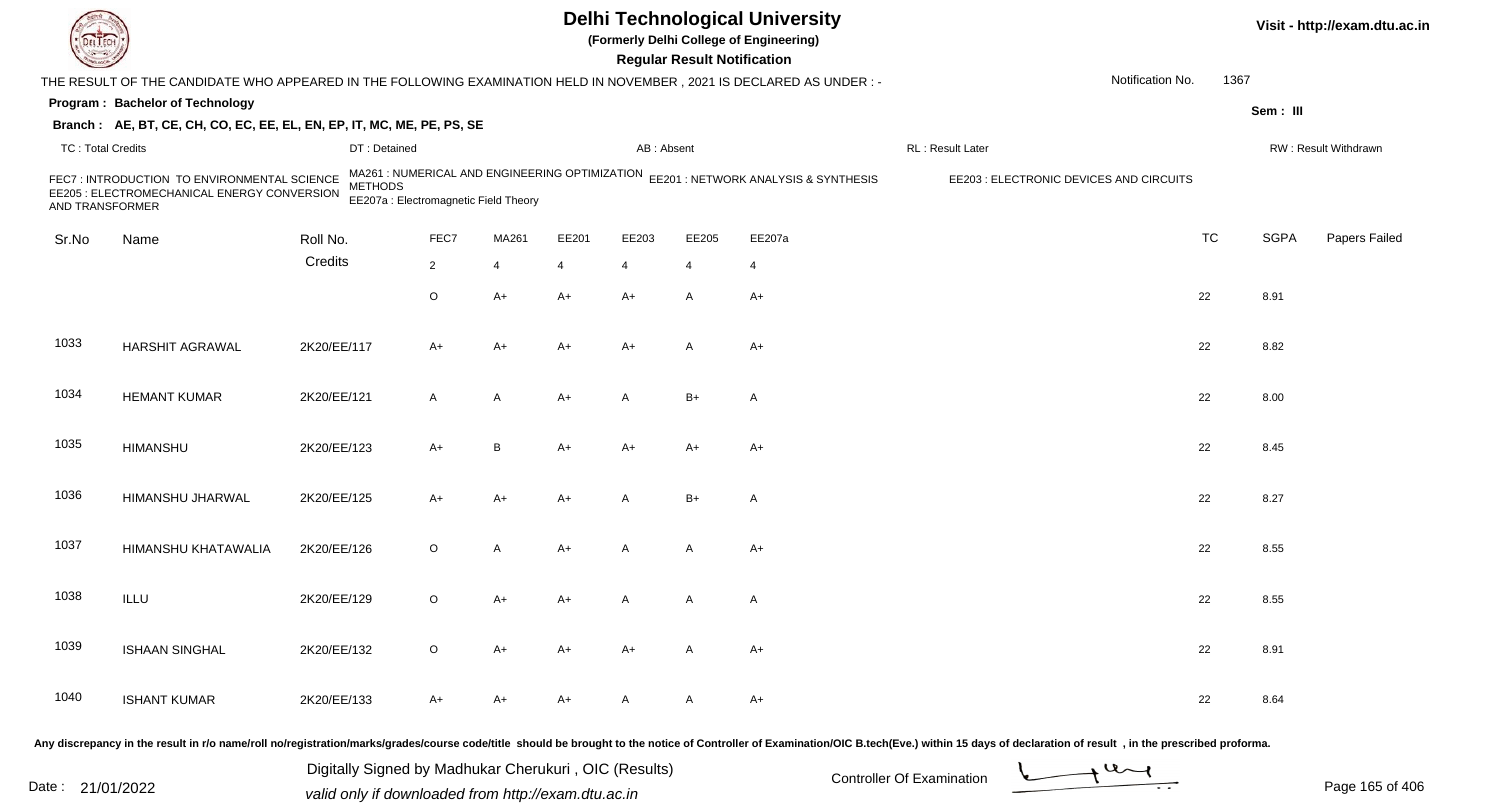|                          |                                                                                                                      |                |                                                                                         |       |       |                | <b>Regular Result Notification</b> | <b>Delhi Technological University</b><br>(Formerly Delhi College of Engineering) |                                         |                  |           |             | Visit - http://exam.dtu.ac.in |
|--------------------------|----------------------------------------------------------------------------------------------------------------------|----------------|-----------------------------------------------------------------------------------------|-------|-------|----------------|------------------------------------|----------------------------------------------------------------------------------|-----------------------------------------|------------------|-----------|-------------|-------------------------------|
|                          | THE RESULT OF THE CANDIDATE WHO APPEARED IN THE FOLLOWING EXAMINATION HELD IN NOVEMBER, 2021 IS DECLARED AS UNDER :- |                |                                                                                         |       |       |                |                                    |                                                                                  |                                         | Notification No. | 1367      |             |                               |
|                          | Program: Bachelor of Technology                                                                                      |                |                                                                                         |       |       |                |                                    |                                                                                  |                                         |                  |           | Sem: III    |                               |
|                          | Branch: AE, BT, CE, CH, CO, EC, EE, EL, EN, EP, IT, MC, ME, PE, PS, SE                                               |                |                                                                                         |       |       |                |                                    |                                                                                  |                                         |                  |           |             |                               |
| <b>TC: Total Credits</b> |                                                                                                                      | DT: Detained   |                                                                                         |       |       | AB: Absent     |                                    |                                                                                  | RL: Result Later                        |                  |           |             | RW: Result Withdrawn          |
| AND TRANSFORMER          | FEC7 : INTRODUCTION TO ENVIRONMENTAL SCIENCE<br>EE205 : ELECTROMECHANICAL ENERGY CONVERSION                          | <b>METHODS</b> | MA261 : NUMERICAL AND ENGINEERING OPTIMIZATION<br>EE207a : Electromagnetic Field Theory |       |       |                |                                    | EE201 : NETWORK ANALYSIS & SYNTHESIS                                             | EE203 : ELECTRONIC DEVICES AND CIRCUITS |                  |           |             |                               |
| Sr.No                    | Name                                                                                                                 | Roll No.       | FEC7                                                                                    | MA261 | EE201 | EE203          | EE205                              | EE207a                                                                           |                                         |                  | <b>TC</b> | <b>SGPA</b> | Papers Failed                 |
|                          |                                                                                                                      | Credits        | $\overline{2}$                                                                          | 4     | 4     | $\overline{4}$ | 4                                  | 4                                                                                |                                         |                  |           |             |                               |
|                          |                                                                                                                      |                | A+                                                                                      |       |       | $\mathsf{A}$   |                                    |                                                                                  |                                         |                  | 22        | 8.64        |                               |
|                          |                                                                                                                      |                |                                                                                         | A+    | A+    |                | A                                  | $A+$                                                                             |                                         |                  |           |             |                               |
| 1041                     | <b>JATIN SHARMA</b>                                                                                                  | 2K20/EE/136    | O                                                                                       | A+    | A+    | $\overline{A}$ | $A+$                               | $A+$                                                                             |                                         |                  | 22        | 8.91        |                               |
| 1042                     | <b>KABIR JAIN</b>                                                                                                    | 2K20/EE/140    | A+                                                                                      | A+    | A+    | A              | $A+$                               | $\circ$                                                                          |                                         |                  | 22        | 9.00        |                               |
| 1043                     | KHUSHI                                                                                                               | 2K20/EE/149    | A+                                                                                      | A     | A+    | A              | A                                  | $A+$                                                                             |                                         |                  | 22        | 8.45        |                               |
| 1044                     | MAHIMA VISHWAKARMA                                                                                                   | 2K20/EE/157    | A+                                                                                      | A+    | A     | $A+$           | A                                  | $A+$                                                                             |                                         |                  | 22        | 8.64        |                               |
| 1045                     | <b>MANIK GARG</b>                                                                                                    | 2K20/EE/159    | A+                                                                                      | A+    | A     | $\circ$        | $B+$                               | $A+$                                                                             |                                         |                  | 22        | 8.64        |                               |
| 1046                     | <b>MAYANK</b>                                                                                                        | 2K20/EE/160    | Α                                                                                       | A     | B+    | $B+$           | B                                  | A                                                                                |                                         |                  | 22        | 7.27        |                               |
| 1047                     | MOHD ADIB                                                                                                            | 2K20/EE/165    | $A+$                                                                                    | A+    | A+    | $\circ$        | A                                  | $A+$                                                                             |                                         |                  | 22        | 9.00        |                               |
| 1048                     | <b>MOHD ARMAN</b>                                                                                                    | 2K20/EE/166    | A+                                                                                      | A+    | A     | $A+$           | B+                                 | A+                                                                               |                                         |                  | 22        | 8.45        |                               |
|                          |                                                                                                                      |                |                                                                                         |       |       |                |                                    |                                                                                  |                                         |                  |           |             |                               |

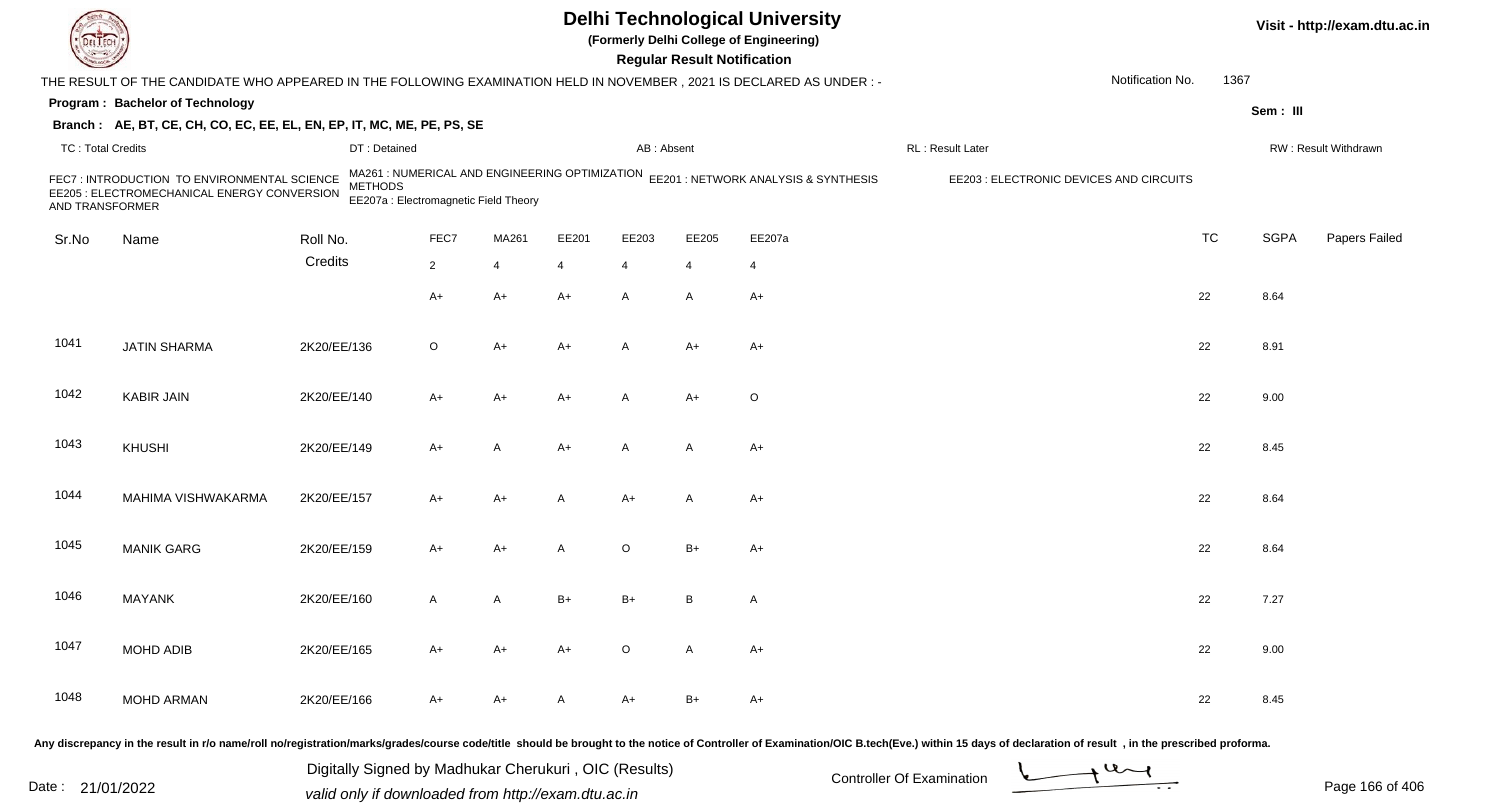|                          |                                                                                                                     |                |                                                                                         |         |       |                | <b>Regular Result Notification</b> | <b>Delhi Technological University</b><br>(Formerly Delhi College of Engineering) |                                                                                                                                                                                                                                |                  |           |             | Visit - http://exam.dtu.ac.in |
|--------------------------|---------------------------------------------------------------------------------------------------------------------|----------------|-----------------------------------------------------------------------------------------|---------|-------|----------------|------------------------------------|----------------------------------------------------------------------------------|--------------------------------------------------------------------------------------------------------------------------------------------------------------------------------------------------------------------------------|------------------|-----------|-------------|-------------------------------|
|                          | THE RESULT OF THE CANDIDATE WHO APPEARED IN THE FOLLOWING EXAMINATION HELD IN NOVEMBER, 2021 IS DECLARED AS UNDER:- |                |                                                                                         |         |       |                |                                    |                                                                                  |                                                                                                                                                                                                                                | Notification No. | 1367      |             |                               |
|                          | Program: Bachelor of Technology                                                                                     |                |                                                                                         |         |       |                |                                    |                                                                                  |                                                                                                                                                                                                                                |                  |           | Sem: III    |                               |
|                          | Branch: AE, BT, CE, CH, CO, EC, EE, EL, EN, EP, IT, MC, ME, PE, PS, SE                                              |                |                                                                                         |         |       |                |                                    |                                                                                  |                                                                                                                                                                                                                                |                  |           |             |                               |
| <b>TC: Total Credits</b> |                                                                                                                     | DT: Detained   |                                                                                         |         |       | AB: Absent     |                                    |                                                                                  | RL: Result Later                                                                                                                                                                                                               |                  |           |             | RW: Result Withdrawn          |
| AND TRANSFORMER          | FEC7 : INTRODUCTION TO ENVIRONMENTAL SCIENCE<br>EE205 : ELECTROMECHANICAL ENERGY CONVERSION                         | <b>METHODS</b> | MA261 : NUMERICAL AND ENGINEERING OPTIMIZATION<br>EE207a : Electromagnetic Field Theory |         |       |                |                                    | EE201 : NETWORK ANALYSIS & SYNTHESIS                                             | EE203 : ELECTRONIC DEVICES AND CIRCUITS                                                                                                                                                                                        |                  |           |             |                               |
| Sr.No                    | Name                                                                                                                | Roll No.       | FEC7                                                                                    | MA261   | EE201 | EE203          | EE205                              | EE207a                                                                           |                                                                                                                                                                                                                                |                  | <b>TC</b> | <b>SGPA</b> | Papers Failed                 |
|                          |                                                                                                                     | Credits        | $\overline{2}$                                                                          | 4       | 4     | $\overline{4}$ | 4                                  | 4                                                                                |                                                                                                                                                                                                                                |                  |           |             |                               |
|                          |                                                                                                                     |                | A+                                                                                      | A+      | A     | A+             | $B+$                               | $A+$                                                                             |                                                                                                                                                                                                                                |                  | 22        | 8.45        |                               |
| 1049                     | MRITYUNJAY                                                                                                          | 2K20/EE/169    | O                                                                                       | $A+$    | B+    | $\circ$        | A                                  | $\mathsf{A}$                                                                     |                                                                                                                                                                                                                                |                  | 22        | 8.55        |                               |
| 1050                     | <b>MUDIT ROHILLA</b>                                                                                                | 2K20/EE/170    | A+                                                                                      | A+      | A+    | A+             | A                                  | $\mathsf{A}$                                                                     |                                                                                                                                                                                                                                |                  | 22        | 8.64        |                               |
| 1051                     | <b>MUKUL</b>                                                                                                        | 2K20/EE/172    | A+                                                                                      | A+      | Α     | A+             | B                                  | A                                                                                |                                                                                                                                                                                                                                |                  | 22        | 8.09        |                               |
| 1052                     | <b>MUSKAN</b>                                                                                                       | 2K20/EE/174    | A+                                                                                      | $\circ$ | A     | $\circ$        | A                                  | $\mathsf{A}$                                                                     |                                                                                                                                                                                                                                |                  | 22        | 8.82        |                               |
| 1053                     | <b>NIKHIL</b>                                                                                                       | 2K20/EE/176    | A                                                                                       | O       | B+    | A+             | A                                  | A                                                                                |                                                                                                                                                                                                                                |                  | 22        | 8.36        |                               |
| 1054                     | <b>NIKHIL SINGH</b>                                                                                                 | 2K20/EE/178    | A                                                                                       | A       | B+    | А              | В                                  | A                                                                                |                                                                                                                                                                                                                                |                  | 22        | 7.45        |                               |
| 1055                     | PARTH GARG                                                                                                          | 2K20/EE/185    | A+                                                                                      | A+      | A     | A+             | A                                  | A                                                                                |                                                                                                                                                                                                                                |                  | 22        | 8.45        |                               |
| 1056                     | <b>PIYUSH</b>                                                                                                       | 2K20/EE/186    | A+                                                                                      | A+      | B+    | A              | A                                  | A                                                                                |                                                                                                                                                                                                                                |                  | 22        | 8.09        |                               |
|                          |                                                                                                                     |                |                                                                                         |         |       |                |                                    |                                                                                  | ny discrepancy in the result in r/o name/roll no/registration/marks/grades/course code/title, should be brought to the notice of Controller of Examination/OIC B tech(Eye) within 15 days of declaration of result in the pres |                  |           |             |                               |

Any discrepancy in the result in r/o name/roll no/registration/marks/grades/course code/title should be brought to

Date : 21/01/2022 Digital Digital of Microsofted Chemical Controller Of Examination Determination Page 167 of 40 Digitally Signed by Madhukar Cherukuri , OIC (Results)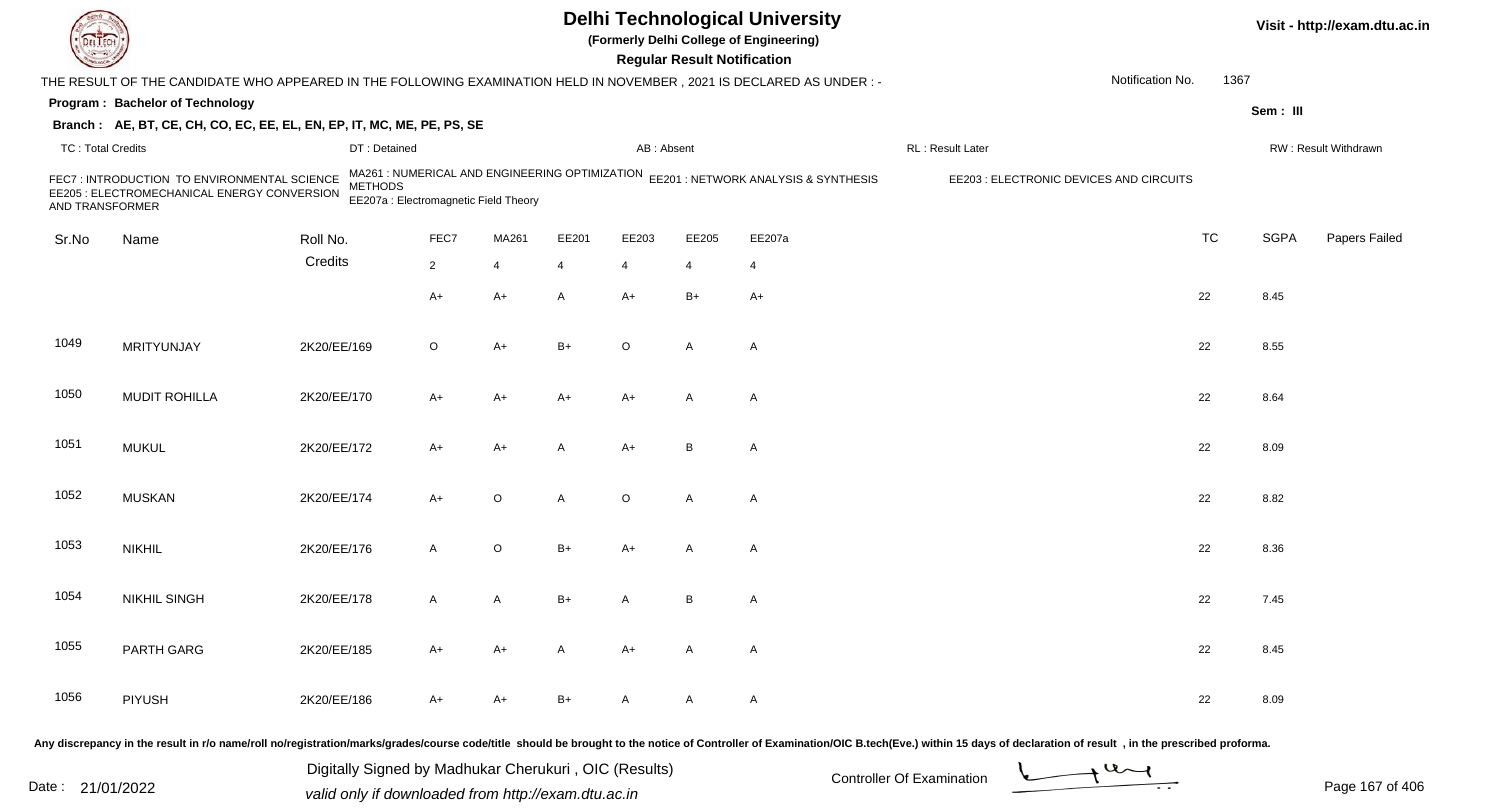|                          |                                                                                                                      |                |                                                                                         |       |       |                | <b>Regular Result Notification</b> | <b>Delhi Technological University</b><br>(Formerly Delhi College of Engineering) |                                         |                  |           |             | Visit - http://exam.dtu.ac.in |
|--------------------------|----------------------------------------------------------------------------------------------------------------------|----------------|-----------------------------------------------------------------------------------------|-------|-------|----------------|------------------------------------|----------------------------------------------------------------------------------|-----------------------------------------|------------------|-----------|-------------|-------------------------------|
|                          | THE RESULT OF THE CANDIDATE WHO APPEARED IN THE FOLLOWING EXAMINATION HELD IN NOVEMBER, 2021 IS DECLARED AS UNDER :- |                |                                                                                         |       |       |                |                                    |                                                                                  |                                         | Notification No. | 1367      |             |                               |
|                          | Program: Bachelor of Technology                                                                                      |                |                                                                                         |       |       |                |                                    |                                                                                  |                                         |                  |           | Sem: III    |                               |
|                          | Branch: AE, BT, CE, CH, CO, EC, EE, EL, EN, EP, IT, MC, ME, PE, PS, SE                                               |                |                                                                                         |       |       |                |                                    |                                                                                  |                                         |                  |           |             |                               |
| <b>TC: Total Credits</b> |                                                                                                                      | DT: Detained   |                                                                                         |       |       | AB: Absent     |                                    |                                                                                  | RL: Result Later                        |                  |           |             | RW: Result Withdrawn          |
| AND TRANSFORMER          | FEC7 : INTRODUCTION TO ENVIRONMENTAL SCIENCE<br>EE205 : ELECTROMECHANICAL ENERGY CONVERSION                          | <b>METHODS</b> | MA261 : NUMERICAL AND ENGINEERING OPTIMIZATION<br>EE207a : Electromagnetic Field Theory |       |       |                |                                    | EE201 : NETWORK ANALYSIS & SYNTHESIS                                             | EE203 : ELECTRONIC DEVICES AND CIRCUITS |                  |           |             |                               |
| Sr.No                    | Name                                                                                                                 | Roll No.       | FEC7                                                                                    | MA261 | EE201 | EE203          | EE205                              | EE207a                                                                           |                                         |                  | <b>TC</b> | <b>SGPA</b> | Papers Failed                 |
|                          |                                                                                                                      | Credits        | $\overline{2}$                                                                          | 4     | 4     | $\overline{4}$ | 4                                  | 4                                                                                |                                         |                  |           |             |                               |
|                          |                                                                                                                      |                | A+                                                                                      | A+    | $B+$  | $\mathsf{A}$   | A                                  | $\mathsf{A}$                                                                     |                                         |                  | 22        | 8.09        |                               |
|                          |                                                                                                                      |                |                                                                                         |       |       |                |                                    |                                                                                  |                                         |                  |           |             |                               |
| 1057                     | PRADYUMN TIWARI                                                                                                      | 2K20/EE/187    | A                                                                                       | A+    | A+    | $\circ$        | A                                  | $A+$                                                                             |                                         |                  | 22        | 8.91        |                               |
|                          |                                                                                                                      |                |                                                                                         |       |       |                |                                    |                                                                                  |                                         |                  |           |             |                               |
| 1058                     | PRAGATI SATTAVAN                                                                                                     | 2K20/EE/188    | A                                                                                       | $A+$  | A     | $\mathsf{A}$   | A                                  | $\mathsf{A}$                                                                     |                                         |                  | 22        | 8.18        |                               |
| 1059                     | PRANAV RAJ                                                                                                           | 2K20/EE/191    | A+                                                                                      | A+    | Α     | A+             | A                                  | A                                                                                |                                         |                  | 22        | 8.45        |                               |
|                          |                                                                                                                      |                |                                                                                         |       |       |                |                                    |                                                                                  |                                         |                  |           |             |                               |
| 1060                     | PRANJAL GUPTA                                                                                                        | 2K20/EE/192    | A                                                                                       | A     | A+    | A+             | $A+$                               | A                                                                                |                                         |                  | 22        | 8.55        |                               |
|                          |                                                                                                                      |                |                                                                                         |       |       |                |                                    |                                                                                  |                                         |                  |           |             |                               |
| 1061                     | PRANSHU SINGH                                                                                                        | 2K20/EE/193    | $\circ$                                                                                 | A+    | A     | $A+$           | $A+$                               | A                                                                                |                                         |                  | 22        | 8.73        |                               |
|                          |                                                                                                                      |                |                                                                                         |       |       |                |                                    |                                                                                  |                                         |                  |           |             |                               |
| 1062                     | PRATHAM SAINI                                                                                                        | 2K20/EE/195    | A+                                                                                      | A+    | A+    | A+             | A+                                 | A                                                                                |                                         |                  | 22        | 8.82        |                               |
|                          |                                                                                                                      |                |                                                                                         |       |       |                |                                    |                                                                                  |                                         |                  |           |             |                               |
| 1063                     | PREETI                                                                                                               | 2K20/EE/196    | A+                                                                                      | A+    | A+    | A+             | A+                                 | A                                                                                |                                         |                  | 22        | 8.82        |                               |
|                          |                                                                                                                      |                |                                                                                         |       |       |                |                                    |                                                                                  |                                         |                  |           |             |                               |
| 1064                     | PREETI KUMARI                                                                                                        | 2K20/EE/197    | A+                                                                                      | A+    | A     | A+             | A                                  | $\mathsf{A}$                                                                     |                                         |                  | 22        | 8.45        |                               |
|                          |                                                                                                                      |                |                                                                                         |       |       |                |                                    |                                                                                  |                                         |                  |           |             |                               |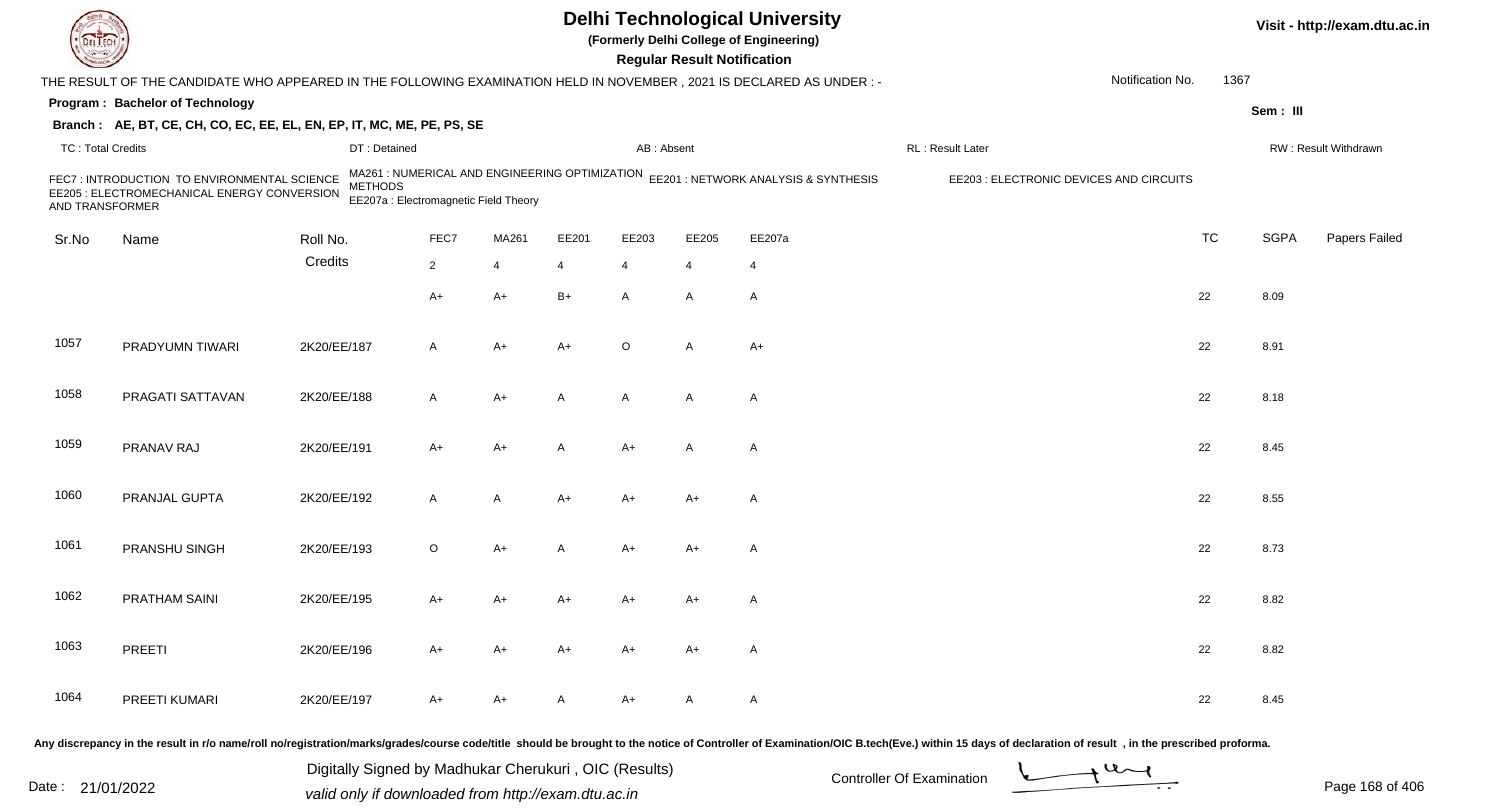|                          |                                                                                                                     |                |                                                                                         |              |         |                | <b>Regular Result Notification</b> | <b>Delhi Technological University</b><br>(Formerly Delhi College of Engineering) |                                         |                  |           |             | Visit - http://exam.dtu.ac.in |
|--------------------------|---------------------------------------------------------------------------------------------------------------------|----------------|-----------------------------------------------------------------------------------------|--------------|---------|----------------|------------------------------------|----------------------------------------------------------------------------------|-----------------------------------------|------------------|-----------|-------------|-------------------------------|
|                          | THE RESULT OF THE CANDIDATE WHO APPEARED IN THE FOLLOWING EXAMINATION HELD IN NOVEMBER, 2021 IS DECLARED AS UNDER:- |                |                                                                                         |              |         |                |                                    |                                                                                  |                                         | Notification No. | 1367      |             |                               |
|                          | Program: Bachelor of Technology                                                                                     |                |                                                                                         |              |         |                |                                    |                                                                                  |                                         |                  |           | Sem: III    |                               |
|                          | Branch: AE, BT, CE, CH, CO, EC, EE, EL, EN, EP, IT, MC, ME, PE, PS, SE                                              |                |                                                                                         |              |         |                |                                    |                                                                                  |                                         |                  |           |             |                               |
| <b>TC: Total Credits</b> |                                                                                                                     | DT: Detained   |                                                                                         |              |         | AB: Absent     |                                    |                                                                                  | RL: Result Later                        |                  |           |             | RW: Result Withdrawn          |
| AND TRANSFORMER          | FEC7 : INTRODUCTION TO ENVIRONMENTAL SCIENCE<br>EE205 : ELECTROMECHANICAL ENERGY CONVERSION                         | <b>METHODS</b> | MA261 : NUMERICAL AND ENGINEERING OPTIMIZATION<br>EE207a : Electromagnetic Field Theory |              |         |                |                                    | EE201 : NETWORK ANALYSIS & SYNTHESIS                                             | EE203 : ELECTRONIC DEVICES AND CIRCUITS |                  |           |             |                               |
| Sr.No                    | Name                                                                                                                | Roll No.       | FEC7                                                                                    | MA261        | EE201   | EE203          | EE205                              | EE207a                                                                           |                                         |                  | <b>TC</b> | <b>SGPA</b> | Papers Failed                 |
|                          |                                                                                                                     | Credits        | $\overline{2}$                                                                          | 4            | 4       | $\overline{4}$ | 4                                  | 4                                                                                |                                         |                  |           |             |                               |
|                          |                                                                                                                     |                |                                                                                         |              |         | $A+$           |                                    |                                                                                  |                                         |                  |           |             |                               |
|                          |                                                                                                                     |                | A+                                                                                      | A+           | A       |                | A                                  | $\mathsf{A}$                                                                     |                                         |                  | 22        | 8.45        |                               |
| 1065                     | PROMIT MANDAL                                                                                                       | 2K20/EE/202    | A+                                                                                      | O            | $A+$    | $\circ$        | $\circ$                            | $A+$                                                                             |                                         |                  | 22        | 9.55        |                               |
| 1066                     | PUNEET GUPTA                                                                                                        | 2K20/EE/203    | A+                                                                                      | A+           | A       | A+             | $B+$                               | $\mathsf{A}$                                                                     |                                         |                  | 22        | 8.27        |                               |
| 1067                     | RAGHAV MAHESHWARI                                                                                                   | 2K20/EE/204    | A+                                                                                      | $\mathsf O$  | A       | $\circ$        | $A+$                               | A                                                                                |                                         |                  | 22        | 9.00        |                               |
| 1068                     | RAHUL KUMAR JHA                                                                                                     | 2K20/EE/207    | A+                                                                                      | O            | $\circ$ | $A+$           | A                                  | $\mathsf{A}$                                                                     |                                         |                  | 22        | 9.00        |                               |
| 1069                     | RAHUL SEHRAWAT                                                                                                      | 2K20/EE/209    | $B+$                                                                                    | A            | A       | A+             | $B+$                               | A                                                                                |                                         |                  | 22        | 7.91        |                               |
| 1070                     | RAMAN KUMAR JHA                                                                                                     | 2K20/EE/213    | A+                                                                                      | A+           |         | A+             | A                                  | A                                                                                |                                         |                  | 22        | 8.45        |                               |
| 1071                     | RISHABH SHARMA                                                                                                      | 2K20/EE/215    | A                                                                                       | $\mathsf{A}$ | A       | $A+$           | $B+$                               | $\mathsf{A}$                                                                     |                                         |                  | 22        | 8.00        |                               |
| 1072                     | RITIK SEJWAL                                                                                                        | 2K20/EE/219    | $B+$                                                                                    | A            | A       | $A+$           | $B+$                               | $\mathsf{A}$                                                                     |                                         |                  | 22        | 7.91        |                               |
|                          |                                                                                                                     |                |                                                                                         |              |         |                |                                    |                                                                                  |                                         |                  |           |             |                               |

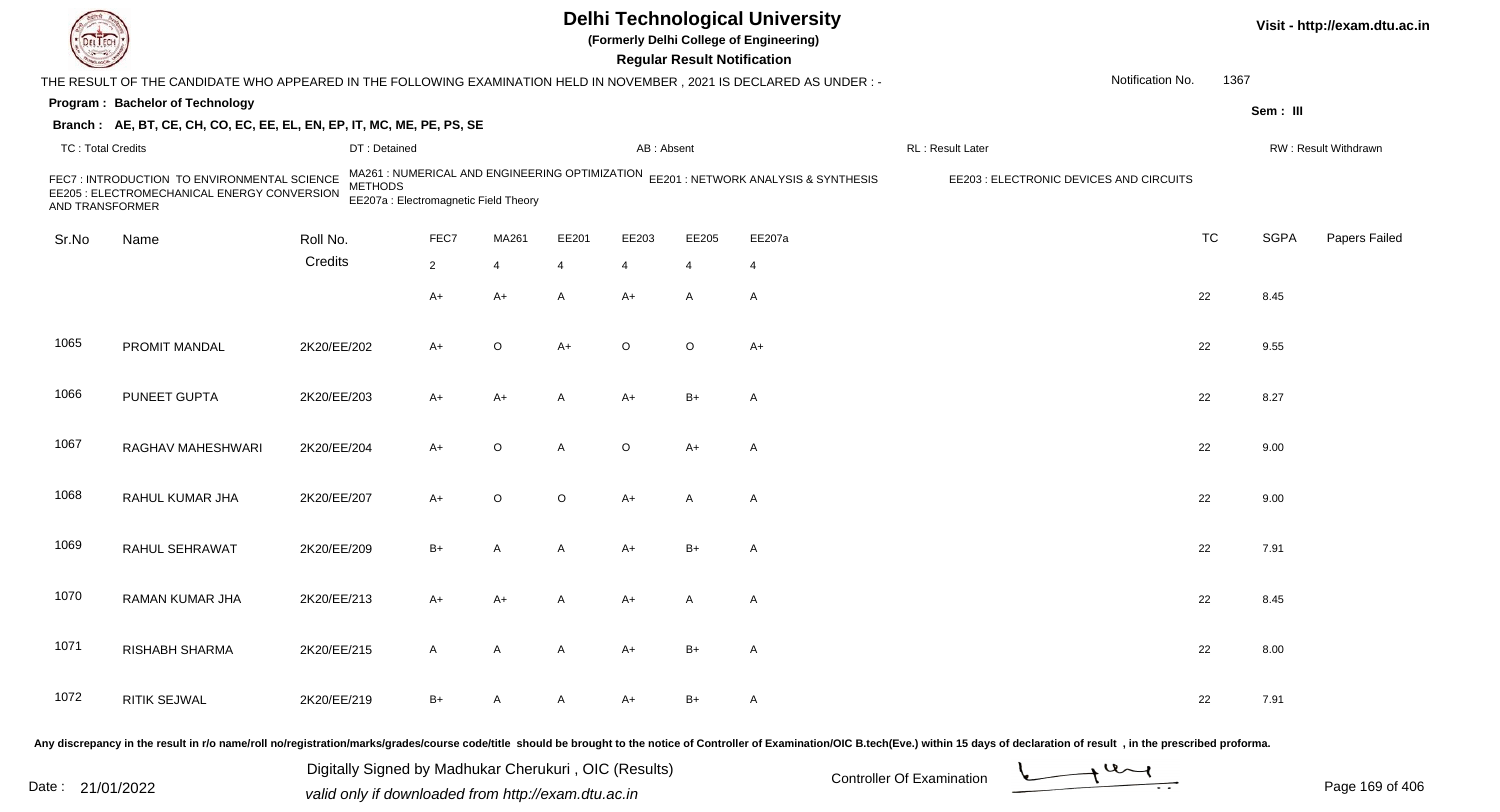| <b>DELTECT</b>           |                                                                                                                      |             |                                                         |                |                |              | <b>Regular Result Notification</b> | <b>Delhi Technological University</b><br>(Formerly Delhi College of Engineering)    |                                                                                                                                                                                                                                |                  |             | Visit - http://exam.dtu.ac.in |
|--------------------------|----------------------------------------------------------------------------------------------------------------------|-------------|---------------------------------------------------------|----------------|----------------|--------------|------------------------------------|-------------------------------------------------------------------------------------|--------------------------------------------------------------------------------------------------------------------------------------------------------------------------------------------------------------------------------|------------------|-------------|-------------------------------|
|                          | THE RESULT OF THE CANDIDATE WHO APPEARED IN THE FOLLOWING EXAMINATION HELD IN NOVEMBER, 2021 IS DECLARED AS UNDER :- |             |                                                         |                |                |              |                                    |                                                                                     |                                                                                                                                                                                                                                | Notification No. | 1367        |                               |
|                          | Program: Bachelor of Technology                                                                                      |             |                                                         |                |                |              |                                    |                                                                                     |                                                                                                                                                                                                                                |                  | Sem: III    |                               |
|                          | Branch: AE, BT, CE, CH, CO, EC, EE, EL, EN, EP, IT, MC, ME, PE, PS, SE                                               |             |                                                         |                |                |              |                                    |                                                                                     |                                                                                                                                                                                                                                |                  |             |                               |
| <b>TC: Total Credits</b> |                                                                                                                      |             | DT: Detained                                            |                |                | AB: Absent   |                                    |                                                                                     | RL : Result Later                                                                                                                                                                                                              |                  |             | RW: Result Withdrawn          |
| AND TRANSFORMER          | FEC7: INTRODUCTION TO ENVIRONMENTAL SCIENCE<br>EE205 : ELECTROMECHANICAL ENERGY CONVERSION                           |             | <b>METHODS</b><br>EE207a : Electromagnetic Field Theory |                |                |              |                                    | MA261 : NUMERICAL AND ENGINEERING OPTIMIZATION EE201 : NETWORK ANALYSIS & SYNTHESIS | EE203 : ELECTRONIC DEVICES AND CIRCUITS                                                                                                                                                                                        |                  |             |                               |
| Sr.No                    | Name                                                                                                                 | Roll No.    | FEC7                                                    | MA261          | EE201          | EE203        | EE205                              | EE207a                                                                              |                                                                                                                                                                                                                                | <b>TC</b>        | <b>SGPA</b> | Papers Failed                 |
|                          |                                                                                                                      | Credits     | $\overline{2}$                                          | $\overline{4}$ | $\overline{4}$ | 4            | 4                                  | $\overline{4}$                                                                      |                                                                                                                                                                                                                                |                  |             |                               |
|                          |                                                                                                                      |             | $B+$                                                    | A              | A              | $A+$         | $B+$                               | Α                                                                                   |                                                                                                                                                                                                                                | 22               | 7.91        |                               |
| 1073                     | <b>RITUL</b>                                                                                                         | 2K20/EE/221 | $\circ$                                                 | $\circ$        | $\circ$        | $A+$         | $\circ$                            | A                                                                                   |                                                                                                                                                                                                                                | 22               | 9.45        |                               |
| 1074                     | <b>ROHAN GUPTA</b>                                                                                                   | 2K20/EE/222 | A                                                       | A              | A              | A            | B                                  | A                                                                                   |                                                                                                                                                                                                                                | 22               | 7.64        |                               |
| 1075                     | <b>ROHIT RAJ</b>                                                                                                     | 2K20/EE/224 | $\circ$                                                 | A+             | $\circ$        | $A+$         | A                                  | A                                                                                   |                                                                                                                                                                                                                                | 22               | 8.91        |                               |
| 1076                     | ROUSHAN KUMAR<br>CHAUDHARY                                                                                           | 2K20/EE/225 | O                                                       | $A+$           | $\circ$        | $A+$         | $A+$                               | A                                                                                   |                                                                                                                                                                                                                                | 22               | 9.09        |                               |
| 1077                     | RUDRA VAIBHAV                                                                                                        | 2K20/EE/226 | A                                                       | A+             | A              | $A+$         | A                                  | Α                                                                                   |                                                                                                                                                                                                                                | 22               | 8.36        |                               |
| 1078                     | RUSHIV BANSAL                                                                                                        | 2K20/EE/227 | A+                                                      | A+             | $A+$           | A+           |                                    | A+                                                                                  |                                                                                                                                                                                                                                | 22               | 8.82        |                               |
| 1079                     | SAHIL GOSWAMI                                                                                                        | 2K20/EE/235 | A+                                                      | $B+$           | A              | $\mathsf{A}$ | A                                  | A                                                                                   |                                                                                                                                                                                                                                | 22               | 7.91        |                               |
| 1080                     | <b>SAKSHAM SHINDE</b>                                                                                                | 2K20/EE/239 | P                                                       | $\mathsf B$    | B              | B+           | B                                  | B                                                                                   |                                                                                                                                                                                                                                | 22               | 6.00        |                               |
|                          |                                                                                                                      |             |                                                         |                |                |              |                                    |                                                                                     | Any discrepancy in the result in r/o name/roll no/registration/marks/grades/course code/title should be brought to the notice of Controller of Examination/OIC B.tech(Eve.) within 15 days of declaration of result , in the p |                  |             |                               |

Date : 21/01/2022 Digital Digital of Microsofted Chemical Controller Of Examination Determination Page 170 of 40 Digitally Signed by Madhukar Cherukuri , OIC (Results)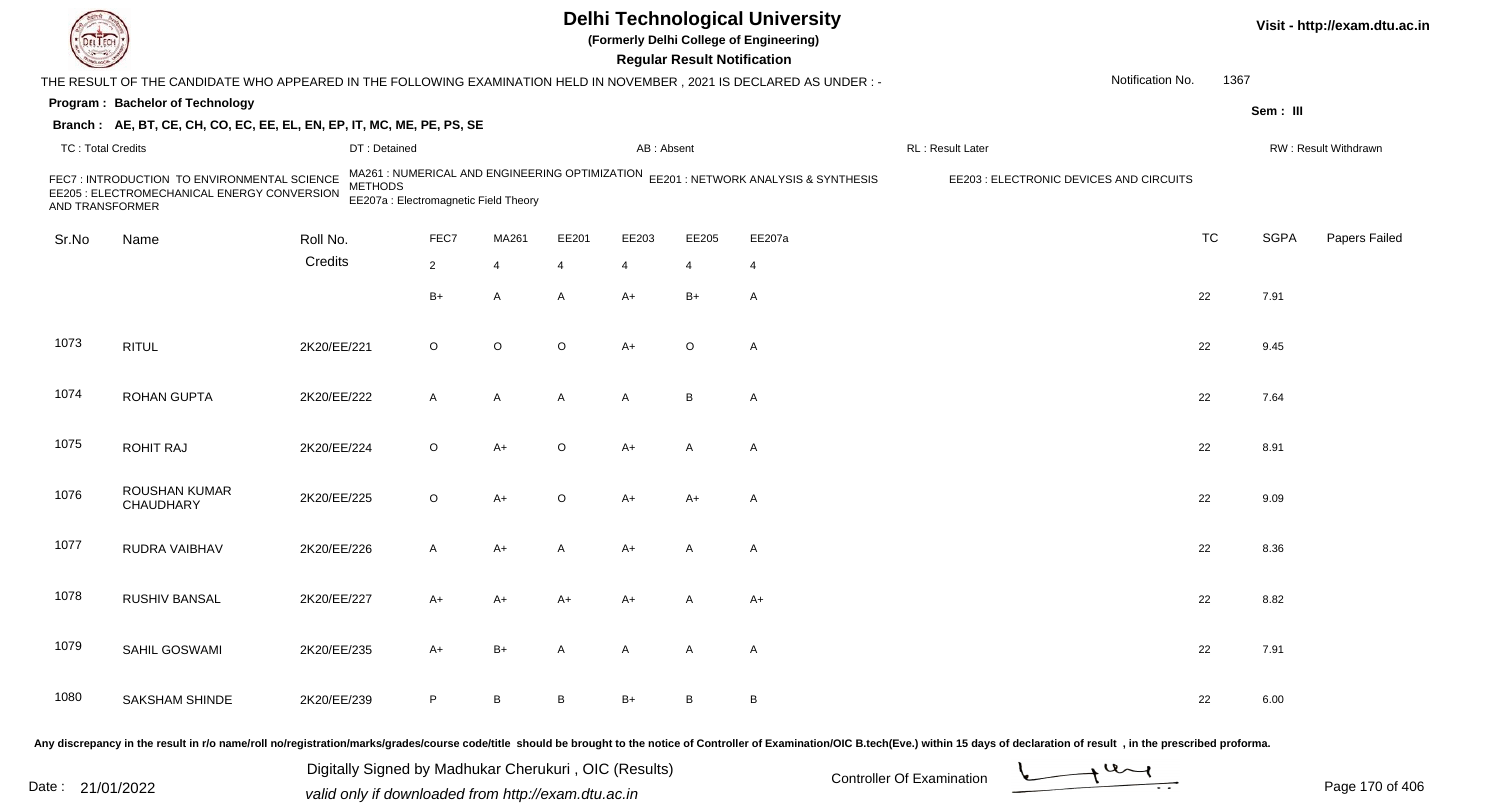|                          |                                                                                                                      |                |                                                                                         |              |         |                | <b>Regular Result Notification</b> | <b>Delhi Technological University</b><br>(Formerly Delhi College of Engineering) |                                         |                  |           |             | Visit - http://exam.dtu.ac.in |
|--------------------------|----------------------------------------------------------------------------------------------------------------------|----------------|-----------------------------------------------------------------------------------------|--------------|---------|----------------|------------------------------------|----------------------------------------------------------------------------------|-----------------------------------------|------------------|-----------|-------------|-------------------------------|
|                          | THE RESULT OF THE CANDIDATE WHO APPEARED IN THE FOLLOWING EXAMINATION HELD IN NOVEMBER, 2021 IS DECLARED AS UNDER :- |                |                                                                                         |              |         |                |                                    |                                                                                  |                                         | Notification No. | 1367      |             |                               |
|                          | Program: Bachelor of Technology                                                                                      |                |                                                                                         |              |         |                |                                    |                                                                                  |                                         |                  |           | Sem: III    |                               |
|                          | Branch: AE, BT, CE, CH, CO, EC, EE, EL, EN, EP, IT, MC, ME, PE, PS, SE                                               |                |                                                                                         |              |         |                |                                    |                                                                                  |                                         |                  |           |             |                               |
| <b>TC: Total Credits</b> |                                                                                                                      | DT: Detained   |                                                                                         |              |         | AB: Absent     |                                    |                                                                                  | RL: Result Later                        |                  |           |             | RW: Result Withdrawn          |
| AND TRANSFORMER          | FEC7 : INTRODUCTION TO ENVIRONMENTAL SCIENCE<br>EE205 : ELECTROMECHANICAL ENERGY CONVERSION                          | <b>METHODS</b> | MA261 : NUMERICAL AND ENGINEERING OPTIMIZATION<br>EE207a : Electromagnetic Field Theory |              |         |                |                                    | EE201 : NETWORK ANALYSIS & SYNTHESIS                                             | EE203 : ELECTRONIC DEVICES AND CIRCUITS |                  |           |             |                               |
| Sr.No                    | Name                                                                                                                 | Roll No.       | FEC7                                                                                    | MA261        | EE201   | EE203          | EE205                              | EE207a                                                                           |                                         |                  | <b>TC</b> | <b>SGPA</b> | Papers Failed                 |
|                          |                                                                                                                      | Credits        | $\overline{2}$                                                                          | 4            | 4       | $\overline{4}$ | 4                                  | $\overline{4}$                                                                   |                                         |                  |           |             |                               |
|                          |                                                                                                                      |                | P                                                                                       | B            | B       | $B+$           | B                                  | B                                                                                |                                         |                  | 22        | 6.00        |                               |
| 1081                     | <b>SANAT KUMAR</b>                                                                                                   | 2K20/EE/242    | A                                                                                       | O            | $\circ$ | $A+$           | $\circ$                            | $\circ$                                                                          |                                         |                  | 22        | 9.64        |                               |
| 1082                     | SANSKAR GARG                                                                                                         | 2K20/EE/244    | A+                                                                                      | A+           | A       | A+             | $A+$                               | A+                                                                               |                                         |                  | 22        | 8.82        |                               |
| 1083                     | SATYAM MITTAL                                                                                                        | 2K20/EE/245    | A                                                                                       | A            | $B+$    | A              | A                                  | $A+$                                                                             |                                         |                  | 22        | 8.00        |                               |
| 1084                     | SAURABH GUPTA                                                                                                        | 2K20/EE/246    | A                                                                                       | A+           | A       | $A+$           | $A+$                               | $A+$                                                                             |                                         |                  | 22        | 8.73        |                               |
| 1085                     | <b>SHARIB</b>                                                                                                        | 2K20/EE/249    | A+                                                                                      | A+           | A       | A              | $\circ$                            | $A+$                                                                             |                                         |                  | 22        | 8.82        |                               |
| 1086                     | <b>SHASHANK KUMAR</b>                                                                                                | 2K20/EE/251    | A+                                                                                      | A+           | A+      | A+             | A+                                 | $A+$                                                                             |                                         |                  | 22        | 9.00        |                               |
| 1087                     | <b>SHIV KUMAR</b>                                                                                                    | 2K20/EE/254    | B                                                                                       | $\mathsf{A}$ | B+      | $\mathsf{A}$   | A                                  | A                                                                                |                                         |                  | 22        | 7.64        |                               |
| 1088                     | SHIVAM KUMAR                                                                                                         | 2K20/EE/255    | F.                                                                                      | $B+$         | A       | $\mathsf{A}$   | B+                                 | $B+$                                                                             |                                         |                  | 20        | 6.73        | FEC7                          |
|                          |                                                                                                                      |                |                                                                                         |              |         |                |                                    |                                                                                  |                                         |                  |           |             |                               |

Digitally Signed by Madhukar Cherukuri, OIC (Results)<br>Date : 21/01/2022 valid only if downloaded from http://exam.dtu.ac.in Digitally Signed by Madhukar Cherukuri , OIC (Results)valid only if downloaded from http://exam.dtu.ac.in



Page 171 of 406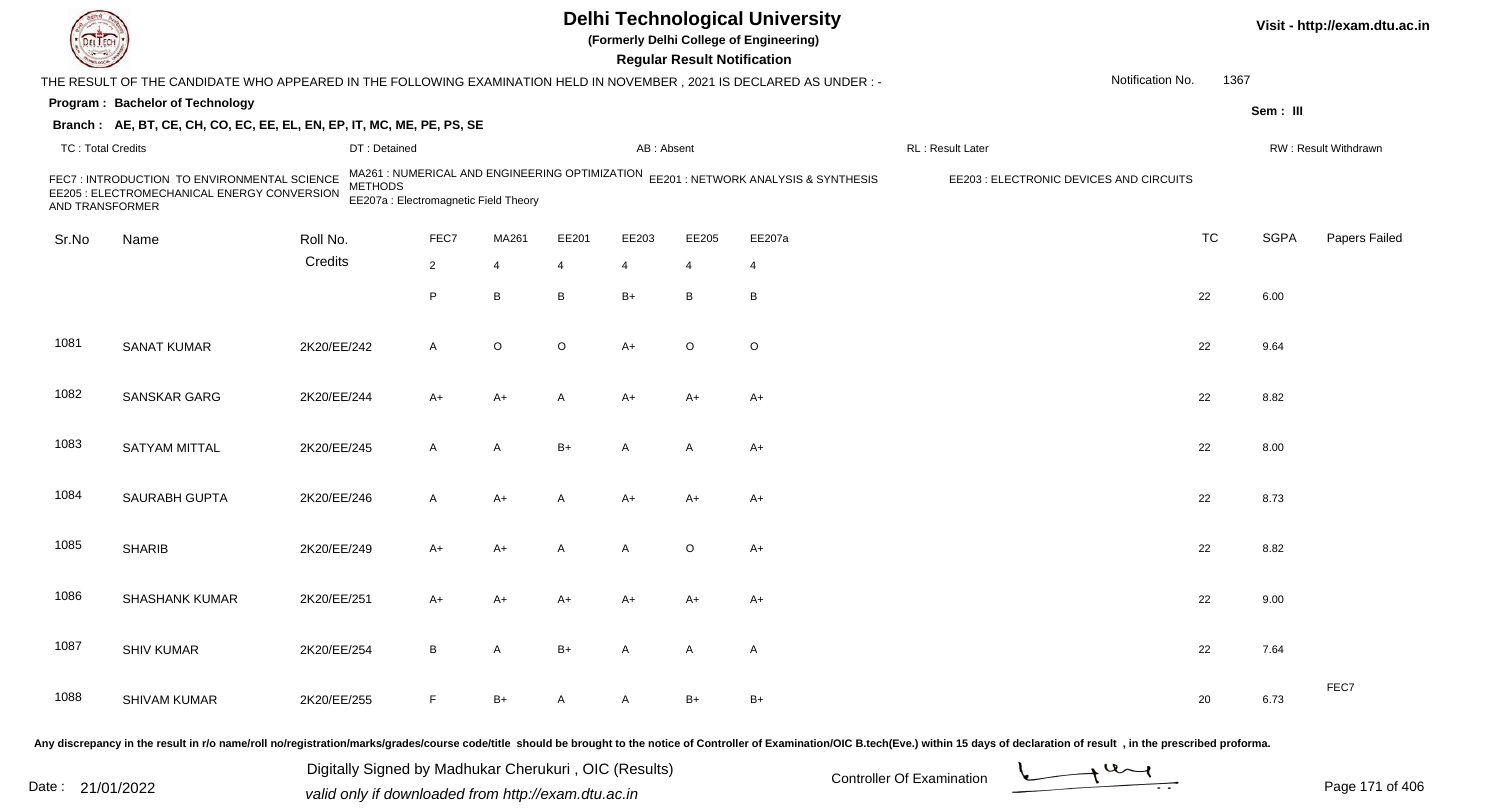|                          |                                                                                                                      |                                                                                                           |                |       |       |                | <b>Regular Result Notification</b> | <b>Delhi Technological University</b><br>(Formerly Delhi College of Engineering) |                                         |                  |           |             | Visit - http://exam.dtu.ac.in |
|--------------------------|----------------------------------------------------------------------------------------------------------------------|-----------------------------------------------------------------------------------------------------------|----------------|-------|-------|----------------|------------------------------------|----------------------------------------------------------------------------------|-----------------------------------------|------------------|-----------|-------------|-------------------------------|
|                          | THE RESULT OF THE CANDIDATE WHO APPEARED IN THE FOLLOWING EXAMINATION HELD IN NOVEMBER, 2021 IS DECLARED AS UNDER :- |                                                                                                           |                |       |       |                |                                    |                                                                                  |                                         | Notification No. | 1367      |             |                               |
|                          | Program: Bachelor of Technology                                                                                      |                                                                                                           |                |       |       |                |                                    |                                                                                  |                                         |                  |           | Sem: III    |                               |
|                          | Branch: AE, BT, CE, CH, CO, EC, EE, EL, EN, EP, IT, MC, ME, PE, PS, SE                                               |                                                                                                           |                |       |       |                |                                    |                                                                                  |                                         |                  |           |             |                               |
| <b>TC: Total Credits</b> |                                                                                                                      | DT: Detained                                                                                              |                |       |       | AB: Absent     |                                    |                                                                                  | RL: Result Later                        |                  |           |             | RW: Result Withdrawn          |
| AND TRANSFORMER          | FEC7 : INTRODUCTION TO ENVIRONMENTAL SCIENCE<br>EE205 : ELECTROMECHANICAL ENERGY CONVERSION                          | MA261 : NUMERICAL AND ENGINEERING OPTIMIZATION<br><b>METHODS</b><br>EE207a : Electromagnetic Field Theory |                |       |       |                |                                    | EE201 : NETWORK ANALYSIS & SYNTHESIS                                             | EE203 : ELECTRONIC DEVICES AND CIRCUITS |                  |           |             |                               |
| Sr.No                    | Name                                                                                                                 | Roll No.                                                                                                  | FEC7           | MA261 | EE201 | EE203          | EE205                              | EE207a                                                                           |                                         |                  | <b>TC</b> | <b>SGPA</b> | Papers Failed                 |
|                          |                                                                                                                      | Credits                                                                                                   | $\overline{2}$ | 4     | 4     | $\overline{4}$ | 4                                  | 4                                                                                |                                         |                  |           |             |                               |
|                          |                                                                                                                      |                                                                                                           | F.             | B+    | A     | $\mathsf{A}$   | $B+$                               | $B+$                                                                             |                                         |                  | 20        | 6.73        | FEC7                          |
| 1089                     | SHIVAM KUSHWAHA                                                                                                      | 2K20/EE/256                                                                                               | A+             | Α     | Α     | $\overline{A}$ | $B+$                               | $A+$                                                                             |                                         |                  | 22        | 8.09        |                               |
| 1090                     | SHIVAM SINGH                                                                                                         | 2K20/EE/257                                                                                               | A+             | A     | A     | $\mathsf{A}$   | A                                  | $\mathsf{A}$                                                                     |                                         |                  | 22        | 8.09        |                               |
| 1091                     | SHOBHA KUMARI                                                                                                        | 2K20/EE/259                                                                                               | A              | A+    | A     | $A+$           | A                                  | $A+$                                                                             |                                         |                  | 22        | 8.55        |                               |
| 1092                     | <b>SHREY GUPTA</b>                                                                                                   | 2K20/EE/260                                                                                               | A+             | A+    | A+    | A+             | A                                  | $A+$                                                                             |                                         |                  | 22        | 8.82        |                               |
| 1093                     | SHUBHAM DIXIT                                                                                                        | 2K20/EE/261                                                                                               | $A+$           | $B+$  | A     | A              | B                                  | $A+$                                                                             |                                         |                  | 22        | 7.73        |                               |
| 1094                     | <b>SHUBHIT</b>                                                                                                       | 2K20/EE/264                                                                                               | A              | A+    |       | A              | A                                  | A+                                                                               |                                         |                  | 22        | 8.36        |                               |
| 1095                     | <b>TUSHAR</b>                                                                                                        | 2K20/EE/283                                                                                               | A              | $A+$  | A     | $A+$           | A                                  | $B+$                                                                             |                                         |                  | 22        | 8.18        |                               |
| 1096                     | UJJWAL KUMAR                                                                                                         | 2K20/EE/288                                                                                               | $B+$           | A     | B+    | $\mathsf{A}$   | A                                  | $\mathsf{A}$                                                                     |                                         |                  | 22        | 7.73        |                               |
|                          |                                                                                                                      |                                                                                                           |                |       |       |                |                                    |                                                                                  |                                         |                  |           |             |                               |

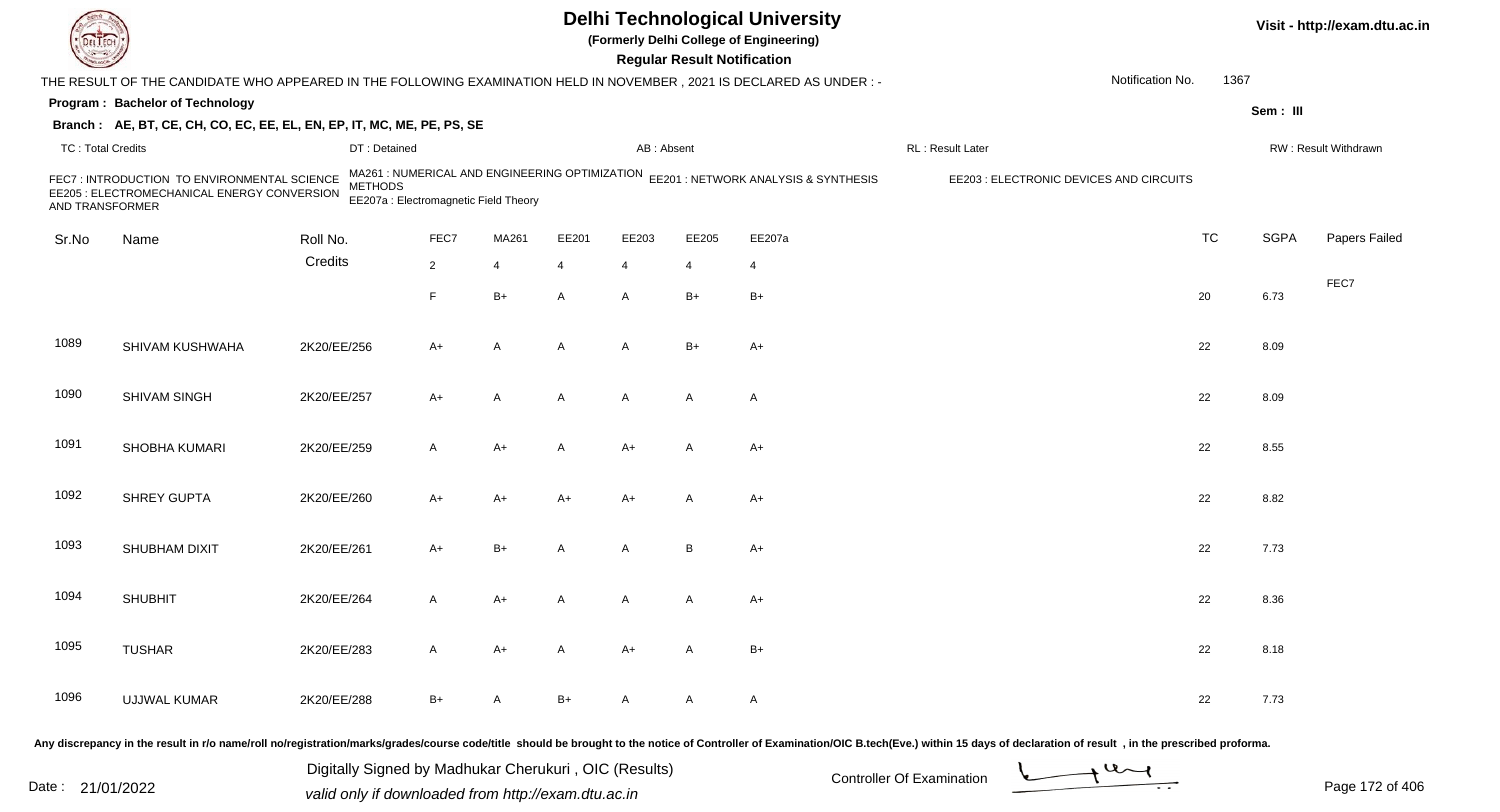|                          |                                                                                                                     |                |                                                                                         |             |         |                | <b>Regular Result Notification</b> | <b>Delhi Technological University</b><br>(Formerly Delhi College of Engineering) |                                         |                  |           |             | Visit - http://exam.dtu.ac.in |
|--------------------------|---------------------------------------------------------------------------------------------------------------------|----------------|-----------------------------------------------------------------------------------------|-------------|---------|----------------|------------------------------------|----------------------------------------------------------------------------------|-----------------------------------------|------------------|-----------|-------------|-------------------------------|
|                          | THE RESULT OF THE CANDIDATE WHO APPEARED IN THE FOLLOWING EXAMINATION HELD IN NOVEMBER, 2021 IS DECLARED AS UNDER:- |                |                                                                                         |             |         |                |                                    |                                                                                  |                                         | Notification No. | 1367      |             |                               |
|                          | Program: Bachelor of Technology                                                                                     |                |                                                                                         |             |         |                |                                    |                                                                                  |                                         |                  |           | Sem: III    |                               |
|                          | Branch: AE, BT, CE, CH, CO, EC, EE, EL, EN, EP, IT, MC, ME, PE, PS, SE                                              |                |                                                                                         |             |         |                |                                    |                                                                                  |                                         |                  |           |             |                               |
| <b>TC: Total Credits</b> |                                                                                                                     | DT: Detained   |                                                                                         |             |         | AB: Absent     |                                    |                                                                                  | RL: Result Later                        |                  |           |             | RW: Result Withdrawn          |
| AND TRANSFORMER          | FEC7 : INTRODUCTION TO ENVIRONMENTAL SCIENCE<br>EE205 : ELECTROMECHANICAL ENERGY CONVERSION                         | <b>METHODS</b> | MA261 : NUMERICAL AND ENGINEERING OPTIMIZATION<br>EE207a : Electromagnetic Field Theory |             |         |                |                                    | EE201 : NETWORK ANALYSIS & SYNTHESIS                                             | EE203 : ELECTRONIC DEVICES AND CIRCUITS |                  |           |             |                               |
| Sr.No                    | Name                                                                                                                | Roll No.       | FEC7                                                                                    | MA261       | EE201   | EE203          | EE205                              | EE207a                                                                           |                                         |                  | <b>TC</b> | <b>SGPA</b> | Papers Failed                 |
|                          |                                                                                                                     | Credits        | $\overline{2}$                                                                          | 4           | 4       | $\overline{4}$ | $\overline{4}$                     | 4                                                                                |                                         |                  |           |             |                               |
|                          |                                                                                                                     |                | $B+$                                                                                    | A           | B+      | $\mathsf{A}$   | A                                  | $\mathsf{A}$                                                                     |                                         |                  | 22        | 7.73        |                               |
| 1097                     | V.SAYIRAM                                                                                                           | 2K20/EE/292    | A+                                                                                      | A+          | Α       | A+             | A                                  | $\mathsf{A}$                                                                     |                                         |                  | 22        | 8.45        |                               |
| 1098                     | <b>VAIBHAV TOKAS</b>                                                                                                | 2K20/EE/296    | A+                                                                                      | A+          | A+      | $A+$           | $A+$                               | A+                                                                               |                                         |                  | 22        | 9.00        |                               |
| 1099                     | <b>VIKAS KUMAR</b>                                                                                                  | 2K20/EE/300    | A+                                                                                      | A+          | A       | $A+$           | $\circ$                            | $A+$                                                                             |                                         |                  | 22        | 9.00        |                               |
| 1100                     | <b>VIKAS MEENA</b>                                                                                                  | 2K20/EE/301    | A+                                                                                      | Α           | A       | $A+$           | A                                  | A                                                                                |                                         |                  | 22        | 8.27        |                               |
| 1101                     | <b>VIRAJ JAIN</b>                                                                                                   | 2K20/EE/304    | $\circ$                                                                                 | O           | A+      | A+             | $A+$                               | O                                                                                |                                         |                  | 22        | 9.45        |                               |
| 1102                     | <b>VISHAL SINGH</b>                                                                                                 | 2K20/EE/306    | A+                                                                                      | Α           | A       | A              | A                                  | $A+$                                                                             |                                         |                  | 22        | 8.27        |                               |
| 1103                     | YALAVARTHI LALITH SAI<br>RAM                                                                                        | 2K20/EE/308    | $\mathsf{A}$                                                                            | $\mathsf O$ | $\circ$ | $\mathsf{A}$   | $B+$                               | A                                                                                |                                         |                  | 22        | 8.55        |                               |
| 1104                     | YASH SOMANI                                                                                                         | 2K20/EE/311    | A+                                                                                      | A           | A+      | $A+$           | A                                  | $A+$                                                                             |                                         |                  | 22        | 8.64        |                               |

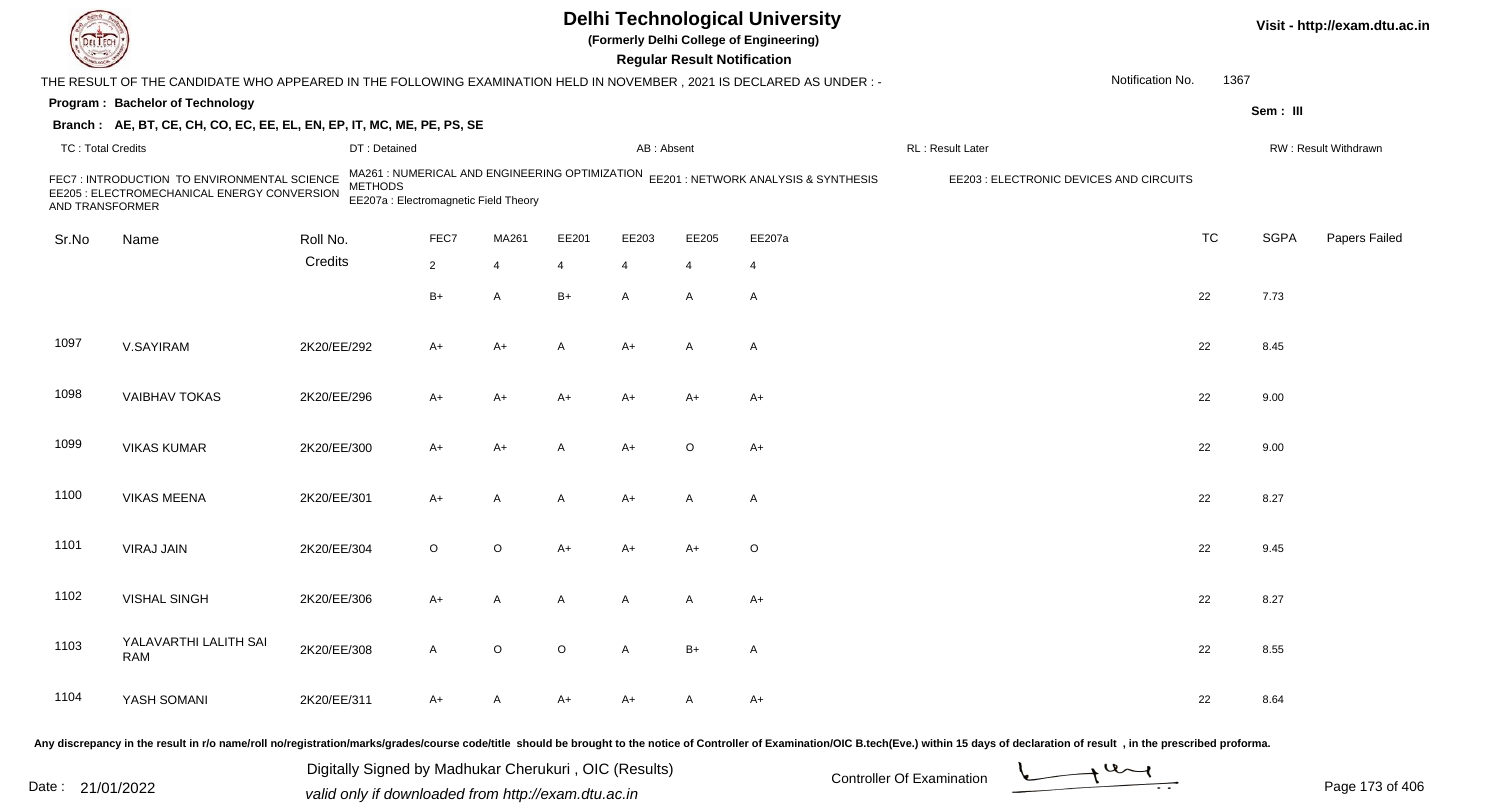|                                                                                                                                                                                                                                                                                                               |                                                                        | <b>Delhi Technological University</b><br>(Formerly Delhi College of Engineering)<br><b>Regular Result Notification</b><br>Notification No.<br>THE RESULT OF THE CANDIDATE WHO APPEARED IN THE FOLLOWING EXAMINATION HELD IN NOVEMBER , 2021 IS DECLARED AS UNDER :- |             |                |       |                |       |                |                  |           |             |                      |  |  |  |
|---------------------------------------------------------------------------------------------------------------------------------------------------------------------------------------------------------------------------------------------------------------------------------------------------------------|------------------------------------------------------------------------|---------------------------------------------------------------------------------------------------------------------------------------------------------------------------------------------------------------------------------------------------------------------|-------------|----------------|-------|----------------|-------|----------------|------------------|-----------|-------------|----------------------|--|--|--|
|                                                                                                                                                                                                                                                                                                               |                                                                        |                                                                                                                                                                                                                                                                     |             |                |       |                |       |                |                  | 1367      |             |                      |  |  |  |
|                                                                                                                                                                                                                                                                                                               | Program: Bachelor of Technology                                        |                                                                                                                                                                                                                                                                     |             |                |       |                |       |                |                  |           | Sem: III    |                      |  |  |  |
|                                                                                                                                                                                                                                                                                                               | Branch: AE, BT, CE, CH, CO, EC, EE, EL, EN, EP, IT, MC, ME, PE, PS, SE |                                                                                                                                                                                                                                                                     |             |                |       |                |       |                |                  |           |             |                      |  |  |  |
| <b>TC: Total Credits</b>                                                                                                                                                                                                                                                                                      |                                                                        | DT: Detained                                                                                                                                                                                                                                                        |             |                |       | AB: Absent     |       |                | RL: Result Later |           |             | RW: Result Withdrawn |  |  |  |
| MA261 : NUMERICAL AND ENGINEERING OPTIMIZATION<br>EE201 : NETWORK ANALYSIS & SYNTHESIS<br>FEC7: INTRODUCTION TO ENVIRONMENTAL SCIENCE<br>EE203 : ELECTRONIC DEVICES AND CIRCUITS<br><b>METHODS</b><br>EE205 : ELECTROMECHANICAL ENERGY CONVERSION<br>EE207a : Electromagnetic Field Theory<br>AND TRANSFORMER |                                                                        |                                                                                                                                                                                                                                                                     |             |                |       |                |       |                |                  |           |             |                      |  |  |  |
| Sr.No                                                                                                                                                                                                                                                                                                         | Name                                                                   | Roll No.                                                                                                                                                                                                                                                            | FEC7        | MA261          | EE201 | EE203          | EE205 | EE207a         |                  | <b>TC</b> | <b>SGPA</b> | Papers Failed        |  |  |  |
|                                                                                                                                                                                                                                                                                                               |                                                                        | Credits                                                                                                                                                                                                                                                             | $2^{\circ}$ | $\overline{4}$ |       | $\overline{4}$ |       | $\overline{4}$ |                  |           |             |                      |  |  |  |
|                                                                                                                                                                                                                                                                                                               |                                                                        |                                                                                                                                                                                                                                                                     | A+          | A              | A+    | $A+$           | A     | A+             |                  | 22        | 8.64        |                      |  |  |  |
| 1105                                                                                                                                                                                                                                                                                                          | YASHARTH SHARMA                                                        | 2K20/EE/312                                                                                                                                                                                                                                                         | $A+$        | $\circ$        | A+    | A+             | $A+$  | $A+$           |                  | 22        | 9.18        |                      |  |  |  |
| 1106                                                                                                                                                                                                                                                                                                          | <b>YOGESH</b>                                                          | 2K20/EE/313                                                                                                                                                                                                                                                         | A           | B              | $B+$  | $B+$           |       | B              |                  | 22        | 6.55        |                      |  |  |  |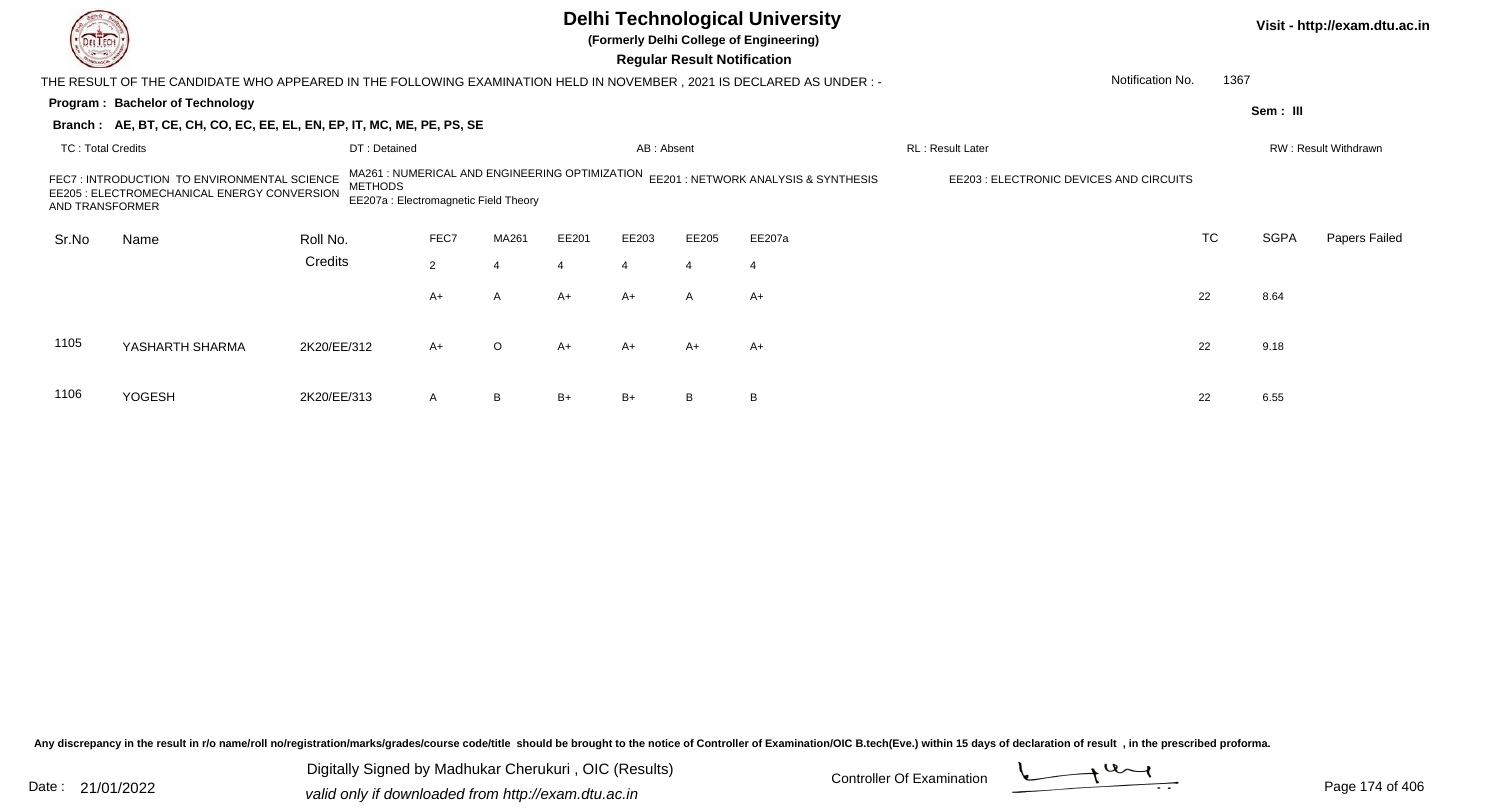| DEL ECH                  |                                                                                                                              |             |                                                         |                |         |           | <b>Regular Result Notification</b> | <b>Delhi Technological University</b><br>(Formerly Delhi College of Engineering)    |                                                                                                                                                                                                                                                                                              |           |             | Visit - http://exam.dtu.ac.in |
|--------------------------|------------------------------------------------------------------------------------------------------------------------------|-------------|---------------------------------------------------------|----------------|---------|-----------|------------------------------------|-------------------------------------------------------------------------------------|----------------------------------------------------------------------------------------------------------------------------------------------------------------------------------------------------------------------------------------------------------------------------------------------|-----------|-------------|-------------------------------|
|                          | THE RESULT OF THE CANDIDATE WHO APPEARED IN THE FOLLOWING EXAMINATION HELD IN NOVEMBER, 2021 IS DECLARED AS UNDER:-          |             |                                                         |                |         |           |                                    |                                                                                     | Notification No.                                                                                                                                                                                                                                                                             | 1367      |             |                               |
|                          | Program: Bachelor of Technology                                                                                              |             |                                                         |                |         |           |                                    |                                                                                     |                                                                                                                                                                                                                                                                                              |           | Sem: III    |                               |
|                          | Branch: AE, BT, CE, CH, CO, EC, EE, EL, EN, EP, IT, MC, ME, PE, PS, SE                                                       |             |                                                         |                |         |           |                                    |                                                                                     |                                                                                                                                                                                                                                                                                              |           |             |                               |
| <b>TC: Total Credits</b> |                                                                                                                              |             | DT: Detained                                            |                |         |           | AB: Absent                         |                                                                                     | RL : Result Later                                                                                                                                                                                                                                                                            |           |             | RW: Result Withdrawn          |
| AND TRANSFORMER          | FEC9: Spoken Skills in English<br>EE205 : ELECTROMECHANICAL ENERGY CONVERSION                                                |             | <b>METHODS</b><br>EE207a : Electromagnetic Field Theory |                |         |           |                                    | MA261 : NUMERICAL AND ENGINEERING OPTIMIZATION EE201 : NETWORK ANALYSIS & SYNTHESIS | EE203 : ELECTRONIC DEVICES AND CIRCUITS                                                                                                                                                                                                                                                      |           |             |                               |
| Sr.No                    | Name                                                                                                                         | Roll No.    | FEC9                                                    | MA261          | EE201   | EE203     | EE205                              | EE207a                                                                              |                                                                                                                                                                                                                                                                                              | <b>TC</b> | <b>SGPA</b> | Papers Failed                 |
|                          |                                                                                                                              | Credits     | $\overline{2}$                                          | $\overline{4}$ | 4       | 4         | 4                                  | $\overline{4}$                                                                      |                                                                                                                                                                                                                                                                                              |           |             |                               |
|                          |                                                                                                                              |             |                                                         |                |         |           |                                    |                                                                                     |                                                                                                                                                                                                                                                                                              |           |             |                               |
| 1107                     | <b>ADITI GARG</b>                                                                                                            | 2K20/EE/12  | A+                                                      | A+             | $A+$    | $A+$      | $\circ$                            | O                                                                                   |                                                                                                                                                                                                                                                                                              | 22        | 9.36        |                               |
| 1108                     | <b>ROHIT KUMAR</b>                                                                                                           | 2K20/EE/223 | A+                                                      | A              | $\circ$ | A         | A                                  | A                                                                                   |                                                                                                                                                                                                                                                                                              | 22        | 8.45        |                               |
| 1109                     | <b>TARANG SACHAN</b>                                                                                                         | 2K20/EE/280 | $\circ$                                                 | A+             | A       | A         | A                                  | $A+$                                                                                |                                                                                                                                                                                                                                                                                              | 22        | 8.55        |                               |
| 1110                     | UTSAV AGARWAL                                                                                                                | 2K20/EE/291 | A+                                                      | A              | $B+$    | B+        | $B+$                               | A                                                                                   |                                                                                                                                                                                                                                                                                              | 22        | 7.55        |                               |
| 1111                     | <b>VARUN MEHRA</b>                                                                                                           | 2K20/EE/299 | A                                                       | P.             | $B+$    | A         | A                                  | $A+$                                                                                |                                                                                                                                                                                                                                                                                              | 22        | 7.27        |                               |
| <b>METHODS</b>           | MA261 : NUMERICAL AND ENGINEERING OPTIMIZATION EE201 : NETWORK ANALYSIS & SYNTHESIS<br>EE207a : Electromagnetic Field Theory |             |                                                         |                |         |           |                                    | EE203 : ELECTRONIC DEVICES AND CIRCUITS                                             | EE205 : ELECTROMECHANICAL ENERGY CONVERSION<br>AND TRANSFORMER                                                                                                                                                                                                                               |           |             |                               |
| Sr.No                    | Name                                                                                                                         | Roll No.    | MA261                                                   | EE201          | EE203   | EE205     | EE207a                             |                                                                                     |                                                                                                                                                                                                                                                                                              | TC        | <b>SGPA</b> | Papers Failed                 |
|                          |                                                                                                                              | Credits     |                                                         |                |         |           | 4                                  |                                                                                     |                                                                                                                                                                                                                                                                                              |           |             |                               |
| 1112                     | <b>RAMNATH</b>                                                                                                               | 2K18/EE/157 | В                                                       | В              | C       | ${\bf C}$ | ${\bf C}$                          |                                                                                     |                                                                                                                                                                                                                                                                                              | 20        | 5.40        |                               |
| 1113                     | HIMANSHU RANJAN                                                                                                              | 2K20/EE/127 | В                                                       | A+             | $B+$    | ${\rm C}$ | $B+$                               |                                                                                     |                                                                                                                                                                                                                                                                                              | 20        | 6.80        |                               |
|                          |                                                                                                                              |             | Digitally Signed by Madhukar Cherukuri, OIC (Results)   |                |         |           |                                    |                                                                                     | Any discrepancy in the result in r/o name/roll no/registration/marks/grades/course code/title should be brought to the notice of Controller of Examination/OIC B.tech(Eve.) within 15 days of declaration of result, in the pr<br>$\rightarrow$ U $\rightarrow$<br>Controller Of Examination |           |             |                               |

Date : 21/01/2022 Digital Digital of Microsofted Chemical Controller Of Examination Determination Page 175 of 40

Page 175 of 406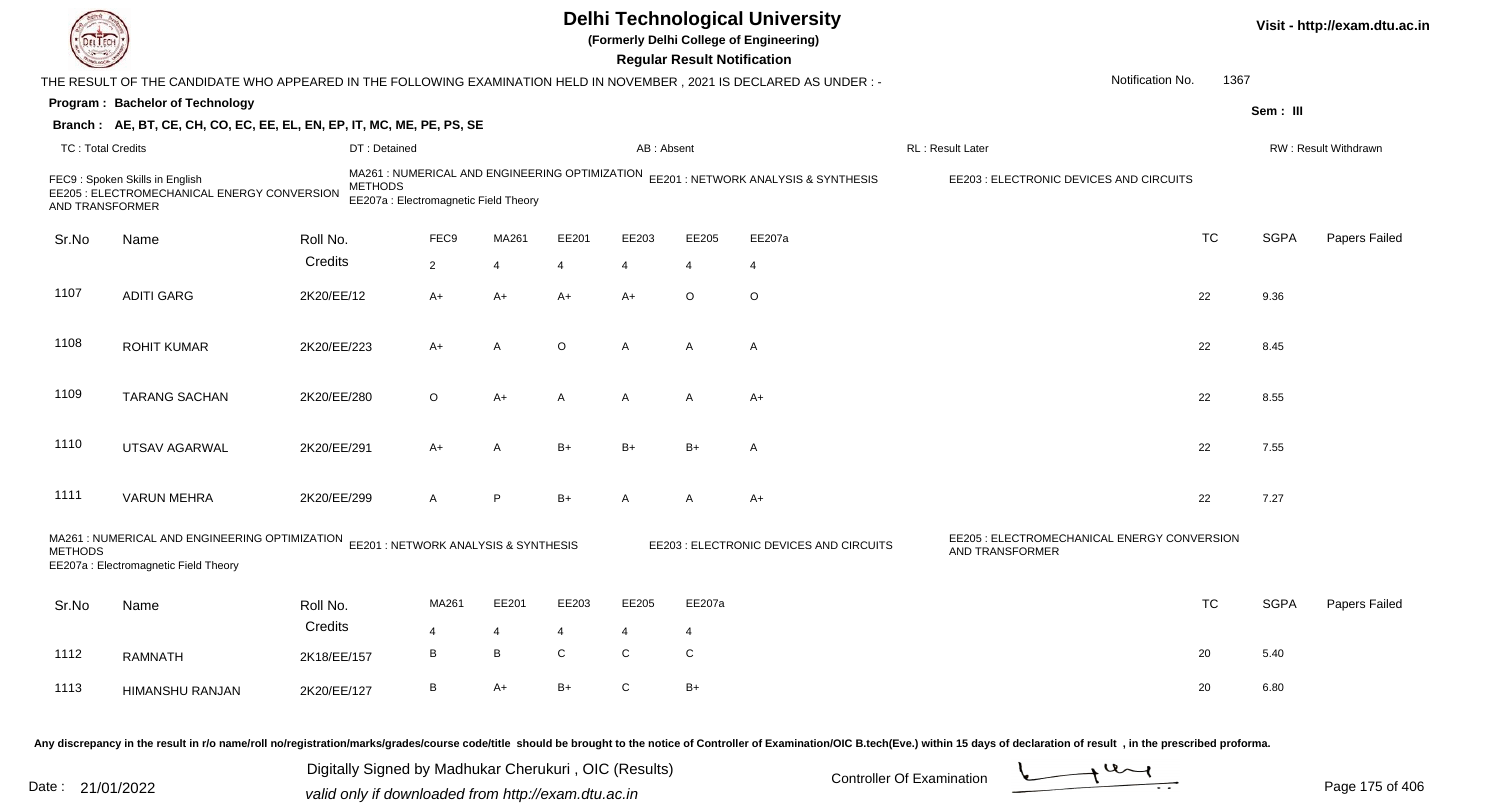| <b>Delhi Technological University</b><br>Visit - http://exam.dtu.ac.in<br>DELTECH<br>(Formerly Delhi College of Engineering)<br><b>Regular Result Notification</b><br>1367<br>Notification No.<br>THE RESULT OF THE CANDIDATE WHO APPEARED IN THE FOLLOWING EXAMINATION HELD IN NOVEMBER, 2021 IS DECLARED AS UNDER :- |                                                                        |                       |                      |       |                      |                           |  |  |           |             |                    |  |  |
|------------------------------------------------------------------------------------------------------------------------------------------------------------------------------------------------------------------------------------------------------------------------------------------------------------------------|------------------------------------------------------------------------|-----------------------|----------------------|-------|----------------------|---------------------------|--|--|-----------|-------------|--------------------|--|--|
|                                                                                                                                                                                                                                                                                                                        |                                                                        |                       |                      |       |                      |                           |  |  |           |             |                    |  |  |
|                                                                                                                                                                                                                                                                                                                        | Program: Bachelor of Technology                                        |                       |                      |       |                      |                           |  |  |           | Sem: III    |                    |  |  |
|                                                                                                                                                                                                                                                                                                                        | Branch: AE, BT, CE, CH, CO, EC, EE, EL, EN, EP, IT, MC, ME, PE, PS, SE |                       |                      |       |                      |                           |  |  |           |             |                    |  |  |
| <b>TC: Total Credits</b>                                                                                                                                                                                                                                                                                               |                                                                        |                       |                      |       | RW: Result Withdrawn |                           |  |  |           |             |                    |  |  |
| DT: Detained<br>EC201 : ANALOG ELECTRONICS-I<br>EC203 : DIGITAL DESIGN - I                                                                                                                                                                                                                                             |                                                                        |                       |                      |       |                      | EC205 : SIGNALS & SYSTEMS |  |  |           |             |                    |  |  |
| Sr.No                                                                                                                                                                                                                                                                                                                  | Name                                                                   | Roll No.              | EC201                | EC203 | EC205                |                           |  |  | <b>TC</b> | <b>SGPA</b> | Papers Failed      |  |  |
| 1114                                                                                                                                                                                                                                                                                                                   | <b>HARSH KUMAR</b>                                                     | Credits<br>2K20/EC/89 | $\overline{4}$<br>F. | 4     | E                    |                           |  |  |           | 0.00        | EC201EC203, EC205, |  |  |

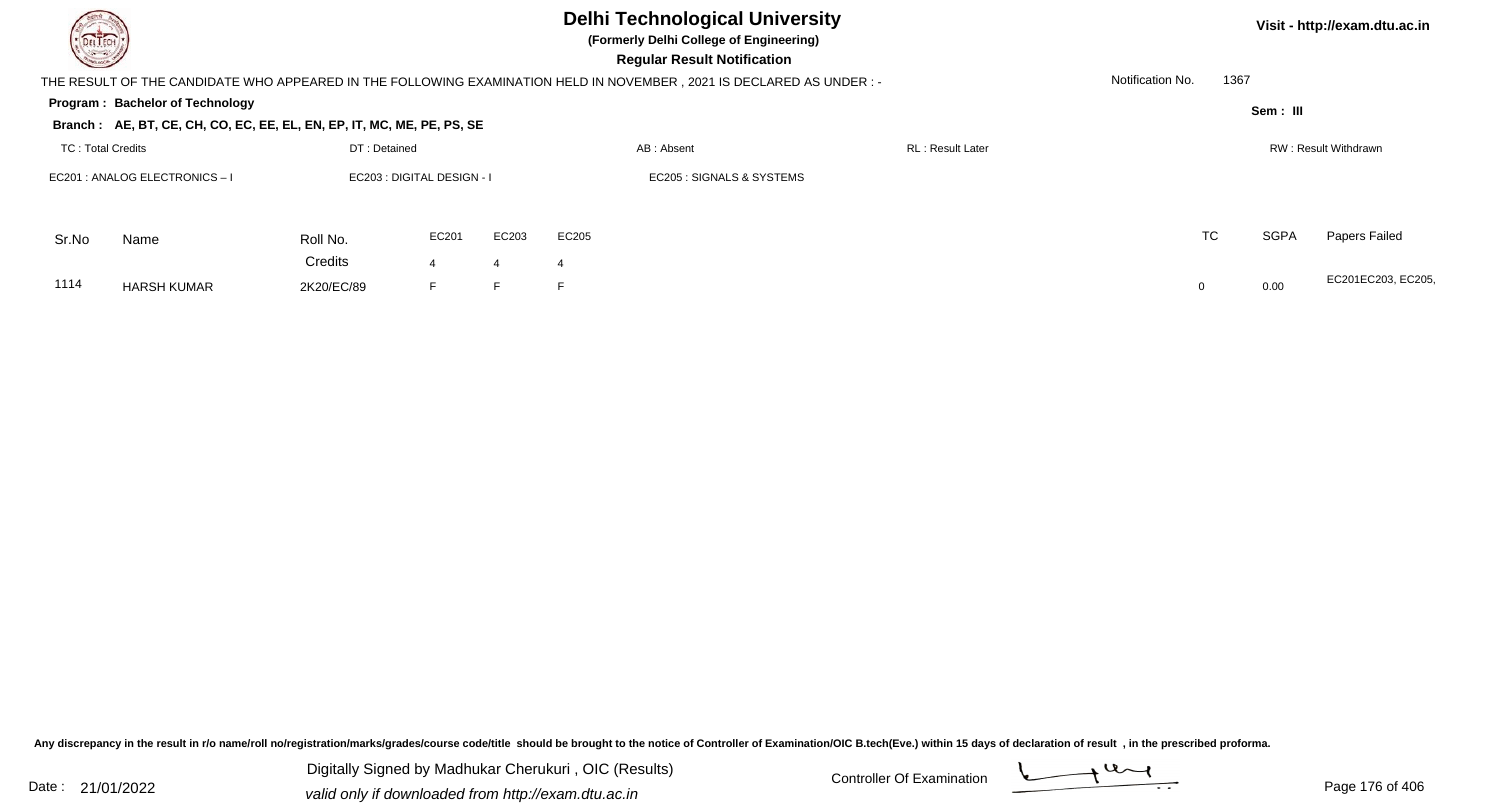|                          |                                                                                                                      |                                                                                                                                     |                |                |       |            | <b>Regular Result Notification</b> | <b>Delhi Technological University</b><br>(Formerly Delhi College of Engineering) |                            |                  |           |             | Visit - http://exam.dtu.ac.in |
|--------------------------|----------------------------------------------------------------------------------------------------------------------|-------------------------------------------------------------------------------------------------------------------------------------|----------------|----------------|-------|------------|------------------------------------|----------------------------------------------------------------------------------|----------------------------|------------------|-----------|-------------|-------------------------------|
|                          | THE RESULT OF THE CANDIDATE WHO APPEARED IN THE FOLLOWING EXAMINATION HELD IN NOVEMBER, 2021 IS DECLARED AS UNDER :- |                                                                                                                                     |                |                |       |            |                                    |                                                                                  |                            | Notification No. | 1367      |             |                               |
|                          | Program: Bachelor of Technology                                                                                      |                                                                                                                                     |                |                |       |            |                                    |                                                                                  |                            |                  |           | Sem : III   |                               |
|                          | Branch: AE, BT, CE, CH, CO, EC, EE, EL, EN, EP, IT, MC, ME, PE, PS, SE                                               |                                                                                                                                     |                |                |       |            |                                    |                                                                                  |                            |                  |           |             |                               |
| <b>TC: Total Credits</b> |                                                                                                                      | DT: Detained                                                                                                                        |                |                |       | AB: Absent |                                    |                                                                                  | RL: Result Later           |                  |           |             | RW: Result Withdrawn          |
|                          | FEC10: COMMUNICATION SKILLS<br>EC205 : SIGNALS & SYSTEMS                                                             | EE251 : ELECTRONIC INSTRUMENTATION AND<br>MEASUREMENTS<br>EC207 : ENGINEERING ANALYSIS & DESIGN (NETWORK<br>ANALYSIS AND SYNTHESIS) |                |                |       |            |                                    | EC201 : ANALOG ELECTRONICS-I                                                     | EC203 : DIGITAL DESIGN - I |                  |           |             |                               |
| Sr.No                    | Name                                                                                                                 | Roll No.                                                                                                                            | FEC10          | EE251          | EC201 | EC203      | EC205                              | EC207                                                                            |                            |                  | <b>TC</b> | <b>SGPA</b> | Papers Failed                 |
|                          |                                                                                                                      | Credits                                                                                                                             | $\overline{2}$ | $\overline{4}$ | 4     | 4          | 4                                  | $\overline{4}$                                                                   |                            |                  |           |             |                               |
| 1115                     | <b>ANIKET BHATI</b>                                                                                                  | 2K20/EC/30                                                                                                                          | $\mathsf O$    | $A+$           | A     | $B+$       | A+                                 | $\mathsf{A}$                                                                     |                            | 22               |           | 8.36        |                               |
| 1116                     | <b>BHANU PRATAP</b>                                                                                                  | 2K20/EC/65                                                                                                                          | $\circ$        | $B+$           | $B+$  | $A+$       | $\mathsf{C}$                       | $\mathsf{A}$                                                                     |                            | 22               |           | 7.45        |                               |
| 1117                     | <b>BHAVMANYA SINGH</b><br><b>CHHOKAR</b>                                                                             | 2K20/EC/66                                                                                                                          | $\mathsf{A}$   | A              | B     | $A+$       | $\mathsf{C}$                       | $\mathsf{A}$                                                                     |                            | 22               |           | 7.27        |                               |
| 1118                     | CHARU KUMAR                                                                                                          | 2K20/EC/70                                                                                                                          | $A+$           | A              | A     | $\circ$    | $B+$                               | $A+$                                                                             |                            | 22               |           | 8.45        |                               |
| 1119                     | DEEPANSHI NAGARWAL                                                                                                   | 2K20/EC/76                                                                                                                          | $A+$           | $B+$           | $B+$  | $A+$       | B                                  | A                                                                                |                            | 22               |           | 7.55        |                               |
| 1120                     | <b>EKANSH JINDAL</b>                                                                                                 | 2K20/EC/82                                                                                                                          | $\circ$        | $A+$           | A+    | $\circ$    | A                                  | Α                                                                                |                            | 22               |           | 8.91        |                               |
| 1121                     | <b>GARGI BILUNIA</b>                                                                                                 | 2K20/EC/84                                                                                                                          | O              | $A+$           | A+    | $\Omega$   | A                                  | A                                                                                |                            | 22               |           | 8.91        |                               |
| 1122                     | <b>HARSHIT</b>                                                                                                       | 2K20/EC/92                                                                                                                          | A+             | $A+$           | A+    | $\circ$    | $\mathsf{A}$                       | $\circ$                                                                          |                            | 22               |           | 9.18        |                               |
| 1123                     | <b>HARSHIT</b>                                                                                                       | 2K20/EC/93                                                                                                                          | $\circ$        | A              | B+    | A+         | B                                  | $\mathsf{A}$                                                                     |                            | 22               |           | 7.82        |                               |
|                          |                                                                                                                      |                                                                                                                                     |                |                |       |            |                                    |                                                                                  |                            |                  |           |             |                               |

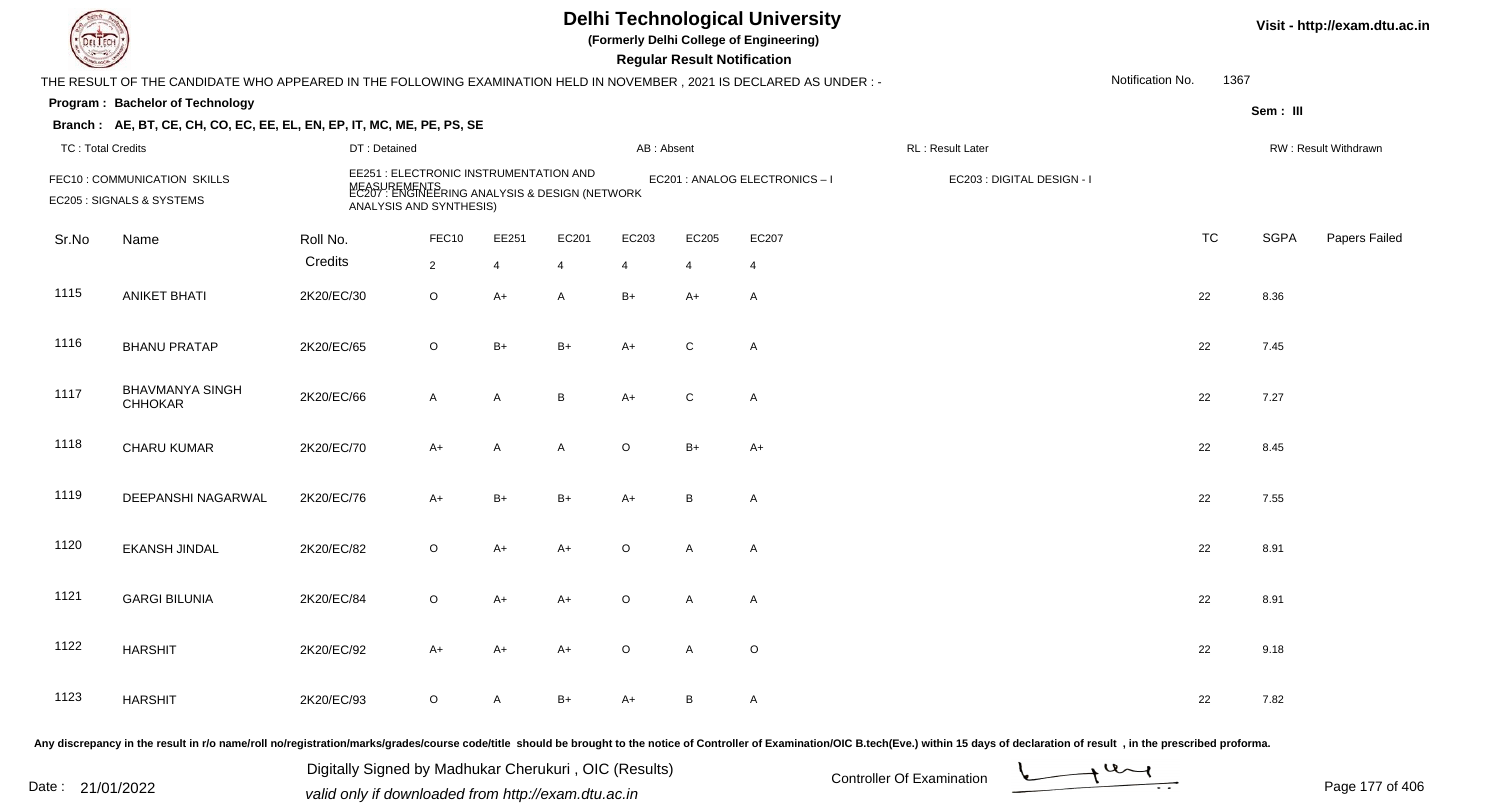|                          |                                                                                                                        |              |                                                                                                                           |                |       |                |                                    | Visit - http://exam.dtu.ac.in  |                            |                  |           |             |                      |
|--------------------------|------------------------------------------------------------------------------------------------------------------------|--------------|---------------------------------------------------------------------------------------------------------------------------|----------------|-------|----------------|------------------------------------|--------------------------------|----------------------------|------------------|-----------|-------------|----------------------|
|                          | THE RESULT OF THE CANDIDATE WHO APPEARED IN THE FOLLOWING EXAMINATION HELD IN NOVEMBER , 2021 IS DECLARED AS UNDER : - |              |                                                                                                                           |                |       |                | <b>Regular Result Notification</b> |                                |                            | Notification No. | 1367      |             |                      |
|                          | Program: Bachelor of Technology                                                                                        |              |                                                                                                                           |                |       |                |                                    |                                |                            |                  |           | Sem: III    |                      |
|                          | Branch: AE, BT, CE, CH, CO, EC, EE, EL, EN, EP, IT, MC, ME, PE, PS, SE                                                 |              |                                                                                                                           |                |       |                |                                    |                                |                            |                  |           |             |                      |
| <b>TC: Total Credits</b> |                                                                                                                        | DT: Detained |                                                                                                                           |                |       | AB: Absent     |                                    |                                | RL: Result Later           |                  |           |             | RW: Result Withdrawn |
|                          | FEC10: COMMUNICATION SKILLS<br>EC205 : SIGNALS & SYSTEMS                                                               | NEASY        | EE251 : ELECTRONIC INSTRUMENTATION AND<br>JREMENTS<br>: ENGINEERING ANALYSIS & DESIGN (NETWORK<br>ANALYSIS AND SYNTHESIS) |                |       |                |                                    | EC201 : ANALOG ELECTRONICS - I | EC203 : DIGITAL DESIGN - I |                  |           |             |                      |
| Sr.No                    | Name                                                                                                                   | Roll No.     | FEC10                                                                                                                     | EE251          | EC201 | EC203          | EC205                              | EC207                          |                            |                  | <b>TC</b> | <b>SGPA</b> | Papers Failed        |
|                          |                                                                                                                        | Credits      | $\overline{2}$                                                                                                            | $\overline{4}$ | 4     | $\overline{4}$ | $\overline{4}$                     | $\overline{4}$                 |                            |                  |           |             |                      |
|                          |                                                                                                                        |              | O                                                                                                                         | A              | $B+$  | $A+$           | B                                  | $\mathsf{A}$                   |                            |                  | 22        | 7.82        |                      |
| 1124                     | JAPNOOR SINGH                                                                                                          | 2K20/EC/102  | $\circ$                                                                                                                   | A              | $B+$  | $\Omega$       | $B+$                               | $A+$                           |                            |                  | 22        | 8.36        |                      |
| 1125                     | KSHITIZ JHA                                                                                                            | 2K20/EC/109  | $\circ$                                                                                                                   | $A+$           | A+    | $\Omega$       | $\overline{A}$                     | A                              |                            |                  | 22        | 8.91        |                      |
| 1126                     | PRABHAT PAL                                                                                                            | 2K20/EC/147  | A+                                                                                                                        | A              |       | $\circ$        | A                                  | $\mathsf{A}$                   |                            |                  | 22        | 8.45        |                      |

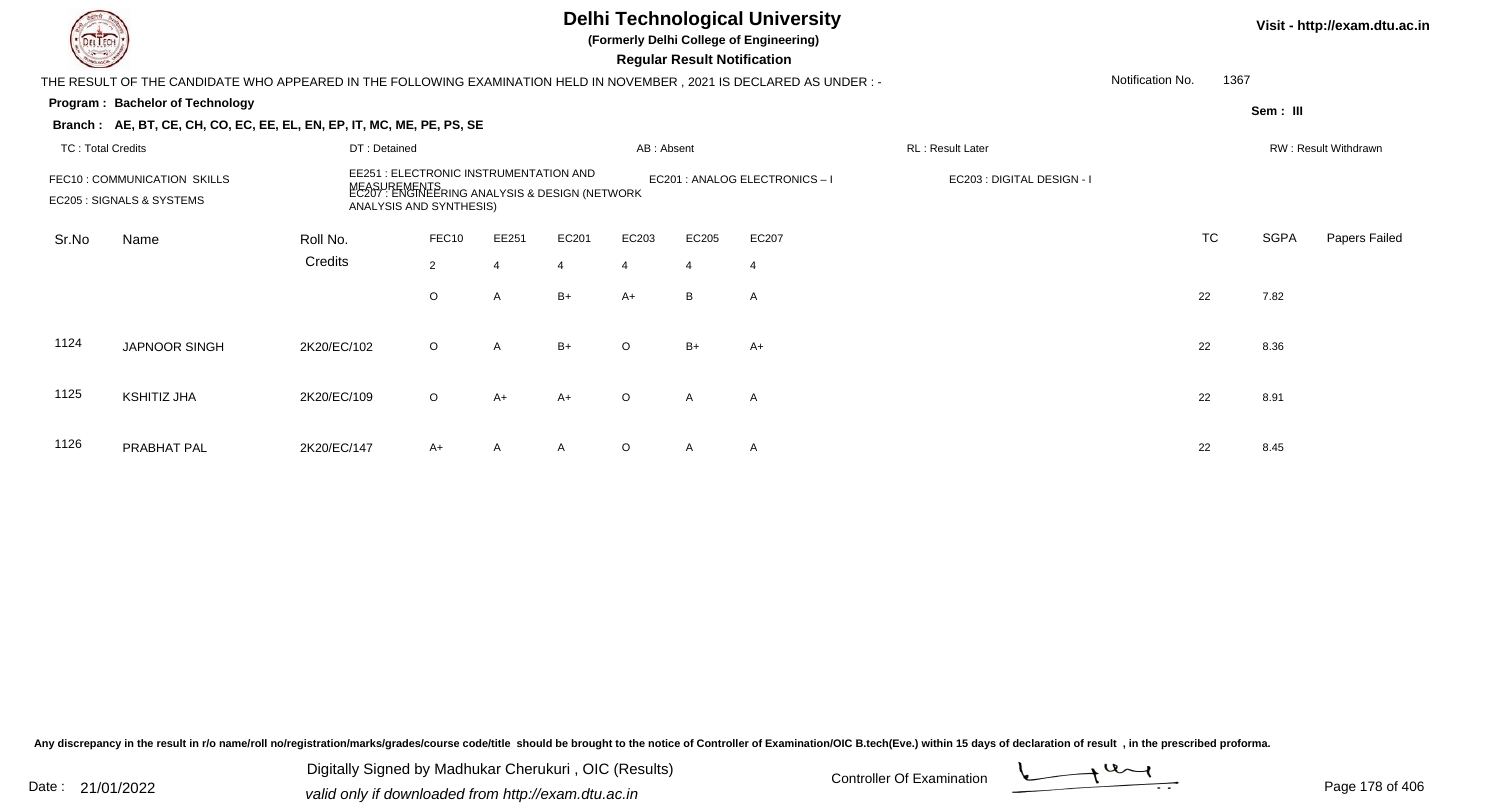## **Delhi Technological University**

**(Formerly Delhi College of Engineering)**

 **Regular Result Notification**

| $\sim$                   |                                                                                                                      |              |                                                                                                                                     |         |                |            | <b>Regular Result Rothloution</b> |                              |                            |                  |           |             |                      |
|--------------------------|----------------------------------------------------------------------------------------------------------------------|--------------|-------------------------------------------------------------------------------------------------------------------------------------|---------|----------------|------------|-----------------------------------|------------------------------|----------------------------|------------------|-----------|-------------|----------------------|
|                          | THE RESULT OF THE CANDIDATE WHO APPEARED IN THE FOLLOWING EXAMINATION HELD IN NOVEMBER, 2021 IS DECLARED AS UNDER :- |              |                                                                                                                                     |         |                |            |                                   |                              |                            | Notification No. | 1367      |             |                      |
|                          | <b>Program: Bachelor of Technology</b>                                                                               |              |                                                                                                                                     |         |                |            |                                   |                              |                            |                  |           | Sem: III    |                      |
|                          | Branch: AE, BT, CE, CH, CO, EC, EE, EL, EN, EP, IT, MC, ME, PE, PS, SE                                               |              |                                                                                                                                     |         |                |            |                                   |                              |                            |                  |           |             |                      |
| <b>TC: Total Credits</b> |                                                                                                                      | DT: Detained |                                                                                                                                     |         |                | AB: Absent |                                   |                              | RL: Result Later           |                  |           |             | RW: Result Withdrawn |
|                          | FEC11: Soft Skills and Personality Development<br>EC205 : SIGNALS & SYSTEMS                                          |              | EE251 : ELECTRONIC INSTRUMENTATION AND<br>MEASUREMENTS<br>EC207 : ENGINEERING ANALYSIS & DESIGN (NETWORK<br>ANALYSIS AND SYNTHESIS) |         |                |            |                                   | EC201 : ANALOG ELECTRONICS-I | EC203 : DIGITAL DESIGN - I |                  |           |             |                      |
| Sr.No                    | Name                                                                                                                 | Roll No.     | FEC11                                                                                                                               | EE251   | EC201          | EC203      | EC205                             | EC207                        |                            |                  | <b>TC</b> | <b>SGPA</b> | Papers Failed        |
|                          |                                                                                                                      | Credits      | $\overline{2}$                                                                                                                      |         | $\overline{4}$ | 4          | $\overline{4}$                    | $\overline{4}$               |                            |                  |           |             |                      |
| 1127                     | <b>MANAS GUPTA</b>                                                                                                   | 2K20/EC/117  | $\circ$                                                                                                                             | A       | $\mathsf{A}$   | $A+$       | A                                 | O                            |                            |                  | 22        | 8.73        |                      |
| 1128                     | <b>PARTH</b>                                                                                                         | 2K20/EC/139  | $A+$                                                                                                                                | A       | $\mathsf{A}$   | $A+$       | $\circ$                           | $A+$                         |                            |                  | 22        | 8.82        |                      |
| 1129                     | PRITHVIJIT RAKSHIT                                                                                                   | 2K20/EC/150  | $\circ$                                                                                                                             | $\circ$ | A              | A          | $\mathsf{A}$                      | $B+$                         |                            |                  | 22        | 8.36        |                      |
| 1130                     | <b>RAHUL</b>                                                                                                         | 2K20/EC/154  | $A+$                                                                                                                                | A       | A              | $B+$       | A                                 | Α                            |                            |                  | 22        | 7.91        |                      |
| 1131                     | <b>SANSKAR GUPTA</b>                                                                                                 | 2K20/EC/190  | $\circ$                                                                                                                             | $\circ$ | $\circ$        | O          | $A+$                              | $A+$                         |                            |                  | 22        | 9.64        |                      |
| 1132                     | VASAMSETTI SATYA SRI<br><b>HARISH</b>                                                                                | 2K20/EC/229  | $A+$                                                                                                                                | A       | $B+$           | В          | A                                 | A+                           |                            |                  | 22        | 7.73        |                      |

Any discrepancy in the result in r/o name/roll no/registration/marks/grades/course code/title should be brought to the notice of Controller of Examination/OIC B.tech(Eve.) within 15 days of declaration of result, in the pr

Date : 21/01/2022 Digital Digital of Microsofted Chemical Controller Of Examination Determination Page 179 of 40 Digitally Signed by Madhukar Cherukuri , OIC (Results)

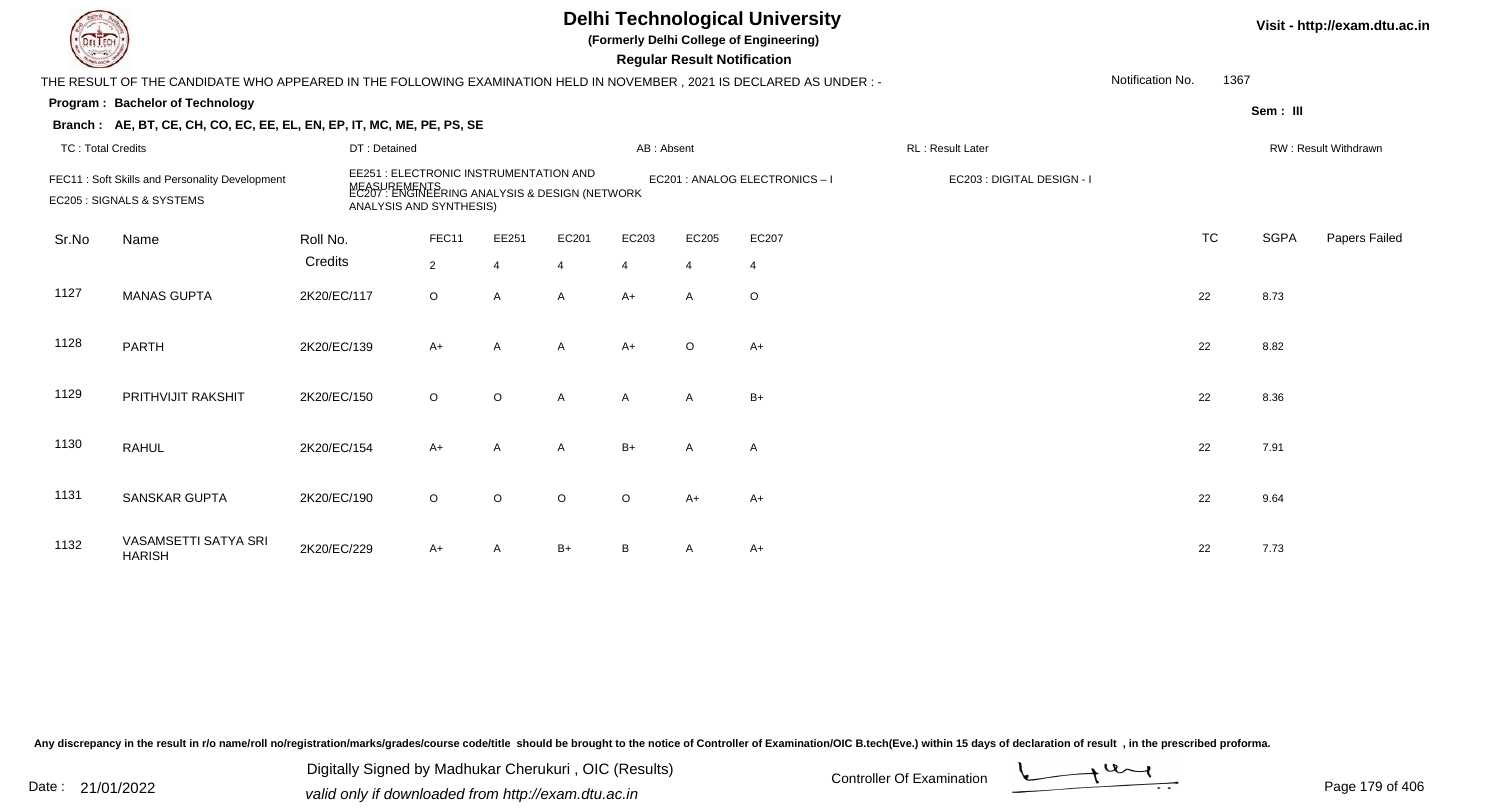| <b>DELTECH</b>                                                                                                      |                        | <b>Delhi Technological University</b><br>(Formerly Delhi College of Engineering)<br><b>Regular Result Notification</b> |                                                                                                  |       |            |                |                            |                  |                  |  |           | Visit - http://exam.d |                             |  |
|---------------------------------------------------------------------------------------------------------------------|------------------------|------------------------------------------------------------------------------------------------------------------------|--------------------------------------------------------------------------------------------------|-------|------------|----------------|----------------------------|------------------|------------------|--|-----------|-----------------------|-----------------------------|--|
| THE RESULT OF THE CANDIDATE WHO APPEARED IN THE FOLLOWING EXAMINATION HELD IN NOVEMBER, 2021 IS DECLARED AS UNDER:- |                        |                                                                                                                        |                                                                                                  |       |            |                |                            | Notification No. | 1367             |  |           |                       |                             |  |
| <b>Program: Bachelor of Technology</b>                                                                              |                        |                                                                                                                        |                                                                                                  |       |            |                |                            |                  |                  |  | Sem : III |                       |                             |  |
| Branch: AE, BT, CE, CH, CO, EC, EE, EL, EN, EP, IT, MC, ME, PE, PS, SE                                              |                        |                                                                                                                        |                                                                                                  |       |            |                |                            |                  |                  |  |           |                       |                             |  |
| <b>TC: Total Credits</b>                                                                                            |                        | DT: Detained                                                                                                           |                                                                                                  |       | AB: Absent |                |                            |                  | RL: Result Later |  |           |                       | <b>RW: Result Withdrawr</b> |  |
| FEC12 : BUSINESS COMMUNICATION AND<br>PRESENTATION SKILLS<br>EC205 : SIGNALS & SYSTEMS                              |                        | EE251 : ELECTRONIC INSTRUMENTATION AND<br>ANALYSIS AND SYNTHESIS)                                                      | EC201 : ANALOG ELECTRONICS - I<br>MEASUREMENTS<br>EC207 : ENGINEERING ANALYSIS & DESIGN (NETWORK |       |            |                | EC203 : DIGITAL DESIGN - I |                  |                  |  |           |                       |                             |  |
| Sr.No                                                                                                               | Name                   | Roll No.                                                                                                               | FEC12                                                                                            | EE251 | EC201      | EC203          | EC205                      | EC207            |                  |  | <b>TC</b> | SGPA                  | Papers Fa                   |  |
|                                                                                                                     |                        | Credits                                                                                                                | $\overline{2}$                                                                                   | 4     | -4         | $\overline{4}$ | $\overline{4}$             | $\overline{4}$   |                  |  |           |                       |                             |  |
| 1133                                                                                                                | <b>ABISHEK GHALLEY</b> | 2K20/EC/11                                                                                                             | $\mathsf{A}$                                                                                     | A     | $B+$       | B              | $B+$                       | A                |                  |  | 22        | 7.27                  |                             |  |
| 1134                                                                                                                | ANUJ KUMAR YADAV       | 2K20/EC/36                                                                                                             | $B+$                                                                                             | A     | $B+$       | B              | B                          | A                |                  |  | 22        | 7.00                  |                             |  |
| 1135                                                                                                                | <b>ANURAG KUMAR</b>    | 2K20/EC/40                                                                                                             | A                                                                                                | B+    | $B+$       |                | $B+$                       | A                |                  |  | 22        | 6.91                  |                             |  |

1136 ARMAAN SINGHH 2K20/EC/44 A A A C B+ A 22 7.27 1137 VIDHAN CHAUDHARYY 2K20/EC/230 A A B+ A A A+

Any discrepancy in the result in r/o name/roll no/registration/marks/grades/course code/title should be brought to the notice of Controller of Examination/OIC B.tech(Eve.) within 15 days of declaration of result, in the pr

Digitally Signed by Madhukar Cherukuri, OIC (Results)<br>Date : 21/01/2022 volid only if douglooded from http://ovem dtu.co.in Digitally Signed by Madhukar Cherukuri , OIC (Results)valid only if downloaded from http://exam.dtu.ac.in



TC SGPA Papers Failed

**Visit - http://exam.dtu.ac.in**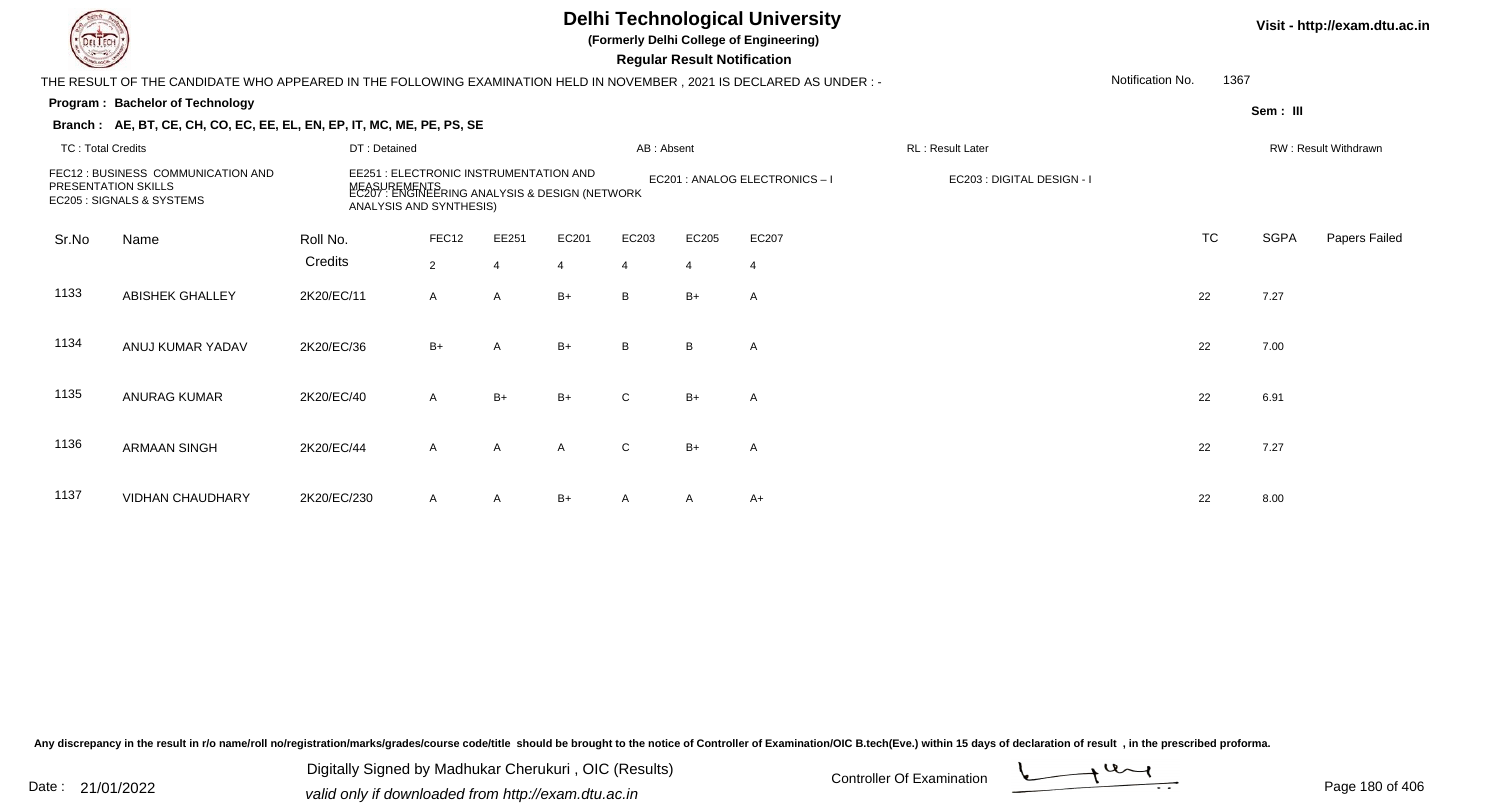|                                                                                                                                                                                                                                                                          |                                                                                                                      |                                                                                                                                     |                |                |                |                | <b>Regular Result Notification</b> | <b>Delhi Technological University</b><br>(Formerly Delhi College of Engineering) |                            |                  |           |             | Visit - http://exam.dtu.ac.in |
|--------------------------------------------------------------------------------------------------------------------------------------------------------------------------------------------------------------------------------------------------------------------------|----------------------------------------------------------------------------------------------------------------------|-------------------------------------------------------------------------------------------------------------------------------------|----------------|----------------|----------------|----------------|------------------------------------|----------------------------------------------------------------------------------|----------------------------|------------------|-----------|-------------|-------------------------------|
|                                                                                                                                                                                                                                                                          | THE RESULT OF THE CANDIDATE WHO APPEARED IN THE FOLLOWING EXAMINATION HELD IN NOVEMBER, 2021 IS DECLARED AS UNDER :- |                                                                                                                                     |                |                |                |                |                                    |                                                                                  |                            | Notification No. | 1367      |             |                               |
|                                                                                                                                                                                                                                                                          | Program: Bachelor of Technology                                                                                      |                                                                                                                                     |                |                |                |                |                                    |                                                                                  |                            |                  |           | Sem: III    |                               |
|                                                                                                                                                                                                                                                                          | Branch: AE, BT, CE, CH, CO, EC, EE, EL, EN, EP, IT, MC, ME, PE, PS, SE                                               |                                                                                                                                     |                |                |                |                |                                    |                                                                                  |                            |                  |           |             |                               |
| TC: Total Credits                                                                                                                                                                                                                                                        |                                                                                                                      | DT: Detained                                                                                                                        |                |                |                | AB: Absent     |                                    |                                                                                  | <b>RL: Result Later</b>    |                  |           |             | <b>RW: Result Withdrawn</b>   |
|                                                                                                                                                                                                                                                                          | FEC13 : PUBLIC SPEAKING<br>EC205 : SIGNALS & SYSTEMS                                                                 | EE251 : ELECTRONIC INSTRUMENTATION AND<br>MEASUREMENTS<br>EC207 : ENGINEERING ANALYSIS & DESIGN (NETWORK<br>ANALYSIS AND SYNTHESIS) |                |                |                |                |                                    | EC201 : ANALOG ELECTRONICS-I                                                     | EC203 : DIGITAL DESIGN - I |                  |           |             |                               |
| Sr.No                                                                                                                                                                                                                                                                    | Name                                                                                                                 | Roll No.                                                                                                                            | FEC13          | EE251          | EC201          | EC203          | EC205                              | EC207                                                                            |                            |                  | <b>TC</b> | <b>SGPA</b> | Papers Failed                 |
|                                                                                                                                                                                                                                                                          |                                                                                                                      | Credits                                                                                                                             | $\overline{2}$ | $\overline{4}$ | $\overline{4}$ | $\overline{4}$ | $\overline{4}$                     | $\overline{4}$                                                                   |                            |                  |           |             |                               |
| 1138                                                                                                                                                                                                                                                                     | <b>ABHINAV PUNDHIR</b>                                                                                               | 2K20/EC/08                                                                                                                          | A+             | $\overline{A}$ | $A+$           | $A+$           | $\circ$                            | Α                                                                                |                            |                  | 22        | 8.82        |                               |
| 1139                                                                                                                                                                                                                                                                     | <b>ANURAG PAL</b>                                                                                                    | 2K20/EC/42                                                                                                                          | $A+$           | $\overline{A}$ | $\mathsf{A}$   | B              | $\mathsf{A}$                       | $\overline{A}$                                                                   |                            |                  | 22        | 7.73        |                               |
| 1140                                                                                                                                                                                                                                                                     | <b>DIWASE TEJAS</b>                                                                                                  | 2K20/EC/81                                                                                                                          | $A+$           | $B+$           | B              | $\mathsf{A}$   | $\mathsf{C}$                       | $\overline{A}$                                                                   |                            |                  | 22        | 7.00        |                               |
| 1141                                                                                                                                                                                                                                                                     | <b>KUNAL SINGH</b>                                                                                                   | 2K20/EC/112                                                                                                                         | A+             | $\overline{A}$ | $B+$           | $A+$           | $B+$                               | $A+$                                                                             |                            |                  | 22        | 8.09        |                               |
| EE251 : ELECTRONIC INSTRUMENTATION AND<br>FEC14: APPRECIATION OF SHORT STORIES<br>EC201 : ANALOG ELECTRONICS - I<br>EC203 : DIGITAL DESIGN - I<br>MEASUREMENTS<br>EC207 : ENGINEERING ANALYSIS & DESIGN (NETWORK<br>EC205 : SIGNALS & SYSTEMS<br>ANALYSIS AND SYNTHESIS) |                                                                                                                      |                                                                                                                                     |                |                |                |                |                                    |                                                                                  |                            |                  |           |             |                               |
| Sr.No                                                                                                                                                                                                                                                                    | Name                                                                                                                 | Roll No.                                                                                                                            | FEC14          | EE251          | EC201          | EC203          | EC205                              | EC207                                                                            |                            |                  | <b>TC</b> | <b>SGPA</b> | Papers Failed                 |
|                                                                                                                                                                                                                                                                          |                                                                                                                      | Credits                                                                                                                             | $\overline{2}$ | $\overline{4}$ | $\overline{4}$ | $\overline{4}$ | $\overline{4}$                     | $\overline{4}$                                                                   |                            |                  |           |             |                               |
| 1142                                                                                                                                                                                                                                                                     | <b>NISHANT SHAKLAN</b>                                                                                               | 2K20/EC/134                                                                                                                         | A+             | $A+$           | $A+$           | A+             | A+                                 | $\mathsf{A}$                                                                     |                            |                  | 22        | 8.82        |                               |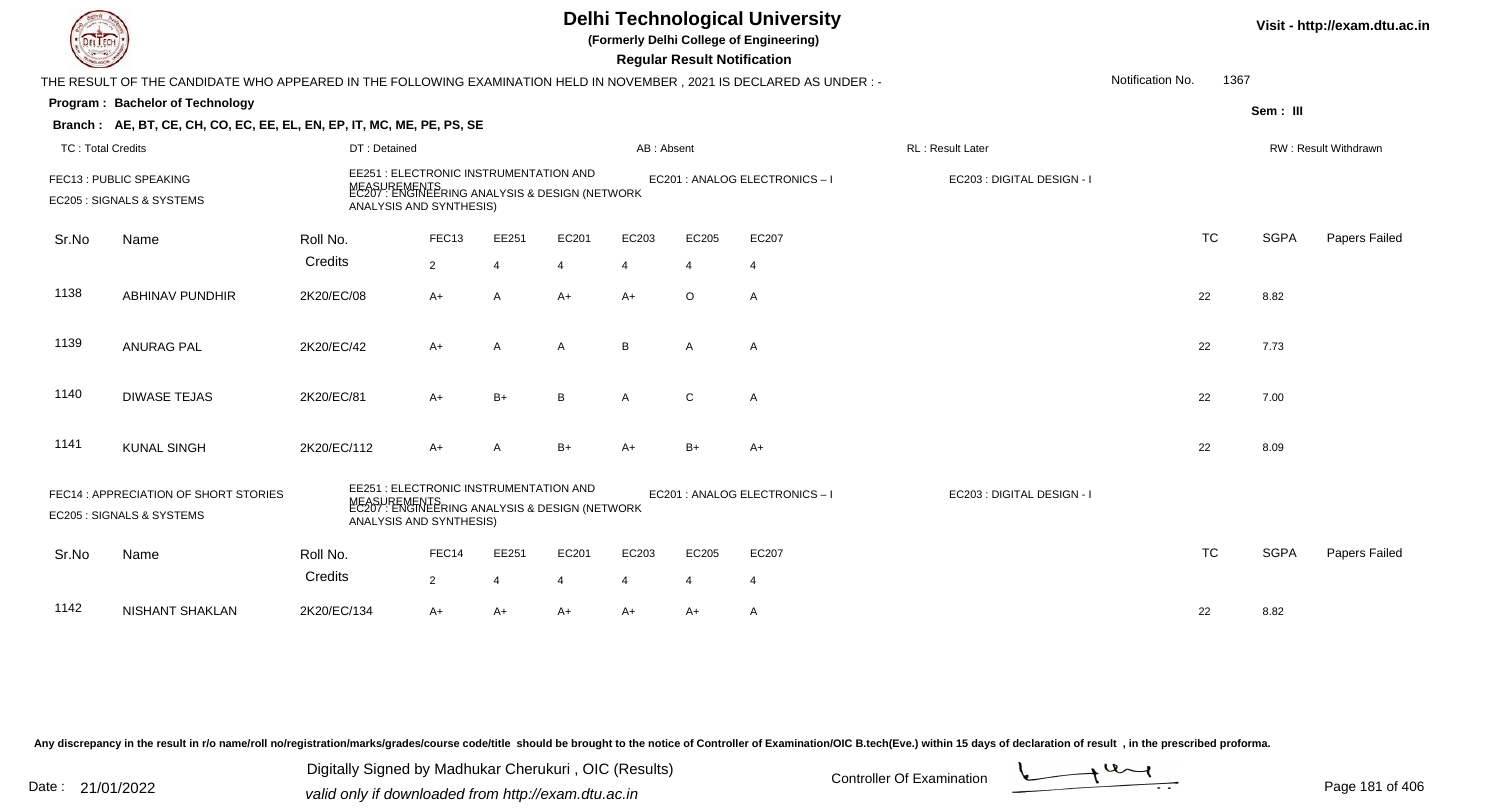# **Delhi Technological University**

**(Formerly Delhi College of Engineering)**

 **Regular Result Notification**

| $\sim$                   |                                                                                                                        |                                                                                           |                                        |              |                |            | <b>Regular Result Rothrodtion</b> |                                |                            |                  |           |             |                      |
|--------------------------|------------------------------------------------------------------------------------------------------------------------|-------------------------------------------------------------------------------------------|----------------------------------------|--------------|----------------|------------|-----------------------------------|--------------------------------|----------------------------|------------------|-----------|-------------|----------------------|
|                          | THE RESULT OF THE CANDIDATE WHO APPEARED IN THE FOLLOWING EXAMINATION HELD IN NOVEMBER , 2021 IS DECLARED AS UNDER : - |                                                                                           |                                        |              |                |            |                                   |                                |                            | Notification No. | 1367      |             |                      |
|                          | Program: Bachelor of Technology                                                                                        |                                                                                           |                                        |              |                |            |                                   |                                |                            |                  |           | Sem: III    |                      |
|                          | Branch: AE, BT, CE, CH, CO, EC, EE, EL, EN, EP, IT, MC, ME, PE, PS, SE                                                 |                                                                                           |                                        |              |                |            |                                   |                                |                            |                  |           |             |                      |
| <b>TC: Total Credits</b> |                                                                                                                        | DT: Detained                                                                              |                                        |              |                | AB: Absent |                                   |                                | RL: Result Later           |                  |           |             | RW: Result Withdrawn |
|                          | FEC18 : FINANCIAL STATEMENTS ANALYSIS<br>EC205 : SIGNALS & SYSTEMS                                                     | MEASUREMENTS<br>EC207 : ENGINEERING ANALYSIS & DESIGN (NETWORK<br>ANALYSIS AND SYNTHESIS) | EE251 : ELECTRONIC INSTRUMENTATION AND |              |                |            |                                   | EC201 : ANALOG ELECTRONICS - I | EC203 : DIGITAL DESIGN - I |                  |           |             |                      |
| Sr.No                    | Name                                                                                                                   | Roll No.                                                                                  | FEC18                                  | EE251        | EC201          | EC203      | EC205                             | EC207                          |                            |                  | <b>TC</b> | <b>SGPA</b> | Papers Failed        |
|                          |                                                                                                                        | Credits                                                                                   | $\overline{2}$                         | 4            | $\overline{4}$ | 4          | $\overline{4}$                    | $\overline{4}$                 |                            |                  |           |             |                      |
| 1143                     | <b>ADITYA GUPTA</b>                                                                                                    | 2K20/EC/13                                                                                | $A+$                                   | A            | $B+$           | $B+$       | $A+$                              | $\circ$                        |                            |                  | 22        | 8.27        |                      |
| 1144                     | AKSHAT GUPTAA                                                                                                          | 2K20/EC/18                                                                                | $A+$                                   | A            | $A+$           | A          | A                                 | A                              |                            |                  | 22        | 8.27        |                      |
| 1145                     | <b>AMAN PRAKASH</b>                                                                                                    | 2K20/EC/24                                                                                | $A+$                                   | $\mathsf{A}$ | $B+$           | $B+$       | $\mathsf{A}$                      | A                              |                            |                  | 22        | 7.73        |                      |
| 1146                     | ANAS MUSTAQUEEM                                                                                                        | 2K20/EC/29                                                                                | $A+$                                   | $B+$         | $B+$           | $B+$       | B                                 | $B+$                           |                            |                  | 22        | 7.00        |                      |
| 1147                     | RANNYERE OBAKENG                                                                                                       | 2K20/EC/160                                                                               | $\mathsf{A}$                           | $B+$         | Α              | B          | $A+$                              | A                              |                            |                  | 22        | 7.64        |                      |
| 1148                     | SHIKHAR RAJ BERI                                                                                                       | 2K20/EC/198                                                                               | $\mathsf{A}$                           | A            | $A+$           | O          | A+                                | A+                             |                            |                  | 22        | 8.91        |                      |

Any discrepancy in the result in r/o name/roll no/registration/marks/grades/course code/title should be brought to the notice of Controller of Examination/OIC B.tech(Eve.) within 15 days of declaration of result, in the pr

Date : 21/01/2022 Digital Digital of Microsofted Chemical Controller Of Examination Determination Page 182 of 40 Digitally Signed by Madhukar Cherukuri , OIC (Results)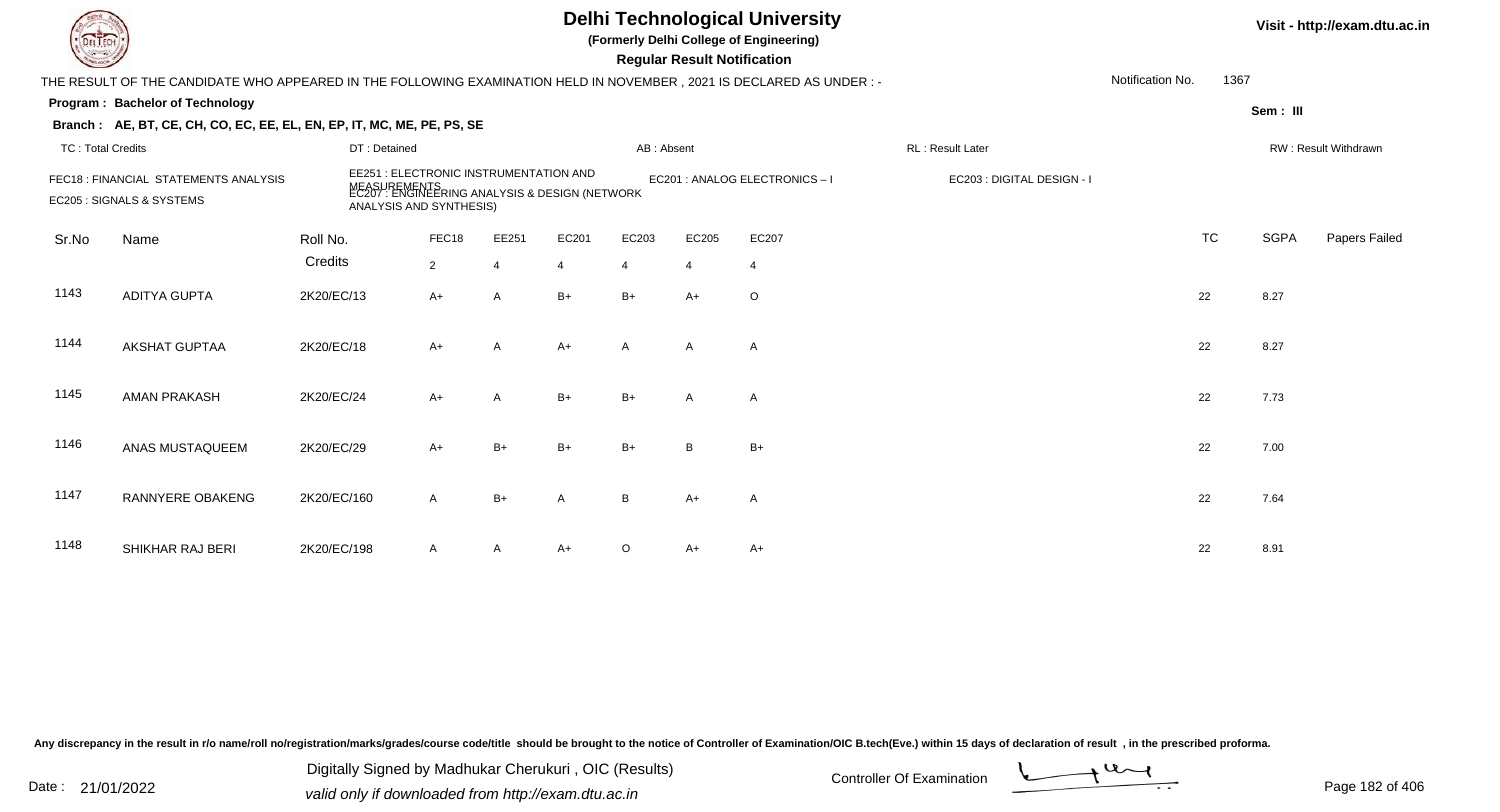|                          |                                                                                                                        |              |                                                                                                                              |                |       | Visit - http://exam.dtu.ac.in |                                    |                                |                            |                  |           |             |                      |
|--------------------------|------------------------------------------------------------------------------------------------------------------------|--------------|------------------------------------------------------------------------------------------------------------------------------|----------------|-------|-------------------------------|------------------------------------|--------------------------------|----------------------------|------------------|-----------|-------------|----------------------|
|                          | THE RESULT OF THE CANDIDATE WHO APPEARED IN THE FOLLOWING EXAMINATION HELD IN NOVEMBER , 2021 IS DECLARED AS UNDER : - |              |                                                                                                                              |                |       |                               | <b>Regular Result Notification</b> |                                |                            | Notification No. | 1367      |             |                      |
|                          | Program: Bachelor of Technology                                                                                        |              |                                                                                                                              |                |       |                               |                                    |                                |                            |                  |           | Sem: III    |                      |
|                          | Branch: AE, BT, CE, CH, CO, EC, EE, EL, EN, EP, IT, MC, ME, PE, PS, SE                                                 |              |                                                                                                                              |                |       |                               |                                    |                                |                            |                  |           |             |                      |
| <b>TC: Total Credits</b> |                                                                                                                        | DT: Detained |                                                                                                                              |                |       | AB: Absent                    |                                    |                                | RL: Result Later           |                  |           |             | RW: Result Withdrawn |
| FEC1: SPORTS - I         | EC205 : SIGNALS & SYSTEMS                                                                                              |              | EE251 : ELECTRONIC INSTRUMENTATION AND<br>:UREMENTS<br>7 : ENGINEERING ANALYSIS & DESIGN (NETWORK<br>ANALYSIS AND SYNTHESIS) |                |       |                               |                                    | EC201 : ANALOG ELECTRONICS - I | EC203 : DIGITAL DESIGN - I |                  |           |             |                      |
| Sr.No                    | Name                                                                                                                   | Roll No.     | FEC1                                                                                                                         | EE251          | EC201 | EC203                         | EC205                              | EC207                          |                            |                  | <b>TC</b> | <b>SGPA</b> | Papers Failed        |
|                          |                                                                                                                        | Credits      | $\overline{2}$                                                                                                               | $\overline{4}$ |       | $\overline{4}$                | $\overline{4}$                     | $\overline{4}$                 |                            |                  |           |             |                      |
| 1149                     | AAKASH GAUR                                                                                                            | 2K20/EC/02   | $\mathsf{A}$                                                                                                                 | $\mathsf{A}$   | $B+$  | $B+$                          | $B+$                               | A                              |                            |                  | 22        | 7.45        |                      |
| 1150                     | <b>JANESHWAR SINGH</b>                                                                                                 | 2K20/EC/101  | $\mathsf{A}$                                                                                                                 | $\mathsf{C}$   | F     | $B+$                          |                                    | $\mathbf C$                    |                            |                  | 14        | 3.82        | EC201,<br>EC205,     |
| 1151                     | PRANSHU SWAROOP                                                                                                        | 2K20/EC/148  | $\mathsf{A}$                                                                                                                 | $\mathsf{A}$   | $A+$  | $A+$                          | A+                                 | A                              |                            |                  | 22        | 8.55        |                      |
| 1152                     | SHUBHANKAR TIWARI                                                                                                      | 2K20/EC/206  | A+                                                                                                                           | A              | A+    | $A+$                          | A                                  | $A+$                           |                            |                  | 22        | 8.64        |                      |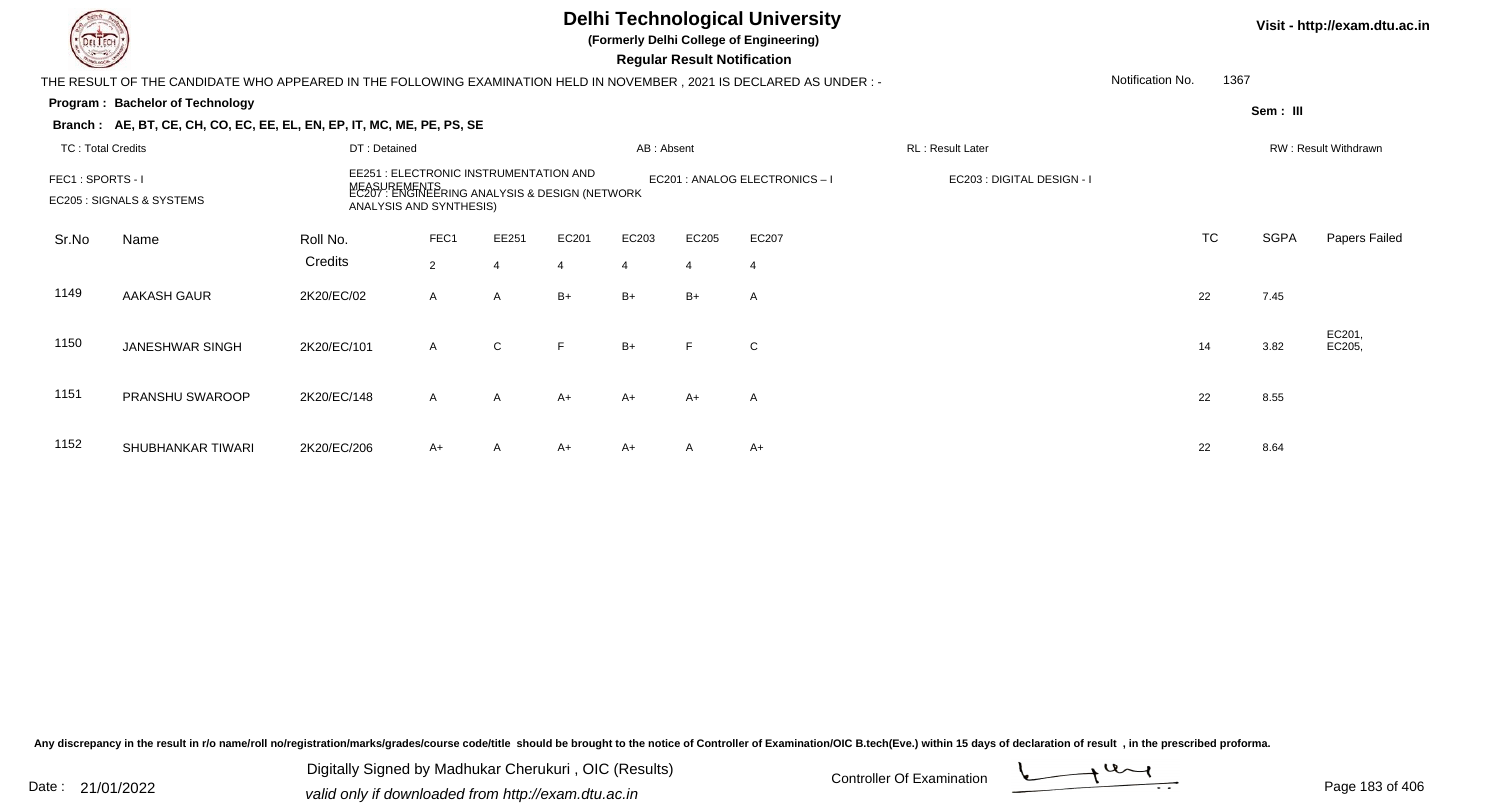|                                                                                                                                                                                                                                                                               |                                                                                                                      |                                                                                                                                     |                | Visit - http://exam.dtu.ac.in |                |                |                |                              |                            |                  |           |             |                             |
|-------------------------------------------------------------------------------------------------------------------------------------------------------------------------------------------------------------------------------------------------------------------------------|----------------------------------------------------------------------------------------------------------------------|-------------------------------------------------------------------------------------------------------------------------------------|----------------|-------------------------------|----------------|----------------|----------------|------------------------------|----------------------------|------------------|-----------|-------------|-----------------------------|
|                                                                                                                                                                                                                                                                               | THE RESULT OF THE CANDIDATE WHO APPEARED IN THE FOLLOWING EXAMINATION HELD IN NOVEMBER, 2021 IS DECLARED AS UNDER :- |                                                                                                                                     |                |                               |                |                |                |                              |                            | Notification No. | 1367      |             |                             |
|                                                                                                                                                                                                                                                                               | Program: Bachelor of Technology                                                                                      |                                                                                                                                     |                |                               |                |                |                |                              |                            |                  |           | Sem: III    |                             |
|                                                                                                                                                                                                                                                                               | Branch: AE, BT, CE, CH, CO, EC, EE, EL, EN, EP, IT, MC, ME, PE, PS, SE                                               |                                                                                                                                     |                |                               |                |                |                |                              |                            |                  |           |             |                             |
| TC: Total Credits                                                                                                                                                                                                                                                             |                                                                                                                      | DT: Detained                                                                                                                        |                |                               |                | AB: Absent     |                |                              | <b>RL: Result Later</b>    |                  |           |             | <b>RW: Result Withdrawn</b> |
| FEC22: YOGA                                                                                                                                                                                                                                                                   | EC205 : SIGNALS & SYSTEMS                                                                                            | EE251 : ELECTRONIC INSTRUMENTATION AND<br>MEASUREMENTS<br>EC207 : ENGINEERING ANALYSIS & DESIGN (NETWORK<br>ANALYSIS AND SYNTHESIS) |                |                               |                |                |                | EC201 : ANALOG ELECTRONICS-I | EC203 : DIGITAL DESIGN - I |                  |           |             |                             |
| Sr.No                                                                                                                                                                                                                                                                         | Name                                                                                                                 | Roll No.                                                                                                                            | FEC22          | EE251                         | EC201          | EC203          | EC205          | EC207                        |                            |                  | <b>TC</b> | <b>SGPA</b> | Papers Failed               |
|                                                                                                                                                                                                                                                                               |                                                                                                                      | Credits                                                                                                                             | $\overline{2}$ | $\overline{4}$                | 4              | $\overline{4}$ | $\overline{4}$ | $\overline{4}$               |                            |                  |           |             |                             |
| 1153                                                                                                                                                                                                                                                                          | <b>AMAN KUMAR</b>                                                                                                    | 2K20/EC/23                                                                                                                          | A+             | $\overline{A}$                | $B+$           | B              | $B+$           | Α                            |                            |                  | 22        | 7.36        |                             |
| 1154                                                                                                                                                                                                                                                                          | <b>NITIN</b>                                                                                                         | 2K20/EC/137                                                                                                                         | $A+$           | $\overline{A}$                | $A+$           | $A+$           | $\circ$        | $\circ$                      |                            |                  | 22        | 9.18        |                             |
| 1155                                                                                                                                                                                                                                                                          | RISHAV RANJAN                                                                                                        | 2K20/EC/163                                                                                                                         | $\circ$        | $\circ$                       | $A+$           | $\circ$        | $A+$           | $\circ$                      |                            |                  | 22        | 9.64        |                             |
| 1156                                                                                                                                                                                                                                                                          | WONGANI DOMBOLA                                                                                                      | 2K20/EC/239                                                                                                                         | B              | $B+$                          | $B+$           | P              | A              | $B+$                         |                            |                  | 22        | 6.55        |                             |
| EE251 : ELECTRONIC INSTRUMENTATION AND<br>FEC27: PROFESSIONAL ETHICS & HUMAN VALUES<br>EC201 : ANALOG ELECTRONICS - I<br>EC203 : DIGITAL DESIGN - I<br>MEASUREMENTS<br>EC207 : ENGINEERING ANALYSIS & DESIGN (NETWORK<br>EC205 : SIGNALS & SYSTEMS<br>ANALYSIS AND SYNTHESIS) |                                                                                                                      |                                                                                                                                     |                |                               |                |                |                |                              |                            |                  |           |             |                             |
| Sr.No                                                                                                                                                                                                                                                                         | Name                                                                                                                 | Roll No.                                                                                                                            | FEC27          | EE251                         | EC201          | EC203          | EC205          | EC207                        |                            |                  | <b>TC</b> | <b>SGPA</b> | Papers Failed               |
|                                                                                                                                                                                                                                                                               |                                                                                                                      | Credits                                                                                                                             | $\overline{2}$ | $\overline{4}$                | $\overline{4}$ | $\overline{4}$ | $\overline{4}$ | $\overline{4}$               |                            |                  |           |             |                             |
| 1157                                                                                                                                                                                                                                                                          | <b>GAURAV BANSAL</b>                                                                                                 | 2K20/EC/86                                                                                                                          | $\circ$        | $A+$                          | $A+$           | $\circ$        | $\circ$        | $\circ$                      |                            |                  | 22        | 9.64        |                             |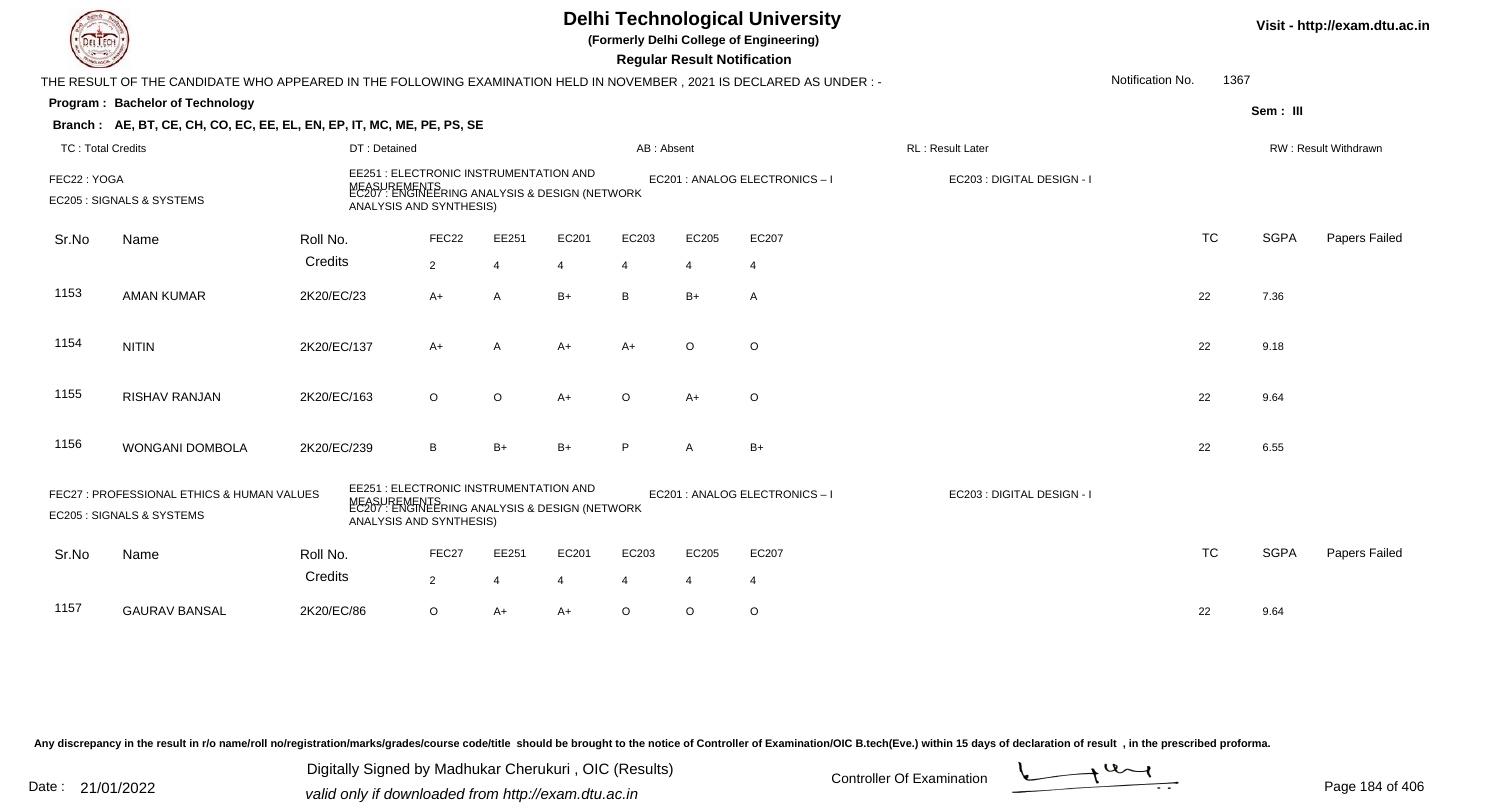| EL ECH                   |                                                                                                                      |              |                                                                                                                                     |                |                |                | <b>Regular Result Notification</b> | <b>Delhi Technological University</b><br>(Formerly Delhi College of Engineering) |                            |                  |           |             | Visit - http://exam.dtu.ac.in |
|--------------------------|----------------------------------------------------------------------------------------------------------------------|--------------|-------------------------------------------------------------------------------------------------------------------------------------|----------------|----------------|----------------|------------------------------------|----------------------------------------------------------------------------------|----------------------------|------------------|-----------|-------------|-------------------------------|
|                          | THE RESULT OF THE CANDIDATE WHO APPEARED IN THE FOLLOWING EXAMINATION HELD IN NOVEMBER, 2021 IS DECLARED AS UNDER :- |              |                                                                                                                                     |                |                |                |                                    |                                                                                  |                            | Notification No. | 1367      |             |                               |
|                          | Program: Bachelor of Technology                                                                                      |              |                                                                                                                                     |                |                |                |                                    |                                                                                  |                            |                  |           | Sem: III    |                               |
|                          | Branch: AE, BT, CE, CH, CO, EC, EE, EL, EN, EP, IT, MC, ME, PE, PS, SE                                               |              |                                                                                                                                     |                |                |                |                                    |                                                                                  |                            |                  |           |             |                               |
| <b>TC: Total Credits</b> |                                                                                                                      | DT: Detained |                                                                                                                                     |                |                | AB: Absent     |                                    |                                                                                  | RL: Result Later           |                  |           |             | RW: Result Withdrawn          |
|                          | FEC28 : Emotional Intelligence<br>EC205 : SIGNALS & SYSTEMS                                                          |              | EE251 : ELECTRONIC INSTRUMENTATION AND<br>MEASUREMENTS<br>EC207 : ENGINEERING ANALYSIS & DESIGN (NETWORK<br>ANALYSIS AND SYNTHESIS) |                |                |                |                                    | EC201 : ANALOG ELECTRONICS-I                                                     | EC203 : DIGITAL DESIGN - I |                  |           |             |                               |
| Sr.No                    | Name                                                                                                                 | Roll No.     | FEC28                                                                                                                               | EE251          | EC201          | EC203          | EC205                              | EC207                                                                            |                            |                  | <b>TC</b> | <b>SGPA</b> | Papers Failed                 |
|                          |                                                                                                                      | Credits      | $\overline{2}$                                                                                                                      | $\overline{4}$ | $\overline{4}$ | $\overline{4}$ | 4                                  | $\overline{4}$                                                                   |                            |                  |           |             |                               |
| 1158                     | <b>HIMANSHU KUMAR</b>                                                                                                | 2K20/EC/98   | $A+$                                                                                                                                | A              | $B+$           | $A+$           | $B+$                               | $\circ$                                                                          |                            |                  | 22        | 8.27        |                               |
| 1159                     | NATANSH BADOLIA                                                                                                      | 2K20/EC/129  | O                                                                                                                                   | A              | $A+$           | $A+$           | A                                  | $\mathsf{A}$                                                                     |                            |                  | 22        | 8.55        |                               |
| 1160                     | <b>SACHIN</b>                                                                                                        | 2K20/EC/175  | $A+$                                                                                                                                | $B+$           | A              | $\circ$        | A                                  | A                                                                                |                            |                  | 22        | 8.27        |                               |
| 1161                     | SHASHANK GAUTAM                                                                                                      | 2K20/EC/196  | $\circ$                                                                                                                             | A              | A              | $A+$           | $\mathsf{A}$                       | $\mathsf{A}$                                                                     |                            |                  | 22        | 8.36        |                               |
| 1162                     | <b>SURBHI LAKRA</b>                                                                                                  | 2K20/EC/215  | $A+$                                                                                                                                | $A+$           | A+             | $\circ$        | $A+$                               | $A+$                                                                             |                            |                  | 22        | 9.18        |                               |
| 1163                     | <b>SUSHANT</b>                                                                                                       | 2K20/EC/217  | $A+$                                                                                                                                | A              | A+             | $\mathsf{A}$   | A                                  | $A+$                                                                             |                            |                  | 22        | 8.45        |                               |
| 1164                     | <b>TANMAY GUPTA</b>                                                                                                  | 2K20/EC/220  | $\circ$                                                                                                                             | A              | A+             | $A+$           | A+                                 | A+                                                                               |                            |                  | 22        | 8.91        |                               |
| 1165                     | YASH JOSHI                                                                                                           | 2K20/EC/242  | O                                                                                                                                   | $A+$           | A+             | $\circ$        | $\circ$                            | A+                                                                               |                            |                  | 22        | 9.45        |                               |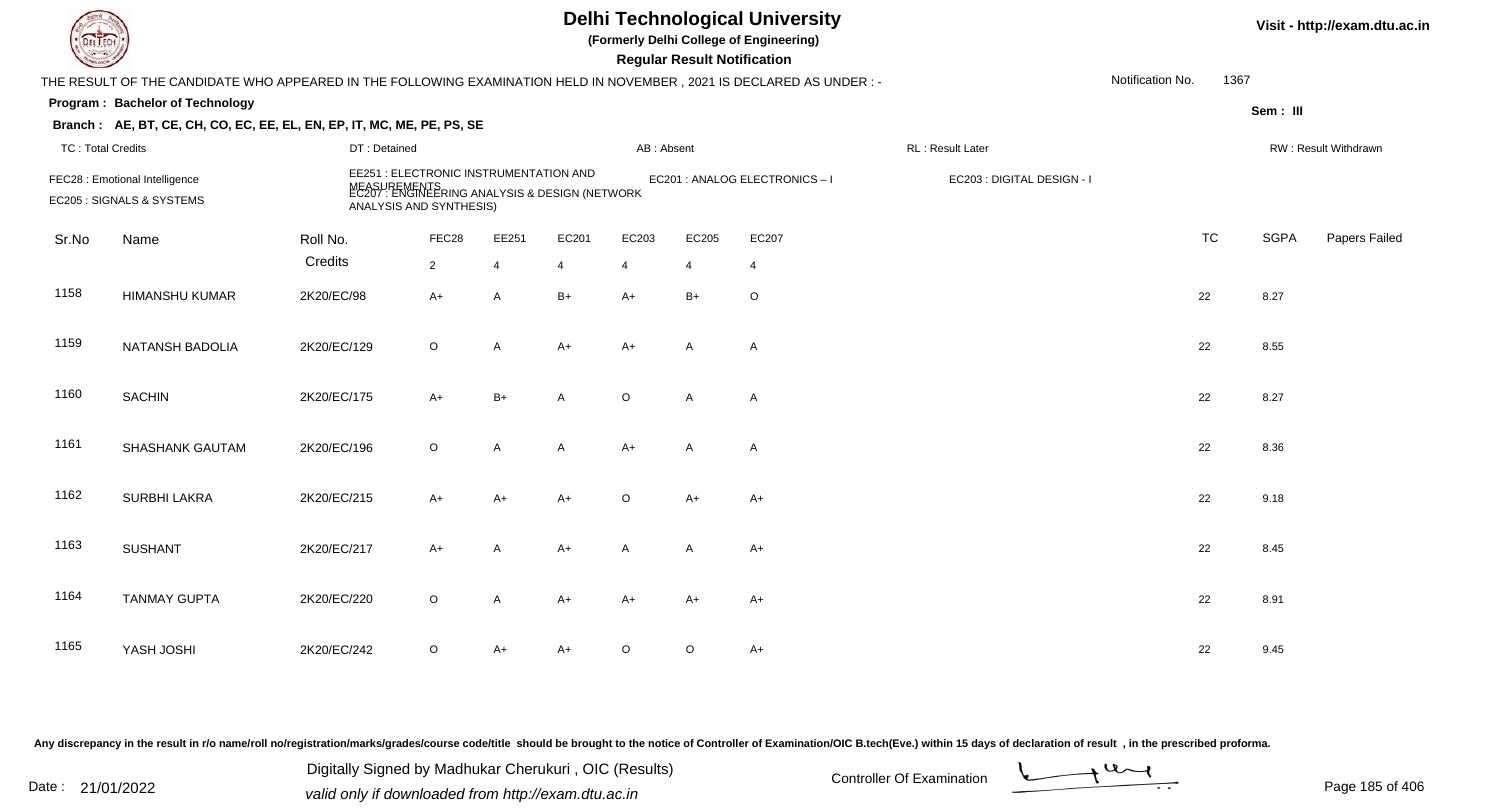| EL ECH                   |                                                                                                                      |                                                                   |                  |                | Visit - http://exam.dtu.ac.in                                  |                |                                    |                              |                            |                  |           |             |                      |
|--------------------------|----------------------------------------------------------------------------------------------------------------------|-------------------------------------------------------------------|------------------|----------------|----------------------------------------------------------------|----------------|------------------------------------|------------------------------|----------------------------|------------------|-----------|-------------|----------------------|
|                          | THE RESULT OF THE CANDIDATE WHO APPEARED IN THE FOLLOWING EXAMINATION HELD IN NOVEMBER, 2021 IS DECLARED AS UNDER :- |                                                                   |                  |                |                                                                |                | <b>Regular Result Notification</b> |                              |                            | Notification No. | 1367      |             |                      |
|                          | Program: Bachelor of Technology                                                                                      |                                                                   |                  |                |                                                                |                |                                    |                              |                            |                  |           |             |                      |
|                          | Branch: AE, BT, CE, CH, CO, EC, EE, EL, EN, EP, IT, MC, ME, PE, PS, SE                                               |                                                                   |                  |                |                                                                |                |                                    |                              |                            |                  |           | Sem: III    |                      |
| <b>TC: Total Credits</b> |                                                                                                                      | DT: Detained                                                      |                  |                |                                                                | AB: Absent     |                                    |                              | RL : Result Later          |                  |           |             | RW: Result Withdrawn |
| FEC2 : SPORTS II         | EC205 : SIGNALS & SYSTEMS                                                                                            | EE251 : ELECTRONIC INSTRUMENTATION AND<br>ANALYSIS AND SYNTHESIS) |                  |                | MEASUREMENTS<br>EC207 : ENGINEERING ANALYSIS & DESIGN (NETWORK |                |                                    | EC201 : ANALOG ELECTRONICS-I | EC203 : DIGITAL DESIGN - I |                  |           |             |                      |
| Sr.No                    | Name                                                                                                                 | Roll No.                                                          | FEC <sub>2</sub> | EE251          | EC201                                                          | EC203          | EC205                              | EC207                        |                            |                  | <b>TC</b> | <b>SGPA</b> | Papers Failed        |
|                          |                                                                                                                      | Credits                                                           | $\overline{2}$   | $\overline{4}$ | $\overline{4}$                                                 | $\overline{4}$ | $\overline{4}$                     | $\overline{4}$               |                            |                  |           |             |                      |
| 1166                     | <b>ASHISH</b>                                                                                                        | 2K20/EC/57                                                        | $A+$             | $A+$           | $B+$                                                           | $\mathsf{C}$   | $B+$                               | $\overline{A}$               |                            |                  | 22        | 7.36        |                      |
| 1167                     | AYUSH KUMAR JHA                                                                                                      | 2K20/EC/62                                                        | $B+$             | $\overline{A}$ | $B+$                                                           | $A+$           | $B+$                               | $A+$                         |                            |                  | 22        | 7.91        |                      |
| 1168                     | <b>FAUSTINO ELIAS VUMBI</b>                                                                                          | 2K20/EC/83                                                        | $\mathsf{A}$     | $A+$           | $\mathsf{A}$                                                   | $\circ$        | $\mathsf{A}$                       | $A+$                         |                            |                  | 22        | 8.73        |                      |
| 1169                     | NAVEEN BEMAD                                                                                                         | 2K20/EC/130                                                       | $A+$             | A              | $\mathsf{A}$                                                   | $\mathsf{A}$   | $B+$                               | $\overline{A}$               |                            |                  | 22        | 7.91        |                      |
| 1170                     | SAURABH GOYAL                                                                                                        | 2K20/EC/193                                                       | $\mathsf{A}$     | $\mathsf{A}$   | $A+$                                                           | $\circ$        | $\mathsf{A}$                       | $A+$                         |                            |                  | 22        | 8.73        |                      |
| 1171                     | SHREYAS ANAND                                                                                                        | 2K20/EC/204                                                       | $\mathsf{A}$     | $\circ$        | $A+$                                                           | $\circ$        | A                                  | $A+$                         |                            |                  | 22        | 9.09        |                      |
| 1172                     | <b>SUJAL GARG</b>                                                                                                    | 2K20/EC/212                                                       | A+               | A              | A+                                                             | A              | A                                  | $A+$                         |                            |                  | 22        | 8.45        |                      |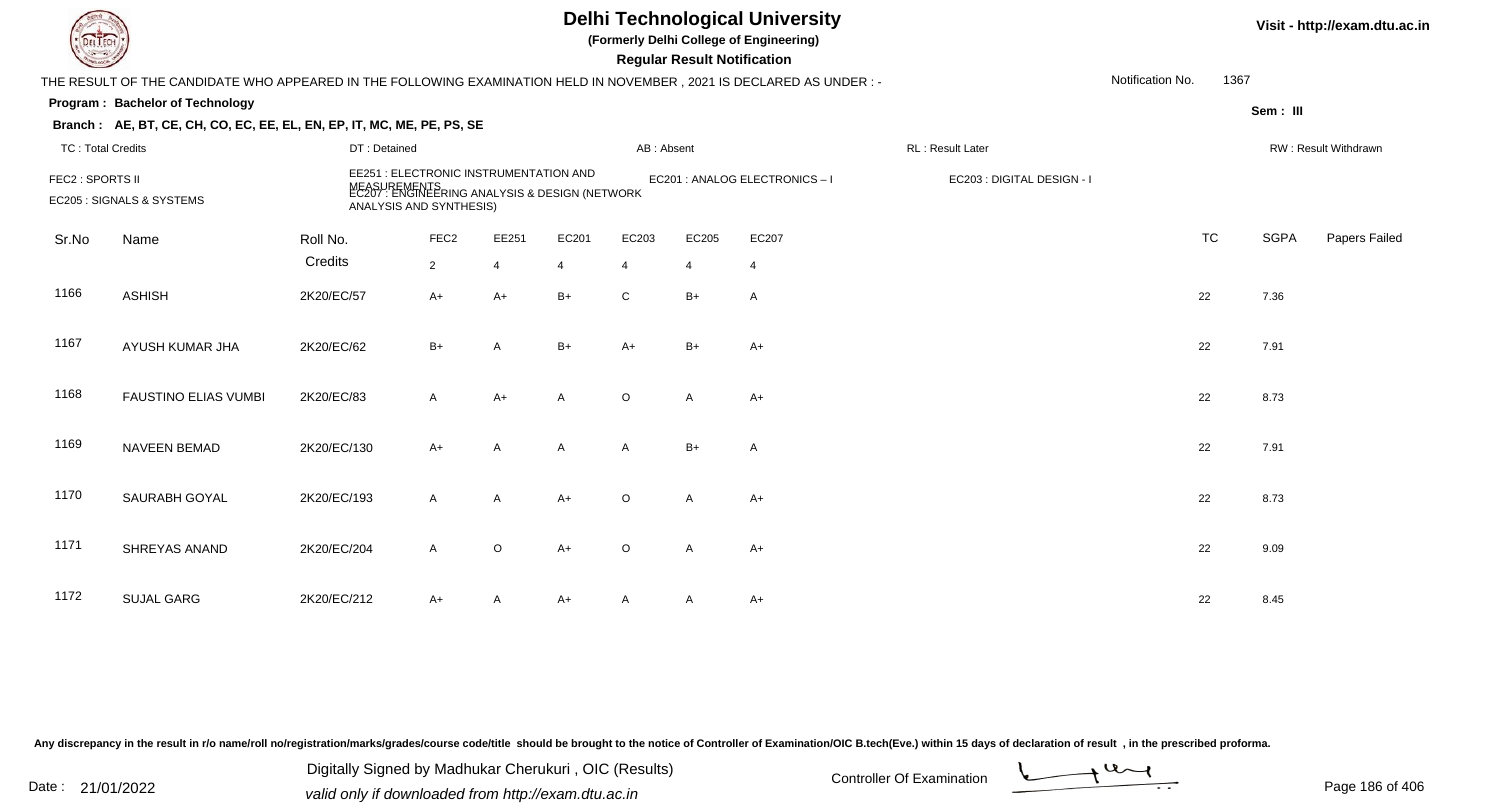| IL I ECH                 |                                                                                                                      |                                                                                                                                     |                |                |                |            | <b>Regular Result Notification</b> | <b>Delhi Technological University</b><br>(Formerly Delhi College of Engineering) |                            |                  |      |             | Visit - http://exam.dtu.ac.in |
|--------------------------|----------------------------------------------------------------------------------------------------------------------|-------------------------------------------------------------------------------------------------------------------------------------|----------------|----------------|----------------|------------|------------------------------------|----------------------------------------------------------------------------------|----------------------------|------------------|------|-------------|-------------------------------|
|                          | THE RESULT OF THE CANDIDATE WHO APPEARED IN THE FOLLOWING EXAMINATION HELD IN NOVEMBER, 2021 IS DECLARED AS UNDER :- |                                                                                                                                     |                |                |                |            |                                    |                                                                                  |                            | Notification No. | 1367 |             |                               |
|                          | Program: Bachelor of Technology                                                                                      |                                                                                                                                     |                |                |                |            |                                    |                                                                                  |                            |                  |      | Sem: III    |                               |
|                          | Branch: AE, BT, CE, CH, CO, EC, EE, EL, EN, EP, IT, MC, ME, PE, PS, SE                                               |                                                                                                                                     |                |                |                |            |                                    |                                                                                  |                            |                  |      |             |                               |
| <b>TC: Total Credits</b> |                                                                                                                      | DT: Detained                                                                                                                        |                |                |                | AB: Absent |                                    |                                                                                  | RL: Result Later           |                  |      |             | RW: Result Withdrawn          |
|                          | FEC32 : LOGICAL REASONING<br>EC205 : SIGNALS & SYSTEMS                                                               | EE251 : ELECTRONIC INSTRUMENTATION AND<br>MEASUREMENTS<br>EC207 : ENGINEERING ANALYSIS & DESIGN (NETWORK<br>ANALYSIS AND SYNTHESIS) |                |                |                |            |                                    | EC201 : ANALOG ELECTRONICS-I                                                     | EC203 : DIGITAL DESIGN - I |                  |      |             |                               |
| Sr.No                    | Name                                                                                                                 | Roll No.                                                                                                                            | FEC32          | EE251          | EC201          | EC203      | EC205                              | EC207                                                                            |                            | <b>TC</b>        |      | <b>SGPA</b> | Papers Failed                 |
|                          |                                                                                                                      | Credits                                                                                                                             | $\overline{2}$ | $\overline{4}$ | $\overline{4}$ | 4          | $\overline{4}$                     | $\overline{4}$                                                                   |                            |                  |      |             |                               |
| 1173                     | ARPAN GOYAL                                                                                                          | 2K20/EC/46                                                                                                                          | A+             | $A+$           | $A+$           | B          | A                                  | $\circ$                                                                          |                            | 22               |      | 8.45        |                               |
| 1174                     | DAKSH GUPTA                                                                                                          | 2K20/EC/74                                                                                                                          | $A+$           | A              | A              | $A+$       | B                                  | $\mathsf{A}$                                                                     |                            | 22               |      | 7.91        |                               |
| 1175                     | DHWANI KAUSHAL                                                                                                       | 2K20/EC/78                                                                                                                          | $A+$           | $\mathsf O$    | $\circ$        | $\circ$    | $\circ$                            | A+                                                                               |                            | 22               |      | 9.73        |                               |
| 1176                     | DIKSHA CHAUHAN                                                                                                       | 2K20/EC/79                                                                                                                          | $A+$           | $A+$           | $A+$           | $\circ$    | $B+$                               | $A+$                                                                             |                            | 22               |      | 8.82        |                               |
| 1177                     | <b>HARSH PANT</b>                                                                                                    | 2K20/EC/90                                                                                                                          | $A+$           | A              | $B+$           | $\circ$    | A                                  | $A+$                                                                             |                            | 22               |      | 8.45        |                               |
| 1178                     | <b>HARSH SINHA</b>                                                                                                   | 2K20/EC/91                                                                                                                          | A+             | $A+$           | O              | $\circ$    | A+                                 | $A+$                                                                             |                            | 22               |      | 9.36        |                               |
| 1179                     | <b>ISHAAN SINGH</b>                                                                                                  | 2K20/EC/99                                                                                                                          | A+             | Α              | A              | $A+$       | B+                                 | Α                                                                                |                            | 22               |      | 8.09        |                               |
| 1180                     | <b>KANISHK GUPTA</b>                                                                                                 | 2K20/EC/104                                                                                                                         | A+             | $\mathsf{A}$   | $\circ$        | $\circ$    | $B+$                               | A+                                                                               |                            | 22               |      | 8.82        |                               |
| 1181                     | <b>NIKHIL</b>                                                                                                        | 2K20/EC/132                                                                                                                         | A+             | A              | A              | A+         | $\circ$                            | $A+$                                                                             |                            | 22               |      | 8.82        |                               |
|                          |                                                                                                                      |                                                                                                                                     |                |                |                |            |                                    |                                                                                  |                            |                  |      |             |                               |

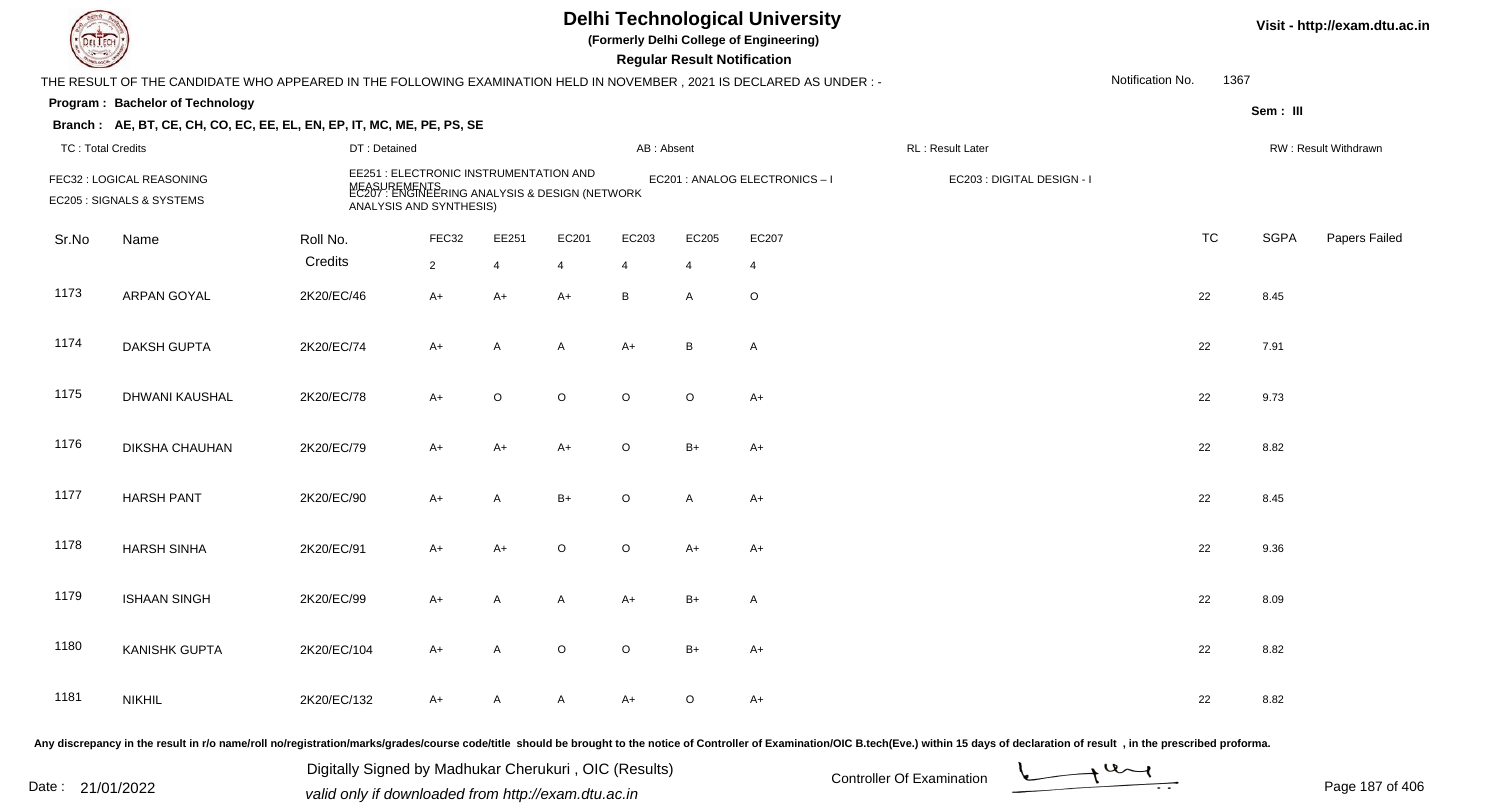| DEL ECH                  |                                                                                                                     |              |                                                                   |                |                                                                |                | <b>Regular Result Notification</b> | <b>Delhi Technological University</b><br>(Formerly Delhi College of Engineering) |                            |                  |             |             | Visit - http://exam.dtu.ac.in              |
|--------------------------|---------------------------------------------------------------------------------------------------------------------|--------------|-------------------------------------------------------------------|----------------|----------------------------------------------------------------|----------------|------------------------------------|----------------------------------------------------------------------------------|----------------------------|------------------|-------------|-------------|--------------------------------------------|
|                          | THE RESULT OF THE CANDIDATE WHO APPEARED IN THE FOLLOWING EXAMINATION HELD IN NOVEMBER, 2021 IS DECLARED AS UNDER:- |              |                                                                   |                |                                                                |                |                                    |                                                                                  |                            | Notification No. | 1367        |             |                                            |
|                          | Program: Bachelor of Technology                                                                                     |              |                                                                   |                |                                                                |                |                                    |                                                                                  |                            |                  |             | Sem: III    |                                            |
|                          | Branch: AE, BT, CE, CH, CO, EC, EE, EL, EN, EP, IT, MC, ME, PE, PS, SE                                              |              |                                                                   |                |                                                                |                |                                    |                                                                                  |                            |                  |             |             |                                            |
| <b>TC: Total Credits</b> |                                                                                                                     | DT: Detained |                                                                   |                |                                                                | AB: Absent     |                                    |                                                                                  | RL: Result Later           |                  |             |             | RW: Result Withdrawn                       |
|                          | FEC32 : LOGICAL REASONING<br>EC205 : SIGNALS & SYSTEMS                                                              |              | EE251 : ELECTRONIC INSTRUMENTATION AND<br>ANALYSIS AND SYNTHESIS) |                | MEASUREMENTS<br>EC207 : ENGINEERING ANALYSIS & DESIGN (NETWORK |                |                                    | EC201 : ANALOG ELECTRONICS - I                                                   | EC203 : DIGITAL DESIGN - I |                  |             |             |                                            |
| Sr.No                    | Name                                                                                                                | Roll No.     | FEC32                                                             | EE251          | EC201                                                          | EC203          | EC205                              | EC207                                                                            |                            |                  | <b>TC</b>   | <b>SGPA</b> | Papers Failed                              |
|                          |                                                                                                                     | Credits      | $\overline{2}$                                                    | $\overline{4}$ | $\overline{4}$                                                 | $\overline{4}$ | $\overline{4}$                     | -4                                                                               |                            |                  |             |             |                                            |
|                          |                                                                                                                     |              | $A+$                                                              | $\mathsf{A}$   | $\mathsf{A}$                                                   | $A+$           | $\mathsf O$                        | $A+$                                                                             |                            |                  | 22          | 8.82        |                                            |
| 1182                     | <b>NISHIT MISHRA</b>                                                                                                | 2K20/EC/135  | F                                                                 | F              | F                                                              | F.             | F                                  | F                                                                                |                            |                  | $\mathbf 0$ | 0.00        | FEC32EE251, EC201,<br>EC203, EC205, EC207, |
| 1183                     | PIYUSH KUMAR SINGH                                                                                                  | 2K20/EC/144  | A+                                                                | $A+$           | $A+$                                                           | A+             | $\mathsf{A}$                       | A                                                                                |                            |                  | 22          | 8.64        |                                            |
| 1184                     | <b>RITHWICK SETHI</b>                                                                                               | 2K20/EC/165  | $A+$                                                              | $\circ$        | $\circ$                                                        | $A+$           | $\mathsf O$                        | $A+$                                                                             |                            |                  | 22          | 9.55        |                                            |
| 1185                     | <b>RIYA</b>                                                                                                         | 2K20/EC/166  | A+                                                                | $\mathsf O$    | $A+$                                                           | A+             | $A+$                               | $\circ$                                                                          |                            |                  | 22          | 9.36        |                                            |
| 1186                     | RYAN BINU VARGHESE                                                                                                  | 2K20/EC/173  | A+                                                                | $\overline{A}$ | A                                                              | A+             | $B+$                               | $B+$                                                                             |                            |                  | 22          | 7.91        |                                            |
| 1187                     | SAHIL SONI                                                                                                          | 2K20/EC/180  | A+                                                                | A              | A+                                                             | A+             | A+                                 | A                                                                                |                            |                  | 22          | 8.64        |                                            |
| 1188                     | SANDEEP                                                                                                             | 2K20/EC/184  | $A+$                                                              | A              | A                                                              | A              | $\mathsf{A}$                       | $A+$                                                                             |                            |                  | 22          | 8.27        |                                            |
| 1189                     | SHIVANGI SEHGAL                                                                                                     | 2K20/EC/201  | A+                                                                | $\circ$        | A+                                                             | O              | $A+$                               | A+                                                                               |                            |                  | 22          | 9.36        |                                            |
|                          |                                                                                                                     |              |                                                                   |                |                                                                |                |                                    |                                                                                  |                            |                  |             |             |                                            |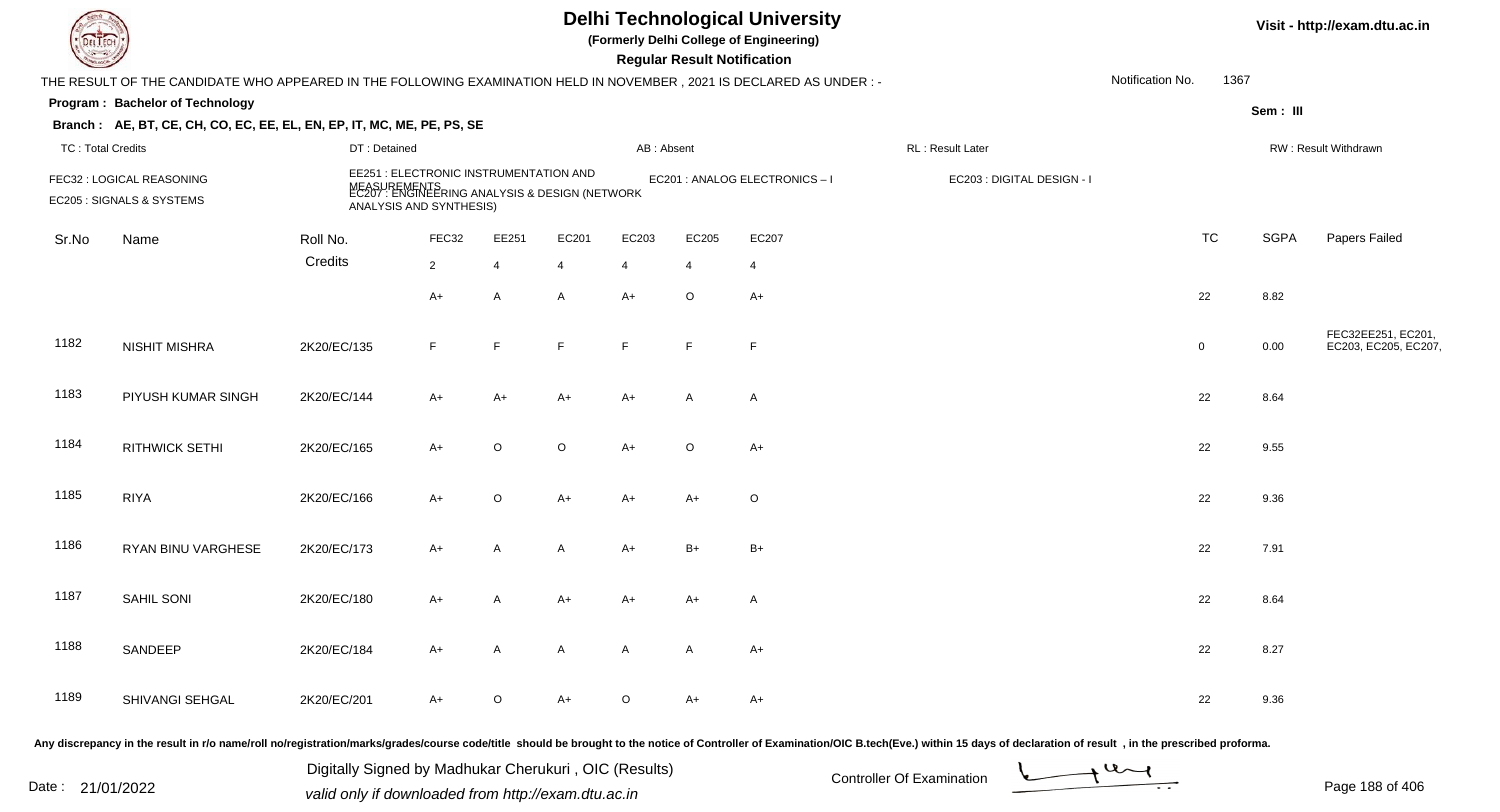| DEL TECH<br><b>Common</b> |                                                                                                                       |                  |                                                                                                                                     |              |       |                      | Visit - http://exam.dtu.ac.in      |                              |                            |                  |           |             |               |
|---------------------------|-----------------------------------------------------------------------------------------------------------------------|------------------|-------------------------------------------------------------------------------------------------------------------------------------|--------------|-------|----------------------|------------------------------------|------------------------------|----------------------------|------------------|-----------|-------------|---------------|
|                           | THE RESULT OF THE CANDIDATE WHO APPEARED IN THE FOLLOWING EXAMINATION HELD IN NOVEMBER , 2021 IS DECLARED AS UNDER :- |                  |                                                                                                                                     |              |       |                      | <b>Regular Result Notification</b> |                              |                            | Notification No. | 1367      |             |               |
|                           | Program: Bachelor of Technology                                                                                       |                  |                                                                                                                                     |              |       |                      |                                    |                              |                            |                  |           | Sem: III    |               |
|                           | Branch: AE, BT, CE, CH, CO, EC, EE, EL, EN, EP, IT, MC, ME, PE, PS, SE                                                |                  |                                                                                                                                     |              |       |                      |                                    |                              |                            |                  |           |             |               |
| <b>TC: Total Credits</b>  |                                                                                                                       | RL: Result Later |                                                                                                                                     |              |       | RW: Result Withdrawn |                                    |                              |                            |                  |           |             |               |
|                           | FEC32 : LOGICAL REASONING<br>EC205 : SIGNALS & SYSTEMS                                                                |                  | EE251 : ELECTRONIC INSTRUMENTATION AND<br>MEASUREMENTS<br>EC207 : ENGINEERING ANALYSIS & DESIGN (NETWORK<br>ANALYSIS AND SYNTHESIS) |              |       |                      |                                    | EC201 : ANALOG ELECTRONICS-I | EC203 : DIGITAL DESIGN - I |                  |           |             |               |
| Sr.No                     | Name                                                                                                                  | Roll No.         | FEC32                                                                                                                               | EE251        | EC201 | EC203                | EC205                              | EC207                        |                            |                  | <b>TC</b> | <b>SGPA</b> | Papers Failed |
|                           |                                                                                                                       | Credits          | 2                                                                                                                                   |              |       | $\overline{4}$       | $\overline{4}$                     | $\overline{4}$               |                            |                  |           |             |               |
|                           |                                                                                                                       |                  | A+                                                                                                                                  | O            | $A+$  | $\circ$              | A+                                 | $A+$                         |                            |                  | 22        | 9.36        |               |
| 1190                      | <b>SHUBH SINGHAL</b>                                                                                                  | 2K20/EC/205      | $\circ$                                                                                                                             | $\mathsf{A}$ | A+    | $\mathsf{A}$         | A+                                 | A                            |                            |                  | 22        | 8.55        |               |

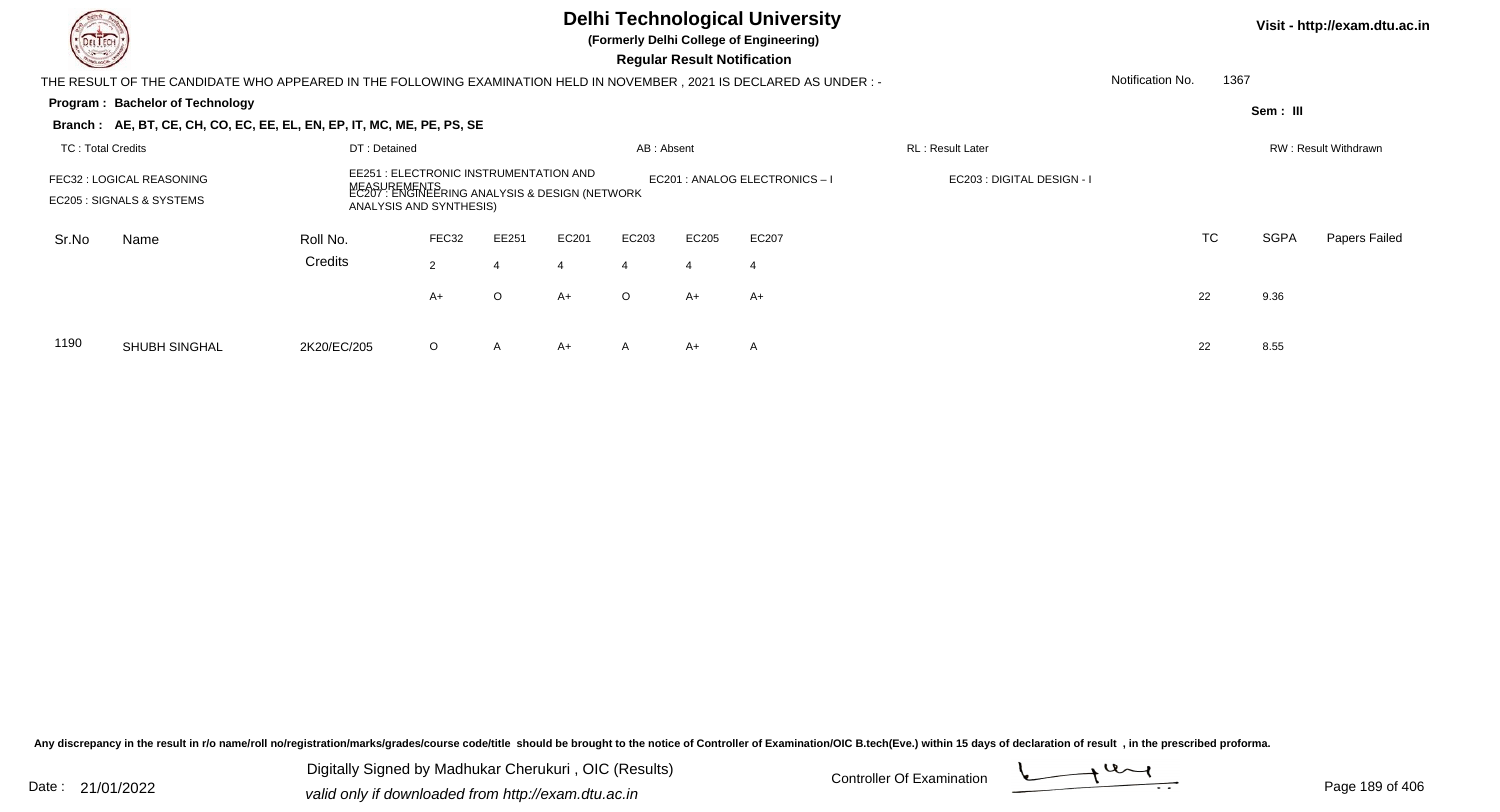| EL ECH                   |                                                                                                                      |              |                                                                                                                                     |                |              |                | <b>Regular Result Notification</b> | <b>Delhi Technological University</b><br>(Formerly Delhi College of Engineering) |                            |                  |           |             | Visit - http://exam.dtu.ac.in |
|--------------------------|----------------------------------------------------------------------------------------------------------------------|--------------|-------------------------------------------------------------------------------------------------------------------------------------|----------------|--------------|----------------|------------------------------------|----------------------------------------------------------------------------------|----------------------------|------------------|-----------|-------------|-------------------------------|
|                          | THE RESULT OF THE CANDIDATE WHO APPEARED IN THE FOLLOWING EXAMINATION HELD IN NOVEMBER, 2021 IS DECLARED AS UNDER :- |              |                                                                                                                                     |                |              |                |                                    |                                                                                  |                            | Notification No. | 1367      |             |                               |
|                          | Program: Bachelor of Technology                                                                                      |              |                                                                                                                                     |                |              |                |                                    |                                                                                  |                            |                  |           | Sem: III    |                               |
|                          | Branch: AE, BT, CE, CH, CO, EC, EE, EL, EN, EP, IT, MC, ME, PE, PS, SE                                               |              |                                                                                                                                     |                |              |                |                                    |                                                                                  |                            |                  |           |             |                               |
| <b>TC: Total Credits</b> |                                                                                                                      | DT: Detained |                                                                                                                                     |                |              | AB: Absent     |                                    |                                                                                  | RL: Result Later           |                  |           |             | RW: Result Withdrawn          |
| FEC37: FRENCH            | EC205 : SIGNALS & SYSTEMS                                                                                            |              | EE251 : ELECTRONIC INSTRUMENTATION AND<br>MEASUREMENTS<br>EC207 : ENGINEERING ANALYSIS & DESIGN (NETWORK<br>ANALYSIS AND SYNTHESIS) |                |              |                |                                    | EC201 : ANALOG ELECTRONICS-I                                                     | EC203 : DIGITAL DESIGN - I |                  |           |             |                               |
| Sr.No                    | Name                                                                                                                 | Roll No.     | FEC37                                                                                                                               | EE251          | EC201        | EC203          | EC205                              | EC207                                                                            |                            |                  | <b>TC</b> | <b>SGPA</b> | Papers Failed                 |
|                          |                                                                                                                      | Credits      | $\overline{2}$                                                                                                                      | $\overline{4}$ | 4            | $\overline{4}$ | $\overline{4}$                     | $\overline{4}$                                                                   |                            |                  |           |             |                               |
| 1191                     | ABHISHEK GUPTA                                                                                                       | 2K20/EC/09   | A+                                                                                                                                  | A              | $B+$         | $B+$           | A                                  | $B+$                                                                             |                            |                  | 22        | 7.55        |                               |
| 1192                     | <b>ANUPAM VERMA</b>                                                                                                  | 2K20/EC/37   | $A+$                                                                                                                                | A              | A            | $B+$           | $\mathsf{A}$                       | $\mathsf{A}$                                                                     |                            |                  | 22        | 7.91        |                               |
| 1193                     | <b>ARPIT GARG</b>                                                                                                    | 2K20/EC/47   | $\circ$                                                                                                                             | $A+$           | $\mathsf{A}$ | $\mathsf{A}$   | $A+$                               | $\circ$                                                                          |                            |                  | 22        | 8.91        |                               |
| 1194                     | <b>HAPPY LAMBA</b>                                                                                                   | 2K20/EC/87   | $\mathsf{A}$                                                                                                                        | A              | $B+$         | $\circ$        | $B+$                               | $\circ$                                                                          |                            |                  | 22        | 8.36        |                               |
| 1195                     | HARSHIT NAHATA                                                                                                       | 2K20/EC/95   | $\circ$                                                                                                                             | A              | $\circ$      | $A+$           | $A+$                               | $A+$                                                                             |                            |                  | 22        | 9.09        |                               |
| 1196                     | PARTH JOHRI                                                                                                          | 2K20/EC/141  | $\circ$                                                                                                                             | $\circ$        | $\circ$      | $\Omega$       | $\circ$                            | $A+$                                                                             |                            |                  | 22        | 9.82        |                               |
| 1197                     | PRASHANT SHUKLA                                                                                                      | 2K20/EC/149  | $\circ$                                                                                                                             | $\circ$        | O            | $\circ$        | A+                                 | A+                                                                               |                            |                  | 22        | 9.64        |                               |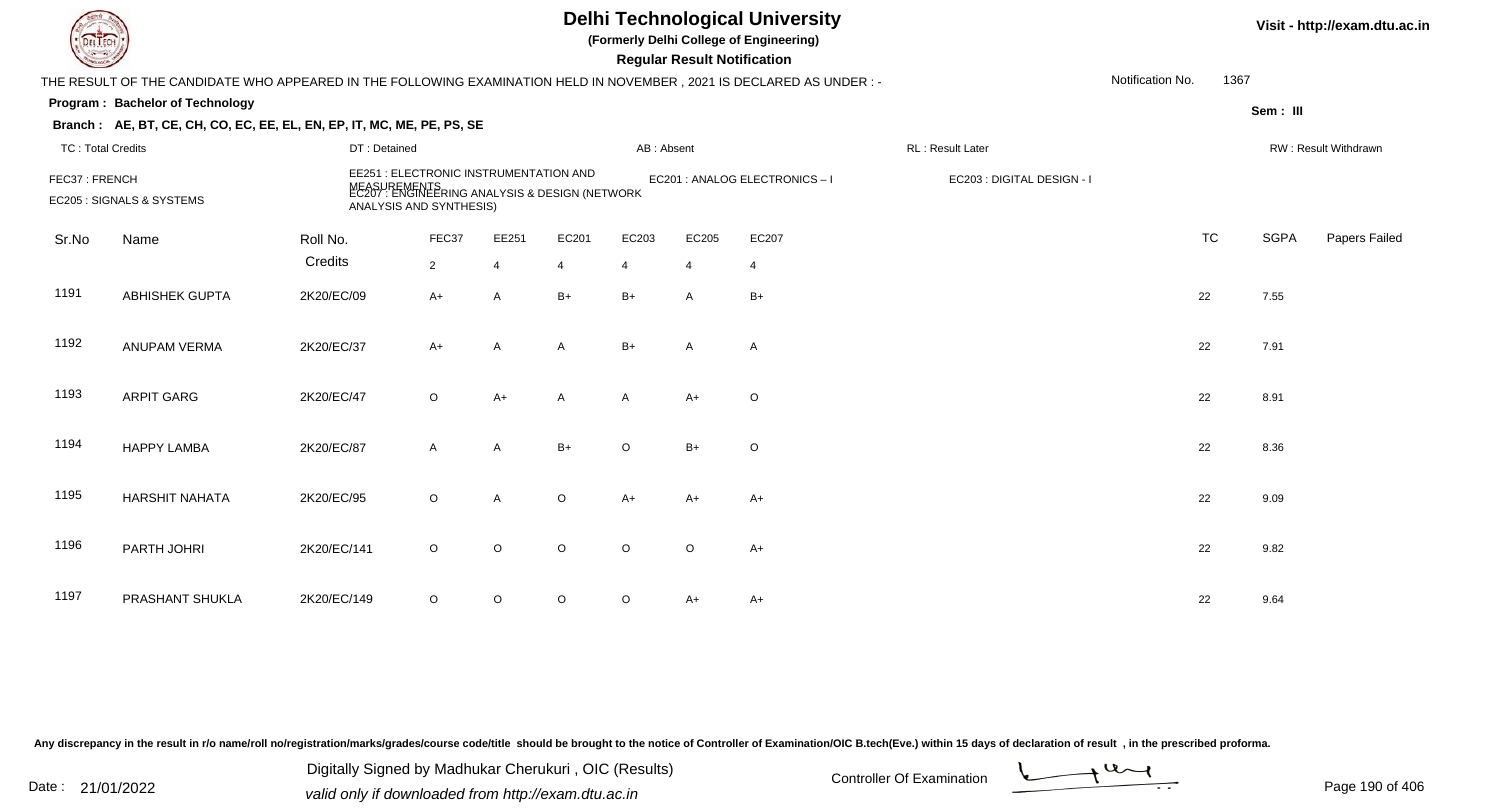### **Delhi Technological University**

**(Formerly Delhi College of Engineering)**

 **Regular Result Notification**

#### **Visit - http://exam.dtu.ac.in**

**Program : Bachelor of TechnologySem : III Branch : AE, BT, CE, CH, CO, EC, EE, EL, EN, EP, IT, MC, ME, PE, PS, SE**THE RESULT OF THE CANDIDATE WHO APPEARED IN THE FOLLOWING EXAMINATION HELD IN NOVEMBER , 2021 IS DECLARED AS UNDER : -TC : Total Credits DT : Detainedd AB : Absent RL : Result Later RW : Result Withdrawn Notification No. 1367Sr.NoName Roll No. **Credits** FEC39 : JAPANESE EE251 : ELECTRONIC INSTRUMENTATION AND MEASUREMENTS EC201 : ANALOG ELECTRONICS – I EC203 : DIGITAL DESIGN - I EC205 : SIGNALS & SYSTEMS EC207 : ENGINEERING ANALYSIS & DESIGN (NETWORK ANALYSIS AND SYNTHESIS)FEC399 EE251 EC201 EC203 EC205 EC207 EC207 EXAMPLE EXAMPLE TO TO TC SGPA Papers Failed 22 4 4 4 4 4 1198 RAHUL GUPTAA 2K20/EC/155 B+ B+ B A+ B A 22 7.18 1199 ROHIT SINGHH 2K20/EC/171 A A A+ A A A A C 1200 RUDRAA 2K20/EC/172 B+ A A+ A+ B+ A <br>

Any discrepancy in the result in r/o name/roll no/registration/marks/grades/course code/title should be brought to the notice of Controller of Examination/OIC B.tech(Eve.) within 15 days of declaration of result , in the p

Date : 21/01/2022 Digital Digital of Microsofted Chemical Controller Of Examination Determination Page 191 of 40 Digitally Signed by Madhukar Cherukuri , OIC (Results)

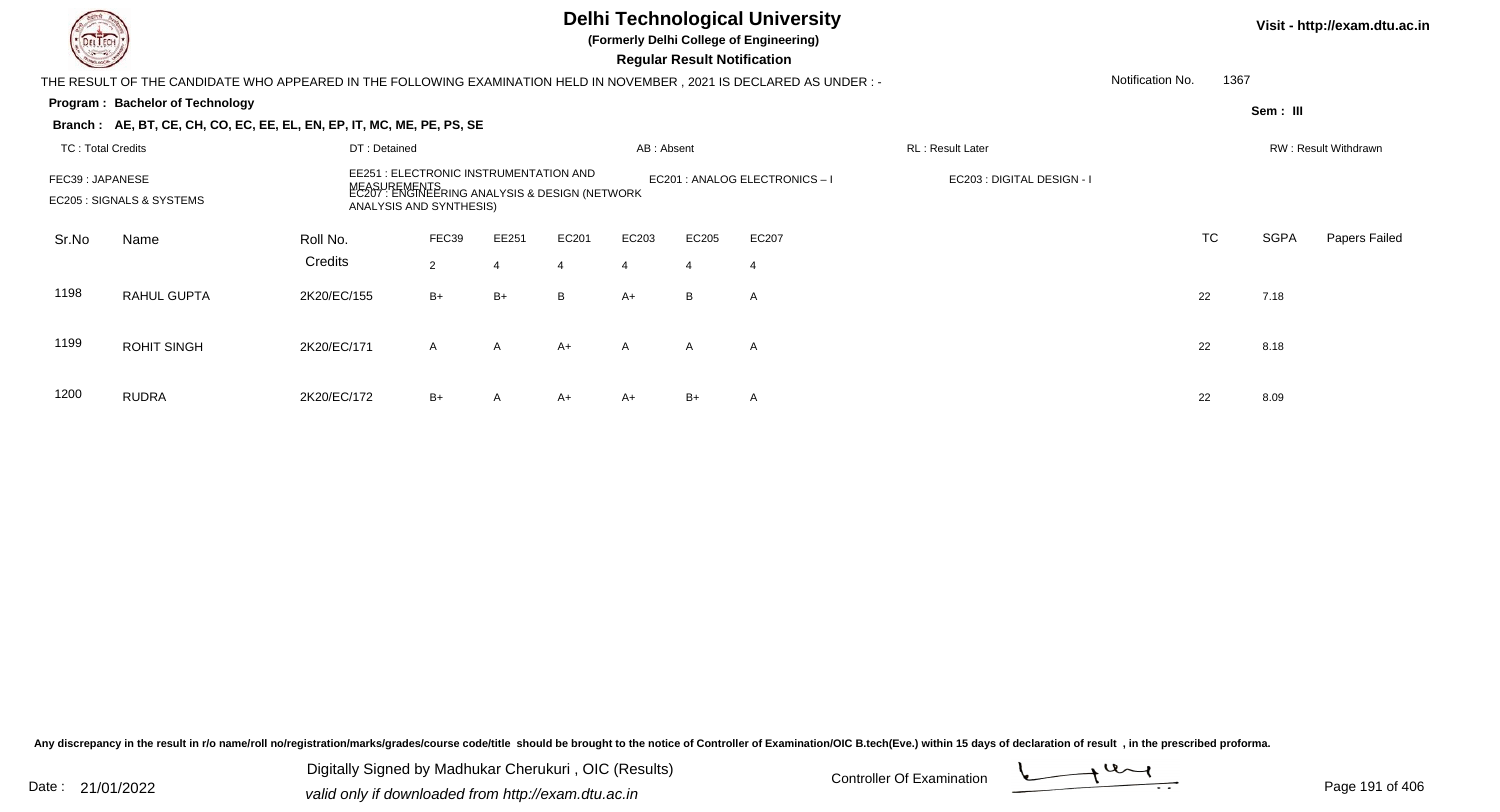| EL ECH                   |                                                                                                                      |                                                                                                                                     |                  |                |         |                | <b>Regular Result Notification</b> | <b>Delhi Technological University</b><br>(Formerly Delhi College of Engineering) |                            |                  |           | Visit - http://exam.dtu.ac.in |                      |
|--------------------------|----------------------------------------------------------------------------------------------------------------------|-------------------------------------------------------------------------------------------------------------------------------------|------------------|----------------|---------|----------------|------------------------------------|----------------------------------------------------------------------------------|----------------------------|------------------|-----------|-------------------------------|----------------------|
|                          | THE RESULT OF THE CANDIDATE WHO APPEARED IN THE FOLLOWING EXAMINATION HELD IN NOVEMBER, 2021 IS DECLARED AS UNDER :- |                                                                                                                                     |                  |                |         |                |                                    |                                                                                  |                            | Notification No. | 1367      |                               |                      |
|                          | Program: Bachelor of Technology                                                                                      |                                                                                                                                     |                  |                |         |                |                                    |                                                                                  |                            |                  |           | Sem: III                      |                      |
|                          | Branch: AE, BT, CE, CH, CO, EC, EE, EL, EN, EP, IT, MC, ME, PE, PS, SE                                               |                                                                                                                                     |                  |                |         |                |                                    |                                                                                  |                            |                  |           |                               |                      |
| <b>TC: Total Credits</b> |                                                                                                                      | DT: Detained                                                                                                                        |                  |                |         | AB: Absent     |                                    |                                                                                  | RL: Result Later           |                  |           |                               | RW: Result Withdrawn |
|                          | FEC3: PHYSICAL EDU SPORTS<br>EC205 : SIGNALS & SYSTEMS                                                               | EE251 : ELECTRONIC INSTRUMENTATION AND<br>MEASUREMENTS<br>EC207 : ENGINEERING ANALYSIS & DESIGN (NETWORK<br>ANALYSIS AND SYNTHESIS) |                  |                |         |                |                                    | EC201 : ANALOG ELECTRONICS-I                                                     | EC203 : DIGITAL DESIGN - I |                  |           |                               |                      |
| Sr.No                    | Name                                                                                                                 | Roll No.                                                                                                                            | FEC <sub>3</sub> | EE251          | EC201   | EC203          | EC205                              | EC207                                                                            |                            |                  | <b>TC</b> | <b>SGPA</b>                   | Papers Failed        |
|                          |                                                                                                                      | Credits                                                                                                                             | $2^{\circ}$      | $\overline{4}$ | 4       | $\overline{4}$ | 4                                  | $\overline{4}$                                                                   |                            |                  |           |                               |                      |
| 1201                     | <b>ABHI GAUR</b>                                                                                                     | 2K20/EC/06                                                                                                                          | A+               | $A+$           | A       | $A+$           | A+                                 | A                                                                                |                            | 22               |           | 8.64                          |                      |
| 1202                     | <b>AGAM SHARMA</b>                                                                                                   | 2K20/EC/16                                                                                                                          | $\mathsf{A}$     | $A+$           | $B+$    | $A+$           | A+                                 | $A+$                                                                             |                            | 22               |           | 8.55                          |                      |
| 1203                     | <b>AJAY GUPTA</b>                                                                                                    | 2K20/EC/17                                                                                                                          | A                | A              | $B+$    | B              | $\mathsf{A}$                       | A+                                                                               |                            | 22               |           | 7.64                          |                      |
| 1204                     | <b>ARYAN DUTT</b>                                                                                                    | 2K20/EC/55                                                                                                                          | $\mathsf{A}$     | $\mathsf O$    | $A+$    | $B+$           | A                                  | Α                                                                                |                            | 22               |           | 8.36                          |                      |
| 1205                     | DEEPANSHU TAMTA                                                                                                      | 2K20/EC/77                                                                                                                          | A                | A              | $B+$    | $\circ$        | $A+$                               | A+                                                                               |                            | 22               |           | 8.55                          |                      |
| 1206                     | <b>MANN SOM</b>                                                                                                      | 2K20/EC/120                                                                                                                         | A                | $\, {\bf B}$   | B       | $A+$           | $\mathsf{C}$                       | ${\rm C}$                                                                        |                            | 22               |           | 6.36                          |                      |
| 1207                     | S SUCHIT                                                                                                             | 2K20/EC/174                                                                                                                         | A+               | A              | A+      | A+             | A+                                 | Α                                                                                |                            | 22               |           | 8.64                          |                      |
| 1208                     | SHASHANK YADAV                                                                                                       | 2K20/EC/197                                                                                                                         | A+               | $\mathsf{A}$   | $\circ$ | $\mathsf{A}$   | A                                  | A                                                                                |                            | 22               |           | 8.45                          |                      |
| 1209                     | <b>VIPIN SINGH</b>                                                                                                   | 2K20/EC/232                                                                                                                         | P.               | $B+$           | A+      | B+             | A                                  | $\mathsf{A}$                                                                     |                            | 22               |           | 7.45                          |                      |
|                          |                                                                                                                      |                                                                                                                                     |                  |                |         |                |                                    |                                                                                  |                            |                  |           |                               |                      |

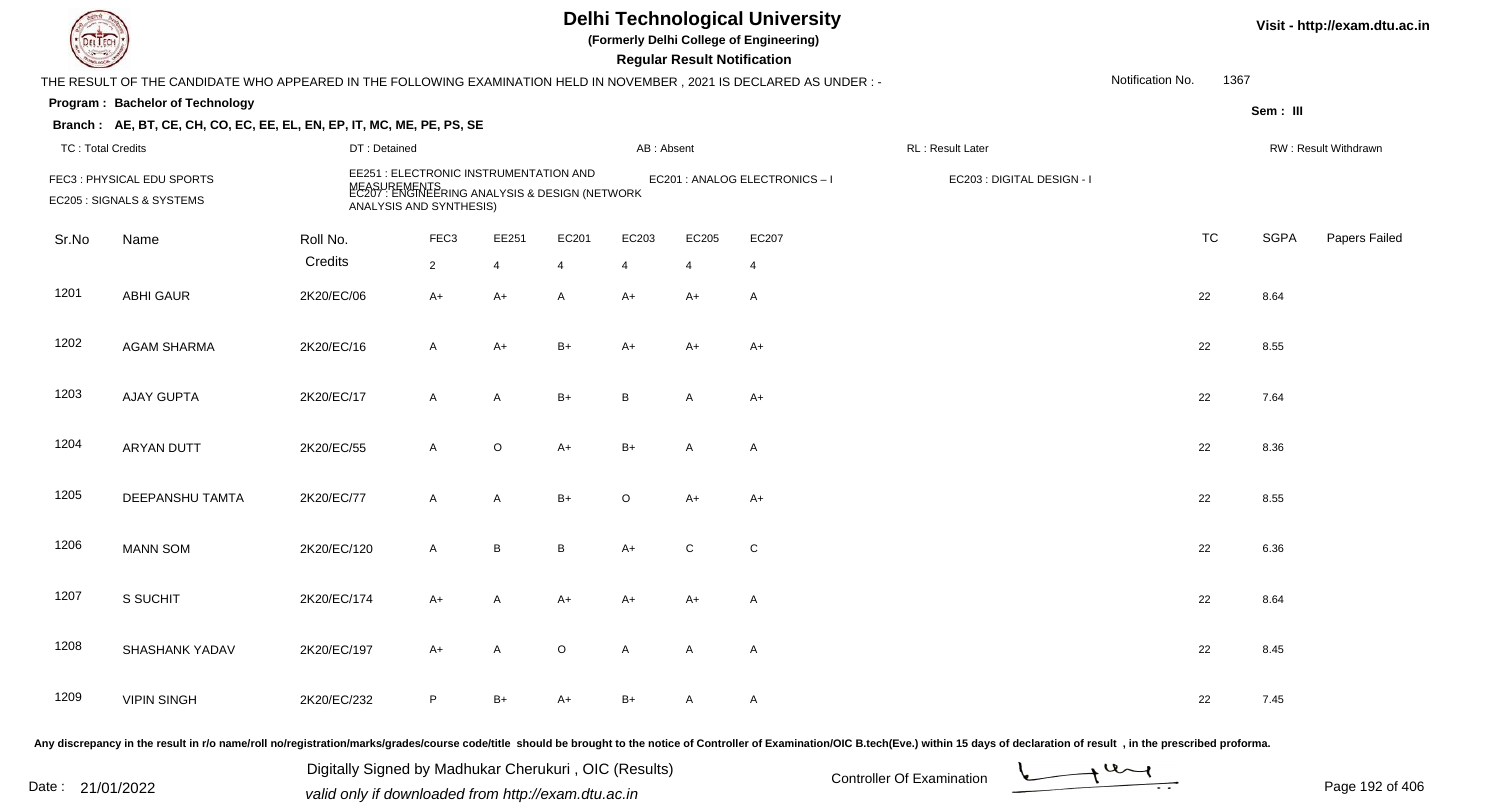|                          |                                                                                                                                                                                                                                         |              |                  |                |       |                | <b>Regular Result Notification</b> | <b>Delhi Technological University</b><br>(Formerly Delhi College of Engineering) |                            |                  |           |             | Visit - http://exam.dtu.ac.in |
|--------------------------|-----------------------------------------------------------------------------------------------------------------------------------------------------------------------------------------------------------------------------------------|--------------|------------------|----------------|-------|----------------|------------------------------------|----------------------------------------------------------------------------------|----------------------------|------------------|-----------|-------------|-------------------------------|
|                          | THE RESULT OF THE CANDIDATE WHO APPEARED IN THE FOLLOWING EXAMINATION HELD IN NOVEMBER , 2021 IS DECLARED AS UNDER : -                                                                                                                  |              |                  |                |       |                |                                    |                                                                                  |                            | Notification No. | 1367      |             |                               |
|                          | Program: Bachelor of Technology                                                                                                                                                                                                         |              |                  |                |       |                |                                    |                                                                                  |                            |                  |           | Sem: III    |                               |
|                          | Branch: AE, BT, CE, CH, CO, EC, EE, EL, EN, EP, IT, MC, ME, PE, PS, SE                                                                                                                                                                  |              |                  |                |       |                |                                    |                                                                                  |                            |                  |           |             |                               |
| <b>TC: Total Credits</b> |                                                                                                                                                                                                                                         | DT: Detained |                  |                |       | AB: Absent     |                                    |                                                                                  | <b>RL: Result Later</b>    |                  |           |             | RW: Result Withdrawn          |
|                          | EE251 : ELECTRONIC INSTRUMENTATION AND<br>FEC3: PHYSICAL EDU SPORTS<br>MEASUREMENTS<br>EC207 : ENGINEERING ANALYSIS & DESIGN (NETWORK<br>EC205 : SIGNALS & SYSTEMS<br>ANALYSIS AND SYNTHESIS)                                           |              |                  |                |       |                |                                    | EC201 : ANALOG ELECTRONICS - I                                                   | EC203 : DIGITAL DESIGN - I |                  |           |             |                               |
| Sr.No                    | Name                                                                                                                                                                                                                                    | Roll No.     | FEC <sub>3</sub> | EE251          | EC201 | EC203          | EC205                              | EC207                                                                            |                            |                  | <b>TC</b> | <b>SGPA</b> | Papers Failed                 |
|                          |                                                                                                                                                                                                                                         | Credits      | $\overline{2}$   | $\overline{4}$ | 4     | 4              |                                    | 4                                                                                |                            |                  |           |             |                               |
|                          |                                                                                                                                                                                                                                         |              | P                | $B+$           | A+    | $B+$           | A                                  | A                                                                                |                            |                  | 22        | 7.45        |                               |
|                          | EE251 : ELECTRONIC INSTRUMENTATION AND<br>EC201 : ANALOG ELECTRONICS - I<br>FEC40: GERMAN<br>EC203 : DIGITAL DESIGN - I<br>JREMENTS<br>: ENGINEERING ANALYSIS & DESIGN (NETWORK<br>EC205 : SIGNALS & SYSTEMS<br>ANALYSIS AND SYNTHESIS) |              |                  |                |       |                |                                    |                                                                                  |                            |                  |           |             |                               |
| Sr.No                    | Name                                                                                                                                                                                                                                    | Roll No.     | FEC40            | EE251          | EC201 | EC203          | EC205                              | EC207                                                                            |                            |                  | <b>TC</b> | <b>SGPA</b> | Papers Failed                 |
|                          |                                                                                                                                                                                                                                         | Credits      | $\overline{2}$   | $\overline{4}$ |       | $\overline{4}$ | 4                                  | $\overline{4}$                                                                   |                            |                  |           |             |                               |
| 1210                     | <b>AMAN KUJUR</b>                                                                                                                                                                                                                       | 2K20/EC/21   | $A+$             | $A+$           | A     | $B+$           | $B+$                               | A                                                                                |                            |                  | 22        | 7.91        |                               |
| 1211                     | <b>BHUSHAN KUMAR</b>                                                                                                                                                                                                                    | 2K20/EC/68   | A+               | O              | O     | $\circ$        | $\circ$                            | $A+$                                                                             |                            |                  | 22        | 9.73        |                               |

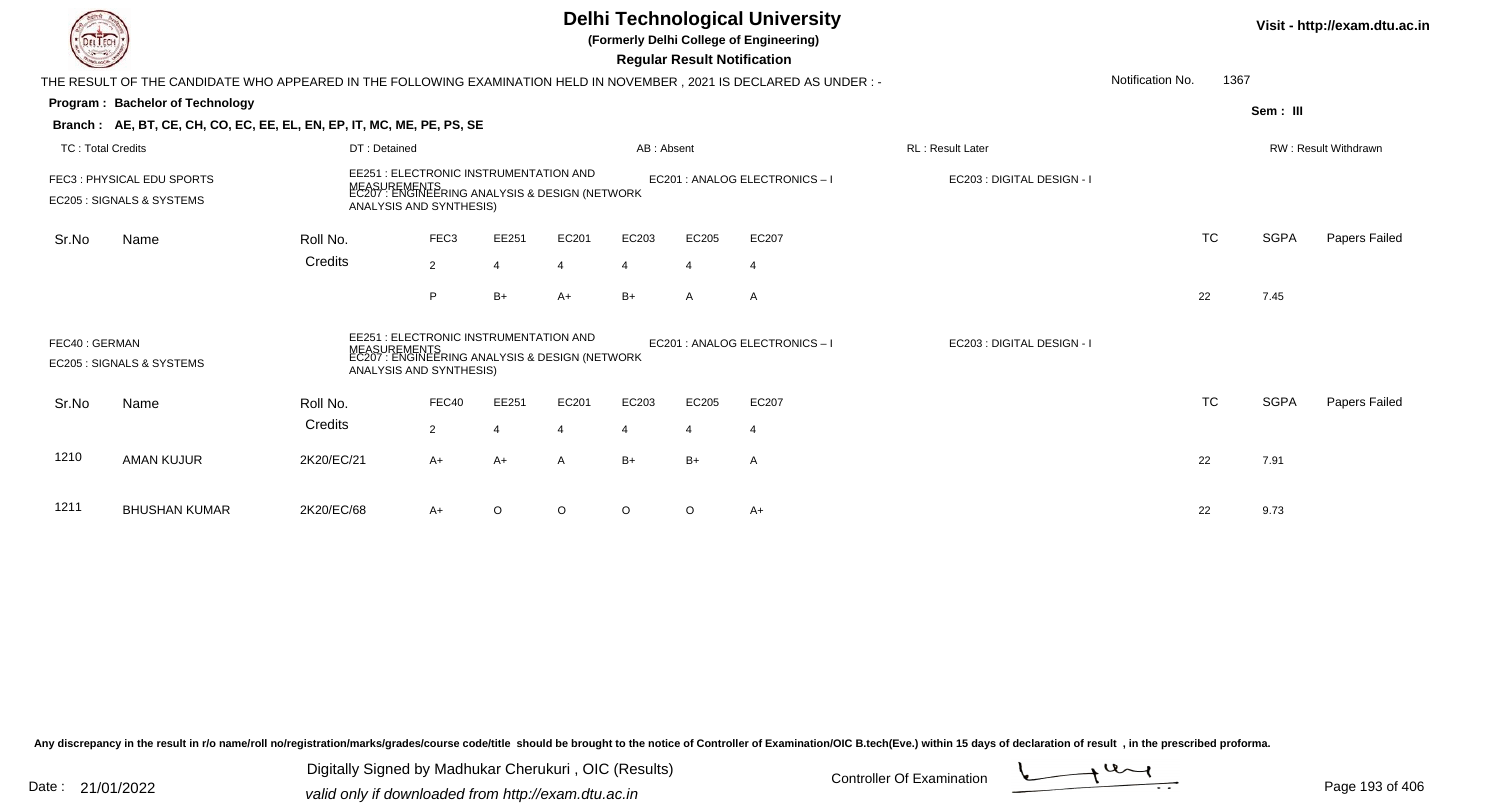| L LECH                   |                                                                                                                      |                     |                                                                                                                                     |                         |                         |                         | <b>Regular Result Notification</b> | <b>Delhi Technological University</b><br>(Formerly Delhi College of Engineering) |                            |                  |           | Visit - http://exam.dtu.ac.in |                      |
|--------------------------|----------------------------------------------------------------------------------------------------------------------|---------------------|-------------------------------------------------------------------------------------------------------------------------------------|-------------------------|-------------------------|-------------------------|------------------------------------|----------------------------------------------------------------------------------|----------------------------|------------------|-----------|-------------------------------|----------------------|
|                          | THE RESULT OF THE CANDIDATE WHO APPEARED IN THE FOLLOWING EXAMINATION HELD IN NOVEMBER, 2021 IS DECLARED AS UNDER :- |                     |                                                                                                                                     |                         |                         |                         |                                    |                                                                                  |                            | Notification No. | 1367      |                               |                      |
|                          | Program: Bachelor of Technology<br>Branch: AE, BT, CE, CH, CO, EC, EE, EL, EN, EP, IT, MC, ME, PE, PS, SE            |                     |                                                                                                                                     |                         |                         |                         |                                    |                                                                                  |                            |                  |           | Sem: III                      |                      |
| <b>TC: Total Credits</b> |                                                                                                                      | DT: Detained        |                                                                                                                                     |                         |                         | AB: Absent              |                                    |                                                                                  | RL: Result Later           |                  |           |                               | RW: Result Withdrawn |
|                          | FEC45 : ENGINEERING EXPLORATION<br>EC205 : SIGNALS & SYSTEMS                                                         |                     | EE251 : ELECTRONIC INSTRUMENTATION AND<br>MEASUREMENTS<br>EC207 : ENGINEERING ANALYSIS & DESIGN (NETWORK<br>ANALYSIS AND SYNTHESIS) |                         |                         |                         |                                    | EC201 : ANALOG ELECTRONICS-I                                                     | EC203 : DIGITAL DESIGN - I |                  |           |                               |                      |
| Sr.No                    | Name                                                                                                                 | Roll No.<br>Credits | FEC45<br>$\overline{2}$                                                                                                             | EE251<br>$\overline{4}$ | EC201<br>$\overline{4}$ | EC203<br>$\overline{4}$ | EC205<br>$\overline{4}$            | EC207<br>$\overline{4}$                                                          |                            |                  | <b>TC</b> | <b>SGPA</b>                   | Papers Failed        |
| 1212                     | MD ZEESHAN EQBAL                                                                                                     | 2K20/EC/123         | $\circ$                                                                                                                             | A                       | $\circ$                 | $A+$                    | A                                  | $A+$                                                                             |                            |                  | 22        | 8.91                          |                      |
| 1213                     | PIYUSH GOENKA                                                                                                        | 2K20/EC/143         | $\circ$                                                                                                                             | A                       | $A+$                    | $A+$                    | $\circ$                            | $A+$                                                                             |                            |                  | 22        | 9.09                          |                      |
| 1214                     | <b>RACHIT MIMROT</b>                                                                                                 | 2K20/EC/153         | $A+$                                                                                                                                | $B+$                    | $B+$                    | A                       | $B+$                               | B                                                                                |                            |                  | 22        | 7.18                          |                      |
| 1215                     | RAHUL KUMAR                                                                                                          | 2K20/EC/156         | $\circ$                                                                                                                             | $B+$                    | A                       | $\mathsf{A}$            | A                                  | $\mathsf{A}$                                                                     |                            |                  | 22        | 8.00                          |                      |
| 1216                     | <b>RISHABH JAIN</b>                                                                                                  | 2K20/EC/162         | $\circ$                                                                                                                             | $A+$                    | A+                      | $A+$                    | $\circ$                            | $A+$                                                                             |                            |                  | 22        | 9.27                          |                      |
| 1217                     | SAGAR BANSAL                                                                                                         | 2K20/EC/177         | O                                                                                                                                   | A                       | A+                      | $A+$                    | $\circ$                            | $A+$                                                                             |                            |                  | 22        | 9.09                          |                      |
| 1218                     | <b>VIVEK SINGH</b>                                                                                                   | 2K20/EC/238         | O                                                                                                                                   | A                       | A                       | A                       | A+                                 | A                                                                                |                            |                  | 22        | 8.36                          |                      |

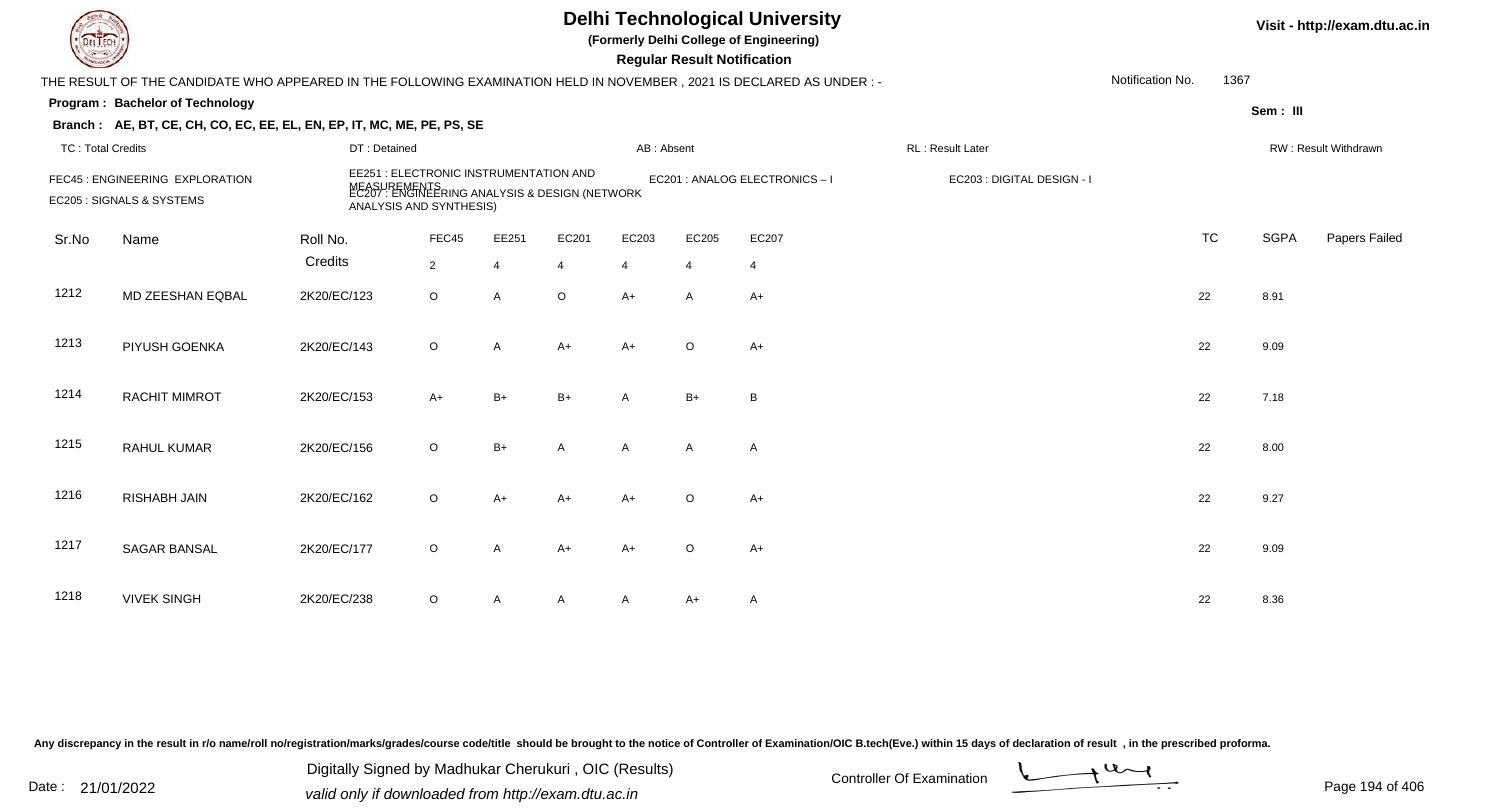| DEL TECH                 |                                                                                                                      |                                                                                                                                     |                |                |                | Visit - http://exam.dtu.ac.in |                                    |                              |                                                                                                                                                                                                                                |                  |              |             |                                           |
|--------------------------|----------------------------------------------------------------------------------------------------------------------|-------------------------------------------------------------------------------------------------------------------------------------|----------------|----------------|----------------|-------------------------------|------------------------------------|------------------------------|--------------------------------------------------------------------------------------------------------------------------------------------------------------------------------------------------------------------------------|------------------|--------------|-------------|-------------------------------------------|
|                          | THE RESULT OF THE CANDIDATE WHO APPEARED IN THE FOLLOWING EXAMINATION HELD IN NOVEMBER, 2021 IS DECLARED AS UNDER :- |                                                                                                                                     |                |                |                |                               | <b>Regular Result Notification</b> |                              |                                                                                                                                                                                                                                | Notification No. | 1367         |             |                                           |
|                          | Program: Bachelor of Technology                                                                                      |                                                                                                                                     |                |                |                |                               |                                    |                              |                                                                                                                                                                                                                                |                  |              | Sem: III    |                                           |
|                          | Branch: AE, BT, CE, CH, CO, EC, EE, EL, EN, EP, IT, MC, ME, PE, PS, SE                                               |                                                                                                                                     |                |                |                |                               |                                    |                              |                                                                                                                                                                                                                                |                  |              |             |                                           |
| <b>TC: Total Credits</b> |                                                                                                                      | DT: Detained                                                                                                                        |                |                |                | AB: Absent                    |                                    |                              | RL: Result Later                                                                                                                                                                                                               |                  |              |             | RW: Result Withdrawn                      |
|                          | FEC46 : TECHNICAL COMMUNICATION<br>EC205 : SIGNALS & SYSTEMS                                                         | EE251 : ELECTRONIC INSTRUMENTATION AND<br>MEASUREMENTS<br>EC207 : ENGINEERING ANALYSIS & DESIGN (NETWORK<br>ANALYSIS AND SYNTHESIS) |                |                |                |                               |                                    | EC201 : ANALOG ELECTRONICS-I | EC203 : DIGITAL DESIGN - I                                                                                                                                                                                                     |                  |              |             |                                           |
| Sr.No                    | Name                                                                                                                 | Roll No.                                                                                                                            | FEC46          | EE251          | EC201          | EC203                         | EC205                              | EC207                        |                                                                                                                                                                                                                                |                  | <b>TC</b>    | <b>SGPA</b> | Papers Failed                             |
|                          |                                                                                                                      | Credits                                                                                                                             | $\overline{2}$ | $\overline{4}$ | 4              | 4                             | $\overline{4}$                     | $\overline{4}$               |                                                                                                                                                                                                                                |                  |              |             |                                           |
| 1219                     | <b>ANIKET SINGH</b>                                                                                                  | 2K20/EC/31                                                                                                                          | $A+$           | $A+$           | $B+$           | $B+$                          | A                                  | $\overline{A}$               |                                                                                                                                                                                                                                |                  | 22           | 7.91        |                                           |
| 1220                     | ANSH JINDAL                                                                                                          | 2K20/EC/32                                                                                                                          | $\mathsf{A}$   | A              | $B+$           | $B+$                          | $B+$                               | $B+$                         |                                                                                                                                                                                                                                |                  | 22           | 7.27        |                                           |
| 1221                     | ANURAG HOODA                                                                                                         | 2K20/EC/39                                                                                                                          | $A+$           | $A+$           | $\overline{A}$ | $B+$                          | $B+$                               | $\overline{A}$               |                                                                                                                                                                                                                                |                  | 22           | 7.91        |                                           |
| 1222                     | ANURAG KUMAR MISHRA                                                                                                  | 2K20/EC/41                                                                                                                          | $A+$           | A              | $B+$           | B                             | A                                  | $\overline{A}$               |                                                                                                                                                                                                                                |                  | 22           | 7.55        |                                           |
| 1223                     | APOORV GUPTA                                                                                                         | 2K20/EC/43                                                                                                                          | F.             | F.             | F.             | E                             | F                                  | $\mathsf{F}$                 |                                                                                                                                                                                                                                |                  | $\mathbf{0}$ | 0.00        | FEC46EE251, EC201,<br>EC203, EC205, EC207 |
| 1224                     | <b>ARNAV AGRAWAL</b>                                                                                                 | 2K20/EC/45                                                                                                                          | $A+$           | A              | $B+$           | B.                            | A                                  | $A+$                         |                                                                                                                                                                                                                                |                  | 22           | 7.73        |                                           |
| 1225                     | <b>ARYAN CIBU</b>                                                                                                    | 2K20/EC/54                                                                                                                          | A+             | $B+$           | F              | F                             | C                                  | P                            |                                                                                                                                                                                                                                |                  | 14           | 3.73        | EC201,<br>EC203,                          |
| 1226                     | <b>DEEPAK KUMAR</b>                                                                                                  | 2K20/EC/75                                                                                                                          | $A+$           | A              | $B+$           | $A+$                          | $B+$                               | $\mathsf{A}$                 |                                                                                                                                                                                                                                |                  | 22           | 7.91        |                                           |
| 1227                     | <b>HARSHIT JAWDA</b>                                                                                                 | 2K20/EC/94                                                                                                                          | A+             | A              | B+             | $\circ$                       | $B+$                               | $A+$                         |                                                                                                                                                                                                                                |                  | 22           | 8.27        |                                           |
|                          |                                                                                                                      |                                                                                                                                     |                |                |                |                               |                                    |                              | Any discrepancy in the result in r/o name/roll no/registration/marks/grades/course code/title should be brought to the notice of Controller of Examination/OIC B.tech(Eve.) within 15 days of declaration of result , in the p |                  |              |             |                                           |

Date : 21/01/2022 Digital Digital of Microsofted Chemical Controller Of Examination Determination Page 195 of 40 Digitally Signed by Madhukar Cherukuri , OIC (Results)

Page 195 of 406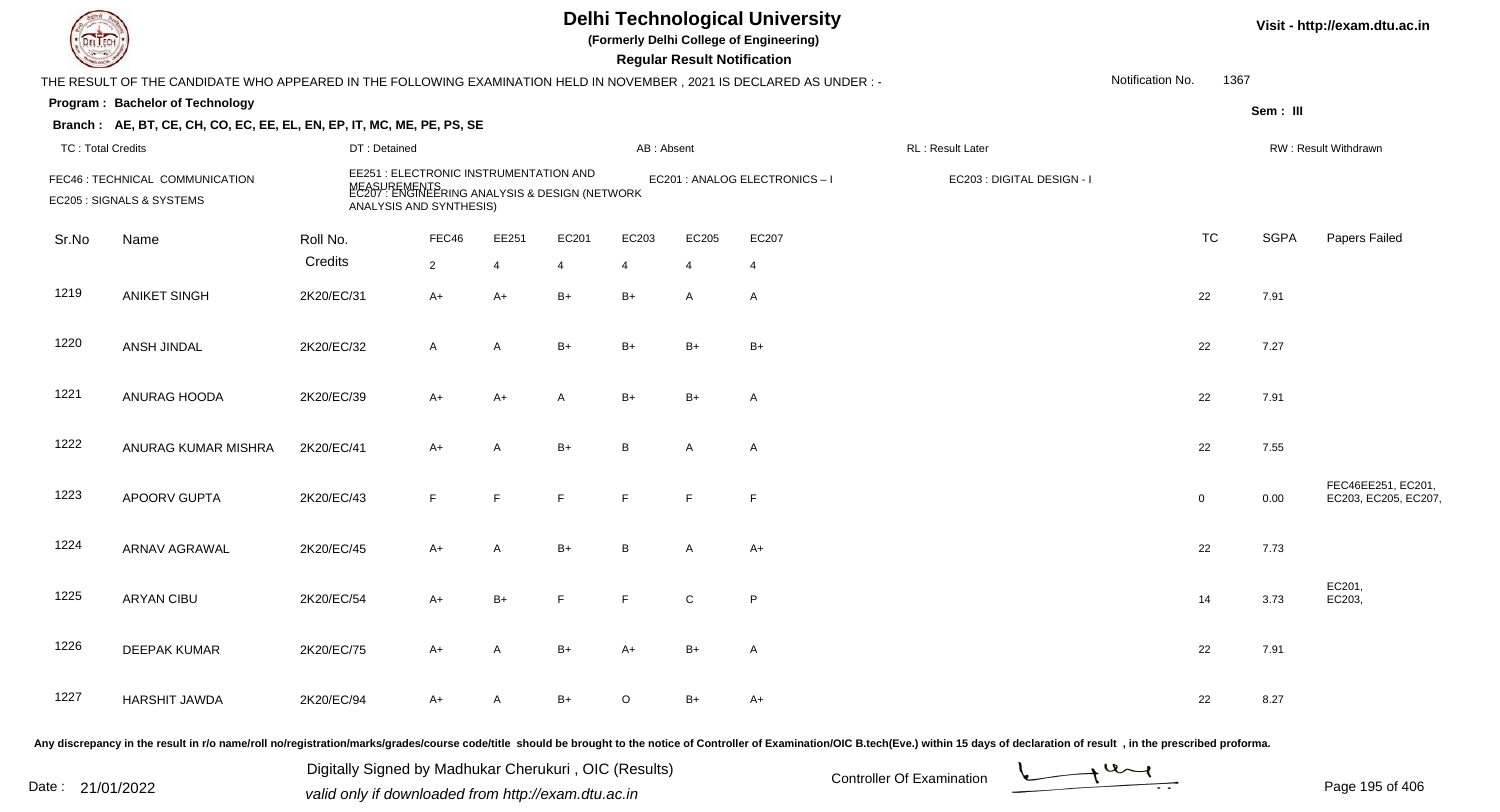|                          | <b>Delhi Technological University</b><br>(Formerly Delhi College of Engineering)<br><b>Regular Result Notification</b> |              |                                                                                                                           |                |       |                |                |                                |                            |                  |           | Visit - http://exam.dtu.ac.in |                      |  |
|--------------------------|------------------------------------------------------------------------------------------------------------------------|--------------|---------------------------------------------------------------------------------------------------------------------------|----------------|-------|----------------|----------------|--------------------------------|----------------------------|------------------|-----------|-------------------------------|----------------------|--|
|                          | THE RESULT OF THE CANDIDATE WHO APPEARED IN THE FOLLOWING EXAMINATION HELD IN NOVEMBER , 2021 IS DECLARED AS UNDER : - |              |                                                                                                                           |                |       |                |                |                                |                            | Notification No. | 1367      |                               |                      |  |
|                          | Program: Bachelor of Technology                                                                                        |              |                                                                                                                           |                |       |                |                |                                |                            |                  |           | Sem: III                      |                      |  |
|                          | Branch: AE, BT, CE, CH, CO, EC, EE, EL, EN, EP, IT, MC, ME, PE, PS, SE                                                 |              |                                                                                                                           |                |       |                |                |                                |                            |                  |           |                               |                      |  |
| <b>TC: Total Credits</b> |                                                                                                                        | DT: Detained |                                                                                                                           |                |       | AB: Absent     |                |                                | RL: Result Later           |                  |           |                               | RW: Result Withdrawn |  |
|                          | FEC46 : TECHNICAL COMMUNICATION<br>EC205 : SIGNALS & SYSTEMS                                                           | NEASU        | EE251 : ELECTRONIC INSTRUMENTATION AND<br>JREMENTS<br>: ENGINEERING ANALYSIS & DESIGN (NETWORK<br>ANALYSIS AND SYNTHESIS) |                |       |                |                | EC201 : ANALOG ELECTRONICS - I | EC203 : DIGITAL DESIGN - I |                  |           |                               |                      |  |
| Sr.No                    | Name                                                                                                                   | Roll No.     | FEC46                                                                                                                     | EE251          | EC201 | EC203          | EC205          | EC207                          |                            |                  | <b>TC</b> | <b>SGPA</b>                   | Papers Failed        |  |
|                          |                                                                                                                        | Credits      | $\overline{2}$                                                                                                            | $\overline{4}$ | 4     | $\overline{4}$ | $\overline{4}$ | $\overline{4}$                 |                            |                  |           |                               |                      |  |
|                          |                                                                                                                        |              | $A+$                                                                                                                      | $\mathsf{A}$   | $B+$  | $\circ$        | $B+$           | $A+$                           |                            |                  | 22        | 8.27                          |                      |  |
| 1228                     | <b>KESHAV MOHAN</b>                                                                                                    | 2K20/EC/107  | A                                                                                                                         | $B+$           | $B+$  | $A+$           | $\mathsf{A}$   | $\mathsf{A}$                   |                            |                  | 22        | 7.82                          |                      |  |
| 1229                     | LAKSHYA SINGH CHUPHAL                                                                                                  | 2K20/EC/114  | $\circ$                                                                                                                   | $\mathsf{A}$   | A     | $A+$           | $\circ$        | $\circ$                        |                            |                  | 22        | 9.09                          |                      |  |
| 1230                     | SAHIL                                                                                                                  | 2K20/EC/179  | A+                                                                                                                        | $\mathsf{A}$   | A     | $A+$           | A              | A                              |                            |                  | 22        | 8.27                          |                      |  |

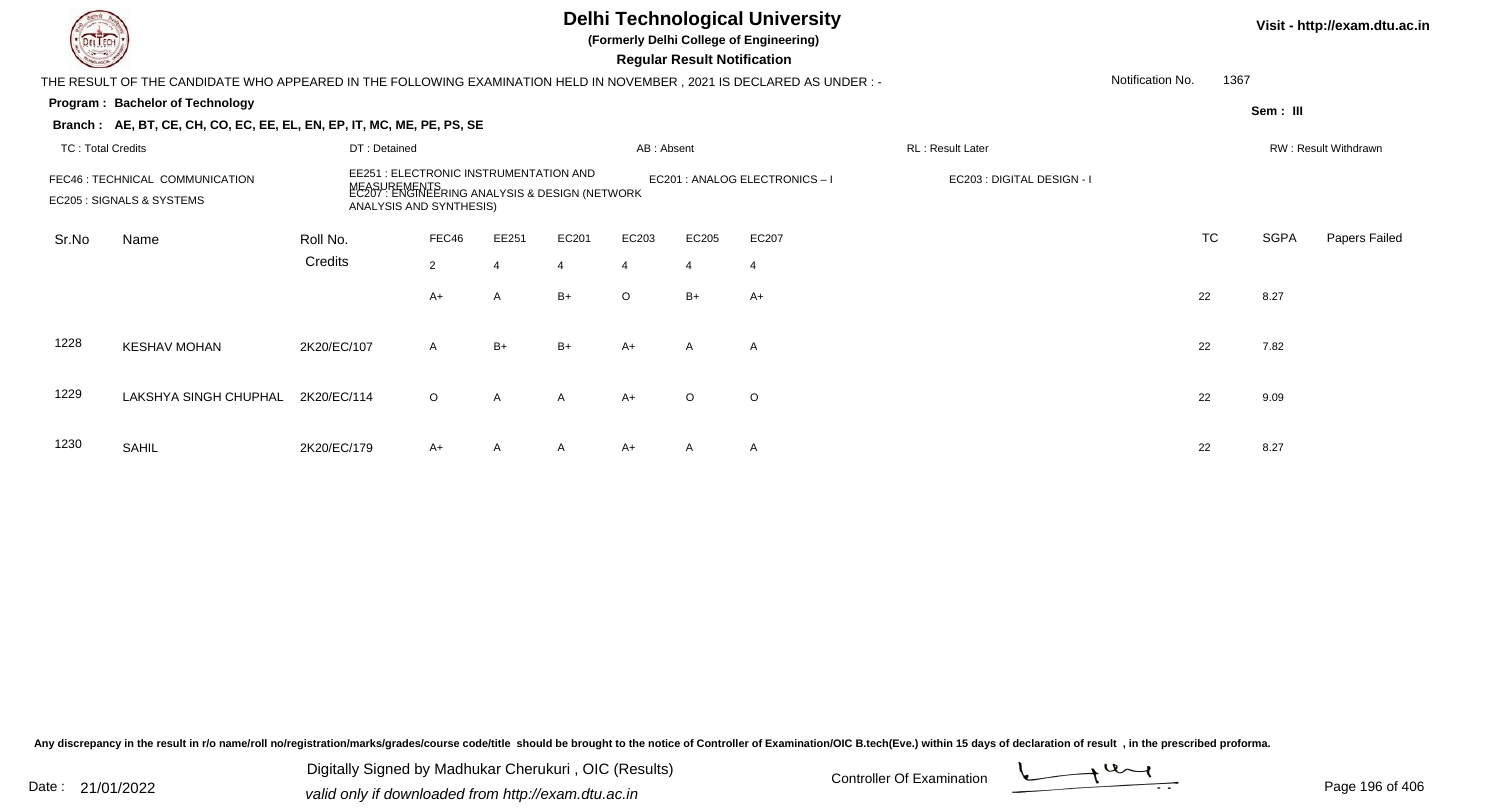### **Delhi Technological University**

**(Formerly Delhi College of Engineering)**

 **Regular Result Notification**

#### **Visit - http://exam.dtu.ac.in**

**Program : Bachelor of TechnologySem : III Branch : AE, BT, CE, CH, CO, EC, EE, EL, EN, EP, IT, MC, ME, PE, PS, SE**THE RESULT OF THE CANDIDATE WHO APPEARED IN THE FOLLOWING EXAMINATION HELD IN NOVEMBER , 2021 IS DECLARED AS UNDER : -TC : Total Credits DT : Detainedd AB : Absent RL : Result Later RW : Result Withdrawn Notification No. 1367Sr.NoName Roll No. **Credits** FEC47 : VALUE DRIVEN LEADERSHIP EE251 : ELECTRONIC INSTRUMENTATION AND MEASUREMENTS EC201 : ANALOG ELECTRONICS – I EC203 : DIGITAL DESIGN - I EC205 : SIGNALS & SYSTEMS EC207 : ENGINEERING ANALYSIS & DESIGN (NETWORK ANALYSIS AND SYNTHESIS) FEC47 EE251 EC201 EC203 EC205 EC207 TCTC SGPA Papers Failed 22 4 4 4 4 4 1231 SAKSHUM SINGH GUSAINN 2K20/EC/182 A+ A A+ A+ O A 1232 SAMARTH GAUTAMM 2K20/EC/183 A+ A A+ A+ A+ A+ A+ A+ C 22 8.82 1233 VANSH CHADHAA 2K20/EC/226 A+ A+ O A+ A+ O 22 9.36 1234 VISHUU 2K20/EC/236 A+ A A A A A A+ 22 8.27

Any discrepancy in the result in r/o name/roll no/registration/marks/grades/course code/title should be brought to the notice of Controller of Examination/OIC B.tech(Eve.) within 15 days of declaration of result , in the p

Date : 21/01/2022 Digital Digital of Microsofted Chemical Controller Of Examination Determination Page 197 of 40 Digitally Signed by Madhukar Cherukuri , OIC (Results)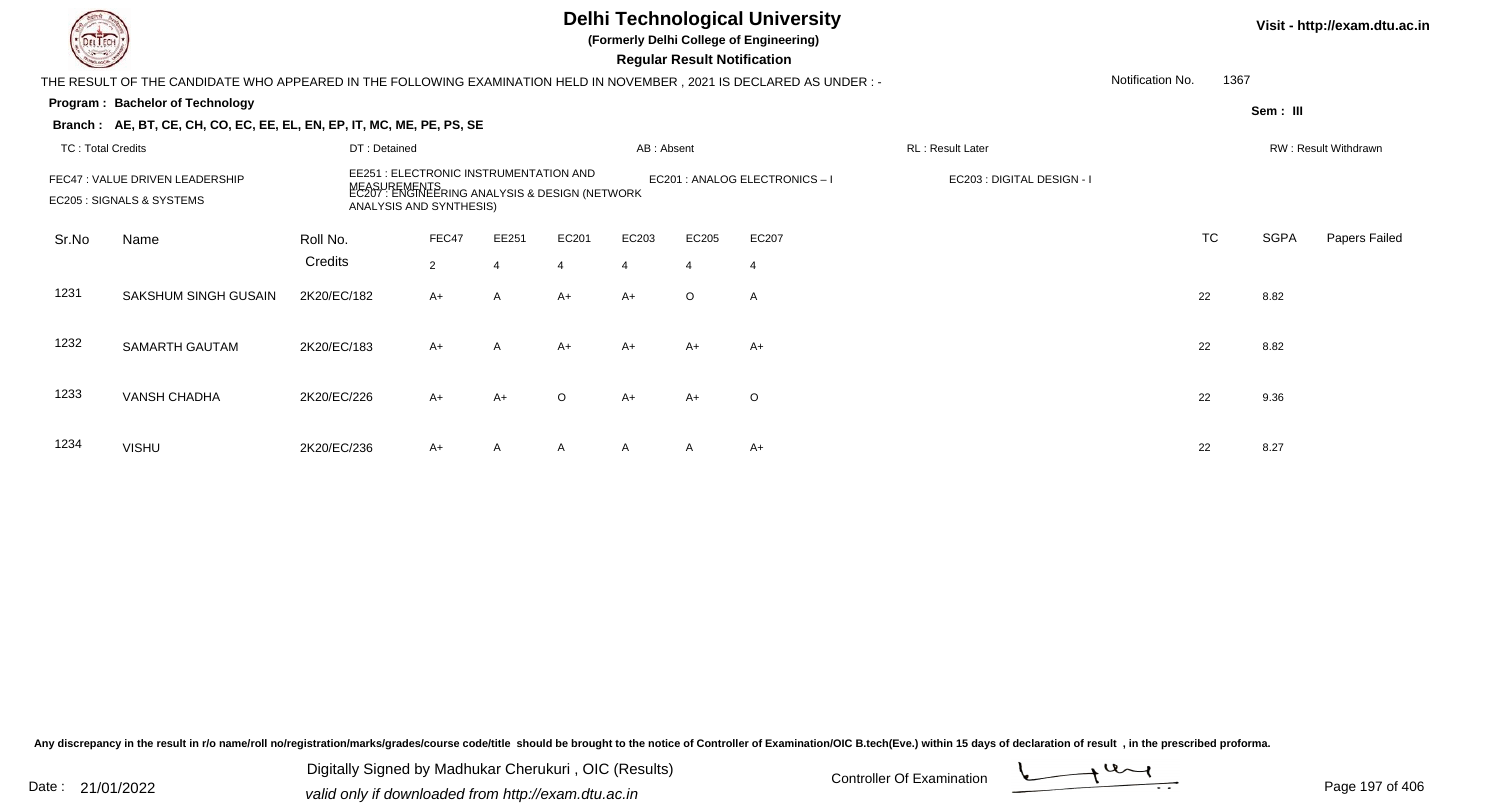# **Delhi Technological University**

**(Formerly Delhi College of Engineering)**

 **Regular Result Notification**

| $\sim$                   |                                                                                                                      |             |                                                                                                                                           |                |       |                |            | Regular Result Notification |                              |                            |                  |           |             |                      |
|--------------------------|----------------------------------------------------------------------------------------------------------------------|-------------|-------------------------------------------------------------------------------------------------------------------------------------------|----------------|-------|----------------|------------|-----------------------------|------------------------------|----------------------------|------------------|-----------|-------------|----------------------|
|                          | THE RESULT OF THE CANDIDATE WHO APPEARED IN THE FOLLOWING EXAMINATION HELD IN NOVEMBER, 2021 IS DECLARED AS UNDER :- |             |                                                                                                                                           |                |       |                |            |                             |                              |                            | Notification No. | 1367      |             |                      |
|                          | Program: Bachelor of Technology                                                                                      |             |                                                                                                                                           |                |       |                |            |                             |                              |                            |                  |           | Sem: III    |                      |
|                          | Branch: AE, BT, CE, CH, CO, EC, EE, EL, EN, EP, IT, MC, ME, PE, PS, SE                                               |             |                                                                                                                                           |                |       |                |            |                             |                              |                            |                  |           |             |                      |
| <b>TC: Total Credits</b> |                                                                                                                      |             | DT: Detained                                                                                                                              |                |       |                | AB: Absent |                             |                              | RL: Result Later           |                  |           |             | RW: Result Withdrawn |
|                          | FEC48 : INTRODUCTION TO BIOLOGICAL SCIENCE<br>EC205 : SIGNALS & SYSTEMS                                              |             | <b>EE251: ELECTRONIC INSTRUMENTATION AND</b><br>MEASUREMENTS<br>EC207 : ENGINEERING ANALYSIS & DESIGN (NETWORK<br>ANALYSIS AND SYNTHESIS) |                |       |                |            |                             | EC201 : ANALOG ELECTRONICS-I | EC203 : DIGITAL DESIGN - I |                  |           |             |                      |
| Sr.No                    | Name                                                                                                                 | Roll No.    |                                                                                                                                           | FEC48          | EE251 | EC201          | EC203      | EC205                       | EC207                        |                            |                  | <b>TC</b> | <b>SGPA</b> | Papers Failec        |
|                          |                                                                                                                      | Credits     |                                                                                                                                           | $\overline{2}$ | 4     | $\overline{4}$ | 4          | $\overline{4}$              | 4                            |                            |                  |           |             |                      |
| 1235                     | <b>AYUSH SONI</b>                                                                                                    | 2K20/EC/63  |                                                                                                                                           | $\circ$        | $A+$  | $A+$           | $A+$       | A                           | $A+$                         |                            |                  | 22        | 8.91        |                      |
| 1236                     | <b>HARISH TRIPATHI</b>                                                                                               | 2K20/EC/88  |                                                                                                                                           | $\circ$        | A     | $B+$           | $A+$       | $B+$                        | $A+$                         |                            |                  | 22        | 8.18        |                      |
| 1237                     | <b>HEMANT KUMAR</b>                                                                                                  | 2K20/EC/96  |                                                                                                                                           | $\circ$        | A     | A              | $A+$       | $B+$                        | A                            |                            |                  | 22        | 8.18        |                      |
| 1238                     | <b>MRIDUL KUMAR</b>                                                                                                  | 2K20/EC/125 |                                                                                                                                           | $\circ$        | A     | A              | $A+$       | A+                          | $A+$                         |                            |                  | 22        | 8.73        |                      |
| 1239                     | <b>NAMAN GOYAL</b>                                                                                                   | 2K20/EC/127 |                                                                                                                                           | $\circ$        | A+    | $A+$           | O          | Α                           | Α                            |                            |                  | 22        | 8.91        |                      |
| 1240                     | RAHUL YADAV                                                                                                          | 2K20/EC/158 |                                                                                                                                           | $\circ$        | $A+$  | $B+$           | A          | $B+$                        | Α                            |                            |                  | 22        | 8.00        |                      |
| 1241                     | SHIVAM AGGARWAL                                                                                                      | 2K20/EC/200 |                                                                                                                                           | $\circ$        | $B+$  | $B+$           | $B+$       | A                           | Α                            |                            |                  | 22        | 7.64        |                      |

Any discrepancy in the result in r/o name/roll no/registration/marks/grades/course code/title should be brought to the notice of Controller of Examination/OIC B.tech(Eve.) within 15 days of declaration of result, in the pr

Date : 21/01/2022 Digital Digital of Microsofted Chemical Controller Of Examination Determination Page 198 of 40 Digitally Signed by Madhukar Cherukuri , OIC (Results)

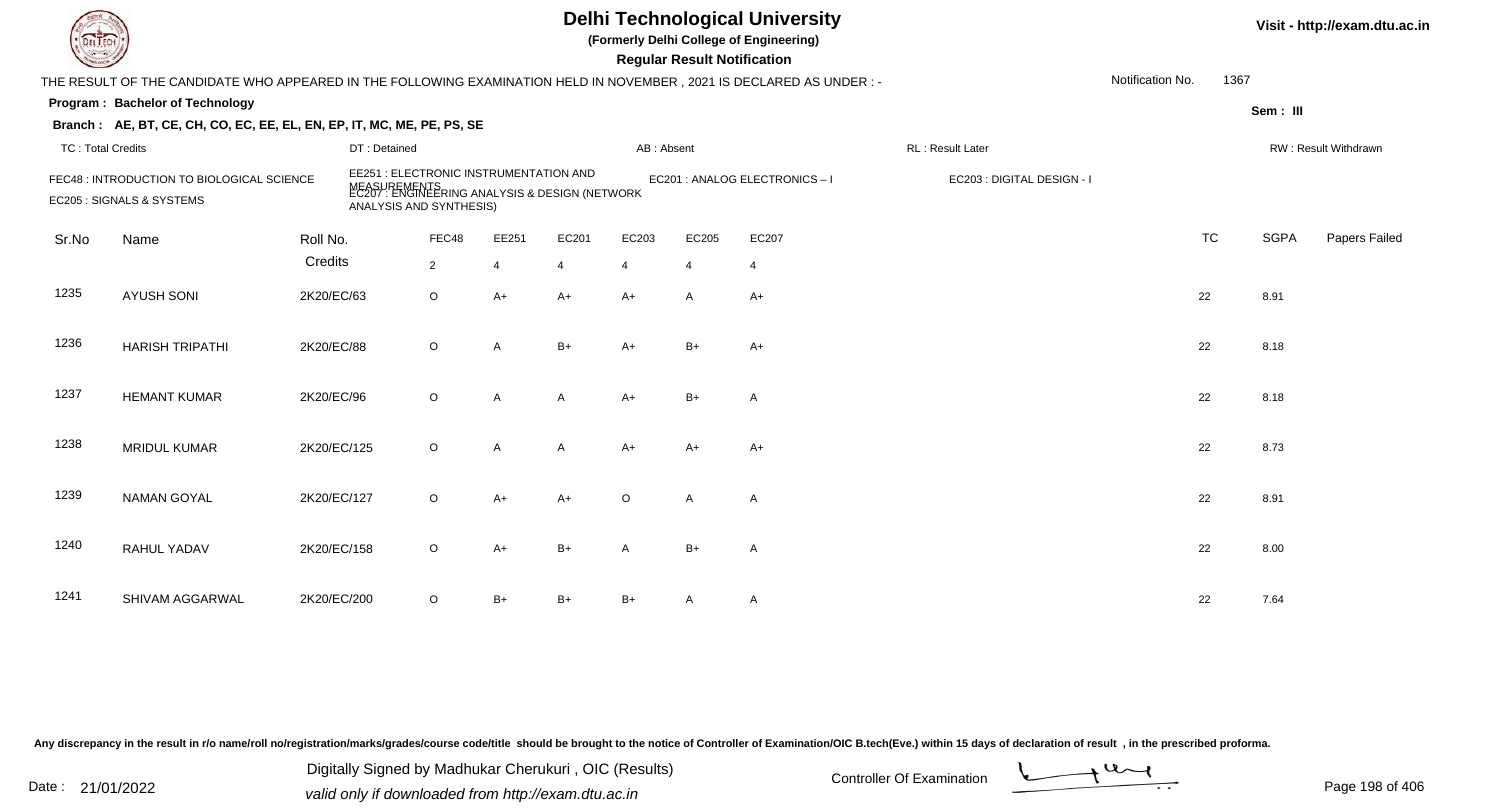| <b>DELTECH</b>           |                                                                                                                      |              |                                                                                                                                           |                |                |                |                         | <b>Delhi Technological University</b><br>(Formerly Delhi College of Engineering)<br><b>Regular Result Notification</b> |                            |                  |             | Visit - http://exam.dtu.ac.in |
|--------------------------|----------------------------------------------------------------------------------------------------------------------|--------------|-------------------------------------------------------------------------------------------------------------------------------------------|----------------|----------------|----------------|-------------------------|------------------------------------------------------------------------------------------------------------------------|----------------------------|------------------|-------------|-------------------------------|
|                          | THE RESULT OF THE CANDIDATE WHO APPEARED IN THE FOLLOWING EXAMINATION HELD IN NOVEMBER, 2021 IS DECLARED AS UNDER :- |              |                                                                                                                                           |                |                |                |                         |                                                                                                                        |                            | Notification No. | 1367        |                               |
|                          | Program: Bachelor of Technology                                                                                      |              |                                                                                                                                           |                |                |                |                         |                                                                                                                        |                            |                  | Sem: III    |                               |
|                          | Branch: AE, BT, CE, CH, CO, EC, EE, EL, EN, EP, IT, MC, ME, PE, PS, SE                                               |              |                                                                                                                                           |                |                |                |                         |                                                                                                                        |                            |                  |             |                               |
| <b>TC: Total Credits</b> |                                                                                                                      | DT: Detained |                                                                                                                                           |                |                | AB: Absent     |                         |                                                                                                                        | <b>RL</b> : Result Later   |                  |             | <b>RW: Result Withdrawn</b>   |
|                          | FEC49: SKETCHING & RENDERING<br>EC205 : SIGNALS & SYSTEMS                                                            |              | <b>EE251: ELECTRONIC INSTRUMENTATION AND</b><br>MEASUREMENTS<br>EC207 : ENGINEERING ANALYSIS & DESIGN (NETWORK<br>ANALYSIS AND SYNTHESIS) |                |                |                |                         | EC201 : ANALOG ELECTRONICS - I                                                                                         | EC203 : DIGITAL DESIGN - I |                  |             |                               |
| Sr.No                    | Name                                                                                                                 | Roll No.     | FEC49                                                                                                                                     | EE251          | EC201          | EC203          | EC205                   | EC207                                                                                                                  |                            | <b>TC</b>        | <b>SGPA</b> | Papers Failed                 |
|                          |                                                                                                                      | Credits      | 2                                                                                                                                         | $\overline{4}$ | $\overline{4}$ | $\overline{4}$ | $\overline{\mathbf{4}}$ | $\overline{4}$                                                                                                         |                            |                  |             |                               |
| 1242                     | <b>SIDDHARTH</b>                                                                                                     | 2K20/EC/208  | $B+$                                                                                                                                      | A              | $A+$           | $\mathsf{A}$   | A                       | A                                                                                                                      |                            | 22               | 8.09        |                               |
|                          | FEC53 : Communicative Hindi<br>EC205 : SIGNALS & SYSTEMS                                                             |              | EE251 : ELECTRONIC INSTRUMENTATION AND<br>MEASUREMENTS<br>EC207 : ENGINEERING ANALYSIS & DESIGN (NETWORK<br>ANALYSIS AND SYNTHESIS)       |                |                |                |                         | EC201 : ANALOG ELECTRONICS-I                                                                                           | EC203 : DIGITAL DESIGN - I |                  |             |                               |
| Sr.No                    | Name                                                                                                                 | Roll No.     | FEC <sub>53</sub>                                                                                                                         | EE251          | EC201          | EC203          | EC205                   | EC207                                                                                                                  |                            | <b>TC</b>        | <b>SGPA</b> | <b>Papers Failed</b>          |
|                          |                                                                                                                      | Credits      | $\overline{2}$                                                                                                                            | 4              | 4              | $\overline{4}$ | 4                       | $\overline{4}$                                                                                                         |                            |                  |             |                               |
| 1243                     | ABDELRAHMAN<br>ABDELSALAM MOHAMMED<br><b>OSMAN</b>                                                                   | 2K20/EC/04   | A+                                                                                                                                        | A              | A              | C              | P                       | $\mathsf{A}$                                                                                                           |                            | 22               | 6.82        |                               |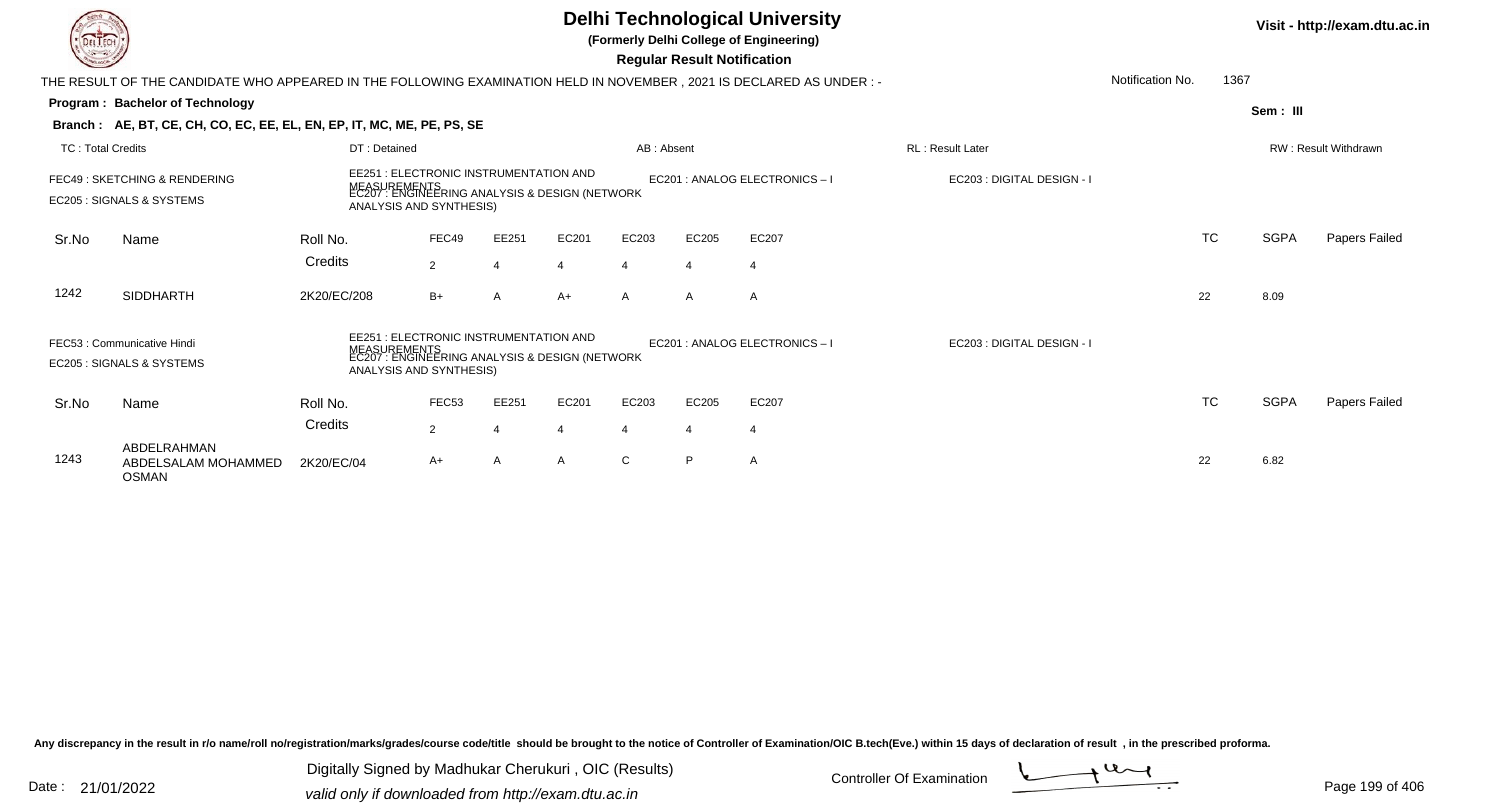|                          |                                                                                                                                                                                                                                     |              |                |                | Visit - http://exam.dtu.ac.in |                |                |                                |                            |                  |           |             |                      |
|--------------------------|-------------------------------------------------------------------------------------------------------------------------------------------------------------------------------------------------------------------------------------|--------------|----------------|----------------|-------------------------------|----------------|----------------|--------------------------------|----------------------------|------------------|-----------|-------------|----------------------|
|                          | THE RESULT OF THE CANDIDATE WHO APPEARED IN THE FOLLOWING EXAMINATION HELD IN NOVEMBER, 2021 IS DECLARED AS UNDER :-                                                                                                                |              |                |                |                               |                |                |                                |                            | Notification No. | 1367      |             |                      |
|                          | Program: Bachelor of Technology                                                                                                                                                                                                     |              |                |                |                               |                |                |                                |                            |                  |           | Sem: III    |                      |
|                          | Branch: AE, BT, CE, CH, CO, EC, EE, EL, EN, EP, IT, MC, ME, PE, PS, SE                                                                                                                                                              |              |                |                |                               |                |                |                                |                            |                  |           |             |                      |
| <b>TC: Total Credits</b> |                                                                                                                                                                                                                                     | DT: Detained |                |                |                               | AB: Absent     |                |                                | RL: Result Later           |                  |           |             | RW: Result Withdrawn |
|                          | EE251 : ELECTRONIC INSTRUMENTATION AND<br>FEC54 : Negotiation and Leadership<br>MEASUREMENTS<br>EC207 : ENGINEERING ANALYSIS & DESIGN (NETWORK<br>EC205 : SIGNALS & SYSTEMS<br>ANALYSIS AND SYNTHESIS)<br>FEC54<br>Roll No.<br>Name |              |                |                |                               |                |                | EC201 : ANALOG ELECTRONICS - I | EC203 : DIGITAL DESIGN - I |                  |           |             |                      |
| Sr.No                    |                                                                                                                                                                                                                                     |              |                | EE251          | EC201                         | EC203          | EC205          | EC207                          |                            |                  | <b>TC</b> | <b>SGPA</b> | Papers Failed        |
|                          |                                                                                                                                                                                                                                     | Credits      | $\overline{2}$ | $\overline{4}$ | $\overline{4}$                | $\overline{4}$ | $\overline{4}$ | $\overline{4}$                 |                            |                  |           |             |                      |
| 1244                     | <b>ABHIVYAKT SHARMA</b>                                                                                                                                                                                                             | 2K20/EC/10   | $A+$           | $A+$           | $B+$                          | $B+$           | $\mathsf{A}$   | A                              |                            |                  | 22        | 7.91        |                      |
| 1245                     | <b>ADITYA RAJ</b>                                                                                                                                                                                                                   | 2K20/EC/14   | $\circ$        | $A+$           | A+                            | $B+$           | $\circ$        | $\mathsf{A}$                   |                            |                  | 22        | 8.73        |                      |
| 1246                     | ADITYA SINGH MANN                                                                                                                                                                                                                   | 2K20/EC/15   | $\circ$        | $\mathsf{A}$   | $A+$                          | A              | A+             | $A+$                           |                            |                  | 22        | 8.73        |                      |
| 1247                     | <b>AMAN RAJ</b>                                                                                                                                                                                                                     | 2K20/EC/25   | $\circ$        | A              | A                             | $B+$           | A              | A                              |                            |                  | 22        | 8.00        |                      |
| 1248                     | <b>ROHIT MATHUR</b>                                                                                                                                                                                                                 | 2K20/EC/170  | $A+$           | Α              | A                             | $A+$           | $\mathsf{A}$   | $\mathsf{A}$                   |                            |                  | 22        | 8.27        |                      |
| 1249                     | SAGAR PREET BHARDWAJ                                                                                                                                                                                                                | 2K20/EC/178  | O              | A              | A+                            | B+             | A              | A                              |                            |                  | 22        | 8.18        |                      |

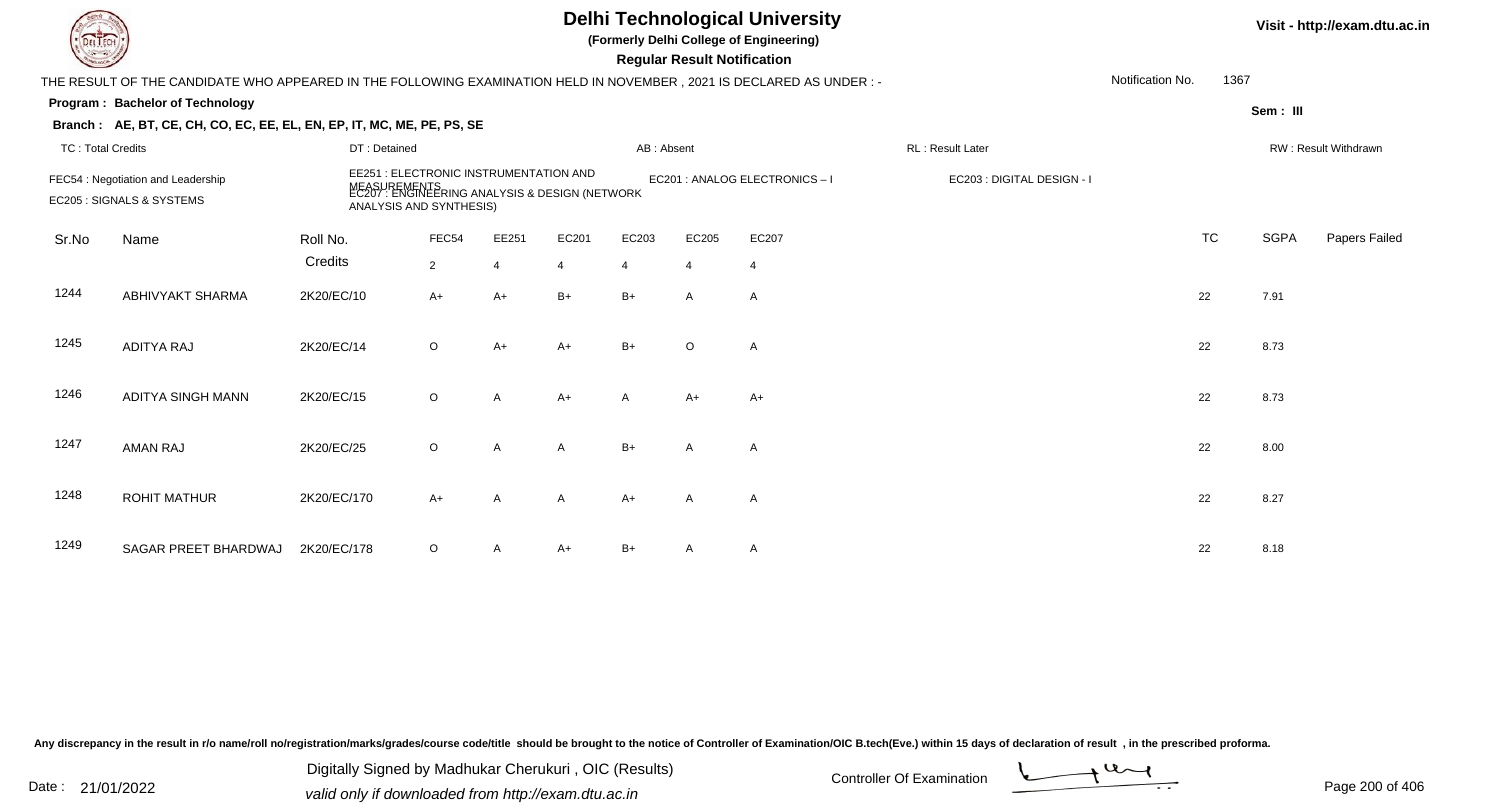|                          | <b>Delhi Technological University</b><br>(Formerly Delhi College of Engineering)<br><b>Regular Result Notification</b> |                                                                                                                                     |                |                |                |                       |                       |                              |                            |                  |           |             | Visit - http://exam.dtu.ac.in |
|--------------------------|------------------------------------------------------------------------------------------------------------------------|-------------------------------------------------------------------------------------------------------------------------------------|----------------|----------------|----------------|-----------------------|-----------------------|------------------------------|----------------------------|------------------|-----------|-------------|-------------------------------|
|                          | THE RESULT OF THE CANDIDATE WHO APPEARED IN THE FOLLOWING EXAMINATION HELD IN NOVEMBER, 2021 IS DECLARED AS UNDER :-   |                                                                                                                                     |                |                |                |                       |                       |                              |                            | Notification No. | 1367      |             |                               |
|                          | <b>Program: Bachelor of Technology</b>                                                                                 |                                                                                                                                     |                |                |                |                       |                       |                              |                            |                  |           | Sem: III    |                               |
|                          | Branch: AE, BT, CE, CH, CO, EC, EE, EL, EN, EP, IT, MC, ME, PE, PS, SE                                                 |                                                                                                                                     |                |                |                |                       |                       |                              |                            |                  |           |             |                               |
| <b>TC: Total Credits</b> |                                                                                                                        | DT: Detained                                                                                                                        |                |                |                | AB: Absent            |                       |                              | RL : Result Later          |                  |           |             | RW: Result Withdrawn          |
| <b>HARMONY</b>           | FEC56 : UNIVERSAL HUMAN VALUES : UNDERSTANDING EE251 : ELECTRONIC INSTRUMENTATION AND<br>EC205 : SIGNALS & SYSTEMS     | MEASUREMENTS<br>EC207 : ENGINEERING ANALYSIS & DESIGN (NETWORK<br>ANALYSIS AND SYNTHESIS)                                           |                |                |                |                       |                       | EC201 : ANALOG ELECTRONICS-I | EC203 : DIGITAL DESIGN - I |                  |           |             |                               |
| Sr.No                    | Name                                                                                                                   | Roll No.                                                                                                                            | FEC56          | EE251          | EC201          | EC203                 | EC205                 | EC207                        |                            |                  | <b>TC</b> | <b>SGPA</b> | Papers Failed                 |
|                          |                                                                                                                        | Credits                                                                                                                             | $\overline{2}$ | $\overline{4}$ | $\overline{4}$ | 4                     | $\overline{4}$        | $\overline{4}$               |                            |                  |           |             |                               |
| 1250                     | <b>HIMANSHU KUMAR</b>                                                                                                  | 2K20/EC/97                                                                                                                          | $\circ$        | $\overline{A}$ | B              | $A+$                  | $B+$                  | $\overline{A}$               |                            |                  | 22        | 7.82        |                               |
| 1251                     | <b>ISHAAN SUNEJA</b>                                                                                                   | 2K20/EC/100                                                                                                                         | $\circ$        | $A+$           | A              | $\Omega$              | $B+$                  | $\circ$                      |                            |                  | 22        | 8.91        |                               |
| 1252                     | <b>JATIN</b>                                                                                                           | 2K20/EC/103                                                                                                                         | A+             | A              | $B+$           | $\circ$               | A                     | $\circ$                      |                            |                  | 22        | 8.64        |                               |
| 1253                     | <b>KUMAR GURUSAHAI</b>                                                                                                 | 2K20/EC/110                                                                                                                         | $\circ$        | $B+$           | B              | $\mathsf{A}$          | $B+$                  | $\overline{A}$               |                            |                  | 22        | 7.45        |                               |
| 1254                     | ROHAN CHOUDHARY                                                                                                        | 2K20/EC/168                                                                                                                         | $A+$           | $\mathsf{A}$   | $\mathsf{A}$   | $\mathsf{A}$          | A                     | $\overline{A}$               |                            |                  | 22        | 8.09        |                               |
| <b>MANAGEMENT</b>        | FEC57: LEARDERSHIP MASTERY THROUGH SELF<br>EC205 : SIGNALS & SYSTEMS                                                   | EE251 : ELECTRONIC INSTRUMENTATION AND<br>MEASUREMENTS<br>EC207 : ENGINEERING ANALYSIS & DESIGN (NETWORK<br>ANALYSIS AND SYNTHESIS) |                |                |                |                       |                       | EC201 : ANALOG ELECTRONICS-I | EC203 : DIGITAL DESIGN - I |                  |           |             |                               |
| Sr.No                    | Name                                                                                                                   | Roll No.<br>Credits                                                                                                                 | FEC57          | EE251          | EC201          | EC203                 | EC205                 | EC207                        |                            |                  | <b>TC</b> | <b>SGPA</b> | Papers Failed                 |
|                          |                                                                                                                        |                                                                                                                                     | $\overline{2}$ | 4              |                | $\boldsymbol{\Delta}$ | $\boldsymbol{\Delta}$ | $\overline{4}$               |                            |                  |           |             |                               |
| 1255                     | <b>DIVYA SINGH</b>                                                                                                     | 2K20/EC/80                                                                                                                          | $A+$           | $\overline{A}$ | $B+$           | $\circ$               | A                     | $A+$                         |                            |                  | 22        | 8.45        |                               |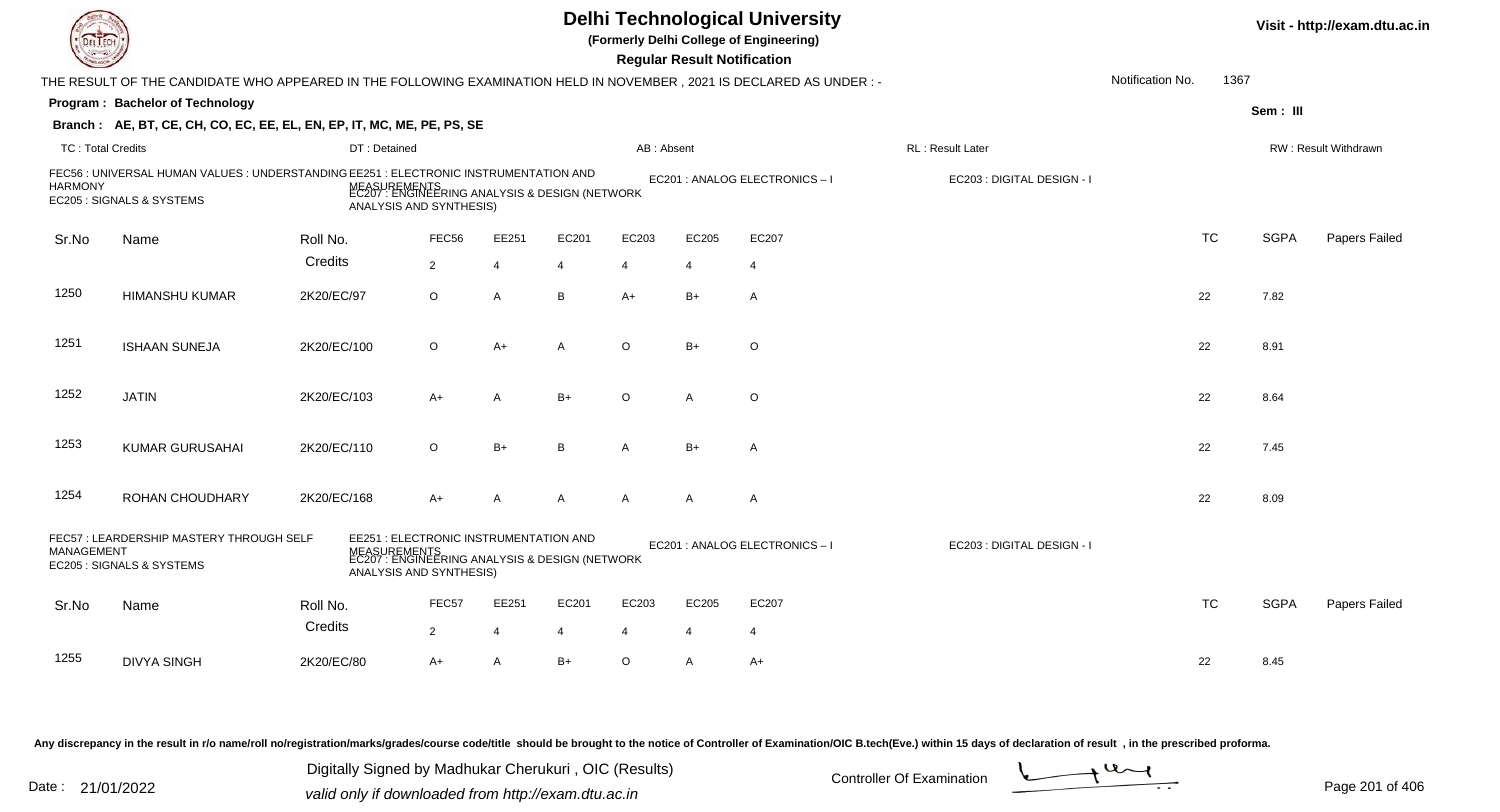|                          |                                                                                                                      |              |                                                                                                                                     |                |         |                | <b>Regular Result Notification</b> | <b>Delhi Technological University</b><br>(Formerly Delhi College of Engineering) |                            |                  |      | Visit - http://exam.dtu.ac.in |                      |
|--------------------------|----------------------------------------------------------------------------------------------------------------------|--------------|-------------------------------------------------------------------------------------------------------------------------------------|----------------|---------|----------------|------------------------------------|----------------------------------------------------------------------------------|----------------------------|------------------|------|-------------------------------|----------------------|
|                          | THE RESULT OF THE CANDIDATE WHO APPEARED IN THE FOLLOWING EXAMINATION HELD IN NOVEMBER, 2021 IS DECLARED AS UNDER :- |              |                                                                                                                                     |                |         |                |                                    |                                                                                  |                            | Notification No. | 1367 |                               |                      |
|                          | Program: Bachelor of Technology                                                                                      |              |                                                                                                                                     |                |         |                |                                    |                                                                                  |                            |                  |      | Sem: III                      |                      |
|                          | Branch: AE, BT, CE, CH, CO, EC, EE, EL, EN, EP, IT, MC, ME, PE, PS, SE                                               |              |                                                                                                                                     |                |         |                |                                    |                                                                                  |                            |                  |      |                               |                      |
| <b>TC: Total Credits</b> |                                                                                                                      | DT: Detained |                                                                                                                                     |                |         | AB: Absent     |                                    |                                                                                  | RL: Result Later           |                  |      |                               | RW: Result Withdrawn |
|                          | FEC7: INTRODUCTION TO ENVIRONMENTAL SCIENCE<br>EC205 : SIGNALS & SYSTEMS                                             |              | EE251 : ELECTRONIC INSTRUMENTATION AND<br>MEASUREMENTS<br>EC207 : ENGINEERING ANALYSIS & DESIGN (NETWORK<br>ANALYSIS AND SYNTHESIS) |                |         |                |                                    | EC201 : ANALOG ELECTRONICS-I                                                     | EC203 : DIGITAL DESIGN - I |                  |      |                               |                      |
| Sr.No                    | Name                                                                                                                 | Roll No.     | FEC7                                                                                                                                | EE251          | EC201   | EC203          | EC205                              | EC207                                                                            |                            | <b>TC</b>        |      | <b>SGPA</b>                   | Papers Failed        |
|                          |                                                                                                                      | Credits      | $\overline{2}$                                                                                                                      | $\overline{4}$ | 4       | $\overline{4}$ | 4                                  | $\overline{4}$                                                                   |                            |                  |      |                               |                      |
| 1256                     | AADARSH KUMAR                                                                                                        | 2K20/EC/01   | A+                                                                                                                                  | A              | A       | $A+$           | $B+$                               | $\mathsf{A}$                                                                     |                            | 22               |      | 8.09                          |                      |
| 1257                     | <b>AATIF HUSAIN</b>                                                                                                  | 2K20/EC/03   | $A+$                                                                                                                                | A              | $\circ$ | $B+$           | A+                                 | $A+$                                                                             |                            | 22               |      | 8.64                          |                      |
| 1258                     | <b>ABHAY SETIA</b>                                                                                                   | 2K20/EC/05   | A+                                                                                                                                  | $A+$           | B+      | $B+$           | A                                  | A+                                                                               |                            | 22               |      | 8.09                          |                      |
| 1259                     | <b>ABHINAV MISHRA</b>                                                                                                | 2K20/EC/07   | A+                                                                                                                                  | $A+$           | $\circ$ | $A+$           | A+                                 | A                                                                                |                            | 22               |      | 9.00                          |                      |
| 1260                     | <b>ADIT KUMAR</b>                                                                                                    | 2K20/EC/12   | A+                                                                                                                                  | A              | $A+$    | $B+$           | B                                  | A                                                                                |                            | 22               |      | 7.73                          |                      |
| 1261                     | <b>AMAN KUMAR</b>                                                                                                    | 2K20/EC/22   | A                                                                                                                                   | $A+$           | A+      | $B+$           | A                                  | $B+$                                                                             |                            | 22               |      | 8.00                          |                      |
| 1262                     | AMARNATH YADAV                                                                                                       | 2K20/EC/26   | O                                                                                                                                   | $A+$           | A+      | B+             | A+                                 | A+                                                                               |                            | 22               |      | 8.73                          |                      |
| 1263                     | AMRIT SINGH GILL                                                                                                     | 2K20/EC/28   | A                                                                                                                                   | A              | $B+$    | $B+$           | A                                  | $B+$                                                                             |                            | 22               |      | 7.45                          |                      |
| 1264                     | ANSH KARIWAL                                                                                                         | 2K20/EC/33   | A+                                                                                                                                  | A+             | $\circ$ | $B+$           | $B+$                               | $\mathsf{A}$                                                                     |                            | 22               |      | 8.27                          |                      |
|                          |                                                                                                                      |              |                                                                                                                                     |                |         |                |                                    |                                                                                  |                            |                  |      |                               |                      |

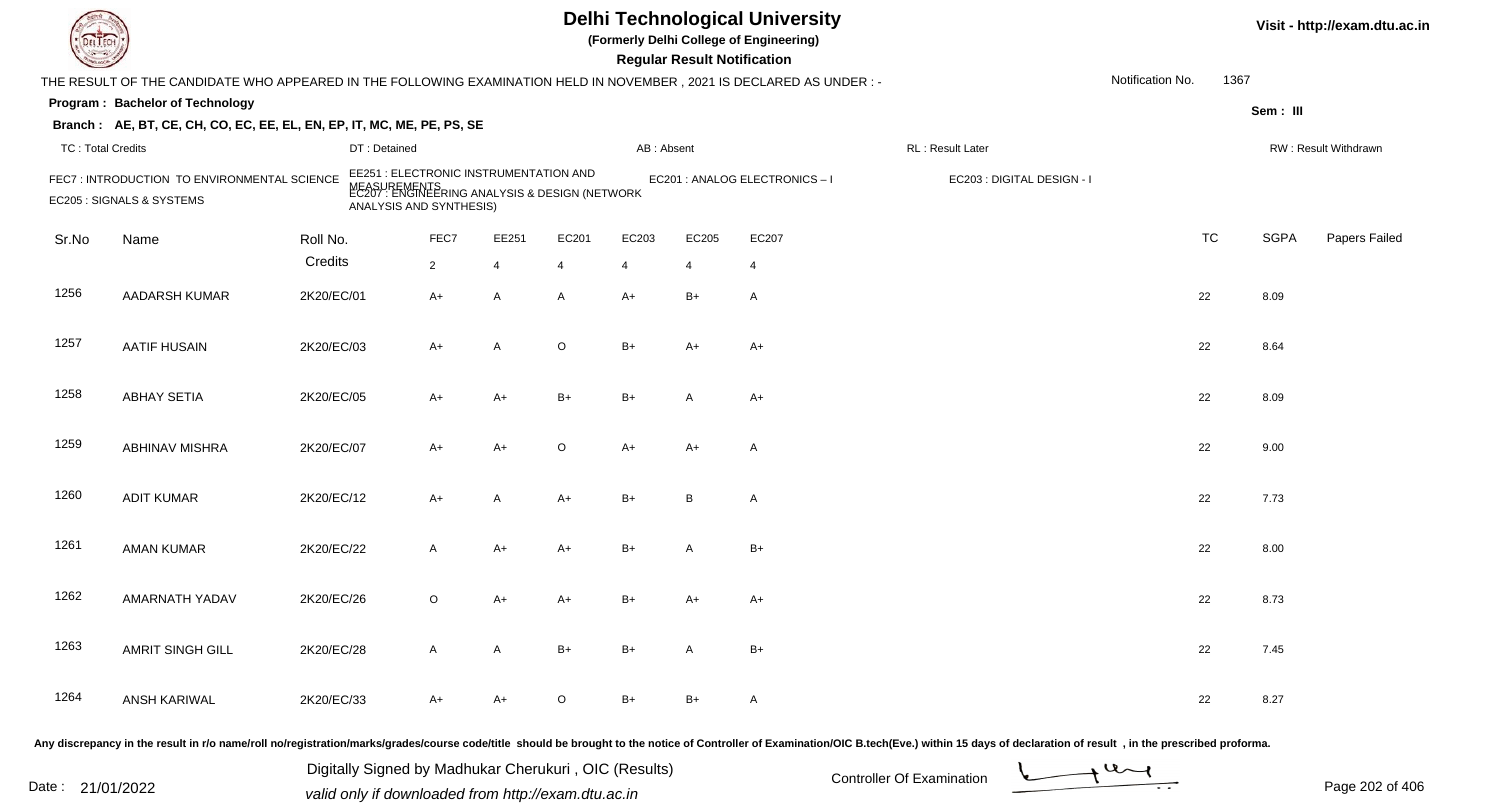| <b>DELTEC</b>            |                                                                                                                     |            |                                                                                                                                     |                |              |                |                | <b>Regular Result Notification</b> | <b>Delhi Technological University</b><br>(Formerly Delhi College of Engineering) |                                                                                                                                                                                                                                |                  |           |             | Visit - http://exam.dtu.ac.in |
|--------------------------|---------------------------------------------------------------------------------------------------------------------|------------|-------------------------------------------------------------------------------------------------------------------------------------|----------------|--------------|----------------|----------------|------------------------------------|----------------------------------------------------------------------------------|--------------------------------------------------------------------------------------------------------------------------------------------------------------------------------------------------------------------------------|------------------|-----------|-------------|-------------------------------|
|                          | THE RESULT OF THE CANDIDATE WHO APPEARED IN THE FOLLOWING EXAMINATION HELD IN NOVEMBER, 2021 IS DECLARED AS UNDER:- |            |                                                                                                                                     |                |              |                |                |                                    |                                                                                  |                                                                                                                                                                                                                                | Notification No. | 1367      |             |                               |
|                          | Program: Bachelor of Technology                                                                                     |            |                                                                                                                                     |                |              |                |                |                                    |                                                                                  |                                                                                                                                                                                                                                |                  |           | Sem: III    |                               |
|                          | Branch: AE, BT, CE, CH, CO, EC, EE, EL, EN, EP, IT, MC, ME, PE, PS, SE                                              |            |                                                                                                                                     |                |              |                |                |                                    |                                                                                  |                                                                                                                                                                                                                                |                  |           |             |                               |
| <b>TC: Total Credits</b> |                                                                                                                     |            | DT: Detained                                                                                                                        |                |              |                | AB: Absent     |                                    |                                                                                  | RL: Result Later                                                                                                                                                                                                               |                  |           |             | RW: Result Withdrawn          |
|                          | FEC7: INTRODUCTION TO ENVIRONMENTAL SCIENCE<br>EC205 : SIGNALS & SYSTEMS                                            |            | EE251 : ELECTRONIC INSTRUMENTATION AND<br>MEASUREMENTS<br>EC207 : ENGINEERING ANALYSIS & DESIGN (NETWORK<br>ANALYSIS AND SYNTHESIS) |                |              |                |                |                                    | EC201 : ANALOG ELECTRONICS - I                                                   | EC203 : DIGITAL DESIGN - I                                                                                                                                                                                                     |                  |           |             |                               |
| Sr.No                    | Name                                                                                                                | Roll No.   |                                                                                                                                     | FEC7           | EE251        | EC201          | EC203          | EC205                              | EC207                                                                            |                                                                                                                                                                                                                                |                  | <b>TC</b> | <b>SGPA</b> | Papers Failed                 |
|                          |                                                                                                                     | Credits    |                                                                                                                                     | $\overline{2}$ | 4            | $\overline{4}$ | $\overline{4}$ | 4                                  | $\overline{4}$                                                                   |                                                                                                                                                                                                                                |                  |           |             |                               |
|                          |                                                                                                                     |            |                                                                                                                                     | $A+$           | $A+$         | $\circ$        | $B+$           | $B+$                               | $\mathsf{A}$                                                                     |                                                                                                                                                                                                                                |                  | 22        | 8.27        |                               |
| 1265                     | <b>ANSHUL IYER</b>                                                                                                  | 2K20/EC/34 |                                                                                                                                     | $\circ$        | $A+$         | A+             | $B+$           | A                                  | $\circ$                                                                          |                                                                                                                                                                                                                                |                  | 22        | 8.73        |                               |
| 1266                     | ANSHUL TAKSHAK                                                                                                      | 2K20/EC/35 |                                                                                                                                     | $\circ$        | $\mathsf{A}$ | A              | $B+$           | $\overline{A}$                     | $\mathsf{A}$                                                                     |                                                                                                                                                                                                                                |                  | 22        | 8.00        |                               |
| 1267                     | ANURAG GEHLOT                                                                                                       | 2K20/EC/38 |                                                                                                                                     | $A+$           | A            | $B+$           | $B+$           | $B+$                               | $\mathsf{A}$                                                                     |                                                                                                                                                                                                                                |                  | 22        | 7.55        |                               |
| 1268                     | <b>ARPIT RASTOGI</b>                                                                                                | 2K20/EC/48 |                                                                                                                                     | $A+$           | $A+$         | $B+$           | B              | $A+$                               | $A+$                                                                             |                                                                                                                                                                                                                                |                  | 22        | 8.09        |                               |
| 1269                     | <b>ARPIT YASH</b>                                                                                                   | 2K20/EC/49 |                                                                                                                                     | $A+$           | $A+$         | A              | В              | A                                  | $\mathsf{A}$                                                                     |                                                                                                                                                                                                                                |                  | 22        | 7.91        |                               |
| 1270                     | ARSLAN SADIK TURAK                                                                                                  | 2K20/EC/50 |                                                                                                                                     | B+             | A+           | A+             | B              | B+                                 | $B+$                                                                             |                                                                                                                                                                                                                                |                  | 22        | 7.55        |                               |
| 1271                     | ARUN UDAY CHAUDHARY                                                                                                 | 2K20/EC/51 |                                                                                                                                     | $\mathsf{C}$   | ${\rm C}$    | $B+$           | $\mathsf{C}$   | P                                  | $B+$                                                                             |                                                                                                                                                                                                                                |                  | 22        | 5.55        |                               |
| 1272                     | ARYAN                                                                                                               | 2K20/EC/52 |                                                                                                                                     | $\mathsf{A}$   | $\mathsf{A}$ | A              | ${\bf C}$      | $B+$                               | A                                                                                |                                                                                                                                                                                                                                |                  | 22        | 7.27        |                               |
|                          |                                                                                                                     |            |                                                                                                                                     |                |              |                |                |                                    |                                                                                  | Any discrepancy in the result in r/o name/roll no/registration/marks/grades/course code/title should be brought to the notice of Controller of Examination/OIC B.tech(Eve.) within 15 days of declaration of result, in the pr |                  |           |             |                               |

Date : 21/01/2022 Digital Digital of Microsofted Chemical Controller Of Examination Determination Page 203 of 40 Digitally Signed by Madhukar Cherukuri , OIC (Results)

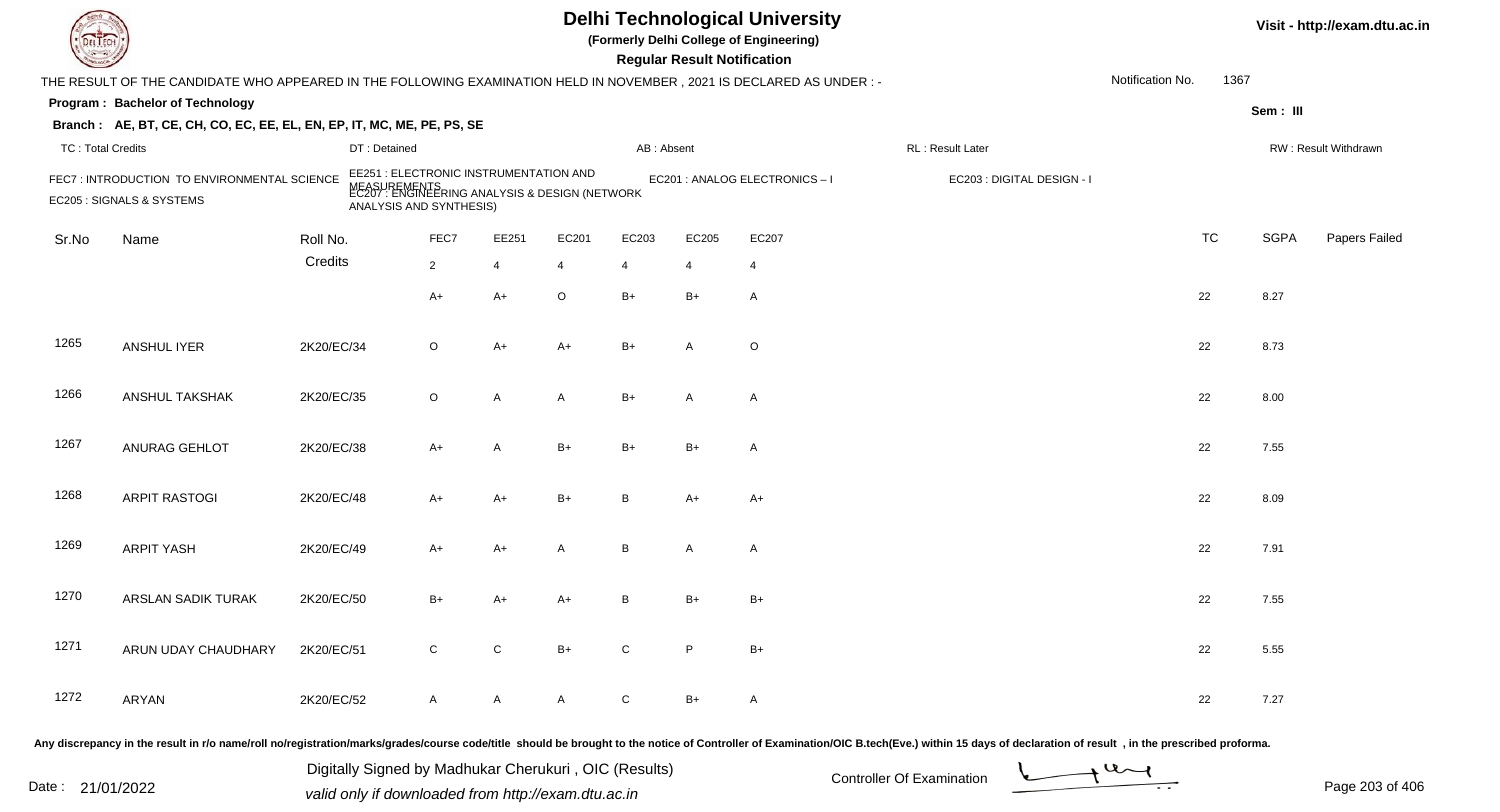|                          |                                                                                                                     |            |                                                                                                                                     |                |                |              |                | <b>Regular Result Notification</b> | <b>Delhi Technological University</b><br>(Formerly Delhi College of Engineering) |                            |                  |           |             | Visit - http://exam.dtu.ac.in |
|--------------------------|---------------------------------------------------------------------------------------------------------------------|------------|-------------------------------------------------------------------------------------------------------------------------------------|----------------|----------------|--------------|----------------|------------------------------------|----------------------------------------------------------------------------------|----------------------------|------------------|-----------|-------------|-------------------------------|
|                          | THE RESULT OF THE CANDIDATE WHO APPEARED IN THE FOLLOWING EXAMINATION HELD IN NOVEMBER, 2021 IS DECLARED AS UNDER:- |            |                                                                                                                                     |                |                |              |                |                                    |                                                                                  |                            | Notification No. | 1367      |             |                               |
|                          | Program: Bachelor of Technology                                                                                     |            |                                                                                                                                     |                |                |              |                |                                    |                                                                                  |                            |                  |           | Sem: III    |                               |
|                          | Branch: AE, BT, CE, CH, CO, EC, EE, EL, EN, EP, IT, MC, ME, PE, PS, SE                                              |            |                                                                                                                                     |                |                |              |                |                                    |                                                                                  |                            |                  |           |             |                               |
| <b>TC: Total Credits</b> |                                                                                                                     |            | DT: Detained                                                                                                                        |                |                |              | AB: Absent     |                                    |                                                                                  | RL: Result Later           |                  |           |             | RW: Result Withdrawn          |
|                          | FEC7: INTRODUCTION TO ENVIRONMENTAL SCIENCE<br>EC205 : SIGNALS & SYSTEMS                                            |            | EE251 : ELECTRONIC INSTRUMENTATION AND<br>MEASUREMENTS<br>EC207 : ENGINEERING ANALYSIS & DESIGN (NETWORK<br>ANALYSIS AND SYNTHESIS) |                |                |              |                |                                    | EC201 : ANALOG ELECTRONICS-I                                                     | EC203 : DIGITAL DESIGN - I |                  |           |             |                               |
| Sr.No                    | Name                                                                                                                | Roll No.   |                                                                                                                                     | FEC7           | EE251          | EC201        | EC203          | EC205                              | EC207                                                                            |                            |                  | <b>TC</b> | <b>SGPA</b> | Papers Failed                 |
|                          |                                                                                                                     | Credits    |                                                                                                                                     | $\overline{2}$ | $\overline{4}$ | 4            | $\overline{4}$ | $\overline{4}$                     | $\overline{4}$                                                                   |                            |                  |           |             |                               |
|                          |                                                                                                                     |            |                                                                                                                                     | A              | A              | $\mathsf{A}$ | C              | $B+$                               | $\overline{A}$                                                                   |                            | 22               |           | 7.27        |                               |
| 1273                     | ARYAN CHAUDHARY                                                                                                     | 2K20/EC/53 |                                                                                                                                     | $\circ$        | A+             | $B+$         | B              | A                                  | $\overline{A}$                                                                   |                            | 22               |           | 7.82        |                               |
| 1274                     | <b>ARYAN SRIVASTVA</b>                                                                                              | 2K20/EC/56 |                                                                                                                                     | $\circ$        | $A+$           | A            | C              | $B+$                               | $\overline{A}$                                                                   |                            | 22               |           | 7.64        |                               |
| 1275                     | ASHUTOSH JOSHI                                                                                                      | 2K20/EC/58 |                                                                                                                                     | $A+$           | $\circ$        | $A+$         | $A+$           | A                                  | $\overline{A}$                                                                   |                            | 22               |           | 8.82        |                               |
| 1276                     | <b>ASHUTOSH SHARMA</b>                                                                                              | 2K20/EC/59 |                                                                                                                                     | $A+$           | $\circ$        | $B+$         | $B+$           | $B+$                               | $\overline{A}$                                                                   |                            | 22               |           | 7.91        |                               |
| 1277                     | <b>ASHVIN</b>                                                                                                       | 2K20/EC/60 |                                                                                                                                     | A              | $A+$           | A            | $A+$           | $B+$                               | $A+$                                                                             |                            | 22               |           | 8.36        |                               |
| 1278                     | <b>BHAWNA GAUTAM</b>                                                                                                | 2K20/EC/67 |                                                                                                                                     | A+             | $A+$           | B+           | A+             | $B+$                               | $A+$                                                                             |                            | 22               |           | 8.27        |                               |
| 1279                     | CHAITANYA GUPTA                                                                                                     | 2K20/EC/69 |                                                                                                                                     | A+             | A+             | A            | A+             | A                                  | A+                                                                               |                            | 22               |           | 8.64        |                               |
| 1280                     | CHATHE VIJAY LAXMAN                                                                                                 | 2K20/EC/71 |                                                                                                                                     | A+             | A              | B+           | A+             | B+                                 | A+                                                                               |                            | 22               |           | 8.09        |                               |
|                          |                                                                                                                     |            |                                                                                                                                     |                |                |              |                |                                    |                                                                                  |                            |                  |           |             |                               |

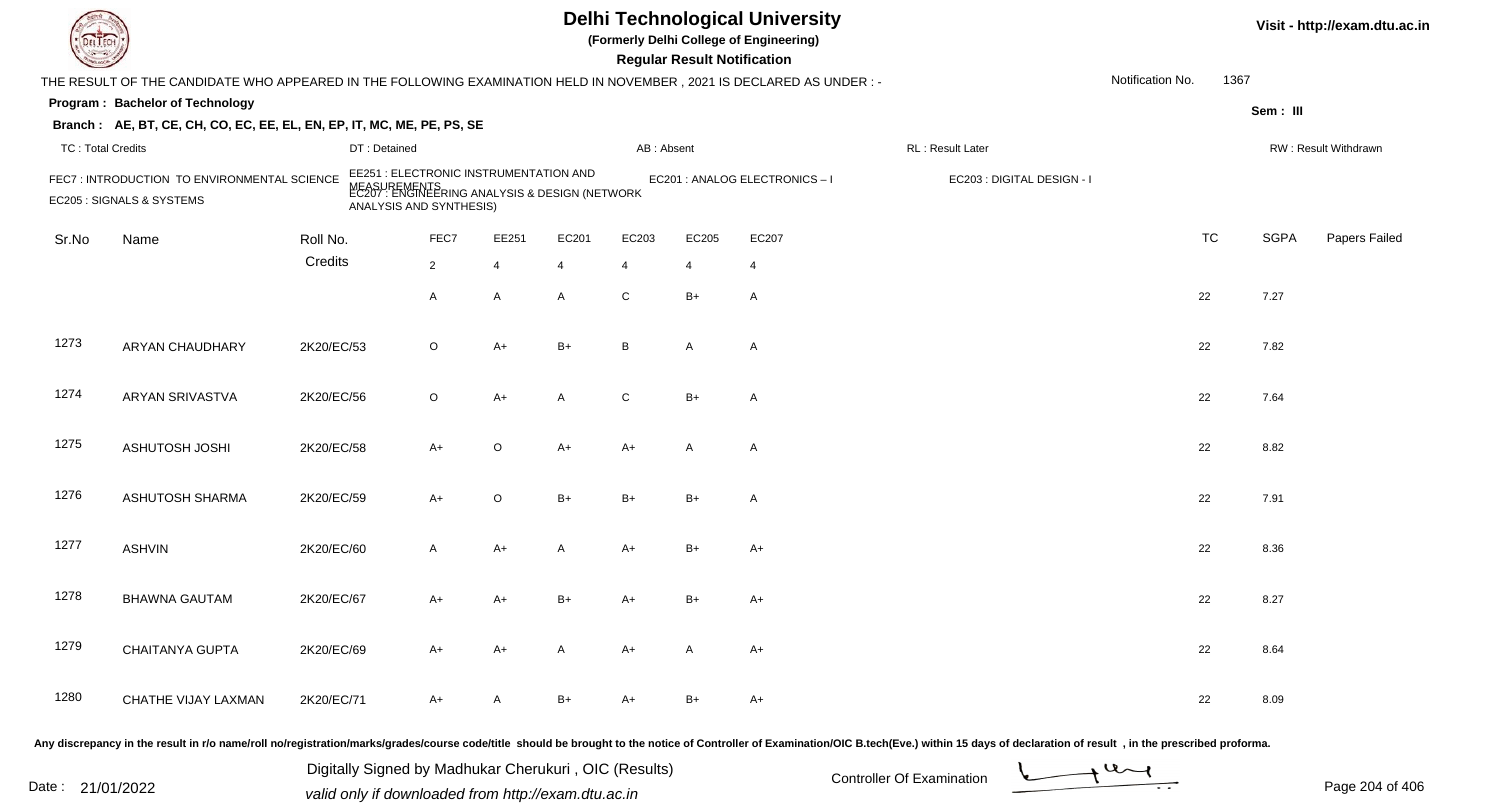| DEL TEC                  |                                                                                                                                                                                                                                |                                                       |                                                                                                                                     |                |                |                | <b>Regular Result Notification</b> | <b>Delhi Technological University</b><br>(Formerly Delhi College of Engineering) |                           |                            |                  |           |             | Visit - http://exam.dtu.ac.in |
|--------------------------|--------------------------------------------------------------------------------------------------------------------------------------------------------------------------------------------------------------------------------|-------------------------------------------------------|-------------------------------------------------------------------------------------------------------------------------------------|----------------|----------------|----------------|------------------------------------|----------------------------------------------------------------------------------|---------------------------|----------------------------|------------------|-----------|-------------|-------------------------------|
|                          | THE RESULT OF THE CANDIDATE WHO APPEARED IN THE FOLLOWING EXAMINATION HELD IN NOVEMBER, 2021 IS DECLARED AS UNDER :-                                                                                                           |                                                       |                                                                                                                                     |                |                |                |                                    |                                                                                  |                           |                            | Notification No. | 1367      |             |                               |
|                          | Program: Bachelor of Technology                                                                                                                                                                                                |                                                       |                                                                                                                                     |                |                |                |                                    |                                                                                  |                           |                            |                  |           | Sem: III    |                               |
|                          | Branch: AE, BT, CE, CH, CO, EC, EE, EL, EN, EP, IT, MC, ME, PE, PS, SE                                                                                                                                                         |                                                       |                                                                                                                                     |                |                |                |                                    |                                                                                  |                           |                            |                  |           |             |                               |
| <b>TC: Total Credits</b> |                                                                                                                                                                                                                                | DT: Detained                                          |                                                                                                                                     |                |                | AB: Absent     |                                    |                                                                                  | RL: Result Later          |                            |                  |           |             | RW: Result Withdrawn          |
|                          | FEC7: INTRODUCTION TO ENVIRONMENTAL SCIENCE<br>EC205 : SIGNALS & SYSTEMS                                                                                                                                                       |                                                       | EE251 : ELECTRONIC INSTRUMENTATION AND<br>MEASUREMENTS<br>EC207 : ENGINEERING ANALYSIS & DESIGN (NETWORK<br>ANALYSIS AND SYNTHESIS) |                |                |                |                                    | EC201 : ANALOG ELECTRONICS - I                                                   |                           | EC203 : DIGITAL DESIGN - I |                  |           |             |                               |
| Sr.No                    | Name                                                                                                                                                                                                                           | Roll No.                                              | FEC7                                                                                                                                | EE251          | EC201          | EC203          | EC205                              | EC207                                                                            |                           |                            |                  | <b>TC</b> | <b>SGPA</b> | Papers Failed                 |
|                          |                                                                                                                                                                                                                                | Credits                                               | $\overline{2}$                                                                                                                      | $\overline{4}$ | $\overline{4}$ | $\overline{4}$ | 4                                  | 4                                                                                |                           |                            |                  |           |             |                               |
|                          |                                                                                                                                                                                                                                |                                                       | $A+$                                                                                                                                | A              | $B+$           | $A+$           | $B+$                               | $A+$                                                                             |                           |                            |                  | 22        | 8.09        |                               |
| 1281                     | <b>CHETAN BATRA</b>                                                                                                                                                                                                            | 2K20/EC/72                                            | $A+$                                                                                                                                | A              | A              | A+             | A                                  | $A+$                                                                             |                           |                            |                  | 22        | 8.45        |                               |
| 1282                     | CHETANYA JANGRA                                                                                                                                                                                                                | 2K20/EC/73                                            | $A+$                                                                                                                                | A              | A              | $A+$           | $B+$                               | $A+$                                                                             |                           |                            |                  | 22        | 8.27        |                               |
| 1283                     | <b>GARVIT KUMAR KHULLAR</b>                                                                                                                                                                                                    | 2K20/EC/85                                            | P                                                                                                                                   | $\mathbf C$    | P              | B              | E                                  | F.                                                                               |                           |                            |                  | 14        | 3.09        | EC205, EC207,                 |
| 1284                     | <b>KAPIL PAL</b>                                                                                                                                                                                                               | 2K20/EC/105                                           | $\overline{A}$                                                                                                                      | $\overline{A}$ | $A+$           | $A+$           | $B+$                               | $A+$                                                                             |                           |                            |                  | 22        | 8.36        |                               |
| 1285                     | <b>KARTIK PATHANIA</b>                                                                                                                                                                                                         | 2K20/EC/106                                           | $\overline{A}$                                                                                                                      | A              | $\mathsf{A}$   | $\circ$        | $B+$                               | $A+$                                                                             |                           |                            |                  | 22        | 8.36        |                               |
| 1286                     | <b>KSHITIZ BHARDWAJ</b>                                                                                                                                                                                                        | 2K20/EC/108                                           | $\mathsf{A}$                                                                                                                        | A              | A              | A+             | B+                                 | $A+$                                                                             |                           |                            |                  | 22        | 8.18        |                               |
| 1287                     | <b>KUNAL GUPTA</b>                                                                                                                                                                                                             | 2K20/EC/111                                           | A+                                                                                                                                  | $\mathsf{A}$   | A              | A+             | B+                                 | A                                                                                |                           |                            |                  | 22        | 8.09        |                               |
| 1288                     | <b>LIPI</b>                                                                                                                                                                                                                    | 2K20/EC/115                                           | A+                                                                                                                                  | A+             | $B+$           | A+             | $B+$                               | A                                                                                |                           |                            |                  | 22        | 8.09        |                               |
|                          | Any discrepancy in the result in r/o name/roll no/registration/marks/grades/course code/title should be brought to the notice of Controller of Examination/OIC B.tech(Eve.) within 15 days of declaration of result , in the p |                                                       |                                                                                                                                     |                |                |                |                                    |                                                                                  |                           |                            |                  |           |             |                               |
|                          |                                                                                                                                                                                                                                | Digitally Signed by Madhukar Cherukuri, OIC (Results) |                                                                                                                                     |                |                |                |                                    |                                                                                  | Controller Of Evamination |                            | $u_{\sim}$       |           |             |                               |

Date : 21/01/2022 Digital Digital of Microsofted Chemical Controller Of Examination Determination Page 205 of 40

Page 205 of 406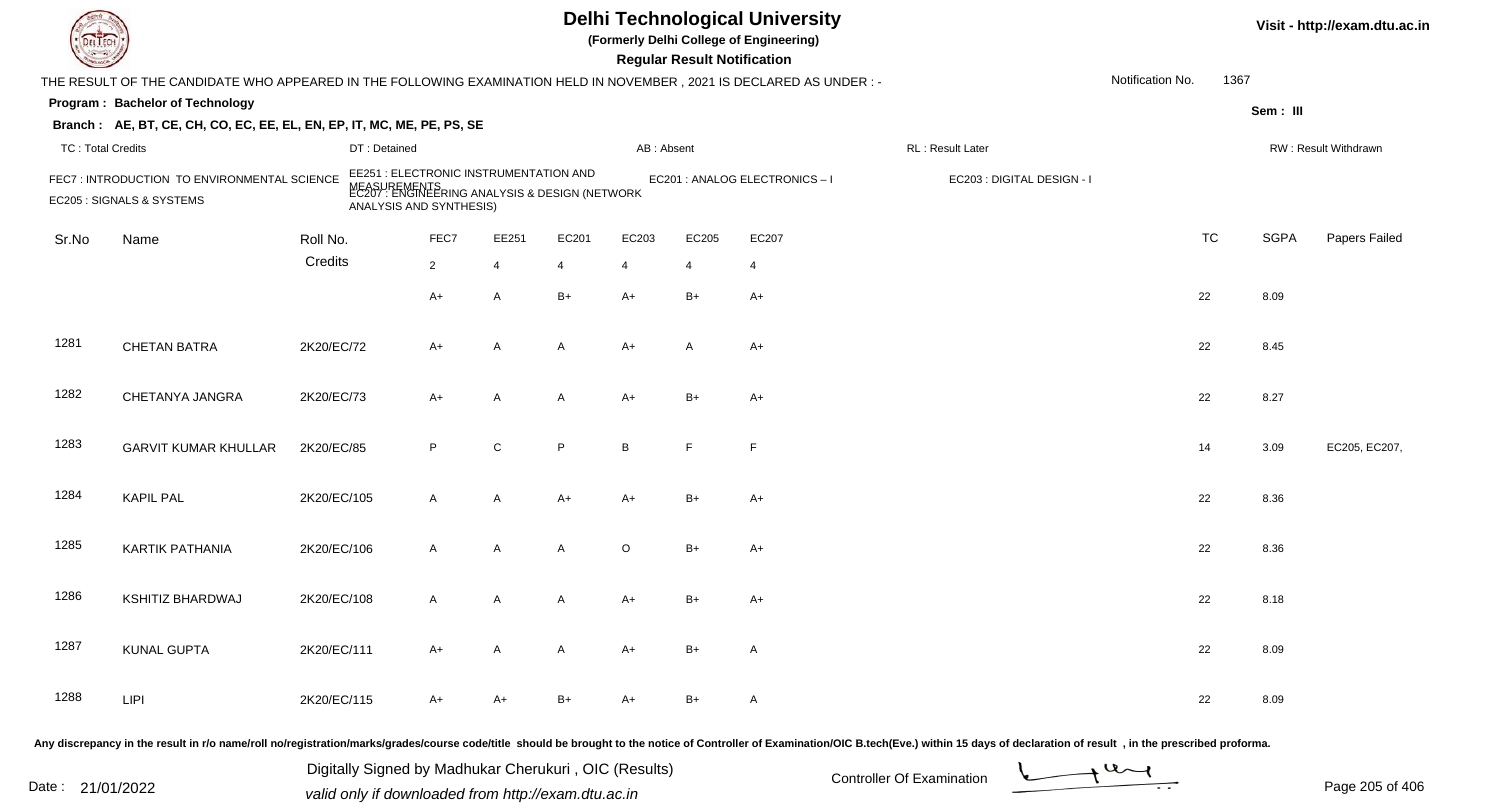| DEL TECI                 |                                                                                                                      |             |                                                                                                                                     |                |                |                |                | <b>Regular Result Notification</b> | <b>Delhi Technological University</b><br>(Formerly Delhi College of Engineering) |                                                                                                                                                                                                                                |                  |           |             | Visit - http://exam.dtu.ac.in |
|--------------------------|----------------------------------------------------------------------------------------------------------------------|-------------|-------------------------------------------------------------------------------------------------------------------------------------|----------------|----------------|----------------|----------------|------------------------------------|----------------------------------------------------------------------------------|--------------------------------------------------------------------------------------------------------------------------------------------------------------------------------------------------------------------------------|------------------|-----------|-------------|-------------------------------|
|                          | THE RESULT OF THE CANDIDATE WHO APPEARED IN THE FOLLOWING EXAMINATION HELD IN NOVEMBER, 2021 IS DECLARED AS UNDER :- |             |                                                                                                                                     |                |                |                |                |                                    |                                                                                  |                                                                                                                                                                                                                                | Notification No. | 1367      |             |                               |
|                          | Program: Bachelor of Technology                                                                                      |             |                                                                                                                                     |                |                |                |                |                                    |                                                                                  |                                                                                                                                                                                                                                |                  |           | Sem: III    |                               |
|                          | Branch: AE, BT, CE, CH, CO, EC, EE, EL, EN, EP, IT, MC, ME, PE, PS, SE                                               |             |                                                                                                                                     |                |                |                |                |                                    |                                                                                  |                                                                                                                                                                                                                                |                  |           |             |                               |
| <b>TC: Total Credits</b> |                                                                                                                      |             | DT: Detained                                                                                                                        |                |                |                | AB: Absent     |                                    |                                                                                  | RL: Result Later                                                                                                                                                                                                               |                  |           |             | RW: Result Withdrawn          |
|                          | FEC7: INTRODUCTION TO ENVIRONMENTAL SCIENCE<br>EC205 : SIGNALS & SYSTEMS                                             |             | EE251 : ELECTRONIC INSTRUMENTATION AND<br>MEASUREMENTS<br>EC207 : ENGINEERING ANALYSIS & DESIGN (NETWORK<br>ANALYSIS AND SYNTHESIS) |                |                |                |                |                                    | EC201 : ANALOG ELECTRONICS - I                                                   | EC203 : DIGITAL DESIGN - I                                                                                                                                                                                                     |                  |           |             |                               |
| Sr.No                    | Name                                                                                                                 | Roll No.    |                                                                                                                                     | FEC7           | EE251          | EC201          | EC203          | EC205                              | EC207                                                                            |                                                                                                                                                                                                                                |                  | <b>TC</b> | <b>SGPA</b> | Papers Failed                 |
|                          |                                                                                                                      | Credits     |                                                                                                                                     | $\overline{2}$ | $\overline{4}$ | $\overline{4}$ | $\overline{4}$ | $\overline{4}$                     | 4                                                                                |                                                                                                                                                                                                                                |                  |           |             |                               |
|                          |                                                                                                                      |             |                                                                                                                                     | $A+$           | $A+$           | $B+$           | $A+$           | $B+$                               | $\mathsf{A}$                                                                     |                                                                                                                                                                                                                                |                  | 22        | 8.09        |                               |
| 1289                     | <b>LOVE JAIN</b>                                                                                                     | 2K20/EC/116 |                                                                                                                                     | $A+$           | $\circ$        | $A+$           | $\circ$        | $A+$                               | $\circ$                                                                          |                                                                                                                                                                                                                                |                  | 22        | 9.55        |                               |
| 1290                     | <b>MANAV</b>                                                                                                         | 2K20/EC/118 |                                                                                                                                     | $A+$           | A              | $A+$           | $\circ$        | $B+$                               | $A+$                                                                             |                                                                                                                                                                                                                                |                  | 22        | 8.64        |                               |
| 1291                     | <b>MANISH GUNPAL</b>                                                                                                 | 2K20/EC/119 |                                                                                                                                     | $A+$           | $B+$           | B+             | $\circ$        | $B+$                               | $\circ$                                                                          |                                                                                                                                                                                                                                |                  | 22        | 8.27        |                               |
| 1292                     | <b>MANSOOR ALI</b>                                                                                                   | 2K20/EC/121 |                                                                                                                                     | $A+$           | A              | $B+$           | A+             | $\overline{B}$                     | $A+$                                                                             |                                                                                                                                                                                                                                |                  | 22        | 7.91        |                               |
| 1293                     | MD WASIF JAWED                                                                                                       | 2K20/EC/122 |                                                                                                                                     | $A+$           | A              | A              | $A+$           | F                                  | $A+$                                                                             |                                                                                                                                                                                                                                |                  | 18        | 7.00        | EC205,                        |
| 1294                     | MOHD RIZWAN SAIFI                                                                                                    | 2K20/EC/124 |                                                                                                                                     | $A+$           | A              | A+             | A+             | A+                                 | $A+$                                                                             |                                                                                                                                                                                                                                |                  | 22        | 8.82        |                               |
| 1295                     | NAVJYOT                                                                                                              | 2K20/EC/131 |                                                                                                                                     | $\mathsf{A}$   | A              | A              | A+             | A                                  | $A+$                                                                             |                                                                                                                                                                                                                                |                  | 22        | 8.36        |                               |
| 1296                     | NIKHIL TIRKEY                                                                                                        | 2K20/EC/133 |                                                                                                                                     | $\mathsf{A}$   | $B+$           | B              | A              | A                                  | A                                                                                |                                                                                                                                                                                                                                |                  | 22        | 7.45        |                               |
|                          |                                                                                                                      |             |                                                                                                                                     |                |                |                |                |                                    |                                                                                  | Any discrepancy in the result in r/o name/roll no/registration/marks/grades/course code/title should be brought to the notice of Controller of Examination/OIC B.tech(Eve.) within 15 days of declaration of result , in the p |                  |           |             |                               |

Date : 21/01/2022 Digital Digital of Microsofted Chemical Controller Of Examination Determination Page 206 of 40 Digitally Signed by Madhukar Cherukuri , OIC (Results)

Page 206 of 406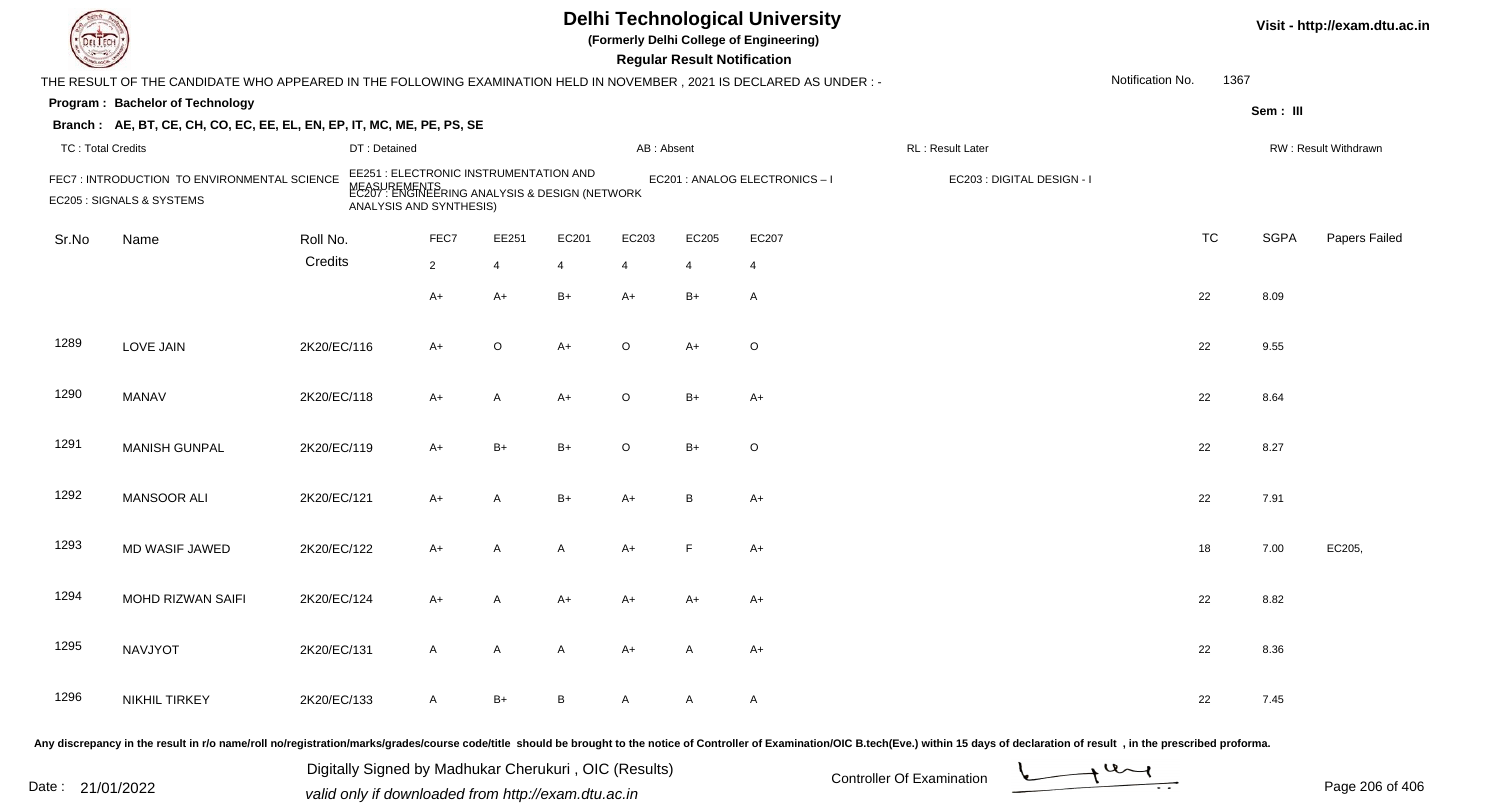| DEL EC                   |                                                                                                                      |             |                                                                                                                                     |                |                |                | <b>Regular Result Notification</b> | <b>Delhi Technological University</b><br>(Formerly Delhi College of Engineering) |                                                                                                                                                                                                                                |                  |           |             | Visit - http://exam.dtu.ac.in |
|--------------------------|----------------------------------------------------------------------------------------------------------------------|-------------|-------------------------------------------------------------------------------------------------------------------------------------|----------------|----------------|----------------|------------------------------------|----------------------------------------------------------------------------------|--------------------------------------------------------------------------------------------------------------------------------------------------------------------------------------------------------------------------------|------------------|-----------|-------------|-------------------------------|
|                          | THE RESULT OF THE CANDIDATE WHO APPEARED IN THE FOLLOWING EXAMINATION HELD IN NOVEMBER, 2021 IS DECLARED AS UNDER :- |             |                                                                                                                                     |                |                |                |                                    |                                                                                  |                                                                                                                                                                                                                                | Notification No. | 1367      |             |                               |
|                          | Program: Bachelor of Technology                                                                                      |             |                                                                                                                                     |                |                |                |                                    |                                                                                  |                                                                                                                                                                                                                                |                  |           | Sem: III    |                               |
|                          | Branch: AE, BT, CE, CH, CO, EC, EE, EL, EN, EP, IT, MC, ME, PE, PS, SE                                               |             |                                                                                                                                     |                |                |                |                                    |                                                                                  |                                                                                                                                                                                                                                |                  |           |             |                               |
| <b>TC: Total Credits</b> |                                                                                                                      |             | DT: Detained                                                                                                                        |                |                |                | AB: Absent                         |                                                                                  | RL : Result Later                                                                                                                                                                                                              |                  |           |             | RW: Result Withdrawn          |
|                          | FEC7: INTRODUCTION TO ENVIRONMENTAL SCIENCE<br>EC205 : SIGNALS & SYSTEMS                                             |             | EE251 : ELECTRONIC INSTRUMENTATION AND<br>MEASUREMENTS<br>EC207 : ENGINEERING ANALYSIS & DESIGN (NETWORK<br>ANALYSIS AND SYNTHESIS) |                |                |                |                                    | EC201 : ANALOG ELECTRONICS - I                                                   | EC203 : DIGITAL DESIGN - I                                                                                                                                                                                                     |                  |           |             |                               |
| Sr.No                    | Name                                                                                                                 | Roll No.    | FEC7                                                                                                                                | EE251          | EC201          | EC203          | EC205                              | EC207                                                                            |                                                                                                                                                                                                                                |                  | <b>TC</b> | <b>SGPA</b> | Papers Failed                 |
|                          |                                                                                                                      | Credits     | $\overline{2}$                                                                                                                      | 4              | $\overline{4}$ | $\overline{4}$ | 4                                  | 4                                                                                |                                                                                                                                                                                                                                |                  |           |             |                               |
|                          |                                                                                                                      |             | A                                                                                                                                   | $B+$           | B              | A              | $\mathsf{A}$                       | $\mathsf{A}$                                                                     |                                                                                                                                                                                                                                |                  | 22        | 7.45        |                               |
| 1297                     | NITEEN KUMAR                                                                                                         | 2K20/EC/136 | F                                                                                                                                   | P              | F.             | B              | P                                  | $B+$                                                                             |                                                                                                                                                                                                                                |                  | 16        | 3.82        | FEC7EC201,                    |
| 1298                     | PARAS MITTAL                                                                                                         | 2K20/EC/138 | $\circ$                                                                                                                             | A              | $A+$           | $A+$           | $\circ$                            | $\mathsf{A}$                                                                     |                                                                                                                                                                                                                                |                  | 22        | 8.91        |                               |
| 1299                     | PARTH CHOUDHARY                                                                                                      | 2K20/EC/140 | $A+$                                                                                                                                | A              | A+             | A+             | $A+$                               | $\mathsf{A}$                                                                     |                                                                                                                                                                                                                                |                  | 22        | 8.64        |                               |
| 1300                     | PAWAN YADAV                                                                                                          | 2K20/EC/142 | $\circ$                                                                                                                             | $A+$           | $\circ$        | $A+$           | $\circ$                            | $A+$                                                                             |                                                                                                                                                                                                                                |                  | 22        | 9.45        |                               |
| 1301                     | PIYUSH PANCHAL                                                                                                       | 2K20/EC/145 | $A+$                                                                                                                                | $\overline{A}$ | A              | A+             | $A+$                               | A                                                                                |                                                                                                                                                                                                                                |                  | 22        | 8.45        |                               |
| 1302                     | PIYUSH PRAKASH                                                                                                       | 2K20/EC/146 | $\mathsf{A}$                                                                                                                        | A              | A+             | A+             |                                    | $A+$                                                                             |                                                                                                                                                                                                                                |                  | 22        | 8.55        |                               |
| 1303                     | PRIYANSHU KUMAR                                                                                                      | 2K20/EC/151 | $A+$                                                                                                                                | $\mathsf{A}$   | $\circ$        | $A+$           | $\mathsf{A}$                       | A                                                                                |                                                                                                                                                                                                                                |                  | 22        | 8.64        |                               |
| 1304                     | R RADHIKA                                                                                                            | 2K20/EC/152 | $\circ$                                                                                                                             | A              | A+             | $\circ$        | A                                  | $A+$                                                                             |                                                                                                                                                                                                                                |                  | 22        | 8.91        |                               |
|                          |                                                                                                                      |             |                                                                                                                                     |                |                |                |                                    |                                                                                  | Any discrepancy in the result in r/o name/roll no/registration/marks/grades/course code/title should be brought to the notice of Controller of Examination/OIC B.tech(Eve.) within 15 days of declaration of result , in the p |                  |           |             |                               |

Date : 21/01/2022 Digital Digital of Microsofted Chemical Controller Of Examination Determination Page 207 of 40 Digitally Signed by Madhukar Cherukuri , OIC (Results)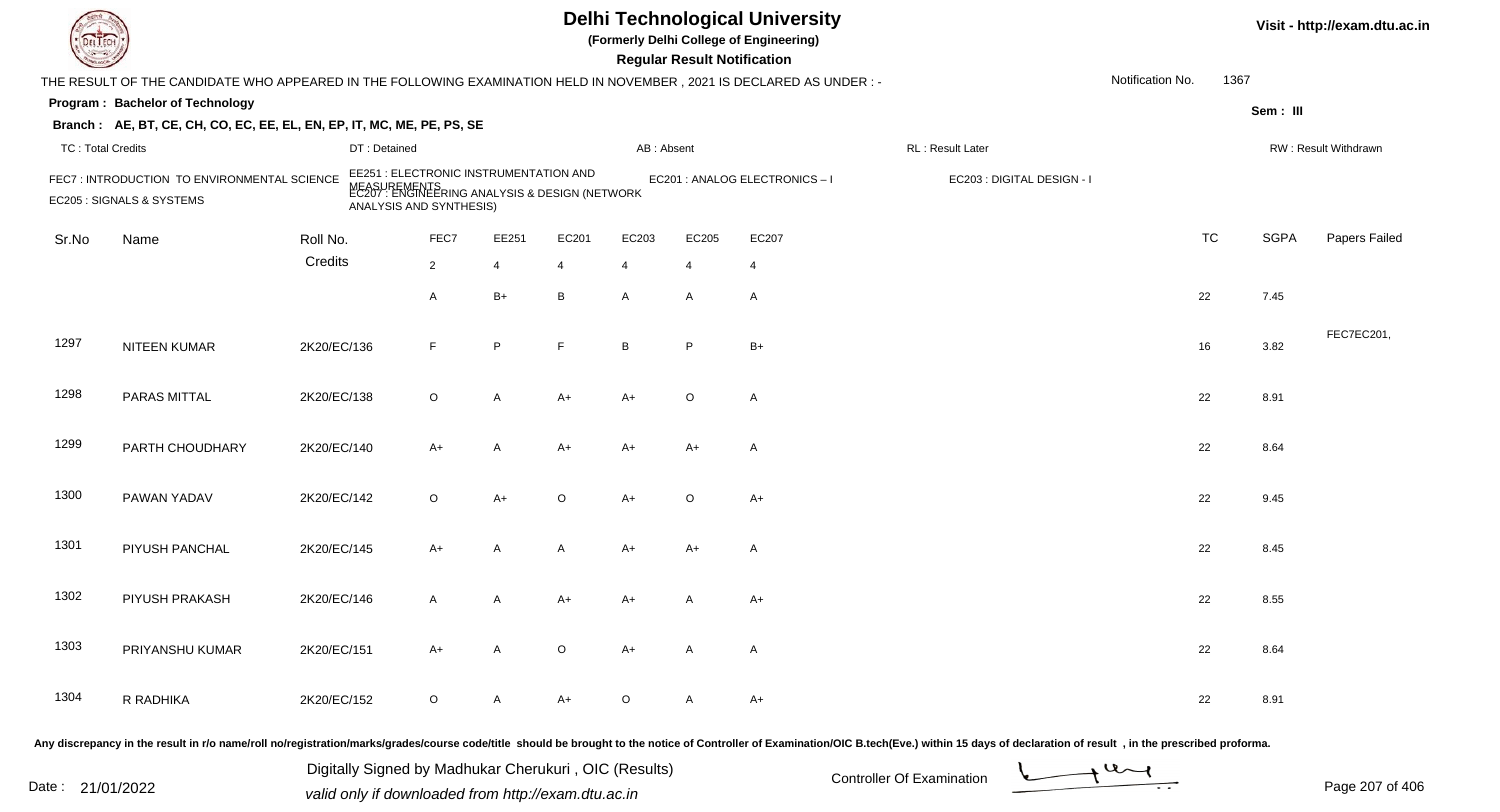|                          |                                                                                                                     |                                                                            |                |       |                                                      |                | <b>Regular Result Notification</b> | <b>Delhi Technological University</b><br>(Formerly Delhi College of Engineering) |                            |                  |           |             | Visit - http://exam.dtu.ac.in |
|--------------------------|---------------------------------------------------------------------------------------------------------------------|----------------------------------------------------------------------------|----------------|-------|------------------------------------------------------|----------------|------------------------------------|----------------------------------------------------------------------------------|----------------------------|------------------|-----------|-------------|-------------------------------|
|                          | THE RESULT OF THE CANDIDATE WHO APPEARED IN THE FOLLOWING EXAMINATION HELD IN NOVEMBER, 2021 IS DECLARED AS UNDER:- |                                                                            |                |       |                                                      |                |                                    |                                                                                  |                            | Notification No. | 1367      |             |                               |
|                          | Program: Bachelor of Technology                                                                                     |                                                                            |                |       |                                                      |                |                                    |                                                                                  |                            |                  |           | Sem: III    |                               |
|                          | Branch: AE, BT, CE, CH, CO, EC, EE, EL, EN, EP, IT, MC, ME, PE, PS, SE                                              |                                                                            |                |       |                                                      |                |                                    |                                                                                  |                            |                  |           |             |                               |
| <b>TC: Total Credits</b> |                                                                                                                     | DT: Detained                                                               |                |       |                                                      | AB: Absent     |                                    |                                                                                  | RL : Result Later          |                  |           |             | RW: Result Withdrawn          |
|                          | FEC7: INTRODUCTION TO ENVIRONMENTAL SCIENCE<br>EC205 : SIGNALS & SYSTEMS                                            | EE251 : ELECTRONIC INSTRUMENTATION AND<br>NEASU<br>ANALYSIS AND SYNTHESIS) |                |       | IREMENTS<br>: ENGINEERING ANALYSIS & DESIGN (NETWORK |                |                                    | EC201 : ANALOG ELECTRONICS-I                                                     | EC203 : DIGITAL DESIGN - I |                  |           |             |                               |
| Sr.No                    | Name                                                                                                                | Roll No.                                                                   | FEC7           | EE251 | EC201                                                | EC203          | EC205                              | EC207                                                                            |                            |                  | <b>TC</b> | <b>SGPA</b> | Papers Failed                 |
|                          |                                                                                                                     | Credits                                                                    | $\overline{2}$ | 4     | 4                                                    | $\overline{4}$ | $\overline{4}$                     | $\overline{4}$                                                                   |                            |                  |           |             |                               |
|                          |                                                                                                                     |                                                                            | O              | A     | $A+$                                                 | $\circ$        | A                                  | $A+$                                                                             |                            |                  | 22        | 8.91        |                               |
| 1305                     | RAHUL SHARMA                                                                                                        | 2K20/EC/157                                                                | $A+$           | A     | A                                                    | $A+$           | A                                  | $\overline{A}$                                                                   |                            |                  | 22        | 8.27        |                               |
| 1306                     | RANJEET PRASAD                                                                                                      | 2K20/EC/159                                                                | $A+$           | A     | A                                                    | $A+$           | $\circ$                            | $A+$                                                                             |                            |                  | 22        | 8.82        |                               |
| 1307                     | RAVI PRAKASH YADAV                                                                                                  | 2K20/EC/161                                                                | $A+$           | A     | A                                                    | $A+$           | A                                  | $\overline{A}$                                                                   |                            |                  | 22        | 8.27        |                               |
| 1308                     | RISHAV SHARMA                                                                                                       | 2K20/EC/164                                                                | $A+$           | $A+$  | $A+$                                                 | A+             | $A+$                               | $\overline{A}$                                                                   |                            |                  | 22        | 8.82        |                               |
| 1309                     | <b>ROHAN</b>                                                                                                        | 2K20/EC/167                                                                | A              | A     | $A+$                                                 | A              | $A+$                               | $\circ$                                                                          |                            |                  | 22        | 8.73        |                               |
| 1310                     | <b>ROHIT</b>                                                                                                        | 2K20/EC/169                                                                | $\circ$        | $A+$  | A+                                                   | $A+$           | A                                  | $\mathsf{A}$                                                                     |                            |                  | 22        | 8.73        |                               |
| 1311                     | SACHIN MISHRA                                                                                                       | 2K20/EC/176                                                                | $A+$           | $A+$  | A+                                                   | $\circ$        | A                                  | $A+$                                                                             |                            |                  | 22        | 9.00        |                               |
| 1312                     | SAKSHAM DHASMANA                                                                                                    | 2K20/EC/181                                                                | A+             | A     | A+                                                   | A              | A+                                 | $B+$                                                                             |                            |                  | 22        | 8.27        |                               |
|                          |                                                                                                                     |                                                                            |                |       |                                                      |                |                                    |                                                                                  |                            |                  |           |             |                               |

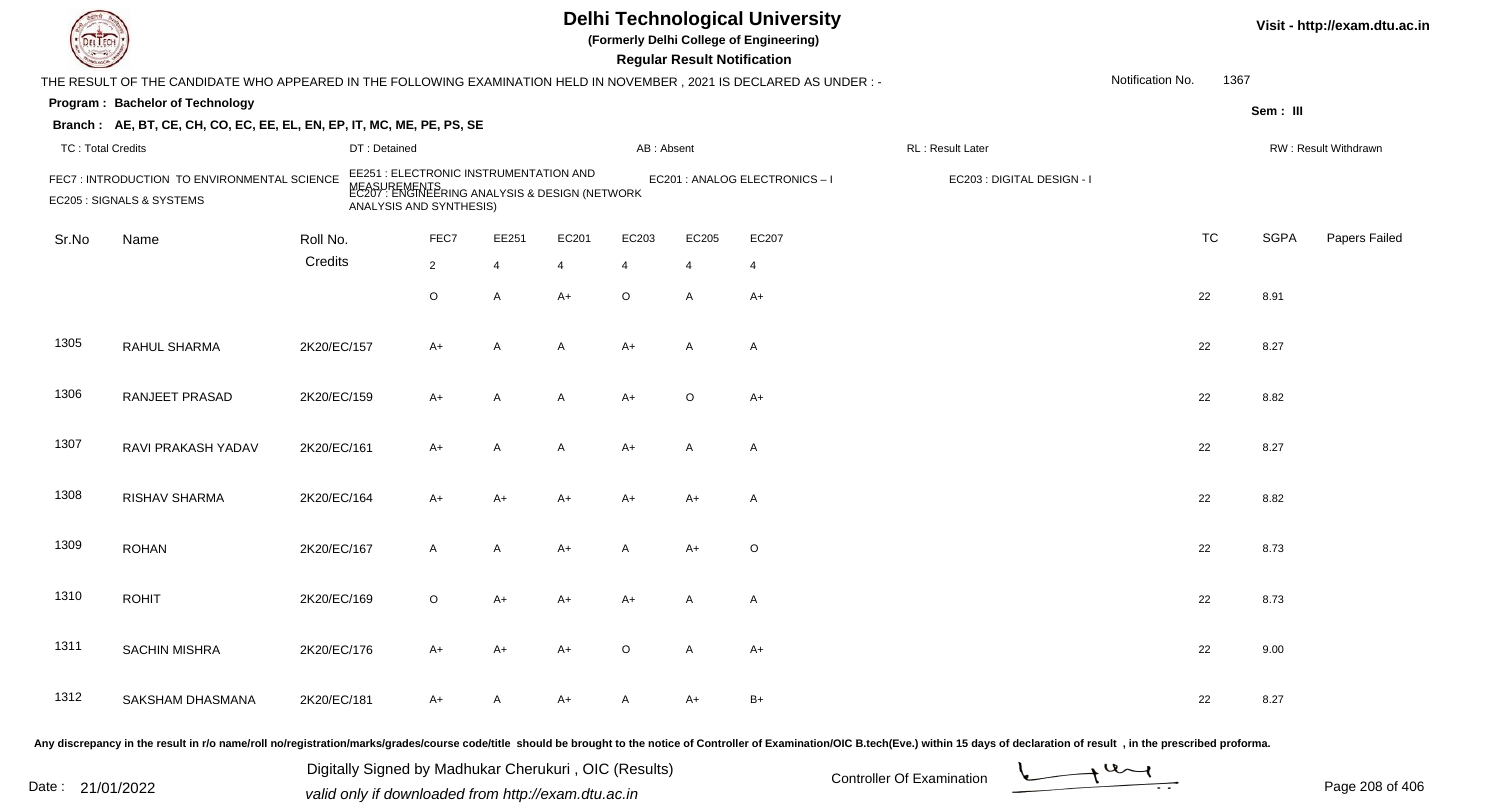| <b>DELTEC</b>            |                                                                                                                     |              |                                                                                                                                     |                |                |            | <b>Regular Result Notification</b> | <b>Delhi Technological University</b><br>(Formerly Delhi College of Engineering) |                                                                                                                                                                                                                                |                  |           |             | Visit - http://exam.dtu.ac.in |
|--------------------------|---------------------------------------------------------------------------------------------------------------------|--------------|-------------------------------------------------------------------------------------------------------------------------------------|----------------|----------------|------------|------------------------------------|----------------------------------------------------------------------------------|--------------------------------------------------------------------------------------------------------------------------------------------------------------------------------------------------------------------------------|------------------|-----------|-------------|-------------------------------|
|                          | THE RESULT OF THE CANDIDATE WHO APPEARED IN THE FOLLOWING EXAMINATION HELD IN NOVEMBER, 2021 IS DECLARED AS UNDER:- |              |                                                                                                                                     |                |                |            |                                    |                                                                                  |                                                                                                                                                                                                                                | Notification No. | 1367      |             |                               |
|                          | Program: Bachelor of Technology                                                                                     |              |                                                                                                                                     |                |                |            |                                    |                                                                                  |                                                                                                                                                                                                                                |                  |           | Sem: III    |                               |
|                          | Branch: AE, BT, CE, CH, CO, EC, EE, EL, EN, EP, IT, MC, ME, PE, PS, SE                                              |              |                                                                                                                                     |                |                |            |                                    |                                                                                  |                                                                                                                                                                                                                                |                  |           |             |                               |
| <b>TC: Total Credits</b> |                                                                                                                     | DT: Detained |                                                                                                                                     |                |                | AB: Absent |                                    |                                                                                  | RL : Result Later                                                                                                                                                                                                              |                  |           |             | RW: Result Withdrawn          |
|                          | FEC7: INTRODUCTION TO ENVIRONMENTAL SCIENCE<br>EC205 : SIGNALS & SYSTEMS                                            |              | EE251 : ELECTRONIC INSTRUMENTATION AND<br>MEASUREMENTS<br>EC207 : ENGINEERING ANALYSIS & DESIGN (NETWORK<br>ANALYSIS AND SYNTHESIS) |                |                |            |                                    | EC201 : ANALOG ELECTRONICS - I                                                   | EC203 : DIGITAL DESIGN - I                                                                                                                                                                                                     |                  |           |             |                               |
| Sr.No                    | Name                                                                                                                | Roll No.     | FEC7                                                                                                                                | EE251          | EC201          | EC203      | EC205                              | EC207                                                                            |                                                                                                                                                                                                                                |                  | <b>TC</b> | <b>SGPA</b> | Papers Failed                 |
|                          |                                                                                                                     | Credits      | $\overline{2}$                                                                                                                      | $\overline{4}$ | $\overline{4}$ | 4          |                                    | $\overline{4}$                                                                   |                                                                                                                                                                                                                                |                  |           |             |                               |
|                          |                                                                                                                     |              | $A+$                                                                                                                                | $\mathsf{A}$   | $A+$           | A          | A+                                 | $B+$                                                                             |                                                                                                                                                                                                                                |                  | 22        | 8.27        |                               |
| 1313                     | SANDEEP KUMAR                                                                                                       | 2K20/EC/186  | $A+$                                                                                                                                | $B+$           | A              | $B+$       | A                                  | $\mathsf{A}$                                                                     |                                                                                                                                                                                                                                |                  | 22        | 7.73        |                               |
| 1314                     | SANDEEP KUMAR                                                                                                       | 2K20/EC/187  | $A+$                                                                                                                                | A              | A              | $B+$       | $\overline{A}$                     | $A+$                                                                             |                                                                                                                                                                                                                                |                  | 22        | 8.09        |                               |
| 1315                     | SANDEEP SONKAR                                                                                                      | 2K20/EC/188  | $A+$                                                                                                                                | $A+$           | A              | A          | $\mathsf{A}$                       | $\mathsf{A}$                                                                     |                                                                                                                                                                                                                                |                  | 22        | 8.27        |                               |
| 1316                     | SANTOSH RAI                                                                                                         | 2K20/EC/191  | $A+$                                                                                                                                | $\overline{A}$ | A              | A+         | A                                  | $A+$                                                                             |                                                                                                                                                                                                                                |                  | 22        | 8.45        |                               |
| 1317                     | SARTHAK PANDEY                                                                                                      | 2K20/EC/192  | $\circ$                                                                                                                             | A              | $\circ$        | A          | A                                  | $A+$                                                                             |                                                                                                                                                                                                                                |                  | 22        | 8.73        |                               |
| 1318                     | <b>SAURABH JHA</b>                                                                                                  | 2K20/EC/194  | $\mathsf{A}$                                                                                                                        | A              | A+             | A+         | A+                                 | $A+$                                                                             |                                                                                                                                                                                                                                |                  | 22        | 8.73        |                               |
| 1319                     | SAURAV CHANDRA                                                                                                      | 2K20/EC/195  | A+                                                                                                                                  | $\mathsf{A}$   | A+             | B+         | A                                  | $A+$                                                                             |                                                                                                                                                                                                                                |                  | 22        | 8.27        |                               |
| 1320                     | SHIVAM                                                                                                              | 2K20/EC/199  | $A+$                                                                                                                                | A              | A+             | A          | A                                  | $A+$                                                                             |                                                                                                                                                                                                                                |                  | 22        | 8.45        |                               |
|                          |                                                                                                                     |              |                                                                                                                                     |                |                |            |                                    |                                                                                  | Any discrepancy in the result in r/o name/roll no/registration/marks/grades/course code/title should be brought to the notice of Controller of Examination/OIC B.tech(Eve.) within 15 days of declaration of result , in the p |                  |           |             |                               |

Date : 21/01/2022 Valid only if downloaded from http://exam.dtu.ac.in<br>valid only if downloaded from http://exam.dtu.ac.in Digitally Signed by Madhukar Cherukuri , OIC (Results)

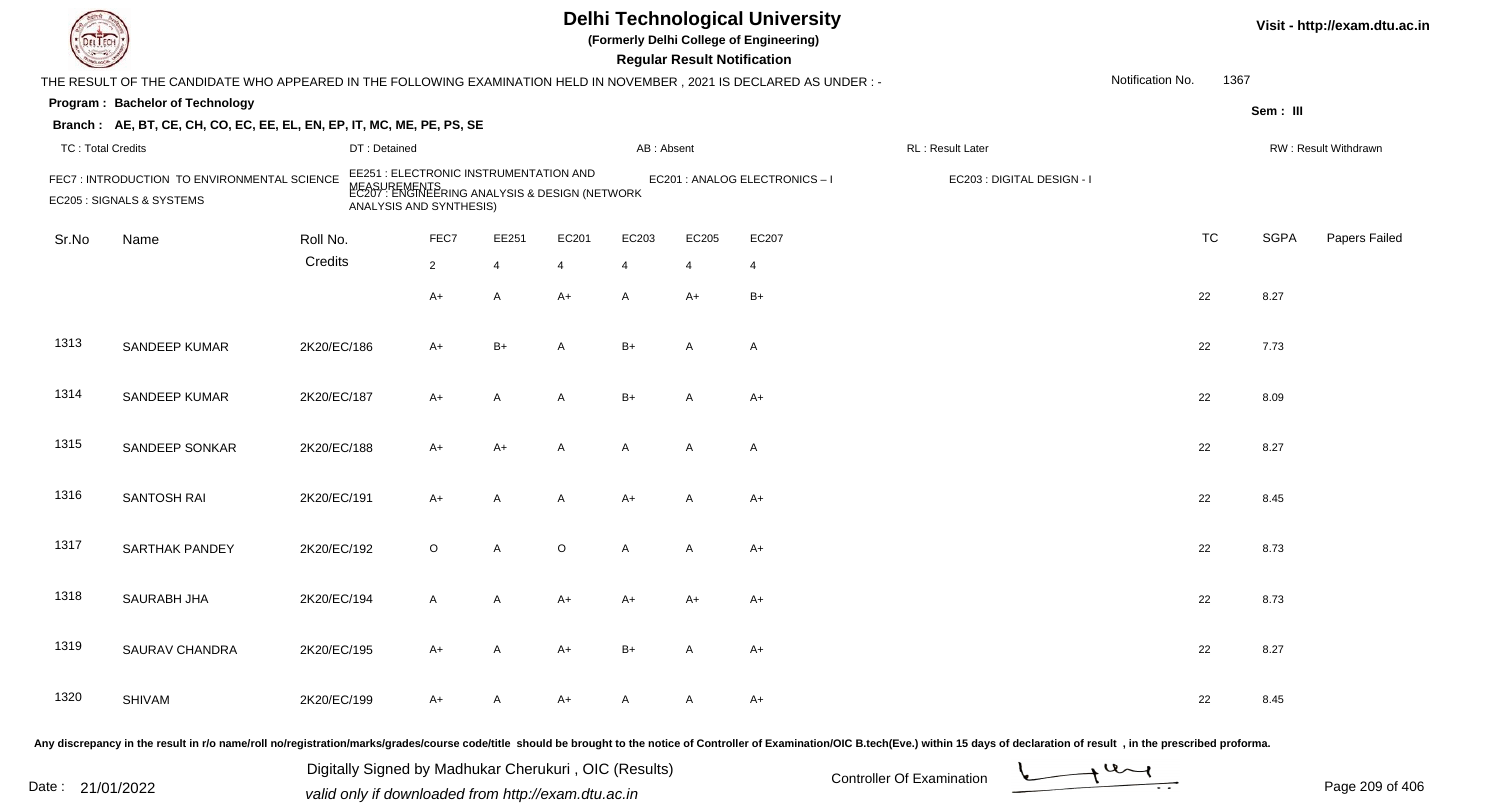| DEL TECI                 |                                                                                                                     |             |                                                                                                                                     |                |                |              | <b>Regular Result Notification</b> | <b>Delhi Technological University</b><br>(Formerly Delhi College of Engineering) |                                                                                                                                                                                                                                |                  |           |             | Visit - http://exam.dtu.ac.in |
|--------------------------|---------------------------------------------------------------------------------------------------------------------|-------------|-------------------------------------------------------------------------------------------------------------------------------------|----------------|----------------|--------------|------------------------------------|----------------------------------------------------------------------------------|--------------------------------------------------------------------------------------------------------------------------------------------------------------------------------------------------------------------------------|------------------|-----------|-------------|-------------------------------|
|                          | THE RESULT OF THE CANDIDATE WHO APPEARED IN THE FOLLOWING EXAMINATION HELD IN NOVEMBER, 2021 IS DECLARED AS UNDER:- |             |                                                                                                                                     |                |                |              |                                    |                                                                                  |                                                                                                                                                                                                                                | Notification No. | 1367      |             |                               |
|                          | Program: Bachelor of Technology                                                                                     |             |                                                                                                                                     |                |                |              |                                    |                                                                                  |                                                                                                                                                                                                                                |                  |           | Sem: III    |                               |
|                          | Branch: AE, BT, CE, CH, CO, EC, EE, EL, EN, EP, IT, MC, ME, PE, PS, SE                                              |             |                                                                                                                                     |                |                |              |                                    |                                                                                  |                                                                                                                                                                                                                                |                  |           |             |                               |
| <b>TC: Total Credits</b> |                                                                                                                     |             | DT: Detained                                                                                                                        |                |                | AB: Absent   |                                    |                                                                                  | RL: Result Later                                                                                                                                                                                                               |                  |           |             | RW: Result Withdrawn          |
|                          | FEC7: INTRODUCTION TO ENVIRONMENTAL SCIENCE<br>EC205 : SIGNALS & SYSTEMS                                            |             | EE251 : ELECTRONIC INSTRUMENTATION AND<br>MEASUREMENTS<br>EC207 : ENGINEERING ANALYSIS & DESIGN (NETWORK<br>ANALYSIS AND SYNTHESIS) |                |                |              |                                    | EC201 : ANALOG ELECTRONICS - I                                                   | EC203 : DIGITAL DESIGN - I                                                                                                                                                                                                     |                  |           |             |                               |
| Sr.No                    | Name                                                                                                                | Roll No.    | FEC7                                                                                                                                | EE251          | EC201          | EC203        | EC205                              | EC207                                                                            |                                                                                                                                                                                                                                |                  | <b>TC</b> | <b>SGPA</b> | Papers Failed                 |
|                          |                                                                                                                     | Credits     | $\overline{2}$                                                                                                                      | $\overline{4}$ | $\overline{4}$ | 4            | $\overline{4}$                     | $\overline{4}$                                                                   |                                                                                                                                                                                                                                |                  |           |             |                               |
|                          |                                                                                                                     |             | $A+$                                                                                                                                | $\mathsf{A}$   | $A+$           | A            | A                                  | $A+$                                                                             |                                                                                                                                                                                                                                |                  | 22        | 8.45        |                               |
| 1321                     | SHIVOM KR SHARMA                                                                                                    | 2K20/EC/202 | $A+$                                                                                                                                | $A+$           | $B+$           | $\mathsf{A}$ | $A+$                               | $A+$                                                                             |                                                                                                                                                                                                                                |                  | 22        | 8.45        |                               |
| 1322                     | SHREYANSH BANSAL                                                                                                    | 2K20/EC/203 | $\mathsf{A}$                                                                                                                        | $\mathsf{A}$   | A              | A            | A                                  | $A+$                                                                             |                                                                                                                                                                                                                                |                  | 22        | 8.18        |                               |
| 1323                     | <b>SIDDHARTH</b>                                                                                                    | 2K20/EC/207 | $A+$                                                                                                                                | $\mathsf{A}$   | $A+$           | $B+$         | $\overline{A}$                     | $A+$                                                                             |                                                                                                                                                                                                                                |                  | 22        | 8.27        |                               |
| 1324                     | SIDHI SINGH                                                                                                         | 2K20/EC/209 | $A+$                                                                                                                                | $A+$           | A+             | A+           | A                                  | $A+$                                                                             |                                                                                                                                                                                                                                |                  | 22        | 8.82        |                               |
| 1325                     | <b>SIMRAN PANCHAL</b>                                                                                               | 2K20/EC/210 | $A+$                                                                                                                                | $A+$           | A+             | A+           | $A+$                               | $A+$                                                                             |                                                                                                                                                                                                                                |                  | 22        | 9.00        |                               |
| 1326                     | SONU BAIRWA                                                                                                         | 2K20/EC/211 | A+                                                                                                                                  | $B+$           | A+             | A            | A                                  | A                                                                                |                                                                                                                                                                                                                                |                  | 22        | 8.09        |                               |
| 1327                     | SUMIT KUMAR SHAH                                                                                                    | 2K20/EC/214 | A+                                                                                                                                  | $\mathsf{A}$   | A+             | A+           | A                                  | $A+$                                                                             |                                                                                                                                                                                                                                |                  | 22        | 8.64        |                               |
| 1328                     | <b>SURYANSH SHARMA</b>                                                                                              | 2K20/EC/216 | $A+$                                                                                                                                | A              | B              | A            | A                                  | $A+$                                                                             |                                                                                                                                                                                                                                |                  | 22        | 7.91        |                               |
|                          |                                                                                                                     |             |                                                                                                                                     |                |                |              |                                    |                                                                                  | Any discrepancy in the result in r/o name/roll no/registration/marks/grades/course code/title should be brought to the notice of Controller of Examination/OIC B.tech(Eve.) within 15 days of declaration of result , in the p |                  |           |             |                               |

Date : 21/01/2022 Digital Digital of Microsofted Chemical Controller Of Examination Determination Page 210 of 40 Digitally Signed by Madhukar Cherukuri , OIC (Results)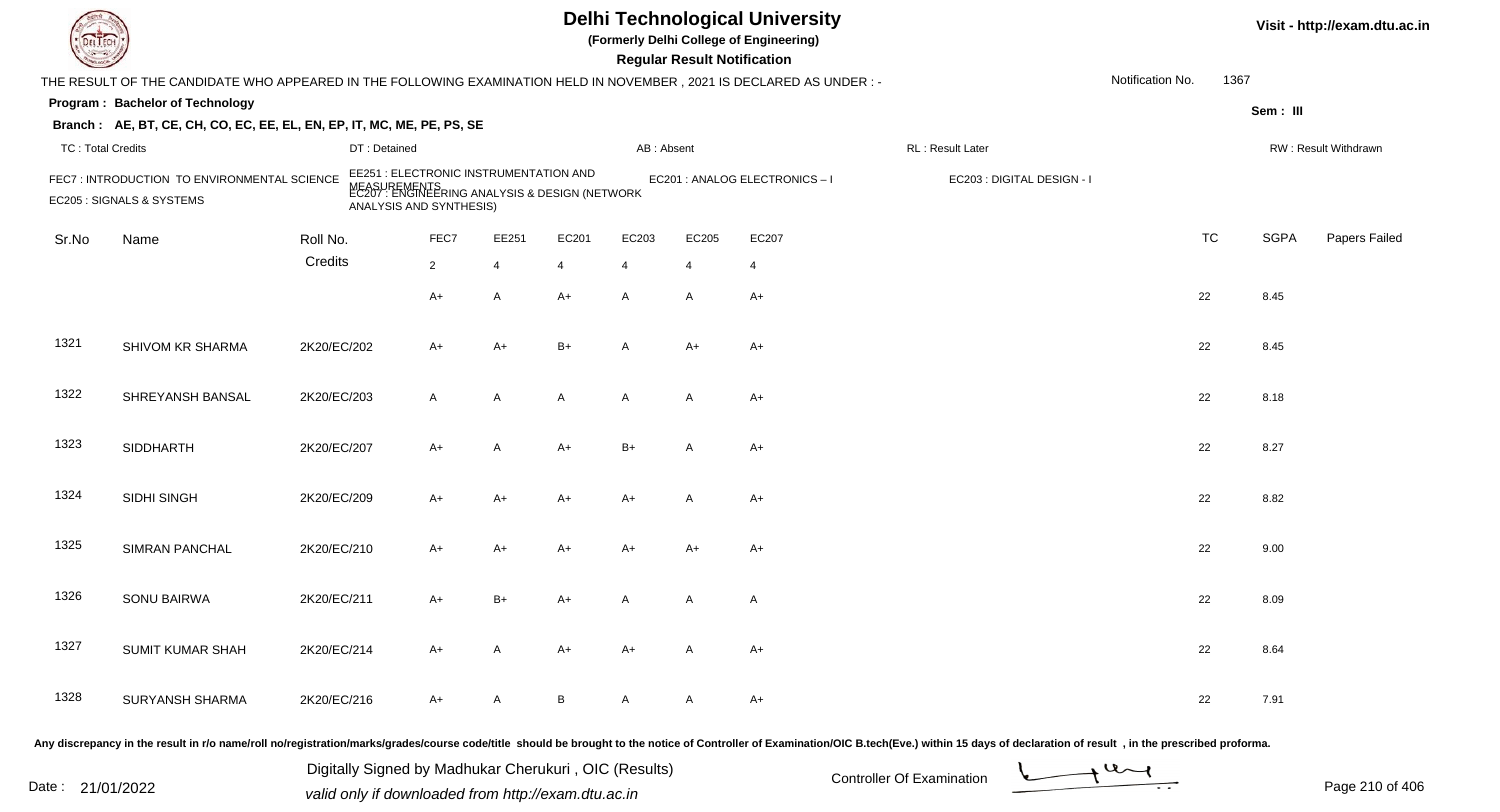| <b>DELTEC</b>            |                                                                                                                     |             |                                                                                                                                     |                |                |                |                         | <b>Regular Result Notification</b> | <b>Delhi Technological University</b><br>(Formerly Delhi College of Engineering) |                                                                                                                                                                                                                                |                  |           |             | Visit - http://exam.dtu.ac.in |
|--------------------------|---------------------------------------------------------------------------------------------------------------------|-------------|-------------------------------------------------------------------------------------------------------------------------------------|----------------|----------------|----------------|-------------------------|------------------------------------|----------------------------------------------------------------------------------|--------------------------------------------------------------------------------------------------------------------------------------------------------------------------------------------------------------------------------|------------------|-----------|-------------|-------------------------------|
|                          | THE RESULT OF THE CANDIDATE WHO APPEARED IN THE FOLLOWING EXAMINATION HELD IN NOVEMBER, 2021 IS DECLARED AS UNDER:- |             |                                                                                                                                     |                |                |                |                         |                                    |                                                                                  |                                                                                                                                                                                                                                | Notification No. | 1367      |             |                               |
|                          | Program: Bachelor of Technology                                                                                     |             |                                                                                                                                     |                |                |                |                         |                                    |                                                                                  |                                                                                                                                                                                                                                |                  |           | Sem: III    |                               |
|                          | Branch: AE, BT, CE, CH, CO, EC, EE, EL, EN, EP, IT, MC, ME, PE, PS, SE                                              |             |                                                                                                                                     |                |                |                |                         |                                    |                                                                                  |                                                                                                                                                                                                                                |                  |           |             |                               |
| <b>TC: Total Credits</b> |                                                                                                                     |             | DT: Detained                                                                                                                        |                |                |                | AB: Absent              |                                    |                                                                                  | RL : Result Later                                                                                                                                                                                                              |                  |           |             | RW: Result Withdrawn          |
|                          | FEC7: INTRODUCTION TO ENVIRONMENTAL SCIENCE<br>EC205 : SIGNALS & SYSTEMS                                            |             | EE251 : ELECTRONIC INSTRUMENTATION AND<br>MEASUREMENTS<br>EC207 : ENGINEERING ANALYSIS & DESIGN (NETWORK<br>ANALYSIS AND SYNTHESIS) |                |                |                |                         |                                    | EC201 : ANALOG ELECTRONICS - I                                                   | EC203 : DIGITAL DESIGN - I                                                                                                                                                                                                     |                  |           |             |                               |
| Sr.No                    | Name                                                                                                                | Roll No.    |                                                                                                                                     | FEC7           | EE251          | EC201          | EC203                   | EC205                              | EC207                                                                            |                                                                                                                                                                                                                                |                  | <b>TC</b> | <b>SGPA</b> | Papers Failed                 |
|                          |                                                                                                                     | Credits     |                                                                                                                                     | $\overline{2}$ | $\overline{4}$ | $\overline{4}$ | $\overline{\mathbf{4}}$ |                                    | $\overline{4}$                                                                   |                                                                                                                                                                                                                                |                  |           |             |                               |
|                          |                                                                                                                     |             |                                                                                                                                     | $A+$           | $\mathsf{A}$   | B              | A                       | A                                  | $A+$                                                                             |                                                                                                                                                                                                                                |                  | 22        | 7.91        |                               |
| 1329                     | <b>TANISHQ VERMA</b>                                                                                                | 2K20/EC/218 |                                                                                                                                     | $\mathsf{A}$   | $\mathsf{A}$   | A              | $B+$                    | $\overline{A}$                     | $\mathsf{A}$                                                                     |                                                                                                                                                                                                                                |                  | 22        | 7.82        |                               |
| 1330                     | <b>TANMAY</b>                                                                                                       | 2K20/EC/219 |                                                                                                                                     | $A+$           | $\mathsf{A}$   | $A+$           | A+                      | $A+$                               | $\mathsf{A}$                                                                     |                                                                                                                                                                                                                                |                  | 22        | 8.64        |                               |
| 1331                     | <b>TANUSH CHAUDHARY</b>                                                                                             | 2K20/EC/221 |                                                                                                                                     | $A+$           | $A+$           | $A+$           | A                       | A+                                 | $A+$                                                                             |                                                                                                                                                                                                                                |                  | 22        | 8.82        |                               |
| 1332                     | <b>UDIT ANAND</b>                                                                                                   | 2K20/EC/222 |                                                                                                                                     | $A+$           | $\overline{A}$ | $B+$           | $B+$                    | A                                  | $A+$                                                                             |                                                                                                                                                                                                                                |                  | 22        | 7.91        |                               |
| 1333                     | <b>UJJAWAL KUMAR</b>                                                                                                | 2K20/EC/223 |                                                                                                                                     | B              | Α              | A+             | A+                      | $A+$                               | $\circ$                                                                          |                                                                                                                                                                                                                                |                  | 22        | 8.73        |                               |
| 1334                     | <b>UMANG AGGARWAL</b>                                                                                               | 2K20/EC/224 |                                                                                                                                     | A              | $\circ$        | A+             | O                       | A+                                 | A                                                                                |                                                                                                                                                                                                                                |                  | 22        | 9.09        |                               |
| 1335                     | VANSH CHOPRA                                                                                                        | 2K20/EC/227 |                                                                                                                                     | $A+$           | $\circ$        | $A+$           | A+                      | A+                                 | A+                                                                               |                                                                                                                                                                                                                                |                  | 22        | 9.18        |                               |
| 1336                     | <b>VANSH SINGHAL</b>                                                                                                | 2K20/EC/228 |                                                                                                                                     | $A+$           | A+             | O              | A+                      | A+                                 | $A+$                                                                             |                                                                                                                                                                                                                                |                  | 22        | 9.18        |                               |
|                          |                                                                                                                     |             |                                                                                                                                     |                |                |                |                         |                                    |                                                                                  | Any discrepancy in the result in r/o name/roll no/registration/marks/grades/course code/title should be brought to the notice of Controller of Examination/OIC B.tech(Eve.) within 15 days of declaration of result , in the p |                  |           |             |                               |

Date : 21/01/2022 Digital Digital of Microsofted Chemical Controller Of Examination Determination Page 211 of 40 Digitally Signed by Madhukar Cherukuri , OIC (Results)

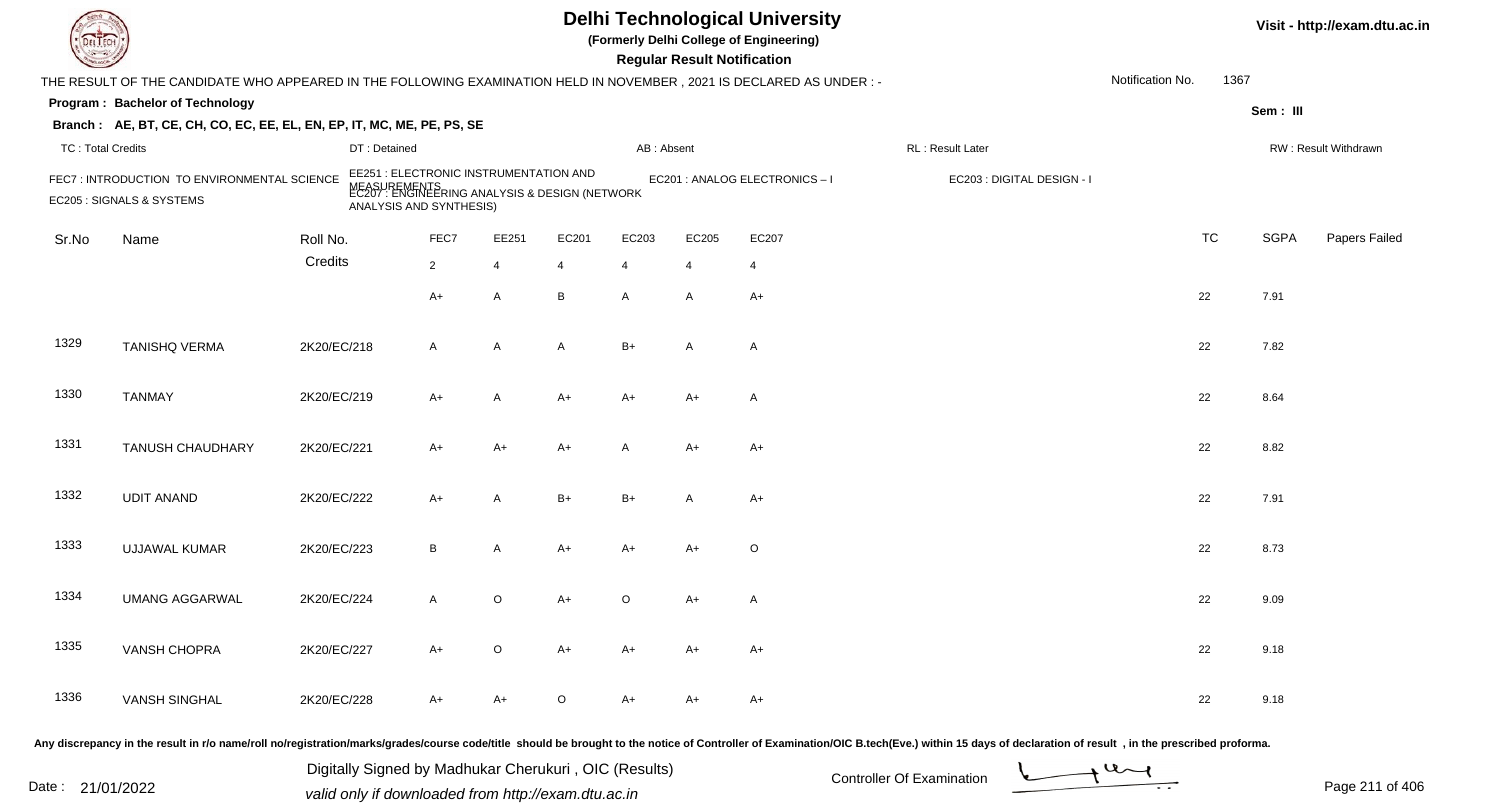| DEL TECI                 |                                                                                                                      |             |              |                                                                   |                |                                                                |                | <b>Regular Result Notification</b> | <b>Delhi Technological University</b><br>(Formerly Delhi College of Engineering) |                                                                                                                                                                                                                                |                  |           |             | Visit - http://exam.dtu.ac.in |
|--------------------------|----------------------------------------------------------------------------------------------------------------------|-------------|--------------|-------------------------------------------------------------------|----------------|----------------------------------------------------------------|----------------|------------------------------------|----------------------------------------------------------------------------------|--------------------------------------------------------------------------------------------------------------------------------------------------------------------------------------------------------------------------------|------------------|-----------|-------------|-------------------------------|
|                          | THE RESULT OF THE CANDIDATE WHO APPEARED IN THE FOLLOWING EXAMINATION HELD IN NOVEMBER, 2021 IS DECLARED AS UNDER :- |             |              |                                                                   |                |                                                                |                |                                    |                                                                                  |                                                                                                                                                                                                                                | Notification No. | 1367      |             |                               |
|                          | Program: Bachelor of Technology                                                                                      |             |              |                                                                   |                |                                                                |                |                                    |                                                                                  |                                                                                                                                                                                                                                |                  |           | Sem: III    |                               |
|                          | Branch: AE, BT, CE, CH, CO, EC, EE, EL, EN, EP, IT, MC, ME, PE, PS, SE                                               |             |              |                                                                   |                |                                                                |                |                                    |                                                                                  |                                                                                                                                                                                                                                |                  |           |             |                               |
| <b>TC: Total Credits</b> |                                                                                                                      |             | DT: Detained |                                                                   |                |                                                                | AB: Absent     |                                    |                                                                                  | RL : Result Later                                                                                                                                                                                                              |                  |           |             | RW: Result Withdrawn          |
|                          | FEC7: INTRODUCTION TO ENVIRONMENTAL SCIENCE<br>EC205 : SIGNALS & SYSTEMS                                             |             |              | EE251 : ELECTRONIC INSTRUMENTATION AND<br>ANALYSIS AND SYNTHESIS) |                | MEASUREMENTS<br>EC207 : ENGINEERING ANALYSIS & DESIGN (NETWORK |                |                                    | EC201 : ANALOG ELECTRONICS - I                                                   | EC203 : DIGITAL DESIGN - I                                                                                                                                                                                                     |                  |           |             |                               |
| Sr.No                    | Name                                                                                                                 | Roll No.    |              | FEC7                                                              | EE251          | EC201                                                          | EC203          | EC205                              | EC207                                                                            |                                                                                                                                                                                                                                |                  | <b>TC</b> | <b>SGPA</b> | Papers Failed                 |
|                          |                                                                                                                      | Credits     |              | $\overline{2}$                                                    | $\overline{4}$ | $\overline{4}$                                                 | $\overline{4}$ | $\overline{4}$                     | 4                                                                                |                                                                                                                                                                                                                                |                  |           |             |                               |
|                          |                                                                                                                      |             |              | $A+$                                                              | $A+$           | $\circ$                                                        | $A+$           | $A+$                               | $A+$                                                                             |                                                                                                                                                                                                                                |                  | 22        | 9.18        |                               |
| 1337                     | <b>VINAYAK</b>                                                                                                       | 2K20/EC/231 |              | $A+$                                                              | A              | A                                                              | $B+$           | $A+$                               | $A+$                                                                             |                                                                                                                                                                                                                                |                  | 22        | 8.27        |                               |
| 1338                     | <b>VISHAKHA</b>                                                                                                      | 2K20/EC/233 |              | $A+$                                                              | A              | A                                                              | $B+$           | $\overline{A}$                     | $A+$                                                                             |                                                                                                                                                                                                                                |                  | 22        | 8.09        |                               |
| 1339                     | <b>VISHAL TOMAR</b>                                                                                                  | 2K20/EC/234 |              | $A+$                                                              | $\overline{A}$ | A                                                              | $A+$           | $A+$                               | $A+$                                                                             |                                                                                                                                                                                                                                |                  | 22        | 8.64        |                               |
| 1340                     | VISHAL YADAV                                                                                                         | 2K20/EC/235 |              | $A+$                                                              | A              | A                                                              | A+             | A                                  | $A+$                                                                             |                                                                                                                                                                                                                                |                  | 22        | 8.45        |                               |
| 1341                     | <b>VIVEK GARG</b>                                                                                                    | 2K20/EC/237 |              | $A+$                                                              | A              | $A+$                                                           | A+             | A+                                 | $A+$                                                                             |                                                                                                                                                                                                                                |                  | 22        | 8.82        |                               |
| 1342                     | YASH GUPTA                                                                                                           | 2K20/EC/241 |              | $A+$                                                              | A              | A+                                                             | Α              | $\circ$                            | $A+$                                                                             |                                                                                                                                                                                                                                |                  | 22        | 8.82        |                               |
| 1343                     | YASH PURI                                                                                                            | 2K20/EC/243 |              | $B+$                                                              | A              | A                                                              | $B+$           | A+                                 | $A+$                                                                             |                                                                                                                                                                                                                                |                  | 22        | 8.09        |                               |
| 1344                     | YUVRAJ                                                                                                               | 2K20/EC/244 |              | $A+$                                                              | A+             | A+                                                             | $\circ$        | $A+$                               | $A+$                                                                             |                                                                                                                                                                                                                                |                  | 22        | 9.18        |                               |
|                          |                                                                                                                      |             |              |                                                                   |                |                                                                |                |                                    |                                                                                  | Any discrepancy in the result in r/o name/roll no/registration/marks/grades/course code/title should be brought to the notice of Controller of Examination/OIC B.tech(Eve.) within 15 days of declaration of result , in the p |                  |           |             |                               |

Date : 21/01/2022 Digital Digital of Microsofted Chemical Controller Of Examination Determination Page 212 of 40 Digitally Signed by Madhukar Cherukuri , OIC (Results)

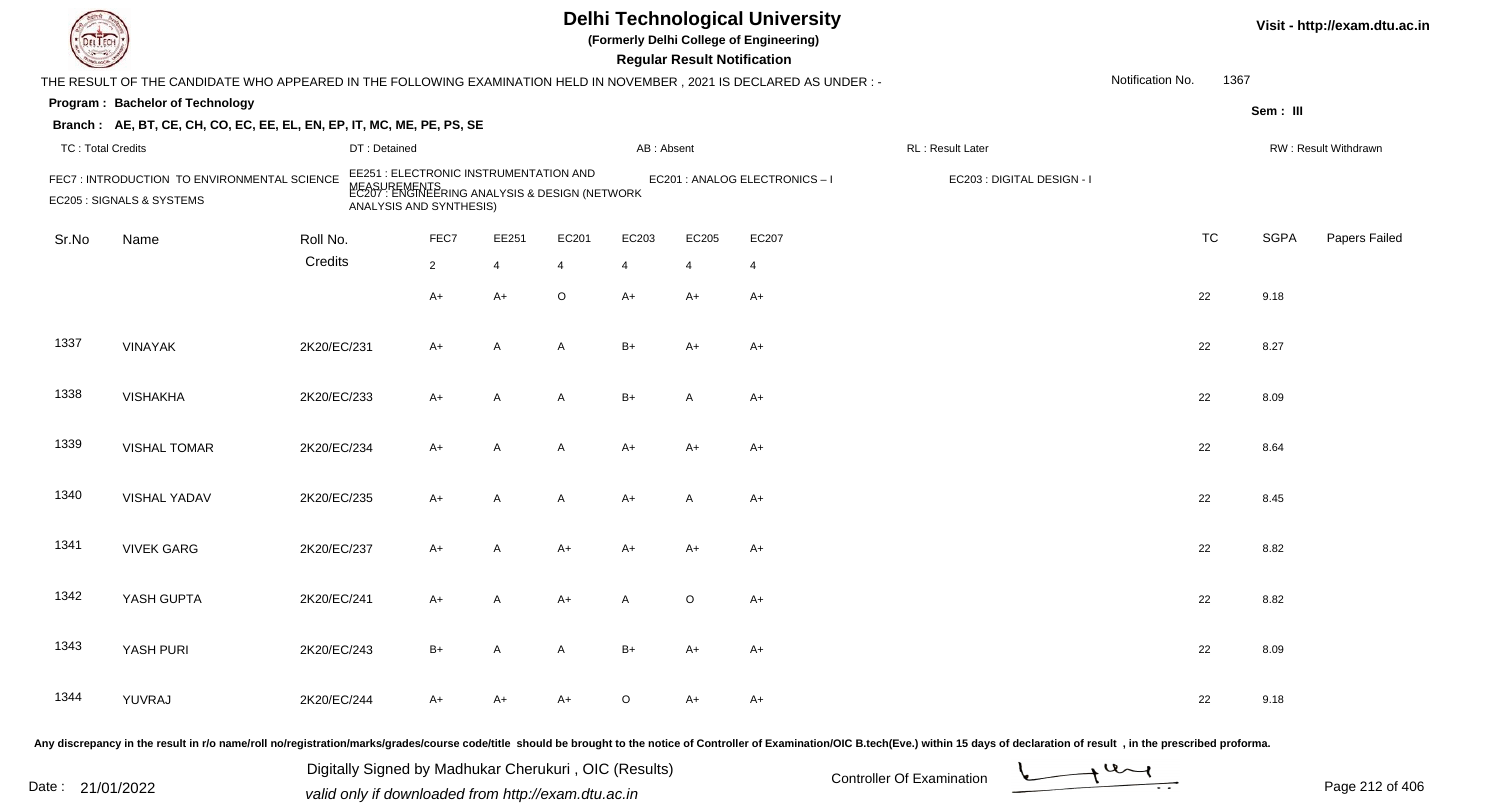| <b>LIECH</b>      |                                                                                                                        |             |                                                                                                                                     |                |                |                |                | <b>Regular Result Notification</b> | <b>Delhi Technological University</b><br>(Formerly Delhi College of Engineering) |                            |                  |           |             | Visit - http://exam.dtu.ac.in |
|-------------------|------------------------------------------------------------------------------------------------------------------------|-------------|-------------------------------------------------------------------------------------------------------------------------------------|----------------|----------------|----------------|----------------|------------------------------------|----------------------------------------------------------------------------------|----------------------------|------------------|-----------|-------------|-------------------------------|
|                   | THE RESULT OF THE CANDIDATE WHO APPEARED IN THE FOLLOWING EXAMINATION HELD IN NOVEMBER , 2021 IS DECLARED AS UNDER : - |             |                                                                                                                                     |                |                |                |                |                                    |                                                                                  |                            | Notification No. | 1367      |             |                               |
|                   | Program: Bachelor of Technology                                                                                        |             |                                                                                                                                     |                |                |                |                |                                    |                                                                                  |                            |                  |           | Sem: III    |                               |
|                   | Branch: AE, BT, CE, CH, CO, EC, EE, EL, EN, EP, IT, MC, ME, PE, PS, SE                                                 |             |                                                                                                                                     |                |                |                |                |                                    |                                                                                  |                            |                  |           |             |                               |
| TC: Total Credits |                                                                                                                        |             | DT: Detained                                                                                                                        |                |                |                | AB: Absent     |                                    |                                                                                  | <b>RL: Result Later</b>    |                  |           |             | RW: Result Withdrawn          |
|                   | FEC7: INTRODUCTION TO ENVIRONMENTAL SCIENCE<br>EC205 : SIGNALS & SYSTEMS                                               |             | EE251 : ELECTRONIC INSTRUMENTATION AND<br>MEASUREMENTS<br>EC207 : ENGINEERING ANALYSIS & DESIGN (NETWORK<br>ANALYSIS AND SYNTHESIS) |                |                |                |                |                                    | EC201 : ANALOG ELECTRONICS-I                                                     | EC203 : DIGITAL DESIGN - I |                  |           |             |                               |
| Sr.No             | Name                                                                                                                   | Roll No.    |                                                                                                                                     | FEC7           | EE251          | EC201          | EC203          | EC205                              | EC207                                                                            |                            |                  | <b>TC</b> | <b>SGPA</b> | Papers Failed                 |
|                   |                                                                                                                        | Credits     |                                                                                                                                     | $\overline{2}$ | $\overline{4}$ | $\overline{4}$ | 4              | $\overline{4}$                     | $\overline{4}$                                                                   |                            |                  |           |             |                               |
|                   |                                                                                                                        |             |                                                                                                                                     | A+             | $A+$           | $A+$           | $\circ$        | $A+$                               | $A+$                                                                             |                            |                  | 22        | 9.18        |                               |
|                   | FEC9: Spoken Skills in English<br>EC205 : SIGNALS & SYSTEMS                                                            |             | EE251 : ELECTRONIC INSTRUMENTATION AND<br>MEASUREMENTS<br>EC207 : ENGINEERING ANALYSIS & DESIGN (NETWORK<br>ANALYSIS AND SYNTHESIS) |                |                |                |                |                                    | EC201 : ANALOG ELECTRONICS - I                                                   | EC203 : DIGITAL DESIGN - I |                  |           |             |                               |
| Sr.No             | Name                                                                                                                   | Roll No.    |                                                                                                                                     | FEC9           | EE251          | EC201          | EC203          | EC205                              | EC207                                                                            |                            |                  | <b>TC</b> | <b>SGPA</b> | Papers Failed                 |
|                   |                                                                                                                        | Credits     |                                                                                                                                     | $\overline{2}$ | 4              |                | $\overline{4}$ | $\overline{4}$                     | $\overline{4}$                                                                   |                            |                  |           |             |                               |
| 1345              | <b>AKSHIT GOYAL</b>                                                                                                    | 2K20/EC/20  |                                                                                                                                     | $A+$           | $\overline{A}$ | $\circ$        | $\mathsf{A}$   | $\circ$                            | A                                                                                |                            |                  | 22        | 8.82        |                               |
| 1346              | <b>MUHAMMAD SUHAIL</b>                                                                                                 | 2K20/EC/126 |                                                                                                                                     | A+             | A+             | $A+$           | A+             | A+                                 | A                                                                                |                            |                  | 22        | 8.82        |                               |
| 1347              | SANSKAR GARG                                                                                                           | 2K20/EC/189 |                                                                                                                                     | A+             | $A+$           |                |                | A+                                 | $A+$                                                                             |                            |                  | 22        | 8.64        |                               |

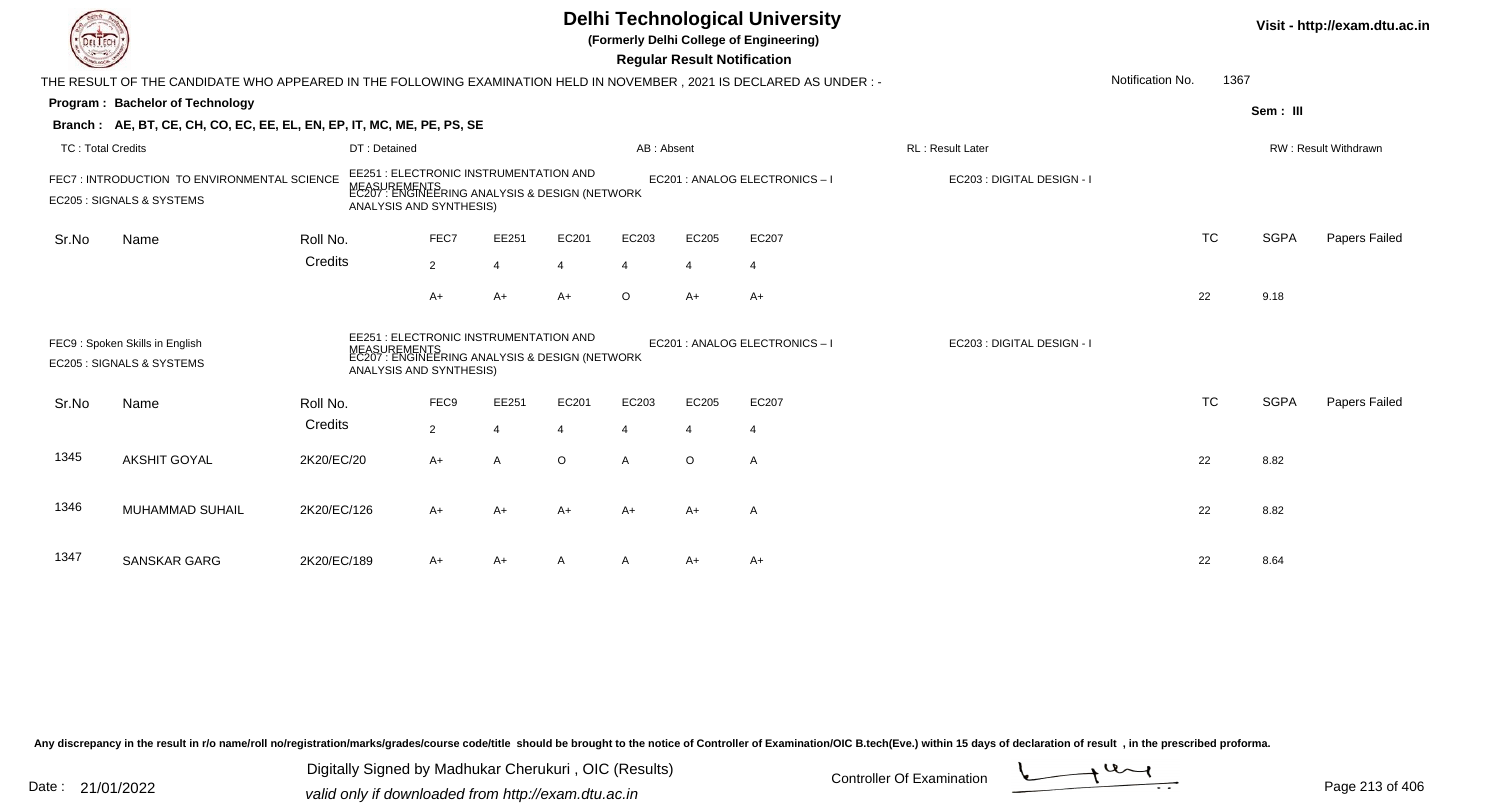## **Delhi Technological University**

**(Formerly Delhi College of Engineering)**

**Regular Regular Results Notification** 

| <b>Courses A</b>                                                        |                                                                                                                     |             |                                                                                                         |  |                         |                |            | <b>Regular Result Notification</b> |                                   |                  |                              |  |                  |           |             |                      |
|-------------------------------------------------------------------------|---------------------------------------------------------------------------------------------------------------------|-------------|---------------------------------------------------------------------------------------------------------|--|-------------------------|----------------|------------|------------------------------------|-----------------------------------|------------------|------------------------------|--|------------------|-----------|-------------|----------------------|
|                                                                         | THE RESULT OF THE CANDIDATE WHO APPEARED IN THE FOLLOWING EXAMINATION HELD IN NOVEMBER, 2021 IS DECLARED AS UNDER:- |             |                                                                                                         |  |                         |                |            |                                    |                                   |                  |                              |  | Notification No. | 1367      |             |                      |
|                                                                         | Program: Bachelor of Technology                                                                                     |             |                                                                                                         |  |                         |                |            |                                    |                                   |                  |                              |  |                  |           | Sem: III    |                      |
|                                                                         | Branch: AE, BT, CE, CH, CO, EC, EE, EL, EN, EP, IT, MC, ME, PE, PS, SE                                              |             |                                                                                                         |  |                         |                |            |                                    |                                   |                  |                              |  |                  |           |             |                      |
|                                                                         | <b>TC: Total Credits</b><br>DT: Detained                                                                            |             |                                                                                                         |  |                         |                | AB: Absent |                                    |                                   | RL: Result Later |                              |  |                  |           |             | RW: Result Withdrawn |
| FEC10 : COMMUNICATION SKILLS<br>EP205 : CLASSICAL AND QUANTUM MECHANICS |                                                                                                                     |             | <b>ME251: ENGINEERING MECHANICS</b><br>EP207 : DIGITAL ELECTRONICS (ENGINEERING<br>ANALYSIS AND DESIGN) |  |                         |                |            |                                    | EP201 : INTRODUCTION TO COMPUTING |                  | EP203 : MATHEMATICAL PHYSICS |  |                  |           |             |                      |
| Sr.No                                                                   | Name                                                                                                                | Roll No.    | FEC10                                                                                                   |  | ME251                   | EP201          | EP203      | EP205                              | EP207                             |                  |                              |  |                  | <b>TC</b> | <b>SGPA</b> | Papers Failed        |
|                                                                         |                                                                                                                     | Credits     | $\overline{2}$                                                                                          |  | $\overline{\mathbf{A}}$ | $\overline{4}$ | 4          | $\overline{4}$                     | $\overline{4}$                    |                  |                              |  |                  |           |             |                      |
| 1348                                                                    | <b>ABHISHEK KUMAR</b>                                                                                               | 2K20/EP/04  | $A+$                                                                                                    |  | $A+$                    | $A+$           | $A+$       | $A+$                               | B                                 |                  |                              |  |                  | 22        | 8.45        |                      |
| 1349                                                                    | ADITYA JAIN                                                                                                         | 2K20/EP/09  | $\mathsf O$                                                                                             |  | $A+$                    | A              | $A+$       | A                                  | В                                 |                  |                              |  |                  | 22        | 8.18        |                      |
| 1350                                                                    | <b>AKSHIT SETHI</b>                                                                                                 | 2K20/EP/12  | $\circ$                                                                                                 |  | $A+$                    | $B+$           | A          | A                                  | $B+$                              |                  |                              |  |                  | 22        | 8.00        |                      |
| 1351                                                                    | <b>AMAN VERMA</b>                                                                                                   | 2K20/EP/14  | $A+$                                                                                                    |  | $A+$                    | $A+$           | A          | A                                  | $\mathbf C$                       |                  |                              |  |                  | 22        | 7.91        |                      |
| 1352                                                                    | <b>DARSHAN VERMA</b>                                                                                                | 2K20/EP/43  | $A+$                                                                                                    |  | $A+$                    | $B+$           | $B+$       | $A+$                               | C                                 |                  |                              |  |                  | 22        | 7.55        |                      |
| 1353                                                                    | <b>GITANSH MANCHANDA</b>                                                                                            | 2K20/EP/49  | $\circ$                                                                                                 |  | $A+$                    | $A+$           | $\circ$    | $\circ$                            | A                                 |                  |                              |  |                  | 22        | 9.27        |                      |
| 1354                                                                    | HARSHIT SRIVASTAVA                                                                                                  | 2K20/EP/52  | $\circ$                                                                                                 |  | A+                      | $A+$           | $\circ$    | $A+$                               | B                                 |                  |                              |  |                  | 22        | 8.73        |                      |
| 1355                                                                    | <b>MRIGANK DAYAL</b>                                                                                                | 2K20/EP/71  | $A+$                                                                                                    |  | $A+$                    | $B+$           | $B+$       | A                                  | C                                 |                  |                              |  |                  | 22        | 7.36        |                      |
| 1356                                                                    | SHIVAM JINDAL                                                                                                       | 2K20/EP/102 | $\circ$                                                                                                 |  | A+                      | A+             | A          | $A+$                               | Α                                 |                  |                              |  |                  | 22        | 8.73        |                      |
|                                                                         |                                                                                                                     |             |                                                                                                         |  |                         |                |            |                                    |                                   |                  |                              |  |                  |           |             |                      |

Any discrepancy in the result in r/o name/roll no/registration/marks/grades/course code/title should be brought to the notice of Controller of Examination/OIC B.tech(Eve.) within 15 days of declaration of result, in the pr

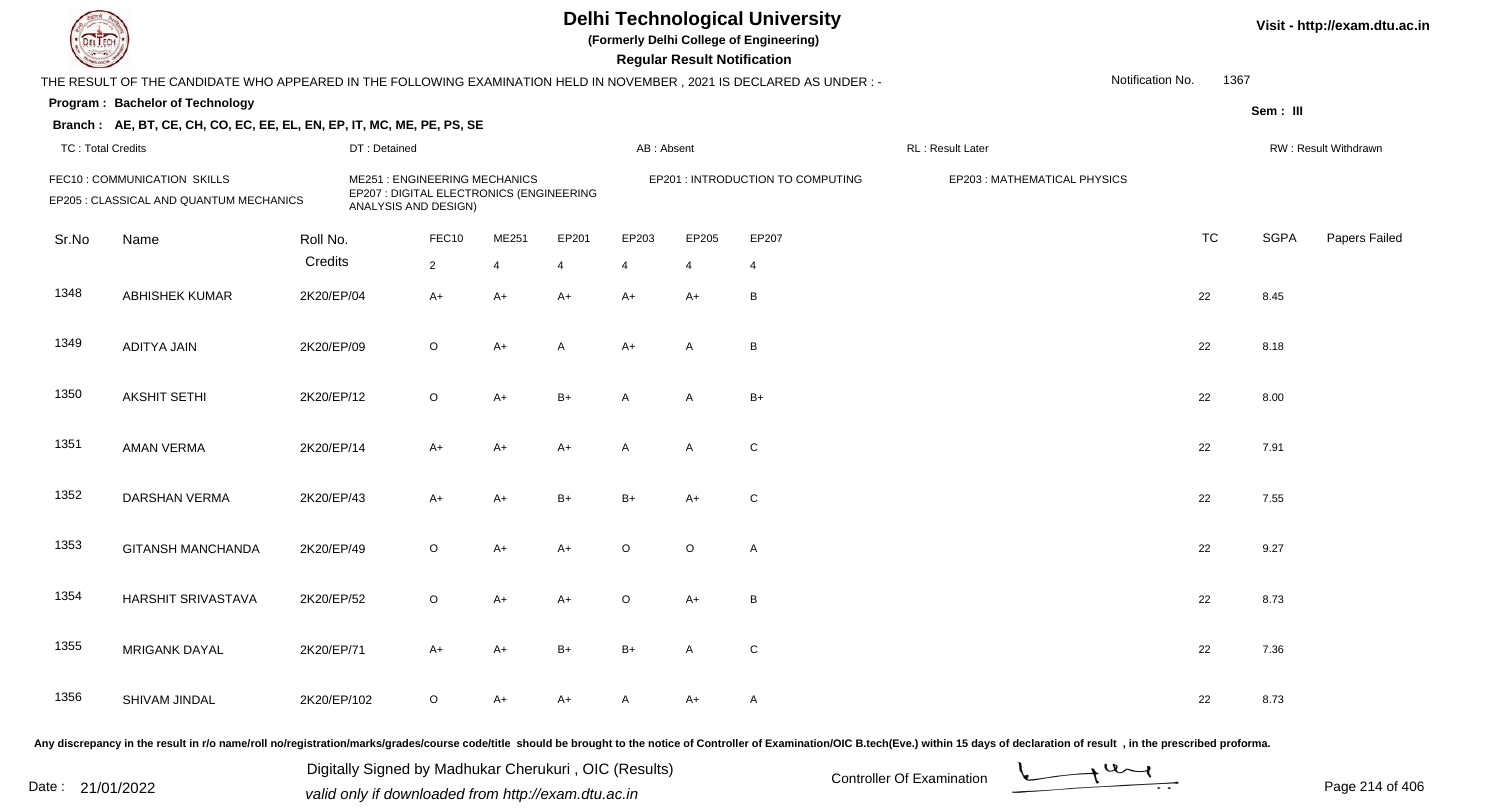|                                                                        |                                                                                                                      |             |                                                                                                         |                |                         |       |                                   | <b>Regular Result Notification</b> | <b>Delhi Technological University</b><br>(Formerly Delhi College of Engineering) |                                          |           |             | Visit - http://exam.dtu.ac.in |
|------------------------------------------------------------------------|----------------------------------------------------------------------------------------------------------------------|-------------|---------------------------------------------------------------------------------------------------------|----------------|-------------------------|-------|-----------------------------------|------------------------------------|----------------------------------------------------------------------------------|------------------------------------------|-----------|-------------|-------------------------------|
|                                                                        | THE RESULT OF THE CANDIDATE WHO APPEARED IN THE FOLLOWING EXAMINATION HELD IN NOVEMBER, 2021 IS DECLARED AS UNDER :- |             |                                                                                                         |                |                         |       |                                   |                                    |                                                                                  | Notification No.                         | 1367      |             |                               |
|                                                                        | <b>Program: Bachelor of Technology</b>                                                                               |             |                                                                                                         |                |                         |       |                                   |                                    |                                                                                  |                                          |           | Sem: III    |                               |
|                                                                        | Branch: AE, BT, CE, CH, CO, EC, EE, EL, EN, EP, IT, MC, ME, PE, PS, SE                                               |             |                                                                                                         |                |                         |       |                                   |                                    |                                                                                  |                                          |           |             |                               |
| <b>TC: Total Credits</b>                                               |                                                                                                                      |             | DT: Detained                                                                                            |                |                         |       | AB: Absent                        |                                    |                                                                                  | RL: Result Later<br>RW: Result Withdrawn |           |             |                               |
| FEC10: COMMUNICATION SKILLS<br>EP205 : CLASSICAL AND QUANTUM MECHANICS |                                                                                                                      |             | <b>ME251: ENGINEERING MECHANICS</b><br>EP207 : DIGITAL ELECTRONICS (ENGINEERING<br>ANALYSIS AND DESIGN) |                |                         |       | EP201 : INTRODUCTION TO COMPUTING | EP203: MATHEMATICAL PHYSICS        |                                                                                  |                                          |           |             |                               |
| Sr.No                                                                  | Name                                                                                                                 | Roll No.    |                                                                                                         | FEC10          | ME251                   | EP201 | EP203                             | EP205                              | EP207                                                                            |                                          | <b>TC</b> | <b>SGPA</b> | Papers Failed                 |
|                                                                        |                                                                                                                      | Credits     |                                                                                                         | $\overline{2}$ | 4                       | 4     | $\overline{4}$                    | 4                                  | $\overline{4}$                                                                   |                                          |           |             |                               |
|                                                                        |                                                                                                                      |             |                                                                                                         | $\circ$        | $A+$                    | $A+$  | $\mathsf{A}$                      | $A+$                               | A                                                                                |                                          | 22        | 8.73        |                               |
| 1357                                                                   | <b>SOURAV SHOKEEN</b>                                                                                                | 2K20/EP/105 |                                                                                                         | A+             | A+                      | A+    | $A+$                              | $A+$                               | $B+$                                                                             |                                          | 22        | 8.64        |                               |
|                                                                        | FEC11: Soft Skills and Personality Development<br>EP205 : CLASSICAL AND QUANTUM MECHANICS                            |             | <b>ME251: ENGINEERING MECHANICS</b><br>EP207 : DIGITAL ELECTRONICS (ENGINEERING<br>ANALYSIS AND DESIGN) |                |                         |       |                                   |                                    | EP201 : INTRODUCTION TO COMPUTING                                                | EP203: MATHEMATICAL PHYSICS              |           |             |                               |
| Sr.No                                                                  | Name                                                                                                                 | Roll No.    |                                                                                                         | FEC11          | ME251                   | EP201 | EP203                             | EP205                              | EP207                                                                            |                                          | <b>TC</b> | <b>SGPA</b> | Papers Failed                 |
|                                                                        |                                                                                                                      | Credits     |                                                                                                         | $\overline{2}$ | $\overline{\mathbf{A}}$ |       | $\overline{4}$                    | 4                                  | $\overline{4}$                                                                   |                                          |           |             |                               |
| 1358                                                                   | <b>CHIRAG GARG</b>                                                                                                   | 2K20/EP/41  |                                                                                                         | $A+$           | $B+$                    | A     | $A+$                              | $\mathsf{A}$                       | $B+$                                                                             |                                          | 22        | 7.91        |                               |
| 1359                                                                   | MEENAKSHI ASOKAKUMAR 2K20/EP/69                                                                                      |             |                                                                                                         | A+             | A+                      | A+    | A+                                |                                    | $B+$                                                                             |                                          | 22        | 8.45        |                               |

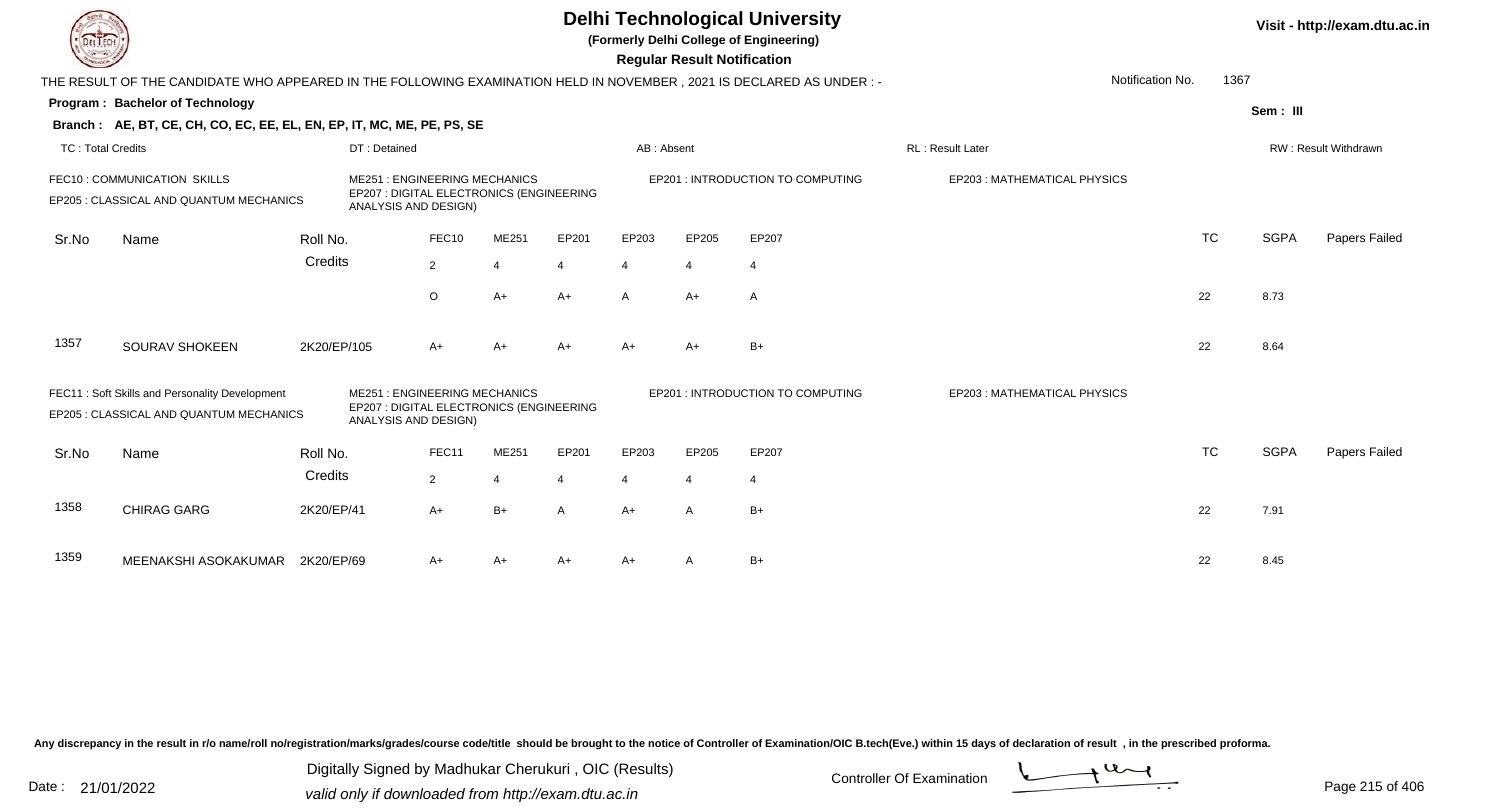|                                                                                                      |                                                                                                                        |              |                                                                                                         |                |                          |                | <b>Regular Result Notification</b> | <b>Delhi Technological University</b><br>(Formerly Delhi College of Engineering) |                             |           |                      | Visit - http://exam.dtu.ac.in |
|------------------------------------------------------------------------------------------------------|------------------------------------------------------------------------------------------------------------------------|--------------|---------------------------------------------------------------------------------------------------------|----------------|--------------------------|----------------|------------------------------------|----------------------------------------------------------------------------------|-----------------------------|-----------|----------------------|-------------------------------|
|                                                                                                      | THE RESULT OF THE CANDIDATE WHO APPEARED IN THE FOLLOWING EXAMINATION HELD IN NOVEMBER , 2021 IS DECLARED AS UNDER : - |              |                                                                                                         |                |                          |                |                                    |                                                                                  | Notification No.            | 1367      |                      |                               |
|                                                                                                      | Program: Bachelor of Technology                                                                                        |              |                                                                                                         |                |                          |                |                                    |                                                                                  |                             |           | Sem: III             |                               |
|                                                                                                      | Branch: AE, BT, CE, CH, CO, EC, EE, EL, EN, EP, IT, MC, ME, PE, PS, SE                                                 |              |                                                                                                         |                |                          |                |                                    |                                                                                  |                             |           |                      |                               |
| <b>TC: Total Credits</b>                                                                             |                                                                                                                        | DT: Detained |                                                                                                         |                | AB: Absent               |                |                                    | RL: Result Later                                                                 |                             |           | RW: Result Withdrawn |                               |
| FEC12 : BUSINESS COMMUNICATION AND<br>PRESENTATION SKILLS<br>EP205 : CLASSICAL AND QUANTUM MECHANICS |                                                                                                                        |              | <b>ME251: ENGINEERING MECHANICS</b><br>EP207 : DIGITAL ELECTRONICS (ENGINEERING<br>ANALYSIS AND DESIGN) |                |                          |                |                                    | EP201 : INTRODUCTION TO COMPUTING                                                | EP203: MATHEMATICAL PHYSICS |           |                      |                               |
| Sr.No                                                                                                | Name                                                                                                                   | Roll No.     | FEC12                                                                                                   | ME251          | EP201                    | EP203          | EP205                              | EP207                                                                            |                             | <b>TC</b> | <b>SGPA</b>          | Papers Failed                 |
|                                                                                                      |                                                                                                                        | Credits      | 2                                                                                                       | $\overline{4}$ | $\boldsymbol{\varDelta}$ | 4              | $\overline{4}$                     | $\overline{4}$                                                                   |                             |           |                      |                               |
| 1360                                                                                                 | <b>ARPIT JAIN</b>                                                                                                      | 2K20/EP/24   | $A+$                                                                                                    | $A+$           | A                        | $B+$           | $\mathsf{A}$                       | $B+$                                                                             |                             | 22        | 7.91                 |                               |
|                                                                                                      | FEC13 : PUBLIC SPEAKING<br>EP205 : CLASSICAL AND QUANTUM MECHANICS                                                     |              | <b>ME251: ENGINEERING MECHANICS</b><br>EP207 : DIGITAL ELECTRONICS (ENGINEERING<br>ANALYSIS AND DESIGN) |                |                          |                |                                    | EP201 : INTRODUCTION TO COMPUTING                                                | EP203: MATHEMATICAL PHYSICS |           |                      |                               |
| Sr.No                                                                                                | Name                                                                                                                   | Roll No.     | FEC13                                                                                                   | ME251          | EP201                    | EP203          | EP205                              | EP207                                                                            |                             | <b>TC</b> | <b>SGPA</b>          | Papers Failed                 |
|                                                                                                      |                                                                                                                        | Credits      | $\overline{2}$                                                                                          | $\overline{4}$ | $\overline{4}$           | $\overline{4}$ | $\overline{4}$                     | $\overline{4}$                                                                   |                             |           |                      |                               |
| 1361                                                                                                 | <b>ASTIK SRIVASTAVA</b>                                                                                                | 2K20/EP/34   | A+                                                                                                      | $\overline{A}$ | A                        | A              | $A+$                               | A                                                                                |                             | 22        | 8.27                 |                               |
| 1362                                                                                                 | PARTH VATS                                                                                                             | 2K20/EP/80   | $\circ$                                                                                                 | $\overline{A}$ | $\mathsf C$              | $\mathsf{A}$   | A                                  | $\overline{B}$                                                                   |                             | 22        | 7.27                 |                               |
| 1363                                                                                                 | <b>SURYA KANT PANDEY</b>                                                                                               | 2K20/EP/106  | $A+$                                                                                                    | $\circ$        | $A+$                     | $\Omega$       | $A+$                               | $A+$                                                                             |                             | 22        | 9.36                 |                               |
| 1364                                                                                                 | <b>UDIT NEGI</b>                                                                                                       | 2K20/EP/111  | A+                                                                                                      | $\circ$        | $A+$                     | $\Omega$       | A+                                 | $B+$                                                                             |                             | 22        | 9.00                 |                               |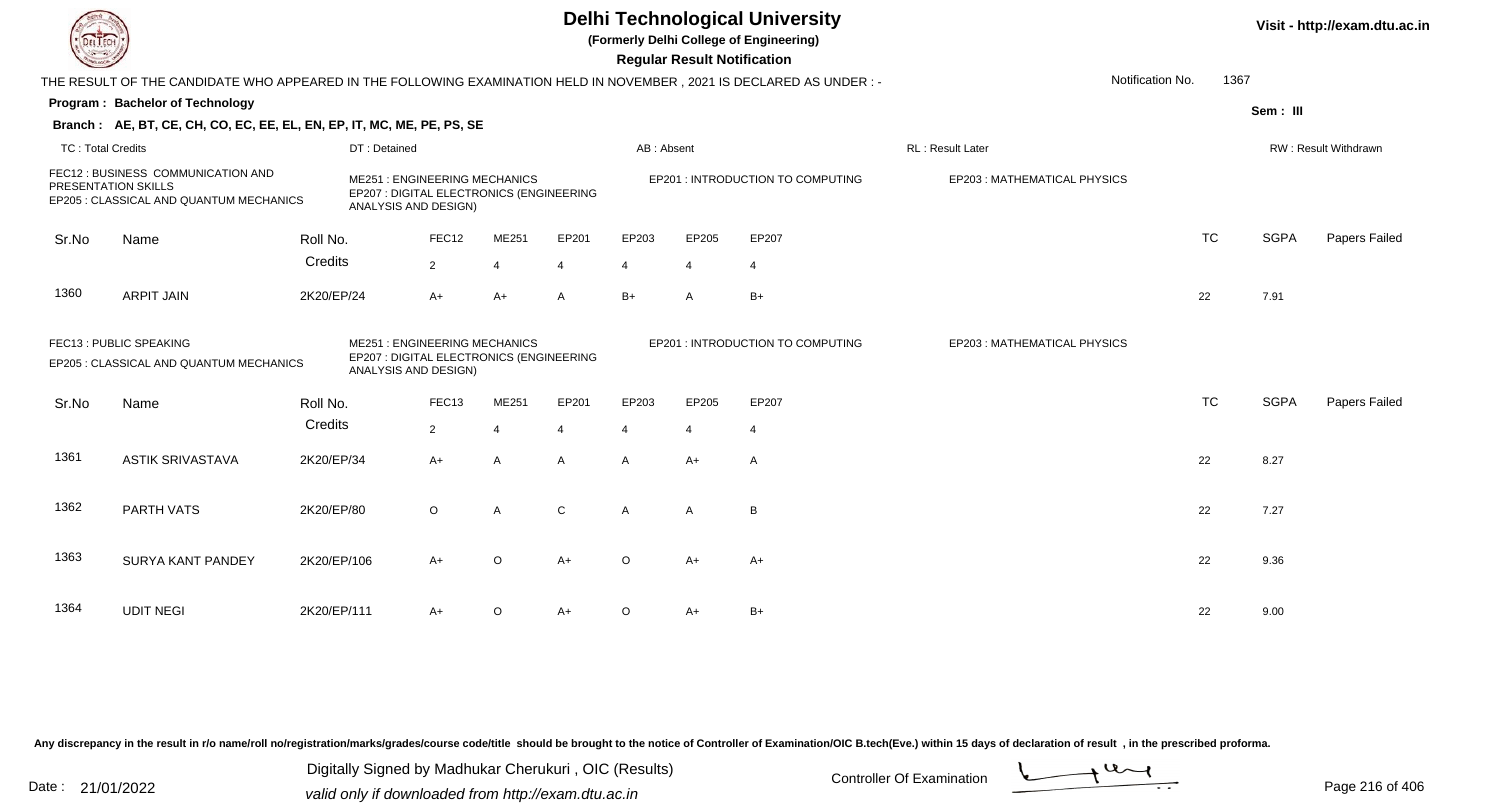**(Formerly Delhi College of Engineering)**

 **Regular Result Notification**

|                          | THE RESULT OF THE CANDIDATE WHO APPEARED IN THE FOLLOWING EXAMINATION HELD IN NOVEMBER, 2021 IS DECLARED AS UNDER :- |             |                                                                                                         |                |                |             |                |                                   | Notification No.            | 1367      |             |                         |
|--------------------------|----------------------------------------------------------------------------------------------------------------------|-------------|---------------------------------------------------------------------------------------------------------|----------------|----------------|-------------|----------------|-----------------------------------|-----------------------------|-----------|-------------|-------------------------|
|                          | Program: Bachelor of Technology                                                                                      |             |                                                                                                         |                |                |             |                |                                   |                             |           | Sem: III    |                         |
|                          | Branch: AE, BT, CE, CH, CO, EC, EE, EL, EN, EP, IT, MC, ME, PE, PS, SE                                               |             |                                                                                                         |                |                |             |                |                                   |                             |           |             |                         |
| <b>TC: Total Credits</b> |                                                                                                                      |             | DT: Detained                                                                                            |                |                | AB: Absent  |                |                                   | RL : Result Later           |           |             | RW: Result Withdrawn    |
|                          | FEC14 : APPRECIATION OF SHORT STORIES<br>EP205 : CLASSICAL AND QUANTUM MECHANICS                                     |             | <b>ME251: ENGINEERING MECHANICS</b><br>EP207 : DIGITAL ELECTRONICS (ENGINEERING<br>ANALYSIS AND DESIGN) |                |                |             |                | EP201 : INTRODUCTION TO COMPUTING | EP203: MATHEMATICAL PHYSICS |           |             |                         |
| Sr.No                    | Name                                                                                                                 | Roll No.    | FEC14                                                                                                   | ME251          | EP201          | EP203       | EP205          | EP207                             |                             | <b>TC</b> | <b>SGPA</b> | Papers Failed           |
|                          |                                                                                                                      | Credits     | $\overline{2}$                                                                                          | 4              | $\overline{4}$ | 4           | 4              | $\overline{4}$                    |                             |           |             |                         |
| 1365                     | <b>ARYAN RAJ</b>                                                                                                     | 2K20/EP/30  | $\mathsf{A}$                                                                                            | $\overline{A}$ | $B+$           | A+          | A              | F                                 |                             | 18        | 6.55        | EP207,                  |
| 1366                     | <b>KATYANI GUPTA</b>                                                                                                 | 2K20/EP/62  | $A+$                                                                                                    | $A+$           | Α              | A+          | $B+$           | B                                 |                             | 22        | 7.91        |                         |
|                          | FEC18 : FINANCIAL STATEMENTS ANALYSIS<br>EP205 : CLASSICAL AND QUANTUM MECHANICS                                     |             | <b>ME251: ENGINEERING MECHANICS</b><br>EP207 : DIGITAL ELECTRONICS (ENGINEERING<br>ANALYSIS AND DESIGN) |                |                |             |                | EP201 : INTRODUCTION TO COMPUTING | EP203: MATHEMATICAL PHYSICS |           |             |                         |
| Sr.No                    | Name                                                                                                                 | Roll No.    | FEC18                                                                                                   | ME251          | EP201          | EP203       | EP205          | EP207                             |                             | <b>TC</b> | <b>SGPA</b> | Papers Failed           |
|                          |                                                                                                                      | Credits     | $\overline{2}$                                                                                          | 4              | $\overline{4}$ | 4           | $\overline{4}$ | $\overline{4}$                    |                             |           |             |                         |
| 1367                     | <b>AMAN MUNSOORI</b>                                                                                                 | 2K20/EP/13  | $\mathsf{C}$                                                                                            | $B+$           | P              | $\mathbf C$ | A              | P                                 |                             | 22        | 5.55        |                         |
| 1368                     | <b>HRITIK YADAV</b>                                                                                                  | 2K20/EP/56  | P                                                                                                       | $B+$           | F              | F.          | $B+$           | E                                 |                             | 10        | 2.91        | EP201,<br>EP203, EP207, |
| 1369                     | RAMANDEEP SINGH RAO                                                                                                  | 2K20/EP/87  | A                                                                                                       | $\overline{A}$ | $B+$           | A+          | A              | B                                 |                             | 22        | 7.64        |                         |
| 1370                     | <b>SHIVAM</b>                                                                                                        | 2K20/EP/101 | $B+$                                                                                                    | A+             | P              | B+          | A              | В                                 |                             | 22        | 6.82        |                         |

Any discrepancy in the result in r/o name/roll no/registration/marks/grades/course code/title should be brought to the notice of Controller of Examination/OIC B.tech(Eve.) within 15 days of declaration of result, in the pr

Date : 21/01/2022 Digital Digital of Microsofted Chemical Controller Of Examination Determination Page 217 of 40 Digitally Signed by Madhukar Cherukuri , OIC (Results)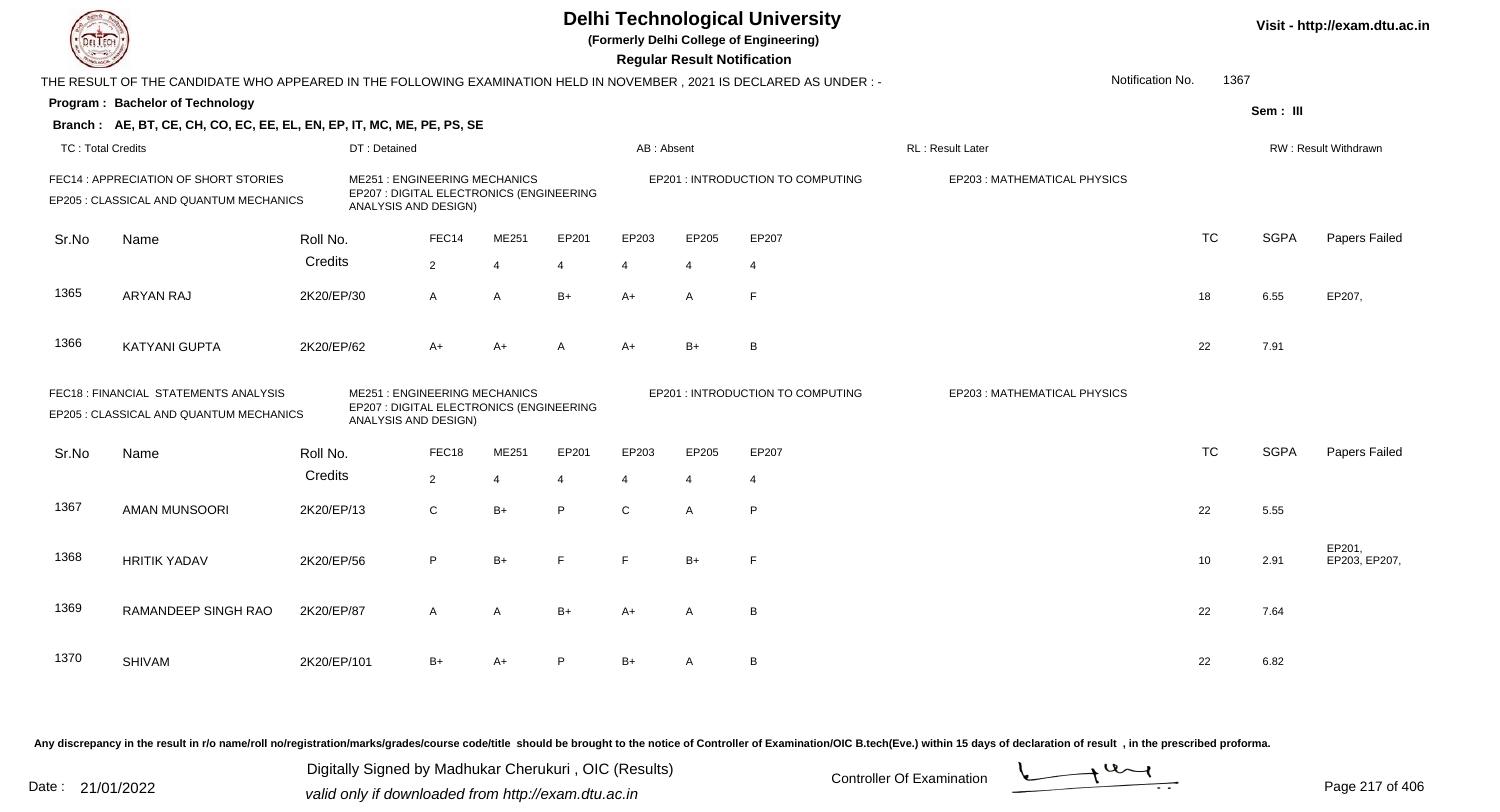**(Formerly Delhi College of Engineering)**

 **Regular Result Notification**

| <b>Course Le</b>  |                                                                                                                      |            |                                                                                                         |                |                |                |                          | Regular Result Notification |                                   |                             |                  |           |             |                              |
|-------------------|----------------------------------------------------------------------------------------------------------------------|------------|---------------------------------------------------------------------------------------------------------|----------------|----------------|----------------|--------------------------|-----------------------------|-----------------------------------|-----------------------------|------------------|-----------|-------------|------------------------------|
|                   | THE RESULT OF THE CANDIDATE WHO APPEARED IN THE FOLLOWING EXAMINATION HELD IN NOVEMBER, 2021 IS DECLARED AS UNDER :- |            |                                                                                                         |                |                |                |                          |                             |                                   |                             | Notification No. | 1367      |             |                              |
|                   | Program: Bachelor of Technology                                                                                      |            |                                                                                                         |                |                |                |                          |                             |                                   |                             |                  |           | Sem: III    |                              |
|                   | Branch: AE, BT, CE, CH, CO, EC, EE, EL, EN, EP, IT, MC, ME, PE, PS, SE                                               |            |                                                                                                         |                |                |                |                          |                             |                                   |                             |                  |           |             |                              |
| TC: Total Credits |                                                                                                                      |            | DT: Detained                                                                                            |                |                |                | AB: Absent               |                             |                                   | <b>RL: Result Later</b>     |                  |           |             | RW: Result Withdrawn         |
| FEC1: SPORTS - I  | EP205 : CLASSICAL AND QUANTUM MECHANICS                                                                              |            | <b>ME251: ENGINEERING MECHANICS</b><br>EP207 : DIGITAL ELECTRONICS (ENGINEERING<br>ANALYSIS AND DESIGN) |                |                |                |                          |                             | EP201 : INTRODUCTION TO COMPUTING | EP203: MATHEMATICAL PHYSICS |                  |           |             |                              |
| Sr.No             | Name                                                                                                                 | Roll No.   |                                                                                                         | FEC1           | ME251          | EP201          | EP203                    | EP205                       | EP207                             |                             |                  | <b>TC</b> | <b>SGPA</b> | Papers Failed                |
|                   |                                                                                                                      | Credits    |                                                                                                         | $\overline{2}$ | $\Delta$       | $\overline{4}$ | $\boldsymbol{\varDelta}$ | $\overline{4}$              | 4                                 |                             |                  |           |             |                              |
| 1371              | <b>ESHAAN GUPTA</b>                                                                                                  | 2K20/EP/46 |                                                                                                         | $\mathsf{A}$   | $\circ$        | $\circ$        | $A+$                     | $A+$                        | $B+$                              |                             |                  | 22        | 8.91        |                              |
| 1372              | <b>KUSA SIMELANE</b>                                                                                                 | 2K20/EP/67 |                                                                                                         | $\mathsf{A}$   | $\mathsf{A}$   | $B+$           | $B+$                     | $A+$                        | P                                 |                             |                  | 22        | 7.09        |                              |
| 1373              | <b>RISHABH PANDEY</b>                                                                                                | 2K20/EP/90 |                                                                                                         | A              | A              | $B+$           | $A+$                     | $A+$                        | B                                 |                             |                  | 22        | 7.82        |                              |
| 1374              | <b>SAMARTH BHATT</b>                                                                                                 | 2K20/EP/97 |                                                                                                         | $\mathsf{A}$   | $A+$           | P              | $B+$                     | $A+$                        | C                                 |                             |                  | 22        | 6.91        |                              |
| FEC22: YOGA       | EP205 : CLASSICAL AND QUANTUM MECHANICS                                                                              |            | <b>ME251: ENGINEERING MECHANICS</b><br>EP207 : DIGITAL ELECTRONICS (ENGINEERING<br>ANALYSIS AND DESIGN) |                |                |                |                          |                             | EP201 : INTRODUCTION TO COMPUTING | EP203: MATHEMATICAL PHYSICS |                  |           |             |                              |
| Sr.No             | Name                                                                                                                 | Roll No.   |                                                                                                         | FEC22          | ME251          | EP201          | EP203                    | EP205                       | EP207                             |                             |                  | <b>TC</b> | <b>SGPA</b> | Papers Failed                |
|                   |                                                                                                                      | Credits    |                                                                                                         | $\overline{2}$ | $\overline{4}$ | $\overline{4}$ | 4                        | $\overline{4}$              | 4                                 |                             |                  |           |             |                              |
| 1375              | <b>KSHITIJ AGARWAL</b>                                                                                               | 2K20/EP/66 |                                                                                                         | F.             | B              | F.             | $\mathsf C$              | E                           | F                                 |                             |                  | 8         | 2.00        | FEC22EP201,<br>EP205, EP207, |

Any discrepancy in the result in r/o name/roll no/registration/marks/grades/course code/title should be brought to the notice of Controller of Examination/OIC B.tech(Eve.) within 15 days of declaration of result, in the pr

Date : 21/01/2022 Digital Digital of Microsofted Chemical Controller Of Examination Determination Page 218 of 40 Digitally Signed by Madhukar Cherukuri , OIC (Results)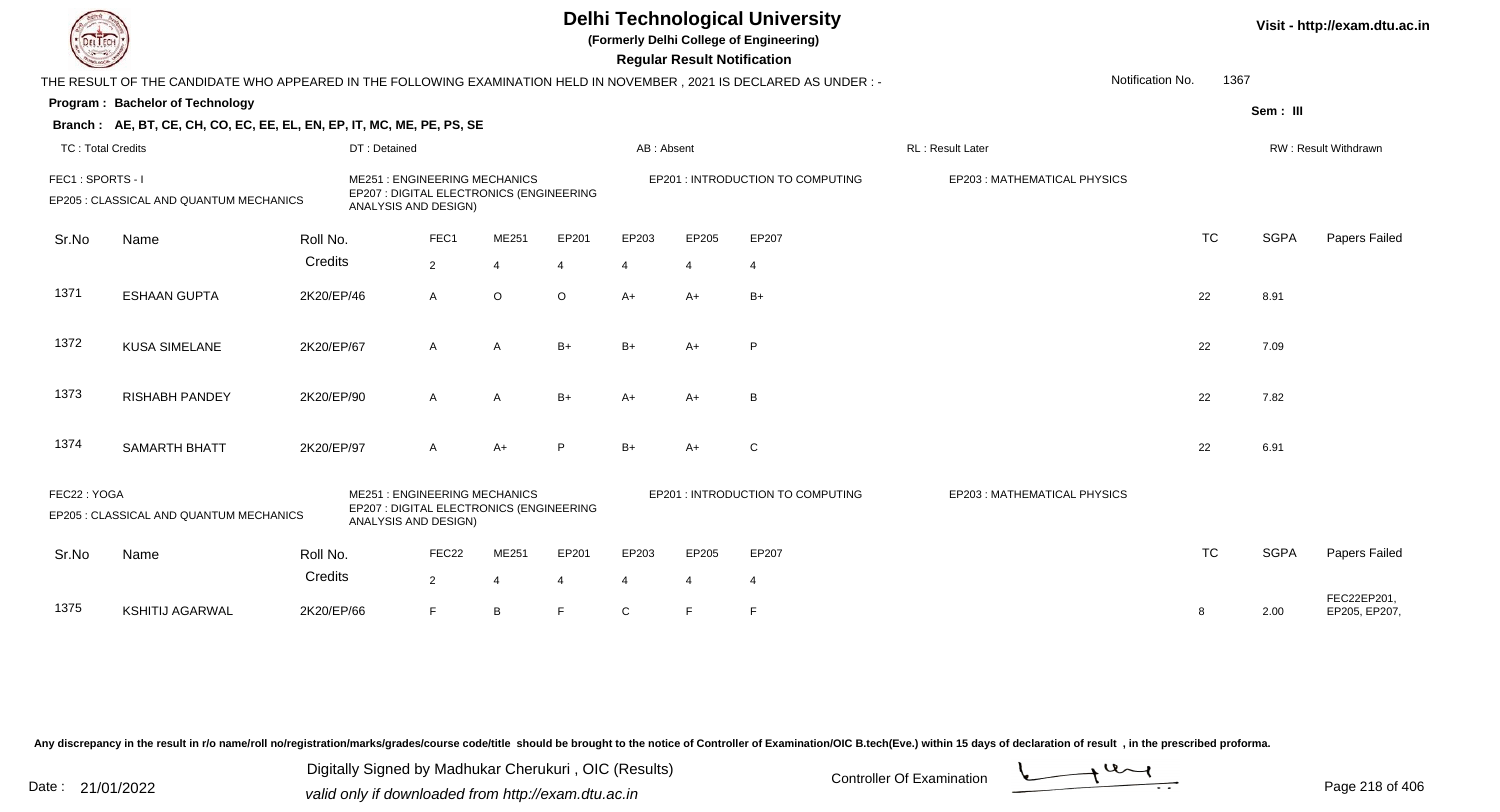| EL ECH                   |                                                                                                                        |            |                                                                                                         |                  |                |       |                | <b>Regular Result Notification</b> | <b>Delhi Technological University</b><br>(Formerly Delhi College of Engineering) |                             |                          |             | Visit - http://exam.dtu.ac.in |
|--------------------------|------------------------------------------------------------------------------------------------------------------------|------------|---------------------------------------------------------------------------------------------------------|------------------|----------------|-------|----------------|------------------------------------|----------------------------------------------------------------------------------|-----------------------------|--------------------------|-------------|-------------------------------|
|                          | THE RESULT OF THE CANDIDATE WHO APPEARED IN THE FOLLOWING EXAMINATION HELD IN NOVEMBER , 2021 IS DECLARED AS UNDER : - |            |                                                                                                         |                  |                |       |                |                                    |                                                                                  |                             | Notification No.<br>1367 |             |                               |
|                          | Program: Bachelor of Technology                                                                                        |            |                                                                                                         |                  |                |       |                |                                    |                                                                                  |                             |                          | Sem: III    |                               |
|                          | Branch: AE, BT, CE, CH, CO, EC, EE, EL, EN, EP, IT, MC, ME, PE, PS, SE                                                 |            |                                                                                                         |                  |                |       |                |                                    |                                                                                  |                             |                          |             |                               |
| <b>TC: Total Credits</b> |                                                                                                                        |            | DT: Detained                                                                                            |                  |                |       | AB: Absent     |                                    |                                                                                  | RL: Result Later            |                          |             | RW: Result Withdrawn          |
|                          | FEC27 : PROFESSIONAL ETHICS & HUMAN VALUES<br>EP205 : CLASSICAL AND QUANTUM MECHANICS                                  |            | <b>ME251: ENGINEERING MECHANICS</b><br>EP207 : DIGITAL ELECTRONICS (ENGINEERING<br>ANALYSIS AND DESIGN) |                  |                |       |                |                                    | EP201 : INTRODUCTION TO COMPUTING                                                | EP203: MATHEMATICAL PHYSICS |                          |             |                               |
| Sr.No                    | Name                                                                                                                   | Roll No.   |                                                                                                         | FEC27            | ME251          | EP201 | EP203          | EP205                              | EP207                                                                            |                             | <b>TC</b>                | <b>SGPA</b> | Papers Failed                 |
|                          |                                                                                                                        | Credits    |                                                                                                         | $\overline{2}$   | $\overline{4}$ | 4     | $\overline{4}$ | $\overline{4}$                     | $\overline{4}$                                                                   |                             |                          |             |                               |
| 1376                     | <b>ABHISHEK KUMAR</b>                                                                                                  | 2K20/EP/05 |                                                                                                         | $A+$             | $A+$           | A     | $\mathsf{A}$   | $\mathsf{A}$                       | B                                                                                |                             | 22                       | 7.91        |                               |
| FEC2 : SPORTS II         | EP205 : CLASSICAL AND QUANTUM MECHANICS                                                                                |            | <b>ME251: ENGINEERING MECHANICS</b><br>EP207 : DIGITAL ELECTRONICS (ENGINEERING<br>ANALYSIS AND DESIGN) |                  |                |       |                |                                    | EP201 : INTRODUCTION TO COMPUTING                                                | EP203: MATHEMATICAL PHYSICS |                          |             |                               |
| Sr.No                    | Name                                                                                                                   | Roll No.   |                                                                                                         | FEC <sub>2</sub> | ME251          | EP201 | EP203          | EP205                              | EP207                                                                            |                             | <b>TC</b>                | <b>SGPA</b> | Papers Failed                 |
|                          |                                                                                                                        | Credits    |                                                                                                         | $\overline{2}$   | $\overline{4}$ |       | $\overline{4}$ | 4                                  | $\overline{4}$                                                                   |                             |                          |             |                               |
| 1377                     | <b>ANOOP NAIR</b>                                                                                                      | 2K20/EP/16 |                                                                                                         | A                | $A+$           | A     | $\mathsf{A}$   | $B+$                               | $\overline{A}$                                                                   |                             | 22                       | 8.00        |                               |
| 1378                     | <b>HIMANSHU PAL</b>                                                                                                    | 2K20/EP/54 |                                                                                                         | $B+$             | $A+$           | $B+$  | A+             | A+                                 | $B+$                                                                             |                             | 22                       | 8.09        |                               |
| 1379                     | <b>OUSMAN JENG</b>                                                                                                     | 2K20/EP/79 |                                                                                                         | A+               | A+             | $A+$  |                | A+                                 | Α                                                                                |                             | 22                       | 8.64        |                               |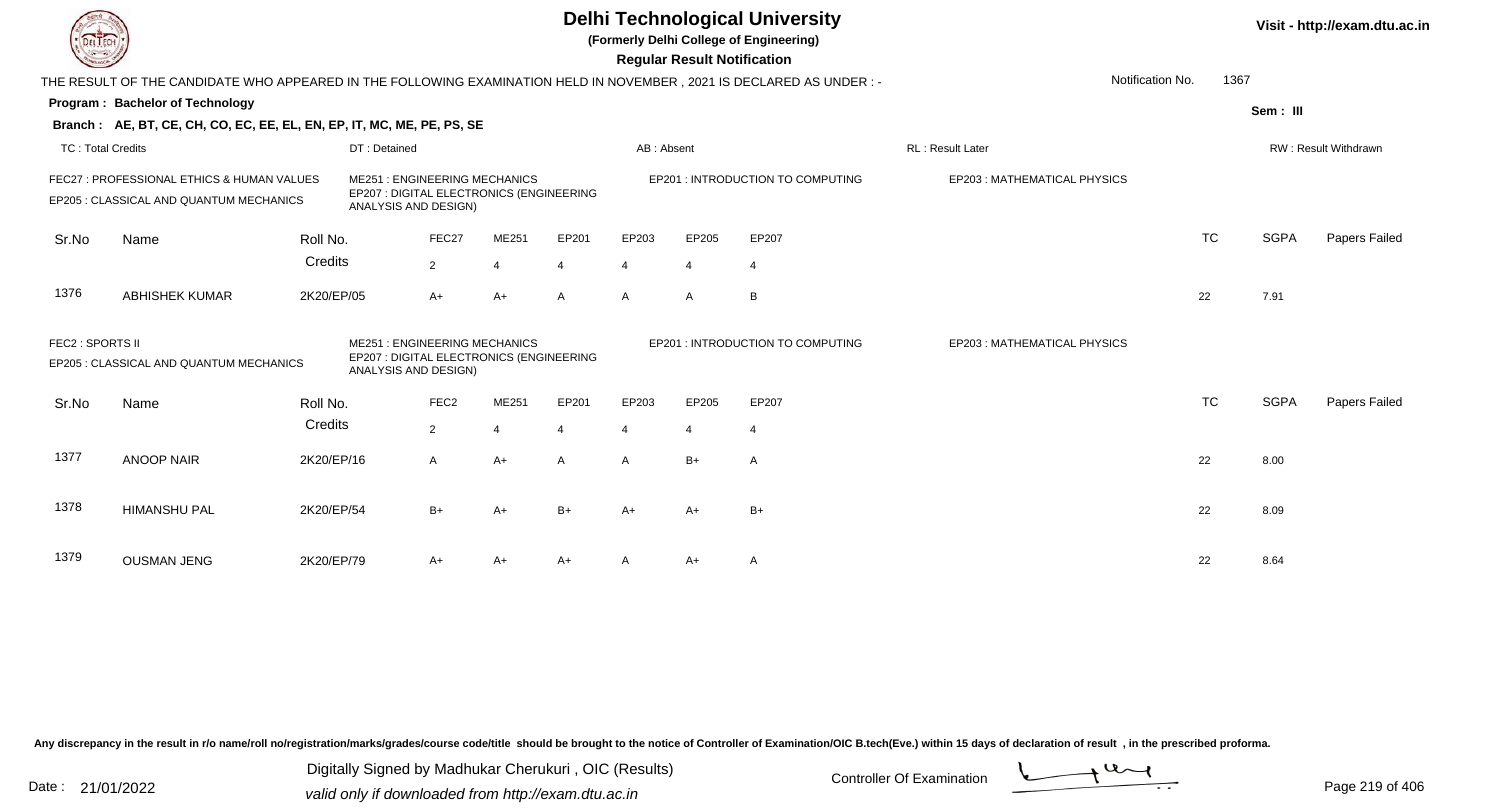**(Formerly Delhi College of Engineering)**

**Regular Regular Results Notification** 

| <b>County</b>            |                                                                                                                      |             |                                                                                                         |                |                         |                         |            | <b>Regular Result Notification</b> |                                   |                             |                  |           |             |                      |
|--------------------------|----------------------------------------------------------------------------------------------------------------------|-------------|---------------------------------------------------------------------------------------------------------|----------------|-------------------------|-------------------------|------------|------------------------------------|-----------------------------------|-----------------------------|------------------|-----------|-------------|----------------------|
|                          | THE RESULT OF THE CANDIDATE WHO APPEARED IN THE FOLLOWING EXAMINATION HELD IN NOVEMBER, 2021 IS DECLARED AS UNDER :- |             |                                                                                                         |                |                         |                         |            |                                    |                                   |                             | Notification No. | 1367      |             |                      |
|                          | <b>Program: Bachelor of Technology</b>                                                                               |             |                                                                                                         |                |                         |                         |            |                                    |                                   |                             |                  |           | Sem: III    |                      |
|                          | Branch: AE, BT, CE, CH, CO, EC, EE, EL, EN, EP, IT, MC, ME, PE, PS, SE                                               |             |                                                                                                         |                |                         |                         |            |                                    |                                   |                             |                  |           |             |                      |
| <b>TC: Total Credits</b> |                                                                                                                      |             | DT: Detained                                                                                            |                |                         |                         | AB: Absent |                                    |                                   | RL: Result Later            |                  |           |             | RW: Result Withdrawn |
|                          | FEC32 : LOGICAL REASONING<br>EP205 : CLASSICAL AND QUANTUM MECHANICS                                                 |             | <b>ME251: ENGINEERING MECHANICS</b><br>EP207 : DIGITAL ELECTRONICS (ENGINEERING<br>ANALYSIS AND DESIGN) |                |                         |                         |            |                                    | EP201 : INTRODUCTION TO COMPUTING | EP203: MATHEMATICAL PHYSICS |                  |           |             |                      |
| Sr.No                    | Name                                                                                                                 | Roll No.    |                                                                                                         | FEC32          | ME251                   | EP201                   | EP203      | EP205                              | EP207                             |                             |                  | <b>TC</b> | <b>SGPA</b> | Papers Failed        |
|                          |                                                                                                                      | Credits     |                                                                                                         | $\overline{2}$ | $\overline{\mathbf{4}}$ | $\overline{\mathbf{4}}$ | 4          | $\boldsymbol{\Delta}$              | $\overline{4}$                    |                             |                  |           |             |                      |
| 1380                     | <b>AKKSHITA SWAIN</b>                                                                                                | 2K20/EP/10  |                                                                                                         | $\circ$        | $\circ$                 | $\circ$                 | A+         | $A+$                               | $\circ$                           |                             |                  | 22        | 9.64        |                      |
| 1381                     | ANURAG SRIVASTAV                                                                                                     | 2K20/EP/20  |                                                                                                         | $\mathsf{A}$   | $A+$                    | $\, {\bf B}$            | A+         | A+                                 | $B+$                              |                             |                  | 22        | 8.00        |                      |
| 1382                     | <b>ARYAMAN SINGH</b>                                                                                                 | 2K20/EP/27  |                                                                                                         | $\circ$        | $\circ$                 | A                       | $A+$       | $A+$                               | A                                 |                             |                  | 22        | 8.91        |                      |
| 1383                     | <b>ARYAN SINGH</b>                                                                                                   | 2K20/EP/31  |                                                                                                         | $A+$           | $A+$                    | $\circ$                 | $\circ$    | $\circ$                            | A                                 |                             |                  | 22        | 9.36        |                      |
| 1384                     | NILESH AGGARWAL                                                                                                      | 2K20/EP/77  |                                                                                                         | $\mathsf{A}$   | $A+$                    | $B+$                    | A          | $A+$                               | $B+$                              |                             |                  | 22        | 8.00        |                      |
| 1385                     | SOURABH SAMANIYA                                                                                                     | 2K20/EP/104 |                                                                                                         | $A+$           | $A+$                    | $\mathsf O$             | $A+$       | $A+$                               | A                                 |                             |                  | 22        | 9.00        |                      |
| 1386                     | <b>TANISHA SINGHAL</b>                                                                                               | 2K20/EP/108 |                                                                                                         | $\circ$        | $\circ$                 | $\circ$                 | $\circ$    | $\circ$                            | $A+$                              |                             |                  | 22        | 9.82        |                      |
| 1387                     | UTKARSH GANGWAR                                                                                                      | 2K20/EP/113 |                                                                                                         | $\mathsf{A}$   | $A+$                    | A                       | A          | $B+$                               | $B+$                              |                             |                  | 22        | 7.82        |                      |
| 1388                     | <b>VAYAM JAIN</b>                                                                                                    | 2K20/EP/116 |                                                                                                         | $\mathsf{A}$   | $\circ$                 | $B+$                    | A          | A+                                 | $B+$                              |                             |                  | 22        | 8.18        |                      |
|                          |                                                                                                                      |             |                                                                                                         |                |                         |                         |            |                                    |                                   |                             |                  |           |             |                      |

Any discrepancy in the result in r/o name/roll no/registration/marks/grades/course code/title should be brought to the notice of Controller of Examination/OIC B.tech(Eve.) within 15 days of declaration of result, in the pr

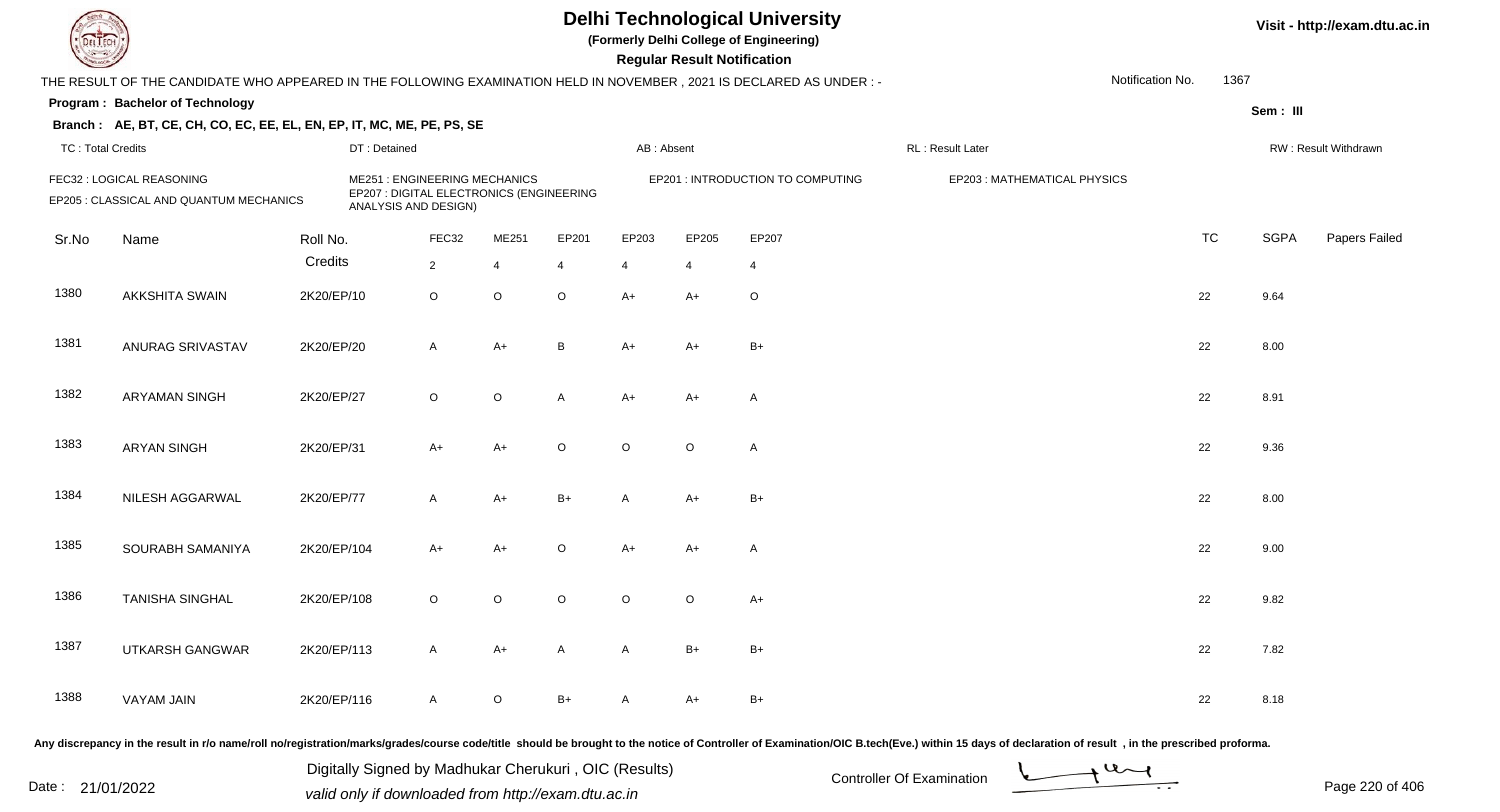|                          |                                                                                                                     |             |                                                                                                         |                |         |       |                | <b>Regular Result Notification</b> | <b>Delhi Technological University</b><br>(Formerly Delhi College of Engineering) |                             |           |             | Visit - http://exam.dtu.ac.in |
|--------------------------|---------------------------------------------------------------------------------------------------------------------|-------------|---------------------------------------------------------------------------------------------------------|----------------|---------|-------|----------------|------------------------------------|----------------------------------------------------------------------------------|-----------------------------|-----------|-------------|-------------------------------|
|                          | THE RESULT OF THE CANDIDATE WHO APPEARED IN THE FOLLOWING EXAMINATION HELD IN NOVEMBER, 2021 IS DECLARED AS UNDER:- |             |                                                                                                         |                |         |       |                |                                    |                                                                                  | Notification No.            | 1367      |             |                               |
|                          | Program: Bachelor of Technology                                                                                     |             |                                                                                                         |                |         |       |                |                                    |                                                                                  |                             |           | Sem: III    |                               |
|                          | Branch: AE, BT, CE, CH, CO, EC, EE, EL, EN, EP, IT, MC, ME, PE, PS, SE                                              |             |                                                                                                         |                |         |       |                |                                    |                                                                                  |                             |           |             |                               |
| <b>TC: Total Credits</b> |                                                                                                                     |             | DT: Detained                                                                                            |                |         |       | AB: Absent     |                                    |                                                                                  | RL : Result Later           |           |             | RW: Result Withdrawn          |
|                          | FEC32 : LOGICAL REASONING<br>EP205 : CLASSICAL AND QUANTUM MECHANICS                                                |             | <b>ME251: ENGINEERING MECHANICS</b><br>EP207 : DIGITAL ELECTRONICS (ENGINEERING<br>ANALYSIS AND DESIGN) |                |         |       |                |                                    | EP201: INTRODUCTION TO COMPUTING                                                 | EP203: MATHEMATICAL PHYSICS |           |             |                               |
| Sr.No                    | Name                                                                                                                | Roll No.    |                                                                                                         | FEC32          | ME251   | EP201 | EP203          | EP205                              | EP207                                                                            |                             | <b>TC</b> | <b>SGPA</b> | <b>Papers Failed</b>          |
|                          |                                                                                                                     | Credits     |                                                                                                         | $\overline{2}$ | 4       | 4     | 4              | $\overline{4}$                     | $\overline{4}$                                                                   |                             |           |             |                               |
|                          |                                                                                                                     |             |                                                                                                         | A              | $\circ$ | $B+$  | $\mathsf{A}$   | $A+$                               | $B+$                                                                             |                             | 22        | 8.18        |                               |
| 1389                     | <b>VISHNU SAJITH</b>                                                                                                | 2K20/EP/119 |                                                                                                         | $A+$           | $\circ$ | $A+$  | $A+$           | A                                  | A                                                                                |                             | 22        | 8.82        |                               |
| FEC39: JAPANESE          | EP205 : CLASSICAL AND QUANTUM MECHANICS                                                                             |             | <b>ME251: ENGINEERING MECHANICS</b><br>EP207 : DIGITAL ELECTRONICS (ENGINEERING<br>ANALYSIS AND DESIGN) |                |         |       |                |                                    | EP201 : INTRODUCTION TO COMPUTING                                                | EP203: MATHEMATICAL PHYSICS |           |             |                               |
| Sr.No                    | Name                                                                                                                | Roll No.    |                                                                                                         | FEC39          | ME251   | EP201 | EP203          | EP205                              | EP207                                                                            |                             | <b>TC</b> | <b>SGPA</b> | <b>Papers Failed</b>          |
|                          |                                                                                                                     | Credits     |                                                                                                         | 2              |         |       | $\overline{4}$ | $\overline{4}$                     | $\overline{4}$                                                                   |                             |           |             |                               |
| 1390                     | ARSALAAN ANSARI                                                                                                     | 2K20/EP/25  |                                                                                                         | B+             | A       | A+    | A              | A                                  | A                                                                                |                             | 22        | 8.09        |                               |

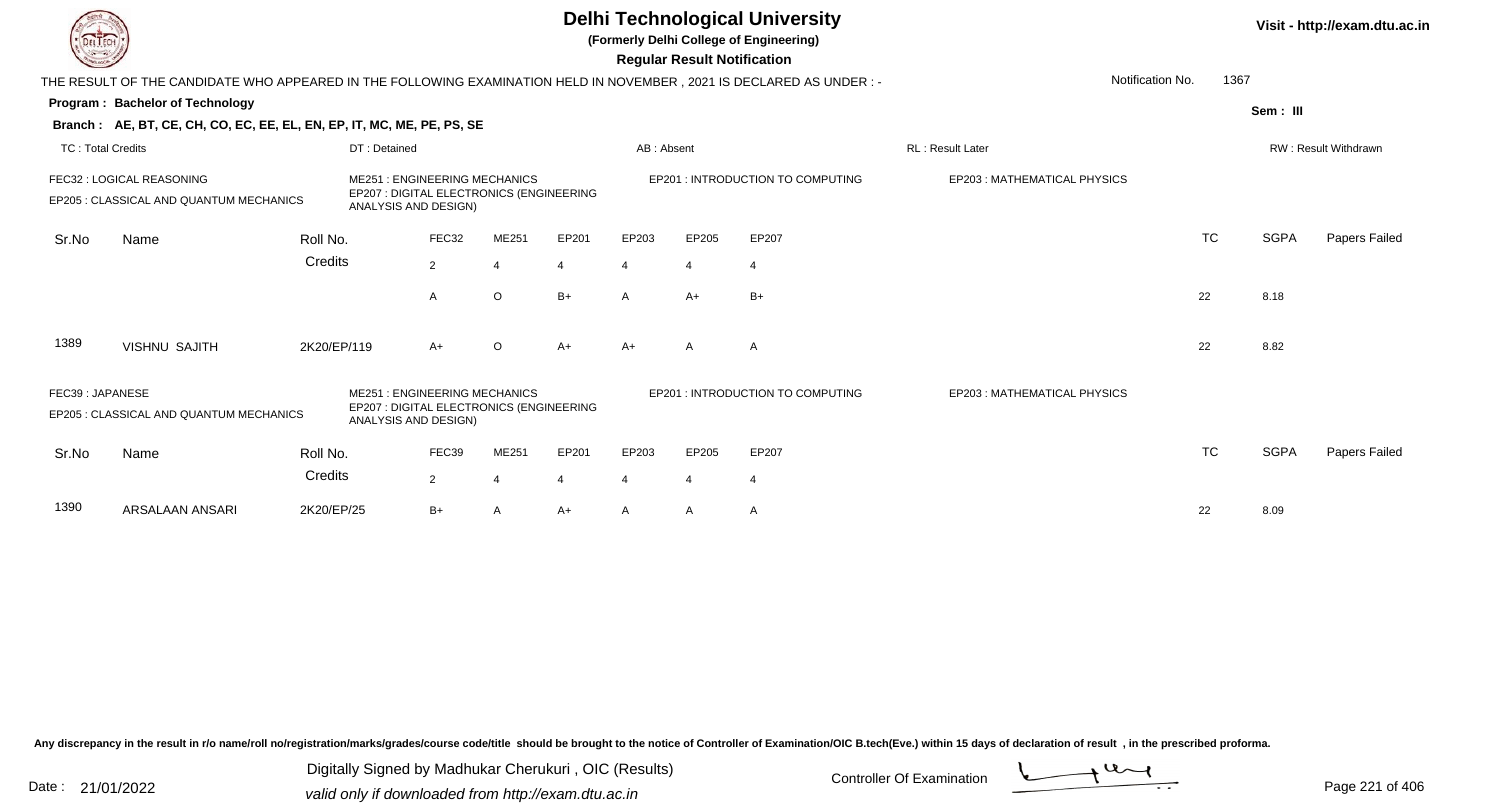

**(Formerly Delhi College of Engineering)**

 **Regular Result Notification**

| <b>Courses Lines</b>     |                                                                                                                     |            |                                                             |                  |                                          |              |            | Regular Result Notification |                                   |                              |           |          |                      |
|--------------------------|---------------------------------------------------------------------------------------------------------------------|------------|-------------------------------------------------------------|------------------|------------------------------------------|--------------|------------|-----------------------------|-----------------------------------|------------------------------|-----------|----------|----------------------|
|                          | THE RESULT OF THE CANDIDATE WHO APPEARED IN THE FOLLOWING EXAMINATION HELD IN NOVEMBER, 2021 IS DECLARED AS UNDER:- |            |                                                             |                  |                                          |              |            |                             |                                   | Notification No.             |           | 1367     |                      |
|                          | Program: Bachelor of Technology                                                                                     |            |                                                             |                  |                                          |              |            |                             |                                   |                              |           | Sem: III |                      |
|                          | Branch: AE, BT, CE, CH, CO, EC, EE, EL, EN, EP, IT, MC, ME, PE, PS, SE                                              |            |                                                             |                  |                                          |              |            |                             |                                   |                              |           |          |                      |
| <b>TC: Total Credits</b> |                                                                                                                     |            | DT: Detained                                                |                  |                                          |              | AB: Absent |                             |                                   | RL: Result Later             |           |          | RW: Result Withdrawn |
|                          | FEC3: PHYSICAL EDU SPORTS<br>EP205 : CLASSICAL AND QUANTUM MECHANICS                                                |            | <b>ME251: ENGINEERING MECHANICS</b><br>ANALYSIS AND DESIGN) |                  | EP207 : DIGITAL ELECTRONICS (ENGINEERING |              |            |                             | EP201 : INTRODUCTION TO COMPUTING | EP203 : MATHEMATICAL PHYSICS |           |          |                      |
| Sr.No                    | Name                                                                                                                | Roll No.   |                                                             | FEC <sub>3</sub> | ME251                                    | EP201        | EP203      | EP205                       | EP207                             |                              | <b>TC</b> | SGPA     | Papers Failed        |
|                          |                                                                                                                     | Credits    |                                                             | $\overline{2}$   |                                          |              |            |                             |                                   |                              |           |          |                      |
| 1391                     | <b>ABHISHEK PANDEY</b>                                                                                              | 2K20/EP/06 |                                                             | $A+$             | B+                                       | $\mathsf{A}$ | A+         | A                           | B                                 |                              | 22        | 7.73     |                      |
| 1392                     | <b>ADIL ANSARI</b>                                                                                                  | 2K20/EP/07 |                                                             | $\mathsf{A}$     | A                                        | $B+$         | A          | $A+$                        | P                                 |                              | 22        | 7.27     |                      |

Any discrepancy in the result in r/o name/roll no/registration/marks/grades/course code/title should be brought to the notice of Controller of Examination/OIC B.tech(Eve.) within 15 days of declaration of result, in the pr

Date : 21/01/2022 Digital Digital of Microsofted Chemical Controller Of Examination Determination Page 222 of 40 Digitally Signed by Madhukar Cherukuri , OIC (Results)

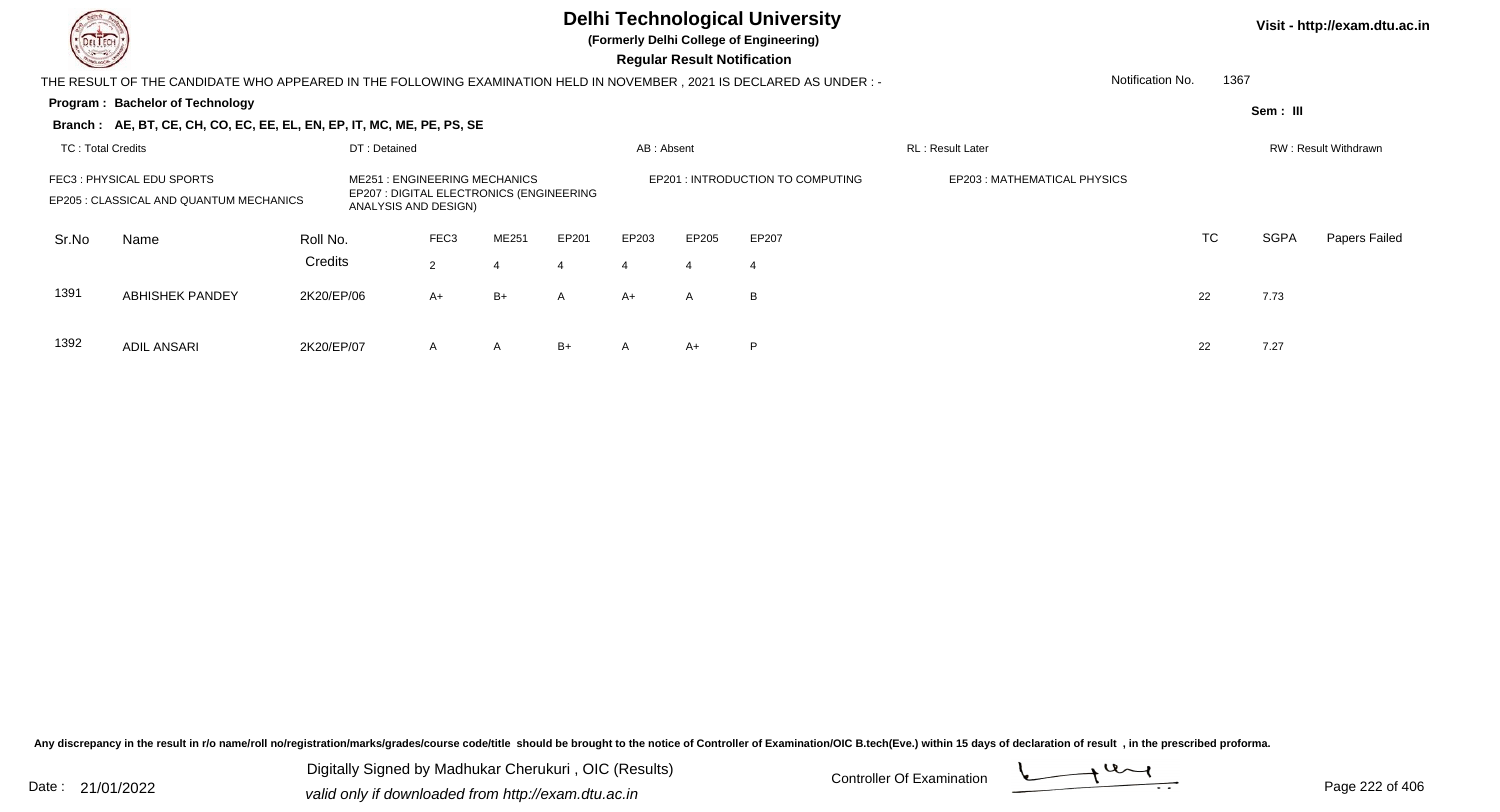**(Formerly Delhi College of Engineering)**

 **Regular Result Notification**

| $\overline{\phantom{0}}$ |                                                                                                                       |            |                                                                                                         |                |                         |                |            | <b>Regular Result Notification</b> |                                   |                  |                             |                  |           |             |                      |
|--------------------------|-----------------------------------------------------------------------------------------------------------------------|------------|---------------------------------------------------------------------------------------------------------|----------------|-------------------------|----------------|------------|------------------------------------|-----------------------------------|------------------|-----------------------------|------------------|-----------|-------------|----------------------|
|                          | THE RESULT OF THE CANDIDATE WHO APPEARED IN THE FOLLOWING EXAMINATION HELD IN NOVEMBER , 2021 IS DECLARED AS UNDER :- |            |                                                                                                         |                |                         |                |            |                                    |                                   |                  |                             | Notification No. | 1367      |             |                      |
|                          | Program: Bachelor of Technology                                                                                       |            |                                                                                                         |                |                         |                |            |                                    |                                   |                  |                             |                  |           | Sem: III    |                      |
|                          | Branch: AE, BT, CE, CH, CO, EC, EE, EL, EN, EP, IT, MC, ME, PE, PS, SE                                                |            |                                                                                                         |                |                         |                |            |                                    |                                   |                  |                             |                  |           |             |                      |
| <b>TC: Total Credits</b> |                                                                                                                       |            | DT: Detained                                                                                            |                |                         |                | AB: Absent |                                    |                                   | RL: Result Later |                             |                  |           |             | RW: Result Withdrawn |
| FEC40: GERMAN            | EP205 : CLASSICAL AND QUANTUM MECHANICS                                                                               |            | <b>ME251: ENGINEERING MECHANICS</b><br>EP207 : DIGITAL ELECTRONICS (ENGINEERING<br>ANALYSIS AND DESIGN) |                |                         |                |            |                                    | EP201 : INTRODUCTION TO COMPUTING |                  | EP203: MATHEMATICAL PHYSICS |                  |           |             |                      |
| Sr.No                    | Name                                                                                                                  | Roll No.   |                                                                                                         | FEC40          | ME251                   | EP201          | EP203      | EP205                              | EP207                             |                  |                             |                  | <b>TC</b> | <b>SGPA</b> | Papers Failed        |
|                          |                                                                                                                       | Credits    |                                                                                                         | $\overline{2}$ | $\overline{\mathbf{4}}$ | $\overline{4}$ | 4          | $\overline{4}$                     | $\overline{4}$                    |                  |                             |                  |           |             |                      |
| 1393                     | <b>ABHAY PRATAP SINGH</b><br><b>SHISHODIA</b>                                                                         | 2K20/EP/02 |                                                                                                         | $A+$           | A+                      | $\mathsf{A}$   | $A+$       | $A+$                               | Α                                 |                  |                             | 22               |           | 8.64        |                      |
| 1394                     | <b>AKSHAY KUMAR</b>                                                                                                   | 2K20/EP/11 |                                                                                                         | $A+$           | $A+$                    | $\circ$        | $\circ$    | $A+$                               | A                                 |                  |                             | 22               |           | 9.18        |                      |
| 1395                     | <b>ARYAN NAGPAL</b>                                                                                                   | 2K20/EP/29 |                                                                                                         | $A+$           | $A+$                    | $A+$           | $\circ$    | $A+$                               | $B+$                              |                  |                             | 22               |           | 8.82        |                      |
| 1396                     | <b>KANISHK TYAGI</b>                                                                                                  | 2K20/EP/60 |                                                                                                         | $A+$           | $A+$                    | $B+$           | $\circ$    | $\circ$                            | $B+$                              |                  |                             | 22               |           | 8.64        |                      |
| 1397                     | <b>KHANAK BORAD</b>                                                                                                   | 2K20/EP/64 |                                                                                                         | $A+$           | $\overline{A}$          | $A+$           | A          | A+                                 | A                                 |                  |                             | 22               |           | 8.45        |                      |
| 1398                     | <b>NALIN AGARWAL</b>                                                                                                  | 2K20/EP/73 |                                                                                                         | $A+$           | $\circ$                 | $\mathsf O$    | $\circ$    | A+                                 | A                                 |                  |                             | 22               |           | 9.36        |                      |

Any discrepancy in the result in r/o name/roll no/registration/marks/grades/course code/title should be brought to the notice of Controller of Examination/OIC B.tech(Eve.) within 15 days of declaration of result, in the pr

Date : 21/01/2022 Digital Digital of Microsofted Chemical Controller Of Examination Determination Page 223 of 40 Digitally Signed by Madhukar Cherukuri , OIC (Results)

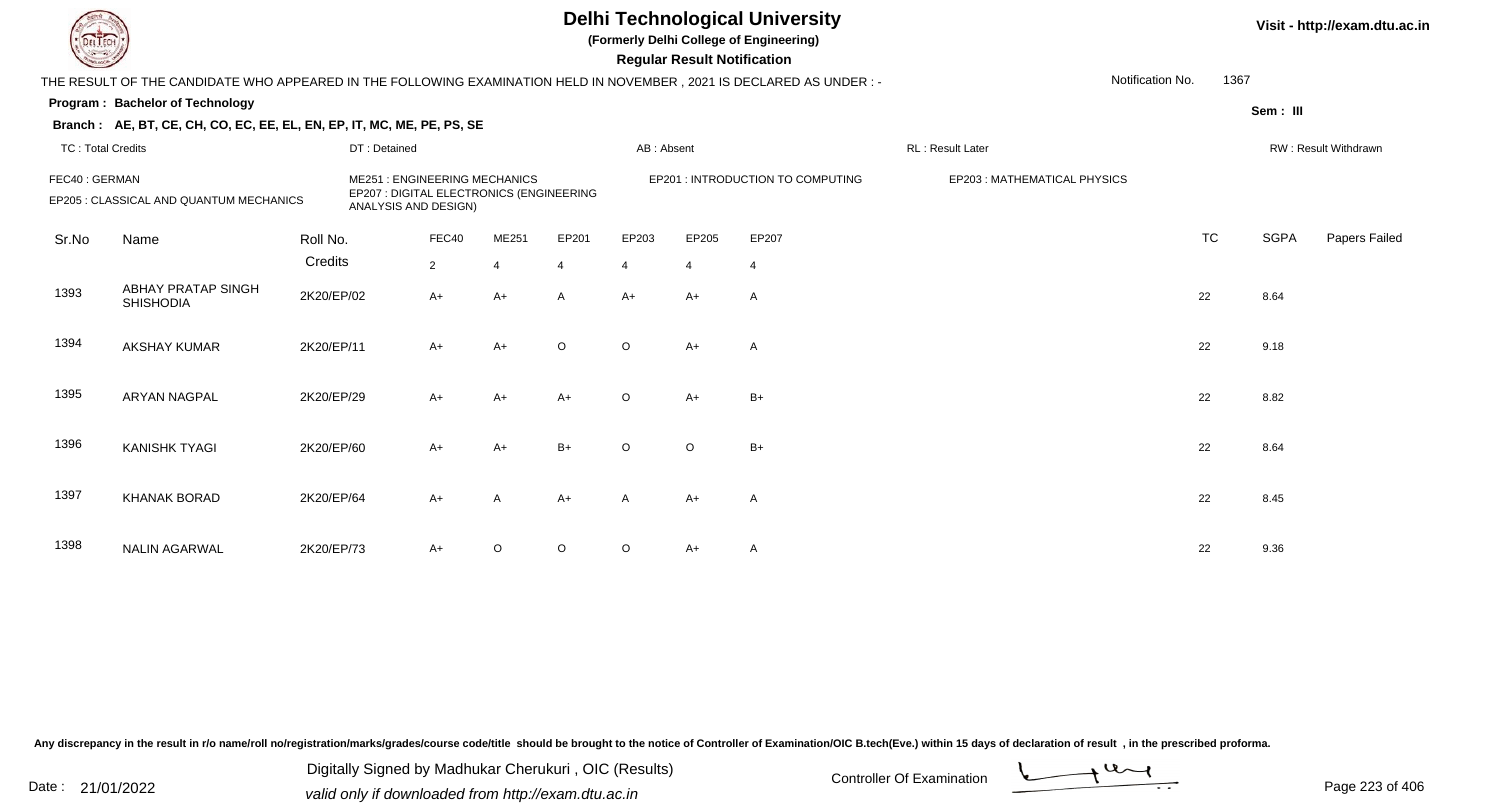**(Formerly Delhi College of Engineering)**

 **Regular Result Notification**

| <b>Courses I</b>         |                                                                                                                     |                                                                                                                              |                                                                                                         |       |              |            | Regular Result Notification |                                   |                             |           |             |                      |
|--------------------------|---------------------------------------------------------------------------------------------------------------------|------------------------------------------------------------------------------------------------------------------------------|---------------------------------------------------------------------------------------------------------|-------|--------------|------------|-----------------------------|-----------------------------------|-----------------------------|-----------|-------------|----------------------|
|                          | THE RESULT OF THE CANDIDATE WHO APPEARED IN THE FOLLOWING EXAMINATION HELD IN NOVEMBER, 2021 IS DECLARED AS UNDER:- |                                                                                                                              |                                                                                                         |       |              |            |                             |                                   | Notification No.            | 1367      |             |                      |
|                          | <b>Program: Bachelor of Technology</b>                                                                              |                                                                                                                              |                                                                                                         |       |              |            |                             |                                   |                             |           | Sem: III    |                      |
|                          | Branch: AE, BT, CE, CH, CO, EC, EE, EL, EN, EP, IT, MC, ME, PE, PS, SE                                              |                                                                                                                              |                                                                                                         |       |              |            |                             |                                   |                             |           |             |                      |
| <b>TC: Total Credits</b> |                                                                                                                     |                                                                                                                              | DT: Detained                                                                                            |       |              | AB: Absent |                             |                                   | <b>RL: Result Later</b>     |           |             | RW: Result Withdrawn |
|                          | FEC45 : ENGINEERING EXPLORATION<br>EP205 : CLASSICAL AND QUANTUM MECHANICS                                          | <b>ME251: ENGINEERING MECHANICS</b><br>EP207 : DIGITAL ELECTRONICS (ENGINEERING<br>ANALYSIS AND DESIGN)<br>FEC45<br>Roll No. |                                                                                                         |       |              |            |                             | EP201 : INTRODUCTION TO COMPUTING | EP203: MATHEMATICAL PHYSICS |           |             |                      |
| Sr.No                    | Name                                                                                                                |                                                                                                                              |                                                                                                         | ME251 | EP201        | EP203      | EP205                       | EP207                             |                             | <b>TC</b> | <b>SGPA</b> | Papers Failed        |
|                          |                                                                                                                     | Credits                                                                                                                      | $\overline{2}$                                                                                          |       | 4            |            | $\overline{4}$              | 4                                 |                             |           |             |                      |
| 1399                     | <b>ARJUN ARYA</b>                                                                                                   | 2K20/EP/23                                                                                                                   | $B+$                                                                                                    | A     | B            | B          | A                           | P                                 |                             | 22        | 6.45        |                      |
| 1400                     | <b>DEVINDER KUMAR</b>                                                                                               | 2K20/EP/44                                                                                                                   | $A+$                                                                                                    | $A+$  | $\mathsf{A}$ | $B+$       | $\overline{A}$              | P                                 |                             | 22        | 7.36        |                      |
|                          | FEC46: TECHNICAL COMMUNICATION<br>EP205 : CLASSICAL AND QUANTUM MECHANICS                                           |                                                                                                                              | <b>ME251: ENGINEERING MECHANICS</b><br>EP207 : DIGITAL ELECTRONICS (ENGINEERING<br>ANALYSIS AND DESIGN) |       |              |            |                             | EP201: INTRODUCTION TO COMPUTING  | EP203: MATHEMATICAL PHYSICS |           |             |                      |
| Sr.No                    | Name                                                                                                                | Roll No.                                                                                                                     | FEC46                                                                                                   | ME251 | EP201        | EP203      | EP205                       | EP207                             |                             | <b>TC</b> | SGPA        | Papers Failed        |
|                          |                                                                                                                     | Credits                                                                                                                      | $\overline{2}$                                                                                          |       |              |            | 4                           |                                   |                             |           |             |                      |
| 1401                     | <b>FAIZAL ASLAM</b>                                                                                                 | 2K20/EP/47                                                                                                                   | $B+$                                                                                                    | A+    | Α            | A          | $A+$                        | $B+$                              |                             | 22        | 8.09        |                      |

Any discrepancy in the result in r/o name/roll no/registration/marks/grades/course code/title should be brought to the notice of Controller of Examination/OIC B.tech(Eve.) within 15 days of declaration of result, in the pr

Date : 21/01/2022 Digital Digital of Microsofted Chemical Controller Of Examination Determination Page 224 of 40 Digitally Signed by Madhukar Cherukuri , OIC (Results)

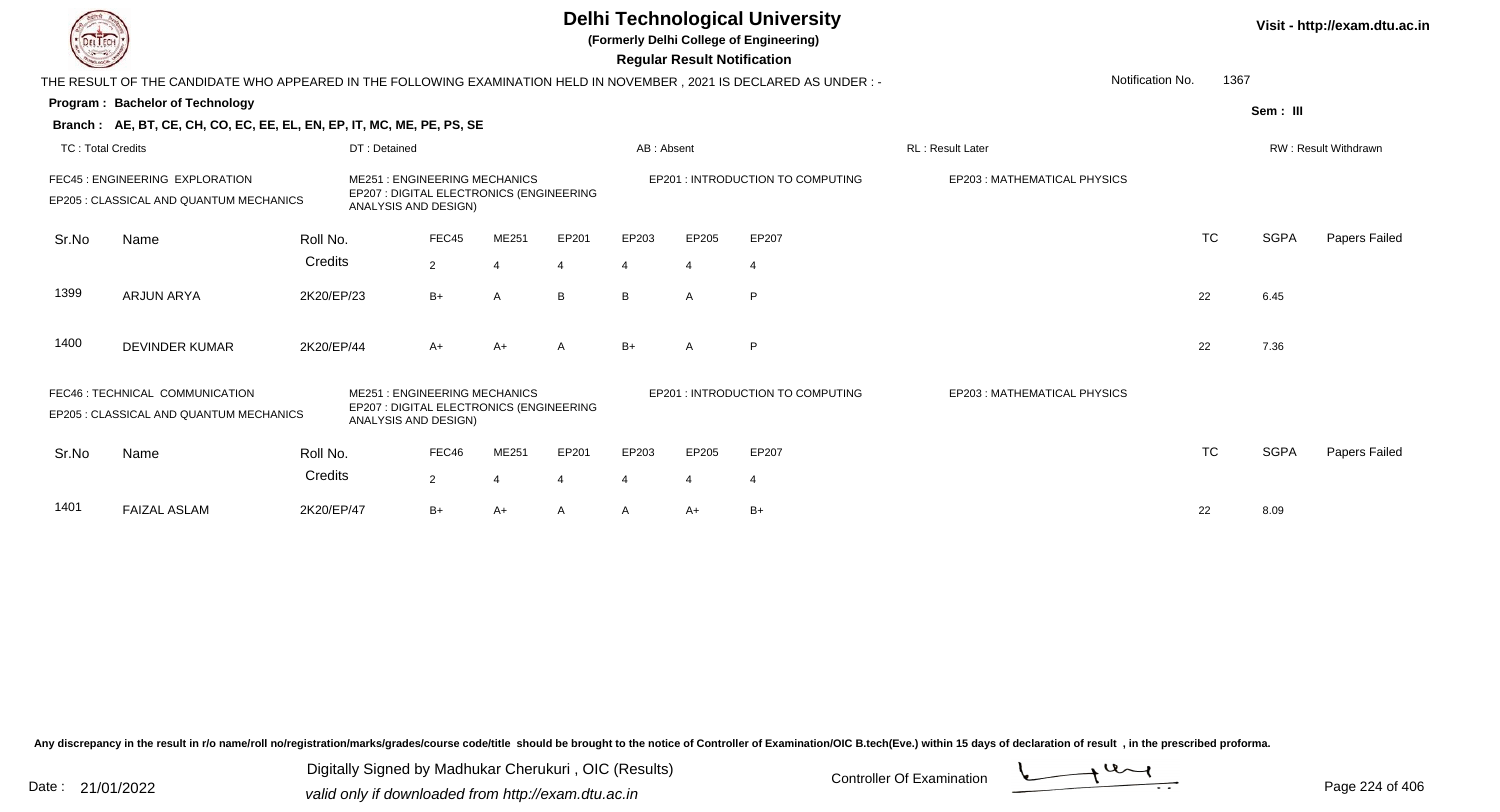**(Formerly Delhi College of Engineering)**

 **Regular Result Notification**

| $\sim$                   |                                                                                                                       |              |                                                                                                         |         |                |                | <b>Regular Result Notification</b> |                                   |                             |                  |           |             |                      |
|--------------------------|-----------------------------------------------------------------------------------------------------------------------|--------------|---------------------------------------------------------------------------------------------------------|---------|----------------|----------------|------------------------------------|-----------------------------------|-----------------------------|------------------|-----------|-------------|----------------------|
|                          | THE RESULT OF THE CANDIDATE WHO APPEARED IN THE FOLLOWING EXAMINATION HELD IN NOVEMBER , 2021 IS DECLARED AS UNDER :- |              |                                                                                                         |         |                |                |                                    |                                   |                             | Notification No. | 1367      |             |                      |
|                          | Program: Bachelor of Technology                                                                                       |              |                                                                                                         |         |                |                |                                    |                                   |                             |                  |           | Sem: III    |                      |
|                          | Branch: AE, BT, CE, CH, CO, EC, EE, EL, EN, EP, IT, MC, ME, PE, PS, SE                                                |              |                                                                                                         |         |                |                |                                    |                                   |                             |                  |           |             |                      |
| <b>TC: Total Credits</b> |                                                                                                                       | DT: Detained |                                                                                                         |         |                | AB: Absent     |                                    |                                   | <b>RL: Result Later</b>     |                  |           |             | RW: Result Withdrawn |
|                          | FEC47 : VALUE DRIVEN LEADERSHIP<br>EP205 : CLASSICAL AND QUANTUM MECHANICS                                            |              | <b>ME251: ENGINEERING MECHANICS</b><br>EP207 : DIGITAL ELECTRONICS (ENGINEERING<br>ANALYSIS AND DESIGN) |         |                |                |                                    | EP201 : INTRODUCTION TO COMPUTING | EP203: MATHEMATICAL PHYSICS |                  |           |             |                      |
| Sr.No                    | Name                                                                                                                  | Roll No.     | FEC47                                                                                                   | ME251   | EP201          | EP203          | EP205                              | EP207                             |                             |                  | <b>TC</b> | <b>SGPA</b> | Papers Failed        |
|                          |                                                                                                                       | Credits      | $\overline{2}$                                                                                          | 4       | $\overline{4}$ | $\overline{4}$ | $\overline{4}$                     | 4                                 |                             |                  |           |             |                      |
| 1402                     | <b>DIVYANSH TYAGI</b>                                                                                                 | 2K20/EP/45   | $A+$                                                                                                    | A+      | A              | $A+$           | $\circ$                            | $\mathsf C$                       |                             |                  | 22        | 8.27        |                      |
| 1403                     | PRANAV TEVATIA                                                                                                        | 2K20/EP/82   | $\circ$                                                                                                 | $A+$    | $A+$           | $A+$           | A                                  | $B+$                              |                             |                  | 22        | 8.55        |                      |
| 1404                     | RISHABH SEHGAL                                                                                                        | 2K20/EP/91   | $A+$                                                                                                    | O       | $B+$           | $A+$           | $\circ$                            | $B+$                              |                             |                  | 22        | 8.64        |                      |
| 1405                     | <b>S ANURAG</b>                                                                                                       | 2K20/EP/94   | $A+$                                                                                                    | $\circ$ | $A+$           | O              | A+                                 | $A+$                              |                             |                  | 22        | 9.36        |                      |
| 1406                     | SAUMYA ANAND                                                                                                          | 2K20/EP/99   | $\circ$                                                                                                 | A+      | A              | A              | $A+$                               | $B+$                              |                             |                  | 22        | 8.36        |                      |
| 1407                     | <b>TANISH AGGARWAL</b>                                                                                                | 2K20/EP/107  | $A+$                                                                                                    | $\circ$ | $\circ$        | O              | A+                                 | A                                 |                             |                  | 22        | 9.36        |                      |
| 1408                     | YASH GARG                                                                                                             | 2K20/EP/121  | $\circ$                                                                                                 | $\circ$ | $A+$           | A+             | A+                                 | $B+$                              |                             |                  | 22        | 8.91        |                      |

Any discrepancy in the result in r/o name/roll no/registration/marks/grades/course code/title should be brought to the notice of Controller of Examination/OIC B.tech(Eve.) within 15 days of declaration of result, in the pr

Date : 21/01/2022 Digital Digital of Microsofted Chemical Controller Of Examination Determination Page 225 of 40 Digitally Signed by Madhukar Cherukuri , OIC (Results)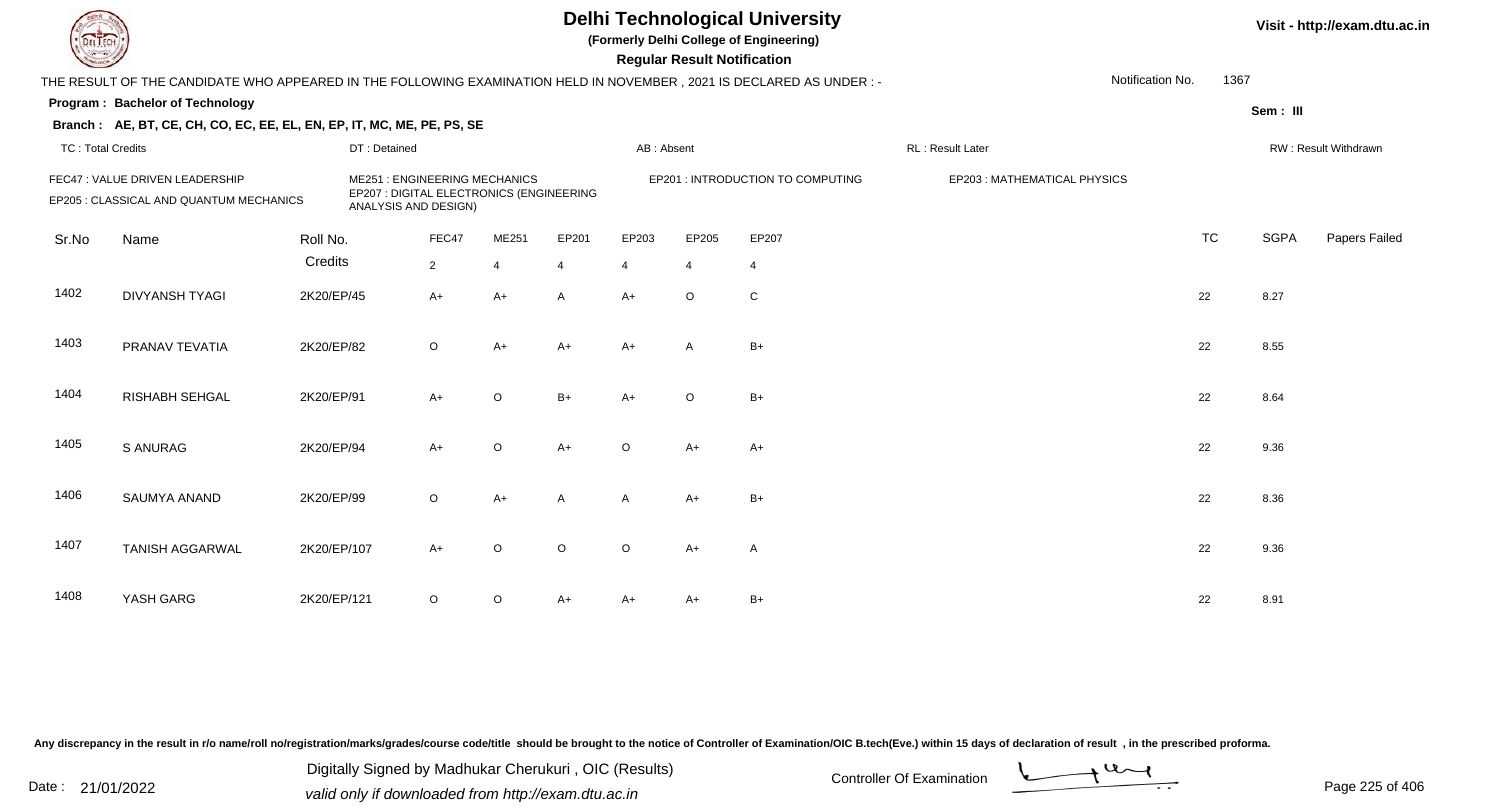|                          |                                                                                                                      |            |                                                                                                         |                                                                                                         |                | <b>Delhi Technological University</b><br>(Formerly Delhi College of Engineering)<br><b>Regular Result Notification</b> |            |                |                                   |                             |                  |           | Visit - http://exam.dtu.ac.in |                      |  |
|--------------------------|----------------------------------------------------------------------------------------------------------------------|------------|---------------------------------------------------------------------------------------------------------|---------------------------------------------------------------------------------------------------------|----------------|------------------------------------------------------------------------------------------------------------------------|------------|----------------|-----------------------------------|-----------------------------|------------------|-----------|-------------------------------|----------------------|--|
|                          | THE RESULT OF THE CANDIDATE WHO APPEARED IN THE FOLLOWING EXAMINATION HELD IN NOVEMBER, 2021 IS DECLARED AS UNDER :- |            |                                                                                                         |                                                                                                         |                |                                                                                                                        |            |                |                                   |                             | Notification No. | 1367      |                               |                      |  |
|                          | Program: Bachelor of Technology                                                                                      |            |                                                                                                         |                                                                                                         |                |                                                                                                                        |            |                |                                   |                             |                  |           | Sem: III                      |                      |  |
|                          | Branch: AE, BT, CE, CH, CO, EC, EE, EL, EN, EP, IT, MC, ME, PE, PS, SE                                               |            |                                                                                                         |                                                                                                         |                |                                                                                                                        |            |                |                                   |                             |                  |           |                               |                      |  |
| <b>TC: Total Credits</b> |                                                                                                                      |            | DT: Detained                                                                                            |                                                                                                         |                |                                                                                                                        | AB: Absent |                |                                   | RL: Result Later            |                  |           |                               | RW: Result Withdrawn |  |
|                          | FEC48 : INTRODUCTION TO BIOLOGICAL SCIENCE<br>EP205 : CLASSICAL AND QUANTUM MECHANICS                                |            |                                                                                                         | <b>ME251: ENGINEERING MECHANICS</b><br>EP207 : DIGITAL ELECTRONICS (ENGINEERING<br>ANALYSIS AND DESIGN) |                |                                                                                                                        |            |                | EP201 : INTRODUCTION TO COMPUTING | EP203: MATHEMATICAL PHYSICS |                  |           |                               |                      |  |
| Sr.No                    | Name                                                                                                                 | Roll No.   |                                                                                                         | FEC48                                                                                                   | ME251          | EP201                                                                                                                  | EP203      | EP205          | EP207                             |                             |                  | <b>TC</b> | <b>SGPA</b>                   | Papers Failed        |  |
|                          |                                                                                                                      | Credits    |                                                                                                         | $\overline{2}$                                                                                          | $\overline{4}$ | 4                                                                                                                      | 4          | $\overline{4}$ | $\overline{4}$                    |                             |                  |           |                               |                      |  |
| 1409                     | <b>AASTHA</b>                                                                                                        | 2K20/EP/01 |                                                                                                         | O                                                                                                       | $\circ$        | $\mathsf{A}$                                                                                                           | $A+$       | $A+$           | $B+$                              |                             |                  | 22        | 8.73                          |                      |  |
| 1410                     | ABHINAV SRIVASTAVA                                                                                                   | 2K20/EP/03 |                                                                                                         | $A+$                                                                                                    | $A+$           | A                                                                                                                      | $B+$       | A              | C                                 |                             |                  | 22        | 7.55                          |                      |  |
| 1411                     | <b>ANSHUL MALL</b>                                                                                                   | 2K20/EP/17 |                                                                                                         | $\circ$                                                                                                 | $A+$           | $\circ$                                                                                                                | $\Omega$   | $\mathsf{A}$   | $A+$                              |                             |                  | 22        | 9.27                          |                      |  |
| 1412                     | <b>KRISHU GUPTA</b>                                                                                                  | 2K20/EP/65 |                                                                                                         | $\circ$                                                                                                 | $A+$           | $B+$                                                                                                                   | $A+$       | $A+$           | $B+$                              |                             |                  | 22        | 8.36                          |                      |  |
|                          | FEC54 : Negotiation and Leadership<br>EP205 : CLASSICAL AND QUANTUM MECHANICS                                        |            | <b>ME251: ENGINEERING MECHANICS</b><br>EP207 : DIGITAL ELECTRONICS (ENGINEERING<br>ANALYSIS AND DESIGN) |                                                                                                         |                |                                                                                                                        |            |                | EP201 : INTRODUCTION TO COMPUTING | EP203: MATHEMATICAL PHYSICS |                  |           |                               |                      |  |
| Sr.No                    | Name                                                                                                                 | Roll No.   |                                                                                                         | FEC54                                                                                                   | ME251          | EP201                                                                                                                  | EP203      | EP205          | EP207                             |                             |                  | <b>TC</b> | <b>SGPA</b>                   | Papers Failed        |  |
|                          |                                                                                                                      | Credits    |                                                                                                         | $\overline{2}$                                                                                          | $\overline{4}$ | $\overline{4}$                                                                                                         | 4          | $\overline{4}$ | $\overline{4}$                    |                             |                  |           |                               |                      |  |
| 1413                     | <b>SAKSHAM CHECKER</b>                                                                                               | 2K20/EP/95 |                                                                                                         | O                                                                                                       | $\mathsf O$    | $A+$                                                                                                                   | $\Omega$   | A              | $A+$                              |                             |                  | 22        | 9.27                          |                      |  |
| 1414                     | <b>SAKSHAM GUPTA</b>                                                                                                 | 2K20/EP/96 |                                                                                                         | O                                                                                                       | $\circ$        | A                                                                                                                      | $\circ$    | A              | Α                                 |                             |                  | 22        | 8.91                          |                      |  |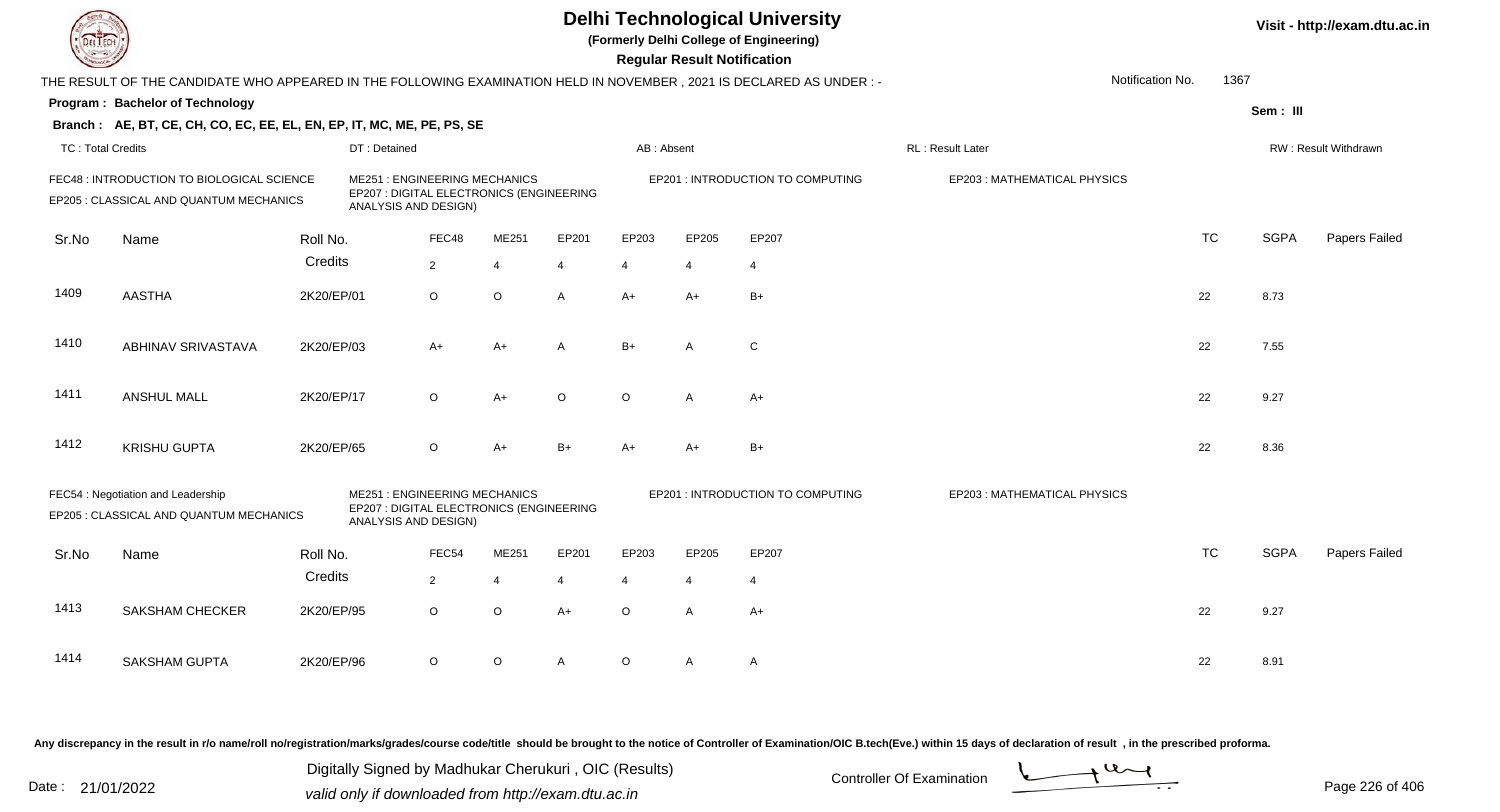**(Formerly Delhi College of Engineering)**

 **Regular Result Notification**

| <b>Controller A</b>      |                                                                                                                         |              |                                                                  |       |                |                | Regular Result Notification |                                   |                             |           |             |                      |
|--------------------------|-------------------------------------------------------------------------------------------------------------------------|--------------|------------------------------------------------------------------|-------|----------------|----------------|-----------------------------|-----------------------------------|-----------------------------|-----------|-------------|----------------------|
|                          | THE RESULT OF THE CANDIDATE WHO APPEARED IN THE FOLLOWING EXAMINATION HELD IN NOVEMBER, 2021 IS DECLARED AS UNDER :-    |              |                                                                  |       |                |                |                             |                                   | Notification No.            | 1367      |             |                      |
|                          | Program: Bachelor of Technology                                                                                         |              |                                                                  |       |                |                |                             |                                   |                             |           | Sem: III    |                      |
|                          | Branch: AE, BT, CE, CH, CO, EC, EE, EL, EN, EP, IT, MC, ME, PE, PS, SE                                                  |              |                                                                  |       |                |                |                             |                                   |                             |           |             |                      |
| <b>TC: Total Credits</b> |                                                                                                                         | DT: Detained |                                                                  |       |                | AB: Absent     |                             |                                   | RL: Result Later            |           |             | RW: Result Withdrawn |
| <b>HARMONY</b>           | FEC56 : UNIVERSAL HUMAN VALUES : UNDERSTANDING ME251 : ENGINEERING MECHANICS<br>EP205 : CLASSICAL AND QUANTUM MECHANICS |              | EP207 : DIGITAL ELECTRONICS (ENGINEERING<br>ANALYSIS AND DESIGN) |       |                |                |                             | EP201 : INTRODUCTION TO COMPUTING | EP203: MATHEMATICAL PHYSICS |           |             |                      |
| Sr.No                    | Name                                                                                                                    | Roll No.     | FEC56                                                            | ME251 | EP201          | EP203          | EP205                       | EP207                             |                             | <b>TC</b> | <b>SGPA</b> | Papers Failed        |
|                          |                                                                                                                         | Credits      | $\overline{2}$                                                   |       | $\overline{4}$ | $\overline{4}$ | $\overline{4}$              | $\overline{4}$                    |                             |           |             |                      |
| 1415                     | <b>ADITYA CHANDAK</b>                                                                                                   | 2K20/EP/08   | $\circ$                                                          | $A+$  | $A+$           | $A+$           | $A+$                        | $A+$                              |                             | 22        | 9.09        |                      |
| 1416                     | <b>ASHISH CHAHAR</b>                                                                                                    | 2K20/EP/32   | $A+$                                                             | A     | $\mathbf C$    | $B+$           | A                           | C                                 |                             | 22        | 6.82        |                      |
| 1417                     | <b>MUKUL SAINI</b>                                                                                                      | 2K20/EP/72   | $A+$                                                             | $A+$  | $\overline{A}$ | $A+$           | $\mathsf{A}$                | $B+$                              |                             | 22        | 8.27        |                      |
| 1418                     | <b>RITIKA</b>                                                                                                           | 2K20/EP/92   | $\circ$                                                          | $A+$  | $B+$           | $\circ$        | $\circ$                     | $B+$                              |                             | 22        | 8.73        |                      |
| 1419                     | <b>ROHAN RASTOGI</b>                                                                                                    | 2K20/EP/93   | $A+$                                                             | $A+$  | $\overline{A}$ | $\mathsf{A}$   | $\circ$                     | A                                 |                             | 22        | 8.64        |                      |
| 1420                     | <b>THAKUR RAUSHAN</b><br><b>JAGANNATH</b>                                                                               | 2K20/EP/109  | $\circ$                                                          | A+    | $B+$           | A+             | A+                          | A                                 |                             | 22        | 8.55        |                      |

Any discrepancy in the result in r/o name/roll no/registration/marks/grades/course code/title should be brought to the notice of Controller of Examination/OIC B.tech(Eve.) within 15 days of declaration of result, in the pr

Date : 21/01/2022 Digital Digital of Microsofted Chemical Controller Of Examination Determination Page 227 of 40 Digitally Signed by Madhukar Cherukuri , OIC (Results)

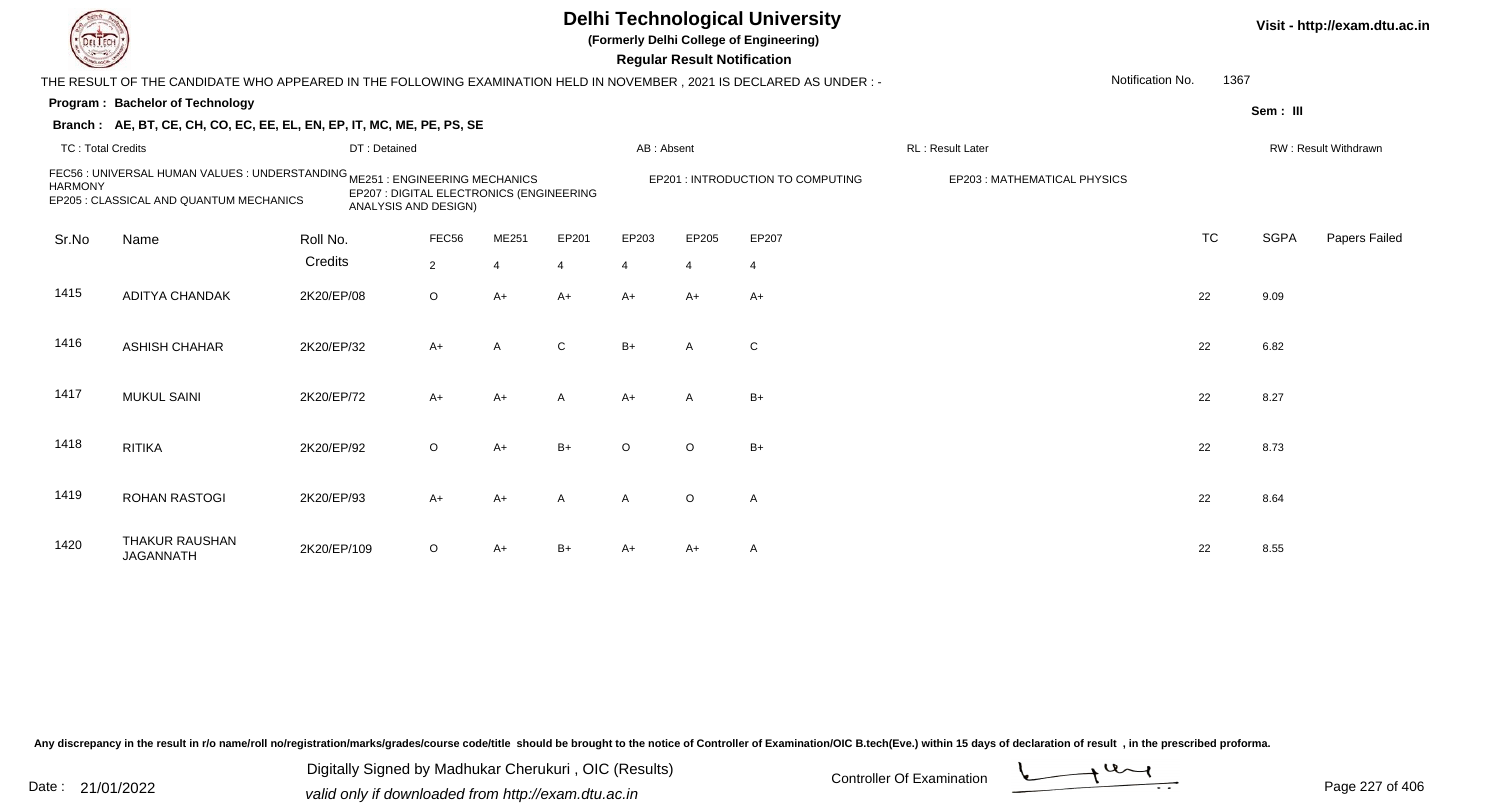**(Formerly Delhi College of Engineering)**

 **Regular Result Notification**

| <b>Courses A</b>         |                                                                                                                      |            |                                                             |                  |                                          |                |                | <b>Regular Result Notification</b> |                                   |                              |                  |           |             |                      |
|--------------------------|----------------------------------------------------------------------------------------------------------------------|------------|-------------------------------------------------------------|------------------|------------------------------------------|----------------|----------------|------------------------------------|-----------------------------------|------------------------------|------------------|-----------|-------------|----------------------|
|                          | THE RESULT OF THE CANDIDATE WHO APPEARED IN THE FOLLOWING EXAMINATION HELD IN NOVEMBER, 2021 IS DECLARED AS UNDER :- |            |                                                             |                  |                                          |                |                |                                    |                                   |                              | Notification No. | 1367      |             |                      |
|                          | Program: Bachelor of Technology                                                                                      |            |                                                             |                  |                                          |                |                |                                    |                                   |                              |                  |           | Sem: III    |                      |
|                          | Branch: AE, BT, CE, CH, CO, EC, EE, EL, EN, EP, IT, MC, ME, PE, PS, SE                                               |            |                                                             |                  |                                          |                |                |                                    |                                   |                              |                  |           |             |                      |
| <b>TC: Total Credits</b> |                                                                                                                      |            | DT: Detained                                                |                  |                                          |                | AB: Absent     |                                    |                                   | RL: Result Later             |                  |           |             | RW: Result Withdrawn |
| <b>MANAGEMENT</b>        | FEC57: LEARDERSHIP MASTERY THROUGH SELF<br>EP205 : CLASSICAL AND QUANTUM MECHANICS                                   |            | <b>ME251: ENGINEERING MECHANICS</b><br>ANALYSIS AND DESIGN) |                  | EP207 : DIGITAL ELECTRONICS (ENGINEERING |                |                |                                    | EP201 : INTRODUCTION TO COMPUTING | EP203 : MATHEMATICAL PHYSICS |                  |           |             |                      |
| Sr.No                    | Name                                                                                                                 | Roll No.   |                                                             | FEC57            | ME251                                    | EP201          | EP203          | EP205                              | EP207                             |                              |                  | <b>TC</b> | <b>SGPA</b> | Papers Failed        |
|                          |                                                                                                                      | Credits    |                                                             | $\overline{2}$   |                                          | 4              |                | $\overline{4}$                     |                                   |                              |                  |           |             |                      |
| 1421                     | <b>AYUSH BANSAL</b>                                                                                                  | 2K20/EP/37 |                                                             | $\circ$          | $\circ$                                  | $A+$           | $\circ$        | $A+$                               | $B+$                              |                              |                  | 22        | 9.09        |                      |
| 1422                     | <b>AYUSH JHA</b>                                                                                                     | 2K20/EP/38 |                                                             | $\circ$          | $A+$                                     | $\circ$        | $\circ$        | $A+$                               | B                                 |                              |                  | 22        | 8.91        |                      |
| 1423                     | <b>CHINMAY VERMA</b>                                                                                                 | 2K20/EP/40 |                                                             | $\mathsf{A}$     | $A+$                                     | $\overline{A}$ | A              | A                                  | C                                 |                              |                  | 22        | 7.64        |                      |
| FEC5: NCC                | EP205 : CLASSICAL AND QUANTUM MECHANICS                                                                              |            | <b>ME251: ENGINEERING MECHANICS</b><br>ANALYSIS AND DESIGN) |                  | EP207 : DIGITAL ELECTRONICS (ENGINEERING |                |                |                                    | EP201 : INTRODUCTION TO COMPUTING | EP203: MATHEMATICAL PHYSICS  |                  |           |             |                      |
| Sr.No                    | Name                                                                                                                 | Roll No.   |                                                             | FEC <sub>5</sub> | ME251                                    | EP201          | EP203          | EP205                              | EP207                             |                              |                  | <b>TC</b> | <b>SGPA</b> | Papers Failed        |
|                          |                                                                                                                      | Credits    |                                                             | 2                | $\boldsymbol{\varDelta}$                 | $\overline{4}$ | $\overline{4}$ | $\overline{4}$                     | -4                                |                              |                  |           |             |                      |
| 1424                     | <b>MAYANK GUPTA</b>                                                                                                  | 2K20/EP/68 |                                                             | A                | $A+$                                     | $A+$           | A+             | $\mathsf{A}$                       | P                                 |                              |                  | 22        | 7.82        |                      |

Any discrepancy in the result in r/o name/roll no/registration/marks/grades/course code/title should be brought to the notice of Controller of Examination/OIC B.tech(Eve.) within 15 days of declaration of result, in the pr

Date : 21/01/2022 Digital Digital of Microsofted Chemical Controller Of Examination Determination Page 228 of 40 Digitally Signed by Madhukar Cherukuri , OIC (Results)

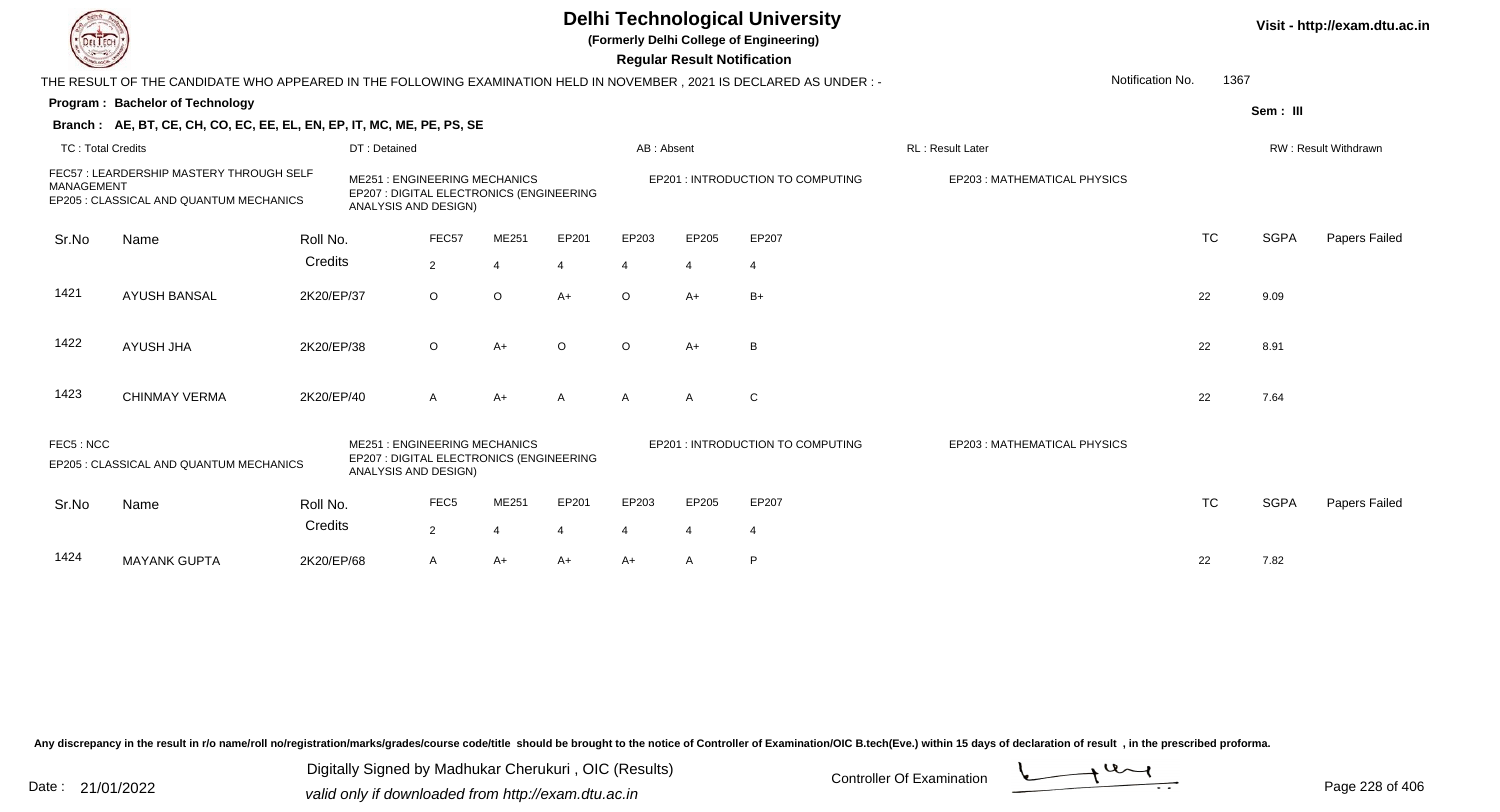|                          |                                                                                                                     |              |                                                                                                         |                |         |                | <b>Regular Result Notification</b> | <b>Delhi Technological University</b><br>(Formerly Delhi College of Engineering) |                                                                                                                                                                                                                                |                  |           |             | Visit - http://exam.dtu.ac.in |
|--------------------------|---------------------------------------------------------------------------------------------------------------------|--------------|---------------------------------------------------------------------------------------------------------|----------------|---------|----------------|------------------------------------|----------------------------------------------------------------------------------|--------------------------------------------------------------------------------------------------------------------------------------------------------------------------------------------------------------------------------|------------------|-----------|-------------|-------------------------------|
|                          | THE RESULT OF THE CANDIDATE WHO APPEARED IN THE FOLLOWING EXAMINATION HELD IN NOVEMBER, 2021 IS DECLARED AS UNDER:- |              |                                                                                                         |                |         |                |                                    |                                                                                  |                                                                                                                                                                                                                                | Notification No. | 1367      |             |                               |
|                          | Program: Bachelor of Technology                                                                                     |              |                                                                                                         |                |         |                |                                    |                                                                                  |                                                                                                                                                                                                                                |                  |           | Sem: III    |                               |
|                          | Branch: AE, BT, CE, CH, CO, EC, EE, EL, EN, EP, IT, MC, ME, PE, PS, SE                                              |              |                                                                                                         |                |         |                |                                    |                                                                                  |                                                                                                                                                                                                                                |                  |           |             |                               |
| <b>TC: Total Credits</b> |                                                                                                                     | DT: Detained |                                                                                                         |                |         | AB: Absent     |                                    |                                                                                  | RL: Result Later                                                                                                                                                                                                               |                  |           |             | RW: Result Withdrawn          |
|                          | FEC7 : INTRODUCTION TO ENVIRONMENTAL SCIENCE<br>EP205 : CLASSICAL AND QUANTUM MECHANICS                             |              | <b>ME251: ENGINEERING MECHANICS</b><br>EP207 : DIGITAL ELECTRONICS (ENGINEERING<br>ANALYSIS AND DESIGN) |                |         |                |                                    | EP201 : INTRODUCTION TO COMPUTING                                                | EP203: MATHEMATICAL PHYSICS                                                                                                                                                                                                    |                  |           |             |                               |
| Sr.No                    | Name                                                                                                                | Roll No.     | FEC7                                                                                                    | ME251          | EP201   | EP203          | EP205                              | EP207                                                                            |                                                                                                                                                                                                                                |                  | <b>TC</b> | <b>SGPA</b> | <b>Papers Failed</b>          |
|                          |                                                                                                                     | Credits      | $\overline{2}$                                                                                          | $\overline{4}$ | 4       | $\overline{4}$ | $\overline{4}$                     | $\overline{4}$                                                                   |                                                                                                                                                                                                                                |                  |           |             |                               |
| 1425                     | AMIT KUMAR PANDEY                                                                                                   | 2K20/EP/15   | $A+$                                                                                                    | $A+$           | A       | $\mathsf{A}$   | $\mathsf{A}$                       | $\overline{A}$                                                                   |                                                                                                                                                                                                                                |                  | 22        | 8.27        |                               |
| 1426                     | ANUJ KATIYAR                                                                                                        | 2K20/EP/18   | A+                                                                                                      | $A+$           | A       | $B+$           | $\mathsf{A}$                       | $\, {\sf B}$                                                                     |                                                                                                                                                                                                                                |                  | 22        | 7.73        |                               |
| 1427                     | <b>ANURAG KUMAR</b>                                                                                                 | 2K20/EP/19   | A+                                                                                                      | $A+$           | $A+$    | $\circ$        | $A+$                               | $B+$                                                                             |                                                                                                                                                                                                                                |                  | 22        | 8.82        |                               |
| 1428                     | <b>APURV JAIN</b>                                                                                                   | 2K20/EP/21   | $A+$                                                                                                    | $A+$           | B       | A+             | $A+$                               | $B+$                                                                             |                                                                                                                                                                                                                                |                  | 22        | 8.09        |                               |
| 1429                     | <b>AREIN GUPTA</b>                                                                                                  | 2K20/EP/22   | $A+$                                                                                                    | $A+$           | B       | A              | A+                                 | $B+$                                                                             |                                                                                                                                                                                                                                |                  | 22        | 7.91        |                               |
| 1430                     | <b>ARYA SEHRAWAT</b>                                                                                                | 2K20/EP/26   | $\circ$                                                                                                 | $A+$           | $B+$    | A+             | $\mathsf{A}$                       | $B+$                                                                             |                                                                                                                                                                                                                                |                  | 22        | 8.18        |                               |
| 1431                     | <b>ARYAN GUPTA</b>                                                                                                  | 2K20/EP/28   | A+                                                                                                      | A+             | A+      | A+             | O                                  | $\mathsf{A}$                                                                     |                                                                                                                                                                                                                                |                  | 22        | 9.00        |                               |
| 1432                     | ASHUTOSH BAHUGUNA                                                                                                   | 2K20/EP/33   | A                                                                                                       | A+             | A       | $\circ$        | A+                                 | $\circ$                                                                          |                                                                                                                                                                                                                                |                  | 22        | 9.09        |                               |
| 1433                     | <b>AVIRAL SRIVASTAVA</b>                                                                                            | 2K20/EP/35   | $\circ$                                                                                                 | A+             | $\circ$ | $\circ$        | A+                                 | $A+$                                                                             |                                                                                                                                                                                                                                |                  | 22        | 9.45        |                               |
|                          |                                                                                                                     |              |                                                                                                         |                |         |                |                                    |                                                                                  | ny dioarananay in the result in rie namelrell neiregistration imarical mechanical production exactive condition channel be brought to the nation of Controllar of Cromination (OIC B tooh(Eye) within 15 days of deeleration o |                  |           |             |                               |

Any discrepancy in the result in r/o name/roll no/registration/marks/grades/course code/title should be brought to the notice of

Date : 21/01/2022 Digital Digital of Microsofted Chemical Controller Of Examination Controller Of Examination Page 229 of 40 Digitally Signed by Madhukar Cherukuri , OIC (Results)

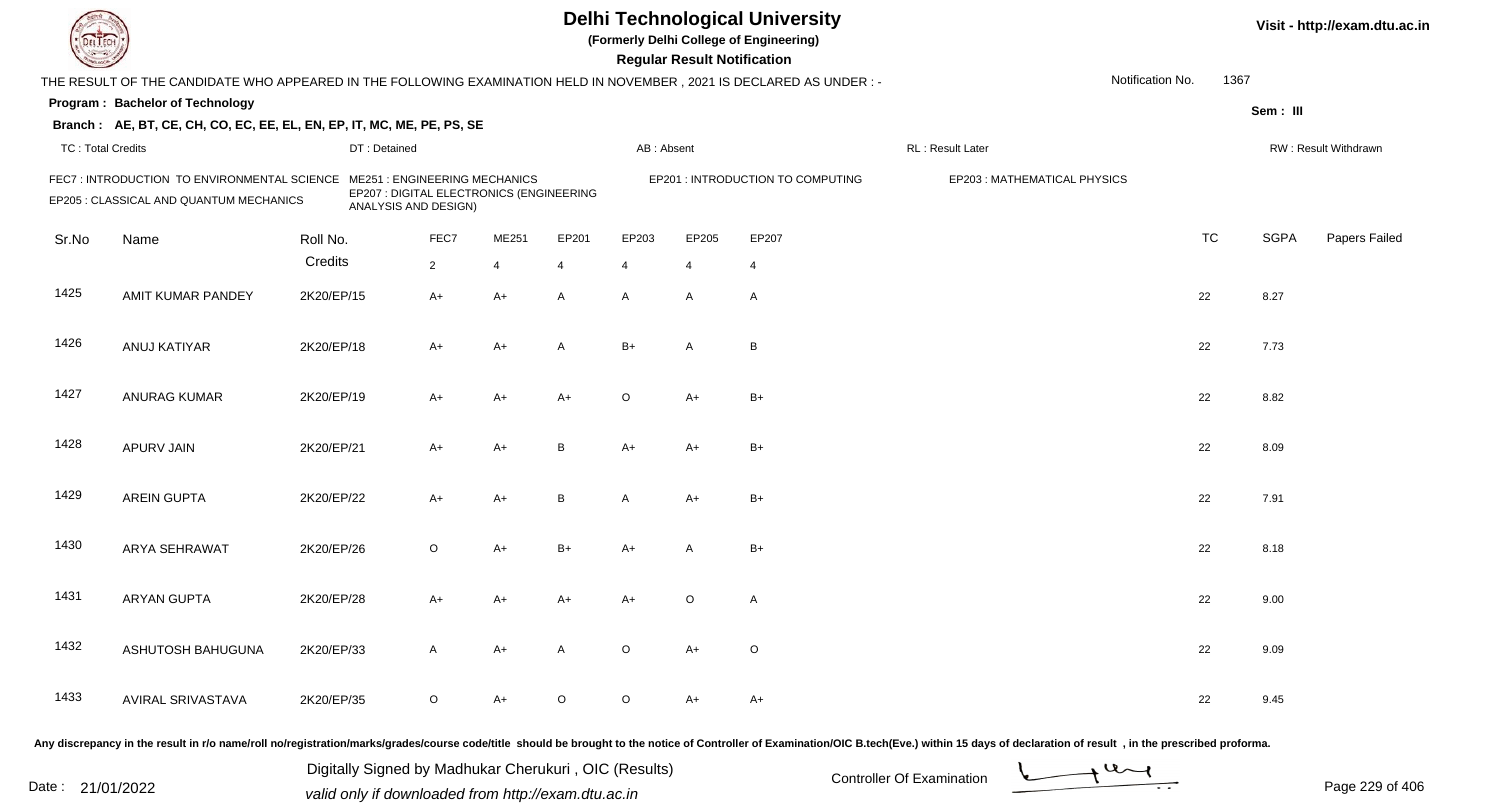| DEL EC                   |                                                                                                                      |            |                      |                                                                                 |                |                |                | <b>Regular Result Notification</b> | <b>Delhi Technological University</b><br>(Formerly Delhi College of Engineering) |                                                                                                                                                                                                                                |                  |           |             | Visit - http://exam.dtu.ac.in |
|--------------------------|----------------------------------------------------------------------------------------------------------------------|------------|----------------------|---------------------------------------------------------------------------------|----------------|----------------|----------------|------------------------------------|----------------------------------------------------------------------------------|--------------------------------------------------------------------------------------------------------------------------------------------------------------------------------------------------------------------------------|------------------|-----------|-------------|-------------------------------|
|                          | THE RESULT OF THE CANDIDATE WHO APPEARED IN THE FOLLOWING EXAMINATION HELD IN NOVEMBER, 2021 IS DECLARED AS UNDER: - |            |                      |                                                                                 |                |                |                |                                    |                                                                                  |                                                                                                                                                                                                                                | Notification No. | 1367      |             |                               |
|                          | Program: Bachelor of Technology                                                                                      |            |                      |                                                                                 |                |                |                |                                    |                                                                                  |                                                                                                                                                                                                                                |                  |           | Sem: III    |                               |
|                          | Branch: AE, BT, CE, CH, CO, EC, EE, EL, EN, EP, IT, MC, ME, PE, PS, SE                                               |            |                      |                                                                                 |                |                |                |                                    |                                                                                  |                                                                                                                                                                                                                                |                  |           |             |                               |
| <b>TC: Total Credits</b> |                                                                                                                      |            | DT: Detained         |                                                                                 |                |                | AB: Absent     |                                    |                                                                                  | RL: Result Later                                                                                                                                                                                                               |                  |           |             | RW: Result Withdrawn          |
|                          | FEC7: INTRODUCTION TO ENVIRONMENTAL SCIENCE<br>EP205 : CLASSICAL AND QUANTUM MECHANICS                               |            | ANALYSIS AND DESIGN) | <b>ME251: ENGINEERING MECHANICS</b><br>EP207 : DIGITAL ELECTRONICS (ENGINEERING |                |                |                |                                    | EP201 : INTRODUCTION TO COMPUTING                                                | EP203: MATHEMATICAL PHYSICS                                                                                                                                                                                                    |                  |           |             |                               |
| Sr.No                    | Name                                                                                                                 | Roll No.   |                      | FEC7                                                                            | ME251          | EP201          | EP203          | EP205                              | EP207                                                                            |                                                                                                                                                                                                                                |                  | <b>TC</b> | <b>SGPA</b> | Papers Failed                 |
|                          |                                                                                                                      | Credits    |                      | $\overline{2}$                                                                  | $\overline{4}$ | $\overline{4}$ | $\overline{4}$ | $\overline{4}$                     | $\overline{4}$                                                                   |                                                                                                                                                                                                                                |                  |           |             |                               |
|                          |                                                                                                                      |            |                      | $\circ$                                                                         | $A+$           | $\circ$        | $\mathsf O$    | $A+$                               | $A+$                                                                             |                                                                                                                                                                                                                                |                  | 22        | 9.45        |                               |
| 1434                     | <b>AYUSH</b>                                                                                                         | 2K20/EP/36 |                      | $A+$                                                                            | $\circ$        | A              | A+             | A+                                 | $B+$                                                                             |                                                                                                                                                                                                                                |                  | 22        | 8.64        |                               |
| 1435                     | <b>BHANU PRATAP SINGH</b>                                                                                            | 2K20/EP/39 |                      | $\overline{A}$                                                                  | $A+$           | $B+$           | A+             | $A+$                               | $B+$                                                                             |                                                                                                                                                                                                                                |                  | 22        | 8.18        |                               |
| 1436                     | CHIRANSHU PAL                                                                                                        | 2K20/EP/42 |                      | $A+$                                                                            | $A+$           | $B+$           | A+             | $\overline{A}$                     | $B+$                                                                             |                                                                                                                                                                                                                                |                  | 22        | 8.09        |                               |
| 1437                     | <b>GAJANAN VINAYAK</b>                                                                                               | 2K20/EP/48 |                      | $A+$                                                                            | $A+$           | $A+$           | A              | $A+$                               | $B+$                                                                             |                                                                                                                                                                                                                                |                  | 22        | 8.45        |                               |
| 1438                     | <b>HARSH VARDHAN</b>                                                                                                 | 2K20/EP/50 |                      | B                                                                               | $A+$           | $B+$           | A              | A                                  | ${\bf C}$                                                                        |                                                                                                                                                                                                                                |                  | 22        | 7.27        |                               |
| 1439                     | <b>HARSHIT SINGH</b>                                                                                                 | 2K20/EP/51 |                      | $\circ$                                                                         | A+             | A              | O              | A+                                 | $B+$                                                                             |                                                                                                                                                                                                                                |                  | 22        | 8.73        |                               |
| 1440                     | HIMANSHU DHANKAR                                                                                                     | 2K20/EP/53 |                      | A+                                                                              | $A+$           | A              | $A+$           | A                                  | ${\bf C}$                                                                        |                                                                                                                                                                                                                                |                  | 22        | 7.91        |                               |
| 1441                     | HITESH DUREJA                                                                                                        | 2K20/EP/55 |                      | A+                                                                              | A+             | $\circ$        | $\circ$        | $\circ$                            | $\mathsf{A}$                                                                     |                                                                                                                                                                                                                                |                  | 22        | 9.36        |                               |
|                          |                                                                                                                      |            |                      |                                                                                 |                |                |                |                                    |                                                                                  | Any discrepancy in the result in r/o name/roll no/registration/marks/grades/course code/title should be brought to the notice of Controller of Examination/OIC B.tech(Eve.) within 15 days of declaration of result , in the p |                  |           |             |                               |

Date : 21/01/2022 Digital Digital of Microsofted Chemical Controller Of Examination Determination Page 230 of 40 Digitally Signed by Madhukar Cherukuri , OIC (Results)

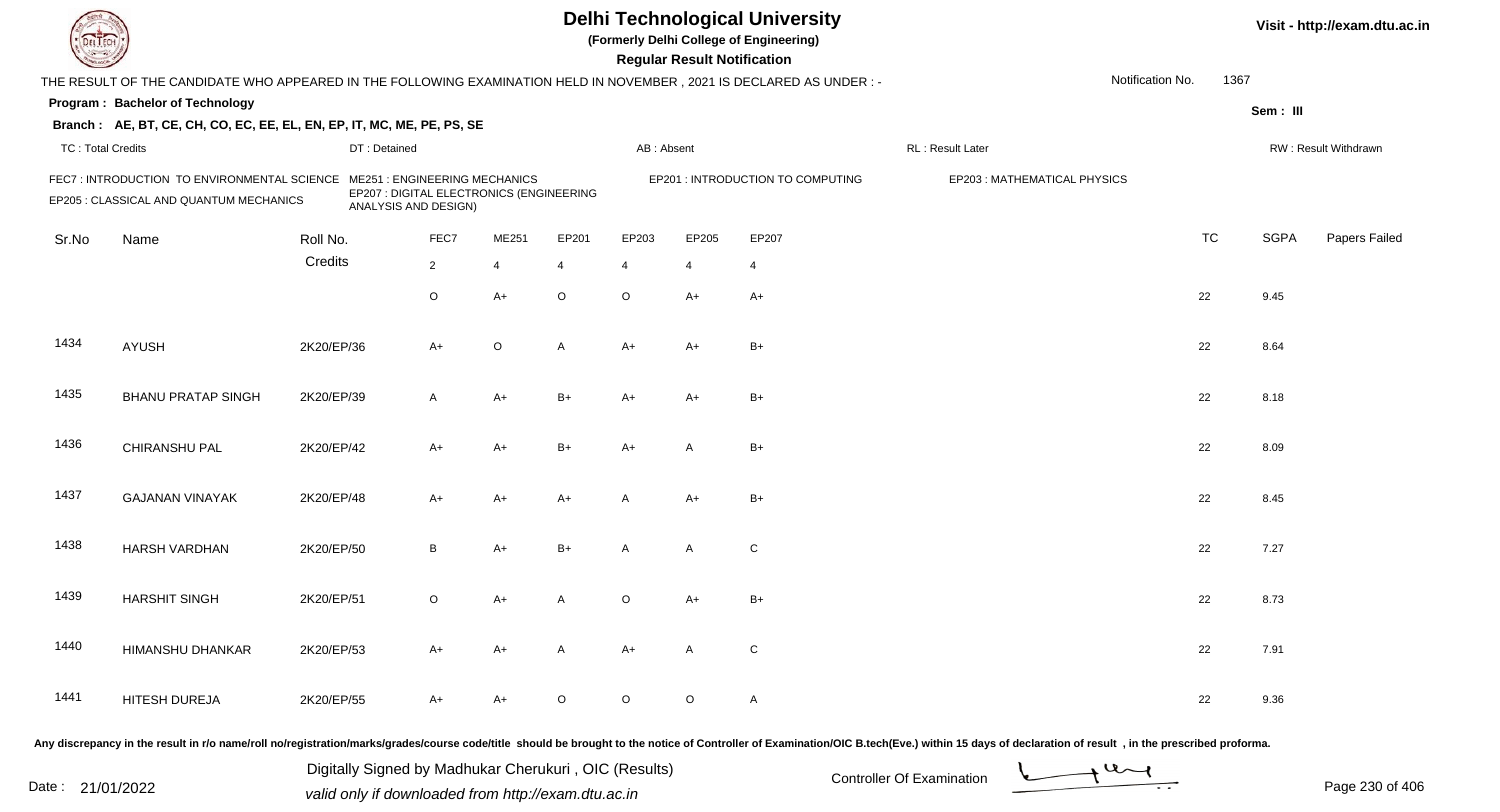| EL EC                    |                                                                                                                     |            |                                                             |                |                                          |                |                | <b>Regular Result Notification</b> | <b>Delhi Technological University</b><br>(Formerly Delhi College of Engineering) |                                                                                                                                                                                                                                |                  |           |             | Visit - http://exam.dtu.ac.in |
|--------------------------|---------------------------------------------------------------------------------------------------------------------|------------|-------------------------------------------------------------|----------------|------------------------------------------|----------------|----------------|------------------------------------|----------------------------------------------------------------------------------|--------------------------------------------------------------------------------------------------------------------------------------------------------------------------------------------------------------------------------|------------------|-----------|-------------|-------------------------------|
|                          | THE RESULT OF THE CANDIDATE WHO APPEARED IN THE FOLLOWING EXAMINATION HELD IN NOVEMBER, 2021 IS DECLARED AS UNDER:- |            |                                                             |                |                                          |                |                |                                    |                                                                                  |                                                                                                                                                                                                                                | Notification No. | 1367      |             |                               |
|                          | Program: Bachelor of Technology                                                                                     |            |                                                             |                |                                          |                |                |                                    |                                                                                  |                                                                                                                                                                                                                                |                  |           | Sem: III    |                               |
|                          | Branch: AE, BT, CE, CH, CO, EC, EE, EL, EN, EP, IT, MC, ME, PE, PS, SE                                              |            |                                                             |                |                                          |                |                |                                    |                                                                                  |                                                                                                                                                                                                                                |                  |           |             |                               |
| <b>TC: Total Credits</b> |                                                                                                                     |            | DT: Detained                                                |                |                                          |                | AB: Absent     |                                    |                                                                                  | RL: Result Later                                                                                                                                                                                                               |                  |           |             | RW: Result Withdrawn          |
|                          | FEC7: INTRODUCTION TO ENVIRONMENTAL SCIENCE<br>EP205 : CLASSICAL AND QUANTUM MECHANICS                              |            | <b>ME251: ENGINEERING MECHANICS</b><br>ANALYSIS AND DESIGN) |                | EP207 : DIGITAL ELECTRONICS (ENGINEERING |                |                |                                    | EP201 : INTRODUCTION TO COMPUTING                                                | EP203: MATHEMATICAL PHYSICS                                                                                                                                                                                                    |                  |           |             |                               |
| Sr.No                    | Name                                                                                                                | Roll No.   |                                                             | FEC7           | ME251                                    | EP201          | EP203          | EP205                              | EP207                                                                            |                                                                                                                                                                                                                                |                  | <b>TC</b> | <b>SGPA</b> | Papers Failed                 |
|                          |                                                                                                                     | Credits    |                                                             | $\overline{2}$ | $\overline{4}$                           | $\overline{4}$ | $\overline{4}$ | $\overline{4}$                     | $\overline{4}$                                                                   |                                                                                                                                                                                                                                |                  |           |             |                               |
|                          |                                                                                                                     |            |                                                             | $A+$           | $A+$                                     | $\circ$        | $\circ$        | $\circ$                            | A                                                                                |                                                                                                                                                                                                                                |                  | 22        | 9.36        |                               |
| 1442                     | <b>IRFAN</b>                                                                                                        | 2K20/EP/57 |                                                             | $A+$           | $A+$                                     | A              | A              | $A+$                               | $B+$                                                                             |                                                                                                                                                                                                                                |                  | 22        | 8.27        |                               |
| 1443                     | <b>JAI DAHIYA</b>                                                                                                   | 2K20/EP/58 |                                                             | $\mathsf{A}$   | $A+$                                     | $B+$           | $B+$           | A                                  | B                                                                                |                                                                                                                                                                                                                                |                  | 22        | 7.45        |                               |
| 1444                     | JAYESH SADHWANI                                                                                                     | 2K20/EP/59 |                                                             | $\overline{A}$ | $A+$                                     | A              | $\circ$        | $\circ$                            | B                                                                                |                                                                                                                                                                                                                                |                  | 22        | 8.55        |                               |
| 1445                     | KARANVEER SINGH SIROHI                                                                                              | 2K20/EP/61 |                                                             | $A+$           | $A+$                                     | $\circ$        | $\circ$        | $\circ$                            | $B+$                                                                             |                                                                                                                                                                                                                                |                  | 22        | 9.18        |                               |
| 1446                     | KAVYA SHARMA                                                                                                        | 2K20/EP/63 |                                                             | $A+$           | $A+$                                     | $\circ$        | $\circ$        | $\circ$                            | $B+$                                                                             |                                                                                                                                                                                                                                |                  | 22        | 9.18        |                               |
| 1447                     | <b>NAMAN</b>                                                                                                        | 2K20/EP/74 |                                                             | $A+$           | A+                                       |                | A+             | A+                                 | $B+$                                                                             |                                                                                                                                                                                                                                |                  | 22        | 8.45        |                               |
| 1448                     | NAMAN AGARWAL                                                                                                       | 2K20/EP/75 |                                                             | $\circ$        | $\circ$                                  | $A+$           | $\circ$        | A+                                 | A                                                                                |                                                                                                                                                                                                                                |                  | 22        | 9.27        |                               |
| 1449                     | NAMAN AGRAWAL                                                                                                       | 2K20/EP/76 |                                                             | $\circ$        | $\circ$                                  | $A+$           | $\circ$        | $\circ$                            | $B+$                                                                             |                                                                                                                                                                                                                                |                  | 22        | 9.27        |                               |
|                          |                                                                                                                     |            |                                                             |                |                                          |                |                |                                    |                                                                                  | Any discrepancy in the result in r/o name/roll no/registration/marks/grades/course code/title should be brought to the notice of Controller of Examination/OIC B.tech(Eve.) within 15 days of declaration of result , in the p |                  |           |             |                               |

Date : 21/01/2022 Digital Digital of Microsofted Chemical Controller Of Examination Determination Page 231 of 40 Digitally Signed by Madhukar Cherukuri , OIC (Results)

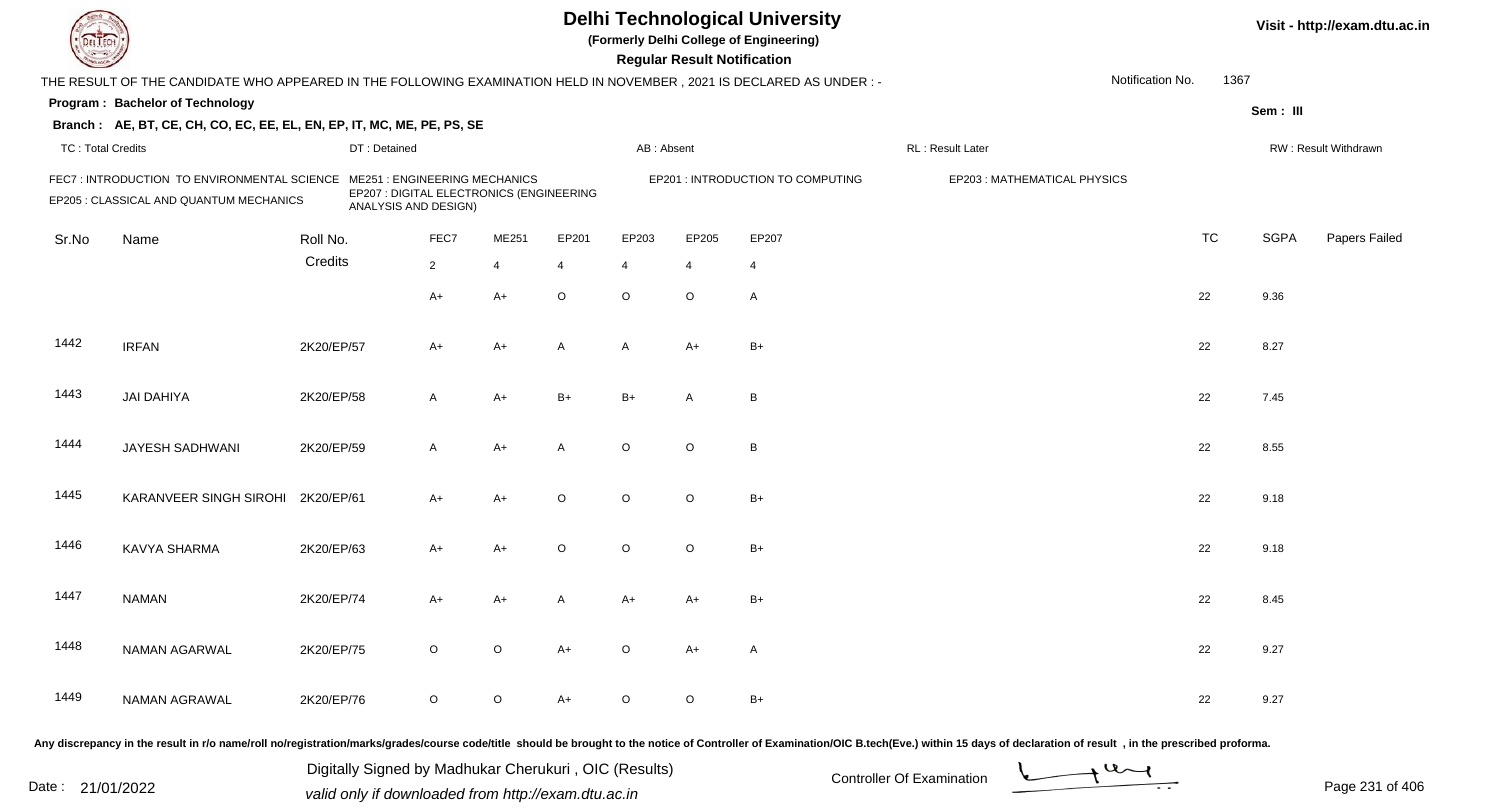|                          |                                                                                                                      |             |                                                                                                         |                |                |         |                | <b>Regular Result Notification</b> | <b>Delhi Technological University</b><br>(Formerly Delhi College of Engineering) |                              |                  |           |             | Visit - http://exam.dtu.ac.in |
|--------------------------|----------------------------------------------------------------------------------------------------------------------|-------------|---------------------------------------------------------------------------------------------------------|----------------|----------------|---------|----------------|------------------------------------|----------------------------------------------------------------------------------|------------------------------|------------------|-----------|-------------|-------------------------------|
|                          | THE RESULT OF THE CANDIDATE WHO APPEARED IN THE FOLLOWING EXAMINATION HELD IN NOVEMBER, 2021 IS DECLARED AS UNDER :- |             |                                                                                                         |                |                |         |                |                                    |                                                                                  |                              | Notification No. | 1367      |             |                               |
|                          | Program: Bachelor of Technology                                                                                      |             |                                                                                                         |                |                |         |                |                                    |                                                                                  |                              |                  |           | Sem: III    |                               |
|                          | Branch: AE, BT, CE, CH, CO, EC, EE, EL, EN, EP, IT, MC, ME, PE, PS, SE                                               |             |                                                                                                         |                |                |         |                |                                    |                                                                                  |                              |                  |           |             |                               |
| <b>TC: Total Credits</b> |                                                                                                                      |             | DT: Detained                                                                                            |                |                |         | AB: Absent     |                                    |                                                                                  | RL: Result Later             |                  |           |             | RW: Result Withdrawn          |
|                          | FEC7 : INTRODUCTION TO ENVIRONMENTAL SCIENCE<br>EP205 : CLASSICAL AND QUANTUM MECHANICS                              |             | <b>ME251: ENGINEERING MECHANICS</b><br>EP207 : DIGITAL ELECTRONICS (ENGINEERING<br>ANALYSIS AND DESIGN) |                |                |         |                |                                    | EP201 : INTRODUCTION TO COMPUTING                                                | EP203 : MATHEMATICAL PHYSICS |                  |           |             |                               |
| Sr.No                    | Name                                                                                                                 | Roll No.    |                                                                                                         | FEC7           | ME251          | EP201   | EP203          | EP205                              | EP207                                                                            |                              |                  | <b>TC</b> | <b>SGPA</b> | Papers Failed                 |
|                          |                                                                                                                      | Credits     |                                                                                                         | $\overline{2}$ | $\overline{4}$ | 4       | $\overline{4}$ | $\overline{4}$                     | $\overline{4}$                                                                   |                              |                  |           |             |                               |
|                          |                                                                                                                      |             |                                                                                                         | $\circ$        | $\mathsf O$    | $A+$    | $\circ$        | $\circ$                            | $B+$                                                                             |                              |                  | 22        | 9.27        |                               |
| 1450                     | PRERNA KAUSHIK                                                                                                       | 2K20/EP/83  |                                                                                                         | $A+$           | $A+$           | A       | $\circ$        | $\circ$                            | $B+$                                                                             |                              |                  | 22        | 8.82        |                               |
| 1451                     | PRIYANSHU                                                                                                            | 2K20/EP/84  |                                                                                                         | A+             | $A+$           | $A+$    | $\circ$        | $A+$                               | B                                                                                |                              |                  | 22        | 8.64        |                               |
| 1452                     | PRIYANSHU CHAUDHARY                                                                                                  | 2K20/EP/85  |                                                                                                         | A+             | $A+$           | A       | $A+$           | A                                  | $B+$                                                                             |                              |                  | 22        | 8.27        |                               |
| 1453                     | RAGHAV GOEL                                                                                                          | 2K20/EP/86  |                                                                                                         | $\circ$        | A              | B       | A              | $A+$                               | $\mathsf{C}$                                                                     |                              |                  | 22        | 7.45        |                               |
| 1454                     | REWANTH NAYAK BANOTH                                                                                                 | 2K20/EP/88  |                                                                                                         | A+             | $A+$           | A       | $B+$           | A                                  | A                                                                                |                              |                  | 22        | 8.09        |                               |
| 1455                     | RISHABH MAHAJAN                                                                                                      | 2K20/EP/89  |                                                                                                         | A+             | A+             | A       | B              | A                                  | $B+$                                                                             |                              |                  | 22        | 7.73        |                               |
| 1456                     | SANYAM JAIN                                                                                                          | 2K20/EP/98  |                                                                                                         | $A+$           | $\circ$        | A       | $\mathsf{A}$   | $B+$                               | $B+$                                                                             |                              |                  | 22        | 8.09        |                               |
| 1457                     | SHAURYA KISHORE<br>PANWAR                                                                                            | 2K20/EP/100 |                                                                                                         | A+             | $\mathsf{A}$   | $\circ$ | A              | A                                  | $B+$                                                                             |                              |                  | 22        | 8.27        |                               |
|                          |                                                                                                                      |             |                                                                                                         |                |                |         |                |                                    |                                                                                  |                              |                  |           |             |                               |

Page 232 of 406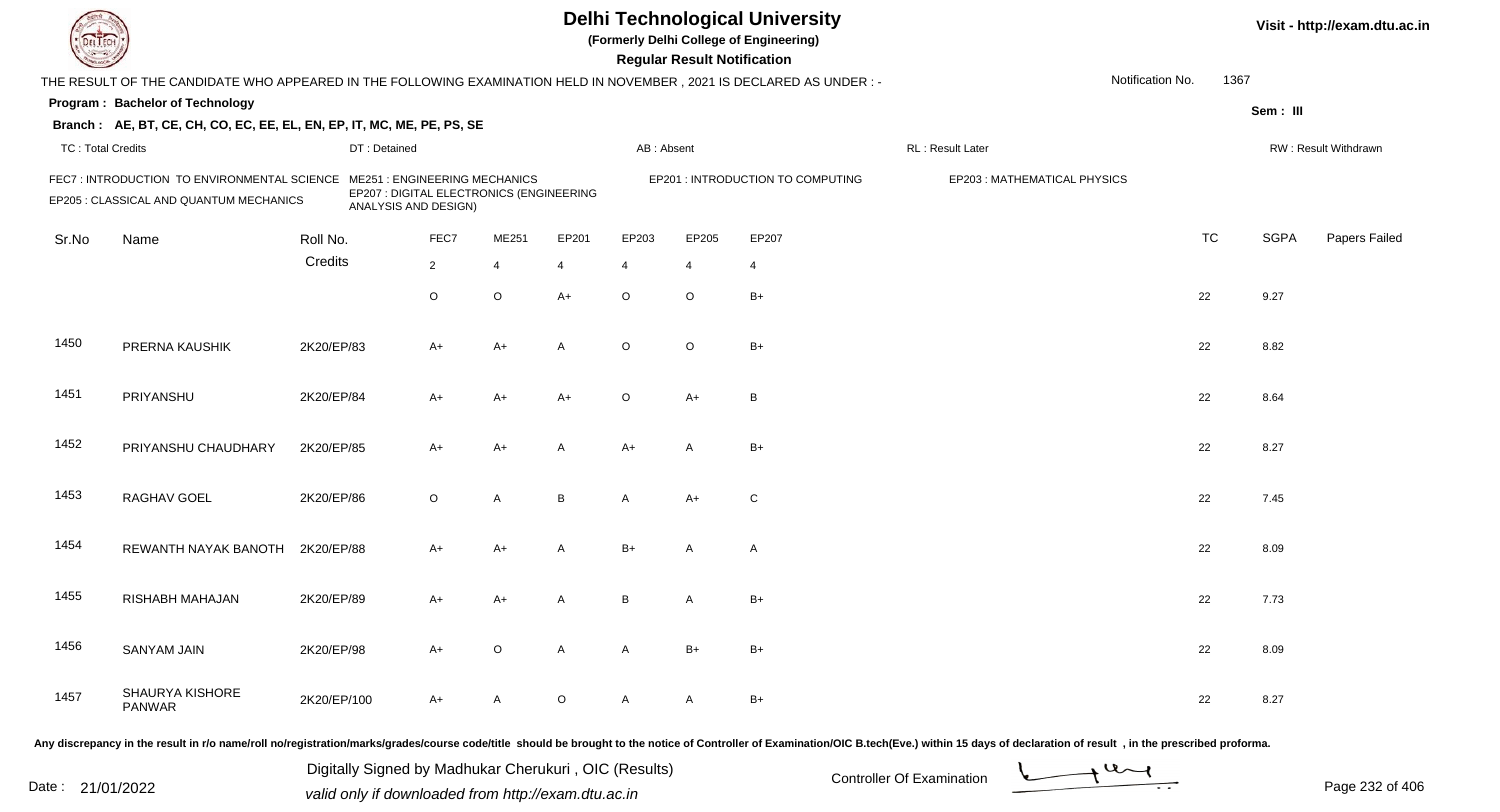|                          |                                                                                                                      |             |                                                                                                         |                |                |                |                | <b>Regular Result Notification</b> | <b>Delhi Technological University</b><br>(Formerly Delhi College of Engineering) |                             |                  |           |             | Visit - http://exam.dtu.ac.in |
|--------------------------|----------------------------------------------------------------------------------------------------------------------|-------------|---------------------------------------------------------------------------------------------------------|----------------|----------------|----------------|----------------|------------------------------------|----------------------------------------------------------------------------------|-----------------------------|------------------|-----------|-------------|-------------------------------|
|                          | THE RESULT OF THE CANDIDATE WHO APPEARED IN THE FOLLOWING EXAMINATION HELD IN NOVEMBER, 2021 IS DECLARED AS UNDER :- |             |                                                                                                         |                |                |                |                |                                    |                                                                                  |                             | Notification No. | 1367      |             |                               |
|                          | Program: Bachelor of Technology                                                                                      |             |                                                                                                         |                |                |                |                |                                    |                                                                                  |                             |                  |           | Sem: III    |                               |
|                          | Branch: AE, BT, CE, CH, CO, EC, EE, EL, EN, EP, IT, MC, ME, PE, PS, SE                                               |             |                                                                                                         |                |                |                |                |                                    |                                                                                  |                             |                  |           |             |                               |
| <b>TC: Total Credits</b> |                                                                                                                      |             | DT: Detained                                                                                            |                |                |                | AB: Absent     |                                    |                                                                                  | RL : Result Later           |                  |           |             | RW: Result Withdrawn          |
|                          | FEC7 : INTRODUCTION TO ENVIRONMENTAL SCIENCE<br>EP205 : CLASSICAL AND QUANTUM MECHANICS                              |             | <b>ME251: ENGINEERING MECHANICS</b><br>EP207 : DIGITAL ELECTRONICS (ENGINEERING<br>ANALYSIS AND DESIGN) |                |                |                |                |                                    | EP201 : INTRODUCTION TO COMPUTING                                                | EP203: MATHEMATICAL PHYSICS |                  |           |             |                               |
| Sr.No                    | Name                                                                                                                 | Roll No.    |                                                                                                         | FEC7           | ME251          | EP201          | EP203          | EP205                              | EP207                                                                            |                             |                  | <b>TC</b> | <b>SGPA</b> | Papers Failed                 |
|                          |                                                                                                                      | Credits     |                                                                                                         | $\overline{2}$ | $\overline{4}$ | $\overline{4}$ | $\overline{4}$ | $\overline{4}$                     | $\overline{4}$                                                                   |                             |                  |           |             |                               |
|                          |                                                                                                                      |             |                                                                                                         | $A+$           | $\overline{A}$ | $\circ$        | $\overline{A}$ | $\mathsf{A}$                       | $B+$                                                                             |                             |                  | 22        | 8.27        |                               |
| 1458                     | <b>UDAY SHIKHAR DAS</b>                                                                                              | 2K20/EP/110 |                                                                                                         | $\mathsf{A}$   | $A+$           | $\circ$        | $A+$           | $A+$                               | $A+$                                                                             |                             |                  | 22        | 9.09        |                               |
| 1459                     | <b>UJJWAL KUMAR</b>                                                                                                  | 2K20/EP/112 |                                                                                                         | $\mathsf{A}$   | $\mathsf{A}$   | $\mathsf{C}$   | A              | A                                  | $\overline{B}$                                                                   |                             |                  | 22        | 7.09        |                               |
| 1460                     | <b>VARUN LAUL</b>                                                                                                    | 2K20/EP/114 |                                                                                                         | $A+$           | $A+$           | $B+$           | $A+$           | $A+$                               | $\overline{\mathsf{A}}$                                                          |                             |                  | 22        | 8.45        |                               |
| 1461                     | VARUN SHUBH MODI                                                                                                     | 2K20/EP/115 |                                                                                                         | $\circ$        | $\mathsf O$    | A              | A              | A                                  | $\overline{A}$                                                                   |                             |                  | 22        | 8.55        |                               |
| 1462                     | <b>VIJAY SHARMA</b>                                                                                                  | 2K20/EP/117 |                                                                                                         | $A+$           | $\circ$        | $A+$           | $\mathsf{A}$   | $\mathsf O$                        | $B+$                                                                             |                             |                  | 22        | 8.82        |                               |
| 1463                     | <b>VIKAS</b>                                                                                                         | 2K20/EP/118 |                                                                                                         | $A+$           | A              | A              | $\mathsf{A}$   | A                                  | $\overline{B}$                                                                   |                             |                  | 22        | 7.73        |                               |
| 1464                     | VISHOO VERMA                                                                                                         | 2K20/EP/120 |                                                                                                         | A+             | $\circ$        | B+             | $A+$           | $\circ$                            | $B+$                                                                             |                             |                  | 22        | 8.64        |                               |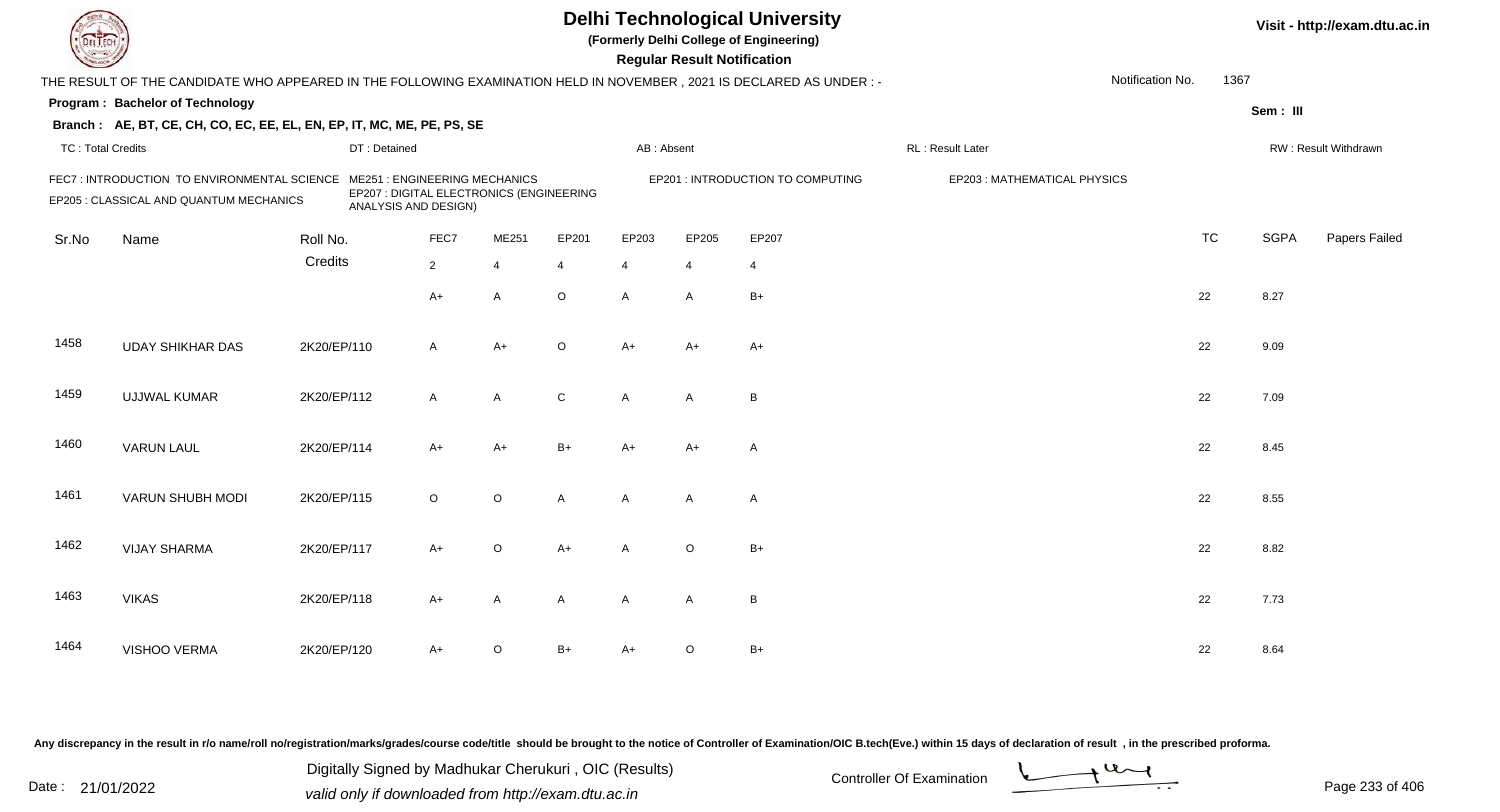

**(Formerly Delhi College of Engineering)**

**Regular Regular Results** 

| <b>Chassen /</b>  |                                                                                                                     |             |                                                                                                         |                      |              |              |            | <b>Regular Result Notification</b> |                                  |                             |                  |      |             |                             |
|-------------------|---------------------------------------------------------------------------------------------------------------------|-------------|---------------------------------------------------------------------------------------------------------|----------------------|--------------|--------------|------------|------------------------------------|----------------------------------|-----------------------------|------------------|------|-------------|-----------------------------|
|                   | THE RESULT OF THE CANDIDATE WHO APPEARED IN THE FOLLOWING EXAMINATION HELD IN NOVEMBER, 2021 IS DECLARED AS UNDER:- |             |                                                                                                         |                      |              |              |            |                                    |                                  |                             | Notification No. | 1367 |             |                             |
|                   | <b>Program: Bachelor of Technology</b>                                                                              |             |                                                                                                         |                      |              |              |            |                                    |                                  |                             |                  |      | Sem: III    |                             |
|                   | Branch: AE, BT, CE, CH, CO, EC, EE, EL, EN, EP, IT, MC, ME, PE, PS, SE                                              |             |                                                                                                         |                      |              |              |            |                                    |                                  |                             |                  |      |             |                             |
| TC: Total Credits |                                                                                                                     |             | DT: Detained                                                                                            |                      |              |              | AB: Absent |                                    |                                  | <b>RL</b> : Result Later    |                  |      |             | <b>RW: Result Withdrawn</b> |
|                   | FEC9: Spoken Skills in English<br>EP205 : CLASSICAL AND QUANTUM MECHANICS                                           |             | <b>ME251: ENGINEERING MECHANICS</b><br>EP207 : DIGITAL ELECTRONICS (ENGINEERING<br>ANALYSIS AND DESIGN) |                      |              |              |            |                                    | EP201: INTRODUCTION TO COMPUTING | EP203: MATHEMATICAL PHYSICS |                  |      |             |                             |
| Sr.No             | Name                                                                                                                | Roll No.    |                                                                                                         | FEC <sub>9</sub>     | <b>ME251</b> | EP201        | EP203      | EP205                              | EP207                            |                             |                  | TC   | <b>SGPA</b> | Papers Failed               |
|                   |                                                                                                                     | Credits     |                                                                                                         | $\mathbf{2}^{\circ}$ | 4            | 4            | 4          | 4                                  | 4                                |                             |                  |      |             |                             |
| 1465              | SMRITI KAUSHAL                                                                                                      | 2K20/EP/103 |                                                                                                         | $A+$                 | A+           | $\mathsf{A}$ | $A+$       | $\mathsf{A}$                       | B                                |                             | 22               |      | 8.09        |                             |

Any discrepancy in the result in r/o name/roll no/registration/marks/grades/course code/title should be brought to the notice of Controller of Examination/OIC B.tech(Eve.) within 15 days of declaration of result, in the pr

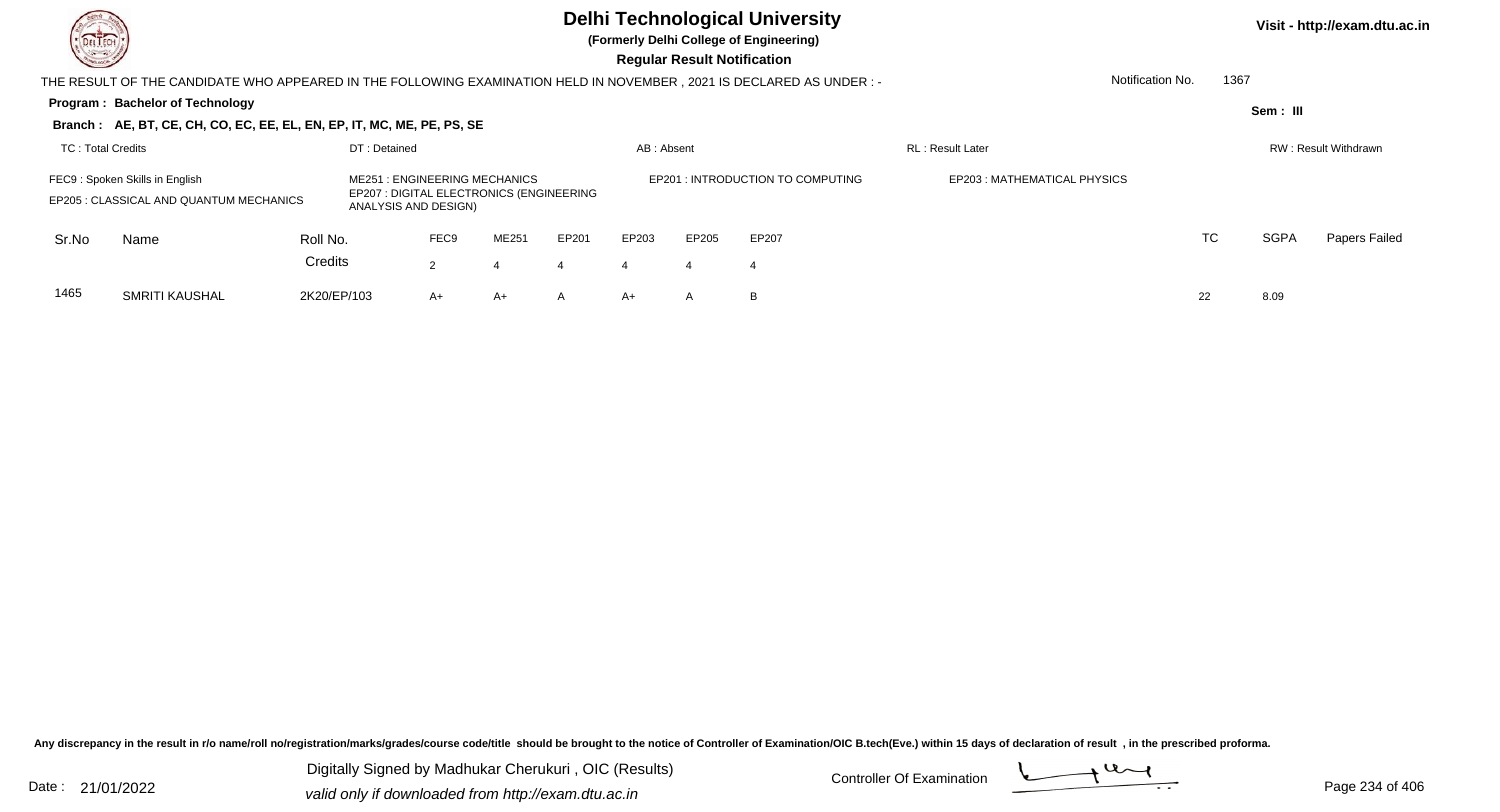**(Formerly Delhi College of Engineering)**

 **Regular Result Notification**

|                          | THE RESULT OF THE CANDIDATE WHO APPEARED IN THE FOLLOWING EXAMINATION HELD IN NOVEMBER, 2021 IS DECLARED AS UNDER :- |              |                                                                                   |       |                |                 |                |                                      |                  | Notification No.                              | 1367        |                      |
|--------------------------|----------------------------------------------------------------------------------------------------------------------|--------------|-----------------------------------------------------------------------------------|-------|----------------|-----------------|----------------|--------------------------------------|------------------|-----------------------------------------------|-------------|----------------------|
|                          | Program: Bachelor of Technology                                                                                      |              |                                                                                   |       |                |                 |                |                                      |                  |                                               | Sem: III    |                      |
| <b>TC: Total Credits</b> | Branch: AE, BT, CE, CH, CO, EC, EE, EL, EN, EP, IT, MC, ME, PE, PS, SE                                               | DT: Detained |                                                                                   |       |                | AB: Absent      |                |                                      | RL: Result Later |                                               |             | RW: Result Withdrawn |
| <b>MICROBIOLOGY</b>      | FEC10: COMMUNICATION SKILLS<br>EN205 : ENVIRONMENTAL CHEMISTRY &                                                     |              | CE251 : BUILDING MATERIAL & CONSTRUCTION<br>EN207 : ENGINEERING ANALYSIS & DESIGN |       |                |                 |                | <b>EN201 : STRENGTH OF MATERIALS</b> |                  | EN203 : ENGINEERING & ENVIRONMENTAL SURVEYING |             |                      |
| Sr.No                    | Name                                                                                                                 | Roll No.     | FEC10                                                                             | CE251 | EN201          | EN203           | <b>EN205</b>   | EN207                                |                  | <b>TC</b>                                     | <b>SGPA</b> | Papers Failec        |
|                          |                                                                                                                      | Credits      | $\overline{2}$                                                                    | 4     | $\overline{4}$ | $\overline{4}$  | $\overline{4}$ | 4                                    |                  |                                               |             |                      |
| 1466                     | <b>AAYUSH</b>                                                                                                        | 2K20/EN/03   | $\circ$                                                                           | $A+$  | A              | $A+$            | $B+$           | $A+$                                 |                  | 22                                            | 8.55        |                      |
| 1467                     | <b>ADITYA SINGH</b>                                                                                                  | 2K20/EN/06   | $\circ$                                                                           | $A+$  | $A+$           | $A+$            | $A+$           | $\mathsf{A}$                         |                  | 22                                            | 8.91        |                      |
| 1468                     | ANKUR THAKUR                                                                                                         | 2K20/EN/15   | $A+$                                                                              | A     | A              | C               | A              | $\mathsf{A}$                         |                  | 22                                            | 7.55        |                      |
| 1469                     | ARYAN                                                                                                                | 2K20/EN/20   | $\circ$                                                                           | A     | A              | $A+$            | $\mathsf{A}$   | $\mathsf{A}$                         |                  | 22                                            | 8.36        |                      |
| 1470                     | DEVENDER SINGH                                                                                                       | 2K20/EN/29   | A+                                                                                | A+    | A              | A               | A              | $A+$                                 |                  | 22                                            | 8.45        |                      |
| 1471                     | <b>HRIDAY VERMA</b>                                                                                                  | 2K20/EN/35   | $\circ$                                                                           | A     | $A+$           | $\circ$         | A              | $A+$                                 |                  | 22                                            | 8.91        |                      |
| 1472                     | <b>JATIN KAKRAN</b>                                                                                                  | 2K20/EN/37   | $\mathsf{A}$                                                                      | В     | F.             | $\, {\bf B} \,$ | $\, {\bf B}$   | P                                    |                  | $18$                                          | 4.73        | EN201,               |
| 1473                     | <b>MANPREET SINGH</b>                                                                                                | 2K20/EN/43   | $\circ$                                                                           | A+    | $A+$           | Α               | A              | $\mathsf{A}$                         |                  | 22                                            | 8.55        |                      |
| 1474                     | <b>MIHIR SHAH</b>                                                                                                    | 2K20/EN/47   | $\mathsf{A}$                                                                      | A     | A              | $B+$            | $B+$           | B+                                   |                  | 22                                            | 7.45        |                      |

Any discrepancy in the result in r/o name/roll no/registration/marks/grades/course code/title should be brought to the notice of Controller of Examination/OIC B.tech(Eve.) within 15 days of declaration of result, in the pr

Date : 21/01/2022 Digital Digital of Microsofted Chemical Controller Of Examination Determination Page 235 of 40 Digitally Signed by Madhukar Cherukuri , OIC (Results)

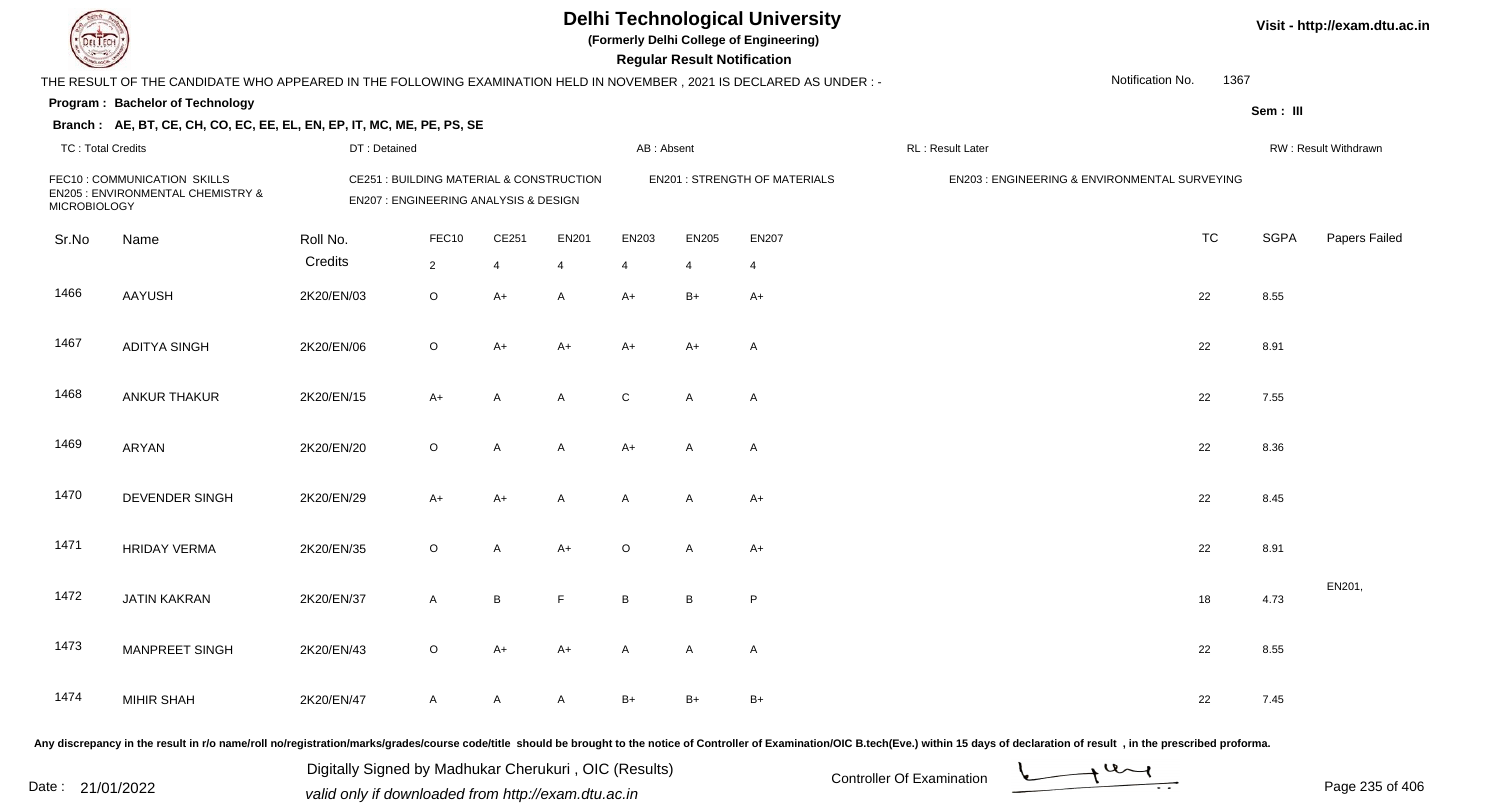|                          |                                                                                                                     |              |                                                                                             |                |                |                  | <b>Regular Result Notification</b> | <b>Delhi Technological University</b><br>(Formerly Delhi College of Engineering) |                                               |           |             | Visit - http://exam.dtu.ac.in |
|--------------------------|---------------------------------------------------------------------------------------------------------------------|--------------|---------------------------------------------------------------------------------------------|----------------|----------------|------------------|------------------------------------|----------------------------------------------------------------------------------|-----------------------------------------------|-----------|-------------|-------------------------------|
|                          | THE RESULT OF THE CANDIDATE WHO APPEARED IN THE FOLLOWING EXAMINATION HELD IN NOVEMBER, 2021 IS DECLARED AS UNDER:- |              |                                                                                             |                |                |                  |                                    |                                                                                  | Notification No.                              | 1367      |             |                               |
|                          | Program: Bachelor of Technology                                                                                     |              |                                                                                             |                |                |                  |                                    |                                                                                  |                                               |           | Sem: III    |                               |
|                          | Branch: AE, BT, CE, CH, CO, EC, EE, EL, EN, EP, IT, MC, ME, PE, PS, SE                                              |              |                                                                                             |                |                |                  |                                    |                                                                                  |                                               |           |             |                               |
| <b>TC: Total Credits</b> |                                                                                                                     | DT: Detained |                                                                                             |                |                | AB: Absent       |                                    |                                                                                  | RL: Result Later                              |           |             | RW: Result Withdrawn          |
| <b>MICROBIOLOGY</b>      | FEC10: COMMUNICATION SKILLS<br>EN205 : ENVIRONMENTAL CHEMISTRY &                                                    |              | CE251 : BUILDING MATERIAL & CONSTRUCTION<br><b>EN207: ENGINEERING ANALYSIS &amp; DESIGN</b> |                |                |                  |                                    | <b>EN201: STRENGTH OF MATERIALS</b>                                              | EN203 : ENGINEERING & ENVIRONMENTAL SURVEYING |           |             |                               |
| Sr.No                    | Name                                                                                                                | Roll No.     | FEC10                                                                                       | CE251          | <b>EN201</b>   | EN203            | <b>EN205</b>                       | <b>EN207</b>                                                                     |                                               | <b>TC</b> | <b>SGPA</b> | Papers Failed                 |
|                          |                                                                                                                     | Credits      | $\overline{2}$                                                                              | $\overline{4}$ |                | $\boldsymbol{4}$ | $\overline{4}$                     | $\overline{4}$                                                                   |                                               |           |             |                               |
|                          |                                                                                                                     |              | A                                                                                           | A              | $\overline{A}$ | $B+$             | $B+$                               | $B+$                                                                             | 22                                            |           | 7.45        |                               |
| 1475                     | <b>NAMAN KANDOL</b>                                                                                                 | 2K20/EN/50   | $\circ$                                                                                     | $A+$           | $A+$           | $A+$             | $\overline{A}$                     | $\circ$                                                                          | 22                                            |           | 9.09        |                               |
| 1476                     | SARVAGYA VERMA                                                                                                      | 2K20/EN/64   | $A+$                                                                                        | $A+$           | A+             | A                | B                                  | A                                                                                | 22                                            |           | 8.09        |                               |
| 1477                     | <b>SATYAM DUBEY</b>                                                                                                 | 2K20/EN/66   | $A+$                                                                                        | A+             | A+             | $A+$             | A                                  | A                                                                                | 22                                            |           | 8.64        |                               |
| 1478                     | <b>TANUJ GOSWAMI</b>                                                                                                | 2K20/EN/72   | $\circ$                                                                                     | $A+$           | A              | $A+$             | A                                  | $A+$                                                                             | 22                                            |           | 8.73        |                               |
| 1479                     | VAIBHAVI                                                                                                            | 2K20/EN/76   | A+                                                                                          | A              | O              | A+               | A                                  | $\mathsf O$                                                                      | 22                                            |           | 9.00        |                               |

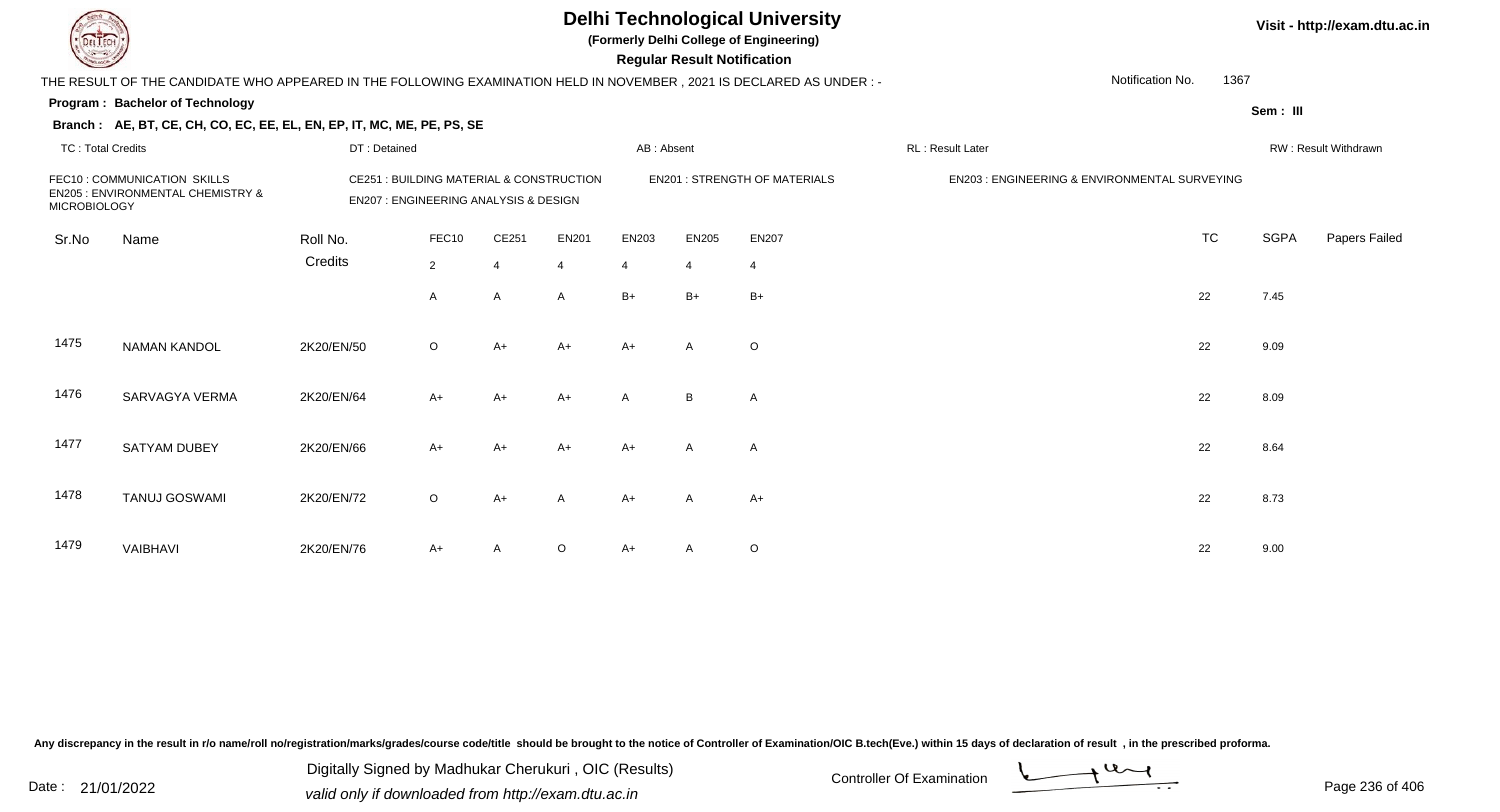| EL ECH                   |                                                                                                                      |                                                                                             |                      |                     |              |                | <b>Regular Result Notification</b> | <b>Delhi Technological University</b><br>(Formerly Delhi College of Engineering) |                                               |                          |             | Visit - http://exam.dtu.ac.in |
|--------------------------|----------------------------------------------------------------------------------------------------------------------|---------------------------------------------------------------------------------------------|----------------------|---------------------|--------------|----------------|------------------------------------|----------------------------------------------------------------------------------|-----------------------------------------------|--------------------------|-------------|-------------------------------|
|                          | THE RESULT OF THE CANDIDATE WHO APPEARED IN THE FOLLOWING EXAMINATION HELD IN NOVEMBER, 2021 IS DECLARED AS UNDER :- |                                                                                             |                      |                     |              |                |                                    |                                                                                  |                                               | Notification No.<br>1367 |             |                               |
|                          | Program: Bachelor of Technology                                                                                      |                                                                                             |                      |                     |              |                |                                    |                                                                                  |                                               |                          | Sem: III    |                               |
|                          | Branch: AE, BT, CE, CH, CO, EC, EE, EL, EN, EP, IT, MC, ME, PE, PS, SE                                               |                                                                                             |                      |                     |              |                |                                    |                                                                                  |                                               |                          |             |                               |
| <b>TC: Total Credits</b> |                                                                                                                      | DT: Detained                                                                                |                      |                     |              | AB: Absent     |                                    |                                                                                  | RL : Result Later                             |                          |             | <b>RW: Result Withdrawn</b>   |
| <b>MICROBIOLOGY</b>      | FEC11: Soft Skills and Personality Development<br><b>EN205 : ENVIRONMENTAL CHEMISTRY &amp;</b>                       | CE251 : BUILDING MATERIAL & CONSTRUCTION<br><b>EN207: ENGINEERING ANALYSIS &amp; DESIGN</b> |                      |                     |              |                |                                    | <b>EN201: STRENGTH OF MATERIALS</b>                                              | EN203 : ENGINEERING & ENVIRONMENTAL SURVEYING |                          |             |                               |
| Sr.No                    | Name                                                                                                                 | Roll No.                                                                                    | FEC11                | CE251               | <b>EN201</b> | EN203          | <b>EN205</b>                       | <b>EN207</b>                                                                     |                                               | <b>TC</b>                | <b>SGPA</b> | Papers Failed                 |
|                          |                                                                                                                      | Credits                                                                                     | 2                    | $\overline{4}$      | 4            | $\overline{4}$ | 4                                  | $\overline{4}$                                                                   |                                               |                          |             |                               |
| 1480                     | MOHD GUFRAN AHMED                                                                                                    | 2K20/EN/48                                                                                  | $A+$                 | $A+$                | $A+$         | $\mathsf{A}$   | $B+$                               | $A+$                                                                             |                                               | 22                       | 8.45        |                               |
|                          | FEC13: PUBLIC SPEAKING                                                                                               | CE251 : BUILDING MATERIAL & CONSTRUCTION                                                    |                      |                     |              |                |                                    | <b>EN201: STRENGTH OF MATERIALS</b>                                              | EN203 : ENGINEERING & ENVIRONMENTAL SURVEYING |                          |             |                               |
| Sr.No                    | Name                                                                                                                 | Roll No.                                                                                    | FEC <sub>13</sub>    | CE251               | <b>EN201</b> | EN203          |                                    |                                                                                  |                                               | <b>TC</b>                | <b>SGPA</b> | Papers Failed                 |
| 1481                     | <b>MUKUL</b>                                                                                                         | Credits<br>2K20/EN/49                                                                       | $\overline{2}$<br>A+ | $\overline{4}$<br>F | E            | 4<br>E         |                                    |                                                                                  |                                               | 2                        | 1.29        | CE251, EN201,<br>EN203.       |
| <b>MICROBIOLOGY</b>      | FEC13: PUBLIC SPEAKING<br>EN205 : ENVIRONMENTAL CHEMISTRY &                                                          | CE251 : BUILDING MATERIAL & CONSTRUCTION<br>EN207 : ENGINEERING ANALYSIS & DESIGN           |                      |                     |              |                |                                    | <b>EN201 : STRENGTH OF MATERIALS</b>                                             | EN203 : ENGINEERING & ENVIRONMENTAL SURVEYING |                          |             |                               |
| Sr.No                    | Name                                                                                                                 | Roll No.                                                                                    | FEC <sub>13</sub>    | CE251               | <b>EN201</b> | EN203          | <b>EN205</b>                       | <b>EN207</b>                                                                     |                                               | <b>TC</b>                | <b>SGPA</b> | Papers Failed                 |
|                          |                                                                                                                      | Credits                                                                                     | 2                    | 4                   | 4            | 4              | $\overline{4}$                     | $\overline{4}$                                                                   |                                               |                          |             |                               |
| 1482                     | AASTHA SINGH                                                                                                         | 2K20/EN/02                                                                                  | $\circ$              | $\circ$             | $A+$         | $A+$           | $\overline{A}$                     | $A+$                                                                             |                                               | 22                       | 9.09        |                               |
| 1483                     | <b>TUSHAR AGRAWAL</b>                                                                                                | 2K20/EN/73                                                                                  | A+                   | $A+$                | $A+$         | $A+$           | A+                                 | A+                                                                               |                                               | 22                       | 9.00        |                               |

Digitally Signed by Madhukar Cherukuri, OIC (Results)<br>Date : 21/01/2022 valid only if downloaded from http://oxam.dtu.ac.in Digitally Signed by Madhukar Cherukuri , OIC (Results)valid only if downloaded from http://exam.dtu.ac.in

Page 237 of 406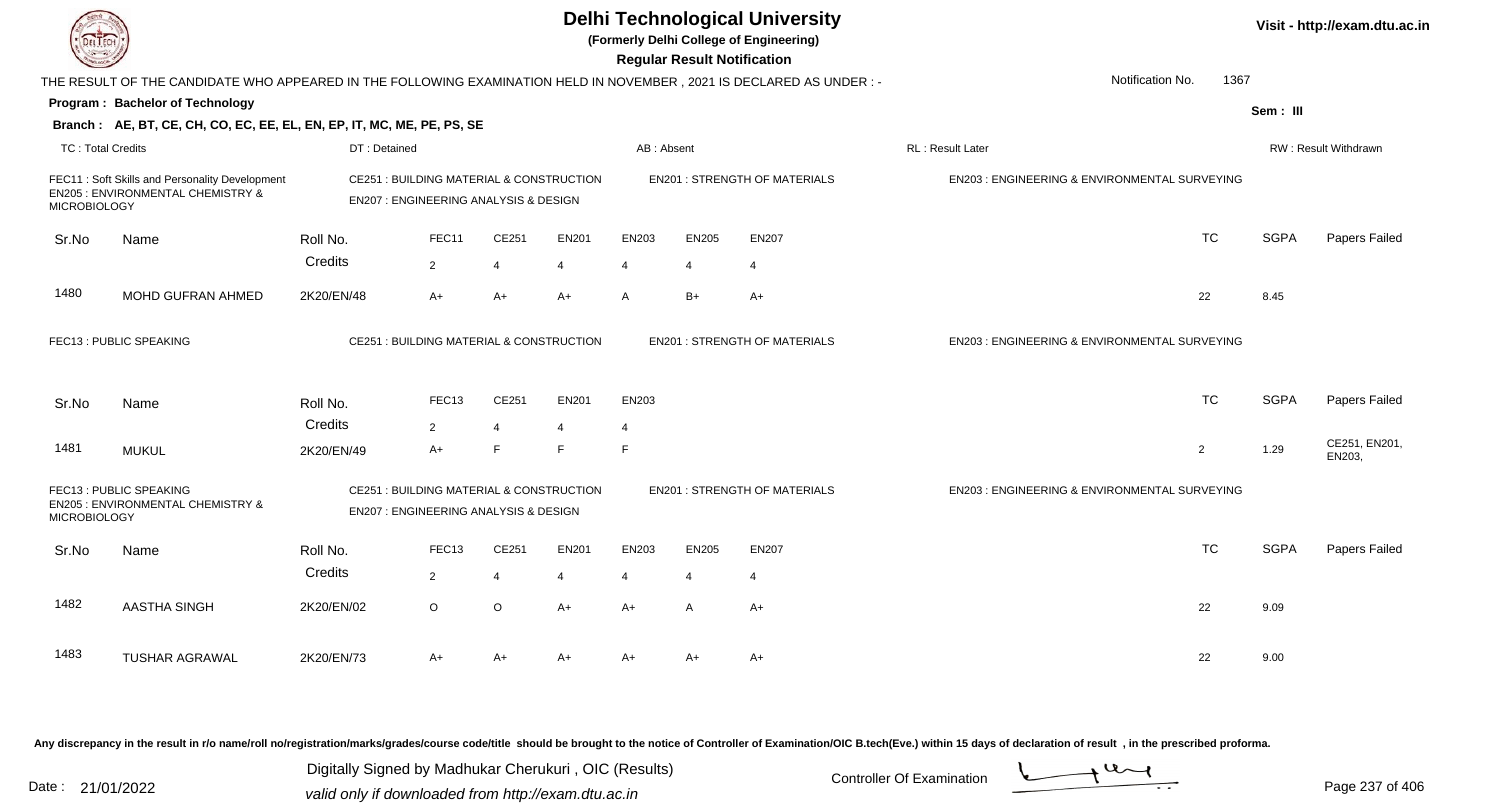**(Formerly Delhi College of Engineering)**

| <b>County</b>       |                                                                                                                     |                                                                                                        |                |                |              |            | <b>Regular Result Notification</b> |                                     |                                                          |                          |          |                      |
|---------------------|---------------------------------------------------------------------------------------------------------------------|--------------------------------------------------------------------------------------------------------|----------------|----------------|--------------|------------|------------------------------------|-------------------------------------|----------------------------------------------------------|--------------------------|----------|----------------------|
|                     | THE RESULT OF THE CANDIDATE WHO APPEARED IN THE FOLLOWING EXAMINATION HELD IN NOVEMBER, 2021 IS DECLARED AS UNDER:- |                                                                                                        |                |                |              |            |                                    |                                     |                                                          | 1367<br>Notification No. |          |                      |
|                     | Program: Bachelor of Technology                                                                                     |                                                                                                        |                |                |              |            |                                    |                                     |                                                          |                          | Sem: III |                      |
|                     | Branch: AE, BT, CE, CH, CO, EC, EE, EL, EN, EP, IT, MC, ME, PE, PS, SE                                              |                                                                                                        |                |                |              |            |                                    |                                     |                                                          |                          |          |                      |
| TC: Total Credits   |                                                                                                                     | DT: Detained                                                                                           |                |                |              | AB: Absent |                                    |                                     | <b>RL: Result Later</b>                                  |                          |          | RW: Result Withdrawn |
| <b>MICROBIOLOGY</b> | FEC18 : FINANCIAL STATEMENTS ANALYSIS<br><b>EN205 : ENVIRONMENTAL CHEMISTRY &amp;</b>                               | <b>CE251 : BUILDING MATERIAL &amp; CONSTRUCTION</b><br><b>EN207: ENGINEERING ANALYSIS &amp; DESIGN</b> |                |                |              |            |                                    | <b>EN201: STRENGTH OF MATERIALS</b> | <b>EN203 : ENGINEERING &amp; ENVIRONMENTAL SURVEYING</b> |                          |          |                      |
| Sr.No               | Name                                                                                                                | Roll No.                                                                                               | FEC18          | CE251          | <b>EN201</b> | EN203      | <b>EN205</b>                       | <b>EN207</b>                        |                                                          | TC                       | SGPA     | Papers Failed        |
|                     |                                                                                                                     | Credits                                                                                                | $\overline{2}$ | 4              | 4            | 4          |                                    |                                     |                                                          |                          |          |                      |
| 1484                | ARYAN GOEL                                                                                                          | 2K20/EN/21                                                                                             | B+             | $\overline{A}$ | $B+$         | $B+$       | A                                  | A+                                  |                                                          | 22                       | 7.73     |                      |

Any discrepancy in the result in r/o name/roll no/registration/marks/grades/course code/title should be brought to the notice of Controller of Examination/OIC B.tech(Eve.) within 15 days of declaration of result, in the pr

Digitally Signed by Madhukar Cherukuri, OIC (Results)<br>Date : 21/01/2022 Controller Of Examination Digitally Signed by Madhukar Cherukuri , OIC (Results)valid only if downloaded from http://exam.dtu.ac.in

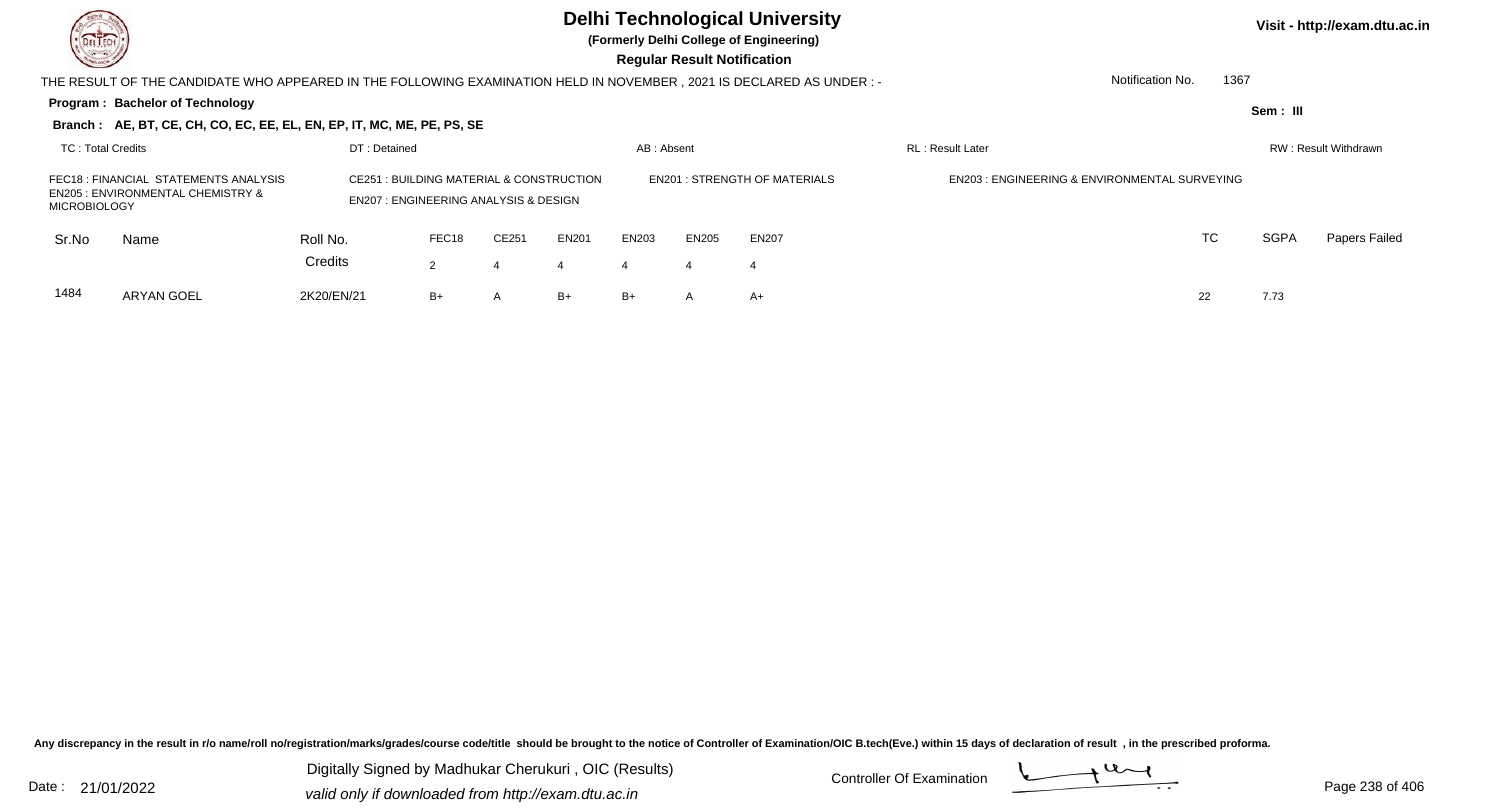**(Formerly Delhi College of Engineering)**

| <b>Courses I</b>                        |                                                                                                                     |              |                                                                                   |                |                |            | <b>Regular Result Notification</b> |                                     |                         |                                               |             |                      |
|-----------------------------------------|---------------------------------------------------------------------------------------------------------------------|--------------|-----------------------------------------------------------------------------------|----------------|----------------|------------|------------------------------------|-------------------------------------|-------------------------|-----------------------------------------------|-------------|----------------------|
|                                         | THE RESULT OF THE CANDIDATE WHO APPEARED IN THE FOLLOWING EXAMINATION HELD IN NOVEMBER, 2021 IS DECLARED AS UNDER:- |              |                                                                                   |                |                |            |                                    |                                     |                         | Notification No.<br>1367                      |             |                      |
|                                         | <b>Program: Bachelor of Technology</b>                                                                              |              |                                                                                   |                |                |            |                                    |                                     |                         |                                               | Sem: III    |                      |
|                                         | Branch: AE, BT, CE, CH, CO, EC, EE, EL, EN, EP, IT, MC, ME, PE, PS, SE                                              |              |                                                                                   |                |                |            |                                    |                                     |                         |                                               |             |                      |
| <b>TC: Total Credits</b>                |                                                                                                                     | DT: Detained |                                                                                   |                |                | AB: Absent |                                    |                                     | <b>RL: Result Later</b> |                                               |             | RW: Result Withdrawn |
| FEC1: SPORTS - I<br><b>MICROBIOLOGY</b> | <b>EN205 : ENVIRONMENTAL CHEMISTRY &amp;</b>                                                                        |              | CE251 : BUILDING MATERIAL & CONSTRUCTION<br>EN207 : ENGINEERING ANALYSIS & DESIGN |                |                |            |                                    | <b>EN201: STRENGTH OF MATERIALS</b> |                         | EN203 : ENGINEERING & ENVIRONMENTAL SURVEYING |             |                      |
| Sr.No                                   | Name                                                                                                                | Roll No.     | FEC1                                                                              | CE251          | EN201          | EN203      | EN205                              | <b>EN207</b>                        |                         | <b>TC</b>                                     | <b>SGPA</b> | Papers Failed        |
|                                         |                                                                                                                     | Credits      | $\overline{2}$                                                                    | $\overline{4}$ | $\overline{4}$ | 4          | $\overline{4}$                     | 4                                   |                         |                                               |             |                      |
| 1485                                    | <b>ANIKA PASSI</b>                                                                                                  | 2K20/EN/14   | $A+$                                                                              | A              | $A+$           | B          | $B+$                               | B                                   |                         | 22                                            | 7.36        |                      |
| 1486                                    | <b>LAKSHAY GARG</b>                                                                                                 | 2K20/EN/40   | $A+$                                                                              | A              | $A+$           | A          | B                                  | $A+$                                |                         | 22                                            | 8.09        |                      |
| 1487                                    | <b>SAMBHAV JAIN</b>                                                                                                 | 2K20/EN/61   | $\mathsf{A}$                                                                      | $A+$           | $\mathsf{A}$   | $\circ$    | Α                                  | $A+$                                |                         | 22                                            | 8.73        |                      |
| 1488                                    | <b>SATVIK POPLI</b>                                                                                                 | 2K20/EN/65   | $A+$                                                                              | $\circ$        | $A+$           | $\circ$    | A                                  | $A+$                                |                         | 22                                            | 9.18        |                      |
| 1489                                    | SWAYAM AGRAWAL                                                                                                      | 2K20/EN/71   | $\circ$                                                                           | $A+$           | $A+$           | A          | A                                  | O                                   |                         | 22                                            | 8.91        |                      |
| 1490                                    | <b>TUSHAR PATIDAR</b>                                                                                               | 2K20/EN/74   | $A+$                                                                              | A+             | Α              | A          | B+                                 | $A+$                                |                         | 22                                            | 8.27        |                      |

Any discrepancy in the result in r/o name/roll no/registration/marks/grades/course code/title should be brought to the notice of Controller of Examination/OIC B.tech(Eve.) within 15 days of declaration of result, in the pr

Digitally Signed by Madhukar Cherukuri, OIC (Results)<br>Date : 21/01/2022 Controller Of Examination Digitally Signed by Madhukar Cherukuri , OIC (Results)valid only if downloaded from http://exam.dtu.ac.in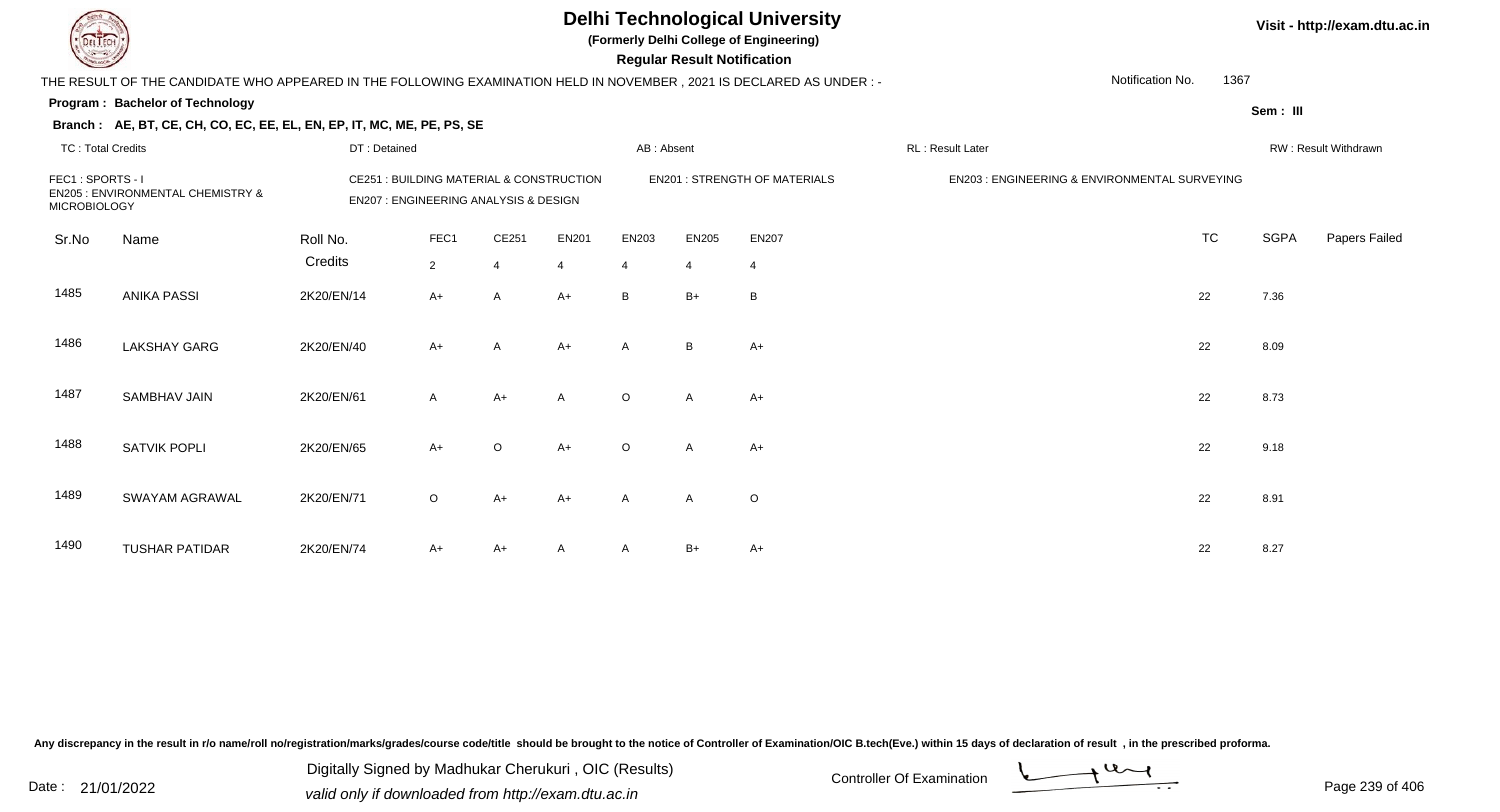|                                    |                                                                                                                        |                                                                                             |                |                |              |                | <b>Regular Result Notification</b> | <b>Delhi Technological University</b><br>(Formerly Delhi College of Engineering) |                                                         |                          |             | Visit - http://exam.dtu.ac.in |
|------------------------------------|------------------------------------------------------------------------------------------------------------------------|---------------------------------------------------------------------------------------------|----------------|----------------|--------------|----------------|------------------------------------|----------------------------------------------------------------------------------|---------------------------------------------------------|--------------------------|-------------|-------------------------------|
|                                    | THE RESULT OF THE CANDIDATE WHO APPEARED IN THE FOLLOWING EXAMINATION HELD IN NOVEMBER , 2021 IS DECLARED AS UNDER : - |                                                                                             |                |                |              |                |                                    |                                                                                  |                                                         | Notification No.<br>1367 |             |                               |
|                                    | Program: Bachelor of Technology                                                                                        |                                                                                             |                |                |              |                |                                    |                                                                                  |                                                         |                          | Sem: III    |                               |
|                                    | Branch: AE, BT, CE, CH, CO, EC, EE, EL, EN, EP, IT, MC, ME, PE, PS, SE                                                 |                                                                                             |                |                |              |                |                                    |                                                                                  |                                                         |                          |             |                               |
| <b>TC: Total Credits</b>           |                                                                                                                        | DT: Detained                                                                                |                |                |              | AB: Absent     |                                    |                                                                                  | RL: Result Later                                        |                          |             | RW: Result Withdrawn          |
| FEC22: YOGA<br><b>MICROBIOLOGY</b> | <b>EN205: ENVIRONMENTAL CHEMISTRY &amp;</b>                                                                            | CE251 : BUILDING MATERIAL & CONSTRUCTION<br>EN207 : ENGINEERING ANALYSIS & DESIGN           |                |                |              |                |                                    | <b>EN201: STRENGTH OF MATERIALS</b>                                              | EN203 : ENGINEERING & ENVIRONMENTAL SURVEYING           |                          |             |                               |
| Sr.No                              | Name                                                                                                                   | Roll No.                                                                                    | FEC22          | CE251          | <b>EN201</b> | EN203          | <b>EN205</b>                       | <b>EN207</b>                                                                     |                                                         | <b>TC</b>                | <b>SGPA</b> | Papers Failed                 |
|                                    |                                                                                                                        | Credits                                                                                     | $\overline{2}$ | $\overline{4}$ | 4            | 4              | $\overline{4}$                     | $\overline{4}$                                                                   |                                                         |                          |             |                               |
| 1491                               | <b>ANANT VERMA</b>                                                                                                     | 2K20/EN/13                                                                                  | $\circ$        | $\overline{A}$ | $A+$         | $B+$           | B                                  | $B+$                                                                             |                                                         | 22                       | 7.64        |                               |
| 1492                               | ANSHUL SHARMA                                                                                                          | 2K20/EN/18                                                                                  | $\mathsf{A}$   | $\overline{A}$ | $\mathsf{A}$ | $\mathsf{A}$   | $B+$                               | $A+$                                                                             |                                                         | 22                       | 8.00        |                               |
| 1493                               | DEEPANSHU SHARMA                                                                                                       | 2K20/EN/28                                                                                  | E              | $A+$           | $B+$         | $\mathsf{A}$   | A                                  | A+                                                                               |                                                         | 20                       | 7.45        | FEC22                         |
| 1494                               | <b>DUSHYANT YADAV</b>                                                                                                  | 2K20/EN/32                                                                                  | $\circ$        | $A+$           | A            | $\mathsf{A}$   | $B+$                               | $A+$                                                                             |                                                         | 22                       | 8.36        |                               |
| 1495                               | RAJEEV KUMAR                                                                                                           | 2K20/EN/57                                                                                  | $A+$           | $A+$           | A            | A              | A                                  | $\overline{A}$                                                                   |                                                         | 22                       | 8.27        |                               |
| <b>MICROBIOLOGY</b>                | FEC27 : PROFESSIONAL ETHICS & HUMAN VALUES<br>EN205 : ENVIRONMENTAL CHEMISTRY &                                        | CE251 : BUILDING MATERIAL & CONSTRUCTION<br><b>EN207: ENGINEERING ANALYSIS &amp; DESIGN</b> |                |                |              |                |                                    | <b>EN201 : STRENGTH OF MATERIALS</b>                                             | <b>EN203: ENGINEERING &amp; ENVIRONMENTAL SURVEYING</b> |                          |             |                               |
| Sr.No                              | Name                                                                                                                   | Roll No.                                                                                    | FEC27          | CE251          | <b>EN201</b> | EN203          | <b>EN205</b>                       | <b>EN207</b>                                                                     |                                                         | <b>TC</b>                | <b>SGPA</b> | Papers Failed                 |
|                                    |                                                                                                                        | Credits                                                                                     | $\overline{2}$ | $\overline{4}$ | 4            | $\overline{4}$ | $\overline{4}$                     | $\overline{4}$                                                                   |                                                         |                          |             |                               |
| 1496                               | PREHA MADAN                                                                                                            | 2K20/EN/55                                                                                  | A+             | $A+$           | A            | $A+$           | A                                  | $A+$                                                                             |                                                         | 22                       | 8.64        |                               |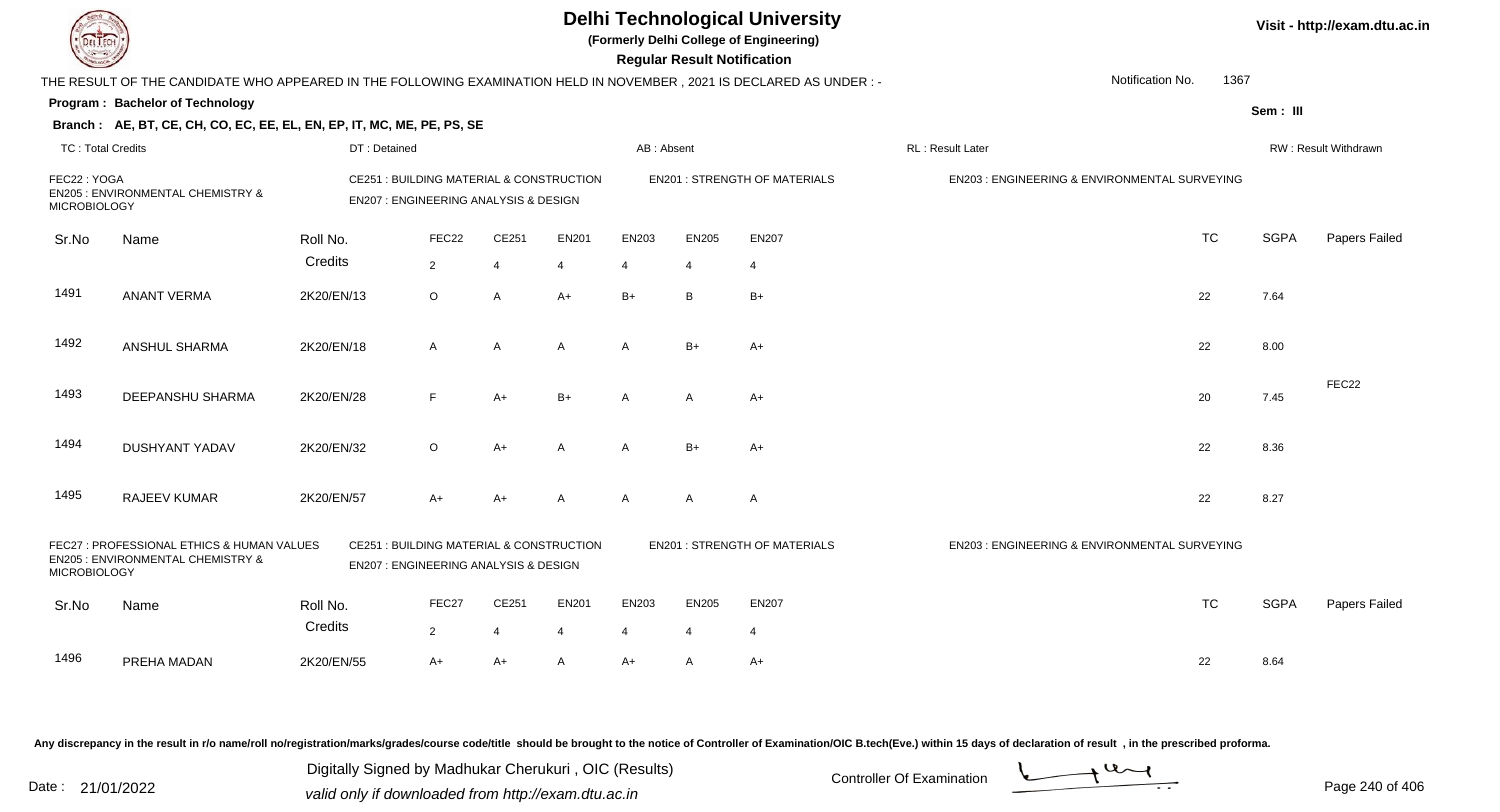**(Formerly Delhi College of Engineering)**

 **Regular Result Notification**

|                                         | THE RESULT OF THE CANDIDATE WHO APPEARED IN THE FOLLOWING EXAMINATION HELD IN NOVEMBER, 2021 IS DECLARED AS UNDER :- |                                                                                                |                  |              |                                     |              |              |                                                         |                  | Notification No. | 1367     |                      |
|-----------------------------------------|----------------------------------------------------------------------------------------------------------------------|------------------------------------------------------------------------------------------------|------------------|--------------|-------------------------------------|--------------|--------------|---------------------------------------------------------|------------------|------------------|----------|----------------------|
|                                         | <b>Program: Bachelor of Technology</b>                                                                               |                                                                                                |                  |              |                                     |              |              |                                                         |                  |                  | Sem: III |                      |
|                                         | Branch: AE, BT, CE, CH, CO, EC, EE, EL, EN, EP, IT, MC, ME, PE, PS, SE                                               |                                                                                                |                  |              |                                     |              |              |                                                         |                  |                  |          |                      |
| TC: Total Credits                       |                                                                                                                      | DT: Detained                                                                                   |                  |              |                                     | AB: Absent   |              |                                                         | RL: Result Later |                  |          | RW: Result Withdrawn |
| FEC2 : SPORTS II<br><b>MICROBIOLOGY</b> | <b>EN205 : ENVIRONMENTAL CHEMISTRY &amp;</b>                                                                         | : BUILDING MATERIAL & CONSTRUCTION<br>CE251<br><b>EN207: ENGINEERING ANALYSIS &amp; DESIGN</b> |                  |              | <b>EN201: STRENGTH OF MATERIALS</b> |              |              | <b>EN203: ENGINEERING &amp; ENVIRONMENTAL SURVEYING</b> |                  |                  |          |                      |
| Sr.No                                   | Name                                                                                                                 | Roll No.                                                                                       | FEC <sub>2</sub> | CE251        | <b>EN201</b>                        | EN203        | EN205        | <b>EN207</b>                                            |                  | TC               | SGPA     | <b>Papers Failed</b> |
|                                         |                                                                                                                      | Credits                                                                                        | 2                |              | 4                                   | 4            | 4            |                                                         |                  |                  |          |                      |
| 1497                                    | <b>AMIT KUMAR</b>                                                                                                    | 2K20/EN/12                                                                                     | $\mathsf{A}$     | $A+$         | $\mathsf{A}$                        | $\mathsf{A}$ | $B+$         | A                                                       |                  | 22               | 8.00     |                      |
| 1498                                    | <b>HRITIK SOLANKI</b>                                                                                                | 2K20/EN/36                                                                                     | $\circ$          | $\mathsf{A}$ | $B+$                                | A+           | $\mathsf{A}$ | A                                                       |                  | 22               | 8.18     |                      |

Any discrepancy in the result in r/o name/roll no/registration/marks/grades/course code/title should be brought to the notice of Controller of Examination/OIC B.tech(Eve.) within 15 days of declaration of result, in the pr

Date : 21/01/2022 Digital Digital of Controller Of Examination Determination Date : 21/01/2022 valid only if downloaded from http://exam.dtu.ac.in Digitally Signed by Madhukar Cherukuri , OIC (Results)

6 O

O A B+ A+ A A <br>
22 8.18

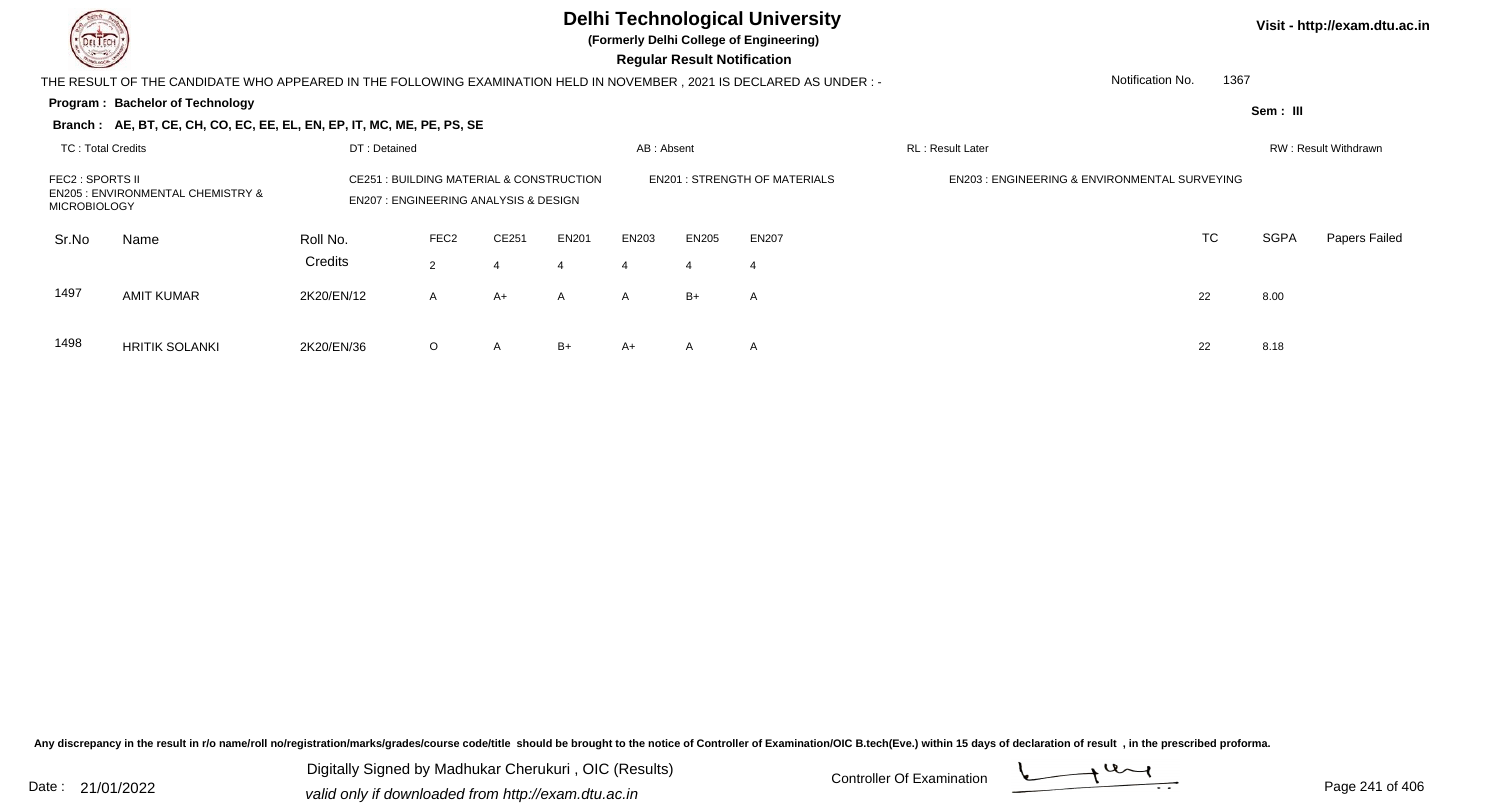**(Formerly Delhi College of Engineering)**

 **Regular Result Notification**

|                          | THE RESULT OF THE CANDIDATE WHO APPEARED IN THE FOLLOWING EXAMINATION HELD IN NOVEMBER, 2021 IS DECLARED AS UNDER :- |                     |                                                                                   |                         |                         |                         |                   |                                      |                  | Notification No.                              | 1367 |             |                      |
|--------------------------|----------------------------------------------------------------------------------------------------------------------|---------------------|-----------------------------------------------------------------------------------|-------------------------|-------------------------|-------------------------|-------------------|--------------------------------------|------------------|-----------------------------------------------|------|-------------|----------------------|
|                          | <b>Program: Bachelor of Technology</b>                                                                               |                     |                                                                                   |                         |                         |                         |                   |                                      |                  |                                               |      | Sem: III    |                      |
|                          | Branch: AE, BT, CE, CH, CO, EC, EE, EL, EN, EP, IT, MC, ME, PE, PS, SE                                               |                     |                                                                                   |                         |                         |                         |                   |                                      |                  |                                               |      |             |                      |
| <b>TC: Total Credits</b> |                                                                                                                      | DT: Detained        |                                                                                   |                         |                         | AB: Absent              |                   |                                      | RL: Result Later |                                               |      |             | RW: Result Withdrawn |
| <b>MICROBIOLOGY</b>      | FEC32 : LOGICAL REASONING<br>EN205 : ENVIRONMENTAL CHEMISTRY &                                                       |                     | CE251 : BUILDING MATERIAL & CONSTRUCTION<br>EN207 : ENGINEERING ANALYSIS & DESIGN |                         |                         |                         |                   | <b>EN201 : STRENGTH OF MATERIALS</b> |                  | EN203 : ENGINEERING & ENVIRONMENTAL SURVEYING |      |             |                      |
| Sr.No                    | Name                                                                                                                 | Roll No.<br>Credits | FEC32<br>$\overline{2}$                                                           | CE251<br>$\overline{4}$ | EN201<br>$\overline{4}$ | EN203<br>$\overline{4}$ | <b>EN205</b><br>4 | <b>EN207</b><br>$\overline{4}$       |                  | <b>TC</b>                                     |      | <b>SGPA</b> | Papers Failec        |
| 1499                     | ANOUSHKA GUPTA                                                                                                       | 2K20/EN/16          | $A+$                                                                              | $\circ$                 | $A+$                    | A                       | A                 | $\mathsf{A}$                         |                  | 22                                            |      | 8.64        |                      |
| 1500                     | ASTHA VERMA                                                                                                          | 2K20/EN/22          | $\circ$                                                                           | O                       | $A+$                    | $\circ$                 | A+                | $\circ$                              |                  | 22                                            |      | 9.64        |                      |
| 1501                     | <b>KRISH SHOKEEN</b>                                                                                                 | 2K20/EN/38          | $A+$                                                                              | $A+$                    | A                       | $A+$                    | $B+$              | $A+$                                 |                  | 22                                            |      | 8.45        |                      |
| 1502                     | <b>MANVI NILAYA</b>                                                                                                  | 2K20/EN/44          | $\circ$                                                                           | $A+$                    | $A+$                    | $A+$                    | $A+$              | $\circ$                              |                  | 22                                            |      | 9.27        |                      |
| 1503                     | OMAIR AHMAD KHAN                                                                                                     | 2K20/EN/51          | $A+$                                                                              | A+                      | $A+$                    | $\circ$                 | A                 | $A+$                                 |                  | 22                                            |      | 9.00        |                      |
| 1504                     | PRATHAM ASOPA                                                                                                        | 2K20/EN/54          | $A+$                                                                              | A+                      | A                       | Α                       | Α                 | $A+$                                 |                  | 22                                            |      | 8.45        |                      |
| 1505                     | RISHIKA SINHA                                                                                                        | 2K20/EN/59          | $A+$                                                                              | A+                      | A+                      | $A+$                    | Α                 | $\circ$                              |                  | 22                                            |      | 9.00        |                      |
| 1506                     | SUMEDHA SHARMA                                                                                                       | 2K20/EN/70          | $\circ$                                                                           | A+                      | A+                      | A+                      | $A+$              | $\circ$                              |                  | 22                                            |      | 9.27        |                      |

Any discrepancy in the result in r/o name/roll no/registration/marks/grades/course code/title should be brought to the notice of Controller of Examination/OIC B.tech(Eve.) within 15 days of declaration of result, in the pr

Date : 21/01/2022 Digital Digital of Microsofted Chemical Controller Of Examination Determination Page 242 of 40 Digitally Signed by Madhukar Cherukuri , OIC (Results)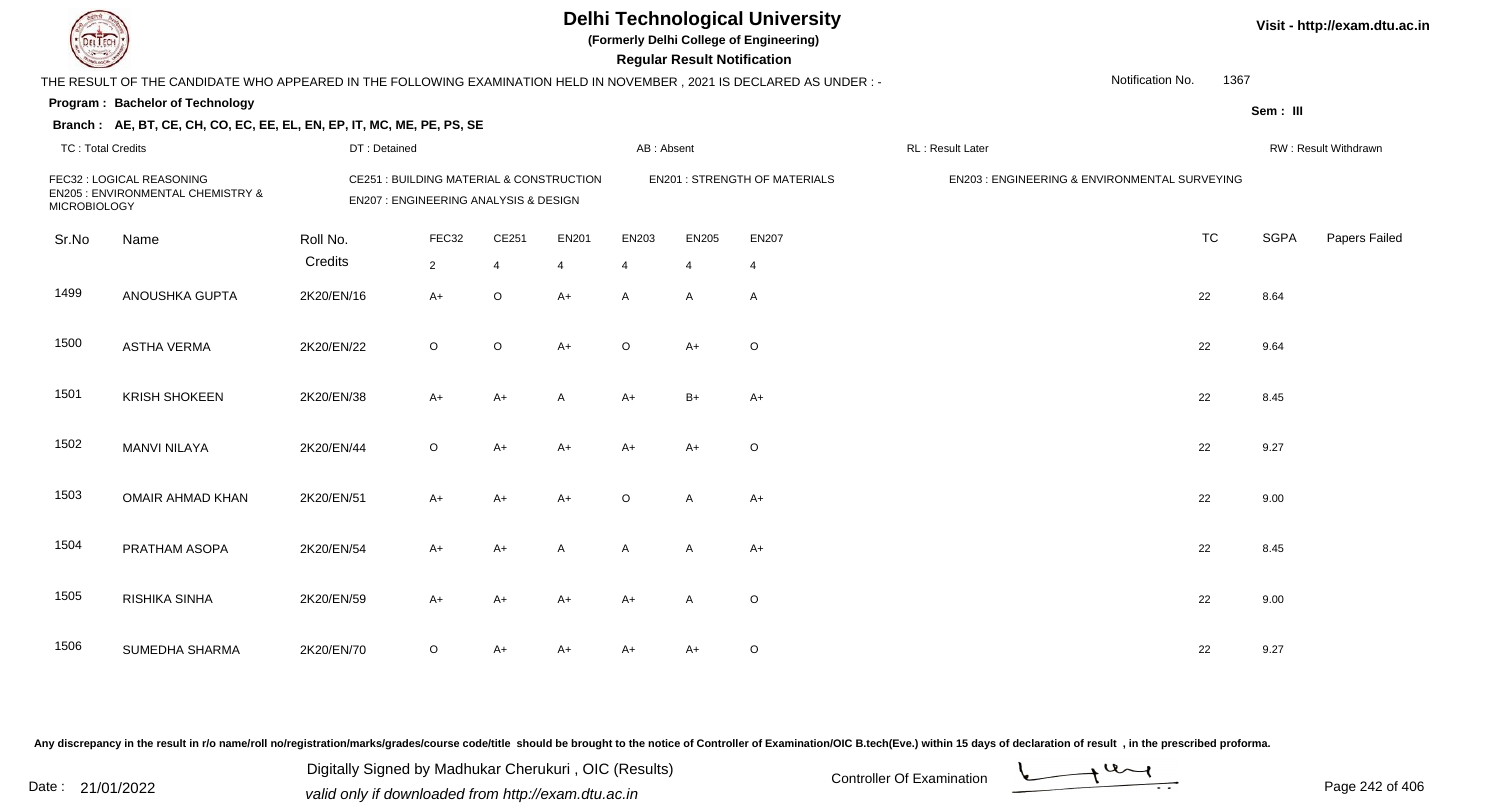|                                        |                                                                                                                                            |                                                                                             |                |                |                |                       | <b>Regular Result Notification</b> | <b>Delhi Technological University</b><br>(Formerly Delhi College of Engineering) |                                                         |           |             | Visit - http://exam.dtu.ac.in |
|----------------------------------------|--------------------------------------------------------------------------------------------------------------------------------------------|---------------------------------------------------------------------------------------------|----------------|----------------|----------------|-----------------------|------------------------------------|----------------------------------------------------------------------------------|---------------------------------------------------------|-----------|-------------|-------------------------------|
|                                        | THE RESULT OF THE CANDIDATE WHO APPEARED IN THE FOLLOWING EXAMINATION HELD IN NOVEMBER, 2021 IS DECLARED AS UNDER :-                       |                                                                                             |                |                |                |                       |                                    |                                                                                  | Notification No.                                        | 1367      |             |                               |
|                                        | Program: Bachelor of Technology                                                                                                            |                                                                                             |                |                |                |                       |                                    |                                                                                  |                                                         |           | Sem: III    |                               |
|                                        | Branch: AE, BT, CE, CH, CO, EC, EE, EL, EN, EP, IT, MC, ME, PE, PS, SE                                                                     |                                                                                             |                |                |                |                       |                                    |                                                                                  |                                                         |           |             |                               |
| <b>TC: Total Credits</b>               |                                                                                                                                            | DT: Detained                                                                                |                |                |                | AB: Absent            |                                    |                                                                                  | RL: Result Later                                        |           |             | RW: Result Withdrawn          |
| FEC39: JAPANESE<br><b>MICROBIOLOGY</b> | CE251 : BUILDING MATERIAL & CONSTRUCTION<br><b>EN205: ENVIRONMENTAL CHEMISTRY &amp;</b><br><b>EN207: ENGINEERING ANALYSIS &amp; DESIGN</b> |                                                                                             |                |                |                |                       |                                    | <b>EN201: STRENGTH OF MATERIALS</b>                                              | <b>EN203: ENGINEERING &amp; ENVIRONMENTAL SURVEYING</b> |           |             |                               |
| Sr.No                                  | Name                                                                                                                                       | Roll No.                                                                                    | FEC39          | CE251          | <b>EN201</b>   | EN203                 | <b>EN205</b>                       | <b>EN207</b>                                                                     |                                                         | <b>TC</b> | <b>SGPA</b> | Papers Failed                 |
|                                        |                                                                                                                                            | Credits                                                                                     | $\overline{2}$ | 4              | $\overline{4}$ |                       |                                    | 4                                                                                |                                                         |           |             |                               |
| 1507                                   | <b>PRASHANT KUMAR</b>                                                                                                                      | 2K20/EN/53                                                                                  | $\overline{A}$ | $A+$           | $\mathsf{A}$   | $\mathsf{A}$          | A                                  | $A+$                                                                             |                                                         | 22        | 8.36        |                               |
| 1508                                   | <b>VISHAL DUHAN</b>                                                                                                                        | 2K20/EN/78                                                                                  | $\overline{A}$ | A              | A              | A                     | $B+$                               | $\mathsf{A}$                                                                     |                                                         | 22        | 7.82        |                               |
| <b>MICROBIOLOGY</b>                    | FEC3: PHYSICAL EDU SPORTS<br><b>EN205: ENVIRONMENTAL CHEMISTRY &amp;</b>                                                                   | CE251 : BUILDING MATERIAL & CONSTRUCTION<br><b>EN207: ENGINEERING ANALYSIS &amp; DESIGN</b> |                |                |                |                       |                                    | <b>EN201 : STRENGTH OF MATERIALS</b>                                             | EN203 : ENGINEERING & ENVIRONMENTAL SURVEYING           |           |             |                               |
| Sr.No                                  | Name                                                                                                                                       | Roll No.                                                                                    | FEC3           | CE251          | <b>EN201</b>   | EN203                 | <b>EN205</b>                       | <b>EN207</b>                                                                     |                                                         | <b>TC</b> | <b>SGPA</b> | Papers Failed                 |
|                                        |                                                                                                                                            | Credits                                                                                     | 2              | $\overline{4}$ | 4              | $\boldsymbol{\Delta}$ | 4                                  | $\overline{4}$                                                                   |                                                         |           |             |                               |
| 1509                                   | AKSHAT KATARIA                                                                                                                             | 2K20/EN/10                                                                                  | $\circ$        | A              | A              | A                     | A                                  | $A+$                                                                             |                                                         | 22        | 8.36        |                               |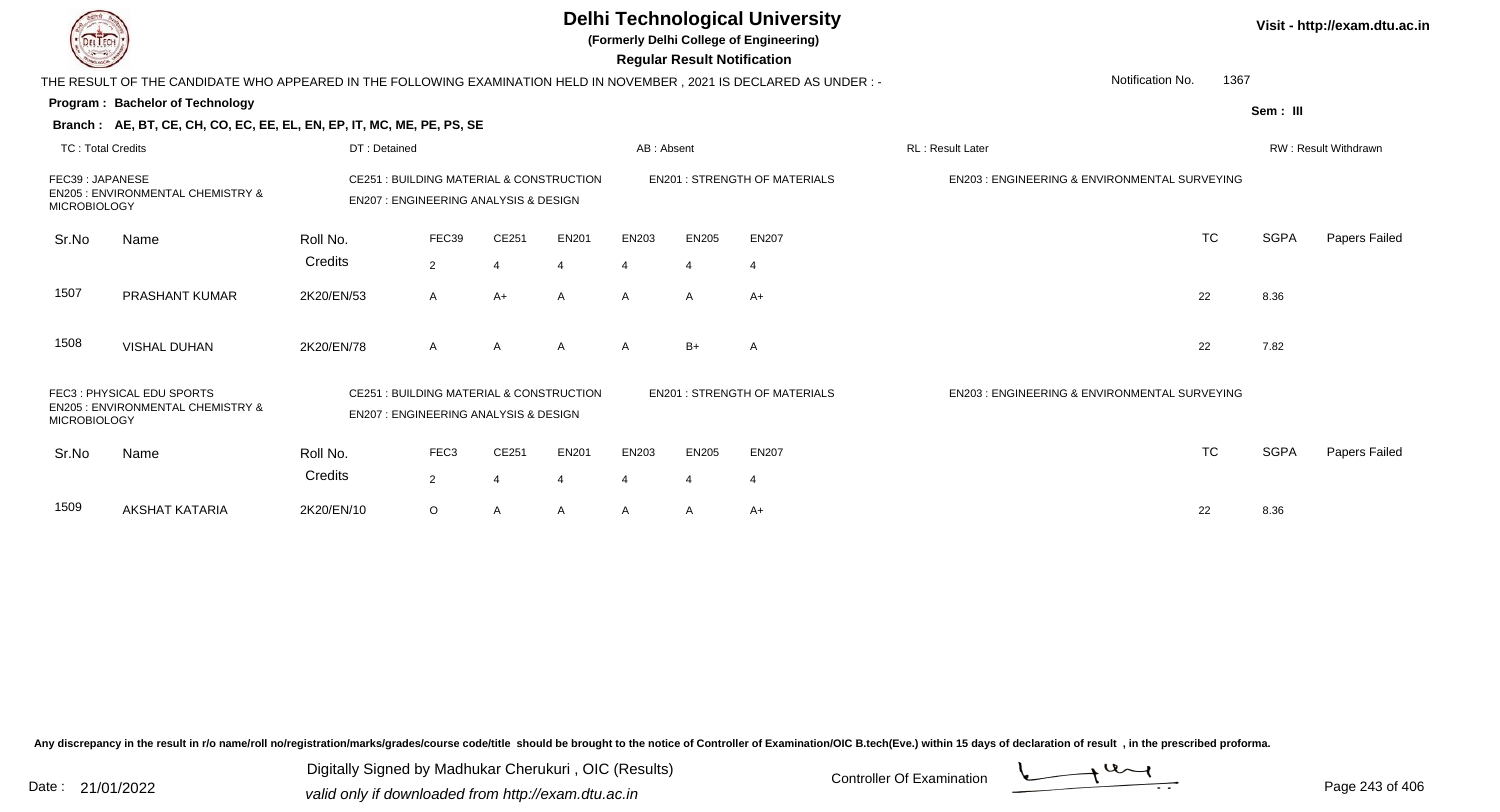|                                      |                                                                                                                      |                     |                                                                                   |                |       | <b>Delhi Technological University</b><br>(Formerly Delhi College of Engineering)<br><b>Regular Result Notification</b> |                | Visit - http://exam.dtu.ac.in        |                                               |           |             |                      |
|--------------------------------------|----------------------------------------------------------------------------------------------------------------------|---------------------|-----------------------------------------------------------------------------------|----------------|-------|------------------------------------------------------------------------------------------------------------------------|----------------|--------------------------------------|-----------------------------------------------|-----------|-------------|----------------------|
|                                      | THE RESULT OF THE CANDIDATE WHO APPEARED IN THE FOLLOWING EXAMINATION HELD IN NOVEMBER, 2021 IS DECLARED AS UNDER :- |                     |                                                                                   |                |       |                                                                                                                        |                |                                      | Notification No.                              | 1367      |             |                      |
|                                      | Program: Bachelor of Technology                                                                                      |                     |                                                                                   |                |       |                                                                                                                        |                |                                      |                                               |           | Sem: III    |                      |
|                                      | Branch: AE, BT, CE, CH, CO, EC, EE, EL, EN, EP, IT, MC, ME, PE, PS, SE                                               |                     |                                                                                   |                |       |                                                                                                                        |                |                                      |                                               |           |             |                      |
| TC: Total Credits                    |                                                                                                                      | DT: Detained        |                                                                                   |                |       | AB: Absent                                                                                                             |                |                                      | <b>RL: Result Later</b>                       |           |             | RW: Result Withdrawn |
| FEC40: GERMAN<br><b>MICROBIOLOGY</b> | EN205 : ENVIRONMENTAL CHEMISTRY &                                                                                    |                     | CE251 : BUILDING MATERIAL & CONSTRUCTION<br>EN207 : ENGINEERING ANALYSIS & DESIGN |                |       |                                                                                                                        |                | <b>EN201 : STRENGTH OF MATERIALS</b> | EN203 : ENGINEERING & ENVIRONMENTAL SURVEYING |           |             |                      |
| Sr.No                                | Name                                                                                                                 | Roll No.            | FEC40                                                                             | CE251          | EN201 | EN203                                                                                                                  | <b>EN205</b>   | <b>EN207</b>                         |                                               | <b>TC</b> | <b>SGPA</b> | Papers Failed        |
|                                      |                                                                                                                      | Credits             | $\overline{2}$                                                                    | $\overline{4}$ | 4     | $\boldsymbol{\Delta}$                                                                                                  | 4              | $\overline{4}$                       |                                               |           |             |                      |
| 1510                                 | <b>ADITYA SINGH</b>                                                                                                  | 2K20/EN/05          | $A+$                                                                              | A              | $B+$  | $A+$                                                                                                                   | $\mathsf{A}$   | A                                    |                                               | 22        | 8.09        |                      |
| 1511                                 | <b>AKSHATH DUBEY</b>                                                                                                 | 2K20/EN/11          | A                                                                                 | $B+$           | B+    | B <sub>1</sub>                                                                                                         | B.             | C                                    |                                               | 22        | 6.36        |                      |
| 1512                                 | <b>RAHUL SINGH</b>                                                                                                   | 2K20/EN/56          | A+                                                                                | A+             | Α     | A+                                                                                                                     | $A+$           | $A+$                                 |                                               | 22        | 8.82        |                      |
| 1513                                 | <b>VISHESH SAINI</b>                                                                                                 | 2K20/EN/80          | A+                                                                                | A+             | A+    | $A+$                                                                                                                   | $A+$           | $A+$                                 |                                               | 22        | 9.00        |                      |
| <b>MICROBIOLOGY</b>                  | FEC45 : ENGINEERING EXPLORATION<br>EN205 : ENVIRONMENTAL CHEMISTRY &                                                 |                     | CE251 : BUILDING MATERIAL & CONSTRUCTION<br>EN207 : ENGINEERING ANALYSIS & DESIGN |                |       |                                                                                                                        |                | <b>EN201 : STRENGTH OF MATERIALS</b> | EN203 : ENGINEERING & ENVIRONMENTAL SURVEYING |           |             |                      |
| Sr.No                                | Name                                                                                                                 | Roll No.<br>Credits | FEC45                                                                             | CE251          | EN201 | EN203                                                                                                                  | <b>EN205</b>   | <b>EN207</b>                         |                                               | <b>TC</b> | <b>SGPA</b> | Papers Failed        |
|                                      |                                                                                                                      |                     | $\overline{2}$                                                                    | 4              | 4     | $\overline{4}$                                                                                                         | $\overline{4}$ | 4                                    |                                               |           |             |                      |
| 1514                                 | RAVIKANT GUPTA                                                                                                       | 2K20/EN/58          | A+                                                                                | $A+$           | A+    | $\mathsf{A}$                                                                                                           | A              | $A+$                                 |                                               | 22        | 8.64        |                      |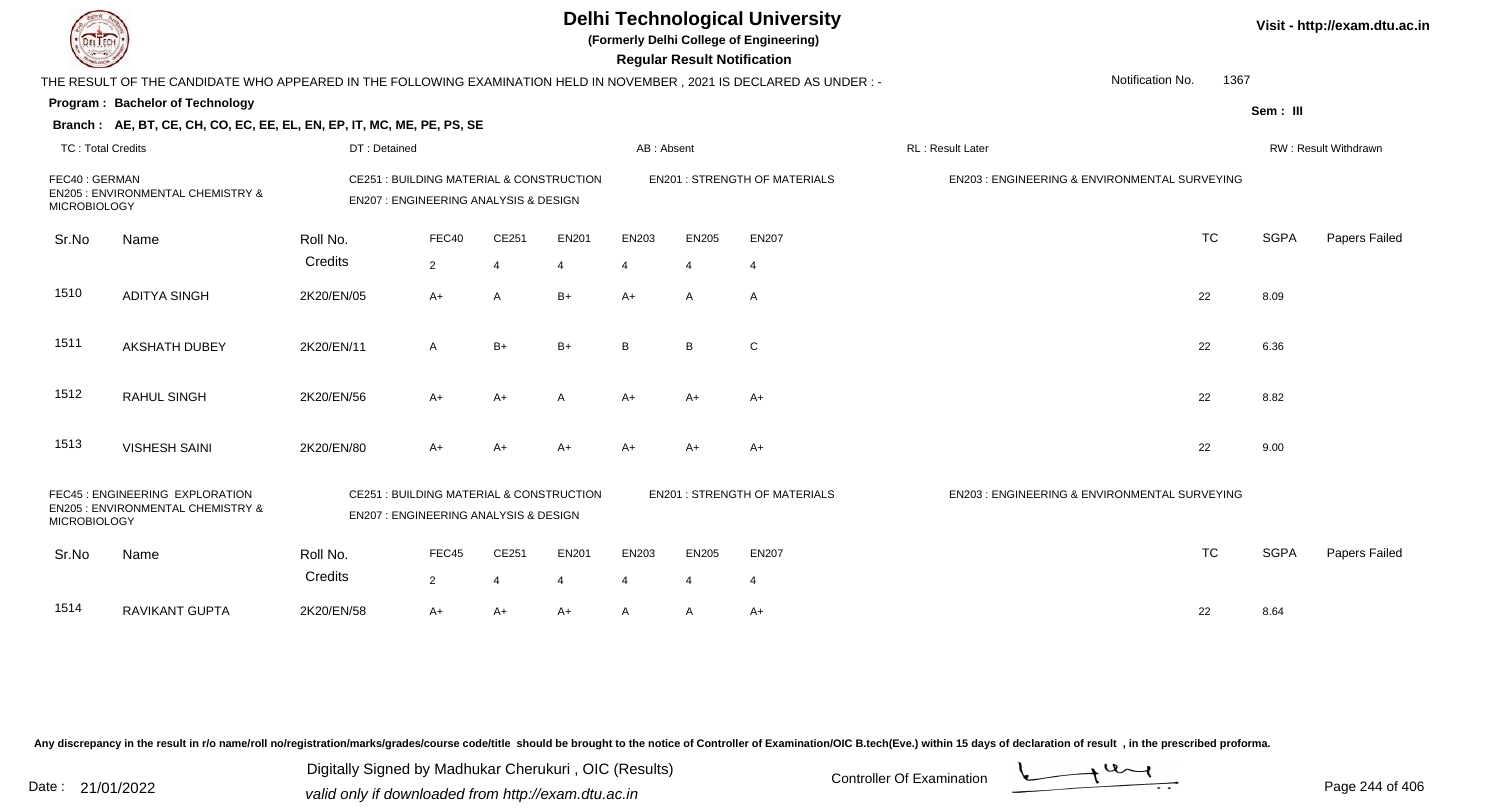**(Formerly Delhi College of Engineering)**

**Regular Regular Results Notification** 

| <b>Course of Second Service</b> |                                                                                                                      |              |                                                                                             |                |                |            | <b>Regular Result Notification</b> |                                      |                   |                                               |                              |
|---------------------------------|----------------------------------------------------------------------------------------------------------------------|--------------|---------------------------------------------------------------------------------------------|----------------|----------------|------------|------------------------------------|--------------------------------------|-------------------|-----------------------------------------------|------------------------------|
|                                 | THE RESULT OF THE CANDIDATE WHO APPEARED IN THE FOLLOWING EXAMINATION HELD IN NOVEMBER, 2021 IS DECLARED AS UNDER :- |              |                                                                                             |                |                |            |                                    |                                      |                   | Notification No.<br>1367                      |                              |
|                                 | Program: Bachelor of Technology                                                                                      |              |                                                                                             |                |                |            |                                    |                                      |                   |                                               | Sem: III                     |
|                                 | Branch: AE, BT, CE, CH, CO, EC, EE, EL, EN, EP, IT, MC, ME, PE, PS, SE                                               |              |                                                                                             |                |                |            |                                    |                                      |                   |                                               |                              |
| <b>TC: Total Credits</b>        |                                                                                                                      | DT: Detained |                                                                                             |                |                | AB: Absent |                                    |                                      | RL : Result Later |                                               | RW: Result Withdrawn         |
| <b>MICROBIOLOGY</b>             | FEC47 : VALUE DRIVEN LEADERSHIP<br>EN205 : ENVIRONMENTAL CHEMISTRY &                                                 |              | <b>CE251: BUILDING MATERIAL &amp; CONSTRUCTION</b><br>EN207 : ENGINEERING ANALYSIS & DESIGN |                |                |            |                                    | <b>EN201 : STRENGTH OF MATERIALS</b> |                   | EN203 : ENGINEERING & ENVIRONMENTAL SURVEYING |                              |
| Sr.No                           | Name                                                                                                                 | Roll No.     | FEC47                                                                                       | CE251          | <b>EN201</b>   | EN203      | <b>EN205</b>                       | <b>EN207</b>                         |                   | <b>TC</b>                                     | <b>SGPA</b><br>Papers Failed |
|                                 |                                                                                                                      | Credits      | $\overline{2}$                                                                              | $\overline{4}$ | $\overline{4}$ | 4          | $\overline{4}$                     | 4                                    |                   |                                               |                              |
| 1515                            | <b>AARYAN DUA</b>                                                                                                    | 2K20/EN/01   | $A+$                                                                                        | $A+$           | $A+$           | $A+$       | $A+$                               | $\circ$                              |                   | 22                                            | 9.18                         |
| 1516                            | AKSHANSH GUPTA                                                                                                       | 2K20/EN/09   | $A+$                                                                                        | $A+$           | A              | Α          | A                                  | $A+$                                 |                   | 22                                            | 8.45                         |
| 1517                            | <b>AVIJIT NARAYAN</b><br><b>SRIVASTAVA</b>                                                                           | 2K20/EN/23   | $A+$                                                                                        | $A+$           | $A+$           | $\circ$    | A                                  | $\mathsf O$                          |                   | 22                                            | 9.18                         |
| 1518                            | <b>CHHAVI SEHRAWAT</b>                                                                                               | 2K20/EN/26   | $\circ$                                                                                     | $A+$           | A              | $A+$       | A                                  | $A+$                                 |                   | 22                                            | 8.73                         |
| 1519                            | LAKSHAY AGGARWAL                                                                                                     | 2K20/EN/39   | $\circ$                                                                                     | A              | $A+$           | A          | A                                  | $\mathsf{A}$                         |                   | 22                                            | 8.36                         |
| 1520                            | <b>LAKSHAY SACHDEVA</b>                                                                                              | 2K20/EN/41   | $A+$                                                                                        | $A+$           | $A+$           | $\circ$    | A                                  | $\mathsf O$                          |                   | 22                                            | 9.18                         |
| 1521                            | LIPI SINGH                                                                                                           | 2K20/EN/42   | $A+$                                                                                        | $A+$           | $A+$           | Α          | A                                  | $A+$                                 |                   | 22                                            | 8.64                         |
| 1522                            | S.MEERASHREE                                                                                                         | 2K20/EN/60   | $A+$                                                                                        | O              | $A+$           | $\circ$    | A                                  | $A+$                                 |                   | 22                                            | 9.18                         |
| 1523                            | <b>SANKALP PURWAR</b>                                                                                                | 2K20/EN/63   | $\circ$                                                                                     | $\circ$        | A+             | $\circ$    | A+                                 | $\circ$                              |                   | 22                                            | 9.64                         |
|                                 |                                                                                                                      |              |                                                                                             |                |                |            |                                    |                                      |                   |                                               |                              |

Any discrepancy in the result in r/o name/roll no/registration/marks/grades/course code/title should be brought to the notice of Controller of Examination/OIC B.tech(Eve.) within 15 days of declaration of result, in the pr

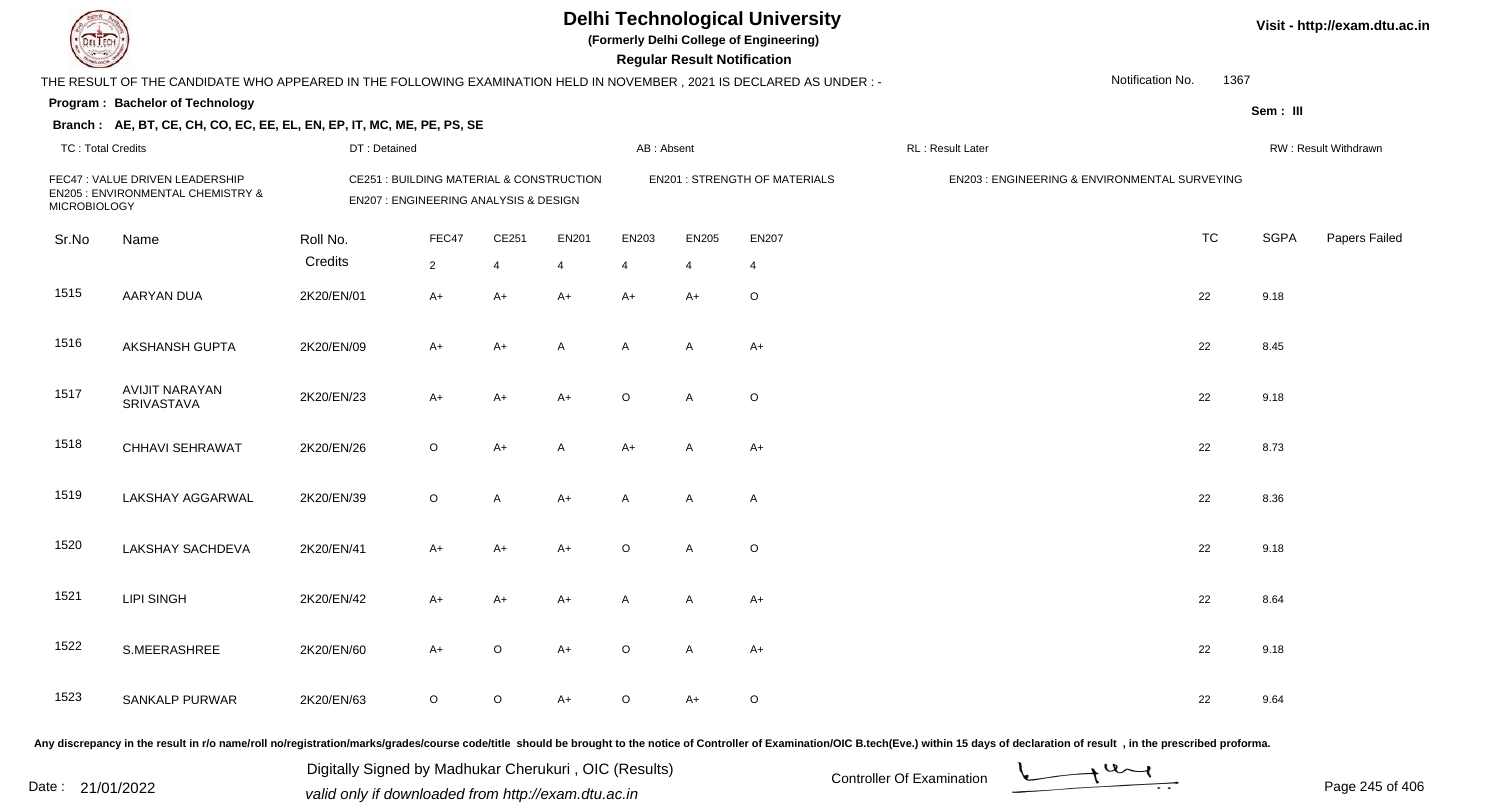**(Formerly Delhi College of Engineering)**

 **Regular Result Notification**

| <b>Courses A</b>    |                                                                                                                     |                                                                                   |                |                                      |                |            | Regular Result Notification |                                               |                  |                          |             |                      |
|---------------------|---------------------------------------------------------------------------------------------------------------------|-----------------------------------------------------------------------------------|----------------|--------------------------------------|----------------|------------|-----------------------------|-----------------------------------------------|------------------|--------------------------|-------------|----------------------|
|                     | THE RESULT OF THE CANDIDATE WHO APPEARED IN THE FOLLOWING EXAMINATION HELD IN NOVEMBER, 2021 IS DECLARED AS UNDER:- |                                                                                   |                |                                      |                |            |                             |                                               |                  | 1367<br>Notification No. |             |                      |
|                     | Program: Bachelor of Technology                                                                                     |                                                                                   |                |                                      |                |            |                             |                                               |                  |                          | Sem: III    |                      |
|                     | Branch: AE, BT, CE, CH, CO, EC, EE, EL, EN, EP, IT, MC, ME, PE, PS, SE                                              |                                                                                   |                |                                      |                |            |                             |                                               |                  |                          |             |                      |
| TC: Total Credits   |                                                                                                                     | DT: Detained                                                                      |                |                                      |                | AB: Absent |                             |                                               | RL: Result Later |                          |             | RW: Result Withdrawn |
| <b>MICROBIOLOGY</b> | FEC47 : VALUE DRIVEN LEADERSHIP<br><b>EN205 : ENVIRONMENTAL CHEMISTRY &amp;</b>                                     | CE251 : BUILDING MATERIAL & CONSTRUCTION<br>EN207 : ENGINEERING ANALYSIS & DESIGN |                | <b>EN201 : STRENGTH OF MATERIALS</b> |                |            |                             | EN203 : ENGINEERING & ENVIRONMENTAL SURVEYING |                  |                          |             |                      |
| Sr.No               | Name                                                                                                                | Roll No.                                                                          | FEC47          | CE251                                | <b>EN201</b>   | EN203      | EN205                       | <b>EN207</b>                                  |                  | <b>TC</b>                | <b>SGPA</b> | Papers Failed        |
|                     |                                                                                                                     | Credits                                                                           | $\overline{2}$ |                                      | $\overline{4}$ | 4          | $\overline{4}$              |                                               |                  |                          |             |                      |
|                     |                                                                                                                     |                                                                                   | $\circ$        | $\circ$                              | $A+$           | $\circ$    | $A+$                        | $\circ$                                       |                  | 22                       | 9.64        |                      |
| 1524                | SHUBH MITTAL                                                                                                        | 2K20/EN/69                                                                        | $\circ$        | $A+$                                 | $\mathsf{A}$   | $A+$       | $A+$                        | A+                                            |                  | 22                       | 8.91        |                      |
| 1525                | <b>UTKARSH GARG</b>                                                                                                 | 2K20/EN/75                                                                        | $\circ$        | $A+$                                 | $A+$           | $A+$       | $\mathsf{A}$                | $\circ$                                       |                  | 22                       | 9.09        |                      |
| 1526                | <b>VISHAL RAJPUT</b>                                                                                                | 2K20/EN/79                                                                        | $A+$           | A                                    | $\mathsf{A}$   | $B+$       | $\mathsf{A}$                | A                                             |                  | 22                       | 7.91        |                      |

Any discrepancy in the result in r/o name/roll no/registration/marks/grades/course code/title should be brought to the notice of Controller of Examination/OIC B.tech(Eve.) within 15 days of declaration of result, in the pr

Date : 21/01/2022 Digital Digital of Microsofted Chemical Controller Of Examination Determination Page 246 of 40 Digitally Signed by Madhukar Cherukuri , OIC (Results)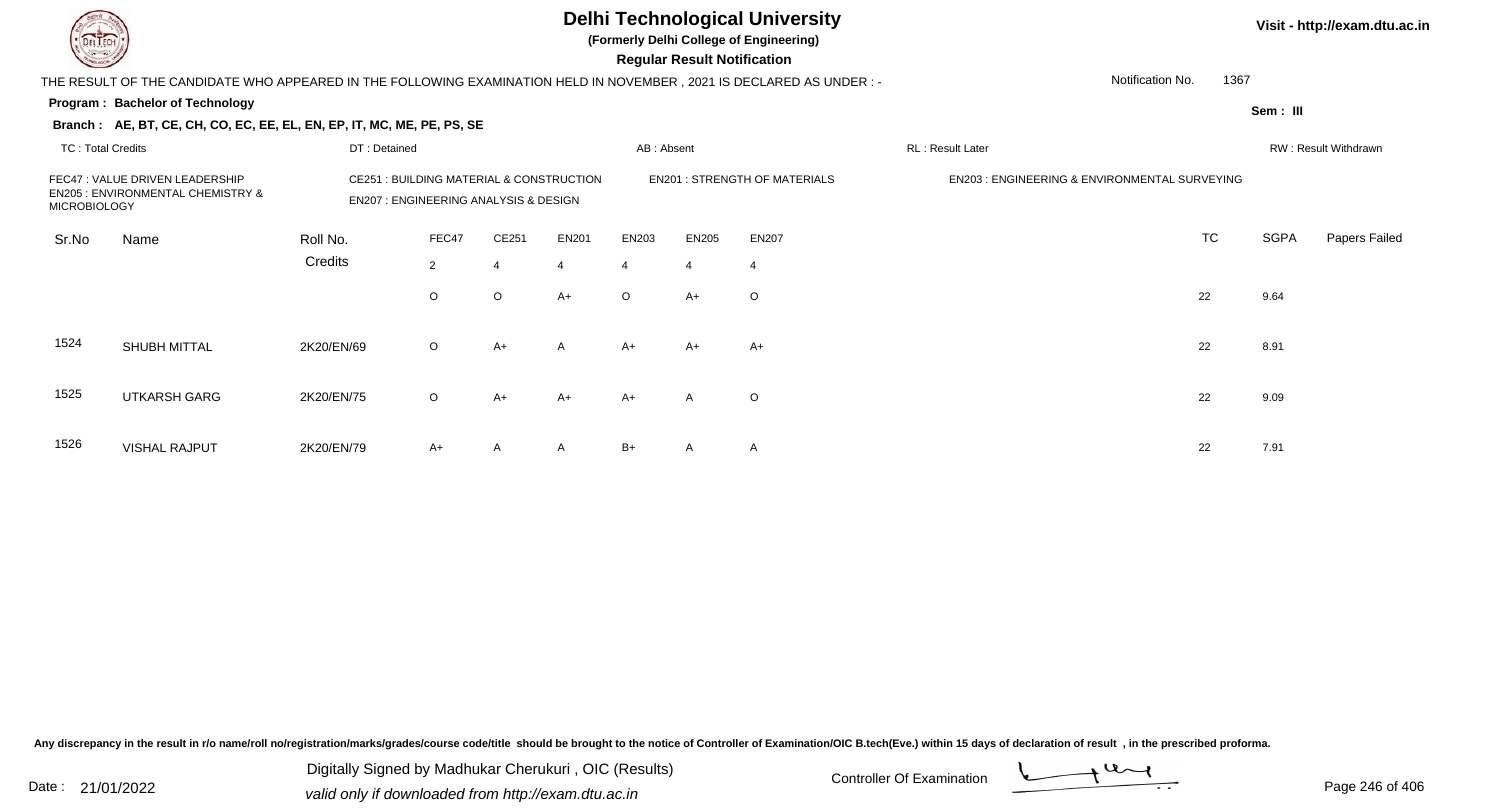|                          |                                                                                                                        |            |                                                                                            |                |                  |              | <b>Regular Result Notification</b> |                | <b>Delhi Technological University</b><br>(Formerly Delhi College of Engineering) |                                                         |                          |             | Visit - http://exam.dtu.ac.in |
|--------------------------|------------------------------------------------------------------------------------------------------------------------|------------|--------------------------------------------------------------------------------------------|----------------|------------------|--------------|------------------------------------|----------------|----------------------------------------------------------------------------------|---------------------------------------------------------|--------------------------|-------------|-------------------------------|
|                          | THE RESULT OF THE CANDIDATE WHO APPEARED IN THE FOLLOWING EXAMINATION HELD IN NOVEMBER , 2021 IS DECLARED AS UNDER : - |            |                                                                                            |                |                  |              |                                    |                |                                                                                  |                                                         | 1367<br>Notification No. |             |                               |
|                          | <b>Program: Bachelor of Technology</b>                                                                                 |            |                                                                                            |                |                  |              |                                    |                |                                                                                  |                                                         |                          | Sem: III    |                               |
|                          | Branch: AE, BT, CE, CH, CO, EC, EE, EL, EN, EP, IT, MC, ME, PE, PS, SE                                                 |            |                                                                                            |                |                  |              |                                    |                |                                                                                  |                                                         |                          |             |                               |
| <b>TC: Total Credits</b> |                                                                                                                        |            | DT: Detained                                                                               |                |                  |              | AB: Absent                         |                |                                                                                  | RL: Result Later                                        |                          |             | RW: Result Withdrawn          |
| <b>MICROBIOLOGY</b>      | FEC48 : INTRODUCTION TO BIOLOGICAL SCIENCE<br>EN205 : ENVIRONMENTAL CHEMISTRY &                                        |            | CE251: BUILDING MATERIAL & CONSTRUCTION<br><b>EN207: ENGINEERING ANALYSIS &amp; DESIGN</b> |                |                  |              |                                    |                | <b>EN201 : STRENGTH OF MATERIALS</b>                                             | EN203 : ENGINEERING & ENVIRONMENTAL SURVEYING           |                          |             |                               |
| Sr.No                    | Name                                                                                                                   | Roll No.   |                                                                                            | FEC48          | CE251            | <b>EN201</b> | EN203                              | <b>EN205</b>   | <b>EN207</b>                                                                     |                                                         | <b>TC</b>                | <b>SGPA</b> | Papers Failed                 |
|                          |                                                                                                                        | Credits    |                                                                                            | $\overline{2}$ | $\boldsymbol{4}$ | 4            | 4                                  | $\overline{4}$ | $\overline{4}$                                                                   |                                                         |                          |             |                               |
| 1527                     | ANSHUL DABAS                                                                                                           | 2K20/EN/17 |                                                                                            | A+             | A                | A            | $\mathsf{A}$                       | $B+$           | $A+$                                                                             |                                                         | 22                       | 8.09        |                               |
| 1528                     | <b>DHRUV KALIA</b>                                                                                                     | 2K20/EN/30 |                                                                                            | $\circ$        | $A+$             | $A+$         | $A+$                               | $A+$           | $A+$                                                                             |                                                         | 22                       | 9.09        |                               |
| 1529                     | YASHRAJ                                                                                                                | 2K20/EN/81 |                                                                                            | $\circ$        | $A+$             | A            | A                                  | A              | $A+$                                                                             |                                                         | 22                       | 8.55        |                               |
| <b>MICROBIOLOGY</b>      | FEC52: Extension and Outreach Activities<br>EN205 : ENVIRONMENTAL CHEMISTRY &                                          |            | CE251: BUILDING MATERIAL & CONSTRUCTION<br><b>EN207: ENGINEERING ANALYSIS &amp; DESIGN</b> |                |                  |              |                                    |                | <b>EN201: STRENGTH OF MATERIALS</b>                                              | <b>EN203: ENGINEERING &amp; ENVIRONMENTAL SURVEYING</b> |                          |             |                               |
| Sr.No                    | Name                                                                                                                   | Roll No.   |                                                                                            | FEC52          | CE251            | <b>EN201</b> | EN203                              | <b>EN205</b>   | <b>EN207</b>                                                                     |                                                         | <b>TC</b>                | <b>SGPA</b> | <b>Papers Failed</b>          |
|                          |                                                                                                                        | Credits    |                                                                                            | $\overline{2}$ | $\overline{4}$   | 4            | $\overline{4}$                     | $\overline{4}$ | $\overline{4}$                                                                   |                                                         |                          |             |                               |
| 1530                     | <b>AKHIL PARMAR</b>                                                                                                    | 2K20/EN/08 |                                                                                            | F.             | C                | $B+$         | B                                  | B              | P                                                                                |                                                         | 20                       | 5.09        | FEC52                         |

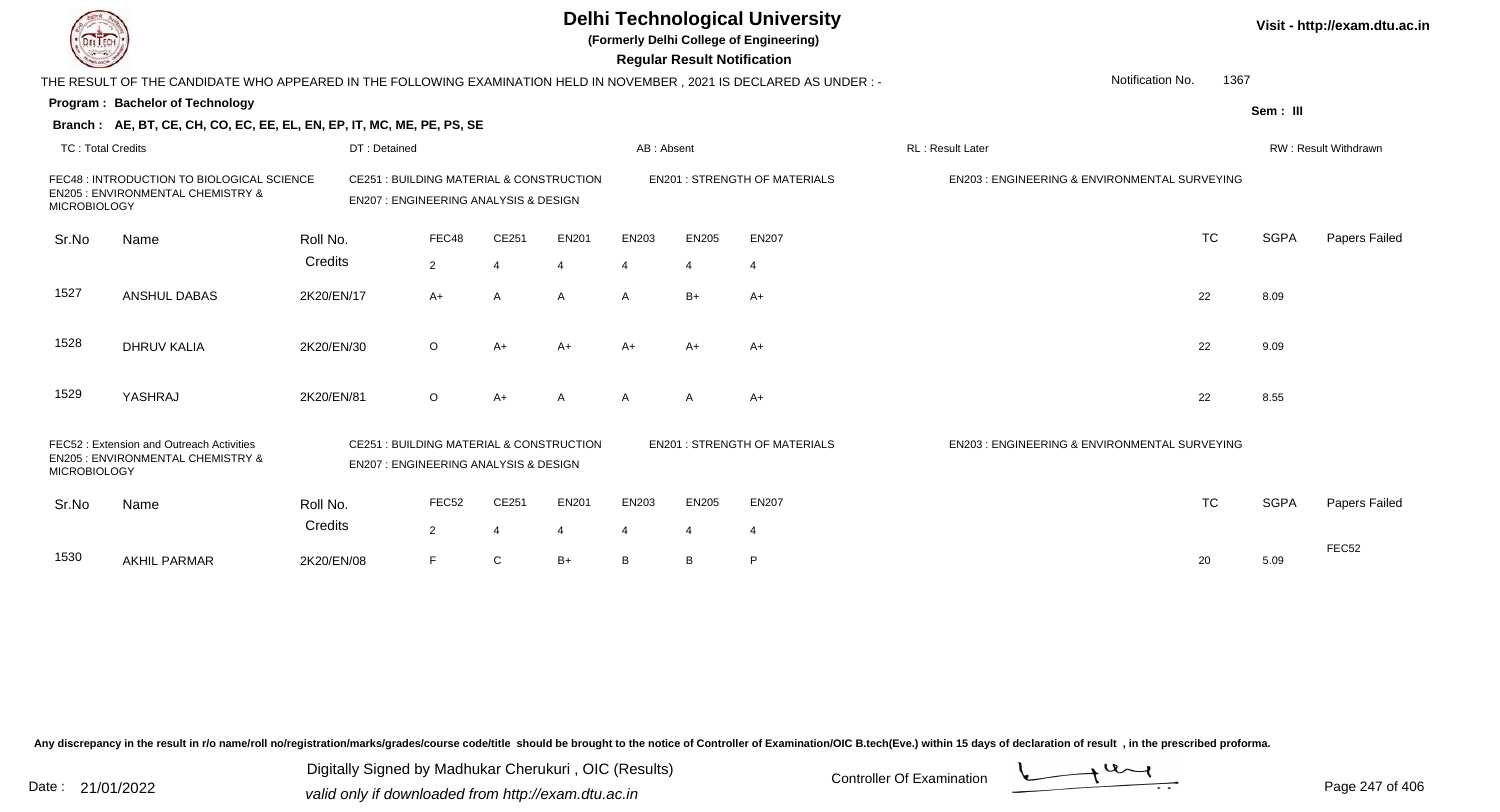**(Formerly Delhi College of Engineering)**

 **Regular Result Notification**

| $\sim$                                                                                             |                                                                                                                     |                     |                                                                                                       |       |              |                          | <b>Regular Result Nothleation</b> |                                     |                                                         |           |             |                      |
|----------------------------------------------------------------------------------------------------|---------------------------------------------------------------------------------------------------------------------|---------------------|-------------------------------------------------------------------------------------------------------|-------|--------------|--------------------------|-----------------------------------|-------------------------------------|---------------------------------------------------------|-----------|-------------|----------------------|
|                                                                                                    | THE RESULT OF THE CANDIDATE WHO APPEARED IN THE FOLLOWING EXAMINATION HELD IN NOVEMBER, 2021 IS DECLARED AS UNDER:- |                     |                                                                                                       |       |              | Notification No.<br>1367 |                                   |                                     |                                                         |           |             |                      |
|                                                                                                    | <b>Program: Bachelor of Technology</b>                                                                              |                     |                                                                                                       |       |              |                          |                                   |                                     |                                                         |           | Sem: III    |                      |
|                                                                                                    | Branch: AE, BT, CE, CH, CO, EC, EE, EL, EN, EP, IT, MC, ME, PE, PS, SE                                              |                     |                                                                                                       |       |              |                          |                                   |                                     |                                                         |           |             |                      |
| TC: Total Credits                                                                                  |                                                                                                                     | DT: Detained        |                                                                                                       |       |              | AB: Absent               |                                   |                                     | <b>RL</b> : Result Later                                |           |             | RW: Result Withdrawn |
| FEC53 : Communicative Hindi<br><b>EN205 : ENVIRONMENTAL CHEMISTRY &amp;</b><br><b>MICROBIOLOGY</b> |                                                                                                                     |                     | <b>CE251: BUILDING MATERIAL &amp; CONSTRUCTION</b><br><b>EN207: ENGINEERING ANALYSIS &amp; DESIGN</b> |       |              |                          |                                   | <b>EN201: STRENGTH OF MATERIALS</b> | <b>EN203: ENGINEERING &amp; ENVIRONMENTAL SURVEYING</b> |           |             |                      |
| Sr.No                                                                                              | Name                                                                                                                | Roll No.<br>Credits | FEC53                                                                                                 | CE251 | <b>EN201</b> | EN203                    | EN205                             | <b>EN207</b>                        |                                                         | <b>TC</b> | <b>SGPA</b> | Papers Failed        |
|                                                                                                    |                                                                                                                     |                     | 2                                                                                                     |       |              |                          |                                   |                                     |                                                         |           |             |                      |
| 1531                                                                                               | PHETSO JACK                                                                                                         | 2K20/EN/52          | A                                                                                                     | A     | B+           | B+                       | B+                                | B                                   |                                                         | 22        | 7.09        |                      |

Any discrepancy in the result in r/o name/roll no/registration/marks/grades/course code/title should be brought to the notice of Controller of Examination/OIC B.tech(Eve.) within 15 days of declaration of result, in the pr

Date : 21/01/2022 Digital Digital of Microsofted Chemical Controller Of Examination Determination Page 248 of 40 Digitally Signed by Madhukar Cherukuri , OIC (Results)

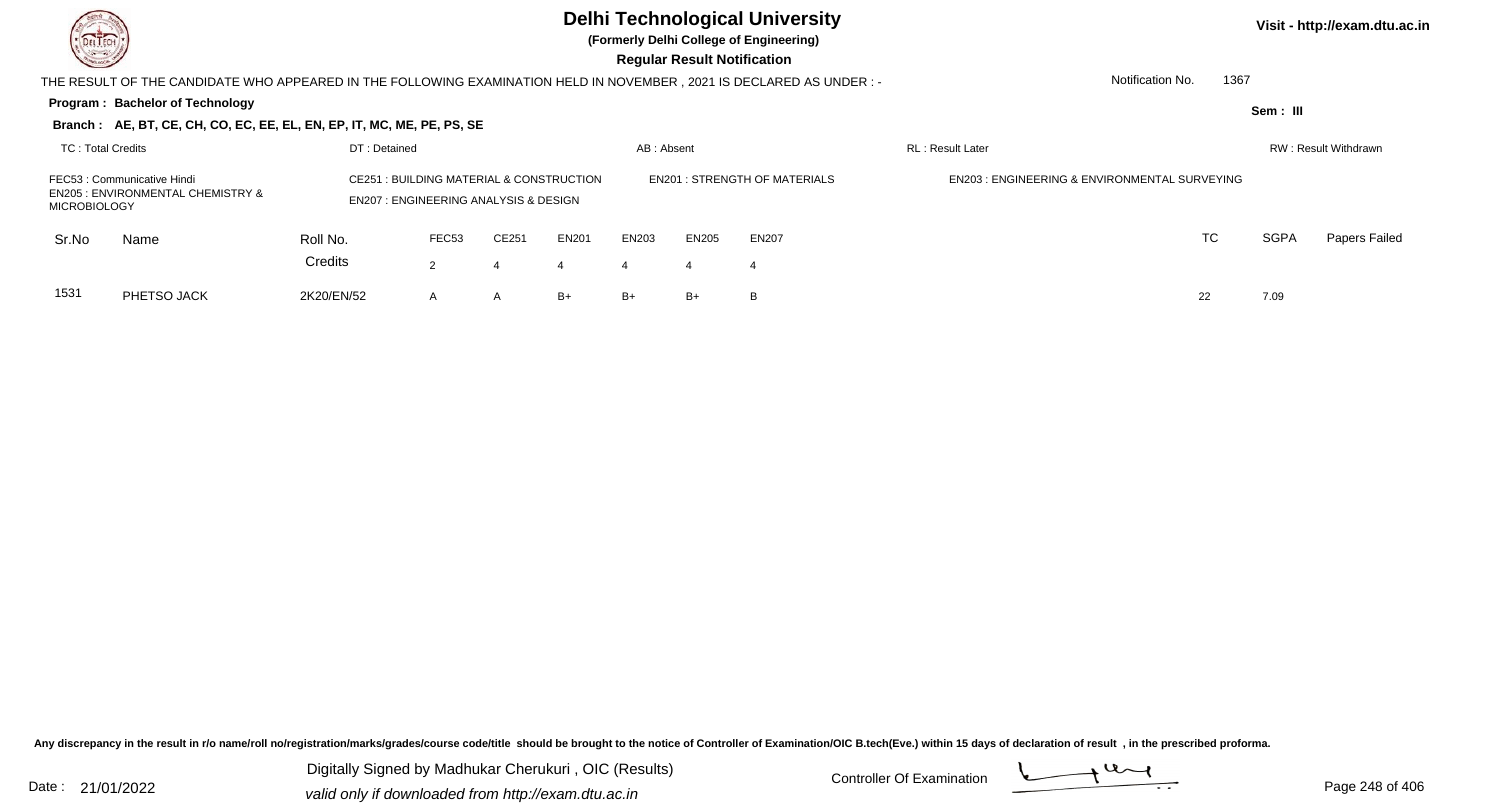| EL ECH                   |                                                                                                                          |                                       |                |                |                | <b>Delhi Technological University</b><br>(Formerly Delhi College of Engineering)<br><b>Regular Result Notification</b> |                | Visit - http://exam.dtu.ac.in        |                                               |                  |      |             |                      |
|--------------------------|--------------------------------------------------------------------------------------------------------------------------|---------------------------------------|----------------|----------------|----------------|------------------------------------------------------------------------------------------------------------------------|----------------|--------------------------------------|-----------------------------------------------|------------------|------|-------------|----------------------|
|                          | THE RESULT OF THE CANDIDATE WHO APPEARED IN THE FOLLOWING EXAMINATION HELD IN NOVEMBER, 2021 IS DECLARED AS UNDER :-     |                                       |                |                |                |                                                                                                                        |                |                                      |                                               | Notification No. | 1367 |             |                      |
|                          | Program: Bachelor of Technology                                                                                          |                                       |                |                |                |                                                                                                                        |                |                                      |                                               |                  |      | Sem: III    |                      |
|                          | Branch: AE, BT, CE, CH, CO, EC, EE, EL, EN, EP, IT, MC, ME, PE, PS, SE                                                   |                                       |                |                |                |                                                                                                                        |                |                                      |                                               |                  |      |             |                      |
| <b>TC: Total Credits</b> |                                                                                                                          | DT: Detained                          |                |                |                | AB: Absent                                                                                                             |                |                                      | RL : Result Later                             |                  |      |             | RW: Result Withdrawn |
| <b>MICROBIOLOGY</b>      | FEC7: INTRODUCTION TO ENVIRONMENTAL SCIENCE CE251: BUILDING MATERIAL & CONSTRUCTION<br>EN205 : ENVIRONMENTAL CHEMISTRY & | EN207 : ENGINEERING ANALYSIS & DESIGN |                |                |                |                                                                                                                        |                | <b>EN201 : STRENGTH OF MATERIALS</b> | EN203 : ENGINEERING & ENVIRONMENTAL SURVEYING |                  |      |             |                      |
| Sr.No                    | Name                                                                                                                     | Roll No.                              | FEC7           | CE251          | <b>EN201</b>   | EN203                                                                                                                  | <b>EN205</b>   | <b>EN207</b>                         |                                               | <b>TC</b>        |      | <b>SGPA</b> | Papers Failed        |
|                          |                                                                                                                          | Credits                               | $\overline{2}$ | $\overline{4}$ | $\overline{4}$ | $\overline{4}$                                                                                                         | $\overline{4}$ | $\overline{4}$                       |                                               |                  |      |             |                      |
| 1532                     | ARYAMAN KAISTHA                                                                                                          | 2K20/EN/19                            | $A+$           | A              | A              | $\mathsf{A}$                                                                                                           | A              | $\overline{A}$                       |                                               | 22               |      | 8.09        |                      |
| 1533                     | <b>CHETAN SHARMA</b>                                                                                                     | 2K20/EN/25                            | $A+$           | $A+$           | $\mathsf{A}$   | $\mathsf{A}$                                                                                                           | A              | $A+$                                 |                                               | 22               |      | 8.45        |                      |
| 1534                     | <b>CHINMAY SHAHI</b>                                                                                                     | 2K20/EN/27                            | $A+$           | A              | A              | $B+$                                                                                                                   | A              | $A+$                                 |                                               | 22               |      | 8.09        |                      |
| 1535                     | DHRUV KUMAR                                                                                                              | 2K20/EN/31                            | $A+$           | A              | A              | A                                                                                                                      | $\mathsf{A}$   | $A+$                                 |                                               | 22               |      | 8.27        |                      |
| 1536                     | <b>MAUSAM RAJ</b>                                                                                                        | 2K20/EN/45                            | $\circ$        | $A+$           | $A+$           | $A+$                                                                                                                   | $\mathsf{A}$   | $\mathsf O$                          |                                               | 22               |      | 9.09        |                      |
| 1537                     | SANDEEP YADAV                                                                                                            | 2K20/EN/62                            | $\mathsf{A}$   | $A+$           | $\mathsf{A}$   | $\mathsf{A}$                                                                                                           | A              | $\circ$                              |                                               | 22               |      | 8.55        |                      |
| 1538                     | <b>SHREYA</b>                                                                                                            | 2K20/EN/68                            | A              | $B+$           | $A+$           | A                                                                                                                      | A              | $A+$                                 |                                               | 22               |      | 8.18        |                      |
| 1539                     | <b>VIKAS KUMAR</b>                                                                                                       | 2K20/EN/77                            | A+             | A+             | A              | A                                                                                                                      | A              | $\mathsf{A}$                         |                                               | 22               |      | 8.27        |                      |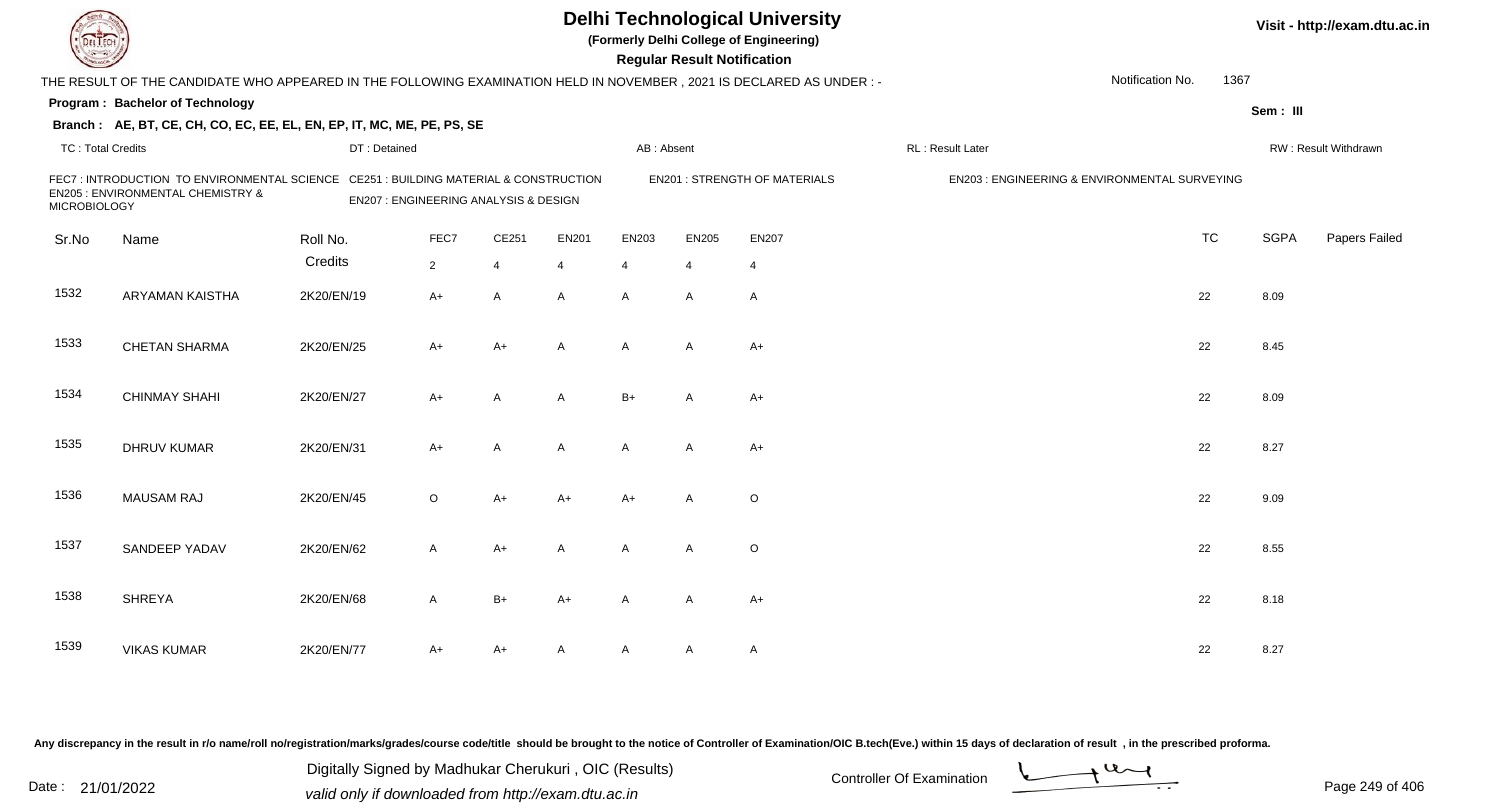MIHIKA SANKHLA

## **Delhi Technological University**

**(Formerly Delhi College of Engineering)**

 **Regular Result Notification**

| $\overline{\phantom{a}}$                                                                              |                                                                                                                     |                     |                                                                                             |       |                   |       |                                     |                                                         |  |                  |                      |             |                      |
|-------------------------------------------------------------------------------------------------------|---------------------------------------------------------------------------------------------------------------------|---------------------|---------------------------------------------------------------------------------------------|-------|-------------------|-------|-------------------------------------|---------------------------------------------------------|--|------------------|----------------------|-------------|----------------------|
|                                                                                                       | THE RESULT OF THE CANDIDATE WHO APPEARED IN THE FOLLOWING EXAMINATION HELD IN NOVEMBER, 2021 IS DECLARED AS UNDER:- |                     |                                                                                             |       |                   |       |                                     |                                                         |  | Notification No. | 1367                 |             |                      |
|                                                                                                       | Program: Bachelor of Technology                                                                                     |                     |                                                                                             |       |                   |       |                                     |                                                         |  |                  |                      | Sem: III    |                      |
|                                                                                                       | Branch: AE, BT, CE, CH, CO, EC, EE, EL, EN, EP, IT, MC, ME, PE, PS, SE                                              |                     |                                                                                             |       |                   |       |                                     |                                                         |  |                  |                      |             |                      |
| <b>TC: Total Credits</b><br>DT: Detained                                                              |                                                                                                                     |                     |                                                                                             |       | AB: Absent        |       |                                     | RL: Result Later                                        |  |                  | RW: Result Withdrawn |             |                      |
| FEC9: Spoken Skills in English<br><b>EN205 : ENVIRONMENTAL CHEMISTRY &amp;</b><br><b>MICROBIOLOGY</b> |                                                                                                                     |                     | CE251 : BUILDING MATERIAL & CONSTRUCTION<br><b>EN207: ENGINEERING ANALYSIS &amp; DESIGN</b> |       |                   |       | <b>EN201: STRENGTH OF MATERIALS</b> | <b>EN203: ENGINEERING &amp; ENVIRONMENTAL SURVEYING</b> |  |                  |                      |             |                      |
| Sr.No                                                                                                 | Name                                                                                                                | Roll No.<br>Credits | FEC9<br>2                                                                                   | CE251 | <b>EN201</b><br>4 | EN203 | <b>EN205</b>                        | EN207                                                   |  | <b>TC</b>        |                      | <b>SGPA</b> | <b>Papers Failed</b> |
| 1540                                                                                                  | AAYUSH KHERA                                                                                                        | 2K20/EN/04          | B                                                                                           | B+    | $A+$              | $B+$  | $B+$                                | $A+$                                                    |  | 22               |                      | 7.64        |                      |
| 1541                                                                                                  | MIHIKA SANKHI A                                                                                                     | 2K20/EN/AB          | $\cap$                                                                                      | △ㅗ    | $\Delta$          | Δ.    | Δ                                   | ∆⊥                                                      |  | つつ               |                      | 855         |                      |

A 2K20/EN/46 O A+ A A A A A+

Any discrepancy in the result in r/o name/roll no/registration/marks/grades/course code/title should be brought to the notice of Controller of Examination/OIC B.tech(Eve.) within 15 days of declaration of result, in the pr

Date : 21/01/2022 Digital Digital of Microsofted Chemical Controller Of Examination Determination Page 250 of 40 Digitally Signed by Madhukar Cherukuri , OIC (Results)

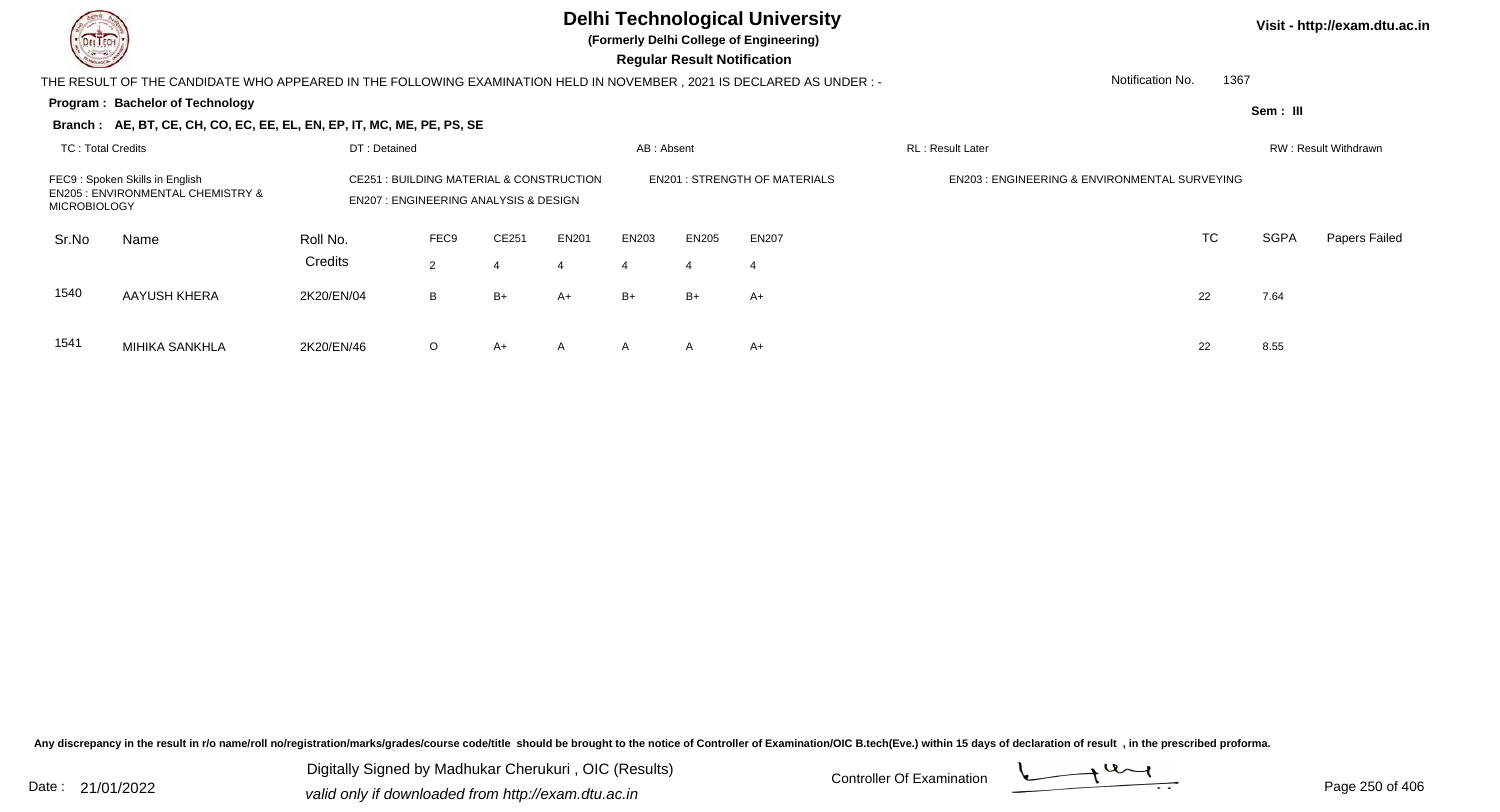**(Formerly Delhi College of Engineering)**

 **Regular Result Notification**

#### **Visit - http://exam.dtu.ac.in**

|       | THE RESULT OF THE CANDIDATE WHO APPEARED IN THE FOLLOWING EXAMINATION HELD IN NOVEMBER, 2021 IS DECLARED AS UNDER:- |                                                                                                 |                |              |                |                |                |                         |                                     | Notification No. | 1367      |             |                      |
|-------|---------------------------------------------------------------------------------------------------------------------|-------------------------------------------------------------------------------------------------|----------------|--------------|----------------|----------------|----------------|-------------------------|-------------------------------------|------------------|-----------|-------------|----------------------|
|       | Program: Bachelor of Technology<br>Branch: AE, BT, CE, CH, CO, EC, EE, EL, EN, EP, IT, MC, ME, PE, PS, SE           |                                                                                                 |                |              |                |                |                |                         |                                     |                  |           | Sem: III    |                      |
|       | <b>TC: Total Credits</b><br>DT: Detained                                                                            |                                                                                                 |                |              |                | AB: Absent     |                |                         | RL: Result Later                    |                  |           |             | RW: Result Withdrawn |
|       | FEC10: COMMUNICATION SKILLS<br>IT205 : DISCRETE STRUCTURES                                                          | EC261 : ANALOG ELECTRONICS<br>IT207 : ENGINEERING ANALYSIS AND<br>DESIGN(MODELING & SIMULATION) |                |              |                |                |                | IT201 : DATA STRUCTURES | IT203 : OBJECT ORIENTED PROGRAMMING |                  |           |             |                      |
| Sr.No | Name                                                                                                                | Roll No.                                                                                        | FEC10          | EC261        | <b>IT201</b>   | <b>IT203</b>   | <b>IT205</b>   | <b>IT207</b>            |                                     |                  | <b>TC</b> | <b>SGPA</b> | Papers Failec        |
|       |                                                                                                                     | Credits                                                                                         | $\overline{2}$ | 4            | $\overline{4}$ | $\overline{4}$ | $\overline{4}$ | 4                       |                                     |                  |           |             |                      |
| 1542  | AAKANKSHA JAISWAR                                                                                                   | 2K20/IT/01                                                                                      | $\mathsf O$    | $\mathsf{A}$ | $A+$           | $A+$           | $A+$           | $A+$                    |                                     |                  | 22        | 8.91        |                      |
| 1543  | <b>DHRUV KUMAR</b>                                                                                                  | 2K20/IT/44                                                                                      | $A+$           | $B+$         | $A+$           | A              | A              | A                       |                                     |                  | 22        | 8.09        |                      |
| 1544  | <b>HITARTH CHOPRA</b>                                                                                               | 2K20/IT/57                                                                                      | $\circ$        | $\mathsf{A}$ | $A+$           | $A+$           | $A+$           | $\circ$                 |                                     |                  | 22        | 9.09        |                      |
| 1545  | JAPKIRAT SINGH LAMBA                                                                                                | 2K20/IT/64                                                                                      | $A+$           | $\circ$      | $A+$           | $A+$           | $A+$           | $\circ$                 |                                     |                  | 22        | 9.36        |                      |
| 1546  | <b>KRISHAN KANT</b>                                                                                                 | 2K20/IT/74                                                                                      | $A+$           | $\mathsf{A}$ | $\circ$        | $A+$           | $A+$           | $\circ$                 |                                     |                  | 22        | 9.18        |                      |
| 1547  | SAJAL AGGARWAL                                                                                                      | 2K20/IT/124                                                                                     | $\circ$        | $\circ$      | $\circ$        | $\circ$        | $\circ$        | $\circ$                 |                                     |                  | 22        | 10.00       |                      |
| 1548  | SAMRIDHI KAPOOR                                                                                                     | 2K20/IT/128                                                                                     | $\mathsf O$    | $\circ$      | $\mathsf O$    | $\mathsf A$    | $A+$           | $A+$                    |                                     |                  | 22        | 9.27        |                      |
| 1549  | SHIVANSH KUMAR GUPTA                                                                                                | 2K20/IT/135                                                                                     | $A+$           | $\mathsf{A}$ | $A+$           | A              | $A+$           | $A+$                    |                                     |                  | 22        | 8.64        |                      |
| 1550  | <b>TARUN SHARMA</b>                                                                                                 | 2K20/IT/151                                                                                     | $A+$           | $B+$         | $A+$           | $A+$           | A              | $A+$                    |                                     |                  | 22        | 8.45        |                      |

Any discrepancy in the result in r/o name/roll no/registration/marks/grades/course code/title should be brought to the notice of Controller of Examination/OIC B.tech(Eve.) within 15 days of declaration of result, in the pr

Date : 21/01/2022 Digital Digital of Microsofted Chemical Controller Of Examination Determination Page 251 of 40 Digitally Signed by Madhukar Cherukuri , OIC (Results)

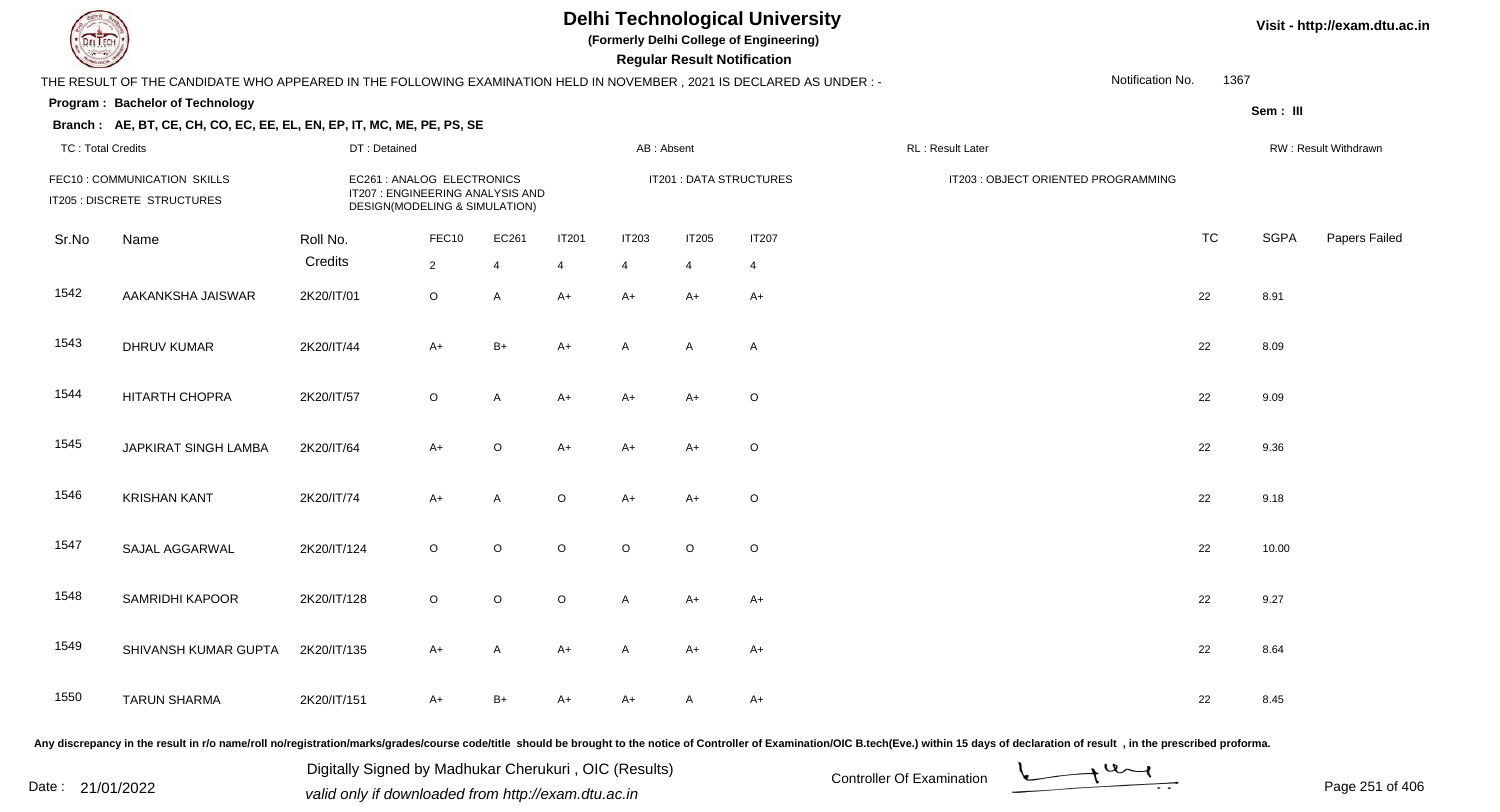**(Formerly Delhi College of Engineering)**

 **Regular Result Notification**

| THE RESULT OF THE CANDIDATE WHO APPEARED IN THE FOLLOWING EXAMINATION HELD IN NOVEMBER, 2021 IS DECLARED AS UNDER :-                                                             |                                                                        |             |                                                                                                 |                |                         |                         |                                     |                | Notification No.<br>1367            |           |             |                      |  |
|----------------------------------------------------------------------------------------------------------------------------------------------------------------------------------|------------------------------------------------------------------------|-------------|-------------------------------------------------------------------------------------------------|----------------|-------------------------|-------------------------|-------------------------------------|----------------|-------------------------------------|-----------|-------------|----------------------|--|
|                                                                                                                                                                                  | Program: Bachelor of Technology                                        |             |                                                                                                 |                |                         |                         |                                     |                |                                     |           | Sem: III    |                      |  |
|                                                                                                                                                                                  | Branch: AE, BT, CE, CH, CO, EC, EE, EL, EN, EP, IT, MC, ME, PE, PS, SE |             |                                                                                                 |                |                         |                         |                                     |                |                                     |           |             |                      |  |
|                                                                                                                                                                                  | <b>TC: Total Credits</b><br>DT: Detained                               |             |                                                                                                 |                |                         | AB: Absent              |                                     |                | RL: Result Later                    |           |             | RW: Result Withdrawn |  |
|                                                                                                                                                                                  | FEC10: COMMUNICATION SKILLS<br>IT205 : DISCRETE STRUCTURES             |             | EC261 : ANALOG ELECTRONICS<br>IT207 : ENGINEERING ANALYSIS AND<br>DESIGN(MODELING & SIMULATION) |                |                         | IT201 : DATA STRUCTURES |                                     |                | IT203 : OBJECT ORIENTED PROGRAMMING |           |             |                      |  |
| Sr.No                                                                                                                                                                            | Name                                                                   | Roll No.    | FEC10                                                                                           | EC261          | <b>IT201</b>            | <b>IT203</b>            | <b>IT205</b>                        | <b>IT207</b>   |                                     | <b>TC</b> | <b>SGPA</b> | Papers Failed        |  |
|                                                                                                                                                                                  |                                                                        | Credits     | $\overline{2}$                                                                                  | $\overline{4}$ | 4                       | $\overline{4}$          | 4                                   | $\overline{4}$ |                                     |           |             |                      |  |
|                                                                                                                                                                                  |                                                                        |             | $A+$                                                                                            | $B+$           | $A+$                    | $A+$                    | A                                   | $A+$           |                                     | 22        | 8.45        |                      |  |
| 1551                                                                                                                                                                             | <b>TUSHAR</b>                                                          | 2K20/IT/152 | $\circ$                                                                                         | $\overline{A}$ | $A+$                    | $A+$                    | $A+$                                | $A+$           |                                     | 22        | 8.91        |                      |  |
| 1552                                                                                                                                                                             | VAIBHAV                                                                | 2K20/IT/157 | $A+$                                                                                            | A              | $A+$                    | A                       | A+                                  | $A+$           |                                     | 22        | 8.64        |                      |  |
| 1553                                                                                                                                                                             | <b>VISHAL PANCHAL</b>                                                  | 2K20/IT/167 | $A+$                                                                                            | $\mathsf{A}$   | $A+$                    | $B+$                    | A                                   | $A+$           |                                     | 22        | 8.27        |                      |  |
| FEC11: Soft Skills and Personality Development<br>EC261 : ANALOG ELECTRONICS<br>IT207 : ENGINEERING ANALYSIS AND<br>IT205 : DISCRETE STRUCTURES<br>DESIGN(MODELING & SIMULATION) |                                                                        |             |                                                                                                 |                | IT201 : DATA STRUCTURES |                         | IT203 : OBJECT ORIENTED PROGRAMMING |                |                                     |           |             |                      |  |
| Sr.No                                                                                                                                                                            | Name                                                                   | Roll No.    | FEC11                                                                                           | EC261          | <b>IT201</b>            | <b>IT203</b>            | <b>IT205</b>                        | <b>IT207</b>   |                                     | <b>TC</b> | <b>SGPA</b> | Papers Failed        |  |
|                                                                                                                                                                                  |                                                                        | Credits     | 2                                                                                               | $\overline{4}$ | $\overline{4}$          | $\overline{4}$          | 4                                   | $\overline{4}$ |                                     |           |             |                      |  |
| 1554                                                                                                                                                                             | AMRUTHA MANIKANDAN                                                     | 2K20/IT/20  | $\circ$                                                                                         | $A+$           | $A+$                    | $A+$                    | $A+$                                | $\mathsf O$    |                                     | 22        | 9.27        |                      |  |
| 1555                                                                                                                                                                             | <b>DHRUV KHERA</b>                                                     | 2K20/IT/43  | $\circ$                                                                                         | Α              | O                       | O                       | A+                                  | $\mathsf O$    |                                     | 22        | 9.45        |                      |  |

Any discrepancy in the result in r/o name/roll no/registration/marks/grades/course code/title should be brought to the notice of Controller of Examination/OIC B.tech(Eve.) within 15 days of declaration of result, in the pr

Date : 21/01/2022 Digital Digital of Microsofted Chemical Controller Of Examination Determination Page 252 of 40 Digitally Signed by Madhukar Cherukuri , OIC (Results)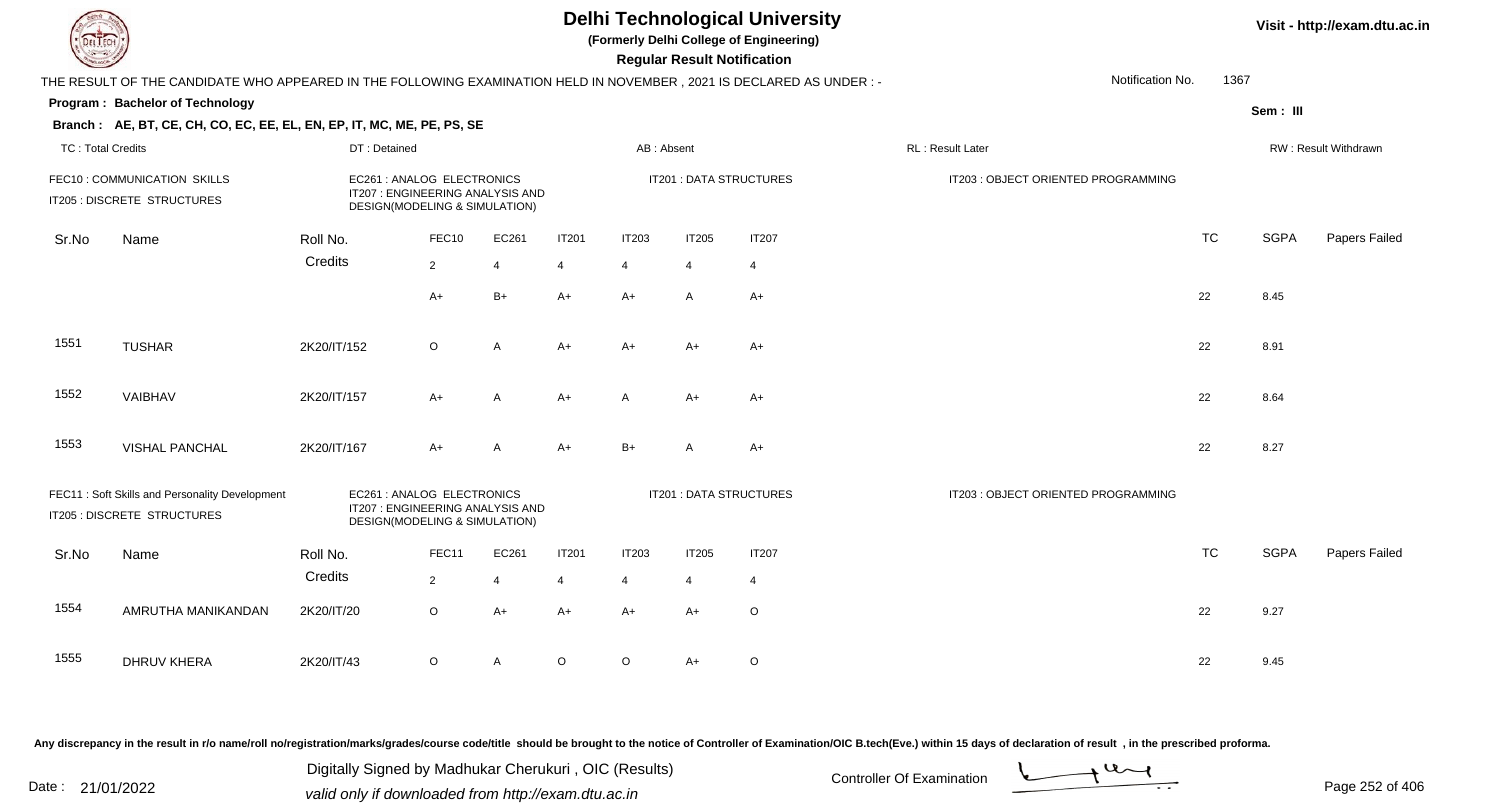

**(Formerly Delhi College of Engineering)**

 **Regular Result Notification**

### THE RESULT OF THE CANDIDATE WHO APPEARED IN THE FOLLOWING EXAMINATION HELD IN NOVEMBER , 2021 IS DECLARED AS UNDER : -

#### **Program : Bachelor of Technology**

Notification No.1367

**Sem : III**

### **Branch : AE, BT, CE, CH, CO, EC, EE, EL, EN, EP, IT, MC, ME, PE, PS, SE**

| TC: Total Credits          |                                                                   |                                                                                                | DT: Detained |            |                   |                   | AB: Absent              |                    | <b>RL</b> : Result Later            |    |      | RW: Result Withdrawn |  |  |  |
|----------------------------|-------------------------------------------------------------------|------------------------------------------------------------------------------------------------|--------------|------------|-------------------|-------------------|-------------------------|--------------------|-------------------------------------|----|------|----------------------|--|--|--|
| <b>PRESENTATION SKILLS</b> | FEC12 : BUSINESS COMMUNICATION AND<br>IT205 : DISCRETE STRUCTURES | EC261: ANALOG ELECTRONICS<br>IT207 : ENGINEERING ANALYSIS AND<br>DESIGN(MODELING & SIMULATION) |              |            |                   |                   | IT201 : DATA STRUCTURES |                    | IT203 : OBJECT ORIENTED PROGRAMMING |    |      |                      |  |  |  |
| Sr.No                      | Name                                                              | Roll No.<br>Credits                                                                            | FEC12<br>2   | EC261<br>4 | <b>IT201</b><br>4 | <b>IT203</b><br>4 | IT205                   | <b>IT207</b><br>-4 |                                     | TC | SGPA | Papers Failed        |  |  |  |
| 1556                       | <b>DEVANSH GARG</b>                                               | 2K20/IT/39                                                                                     | $A+$         | A          | $A+$              | $\mathsf{A}$      | A                       | $\circ$            |                                     | 22 | 8.64 |                      |  |  |  |
| 1557                       | <b>DEVESH</b>                                                     | 2K20/IT/40                                                                                     | A+           | A          | $\circ$           | A+                | $A+$                    | $A+$               |                                     | 22 | 9.00 |                      |  |  |  |

Any discrepancy in the result in r/o name/roll no/registration/marks/grades/course code/title should be brought to the notice of Controller of Examination/OIC B.tech(Eve.) within 15 days of declaration of result, in the pr

Date : 21/01/2022 Digital Digital of Microsofted Chemical Controller Of Examination Determination Page 253 of 40 Digitally Signed by Madhukar Cherukuri , OIC (Results)

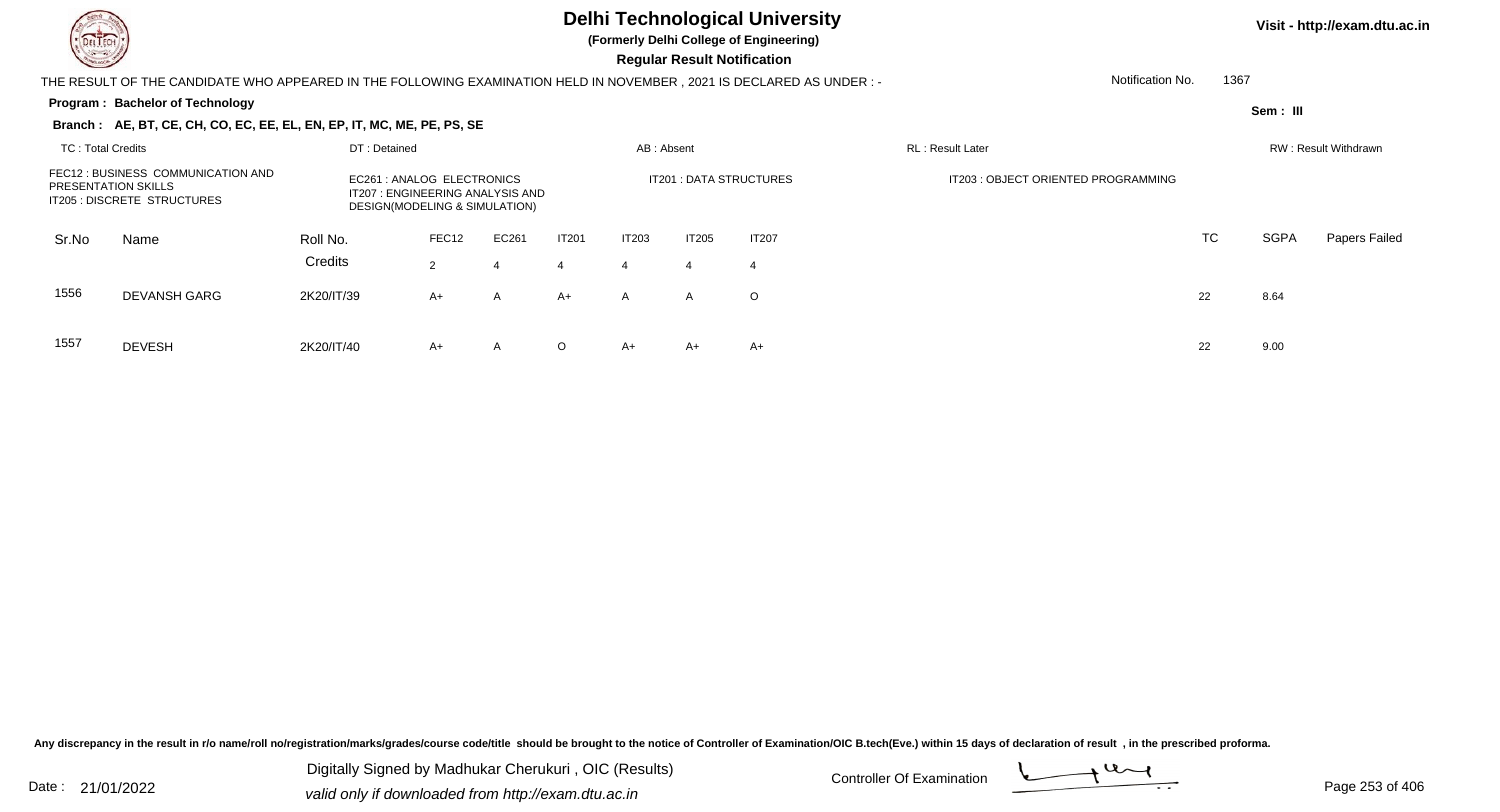**(Formerly Delhi College of Engineering)**

 **Regular Result Notification**

#### **Visit - http://exam.dtu.ac.in**

THE RESULT OF THE CANDIDATE WHO APPEARED IN THE FOLLOWING EXAMINATION HELD IN NOVEMBER , 2021 IS DECLARED AS UNDER : -

#### **Program : Bachelor of Technology**

**Branch : AE, BT, CE, CH, CO, EC, EE, EL, EN, EP, IT, MC, ME, PE, PS, SE**

**Sem : III**

1367

Notification No.

| <b>TC: Total Credits</b><br>FEC18 : FINANCIAL STATEMENTS ANALYSIS<br>IT205 : DISCRETE STRUCTURES |                    | DT: Detained                                                                                    |                         |                         |                                | AB: Absent                     |                                |                                | RL: Result Later                    |           | RW: Result Withdrawn |               |  |
|--------------------------------------------------------------------------------------------------|--------------------|-------------------------------------------------------------------------------------------------|-------------------------|-------------------------|--------------------------------|--------------------------------|--------------------------------|--------------------------------|-------------------------------------|-----------|----------------------|---------------|--|
|                                                                                                  |                    | EC261 : ANALOG ELECTRONICS<br>IT207 : ENGINEERING ANALYSIS AND<br>DESIGN(MODELING & SIMULATION) |                         |                         |                                | IT201 : DATA STRUCTURES        |                                |                                | IT203 : OBJECT ORIENTED PROGRAMMING |           |                      |               |  |
| Sr.No                                                                                            | Name               | Roll No.<br>Credits                                                                             | FEC18<br>$\overline{2}$ | EC261<br>$\overline{4}$ | <b>IT201</b><br>$\overline{4}$ | <b>IT203</b><br>$\overline{4}$ | <b>IT205</b><br>$\overline{4}$ | <b>IT207</b><br>$\overline{4}$ |                                     | <b>TC</b> | <b>SGPA</b>          | Papers Failed |  |
| 1558                                                                                             | <b>ARYAN GUPTA</b> | 2K20/IT/30                                                                                      | $\mathsf{A}$            | $A+$                    | $A+$                           | $A+$                           | $A+$                           | $\circ$                        |                                     | 22        | 9.09                 |               |  |
| 1559                                                                                             | LAVISHA DODA       | 2K20/IT/82                                                                                      | $\circ$                 | $B+$                    | $A+$                           | $\mathsf{A}$                   | $A+$                           | $\circ$                        |                                     | 22        | 8.73                 |               |  |
| 1560                                                                                             | NOMAN KHAN         | 2K20/IT/95                                                                                      | $A+$                    | $\mathsf{A}$            | $A+$                           | $A+$                           | $A+$                           | $A+$                           |                                     | 22        | 8.82                 |               |  |
| 1561                                                                                             | <b>RAAVI SINGH</b> | 2K20/IT/111                                                                                     | $A+$                    | $A+$                    | $A+$                           | $\circ$                        | $A+$                           | $A+$                           |                                     | 22        | 9.18                 |               |  |
| 1562                                                                                             | RAJKUMAR CHAUHAN   | 2K20/IT/116                                                                                     | $A+$                    | $A+$                    | $A+$                           | A+                             | $A+$                           | $A+$                           |                                     | 22        | 9.00                 |               |  |

Any discrepancy in the result in r/o name/roll no/registration/marks/grades/course code/title should be brought to the notice of Controller of Examination/OIC B.tech(Eve.) within 15 days of declaration of result, in the pr

Date : 21/01/2022 Digital Digital of Microsofted Chemical Controller Of Examination Determination Page 254 of 40 Digitally Signed by Madhukar Cherukuri , OIC (Results)

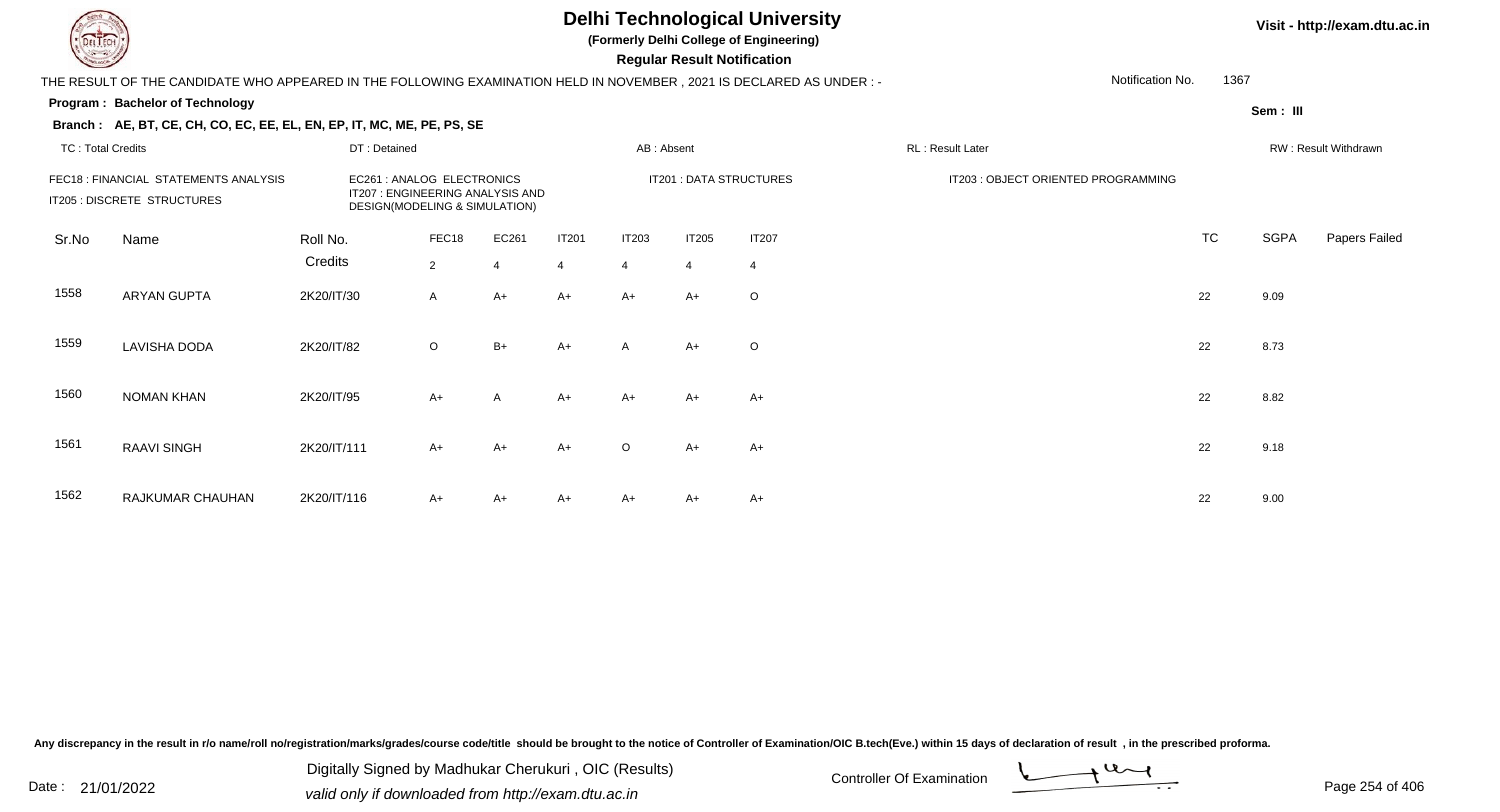**(Formerly Delhi College of Engineering)**

 **Regular Result Notification**

|                                                                                                                                               | THE RESULT OF THE CANDIDATE WHO APPEARED IN THE FOLLOWING EXAMINATION HELD IN NOVEMBER, 2021 IS DECLARED AS UNDER :- |                                                                                                |                |                |              |                         |                                     |                | Notification No.                    | 1367      |                      |               |  |
|-----------------------------------------------------------------------------------------------------------------------------------------------|----------------------------------------------------------------------------------------------------------------------|------------------------------------------------------------------------------------------------|----------------|----------------|--------------|-------------------------|-------------------------------------|----------------|-------------------------------------|-----------|----------------------|---------------|--|
|                                                                                                                                               | Program: Bachelor of Technology                                                                                      |                                                                                                |                |                |              |                         |                                     |                |                                     |           | Sem: III             |               |  |
|                                                                                                                                               | Branch: AE, BT, CE, CH, CO, EC, EE, EL, EN, EP, IT, MC, ME, PE, PS, SE                                               |                                                                                                |                |                |              |                         |                                     |                |                                     |           |                      |               |  |
| <b>TC: Total Credits</b>                                                                                                                      |                                                                                                                      | DT: Detained                                                                                   |                |                |              | AB: Absent              |                                     |                | RL: Result Later                    |           | RW: Result Withdrawn |               |  |
| FEC1: SPORTS - I                                                                                                                              | IT205 : DISCRETE STRUCTURES                                                                                          | EC261 : ANALOG ELECTRONICS<br>IT207: ENGINEERING ANALYSIS AND<br>DESIGN(MODELING & SIMULATION) |                |                |              |                         | <b>IT201 : DATA STRUCTURES</b>      |                | IT203 : OBJECT ORIENTED PROGRAMMING |           |                      |               |  |
| Sr.No                                                                                                                                         | Name                                                                                                                 | Roll No.                                                                                       | FEC1           | EC261          | <b>IT201</b> | <b>IT203</b>            | <b>IT205</b>                        | <b>IT207</b>   |                                     | <b>TC</b> | <b>SGPA</b>          | Papers Failed |  |
|                                                                                                                                               |                                                                                                                      | Credits                                                                                        | $\overline{2}$ | $\overline{4}$ | 4            | $\overline{4}$          | $\overline{4}$                      | $\overline{4}$ |                                     |           |                      |               |  |
| 1563                                                                                                                                          | <b>DHRUV SABHARWAL</b>                                                                                               | 2K20/IT/46                                                                                     | $A+$           | $A+$           | $A+$         | $A+$                    | $A+$                                | $\circ$        |                                     | 22        | 9.18                 |               |  |
| 1564                                                                                                                                          | <b>NITIN KUMAR</b>                                                                                                   | 2K20/IT/94                                                                                     | $B+$           | $B+$           | $A+$         | $\mathsf{A}$            | $\overline{A}$                      | $\overline{A}$ |                                     | 22        | 7.91                 |               |  |
| 1565                                                                                                                                          | <b>ROHIT KUMAR SAH</b>                                                                                               | 2K20/IT/123                                                                                    | $B+$           | $B+$           | A            | $A+$                    | $A+$                                | $A+$           |                                     | 22        | 8.27                 |               |  |
| 1566                                                                                                                                          | <b>SHIVAM KUMAR</b>                                                                                                  | 2K20/IT/132                                                                                    | $A+$           | A              | $A+$         | $A+$                    | $A+$                                | $A+$           |                                     | 22        | 8.82                 |               |  |
| FEC22: YOGA<br>EC261 : ANALOG ELECTRONICS<br>IT207 : ENGINEERING ANALYSIS AND<br>IT205 : DISCRETE STRUCTURES<br>DESIGN(MODELING & SIMULATION) |                                                                                                                      |                                                                                                |                |                |              | IT201 : DATA STRUCTURES | IT203 : OBJECT ORIENTED PROGRAMMING |                |                                     |           |                      |               |  |
| Sr.No                                                                                                                                         | Name                                                                                                                 | Roll No.                                                                                       | FEC22          | EC261          | <b>IT201</b> | <b>IT203</b>            | <b>IT205</b>                        | <b>IT207</b>   |                                     | <b>TC</b> | <b>SGPA</b>          | Papers Failed |  |
|                                                                                                                                               |                                                                                                                      | Credits                                                                                        | $\overline{2}$ | $\overline{4}$ | 4            | $\overline{4}$          | $\overline{4}$                      | $\overline{4}$ |                                     |           |                      |               |  |
| 1567                                                                                                                                          | <b>DEVVART</b>                                                                                                       | 2K20/IT/41                                                                                     | $\circ$        | $\mathsf{A}$   | $\circ$      | A+                      | A+                                  | $\circ$        |                                     | 22        | 9.27                 |               |  |

Any discrepancy in the result in r/o name/roll no/registration/marks/grades/course code/title should be brought to the notice of Controller of Examination/OIC B.tech(Eve.) within 15 days of declaration of result, in the pr

Date : 21/01/2022 Digital Digital of Microsofted Chemical Controller Of Examination Determination Page 255 of 40 Digitally Signed by Madhukar Cherukuri , OIC (Results)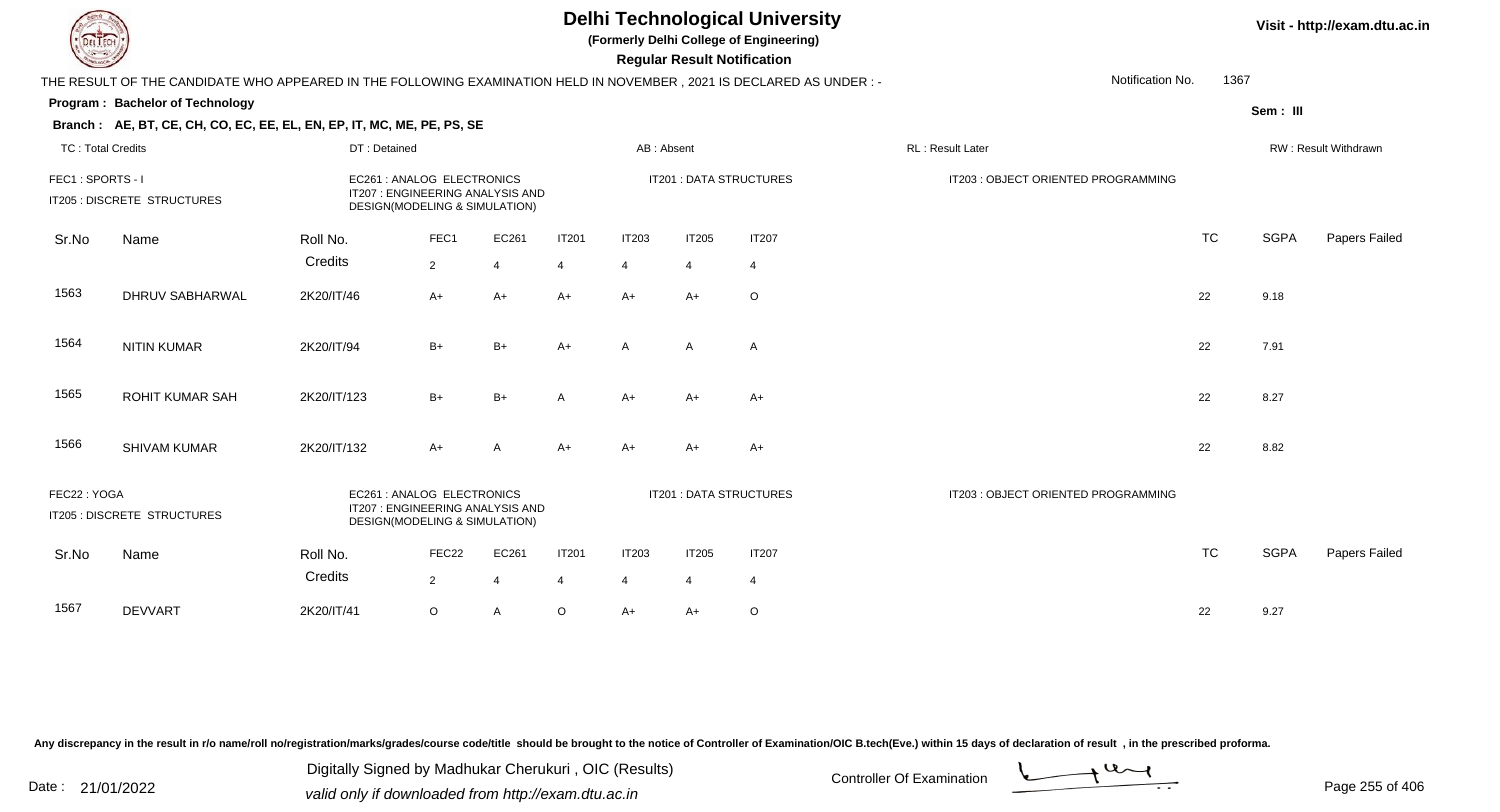**(Formerly Delhi College of Engineering)**

 **Regular Result Notification**

#### **Visit - http://exam.dtu.ac.in**

THE RESULT OF THE CANDIDATE WHO APPEARED IN THE FOLLOWING EXAMINATION HELD IN NOVEMBER , 2021 IS DECLARED AS UNDER : -

#### **Program : Bachelor of Technology**

**Branch : AE, BT, CE, CH, CO, EC, EE, EL, EN, EP, IT, MC, ME, PE, PS, SE**

**Sem : III**

1367

Notification No.

#### TC : Total Credits DT : Detainedd AB : Absent RL : Result Later RW : Result Withdrawn Sr.NoName Roll No. **Credits** FEC27 : PROFESSIONAL ETHICS & HUMAN VALUES EC261 : ANALOG ELECTRONICS IT201 : DATA STRUCTURES IT203 : OBJECT ORIENTED PROGRAMMINGIT205 : DISCRETE STRUCTURESDESIGN(MODELING & SIMULATION) FEC27 EC261 IT201 IT203 IT205 IT207 TCTC SGPA Papers Failed 22 4 4 4 4 4 1568 ANJALI CHOUDHARY 2K20/IT/22 <sup>O</sup> A+ <sup>O</sup> <sup>O</sup> <sup>O</sup> <sup>O</sup> <sup>22</sup> 9.82 1569 ANMOL RAJ 2K20/IT/255 O O O O A+ O O 22 9.82 1570 KARANN 2K20/IT/70 A+ A A+ A+ A+ O 22 9.00

Any discrepancy in the result in r/o name/roll no/registration/marks/grades/course code/title should be brought to the notice of Controller of Examination/OIC B.tech(Eve.) within 15 days of declaration of result , in the p

Date : 21/01/2022 Digital Digital of Microsofted Chemical Controller Of Examination Determination Page 256 of 40 Digitally Signed by Madhukar Cherukuri , OIC (Results)

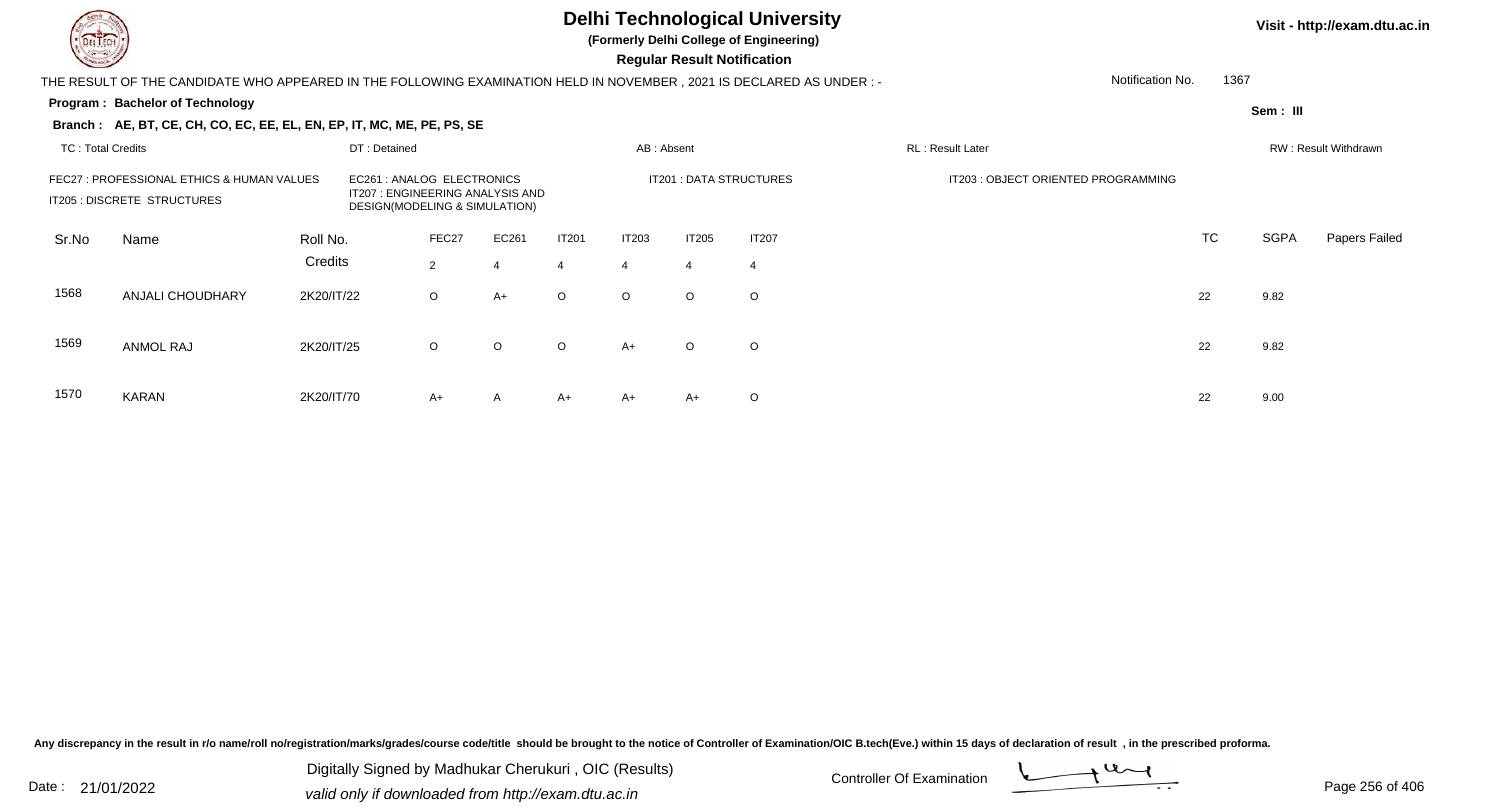**(Formerly Delhi College of Engineering)**

 **Regular Result Notification**

### **Visit - http://exam.dtu.ac.in**

|                          | THE RESULT OF THE CANDIDATE WHO APPEARED IN THE FOLLOWING EXAMINATION HELD IN NOVEMBER, 2021 IS DECLARED AS UNDER :- |                                                                                                 |                |                |                |                         |                |                |                                     | Notification No. | 1367      |             |                      |
|--------------------------|----------------------------------------------------------------------------------------------------------------------|-------------------------------------------------------------------------------------------------|----------------|----------------|----------------|-------------------------|----------------|----------------|-------------------------------------|------------------|-----------|-------------|----------------------|
|                          | Program: Bachelor of Technology                                                                                      |                                                                                                 |                |                |                |                         |                |                |                                     |                  |           | Sem: III    |                      |
| <b>TC: Total Credits</b> | Branch: AE, BT, CE, CH, CO, EC, EE, EL, EN, EP, IT, MC, ME, PE, PS, SE                                               | DT: Detained                                                                                    |                |                |                | AB: Absent              |                |                | RL: Result Later                    |                  |           |             | RW: Result Withdrawn |
|                          | FEC28 : Emotional Intelligence<br>IT205 : DISCRETE STRUCTURES                                                        | EC261 : ANALOG ELECTRONICS<br>IT207 : ENGINEERING ANALYSIS AND<br>DESIGN(MODELING & SIMULATION) |                |                |                | IT201 : DATA STRUCTURES |                |                | IT203 : OBJECT ORIENTED PROGRAMMING |                  |           |             |                      |
| Sr.No                    | Name                                                                                                                 | Roll No.                                                                                        | FEC28          | EC261          | <b>IT201</b>   | <b>IT203</b>            | <b>IT205</b>   | <b>IT207</b>   |                                     |                  | <b>TC</b> | <b>SGPA</b> | Papers Failed        |
|                          |                                                                                                                      | Credits                                                                                         | $\overline{2}$ | $\overline{4}$ | $\overline{4}$ | $\overline{4}$          | $\overline{4}$ | $\overline{4}$ |                                     |                  |           |             |                      |
| 1571                     | <b>ARYAN MITTAL</b>                                                                                                  | 2K20/IT/33                                                                                      | $\circ$        | A              | $A+$           | $A+$                    | $A+$           | $\circ$        |                                     |                  | 22        | 9.09        |                      |
| 1572                     | AYUSH ARYAN                                                                                                          | 2K20/IT/38                                                                                      | $A+$           | $\circ$        | $\mathsf O$    | $A+$                    | $\mathsf O$    | $\circ$        |                                     |                  | 22        | 9.73        |                      |
| 1573                     | <b>GAURAV GARG</b>                                                                                                   | 2K20/IT/49                                                                                      | $A+$           | $A+$           | $\circ$        | $\circ$                 | $A+$           | $\circ$        |                                     |                  | 22        | 9.55        |                      |
| 1574                     | <b>HARDIK ARORA</b>                                                                                                  | 2K20/IT/52                                                                                      | $\circ$        | A+             | $\circ$        | $A+$                    | $A+$           | $\circ$        |                                     |                  | 22        | 9.45        |                      |
| 1575                     | <b>HARSHIT CHAUDHARY</b>                                                                                             | 2K20/IT/55                                                                                      | $A+$           | $A+$           | $\circ$        | $A+$                    | $A+$           | $\circ$        |                                     |                  | 22        | 9.36        |                      |
| 1576                     | <b>ISHITA</b>                                                                                                        | 2K20/IT/61                                                                                      | $A+$           | O              | $A+$           | $\circ$                 | $A+$           | $\circ$        |                                     |                  | 22        | 9.55        |                      |
| 1577                     | <b>KARTIK PATIAL</b>                                                                                                 | 2K20/IT/72                                                                                      | $\circ$        | A+             | $A+$           | A                       | $A+$           | $\mathsf O$    |                                     |                  | 22        | 9.09        |                      |
| 1578                     | MANDEEP SINGH TANEJA                                                                                                 | 2K20/IT/84                                                                                      | $A+$           | $A+$           | $\circ$        | $\circ$                 | $A+$           | $\circ$        |                                     |                  | 22        | 9.55        |                      |
| 1579                     | <b>MAYANK KUMAR</b>                                                                                                  | 2K20/IT/86                                                                                      | $\mathsf O$    | A              | $A+$           | $\mathsf{A}$            | $A+$           | $A+$           |                                     |                  | 22        | 8.73        |                      |

Any discrepancy in the result in r/o name/roll no/registration/marks/grades/course code/title should be brought to the notice of Controller of Examination/OIC B.tech(Eve.) within 15 days of declaration of result, in the pr

Date : 21/01/2022 Digital Digital of Microsofted Chemical Controller Of Examination Determination Page 257 of 40 Digitally Signed by Madhukar Cherukuri , OIC (Results)

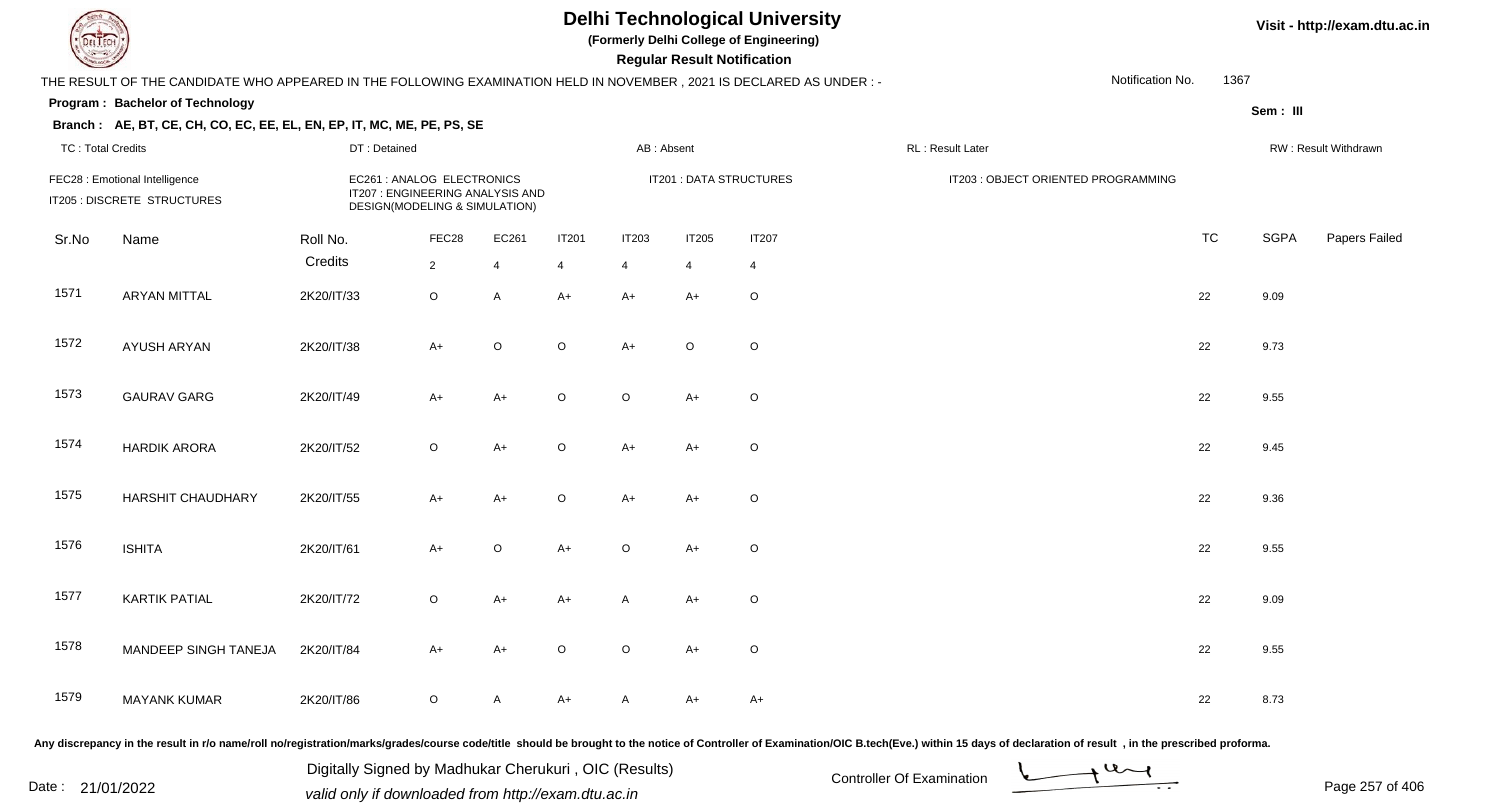**(Formerly Delhi College of Engineering)**

 **Regular Result Notification**

#### **Visit - http://exam.dtu.ac.in**

THE RESULT OF THE CANDIDATE WHO APPEARED IN THE FOLLOWING EXAMINATION HELD IN NOVEMBER , 2021 IS DECLARED AS UNDER : -Notification No.

#### **Program : Bachelor of Technology**

**Branch : AE, BT, CE, CH, CO, EC, EE, EL, EN, EP, IT, MC, ME, PE, PS, SE**

**Sem : III**

1367

| <b>TC: Total Credits</b><br>FEC28 : Emotional Intelligence<br>IT205 : DISCRETE STRUCTURES |                     | DT: Detained                                                                                    |                         |                         |                                | AB: Absent                     |                                |                         | RL: Result Later                    |           | RW: Result Withdrawn |               |  |
|-------------------------------------------------------------------------------------------|---------------------|-------------------------------------------------------------------------------------------------|-------------------------|-------------------------|--------------------------------|--------------------------------|--------------------------------|-------------------------|-------------------------------------|-----------|----------------------|---------------|--|
|                                                                                           |                     | EC261 : ANALOG ELECTRONICS<br>IT207 : ENGINEERING ANALYSIS AND<br>DESIGN(MODELING & SIMULATION) |                         |                         |                                |                                |                                | IT201 : DATA STRUCTURES | IT203 : OBJECT ORIENTED PROGRAMMING |           |                      |               |  |
| Sr.No                                                                                     | Name                | Roll No.<br>Credits                                                                             | FEC28<br>$\overline{2}$ | EC261<br>$\overline{4}$ | <b>IT201</b><br>$\overline{4}$ | <b>IT203</b><br>$\overline{4}$ | <b>IT205</b><br>$\overline{4}$ | IT207<br>$\overline{4}$ |                                     | <b>TC</b> | SGPA                 | Papers Failed |  |
|                                                                                           |                     |                                                                                                 | $\mathsf O$             | A                       | $A+$                           | $\mathsf{A}$                   | $A+$                           | $A+$                    |                                     | 22        | 8.73                 |               |  |
| 1580                                                                                      | PARUL GOEL          | 2K20/IT/97                                                                                      | $A+$                    | $A+$                    | $A+$                           | $\circ$                        | $\circ$                        | $\circ$                 |                                     | 22        | 9.55                 |               |  |
| 1581                                                                                      | PIYUSH KUMAR SHARMA | 2K20/IT/100                                                                                     | $A+$                    | A                       | $A+$                           | $A+$                           | A+                             | $A+$                    |                                     | 22        | 8.82                 |               |  |
| 1582                                                                                      | PRASHANT VASHISHT   | 2K20/IT/104                                                                                     | $A+$                    | $A+$                    | $A+$                           | $B+$                           | $A+$                           | $A+$                    |                                     | 22        | 8.64                 |               |  |
| 1583                                                                                      | <b>RAJAT GARG</b>   | 2K20/IT/114                                                                                     | $\circ$                 | $A+$                    | $A+$                           | $A+$                           | $\mathsf{A}$                   | $\circ$                 |                                     | 22        | 9.09                 |               |  |
| 1584                                                                                      | RICHA MODI          | 2K20/IT/120                                                                                     | $A+$                    | $A+$                    | $\circ$                        | $A+$                           | $\circ$                        | $\mathsf O$             |                                     | 22        | 9.55                 |               |  |
| 1585                                                                                      | SHUBH PRATAP SINGH  | 2K20/IT/137                                                                                     | $\circ$                 | A+                      | $\circ$                        | $A+$                           | A+                             | O                       |                                     | 22        | 9.45                 |               |  |

Any discrepancy in the result in r/o name/roll no/registration/marks/grades/course code/title should be brought to the notice of Controller of Examination/OIC B.tech(Eve.) within 15 days of declaration of result, in the pr

Date : 21/01/2022 Digital Digital of Microsofted Chemical Controller Of Examination Determination Page 258 of 40 Digitally Signed by Madhukar Cherukuri , OIC (Results)

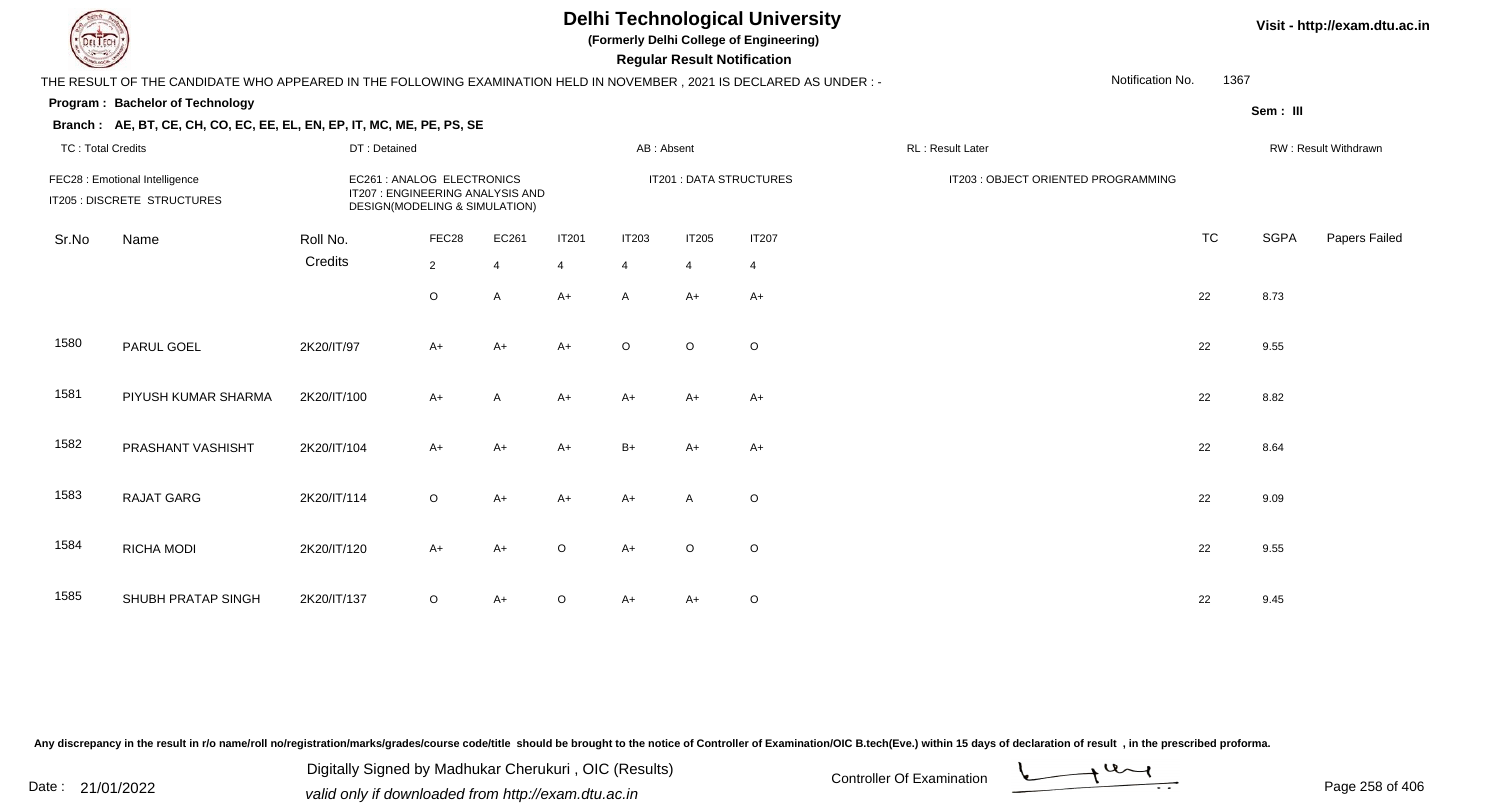TC : Total Credits

### **Delhi Technological University**

**(Formerly Delhi College of Engineering)**

 **Regular Result Notification**

#### **Visit - http://exam.dtu.ac.in**

THE RESULT OF THE CANDIDATE WHO APPEARED IN THE FOLLOWING EXAMINATION HELD IN NOVEMBER , 2021 IS DECLARED AS UNDER : -

#### **Program : Bachelor of Technology**

**Branch : AE, BT, CE, CH, CO, EC, EE, EL, EN, EP, IT, MC, ME, PE, PS, SE**

DT : Detained

**Sem : III**

1367

Notification No.

| TC: Total Credits<br>FEC2 : SPORTS II<br>IT205 : DISCRETE STRUCTURES |                                         | DT: Detained                                                                                    |                                    |            | AB : Absent             |                   |                                | RL : Result Later       |                                     | RW : Result Withdrawn |             |                      |
|----------------------------------------------------------------------|-----------------------------------------|-------------------------------------------------------------------------------------------------|------------------------------------|------------|-------------------------|-------------------|--------------------------------|-------------------------|-------------------------------------|-----------------------|-------------|----------------------|
|                                                                      |                                         | EC261 : ANALOG ELECTRONICS<br>IT207 : ENGINEERING ANALYSIS AND<br>DESIGN(MODELING & SIMULATION) |                                    |            |                         |                   |                                | IT201 : DATA STRUCTURES | IT203 : OBJECT ORIENTED PROGRAMMING |                       |             |                      |
| Sr.No                                                                | Name                                    | Roll No.<br>Credits                                                                             | FEC <sub>2</sub><br>$\overline{2}$ | EC261<br>4 | IT201<br>$\overline{4}$ | <b>IT203</b><br>4 | <b>IT205</b><br>$\overline{4}$ | IT207<br>$\overline{4}$ |                                     | <b>TC</b>             | <b>SGPA</b> | <b>Papers Failed</b> |
| 1586                                                                 | AHMAD AMIN NAZARI                       | 2K20/IT/11                                                                                      | $A+$                               | A          | $A+$                    | $\mathsf{A}$      | $\mathsf{A}$                   | $\circ$                 |                                     | 22                    | 8.64        |                      |
| 1587                                                                 | <b>ANKIT KHATRI</b>                     | 2K20/IT/23                                                                                      | $A+$                               | A          | $\circ$                 | $A+$              | $\circ$                        | $A+$                    |                                     | 22                    | 9.18        |                      |
| 1588                                                                 | MANUEL VALDIR ALVES<br><b>FERNANDES</b> | 2K20/IT/85                                                                                      | $A+$                               | $B+$       | $\mathsf{A}$            | $\mathsf{A}$      | $\mathsf{A}$                   | A                       |                                     | 22                    | 7.91        |                      |
| 1589                                                                 | PAWAN KUMAR MEENA                       | 2K20/IT/98                                                                                      | $A+$                               | B          | $A+$                    | $B+$              | $A+$                           | $\mathsf{A}$            |                                     | 22                    | 7.91        |                      |
| 1590                                                                 | PRIYRAJ SINGH RAGHAV                    | 2K20/IT/110                                                                                     | $\mathsf{A}$                       | A          | $A+$                    | $\mathsf{A}$      | $\mathsf{A}$                   | $A+$                    |                                     | 22                    | 8.36        |                      |
| 1591                                                                 | SIDDHARTH BOSE                          | 2K20/IT/144                                                                                     | A                                  | $B+$       | A                       | $B+$              | $A+$                           | $A+$                    |                                     | 22                    | 8.00        |                      |

Any discrepancy in the result in r/o name/roll no/registration/marks/grades/course code/title should be brought to the notice of Controller of Examination/OIC B.tech(Eve.) within 15 days of declaration of result, in the pr

Date : 21/01/2022 Digital Digital of Microsofted Chemical Controller Of Examination Determination Page 259 of 40 Digitally Signed by Madhukar Cherukuri , OIC (Results)

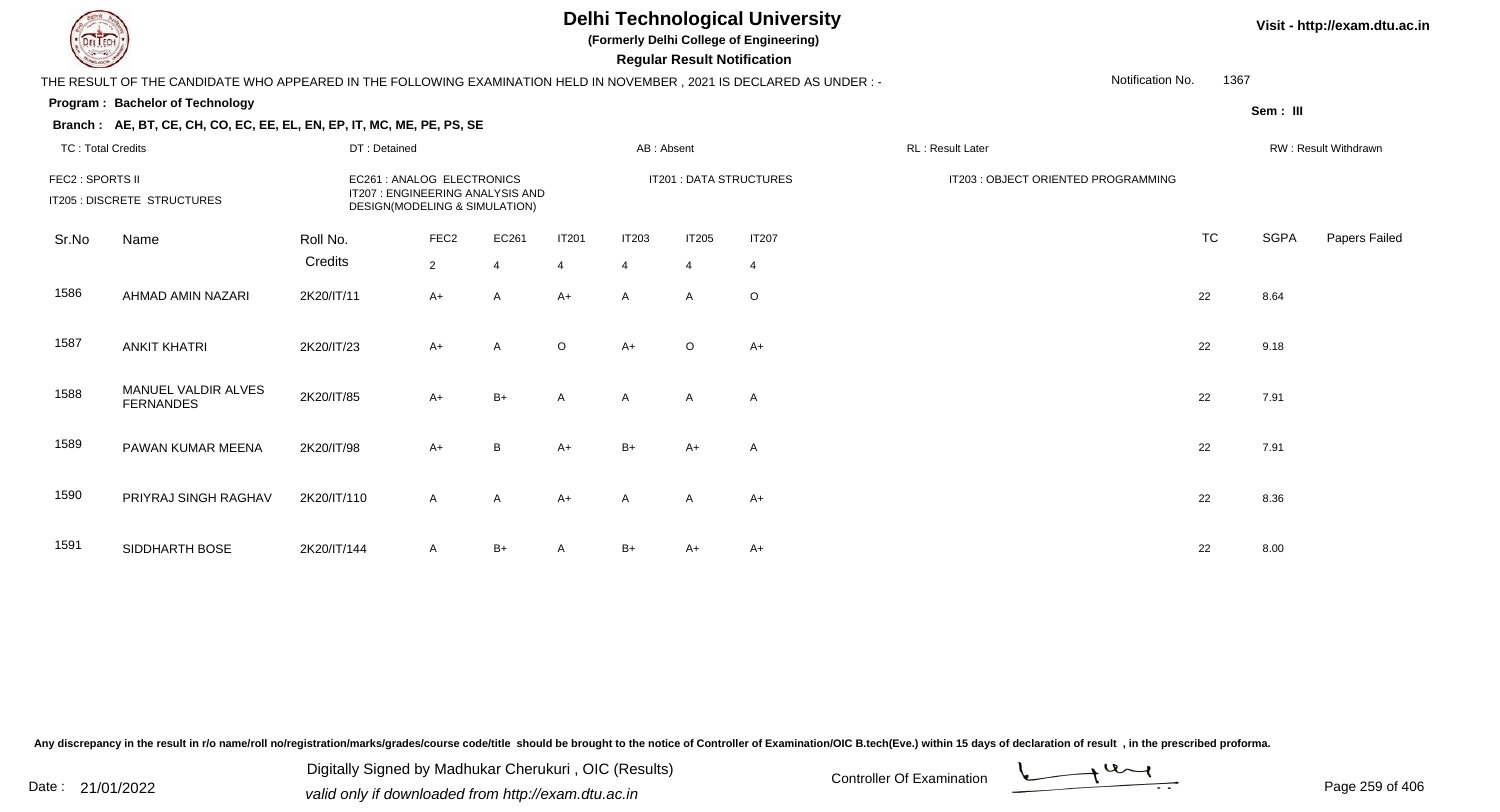**(Formerly Delhi College of Engineering)**

 **Regular Result Notification**

### **Visit - http://exam.dtu.ac.in**

|                          | THE RESULT OF THE CANDIDATE WHO APPEARED IN THE FOLLOWING EXAMINATION HELD IN NOVEMBER, 2021 IS DECLARED AS UNDER :- |                     |                                                                                                 |                     |                           |                        |                        |                         |                                     | Notification No. | 1367 |                      |               |  |
|--------------------------|----------------------------------------------------------------------------------------------------------------------|---------------------|-------------------------------------------------------------------------------------------------|---------------------|---------------------------|------------------------|------------------------|-------------------------|-------------------------------------|------------------|------|----------------------|---------------|--|
|                          | Program: Bachelor of Technology                                                                                      |                     |                                                                                                 |                     |                           |                        |                        |                         |                                     |                  |      | Sem: III             |               |  |
| <b>TC: Total Credits</b> | Branch: AE, BT, CE, CH, CO, EC, EE, EL, EN, EP, IT, MC, ME, PE, PS, SE                                               | DT: Detained        |                                                                                                 |                     |                           |                        | AB: Absent             |                         | RL: Result Later                    |                  |      | RW: Result Withdrawn |               |  |
|                          | FEC32 : LOGICAL REASONING<br>IT205 : DISCRETE STRUCTURES                                                             |                     | EC261 : ANALOG ELECTRONICS<br>IT207 : ENGINEERING ANALYSIS AND<br>DESIGN(MODELING & SIMULATION) |                     |                           |                        |                        | IT201 : DATA STRUCTURES | IT203 : OBJECT ORIENTED PROGRAMMING |                  |      |                      |               |  |
| Sr.No                    | Name                                                                                                                 | Roll No.<br>Credits | FEC32                                                                                           | EC261               | <b>IT201</b>              | <b>IT203</b>           | <b>IT205</b>           | <b>IT207</b>            |                                     |                  | TC   | SGPA                 | Papers Failec |  |
| 1592                     | ADITYA PRAKASH                                                                                                       | 2K20/IT/10          | $\overline{2}$<br>$A+$                                                                          | $\overline{4}$<br>A | $\overline{4}$<br>$\circ$ | $\overline{4}$<br>$A+$ | $\overline{4}$<br>$A+$ | 4<br>$\circ$            |                                     |                  | 22   | 9.18                 |               |  |
| 1593                     | <b>AKSHAT BARWAL</b>                                                                                                 | 2K20/IT/12          | $A+$                                                                                            | A                   | $A+$                      | $A+$                   | A                      | $\mathsf O$             |                                     |                  | 22   | 8.82                 |               |  |
| 1594                     | AKSHAT ROHIL                                                                                                         | 2K20/IT/13          | $\circ$                                                                                         | A                   | $A+$                      | $A+$                   | $A+$                   | $\mathsf O$             |                                     |                  | 22   | 9.09                 |               |  |
| 1595                     | <b>AMAN GOYAL</b>                                                                                                    | 2K20/IT/16          | $A+$                                                                                            | A                   | $A+$                      | A                      | $A+$                   | $\circ$                 |                                     |                  | 22   | 8.82                 |               |  |
| 1596                     | <b>AVIRAL GUPTA</b>                                                                                                  | 2K20/IT/37          | $A+$                                                                                            | A                   | $A+$                      | $A+$                   | $A+$                   | $\mathsf O$             |                                     |                  | 22   | 9.00                 |               |  |
| 1597                     | ISHAANVIR SARAN DAS                                                                                                  | 2K20/IT/59          | $A+$                                                                                            | $B+$                | $\circ$                   | $A+$                   | $A+$                   | $\mathsf O$             |                                     |                  | 22   | 9.00                 |               |  |
| 1598                     | <b>ISHAN AGRAWAL</b>                                                                                                 | 2K20/IT/60          | $\circ$                                                                                         | A                   | $\mathsf O$               | $A+$                   | $A+$                   | $\circ$                 |                                     |                  | 22   | 9.27                 |               |  |
| 1599                     | <b>KANISHK TAYAL</b>                                                                                                 | 2K20/IT/67          | $A+$                                                                                            | A                   | $\circ$                   | $A+$                   | $\mathsf O$            | $\mathsf O$             |                                     |                  | 22   | 9.36                 |               |  |
| 1600                     | <b>KRITTIN NAGAR</b>                                                                                                 | 2K20/IT/76          | $A+$                                                                                            | $A+$                | $\circ$                   | $A+$                   | $A+$                   | $\circ$                 |                                     |                  | 22   | 9.36                 |               |  |

Any discrepancy in the result in r/o name/roll no/registration/marks/grades/course code/title should be brought to the notice of Controller of Examination/OIC B.tech(Eve.) within 15 days of declaration of result, in the pr

Date : 21/01/2022 Digital Digital of Microsofted Chemical Controller Of Examination Determination Page 260 of 40 Digitally Signed by Madhukar Cherukuri , OIC (Results)

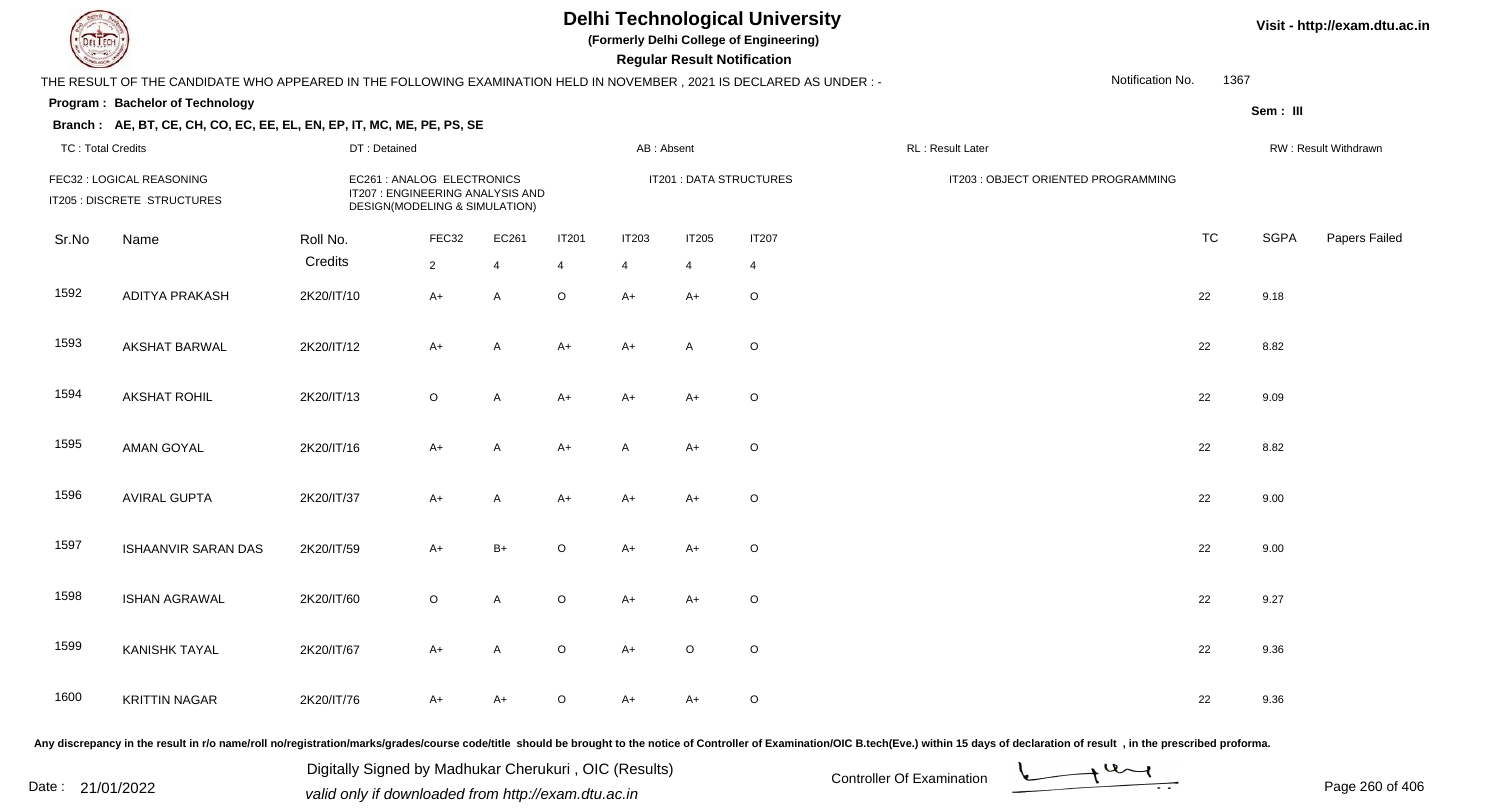**(Formerly Delhi College of Engineering)**

 **Regular Result Notification**

|                          | THE RESULT OF THE CANDIDATE WHO APPEARED IN THE FOLLOWING EXAMINATION HELD IN NOVEMBER, 2021 IS DECLARED AS UNDER :-                                        |              | Notification No.<br>1367 |                        |                               |                         |                                     |                               |                   |  |           |             |                      |
|--------------------------|-------------------------------------------------------------------------------------------------------------------------------------------------------------|--------------|--------------------------|------------------------|-------------------------------|-------------------------|-------------------------------------|-------------------------------|-------------------|--|-----------|-------------|----------------------|
|                          | Program: Bachelor of Technology                                                                                                                             |              |                          |                        |                               |                         |                                     |                               |                   |  |           | Sem: III    |                      |
| <b>TC: Total Credits</b> | Branch: AE, BT, CE, CH, CO, EC, EE, EL, EN, EP, IT, MC, ME, PE, PS, SE                                                                                      | DT: Detained |                          |                        |                               | AB: Absent              |                                     |                               | RL : Result Later |  |           |             | RW: Result Withdrawn |
|                          | EC261 : ANALOG ELECTRONICS<br>FEC32 : LOGICAL REASONING<br>IT207 : ENGINEERING ANALYSIS AND<br>IT205 : DISCRETE STRUCTURES<br>DESIGN(MODELING & SIMULATION) |              |                          |                        |                               | IT201 : DATA STRUCTURES | IT203 : OBJECT ORIENTED PROGRAMMING |                               |                   |  |           |             |                      |
| Sr.No                    | Name                                                                                                                                                        | Roll No.     | FEC32                    | EC261                  | <b>IT201</b>                  | <b>IT203</b>            | <b>IT205</b>                        | <b>IT207</b>                  |                   |  | <b>TC</b> | <b>SGPA</b> | Papers Failed        |
|                          |                                                                                                                                                             | Credits      | $\overline{2}$<br>$A+$   | $\overline{4}$<br>$A+$ | $\overline{4}$<br>$\mathsf O$ | $\overline{4}$<br>$A+$  | $\overline{4}$<br>$A+$              | $\overline{4}$<br>$\mathsf O$ |                   |  | 22        | 9.36        |                      |
| 1601                     | <b>KUNAL DEO</b>                                                                                                                                            | 2K20/IT/78   | A+                       | Α                      | $A+$                          | $\mathsf{A}$            | $\mathsf{A}$                        | $A+$                          |                   |  | 22        | 8.45        |                      |
| 1602                     | <b>LAKSHAY CHANDRA</b>                                                                                                                                      | 2K20/IT/79   | A+                       | A                      | $\mathsf O$                   | $A+$                    | $A+$                                | $\mathsf O$                   |                   |  | 22        | 9.18        |                      |
| 1603                     | PRASHANT TIWARI                                                                                                                                             | 2K20/IT/103  | $\mathsf{A}$             | A                      | $A+$                          | $\mathsf{A}$            | $\mathsf{A}$                        | $A+$                          |                   |  | 22        | 8.36        |                      |
| 1604                     | PRATHAM                                                                                                                                                     | 2K20/IT/105  | A+                       | A                      | $A+$                          | $\mathsf{A}$            | A+                                  | $A+$                          |                   |  | 22        | 8.64        |                      |
| 1605                     | RACHIT GUPTA                                                                                                                                                | 2K20/IT/112  | $A+$                     | B                      | $\mathsf{A}$                  | $\mathsf{A}$            | $A+$                                | $A+$                          |                   |  | 22        | 8.09        |                      |
| 1606                     | <b>SATYAM KUMAR</b>                                                                                                                                         | 2K20/IT/130  | $\circ$                  | $A+$                   | $A+$                          | $A+$                    | $A+$                                | $A+$                          |                   |  | 22        | 9.09        |                      |
| 1607<br>1608             | <b>SRIJAN SAH</b>                                                                                                                                           | 2K20/IT/146  | A+                       | $A+$                   | $A+$                          | A                       | $A+$                                | $A+$                          |                   |  | 22        | 8.82        |                      |
|                          | <b>TUSHAR GIRI</b>                                                                                                                                          | 2K20/IT/153  | A+                       | A+                     | A+                            | $A+$                    | $A+$                                | A+                            |                   |  | 22        | 9.00        |                      |

Any discrepancy in the result in r/o name/roll no/registration/marks/grades/course code/title should be brought to the notice of Controller of Examination/OIC B.tech(Eve.) within 15 days of declaration of result, in the pr

Date : 21/01/2022 Digital Digital of Microsofted Chemical Controller Of Examination Determination Page 261 of 40 Digitally Signed by Madhukar Cherukuri , OIC (Results)

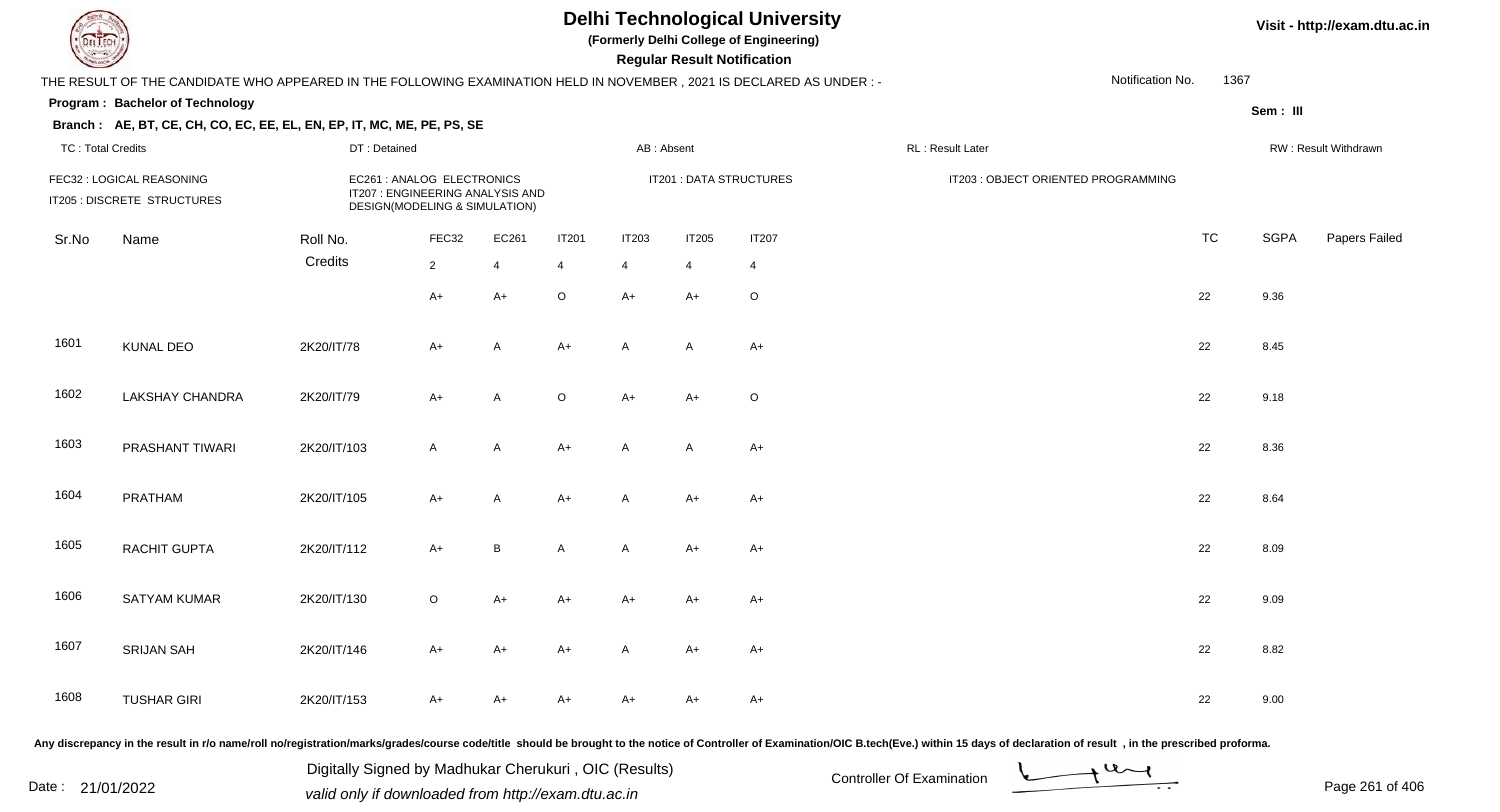**(Formerly Delhi College of Engineering)**

 **Regular Result Notification**

#### **Visit - http://exam.dtu.ac.in**

THE RESULT OF THE CANDIDATE WHO APPEARED IN THE FOLLOWING EXAMINATION HELD IN NOVEMBER , 2021 IS DECLARED AS UNDER : -

#### **Program : Bachelor of Technology**

**Branch : AE, BT, CE, CH, CO, EC, EE, EL, EN, EP, IT, MC, ME, PE, PS, SE**

**Sem : III**

1367

Notification No.

#### TC : Total Credits DT : Detainedd AB : Absent RL : Result Later RW : Result Withdrawn Sr.NoName Roll No. **Credits** FEC32 : LOGICAL REASONING EC261 : ANALOG ELECTRONICS IT201 : DATA STRUCTURES IT203 : OBJECT ORIENTED PROGRAMMING IT205 : DISCRETE STRUCTURESDESIGN(MODELING & SIMULATION) FEC322 EC261 IT201 IT203 IT205 IT207 20 CHA CONTENTING TO TO TC SGPA Papers Failed 22 4 4 4 4 4  $A+$  A+ A+ A+ A+ A+ <sup>22</sup> 9.00 1609 UNMIK GYAWALI 2K20/IT/154 A+ <sup>A</sup> A+ A+ <sup>A</sup> A+ <sup>22</sup> 8.64 1610 VISHAL GOSWAMI 2K20/IT/164 <sup>A</sup> <sup>A</sup> A+ A+ A+ A+ <sup>22</sup> 8.73 1611 YAKSHAT SAROHAA 2K20/IT/168 A+ A A+ A+ A+ A A+ A+ A 22 8.64

Any discrepancy in the result in r/o name/roll no/registration/marks/grades/course code/title should be brought to the notice of Controller of Examination/OIC B.tech(Eve.) within 15 days of declaration of result , in the p

Date : 21/01/2022 Digital Digital of Microsofted Chemical Controller Of Examination Determination Page 262 of 40 Digitally Signed by Madhukar Cherukuri , OIC (Results)

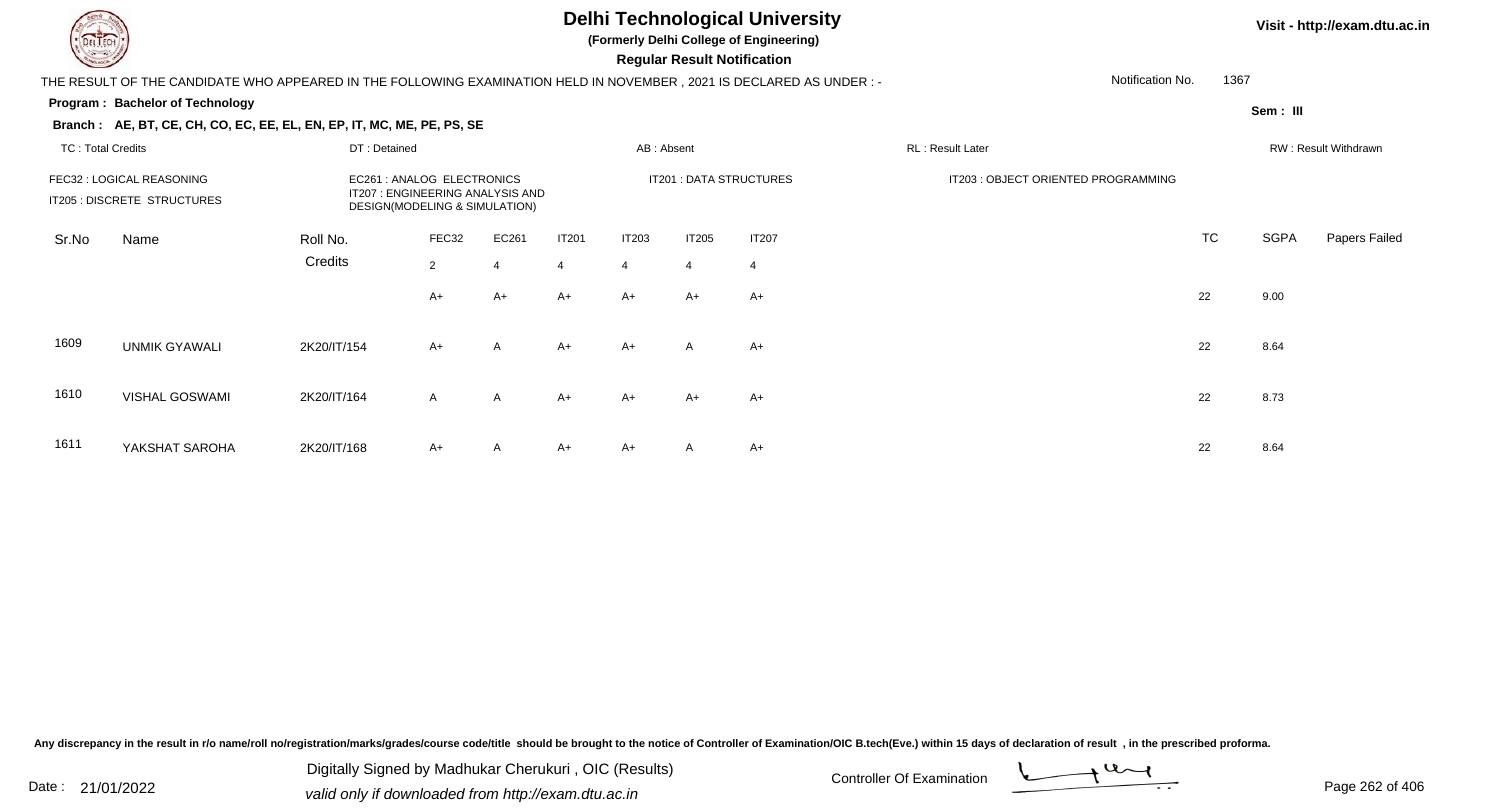**(Formerly Delhi College of Engineering)**

 **Regular Result Notification**

|                          | THE RESULT OF THE CANDIDATE WHO APPEARED IN THE FOLLOWING EXAMINATION HELD IN NOVEMBER, 2021 IS DECLARED AS UNDER:-                               |                                                                                                 |                |                         | Notification No.<br>1367 |                |                                     |                         |                                     |           |                      |               |  |
|--------------------------|---------------------------------------------------------------------------------------------------------------------------------------------------|-------------------------------------------------------------------------------------------------|----------------|-------------------------|--------------------------|----------------|-------------------------------------|-------------------------|-------------------------------------|-----------|----------------------|---------------|--|
|                          | Program: Bachelor of Technology                                                                                                                   |                                                                                                 |                |                         |                          |                |                                     |                         |                                     |           | Sem: III             |               |  |
|                          | Branch: AE, BT, CE, CH, CO, EC, EE, EL, EN, EP, IT, MC, ME, PE, PS, SE                                                                            |                                                                                                 |                |                         |                          |                |                                     |                         |                                     |           |                      |               |  |
| <b>TC: Total Credits</b> |                                                                                                                                                   | DT: Detained                                                                                    |                |                         |                          | AB: Absent     |                                     |                         | RL: Result Later                    |           | RW: Result Withdrawn |               |  |
| FEC37: FRENCH            | IT205 : DISCRETE STRUCTURES                                                                                                                       | EC261 : ANALOG ELECTRONICS<br>IT207 : ENGINEERING ANALYSIS AND<br>DESIGN(MODELING & SIMULATION) |                |                         |                          |                |                                     | IT201 : DATA STRUCTURES | IT203 : OBJECT ORIENTED PROGRAMMING |           |                      |               |  |
| Sr.No                    | Name                                                                                                                                              | Roll No.                                                                                        | FEC37          | EC261                   | <b>IT201</b>             | <b>IT203</b>   | <b>IT205</b>                        | <b>IT207</b>            |                                     | <b>TC</b> | <b>SGPA</b>          | Papers Failed |  |
|                          |                                                                                                                                                   | Credits                                                                                         | $\overline{2}$ | $\overline{4}$          | $\overline{4}$           | $\overline{4}$ | $\overline{4}$                      | 4                       |                                     |           |                      |               |  |
| 1612                     | <b>AARYAN RAWAT</b>                                                                                                                               | 2K20/IT/02                                                                                      | $\circ$        | $\mathsf{A}$            | $A+$                     | $A+$           | $A+$                                | $\circ$                 |                                     | 22        | 9.09                 |               |  |
| 1613                     | ARYAN KARKRA                                                                                                                                      | 2K20/IT/31                                                                                      | $A+$           | $A+$                    | $\circ$                  | $\circ$        | $\circ$                             | $\circ$                 |                                     | 22        | 9.73                 |               |  |
| 1614                     | <b>DIVYANSHU THAKUR</b>                                                                                                                           | 2K20/IT/47                                                                                      | $\circ$        | A                       | $\circ$                  | $A+$           | $A+$                                | $\circ$                 |                                     | 22        | 9.27                 |               |  |
| 1615                     | <b>MEHAK GARG</b>                                                                                                                                 | 2K20/IT/87                                                                                      | $\circ$        | A+                      | $A+$                     | $\circ$        | $A+$                                | $A+$                    |                                     | 22        | 9.27                 |               |  |
|                          | EC261 : ANALOG ELECTRONICS<br>FEC39: JAPANESE<br>IT207 : ENGINEERING ANALYSIS AND<br>IT205 : DISCRETE STRUCTURES<br>DESIGN(MODELING & SIMULATION) |                                                                                                 |                | IT201 : DATA STRUCTURES |                          |                | IT203 : OBJECT ORIENTED PROGRAMMING |                         |                                     |           |                      |               |  |
| Sr.No                    | Name                                                                                                                                              | Roll No.                                                                                        | FEC39          | EC261                   | <b>IT201</b>             | <b>IT203</b>   | <b>IT205</b>                        | <b>IT207</b>            |                                     | <b>TC</b> | <b>SGPA</b>          | Papers Failed |  |
|                          |                                                                                                                                                   | Credits                                                                                         | $\overline{2}$ | $\overline{4}$          | $\overline{4}$           | $\overline{4}$ | $\overline{4}$                      | $\overline{4}$          |                                     |           |                      |               |  |
| 1616                     | HASSAN OMAR ALI                                                                                                                                   | 2K20/IT/56                                                                                      | $\mathsf C$    | P                       | $\mathsf B$              | $B+$           | $\overline{A}$                      | $B+$                    |                                     | 22        | 6.27                 |               |  |
| 1617                     | <b>NISHANT KUMAR</b>                                                                                                                              | 2K20/IT/92                                                                                      | A              | A                       | A+                       | $\mathsf{A}$   | $\circ$                             | $A+$                    |                                     | 22        | 8.73                 |               |  |

Any discrepancy in the result in r/o name/roll no/registration/marks/grades/course code/title should be brought to the notice of Controller of Examination/OIC B.tech(Eve.) within 15 days of declaration of result, in the pr

Date : 21/01/2022 Digital Digital of Microsofted Chemical Controller Of Examination Determination Page 263 of 40 Digitally Signed by Madhukar Cherukuri , OIC (Results)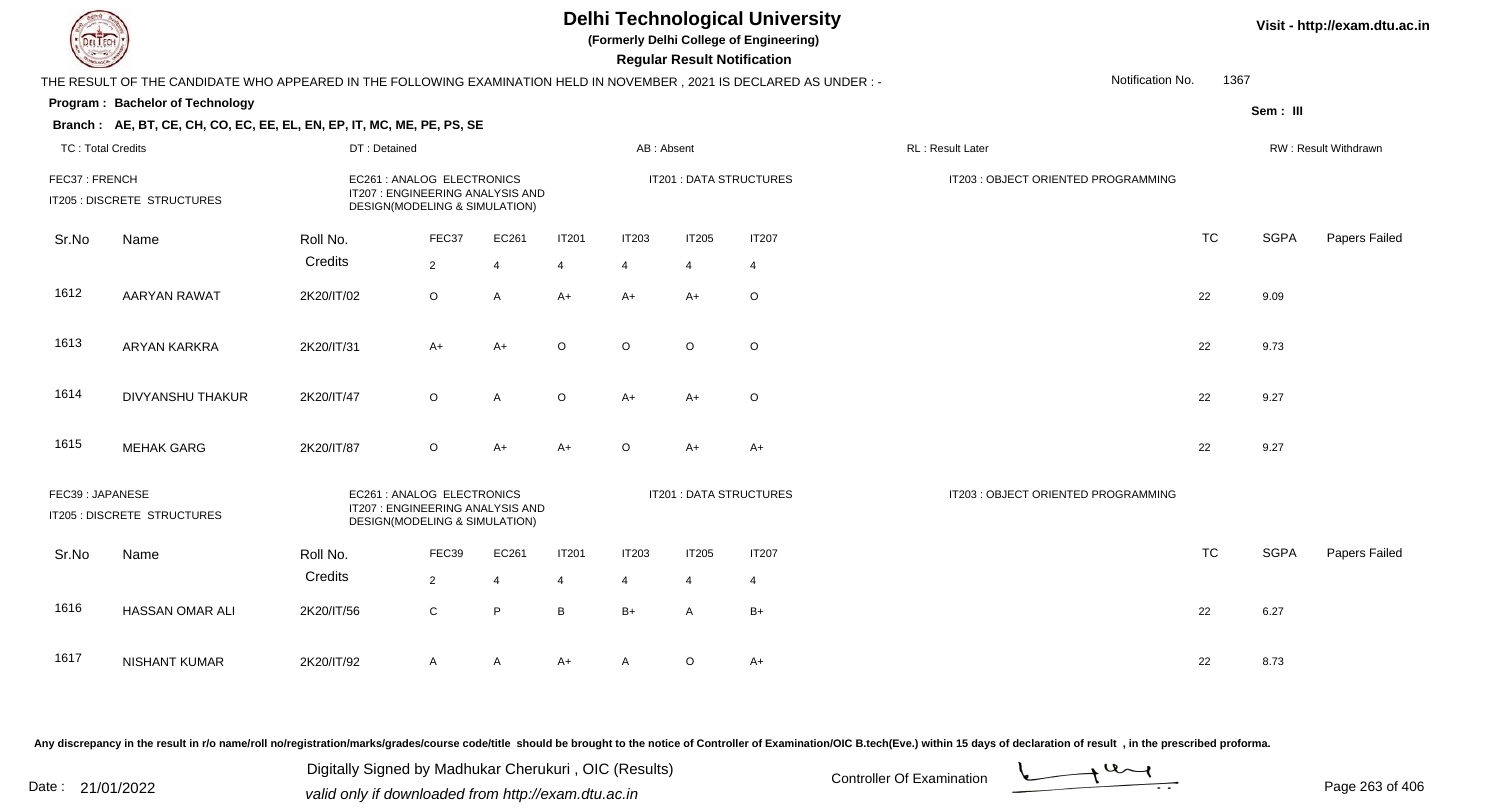**(Formerly Delhi College of Engineering)**

 **Regular Result Notification**

|       | THE RESULT OF THE CANDIDATE WHO APPEARED IN THE FOLLOWING EXAMINATION HELD IN NOVEMBER, 2021 IS DECLARED AS UNDER :-                           |                                                             |                       |                                 | Notification No.<br>1367       |                                |                                     |                                |                                     |           |             |               |
|-------|------------------------------------------------------------------------------------------------------------------------------------------------|-------------------------------------------------------------|-----------------------|---------------------------------|--------------------------------|--------------------------------|-------------------------------------|--------------------------------|-------------------------------------|-----------|-------------|---------------|
|       | Program: Bachelor of Technology                                                                                                                |                                                             |                       |                                 |                                |                                |                                     |                                |                                     |           | Sem: III    |               |
|       | Branch: AE, BT, CE, CH, CO, EC, EE, EL, EN, EP, IT, MC, ME, PE, PS, SE                                                                         |                                                             |                       |                                 |                                |                                |                                     |                                |                                     |           |             |               |
|       | <b>TC: Total Credits</b><br>DT: Detained                                                                                                       |                                                             |                       | AB: Absent                      |                                |                                | <b>RL: Result Later</b>             |                                | RW: Result Withdrawn                |           |             |               |
|       | FEC3: PHYSICAL EDU SPORTS<br>IT205 : DISCRETE STRUCTURES                                                                                       | EC261 : ANALOG ELECTRONICS<br>DESIGN(MODELING & SIMULATION) |                       | IT207: ENGINEERING ANALYSIS AND |                                |                                |                                     | IT201 : DATA STRUCTURES        | IT203 : OBJECT ORIENTED PROGRAMMING |           |             |               |
| Sr.No | Name                                                                                                                                           | Roll No.<br>Credits                                         | FEC <sub>3</sub><br>2 | EC261<br>$\overline{4}$         | <b>IT201</b><br>$\overline{4}$ | <b>IT203</b><br>$\overline{4}$ | <b>IT205</b><br>$\overline{4}$      | <b>IT207</b><br>$\overline{4}$ |                                     | <b>TC</b> | <b>SGPA</b> | Papers Failed |
| 1618  | RAHUL VERMA                                                                                                                                    | 2K20/IT/113                                                 | $\overline{A}$        | $\mathsf{A}$                    | $A+$                           | $A+$                           | A+                                  | $A+$                           |                                     | 22        | 8.73        |               |
| 1619  | <b>ROHAN</b>                                                                                                                                   | 2K20/IT/121                                                 | $A+$                  | $A+$                            | $\circ$                        | A+                             | $A+$                                | $\circ$                        |                                     | 22        | 9.36        |               |
|       | FEC40: GERMAN<br>EC261 : ANALOG ELECTRONICS<br>IT207: ENGINEERING ANALYSIS AND<br>IT205 : DISCRETE STRUCTURES<br>DESIGN(MODELING & SIMULATION) |                                                             |                       | IT201 : DATA STRUCTURES         |                                |                                | IT203 : OBJECT ORIENTED PROGRAMMING |                                |                                     |           |             |               |
| Sr.No | Name                                                                                                                                           | Roll No.                                                    | FEC40                 | EC261                           | <b>IT201</b>                   | <b>IT203</b>                   | IT205                               | <b>IT207</b>                   |                                     | <b>TC</b> | <b>SGPA</b> | Papers Failed |
|       |                                                                                                                                                | Credits                                                     | 2                     | $\Delta$                        | $\overline{4}$                 | $\overline{4}$                 | $\overline{4}$                      | 4                              |                                     |           |             |               |
| 1620  | AVDHESH KUMAR SINGH                                                                                                                            | 2K20/IT/36                                                  | $A+$                  | $A+$                            | $\circ$                        | $A+$                           | A+                                  | O                              |                                     | 22        | 9.36        |               |
| 1621  | ROHAN GOSWAMI                                                                                                                                  | 2K20/IT/122                                                 | $A+$                  | $\overline{A}$                  | $A+$                           | $A+$                           | $A+$                                | $A+$                           |                                     | 22        | 8.82        |               |
| 1622  | SHUBHAM AGGARWAL                                                                                                                               | 2K20/IT/138                                                 | $A+$                  | A                               | A+                             | A+                             | A+                                  | A+                             |                                     | 22        | 8.82        |               |

Any discrepancy in the result in r/o name/roll no/registration/marks/grades/course code/title should be brought to the notice of Controller of Examination/OIC B.tech(Eve.) within 15 days of declaration of result, in the pr

Date : 21/01/2022 Digital Digital of Microsofted Chemical Controller Of Examination Determination Page 264 of 40 Digitally Signed by Madhukar Cherukuri , OIC (Results)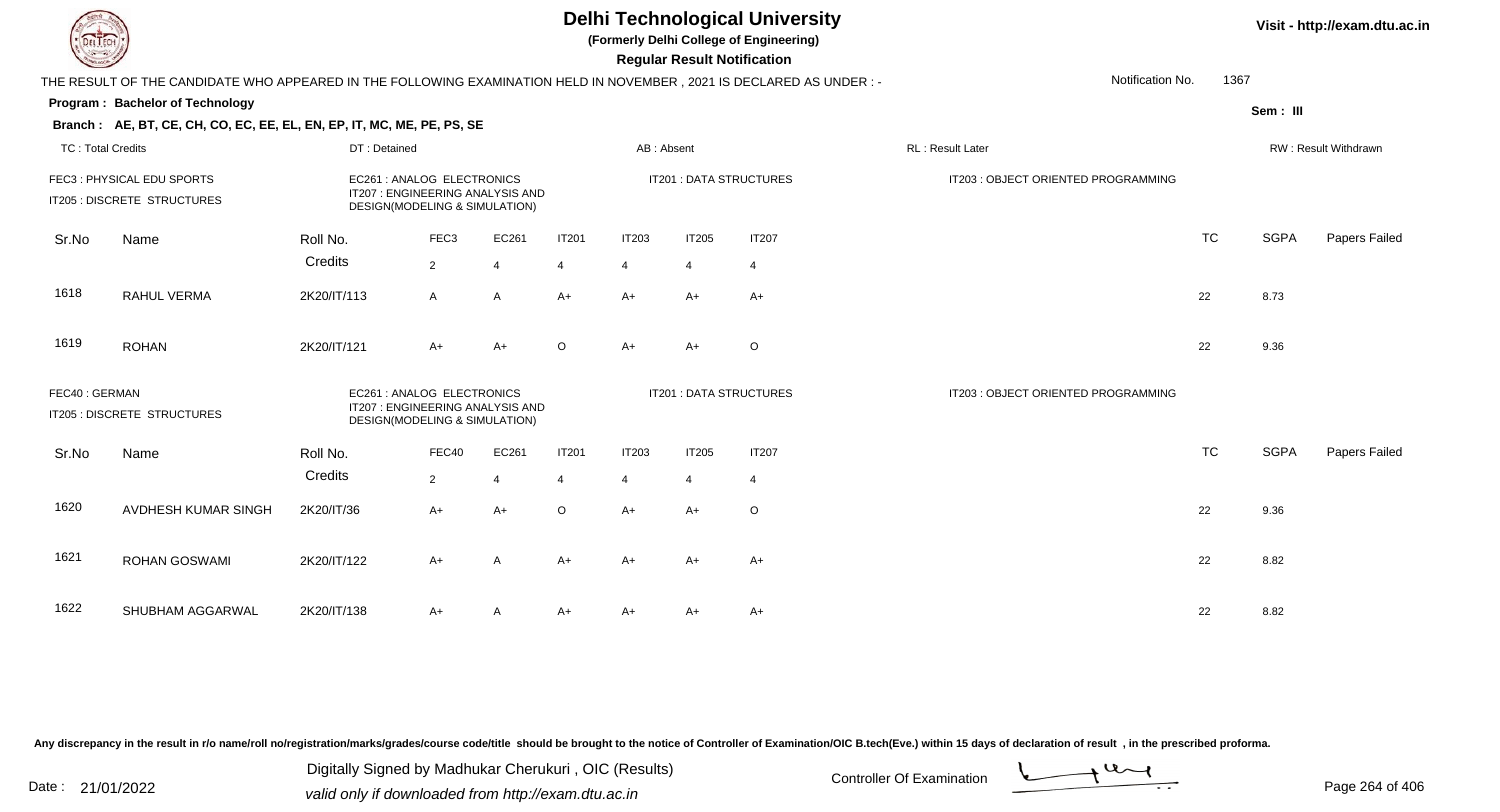1624

1625

PRIYANSH SAINI 2K20/IT/109

SANYAM MAHESHWARI 2K20/IT/129

### **Delhi Technological University**

**(Formerly Delhi College of Engineering)**

 **Regular Result Notification**

#### **Program : Bachelor of TechnologySem : III Branch : AE, BT, CE, CH, CO, EC, EE, EL, EN, EP, IT, MC, ME, PE, PS, SE**THE RESULT OF THE CANDIDATE WHO APPEARED IN THE FOLLOWING EXAMINATION HELD IN NOVEMBER , 2021 IS DECLARED AS UNDER : -TC : Total Credits DT : Detainedd AB : Absent RL : Result Later RW : Result Withdrawn Notification No. 1367Sr.NoName Roll No. **Credits** FEC45 : ENGINEERING EXPLORATION EC261 : ANALOG ELECTRONICS IT201 : DATA STRUCTURES IT203 : OBJECT ORIENTED PROGRAMMINGIT205 : DISCRETE STRUCTURESDESIGN(MODELING & SIMULATION) FEC455 EC261 IT201 IT203 IT205 IT207 1T207 1T207 1T207 1TC TC SGPA Papers Failed 22 4 4 4 4 4 1623 AMAN BANSAL 2K20/IT/15 <sup>O</sup>O A A+ A A+ O

1626SHUBHAM GULATI 2K20/IT/141 1 O A+ A+ A+ A+ <sup>O</sup> <sup>22</sup> 9.27 1627 VIKRANT KUMARR 2K20/IT/162 O A A+ A+ A+ A+ A+ C C C C 22 8.91

Any discrepancy in the result in r/o name/roll no/registration/marks/grades/course code/title should be brought to the notice of Controller of Examination/OIC B.tech(Eve.) within 15 days of declaration of result , in the p

Date : 21/01/2022 Digital Digital of Microsofted Chemical Controller Of Examination Determination Page 265 of 40 Digitally Signed by Madhukar Cherukuri , OIC (Results)

9 O

9 O

O A A+ A A A+  $A$  A+  $A$  a  $A$  a  $A$  a  $A$  a  $A$  a  $A$  a  $A$  a  $A$  a  $A$  a  $A$  a  $A$  a  $A$  a  $A$  a  $A$  a  $A$  a  $A$  a  $A$  a  $A$  a  $A$  a  $A$  a  $A$  a  $A$  a  $A$  a  $A$  a  $A$  a  $A$  a  $A$  a  $A$  a  $A$  a  $A$  a  $A$  a  $A$  a  $A$  a  $A$ 

O O A+ A A O 22 9.09

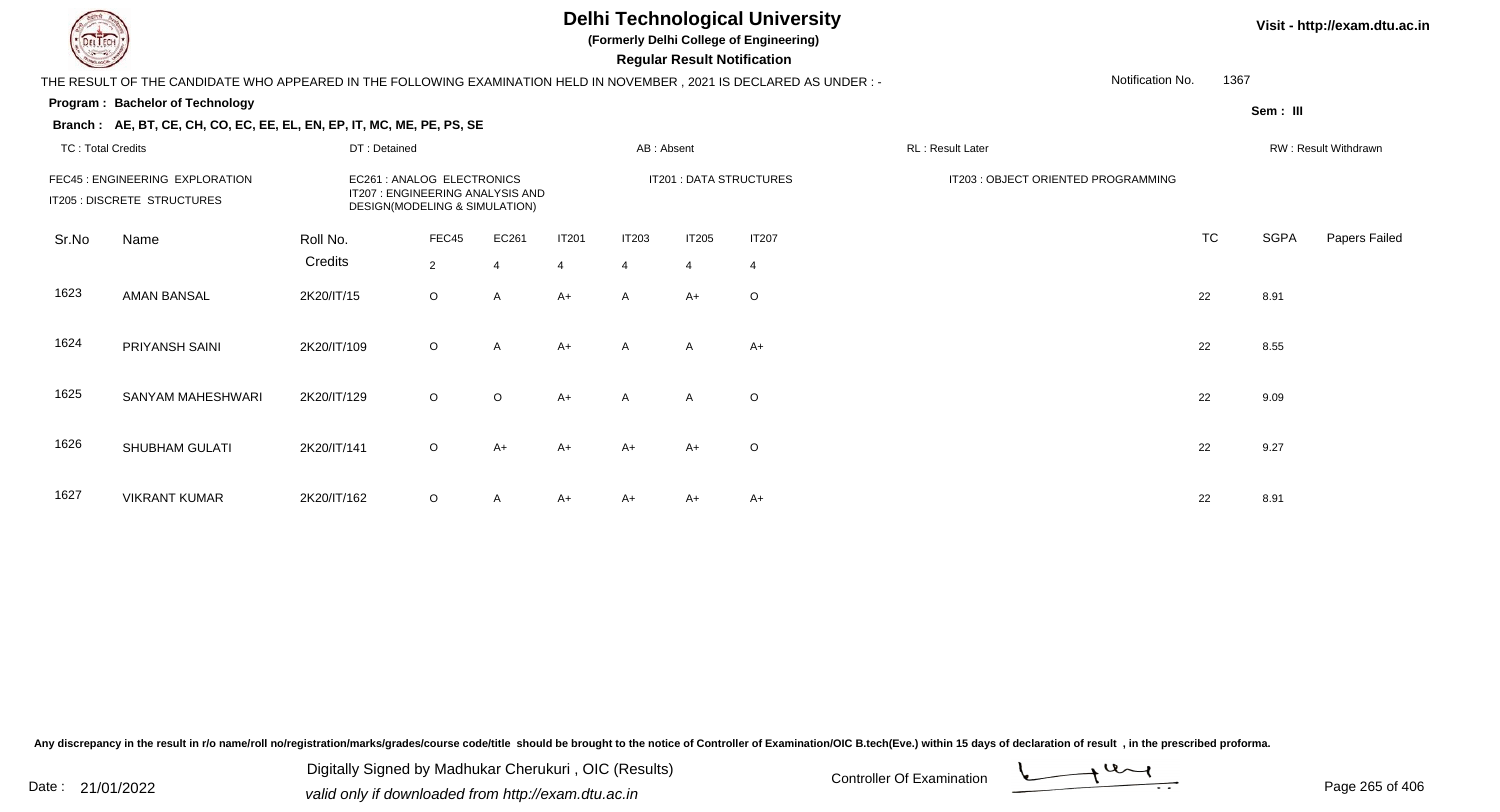**(Formerly Delhi College of Engineering)**

 **Regular Result Notification**

### **Visit - http://exam.dtu.ac.in**

|       | THE RESULT OF THE CANDIDATE WHO APPEARED IN THE FOLLOWING EXAMINATION HELD IN NOVEMBER, 2021 IS DECLARED AS UNDER:- |             |                                                                                                 |                |                |                |                |                         |                                     | Notification No.     | 1367        |               |
|-------|---------------------------------------------------------------------------------------------------------------------|-------------|-------------------------------------------------------------------------------------------------|----------------|----------------|----------------|----------------|-------------------------|-------------------------------------|----------------------|-------------|---------------|
|       | Program: Bachelor of Technology                                                                                     |             |                                                                                                 |                |                |                |                |                         |                                     |                      | Sem: III    |               |
|       | Branch: AE, BT, CE, CH, CO, EC, EE, EL, EN, EP, IT, MC, ME, PE, PS, SE                                              |             |                                                                                                 |                |                |                |                |                         |                                     |                      |             |               |
|       | <b>TC: Total Credits</b><br>DT: Detained                                                                            |             |                                                                                                 |                |                | AB: Absent     |                | RL: Result Later        |                                     | RW: Result Withdrawn |             |               |
|       | FEC46 : TECHNICAL COMMUNICATION<br>IT205 : DISCRETE STRUCTURES                                                      |             | EC261 : ANALOG ELECTRONICS<br>IT207 : ENGINEERING ANALYSIS AND<br>DESIGN(MODELING & SIMULATION) |                |                |                |                | IT201 : DATA STRUCTURES | IT203 : OBJECT ORIENTED PROGRAMMING |                      |             |               |
| Sr.No | Name                                                                                                                | Roll No.    | FEC46                                                                                           | EC261          | <b>IT201</b>   | <b>IT203</b>   | <b>IT205</b>   | <b>IT207</b>            |                                     | <b>TC</b>            | <b>SGPA</b> | Papers Failed |
|       |                                                                                                                     | Credits     | $\overline{2}$                                                                                  | $\overline{4}$ | $\overline{4}$ | $\overline{4}$ | $\overline{4}$ | $\overline{4}$          |                                     |                      |             |               |
| 1628  | <b>ARUL PANDITA</b>                                                                                                 | 2K20/IT/28  | $A+$                                                                                            | A              | $A+$           | $A+$           | $\mathsf{A}$   | $\circ$                 |                                     | 22                   | 8.82        |               |
| 1629  | <b>ARYAN MEHTA</b>                                                                                                  | 2K20/IT/32  | $\circ$                                                                                         | $\mathsf{A}$   | $\circ$        | $A+$           | $A+$           | $\circ$                 |                                     | 22                   | 9.27        |               |
| 1630  | <b>FAHAD NAZMI</b>                                                                                                  | 2K20/IT/48  | $A+$                                                                                            | $A+$           | $\circ$        | $\circ$        | $\circ$        | $\circ$                 |                                     | 22                   | 9.73        |               |
| 1631  | JASKARAN KAMBOJ                                                                                                     | 2K20/IT/65  | $\mathsf{A}$                                                                                    | $\mathsf{A}$   | $A+$           | $\mathsf O$    | $A+$           | $\circ$                 |                                     | 22                   | 9.09        |               |
| 1632  | KAPIL DEV                                                                                                           | 2K20/IT/69  | $A+$                                                                                            | $B+$           | $A+$           | $A+$           | $A+$           | $\circ$                 |                                     | 22                   | 8.82        |               |
| 1633  | <b>KARTIK ANAND</b>                                                                                                 | 2K20/IT/71  | $A+$                                                                                            | $A+$           | $A+$           | $\mathsf{A}$   | $A+$           | $\circ$                 |                                     | 22                   | 9.00        |               |
| 1634  | <b>NALIN DEWAN</b>                                                                                                  | 2K20/IT/88  | $A+$                                                                                            | $A+$           | $\circ$        | $A+$           | $\circ$        | $\circ$                 |                                     | 22                   | 9.55        |               |
| 1635  | PARTH GUPTA                                                                                                         | 2K20/IT/96  | $\circ$                                                                                         | $\circ$        | $\circ$        | $\mathsf O$    | $\circ$        | $\mathsf O$             |                                     | 22                   | 10.00       |               |
| 1636  | PRAVEEN KUMAR                                                                                                       | 2K20/IT/106 | A+                                                                                              | A              | A+             | $\mathsf{A}$   | $A+$           | $A+$                    |                                     | 22                   | 8.64        |               |

Any discrepancy in the result in r/o name/roll no/registration/marks/grades/course code/title should be brought to the notice of Controller of Examination/OIC B.tech(Eve.) within 15 days of declaration of result, in the pr

Date : 21/01/2022 Digital Digital of Microsofted Chemical Controller Of Examination Determination Page 266 of 40 Digitally Signed by Madhukar Cherukuri , OIC (Results)

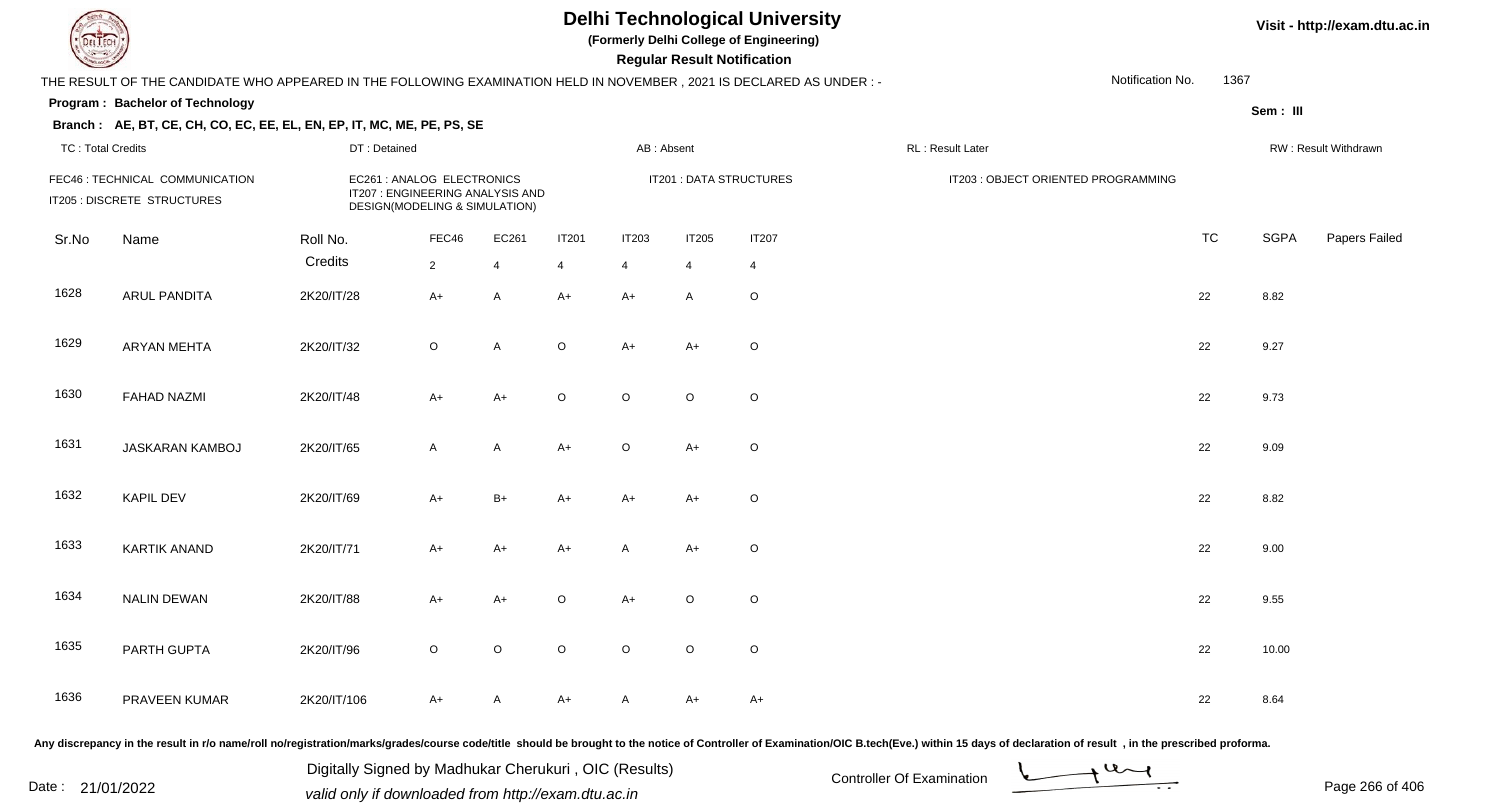| <b>Delhi Technological University</b><br>Visit - http://exam.dtu.a<br>(Formerly Delhi College of Engineering)<br>EL ECH<br><b>Regular Result Notification</b> |                                                                                                                        |              |                                                                                                 |       |                |                |                |                         |                                     |           |             |                      |
|---------------------------------------------------------------------------------------------------------------------------------------------------------------|------------------------------------------------------------------------------------------------------------------------|--------------|-------------------------------------------------------------------------------------------------|-------|----------------|----------------|----------------|-------------------------|-------------------------------------|-----------|-------------|----------------------|
|                                                                                                                                                               | THE RESULT OF THE CANDIDATE WHO APPEARED IN THE FOLLOWING EXAMINATION HELD IN NOVEMBER , 2021 IS DECLARED AS UNDER : - |              |                                                                                                 |       |                |                |                |                         | Notification No.                    | 1367      |             |                      |
|                                                                                                                                                               | Program: Bachelor of Technology                                                                                        |              |                                                                                                 |       |                |                |                |                         |                                     |           | Sem: III    |                      |
|                                                                                                                                                               | Branch: AE, BT, CE, CH, CO, EC, EE, EL, EN, EP, IT, MC, ME, PE, PS, SE                                                 |              |                                                                                                 |       |                |                |                |                         |                                     |           |             |                      |
| <b>TC: Total Credits</b>                                                                                                                                      |                                                                                                                        | DT: Detained |                                                                                                 |       |                |                | AB: Absent     |                         | RL: Result Later                    |           |             | RW: Result Withdrawn |
|                                                                                                                                                               | FEC46 : TECHNICAL COMMUNICATION<br>IT205 : DISCRETE STRUCTURES                                                         |              | EC261 : ANALOG ELECTRONICS<br>IT207 : ENGINEERING ANALYSIS AND<br>DESIGN(MODELING & SIMULATION) |       |                |                |                | IT201 : DATA STRUCTURES | IT203 : OBJECT ORIENTED PROGRAMMING |           |             |                      |
| Sr.No                                                                                                                                                         | Name                                                                                                                   | Roll No.     | FEC46                                                                                           | EC261 | <b>IT201</b>   | <b>IT203</b>   | <b>IT205</b>   | <b>IT207</b>            |                                     | <b>TC</b> | <b>SGPA</b> | Papers Failed        |
|                                                                                                                                                               |                                                                                                                        | Credits      | $\overline{2}$                                                                                  |       | 4              | 4              | 4              | 4                       |                                     |           |             |                      |
|                                                                                                                                                               |                                                                                                                        |              | $A+$                                                                                            | A     | $A+$           | $\mathsf{A}$   | $A+$           | $A+$                    |                                     | 22        | 8.64        |                      |
| 1637                                                                                                                                                          | SHIVAM VERMA                                                                                                           | 2K20/IT/133  | $A+$                                                                                            | A     | $A+$           | $\mathsf{A}$   | $A+$           | $A+$                    |                                     | 22        | 8.64        |                      |
| 1638                                                                                                                                                          | VAIBHAV                                                                                                                | 2K20/IT/158  | $\circ$                                                                                         | A     | $\circ$        | $A+$           | A+             | A+                      |                                     | 22        | 9.09        |                      |
|                                                                                                                                                               | FEC47: VALUE DRIVEN LEADERSHIP<br>IT205 : DISCRETE STRUCTURES                                                          |              | EC261 : ANALOG ELECTRONICS<br>IT207: ENGINEERING ANALYSIS AND<br>DESIGN(MODELING & SIMULATION)  |       |                |                |                | IT201 : DATA STRUCTURES | IT203 : OBJECT ORIENTED PROGRAMMING |           |             |                      |
| Sr.No                                                                                                                                                         | Name                                                                                                                   | Roll No.     | FEC47                                                                                           | EC261 | IT201          | <b>IT203</b>   | <b>IT205</b>   | <b>IT207</b>            |                                     | <b>TC</b> | <b>SGPA</b> | Papers Failed        |
|                                                                                                                                                               |                                                                                                                        | Credits      | $\overline{2}$                                                                                  |       | $\overline{4}$ | $\overline{4}$ | $\overline{4}$ | 4                       |                                     |           |             |                      |
| 1639                                                                                                                                                          | PRANJAL SINGLA                                                                                                         | 2K20/IT/102  | $\circ$                                                                                         | $B+$  | $A+$           | $\circ$        | O              | A+                      |                                     | 22        | 9.09        |                      |

Digitally Signed by Madhukar Cherukuri, OIC (Results)<br>Date : 21/01/2022 valid only if downloaded from http://oxam.dtu.ac.in Digitally Signed by Madhukar Cherukuri , OIC (Results)valid only if downloaded from http://exam.dtu.ac.in



**Visit - http://exam.dtu.ac.in**

一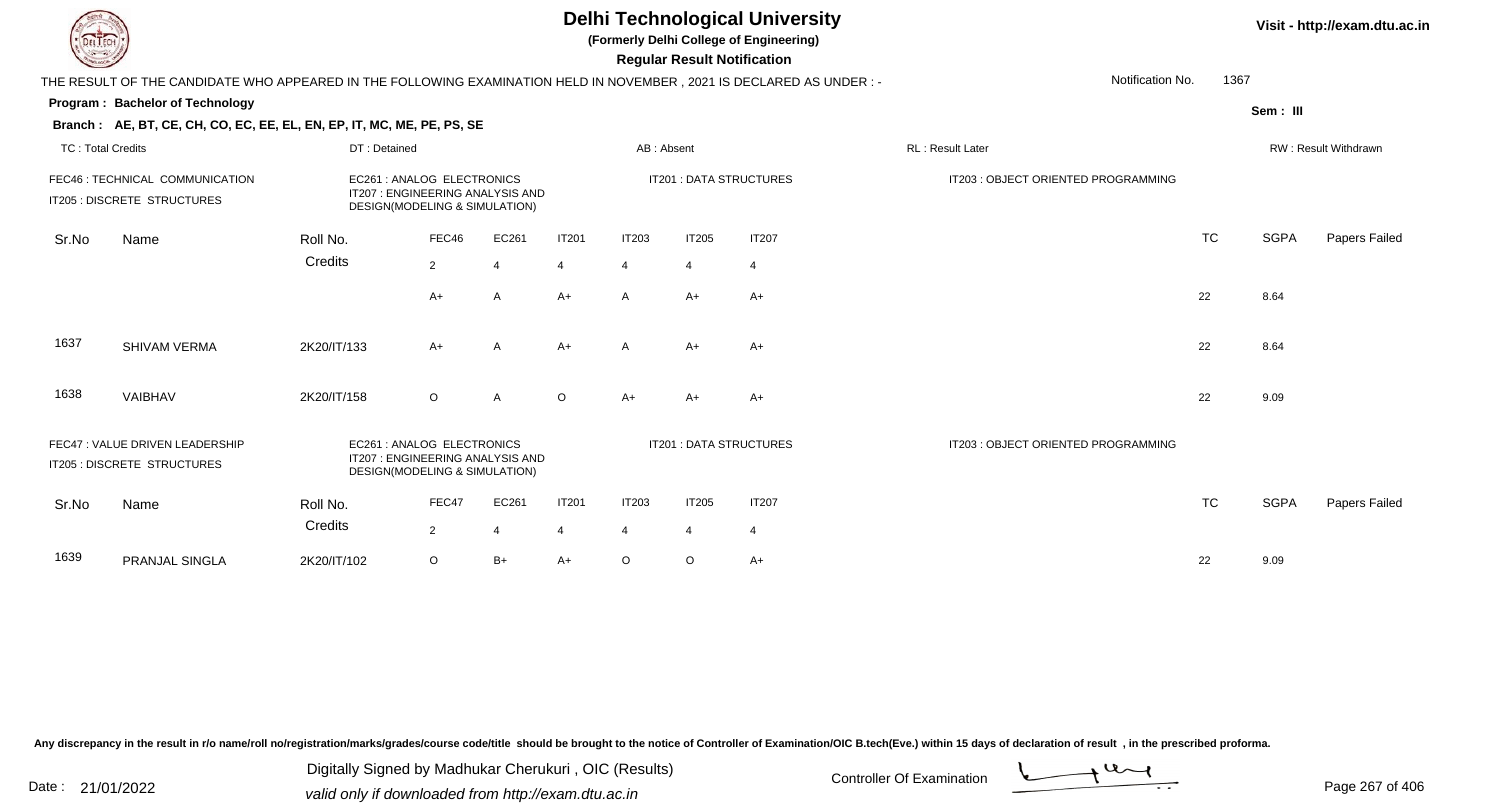**(Formerly Delhi College of Engineering)**

 **Regular Result Notification**

|                          | THE RESULT OF THE CANDIDATE WHO APPEARED IN THE FOLLOWING EXAMINATION HELD IN NOVEMBER, 2021 IS DECLARED AS UNDER: - | Notification No. | 1367                                                                                           |       |                |              |                |                                |                                    |           |             |                      |
|--------------------------|----------------------------------------------------------------------------------------------------------------------|------------------|------------------------------------------------------------------------------------------------|-------|----------------|--------------|----------------|--------------------------------|------------------------------------|-----------|-------------|----------------------|
|                          | <b>Program: Bachelor of Technology</b>                                                                               |                  |                                                                                                |       |                |              |                |                                |                                    |           | Sem: III    |                      |
|                          | Branch: AE, BT, CE, CH, CO, EC, EE, EL, EN, EP, IT, MC, ME, PE, PS, SE                                               |                  |                                                                                                |       |                |              |                |                                |                                    |           |             |                      |
| <b>TC: Total Credits</b> |                                                                                                                      | DT: Detained     |                                                                                                |       |                | AB: Absent   |                |                                | RL: Result Later                   |           |             | RW: Result Withdrawn |
|                          | FEC48 : INTRODUCTION TO BIOLOGICAL SCIENCE<br>IT205 : DISCRETE STRUCTURES                                            |                  | EC261: ANALOG ELECTRONICS<br>IT207 : ENGINEERING ANALYSIS AND<br>DESIGN(MODELING & SIMULATION) |       |                |              |                | <b>IT201: DATA STRUCTURES</b>  | IT203: OBJECT ORIENTED PROGRAMMING |           |             |                      |
| Sr.No                    | Name                                                                                                                 | Roll No.         | FEC48                                                                                          | EC261 | <b>IT201</b>   | <b>IT203</b> | <b>IT205</b>   | <b>IT207</b>                   |                                    | <b>TC</b> | <b>SGPA</b> | <b>Papers Failed</b> |
|                          |                                                                                                                      | Credits          | $\overline{2}$                                                                                 | 4     | $\overline{4}$ | 4            | $\overline{4}$ | $\overline{4}$                 |                                    |           |             |                      |
| 1640                     | <b>ABHAY BANYAL</b>                                                                                                  | 2K20/IT/04       | $\circ$                                                                                        | A     | $A+$           | $A+$         | $\mathsf{A}$   | $\circ$                        |                                    | 22        | 8.91        |                      |
| 1641                     | <b>SAKSHAM SHARMA</b>                                                                                                | 2K20/IT/126      | $A+$                                                                                           | B     | A              | $B+$         | $\mathsf{A}$   | $A+$                           |                                    | 22        | 7.73        |                      |
|                          | FEC53 : Communicative Hindi<br>IT205 : DISCRETE STRUCTURES                                                           |                  | EC261: ANALOG ELECTRONICS<br>IT207 : ENGINEERING ANALYSIS AND<br>DESIGN(MODELING & SIMULATION) |       |                |              |                | <b>IT201 : DATA STRUCTURES</b> | IT203: OBJECT ORIENTED PROGRAMMING |           |             |                      |
| Sr.No                    | Name                                                                                                                 | Roll No.         | FEC53                                                                                          | EC261 | <b>IT201</b>   | <b>IT203</b> | <b>IT205</b>   | <b>IT207</b>                   |                                    | <b>TC</b> | <b>SGPA</b> | <b>Papers Failed</b> |
|                          |                                                                                                                      | Credits          | $\overline{2}$                                                                                 |       | $\overline{4}$ | 4            | $\overline{4}$ | $\overline{4}$                 |                                    |           |             |                      |
| 1642                     | ASHUTOSH BHATTARAI                                                                                                   | 2K20/IT/35       | $A+$                                                                                           |       | $\circ$        | A+           | $A+$           | A+                             |                                    | 22        | 9.00        |                      |

Any discrepancy in the result in r/o name/roll no/registration/marks/grades/course code/title should be brought to the notice of Controller of Examination/OIC B.tech(Eve.) within 15 days of declaration of result, in the pr

Date : 21/01/2022 Digital Digital of Microsofted Chemical Controller Of Examination Determination Page 268 of 40 Digitally Signed by Madhukar Cherukuri , OIC (Results)

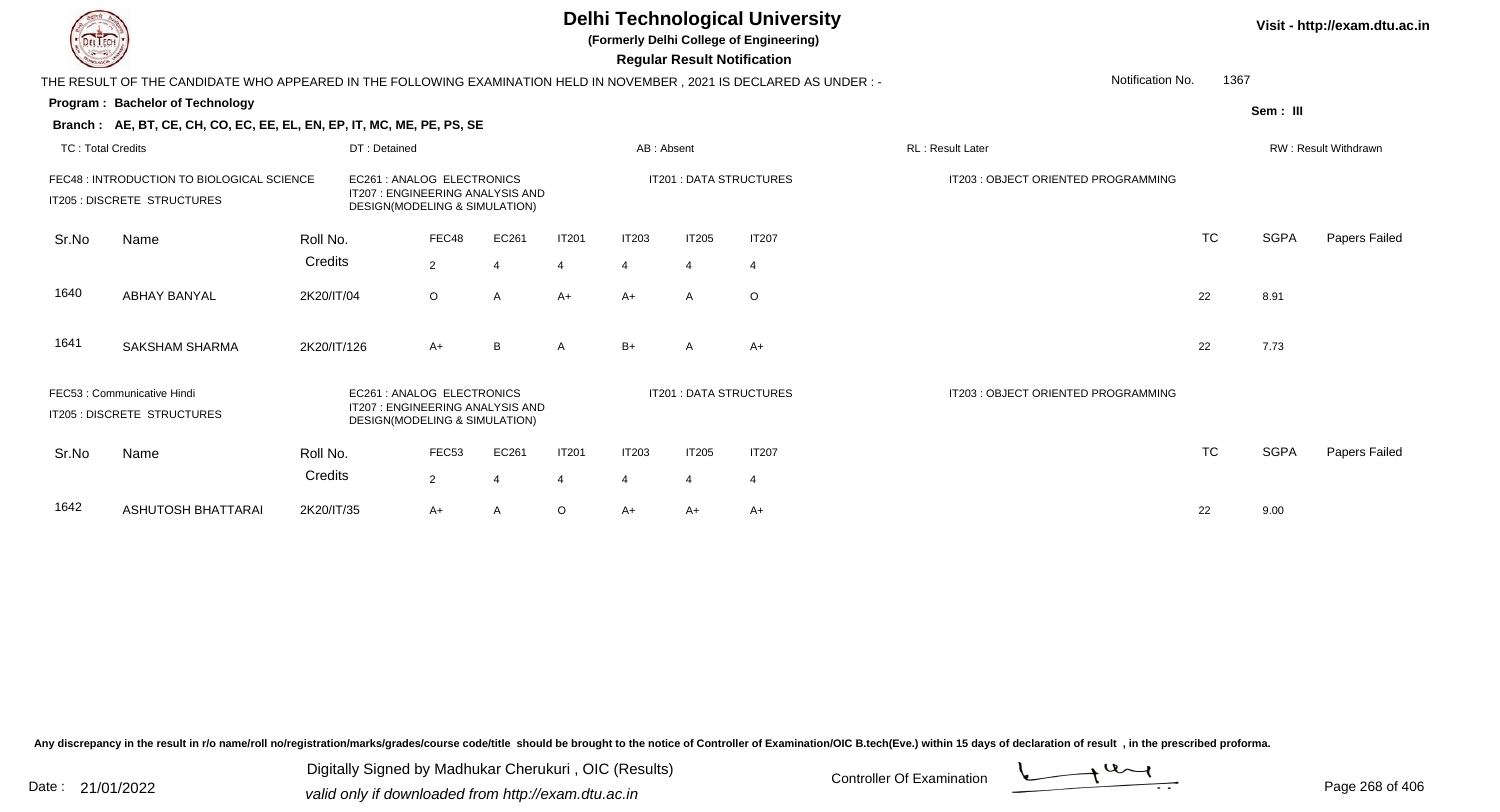**(Formerly Delhi College of Engineering)**

 **Regular Result Notification**

|                          | THE RESULT OF THE CANDIDATE WHO APPEARED IN THE FOLLOWING EXAMINATION HELD IN NOVEMBER, 2021 IS DECLARED AS UNDER :-                                                          |                                                                                                 |                |                |                         | Notification No.<br>1367 |                         |              |                                     |           |             |                      |
|--------------------------|-------------------------------------------------------------------------------------------------------------------------------------------------------------------------------|-------------------------------------------------------------------------------------------------|----------------|----------------|-------------------------|--------------------------|-------------------------|--------------|-------------------------------------|-----------|-------------|----------------------|
|                          | Program: Bachelor of Technology                                                                                                                                               |                                                                                                 |                |                |                         |                          |                         |              |                                     |           | Sem: III    |                      |
|                          | Branch: AE, BT, CE, CH, CO, EC, EE, EL, EN, EP, IT, MC, ME, PE, PS, SE                                                                                                        |                                                                                                 |                |                |                         |                          |                         |              |                                     |           |             |                      |
| <b>TC: Total Credits</b> |                                                                                                                                                                               | DT: Detained                                                                                    |                |                |                         | AB: Absent               |                         |              | RL : Result Later                   |           |             | RW: Result Withdrawn |
|                          | FEC54 : Negotiation and Leadership<br>IT205 : DISCRETE STRUCTURES                                                                                                             | EC261 : ANALOG ELECTRONICS<br>IT207 : ENGINEERING ANALYSIS AND<br>DESIGN(MODELING & SIMULATION) |                |                |                         |                          | IT201 : DATA STRUCTURES |              | IT203 : OBJECT ORIENTED PROGRAMMING |           |             |                      |
| Sr.No                    | Name                                                                                                                                                                          | Roll No.                                                                                        | FEC54          | EC261          | <b>IT201</b>            | <b>IT203</b>             | <b>IT205</b>            | <b>IT207</b> |                                     | <b>TC</b> | <b>SGPA</b> | Papers Failed        |
|                          |                                                                                                                                                                               | Credits                                                                                         | $\overline{2}$ | $\overline{4}$ | $\overline{4}$          | 4                        | 4                       | 4            |                                     |           |             |                      |
| 1643                     | NIMISH ADVANI                                                                                                                                                                 | 2K20/IT/90                                                                                      | $A+$           | $B+$           | $A+$                    | $B+$                     | A                       | A            |                                     | 22        | 7.91        |                      |
| 1644                     | SAUJANYA SOOD                                                                                                                                                                 | 2K20/IT/131                                                                                     | $\circ$        | $\circ$        | $A+$                    | $A+$                     | $\circ$                 | $\mathsf O$  |                                     | 22        | 9.64        |                      |
| 1645                     | <b>SHUBHANG NAGPAL</b>                                                                                                                                                        | 2K20/IT/143                                                                                     | $\mathsf{C}$   | B              | $B+$                    | $B+$                     | A                       | $A+$         |                                     | 22        | 7.18        |                      |
| 1646                     | SUDHANSHU SINGH                                                                                                                                                               | 2K20/IT/147                                                                                     | $A+$           | $\mathsf{A}$   | $A+$                    | $\mathsf{A}$             | $A+$                    | $A+$         |                                     | 22        | 8.64        |                      |
| <b>HARMONY</b>           | FEC56 : UNIVERSAL HUMAN VALUES : UNDERSTANDING EC261 : ANALOG ELECTRONICS<br>IT207 : ENGINEERING ANALYSIS AND<br>IT205 : DISCRETE STRUCTURES<br>DESIGN(MODELING & SIMULATION) |                                                                                                 |                |                | IT201 : DATA STRUCTURES |                          |                         |              | IT203 : OBJECT ORIENTED PROGRAMMING |           |             |                      |
| Sr.No                    | Name                                                                                                                                                                          | Roll No.                                                                                        | FEC56          | EC261          | <b>IT201</b>            | <b>IT203</b>             | <b>IT205</b>            | <b>IT207</b> |                                     | <b>TC</b> | <b>SGPA</b> | Papers Failed        |
|                          |                                                                                                                                                                               | Credits                                                                                         | $\overline{2}$ | $\overline{4}$ | $\overline{4}$          | $\overline{4}$           | 4                       | 4            |                                     |           |             |                      |
| 1647                     | <b>IZNA</b>                                                                                                                                                                   | 2K20/IT/62                                                                                      | $\circ$        | $B+$           | $A+$                    | A                        | $A+$                    | $\circ$      |                                     | 22        | 8.73        |                      |
| 1648                     | <b>KESHAV PAHWA</b>                                                                                                                                                           | 2K20/IT/73                                                                                      | A+             | A+             | $A+$                    | $\circ$                  | O                       | $\mathsf O$  |                                     | 22        | 9.55        |                      |

Any discrepancy in the result in r/o name/roll no/registration/marks/grades/course code/title should be brought to the notice of Controller of Examination/OIC B.tech(Eve.) within 15 days of declaration of result, in the pr

Date : 21/01/2022 Digital Digital of Microsofted Chemical Controller Of Examination Determination Page 269 of 40 Digitally Signed by Madhukar Cherukuri , OIC (Results)

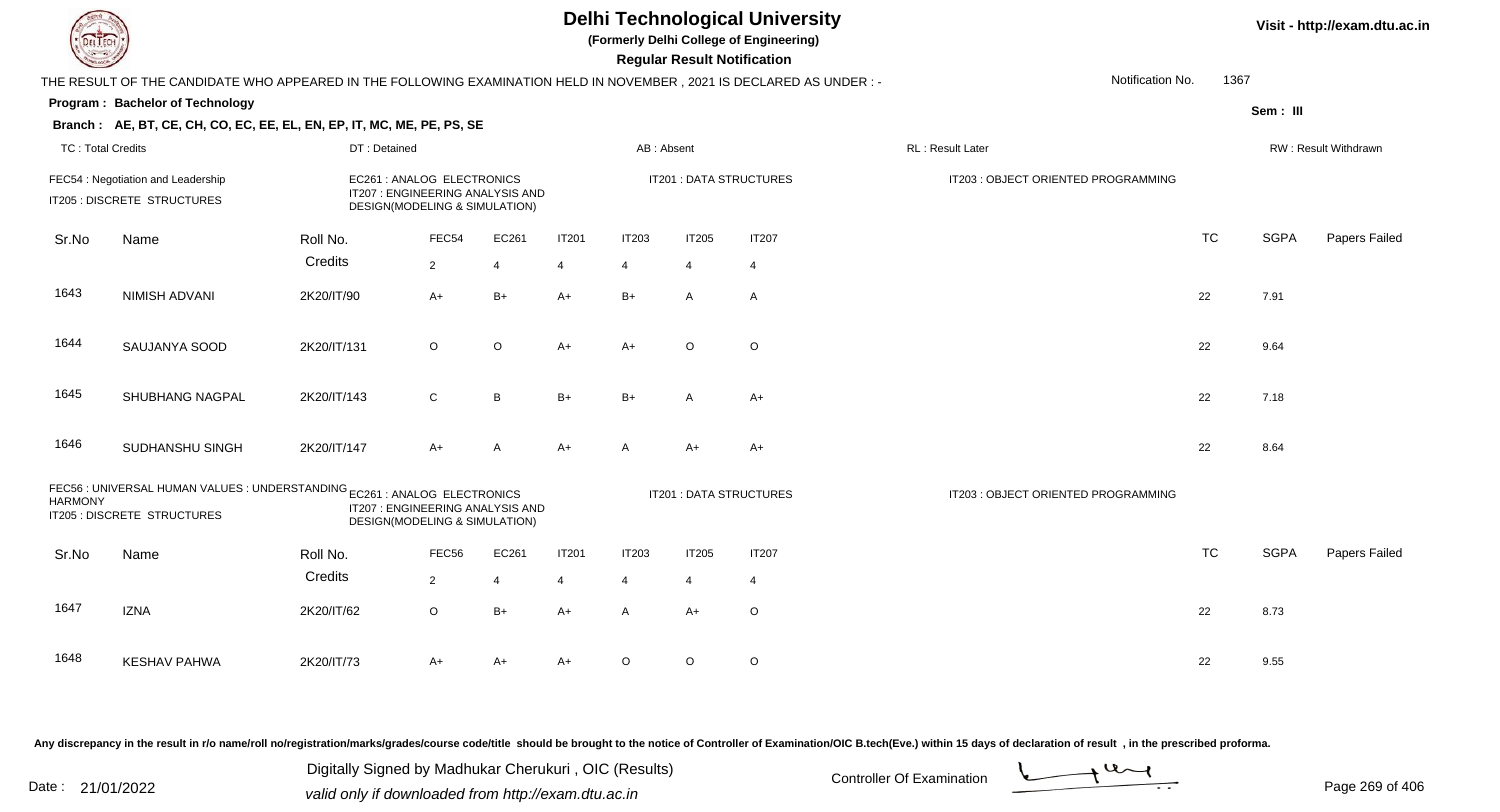| L I ECH                  |                                                                                                                      |              |                |                                                                   |              |                | <b>Regular Result Notification</b> | <b>Delhi Technological University</b><br>(Formerly Delhi College of Engineering) |                                     |                  |           | Visit - http://exam.dtu.ac.in |                      |
|--------------------------|----------------------------------------------------------------------------------------------------------------------|--------------|----------------|-------------------------------------------------------------------|--------------|----------------|------------------------------------|----------------------------------------------------------------------------------|-------------------------------------|------------------|-----------|-------------------------------|----------------------|
|                          | THE RESULT OF THE CANDIDATE WHO APPEARED IN THE FOLLOWING EXAMINATION HELD IN NOVEMBER, 2021 IS DECLARED AS UNDER :- |              |                |                                                                   |              |                |                                    |                                                                                  |                                     | Notification No. | 1367      |                               |                      |
|                          | Program: Bachelor of Technology                                                                                      |              |                |                                                                   |              |                |                                    |                                                                                  |                                     |                  |           | Sem: III                      |                      |
|                          | Branch: AE, BT, CE, CH, CO, EC, EE, EL, EN, EP, IT, MC, ME, PE, PS, SE                                               |              |                |                                                                   |              |                |                                    |                                                                                  |                                     |                  |           |                               |                      |
| <b>TC: Total Credits</b> |                                                                                                                      | DT: Detained |                |                                                                   |              | AB: Absent     |                                    |                                                                                  | RL: Result Later                    |                  |           |                               | RW: Result Withdrawn |
|                          | FEC7: INTRODUCTION TO ENVIRONMENTAL SCIENCE EC261 : ANALOG ELECTRONICS<br>IT205 : DISCRETE STRUCTURES                |              |                | IT207 : ENGINEERING ANALYSIS AND<br>DESIGN(MODELING & SIMULATION) |              |                |                                    | <b>IT201 : DATA STRUCTURES</b>                                                   | IT203 : OBJECT ORIENTED PROGRAMMING |                  |           |                               |                      |
| Sr.No                    | Name                                                                                                                 | Roll No.     | FEC7           | EC261                                                             | <b>IT201</b> | <b>IT203</b>   | <b>IT205</b>                       | <b>IT207</b>                                                                     |                                     |                  | <b>TC</b> | <b>SGPA</b>                   | Papers Failed        |
|                          |                                                                                                                      | Credits      | $\overline{2}$ | $\overline{4}$                                                    | 4            | $\overline{4}$ | $\overline{4}$                     | $\overline{4}$                                                                   |                                     |                  |           |                               |                      |
| 1649                     | AAYUSH SINGH                                                                                                         | 2K20/IT/03   | A+             | A                                                                 | $A+$         | $\mathsf{A}$   | $A+$                               | $\circ$                                                                          |                                     |                  | 22        | 8.82                          |                      |
| 1650                     | ABHINAV SHANKAR<br><b>TRIPATHI</b>                                                                                   | 2K20/IT/05   | A+             | A                                                                 | $A+$         | $A+$           | A+                                 | $\circ$                                                                          |                                     |                  | 22        | 9.00                          |                      |
| 1651                     | <b>ADARSH PRASAD</b>                                                                                                 | 2K20/IT/06   | $\circ$        | A                                                                 | $\circ$      | $A+$           | A+                                 | A+                                                                               |                                     |                  | 22        | 9.09                          |                      |
| 1652                     | <b>ADITYA KALSON</b>                                                                                                 | 2K20/IT/07   | $B+$           | A                                                                 | $\circ$      | $\mathsf{A}$   | A                                  | $A+$                                                                             |                                     |                  | 22        | 8.45                          |                      |
| 1653                     | ADITYA KUMAR THAKUR                                                                                                  | 2K20/IT/08   | A+             | Α                                                                 | A+           | $\mathsf{A}$   | $\mathsf{A}$                       | $\mathsf O$                                                                      |                                     |                  | 22        | 8.64                          |                      |
| 1654                     | ADITYA LATHER                                                                                                        | 2K20/IT/09   | $\mathsf{A}$   | $A+$                                                              | $\circ$      | $A+$           | $\mathsf{A}$                       | $\circ$                                                                          |                                     |                  | 22        | 9.09                          |                      |
| 1655                     | <b>AKSHAY GARG</b>                                                                                                   | 2K20/IT/14   | A+             | A+                                                                | $\circ$      | A              | A+                                 | $\circ$                                                                          |                                     |                  | 22        | 9.18                          |                      |
| 1656                     | AMAN KUMAR MEENA                                                                                                     | 2K20/IT/17   | A              | A                                                                 | $\circ$      | $A+$           | A+                                 | $\circ$                                                                          |                                     |                  | 22        | 9.09                          |                      |
| 1657                     | <b>AMAN YADAV</b>                                                                                                    | 2K20/IT/18   | A+             | $B+$                                                              | A+           | B+             | $B+$                               | A+                                                                               |                                     |                  | 22        | 7.91                          |                      |
|                          |                                                                                                                      |              |                |                                                                   |              |                |                                    |                                                                                  |                                     |                  |           |                               |                      |

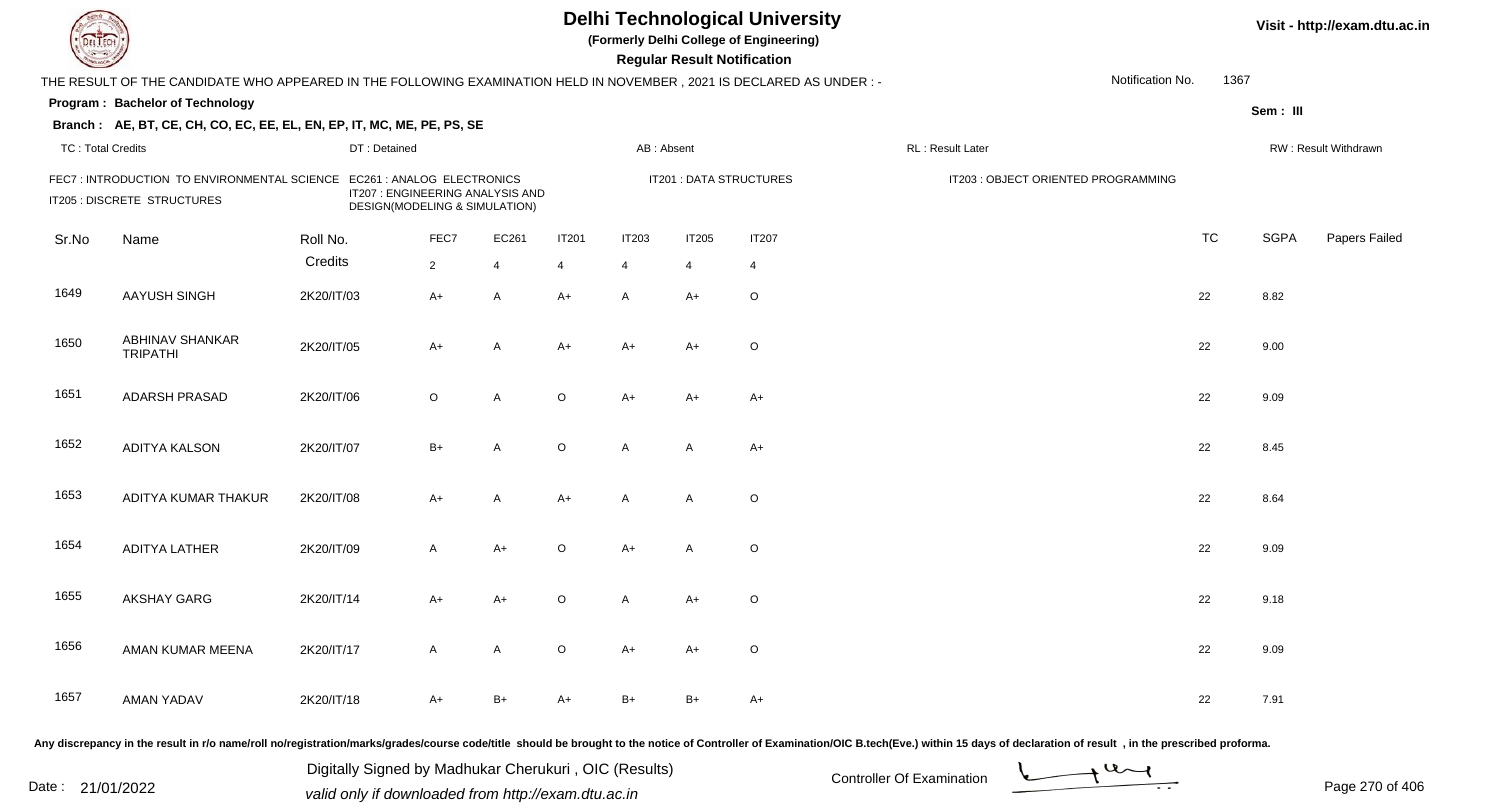| DEL TECH                 |                                                                                                                       |              |                                                                   |                |              |                | <b>Regular Result Notification</b> | <b>Delhi Technological University</b><br>(Formerly Delhi College of Engineering) |                                                                                                                                                                                                                                |                  |           |             | Visit - http://exam.dtu.ac.in |
|--------------------------|-----------------------------------------------------------------------------------------------------------------------|--------------|-------------------------------------------------------------------|----------------|--------------|----------------|------------------------------------|----------------------------------------------------------------------------------|--------------------------------------------------------------------------------------------------------------------------------------------------------------------------------------------------------------------------------|------------------|-----------|-------------|-------------------------------|
|                          | THE RESULT OF THE CANDIDATE WHO APPEARED IN THE FOLLOWING EXAMINATION HELD IN NOVEMBER, 2021 IS DECLARED AS UNDER : - |              |                                                                   |                |              |                |                                    |                                                                                  |                                                                                                                                                                                                                                | Notification No. | 1367      |             |                               |
|                          | Program: Bachelor of Technology                                                                                       |              |                                                                   |                |              |                |                                    |                                                                                  |                                                                                                                                                                                                                                |                  |           | Sem: III    |                               |
|                          | Branch: AE, BT, CE, CH, CO, EC, EE, EL, EN, EP, IT, MC, ME, PE, PS, SE                                                |              |                                                                   |                |              |                |                                    |                                                                                  |                                                                                                                                                                                                                                |                  |           |             |                               |
| <b>TC: Total Credits</b> |                                                                                                                       | DT: Detained |                                                                   |                |              | AB: Absent     |                                    |                                                                                  | RL : Result Later                                                                                                                                                                                                              |                  |           |             | RW: Result Withdrawn          |
|                          | FEC7: INTRODUCTION TO ENVIRONMENTAL SCIENCE EC261: ANALOG ELECTRONICS<br>IT205 : DISCRETE STRUCTURES                  |              | IT207 : ENGINEERING ANALYSIS AND<br>DESIGN(MODELING & SIMULATION) |                |              |                | IT201 : DATA STRUCTURES            |                                                                                  | IT203 : OBJECT ORIENTED PROGRAMMING                                                                                                                                                                                            |                  |           |             |                               |
| Sr.No                    | Name                                                                                                                  | Roll No.     | FEC7                                                              | EC261          | <b>IT201</b> | <b>IT203</b>   | <b>IT205</b>                       | <b>IT207</b>                                                                     |                                                                                                                                                                                                                                |                  | <b>TC</b> | <b>SGPA</b> | Papers Failed                 |
|                          |                                                                                                                       | Credits      | $\overline{2}$                                                    | $\overline{4}$ | 4            | $\overline{4}$ | 4                                  | $\overline{4}$                                                                   |                                                                                                                                                                                                                                |                  |           |             |                               |
|                          |                                                                                                                       |              | $A+$                                                              | $B+$           | $A+$         | $B+$           | $B+$                               | $A+$                                                                             |                                                                                                                                                                                                                                |                  | 22        | 7.91        |                               |
| 1658                     | AMARJEET KUMAR                                                                                                        | 2K20/IT/19   | B                                                                 | A              | $A+$         | A              | $A+$                               | $\circ$                                                                          |                                                                                                                                                                                                                                |                  | 22        | 8.55        |                               |
| 1659                     | <b>ANIL KUMAR</b>                                                                                                     | 2K20/IT/21   | $\mathsf{A}$                                                      | $B+$           | $A+$         | A              | A                                  | $\circ$                                                                          |                                                                                                                                                                                                                                |                  | 22        | 8.36        |                               |
| 1660                     | <b>ANKIT KUMAR</b>                                                                                                    | 2K20/IT/24   | $A+$                                                              | A              | $\circ$      | $A+$           | A+                                 | $\circ$                                                                          |                                                                                                                                                                                                                                |                  | 22        | 9.18        |                               |
| 1661                     | <b>ANTRIKSH JOSHI</b>                                                                                                 | 2K20/IT/26   | $A+$                                                              | A              | $\circ$      | A              | A                                  | $\mathsf O$                                                                      |                                                                                                                                                                                                                                |                  | 22        | 8.82        |                               |
| 1662                     | <b>ARPIT RASTOGI</b>                                                                                                  | 2K20/IT/27   | $\mathsf{C}$                                                      | A              | $\circ$      | A              | $A+$                               | $\circ$                                                                          |                                                                                                                                                                                                                                |                  | 22        | 8.64        |                               |
| 1663                     | <b>ARYAN GOYAL</b>                                                                                                    | 2K20/IT/29   | A                                                                 | A              | $\circ$      | A              | A+                                 | A+                                                                               |                                                                                                                                                                                                                                |                  | 22        | 8.73        |                               |
| 1664                     | ARYAN RAJPUT                                                                                                          | 2K20/IT/34   | A+                                                                | A              | A+           | O              | A+                                 | $\circ$                                                                          |                                                                                                                                                                                                                                |                  | 22        | 9.18        |                               |
| 1665                     | DHARAMVEER                                                                                                            | 2K20/IT/42   | A+                                                                | A              | A+           | $B+$           | A+                                 | $\circ$                                                                          |                                                                                                                                                                                                                                |                  | 22        | 8.64        |                               |
|                          |                                                                                                                       |              |                                                                   |                |              |                |                                    |                                                                                  | Any discrepancy in the result in r/o name/roll no/registration/marks/grades/course code/title should be brought to the notice of Controller of Examination/OIC B.tech(Eve.) within 15 days of declaration of result , in the p |                  |           |             |                               |

Date : 21/01/2022 Digital Digital of Microsofted Chemical Controller Of Examination Determination Page 271 of 40 Digitally Signed by Madhukar Cherukuri , OIC (Results)

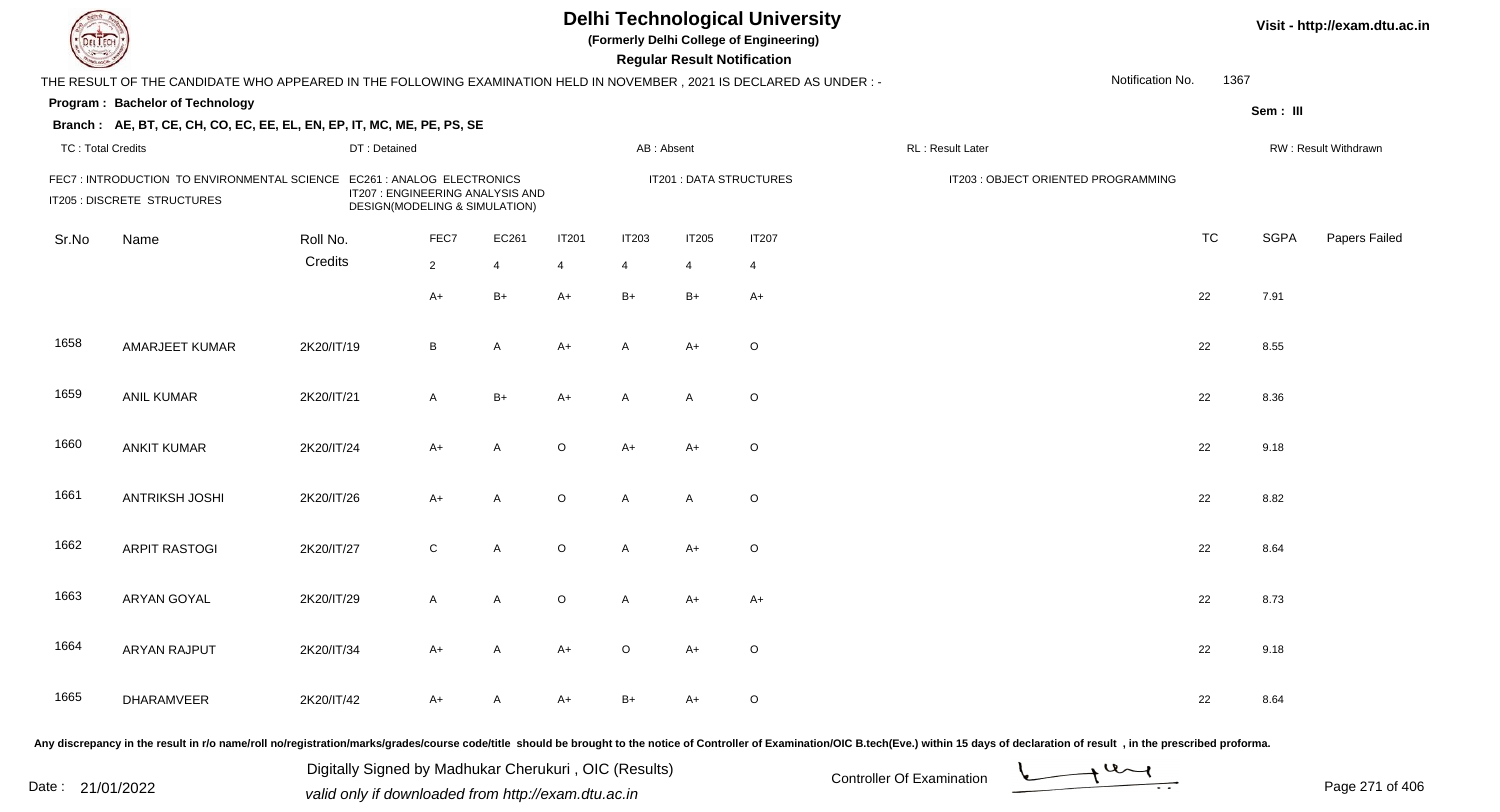| EL ECH                   |                                                                                                                      |              |                                                                   |                |                |              | <b>Regular Result Notification</b> | <b>Delhi Technological University</b><br>(Formerly Delhi College of Engineering) |                                     |                  |           |             | Visit - http://exam.dtu.ac.in |
|--------------------------|----------------------------------------------------------------------------------------------------------------------|--------------|-------------------------------------------------------------------|----------------|----------------|--------------|------------------------------------|----------------------------------------------------------------------------------|-------------------------------------|------------------|-----------|-------------|-------------------------------|
|                          | THE RESULT OF THE CANDIDATE WHO APPEARED IN THE FOLLOWING EXAMINATION HELD IN NOVEMBER, 2021 IS DECLARED AS UNDER :- |              |                                                                   |                |                |              |                                    |                                                                                  |                                     | Notification No. | 1367      |             |                               |
|                          | Program: Bachelor of Technology                                                                                      |              |                                                                   |                |                |              |                                    |                                                                                  |                                     |                  |           | Sem: III    |                               |
|                          | Branch: AE, BT, CE, CH, CO, EC, EE, EL, EN, EP, IT, MC, ME, PE, PS, SE                                               |              |                                                                   |                |                |              |                                    |                                                                                  |                                     |                  |           |             |                               |
| <b>TC: Total Credits</b> |                                                                                                                      | DT: Detained |                                                                   |                |                | AB: Absent   |                                    |                                                                                  | RL : Result Later                   |                  |           |             | RW: Result Withdrawn          |
|                          | FEC7: INTRODUCTION TO ENVIRONMENTAL SCIENCE EC261 : ANALOG ELECTRONICS<br>IT205 : DISCRETE STRUCTURES                |              | IT207 : ENGINEERING ANALYSIS AND<br>DESIGN(MODELING & SIMULATION) |                |                |              |                                    | IT201 : DATA STRUCTURES                                                          | IT203 : OBJECT ORIENTED PROGRAMMING |                  |           |             |                               |
| Sr.No                    | Name                                                                                                                 | Roll No.     | FEC7                                                              | EC261          | <b>IT201</b>   | <b>IT203</b> | <b>IT205</b>                       | <b>IT207</b>                                                                     |                                     |                  | <b>TC</b> | <b>SGPA</b> | Papers Failed                 |
|                          |                                                                                                                      | Credits      | $\overline{2}$                                                    | $\overline{4}$ | $\overline{4}$ | 4            | $\overline{4}$                     | $\overline{4}$                                                                   |                                     |                  |           |             |                               |
|                          |                                                                                                                      |              | A+                                                                | A              | $A+$           | $B+$         | A+                                 | $\circ$                                                                          |                                     |                  | 22        | 8.64        |                               |
| 1666                     | DHRUV NIJHAWAN                                                                                                       | 2K20/IT/45   | A+                                                                | $A+$           | $\circ$        | $A+$         | A+                                 | $\circ$                                                                          |                                     |                  | 22        | 9.36        |                               |
| 1667                     | <b>GAURAV MANIK SATPUTE</b>                                                                                          | 2K20/IT/50   | A                                                                 | $A+$           | $A+$           | A            | A                                  | $\mathsf O$                                                                      |                                     |                  | 22        | 8.73        |                               |
| 1668                     | <b>GULSHAN BHATI</b>                                                                                                 | 2K20/IT/51   | $\mathsf{A}$                                                      | A              | $A+$           | $\mathsf{A}$ | A+                                 | A+                                                                               |                                     |                  | 22        | 8.55        |                               |
| 1669                     | <b>HARSH SHARMA</b>                                                                                                  | 2K20/IT/53   | A+                                                                | A              | A+             | $A+$         | A+                                 | $\mathsf O$                                                                      |                                     |                  | 22        | 9.00        |                               |
| 1670                     | <b>HRRIDAY AGARWAL</b>                                                                                               | 2K20/IT/58   | $A+$                                                              | A              | $\circ$        | $A+$         | A+                                 | $\circ$                                                                          |                                     |                  | 22        | 9.18        |                               |
| 1671                     | <b>JAI CHAUHAN</b>                                                                                                   | 2K20/IT/63   | A+                                                                | A+             | $\Omega$       | A+           | A+                                 | $\circ$                                                                          |                                     |                  | 22        | 9.36        |                               |
| 1672                     | KANISHKA PANWAR                                                                                                      | 2K20/IT/68   | A+                                                                | $\circ$        | $\circ$        | A+           | A+                                 | $\circ$                                                                          |                                     |                  | 22        | 9.55        |                               |
| 1673                     | <b>KUNAL BANSAL</b>                                                                                                  | 2K20/IT/77   | A+                                                                | A              | A+             | A            | A                                  | $A+$                                                                             |                                     |                  | 22        | 8.45        |                               |
|                          |                                                                                                                      |              |                                                                   |                |                |              |                                    |                                                                                  |                                     |                  |           |             |                               |

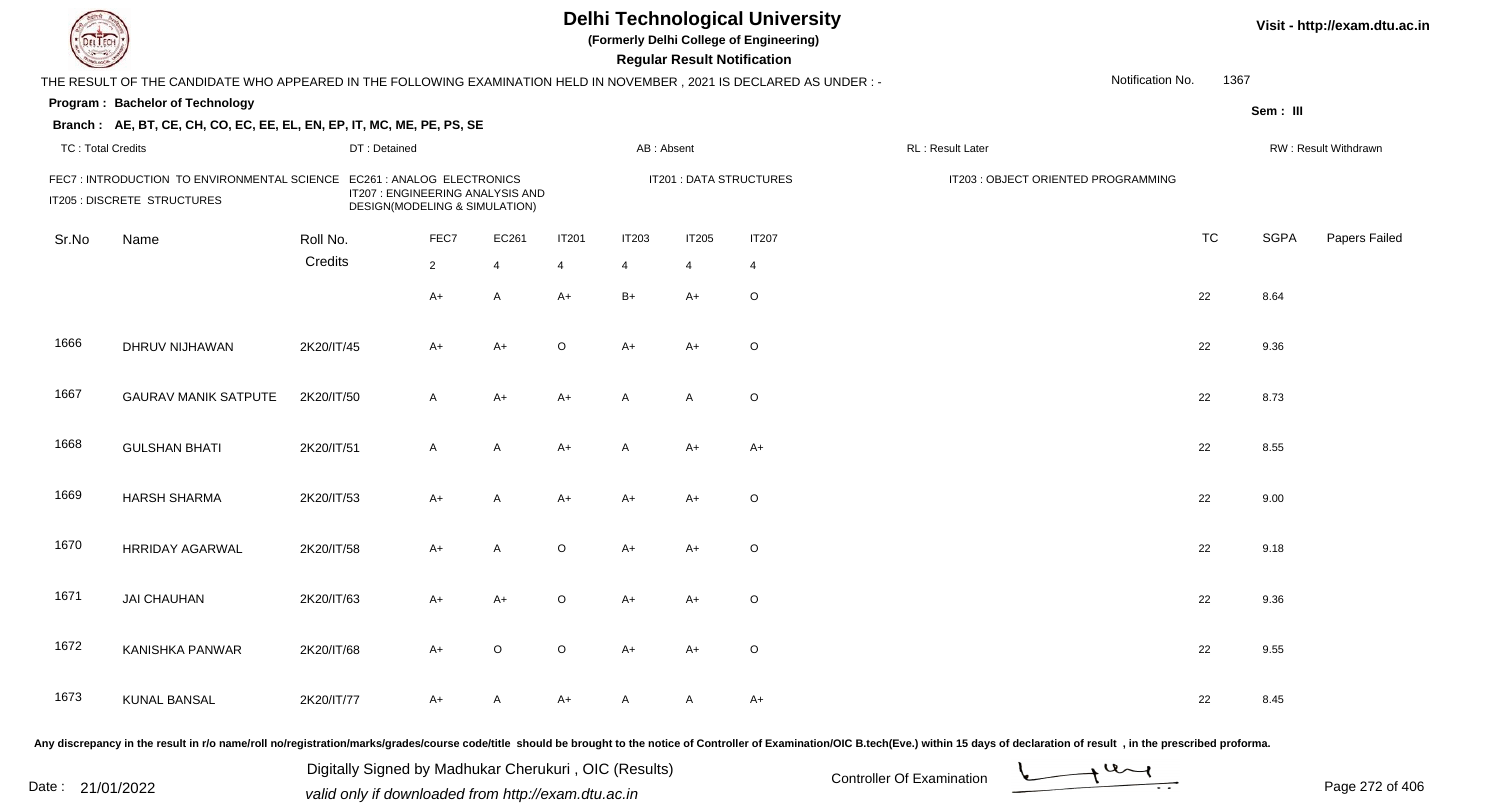| EL ECH                   |                                                                                                                      |              |                                                                                                 |                |                |              | <b>Regular Result Notification</b> | <b>Delhi Technological University</b><br>(Formerly Delhi College of Engineering) |                                     |                  |      |             | Visit - http://exam.dtu.ac.in |
|--------------------------|----------------------------------------------------------------------------------------------------------------------|--------------|-------------------------------------------------------------------------------------------------|----------------|----------------|--------------|------------------------------------|----------------------------------------------------------------------------------|-------------------------------------|------------------|------|-------------|-------------------------------|
|                          | THE RESULT OF THE CANDIDATE WHO APPEARED IN THE FOLLOWING EXAMINATION HELD IN NOVEMBER, 2021 IS DECLARED AS UNDER :- |              |                                                                                                 |                |                |              |                                    |                                                                                  |                                     | Notification No. | 1367 |             |                               |
|                          | Program: Bachelor of Technology                                                                                      |              |                                                                                                 |                |                |              |                                    |                                                                                  |                                     |                  |      | Sem : III   |                               |
|                          | Branch: AE, BT, CE, CH, CO, EC, EE, EL, EN, EP, IT, MC, ME, PE, PS, SE                                               |              |                                                                                                 |                |                |              |                                    |                                                                                  |                                     |                  |      |             |                               |
| <b>TC: Total Credits</b> |                                                                                                                      | DT: Detained |                                                                                                 |                |                | AB: Absent   |                                    |                                                                                  | <b>RL: Result Later</b>             |                  |      |             | RW: Result Withdrawn          |
|                          | FEC7: INTRODUCTION TO ENVIRONMENTAL SCIENCE<br>IT205 : DISCRETE STRUCTURES                                           |              | EC261 : ANALOG ELECTRONICS<br>IT207 : ENGINEERING ANALYSIS AND<br>DESIGN(MODELING & SIMULATION) |                |                |              |                                    | <b>IT201 : DATA STRUCTURES</b>                                                   | IT203 : OBJECT ORIENTED PROGRAMMING |                  |      |             |                               |
| Sr.No                    | Name                                                                                                                 | Roll No.     | FEC7                                                                                            | EC261          | <b>IT201</b>   | <b>IT203</b> | IT205                              | <b>IT207</b>                                                                     |                                     | <b>TC</b>        |      | <b>SGPA</b> | Papers Failed                 |
|                          |                                                                                                                      | Credits      | $2^{\circ}$                                                                                     | $\overline{4}$ | $\overline{4}$ | 4            | $\overline{4}$                     | $\overline{4}$                                                                   |                                     |                  |      |             |                               |
|                          |                                                                                                                      |              | A+                                                                                              | A              | $A+$           | $\mathsf{A}$ | A                                  | $A+$                                                                             |                                     | 22               |      | 8.45        |                               |
| 1674                     | <b>LAKSHAY RAGHAV</b>                                                                                                | 2K20/IT/80   | A+                                                                                              | $A+$           | $A+$           | $A+$         | $\circ$                            | $\mathsf O$                                                                      |                                     | 22               |      | 9.36        |                               |
| 1675                     | <b>LAKSHAY SHARMA</b>                                                                                                | 2K20/IT/81   | $\circ$                                                                                         | $A+$           | $\circ$        | $\circ$      | $\circ$                            | $\mathsf O$                                                                      |                                     | 22               |      | 9.82        |                               |
| 1676                     | <b>LOVENISH SHARMA</b>                                                                                               | 2K20/IT/83   | $A+$                                                                                            | $B+$           | A+             | $B+$         | A                                  | $\mathsf O$                                                                      |                                     | 22               |      | 8.27        |                               |
| 1677                     | <b>NALIN YADAV</b>                                                                                                   | 2K20/IT/89   | A+                                                                                              | Α              | $\mathsf O$    | $A+$         | $A+$                               | $A+$                                                                             |                                     | 22               |      | 9.00        |                               |
| 1678                     | NIRANJAN KUMAR<br>CHAUHAN                                                                                            | 2K20/IT/91   | $A+$                                                                                            | A              | $A+$           | $\mathsf{A}$ | $A+$                               | $A+$                                                                             |                                     | 22               |      | 8.64        |                               |
| 1679                     | NITESH KUMAR                                                                                                         | 2K20/IT/93   | $A+$                                                                                            | A              | A+             | $B+$         | A+                                 | $A+$                                                                             |                                     | 22               |      | 8.45        |                               |
| 1680                     | PIYUSH CHAUHAN                                                                                                       | 2K20/IT/99   | A+                                                                                              | A              | $A+$           | $A+$         | A                                  | $A+$                                                                             |                                     | 22               |      | 8.64        |                               |
| 1681                     | PRANJAL MEENA                                                                                                        | 2K20/IT/101  | A                                                                                               | A              | A+             | A            | A                                  | A+                                                                               |                                     | 22               |      | 8.36        |                               |

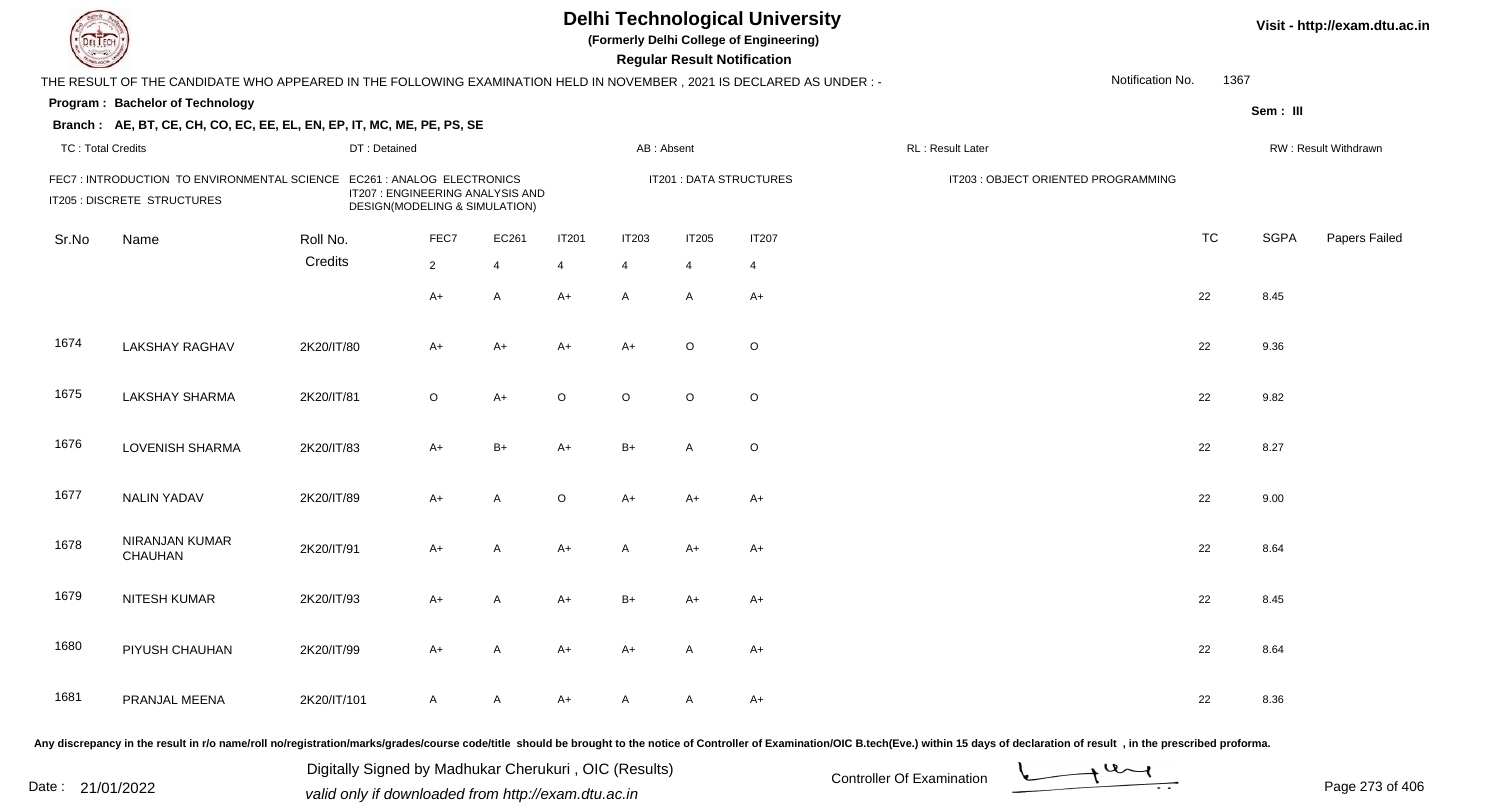| el I ech                 |                                                                                                                      |              |                                                                   |                |                |                | <b>Regular Result Notification</b> | <b>Delhi Technological University</b><br>(Formerly Delhi College of Engineering) |                                     |                  |           | Visit - http://exam.dtu.ac.in |                      |
|--------------------------|----------------------------------------------------------------------------------------------------------------------|--------------|-------------------------------------------------------------------|----------------|----------------|----------------|------------------------------------|----------------------------------------------------------------------------------|-------------------------------------|------------------|-----------|-------------------------------|----------------------|
|                          | THE RESULT OF THE CANDIDATE WHO APPEARED IN THE FOLLOWING EXAMINATION HELD IN NOVEMBER, 2021 IS DECLARED AS UNDER :- |              |                                                                   |                |                |                |                                    |                                                                                  |                                     | Notification No. | 1367      |                               |                      |
|                          | Program: Bachelor of Technology                                                                                      |              |                                                                   |                |                |                |                                    |                                                                                  |                                     |                  |           | Sem: III                      |                      |
|                          | Branch: AE, BT, CE, CH, CO, EC, EE, EL, EN, EP, IT, MC, ME, PE, PS, SE                                               |              |                                                                   |                |                |                |                                    |                                                                                  |                                     |                  |           |                               |                      |
| <b>TC: Total Credits</b> |                                                                                                                      | DT: Detained |                                                                   |                |                | AB: Absent     |                                    |                                                                                  | RL : Result Later                   |                  |           |                               | RW: Result Withdrawn |
|                          | FEC7: INTRODUCTION TO ENVIRONMENTAL SCIENCE EC261: ANALOG ELECTRONICS<br>IT205 : DISCRETE STRUCTURES                 |              | IT207 : ENGINEERING ANALYSIS AND<br>DESIGN(MODELING & SIMULATION) |                |                |                | IT201 : DATA STRUCTURES            |                                                                                  | IT203 : OBJECT ORIENTED PROGRAMMING |                  |           |                               |                      |
| Sr.No                    | Name                                                                                                                 | Roll No.     | FEC7                                                              | EC261          | <b>IT201</b>   | <b>IT203</b>   | <b>IT205</b>                       | <b>IT207</b>                                                                     |                                     |                  | <b>TC</b> | <b>SGPA</b>                   | Papers Failed        |
|                          |                                                                                                                      | Credits      | $\overline{2}$                                                    | $\overline{4}$ | $\overline{4}$ | $\overline{4}$ | 4                                  | $\overline{4}$                                                                   |                                     |                  |           |                               |                      |
|                          |                                                                                                                      |              | A                                                                 | $\mathsf{A}$   | $A+$           | $\mathsf{A}$   | A                                  | A+                                                                               |                                     |                  | 22        | 8.36                          |                      |
| 1682                     | PRIYANKA GOPINATH                                                                                                    | 2K20/IT/107  | A                                                                 | A              | A              | $\mathsf{A}$   | A                                  | A+                                                                               |                                     |                  | 22        | 8.18                          |                      |
| 1683                     | PRIYANSH AILSINGHANI                                                                                                 | 2K20/IT/108  | A+                                                                | A              | A              | $\mathsf{A}$   | A                                  | $A+$                                                                             |                                     |                  | 22        | 8.27                          |                      |
| 1684                     | RAJESH CHANDELA                                                                                                      | 2K20/IT/115  | A+                                                                | A+             | A+             | $A+$           | A+                                 | A+                                                                               |                                     |                  | 22        | 9.00                          |                      |
| 1685                     | <b>RANDHIR KUMAR</b>                                                                                                 | 2K20/IT/117  | $\mathsf{A}$                                                      | A              | A+             | $A+$           | A+                                 | $A+$                                                                             |                                     |                  | 22        | 8.73                          |                      |
| 1686                     | <b>RAVI KUMAR</b>                                                                                                    | 2K20/IT/118  | $A+$                                                              | $\mathsf{A}$   | A              | A              | A+                                 | A+                                                                               |                                     |                  | 22        | 8.45                          |                      |
| 1687                     | <b>RAZAT SINGH MAHAUR</b>                                                                                            | 2K20/IT/119  | A+                                                                | Α              | A+             | A              | A                                  | A+                                                                               |                                     |                  | 22        | 8.45                          |                      |
| 1688                     | SAKSHAM CHAUHAN                                                                                                      | 2K20/IT/125  | A+                                                                | A              | $\circ$        | A              | A+                                 | A+                                                                               |                                     |                  | 22        | 8.82                          |                      |
| 1689                     | SAMPHEL BODH                                                                                                         | 2K20/IT/127  | A+                                                                | A              | A+             | A              | A+                                 | A+                                                                               |                                     |                  | 22        | 8.64                          |                      |
|                          |                                                                                                                      |              |                                                                   |                |                |                |                                    |                                                                                  |                                     |                  |           |                               |                      |

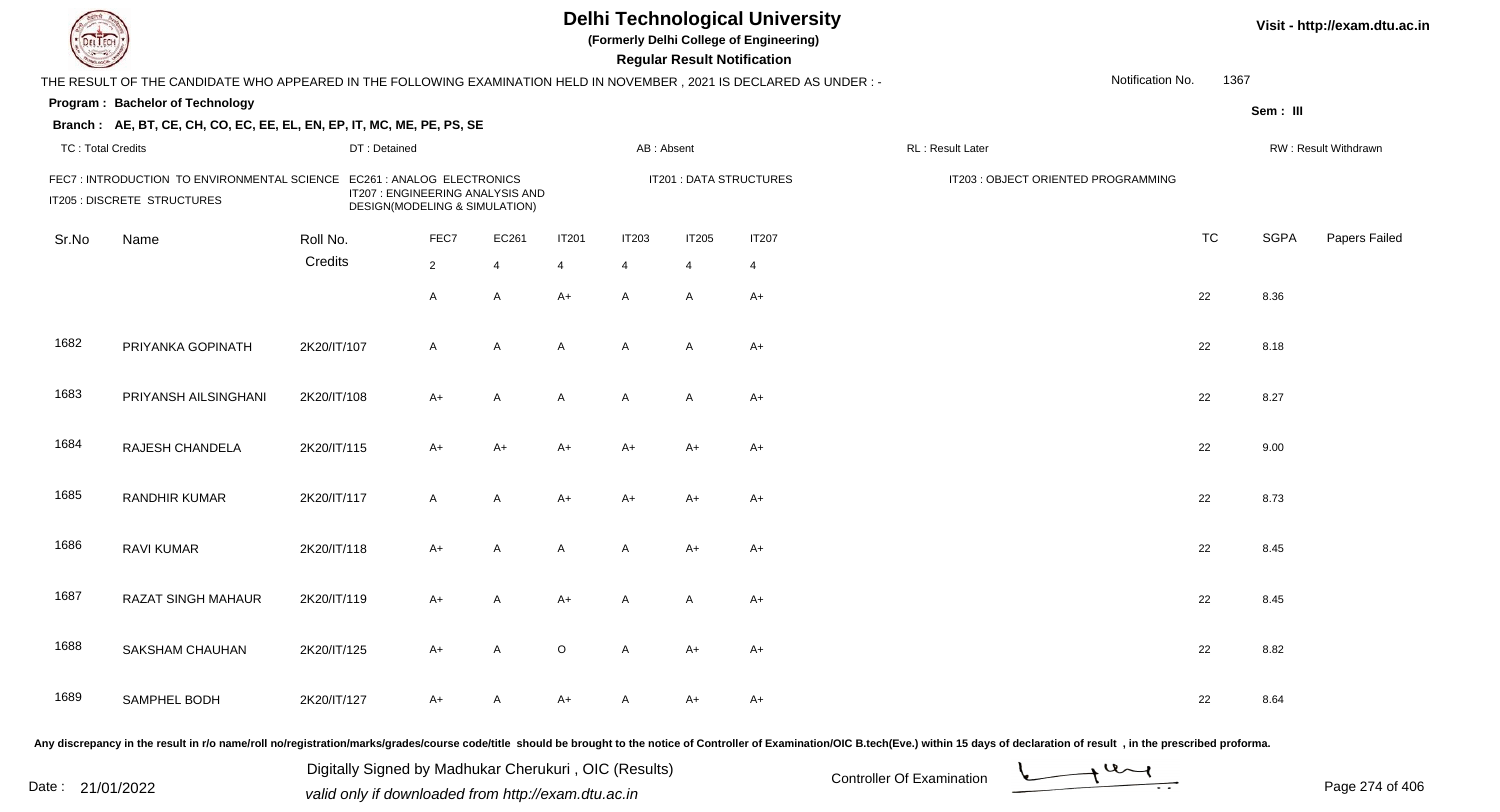|                          |                                                                                                                      |              |                                                                                                 |                |                          |              | <b>Regular Result Notification</b> | <b>Delhi Technological University</b><br>(Formerly Delhi College of Engineering) |                                     |                  |           |             | Visit - http://exam.dtu.ac.in |
|--------------------------|----------------------------------------------------------------------------------------------------------------------|--------------|-------------------------------------------------------------------------------------------------|----------------|--------------------------|--------------|------------------------------------|----------------------------------------------------------------------------------|-------------------------------------|------------------|-----------|-------------|-------------------------------|
|                          | THE RESULT OF THE CANDIDATE WHO APPEARED IN THE FOLLOWING EXAMINATION HELD IN NOVEMBER, 2021 IS DECLARED AS UNDER :- |              |                                                                                                 |                |                          |              |                                    |                                                                                  |                                     | Notification No. | 1367      |             |                               |
|                          | Program: Bachelor of Technology                                                                                      |              |                                                                                                 |                |                          |              |                                    |                                                                                  |                                     |                  |           | Sem: III    |                               |
|                          | Branch: AE, BT, CE, CH, CO, EC, EE, EL, EN, EP, IT, MC, ME, PE, PS, SE                                               |              |                                                                                                 |                |                          |              |                                    |                                                                                  |                                     |                  |           |             |                               |
| <b>TC: Total Credits</b> |                                                                                                                      | DT: Detained |                                                                                                 |                |                          | AB: Absent   |                                    |                                                                                  | RL: Result Later                    |                  |           |             | RW: Result Withdrawn          |
|                          | FEC7: INTRODUCTION TO ENVIRONMENTAL SCIENCE<br>IT205 : DISCRETE STRUCTURES                                           |              | EC261 : ANALOG ELECTRONICS<br>IT207 : ENGINEERING ANALYSIS AND<br>DESIGN(MODELING & SIMULATION) |                |                          |              |                                    | IT201 : DATA STRUCTURES                                                          | IT203 : OBJECT ORIENTED PROGRAMMING |                  |           |             |                               |
| Sr.No                    | Name                                                                                                                 | Roll No.     | FEC7                                                                                            | EC261          | <b>IT201</b>             | <b>IT203</b> | <b>IT205</b>                       | <b>IT207</b>                                                                     |                                     |                  | <b>TC</b> | <b>SGPA</b> | Papers Failed                 |
|                          |                                                                                                                      | Credits      | $2^{\circ}$                                                                                     | $\overline{4}$ | $\boldsymbol{\varDelta}$ | 4            | $\overline{4}$                     | $\overline{4}$                                                                   |                                     |                  |           |             |                               |
|                          |                                                                                                                      |              | A+                                                                                              | A              | $A+$                     | $\mathsf{A}$ | $A+$                               | $A+$                                                                             |                                     |                  | 22        | 8.64        |                               |
| 1690                     | SHIVANSH JOSHI                                                                                                       | 2K20/IT/134  | A+                                                                                              | A              | A+                       | $A+$         | A+                                 | A+                                                                               |                                     |                  | 22        | 8.82        |                               |
| 1691                     | SHRRIYA GOYAL                                                                                                        | 2K20/IT/136  | A+                                                                                              | $A+$           | $\circ$                  | $\circ$      | $\circ$                            | $\circ$                                                                          |                                     |                  | 22        | 9.73        |                               |
| 1692                     | SHUBHAM AHLAWAT                                                                                                      | 2K20/IT/139  | A                                                                                               | A              | $A+$                     | $A+$         | A                                  | A+                                                                               |                                     |                  | 22        | 8.55        |                               |
| 1693                     | SHUBHAM CHAUDHARY                                                                                                    | 2K20/IT/140  | $A+$                                                                                            | A              | A+                       | $\circ$      | A+                                 | A+                                                                               |                                     |                  | 22        | 9.00        |                               |
| 1694                     | SHUBHAM KUMAR                                                                                                        | 2K20/IT/142  | $A+$                                                                                            | $A+$           | A+                       | A            | A+                                 | $A+$                                                                             |                                     |                  | 22        | 8.82        |                               |
| 1695                     | SIDDHARTH RAWAT                                                                                                      | 2K20/IT/145  | B                                                                                               | A              | $B+$                     | B+           | A                                  | A+                                                                               |                                     |                  | 22        | 7.64        |                               |
| 1696                     | <b>SUMIT VERMA</b>                                                                                                   | 2K20/IT/148  | A+                                                                                              | A              | $\circ$                  | $\circ$      | A                                  | A+                                                                               |                                     |                  | 22        | 9.00        |                               |
| 1697                     | <b>SURENDRA KUMAR</b><br>KULARIYA                                                                                    | 2K20/IT/149  | A+                                                                                              | A+             | A+                       | A+           | A                                  | A+                                                                               |                                     |                  | 22        | 8.82        |                               |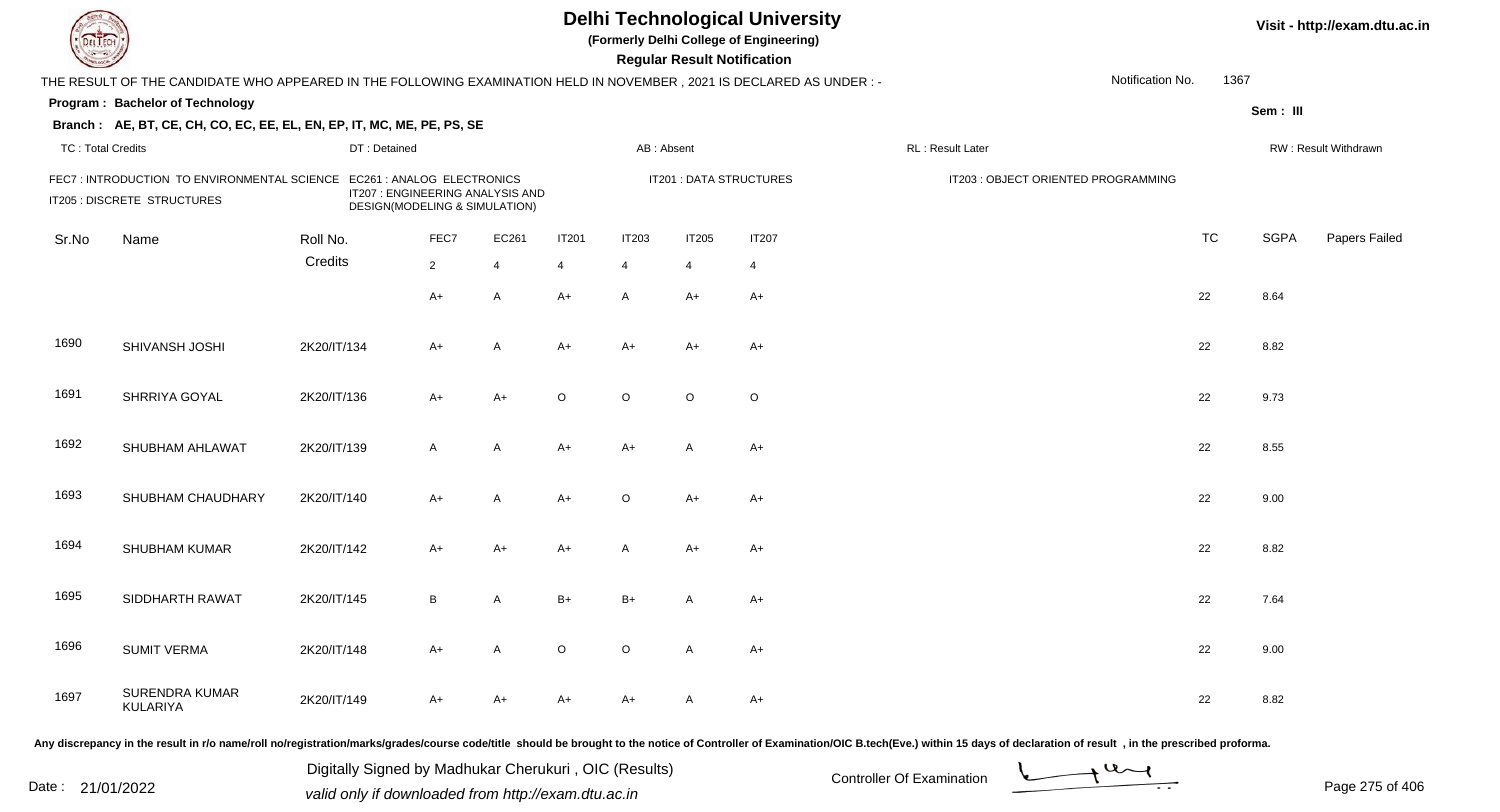| DEL TECH                 |                                                                                                                                                                                                                                |                                                       |                                                                   |                | <b>Delhi Technological University</b><br>(Formerly Delhi College of Engineering)<br><b>Regular Result Notification</b> |                |              |                         |                           |                                     |                  |           |             | Visit - http://exam.dtu.ac.in |  |  |
|--------------------------|--------------------------------------------------------------------------------------------------------------------------------------------------------------------------------------------------------------------------------|-------------------------------------------------------|-------------------------------------------------------------------|----------------|------------------------------------------------------------------------------------------------------------------------|----------------|--------------|-------------------------|---------------------------|-------------------------------------|------------------|-----------|-------------|-------------------------------|--|--|
|                          | THE RESULT OF THE CANDIDATE WHO APPEARED IN THE FOLLOWING EXAMINATION HELD IN NOVEMBER, 2021 IS DECLARED AS UNDER : -                                                                                                          |                                                       |                                                                   |                |                                                                                                                        |                |              |                         |                           |                                     | Notification No. | 1367      |             |                               |  |  |
|                          | Program: Bachelor of Technology                                                                                                                                                                                                |                                                       |                                                                   |                |                                                                                                                        |                |              |                         |                           |                                     |                  |           | Sem: III    |                               |  |  |
|                          | Branch: AE, BT, CE, CH, CO, EC, EE, EL, EN, EP, IT, MC, ME, PE, PS, SE                                                                                                                                                         |                                                       |                                                                   |                |                                                                                                                        |                |              |                         |                           |                                     |                  |           |             |                               |  |  |
| <b>TC: Total Credits</b> |                                                                                                                                                                                                                                | DT: Detained                                          |                                                                   |                |                                                                                                                        | AB: Absent     |              |                         | RL : Result Later         |                                     |                  |           |             | RW: Result Withdrawn          |  |  |
|                          | FEC7: INTRODUCTION TO ENVIRONMENTAL SCIENCE EC261 : ANALOG ELECTRONICS<br>IT205 : DISCRETE STRUCTURES                                                                                                                          |                                                       | IT207 : ENGINEERING ANALYSIS AND<br>DESIGN(MODELING & SIMULATION) |                |                                                                                                                        |                |              | IT201 : DATA STRUCTURES |                           | IT203 : OBJECT ORIENTED PROGRAMMING |                  |           |             |                               |  |  |
| Sr.No                    | Name                                                                                                                                                                                                                           | Roll No.                                              | FEC7                                                              | EC261          | <b>IT201</b>                                                                                                           | <b>IT203</b>   | <b>IT205</b> | <b>IT207</b>            |                           |                                     |                  | <b>TC</b> | <b>SGPA</b> | Papers Failed                 |  |  |
|                          |                                                                                                                                                                                                                                | Credits                                               | $\overline{2}$                                                    | $\overline{4}$ | $\overline{4}$                                                                                                         | $\overline{4}$ | 4            | $\overline{4}$          |                           |                                     |                  |           |             |                               |  |  |
|                          |                                                                                                                                                                                                                                |                                                       | $A+$                                                              | A+             | $A+$                                                                                                                   | $A+$           | A            | $A+$                    |                           |                                     |                  | 22        | 8.82        |                               |  |  |
| 1698                     | <b>SWAPNIL YADAV</b>                                                                                                                                                                                                           | 2K20/IT/150                                           | $A+$                                                              | A+             | $A+$                                                                                                                   | A              | $A+$         | $A+$                    |                           |                                     |                  | 22        | 8.82        |                               |  |  |
| 1699                     | <b>UTKARSH PANDEY</b>                                                                                                                                                                                                          | 2K20/IT/155                                           | $A+$                                                              | $\circ$        | $A+$                                                                                                                   | $\circ$        | $A+$         | $A+$                    |                           |                                     |                  | 22        | 9.36        |                               |  |  |
| 1700                     | <b>UTSAV SINGH</b>                                                                                                                                                                                                             | 2K20/IT/156                                           | $A+$                                                              | A              | $A+$                                                                                                                   | A              | A+           | $A+$                    |                           |                                     |                  | 22        | 8.64        |                               |  |  |
| 1701                     | VAISHNAVI                                                                                                                                                                                                                      | 2K20/IT/159                                           | $\circ$                                                           | A+             | $A+$                                                                                                                   | A              | A+           | $A+$                    |                           |                                     |                  | 22        | 8.91        |                               |  |  |
| 1702                     | <b>VARNIT RASTOGI</b>                                                                                                                                                                                                          | 2K20/IT/160                                           | $\mathsf{A}$                                                      | A+             | $A+$                                                                                                                   | $A+$           | $A+$         | $A+$                    |                           |                                     |                  | 22        | 8.91        |                               |  |  |
| 1703                     | VED PRAKASH MEENA                                                                                                                                                                                                              | 2K20/IT/161                                           | A+                                                                | A              | $A+$                                                                                                                   | A              | A+           | A+                      |                           |                                     |                  | 22        | 8.64        |                               |  |  |
| 1704                     | <b>VINAYAK GUPTA</b>                                                                                                                                                                                                           | 2K20/IT/163                                           | B+                                                                | A+             | A+                                                                                                                     | A              | $\circ$      | $\circ$                 |                           |                                     |                  | 22        | 9.00        |                               |  |  |
| 1705                     | <b>VISHAL GUPTA</b>                                                                                                                                                                                                            | 2K20/IT/165                                           | B+                                                                | $\mathsf{A}$   | A                                                                                                                      | A              | A+           | $A+$                    |                           |                                     |                  | 22        | 8.27        |                               |  |  |
|                          | Any discrepancy in the result in r/o name/roll no/registration/marks/grades/course code/title should be brought to the notice of Controller of Examination/OIC B.tech(Eve.) within 15 days of declaration of result , in the p |                                                       |                                                                   |                |                                                                                                                        |                |              |                         |                           |                                     |                  |           |             |                               |  |  |
|                          |                                                                                                                                                                                                                                | Digitally Signed by Madhukar Cherukuri, OIC (Results) |                                                                   |                |                                                                                                                        |                |              |                         | Controller Of Evemination |                                     | $\overline{u}$   |           |             |                               |  |  |

Date : 21/01/2022 Digital Digital of Microsofted Chemical Controller Of Examination Determination Page 276 of 40

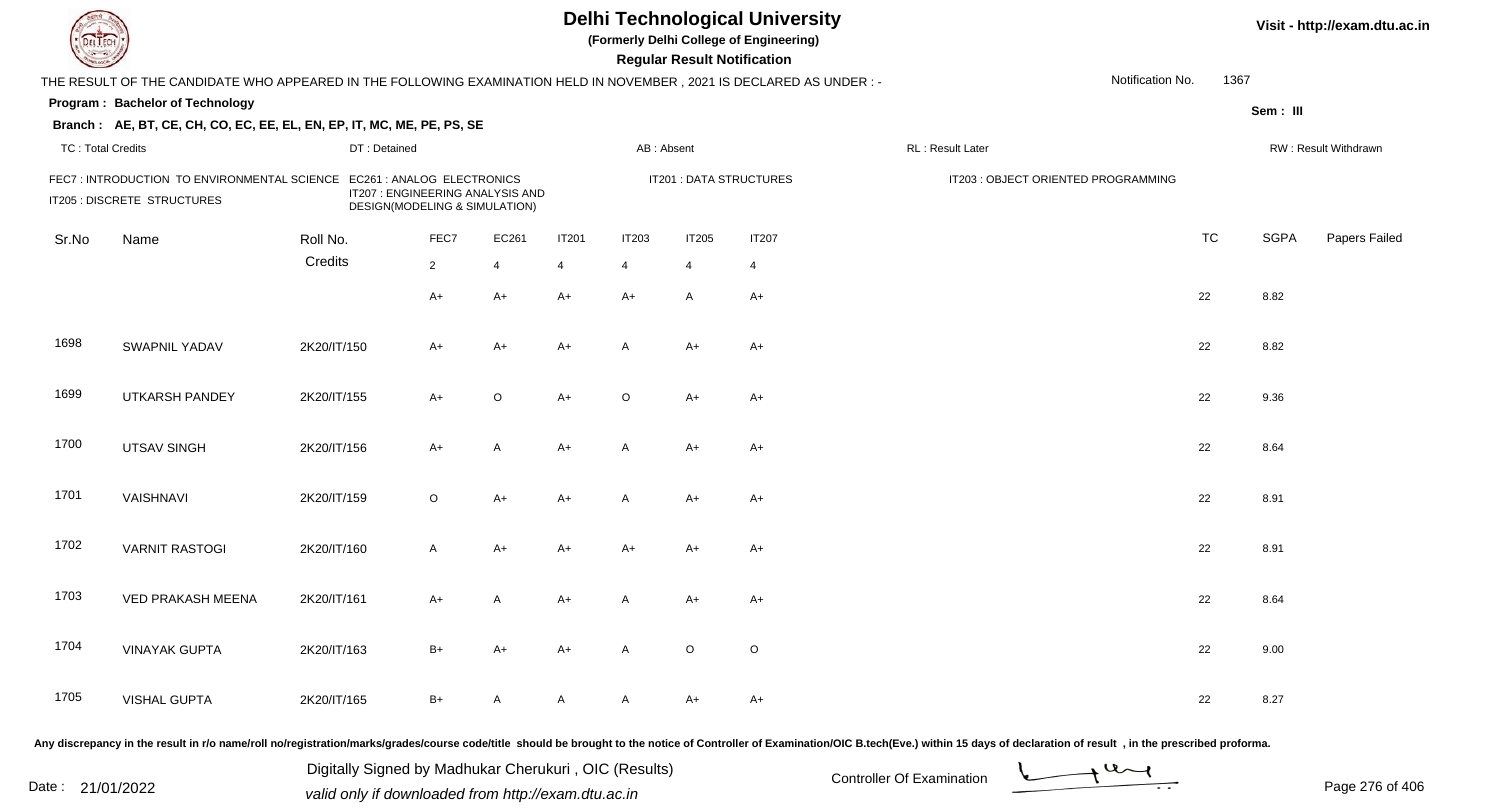| DEL ECH                  |                                                                                                                      |              |                                                                                                                      |                |              |                | <b>Delhi Technological University</b><br>(Formerly Delhi College of Engineering)<br><b>Regular Result Notification</b> |                              |                                     | Visit - http://exam.dtu.ac.in |             |                      |
|--------------------------|----------------------------------------------------------------------------------------------------------------------|--------------|----------------------------------------------------------------------------------------------------------------------|----------------|--------------|----------------|------------------------------------------------------------------------------------------------------------------------|------------------------------|-------------------------------------|-------------------------------|-------------|----------------------|
|                          | THE RESULT OF THE CANDIDATE WHO APPEARED IN THE FOLLOWING EXAMINATION HELD IN NOVEMBER, 2021 IS DECLARED AS UNDER :- |              |                                                                                                                      |                |              |                |                                                                                                                        |                              |                                     | Notification No.              | 1367        |                      |
|                          | Program: Bachelor of Technology                                                                                      |              |                                                                                                                      |                |              |                |                                                                                                                        |                              |                                     |                               | Sem: III    |                      |
|                          | Branch: AE, BT, CE, CH, CO, EC, EE, EL, EN, EP, IT, MC, ME, PE, PS, SE                                               |              |                                                                                                                      |                |              |                |                                                                                                                        |                              |                                     |                               |             |                      |
| <b>TC: Total Credits</b> |                                                                                                                      | DT: Detained |                                                                                                                      |                |              | AB: Absent     |                                                                                                                        |                              | RL: Result Later                    |                               |             | RW: Result Withdrawn |
|                          | FEC7: INTRODUCTION TO ENVIRONMENTAL SCIENCE EC261: ANALOG ELECTRONICS<br>IT205 : DISCRETE STRUCTURES                 |              | IT207 : ENGINEERING ANALYSIS AND<br>DESIGN(MODELING & SIMULATION)                                                    |                |              |                |                                                                                                                        | IT201 : DATA STRUCTURES      | IT203 : OBJECT ORIENTED PROGRAMMING |                               |             |                      |
| Sr.No                    | Name                                                                                                                 | Roll No.     | FEC7                                                                                                                 | EC261          | <b>IT201</b> | <b>IT203</b>   | <b>IT205</b>                                                                                                           | <b>IT207</b>                 |                                     | <b>TC</b>                     | <b>SGPA</b> | Papers Failed        |
|                          |                                                                                                                      | Credits      | $\overline{2}$                                                                                                       | $\overline{4}$ | 4            | $\overline{4}$ | 4                                                                                                                      | $\overline{4}$               |                                     |                               |             |                      |
|                          |                                                                                                                      |              | $B+$                                                                                                                 | A              | A            | A              | $A+$                                                                                                                   | $A+$                         |                                     | 22                            | 8.27        |                      |
| 1706                     | <b>VISHAL MAHARATHY</b>                                                                                              | 2K20/IT/166  | $A+$                                                                                                                 | $\overline{A}$ | $A+$         | $A+$           | A+                                                                                                                     | $A+$                         |                                     | 22                            | 8.82        |                      |
|                          | FEC10: COMMUNICATION SKILLS<br>MC205 : PROBABILITY & STATISTICS                                                      |              | <b>CS251: DATA STRUCTURE</b><br>MC207 : ENGINEERING ANALYSIS AND DESIGN<br>(DIFFERENTIAL EQUATIONS AND APPLICATIONS) |                |              |                |                                                                                                                        | MC201 : DISCRETE MATHEMATICS | MC203: MATHEMATICS-III              |                               |             |                      |
| Sr.No                    | Name                                                                                                                 | Roll No.     | FEC10                                                                                                                | CS251          | MC201        | MC203          | MC205                                                                                                                  | MC207                        |                                     | <b>TC</b>                     | <b>SGPA</b> | Papers Failed        |
|                          |                                                                                                                      | Credits      | $\overline{2}$                                                                                                       | $\overline{4}$ | 4            | $\overline{4}$ | $\overline{4}$                                                                                                         | $\overline{4}$               |                                     |                               |             |                      |
| 1707                     | <b>ADITYA HARSH</b>                                                                                                  | 2K20/MC/12   | $\circ$                                                                                                              | $A+$           | $A+$         | A+             | $A+$                                                                                                                   | $A+$                         |                                     | 22                            | 9.09        |                      |
| 1708                     | <b>DANISH RANJAN</b>                                                                                                 | 2K20/MC/37   | $A+$                                                                                                                 | A              | $A+$         | $B+$           | $\circ$                                                                                                                | $A+$                         |                                     | 22                            | 8.64        |                      |
| 1709                     | <b>UJJAWAL TYAGI</b>                                                                                                 | 2K20/MC/146  | $A+$                                                                                                                 | $\circ$        | A            | A              | A                                                                                                                      | $A+$                         |                                     | 22                            | 8.64        |                      |
| 1710                     | YASH VATS                                                                                                            | 2K20/MC/155  | A+                                                                                                                   | A+             | $A+$         | O              | A+                                                                                                                     | A+                           |                                     | 22                            | 9.18        |                      |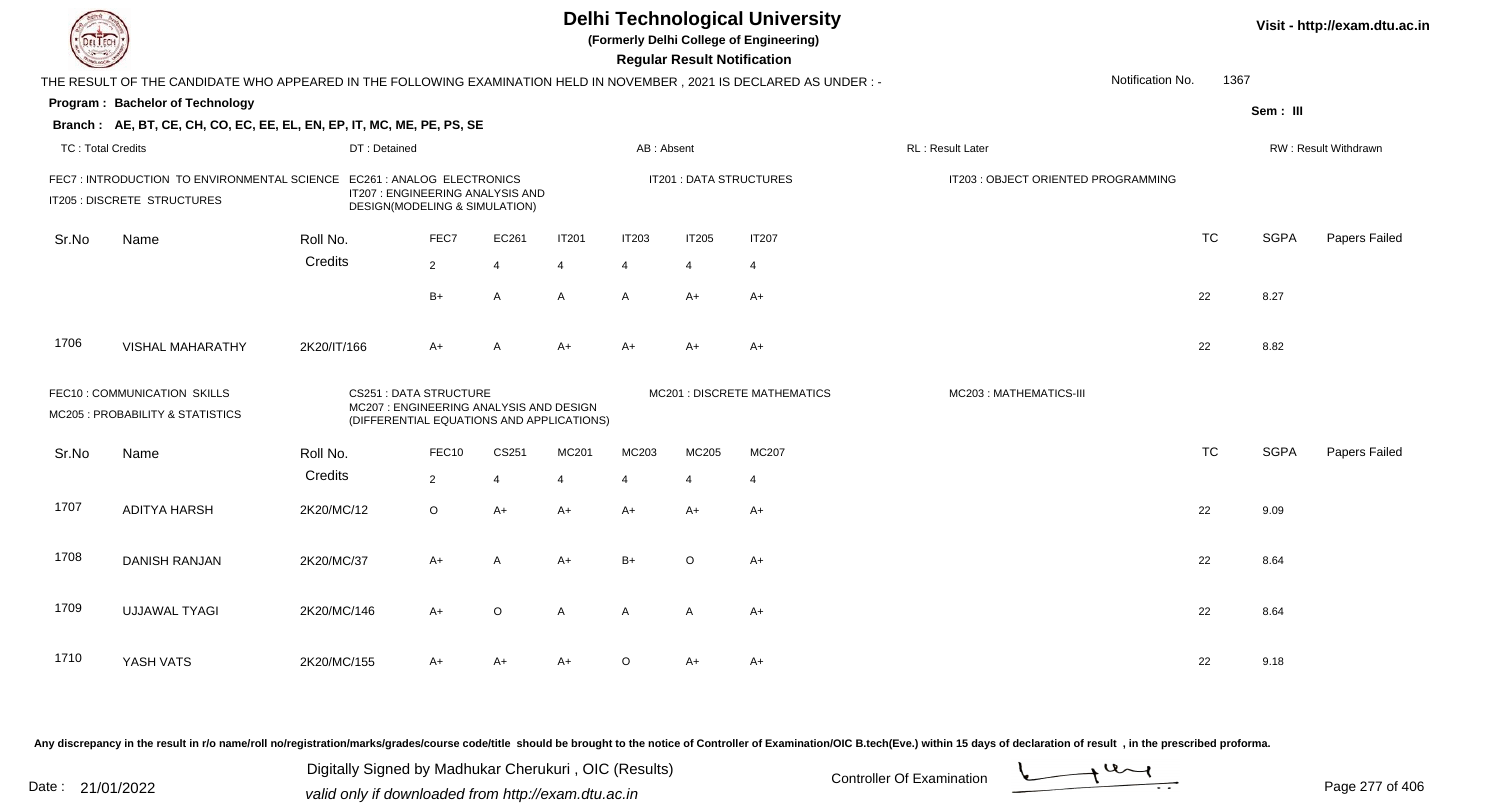**(Formerly Delhi College of Engineering)**

 **Regular Result Notification**

|                                                                                                                                                                                                            | Notification No.<br>1367<br>THE RESULT OF THE CANDIDATE WHO APPEARED IN THE FOLLOWING EXAMINATION HELD IN NOVEMBER , 2021 IS DECLARED AS UNDER : - |              |                |       |                |            |                |                                     |                  |             |           |             |                                            |
|------------------------------------------------------------------------------------------------------------------------------------------------------------------------------------------------------------|----------------------------------------------------------------------------------------------------------------------------------------------------|--------------|----------------|-------|----------------|------------|----------------|-------------------------------------|------------------|-------------|-----------|-------------|--------------------------------------------|
|                                                                                                                                                                                                            | Program: Bachelor of Technology                                                                                                                    |              |                |       |                |            |                |                                     |                  |             |           | Sem: III    |                                            |
|                                                                                                                                                                                                            | Branch: AE, BT, CE, CH, CO, EC, EE, EL, EN, EP, IT, MC, ME, PE, PS, SE                                                                             |              |                |       |                |            |                |                                     |                  |             |           |             |                                            |
| <b>TC: Total Credits</b>                                                                                                                                                                                   |                                                                                                                                                    | DT: Detained |                |       |                | AB: Absent |                |                                     | RL: Result Later |             |           |             | RW: Result Withdrawn                       |
| <b>CS251 : DATA STRUCTURE</b><br>FEC11: Soft Skills and Personality Development<br>MC207: ENGINEERING ANALYSIS AND DESIGN<br>MC205 : PROBABILITY & STATISTICS<br>(DIFFERENTIAL EQUATIONS AND APPLICATIONS) |                                                                                                                                                    |              |                |       |                |            |                | <b>MC201 : DISCRETE MATHEMATICS</b> |                  |             |           |             |                                            |
| Sr.No                                                                                                                                                                                                      | Name                                                                                                                                               | Roll No.     | FEC11          | CS251 | MC201          | MC203      | MC205          | MC207                               |                  |             | <b>TC</b> | <b>SGPA</b> | Papers Failed                              |
|                                                                                                                                                                                                            |                                                                                                                                                    | Credits      | $\overline{2}$ | 4     | $\overline{4}$ |            | $\overline{4}$ | $\overline{4}$                      |                  |             |           |             |                                            |
| 1711                                                                                                                                                                                                       | <b>AFTAB AZIZ</b>                                                                                                                                  | 2K20/MC/15   | $A+$           | A     | $A+$           | $A+$       | $A+$           | $\overline{A}$                      |                  |             | 22        | 8.64        |                                            |
| 1712                                                                                                                                                                                                       | <b>AMAN KUMAR</b>                                                                                                                                  | 2K20/MC/19   | $A+$           | A     | $A+$           | $A+$       | $\mathsf{A}$   | $A+$                                |                  |             | 22        | 8.64        |                                            |
| 1713                                                                                                                                                                                                       | <b>HIMANSHU</b>                                                                                                                                    | 2K20/MC/58   | F              | F     | F              | F          | F              | F                                   |                  | $\mathbf 0$ |           | 0.00        | FEC11CS251, MC201,<br>MC203, MC205, MC207, |
| 1714                                                                                                                                                                                                       | PANKAJ KUMAR                                                                                                                                       | 2K20/MC/92   | A              | A     | $A+$           | A+         | $\mathsf{A}$   | $A+$                                |                  |             | 22        | 8.55        |                                            |

Any discrepancy in the result in r/o name/roll no/registration/marks/grades/course code/title should be brought to the notice of Controller of Examination/OIC B.tech(Eve.) within 15 days of declaration of result, in the pr

Date : 21/01/2022 Digital Digital of Microsofted Chemical Controller Of Examination Determination Page 278 of 40 Digitally Signed by Madhukar Cherukuri , OIC (Results)

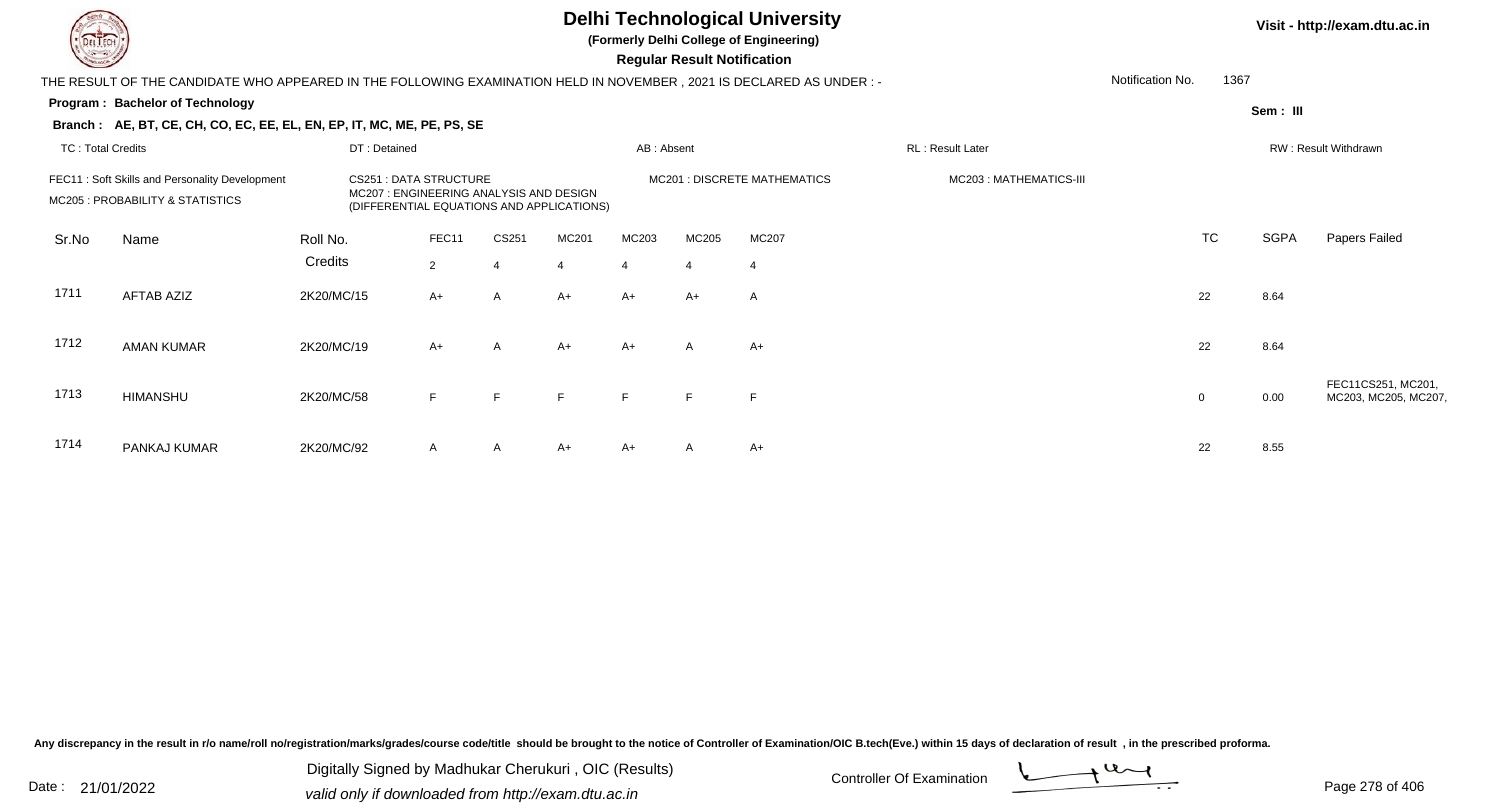**(Formerly Delhi College of Engineering)**

 **Regular Result Notification**

#### **Visit - http://exam.dtu.ac.in**

**Program : Bachelor of TechnologySem : III Branch : AE, BT, CE, CH, CO, EC, EE, EL, EN, EP, IT, MC, ME, PE, PS, SE**THE RESULT OF THE CANDIDATE WHO APPEARED IN THE FOLLOWING EXAMINATION HELD IN NOVEMBER , 2021 IS DECLARED AS UNDER : -TC : Total Credits DT : Detainedd AB : Absent RL : Result Later RW : Result Withdrawn Notification No. 1367Sr.NoName Roll No. **Credits** FEC12 : BUSINESS COMMUNICATION ANDPRESENTATION SKILLSCS251 : DATA STRUCTURE MODESIGN MC201 : DISCRETE MATHEMATICS MODES MC203 : MATHEMATICS-III<br>MC207 : ENGINEERING ANALYSIS AND DESIGN MC205 : PROBABILITY & STATISTICS(DIFFERENTIAL EQUATIONS AND APPLICATIONS) FEC122 CS251 MC201 MC203 MC205 MC207 2010 MC207 TC TC SGPA Papers Failed 22 4 4 4 4 4 1715 ADITYAA 2K20/MC/10 A+ A+ A+ A+ A+ A B+ 1716 ADITYA SINGH CHAUHANN 2K20/MC/14 A+ A+ O O C O 1717 ROHANN 2K20/MC/111 A O A+ A+ B+ A+ A+ C 22 8.73 1718 SHIVAM KUMAR SINGHH 2K20/MC/130 A+ A+ A+ A B+ A+ A+ A B+ A+

Any discrepancy in the result in r/o name/roll no/registration/marks/grades/course code/title should be brought to the notice of Controller of Examination/OIC B.tech(Eve.) within 15 days of declaration of result , in the p

Date : 21/01/2022 Digital Digital of Microsofted Chemical Controller Of Examination Determination Page 279 of 40 Digitally Signed by Madhukar Cherukuri , OIC (Results)

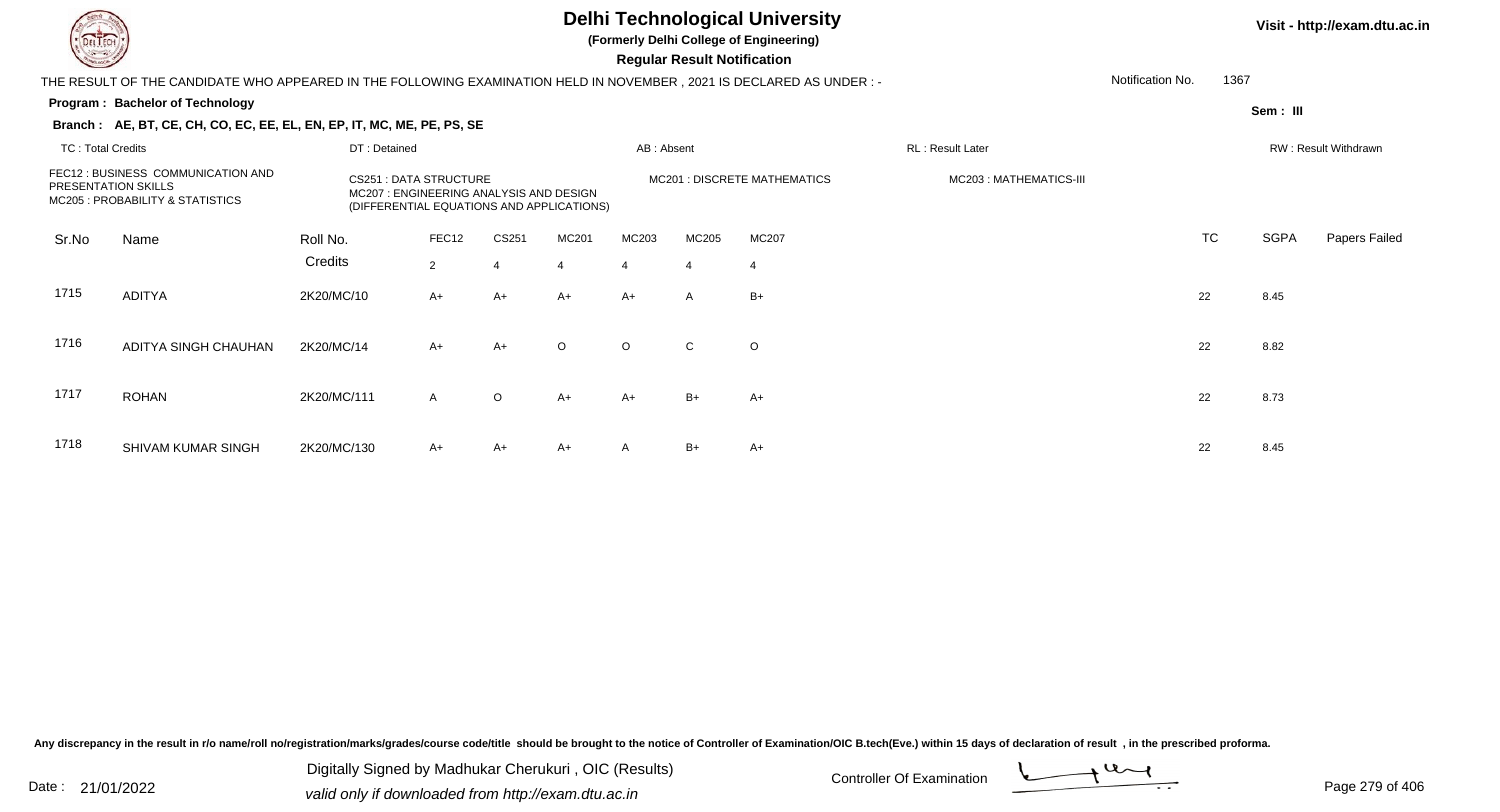|                          |                                                                                                                     |                                                                                                                      |                   |                | <b>Delhi Technological University</b><br>(Formerly Delhi College of Engineering)<br><b>Regular Result Notification</b> |                | Visit - http://exam.dtu.ac.in |                                     |                        |                  |           |             |                      |
|--------------------------|---------------------------------------------------------------------------------------------------------------------|----------------------------------------------------------------------------------------------------------------------|-------------------|----------------|------------------------------------------------------------------------------------------------------------------------|----------------|-------------------------------|-------------------------------------|------------------------|------------------|-----------|-------------|----------------------|
|                          | THE RESULT OF THE CANDIDATE WHO APPEARED IN THE FOLLOWING EXAMINATION HELD IN NOVEMBER, 2021 IS DECLARED AS UNDER:- |                                                                                                                      |                   |                |                                                                                                                        |                |                               |                                     |                        | Notification No. | 1367      |             |                      |
|                          | Program: Bachelor of Technology                                                                                     |                                                                                                                      |                   |                |                                                                                                                        |                |                               |                                     |                        |                  |           | Sem: III    |                      |
|                          | Branch: AE, BT, CE, CH, CO, EC, EE, EL, EN, EP, IT, MC, ME, PE, PS, SE                                              |                                                                                                                      |                   |                |                                                                                                                        |                |                               |                                     |                        |                  |           |             |                      |
| <b>TC: Total Credits</b> |                                                                                                                     | DT: Detained                                                                                                         |                   |                |                                                                                                                        | AB: Absent     |                               |                                     | RL: Result Later       |                  |           |             | RW: Result Withdrawn |
|                          | FEC13 : PUBLIC SPEAKING<br>MC205 : PROBABILITY & STATISTICS                                                         | <b>CS251: DATA STRUCTURE</b><br>MC207: ENGINEERING ANALYSIS AND DESIGN<br>(DIFFERENTIAL EQUATIONS AND APPLICATIONS)  |                   |                |                                                                                                                        |                |                               | <b>MC201: DISCRETE MATHEMATICS</b>  | MC203: MATHEMATICS-III |                  |           |             |                      |
| Sr.No                    | Name                                                                                                                | Roll No.                                                                                                             | FEC <sub>13</sub> | CS251          | MC201                                                                                                                  | MC203          | MC205                         | MC207                               |                        |                  | <b>TC</b> | <b>SGPA</b> | Papers Failed        |
|                          |                                                                                                                     | Credits                                                                                                              | $\overline{2}$    | $\overline{4}$ | $\overline{4}$                                                                                                         | $\overline{4}$ | $\overline{4}$                | $\overline{4}$                      |                        |                  |           |             |                      |
| 1719                     | <b>AKSHAY PANDEY</b>                                                                                                | 2K20/MC/17                                                                                                           | $A+$              | $\circ$        | $A+$                                                                                                                   | $\circ$        | $A+$                          | $A+$                                |                        |                  | 22        | 9.36        |                      |
| 1720                     | ANUJ VERMA                                                                                                          | 2K20/MC/28                                                                                                           | $A+$              | $B+$           | $A+$                                                                                                                   | P              | $\mathsf{A}$                  | $\overline{A}$                      |                        |                  | 22        | 7.36        |                      |
| 1721                     | AYUSH SHARMA                                                                                                        | 2K20/MC/34                                                                                                           | $\circ$           | $A+$           | $\circ$                                                                                                                | $B+$           | A+                            | $A+$                                |                        |                  | 22        | 8.91        |                      |
| 1722                     | SAKSHAM HOODA                                                                                                       | 2K20/MC/116                                                                                                          | $\circ$           | $A+$           | $\Omega$                                                                                                               | $\circ$        | $A+$                          | $A+$                                |                        |                  | 22        | 9.45        |                      |
|                          | FEC14: APPRECIATION OF SHORT STORIES<br>MC205 : PROBABILITY & STATISTICS                                            | <b>CS251: DATA STRUCTURE</b><br>MC207 : ENGINEERING ANALYSIS AND DESIGN<br>(DIFFERENTIAL EQUATIONS AND APPLICATIONS) |                   |                |                                                                                                                        |                |                               | <b>MC201 : DISCRETE MATHEMATICS</b> | MC203: MATHEMATICS-III |                  |           |             |                      |
| Sr.No                    | Name                                                                                                                | Roll No.                                                                                                             | FEC14             | CS251          | MC201                                                                                                                  | MC203          | MC205                         | MC207                               |                        |                  | <b>TC</b> | <b>SGPA</b> | Papers Failed        |
|                          |                                                                                                                     | Credits                                                                                                              | $\overline{2}$    | 4              | 4                                                                                                                      | $\overline{4}$ | 4                             | $\overline{4}$                      |                        |                  |           |             |                      |
| 1723                     | <b>ABHISHEK KUMAR</b>                                                                                               | 2K20/MC/09                                                                                                           | A                 | $\overline{A}$ | $A+$                                                                                                                   | $A+$           | A+                            | Α                                   |                        |                  | 22        | 8.55        |                      |
| 1724                     | <b>ANKIT KUMAR</b>                                                                                                  | 2K20/MC/22                                                                                                           | A                 | $A+$           | $\circ$                                                                                                                | A+             | A+                            | $A+$                                |                        |                  | 22        | 9.09        |                      |

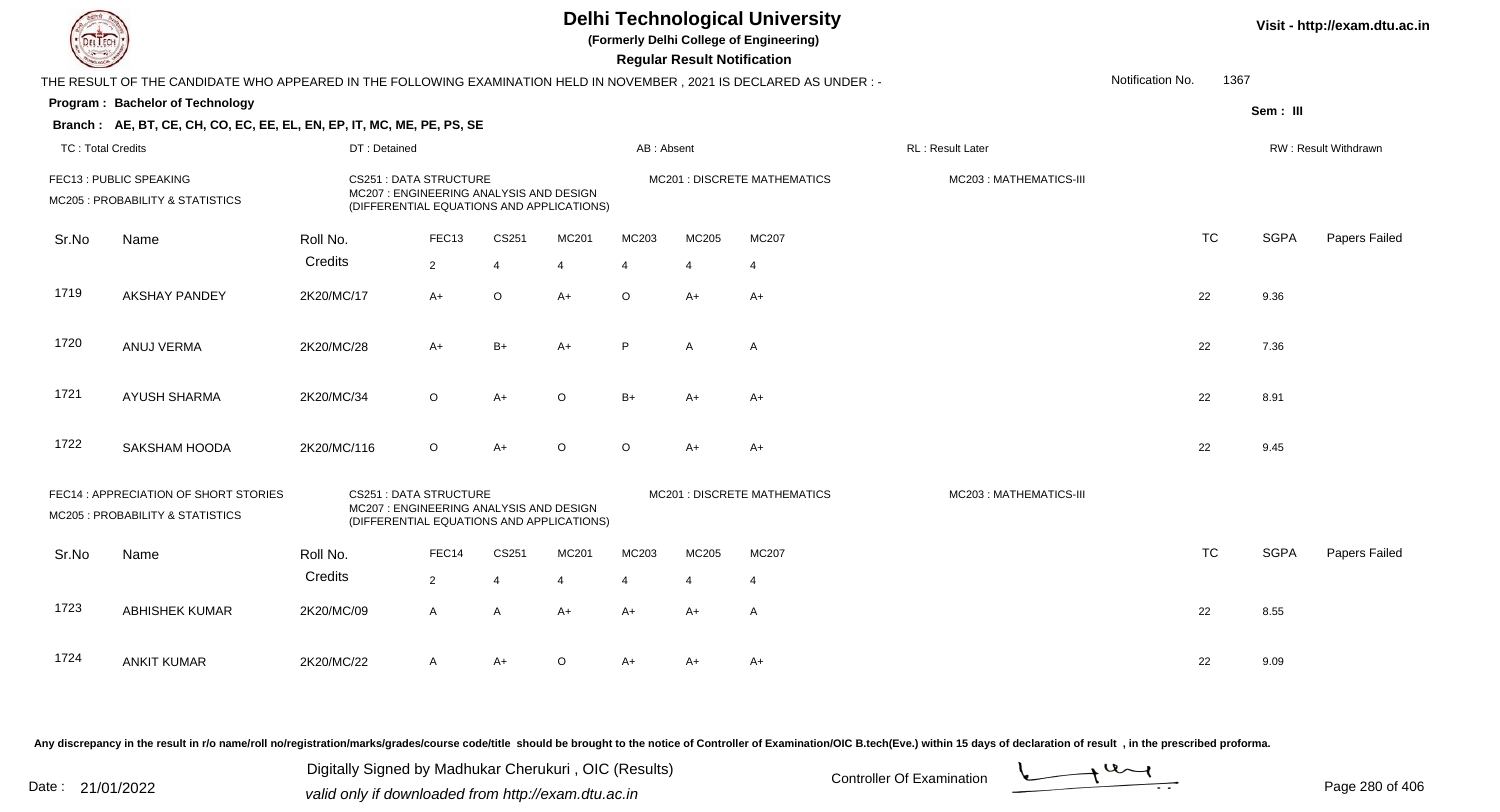

**(Formerly Delhi College of Engineering)**

 **Regular Result Notification**

| <b>Controller Comments</b> |                                                                                                                     |              |                                                                         |         |                                           |            | Regular Result Notification |                              |                        |                  |           |             |                      |
|----------------------------|---------------------------------------------------------------------------------------------------------------------|--------------|-------------------------------------------------------------------------|---------|-------------------------------------------|------------|-----------------------------|------------------------------|------------------------|------------------|-----------|-------------|----------------------|
|                            | THE RESULT OF THE CANDIDATE WHO APPEARED IN THE FOLLOWING EXAMINATION HELD IN NOVEMBER, 2021 IS DECLARED AS UNDER:- |              |                                                                         |         |                                           |            |                             |                              |                        | Notification No. | 1367      |             |                      |
|                            | Program: Bachelor of Technology                                                                                     |              |                                                                         |         |                                           |            |                             |                              |                        |                  |           | Sem: III    |                      |
|                            | Branch: AE, BT, CE, CH, CO, EC, EE, EL, EN, EP, IT, MC, ME, PE, PS, SE                                              |              |                                                                         |         |                                           |            |                             |                              |                        |                  |           |             |                      |
| <b>TC: Total Credits</b>   |                                                                                                                     | DT: Detained |                                                                         |         |                                           | AB: Absent |                             |                              | RL: Result Later       |                  |           |             | RW: Result Withdrawn |
|                            | FEC18: FINANCIAL STATEMENTS ANALYSIS<br>MC205 : PROBABILITY & STATISTICS                                            |              | <b>CS251 : DATA STRUCTURE</b><br>MC207: ENGINEERING ANALYSIS AND DESIGN |         | (DIFFERENTIAL EQUATIONS AND APPLICATIONS) |            |                             | MC201 : DISCRETE MATHEMATICS | MC203: MATHEMATICS-III |                  |           |             |                      |
| Sr.No                      | Name                                                                                                                | Roll No.     | FEC18                                                                   | CS251   | MC201                                     | MC203      | MC205                       | MC207                        |                        |                  | <b>TC</b> | <b>SGPA</b> | Papers Failed        |
|                            |                                                                                                                     | Credits      | $\overline{2}$                                                          |         | $\overline{4}$                            |            | $\overline{4}$              | 4                            |                        |                  |           |             |                      |
| 1725                       | <b>HEMAKSH SWARA</b>                                                                                                | 2K20/MC/56   | $A+$                                                                    | $\circ$ | $\circ$                                   | $B+$       | A+                          | A+                           |                        | 22               |           | 9.00        |                      |
| 1726                       | <b>PALASH SINGH</b>                                                                                                 | 2K20/MC/91   | $A+$                                                                    | $\circ$ | $\circ$                                   | $A+$       | A+                          | A+                           |                        | 22               |           | 9.36        |                      |
| 1727                       | SHIVANSH DHONDIYAL                                                                                                  | 2K20/MC/132  | $A+$                                                                    | $\circ$ | $A+$                                      | A          | $\mathsf{A}$                | A+                           |                        | 22               |           | 8.82        |                      |

Any discrepancy in the result in r/o name/roll no/registration/marks/grades/course code/title should be brought to the notice of Controller of Examination/OIC B.tech(Eve.) within 15 days of declaration of result, in the pr

Date : 21/01/2022 Digital Digital of Microsofted Chemical Controller Of Examination Determination Page 281 of 40 Digitally Signed by Madhukar Cherukuri , OIC (Results)

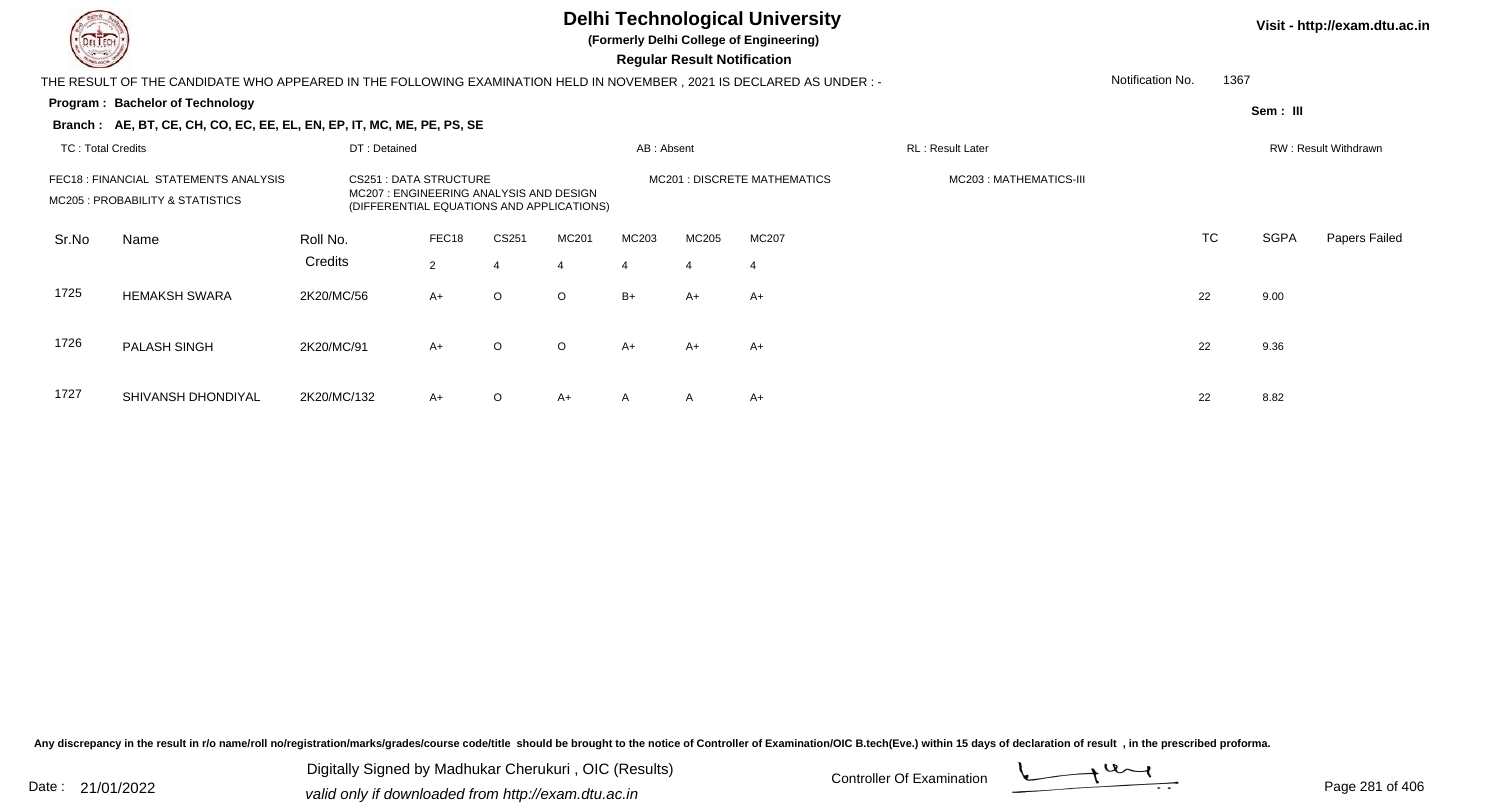**(Formerly Delhi College of Engineering)**

 **Regular Result Notification**

| $\sim$                   |                                                                                                                      |              |                                                                                                                      |                         |                |            | nggular ngsult notihlation |                              |                        |                  |           |             |                      |
|--------------------------|----------------------------------------------------------------------------------------------------------------------|--------------|----------------------------------------------------------------------------------------------------------------------|-------------------------|----------------|------------|----------------------------|------------------------------|------------------------|------------------|-----------|-------------|----------------------|
|                          | THE RESULT OF THE CANDIDATE WHO APPEARED IN THE FOLLOWING EXAMINATION HELD IN NOVEMBER, 2021 IS DECLARED AS UNDER :- |              |                                                                                                                      |                         |                |            |                            |                              |                        | Notification No. | 1367      |             |                      |
|                          | Program: Bachelor of Technology                                                                                      |              |                                                                                                                      |                         |                |            |                            |                              |                        |                  |           | Sem : III   |                      |
|                          | Branch: AE, BT, CE, CH, CO, EC, EE, EL, EN, EP, IT, MC, ME, PE, PS, SE                                               |              |                                                                                                                      |                         |                |            |                            |                              |                        |                  |           |             |                      |
| <b>TC: Total Credits</b> |                                                                                                                      | DT: Detained |                                                                                                                      |                         |                | AB: Absent |                            |                              | RL: Result Later       |                  |           |             | RW: Result Withdrawn |
| FEC1: SPORTS - I         | MC205 : PROBABILITY & STATISTICS                                                                                     |              | <b>CS251: DATA STRUCTURE</b><br>MC207 : ENGINEERING ANALYSIS AND DESIGN<br>(DIFFERENTIAL EQUATIONS AND APPLICATIONS) |                         |                |            |                            | MC201 : DISCRETE MATHEMATICS | MC203: MATHEMATICS-III |                  |           |             |                      |
| Sr.No                    | Name                                                                                                                 | Roll No.     | FEC1                                                                                                                 | CS251                   | MC201          | MC203      | MC205                      | MC207                        |                        |                  | <b>TC</b> | <b>SGPA</b> | Papers Failed        |
|                          |                                                                                                                      | Credits      | $\overline{2}$                                                                                                       | $\overline{\mathbf{A}}$ | $\overline{4}$ | 4          | $\overline{4}$             | $\overline{4}$               |                        |                  |           |             |                      |
| 1728                     | JAHAAN CHAUDHARY                                                                                                     | 2K20/MC/63   | $\mathsf{A}$                                                                                                         | $\mathsf{A}$            | $\circ$        | $B+$       | $A+$                       | $A+$                         |                        |                  | 22        | 8.55        |                      |
| 1729                     | <b>KARTIKEYA SWAMI</b>                                                                                               | 2K20/MC/70   | $\mathsf{A}$                                                                                                         | $A+$                    | $A+$           | $B+$       | $A+$                       | $B+$                         |                        |                  | 22        | 8.18        |                      |
| 1730                     | <b>MAHEEP BAZAD</b>                                                                                                  | 2K20/MC/75   | $\mathsf{A}$                                                                                                         | $\mathsf{A}$            | $A+$           | B          | $A+$                       | Α                            |                        |                  | 22        | 8.00        |                      |
| 1731                     | PARN PRATAP SINGH                                                                                                    | 2K20/MC/94   | $B+$                                                                                                                 | A+                      | $A+$           | A          | $A+$                       | A                            |                        |                  | 22        | 8.45        |                      |
| 1732                     | <b>ROHIT SINGH</b>                                                                                                   | 2K20/MC/114  | $\mathsf{A}$                                                                                                         | A                       | $A+$           | $A+$       | A                          | Α                            |                        |                  | 22        | 8.36        |                      |
| 1733                     | <b>VAIBHAV SINGH</b>                                                                                                 | 2K20/MC/149  | $\mathsf{A}$                                                                                                         | A+                      | A              | A          | B                          | A+                           |                        |                  | 22        | 8.00        |                      |

Any discrepancy in the result in r/o name/roll no/registration/marks/grades/course code/title should be brought to the notice of Controller of Examination/OIC B.tech(Eve.) within 15 days of declaration of result, in the pr

Date : 21/01/2022 Digital Digital of Microsofted Chemical Controller Of Examination Determination Page 282 of 40 Digitally Signed by Madhukar Cherukuri , OIC (Results)

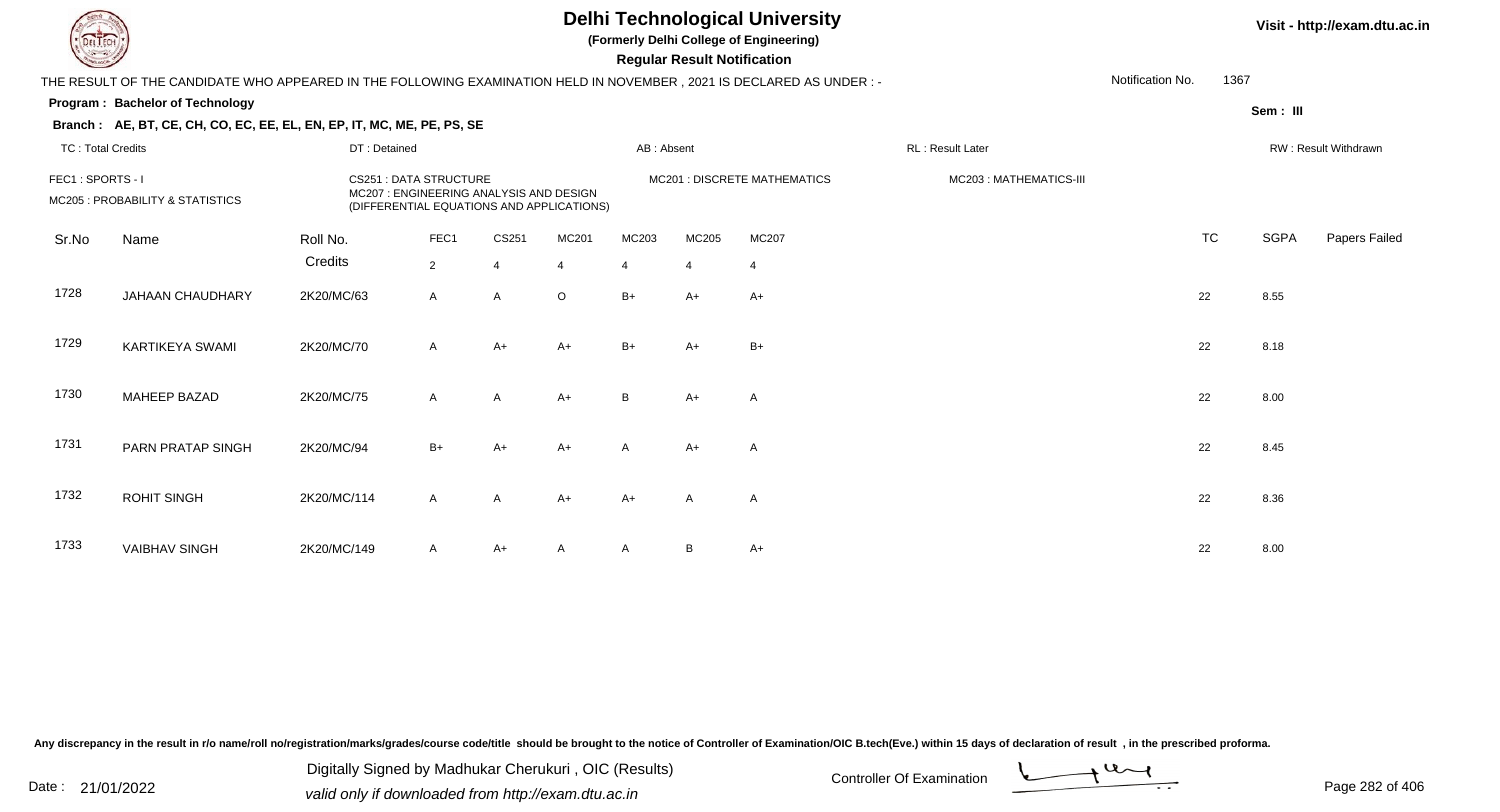

**(Formerly Delhi College of Engineering)**

 **Regular Result Notification**

| <b>Course Line</b>       |                                                                                                                      |                                                                                                               |                |       |                |              | Regular Result Notification |                              |                         |                  |      |             |                      |
|--------------------------|----------------------------------------------------------------------------------------------------------------------|---------------------------------------------------------------------------------------------------------------|----------------|-------|----------------|--------------|-----------------------------|------------------------------|-------------------------|------------------|------|-------------|----------------------|
|                          | THE RESULT OF THE CANDIDATE WHO APPEARED IN THE FOLLOWING EXAMINATION HELD IN NOVEMBER, 2021 IS DECLARED AS UNDER :- |                                                                                                               |                |       |                |              |                             |                              |                         | Notification No. | 1367 |             |                      |
|                          | <b>Program: Bachelor of Technology</b>                                                                               |                                                                                                               |                |       |                |              |                             |                              |                         |                  |      | Sem : III   |                      |
|                          | Branch: AE, BT, CE, CH, CO, EC, EE, EL, EN, EP, IT, MC, ME, PE, PS, SE                                               |                                                                                                               |                |       |                |              |                             |                              |                         |                  |      |             |                      |
| <b>TC: Total Credits</b> |                                                                                                                      | DT: Detained                                                                                                  |                |       |                | AB: Absent   |                             |                              | RL: Result Later        |                  |      |             | RW: Result Withdrawn |
| FEC22: YOGA              | MC205 : PROBABILITY & STATISTICS                                                                                     | CS251 : DATA STRUCTURE<br>MC207: ENGINEERING ANALYSIS AND DESIGN<br>(DIFFERENTIAL EQUATIONS AND APPLICATIONS) |                |       |                |              |                             | MC201 : DISCRETE MATHEMATICS | MC203 : MATHEMATICS-III |                  |      |             |                      |
| Sr.No                    | Name                                                                                                                 | Roll No.                                                                                                      | FEC22          | CS251 | MC201          | MC203        | MC205                       | <b>MC207</b>                 |                         |                  | TC   | <b>SGPA</b> | Papers Failed        |
|                          |                                                                                                                      | Credits                                                                                                       | $\overline{2}$ | 4     | $\overline{4}$ | 4            | $\overline{4}$              | $\overline{4}$               |                         |                  |      |             |                      |
| 1734                     | <b>ANSH</b>                                                                                                          | 2K20/MC/25                                                                                                    | $A+$           | $B+$  | $A+$           | $\mathsf{A}$ | $A+$                        | A                            |                         | 22               |      | 8.27        |                      |
| 1735                     | <b>ROHIT</b>                                                                                                         | 2K20/MC/113                                                                                                   | $\mathsf{A}$   | $A+$  | $A+$           | $\mathsf{A}$ | B                           | A                            |                         | 22               |      | 8.00        |                      |
| 1736                     | <b>STANZIN WANGDUS</b>                                                                                               | 2K20/MC/143                                                                                                   | $A+$           | A+    | $A+$           | $A+$         | $B+$                        | Α                            |                         | 22               |      | 8.45        |                      |

Any discrepancy in the result in r/o name/roll no/registration/marks/grades/course code/title should be brought to the notice of Controller of Examination/OIC B.tech(Eve.) within 15 days of declaration of result, in the pr

Date : 21/01/2022 Digital Digital of Microsofted Chemical Controller Of Examination Determination Page 283 of 40 Digitally Signed by Madhukar Cherukuri , OIC (Results)

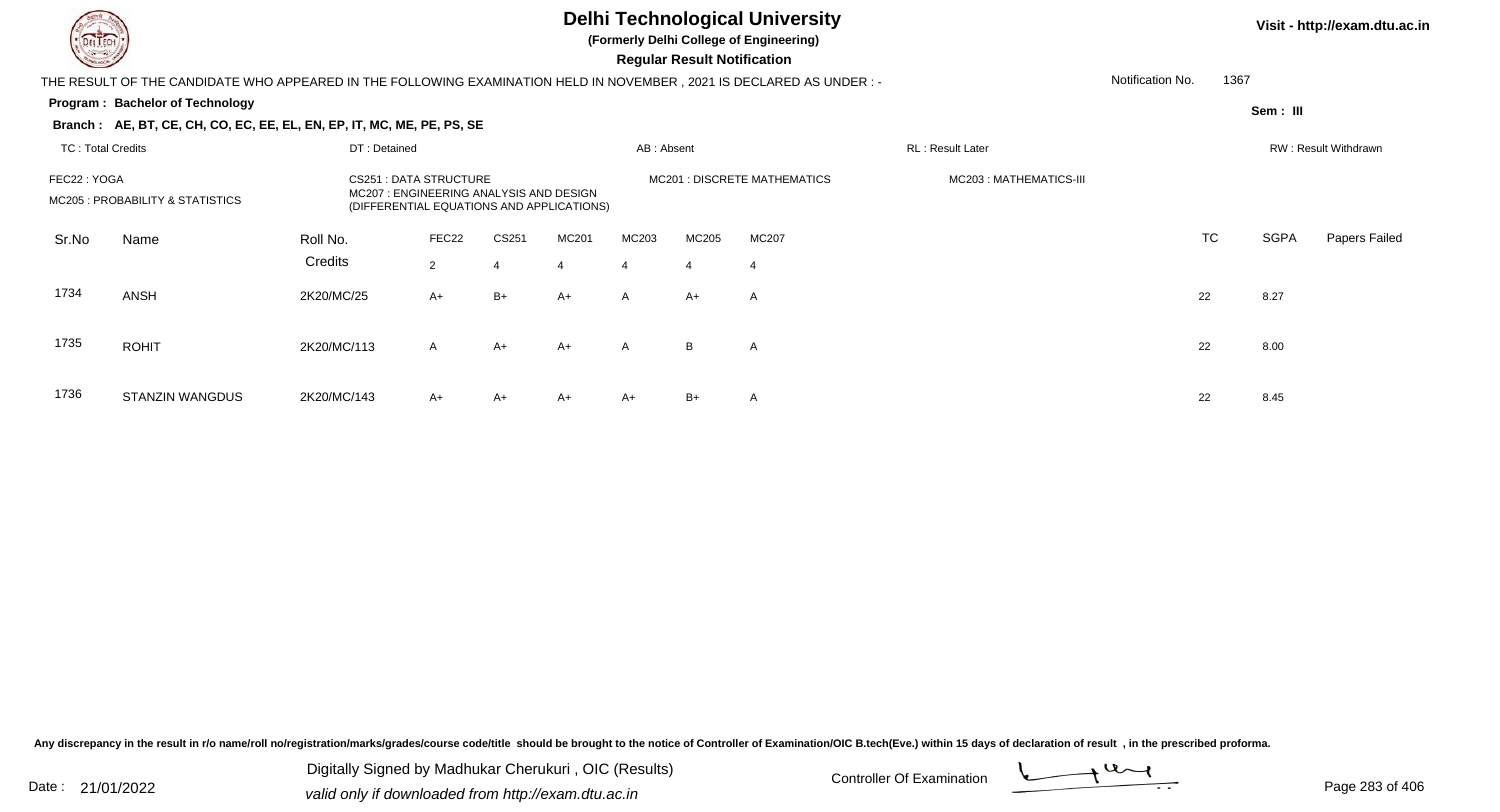**(Formerly Delhi College of Engineering)**

**Regular Regular Results Notification** 

| <b>Consulton Party</b>   |                                                                                                                      |            |                                                                                                                      |                |         |                         |                | <b>Regular Result Notification</b> |                              |                        |                  |           |             |                      |
|--------------------------|----------------------------------------------------------------------------------------------------------------------|------------|----------------------------------------------------------------------------------------------------------------------|----------------|---------|-------------------------|----------------|------------------------------------|------------------------------|------------------------|------------------|-----------|-------------|----------------------|
|                          | THE RESULT OF THE CANDIDATE WHO APPEARED IN THE FOLLOWING EXAMINATION HELD IN NOVEMBER, 2021 IS DECLARED AS UNDER :- |            |                                                                                                                      |                |         |                         |                |                                    |                              |                        | Notification No. | 1367      |             |                      |
|                          | Program: Bachelor of Technology                                                                                      |            |                                                                                                                      |                |         |                         |                |                                    |                              |                        |                  |           | Sem: III    |                      |
|                          | Branch: AE, BT, CE, CH, CO, EC, EE, EL, EN, EP, IT, MC, ME, PE, PS, SE                                               |            |                                                                                                                      |                |         |                         |                |                                    |                              |                        |                  |           |             |                      |
| <b>TC: Total Credits</b> |                                                                                                                      |            | DT: Detained                                                                                                         |                |         |                         | AB: Absent     |                                    |                              | RL : Result Later      |                  |           |             | RW: Result Withdrawn |
|                          | FEC27 : PROFESSIONAL ETHICS & HUMAN VALUES<br>MC205 : PROBABILITY & STATISTICS                                       |            | <b>CS251: DATA STRUCTURE</b><br>MC207 : ENGINEERING ANALYSIS AND DESIGN<br>(DIFFERENTIAL EQUATIONS AND APPLICATIONS) |                |         |                         |                |                                    | MC201 : DISCRETE MATHEMATICS | MC203: MATHEMATICS-III |                  |           |             |                      |
| Sr.No                    | Name                                                                                                                 | Roll No.   |                                                                                                                      | FEC27          | CS251   | MC201                   | MC203          | MC205                              | MC207                        |                        |                  | <b>TC</b> | <b>SGPA</b> | Papers Failed        |
|                          |                                                                                                                      | Credits    |                                                                                                                      | $\overline{2}$ | 4       | $\overline{\mathbf{4}}$ | $\overline{4}$ | $\overline{4}$                     | $\overline{4}$               |                        |                  |           |             |                      |
| 1737                     | DEV GARG                                                                                                             | 2K20/MC/39 |                                                                                                                      | $\circ$        | $A+$    | $\circ$                 | $B+$           | A                                  | $A+$                         |                        |                  | 22        | 8.73        |                      |
| 1738                     | DHEERAJ KUMAR                                                                                                        | 2K20/MC/42 |                                                                                                                      | $A+$           | $A+$    | $\mathsf O$             | $B+$           | $A+$                               | $A+$                         |                        |                  | 22        | 8.82        |                      |
| 1739                     | <b>DHRUV RANA</b>                                                                                                    | 2K20/MC/44 |                                                                                                                      | $A+$           | $\circ$ | $\mathsf O$             | B              | $A+$                               | $\circ$                      |                        |                  | 22        | 9.00        |                      |
| 1740                     | <b>GUNJAN ARORA</b>                                                                                                  | 2K20/MC/53 |                                                                                                                      | $\circ$        | $\circ$ | $\circ$                 | A              | $A+$                               | O                            |                        |                  | 22        | 9.45        |                      |
| 1741                     | <b>ISHAN BHATEJA</b>                                                                                                 | 2K20/MC/61 |                                                                                                                      | $\circ$        | $\circ$ | $\mathsf O$             | A              | $A+$                               | $\circ$                      |                        |                  | 22        | 9.45        |                      |
| 1742                     | KANISHKA THAKRAN                                                                                                     | 2K20/MC/67 |                                                                                                                      | $\circ$        | $\circ$ | $\mathsf O$             | A              | $A+$                               | $\mathsf O$                  |                        |                  | 22        | 9.45        |                      |
| 1743                     | <b>KARAN JINDAL</b>                                                                                                  | 2K20/MC/68 |                                                                                                                      | $A+$           | $\circ$ | $A+$                    | $B+$           | A+                                 | A+                           |                        |                  | 22        | 8.82        |                      |
| 1744                     | <b>MD SAHIL ANSARI</b>                                                                                               | 2K20/MC/78 |                                                                                                                      | $\circ$        | $\circ$ | $\mathsf O$             | $\mathsf{A}$   | $A+$                               | O                            |                        |                  | 22        | 9.45        |                      |
| 1745                     | PALAK CHATURVEDI                                                                                                     | 2K20/MC/90 |                                                                                                                      | $\circ$        | $\circ$ | $\circ$                 | $\circ$        | A+                                 | O                            |                        |                  | 22        | 9.82        |                      |
|                          |                                                                                                                      |            |                                                                                                                      |                |         |                         |                |                                    |                              |                        |                  |           |             |                      |

Any discrepancy in the result in r/o name/roll no/registration/marks/grades/course code/title should be brought to the notice of Controller of Examination/OIC B.tech(Eve.) within 15 days of declaration of result, in the pr

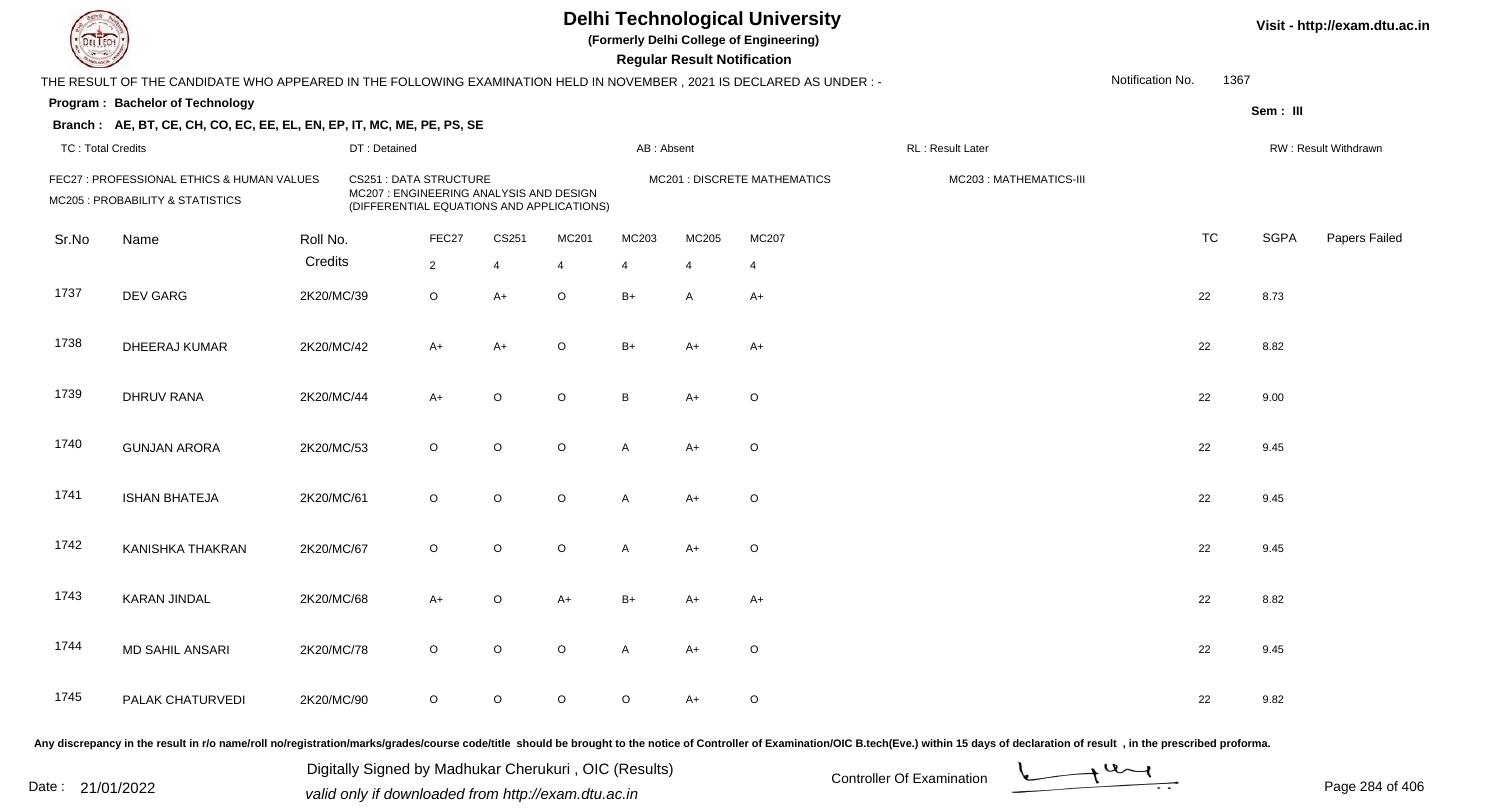| L'I ECH                                                                        |                                                                                                                      |             |                                                                                                                     |                |             |         |            | <b>Regular Result Notification</b> | <b>Delhi Technological University</b><br>(Formerly Delhi College of Engineering) | Visit - http://exam.dtu.ac.in |                  |           |             |                      |
|--------------------------------------------------------------------------------|----------------------------------------------------------------------------------------------------------------------|-------------|---------------------------------------------------------------------------------------------------------------------|----------------|-------------|---------|------------|------------------------------------|----------------------------------------------------------------------------------|-------------------------------|------------------|-----------|-------------|----------------------|
|                                                                                | THE RESULT OF THE CANDIDATE WHO APPEARED IN THE FOLLOWING EXAMINATION HELD IN NOVEMBER, 2021 IS DECLARED AS UNDER :- |             |                                                                                                                     |                |             |         |            |                                    |                                                                                  |                               | Notification No. | 1367      |             |                      |
|                                                                                | <b>Program: Bachelor of Technology</b>                                                                               |             |                                                                                                                     |                |             |         |            |                                    |                                                                                  |                               |                  |           | Sem: III    |                      |
|                                                                                | Branch: AE, BT, CE, CH, CO, EC, EE, EL, EN, EP, IT, MC, ME, PE, PS, SE                                               |             |                                                                                                                     |                |             |         |            |                                    |                                                                                  |                               |                  |           |             |                      |
| <b>TC: Total Credits</b>                                                       |                                                                                                                      |             | DT: Detained                                                                                                        |                |             |         | AB: Absent |                                    |                                                                                  | RL: Result Later              |                  |           |             | RW: Result Withdrawn |
| FEC27 : PROFESSIONAL ETHICS & HUMAN VALUES<br>MC205 : PROBABILITY & STATISTICS |                                                                                                                      |             | <b>CS251: DATA STRUCTURE</b><br>MC207: ENGINEERING ANALYSIS AND DESIGN<br>(DIFFERENTIAL EQUATIONS AND APPLICATIONS) |                |             |         |            |                                    | <b>MC201 : DISCRETE MATHEMATICS</b>                                              | MC203: MATHEMATICS-III        |                  |           |             |                      |
| Sr.No                                                                          | Name                                                                                                                 | Roll No.    |                                                                                                                     | FEC27          | CS251       | MC201   | MC203      | MC205                              | MC207                                                                            |                               |                  | <b>TC</b> | <b>SGPA</b> | Papers Failed        |
|                                                                                |                                                                                                                      | Credits     |                                                                                                                     | $\overline{2}$ | 4           | 4       | 4          | $\overline{4}$                     | $\overline{4}$                                                                   |                               |                  |           |             |                      |
|                                                                                |                                                                                                                      |             |                                                                                                                     | $\circ$        | $\mathsf O$ | $\circ$ | $\circ$    | $A+$                               | $\circ$                                                                          |                               |                  | 22        | 9.82        |                      |
| 1746                                                                           | PARVEZ AHMED                                                                                                         | 2K20/MC/95  |                                                                                                                     | $\circ$        | $\circ$     | $\circ$ | $\circ$    | $A+$                               | $A+$                                                                             |                               |                  | 22        | 9.64        |                      |
| 1747                                                                           | <b>RITESH DABAS</b>                                                                                                  | 2K20/MC/105 |                                                                                                                     | $\circ$        | $\circ$     | $\circ$ | $\circ$    | $A+$                               | $\circ$                                                                          |                               |                  | 22        | 9.82        |                      |
| 1748                                                                           | <b>RIYA NAYAK</b>                                                                                                    | 2K20/MC/109 |                                                                                                                     | $A+$           | $\circ$     | $A+$    | $\Omega$   | $A+$                               | $\circ$                                                                          |                               |                  | 22        | 9.55        |                      |
| 1749                                                                           | <b>ROHAN GUPTA</b>                                                                                                   | 2K20/MC/112 |                                                                                                                     | $A+$           | $\mathsf O$ | $\circ$ | $\circ$    | A+                                 | $\circ$                                                                          |                               |                  | 22        | 9.73        |                      |
| 1750                                                                           | SARTHAK GANDOTRA                                                                                                     | 2K20/MC/122 |                                                                                                                     | $\circ$        | $\mathsf O$ | $A+$    | $\Omega$   | $A+$                               | $\mathsf O$                                                                      |                               |                  | 22        | 9.64        |                      |
| 1751                                                                           | <b>SHAILESH</b>                                                                                                      | 2K20/MC/128 |                                                                                                                     | O              | $\circ$     | A+      | A+         | A                                  | A                                                                                |                               |                  | 22        | 8.91        |                      |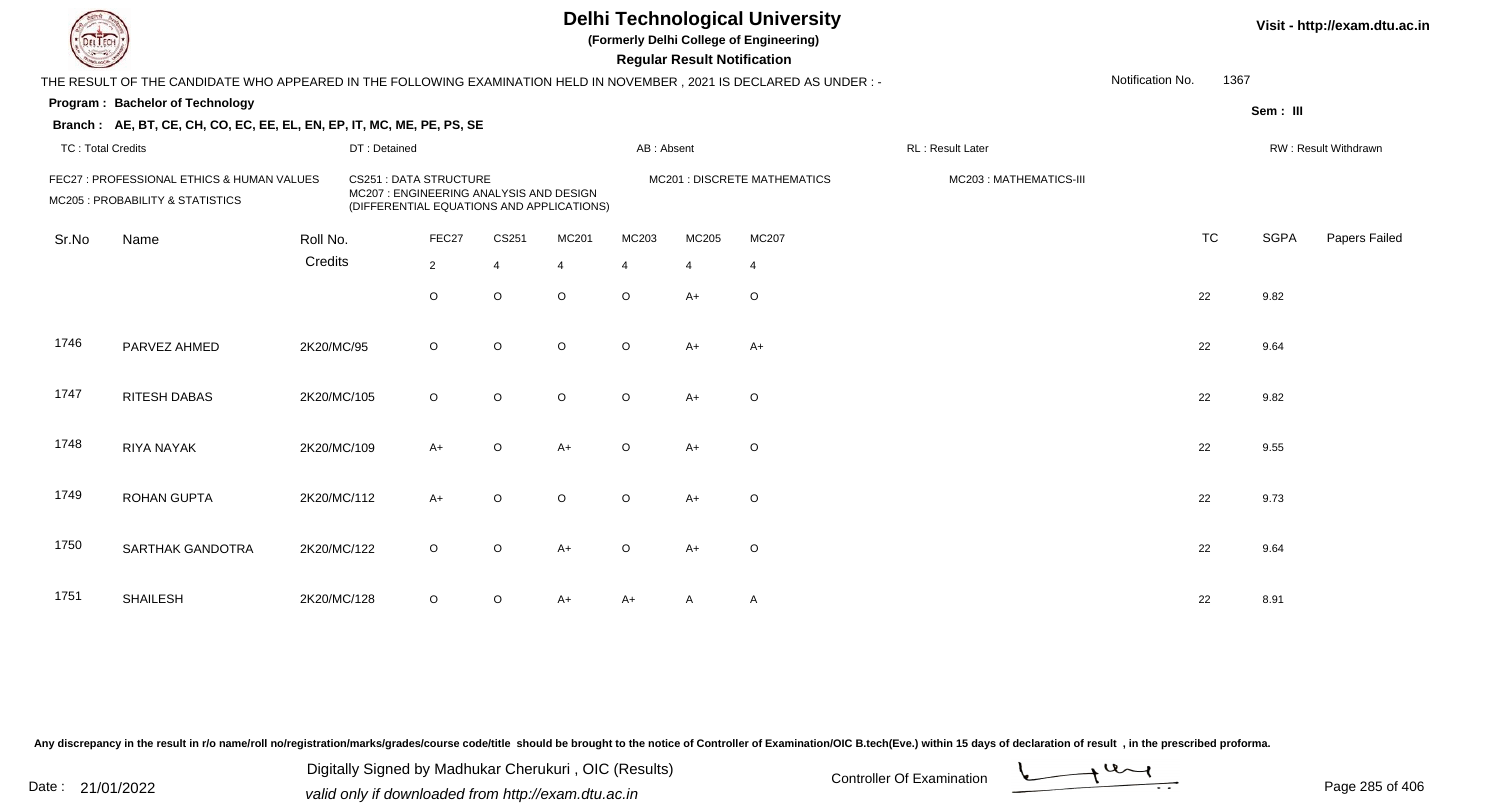

**(Formerly Delhi College of Engineering)**

| <b>Consultor of Personal Property</b>                              |                                                                                                                        |                                                                                                               |       |       |       |                              |       | <b>Regular Result Notification</b> |                          |                  |           |                      |               |  |
|--------------------------------------------------------------------|------------------------------------------------------------------------------------------------------------------------|---------------------------------------------------------------------------------------------------------------|-------|-------|-------|------------------------------|-------|------------------------------------|--------------------------|------------------|-----------|----------------------|---------------|--|
|                                                                    | THE RESULT OF THE CANDIDATE WHO APPEARED IN THE FOLLOWING EXAMINATION HELD IN NOVEMBER , 2021 IS DECLARED AS UNDER : - |                                                                                                               |       |       |       |                              |       |                                    |                          | Notification No. | 1367      |                      |               |  |
|                                                                    | Program: Bachelor of Technology                                                                                        |                                                                                                               |       |       |       |                              |       |                                    |                          |                  |           | Sem : III            |               |  |
|                                                                    | Branch: AE, BT, CE, CH, CO, EC, EE, EL, EN, EP, IT, MC, ME, PE, PS, SE                                                 |                                                                                                               |       |       |       |                              |       |                                    |                          |                  |           |                      |               |  |
| TC: Total Credits                                                  |                                                                                                                        | DT: Detained                                                                                                  |       |       |       | AB: Absent                   |       |                                    | <b>RL</b> : Result Later |                  |           | RW: Result Withdrawn |               |  |
| FEC28 : Emotional Intelligence<br>MC205 : PROBABILITY & STATISTICS |                                                                                                                        | CS251 : DATA STRUCTURE<br>MC207: ENGINEERING ANALYSIS AND DESIGN<br>(DIFFERENTIAL EQUATIONS AND APPLICATIONS) |       |       |       | MC201 : DISCRETE MATHEMATICS |       |                                    | MC203 : MATHEMATICS-III  |                  |           |                      |               |  |
| Sr.No                                                              | Name                                                                                                                   | Roll No.                                                                                                      | FEC28 | CS251 | MC201 | MC203                        | MC205 | MC207                              |                          |                  | <b>TC</b> | <b>SGPA</b>          | Papers Failed |  |
|                                                                    |                                                                                                                        | Credits                                                                                                       | 2     | 4     | 4     | 4                            | 4     | 4                                  |                          |                  |           |                      |               |  |
| 1752                                                               | <b>GUDDU KUMAR</b>                                                                                                     | 2K20/MC/52                                                                                                    | $A+$  | $A+$  | $A+$  | $B+$                         | $A+$  | $A+$                               |                          | 22               |           | 8.64                 |               |  |

Any discrepancy in the result in r/o name/roll no/registration/marks/grades/course code/title should be brought to the notice of Controller of Examination/OIC B.tech(Eve.) within 15 days of declaration of result, in the pr

Date : 21/01/2022 Digital Digital of Microsofted Chemical Controller Of Examination Determination Page 286 of 40 Digitally Signed by Madhukar Cherukuri , OIC (Results)

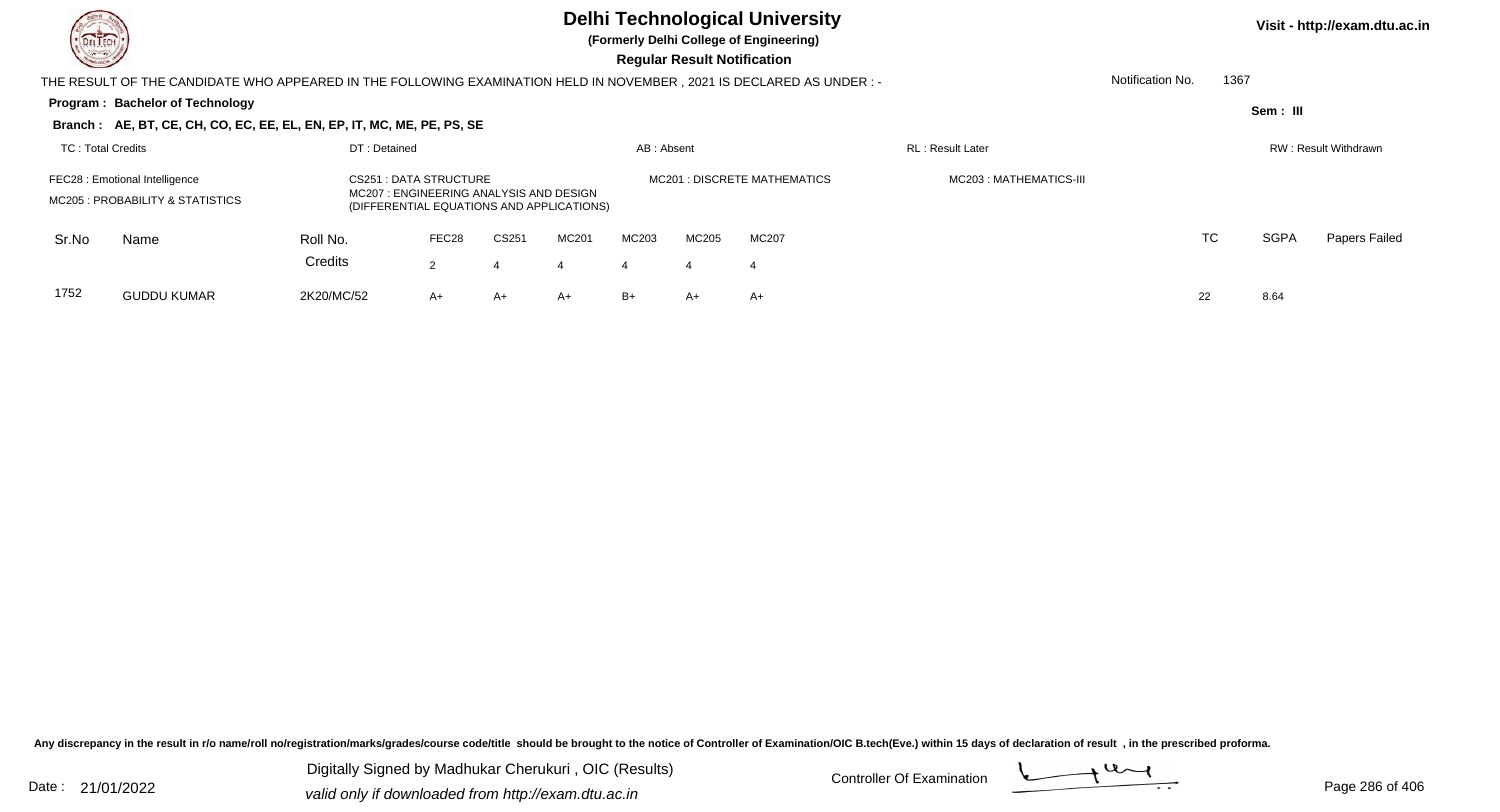**(Formerly Delhi College of Engineering)**

 **Regular Result Notification**

| <b>Course Line</b>                                   |                                                                                                                     |                                                                                                                      |                  |                |                              |                | Regular Result Notification |              |                        |                  |           |             |                      |
|------------------------------------------------------|---------------------------------------------------------------------------------------------------------------------|----------------------------------------------------------------------------------------------------------------------|------------------|----------------|------------------------------|----------------|-----------------------------|--------------|------------------------|------------------|-----------|-------------|----------------------|
|                                                      | THE RESULT OF THE CANDIDATE WHO APPEARED IN THE FOLLOWING EXAMINATION HELD IN NOVEMBER, 2021 IS DECLARED AS UNDER:- |                                                                                                                      |                  |                |                              |                |                             |              |                        | Notification No. | 1367      |             |                      |
|                                                      | Program: Bachelor of Technology                                                                                     |                                                                                                                      |                  |                |                              |                |                             |              |                        |                  |           | Sem: III    |                      |
|                                                      | Branch: AE, BT, CE, CH, CO, EC, EE, EL, EN, EP, IT, MC, ME, PE, PS, SE                                              |                                                                                                                      |                  |                |                              |                |                             |              |                        |                  |           |             |                      |
| <b>TC: Total Credits</b>                             |                                                                                                                     | DT: Detained                                                                                                         |                  |                |                              | AB: Absent     |                             |              | RL: Result Later       |                  |           |             | RW: Result Withdrawn |
| FEC2 : SPORTS II<br>MC205 : PROBABILITY & STATISTICS |                                                                                                                     | <b>CS251: DATA STRUCTURE</b><br>MC207 : ENGINEERING ANALYSIS AND DESIGN<br>(DIFFERENTIAL EQUATIONS AND APPLICATIONS) |                  |                | MC201 : DISCRETE MATHEMATICS |                |                             |              | MC203: MATHEMATICS-III |                  |           |             |                      |
| Sr.No                                                | Name                                                                                                                | Roll No.                                                                                                             | FEC <sub>2</sub> | CS251          | MC201                        | MC203          | MC205                       | MC207        |                        |                  | <b>TC</b> | <b>SGPA</b> | Papers Failed        |
|                                                      |                                                                                                                     | Credits                                                                                                              | $\overline{2}$   | $\overline{4}$ | $\overline{4}$               | $\overline{4}$ | 4                           | 4            |                        |                  |           |             |                      |
| 1753                                                 | <b>ABHINAV SINHA</b>                                                                                                | 2K20/MC/04                                                                                                           | $\mathsf{A}$     | O              | $\circ$                      | $\circ$        | $A+$                        | $A+$         |                        |                  | 22        | 9.45        |                      |
| 1754                                                 | <b>ADITYA MAURYA</b>                                                                                                | 2K20/MC/13                                                                                                           | $\mathsf{A}$     | $A+$           | $A+$                         | $A+$           | A+                          | $A+$         |                        |                  | 22        | 8.91        |                      |
| 1755                                                 | <b>DIVYA DEHLAN</b>                                                                                                 | 2K20/MC/47                                                                                                           | $\mathsf{A}$     | A              | $A+$                         | A              | A+                          | $\mathsf{A}$ |                        |                  | 22        | 8.36        |                      |
| 1756                                                 | <b>SAJAL SAMEER</b>                                                                                                 | 2K20/MC/115                                                                                                          | $A+$             | $\circ$        | $\circ$                      | $A+$           | A+                          | $A+$         |                        |                  | 22        | 9.36        |                      |
| 1757                                                 | SHUBHAM DAHIYA                                                                                                      | 2K20/MC/138                                                                                                          | $\circ$          | $A+$           | $\circ$                      | $A+$           | $A+$                        | $A+$         |                        |                  | 22        | 9.27        |                      |
| 1758                                                 | <b>SHUBHAM SINGH</b>                                                                                                | 2K20/MC/140                                                                                                          | $\mathbf C$      | $\circ$        | $A+$                         | $A+$           | A                           | $\mathsf{A}$ |                        |                  | 22        | 8.45        |                      |
| 1759                                                 | <b>TAUSIF NAWAZ</b>                                                                                                 | 2K20/MC/145                                                                                                          | A                | A+             | $A+$                         | A              | $B+$                        | A            |                        |                  | 22        | 8.18        |                      |

Any discrepancy in the result in r/o name/roll no/registration/marks/grades/course code/title should be brought to the notice of Controller of Examination/OIC B.tech(Eve.) within 15 days of declaration of result, in the pr

Date : 21/01/2022 Digital Digital of Microsofted Chemical Controller Of Examination Controller Of Examination Page 287 of 40 Digitally Signed by Madhukar Cherukuri , OIC (Results)

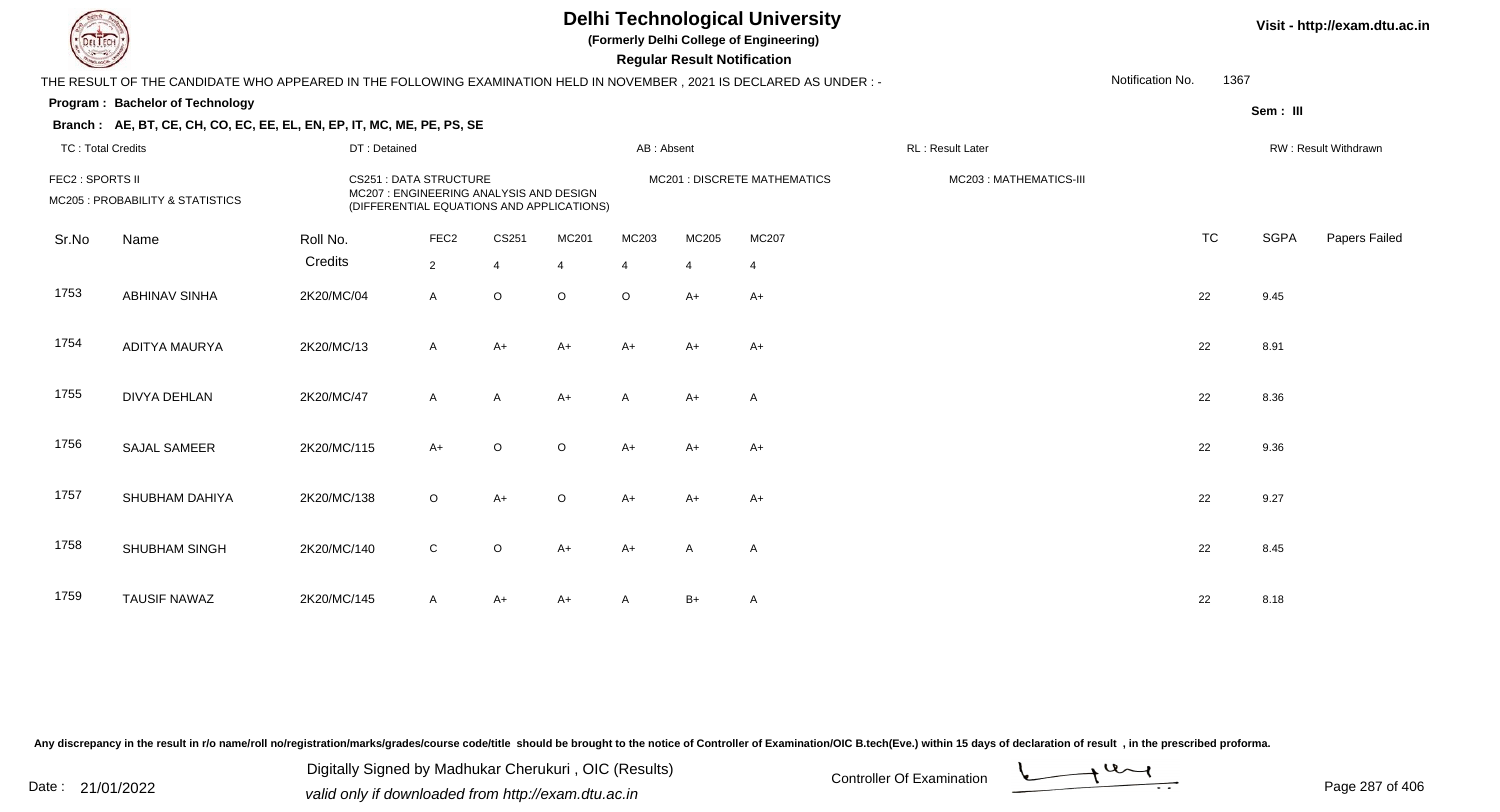**(Formerly Delhi College of Engineering)**

 **Regular Result Notification**

| <b>Course Lines</b>                                           |                                                                                                                      |                                                                                                                |                |                |             |              | Regular Result Notification |                                    |                        |                  |           |             |                      |
|---------------------------------------------------------------|----------------------------------------------------------------------------------------------------------------------|----------------------------------------------------------------------------------------------------------------|----------------|----------------|-------------|--------------|-----------------------------|------------------------------------|------------------------|------------------|-----------|-------------|----------------------|
|                                                               | THE RESULT OF THE CANDIDATE WHO APPEARED IN THE FOLLOWING EXAMINATION HELD IN NOVEMBER, 2021 IS DECLARED AS UNDER :- |                                                                                                                |                |                |             |              |                             |                                    |                        | Notification No. | 1367      |             |                      |
|                                                               | Program: Bachelor of Technology                                                                                      |                                                                                                                |                |                |             |              |                             |                                    |                        |                  |           | Sem: III    |                      |
|                                                               | Branch: AE, BT, CE, CH, CO, EC, EE, EL, EN, EP, IT, MC, ME, PE, PS, SE                                               |                                                                                                                |                |                |             |              |                             |                                    |                        |                  |           |             |                      |
| <b>TC: Total Credits</b>                                      |                                                                                                                      | DT: Detained                                                                                                   |                |                |             | AB: Absent   |                             |                                    | RL: Result Later       |                  |           |             | RW: Result Withdrawn |
| FEC32 : LOGICAL REASONING<br>MC205 : PROBABILITY & STATISTICS |                                                                                                                      | CS251 : DATA STRUCTURE<br>MC207 : ENGINEERING ANALYSIS AND DESIGN<br>(DIFFERENTIAL EQUATIONS AND APPLICATIONS) |                |                |             |              |                             | <b>MC201: DISCRETE MATHEMATICS</b> | MC203: MATHEMATICS-III |                  |           |             |                      |
| Sr.No                                                         | Name                                                                                                                 | Roll No.                                                                                                       | FEC32          | CS251          | MC201       | MC203        | MC205                       | <b>MC207</b>                       |                        |                  | <b>TC</b> | <b>SGPA</b> | Papers Failec        |
|                                                               |                                                                                                                      | Credits                                                                                                        | $\overline{2}$ | $\overline{4}$ | 4           | 4            | $\overline{4}$              | $\overline{4}$                     |                        |                  |           |             |                      |
| 1760                                                          | ABHAY CHAUHAN                                                                                                        | 2K20/MC/02                                                                                                     | $A+$           | $\mathsf{A}$   | $\mathsf O$ | $A+$         | $A+$                        | $A+$                               |                        | 22               |           | 9.00        |                      |
| 1761                                                          | ANSHUL YADAV                                                                                                         | 2K20/MC/27                                                                                                     | $A+$           | $B+$           | $A+$        | B            | $B+$                        | $B+$                               |                        | 22               |           | 7.36        |                      |
| 1762                                                          | <b>ARYAN MITTAL</b>                                                                                                  | 2K20/MC/30                                                                                                     | $A+$           | A              | A+          | $\mathsf{A}$ | $\mathsf{A}$                | A                                  |                        | 22               |           | 8.27        |                      |
| 1763                                                          | <b>ASHISH ATTRI</b>                                                                                                  | 2K20/MC/33                                                                                                     | $A+$           | A              | $A+$        | $B+$         | $A+$                        | A                                  |                        | 22               |           | 8.27        |                      |
| 1764                                                          | <b>DEEPAK SINGH</b>                                                                                                  | 2K20/MC/38                                                                                                     | $A+$           | $A+$           | $A+$        | $B+$         | $\circ$                     | $A+$                               |                        | 22               |           | 8.82        |                      |
| 1765                                                          | <b>DEVANSH</b>                                                                                                       | 2K20/MC/40                                                                                                     | $A+$           | $B+$           | $A+$        | $B+$         | $\mathsf{A}$                | B                                  |                        | 22               |           | 7.55        |                      |
| 1766                                                          | DEVANSH ARYAN                                                                                                        | 2K20/MC/41                                                                                                     | $\mathsf O$    | $A+$           | $A+$        | $B+$         | $A+$                        | A                                  |                        | 22               |           | 8.55        |                      |
| 1767                                                          | <b>DIGANTA SEN</b>                                                                                                   | 2K20/MC/45                                                                                                     | $\mathsf O$    | $A+$           | $\mathsf O$ | $B+$         | $\mathsf{A}$                | A                                  |                        | 22               |           | 8.55        |                      |
| 1768                                                          | <b>GAYATRI GALAV</b>                                                                                                 | 2K20/MC/50                                                                                                     | A+             | A+             | O           | $B+$         | A+                          | $A+$                               |                        | 22               |           | 8.82        |                      |
|                                                               |                                                                                                                      |                                                                                                                |                |                |             |              |                             |                                    |                        |                  |           |             |                      |

Any discrepancy in the result in r/o name/roll no/registration/marks/grades/course code/title should be brought to the notice of Controller of Examination/OIC B.tech(Eve.) within 15 days of declaration of result, in the pr

Date : 21/01/2022 Digital Digital of Microsofted Chemical Controller Of Examination Determination Page 288 of 40 Digitally Signed by Madhukar Cherukuri , OIC (Results)

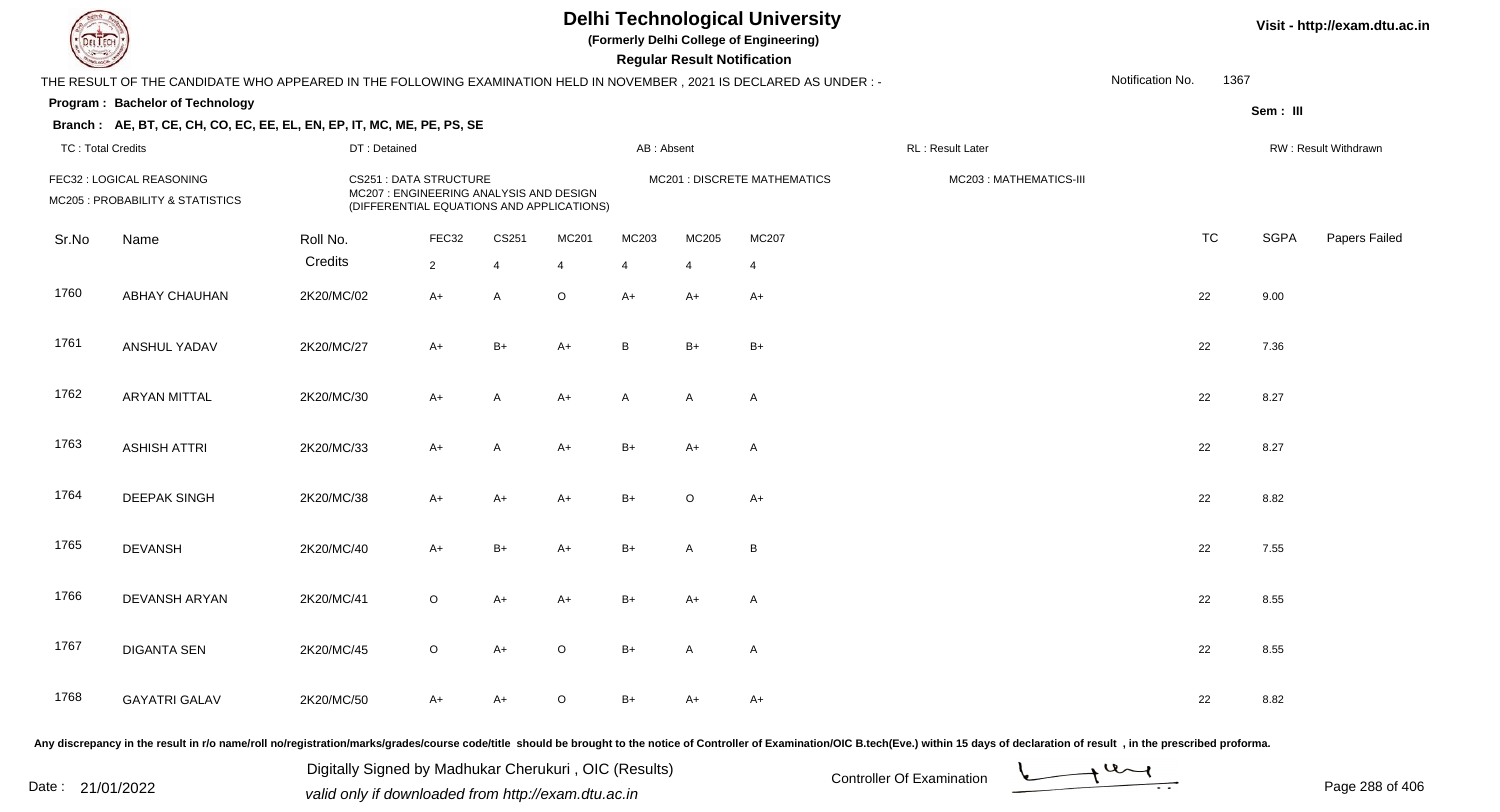## **Delhi Technological University**

**(Formerly Delhi College of Engineering)**

 **Regular Result Notification**

| <b>Courses A</b>         |                                                                                                                      |              |                                                                                                                       |                |                |                | Regular Result Notification |                              |                        |                  |           |             |                      |
|--------------------------|----------------------------------------------------------------------------------------------------------------------|--------------|-----------------------------------------------------------------------------------------------------------------------|----------------|----------------|----------------|-----------------------------|------------------------------|------------------------|------------------|-----------|-------------|----------------------|
|                          | THE RESULT OF THE CANDIDATE WHO APPEARED IN THE FOLLOWING EXAMINATION HELD IN NOVEMBER, 2021 IS DECLARED AS UNDER :- |              |                                                                                                                       |                |                |                |                             |                              |                        | Notification No. | 1367      |             |                      |
|                          | Program: Bachelor of Technology                                                                                      |              |                                                                                                                       |                |                |                |                             |                              |                        |                  |           | Sem: III    |                      |
|                          | Branch: AE, BT, CE, CH, CO, EC, EE, EL, EN, EP, IT, MC, ME, PE, PS, SE                                               |              |                                                                                                                       |                |                |                |                             |                              |                        |                  |           |             |                      |
| <b>TC: Total Credits</b> |                                                                                                                      | DT: Detained |                                                                                                                       |                |                | AB: Absent     |                             |                              | RL: Result Later       |                  |           |             | RW: Result Withdrawn |
|                          | FEC32 : LOGICAL REASONING<br>MC205 : PROBABILITY & STATISTICS                                                        |              | <b>CS251 : DATA STRUCTURE</b><br>MC207 : ENGINEERING ANALYSIS AND DESIGN<br>(DIFFERENTIAL EQUATIONS AND APPLICATIONS) |                |                |                |                             | MC201 : DISCRETE MATHEMATICS | MC203: MATHEMATICS-III |                  |           |             |                      |
| Sr.No                    | Name                                                                                                                 | Roll No.     | FEC32                                                                                                                 | CS251          | MC201          | MC203          | MC205                       | <b>MC207</b>                 |                        |                  | <b>TC</b> | <b>SGPA</b> | Papers Failed        |
|                          |                                                                                                                      | Credits      | $\overline{2}$                                                                                                        | $\overline{4}$ | $\overline{4}$ | $\overline{4}$ | 4                           | 4                            |                        |                  |           |             |                      |
|                          |                                                                                                                      |              | $A+$                                                                                                                  | $A+$           | $\mathsf O$    | $B+$           | A+                          | $A+$                         |                        |                  | 22        | 8.82        |                      |
| 1769                     | <b>HEMAANK MAHAJAN</b>                                                                                               | 2K20/MC/55   | A+                                                                                                                    | $\circ$        | $A+$           | A              | A+                          | $A+$                         |                        |                  | 22        | 9.00        |                      |
| 1770                     | <b>HEMANT</b>                                                                                                        | 2K20/MC/57   | $\mathsf O$                                                                                                           | $A+$           | $\mathsf O$    | $B+$           | A+                          | $A+$                         |                        |                  | 22        | 8.91        |                      |
| 1771                     | <b>INDERJIT SHAHI</b>                                                                                                | 2K20/MC/60   | $A+$                                                                                                                  | O              | $\mathsf O$    | $B+$           | $A+$                        | $\circ$                      |                        |                  | 22        | 9.18        |                      |
| 1772                     | <b>JATIN BANSAL</b>                                                                                                  | 2K20/MC/65   | A+                                                                                                                    | $\circ$        | $\mathsf O$    | $B+$           | $A+$                        | $\circ$                      |                        |                  | 22        | 9.18        |                      |
| 1773                     | <b>KARTIK GUPTA</b>                                                                                                  | 2K20/MC/69   | $\circ$                                                                                                               | $A+$           | $\mathsf O$    | $B+$           | A+                          | $A+$                         |                        |                  | 22        | 8.91        |                      |
| 1774                     | <b>NAMAN SHARMA</b>                                                                                                  | 2K20/MC/85   | $\circ$                                                                                                               | $\circ$        | $\circ$        | $\circ$        | $\circ$                     | $\circ$                      |                        |                  | 22        | 10.00       |                      |
| 1775                     | PRASHANT DIXIT                                                                                                       | 2K20/MC/100  | $A+$                                                                                                                  | $\circ$        | $\circ$        | $\circ$        | $A+$                        | $\circ$                      |                        |                  | 22        | 9.73        |                      |
| 1776                     | <b>RITESH YADAV</b>                                                                                                  | 2K20/MC/107  | $\mathsf O$                                                                                                           | $A+$           | $\circ$        | $A+$           | A                           | $A+$                         |                        |                  | 22        | 9.09        |                      |
|                          |                                                                                                                      |              |                                                                                                                       |                |                |                |                             |                              |                        |                  |           |             |                      |

Any discrepancy in the result in r/o name/roll no/registration/marks/grades/course code/title should be brought to the notice of Controller of Examination/OIC B.tech(Eve.) within 15 days of declaration of result, in the pr

Date : 21/01/2022 Digital Digital of Microsofted Chemical Controller Of Examination Determination Page 289 of 40 Digitally Signed by Madhukar Cherukuri , OIC (Results)

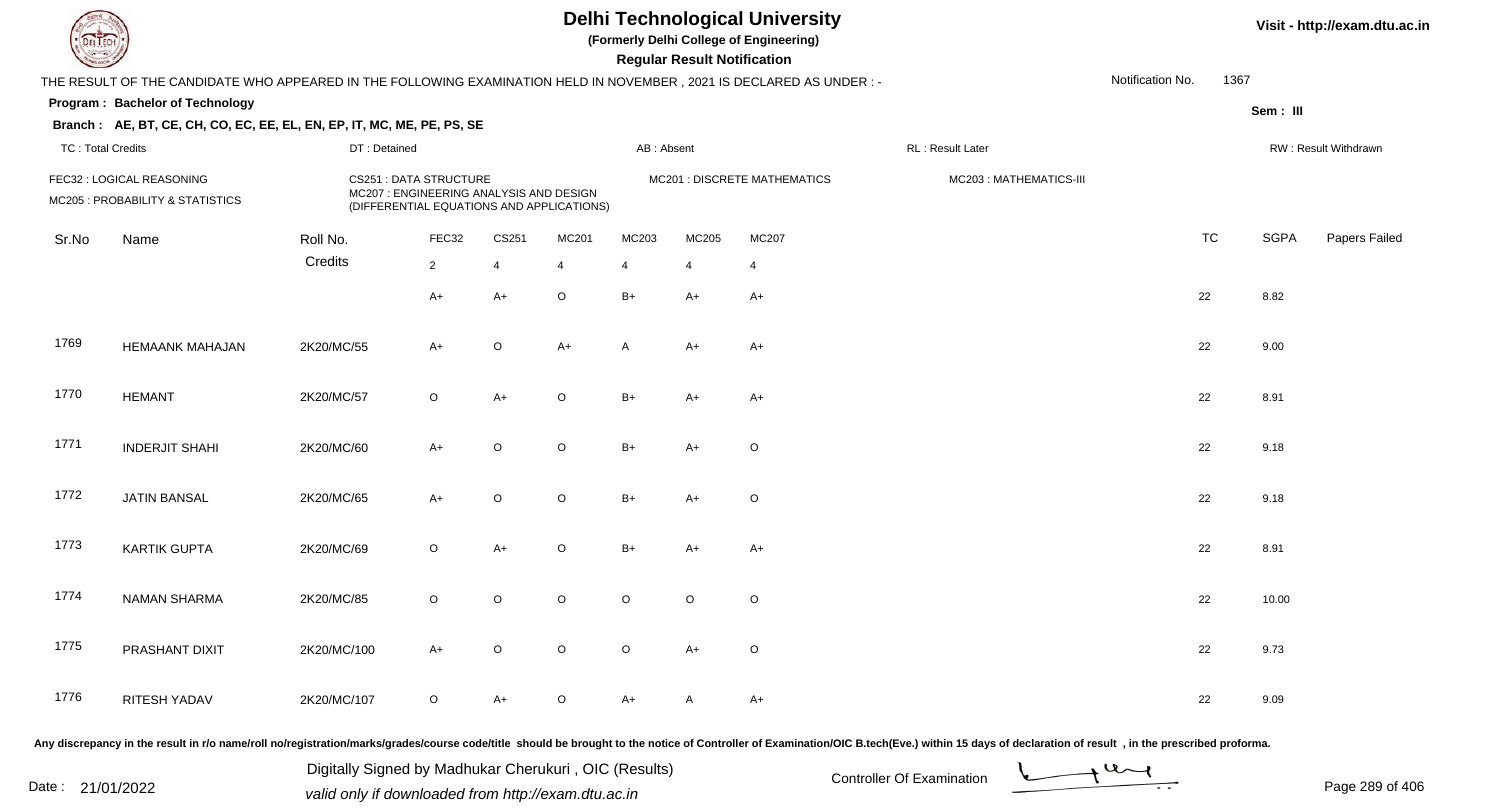## **Delhi Technological University**

**(Formerly Delhi College of Engineering)**

 **Regular Result Notification**

#### **Visit - http://exam.dtu.ac.in**

|                          | THE RESULT OF THE CANDIDATE WHO APPEARED IN THE FOLLOWING EXAMINATION HELD IN NOVEMBER , 2021 IS DECLARED AS UNDER : - |              |                                                                                                                     |          |                |                |                |                              |                        | Notification No. | 1367      |             |                      |
|--------------------------|------------------------------------------------------------------------------------------------------------------------|--------------|---------------------------------------------------------------------------------------------------------------------|----------|----------------|----------------|----------------|------------------------------|------------------------|------------------|-----------|-------------|----------------------|
|                          | <b>Program: Bachelor of Technology</b>                                                                                 |              |                                                                                                                     |          |                |                |                |                              |                        |                  |           |             |                      |
|                          | Branch: AE, BT, CE, CH, CO, EC, EE, EL, EN, EP, IT, MC, ME, PE, PS, SE                                                 |              |                                                                                                                     |          |                |                |                |                              |                        |                  |           | Sem : III   |                      |
| <b>TC: Total Credits</b> |                                                                                                                        | DT: Detained |                                                                                                                     |          |                | AB: Absent     |                |                              | RL: Result Later       |                  |           |             | RW: Result Withdrawn |
|                          | FEC32 : LOGICAL REASONING<br>MC205 : PROBABILITY & STATISTICS                                                          |              | <b>CS251: DATA STRUCTURE</b><br>MC207: ENGINEERING ANALYSIS AND DESIGN<br>(DIFFERENTIAL EQUATIONS AND APPLICATIONS) |          |                |                |                | MC201 : DISCRETE MATHEMATICS | MC203: MATHEMATICS-III |                  |           |             |                      |
| Sr.No                    | Name                                                                                                                   | Roll No.     | FEC32                                                                                                               | CS251    | MC201          | MC203          | MC205          | MC207                        |                        |                  | <b>TC</b> | <b>SGPA</b> | Papers Failed        |
|                          |                                                                                                                        | Credits      | $\overline{2}$                                                                                                      | $\Delta$ | $\overline{4}$ | $\overline{4}$ | $\overline{4}$ | 4                            |                        |                  |           |             |                      |
|                          |                                                                                                                        |              | $\circ$                                                                                                             | $A+$     | $\circ$        | $A+$           | A              | $A+$                         |                        |                  | 22        | 9.09        |                      |
| 1777                     | SAKSHAM JAIN                                                                                                           | 2K20/MC/117  | $\circ$                                                                                                             | $A+$     | $\circ$        | $A+$           | $\circ$        | $A+$                         |                        |                  | 22        | 9.45        |                      |
| 1778                     | SANDEEP                                                                                                                | 2K20/MC/119  | $A+$                                                                                                                | $A+$     | $A+$           | $A+$           | $A+$           | $A+$                         |                        |                  | 22        | 9.00        |                      |
| 1779                     | SHUBHAM CHHIKARA                                                                                                       | 2K20/MC/137  | $A+$                                                                                                                | $\circ$  | $\circ$        | $A+$           | $A+$           | $A+$                         |                        |                  | 22        | 9.36        |                      |
| 1780                     | UTKARSH SAXENA                                                                                                         | 2K20/MC/148  | $A+$                                                                                                                | $\Omega$ | $\circ$        | A+             | A+             | $A+$                         |                        |                  | 22        | 9.36        |                      |

Any discrepancy in the result in r/o name/roll no/registration/marks/grades/course code/title should be brought to the notice of Controller of Examination/OIC B.tech(Eve.) within 15 days of declaration of result, in the pr

Date : 21/01/2022 Digital Digital of Microsofted Chemical Controller Of Examination Determination Page 290 of 40 Digitally Signed by Madhukar Cherukuri , OIC (Results)

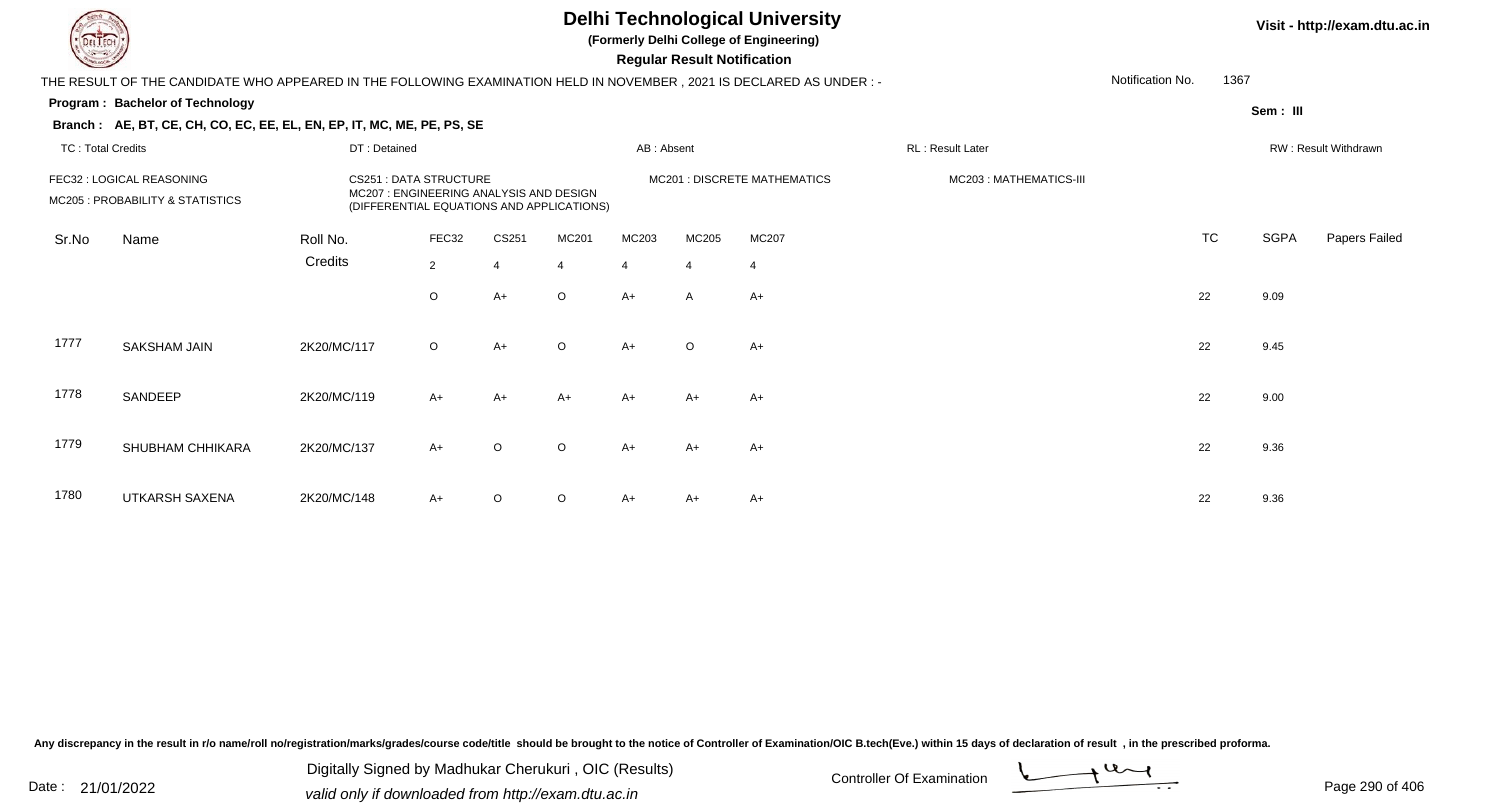|                          |                                                                                                                      |              |                                                                                                                      |                |                |                         | <b>Regular Result Notification</b> | <b>Delhi Technological University</b><br>(Formerly Delhi College of Engineering) |                        |                  |           |             | Visit - http://exam.dtu.ac.in |
|--------------------------|----------------------------------------------------------------------------------------------------------------------|--------------|----------------------------------------------------------------------------------------------------------------------|----------------|----------------|-------------------------|------------------------------------|----------------------------------------------------------------------------------|------------------------|------------------|-----------|-------------|-------------------------------|
|                          | THE RESULT OF THE CANDIDATE WHO APPEARED IN THE FOLLOWING EXAMINATION HELD IN NOVEMBER, 2021 IS DECLARED AS UNDER :- |              |                                                                                                                      |                |                |                         |                                    |                                                                                  |                        | Notification No. | 1367      |             |                               |
|                          | Program: Bachelor of Technology                                                                                      |              |                                                                                                                      |                |                |                         |                                    |                                                                                  |                        |                  |           | Sem: III    |                               |
|                          | Branch: AE, BT, CE, CH, CO, EC, EE, EL, EN, EP, IT, MC, ME, PE, PS, SE                                               |              |                                                                                                                      |                |                |                         |                                    |                                                                                  |                        |                  |           |             |                               |
| <b>TC: Total Credits</b> |                                                                                                                      | DT: Detained |                                                                                                                      |                |                | AB: Absent              |                                    |                                                                                  | RL: Result Later       |                  |           |             | RW: Result Withdrawn          |
| FEC37: FRENCH            | MC205 : PROBABILITY & STATISTICS                                                                                     |              | <b>CS251: DATA STRUCTURE</b><br>MC207 : ENGINEERING ANALYSIS AND DESIGN<br>(DIFFERENTIAL EQUATIONS AND APPLICATIONS) |                |                |                         |                                    | <b>MC201 : DISCRETE MATHEMATICS</b>                                              | MC203: MATHEMATICS-III |                  |           |             |                               |
| Sr.No                    | Name                                                                                                                 | Roll No.     | FEC37                                                                                                                | CS251          | MC201          | MC203                   | MC205                              | MC207                                                                            |                        |                  | <b>TC</b> | <b>SGPA</b> | Papers Failed                 |
|                          |                                                                                                                      | Credits      | $\overline{2}$                                                                                                       | $\overline{4}$ | $\overline{4}$ | $\overline{\mathbf{A}}$ | $\boldsymbol{\Delta}$              | $\overline{4}$                                                                   |                        |                  |           |             |                               |
| 1781                     | <b>ABHISHEK KUMAR</b>                                                                                                | 2K20/MC/08   | $\circ$                                                                                                              | $\circ$        | $A+$           | $\circ$                 | A                                  | $A+$                                                                             |                        |                  | 22        | 9.27        |                               |
| 1782                     | ADITYA CHAUDHARY                                                                                                     | 2K20/MC/11   | F                                                                                                                    | ${\bf C}$      | $\mathsf{A}$   | B                       | $\mathsf{A}$                       | $B+$                                                                             |                        |                  | 20        | 6.18        | FEC37                         |
| 1783                     | <b>AMAAN AKHTER</b>                                                                                                  | 2K20/MC/18   | B                                                                                                                    | $B+$           | $A+$           | $A+$                    | A                                  | $B+$                                                                             |                        |                  | 22        | 7.82        |                               |
| 1784                     | <b>ANEESH PANCHAL</b>                                                                                                | 2K20/MC/21   | $\circ$                                                                                                              | $\circ$        | $\Omega$       | $\circ$                 | $A+$                               | $\circ$                                                                          |                        |                  | 22        | 9.82        |                               |
| 1785                     | <b>NIMISH MAKHARIA</b>                                                                                               | 2K20/MC/88   | $A+$                                                                                                                 | $\circ$        | $\circ$        | $\mathsf{A}$            | $\mathsf{A}$                       | $A+$                                                                             |                        |                  | 22        | 9.00        |                               |
| FEC39: JAPANESE          | MC205 : PROBABILITY & STATISTICS                                                                                     |              | <b>CS251: DATA STRUCTURE</b><br>MC207 : ENGINEERING ANALYSIS AND DESIGN<br>(DIFFERENTIAL EQUATIONS AND APPLICATIONS) |                |                |                         |                                    | <b>MC201 : DISCRETE MATHEMATICS</b>                                              | MC203: MATHEMATICS-III |                  |           |             |                               |
| Sr.No                    | Name                                                                                                                 | Roll No.     | FEC39                                                                                                                | CS251          | MC201          | MC203                   | MC205                              | <b>MC207</b>                                                                     |                        |                  | <b>TC</b> | <b>SGPA</b> | <b>Papers Failed</b>          |
|                          |                                                                                                                      | Credits      | $\overline{2}$                                                                                                       | $\overline{4}$ |                | $\boldsymbol{\Delta}$   | $\overline{4}$                     | $\overline{4}$                                                                   |                        |                  |           |             |                               |
| 1786                     | MUDIT PAL SINGH                                                                                                      | 2K20/MC/83   | A                                                                                                                    | $\mathsf O$    | $A+$           | $A+$                    | A+                                 | $A+$                                                                             |                        |                  | 22        | 9.09        |                               |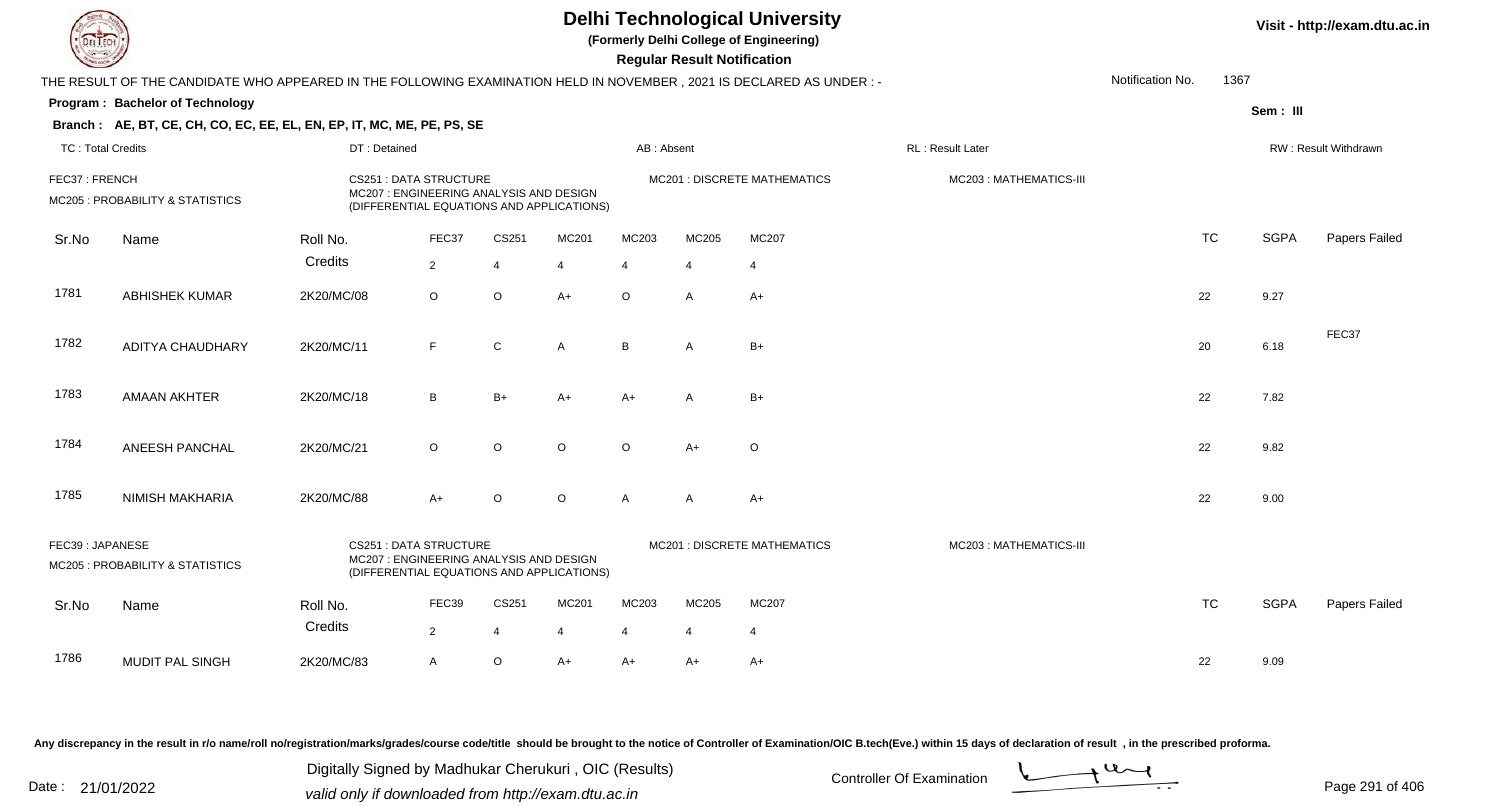|                          |                                                                                                                     |              |                                                                                                                      |                |         |                | <b>Regular Result Notification</b> | <b>Delhi Technological University</b><br>(Formerly Delhi College of Engineering) |                        |                  |           |             | Visit - http://exam.dtu.ac.in |
|--------------------------|---------------------------------------------------------------------------------------------------------------------|--------------|----------------------------------------------------------------------------------------------------------------------|----------------|---------|----------------|------------------------------------|----------------------------------------------------------------------------------|------------------------|------------------|-----------|-------------|-------------------------------|
|                          | THE RESULT OF THE CANDIDATE WHO APPEARED IN THE FOLLOWING EXAMINATION HELD IN NOVEMBER, 2021 IS DECLARED AS UNDER:- |              |                                                                                                                      |                |         |                |                                    |                                                                                  |                        | Notification No. | 1367      |             |                               |
|                          | Program: Bachelor of Technology                                                                                     |              |                                                                                                                      |                |         |                |                                    |                                                                                  |                        |                  |           | Sem: III    |                               |
|                          | Branch: AE, BT, CE, CH, CO, EC, EE, EL, EN, EP, IT, MC, ME, PE, PS, SE                                              |              |                                                                                                                      |                |         |                |                                    |                                                                                  |                        |                  |           |             |                               |
| <b>TC: Total Credits</b> |                                                                                                                     | DT: Detained |                                                                                                                      |                |         | AB: Absent     |                                    |                                                                                  | RL: Result Later       |                  |           |             | RW: Result Withdrawn          |
| FEC40: GERMAN            | MC205 : PROBABILITY & STATISTICS                                                                                    |              | <b>CS251: DATA STRUCTURE</b><br>MC207 : ENGINEERING ANALYSIS AND DESIGN<br>(DIFFERENTIAL EQUATIONS AND APPLICATIONS) |                |         |                |                                    | MC201 : DISCRETE MATHEMATICS                                                     | MC203: MATHEMATICS-III |                  |           |             |                               |
| Sr.No                    | Name                                                                                                                | Roll No.     | FEC40                                                                                                                | CS251          | MC201   | MC203          | MC205                              | MC207                                                                            |                        |                  | <b>TC</b> | <b>SGPA</b> | Papers Failed                 |
|                          |                                                                                                                     | Credits      | $\overline{2}$                                                                                                       | $\overline{4}$ | 4       | $\overline{4}$ | $\overline{4}$                     | $\overline{4}$                                                                   |                        |                  |           |             |                               |
| 1787                     | NITTHESH D                                                                                                          | 2K20/MC/89   | A+                                                                                                                   | $A+$           | O       | $\circ$        | $A+$                               | $\circ$                                                                          |                        |                  | 22        | 9.55        |                               |
| 1788                     | PRANAV PUNDEER                                                                                                      | 2K20/MC/99   | $A+$                                                                                                                 | $A+$           | $A+$    | $A+$           | $\circ$                            | $\circ$                                                                          |                        |                  | 22        | 9.36        |                               |
| 1789                     | <b>RITESH KUMAR</b>                                                                                                 | 2K20/MC/106  | A+                                                                                                                   | A+             | $\circ$ | $\mathsf{A}$   | $\mathsf{A}$                       | $A+$                                                                             |                        |                  | 22        | 8.82        |                               |
| 1790                     | SIDDHARTH KALKAL                                                                                                    | 2K20/MC/141  | $A+$                                                                                                                 | $\circ$        | $\circ$ | $A+$           | $\circ$                            | $\circ$                                                                          |                        |                  | 22        | 9.73        |                               |
|                          | FEC45 : ENGINEERING EXPLORATION<br>MC205 : PROBABILITY & STATISTICS                                                 |              | <b>CS251: DATA STRUCTURE</b><br>MC207: ENGINEERING ANALYSIS AND DESIGN<br>(DIFFERENTIAL EQUATIONS AND APPLICATIONS)  |                |         |                |                                    | MC201 : DISCRETE MATHEMATICS                                                     | MC203: MATHEMATICS-III |                  |           |             |                               |
| Sr.No                    | Name                                                                                                                | Roll No.     | FEC45                                                                                                                | CS251          | MC201   | MC203          | MC205                              | MC207                                                                            |                        |                  | <b>TC</b> | <b>SGPA</b> | Papers Failed                 |
|                          |                                                                                                                     | Credits      | $\overline{2}$                                                                                                       | $\overline{4}$ | 4       | $\overline{4}$ | $\overline{4}$                     | $\overline{4}$                                                                   |                        |                  |           |             |                               |
| 1791                     | SHIVAM VERMA                                                                                                        | 2K20/MC/131  | A+                                                                                                                   | A+             | A+      | $B+$           | C                                  | $\mathsf{A}$                                                                     |                        |                  | 22        | 7.73        |                               |
| 1792                     | YASH RANA                                                                                                           | 2K20/MC/154  | O                                                                                                                    | O              | O       | A+             | A                                  | A+                                                                               |                        |                  | 22        | 9.27        |                               |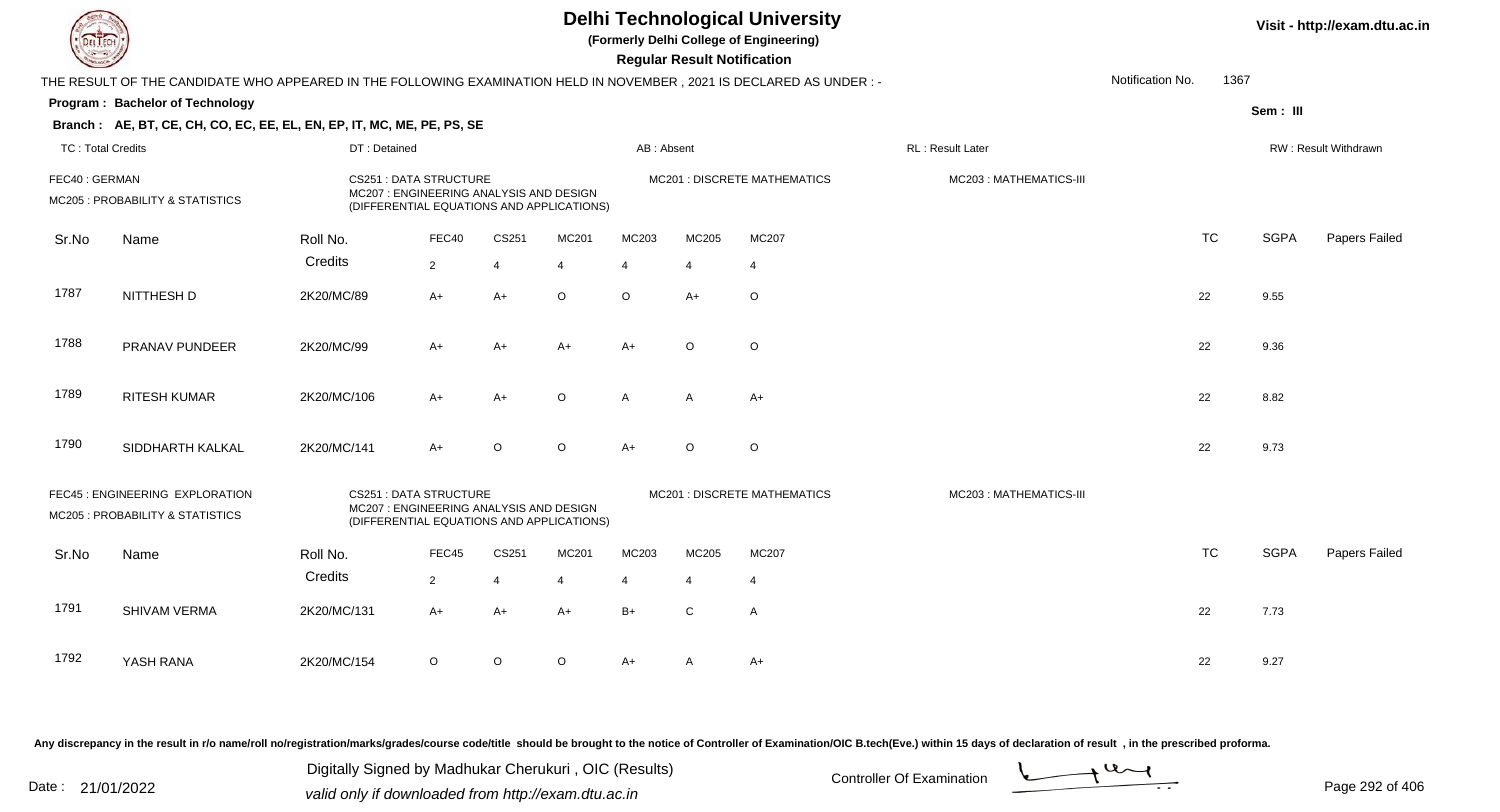

# **Delhi Technological University**

**(Formerly Delhi College of Engineering)**

 **Regular Result Notification**

| <b>Course /</b>          |                                                                                                                     |              |                                                                                                               |         |       |              | Regular Result Notification |                              |                        |                  |           |             |                      |
|--------------------------|---------------------------------------------------------------------------------------------------------------------|--------------|---------------------------------------------------------------------------------------------------------------|---------|-------|--------------|-----------------------------|------------------------------|------------------------|------------------|-----------|-------------|----------------------|
|                          | THE RESULT OF THE CANDIDATE WHO APPEARED IN THE FOLLOWING EXAMINATION HELD IN NOVEMBER, 2021 IS DECLARED AS UNDER:- |              |                                                                                                               |         |       |              |                             |                              |                        | Notification No. | 1367      |             |                      |
|                          | <b>Program: Bachelor of Technology</b>                                                                              |              |                                                                                                               |         |       |              |                             |                              |                        |                  |           | Sem: III    |                      |
|                          | Branch: AE, BT, CE, CH, CO, EC, EE, EL, EN, EP, IT, MC, ME, PE, PS, SE                                              |              |                                                                                                               |         |       |              |                             |                              |                        |                  |           |             |                      |
| <b>TC: Total Credits</b> |                                                                                                                     | DT: Detained |                                                                                                               |         |       | AB: Absent   |                             |                              | RL: Result Later       |                  |           |             | RW: Result Withdrawn |
|                          | FEC46 : TECHNICAL COMMUNICATION<br>MC205 : PROBABILITY & STATISTICS                                                 |              | CS251 : DATA STRUCTURE<br>MC207: ENGINEERING ANALYSIS AND DESIGN<br>(DIFFERENTIAL EQUATIONS AND APPLICATIONS) |         |       |              |                             | MC201 : DISCRETE MATHEMATICS | MC203: MATHEMATICS-III |                  |           |             |                      |
| Sr.No                    | Name                                                                                                                | Roll No.     | FEC46                                                                                                         | CS251   | MC201 | MC203        | MC205                       | MC207                        |                        |                  | <b>TC</b> | <b>SGPA</b> | Papers Failed        |
|                          |                                                                                                                     | Credits      | 2                                                                                                             |         | 4     | 4            | 4                           | 4                            |                        |                  |           |             |                      |
| 1793                     | RIYA JAIN                                                                                                           | 2K20/MC/108  | $\circ$                                                                                                       | $\circ$ | $A+$  | $\circ$      | $A+$                        | $\circ$                      |                        | 22               |           | 9.64        |                      |
| 1794                     | <b>SHOBHIT BANSAL</b>                                                                                               | 2K20/MC/133  | $\circ$                                                                                                       | A+      | $A+$  | $\mathsf{A}$ | $\mathsf{A}$                | $A+$                         |                        | 22               |           | 8.73        |                      |

Any discrepancy in the result in r/o name/roll no/registration/marks/grades/course code/title should be brought to the notice of Controller of Examination/OIC B.tech(Eve.) within 15 days of declaration of result, in the pr

Date : 21/01/2022 Digital Digital of Microsofted Chemical Controller Of Examination Determination Page 293 of 40 Digitally Signed by Madhukar Cherukuri , OIC (Results)

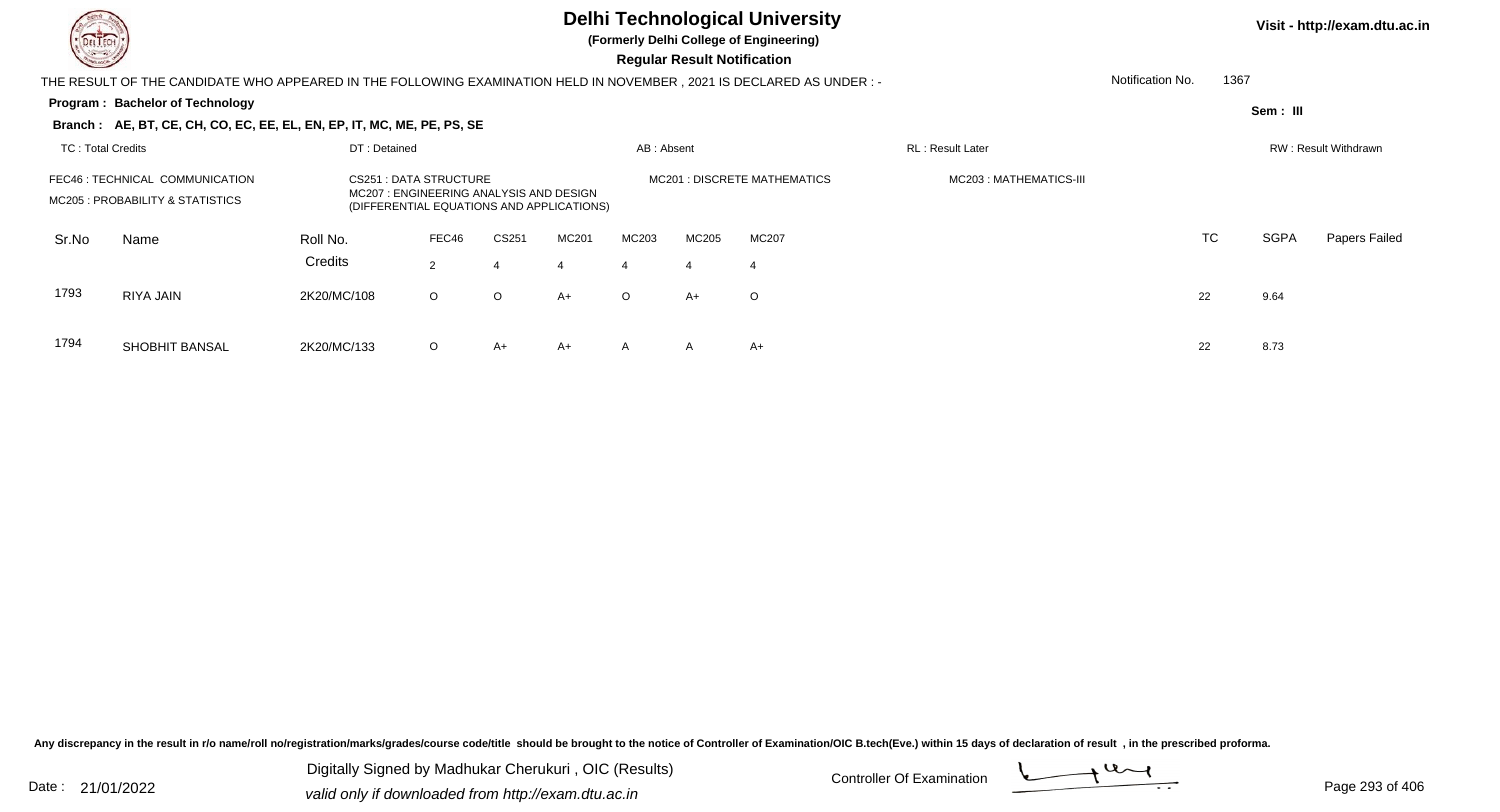## **Delhi Technological University**

**(Formerly Delhi College of Engineering)**

 **Regular Result Notification**

| $\overline{\phantom{0}}$ |                                                                                                                     |                                                                        |                                           |                |                |              |                |                              |                        |                  |           |             |                      |
|--------------------------|---------------------------------------------------------------------------------------------------------------------|------------------------------------------------------------------------|-------------------------------------------|----------------|----------------|--------------|----------------|------------------------------|------------------------|------------------|-----------|-------------|----------------------|
|                          | THE RESULT OF THE CANDIDATE WHO APPEARED IN THE FOLLOWING EXAMINATION HELD IN NOVEMBER, 2021 IS DECLARED AS UNDER:- |                                                                        |                                           |                |                |              |                |                              |                        | Notification No. | 1367      |             |                      |
|                          | Program: Bachelor of Technology                                                                                     |                                                                        |                                           |                |                |              |                |                              |                        |                  |           | Sem: III    |                      |
|                          | Branch: AE, BT, CE, CH, CO, EC, EE, EL, EN, EP, IT, MC, ME, PE, PS, SE                                              |                                                                        |                                           |                |                |              |                |                              |                        |                  |           |             |                      |
| <b>TC: Total Credits</b> |                                                                                                                     | DT: Detained                                                           |                                           |                |                | AB: Absent   |                |                              | RL: Result Later       |                  |           |             | RW: Result Withdrawn |
|                          | FEC47 : VALUE DRIVEN LEADERSHIP<br>MC205 : PROBABILITY & STATISTICS                                                 | <b>CS251: DATA STRUCTURE</b><br>MC207: ENGINEERING ANALYSIS AND DESIGN | (DIFFERENTIAL EQUATIONS AND APPLICATIONS) |                |                |              |                | MC201 : DISCRETE MATHEMATICS | MC203: MATHEMATICS-III |                  |           |             |                      |
| Sr.No                    | Name                                                                                                                | Roll No.                                                               | FEC47                                     | CS251          | MC201          | MC203        | MC205          | MC207                        |                        |                  | <b>TC</b> | <b>SGPA</b> | Papers Failed        |
|                          |                                                                                                                     | Credits                                                                | $\overline{2}$                            | $\overline{4}$ | $\overline{4}$ | 4            | $\overline{4}$ | -4                           |                        |                  |           |             |                      |
| 1795                     | ARYARAJ SHOKEEN                                                                                                     | 2K20/MC/32                                                             | $\circ$                                   | $A+$           | $A+$           | $B+$         | $\mathsf{A}$   | A                            |                        |                  | 22        | 8.36        |                      |
| 1796                     | PAVNEET OBEROI                                                                                                      | 2K20/MC/96                                                             | $A+$                                      | A+             | $A+$           | $\mathsf{A}$ | $\mathsf{A}$   | A+                           |                        |                  | 22        | 8.64        |                      |
| 1797                     | PRATHAM JAIN                                                                                                        | 2K20/MC/101                                                            | $\circ$                                   | $\circ$        | $\circ$        | $\circ$      | $A+$           | $A+$                         |                        |                  | 22        | 9.64        |                      |
| 1798                     | <b>RIYA SINGH</b>                                                                                                   | 2K20/MC/110                                                            | $\circ$                                   | $\circ$        | $A+$           | $A+$         | $B+$           | $\circ$                      |                        |                  | 22        | 9.09        |                      |
| 1799                     | SHOBHIT SAHA                                                                                                        | 2K20/MC/134                                                            | $A+$                                      | $\circ$        | $\circ$        | A+           | A              | A+                           |                        |                  | 22        | 9.18        |                      |

Any discrepancy in the result in r/o name/roll no/registration/marks/grades/course code/title should be brought to the notice of Controller of Examination/OIC B.tech(Eve.) within 15 days of declaration of result, in the pr

Date : 21/01/2022 Valid only if downloaded from http://exam.dtu.ac.in<br>valid only if downloaded from http://exam.dtu.ac.in Digitally Signed by Madhukar Cherukuri , OIC (Results)

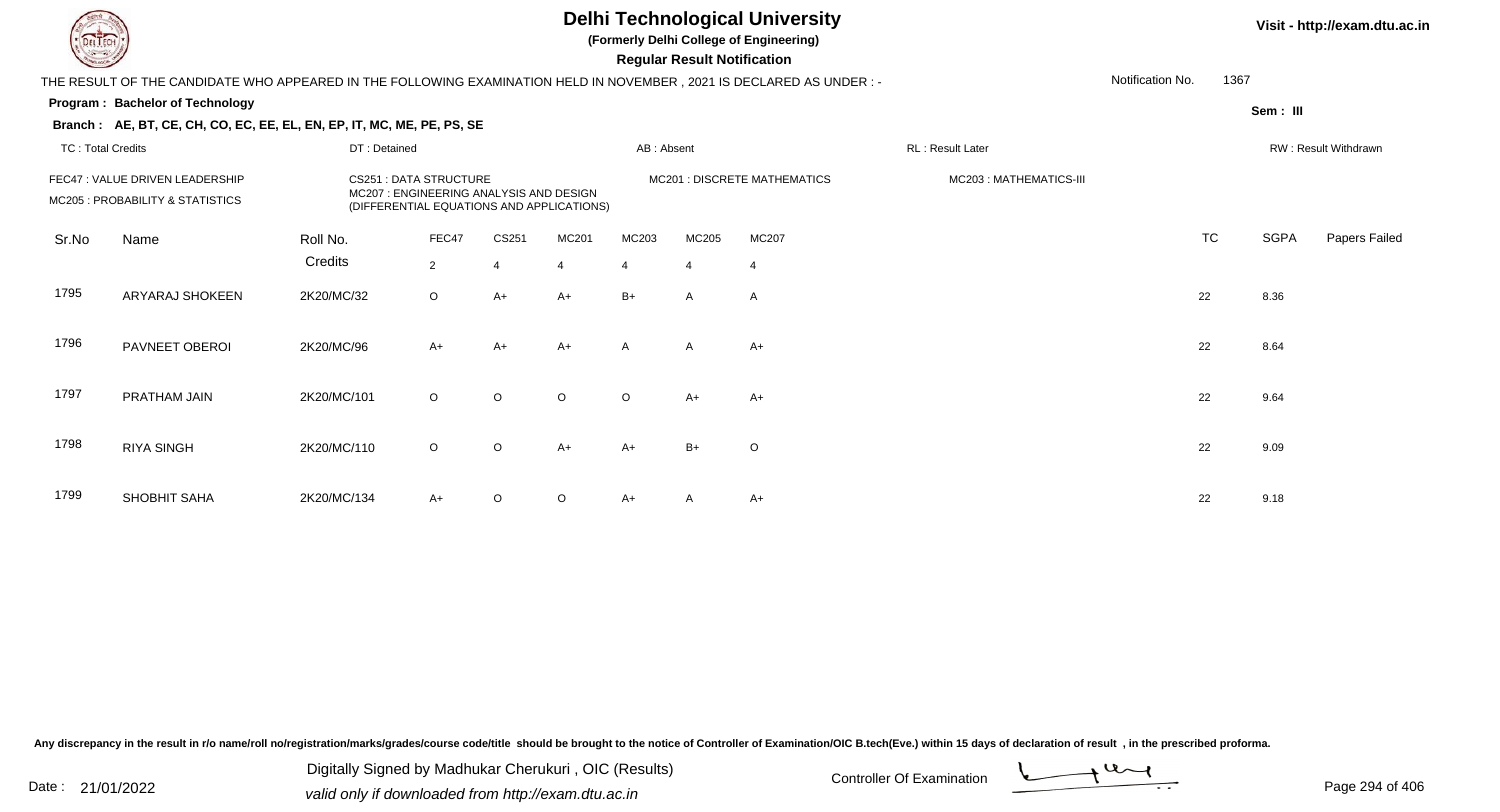|                          |                                                                                                                       |             |                                                                                                                      |                |                       |         |                       | <b>Regular Result Notification</b> | <b>Delhi Technological University</b><br>(Formerly Delhi College of Engineering) |                          |                  |           |             | Visit - http://exam.dtu.ac.in |
|--------------------------|-----------------------------------------------------------------------------------------------------------------------|-------------|----------------------------------------------------------------------------------------------------------------------|----------------|-----------------------|---------|-----------------------|------------------------------------|----------------------------------------------------------------------------------|--------------------------|------------------|-----------|-------------|-------------------------------|
|                          | THE RESULT OF THE CANDIDATE WHO APPEARED IN THE FOLLOWING EXAMINATION HELD IN NOVEMBER , 2021 IS DECLARED AS UNDER :- |             |                                                                                                                      |                |                       |         |                       |                                    |                                                                                  |                          | Notification No. | 1367      |             |                               |
|                          | Program: Bachelor of Technology                                                                                       |             |                                                                                                                      |                |                       |         |                       |                                    |                                                                                  |                          |                  |           | Sem: III    |                               |
|                          | Branch: AE, BT, CE, CH, CO, EC, EE, EL, EN, EP, IT, MC, ME, PE, PS, SE                                                |             |                                                                                                                      |                |                       |         |                       |                                    |                                                                                  |                          |                  |           |             |                               |
| <b>TC: Total Credits</b> |                                                                                                                       |             | DT: Detained                                                                                                         |                |                       |         | AB: Absent            |                                    |                                                                                  | <b>RL</b> : Result Later |                  |           |             | <b>RW: Result Withdrawn</b>   |
|                          | FEC48 : INTRODUCTION TO BIOLOGICAL SCIENCE<br>MC205 : PROBABILITY & STATISTICS                                        |             | <b>CS251: DATA STRUCTURE</b><br>MC207: ENGINEERING ANALYSIS AND DESIGN<br>(DIFFERENTIAL EQUATIONS AND APPLICATIONS)  |                |                       |         |                       |                                    | <b>MC201: DISCRETE MATHEMATICS</b>                                               | MC203: MATHEMATICS-III   |                  |           |             |                               |
| Sr.No                    | Name                                                                                                                  | Roll No.    |                                                                                                                      | FEC48          | CS251                 | MC201   | MC203                 | MC205                              | MC207                                                                            |                          |                  | <b>TC</b> | <b>SGPA</b> | Papers Failed                 |
|                          |                                                                                                                       | Credits     |                                                                                                                      | $\overline{2}$ | $\boldsymbol{\Delta}$ |         |                       | $\boldsymbol{\Delta}$              | $\overline{4}$                                                                   |                          |                  |           |             |                               |
| 1800                     | <b>BHAVEY ARYA</b>                                                                                                    | 2K20/MC/36  |                                                                                                                      | $\circ$        | $A+$                  | $\circ$ | $\mathsf{A}$          | $A+$                               | A                                                                                |                          |                  | 22        | 8.91        |                               |
| 1801                     | <b>VISHAL SHARMA</b>                                                                                                  | 2K20/MC/151 |                                                                                                                      | $\circ$        | $\circ$               | $A+$    | $A+$                  | A                                  | A                                                                                |                          |                  | 22        | 8.91        |                               |
|                          | FEC52: Extension and Outreach Activities<br>MC205 : PROBABILITY & STATISTICS                                          |             | <b>CS251: DATA STRUCTURE</b><br>MC207 : ENGINEERING ANALYSIS AND DESIGN<br>(DIFFERENTIAL EQUATIONS AND APPLICATIONS) |                |                       |         |                       |                                    | <b>MC201 : DISCRETE MATHEMATICS</b>                                              | MC203: MATHEMATICS-III   |                  |           |             |                               |
| Sr.No                    | Name                                                                                                                  | Roll No.    |                                                                                                                      | FEC52          | CS251                 | MC201   | MC203                 | MC205                              | MC207                                                                            |                          |                  | <b>TC</b> | <b>SGPA</b> | Papers Failed                 |
|                          |                                                                                                                       | Credits     |                                                                                                                      | $\overline{2}$ | $\overline{4}$        |         | $\boldsymbol{\Delta}$ | $\overline{4}$                     | $\overline{4}$                                                                   |                          |                  |           |             |                               |
| 1802                     | <b>ANKIT KUMAR SINGH</b>                                                                                              | 2K20/MC/23  |                                                                                                                      | $\circ$        | $B+$                  | A+      | A                     | $B+$                               | $B+$                                                                             |                          |                  | 22        | 7.82        |                               |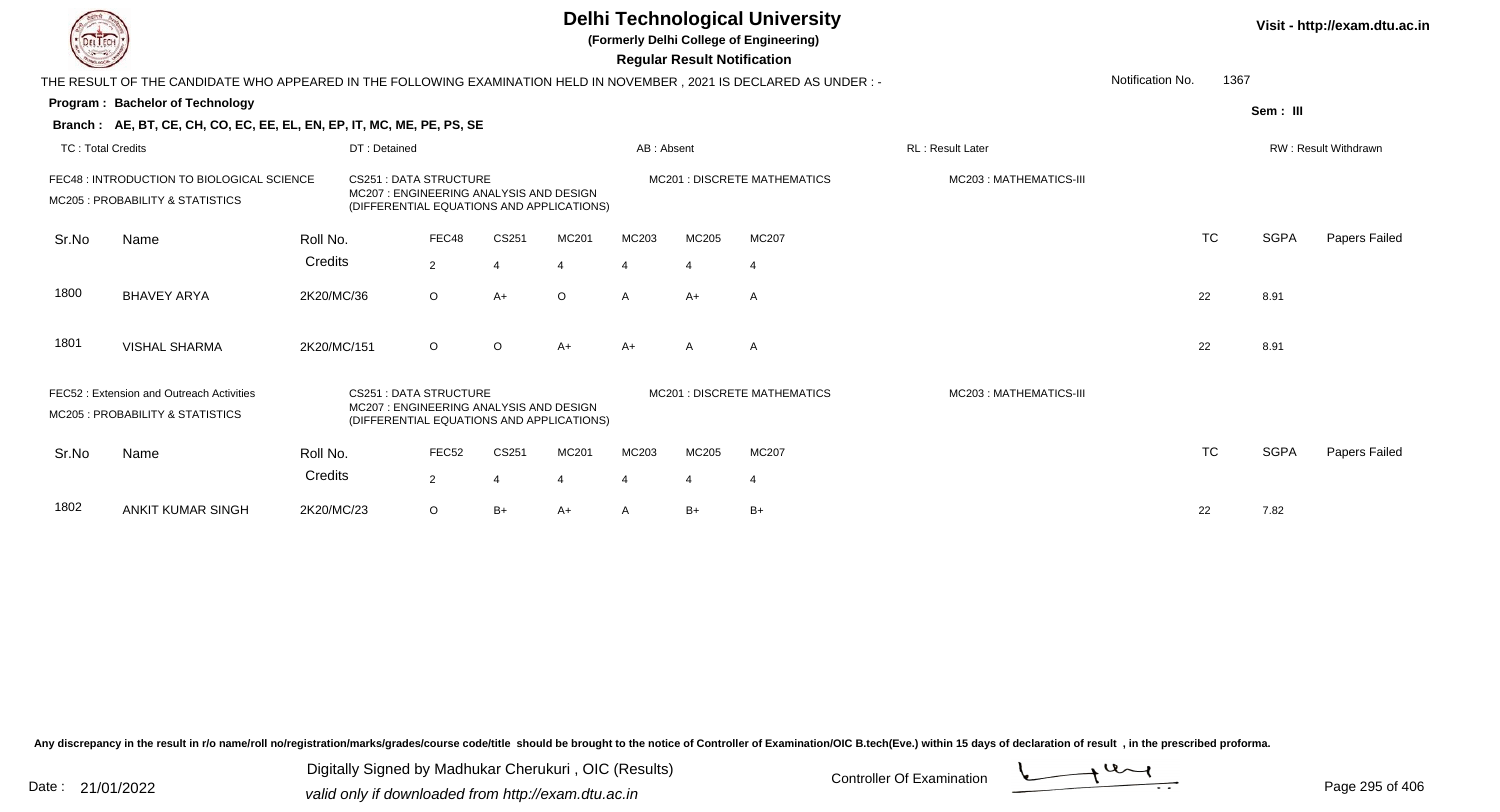|                          |                                                                                                                      |              |                                                                                                                     |                |       | <b>Delhi Technological University</b><br>(Formerly Delhi College of Engineering)<br><b>Regular Result Notification</b> |                | Visit - http://exam.dtu.ac.in       |                        |                  |           |             |                      |
|--------------------------|----------------------------------------------------------------------------------------------------------------------|--------------|---------------------------------------------------------------------------------------------------------------------|----------------|-------|------------------------------------------------------------------------------------------------------------------------|----------------|-------------------------------------|------------------------|------------------|-----------|-------------|----------------------|
|                          | THE RESULT OF THE CANDIDATE WHO APPEARED IN THE FOLLOWING EXAMINATION HELD IN NOVEMBER, 2021 IS DECLARED AS UNDER :- |              |                                                                                                                     |                |       |                                                                                                                        |                |                                     |                        | Notification No. | 1367      |             |                      |
|                          | Program: Bachelor of Technology                                                                                      |              |                                                                                                                     |                |       |                                                                                                                        |                |                                     |                        |                  |           | Sem: III    |                      |
|                          | Branch: AE, BT, CE, CH, CO, EC, EE, EL, EN, EP, IT, MC, ME, PE, PS, SE                                               |              |                                                                                                                     |                |       |                                                                                                                        |                |                                     |                        |                  |           |             |                      |
| <b>TC: Total Credits</b> |                                                                                                                      | DT: Detained |                                                                                                                     |                |       | AB: Absent                                                                                                             |                |                                     | RL: Result Later       |                  |           |             | RW: Result Withdrawn |
|                          | FEC54: Negotiation and Leadership<br>MC205: PROBABILITY & STATISTICS                                                 |              | <b>CS251: DATA STRUCTURE</b><br>MC207: ENGINEERING ANALYSIS AND DESIGN<br>(DIFFERENTIAL EQUATIONS AND APPLICATIONS) |                |       |                                                                                                                        |                | <b>MC201: DISCRETE MATHEMATICS</b>  | MC203: MATHEMATICS-III |                  |           |             |                      |
| Sr.No                    | Name                                                                                                                 | Roll No.     | FEC54                                                                                                               | CS251          | MC201 | MC203                                                                                                                  | MC205          | MC207                               |                        |                  | <b>TC</b> | <b>SGPA</b> | Papers Failed        |
|                          |                                                                                                                      | Credits      | $\overline{2}$                                                                                                      |                |       | 4                                                                                                                      | 4              | $\overline{4}$                      |                        |                  |           |             |                      |
| 1803                     | DHRUV RAJ GOYAL                                                                                                      | 2K20/MC/43   | B                                                                                                                   | $B+$           | A     | B                                                                                                                      | $\mathbf{C}$   | A                                   |                        | 22               |           | 6.73        |                      |
| 1804                     | PARAS RAMANDEEP                                                                                                      | 2K20/MC/93   | A                                                                                                                   | A              | $A+$  | A                                                                                                                      | $A+$           | A                                   |                        | 22               |           | 8.36        |                      |
| <b>HARMONY</b>           | FEC56 : UNIVERSAL HUMAN VALUES : UNDERSTANDING CS251 : DATA STRUCTURE<br>MC205 : PROBABILITY & STATISTICS            |              | MC207 : ENGINEERING ANALYSIS AND DESIGN<br>(DIFFERENTIAL EQUATIONS AND APPLICATIONS)                                |                |       |                                                                                                                        |                | <b>MC201 : DISCRETE MATHEMATICS</b> | MC203: MATHEMATICS-III |                  |           |             |                      |
| Sr.No                    | Name                                                                                                                 | Roll No.     | FEC56                                                                                                               | CS251          | MC201 | MC203                                                                                                                  | MC205          | MC207                               |                        |                  | <b>TC</b> | <b>SGPA</b> | Papers Failed        |
|                          |                                                                                                                      | Credits      | $\overline{2}$                                                                                                      | $\overline{4}$ |       |                                                                                                                        | $\overline{4}$ | $\overline{4}$                      |                        |                  |           |             |                      |
| 1805                     | SATYAM SRIVASTAVA                                                                                                    | 2K20/MC/125  | $\circ$                                                                                                             | $A+$           | A+    | A                                                                                                                      | $B+$           | $A+$                                |                        | 22               |           | 8.55        |                      |

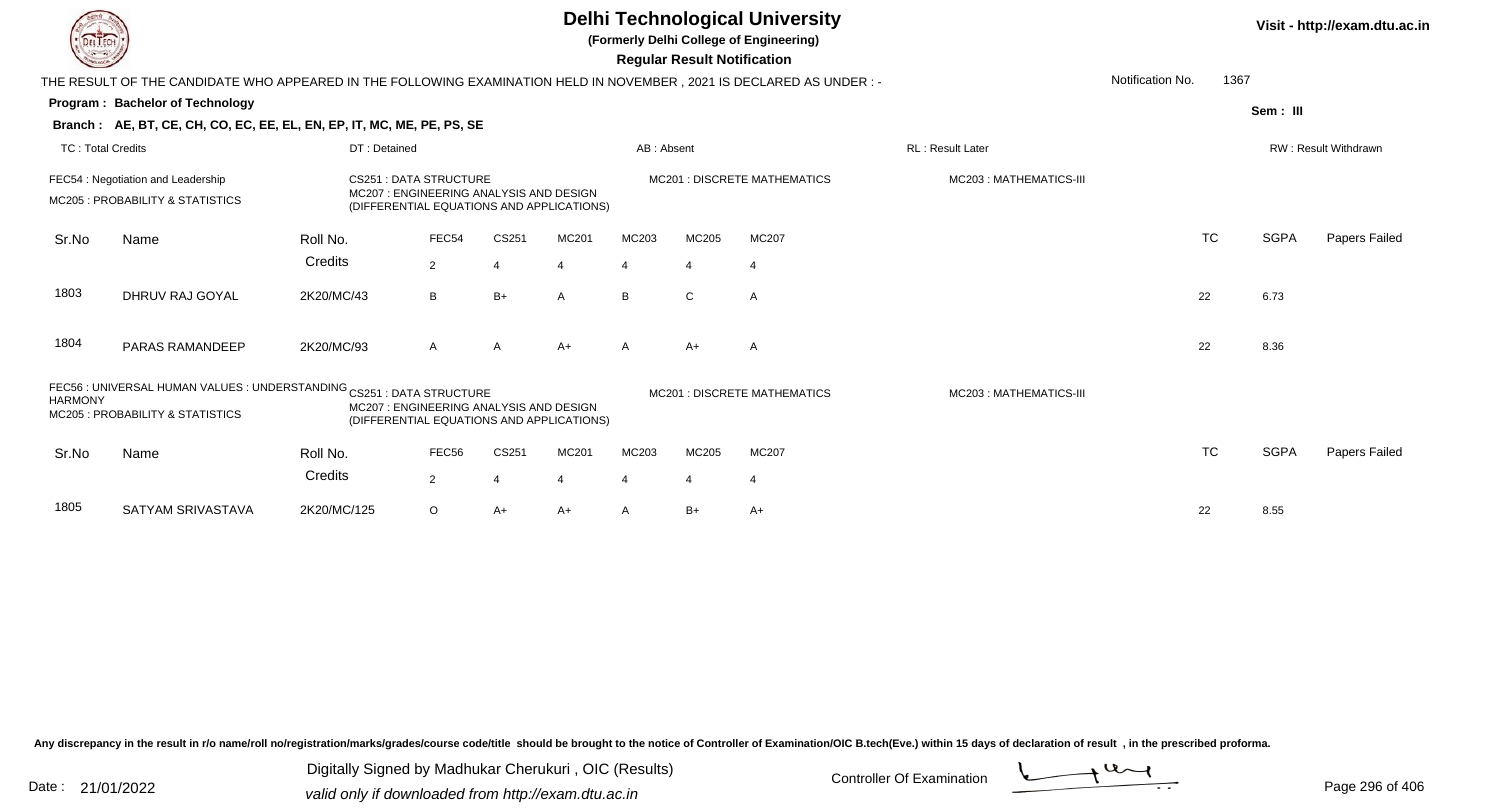## **Delhi Technological University**

**(Formerly Delhi College of Engineering)**

 **Regular Result Notification**

| <b>Courses A</b>         |                                                                                                                     |            |                                                                                                                     |                |       |         |            | Regular Result Notification |                                    |                          |                  |           |             |                             |
|--------------------------|---------------------------------------------------------------------------------------------------------------------|------------|---------------------------------------------------------------------------------------------------------------------|----------------|-------|---------|------------|-----------------------------|------------------------------------|--------------------------|------------------|-----------|-------------|-----------------------------|
|                          | THE RESULT OF THE CANDIDATE WHO APPEARED IN THE FOLLOWING EXAMINATION HELD IN NOVEMBER, 2021 IS DECLARED AS UNDER:- |            |                                                                                                                     |                |       |         |            |                             |                                    |                          | Notification No. | 1367      |             |                             |
|                          | Program: Bachelor of Technology                                                                                     |            |                                                                                                                     |                |       |         |            |                             |                                    |                          |                  |           | Sem: III    |                             |
|                          | Branch: AE, BT, CE, CH, CO, EC, EE, EL, EN, EP, IT, MC, ME, PE, PS, SE                                              |            |                                                                                                                     |                |       |         |            |                             |                                    |                          |                  |           |             |                             |
| <b>TC: Total Credits</b> |                                                                                                                     |            | DT: Detained                                                                                                        |                |       |         | AB: Absent |                             |                                    | <b>RL</b> : Result Later |                  |           |             | <b>RW: Result Withdrawn</b> |
| MANAGEMENT               | FEC57 : LEARDERSHIP MASTERY THROUGH SELF<br>MC205 : PROBABILITY & STATISTICS                                        |            | <b>CS251: DATA STRUCTURE</b><br>MC207: ENGINEERING ANALYSIS AND DESIGN<br>(DIFFERENTIAL EQUATIONS AND APPLICATIONS) |                |       |         |            |                             | <b>MC201: DISCRETE MATHEMATICS</b> | MC203: MATHEMATICS-III   |                  |           |             |                             |
| Sr.No                    | Name                                                                                                                | Roll No.   |                                                                                                                     | FEC57          | CS251 | MC201   | MC203      | MC205                       | <b>MC207</b>                       |                          |                  | <b>TC</b> | <b>SGPA</b> | Papers Failed               |
|                          |                                                                                                                     | Credits    |                                                                                                                     | $\overline{2}$ |       |         | 4          |                             | 4                                  |                          |                  |           |             |                             |
| 1806                     | <b>ISHAN PATHAK</b>                                                                                                 | 2K20/MC/62 |                                                                                                                     | $A+$           | A+    | $\circ$ | $B+$       | $\mathsf{A}$                | $B+$                               |                          | 22               |           | 8.27        |                             |
| 1807                     | JASKARAN SINGH SAHOTA                                                                                               | 2K20/MC/64 |                                                                                                                     | $A+$           | A     | A       | $B+$       |                             | $B+$                               |                          | 22               |           | 7.36        |                             |

Any discrepancy in the result in r/o name/roll no/registration/marks/grades/course code/title should be brought to the notice of Controller of Examination/OIC B.tech(Eve.) within 15 days of declaration of result, in the pr

Date : 21/01/2022 Digital Digital of Microsofted Chemical Controller Of Examination Determination Page 297 of 40 Digitally Signed by Madhukar Cherukuri , OIC (Results)

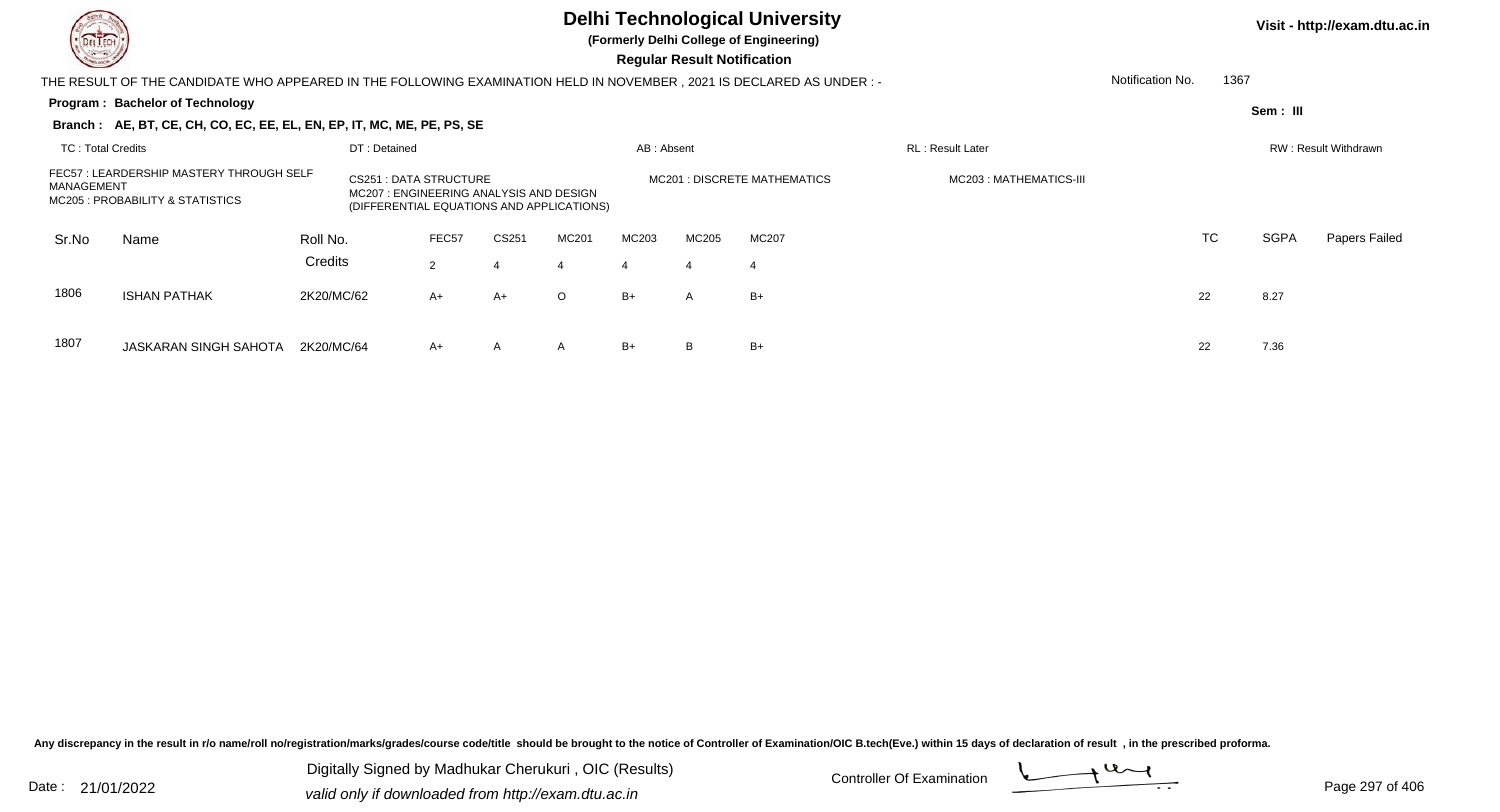| DEL TEC                  |                                                                                                                      |              |                                                                                                                |             |         |                | <b>Regular Result Notification</b> | <b>Delhi Technological University</b><br>(Formerly Delhi College of Engineering) |                                                                                                                                                                                                                                |                  |           |             | Visit - http://exam.dtu.ac.in |
|--------------------------|----------------------------------------------------------------------------------------------------------------------|--------------|----------------------------------------------------------------------------------------------------------------|-------------|---------|----------------|------------------------------------|----------------------------------------------------------------------------------|--------------------------------------------------------------------------------------------------------------------------------------------------------------------------------------------------------------------------------|------------------|-----------|-------------|-------------------------------|
|                          | THE RESULT OF THE CANDIDATE WHO APPEARED IN THE FOLLOWING EXAMINATION HELD IN NOVEMBER, 2021 IS DECLARED AS UNDER :- |              |                                                                                                                |             |         |                |                                    |                                                                                  |                                                                                                                                                                                                                                | Notification No. | 1367      |             |                               |
|                          | Program: Bachelor of Technology                                                                                      |              |                                                                                                                |             |         |                |                                    |                                                                                  |                                                                                                                                                                                                                                |                  |           | Sem: III    |                               |
|                          | Branch: AE, BT, CE, CH, CO, EC, EE, EL, EN, EP, IT, MC, ME, PE, PS, SE                                               |              |                                                                                                                |             |         |                |                                    |                                                                                  |                                                                                                                                                                                                                                |                  |           |             |                               |
| <b>TC: Total Credits</b> |                                                                                                                      | DT: Detained |                                                                                                                |             |         | AB: Absent     |                                    |                                                                                  | RL : Result Later                                                                                                                                                                                                              |                  |           |             | RW: Result Withdrawn          |
|                          | FEC7: INTRODUCTION TO ENVIRONMENTAL SCIENCE<br>MC205 : PROBABILITY & STATISTICS                                      |              | CS251 : DATA STRUCTURE<br>MC207 : ENGINEERING ANALYSIS AND DESIGN<br>(DIFFERENTIAL EQUATIONS AND APPLICATIONS) |             |         |                |                                    | MC201 : DISCRETE MATHEMATICS                                                     | MC203: MATHEMATICS-III                                                                                                                                                                                                         |                  |           |             |                               |
| Sr.No                    | Name                                                                                                                 | Roll No.     | FEC7                                                                                                           | CS251       | MC201   | MC203          | MC205                              | MC207                                                                            |                                                                                                                                                                                                                                |                  | <b>TC</b> | <b>SGPA</b> | Papers Failed                 |
|                          |                                                                                                                      | Credits      | $\overline{2}$                                                                                                 | 4           | 4       | $\overline{4}$ | 4                                  | 4                                                                                |                                                                                                                                                                                                                                |                  |           |             |                               |
| 1808                     | <b>AAKASH YADAV</b>                                                                                                  | 2K20/MC/01   | $\mathsf{A}$                                                                                                   | $A+$        | $A+$    | $A+$           | $A+$                               | $\mathsf{A}$                                                                     |                                                                                                                                                                                                                                |                  | 22        | 8.73        |                               |
| 1809                     | ABHISHEK AGGARWAL                                                                                                    | 2K20/MC/06   | $A+$                                                                                                           | $A+$        | $A+$    | $\circ$        | $\overline{A}$                     | $A+$                                                                             |                                                                                                                                                                                                                                |                  | 22        | 9.00        |                               |
| 1810                     | <b>ABHISHEK KANSAL</b>                                                                                               | 2K20/MC/07   | $\mathsf{A}$                                                                                                   | $\mathsf O$ | $\circ$ | $\circ$        | $A+$                               | $A+$                                                                             |                                                                                                                                                                                                                                |                  | 22        | 9.45        |                               |
| 1811                     | AKASH BHARANGAR                                                                                                      | 2K20/MC/16   | $\mathsf{A}$                                                                                                   | Α           | $\circ$ | $A+$           | $A+$                               | $\mathsf{A}$                                                                     |                                                                                                                                                                                                                                |                  | 22        | 8.73        |                               |
| 1812                     | AMRIT NEUPANE                                                                                                        | 2K20/MC/20   | $A+$                                                                                                           | $A+$        | $A+$    | O              | $A+$                               | $A+$                                                                             |                                                                                                                                                                                                                                |                  | 22        | 9.18        |                               |
| 1813                     | ANSHUL AGGARWAL                                                                                                      | 2K20/MC/26   | $A+$                                                                                                           | $A+$        | $\circ$ | A+             |                                    | $A+$                                                                             |                                                                                                                                                                                                                                |                  | 22        | 9.00        |                               |
| 1814                     | ARYAN CHAUDHARY                                                                                                      | 2K20/MC/29   | A                                                                                                              | $B+$        | A+      | B              | A                                  | A                                                                                |                                                                                                                                                                                                                                |                  | 22        | 7.64        |                               |
| 1815                     | <b>ARYAN TANWAR</b>                                                                                                  | 2K20/MC/31   | $A+$                                                                                                           | Α           | A+      | $B+$           | $A+$                               | A                                                                                |                                                                                                                                                                                                                                |                  | 22        | 8.27        |                               |
| 1816                     | <b>AYUSHI SAGAR</b>                                                                                                  | 2K20/MC/35   | A                                                                                                              | A+          | $\circ$ | A              | $A+$                               | $A+$                                                                             |                                                                                                                                                                                                                                |                  | 22        | 8.91        |                               |
|                          |                                                                                                                      |              |                                                                                                                |             |         |                |                                    |                                                                                  | Any discrepancy in the result in r/o name/roll no/registration/marks/grades/course code/title should be brought to the notice of Controller of Examination/OIC B.tech(Eve.) within 15 days of declaration of result , in the p |                  |           |             |                               |

Date : 21/01/2022 Digital Digital of Microsofted Chemical Controller Of Examination Determination Page 298 of 40 Digitally Signed by Madhukar Cherukuri , OIC (Results)

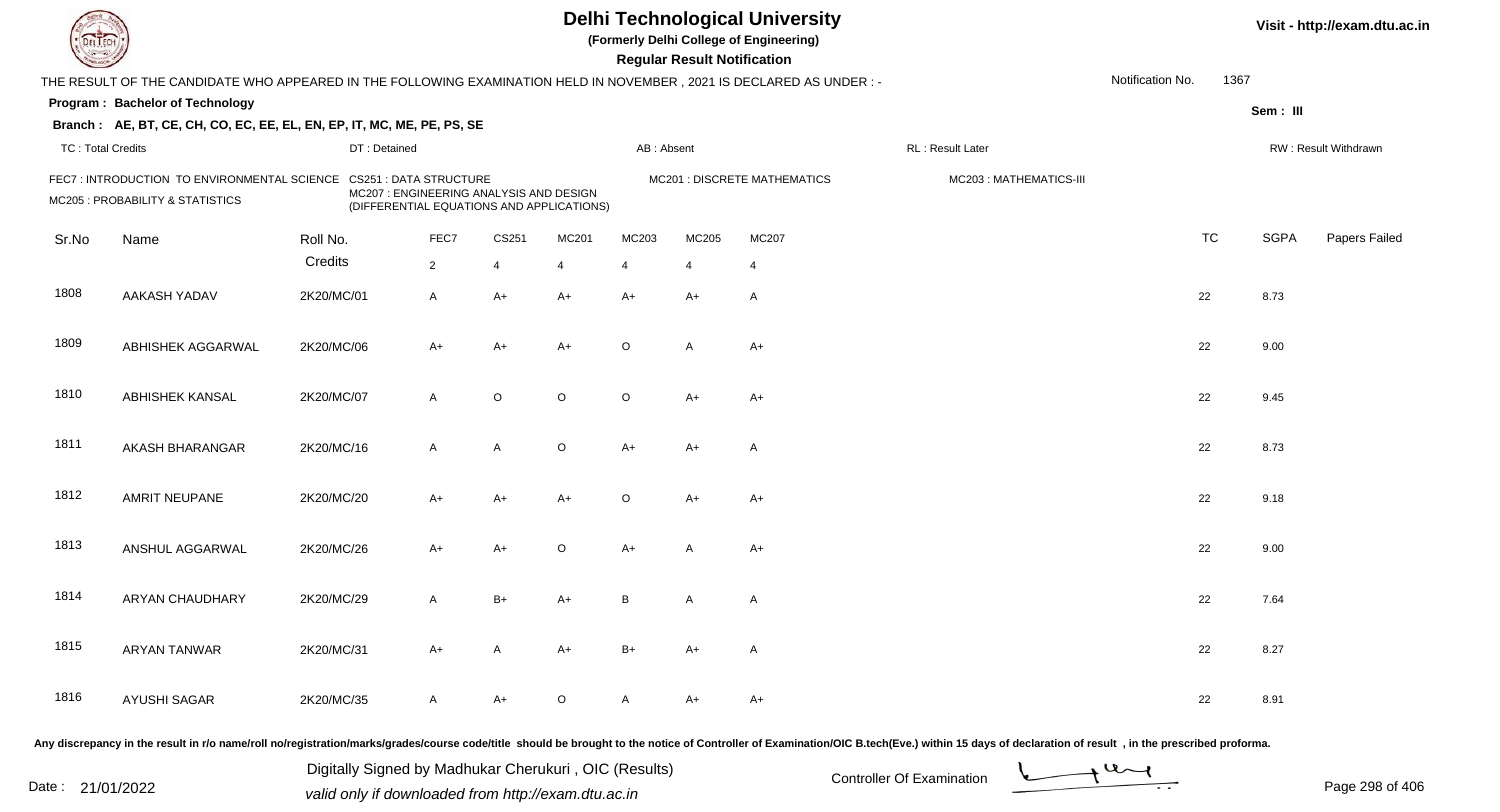| DEL TECI                 |                                                                                                                      |              |                                                                                                                       |                |                |                | <b>Regular Result Notification</b> | <b>Delhi Technological University</b><br>(Formerly Delhi College of Engineering) |                                                                                                                                                                                                                                |                  |           |             | Visit - http://exam.dtu.ac.in |
|--------------------------|----------------------------------------------------------------------------------------------------------------------|--------------|-----------------------------------------------------------------------------------------------------------------------|----------------|----------------|----------------|------------------------------------|----------------------------------------------------------------------------------|--------------------------------------------------------------------------------------------------------------------------------------------------------------------------------------------------------------------------------|------------------|-----------|-------------|-------------------------------|
|                          | THE RESULT OF THE CANDIDATE WHO APPEARED IN THE FOLLOWING EXAMINATION HELD IN NOVEMBER, 2021 IS DECLARED AS UNDER :- |              |                                                                                                                       |                |                |                |                                    |                                                                                  |                                                                                                                                                                                                                                | Notification No. | 1367      |             |                               |
|                          | Program: Bachelor of Technology                                                                                      |              |                                                                                                                       |                |                |                |                                    |                                                                                  |                                                                                                                                                                                                                                |                  |           | Sem: III    |                               |
|                          | Branch: AE, BT, CE, CH, CO, EC, EE, EL, EN, EP, IT, MC, ME, PE, PS, SE                                               |              |                                                                                                                       |                |                |                |                                    |                                                                                  |                                                                                                                                                                                                                                |                  |           |             |                               |
| <b>TC: Total Credits</b> |                                                                                                                      | DT: Detained |                                                                                                                       |                |                | AB: Absent     |                                    |                                                                                  | RL: Result Later                                                                                                                                                                                                               |                  |           |             | RW: Result Withdrawn          |
|                          | FEC7: INTRODUCTION TO ENVIRONMENTAL SCIENCE<br>MC205 : PROBABILITY & STATISTICS                                      |              | <b>CS251 : DATA STRUCTURE</b><br>MC207 : ENGINEERING ANALYSIS AND DESIGN<br>(DIFFERENTIAL EQUATIONS AND APPLICATIONS) |                |                |                |                                    | MC201 : DISCRETE MATHEMATICS                                                     | MC203: MATHEMATICS-III                                                                                                                                                                                                         |                  |           |             |                               |
| Sr.No                    | Name                                                                                                                 | Roll No.     | FEC7                                                                                                                  | CS251          | MC201          | MC203          | MC205                              | MC207                                                                            |                                                                                                                                                                                                                                |                  | <b>TC</b> | <b>SGPA</b> | Papers Failed                 |
|                          |                                                                                                                      | Credits      | $\overline{2}$                                                                                                        | $\overline{4}$ | $\overline{4}$ | $\overline{4}$ | $\overline{4}$                     | 4                                                                                |                                                                                                                                                                                                                                |                  |           |             |                               |
|                          |                                                                                                                      |              | A                                                                                                                     | $A+$           | $\circ$        | A              | $A+$                               | $A+$                                                                             |                                                                                                                                                                                                                                |                  | 22        | 8.91        |                               |
| 1817                     | <b>GAURAV</b>                                                                                                        | 2K20/MC/48   | $A+$                                                                                                                  | A              | $A+$           | $B+$           | $A+$                               | $\mathsf{A}$                                                                     |                                                                                                                                                                                                                                |                  | 22        | 8.27        |                               |
| 1818                     | <b>GAURAV JAIN</b>                                                                                                   | 2K20/MC/49   | $A+$                                                                                                                  | $A+$           | $A+$           | B              | $A+$                               | $A+$                                                                             |                                                                                                                                                                                                                                |                  | 22        | 8.45        |                               |
| 1819                     | <b>GIRDHAR JHA</b>                                                                                                   | 2K20/MC/51   | $A+$                                                                                                                  | $A+$           | $A+$           | $B+$           | $\circ$                            | $A+$                                                                             |                                                                                                                                                                                                                                |                  | 22        | 8.82        |                               |
| 1820                     | HIMANSHU SHARMA                                                                                                      | 2K20/MC/59   | $A+$                                                                                                                  | $A+$           | $A+$           | B              | $\overline{A}$                     | A                                                                                |                                                                                                                                                                                                                                |                  | 22        | 8.09        |                               |
| 1821                     | <b>KAMAL KUMAR</b>                                                                                                   | 2K20/MC/66   | $A+$                                                                                                                  | $A+$           | $\circ$        | B              | $A+$                               | $A+$                                                                             |                                                                                                                                                                                                                                |                  | 22        | 8.64        |                               |
| 1822                     | KASHAN AKRAM                                                                                                         | 2K20/MC/71   | $A+$                                                                                                                  | O              | $\circ$        | $B+$           | A+                                 | $A+$                                                                             |                                                                                                                                                                                                                                |                  | 22        | 9.00        |                               |
| 1823                     | <b>KSHITIJ GUPTA</b>                                                                                                 | 2K20/MC/72   | $\mathsf{A}$                                                                                                          | $\circ$        | A+             | $B+$           | A                                  | A                                                                                |                                                                                                                                                                                                                                |                  | 22        | 8.36        |                               |
| 1824                     | <b>KUMAR SAURAV</b>                                                                                                  | 2K20/MC/73   | $A+$                                                                                                                  | $\circ$        | $\circ$        | $B+$           | A+                                 | $A+$                                                                             |                                                                                                                                                                                                                                |                  | 22        | 9.00        |                               |
|                          |                                                                                                                      |              |                                                                                                                       |                |                |                |                                    |                                                                                  | Any discrepancy in the result in r/o name/roll no/registration/marks/grades/course code/title should be brought to the notice of Controller of Examination/OIC B.tech(Eve.) within 15 days of declaration of result , in the p |                  |           |             |                               |

Date : 21/01/2022 Digital Digital of Microsofted Chemical Controller Of Examination Determination Page 299 of 40 Digitally Signed by Madhukar Cherukuri , OIC (Results)

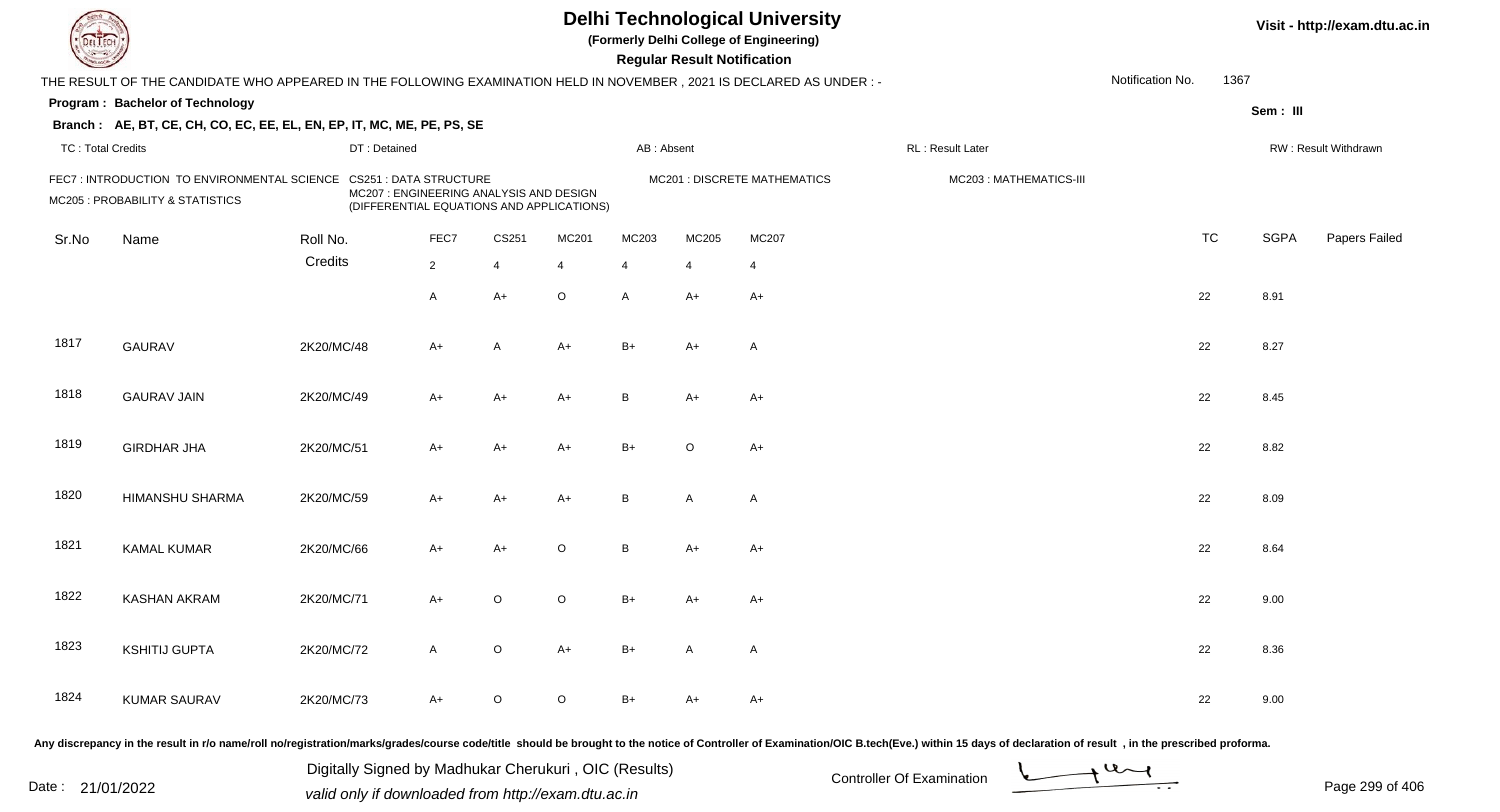| DEL TECI                 |                                                                                                                      |            |                                                                                                                       |                |                |                | <b>Regular Result Notification</b> | <b>Delhi Technological University</b><br>(Formerly Delhi College of Engineering) |                                                                                                                                                                                                                                |                  |           |             | Visit - http://exam.dtu.ac.in |
|--------------------------|----------------------------------------------------------------------------------------------------------------------|------------|-----------------------------------------------------------------------------------------------------------------------|----------------|----------------|----------------|------------------------------------|----------------------------------------------------------------------------------|--------------------------------------------------------------------------------------------------------------------------------------------------------------------------------------------------------------------------------|------------------|-----------|-------------|-------------------------------|
|                          | THE RESULT OF THE CANDIDATE WHO APPEARED IN THE FOLLOWING EXAMINATION HELD IN NOVEMBER, 2021 IS DECLARED AS UNDER :- |            |                                                                                                                       |                |                |                |                                    |                                                                                  |                                                                                                                                                                                                                                | Notification No. | 1367      |             |                               |
|                          | Program: Bachelor of Technology                                                                                      |            |                                                                                                                       |                |                |                |                                    |                                                                                  |                                                                                                                                                                                                                                |                  |           | Sem: III    |                               |
|                          | Branch: AE, BT, CE, CH, CO, EC, EE, EL, EN, EP, IT, MC, ME, PE, PS, SE                                               |            |                                                                                                                       |                |                |                |                                    |                                                                                  |                                                                                                                                                                                                                                |                  |           |             |                               |
| <b>TC: Total Credits</b> |                                                                                                                      |            | DT: Detained                                                                                                          |                |                | AB: Absent     |                                    |                                                                                  | RL: Result Later                                                                                                                                                                                                               |                  |           |             | RW: Result Withdrawn          |
|                          | FEC7: INTRODUCTION TO ENVIRONMENTAL SCIENCE<br>MC205 : PROBABILITY & STATISTICS                                      |            | <b>CS251 : DATA STRUCTURE</b><br>MC207 : ENGINEERING ANALYSIS AND DESIGN<br>(DIFFERENTIAL EQUATIONS AND APPLICATIONS) |                |                |                |                                    | MC201 : DISCRETE MATHEMATICS                                                     | MC203: MATHEMATICS-III                                                                                                                                                                                                         |                  |           |             |                               |
| Sr.No                    | Name                                                                                                                 | Roll No.   | FEC7                                                                                                                  | CS251          | MC201          | MC203          | MC205                              | MC207                                                                            |                                                                                                                                                                                                                                |                  | <b>TC</b> | <b>SGPA</b> | Papers Failed                 |
|                          |                                                                                                                      | Credits    | $\overline{2}$                                                                                                        | $\overline{4}$ | $\overline{4}$ | $\overline{4}$ | 4                                  | $\overline{4}$                                                                   |                                                                                                                                                                                                                                |                  |           |             |                               |
|                          |                                                                                                                      |            | $A+$                                                                                                                  | $\circ$        | $\circ$        | $B+$           | $A+$                               | $A+$                                                                             |                                                                                                                                                                                                                                |                  | 22        | 9.00        |                               |
| 1825                     | MADHAV MAHAJAN                                                                                                       | 2K20/MC/74 | $A+$                                                                                                                  | A+             | $\circ$        | $B+$           | $A+$                               | $A+$                                                                             |                                                                                                                                                                                                                                |                  | 22        | 8.82        |                               |
| 1826                     | <b>MANOJ KUMAR</b>                                                                                                   | 2K20/MC/76 | $A+$                                                                                                                  | $A+$           | $\circ$        | $B+$           | $A+$                               | $A+$                                                                             |                                                                                                                                                                                                                                |                  | 22        | 8.82        |                               |
| 1827                     | <b>MANPREET KAUR</b>                                                                                                 | 2K20/MC/77 | $\circ$                                                                                                               | $\circ$        | $\circ$        | $B+$           | $A+$                               | $A+$                                                                             |                                                                                                                                                                                                                                |                  | 22        | 9.09        |                               |
| 1828                     | <b>MOHIT AGGARWAL</b>                                                                                                | 2K20/MC/79 | $\mathsf{A}$                                                                                                          | $A+$           | $\circ$        | $A+$           | $A+$                               | $A+$                                                                             |                                                                                                                                                                                                                                |                  | 22        | 9.09        |                               |
| 1829                     | MOHIT KUMAR PANDEY                                                                                                   | 2K20/MC/80 | $A+$                                                                                                                  | $\circ$        | $A+$           | $A+$           | A+                                 | $A+$                                                                             |                                                                                                                                                                                                                                |                  | 22        | 9.18        |                               |
| 1830                     | <b>MRINAL</b>                                                                                                        | 2K20/MC/81 | A                                                                                                                     | $A+$           | $\circ$        | A+             |                                    | $A+$                                                                             |                                                                                                                                                                                                                                |                  | 22        | 8.91        |                               |
| 1831                     | MUAZ AQDAS                                                                                                           | 2K20/MC/82 | B                                                                                                                     | A+             | $\circ$        | A+             | A                                  | A                                                                                |                                                                                                                                                                                                                                |                  | 22        | 8.55        |                               |
| 1832                     | N.VISHAL                                                                                                             | 2K20/MC/84 | $A+$                                                                                                                  | $\circ$        | $\circ$        | A+             | A+                                 | $A+$                                                                             |                                                                                                                                                                                                                                |                  | 22        | 9.36        |                               |
|                          |                                                                                                                      |            |                                                                                                                       |                |                |                |                                    |                                                                                  | Any discrepancy in the result in r/o name/roll no/registration/marks/grades/course code/title should be brought to the notice of Controller of Examination/OIC B.tech(Eve.) within 15 days of declaration of result , in the p |                  |           |             |                               |

Date : 21/01/2022 Digital Digital of Microsofted Chemical Controller Of Examination Determination Page 300 of 40 Digitally Signed by Madhukar Cherukuri , OIC (Results)

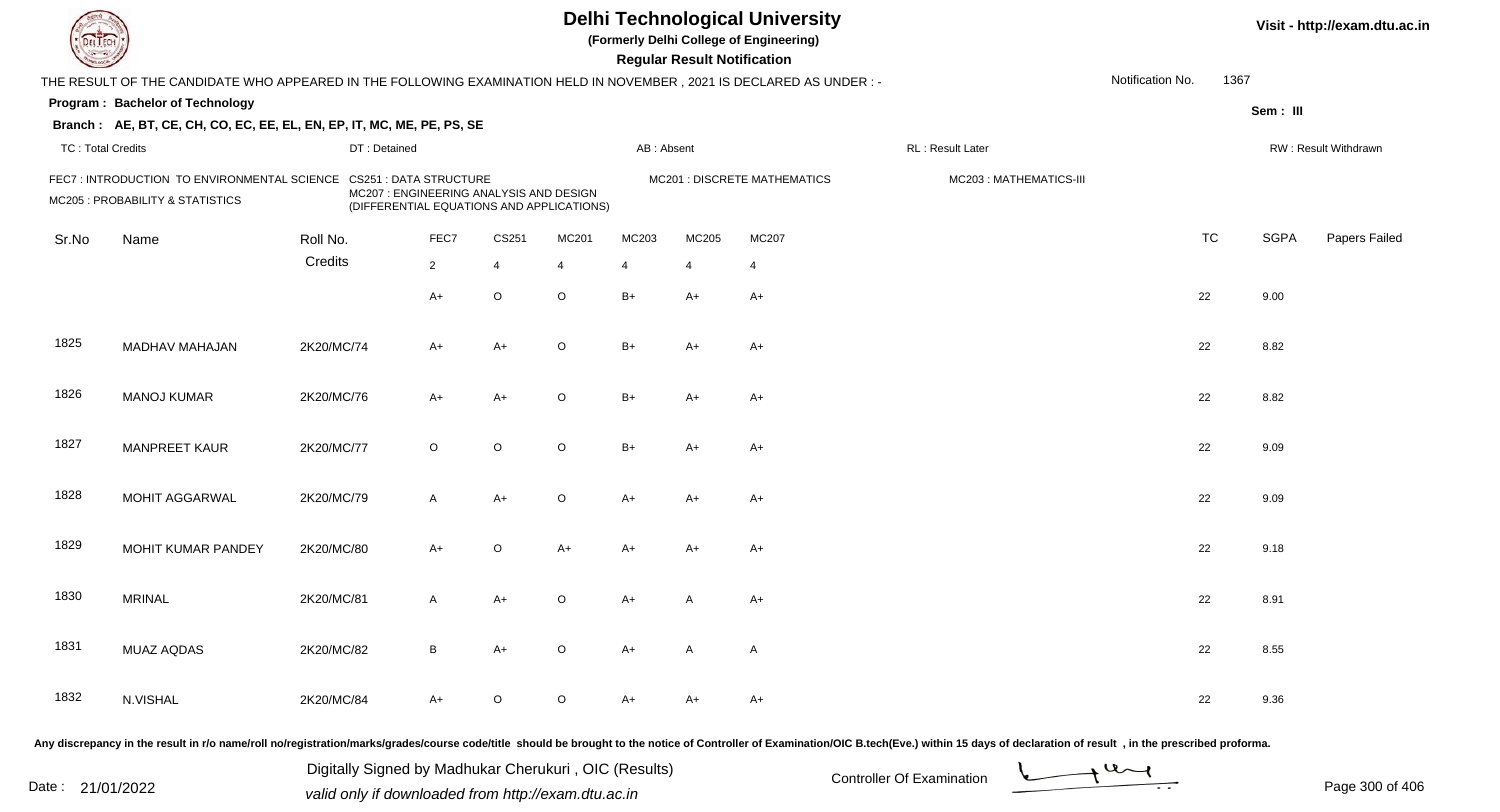| DEL TECI                 |                                                                                                                      |              |                                                                                                                       |                |                |                | <b>Regular Result Notification</b> | <b>Delhi Technological University</b><br>(Formerly Delhi College of Engineering) |                                                                                                                                                                                                                                |                  |           |             | Visit - http://exam.dtu.ac.in |
|--------------------------|----------------------------------------------------------------------------------------------------------------------|--------------|-----------------------------------------------------------------------------------------------------------------------|----------------|----------------|----------------|------------------------------------|----------------------------------------------------------------------------------|--------------------------------------------------------------------------------------------------------------------------------------------------------------------------------------------------------------------------------|------------------|-----------|-------------|-------------------------------|
|                          | THE RESULT OF THE CANDIDATE WHO APPEARED IN THE FOLLOWING EXAMINATION HELD IN NOVEMBER, 2021 IS DECLARED AS UNDER :- |              |                                                                                                                       |                |                |                |                                    |                                                                                  |                                                                                                                                                                                                                                | Notification No. | 1367      |             |                               |
|                          | Program: Bachelor of Technology                                                                                      |              |                                                                                                                       |                |                |                |                                    |                                                                                  |                                                                                                                                                                                                                                |                  |           | Sem: III    |                               |
|                          | Branch: AE, BT, CE, CH, CO, EC, EE, EL, EN, EP, IT, MC, ME, PE, PS, SE                                               |              |                                                                                                                       |                |                |                |                                    |                                                                                  |                                                                                                                                                                                                                                |                  |           |             |                               |
| <b>TC: Total Credits</b> |                                                                                                                      | DT: Detained |                                                                                                                       |                |                | AB: Absent     |                                    |                                                                                  | RL: Result Later                                                                                                                                                                                                               |                  |           |             | RW: Result Withdrawn          |
|                          | FEC7: INTRODUCTION TO ENVIRONMENTAL SCIENCE<br>MC205 : PROBABILITY & STATISTICS                                      |              | <b>CS251 : DATA STRUCTURE</b><br>MC207 : ENGINEERING ANALYSIS AND DESIGN<br>(DIFFERENTIAL EQUATIONS AND APPLICATIONS) |                |                |                |                                    | MC201 : DISCRETE MATHEMATICS                                                     | MC203: MATHEMATICS-III                                                                                                                                                                                                         |                  |           |             |                               |
| Sr.No                    | Name                                                                                                                 | Roll No.     | FEC7                                                                                                                  | CS251          | MC201          | MC203          | MC205                              | MC207                                                                            |                                                                                                                                                                                                                                |                  | <b>TC</b> | <b>SGPA</b> | Papers Failed                 |
|                          |                                                                                                                      | Credits      | $\overline{2}$                                                                                                        | $\overline{4}$ | $\overline{4}$ | $\overline{4}$ | 4                                  | $\overline{4}$                                                                   |                                                                                                                                                                                                                                |                  |           |             |                               |
|                          |                                                                                                                      |              | $A+$                                                                                                                  | $\circ$        | $\circ$        | $A+$           | $A+$                               | $A+$                                                                             |                                                                                                                                                                                                                                |                  | 22        | 9.36        |                               |
| 1833                     | <b>NIKHIL GUPTA</b>                                                                                                  | 2K20/MC/86   | $A+$                                                                                                                  | $\circ$        | $\circ$        | $\circ$        | $\circ$                            | $\circ$                                                                          |                                                                                                                                                                                                                                |                  | 22        | 9.91        |                               |
| 1834                     | <b>NIKHIL SHARMA</b>                                                                                                 | 2K20/MC/87   | $A+$                                                                                                                  | $\circ$        | $\circ$        | $\circ$        | $\circ$                            | $A+$                                                                             |                                                                                                                                                                                                                                |                  | 22        | 9.73        |                               |
| 1835                     | PIYUSH CHOUDHARY                                                                                                     | 2K20/MC/97   | $A+$                                                                                                                  | $A+$           | $A+$           | A              | A                                  | $A+$                                                                             |                                                                                                                                                                                                                                |                  | 22        | 8.64        |                               |
| 1836                     | PRADEEP SHARMA                                                                                                       | 2K20/MC/98   | $A+$                                                                                                                  | $\circ$        | $\circ$        | $\circ$        | $\circ$                            | $\circ$                                                                          |                                                                                                                                                                                                                                |                  | 22        | 9.91        |                               |
| 1837                     | PRATUESH ANAND                                                                                                       | 2K20/MC/102  | $\mathsf{A}$                                                                                                          | A+             | $A+$           | $A+$           | A+                                 | $A+$                                                                             |                                                                                                                                                                                                                                |                  | 22        | 8.91        |                               |
| 1838                     | RASESH RAJ KATARIA                                                                                                   | 2K20/MC/103  | A                                                                                                                     | A+             | A+             | A+             |                                    | A                                                                                |                                                                                                                                                                                                                                |                  | 22        | 8.55        |                               |
| 1839                     | <b>RAVI KUMAR</b>                                                                                                    | 2K20/MC/104  | A+                                                                                                                    | $A+$           | A+             | A              | B                                  | A                                                                                |                                                                                                                                                                                                                                |                  | 22        | 8.09        |                               |
| 1840                     | SAKSHI VERMA                                                                                                         | 2K20/MC/118  | $B+$                                                                                                                  | A+             | $\circ$        | A+             | A+                                 | $A+$                                                                             |                                                                                                                                                                                                                                |                  | 22        | 9.00        |                               |
|                          |                                                                                                                      |              |                                                                                                                       |                |                |                |                                    |                                                                                  | Any discrepancy in the result in r/o name/roll no/registration/marks/grades/course code/title should be brought to the notice of Controller of Examination/OIC B.tech(Eve.) within 15 days of declaration of result , in the p |                  |           |             |                               |

Date : 21/01/2022 Digital Digital of Microsofted Chemical Controller Of Examination Determination Page 301 of 40 Digitally Signed by Madhukar Cherukuri , OIC (Results)

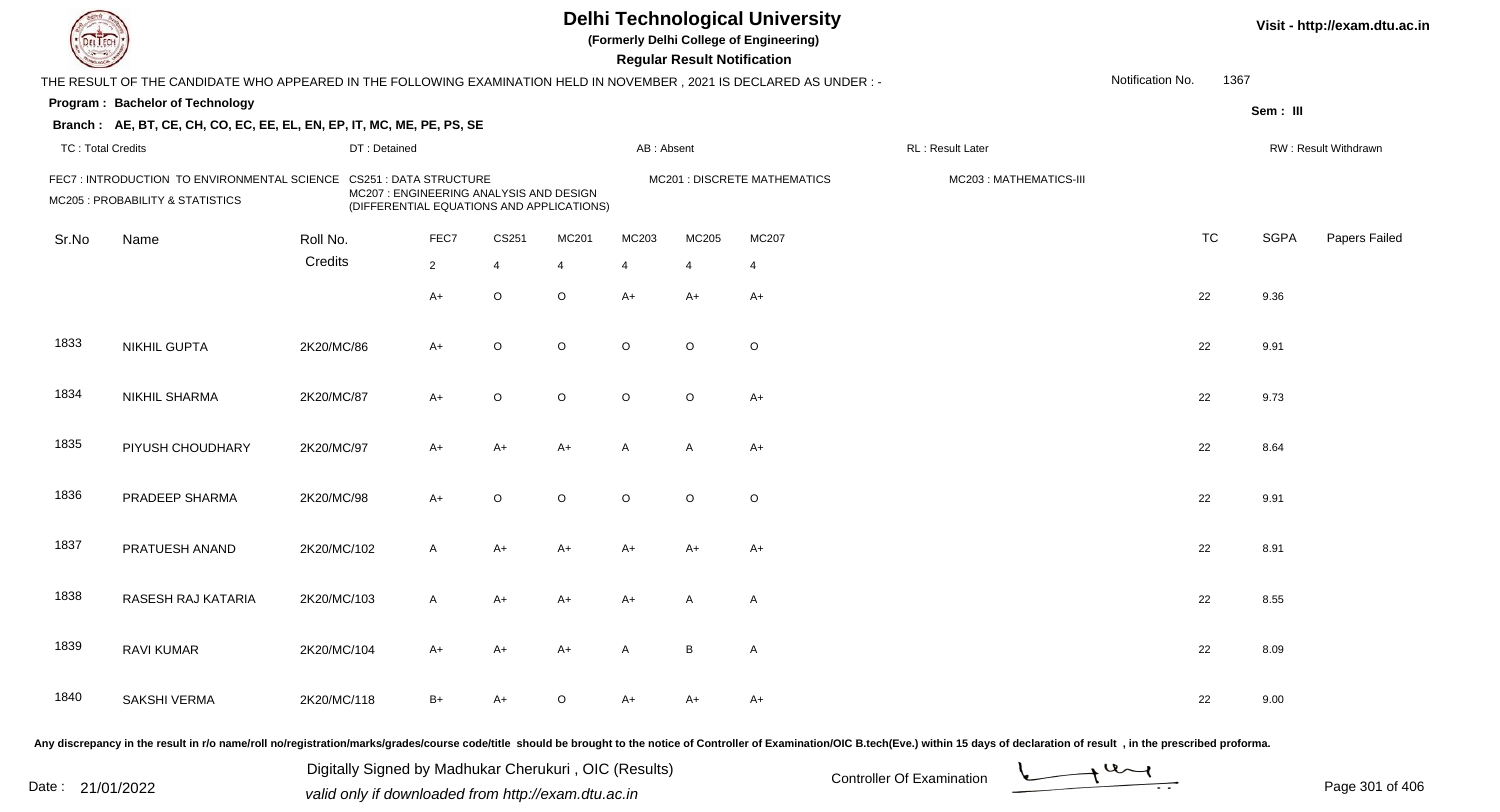| DEL TECI                 |                                                                                                                      |             |                                                                                                                       |                |                |                | <b>Regular Result Notification</b> | <b>Delhi Technological University</b><br>(Formerly Delhi College of Engineering) |                                                                                                                                                                                                                                |                  |           |             | Visit - http://exam.dtu.ac.in |
|--------------------------|----------------------------------------------------------------------------------------------------------------------|-------------|-----------------------------------------------------------------------------------------------------------------------|----------------|----------------|----------------|------------------------------------|----------------------------------------------------------------------------------|--------------------------------------------------------------------------------------------------------------------------------------------------------------------------------------------------------------------------------|------------------|-----------|-------------|-------------------------------|
|                          | THE RESULT OF THE CANDIDATE WHO APPEARED IN THE FOLLOWING EXAMINATION HELD IN NOVEMBER, 2021 IS DECLARED AS UNDER :- |             |                                                                                                                       |                |                |                |                                    |                                                                                  |                                                                                                                                                                                                                                | Notification No. | 1367      |             |                               |
|                          | Program: Bachelor of Technology                                                                                      |             |                                                                                                                       |                |                |                |                                    |                                                                                  |                                                                                                                                                                                                                                |                  |           | Sem: III    |                               |
|                          | Branch: AE, BT, CE, CH, CO, EC, EE, EL, EN, EP, IT, MC, ME, PE, PS, SE                                               |             |                                                                                                                       |                |                |                |                                    |                                                                                  |                                                                                                                                                                                                                                |                  |           |             |                               |
| <b>TC: Total Credits</b> |                                                                                                                      |             | DT: Detained                                                                                                          |                |                | AB: Absent     |                                    |                                                                                  | RL: Result Later                                                                                                                                                                                                               |                  |           |             | RW: Result Withdrawn          |
|                          | FEC7: INTRODUCTION TO ENVIRONMENTAL SCIENCE<br>MC205 : PROBABILITY & STATISTICS                                      |             | <b>CS251 : DATA STRUCTURE</b><br>MC207 : ENGINEERING ANALYSIS AND DESIGN<br>(DIFFERENTIAL EQUATIONS AND APPLICATIONS) |                |                |                |                                    | MC201 : DISCRETE MATHEMATICS                                                     | MC203: MATHEMATICS-III                                                                                                                                                                                                         |                  |           |             |                               |
| Sr.No                    | Name                                                                                                                 | Roll No.    | FEC7                                                                                                                  | CS251          | MC201          | MC203          | MC205                              | MC207                                                                            |                                                                                                                                                                                                                                |                  | <b>TC</b> | <b>SGPA</b> | Papers Failed                 |
|                          |                                                                                                                      | Credits     | $\overline{2}$                                                                                                        | $\overline{4}$ | $\overline{4}$ | $\overline{4}$ | 4                                  | $\overline{4}$                                                                   |                                                                                                                                                                                                                                |                  |           |             |                               |
|                          |                                                                                                                      |             | $B+$                                                                                                                  | $A+$           | $\circ$        | $A+$           | $A+$                               | $A+$                                                                             |                                                                                                                                                                                                                                |                  | 22        | 9.00        |                               |
| 1841                     | SANDEEP SWAIN                                                                                                        | 2K20/MC/120 | $\mathsf{A}$                                                                                                          | A+             | $A+$           | A              | B                                  | A                                                                                |                                                                                                                                                                                                                                |                  | 22        | 8.00        |                               |
| 1842                     | SANSKAR AGARWALA                                                                                                     | 2K20/MC/121 | $A+$                                                                                                                  | $\circ$        | $\circ$        | $A+$           | $A+$                               | $A+$                                                                             |                                                                                                                                                                                                                                |                  | 22        | 9.36        |                               |
| 1843                     | SARTHAK SANWAL                                                                                                       | 2K20/MC/123 | $\mathsf{A}$                                                                                                          | $A+$           | $A+$           | A              | $\overline{A}$                     | $A+$                                                                             |                                                                                                                                                                                                                                |                  | 22        | 8.55        |                               |
| 1844                     | <b>SARTHAK SINGH</b>                                                                                                 | 2K20/MC/124 | $\mathsf{A}$                                                                                                          | $A+$           | A+             | A              | $B+$                               | A                                                                                |                                                                                                                                                                                                                                |                  | 22        | 8.18        |                               |
| 1845                     | SATYENDRA KUMAR                                                                                                      | 2K20/MC/126 | $B+$                                                                                                                  | A+             | $A+$           | $A+$           | B                                  | A                                                                                |                                                                                                                                                                                                                                |                  | 22        | 8.09        |                               |
| 1846                     | <b>SAURABH</b>                                                                                                       | 2K20/MC/127 | A+                                                                                                                    | A+             | A+             | A+             |                                    | $A+$                                                                             |                                                                                                                                                                                                                                |                  | 22        | 8.82        |                               |
| 1847                     | SHASHWAT ANAND                                                                                                       | 2K20/MC/129 | A+                                                                                                                    | $A+$           | $\circ$        | A+             | A                                  | A+                                                                               |                                                                                                                                                                                                                                |                  | 22        | 9.00        |                               |
| 1848                     | SHUBH CHANDRA                                                                                                        | 2K20/MC/136 | $A+$                                                                                                                  | $\circ$        | $\circ$        | A+             | A                                  | $A+$                                                                             |                                                                                                                                                                                                                                |                  | 22        | 9.18        |                               |
|                          |                                                                                                                      |             |                                                                                                                       |                |                |                |                                    |                                                                                  | Any discrepancy in the result in r/o name/roll no/registration/marks/grades/course code/title should be brought to the notice of Controller of Examination/OIC B.tech(Eve.) within 15 days of declaration of result , in the p |                  |           |             |                               |

Date : 21/01/2022 Digital Digital of Microsofted Chemical Controller Of Examination Determination Page 302 of 40 Digitally Signed by Madhukar Cherukuri , OIC (Results)

Page 302 of 406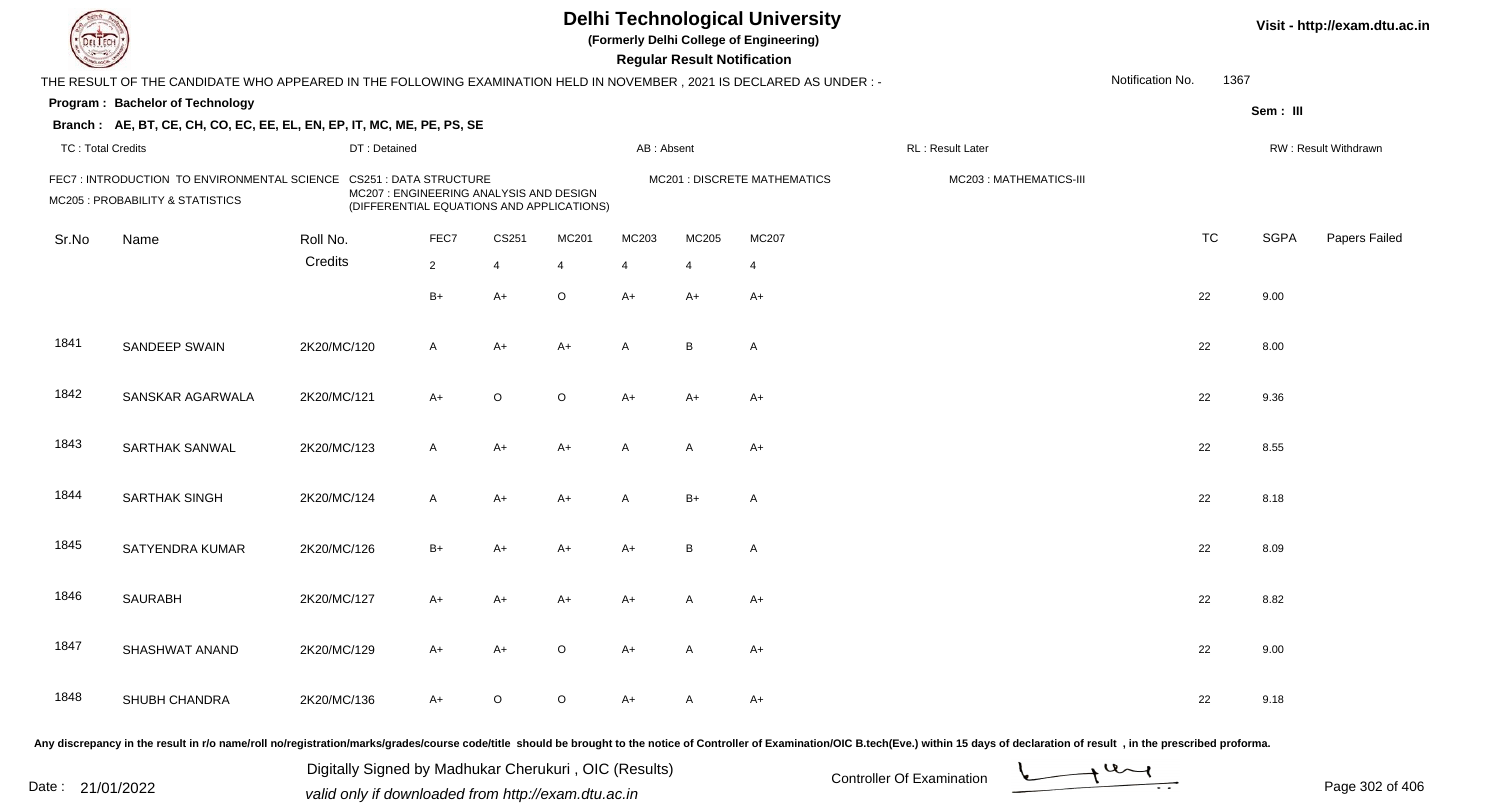| L ECH                    |                                                                                                                      |              |                                                                                                                      |                |                |                | <b>Regular Result Notification</b> | <b>Delhi Technological University</b><br>(Formerly Delhi College of Engineering) |                        |                  |           |             | Visit - http://exam.dtu.ac.in |
|--------------------------|----------------------------------------------------------------------------------------------------------------------|--------------|----------------------------------------------------------------------------------------------------------------------|----------------|----------------|----------------|------------------------------------|----------------------------------------------------------------------------------|------------------------|------------------|-----------|-------------|-------------------------------|
|                          | THE RESULT OF THE CANDIDATE WHO APPEARED IN THE FOLLOWING EXAMINATION HELD IN NOVEMBER, 2021 IS DECLARED AS UNDER :- |              |                                                                                                                      |                |                |                |                                    |                                                                                  |                        | Notification No. | 1367      |             |                               |
|                          | <b>Program: Bachelor of Technology</b>                                                                               |              |                                                                                                                      |                |                |                |                                    |                                                                                  |                        |                  |           | Sem: III    |                               |
|                          | Branch: AE, BT, CE, CH, CO, EC, EE, EL, EN, EP, IT, MC, ME, PE, PS, SE                                               |              |                                                                                                                      |                |                |                |                                    |                                                                                  |                        |                  |           |             |                               |
| <b>TC: Total Credits</b> |                                                                                                                      | DT: Detained |                                                                                                                      |                |                | AB: Absent     |                                    |                                                                                  | RL : Result Later      |                  |           |             | RW: Result Withdrawn          |
|                          | FEC7: INTRODUCTION TO ENVIRONMENTAL SCIENCE<br>MC205 : PROBABILITY & STATISTICS                                      |              | <b>CS251: DATA STRUCTURE</b><br>MC207 : ENGINEERING ANALYSIS AND DESIGN<br>(DIFFERENTIAL EQUATIONS AND APPLICATIONS) |                |                |                |                                    | <b>MC201 : DISCRETE MATHEMATICS</b>                                              | MC203: MATHEMATICS-III |                  |           |             |                               |
| Sr.No                    | Name                                                                                                                 | Roll No.     | FEC7                                                                                                                 | CS251          | MC201          | MC203          | MC205                              | MC207                                                                            |                        |                  | <b>TC</b> | <b>SGPA</b> | Papers Failed                 |
|                          |                                                                                                                      | Credits      | $\overline{2}$                                                                                                       | $\overline{4}$ | $\overline{4}$ | $\overline{4}$ | $\overline{4}$                     | $\overline{4}$                                                                   |                        |                  |           |             |                               |
|                          |                                                                                                                      |              | A+                                                                                                                   | $\circ$        | $\circ$        | $A+$           | $\mathsf{A}$                       | $A+$                                                                             |                        |                  | 22        | 9.18        |                               |
| 1849                     | SIDDHARTH ROY                                                                                                        | 2K20/MC/142  | $B+$                                                                                                                 | A              | $B+$           | $B+$           | A                                  | $\overline{A}$                                                                   |                        |                  | 22        | 7.55        |                               |
| 1850                     | <b>SUNNY JHA</b>                                                                                                     | 2K20/MC/144  | $A+$                                                                                                                 | $A+$           | $\circ$        | $A+$           | $A+$                               | $\circ$                                                                          |                        |                  | 22        | 9.36        |                               |
| 1851                     | <b>UTKARSH ARYA</b>                                                                                                  | 2K20/MC/147  | $A+$                                                                                                                 | $\mathsf O$    | $A+$           | $A+$           | A+                                 | $A+$                                                                             |                        |                  | 22        | 9.18        |                               |
| 1852                     | YAMINI SHRIVASTAVA                                                                                                   | 2K20/MC/152  | $\mathsf{A}$                                                                                                         | $\mathsf O$    | $A+$           | A              | $A+$                               | $A+$                                                                             |                        |                  | 22        | 8.91        |                               |
| 1853                     | YASH RAJ BHATT                                                                                                       | 2K20/MC/153  | $B+$                                                                                                                 | O              | $A+$           |                | A                                  | $A+$                                                                             |                        |                  | 22        | 8.64        |                               |

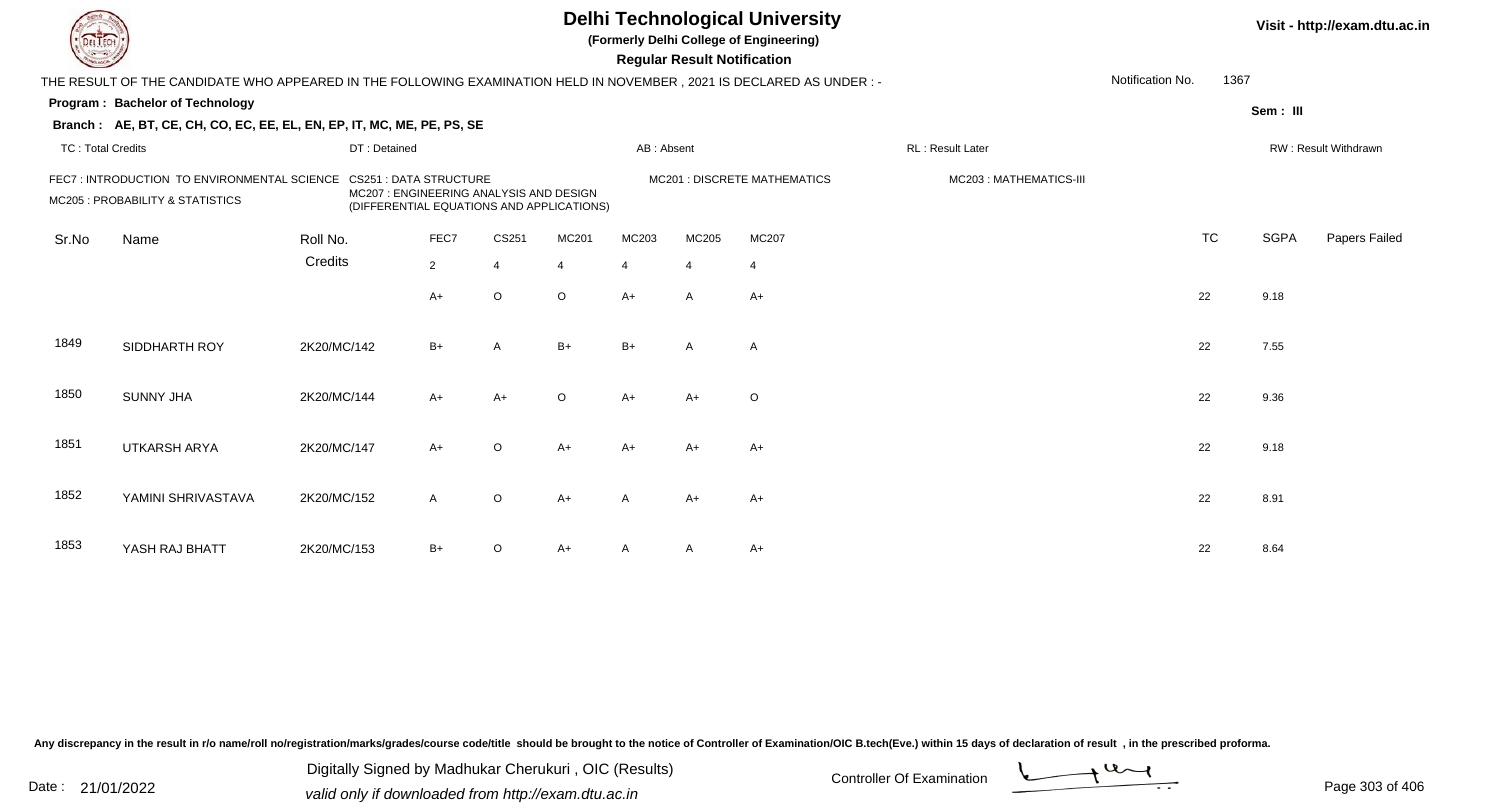## **Delhi Technological University**

**(Formerly Delhi College of Engineering)**

 **Regular Result Notification**

| <b>Controller Comments</b> |                                                                                                                        |              |                                                                                                               |       |         |            | Regular Result Notification |                              |                         |                  |           |             |                      |
|----------------------------|------------------------------------------------------------------------------------------------------------------------|--------------|---------------------------------------------------------------------------------------------------------------|-------|---------|------------|-----------------------------|------------------------------|-------------------------|------------------|-----------|-------------|----------------------|
|                            | THE RESULT OF THE CANDIDATE WHO APPEARED IN THE FOLLOWING EXAMINATION HELD IN NOVEMBER , 2021 IS DECLARED AS UNDER : - |              |                                                                                                               |       |         |            |                             |                              |                         | Notification No. | 1367      |             |                      |
|                            | Program: Bachelor of Technology                                                                                        |              |                                                                                                               |       |         |            |                             |                              |                         |                  |           | Sem: III    |                      |
|                            | Branch: AE, BT, CE, CH, CO, EC, EE, EL, EN, EP, IT, MC, ME, PE, PS, SE                                                 |              |                                                                                                               |       |         |            |                             |                              |                         |                  |           |             |                      |
| <b>TC: Total Credits</b>   |                                                                                                                        | DT: Detained |                                                                                                               |       |         | AB: Absent |                             |                              | <b>RL: Result Later</b> |                  |           |             | RW: Result Withdrawn |
|                            | FEC9: Spoken Skills in English<br>MC205 : PROBABILITY & STATISTICS                                                     |              | CS251 : DATA STRUCTURE<br>MC207: ENGINEERING ANALYSIS AND DESIGN<br>(DIFFERENTIAL EQUATIONS AND APPLICATIONS) |       |         |            |                             | MC201 : DISCRETE MATHEMATICS | MC203: MATHEMATICS-III  |                  |           |             |                      |
| Sr.No                      | Name                                                                                                                   | Roll No.     | FEC9                                                                                                          | CS251 | MC201   | MC203      | MC205                       | MC207                        |                         |                  | <b>TC</b> | <b>SGPA</b> | Papers Failed        |
|                            |                                                                                                                        | Credits      | $\overline{2}$                                                                                                |       | 4       | 4          | $\overline{4}$              | -4                           |                         |                  |           |             |                      |
| 1854                       | ABHINAV ANAND                                                                                                          | 2K20/MC/03   | $\mathsf{A}$                                                                                                  | $B+$  | $A+$    | $\circ$    | $A+$                        | $\mathsf{A}$                 |                         |                  | 22        | 8.55        |                      |
| 1855                       | ANNU YADAV                                                                                                             | 2K20/MC/24   | $A+$                                                                                                          | A     | $\circ$ | $\circ$    | $A+$                        | $A+$                         |                         |                  | 22        | 9.18        |                      |
| 1856                       | <b>DIVIJ PATHAK</b>                                                                                                    | 2K20/MC/46   | $\mathsf{A}$                                                                                                  | A     | A       | $B+$       | $\circ$                     | $B+$                         |                         |                  | 22        | 8.00        |                      |
| 1857                       | <b>HARSHIT GANDHI</b>                                                                                                  | 2K20/MC/54   | A+                                                                                                            | B+    | $A+$    | B          | B                           | B                            |                         |                  | 22        | 7.00        |                      |

Any discrepancy in the result in r/o name/roll no/registration/marks/grades/course code/title should be brought to the notice of Controller of Examination/OIC B.tech(Eve.) within 15 days of declaration of result, in the pr

Date : 21/01/2022 Digital Digital of Microsofted Chemical Controller Of Examination Determination Page 304 of 40 Digitally Signed by Madhukar Cherukuri , OIC (Results)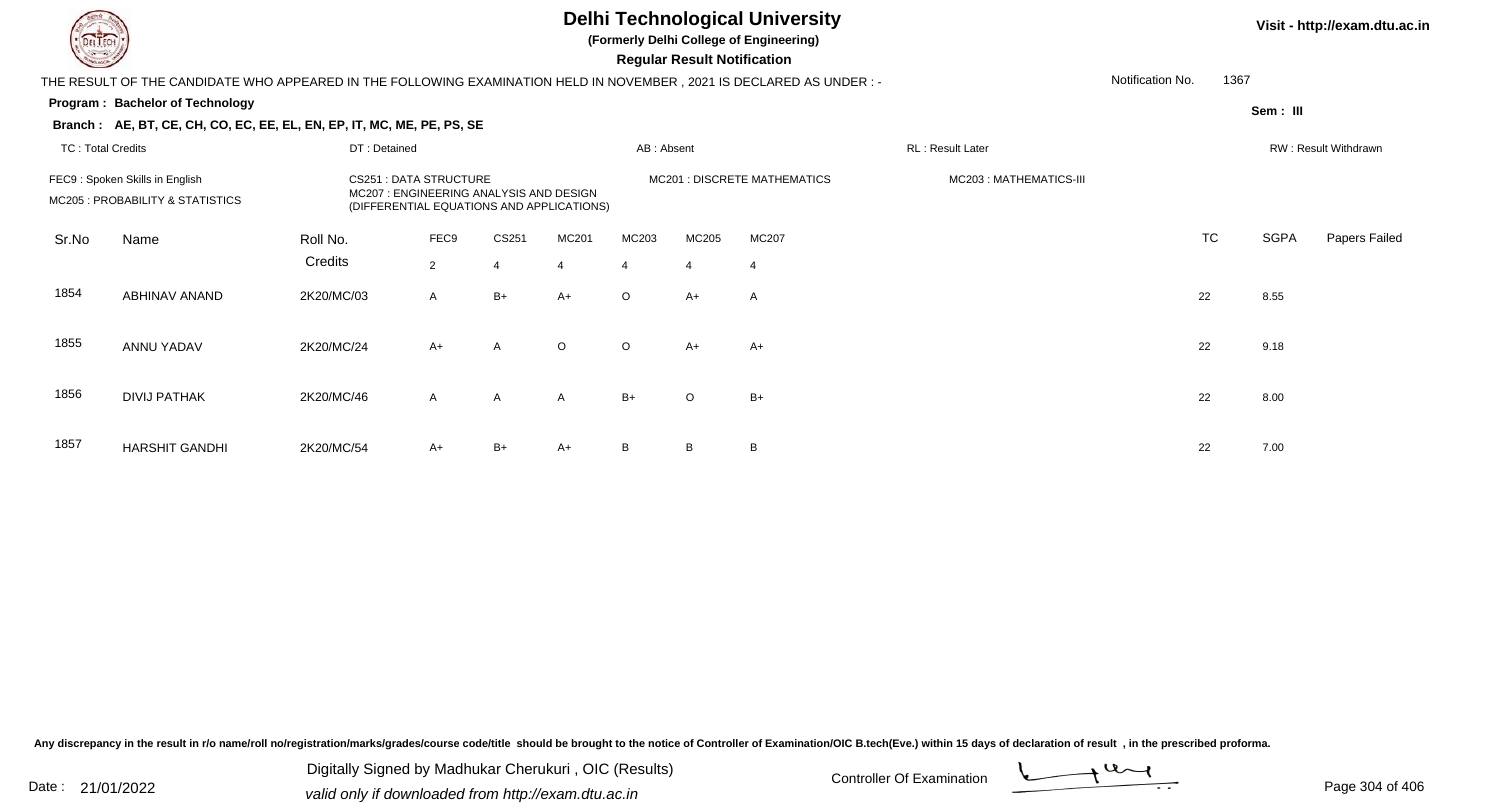|                          |                                                                                                                      |             |                                                                                       |                |                |                |                | <b>Regular Result Notification</b> | <b>Delhi Technological University</b><br>(Formerly Delhi College of Engineering) |                                |                  |           |             | Visit - http://exam.dtu.ac.in |
|--------------------------|----------------------------------------------------------------------------------------------------------------------|-------------|---------------------------------------------------------------------------------------|----------------|----------------|----------------|----------------|------------------------------------|----------------------------------------------------------------------------------|--------------------------------|------------------|-----------|-------------|-------------------------------|
|                          | THE RESULT OF THE CANDIDATE WHO APPEARED IN THE FOLLOWING EXAMINATION HELD IN NOVEMBER, 2021 IS DECLARED AS UNDER :- |             |                                                                                       |                |                |                |                |                                    |                                                                                  |                                | Notification No. | 1367      |             |                               |
|                          | <b>Program: Bachelor of Technology</b>                                                                               |             |                                                                                       |                |                |                |                |                                    |                                                                                  |                                |                  |           | Sem: III    |                               |
|                          | Branch: AE, BT, CE, CH, CO, EC, EE, EL, EN, EP, IT, MC, ME, PE, PS, SE                                               |             |                                                                                       |                |                |                |                |                                    |                                                                                  |                                |                  |           |             |                               |
| <b>TC: Total Credits</b> |                                                                                                                      |             | DT: Detained                                                                          |                |                |                | AB: Absent     |                                    |                                                                                  | RL : Result Later              |                  |           |             | RW: Result Withdrawn          |
|                          | FEC10: COMMUNICATION SKILLS<br>ME205: MACHINE DRAWING AND SOLID MODELING                                             |             | PE251 : ENGINEERING MATERIALS & METALLURGY<br>ME207 : ENGINEERING ANALYSIS AND DESIGN |                |                |                |                |                                    | ME201 : MECHANICS OF SOLIDS                                                      | ME203: THERMAL ENGINEERING - I |                  |           |             |                               |
| Sr.No                    | Name                                                                                                                 | Roll No.    |                                                                                       | FEC10          | PE251          | ME201          | ME203          | <b>ME205</b>                       | ME207                                                                            |                                |                  | <b>TC</b> | <b>SGPA</b> | Papers Failed                 |
|                          |                                                                                                                      | Credits     |                                                                                       | $\overline{2}$ | $\overline{4}$ | $\overline{4}$ | $\overline{4}$ | $\boldsymbol{\Delta}$              | $\overline{\mathbf{4}}$                                                          |                                |                  |           |             |                               |
| 1858                     | ABHINAV KUMAR JHA                                                                                                    | 2K20/ME/09  |                                                                                       | $\circ$        | $\circ$        | $A+$           | $A+$           | $\circ$                            | $A+$                                                                             |                                |                  | 22        | 9.45        |                               |
| 1859                     | <b>HARSHIT PANDEY</b>                                                                                                | 2K20/ME/110 |                                                                                       | $\circ$        | $A+$           | $\circ$        | $A+$           | $A+$                               | $\mathsf O$                                                                      |                                |                  | 22        | 9.45        |                               |
| 1860                     | <b>MEHER GUPTA</b>                                                                                                   | 2K20/ME/150 |                                                                                       | $A+$           | A              | $A+$           | $A+$           | $A+$                               | $B+$                                                                             |                                |                  | 22        | 8.45        |                               |
| 1861                     | <b>NAMAN BHATT</b>                                                                                                   | 2K20/ME/163 |                                                                                       | $A+$           | $A+$           | $A+$           | $\mathsf{A}$   | $\circ$                            | $A+$                                                                             |                                |                  | 22        | 9.00        |                               |
| 1862                     | NIMISH CHAUDHARY                                                                                                     | 2K20/ME/176 |                                                                                       | $\circ$        | $A+$           | $A+$           | $\mathsf{A}$   | $A+$                               | $A+$                                                                             |                                |                  | 22        | 8.91        |                               |
| 1863                     | PARVEEN PRAJAPATI                                                                                                    | 2K20/ME/185 |                                                                                       | $\circ$        | $A+$           | $A+$           | A              | $\circ$                            | $A+$                                                                             |                                |                  | 22        | 9.09        |                               |
| 1864                     | PRATEEK YADAV                                                                                                        | 2K20/ME/191 |                                                                                       | $A+$           | $\mathsf{A}$   | $\mathsf{A}$   | $A+$           | A                                  | $\mathsf{A}$                                                                     |                                |                  | 22        | 8.27        |                               |
| 1865                     | RAHUL CHAUDHARY                                                                                                      | 2K20/ME/204 |                                                                                       | $\circ$        | $A+$           | $A+$           | $\circ$        | $A+$                               | $\overline{A}$                                                                   |                                |                  | 22        | 9.09        |                               |
| 1866                     | RAHUL KUMAR SRIVASTAVA 2K20/ME/205                                                                                   |             |                                                                                       | $A+$           | $A+$           | $\Omega$       | O              | $A+$                               | $\overline{A}$                                                                   |                                |                  | 22        | 9.18        |                               |

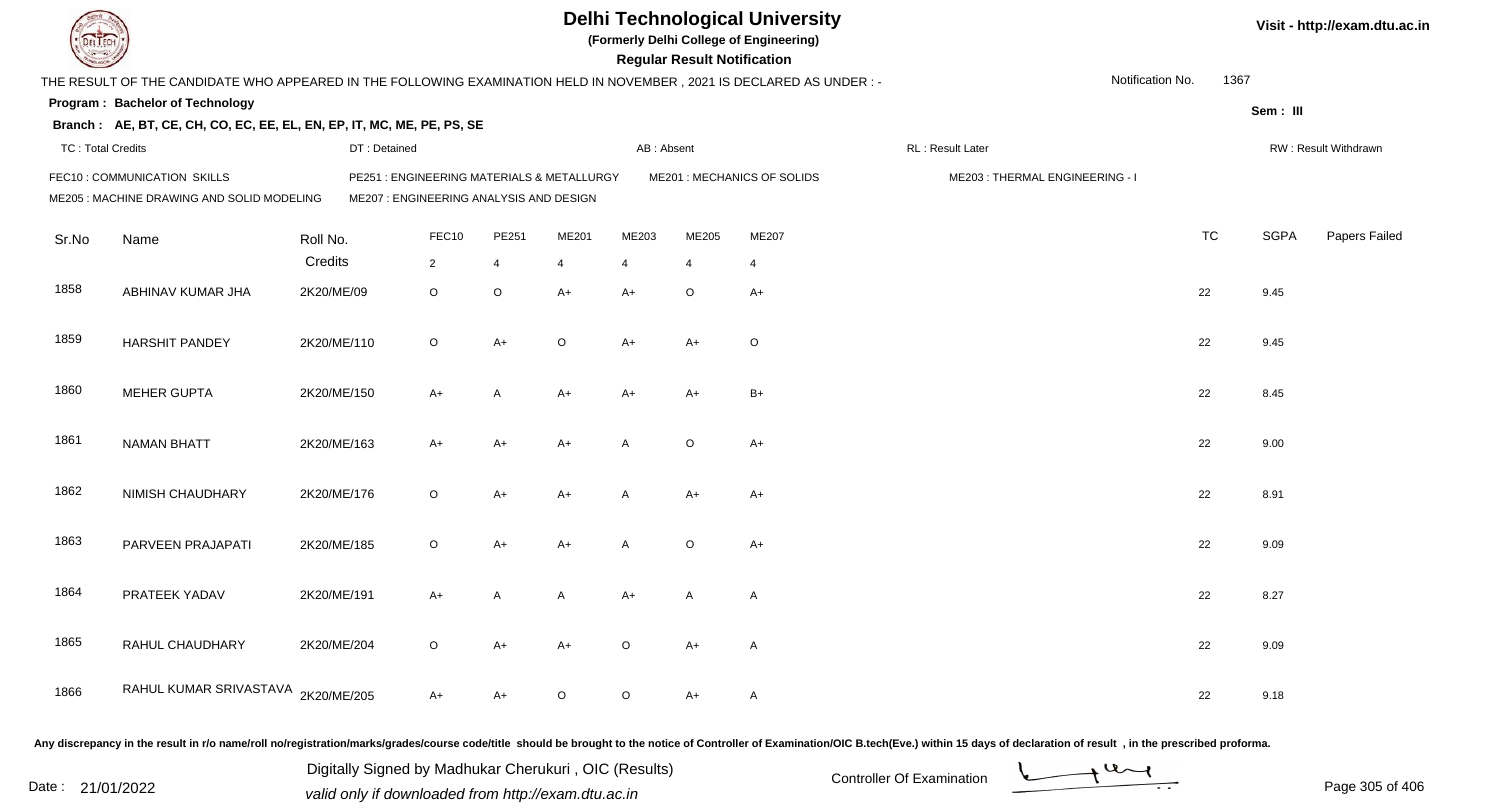| DEL ECH                  |                                                                                                                     |              |                                                                                      |         |       |            | <b>Regular Result Notification</b> | <b>Delhi Technological University</b><br>(Formerly Delhi College of Engineering) |                                                                                                                                                                                                                                |                  |           |             | Visit - http://exam.dtu.ac.in |
|--------------------------|---------------------------------------------------------------------------------------------------------------------|--------------|--------------------------------------------------------------------------------------|---------|-------|------------|------------------------------------|----------------------------------------------------------------------------------|--------------------------------------------------------------------------------------------------------------------------------------------------------------------------------------------------------------------------------|------------------|-----------|-------------|-------------------------------|
|                          | THE RESULT OF THE CANDIDATE WHO APPEARED IN THE FOLLOWING EXAMINATION HELD IN NOVEMBER, 2021 IS DECLARED AS UNDER:- |              |                                                                                      |         |       |            |                                    |                                                                                  |                                                                                                                                                                                                                                | Notification No. | 1367      |             |                               |
|                          | Program: Bachelor of Technology                                                                                     |              |                                                                                      |         |       |            |                                    |                                                                                  |                                                                                                                                                                                                                                |                  |           | Sem: III    |                               |
|                          | Branch: AE, BT, CE, CH, CO, EC, EE, EL, EN, EP, IT, MC, ME, PE, PS, SE                                              |              |                                                                                      |         |       |            |                                    |                                                                                  |                                                                                                                                                                                                                                |                  |           |             |                               |
| <b>TC: Total Credits</b> |                                                                                                                     | DT: Detained |                                                                                      |         |       | AB: Absent |                                    |                                                                                  | RL: Result Later                                                                                                                                                                                                               |                  |           |             | RW: Result Withdrawn          |
|                          | FEC10 : COMMUNICATION SKILLS<br>ME205 : MACHINE DRAWING AND SOLID MODELING                                          |              | PE251: ENGINEERING MATERIALS & METALLURGY<br>ME207 : ENGINEERING ANALYSIS AND DESIGN |         |       |            |                                    | ME201 : MECHANICS OF SOLIDS                                                      | ME203: THERMAL ENGINEERING - I                                                                                                                                                                                                 |                  |           |             |                               |
| Sr.No                    | Name                                                                                                                | Roll No.     | FEC10                                                                                | PE251   | ME201 | ME203      | ME205                              | ME207                                                                            |                                                                                                                                                                                                                                |                  | <b>TC</b> | <b>SGPA</b> | Papers Failed                 |
|                          |                                                                                                                     | Credits      | $\overline{2}$                                                                       | 4       | 4     | 4          |                                    | $\overline{4}$                                                                   |                                                                                                                                                                                                                                |                  |           |             |                               |
| 1867                     | <b>ROHAN RANA</b>                                                                                                   | 2K20/ME/227  | $A+$                                                                                 | A       | $A+$  | A+         | A+                                 | $A+$                                                                             |                                                                                                                                                                                                                                |                  | 22        | 8.82        |                               |
| 1868                     | <b>ROHAN SHARMA</b>                                                                                                 | 2K20/ME/228  | $A+$                                                                                 | $A+$    | A+    | A+         | $A+$                               | $A+$                                                                             |                                                                                                                                                                                                                                |                  | 22        | 9.00        |                               |
| 1869                     | SAHIL SINGH                                                                                                         | 2K20/ME/239  | $A+$                                                                                 | $A+$    | $A+$  | $\circ$    |                                    | $A+$                                                                             |                                                                                                                                                                                                                                |                  | 18        | 8.27        |                               |
| 1870                     | SHIVAM KUMAR PAL                                                                                                    | 2K20/ME/260  | $A+$                                                                                 | $A+$    | A     | A          | $\circ$                            | $\mathsf{A}$                                                                     |                                                                                                                                                                                                                                |                  | 22        | 8.64        |                               |
| 1871                     | SIDDHARTH GARG                                                                                                      | 2K20/ME/269  | $\circ$                                                                              | $\circ$ | $A+$  | $\circ$    | $\circ$                            | $\mathsf{A}$                                                                     |                                                                                                                                                                                                                                |                  | 22        | 9.45        |                               |
| 1872                     | SOURABH BANSAL                                                                                                      | 2K20/ME/274  | $\circ$                                                                              | $\circ$ | $A+$  | $\circ$    | $A+$                               | $A+$                                                                             |                                                                                                                                                                                                                                |                  | 22        | 9.45        |                               |
| 1873                     | <b>SUMIT SINGH RAWAT</b>                                                                                            | 2K20/ME/282  | $\circ$                                                                              | $\circ$ | A+    | A+         | A+                                 | A+                                                                               |                                                                                                                                                                                                                                |                  | 22        | 9.27        |                               |
| 1874                     | <b>UTSAV MITTAL</b>                                                                                                 | 2K20/ME/292  | $\circ$                                                                              | A       | A+    | A+         | A+                                 | A                                                                                |                                                                                                                                                                                                                                |                  | 22        | 8.73        |                               |
| 1875                     | <b>VISHAL TYAGI</b>                                                                                                 | 2K20/ME/305  | $A+$                                                                                 | A       | A     | $\circ$    | $\circ$                            | $A+$                                                                             |                                                                                                                                                                                                                                |                  | 22        | 9.00        |                               |
|                          |                                                                                                                     |              |                                                                                      |         |       |            |                                    |                                                                                  | Any discrepancy in the result in r/o name/roll no/registration/marks/grades/course code/title should be brought to the notice of Controller of Examination/OIC B.tech(Eve.) within 15 days of declaration of result , in the p |                  |           |             |                               |

Date : 21/01/2022 Digital Digital of Microsofted Chemical Controller Of Examination Determination Page 306 of 40 Digitally Signed by Madhukar Cherukuri , OIC (Results)

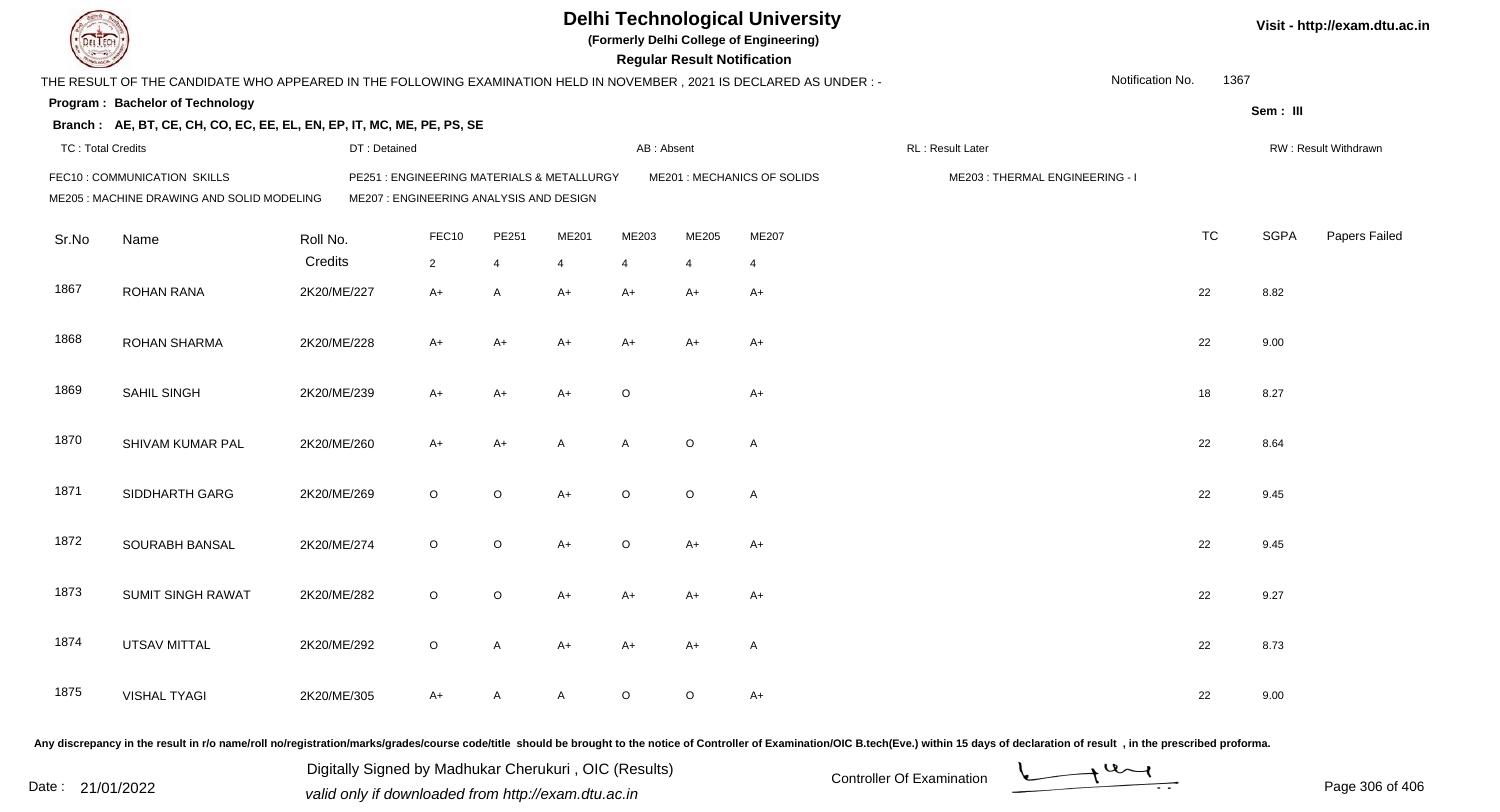|                          |                                                                                                                        |             |              |                |                                         |                                            |                | <b>Regular Result Notification</b> | <b>Delhi Technological University</b><br>(Formerly Delhi College of Engineering) |                  |                                |                  |           |             | Visit - http://exam.dtu.ac.in |
|--------------------------|------------------------------------------------------------------------------------------------------------------------|-------------|--------------|----------------|-----------------------------------------|--------------------------------------------|----------------|------------------------------------|----------------------------------------------------------------------------------|------------------|--------------------------------|------------------|-----------|-------------|-------------------------------|
|                          | THE RESULT OF THE CANDIDATE WHO APPEARED IN THE FOLLOWING EXAMINATION HELD IN NOVEMBER , 2021 IS DECLARED AS UNDER : - |             |              |                |                                         |                                            |                |                                    |                                                                                  |                  |                                | Notification No. | 1367      |             |                               |
|                          | Program: Bachelor of Technology                                                                                        |             |              |                |                                         |                                            |                |                                    |                                                                                  |                  |                                |                  |           | Sem: III    |                               |
|                          | Branch: AE, BT, CE, CH, CO, EC, EE, EL, EN, EP, IT, MC, ME, PE, PS, SE                                                 |             |              |                |                                         |                                            |                |                                    |                                                                                  |                  |                                |                  |           |             |                               |
| <b>TC: Total Credits</b> |                                                                                                                        |             | DT: Detained |                |                                         |                                            | AB: Absent     |                                    |                                                                                  | RL: Result Later |                                |                  |           |             | RW: Result Withdrawn          |
|                          | FEC11: Soft Skills and Personality Development<br>ME205 : MACHINE DRAWING AND SOLID MODELING                           |             |              |                | ME207 : ENGINEERING ANALYSIS AND DESIGN | PE251 : ENGINEERING MATERIALS & METALLURGY |                |                                    | ME201 : MECHANICS OF SOLIDS                                                      |                  | ME203: THERMAL ENGINEERING - I |                  |           |             |                               |
| Sr.No                    | Name                                                                                                                   | Roll No.    |              | FEC11          | PE251                                   | ME201                                      | ME203          | ME205                              | ME207                                                                            |                  |                                |                  | <b>TC</b> | <b>SGPA</b> | Papers Failed                 |
|                          |                                                                                                                        | Credits     |              | $\overline{2}$ | $\overline{4}$                          | $\overline{4}$                             | $\overline{4}$ | $\overline{4}$                     | $\overline{4}$                                                                   |                  |                                |                  |           |             |                               |
| 1876                     | <b>GAURAV</b>                                                                                                          | 2K20/ME/93  |              | $A+$           | $A+$                                    | $B+$                                       | $A+$           | $A+$                               | B                                                                                |                  |                                |                  | 22        | 8.09        |                               |
| 1877                     | <b>ROSHAN KUMAR</b>                                                                                                    | 2K20/ME/232 |              | F.             | $B+$                                    | $A+$                                       | $\mathsf{A}$   | $\overline{A}$                     | $\overline{\mathsf{A}}$                                                          |                  |                                |                  | 20        | 7.27        | FEC11                         |
| 1878                     | SHALINI NAWARIYA                                                                                                       | 2K20/ME/255 |              | $\circ$        | $\circ$                                 | $A+$                                       | $A+$           | $\circ$                            | $\circ$                                                                          |                  |                                |                  | 22        | 9.64        |                               |
| 1879                     | SHUBHAM GUPTA                                                                                                          | 2K20/ME/264 |              | $A+$           | $\circ$                                 | $A+$                                       | $A+$           | $A+$                               | A                                                                                |                  |                                |                  | 22        | 9.00        |                               |
| 1880                     | <b>SOMNATH</b>                                                                                                         | 2K20/ME/273 |              | $A+$           | $A+$                                    | $A+$                                       | $\circ$        | $A+$                               | $A+$                                                                             |                  |                                |                  | 22        | 9.18        |                               |
| 1881                     | <b>SWAPNIL MISHRA</b>                                                                                                  | 2K20/ME/286 |              | A              | $A+$                                    |                                            | $A+$           | $\circ$                            | $A+$                                                                             |                  |                                |                  | 22        | 8.91        |                               |

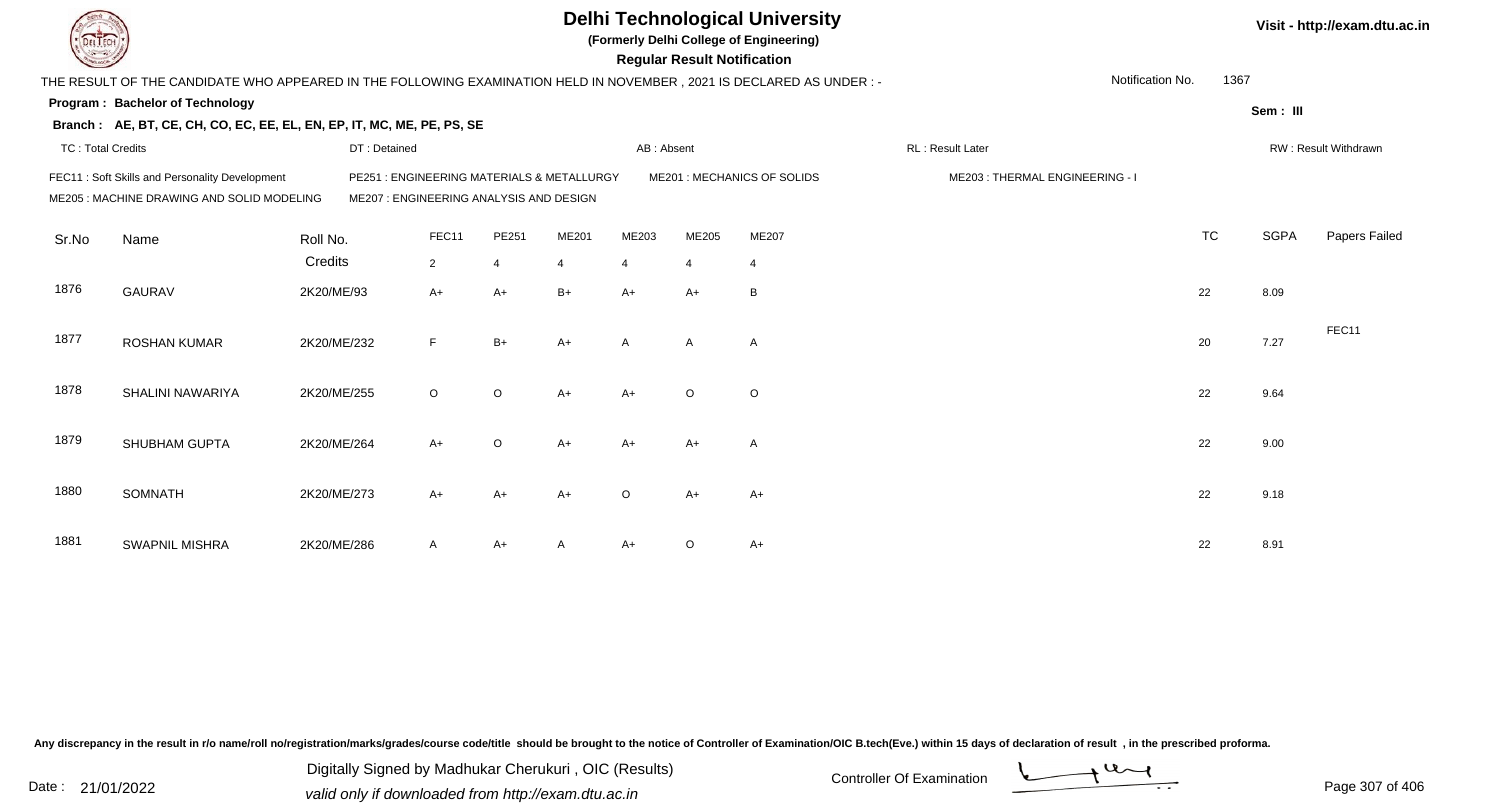| DEL TECH                 |                                                                                                                                                                                                                                |             |                                         |                |              |                                           |            | <b>Regular Result Notification</b> | <b>Delhi Technological University</b><br>(Formerly Delhi College of Engineering) |                                |                  |           |             | Visit - http://exam.dtu.ac.in |
|--------------------------|--------------------------------------------------------------------------------------------------------------------------------------------------------------------------------------------------------------------------------|-------------|-----------------------------------------|----------------|--------------|-------------------------------------------|------------|------------------------------------|----------------------------------------------------------------------------------|--------------------------------|------------------|-----------|-------------|-------------------------------|
|                          | THE RESULT OF THE CANDIDATE WHO APPEARED IN THE FOLLOWING EXAMINATION HELD IN NOVEMBER, 2021 IS DECLARED AS UNDER:-                                                                                                            |             |                                         |                |              |                                           |            |                                    |                                                                                  |                                | Notification No. | 1367      |             |                               |
|                          | Program: Bachelor of Technology                                                                                                                                                                                                |             |                                         |                |              |                                           |            |                                    |                                                                                  |                                |                  |           | Sem: III    |                               |
|                          | Branch: AE, BT, CE, CH, CO, EC, EE, EL, EN, EP, IT, MC, ME, PE, PS, SE                                                                                                                                                         |             |                                         |                |              |                                           |            |                                    |                                                                                  |                                |                  |           |             |                               |
| <b>TC: Total Credits</b> |                                                                                                                                                                                                                                |             | DT: Detained                            |                |              |                                           | AB: Absent |                                    |                                                                                  | RL: Result Later               |                  |           |             | RW: Result Withdrawn          |
| PRESENTATION SKILLS      | FEC12: BUSINESS COMMUNICATION AND<br>ME205 : MACHINE DRAWING AND SOLID MODELING                                                                                                                                                |             | ME207 : ENGINEERING ANALYSIS AND DESIGN |                |              | PE251: ENGINEERING MATERIALS & METALLURGY |            |                                    | ME201 : MECHANICS OF SOLIDS                                                      | ME203: THERMAL ENGINEERING - I |                  |           |             |                               |
| Sr.No                    | Name                                                                                                                                                                                                                           | Roll No.    |                                         | FEC12          | PE251        | ME201                                     | ME203      | ME205                              | ME207                                                                            |                                |                  | <b>TC</b> | <b>SGPA</b> | Papers Failed                 |
|                          |                                                                                                                                                                                                                                | Credits     |                                         | $\overline{2}$ | 4            | $\overline{4}$                            | 4          |                                    | $\overline{4}$                                                                   |                                |                  |           |             |                               |
| 1882                     | <b>ABHED SETHI</b>                                                                                                                                                                                                             | 2K20/ME/06  |                                         | $A+$           | $A+$         | $A+$                                      | $\circ$    | $\circ$                            | $A+$                                                                             |                                |                  | 22        | 9.36        |                               |
| 1883                     | CHIRAG AGARWAL                                                                                                                                                                                                                 | 2K20/ME/69  |                                         | $A+$           | $A+$         | A+                                        | A+         | A+                                 | A+                                                                               |                                |                  | 22        | 9.00        |                               |
| 1884                     | DEVANSH YADAV                                                                                                                                                                                                                  | 2K20/ME/79  |                                         | $A+$           | $A+$         | A+                                        | A+         | $B+$                               | $A+$                                                                             |                                |                  | 22        | 8.64        |                               |
| 1885                     | <b>DIVYANSH SHARMA</b>                                                                                                                                                                                                         | 2K20/ME/88  |                                         | $\mathsf{A}$   | $A+$         | $\circ$                                   | $A+$       | $\circ$                            | $\mathsf{A}$                                                                     |                                |                  | 22        | 9.09        |                               |
| 1886                     | <b>GAURAV KAPOOR</b>                                                                                                                                                                                                           | 2K20/ME/94  |                                         | $A+$           | $A+$         | $\circ$                                   | A+         | $\circ$                            | $\mathsf{A}$                                                                     |                                |                  | 22        | 9.18        |                               |
| 1887                     | <b>HARSHIT GUPTA</b>                                                                                                                                                                                                           | 2K20/ME/109 |                                         | $A+$           | $\circ$      | $\circ$                                   | A+         | $\circ$                            | $\circ$                                                                          |                                |                  | 22        | 9.73        |                               |
| 1888                     | KUNAL MEENA                                                                                                                                                                                                                    | 2K20/ME/130 |                                         | $\mathsf{A}$   | Α            | A+                                        | A+         | A                                  | A                                                                                |                                |                  | 22        | 8.36        |                               |
| 1889                     | <b>KUNAL SINGH</b>                                                                                                                                                                                                             | 2K20/ME/133 |                                         | $\mathsf{A}$   | $\mathsf{A}$ | $B+$                                      | A+         | A+                                 | A                                                                                |                                |                  | 22        | 8.18        |                               |
| 1890                     | <b>MANAN GARG</b>                                                                                                                                                                                                              | 2K20/ME/140 |                                         | $A+$           | $A+$         | A                                         | $\circ$    | A                                  | $A+$                                                                             |                                |                  | 22        | 8.82        |                               |
|                          | Any discrepancy in the result in r/o name/roll no/registration/marks/grades/course code/title should be brought to the notice of Controller of Examination/OIC B.tech(Eve.) within 15 days of declaration of result , in the p |             |                                         |                |              |                                           |            |                                    |                                                                                  |                                |                  |           |             |                               |

Date : 21/01/2022 Digital Digital of Microsofted Chemical Controller Of Examination Determination Page 308 of 40 Digitally Signed by Madhukar Cherukuri , OIC (Results)

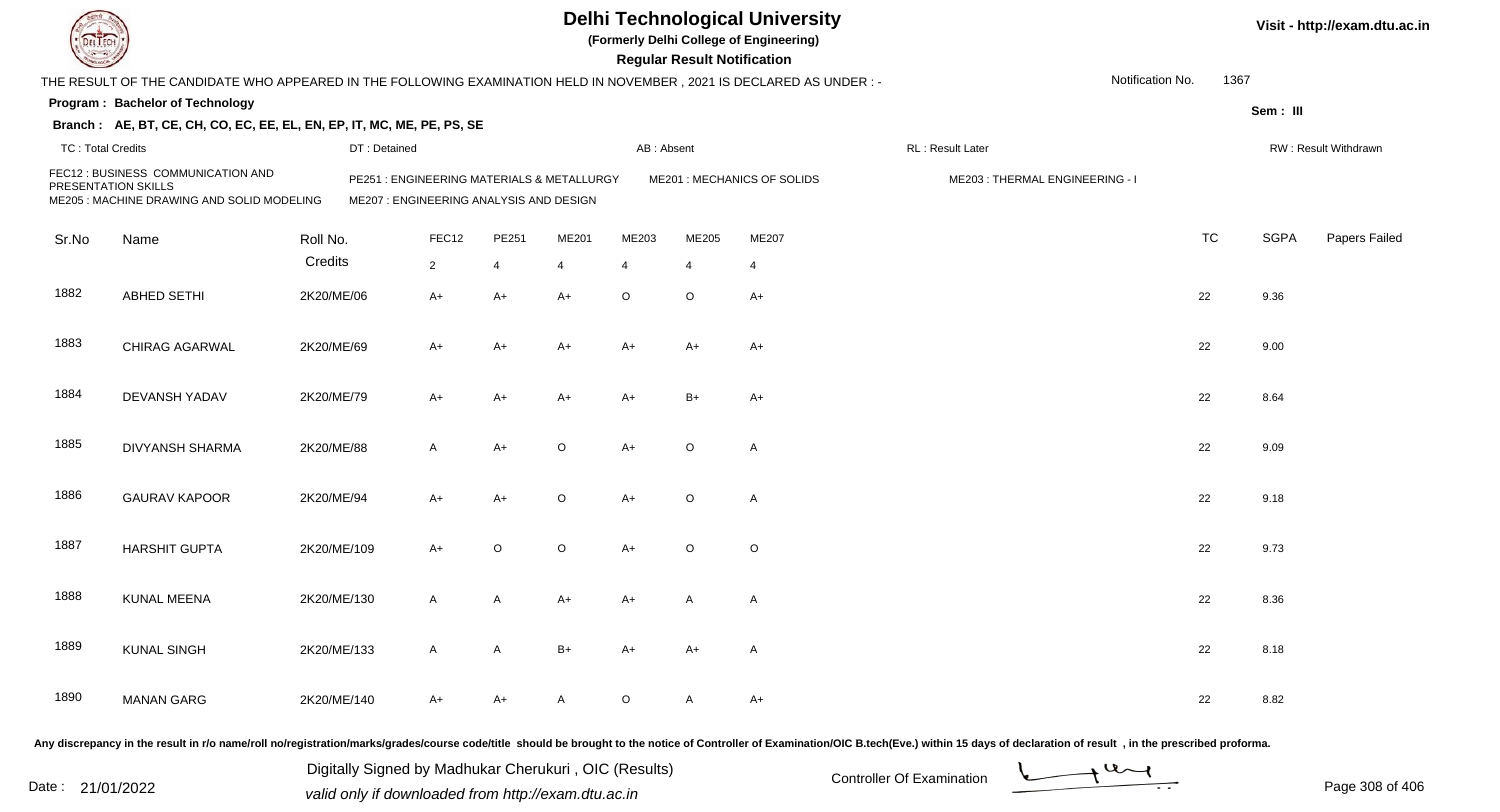|                            |                                                                                                                     |              |                                                                                       |                |       |                | <b>Regular Result Notification</b> | <b>Delhi Technological University</b><br>(Formerly Delhi College of Engineering) |                                |           |             | Visit - http://exam.dtu.ac.in |
|----------------------------|---------------------------------------------------------------------------------------------------------------------|--------------|---------------------------------------------------------------------------------------|----------------|-------|----------------|------------------------------------|----------------------------------------------------------------------------------|--------------------------------|-----------|-------------|-------------------------------|
|                            | THE RESULT OF THE CANDIDATE WHO APPEARED IN THE FOLLOWING EXAMINATION HELD IN NOVEMBER, 2021 IS DECLARED AS UNDER:- |              |                                                                                       |                |       |                |                                    |                                                                                  | Notification No.               | 1367      |             |                               |
|                            | Program: Bachelor of Technology                                                                                     |              |                                                                                       |                |       |                |                                    |                                                                                  |                                |           | Sem: III    |                               |
|                            | Branch: AE, BT, CE, CH, CO, EC, EE, EL, EN, EP, IT, MC, ME, PE, PS, SE                                              |              |                                                                                       |                |       |                |                                    |                                                                                  |                                |           |             |                               |
| <b>TC: Total Credits</b>   |                                                                                                                     | DT: Detained |                                                                                       |                |       | AB: Absent     |                                    |                                                                                  | RL : Result Later              |           |             | RW: Result Withdrawn          |
| <b>PRESENTATION SKILLS</b> | FEC12 : BUSINESS COMMUNICATION AND<br>ME205: MACHINE DRAWING AND SOLID MODELING                                     |              | PE251 : ENGINEERING MATERIALS & METALLURGY<br>ME207 : ENGINEERING ANALYSIS AND DESIGN |                |       |                |                                    | ME201 : MECHANICS OF SOLIDS                                                      | ME203: THERMAL ENGINEERING - I |           |             |                               |
| Sr.No                      | Name                                                                                                                | Roll No.     | FEC12                                                                                 | PE251          | ME201 | ME203          | ME205                              | ME207                                                                            |                                | <b>TC</b> | <b>SGPA</b> | Papers Failed                 |
|                            |                                                                                                                     | Credits      | $\overline{2}$                                                                        | $\overline{4}$ | 4     | $\overline{4}$ | $\boldsymbol{\Delta}$              | $\overline{4}$                                                                   |                                |           |             |                               |
|                            |                                                                                                                     |              | A+                                                                                    | $A+$           | A     | $\circ$        | A                                  | $A+$                                                                             |                                | 22        | 8.82        |                               |
| 1891                       | <b>RHYTHM AGGARWAL</b>                                                                                              | 2K20/ME/213  | $\circ$                                                                               | $A+$           | ∩     | $A+$           | A+                                 | A+                                                                               |                                | 22        | 9.27        |                               |
|                            | FEC13 : PUBLIC SPEAKING<br>ME205: MACHINE DRAWING AND SOLID MODELING                                                |              | PE251: ENGINEERING MATERIALS & METALLURGY<br>ME207 : ENGINEERING ANALYSIS AND DESIGN  |                |       |                |                                    | ME201: MECHANICS OF SOLIDS                                                       | ME203: THERMAL ENGINEERING - I |           |             |                               |
| Sr.No                      | Name                                                                                                                | Roll No.     | FEC <sub>13</sub>                                                                     | PE251          | ME201 | ME203          | ME205                              | ME207                                                                            |                                | <b>TC</b> | <b>SGPA</b> | Papers Failed                 |
|                            |                                                                                                                     | Credits      | $\overline{2}$                                                                        | $\overline{4}$ |       | $\overline{4}$ | $\overline{4}$                     | $\overline{4}$                                                                   |                                |           |             |                               |
| 1892                       | <b>HIMANSHU KUMAR</b>                                                                                               | 2K18/ME/098  | A+                                                                                    | $\overline{A}$ | $B+$  | $A+$           | $\mathsf{A}$                       | $\overline{A}$                                                                   |                                | 22        | 8.09        |                               |
| 1893                       | <b>ANKIT KUMAR KOLI</b>                                                                                             | 2K20/ME/36   | A+                                                                                    | $A+$           | A     | $\mathsf{A}$   | A                                  | $A+$                                                                             |                                | 22        | 8.45        |                               |
| 1894                       | ANSHUTOSH BISHT                                                                                                     | 2K20/ME/40   | A+                                                                                    | $A+$           | $A+$  | $A+$           | B+                                 | A+                                                                               |                                | 22        | 8.64        |                               |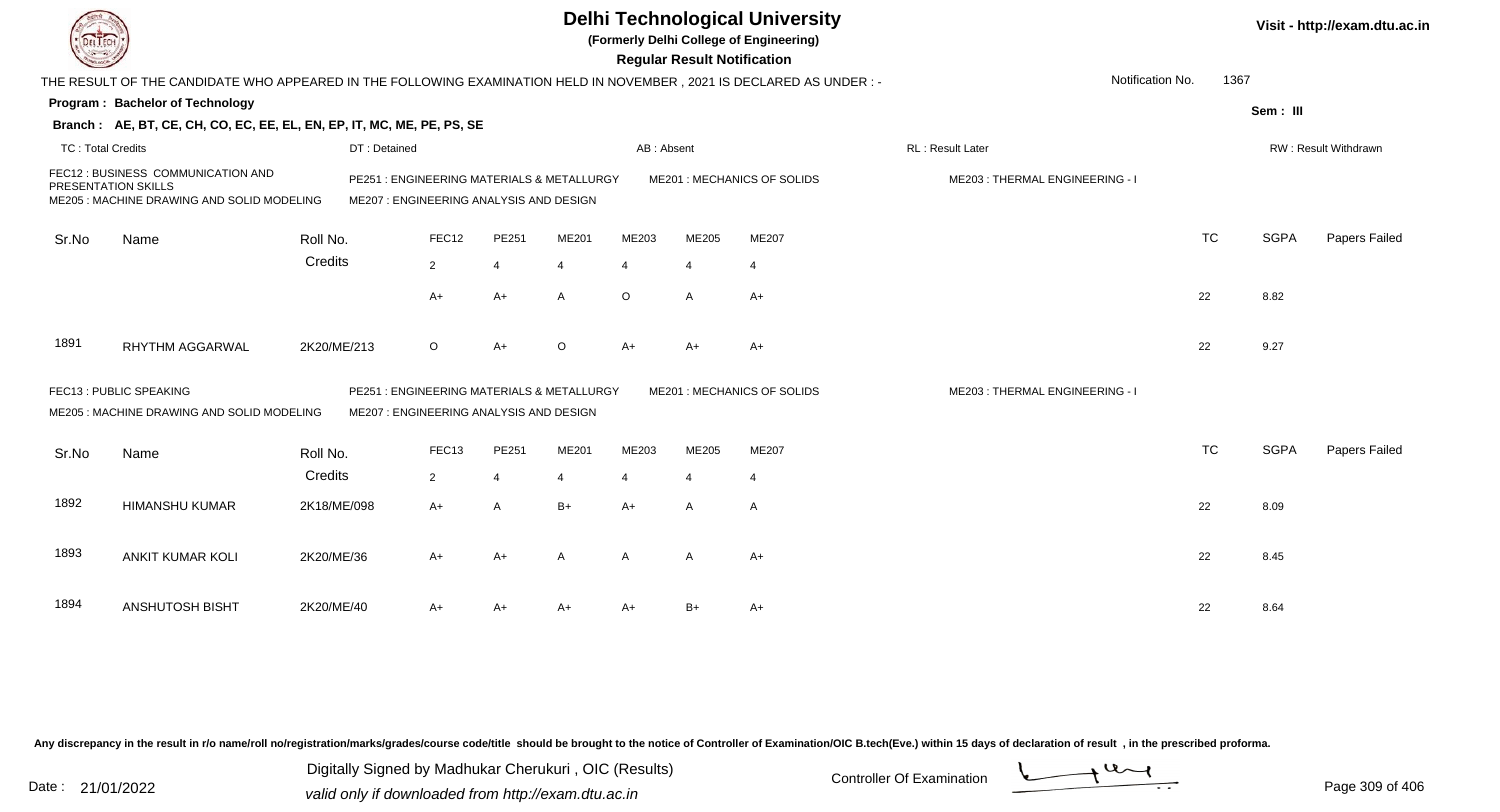| DEL ECH                  |                                                                                                                     |              |                                                                                      |         |                |                | <b>Regular Result Notification</b> | <b>Delhi Technological University</b><br>(Formerly Delhi College of Engineering) |                                                                                                                                                                                                                                |                  |           |             | Visit - http://exam.dtu.ac.in |
|--------------------------|---------------------------------------------------------------------------------------------------------------------|--------------|--------------------------------------------------------------------------------------|---------|----------------|----------------|------------------------------------|----------------------------------------------------------------------------------|--------------------------------------------------------------------------------------------------------------------------------------------------------------------------------------------------------------------------------|------------------|-----------|-------------|-------------------------------|
|                          | THE RESULT OF THE CANDIDATE WHO APPEARED IN THE FOLLOWING EXAMINATION HELD IN NOVEMBER, 2021 IS DECLARED AS UNDER:- |              |                                                                                      |         |                |                |                                    |                                                                                  |                                                                                                                                                                                                                                | Notification No. | 1367      |             |                               |
|                          | Program: Bachelor of Technology                                                                                     |              |                                                                                      |         |                |                |                                    |                                                                                  |                                                                                                                                                                                                                                |                  |           | Sem: III    |                               |
|                          | Branch: AE, BT, CE, CH, CO, EC, EE, EL, EN, EP, IT, MC, ME, PE, PS, SE                                              |              |                                                                                      |         |                |                |                                    |                                                                                  |                                                                                                                                                                                                                                |                  |           |             |                               |
| <b>TC: Total Credits</b> |                                                                                                                     | DT: Detained |                                                                                      |         |                | AB: Absent     |                                    |                                                                                  | RL : Result Later                                                                                                                                                                                                              |                  |           |             | RW: Result Withdrawn          |
|                          | FEC18 : FINANCIAL STATEMENTS ANALYSIS<br>ME205 : MACHINE DRAWING AND SOLID MODELING                                 |              | PE251: ENGINEERING MATERIALS & METALLURGY<br>ME207 : ENGINEERING ANALYSIS AND DESIGN |         |                |                |                                    | ME201 : MECHANICS OF SOLIDS                                                      | ME203: THERMAL ENGINEERING - I                                                                                                                                                                                                 |                  |           |             |                               |
| Sr.No                    | Name                                                                                                                | Roll No.     | FEC18                                                                                | PE251   | ME201          | ME203          | ME205                              | ME207                                                                            |                                                                                                                                                                                                                                |                  | <b>TC</b> | <b>SGPA</b> | Papers Failed                 |
|                          |                                                                                                                     | Credits      | $\overline{2}$                                                                       | 4       | $\overline{4}$ | $\overline{4}$ |                                    | $\overline{4}$                                                                   |                                                                                                                                                                                                                                |                  |           |             |                               |
| 1895                     | ANKUSH KAPOOR                                                                                                       | 2K20/ME/37   | $B+$                                                                                 | $B+$    | A              | A              | A+                                 | $A+$                                                                             |                                                                                                                                                                                                                                |                  | 22        | 8.09        |                               |
| 1896                     | ANUBHAV DHYANI                                                                                                      | 2K20/ME/41   | $\mathsf{A}$                                                                         | $A+$    | A+             | A+             | $A+$                               | $A+$                                                                             |                                                                                                                                                                                                                                |                  | 22        | 8.91        |                               |
| 1897                     | <b>DEEPAK KUMAR</b>                                                                                                 | 2K20/ME/75   | $\mathsf{A}$                                                                         | $A+$    | $A+$           | A              | $\mathsf{C}$                       | $\mathsf{A}$                                                                     |                                                                                                                                                                                                                                |                  | 22        | 7.82        |                               |
| 1898                     | MANAN AAKAAR SAURIKHIA 2K20/ME/139                                                                                  |              | B                                                                                    | A       | $B+$           | A+             | $B+$                               | C                                                                                |                                                                                                                                                                                                                                |                  | 22        | 7.09        |                               |
| 1899                     | <b>MANISH KUMAR</b>                                                                                                 | 2K20/ME/144  | $A+$                                                                                 | $B+$    | A              | A+             | $B+$                               | $B+$                                                                             |                                                                                                                                                                                                                                |                  | 22        | 7.73        |                               |
| 1900                     | MAYANK AGARWAL                                                                                                      | 2K20/ME/147  | P                                                                                    | C       | B              | $B+$           | $B+$                               | P                                                                                |                                                                                                                                                                                                                                |                  | 22        | 5.64        |                               |
| 1901                     | <b>MOHIT SAINI</b>                                                                                                  | 2K20/ME/157  | $\overline{A}$                                                                       | A+      | A              | A+             | A+                                 | A                                                                                |                                                                                                                                                                                                                                |                  | 22        | 8.55        |                               |
| 1902                     | PANKAJ C. LUMBA                                                                                                     | 2K20/ME/180  | A+                                                                                   | $A+$    | O              | A              | $\circ$                            | $A+$                                                                             |                                                                                                                                                                                                                                |                  | 22        | 9.18        |                               |
| 1903                     | PARAS SINGH                                                                                                         | 2K20/ME/182  | $A+$                                                                                 | $\circ$ | A+             | A+             | $\circ$                            | A                                                                                |                                                                                                                                                                                                                                |                  | 22        | 9.18        |                               |
|                          |                                                                                                                     |              |                                                                                      |         |                |                |                                    |                                                                                  | Any discrepancy in the result in r/o name/roll no/registration/marks/grades/course code/title should be brought to the notice of Controller of Examination/OIC B.tech(Eve.) within 15 days of declaration of result , in the p |                  |           |             |                               |

Date : 21/01/2022 Digital Digital of Microsofted Chemical Controller Of Examination Determination Page 310 of 40 Digitally Signed by Madhukar Cherukuri , OIC (Results)

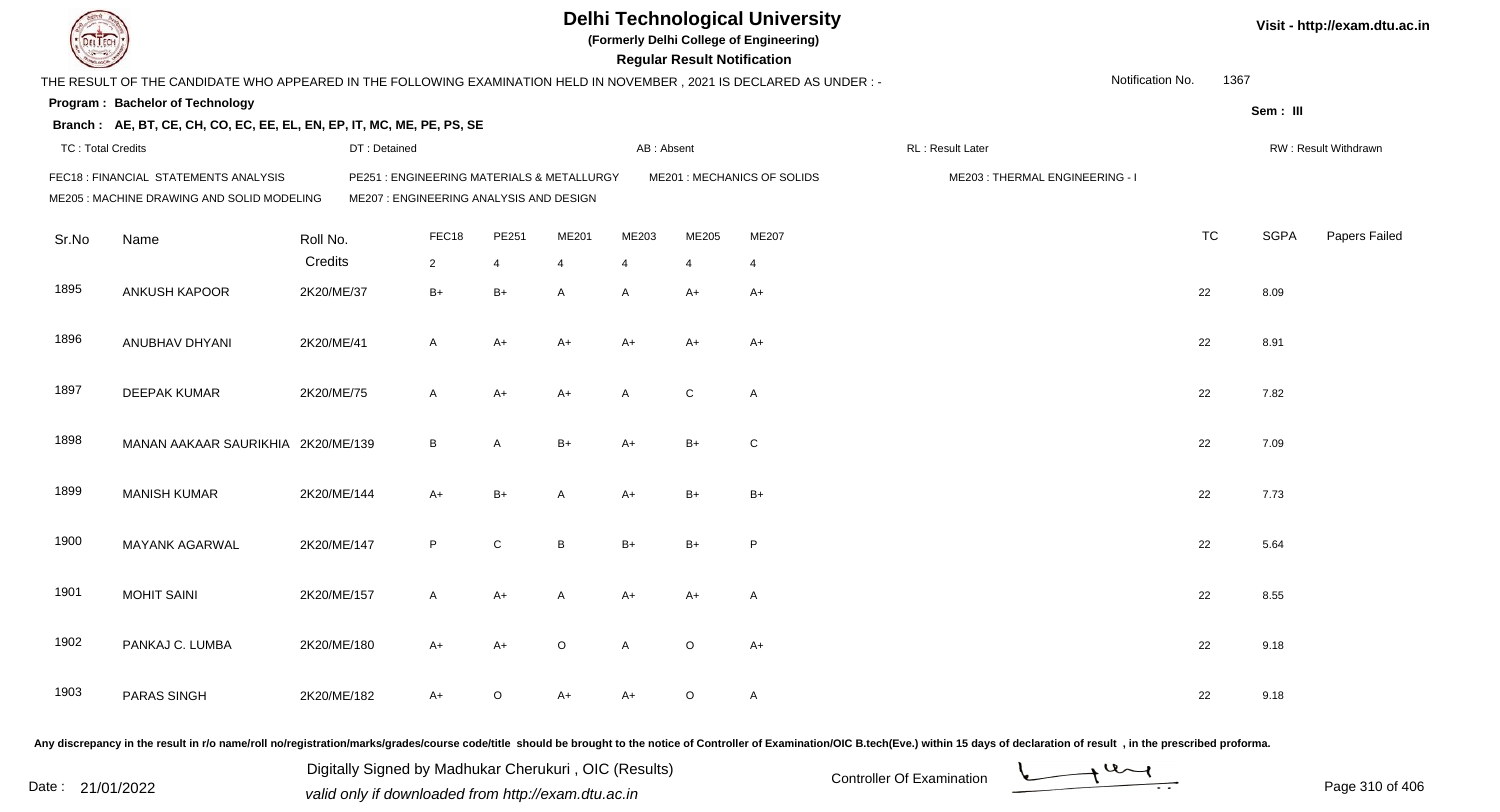| DEL TECH                 |                                                                                                                      |             |                                                                                       |                |       |                | <b>Regular Result Notification</b> | <b>Delhi Technological University</b><br>(Formerly Delhi College of Engineering) |                                                                                                                                                                                                                                |                  |                  |             | Visit - http://exam.dtu.ac.in       |
|--------------------------|----------------------------------------------------------------------------------------------------------------------|-------------|---------------------------------------------------------------------------------------|----------------|-------|----------------|------------------------------------|----------------------------------------------------------------------------------|--------------------------------------------------------------------------------------------------------------------------------------------------------------------------------------------------------------------------------|------------------|------------------|-------------|-------------------------------------|
|                          | THE RESULT OF THE CANDIDATE WHO APPEARED IN THE FOLLOWING EXAMINATION HELD IN NOVEMBER, 2021 IS DECLARED AS UNDER :- |             |                                                                                       |                |       |                |                                    |                                                                                  |                                                                                                                                                                                                                                | Notification No. | 1367             |             |                                     |
|                          | Program: Bachelor of Technology                                                                                      |             |                                                                                       |                |       |                |                                    |                                                                                  |                                                                                                                                                                                                                                |                  |                  | Sem: III    |                                     |
|                          | Branch: AE, BT, CE, CH, CO, EC, EE, EL, EN, EP, IT, MC, ME, PE, PS, SE                                               |             |                                                                                       |                |       |                |                                    |                                                                                  |                                                                                                                                                                                                                                |                  |                  |             |                                     |
| <b>TC: Total Credits</b> |                                                                                                                      |             | DT: Detained                                                                          |                |       | AB: Absent     |                                    |                                                                                  | RL: Result Later                                                                                                                                                                                                               |                  |                  |             | RW: Result Withdrawn                |
|                          | FEC18 : FINANCIAL STATEMENTS ANALYSIS<br>ME205 : MACHINE DRAWING AND SOLID MODELING                                  |             | PE251 : ENGINEERING MATERIALS & METALLURGY<br>ME207 : ENGINEERING ANALYSIS AND DESIGN |                |       |                |                                    | ME201 : MECHANICS OF SOLIDS                                                      | ME203: THERMAL ENGINEERING - I                                                                                                                                                                                                 |                  |                  |             |                                     |
| Sr.No                    | Name                                                                                                                 | Roll No.    | FEC18                                                                                 | PE251          | ME201 | ME203          | ME205                              | ME207                                                                            |                                                                                                                                                                                                                                |                  | <b>TC</b>        | <b>SGPA</b> | Papers Failed                       |
|                          |                                                                                                                      | Credits     | $\overline{2}$                                                                        | $\overline{4}$ | 4     | $\overline{4}$ | $\overline{4}$                     | 4                                                                                |                                                                                                                                                                                                                                |                  |                  |             |                                     |
| 1904                     | PARTH SINGH                                                                                                          | 2K20/ME/184 | $A+$                                                                                  | $A+$           | $A+$  | A              | $\circ$                            | $A+$                                                                             |                                                                                                                                                                                                                                |                  | 22               | 9.00        |                                     |
| 1905                     | PRIYANSHU SEHRAWAT                                                                                                   | 2K20/ME/201 | F.                                                                                    | E              | F     | E              | F                                  | B                                                                                |                                                                                                                                                                                                                                |                  | $\boldsymbol{4}$ | 1.09        | FEC18PE251, ME201,<br>ME203, ME205, |
| 1906                     | RAVI PRAKASH                                                                                                         | 2K20/ME/210 | O                                                                                     | A              | A     | $\mathsf{A}$   | A+                                 | $A+$                                                                             |                                                                                                                                                                                                                                |                  | 22               | 8.55        |                                     |
| 1907                     | SANSKAR VERMA                                                                                                        | 2K20/ME/244 | $A+$                                                                                  | $A+$           | $A+$  | $\overline{A}$ | A                                  | $A+$                                                                             |                                                                                                                                                                                                                                |                  | 22               | 8.64        |                                     |
| 1908                     | <b>SARTHAK KHINCHI</b>                                                                                               | 2K20/ME/246 | $B+$                                                                                  | A              | A     | A              | $A+$                               | A                                                                                |                                                                                                                                                                                                                                |                  | 22               | 8.09        |                                     |
| 1909                     | SHRISH BHALOTIA                                                                                                      | 2K20/ME/262 | O                                                                                     | $A+$           | A+    | A+             | $\circ$                            | $A+$                                                                             |                                                                                                                                                                                                                                |                  | 22               | 9.27        |                                     |
| 1910                     | SHUBHAM CHAUHAN                                                                                                      | 2K20/ME/263 | A+                                                                                    | A              | A+    | A+             | $\circ$                            | $A+$                                                                             |                                                                                                                                                                                                                                |                  | 22               | 9.00        |                                     |
| 1911                     | SHUBHAM KUMAR                                                                                                        | 2K20/ME/265 | A                                                                                     | A+             | A+    | A              | O                                  | $A+$                                                                             |                                                                                                                                                                                                                                |                  | 22               | 8.91        |                                     |
| 1912                     | <b>VIDHIT MANDIA</b>                                                                                                 | 2K20/ME/299 | $\mathsf O$                                                                           | A+             | A+    | A+             | A+                                 | A                                                                                |                                                                                                                                                                                                                                |                  | 22               | 8.91        |                                     |
|                          |                                                                                                                      |             |                                                                                       |                |       |                |                                    |                                                                                  | Any discrepancy in the result in r/o name/roll no/registration/marks/grades/course code/title should be brought to the notice of Controller of Examination/OIC B.tech(Eve.) within 15 days of declaration of result , in the p |                  |                  |             |                                     |

Date : 21/01/2022 Digital Digital of Microsofted Chemical Controller Of Examination Determination Page 311 of 40 Digitally Signed by Madhukar Cherukuri , OIC (Results)

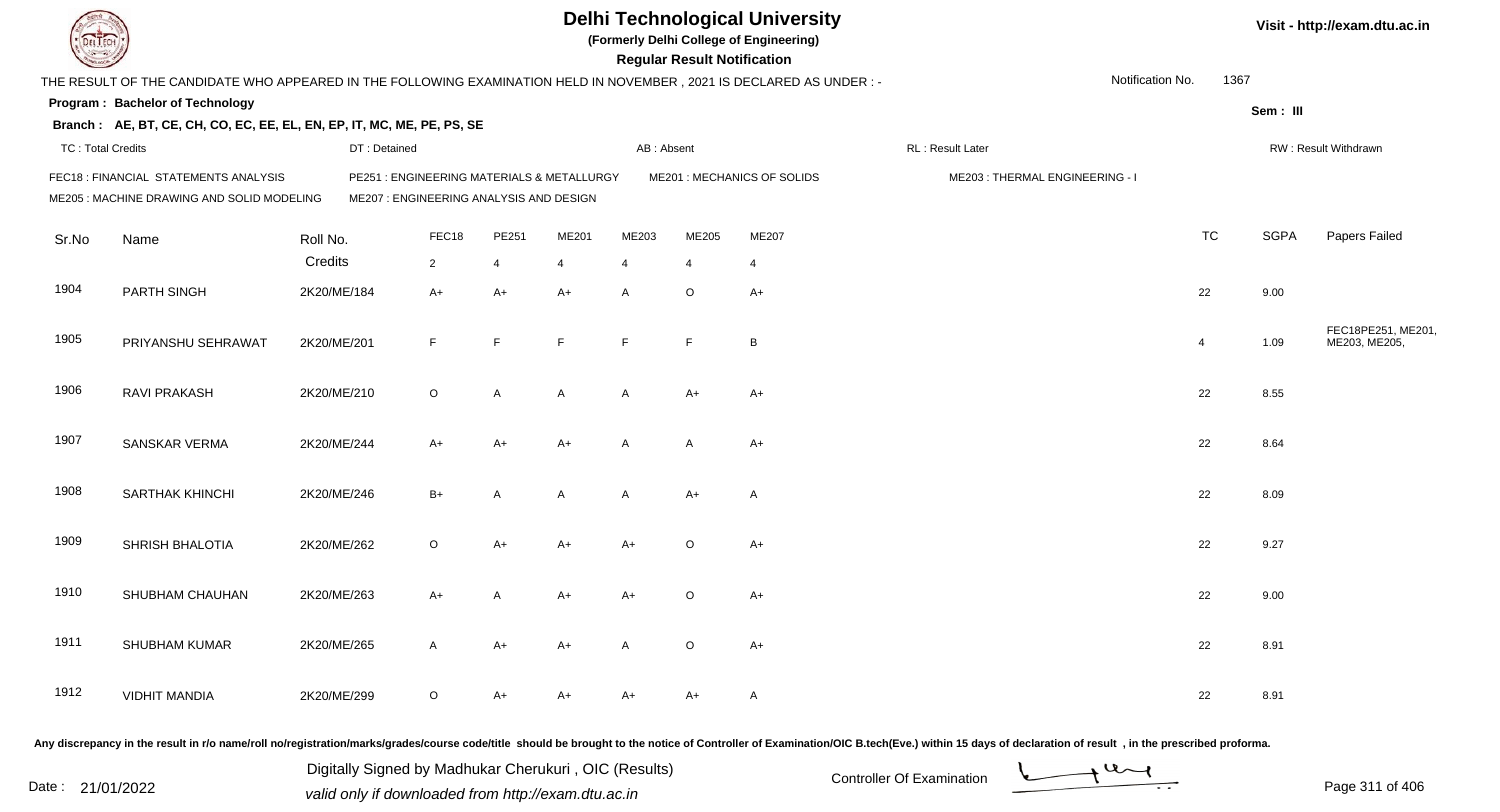|                          |                                                                                                                      |                                                                                       |             |                |         |                | <b>Regular Result Notification</b> | <b>Delhi Technological University</b><br>(Formerly Delhi College of Engineering) |                                |                  |           |             | Visit - http://exam.dtu.ac.in |
|--------------------------|----------------------------------------------------------------------------------------------------------------------|---------------------------------------------------------------------------------------|-------------|----------------|---------|----------------|------------------------------------|----------------------------------------------------------------------------------|--------------------------------|------------------|-----------|-------------|-------------------------------|
|                          | THE RESULT OF THE CANDIDATE WHO APPEARED IN THE FOLLOWING EXAMINATION HELD IN NOVEMBER, 2021 IS DECLARED AS UNDER :- |                                                                                       |             |                |         |                |                                    |                                                                                  |                                | Notification No. | 1367      |             |                               |
|                          | Program: Bachelor of Technology                                                                                      |                                                                                       |             |                |         |                |                                    |                                                                                  |                                |                  |           | Sem: III    |                               |
|                          | Branch: AE, BT, CE, CH, CO, EC, EE, EL, EN, EP, IT, MC, ME, PE, PS, SE                                               |                                                                                       |             |                |         |                |                                    |                                                                                  |                                |                  |           |             |                               |
| <b>TC: Total Credits</b> |                                                                                                                      | DT: Detained                                                                          |             |                |         | AB: Absent     |                                    |                                                                                  | RL : Result Later              |                  |           |             | RW: Result Withdrawn          |
| FEC1: SPORTS - I         | ME205 : MACHINE DRAWING AND SOLID MODELING                                                                           | PE251 : ENGINEERING MATERIALS & METALLURGY<br>ME207 : ENGINEERING ANALYSIS AND DESIGN |             |                |         |                |                                    | ME201 : MECHANICS OF SOLIDS                                                      | ME203: THERMAL ENGINEERING - I |                  |           |             |                               |
| Sr.No                    | Name                                                                                                                 | Roll No.                                                                              | FEC1        | PE251          | ME201   | ME203          | ME205                              | ME207                                                                            |                                |                  | <b>TC</b> | <b>SGPA</b> | Papers Failed                 |
|                          |                                                                                                                      | Credits                                                                               | $2^{\circ}$ | 4              | 4       | $\overline{4}$ | $\overline{4}$                     | $\overline{4}$                                                                   |                                |                  |           |             |                               |
| 1913                     | <b>ABHISHEK</b>                                                                                                      | 2K20/ME/10                                                                            | A           | $\mathsf{A}$   | A       | $\circ$        | $\circ$                            | $A+$                                                                             |                                |                  | 22        | 8.91        |                               |
| 1914                     | AJAY                                                                                                                 | 2K20/ME/23                                                                            | $A+$        | $\overline{A}$ | A       | $A+$           | $\circ$                            | $\overline{A}$                                                                   |                                |                  | 22        | 8.64        |                               |
| 1915                     | ANGESH                                                                                                               | 2K20/ME/34                                                                            | $B+$        | $A+$           | A       | $A+$           | A+                                 | $A+$                                                                             |                                |                  | 22        | 8.64        |                               |
| 1916                     | <b>ANURAG KUMAR</b>                                                                                                  | 2K20/ME/42                                                                            | $A+$        | $A+$           | A+      | $A+$           | $A+$                               | $A+$                                                                             |                                |                  | 22        | 9.00        |                               |
| 1917                     | <b>ARYAN RASTOGI</b>                                                                                                 | 2K20/ME/52                                                                            | $\circ$     | A              | $\circ$ | $A+$           | A                                  | $A+$                                                                             |                                |                  | 22        | 8.91        |                               |
| 1918                     | ASHISH KUDIYAL                                                                                                       | 2K20/ME/54                                                                            | A           | $A+$           | A       | $A+$           | $A+$                               | $A+$                                                                             |                                |                  | 22        | 8.73        |                               |
| 1919                     | DEVESH SHARMA                                                                                                        | 2K20/ME/81                                                                            | A           | $A+$           | A+      | A+             | O                                  | $\circ$                                                                          |                                |                  | 22        | 9.27        |                               |
| 1920                     | <b>NAMAN GOEL</b>                                                                                                    | 2K20/ME/164                                                                           | A           | $\circ$        | A+      | A              | $\circ$                            | $A+$                                                                             |                                |                  | 22        | 9.09        |                               |
| 1921                     | SIDDHARTH KUMAR JHA                                                                                                  | 2K20/ME/270                                                                           | A+          | A+             | A+      | A+             | $\circ$                            | $\mathsf{A}$                                                                     |                                |                  | 22        | 9.00        |                               |
|                          |                                                                                                                      |                                                                                       |             |                |         |                |                                    |                                                                                  |                                |                  |           |             |                               |

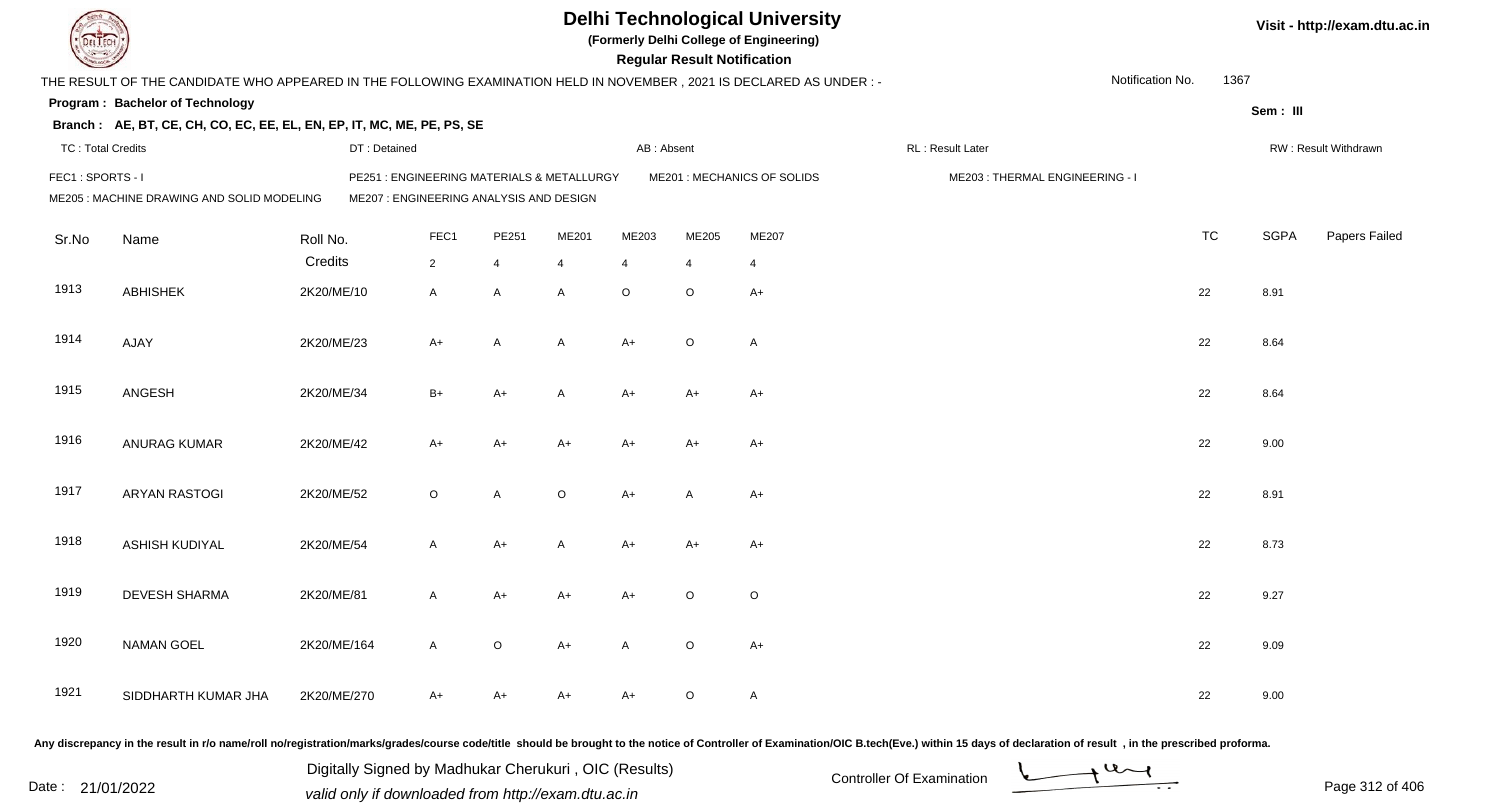|                          |                                                                                                                      |              |                                                                                |                |                |                | <b>Regular Result Notification</b> | <b>Delhi Technological University</b><br>(Formerly Delhi College of Engineering) |                                |                  |           |             | Visit - http://exam.dtu.ac.in |
|--------------------------|----------------------------------------------------------------------------------------------------------------------|--------------|--------------------------------------------------------------------------------|----------------|----------------|----------------|------------------------------------|----------------------------------------------------------------------------------|--------------------------------|------------------|-----------|-------------|-------------------------------|
|                          | THE RESULT OF THE CANDIDATE WHO APPEARED IN THE FOLLOWING EXAMINATION HELD IN NOVEMBER, 2021 IS DECLARED AS UNDER :- |              |                                                                                |                |                |                |                                    |                                                                                  |                                | Notification No. | 1367      |             |                               |
|                          | Program: Bachelor of Technology                                                                                      |              |                                                                                |                |                |                |                                    |                                                                                  |                                |                  |           | Sem: III    |                               |
|                          | Branch: AE, BT, CE, CH, CO, EC, EE, EL, EN, EP, IT, MC, ME, PE, PS, SE                                               |              |                                                                                |                |                |                |                                    |                                                                                  |                                |                  |           |             |                               |
| <b>TC: Total Credits</b> |                                                                                                                      | DT: Detained |                                                                                |                |                | AB: Absent     |                                    |                                                                                  | <b>RL: Result Later</b>        |                  |           |             | RW: Result Withdrawn          |
| FEC22: YOGA              | ME205 : MACHINE DRAWING AND SOLID MODELING                                                                           | PE251        | : ENGINEERING MATERIALS & METALLURGY<br>ME207: ENGINEERING ANALYSIS AND DESIGN |                |                |                |                                    | ME201: MECHANICS OF SOLIDS                                                       | ME203: THERMAL ENGINEERING - I |                  |           |             |                               |
| Sr.No                    | Name                                                                                                                 | Roll No.     | FEC22                                                                          | PE251          | ME201          | ME203          | ME205                              | ME207                                                                            |                                |                  | <b>TC</b> | <b>SGPA</b> | Papers Failed                 |
|                          |                                                                                                                      | Credits      | $\overline{2}$                                                                 | $\overline{4}$ | $\overline{4}$ | $\overline{4}$ | $\overline{4}$                     | $\overline{4}$                                                                   |                                |                  |           |             |                               |
| 1922                     | <b>GARVIT DHANWARIA</b>                                                                                              | 2K20/ME/92   | F                                                                              | $\mathsf{F}$   | B              | B              | F                                  | F                                                                                |                                |                  | 8         | 2.18        | FEC22PE251,<br>ME205, ME207,  |
| 1923                     | <b>RITVIK MALIYA</b>                                                                                                 | 2K20/ME/221  | $\circ$                                                                        | $A+$           | $A+$           | $A+$           | $\circ$                            | $A+$                                                                             |                                |                  | 22        | 9.27        |                               |
| 1924                     | <b>ROHAN</b>                                                                                                         | 2K20/ME/222  | $A+$                                                                           | $A+$           | $A+$           | $\Omega$       | $A+$                               | $A+$                                                                             |                                |                  | 22        | 9.18        |                               |
| 1925                     | <b>VISHAL</b>                                                                                                        | 2K20/ME/303  | A+                                                                             | $B+$           | A              | $A+$           | A                                  | B                                                                                |                                |                  | 22        | 7.73        |                               |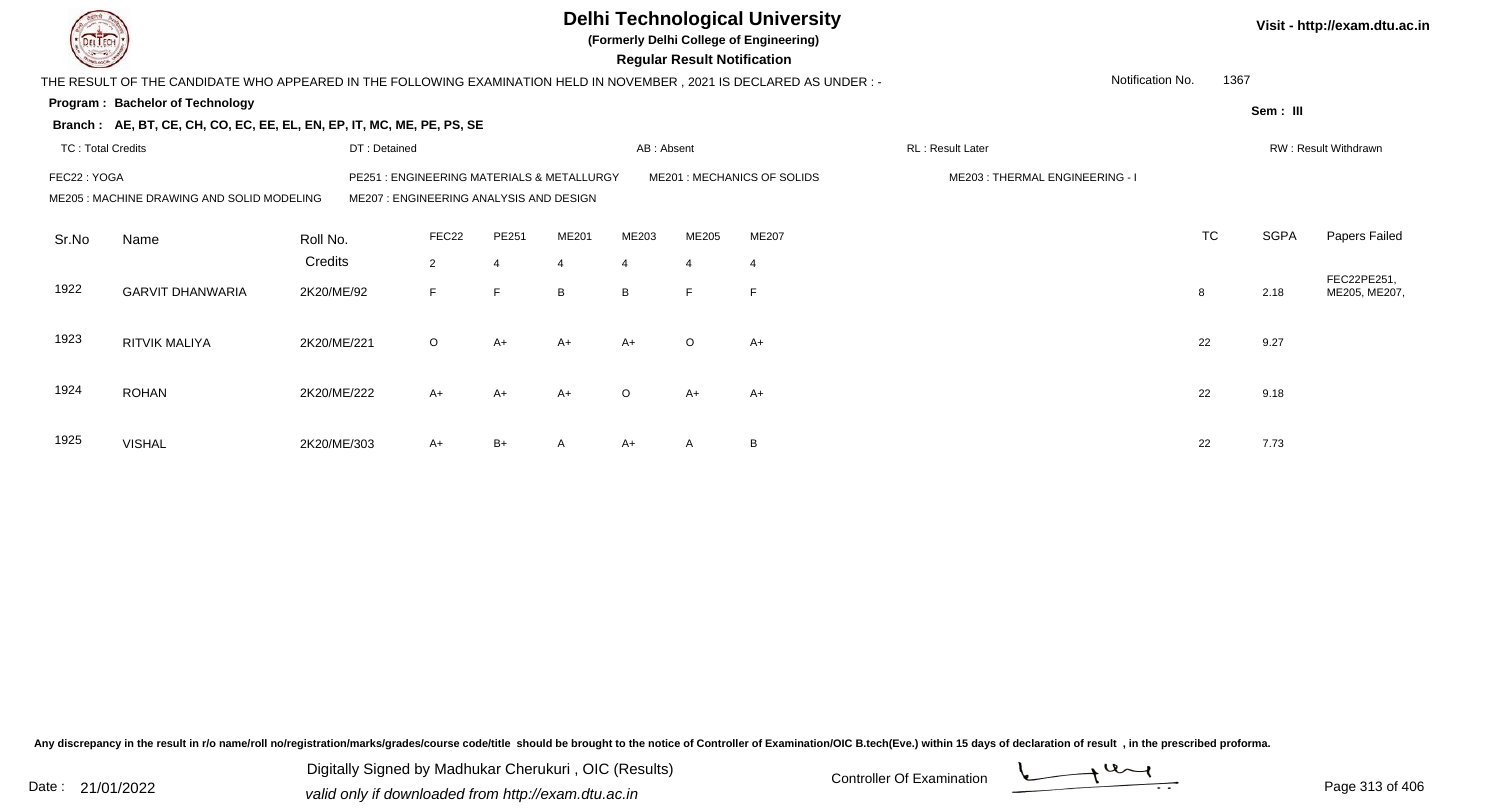| EL ECH                   |                                                                                                                      |             |                                                                                       |                |                |                | <b>Regular Result Notification</b> | <b>Delhi Technological University</b><br>(Formerly Delhi College of Engineering) |                                |                  |           |             | Visit - http://exam.dtu.ac.in |
|--------------------------|----------------------------------------------------------------------------------------------------------------------|-------------|---------------------------------------------------------------------------------------|----------------|----------------|----------------|------------------------------------|----------------------------------------------------------------------------------|--------------------------------|------------------|-----------|-------------|-------------------------------|
|                          | THE RESULT OF THE CANDIDATE WHO APPEARED IN THE FOLLOWING EXAMINATION HELD IN NOVEMBER, 2021 IS DECLARED AS UNDER :- |             |                                                                                       |                |                |                |                                    |                                                                                  |                                | Notification No. | 1367      |             |                               |
|                          | Program: Bachelor of Technology                                                                                      |             |                                                                                       |                |                |                |                                    |                                                                                  |                                |                  |           | Sem: III    |                               |
|                          | Branch: AE, BT, CE, CH, CO, EC, EE, EL, EN, EP, IT, MC, ME, PE, PS, SE                                               |             |                                                                                       |                |                |                |                                    |                                                                                  |                                |                  |           |             |                               |
| <b>TC: Total Credits</b> |                                                                                                                      |             | DT: Detained                                                                          |                |                | AB: Absent     |                                    |                                                                                  | RL : Result Later              |                  |           |             | RW: Result Withdrawn          |
|                          | FEC27 : PROFESSIONAL ETHICS & HUMAN VALUES<br>ME205 : MACHINE DRAWING AND SOLID MODELING                             |             | PE251 : ENGINEERING MATERIALS & METALLURGY<br>ME207 : ENGINEERING ANALYSIS AND DESIGN |                |                |                |                                    | ME201 : MECHANICS OF SOLIDS                                                      | ME203: THERMAL ENGINEERING - I |                  |           |             |                               |
| Sr.No                    | Name                                                                                                                 | Roll No.    | FEC27                                                                                 | PE251          | ME201          | ME203          | ME205                              | ME207                                                                            |                                |                  | <b>TC</b> | <b>SGPA</b> | Papers Failed                 |
|                          |                                                                                                                      | Credits     | $\overline{2}$                                                                        | $\overline{4}$ | $\overline{4}$ | $\overline{4}$ | $\overline{4}$                     | $\overline{4}$                                                                   |                                |                  |           |             |                               |
| 1926                     | <b>ARYAN NIGAM</b>                                                                                                   | 2K20/ME/50  | $A+$                                                                                  | $A+$           | $A+$           | $\circ$        | A                                  | $A+$                                                                             |                                |                  | 22        | 9.00        |                               |
| 1927                     | <b>GAURAV PANDEY</b>                                                                                                 | 2K20/ME/95  | $A+$                                                                                  | A              | $\circ$        | $\circ$        | $\circ$                            | $A+$                                                                             |                                |                  | 22        | 9.36        |                               |
| 1928                     | <b>HIMANSHU SINGH</b>                                                                                                | 2K20/ME/115 | $A+$                                                                                  | $A+$           | $\mathsf{A}$   | $A+$           | $A+$                               | $\overline{A}$                                                                   |                                |                  | 22        | 8.64        |                               |
| 1929                     | <b>JATIN</b>                                                                                                         | 2K20/ME/118 | $B+$                                                                                  | $\, {\bf B}$   | A              | A              | $A+$                               | $\, {\bf B}$                                                                     |                                |                  | 22        | 7.36        |                               |
| 1930                     | KSHITIZ SINGH CHAUHAN                                                                                                | 2K20/ME/128 | $\circ$                                                                               | $A+$           | $\circ$        | $A+$           | $A+$                               | $A+$                                                                             |                                |                  | 22        | 9.27        |                               |
| 1931                     | PRANJAY VARDHAN                                                                                                      | 2K20/ME/188 | $\circ$                                                                               | A              | $A+$           | A              | $\circ$                            | $A+$                                                                             |                                |                  | 22        | 8.91        |                               |
| 1932                     | RUSHIL ARORA                                                                                                         | 2K20/ME/234 | $\circ$                                                                               | $A+$           | $A+$           | $A+$           | $A+$                               | $\overline{A}$                                                                   |                                |                  | 22        | 8.91        |                               |
| 1933                     | SOURAV KUMAR JHA                                                                                                     | 2K20/ME/278 | A+                                                                                    | $A+$           | A+             | A              | $B+$                               | $A+$                                                                             |                                |                  | 22        | 8.45        |                               |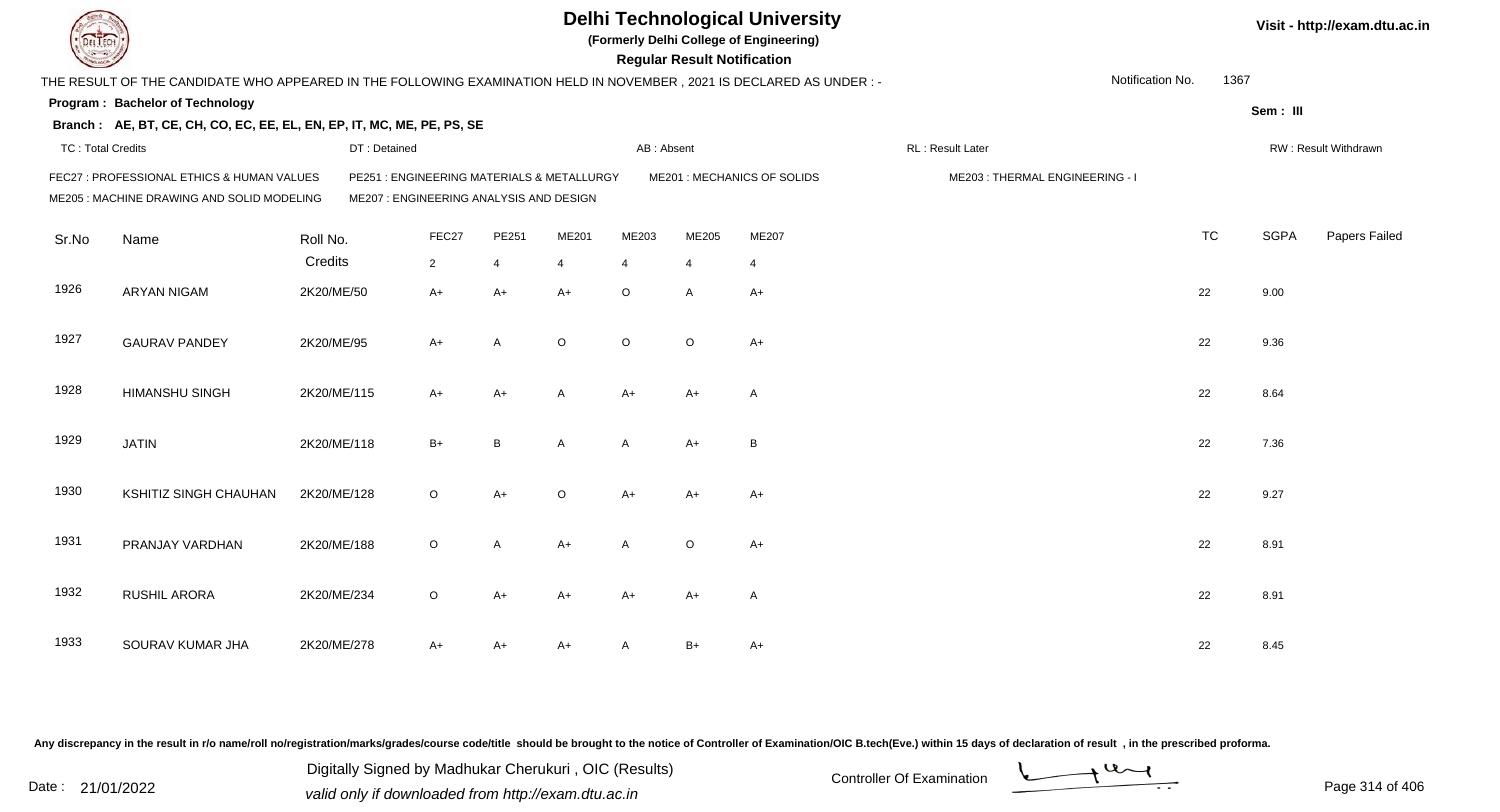|                          |                                                                                                                      |              |                                                                                      |                |                |                | <b>Regular Result Notification</b> | <b>Delhi Technological University</b><br>(Formerly Delhi College of Engineering) |                                |                  |           |             | Visit - http://exam.dtu.ac.in |
|--------------------------|----------------------------------------------------------------------------------------------------------------------|--------------|--------------------------------------------------------------------------------------|----------------|----------------|----------------|------------------------------------|----------------------------------------------------------------------------------|--------------------------------|------------------|-----------|-------------|-------------------------------|
|                          | THE RESULT OF THE CANDIDATE WHO APPEARED IN THE FOLLOWING EXAMINATION HELD IN NOVEMBER, 2021 IS DECLARED AS UNDER :- |              |                                                                                      |                |                |                |                                    |                                                                                  |                                | Notification No. | 1367      |             |                               |
|                          | <b>Program: Bachelor of Technology</b>                                                                               |              |                                                                                      |                |                |                |                                    |                                                                                  |                                |                  |           | Sem: III    |                               |
|                          | Branch: AE, BT, CE, CH, CO, EC, EE, EL, EN, EP, IT, MC, ME, PE, PS, SE                                               |              |                                                                                      |                |                |                |                                    |                                                                                  |                                |                  |           |             |                               |
| <b>TC: Total Credits</b> |                                                                                                                      | DT: Detained |                                                                                      |                |                | AB: Absent     |                                    |                                                                                  | RL : Result Later              |                  |           |             | RW: Result Withdrawn          |
|                          | FEC28 : Emotional Intelligence<br>ME205 : MACHINE DRAWING AND SOLID MODELING                                         |              | PE251: ENGINEERING MATERIALS & METALLURGY<br>ME207 : ENGINEERING ANALYSIS AND DESIGN |                |                |                |                                    | ME201 : MECHANICS OF SOLIDS                                                      | ME203: THERMAL ENGINEERING - I |                  |           |             |                               |
| Sr.No                    | Name                                                                                                                 | Roll No.     | FEC28                                                                                | PE251          | ME201          | ME203          | ME205                              | ME207                                                                            |                                |                  | <b>TC</b> | <b>SGPA</b> | Papers Failed                 |
|                          |                                                                                                                      | Credits      | $\overline{2}$                                                                       | $\overline{4}$ | $\overline{4}$ | $\overline{4}$ | $\overline{4}$                     | $\overline{4}$                                                                   |                                |                  |           |             |                               |
| 1934                     | <b>ADITYA SHUKLA</b>                                                                                                 | 2K20/ME/21   | $A+$                                                                                 | $A+$           | A              | $A+$           | $\circ$                            | $A+$                                                                             |                                |                  | 22        | 9.00        |                               |
| 1935                     | ANAND KUMAR JHA                                                                                                      | 2K20/ME/31   | $A+$                                                                                 | $A+$           | A              | $A+$           | $A+$                               | $A+$                                                                             |                                |                  | 22        | 8.82        |                               |
| 1936                     | <b>ERESH MITTAL</b>                                                                                                  | 2K20/ME/89   | $A+$                                                                                 | A              | A              | $\mathsf{A}$   | $A+$                               | A                                                                                |                                |                  | 22        | 8.27        |                               |
| 1937                     | <b>KESHAV NATH</b>                                                                                                   | 2K20/ME/123  | $\circ$                                                                              | $\circ$        | $A+$           | $A+$           | $A+$                               | $A+$                                                                             |                                |                  | 22        | 9.27        |                               |
| 1938                     | MOHD RAQEEB HASHMI                                                                                                   | 2K20/ME/154  | $\circ$                                                                              | $\overline{A}$ | A              | $\Omega$       | $A+$                               | $\overline{\mathsf{A}}$                                                          |                                |                  | 22        | 8.73        |                               |
| 1939                     | <b>UTKARSH SAHU</b>                                                                                                  | 2K20/ME/291  | A+                                                                                   | $A+$           |                | $\circ$        | A+                                 | $A+$                                                                             |                                |                  | 22        | 9.00        |                               |

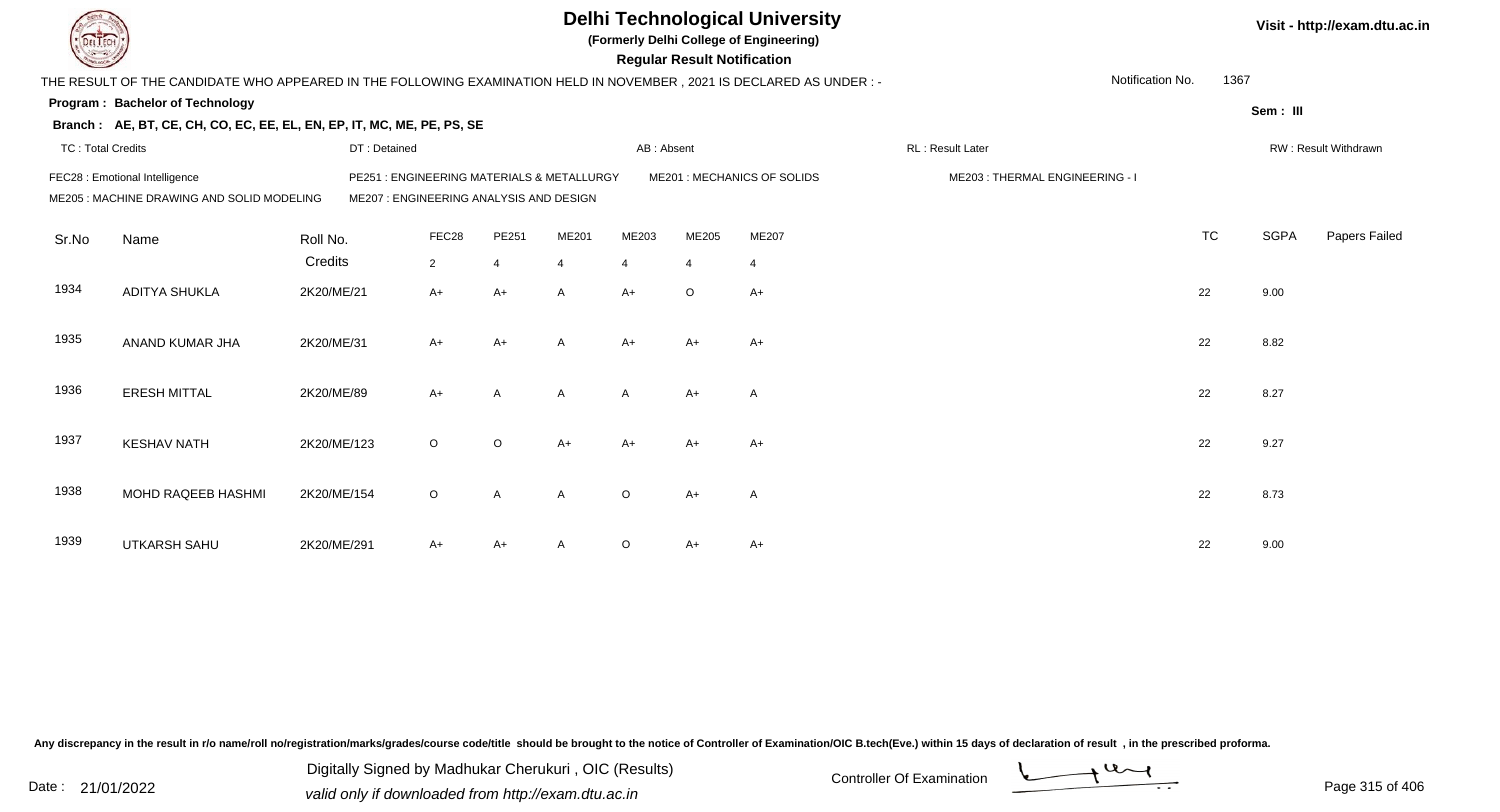|                          |                                                                                                                      |             |              |                  |                                         |                                            |                         | <b>Regular Result Notification</b> | <b>Delhi Technological University</b><br>(Formerly Delhi College of Engineering) |                                |                  |           |             | Visit - http://exam.dtu.ac.in |
|--------------------------|----------------------------------------------------------------------------------------------------------------------|-------------|--------------|------------------|-----------------------------------------|--------------------------------------------|-------------------------|------------------------------------|----------------------------------------------------------------------------------|--------------------------------|------------------|-----------|-------------|-------------------------------|
|                          | THE RESULT OF THE CANDIDATE WHO APPEARED IN THE FOLLOWING EXAMINATION HELD IN NOVEMBER, 2021 IS DECLARED AS UNDER :- |             |              |                  |                                         |                                            |                         |                                    |                                                                                  |                                | Notification No. | 1367      |             |                               |
|                          | <b>Program: Bachelor of Technology</b>                                                                               |             |              |                  |                                         |                                            |                         |                                    |                                                                                  |                                |                  |           | Sem: III    |                               |
|                          | Branch: AE, BT, CE, CH, CO, EC, EE, EL, EN, EP, IT, MC, ME, PE, PS, SE                                               |             |              |                  |                                         |                                            |                         |                                    |                                                                                  |                                |                  |           |             |                               |
| <b>TC: Total Credits</b> |                                                                                                                      |             | DT: Detained |                  |                                         |                                            | AB: Absent              |                                    |                                                                                  | RL : Result Later              |                  |           |             | RW: Result Withdrawn          |
| FEC2 : SPORTS II         | ME205 : MACHINE DRAWING AND SOLID MODELING                                                                           |             |              |                  | ME207 : ENGINEERING ANALYSIS AND DESIGN | PE251 : ENGINEERING MATERIALS & METALLURGY |                         |                                    | ME201 : MECHANICS OF SOLIDS                                                      | ME203: THERMAL ENGINEERING - I |                  |           |             |                               |
| Sr.No                    | Name                                                                                                                 | Roll No.    |              | FEC <sub>2</sub> | PE251                                   | ME201                                      | ME203                   | ME205                              | ME207                                                                            |                                |                  | <b>TC</b> | <b>SGPA</b> | Papers Failed                 |
|                          |                                                                                                                      | Credits     |              | $\overline{2}$   | $\overline{4}$                          | $\overline{4}$                             | $\overline{\mathbf{4}}$ | $\overline{4}$                     | $\overline{4}$                                                                   |                                |                  |           |             |                               |
| 1940                     | ANSHUMAN PIYUSH                                                                                                      | 2K20/ME/39  |              | $A+$             | $A+$                                    | $A+$                                       | $A+$                    | $\circ$                            | $\circ$                                                                          |                                |                  | 22        | 9.36        |                               |
| 1941                     | <b>BHAVYA DHANWARIA</b>                                                                                              | 2K20/ME/61  |              | $B+$             | A                                       | $A+$                                       | A                       | A                                  | $\overline{A}$                                                                   |                                |                  | 22        | 8.09        |                               |
| 1942                     | CELONIO ELIAS JOAO                                                                                                   | 2K20/ME/65  |              | A                | $\mathsf{A}$                            | $\mathsf{A}$                               | $B+$                    | A                                  | $\overline{A}$                                                                   |                                |                  | 22        | 7.82        |                               |
| 1943                     | <b>CHAUDHARY JATIN</b>                                                                                               | 2K20/ME/67  |              | $A+$             | $A+$                                    | $A+$                                       | $A+$                    | $A+$                               | $\circ$                                                                          |                                |                  | 22        | 9.18        |                               |
| 1944                     | DHRUV BANSAL                                                                                                         | 2K20/ME/83  |              | A+               | A                                       | $\circ$                                    | $\circ$                 | $\circ$                            | $\mathsf{A}$                                                                     |                                |                  | 22        | 9.18        |                               |
| 1945                     | <b>GAURAV SAINI</b>                                                                                                  | 2K20/ME/96  |              | $B+$             | A                                       | $\mathsf{A}$                               | $A+$                    | $\circ$                            | $\mathsf{A}$                                                                     |                                |                  | 22        | 8.45        |                               |
| 1946                     | <b>GIRISH BHARTI</b>                                                                                                 | 2K20/ME/98  |              | A                | A                                       | $A+$                                       | $A+$                    | $\mathsf O$                        | $\overline{A}$                                                                   |                                |                  | 22        | 8.73        |                               |
| 1947                     | LOKENDER PRAKASH<br><b>SINGH</b>                                                                                     | 2K20/ME/138 |              | A                | A                                       | A                                          | A                       | $A+$                               | $B+$                                                                             |                                |                  | 22        | 8.00        |                               |
| 1948                     | <b>MAYANK KUMAR</b>                                                                                                  | 2K20/ME/148 |              | B+               | A+                                      | A                                          | A+                      | O                                  | $\mathsf{A}$                                                                     |                                |                  | 22        | 8.64        |                               |

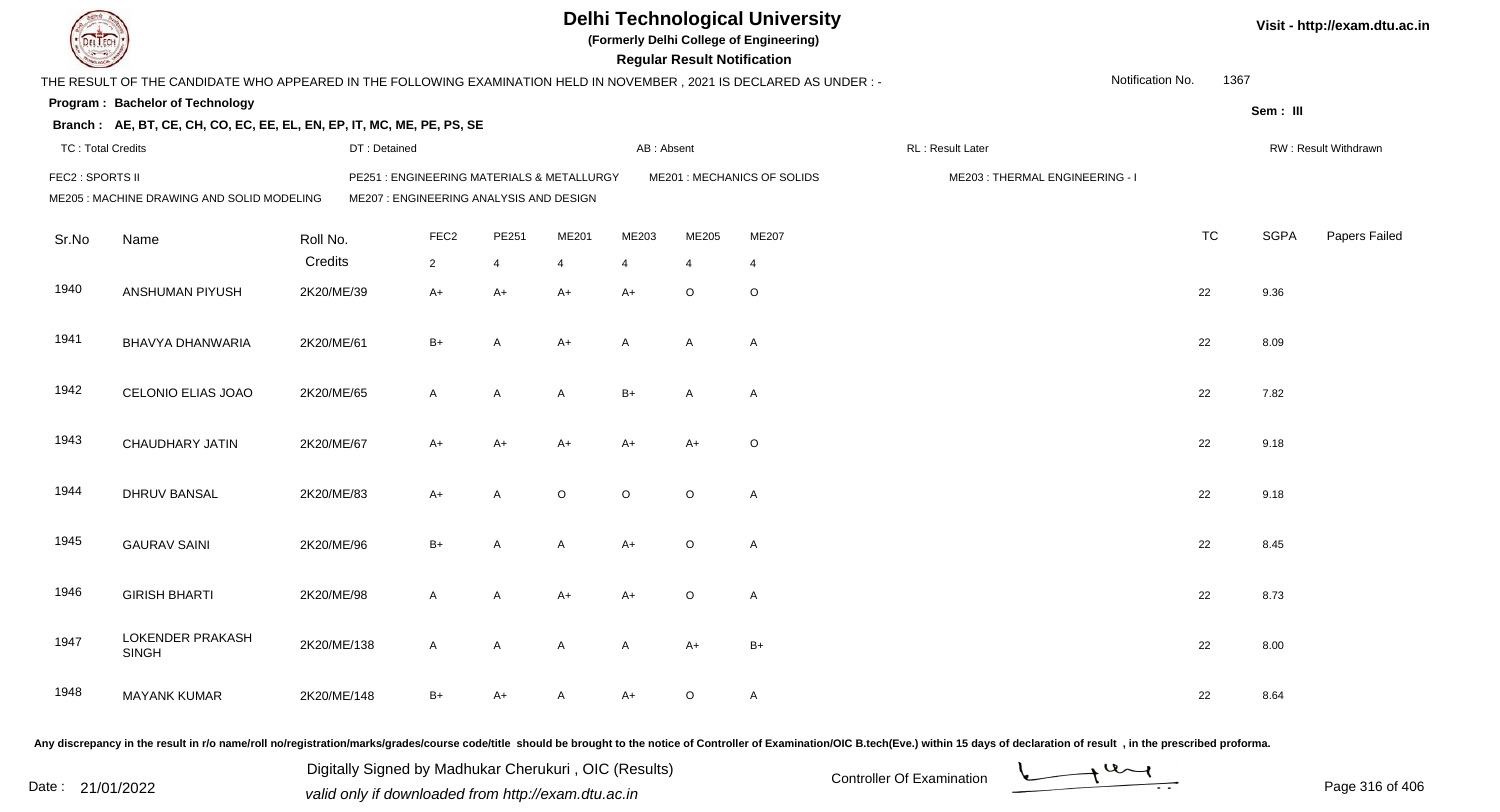|                          |                                                                                                                       |              |                                                                                |                |                |                | <b>Regular Result Notification</b> | <b>Delhi Technological University</b><br>(Formerly Delhi College of Engineering) |                                |                  |           |             | Visit - http://exam.dtu.ac.in |
|--------------------------|-----------------------------------------------------------------------------------------------------------------------|--------------|--------------------------------------------------------------------------------|----------------|----------------|----------------|------------------------------------|----------------------------------------------------------------------------------|--------------------------------|------------------|-----------|-------------|-------------------------------|
|                          | THE RESULT OF THE CANDIDATE WHO APPEARED IN THE FOLLOWING EXAMINATION HELD IN NOVEMBER , 2021 IS DECLARED AS UNDER :- |              |                                                                                |                |                |                |                                    |                                                                                  |                                | Notification No. | 1367      |             |                               |
|                          | Program: Bachelor of Technology                                                                                       |              |                                                                                |                |                |                |                                    |                                                                                  |                                |                  |           | Sem: III    |                               |
|                          | Branch: AE, BT, CE, CH, CO, EC, EE, EL, EN, EP, IT, MC, ME, PE, PS, SE                                                |              |                                                                                |                |                |                |                                    |                                                                                  |                                |                  |           |             |                               |
| <b>TC: Total Credits</b> |                                                                                                                       | DT: Detained |                                                                                |                |                | AB: Absent     |                                    |                                                                                  | RL: Result Later               |                  |           |             | RW: Result Withdrawn          |
| FEC2 : SPORTS II         | ME205: MACHINE DRAWING AND SOLID MODELING                                                                             | PE251        | : ENGINEERING MATERIALS & METALLURGY<br>ME207: ENGINEERING ANALYSIS AND DESIGN |                |                |                |                                    | ME201 : MECHANICS OF SOLIDS                                                      | ME203: THERMAL ENGINEERING - I |                  |           |             |                               |
| Sr.No                    | Name                                                                                                                  | Roll No.     | FEC <sub>2</sub>                                                               | PE251          | <b>ME201</b>   | ME203          | ME205                              | ME207                                                                            |                                |                  | <b>TC</b> | <b>SGPA</b> | Papers Failed                 |
|                          |                                                                                                                       | Credits      | 2                                                                              | $\overline{4}$ | $\overline{4}$ | $\overline{4}$ | $\overline{4}$                     | $\overline{4}$                                                                   |                                |                  |           |             |                               |
| 1949                     | MRIDUL ANAND                                                                                                          | 2K20/ME/161  | A                                                                              | $A+$           | $A+$           | $B+$           | $\circ$                            | $\overline{A}$                                                                   |                                |                  | 22        | 8.55        |                               |
| 1950                     | <b>MUKUL</b>                                                                                                          | 2K20/ME/162  | $A+$                                                                           | $A+$           | $A+$           | $\mathsf{A}$   | $A+$                               | $A+$                                                                             |                                |                  | 22        | 8.82        |                               |
| 1951                     | <b>NAVEEN</b>                                                                                                         | 2K20/ME/170  | $A+$                                                                           | $A+$           | $A+$           | $\mathsf{A}$   | $\circ$                            | $\mathsf{A}$                                                                     |                                |                  | 22        | 8.82        |                               |
| 1952                     | RAVI SHANKAR                                                                                                          | 2K20/ME/211  | A                                                                              | $A+$           | $A+$           | $A+$           | A+                                 | A                                                                                |                                |                  | 22        | 8.73        |                               |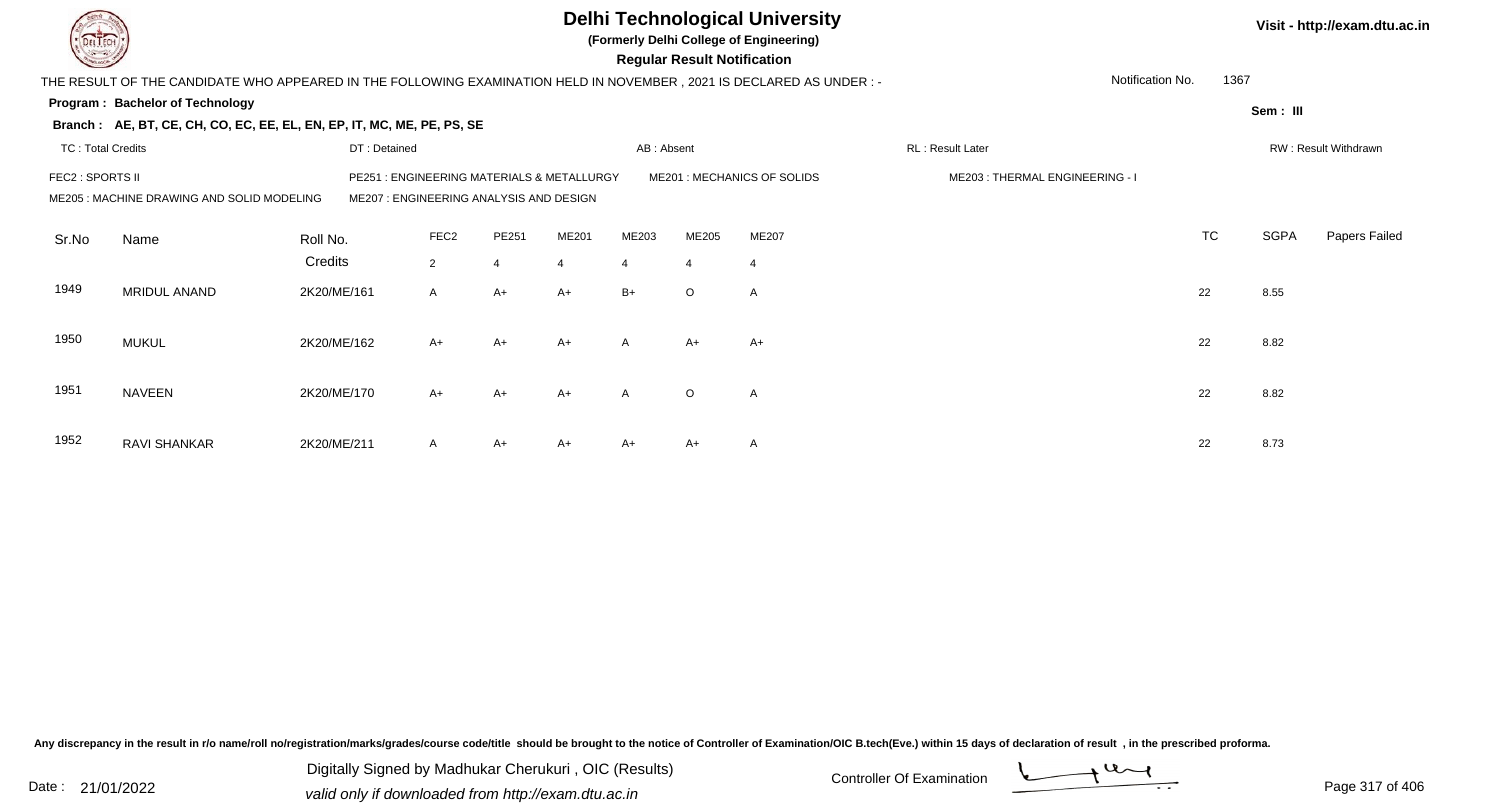| <b>DELTECH</b>           |                                                                                                                     |                                            |                |                |                |            | <b>Regular Result Notification</b> | <b>Delhi Technological University</b><br>(Formerly Delhi College of Engineering) |                                                                                                                                                                                                                                |                  |           |             | Visit - http://exam.dtu.ac.in |
|--------------------------|---------------------------------------------------------------------------------------------------------------------|--------------------------------------------|----------------|----------------|----------------|------------|------------------------------------|----------------------------------------------------------------------------------|--------------------------------------------------------------------------------------------------------------------------------------------------------------------------------------------------------------------------------|------------------|-----------|-------------|-------------------------------|
|                          | THE RESULT OF THE CANDIDATE WHO APPEARED IN THE FOLLOWING EXAMINATION HELD IN NOVEMBER, 2021 IS DECLARED AS UNDER:- |                                            |                |                |                |            |                                    |                                                                                  |                                                                                                                                                                                                                                | Notification No. | 1367      |             |                               |
|                          | Program: Bachelor of Technology                                                                                     |                                            |                |                |                |            |                                    |                                                                                  |                                                                                                                                                                                                                                |                  |           | Sem: III    |                               |
|                          | Branch: AE, BT, CE, CH, CO, EC, EE, EL, EN, EP, IT, MC, ME, PE, PS, SE                                              |                                            |                |                |                |            |                                    |                                                                                  |                                                                                                                                                                                                                                |                  |           |             |                               |
| <b>TC: Total Credits</b> |                                                                                                                     | DT: Detained                               |                |                |                | AB: Absent |                                    |                                                                                  | RL: Result Later                                                                                                                                                                                                               |                  |           |             | RW: Result Withdrawn          |
|                          | FEC32 : LOGICAL REASONING                                                                                           | PE251 : ENGINEERING MATERIALS & METALLURGY |                |                |                |            |                                    | ME201 : MECHANICS OF SOLIDS                                                      | ME203: THERMAL ENGINEERING - I                                                                                                                                                                                                 |                  |           |             |                               |
|                          | ME205 : MACHINE DRAWING AND SOLID MODELING                                                                          | ME207 : ENGINEERING ANALYSIS AND DESIGN    |                |                |                |            |                                    |                                                                                  |                                                                                                                                                                                                                                |                  |           |             |                               |
| Sr.No                    | Name                                                                                                                | Roll No.                                   | FEC32          | PE251          | ME201          | ME203      | ME205                              | ME207                                                                            |                                                                                                                                                                                                                                |                  | <b>TC</b> | <b>SGPA</b> | Papers Failed                 |
|                          |                                                                                                                     | Credits                                    | $\overline{2}$ | $\overline{4}$ | $\overline{4}$ | 4          | $\overline{4}$                     | $\overline{4}$                                                                   |                                                                                                                                                                                                                                |                  |           |             |                               |
| 1953                     | AARYAN CHATURVEDI                                                                                                   | 2K20/ME/02                                 | $\circ$        | A              | A              | O          | A+                                 | $A+$                                                                             |                                                                                                                                                                                                                                |                  | 22        | 8.91        |                               |
| 1954                     | <b>ADITYA KUMAR</b>                                                                                                 | 2K20/ME/16                                 | $A+$           | $\overline{A}$ | A+             | A+         | $\circ$                            | $A+$                                                                             |                                                                                                                                                                                                                                |                  | 22        | 9.00        |                               |
| 1955                     | <b>AKASH SINGH</b>                                                                                                  | 2K20/ME/24                                 | $A+$           | $\circ$        | A              | $\circ$    | $\circ$                            | $A+$                                                                             |                                                                                                                                                                                                                                |                  | 22        | 9.36        |                               |
| 1956                     | <b>ANSH TANDON</b>                                                                                                  | 2K20/ME/38                                 | $A+$           | $\mathsf{A}$   | A+             | $A+$       | $\overline{A}$                     | $A+$                                                                             |                                                                                                                                                                                                                                |                  | 22        | 8.64        |                               |
| 1957                     | CHETAN JOSHI                                                                                                        | 2K20/ME/68                                 | $A+$           | $A+$           | A+             | A+         | A+                                 | $A+$                                                                             |                                                                                                                                                                                                                                |                  | 22        | 9.00        |                               |
| 1958                     | <b>HARSH TIWARI</b>                                                                                                 | 2K20/ME/107                                | $A+$           | $\circ$        | $\circ$        | $A+$       | $\circ$                            | $\circ$                                                                          |                                                                                                                                                                                                                                |                  | 22        | 9.73        |                               |
| 1959                     | <b>ISHANT</b>                                                                                                       | 2K20/ME/117                                | A+             | A              | A              | A+         | A                                  | A                                                                                |                                                                                                                                                                                                                                |                  | 22        | 8.27        |                               |
| 1960                     | <b>KSHITIJ DAYAL</b>                                                                                                | 2K20/ME/127                                | A+             | $A+$           | O              | A+         | $\circ$                            | $\circ$                                                                          |                                                                                                                                                                                                                                |                  | 22        | 9.55        |                               |
| 1961                     | <b>KUNAL SAINI</b>                                                                                                  | 2K20/ME/131                                | $A+$           | $\circ$        | A+             | A+         | A+                                 | A+                                                                               |                                                                                                                                                                                                                                |                  | 22        | 9.18        |                               |
|                          |                                                                                                                     |                                            |                |                |                |            |                                    |                                                                                  | Any discrepancy in the result in r/o name/roll no/registration/marks/grades/course code/title should be brought to the notice of Controller of Examination/OIC B.tech(Eve.) within 15 days of declaration of result , in the p |                  |           |             |                               |

Date : 21/01/2022 Digital Digital of Microsofted Chemical Controller Of Examination Determination Page 318 of 40 Digitally Signed by Madhukar Cherukuri , OIC (Results)

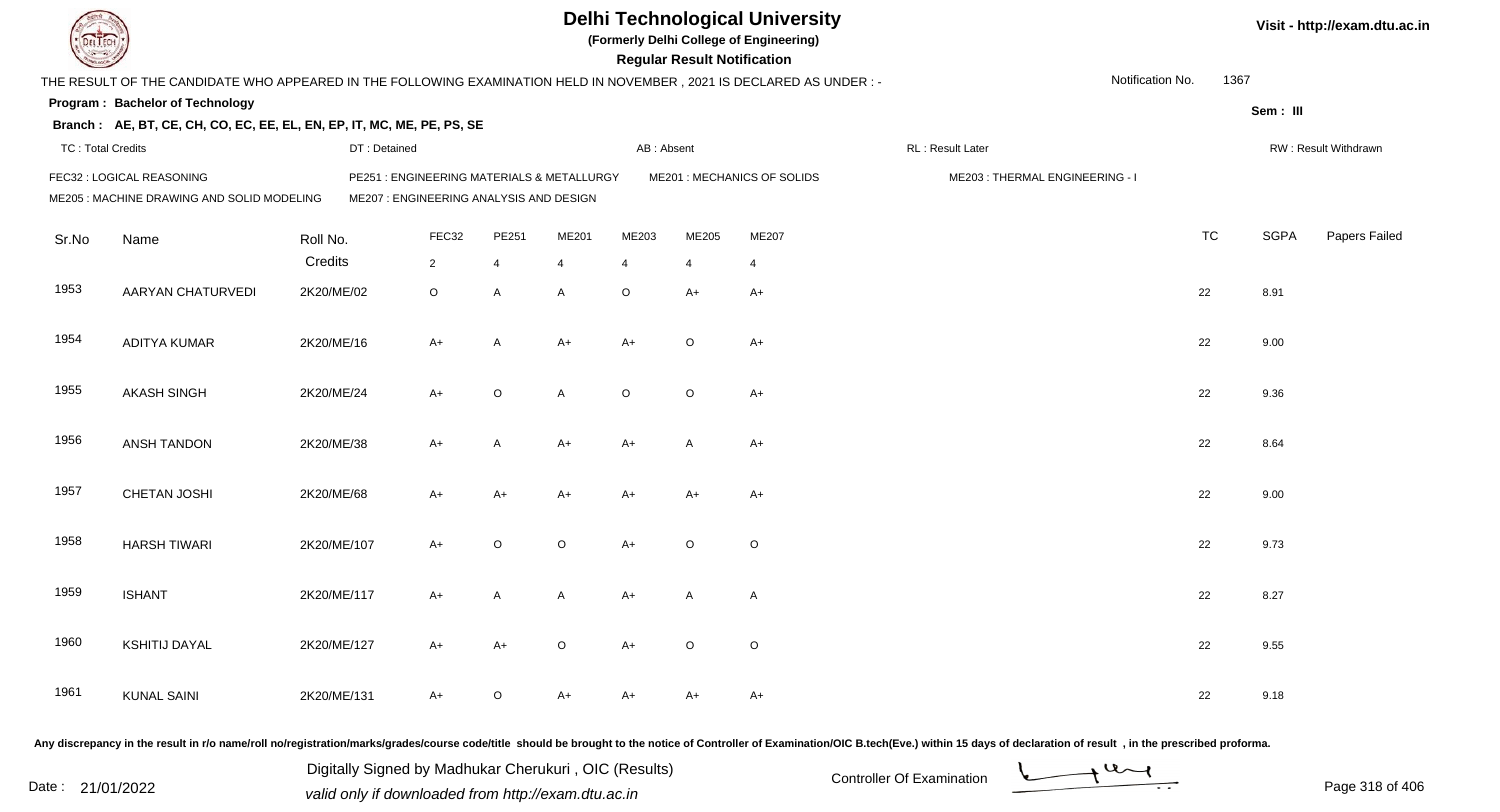|                          |                                                                                                                      |              |                                                                                       |              |         |                | <b>Regular Result Notification</b> | <b>Delhi Technological University</b><br>(Formerly Delhi College of Engineering) |                                |                  |           |             | Visit - http://exam.dtu.ac.in |
|--------------------------|----------------------------------------------------------------------------------------------------------------------|--------------|---------------------------------------------------------------------------------------|--------------|---------|----------------|------------------------------------|----------------------------------------------------------------------------------|--------------------------------|------------------|-----------|-------------|-------------------------------|
|                          | THE RESULT OF THE CANDIDATE WHO APPEARED IN THE FOLLOWING EXAMINATION HELD IN NOVEMBER, 2021 IS DECLARED AS UNDER :- |              |                                                                                       |              |         |                |                                    |                                                                                  |                                | Notification No. | 1367      |             |                               |
|                          | Program: Bachelor of Technology                                                                                      |              |                                                                                       |              |         |                |                                    |                                                                                  |                                |                  |           | Sem: III    |                               |
|                          | Branch: AE, BT, CE, CH, CO, EC, EE, EL, EN, EP, IT, MC, ME, PE, PS, SE                                               |              |                                                                                       |              |         |                |                                    |                                                                                  |                                |                  |           |             |                               |
| <b>TC: Total Credits</b> |                                                                                                                      | DT: Detained |                                                                                       |              |         | AB: Absent     |                                    |                                                                                  | RL : Result Later              |                  |           |             | RW: Result Withdrawn          |
|                          | FEC32 : LOGICAL REASONING<br>ME205 : MACHINE DRAWING AND SOLID MODELING                                              |              | PE251 : ENGINEERING MATERIALS & METALLURGY<br>ME207 : ENGINEERING ANALYSIS AND DESIGN |              |         |                |                                    | ME201 : MECHANICS OF SOLIDS                                                      | ME203: THERMAL ENGINEERING - I |                  |           |             |                               |
| Sr.No                    | Name                                                                                                                 | Roll No.     | FEC32                                                                                 | PE251        | ME201   | ME203          | ME205                              | ME207                                                                            |                                |                  | <b>TC</b> | <b>SGPA</b> | Papers Failed                 |
|                          |                                                                                                                      | Credits      | $\overline{2}$                                                                        | 4            | 4       | $\overline{4}$ | $\overline{4}$                     | $\overline{4}$                                                                   |                                |                  |           |             |                               |
| 1962                     | <b>LAVISH PRAJAPATI</b>                                                                                              | 2K20/ME/137  | A                                                                                     | $\mathsf{A}$ | A       | $A+$           | $A+$                               | $\overline{A}$                                                                   |                                |                  | 22        | 8.36        |                               |
| 1963                     | <b>MAYANK PANWAR</b>                                                                                                 | 2K20/ME/149  | A+                                                                                    | A            | $A+$    | $A+$           | A+                                 | $A+$                                                                             |                                |                  | 22        | 8.82        |                               |
| 1964                     | MOHIT YADAV                                                                                                          | 2K20/ME/158  | A+                                                                                    | A            | A       | $A+$           | $\circ$                            | $\overline{A}$                                                                   |                                |                  | 22        | 8.64        |                               |
| 1965                     | MOHUL KATYAL                                                                                                         | 2K20/ME/159  | $A+$                                                                                  | A            | $A+$    | A              | $A+$                               | $\overline{A}$                                                                   |                                |                  | 22        | 8.45        |                               |
| 1966                     | <b>NAMAN MANAV</b>                                                                                                   | 2K20/ME/166  | A+                                                                                    | A+           | $\circ$ | A              | $A+$                               | $A+$                                                                             |                                |                  | 22        | 9.00        |                               |
| 1967                     | <b>NAVEEN SHAH</b>                                                                                                   | 2K20/ME/171  | $A+$                                                                                  | $\mathsf{A}$ | $\circ$ | $A+$           | $\circ$                            | $A+$                                                                             |                                |                  | 22        | 9.18        |                               |
| 1968                     | NAVNEET KUMAR                                                                                                        | 2K20/ME/172  | A+                                                                                    | $A+$         | $\circ$ | $A+$           | O                                  | $A+$                                                                             |                                |                  | 22        | 9.36        |                               |
| 1969                     | <b>NITIN RAJAIN</b>                                                                                                  | 2K20/ME/178  | A+                                                                                    | $A+$         | $\circ$ | $\mathsf{A}$   | $\circ$                            | $A+$                                                                             |                                |                  | 22        | 9.18        |                               |
| 1970                     | PREMANSHU PANDEY                                                                                                     | 2K20/ME/195  | A+                                                                                    | A+           | A+      | $\circ$        | A+                                 | $A+$                                                                             |                                |                  | 22        | 9.18        |                               |
|                          |                                                                                                                      |              |                                                                                       |              |         |                |                                    |                                                                                  |                                |                  |           |             |                               |

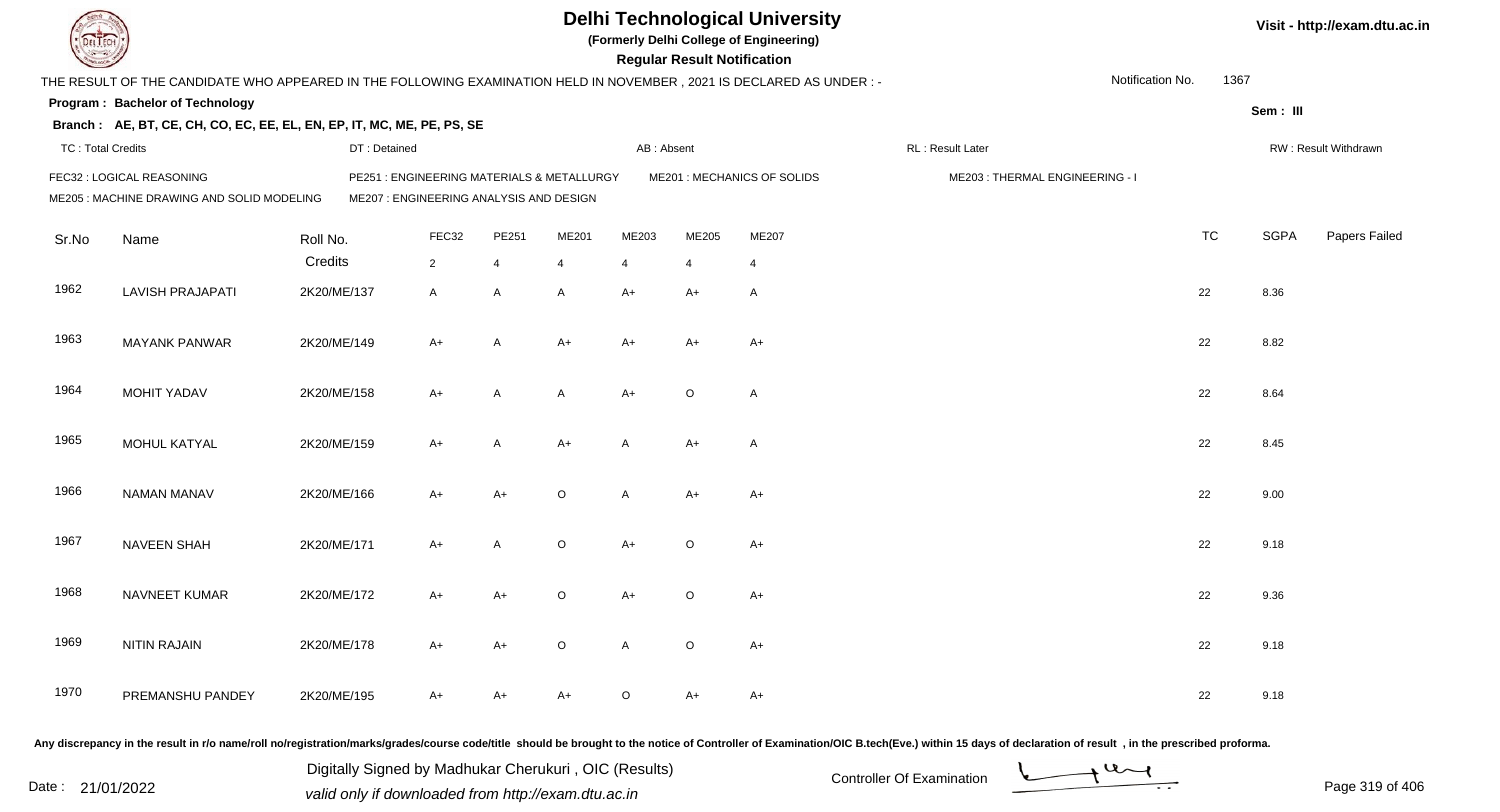| DEL ECH                                                                                                                                                         |                                                                                                                     |              |                |         |                | <b>Delhi Technological University</b><br>(Formerly Delhi College of Engineering)<br><b>Regular Result Notification</b> |                                |                |                                                                                                                                                                                                                                |                  |           | Visit - http://exam.dtu.ac.in |                      |  |
|-----------------------------------------------------------------------------------------------------------------------------------------------------------------|---------------------------------------------------------------------------------------------------------------------|--------------|----------------|---------|----------------|------------------------------------------------------------------------------------------------------------------------|--------------------------------|----------------|--------------------------------------------------------------------------------------------------------------------------------------------------------------------------------------------------------------------------------|------------------|-----------|-------------------------------|----------------------|--|
|                                                                                                                                                                 | THE RESULT OF THE CANDIDATE WHO APPEARED IN THE FOLLOWING EXAMINATION HELD IN NOVEMBER, 2021 IS DECLARED AS UNDER:- |              |                |         |                |                                                                                                                        |                                |                |                                                                                                                                                                                                                                | Notification No. | 1367      |                               |                      |  |
|                                                                                                                                                                 | Program: Bachelor of Technology                                                                                     |              |                |         |                |                                                                                                                        |                                |                |                                                                                                                                                                                                                                |                  |           |                               |                      |  |
|                                                                                                                                                                 | Branch: AE, BT, CE, CH, CO, EC, EE, EL, EN, EP, IT, MC, ME, PE, PS, SE                                              |              |                |         |                |                                                                                                                        |                                |                |                                                                                                                                                                                                                                |                  |           | Sem: III                      |                      |  |
| <b>TC: Total Credits</b>                                                                                                                                        |                                                                                                                     | DT: Detained |                |         |                | AB: Absent                                                                                                             |                                |                | RL : Result Later                                                                                                                                                                                                              |                  |           |                               | RW: Result Withdrawn |  |
| FEC32 : LOGICAL REASONING<br>PE251: ENGINEERING MATERIALS & METALLURGY<br>ME207 : ENGINEERING ANALYSIS AND DESIGN<br>ME205 : MACHINE DRAWING AND SOLID MODELING |                                                                                                                     |              |                |         |                | ME201 : MECHANICS OF SOLIDS                                                                                            | ME203: THERMAL ENGINEERING - I |                |                                                                                                                                                                                                                                |                  |           |                               |                      |  |
| Sr.No                                                                                                                                                           | Name                                                                                                                | Roll No.     | FEC32          | PE251   | ME201          | ME203                                                                                                                  | ME205                          | ME207          |                                                                                                                                                                                                                                |                  | <b>TC</b> | <b>SGPA</b>                   | Papers Failed        |  |
|                                                                                                                                                                 |                                                                                                                     | Credits      | $\overline{2}$ | 4       | $\overline{4}$ | 4                                                                                                                      |                                | $\overline{4}$ |                                                                                                                                                                                                                                |                  |           |                               |                      |  |
| 1971                                                                                                                                                            | PRITHVI CHOUDHARY                                                                                                   | 2K20/ME/197  | $\mathsf{A}$   | $A+$    | $A+$           | A+                                                                                                                     | A+                             | A              |                                                                                                                                                                                                                                |                  | 22        | 8.73                          |                      |  |
| 1972                                                                                                                                                            | PRIYANKA VERMA                                                                                                      | 2K20/ME/198  | $\mathsf{A}$   | $A+$    | A+             | A+                                                                                                                     | A+                             | A              |                                                                                                                                                                                                                                |                  | 22        | 8.73                          |                      |  |
| 1973                                                                                                                                                            | RAJ KULHARI                                                                                                         | 2K20/ME/206  | $A+$           | $A+$    | $A+$           | O                                                                                                                      | $A+$                           | $A+$           |                                                                                                                                                                                                                                |                  | 22        | 9.18                          |                      |  |
| 1974                                                                                                                                                            | RISHI MAHESHWARI                                                                                                    | 2K20/ME/215  | $A+$           | $A+$    | A+             | A+                                                                                                                     | $A+$                           | A+             |                                                                                                                                                                                                                                |                  | 22        | 9.00                          |                      |  |
| 1975                                                                                                                                                            | <b>ROHAN GUPTA</b>                                                                                                  | 2K20/ME/224  | $A+$           | $\circ$ | $A+$           | A+                                                                                                                     | A+                             | Α              |                                                                                                                                                                                                                                |                  | 22        | 9.00                          |                      |  |
| 1976                                                                                                                                                            | <b>SACHIN MALIK</b>                                                                                                 | 2K20/ME/237  | $A+$           | $A+$    | A+             | A+                                                                                                                     | A+                             | A              |                                                                                                                                                                                                                                |                  | 22        | 8.82                          |                      |  |
| 1977                                                                                                                                                            | SHAGUN MAURYA                                                                                                       | 2K20/ME/254  | $A+$           | A       | A              | $\circ$                                                                                                                | $\circ$                        | A+             |                                                                                                                                                                                                                                |                  | 22        | 9.00                          |                      |  |
| 1978                                                                                                                                                            | SNEHAL YADAV                                                                                                        | 2K20/ME/272  | $A+$           | $\circ$ | A+             | A+                                                                                                                     | $\circ$                        | $A+$           |                                                                                                                                                                                                                                |                  | 22        | 9.36                          |                      |  |
| 1979                                                                                                                                                            | <b>SURAJ MAHTO</b>                                                                                                  | 2K20/ME/283  | $A+$           | A       | A              | A+                                                                                                                     | A+                             | A              |                                                                                                                                                                                                                                |                  | 22        | 8.45                          |                      |  |
|                                                                                                                                                                 |                                                                                                                     |              |                |         |                |                                                                                                                        |                                |                | Any discrepancy in the result in r/o name/roll no/registration/marks/grades/course code/title should be brought to the notice of Controller of Examination/OIC B.tech(Eve.) within 15 days of declaration of result , in the p |                  |           |                               |                      |  |

Date : 21/01/2022 Digital Digital of Microsofted Chemical Controller Of Examination Determination Page 320 of 40 Digitally Signed by Madhukar Cherukuri , OIC (Results)

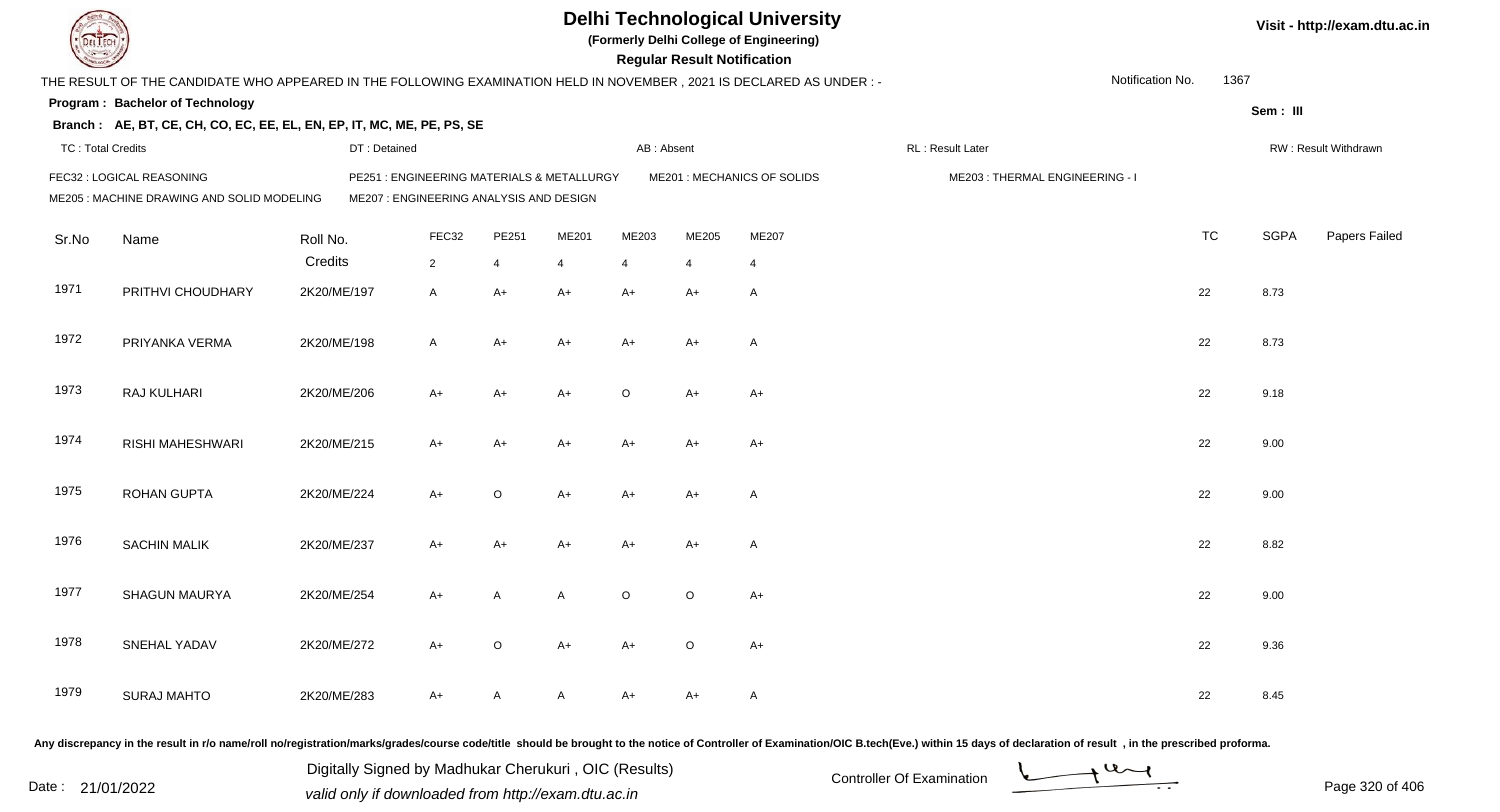| <b>DELTECH</b>                                                          |                                                                                                                      |              |                                                                                       |                |         |                | <b>Regular Result Notification</b> | <b>Delhi Technological University</b><br>(Formerly Delhi College of Engineering) |                                |           |             | Visit - http://exam.dtu.ac.in |
|-------------------------------------------------------------------------|----------------------------------------------------------------------------------------------------------------------|--------------|---------------------------------------------------------------------------------------|----------------|---------|----------------|------------------------------------|----------------------------------------------------------------------------------|--------------------------------|-----------|-------------|-------------------------------|
|                                                                         | THE RESULT OF THE CANDIDATE WHO APPEARED IN THE FOLLOWING EXAMINATION HELD IN NOVEMBER, 2021 IS DECLARED AS UNDER :- |              |                                                                                       |                |         |                |                                    |                                                                                  | Notification No.               | 1367      |             |                               |
|                                                                         | <b>Program: Bachelor of Technology</b>                                                                               |              |                                                                                       |                |         |                |                                    |                                                                                  |                                |           | Sem: III    |                               |
|                                                                         | Branch: AE, BT, CE, CH, CO, EC, EE, EL, EN, EP, IT, MC, ME, PE, PS, SE                                               |              |                                                                                       |                |         |                |                                    |                                                                                  |                                |           |             |                               |
| <b>TC: Total Credits</b>                                                |                                                                                                                      | DT: Detained |                                                                                       |                |         | AB: Absent     |                                    |                                                                                  | RL : Result Later              |           |             | RW: Result Withdrawn          |
| FEC32 : LOGICAL REASONING<br>ME205 : MACHINE DRAWING AND SOLID MODELING |                                                                                                                      |              | PE251 : ENGINEERING MATERIALS & METALLURGY<br>ME207 : ENGINEERING ANALYSIS AND DESIGN |                |         |                |                                    | ME201 : MECHANICS OF SOLIDS                                                      | ME203: THERMAL ENGINEERING - I |           |             |                               |
| Sr.No                                                                   | Name                                                                                                                 | Roll No.     | FEC32                                                                                 | PE251          | ME201   | ME203          | ME205                              | ME207                                                                            |                                | <b>TC</b> | <b>SGPA</b> | Papers Failed                 |
|                                                                         |                                                                                                                      | Credits      | $\overline{2}$                                                                        | $\overline{4}$ | 4       | $\overline{4}$ | $\overline{4}$                     | $\overline{4}$                                                                   |                                |           |             |                               |
| 1980                                                                    | <b>SUVRAT SHUKLA</b>                                                                                                 | 2K20/ME/285  | $A+$                                                                                  | $A+$           | $A+$    | $A+$           | $\circ$                            | $A+$                                                                             |                                | 22        | 9.18        |                               |
| 1981                                                                    | YASH KUMAR PAL                                                                                                       | 2K20/ME/309  | $A+$                                                                                  | $A+$           | $A+$    | A+             | A+                                 | A                                                                                |                                | 22        | 8.82        |                               |
| FEC37: FRENCH                                                           | ME205 : MACHINE DRAWING AND SOLID MODELING                                                                           |              | PE251 : ENGINEERING MATERIALS & METALLURGY<br>ME207 : ENGINEERING ANALYSIS AND DESIGN |                |         |                |                                    | ME201 : MECHANICS OF SOLIDS                                                      | ME203: THERMAL ENGINEERING - I |           |             |                               |
| Sr.No                                                                   | Name                                                                                                                 | Roll No.     | FEC37                                                                                 | PE251          | ME201   | ME203          | ME205                              | ME207                                                                            |                                | <b>TC</b> | <b>SGPA</b> | Papers Failed                 |
|                                                                         |                                                                                                                      | Credits      | $\overline{2}$                                                                        | $\overline{4}$ | 4       | $\overline{4}$ | $\overline{4}$                     | $\overline{4}$                                                                   |                                |           |             |                               |
| 1982                                                                    | <b>ANIL RAI</b>                                                                                                      | 2K20/ME/35   | $\circ$                                                                               | $A+$           | $A+$    | A              | A                                  | $B+$                                                                             |                                | 22        | 8.36        |                               |
| 1983                                                                    | <b>DHRUV BIHANI</b>                                                                                                  | 2K20/ME/84   | $\circ$                                                                               | $A+$           | $\circ$ | $\circ$        | $\circ$                            | $A+$                                                                             |                                | 22        | 9.64        |                               |
| 1984                                                                    | <b>KESHAV AGGARWAL</b>                                                                                               | 2K20/ME/121  | $\circ$                                                                               | $\circ$        | $\circ$ | $A+$           | $\circ$                            | $\circ$                                                                          |                                | 22        | 9.82        |                               |
| 1985                                                                    | PARAS KUMAR                                                                                                          | 2K20/ME/181  | $A+$                                                                                  | O              | $A+$    | A              | O                                  | $\mathsf{A}$                                                                     |                                | 22        | 9.00        |                               |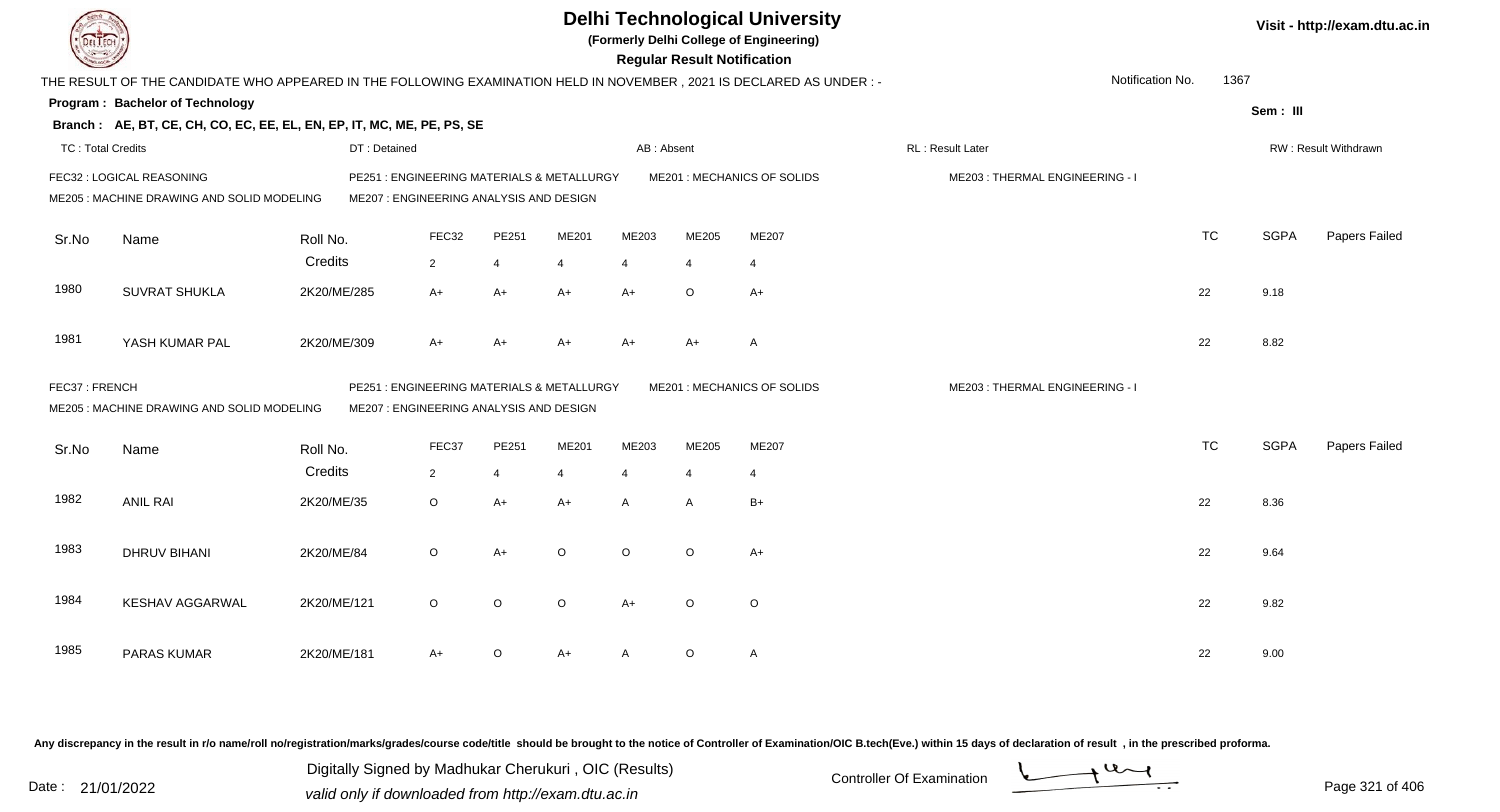| <b>Second</b>                            | <b>Delhi Technological University</b><br>DEL TECH<br>(Formerly Delhi College of Engineering)<br><b>Regular Result Notification</b> |                                                  |           |              |                                      |                     |                             |                            |                                |                          |             | Visit - http://exam.dtu.ac.in |  |  |  |  |
|------------------------------------------|------------------------------------------------------------------------------------------------------------------------------------|--------------------------------------------------|-----------|--------------|--------------------------------------|---------------------|-----------------------------|----------------------------|--------------------------------|--------------------------|-------------|-------------------------------|--|--|--|--|
|                                          | THE RESULT OF THE CANDIDATE WHO APPEARED IN THE FOLLOWING EXAMINATION HELD IN NOVEMBER , 2021 IS DECLARED AS UNDER :-              |                                                  |           |              |                                      |                     |                             |                            |                                | Notification No.<br>1367 |             |                               |  |  |  |  |
|                                          | Program: Bachelor of Technology                                                                                                    |                                                  |           |              |                                      |                     |                             |                            |                                |                          |             |                               |  |  |  |  |
|                                          | Branch: AE, BT, CE, CH, CO, EC, EE, EL, EN, EP, IT, MC, ME, PE, PS, SE                                                             |                                                  |           |              |                                      |                     |                             |                            |                                |                          | Sem: III    |                               |  |  |  |  |
| <b>TC: Total Credits</b><br>DT: Detained |                                                                                                                                    |                                                  |           |              |                                      | AB: Absent          |                             |                            | RL: Result Later               | RW: Result Withdrawn     |             |                               |  |  |  |  |
| FEC39: JAPANESE                          | ME205: MACHINE DRAWING AND SOLID MODELING                                                                                          | PE251<br>ME207 : ENGINEERING ANALYSIS AND DESIGN |           |              | : ENGINEERING MATERIALS & METALLURGY |                     |                             | ME201: MECHANICS OF SOLIDS | ME203: THERMAL ENGINEERING - I |                          |             |                               |  |  |  |  |
| Sr.No                                    | Name                                                                                                                               | Roll No.<br>Credits                              | FEC39     | PE251        | ME201                                | ME203               | ME205                       | <b>ME207</b>               |                                | <b>TC</b>                | <b>SGPA</b> | Papers Failed                 |  |  |  |  |
| 1986                                     | FATHI SOUROURI IBNOU<br><b>AMINE</b>                                                                                               | 2K20/ME/91                                       | 2<br>$B+$ | $B+$         | $B+$                                 | $\overline{4}$<br>B | $\boldsymbol{\Delta}$<br>A+ | $\overline{4}$<br>A        |                                | 22                       | 7.36        |                               |  |  |  |  |
| 1987                                     | YOGESH KUMAR                                                                                                                       | 2K20/ME/316                                      | A         | $\mathsf{A}$ | $A+$                                 | $A+$                | A+                          | A                          |                                | 22                       | 8.55        |                               |  |  |  |  |

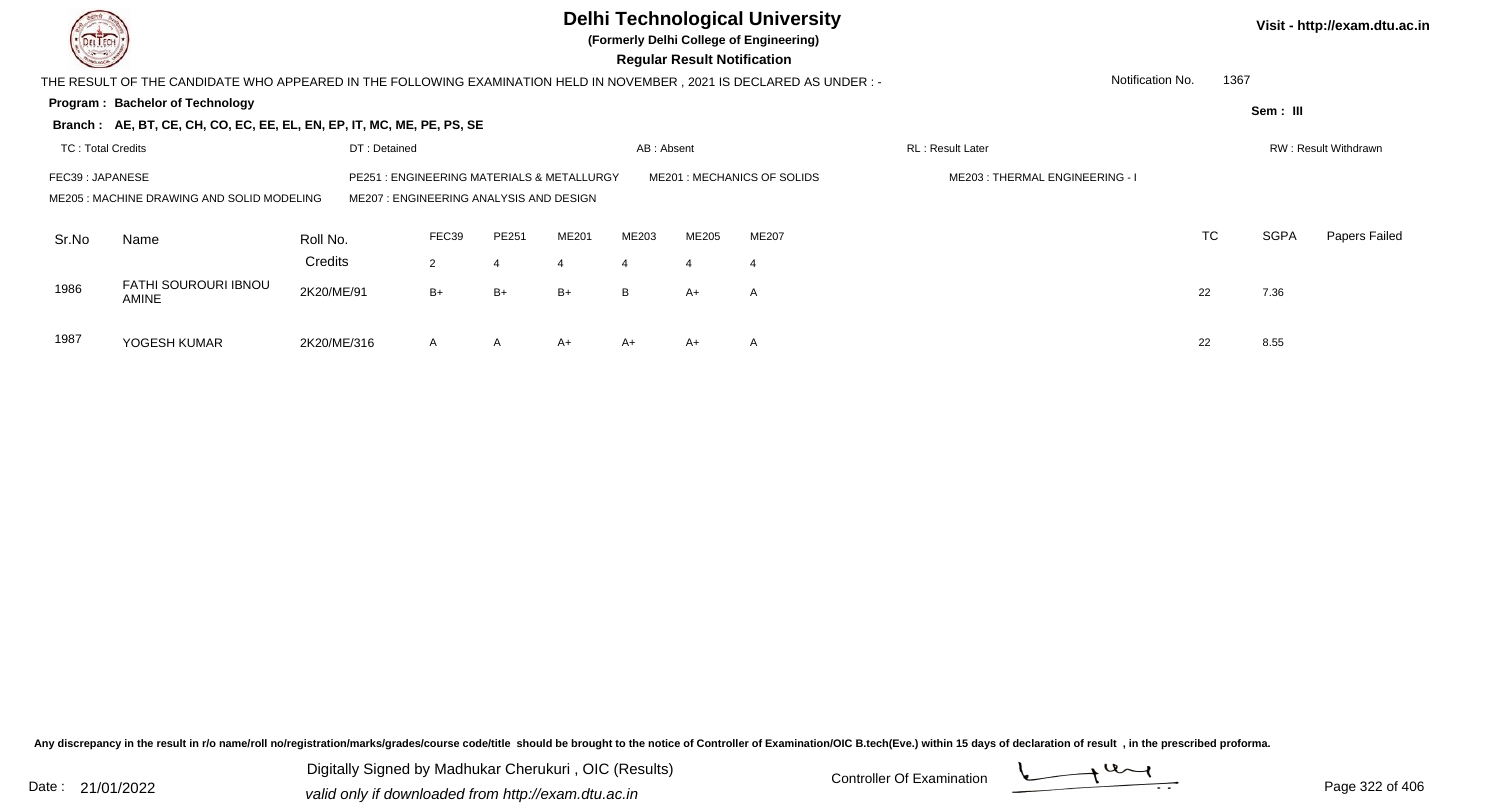|                          |                                                                                                                      |              |                                                                                      |                |                |                | <b>Regular Result Notification</b> | <b>Delhi Technological University</b><br>(Formerly Delhi College of Engineering) |                                |                  |                |             | Visit - http://exam.dtu.ac.in      |
|--------------------------|----------------------------------------------------------------------------------------------------------------------|--------------|--------------------------------------------------------------------------------------|----------------|----------------|----------------|------------------------------------|----------------------------------------------------------------------------------|--------------------------------|------------------|----------------|-------------|------------------------------------|
|                          | THE RESULT OF THE CANDIDATE WHO APPEARED IN THE FOLLOWING EXAMINATION HELD IN NOVEMBER, 2021 IS DECLARED AS UNDER :- |              |                                                                                      |                |                |                |                                    |                                                                                  |                                | Notification No. | 1367           |             |                                    |
|                          | Program: Bachelor of Technology                                                                                      |              |                                                                                      |                |                |                |                                    |                                                                                  |                                |                  |                | Sem: III    |                                    |
|                          | Branch: AE, BT, CE, CH, CO, EC, EE, EL, EN, EP, IT, MC, ME, PE, PS, SE                                               |              |                                                                                      |                |                |                |                                    |                                                                                  |                                |                  |                |             |                                    |
| <b>TC: Total Credits</b> |                                                                                                                      | DT: Detained |                                                                                      |                |                | AB: Absent     |                                    |                                                                                  | RL: Result Later               |                  |                |             | RW: Result Withdrawn               |
|                          | FEC3: PHYSICAL EDU SPORTS<br>ME205 : MACHINE DRAWING AND SOLID MODELING                                              |              | PE251: ENGINEERING MATERIALS & METALLURGY<br>ME207 : ENGINEERING ANALYSIS AND DESIGN |                |                |                |                                    | ME201 : MECHANICS OF SOLIDS                                                      | ME203: THERMAL ENGINEERING - I |                  |                |             |                                    |
| Sr.No                    | Name                                                                                                                 | Roll No.     | FEC <sub>3</sub>                                                                     | PE251          | ME201          | ME203          | ME205                              | <b>ME207</b>                                                                     |                                |                  | <b>TC</b>      | <b>SGPA</b> | Papers Failed                      |
|                          |                                                                                                                      | Credits      | $\overline{2}$                                                                       | $\overline{4}$ | $\overline{4}$ | $\overline{4}$ | $\overline{4}$                     | $\overline{4}$                                                                   |                                |                  |                |             |                                    |
| 1988                     | <b>AAKASH</b>                                                                                                        | 2K20/ME/01   | $\mathsf{A}$                                                                         | $\, {\sf B}$   | $A+$           | A              | A+                                 | $A+$                                                                             |                                |                  | 22             | 8.18        |                                    |
| 1989                     | <b>ABHISHEK SINGH</b>                                                                                                | 2K20/ME/14   | $\circ$                                                                              | $A+$           | $A+$           | $\circ$        | $A+$                               | $A+$                                                                             |                                |                  | 22             | 9.27        |                                    |
| 1990                     | <b>CHIRAG PARIDA</b>                                                                                                 | 2K20/ME/71   | $A+$                                                                                 | $A+$           | $A+$           | A              | $\overline{A}$                     | $A+$                                                                             |                                |                  | 22             | 8.64        |                                    |
| 1991                     | PRIYANSH KUSHWAHA                                                                                                    | 2K20/ME/199  | F.                                                                                   | E              | E              | F              | F                                  | B                                                                                |                                |                  | $\overline{4}$ | 1.09        | FEC3PE251, ME201,<br>ME203, ME205, |
| 1992                     | <b>SARTHAK SINGH</b>                                                                                                 | 2K20/ME/247  | $A+$                                                                                 | $A+$           | $A+$           | A              | $\circ$                            | $A+$                                                                             |                                |                  | 22             | 9.00        |                                    |
| 1993                     | <b>SARTHAK SINHA</b>                                                                                                 | 2K20/ME/248  | A                                                                                    | A              |                | A              | A+                                 | $A+$                                                                             |                                |                  | 22             | 8.36        |                                    |

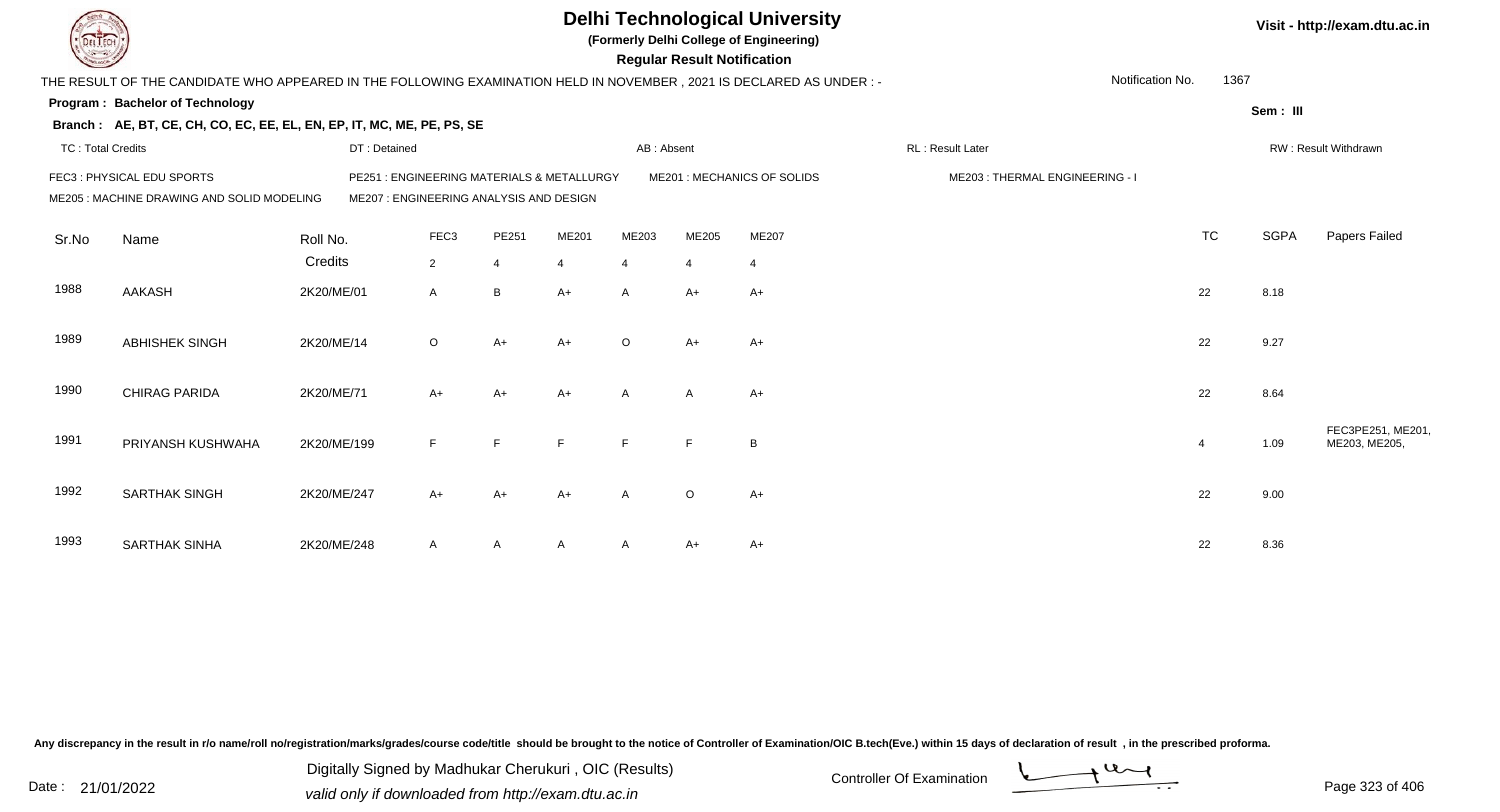| EL ECH                   |                                                                                                                      |              |                                                                                       |                | <b>Delhi Technological University</b><br>(Formerly Delhi College of Engineering)<br><b>Regular Result Notification</b> |                |                |                             |                                |                  |           |             | Visit - http://exam.dtu.ac.in |  |  |
|--------------------------|----------------------------------------------------------------------------------------------------------------------|--------------|---------------------------------------------------------------------------------------|----------------|------------------------------------------------------------------------------------------------------------------------|----------------|----------------|-----------------------------|--------------------------------|------------------|-----------|-------------|-------------------------------|--|--|
|                          | THE RESULT OF THE CANDIDATE WHO APPEARED IN THE FOLLOWING EXAMINATION HELD IN NOVEMBER, 2021 IS DECLARED AS UNDER :- |              |                                                                                       |                |                                                                                                                        |                |                |                             |                                | Notification No. | 1367      |             |                               |  |  |
|                          | Program: Bachelor of Technology                                                                                      |              |                                                                                       |                |                                                                                                                        |                |                |                             |                                |                  |           | Sem: III    |                               |  |  |
|                          | Branch: AE, BT, CE, CH, CO, EC, EE, EL, EN, EP, IT, MC, ME, PE, PS, SE                                               |              |                                                                                       |                |                                                                                                                        |                |                |                             |                                |                  |           |             |                               |  |  |
| <b>TC: Total Credits</b> |                                                                                                                      | DT: Detained |                                                                                       |                |                                                                                                                        | AB: Absent     |                |                             | RL : Result Later              |                  |           |             | RW: Result Withdrawn          |  |  |
| FEC40: GERMAN            | ME205 : MACHINE DRAWING AND SOLID MODELING                                                                           |              | PE251 : ENGINEERING MATERIALS & METALLURGY<br>ME207 : ENGINEERING ANALYSIS AND DESIGN |                |                                                                                                                        |                |                | ME201 : MECHANICS OF SOLIDS | ME203: THERMAL ENGINEERING - I |                  |           |             |                               |  |  |
| Sr.No                    | Name                                                                                                                 | Roll No.     | FEC40                                                                                 | PE251          | ME201                                                                                                                  | ME203          | ME205          | ME207                       |                                |                  | <b>TC</b> | <b>SGPA</b> | Papers Failed                 |  |  |
|                          |                                                                                                                      | Credits      | $\overline{2}$                                                                        | $\overline{4}$ | $\overline{4}$                                                                                                         | $\overline{4}$ | $\overline{4}$ | $\overline{4}$              |                                |                  |           |             |                               |  |  |
| 1994                     | <b>CHITRANSH KUMAR</b>                                                                                               | 2K20/ME/74   | P                                                                                     | $A+$           | $A+$                                                                                                                   | $A+$           | ${\bf C}$      | $\overline{A}$              |                                |                  | 22        | 7.64        |                               |  |  |
| 1995                     | <b>GURPREET SINGH</b>                                                                                                | 2K20/ME/101  | B                                                                                     | $\mathsf{A}$   | $B+$                                                                                                                   | $A+$           | A+             | $B+$                        |                                |                  | 22        | 7.82        |                               |  |  |
| 1996                     | <b>MANISH</b>                                                                                                        | 2K20/ME/143  | $A+$                                                                                  | A              | $\mathsf{A}$                                                                                                           | $A+$           | A              | $A+$                        |                                |                  | 22        | 8.45        |                               |  |  |
| 1997                     | <b>MAULIK PANT</b>                                                                                                   | 2K20/ME/146  | $A+$                                                                                  | A              | $B+$                                                                                                                   | $A+$           | Α              | $A+$                        |                                |                  | 22        | 8.27        |                               |  |  |
| 1998                     | <b>REUBEN MATHEW</b>                                                                                                 | 2K20/ME/212  | A+                                                                                    | $A+$           | $\circ$                                                                                                                | $\circ$        | $A+$           | $A+$                        |                                |                  | 22        | 9.36        |                               |  |  |
| 1999                     | SOURABH BARNWAL                                                                                                      | 2K20/ME/275  | $A+$                                                                                  | $A+$           | $A+$                                                                                                                   | $A+$           | $A+$           | $A+$                        |                                |                  | 22        | 9.00        |                               |  |  |
| 2000                     | SOURAV SINHA                                                                                                         | 2K20/ME/279  | A                                                                                     | $\overline{A}$ | $B+$                                                                                                                   | A+             | A+             | $\overline{A}$              |                                |                  | 22        | 8.18        |                               |  |  |
| 2001                     | <b>TUSHAR ANAND</b>                                                                                                  | 2K20/ME/290  | A+                                                                                    | $A+$           | $A+$                                                                                                                   | $\circ$        | $A+$           | $\mathsf{A}$                |                                |                  | 22        | 9.00        |                               |  |  |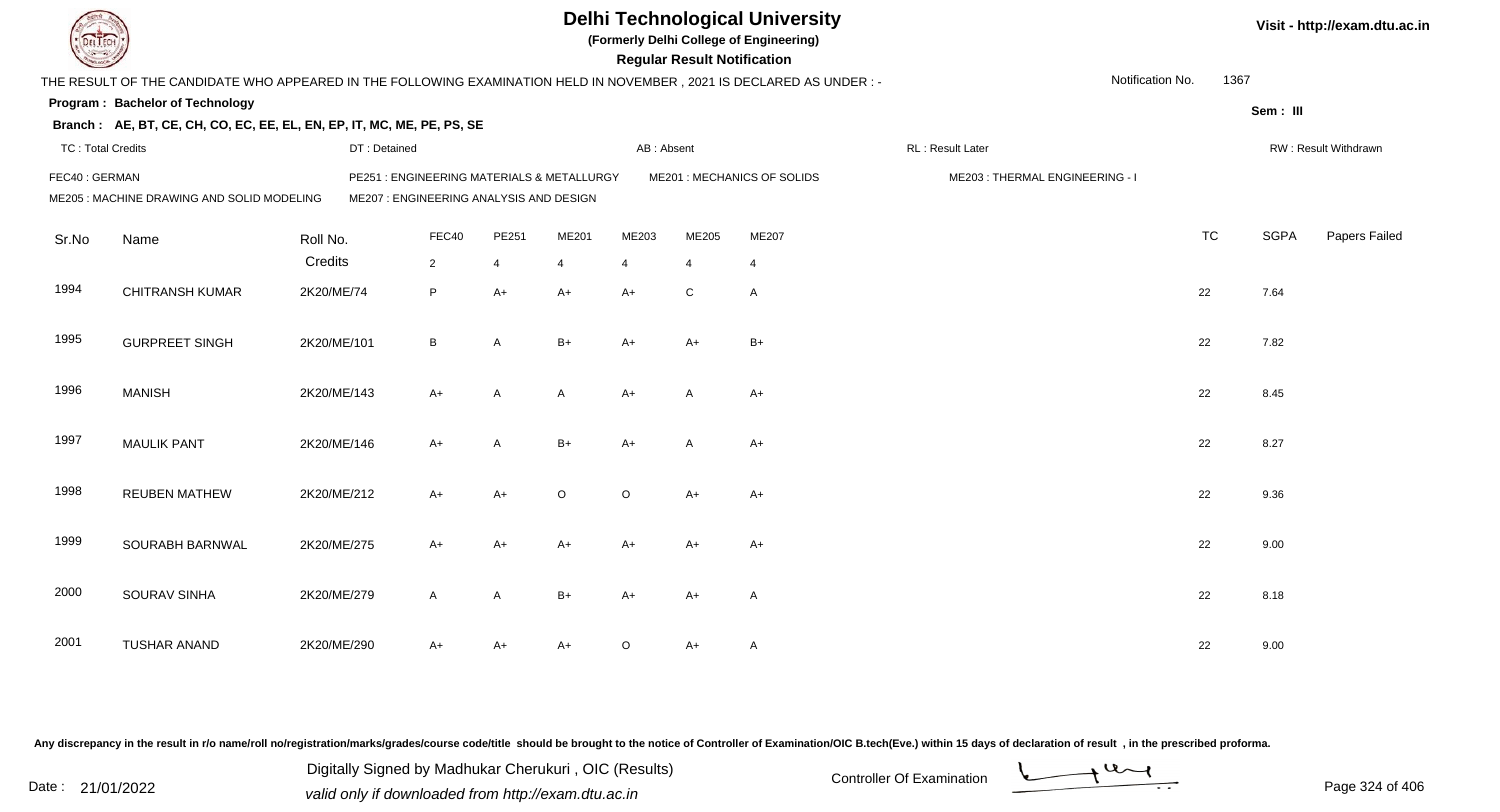|                          |                                                                                                                     |              |                                                                                 |                |              |                | <b>Regular Result Notification</b> | <b>Delhi Technological University</b><br>(Formerly Delhi College of Engineering) |                                |                  |           |             | Visit - http://exam.dtu.ac.in |
|--------------------------|---------------------------------------------------------------------------------------------------------------------|--------------|---------------------------------------------------------------------------------|----------------|--------------|----------------|------------------------------------|----------------------------------------------------------------------------------|--------------------------------|------------------|-----------|-------------|-------------------------------|
|                          | THE RESULT OF THE CANDIDATE WHO APPEARED IN THE FOLLOWING EXAMINATION HELD IN NOVEMBER, 2021 IS DECLARED AS UNDER:- |              |                                                                                 |                |              |                |                                    |                                                                                  |                                | Notification No. | 1367      |             |                               |
|                          | <b>Program: Bachelor of Technology</b>                                                                              |              |                                                                                 |                |              |                |                                    |                                                                                  |                                |                  |           | Sem: III    |                               |
|                          | Branch: AE, BT, CE, CH, CO, EC, EE, EL, EN, EP, IT, MC, ME, PE, PS, SE                                              |              |                                                                                 |                |              |                |                                    |                                                                                  |                                |                  |           |             |                               |
| <b>TC: Total Credits</b> |                                                                                                                     | DT: Detained |                                                                                 |                |              | AB: Absent     |                                    |                                                                                  | RL: Result Later               |                  |           |             | RW: Result Withdrawn          |
|                          | FEC45 : ENGINEERING EXPLORATION<br>ME205: MACHINE DRAWING AND SOLID MODELING                                        | PE251        | : ENGINEERING MATERIALS & METALLURGY<br>ME207 : ENGINEERING ANALYSIS AND DESIGN |                |              |                |                                    | ME201: MECHANICS OF SOLIDS                                                       | ME203: THERMAL ENGINEERING - I |                  |           |             |                               |
| Sr.No                    | Name                                                                                                                | Roll No.     | FEC45                                                                           | PE251          | ME201        | ME203          | ME205                              | ME207                                                                            |                                |                  | <b>TC</b> | <b>SGPA</b> | Papers Failed                 |
|                          |                                                                                                                     | Credits      | $\overline{2}$                                                                  | $\overline{4}$ | 4            | $\overline{4}$ | $\overline{4}$                     | $\overline{4}$                                                                   |                                |                  |           |             |                               |
| 2002                     | <b>DEEPAK KUMAR</b>                                                                                                 | 2K20/ME/76   | $\circ$                                                                         | $A+$           | A            | $A+$           | $B+$                               | $A+$                                                                             |                                |                  | 22        | 8.55        |                               |
| 2003                     | <b>HARSH CHOURASIA</b>                                                                                              | 2K20/ME/105  | $\circ$                                                                         | $\circ$        | $A+$         | $\mathsf{A}$   | $\circ$                            | $A+$                                                                             |                                |                  | 22        | 9.27        |                               |
| 2004                     | <b>HARSH YADAV</b>                                                                                                  | 2K20/ME/108  | $\circ$                                                                         | $\mathsf{A}$   | $\mathsf{A}$ | $A+$           | $\mathsf{A}$                       | $B+$                                                                             |                                |                  | 22        | 8.18        |                               |
| 2005                     | SAMEER AKHTAR                                                                                                       | 2K20/ME/243  | F                                                                               | $A+$           | $A+$         | $A+$           | $B+$                               | $A+$                                                                             |                                |                  | 20        | 7.82        | FEC45                         |
| 2006                     | <b>TANISHQ GUPTA</b>                                                                                                | 2K20/ME/287  | $\circ$                                                                         | A+             | A+           | $A+$           | A+                                 | $A+$                                                                             |                                |                  | 22        | 9.09        |                               |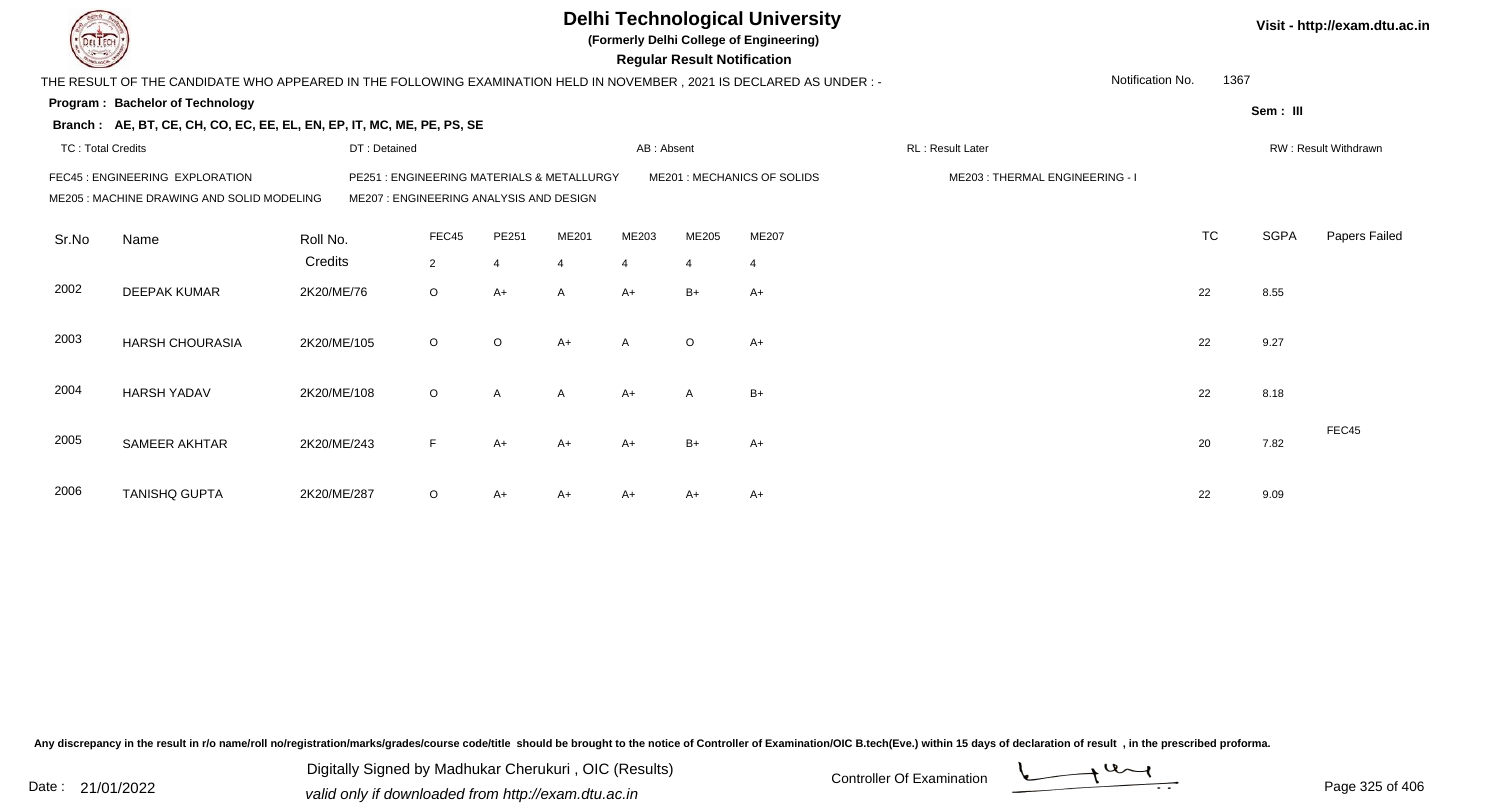| LI ECH                   |                                                                                                                        |                                                                                       |              |                |              |                | <b>Regular Result Notification</b> | <b>Delhi Technological University</b><br>(Formerly Delhi College of Engineering) |                                |                  |           |             | Visit - http://exam.dtu.ac.in |
|--------------------------|------------------------------------------------------------------------------------------------------------------------|---------------------------------------------------------------------------------------|--------------|----------------|--------------|----------------|------------------------------------|----------------------------------------------------------------------------------|--------------------------------|------------------|-----------|-------------|-------------------------------|
|                          | THE RESULT OF THE CANDIDATE WHO APPEARED IN THE FOLLOWING EXAMINATION HELD IN NOVEMBER , 2021 IS DECLARED AS UNDER : - |                                                                                       |              |                |              |                |                                    |                                                                                  |                                | Notification No. | 1367      |             |                               |
|                          | Program: Bachelor of Technology                                                                                        |                                                                                       |              |                |              |                |                                    |                                                                                  |                                |                  |           |             |                               |
|                          | Branch: AE, BT, CE, CH, CO, EC, EE, EL, EN, EP, IT, MC, ME, PE, PS, SE                                                 |                                                                                       |              |                |              |                |                                    |                                                                                  |                                |                  |           | Sem: III    |                               |
| <b>TC: Total Credits</b> |                                                                                                                        | DT: Detained                                                                          |              |                |              | AB: Absent     |                                    |                                                                                  | RL: Result Later               |                  |           |             | RW: Result Withdrawn          |
|                          | FEC46 : TECHNICAL COMMUNICATION<br>ME205 : MACHINE DRAWING AND SOLID MODELING                                          | PE251 : ENGINEERING MATERIALS & METALLURGY<br>ME207 : ENGINEERING ANALYSIS AND DESIGN |              |                |              |                |                                    | ME201 : MECHANICS OF SOLIDS                                                      | ME203: THERMAL ENGINEERING - I |                  |           |             |                               |
| Sr.No                    | Name                                                                                                                   | Roll No.                                                                              | FEC46        | PE251          | ME201        | ME203          | ME205                              | ME207                                                                            |                                |                  | <b>TC</b> | <b>SGPA</b> | Papers Failed                 |
|                          |                                                                                                                        | Credits                                                                               | $2^{\circ}$  | $\overline{4}$ | 4            | $\overline{4}$ | $\overline{4}$                     | $\overline{4}$                                                                   |                                |                  |           |             |                               |
| 2007                     | <b>ADITYA PUNIA</b>                                                                                                    | 2K20/ME/20                                                                            | $A+$         | A              | A            | $A+$           | $\circ$                            | $A+$                                                                             |                                |                  | 22        | 8.82        |                               |
| 2008                     | <b>BAIBHAV KUMAR</b>                                                                                                   | 2K20/ME/58                                                                            | $\circ$      | $\circ$        | $A+$         | $\circ$        | $\circ$                            | $\circ$                                                                          |                                |                  | 22        | 9.82        |                               |
| 2009                     | <b>NAMAN KUMAR</b>                                                                                                     | 2K20/ME/165                                                                           | $A+$         | $A+$           | $A+$         | $\mathsf{A}$   | $\circ$                            | $A+$                                                                             |                                |                  | 22        | 9.00        |                               |
| 2010                     | PRINCE SHARMA                                                                                                          | 2K20/ME/196                                                                           | $A+$         | $\overline{A}$ | A            | $A+$           | $A+$                               | $\overline{A}$                                                                   |                                |                  | 22        | 8.45        |                               |
| 2011                     | RAVI                                                                                                                   | 2K20/ME/208                                                                           | $\mathsf{A}$ | A              | $A+$         | $A+$           | $A+$                               | $\overline{A}$                                                                   |                                |                  | 22        | 8.55        |                               |
| 2012                     | <b>ROHIN VERMA</b>                                                                                                     | 2K20/ME/231                                                                           | $\mathsf{A}$ | A              | $\mathsf{A}$ | $\mathsf{A}$   | $A+$                               | $\overline{A}$                                                                   |                                |                  | 22        | 8.18        |                               |
| 2013                     | SAATVIK SAGAR                                                                                                          | 2K20/ME/236                                                                           | A            | A              | $\circ$      | $A+$           | A                                  | $\mathsf{A}$                                                                     |                                |                  | 22        | 8.55        |                               |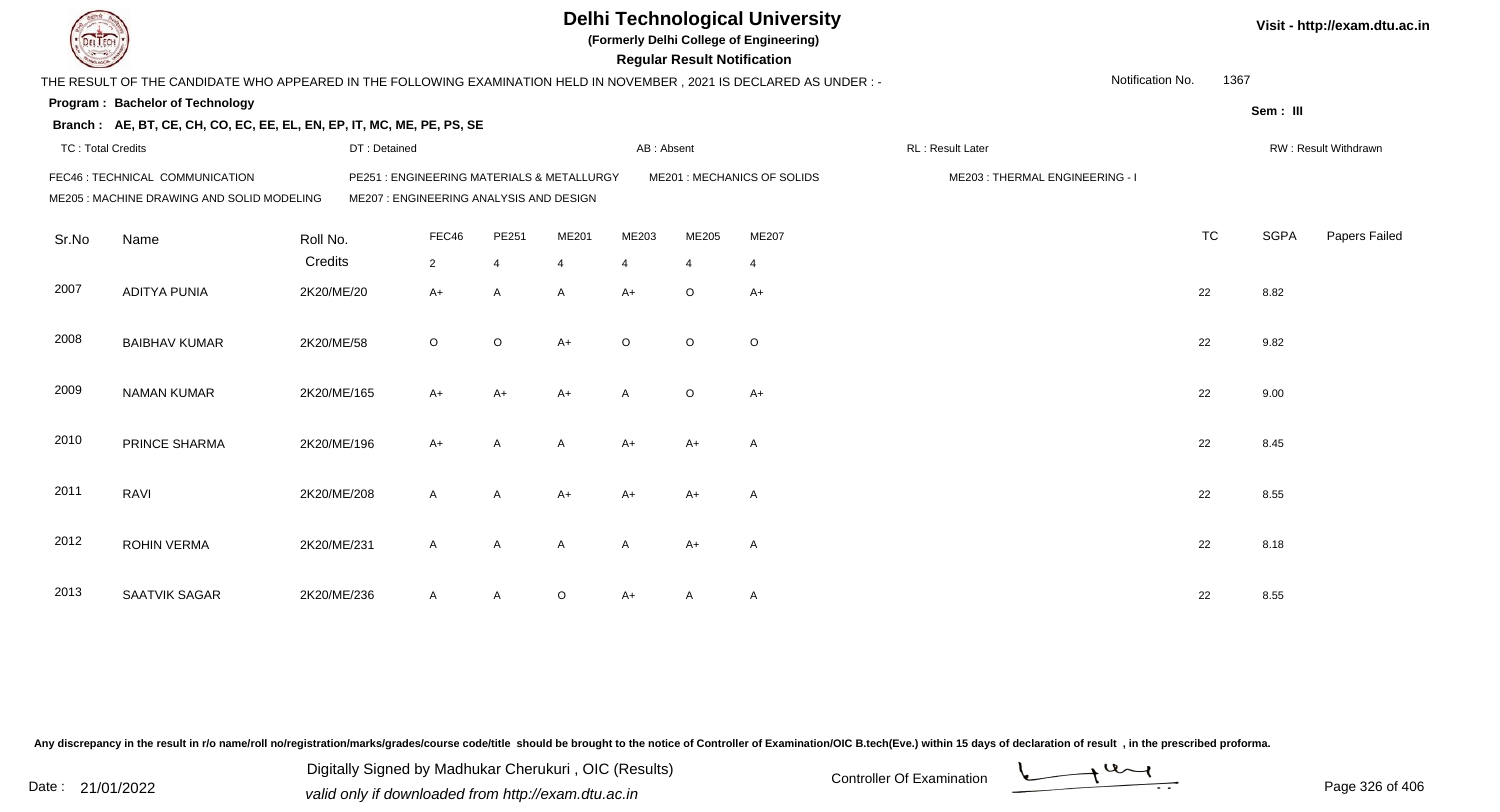|                          |                                                                                                                        |              |                                                                                       |                |       |                | <b>Regular Result Notification</b> | <b>Delhi Technological University</b><br>(Formerly Delhi College of Engineering) |                                |                  |           |             | Visit - http://exam.dtu.ac.in |
|--------------------------|------------------------------------------------------------------------------------------------------------------------|--------------|---------------------------------------------------------------------------------------|----------------|-------|----------------|------------------------------------|----------------------------------------------------------------------------------|--------------------------------|------------------|-----------|-------------|-------------------------------|
|                          | THE RESULT OF THE CANDIDATE WHO APPEARED IN THE FOLLOWING EXAMINATION HELD IN NOVEMBER , 2021 IS DECLARED AS UNDER : - |              |                                                                                       |                |       |                |                                    |                                                                                  |                                | Notification No. | 1367      |             |                               |
|                          | Program: Bachelor of Technology                                                                                        |              |                                                                                       |                |       |                |                                    |                                                                                  |                                |                  |           | Sem: III    |                               |
|                          | Branch: AE, BT, CE, CH, CO, EC, EE, EL, EN, EP, IT, MC, ME, PE, PS, SE                                                 |              |                                                                                       |                |       |                |                                    |                                                                                  |                                |                  |           |             |                               |
| <b>TC: Total Credits</b> |                                                                                                                        | DT: Detained |                                                                                       |                |       | AB: Absent     |                                    |                                                                                  | RL: Result Later               |                  |           |             | RW: Result Withdrawn          |
|                          | FEC47 : VALUE DRIVEN LEADERSHIP<br>ME205 : MACHINE DRAWING AND SOLID MODELING                                          |              | PE251 : ENGINEERING MATERIALS & METALLURGY<br>ME207 : ENGINEERING ANALYSIS AND DESIGN |                |       |                |                                    | ME201 : MECHANICS OF SOLIDS                                                      | ME203: THERMAL ENGINEERING - I |                  |           |             |                               |
| Sr.No                    | Name                                                                                                                   | Roll No.     | FEC47                                                                                 | PE251          | ME201 | ME203          | ME205                              | ME207                                                                            |                                |                  | <b>TC</b> | <b>SGPA</b> | Papers Failed                 |
|                          |                                                                                                                        | Credits      | $\overline{2}$                                                                        | $\overline{4}$ | 4     | $\overline{4}$ | $\overline{4}$                     | $\overline{4}$                                                                   |                                |                  |           |             |                               |
| 2014                     | <b>ANANAY JOSHI</b>                                                                                                    | 2K20/ME/29   | $A+$                                                                                  | $A+$           | A     | $A+$           | $A+$                               | $A+$                                                                             |                                |                  | 22        | 8.82        |                               |
| 2015                     | <b>HARSHIT SHARMA</b>                                                                                                  | 2K20/ME/111  | $\circ$                                                                               | $A+$           | $B+$  | $A+$           | A+                                 | $A+$                                                                             |                                |                  | 22        | 8.73        |                               |
| 2016                     | <b>KUNAL SINGH</b>                                                                                                     | 2K20/ME/135  | $\circ$                                                                               | $B+$           | $B+$  | $A+$           | $\mathsf{A}$                       | Α                                                                                |                                |                  | 22        | 8.00        |                               |
| 2017                     | <b>NIMIT KHURANA</b>                                                                                                   | 2K20/ME/177  | A+                                                                                    | $A+$           | $A+$  | $A+$           | $\circ$                            | A                                                                                |                                |                  | 22        | 9.00        |                               |
| 2018                     | <b>VAIBHAV BIRLA</b>                                                                                                   | 2K20/ME/293  | $A+$                                                                                  | $\overline{A}$ | $A+$  | $\mathsf{A}$   | $A+$                               | $\overline{\mathsf{A}}$                                                          |                                |                  | 22        | 8.45        |                               |
| 2019                     | <b>VAIBHAV VERMA</b>                                                                                                   | 2K20/ME/295  | A+                                                                                    | A+             | A+    | A+             | A+                                 | A                                                                                |                                |                  | 22        | 8.82        |                               |

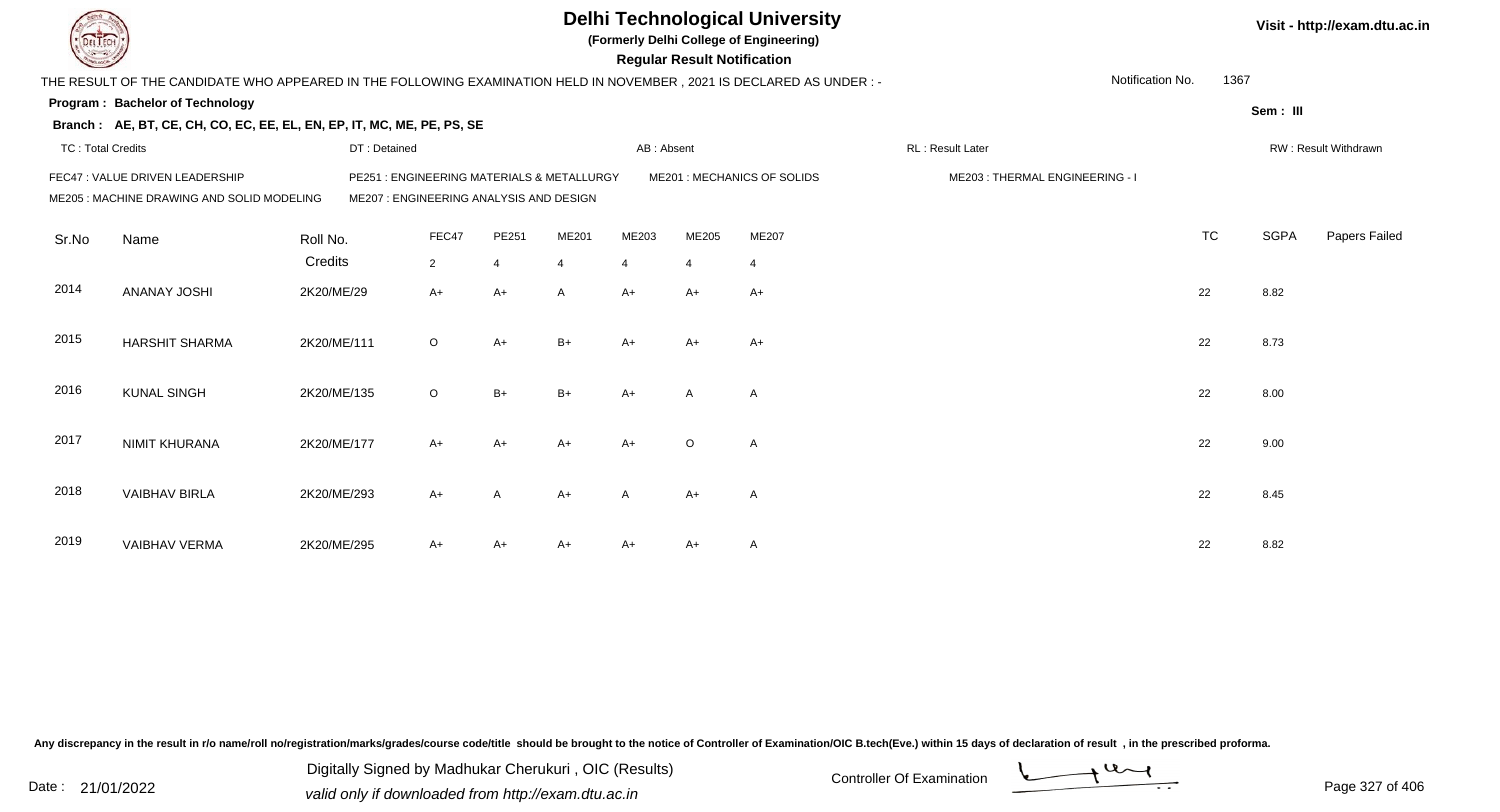|                          |                                                                                                                     |              |                                                                                      |                |         |                | <b>Regular Result Notification</b> | <b>Delhi Technological University</b><br>(Formerly Delhi College of Engineering) |                                |                  |             | Visit - http://exam.dtu.ac.in |
|--------------------------|---------------------------------------------------------------------------------------------------------------------|--------------|--------------------------------------------------------------------------------------|----------------|---------|----------------|------------------------------------|----------------------------------------------------------------------------------|--------------------------------|------------------|-------------|-------------------------------|
|                          | THE RESULT OF THE CANDIDATE WHO APPEARED IN THE FOLLOWING EXAMINATION HELD IN NOVEMBER, 2021 IS DECLARED AS UNDER:- |              |                                                                                      |                |         |                |                                    |                                                                                  |                                | Notification No. | 1367        |                               |
|                          | <b>Program: Bachelor of Technology</b>                                                                              |              |                                                                                      |                |         |                |                                    |                                                                                  |                                |                  | Sem: III    |                               |
|                          | Branch: AE, BT, CE, CH, CO, EC, EE, EL, EN, EP, IT, MC, ME, PE, PS, SE                                              |              |                                                                                      |                |         |                |                                    |                                                                                  |                                |                  |             |                               |
| <b>TC: Total Credits</b> |                                                                                                                     | DT: Detained |                                                                                      |                |         | AB: Absent     |                                    |                                                                                  | RL: Result Later               |                  |             | RW: Result Withdrawn          |
|                          | FEC48 : INTRODUCTION TO BIOLOGICAL SCIENCE<br>ME205 : MACHINE DRAWING AND SOLID MODELING                            |              | PE251: ENGINEERING MATERIALS & METALLURGY<br>ME207 : ENGINEERING ANALYSIS AND DESIGN |                |         |                |                                    | ME201: MECHANICS OF SOLIDS                                                       | ME203: THERMAL ENGINEERING - I |                  |             |                               |
| Sr.No                    | Name                                                                                                                | Roll No.     | FEC48                                                                                | PE251          | ME201   | ME203          | ME205                              | ME207                                                                            |                                | <b>TC</b>        | <b>SGPA</b> | Papers Failed                 |
|                          |                                                                                                                     | Credits      | $\overline{2}$                                                                       | $\overline{4}$ | 4       | $\overline{4}$ | $\overline{4}$                     | $\overline{4}$                                                                   |                                |                  |             |                               |
| 2020                     | AASHU GUPTA                                                                                                         | 2K20/ME/04   | $\circ$                                                                              | $\circ$        | $\circ$ | $\circ$        | $A+$                               | $A+$                                                                             |                                | 22               | 9.64        |                               |
| 2021                     | <b>ABHISHEK JHA</b>                                                                                                 | 2K20/ME/12   | $\circ$                                                                              | $\circ$        | $A+$    | $\mathsf{A}$   | $A+$                               | $\circ$                                                                          |                                | 22               | 9.27        |                               |
| 2022                     | <b>DEVANSH</b>                                                                                                      | 2K20/ME/78   | $\circ$                                                                              | $\mathsf{A}$   | $A+$    | $\mathsf{A}$   | ${\bf C}$                          | $A+$                                                                             |                                | 22               | 8.00        |                               |
| 2023                     | <b>KUNAL GOEL</b>                                                                                                   | 2K20/ME/129  | $A+$                                                                                 | A              | B       | B              | C                                  | B                                                                                |                                | 22               | 6.45        |                               |
| 2024                     | ROHAN CHOPRA                                                                                                        | 2K20/ME/223  | A+                                                                                   | A+             | A+      | A+             |                                    | $A+$                                                                             |                                | 22               | 8.82        |                               |

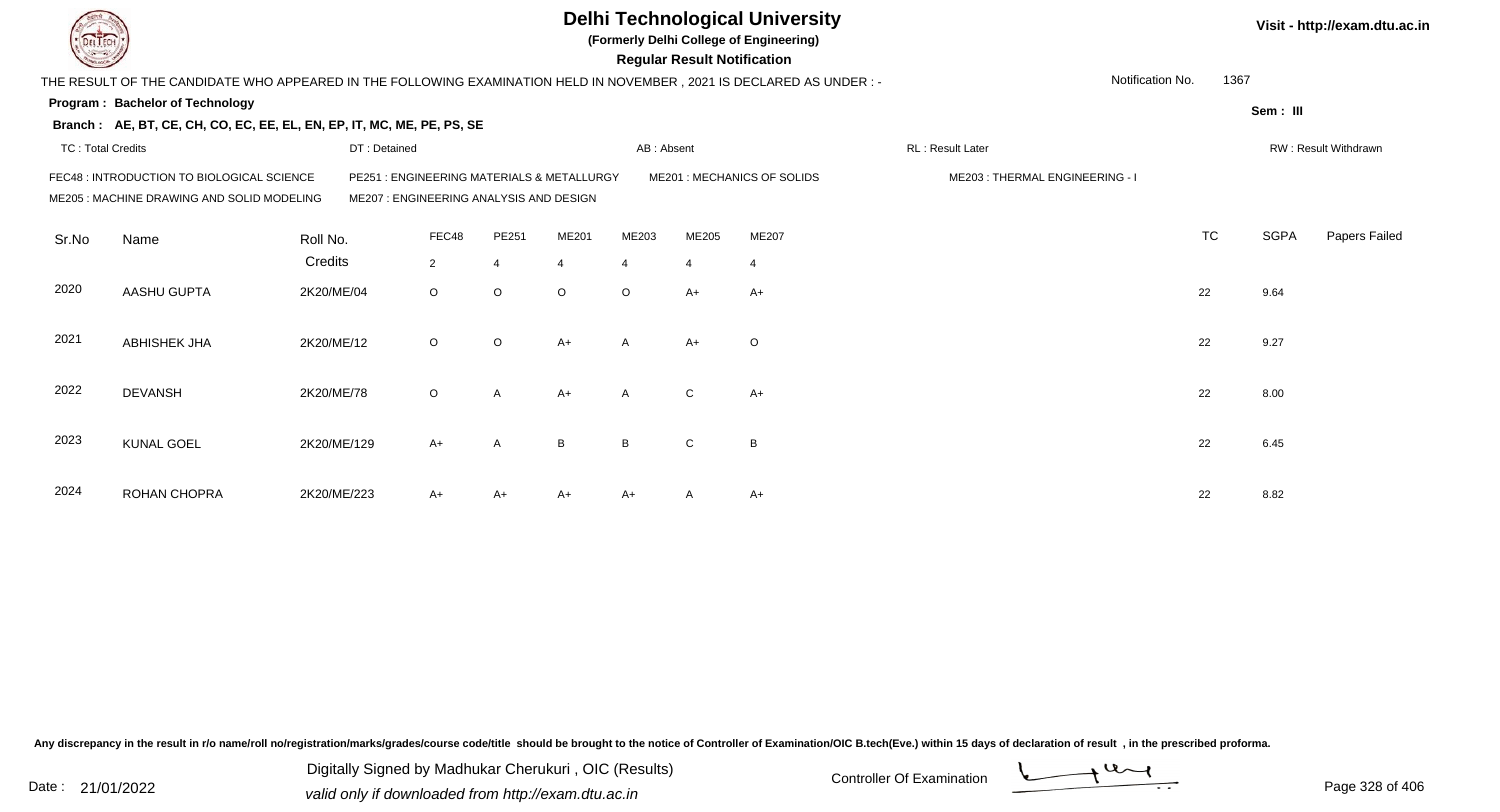|                          |                                                                                                                        |              |                                                                                 |                  |         |                | <b>Regular Result Notification</b> | <b>Delhi Technological University</b><br>(Formerly Delhi College of Engineering) |                                |           |             | Visit - http://exam.dtu.ac.in |
|--------------------------|------------------------------------------------------------------------------------------------------------------------|--------------|---------------------------------------------------------------------------------|------------------|---------|----------------|------------------------------------|----------------------------------------------------------------------------------|--------------------------------|-----------|-------------|-------------------------------|
|                          | THE RESULT OF THE CANDIDATE WHO APPEARED IN THE FOLLOWING EXAMINATION HELD IN NOVEMBER , 2021 IS DECLARED AS UNDER : - |              |                                                                                 |                  |         |                |                                    |                                                                                  | Notification No.               | 1367      |             |                               |
|                          | Program: Bachelor of Technology                                                                                        |              |                                                                                 |                  |         |                |                                    |                                                                                  |                                |           | Sem: III    |                               |
|                          | Branch: AE, BT, CE, CH, CO, EC, EE, EL, EN, EP, IT, MC, ME, PE, PS, SE                                                 |              |                                                                                 |                  |         |                |                                    |                                                                                  |                                |           |             |                               |
| <b>TC: Total Credits</b> |                                                                                                                        | DT: Detained |                                                                                 |                  |         | AB: Absent     |                                    |                                                                                  | RL: Result Later               |           |             | RW: Result Withdrawn          |
|                          | FEC52: Extension and Outreach Activities<br>ME205 : MACHINE DRAWING AND SOLID MODELING                                 | PE251        | : ENGINEERING MATERIALS & METALLURGY<br>ME207 : ENGINEERING ANALYSIS AND DESIGN |                  |         |                |                                    | ME201 : MECHANICS OF SOLIDS                                                      | ME203: THERMAL ENGINEERING - I |           |             |                               |
| Sr.No                    | Name                                                                                                                   | Roll No.     | FEC52                                                                           | PE251            | ME201   | ME203          | ME205                              | <b>ME207</b>                                                                     |                                | <b>TC</b> | <b>SGPA</b> | Papers Failed                 |
|                          |                                                                                                                        | Credits      | $\overline{2}$                                                                  | $\boldsymbol{4}$ | 4       | $\overline{4}$ | $\overline{4}$                     | -4                                                                               |                                |           |             |                               |
| 2025                     | <b>ADITYA NARERA</b>                                                                                                   | 2K20/ME/18   | $A+$                                                                            | $\overline{A}$   | $\circ$ | $A+$           | $\circ$                            | $\mathsf{A}$                                                                     |                                | 22        | 9.00        |                               |
| 2026                     | <b>CHANDER MOHAN</b><br>AGGARWAL                                                                                       | 2K20/ME/66   | $\circ$                                                                         | $A+$             | $A+$    | $A+$           | $B+$                               | $\overline{A}$                                                                   |                                | 22        | 8.55        |                               |
| 2027                     | <b>KESHAV GIRI</b>                                                                                                     | 2K20/ME/122  | A+                                                                              | A                | A+      | $A+$           | A                                  | $A+$                                                                             |                                | 22        | 8.64        |                               |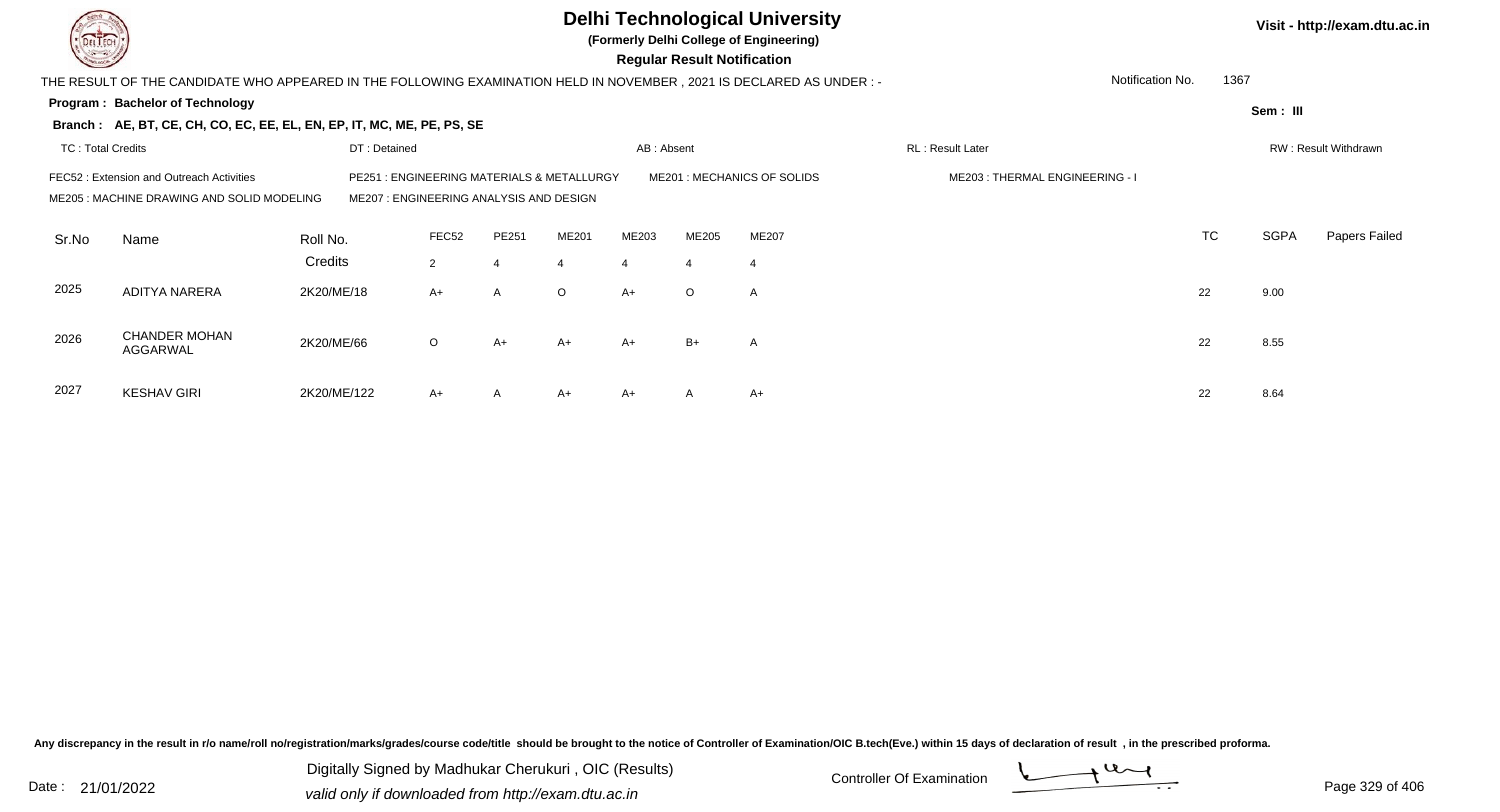|                          |                                                                                                                      |              |                                                                                       |         |              |                | <b>Regular Result Notification</b> | <b>Delhi Technological University</b><br>(Formerly Delhi College of Engineering) |                                |                  |           |             | Visit - http://exam.dtu.ac.in |
|--------------------------|----------------------------------------------------------------------------------------------------------------------|--------------|---------------------------------------------------------------------------------------|---------|--------------|----------------|------------------------------------|----------------------------------------------------------------------------------|--------------------------------|------------------|-----------|-------------|-------------------------------|
|                          | THE RESULT OF THE CANDIDATE WHO APPEARED IN THE FOLLOWING EXAMINATION HELD IN NOVEMBER, 2021 IS DECLARED AS UNDER :- |              |                                                                                       |         |              |                |                                    |                                                                                  |                                | Notification No. | 1367      |             |                               |
|                          | Program: Bachelor of Technology                                                                                      |              |                                                                                       |         |              |                |                                    |                                                                                  |                                |                  |           | Sem: III    |                               |
|                          | Branch: AE, BT, CE, CH, CO, EC, EE, EL, EN, EP, IT, MC, ME, PE, PS, SE                                               |              |                                                                                       |         |              |                |                                    |                                                                                  |                                |                  |           |             |                               |
| <b>TC: Total Credits</b> |                                                                                                                      | DT: Detained |                                                                                       |         |              | AB: Absent     |                                    |                                                                                  | RL: Result Later               |                  |           |             | RW: Result Withdrawn          |
|                          | FEC54 : Negotiation and Leadership<br>ME205 : MACHINE DRAWING AND SOLID MODELING                                     |              | PE251 : ENGINEERING MATERIALS & METALLURGY<br>ME207 : ENGINEERING ANALYSIS AND DESIGN |         |              |                |                                    | ME201 : MECHANICS OF SOLIDS                                                      | ME203: THERMAL ENGINEERING - I |                  |           |             |                               |
| Sr.No                    | Name                                                                                                                 | Roll No.     | FEC54                                                                                 | PE251   | ME201        | ME203          | ME205                              | ME207                                                                            |                                |                  | <b>TC</b> | <b>SGPA</b> | Papers Failed                 |
|                          |                                                                                                                      | Credits      | $\overline{2}$                                                                        | 4       | 4            | $\overline{4}$ | $\overline{4}$                     | $\overline{4}$                                                                   |                                |                  |           |             |                               |
| 2028                     | NAMAN SABHARWAL                                                                                                      | 2K20/ME/167  | $A+$                                                                                  | $A+$    | $A+$         | A              | $\circ$                            | $A+$                                                                             |                                |                  | 22        | 9.00        |                               |
| 2029                     | <b>NAMAN TANWAR</b>                                                                                                  | 2K20/ME/168  | $\circ$                                                                               | $A+$    | $\circ$      | $A+$           | $A+$                               | $A+$                                                                             |                                |                  | 22        | 9.27        |                               |
| 2030                     | NASSURDINE HASSANE                                                                                                   | 2K20/ME/169  | B                                                                                     | $A+$    | $\mathsf{A}$ | $B+$           | $B+$                               | $A+$                                                                             |                                |                  | 22        | 7.82        |                               |
| 2031                     | <b>NAZEEM</b>                                                                                                        | 2K20/ME/173  | $\mathsf{A}$                                                                          | $A+$    | $\circ$      | A              | $\circ$                            | $A+$                                                                             |                                |                  | 22        | 9.09        |                               |
| 2032                     | <b>NIMISH</b>                                                                                                        | 2K20/ME/175  | $\circ$                                                                               | $\circ$ | $\circ$      | A              | $\circ$                            | $A+$                                                                             |                                |                  | 22        | 9.45        |                               |
| 2033                     | PRATYASHU SHEKHAR                                                                                                    | 2K20/ME/192  | A+                                                                                    | $A+$    | $A+$         | $\circ$        | $A+$                               | $A+$                                                                             |                                |                  | 22        | 9.18        |                               |
| 2034                     | PROJIT SANA                                                                                                          | 2K20/ME/202  | $\circ$                                                                               | $\circ$ | A+           | $\circ$        | A+                                 | A                                                                                |                                |                  | 22        | 9.27        |                               |
| 2035                     | RISHI RAJ THAKUR                                                                                                     | 2K20/ME/216  | $\circ$                                                                               | $A+$    | A+           | $\circ$        | A+                                 | $A+$                                                                             |                                |                  | 22        | 9.27        |                               |
| 2036                     | <b>RUDANSH SINGH</b>                                                                                                 | 2K20/ME/233  | A+                                                                                    | $A+$    | A+           | A+             | A                                  | $\mathsf{A}$                                                                     |                                |                  | 22        | 8.64        |                               |
|                          |                                                                                                                      |              |                                                                                       |         |              |                |                                    |                                                                                  |                                |                  |           |             |                               |

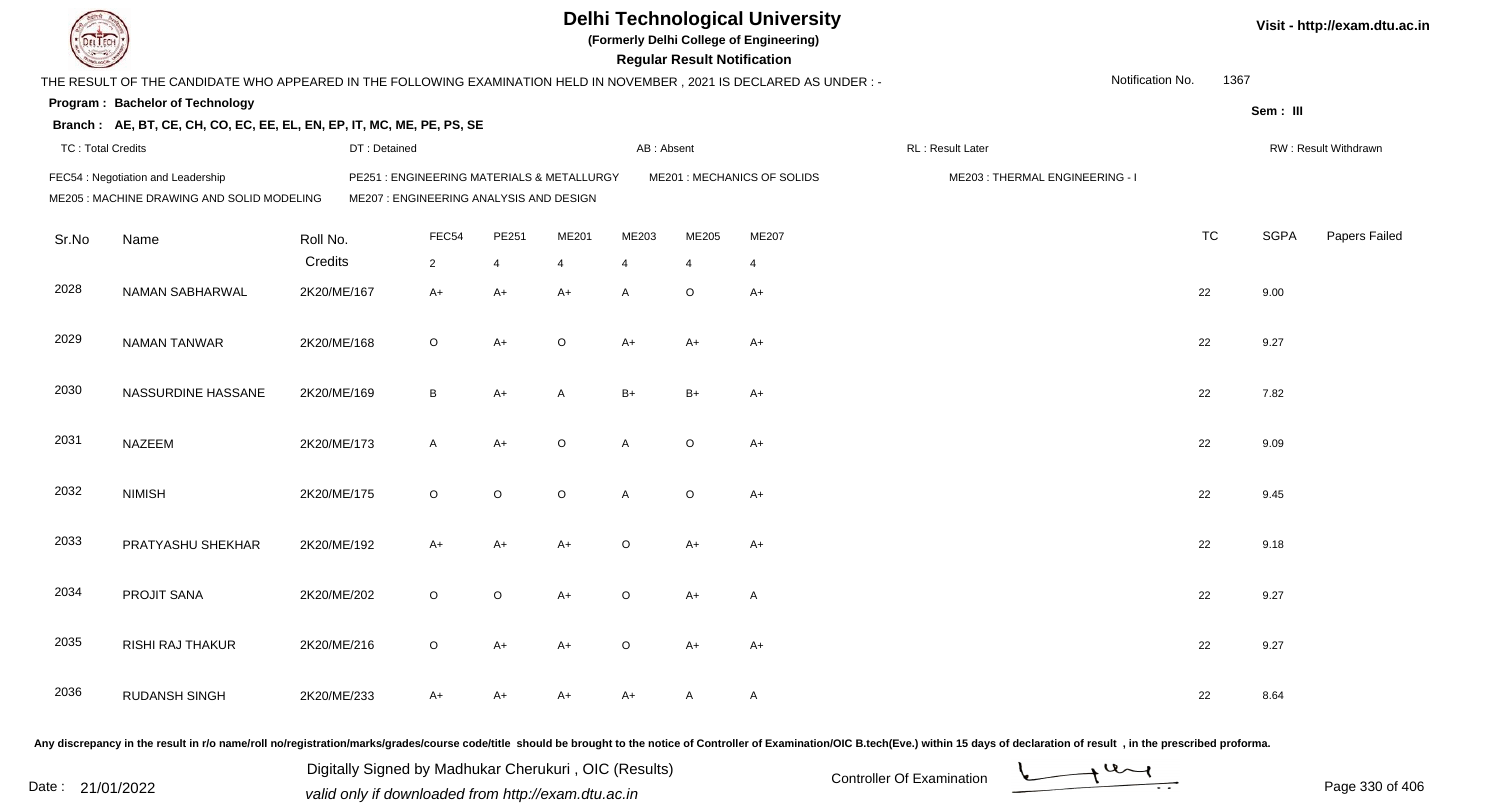|                          |                                                                                                                        |              |                                         |                |                |                | <b>Regular Result Notification</b> | <b>Delhi Technological University</b><br>(Formerly Delhi College of Engineering) |                                |                  |           |             | Visit - http://exam.dtu.ac.in |
|--------------------------|------------------------------------------------------------------------------------------------------------------------|--------------|-----------------------------------------|----------------|----------------|----------------|------------------------------------|----------------------------------------------------------------------------------|--------------------------------|------------------|-----------|-------------|-------------------------------|
|                          | THE RESULT OF THE CANDIDATE WHO APPEARED IN THE FOLLOWING EXAMINATION HELD IN NOVEMBER , 2021 IS DECLARED AS UNDER : - |              |                                         |                |                |                |                                    |                                                                                  |                                | Notification No. | 1367      |             |                               |
|                          | <b>Program: Bachelor of Technology</b>                                                                                 |              |                                         |                |                |                |                                    |                                                                                  |                                |                  |           | Sem: III    |                               |
|                          | Branch: AE, BT, CE, CH, CO, EC, EE, EL, EN, EP, IT, MC, ME, PE, PS, SE                                                 |              |                                         |                |                |                |                                    |                                                                                  |                                |                  |           |             |                               |
| <b>TC: Total Credits</b> |                                                                                                                        | DT: Detained |                                         |                |                | AB: Absent     |                                    |                                                                                  | RL: Result Later               |                  |           |             | RW: Result Withdrawn          |
|                          | FEC54 : Negotiation and Leadership                                                                                     | PE251        | : ENGINEERING MATERIALS & METALLURGY    |                |                |                |                                    | ME201 : MECHANICS OF SOLIDS                                                      | ME203: THERMAL ENGINEERING - I |                  |           |             |                               |
|                          | ME205: MACHINE DRAWING AND SOLID MODELING                                                                              |              | ME207 : ENGINEERING ANALYSIS AND DESIGN |                |                |                |                                    |                                                                                  |                                |                  |           |             |                               |
| Sr.No                    | Name                                                                                                                   | Roll No.     | FEC54                                   | PE251          | ME201          | ME203          | ME205                              | ME207                                                                            |                                |                  | <b>TC</b> | <b>SGPA</b> | Papers Failed                 |
|                          |                                                                                                                        | Credits      | $\overline{2}$                          | $\overline{4}$ | $\overline{4}$ | $\overline{4}$ | $\overline{4}$                     | $\overline{4}$                                                                   |                                |                  |           |             |                               |
| 2037                     | <b>RUSHIL GOEL</b>                                                                                                     | 2K20/ME/235  | $\circ$                                 | $A+$           | $A+$           | $\circ$        | $A+$                               | $A+$                                                                             |                                |                  | 22        | 9.27        |                               |
| 2038                     | <b>SAUGAT MOHANTY</b>                                                                                                  | 2K20/ME/252  | $\circ$                                 | $A+$           | $A+$           | $A+$           | $\circ$                            | $\overline{A}$                                                                   |                                |                  | 22        | 9.09        |                               |
|                          |                                                                                                                        |              |                                         |                |                |                |                                    |                                                                                  |                                |                  |           |             |                               |
| 2039                     | SHOURYA VASHISTHA                                                                                                      | 2K20/ME/261  | $\circ$                                 | $\circ$        | $A+$           | $\mathsf{A}$   | $\circ$                            | $A+$                                                                             |                                |                  | 22        | 9.27        |                               |
|                          |                                                                                                                        |              |                                         |                |                |                |                                    |                                                                                  |                                |                  |           |             |                               |
| 2040                     | SIDDHARTH SAHU                                                                                                         | 2K20/ME/271  | $\circ$                                 | $A+$           | $A+$           | $\Omega$       | $\circ$                            | $\overline{A}$                                                                   |                                |                  | 22        | 9.27        |                               |
| 2041                     | <b>VINIT TANWAR</b>                                                                                                    | 2K20/ME/301  | A+                                      | A              | $A+$           |                | A+                                 | Α                                                                                |                                |                  | 22        | 8.45        |                               |
|                          |                                                                                                                        |              |                                         |                |                |                |                                    |                                                                                  |                                |                  |           |             |                               |

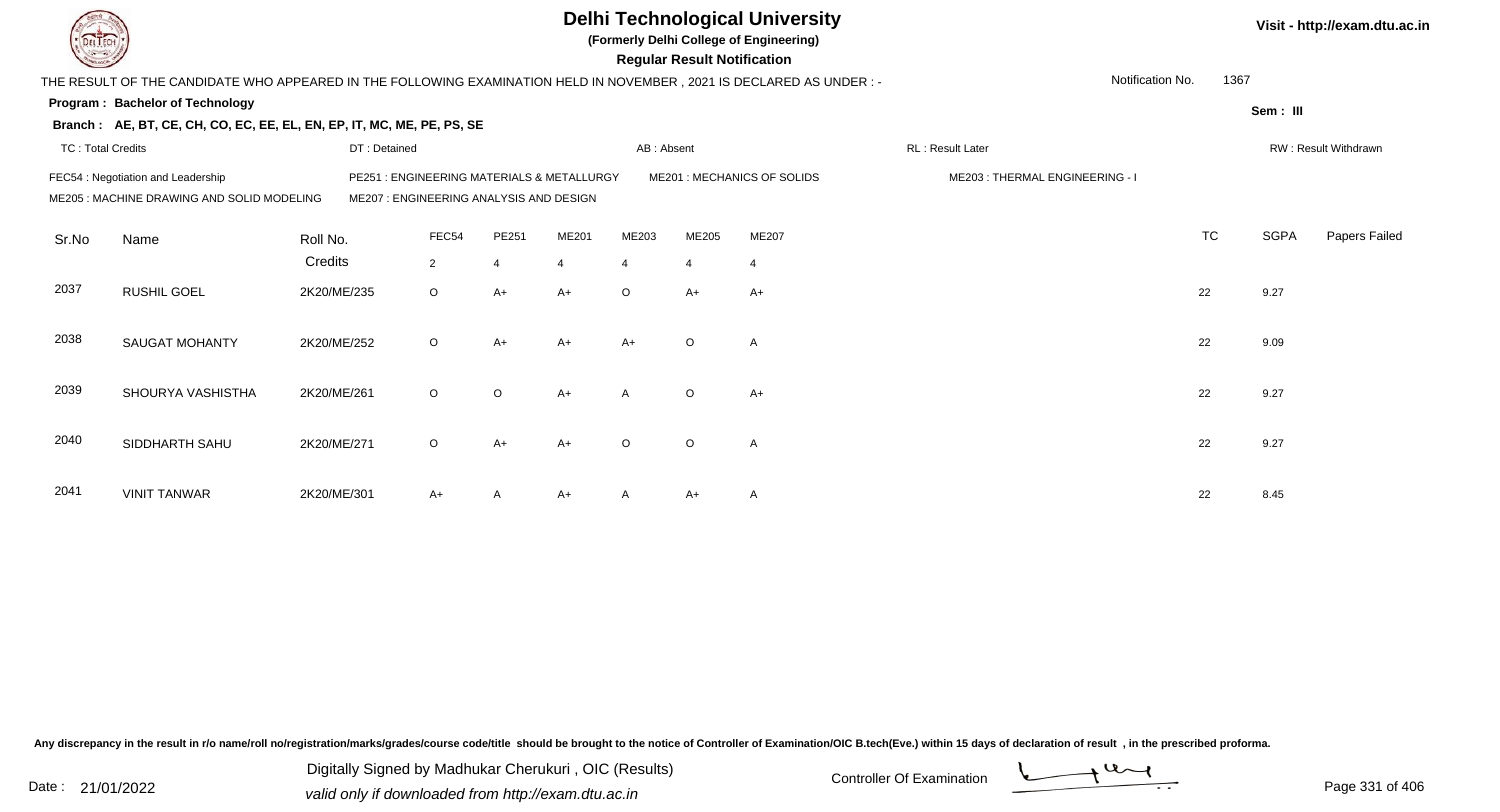|                          |                                                                                                                                         |                                         |                |       |         |              | <b>Regular Result Notification</b> | <b>Delhi Technological University</b><br>(Formerly Delhi College of Engineering) |                                |                  |           |             | Visit - http://exam.dtu.ac.in |
|--------------------------|-----------------------------------------------------------------------------------------------------------------------------------------|-----------------------------------------|----------------|-------|---------|--------------|------------------------------------|----------------------------------------------------------------------------------|--------------------------------|------------------|-----------|-------------|-------------------------------|
|                          | THE RESULT OF THE CANDIDATE WHO APPEARED IN THE FOLLOWING EXAMINATION HELD IN NOVEMBER , 2021 IS DECLARED AS UNDER : -                  |                                         |                |       |         |              |                                    |                                                                                  |                                | Notification No. |           | 1367        |                               |
|                          | Program: Bachelor of Technology                                                                                                         |                                         |                |       |         |              |                                    |                                                                                  |                                |                  |           | Sem: III    |                               |
|                          | Branch: AE, BT, CE, CH, CO, EC, EE, EL, EN, EP, IT, MC, ME, PE, PS, SE                                                                  |                                         |                |       |         |              |                                    |                                                                                  |                                |                  |           |             |                               |
| <b>TC: Total Credits</b> |                                                                                                                                         | DT: Detained                            |                |       |         | AB: Absent   |                                    |                                                                                  | RL: Result Later               |                  |           |             | RW: Result Withdrawn          |
| <b>HARMONY</b>           | FEC56 : UNIVERSAL HUMAN VALUES : UNDERSTANDING PE251 : ENGINEERING MATERIALS & METALLURGY<br>ME205 : MACHINE DRAWING AND SOLID MODELING | ME207 : ENGINEERING ANALYSIS AND DESIGN |                |       |         |              |                                    | ME201 : MECHANICS OF SOLIDS                                                      | ME203: THERMAL ENGINEERING - I |                  |           |             |                               |
| Sr.No                    | Name                                                                                                                                    | Roll No.                                | FEC56          | PE251 | ME201   | ME203        | ME205                              | ME207                                                                            |                                |                  | <b>TC</b> | <b>SGPA</b> | Papers Failed                 |
|                          |                                                                                                                                         | Credits                                 | $\overline{2}$ | 4     | 4       | 4            | -4                                 | -4                                                                               |                                |                  |           |             |                               |
| 2042                     | AKSHUN SHARMA                                                                                                                           | 2K20/ME/26                              | O              | A+    | A+      | $A+$         | $A+$                               | $A+$                                                                             |                                |                  | 22        | 9.09        |                               |
| 2043                     | <b>AMAN MISHRA</b>                                                                                                                      | 2K20/ME/27                              | O              | A+    | A+      | $A+$         | $\circ$                            | $\circ$                                                                          |                                |                  | 22        | 9.45        |                               |
| 2044                     | <b>GOVIND</b>                                                                                                                           | 2K20/ME/99                              | $A+$           | B+    | B+      | A            | $B+$                               | C                                                                                |                                |                  | 22        | 7.00        |                               |
| 2045                     | <b>GUNRAJ SINGH</b>                                                                                                                     | 2K20/ME/100                             | $A+$           | A+    | $\circ$ | $\circ$      | $\circ$                            | $\circ$                                                                          |                                |                  | 22        | 9.73        |                               |
| 2046                     | <b>HARSH JAIN</b>                                                                                                                       | 2K20/ME/106                             | O              | A     | $B+$    | A+           | $A+$                               | $\mathsf{A}$                                                                     |                                |                  | 22        | 8.36        |                               |
| 2047                     | <b>KRISHANG GUPTA</b>                                                                                                                   | 2K20/ME/126                             | $\circ$        | O     | $\circ$ | $A+$         | $\circ$                            | $\circ$                                                                          |                                |                  | 22        | 9.82        |                               |
| 2048                     | <b>MOHD SHAHEER</b>                                                                                                                     | 2K20/ME/155                             | O              | Α     | A+      | A+           | A+                                 | A                                                                                |                                |                  | 22        | 8.73        |                               |
| 2049                     | VISHESH KUNDU                                                                                                                           | 2K20/ME/306                             | $A+$           | A+    | A       | $\mathsf{A}$ | $A+$                               | $\mathsf{A}$                                                                     |                                |                  | 22        | 8.45        |                               |
| 2050                     | YASHWANT RAJ                                                                                                                            | 2K20/ME/313                             | $\circ$        | A+    | A+      | A+           | $\circ$                            | $A+$                                                                             |                                |                  | 22        | 9.27        |                               |
|                          |                                                                                                                                         |                                         |                |       |         |              |                                    |                                                                                  |                                |                  |           |             |                               |

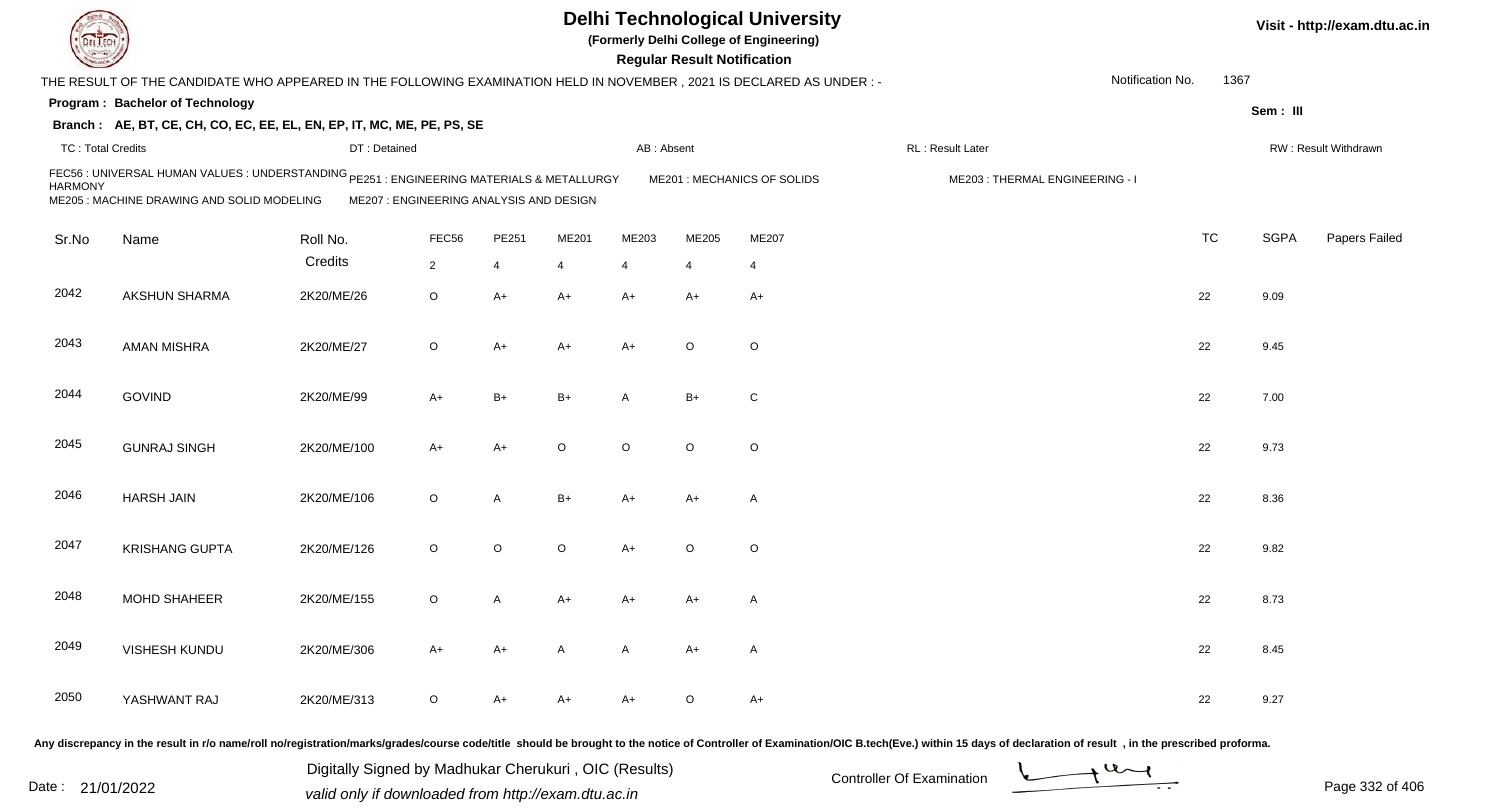| DEL TECH<br><b>Cornell</b>                                                                                                                                          |                                        |                                 |       |       |                  | <b>Regular Result Notification</b> | <b>Delhi Technological University</b><br>(Formerly Delhi College of Engineering) |                         |                  |             | Visit - http://exam.dtu.ac.in |
|---------------------------------------------------------------------------------------------------------------------------------------------------------------------|----------------------------------------|---------------------------------|-------|-------|------------------|------------------------------------|----------------------------------------------------------------------------------|-------------------------|------------------|-------------|-------------------------------|
| THE RESULT OF THE CANDIDATE WHO APPEARED IN THE FOLLOWING EXAMINATION HELD IN NOVEMBER , 2021 IS DECLARED AS UNDER :-                                               |                                        |                                 |       |       |                  |                                    |                                                                                  |                         | Notification No. | 1367        |                               |
| Program: Bachelor of Technology                                                                                                                                     |                                        |                                 |       |       |                  |                                    |                                                                                  |                         |                  | Sem: III    |                               |
| Branch: AE, BT, CE, CH, CO, EC, EE, EL, EN, EP, IT, MC, ME, PE, PS, SE                                                                                              |                                        |                                 |       |       |                  |                                    |                                                                                  |                         |                  |             |                               |
| <b>TC: Total Credits</b>                                                                                                                                            | DT: Detained                           |                                 |       |       | AB: Absent       |                                    |                                                                                  | <b>RL: Result Later</b> |                  |             | RW: Result Withdrawn          |
| FEC56 : UNIVERSAL HUMAN VALUES : UNDERSTANDING <sub>PE251</sub> : ENGINEERING MATERIALS & METALLURGY<br><b>HARMONY</b><br>ME205: MACHINE DRAWING AND SOLID MODELING | ME207: ENGINEERING ANALYSIS AND DESIGN | ME203 : THERMAL ENGINEERING - I |       |       |                  |                                    |                                                                                  |                         |                  |             |                               |
| Sr.No<br>Name                                                                                                                                                       | Roll No.                               | FEC56                           | PE251 | ME201 | ME203            | ME205                              | <b>ME207</b>                                                                     |                         | TC               | <b>SGPA</b> | Papers Failed                 |
|                                                                                                                                                                     | Credits                                | $\overline{2}$                  | 4     |       | $\boldsymbol{4}$ | 4                                  | 4                                                                                |                         |                  |             |                               |
|                                                                                                                                                                     |                                        | O                               | A+    | A+    | $A+$             | $\circ$                            | A+                                                                               |                         | 22               | 9.27        |                               |

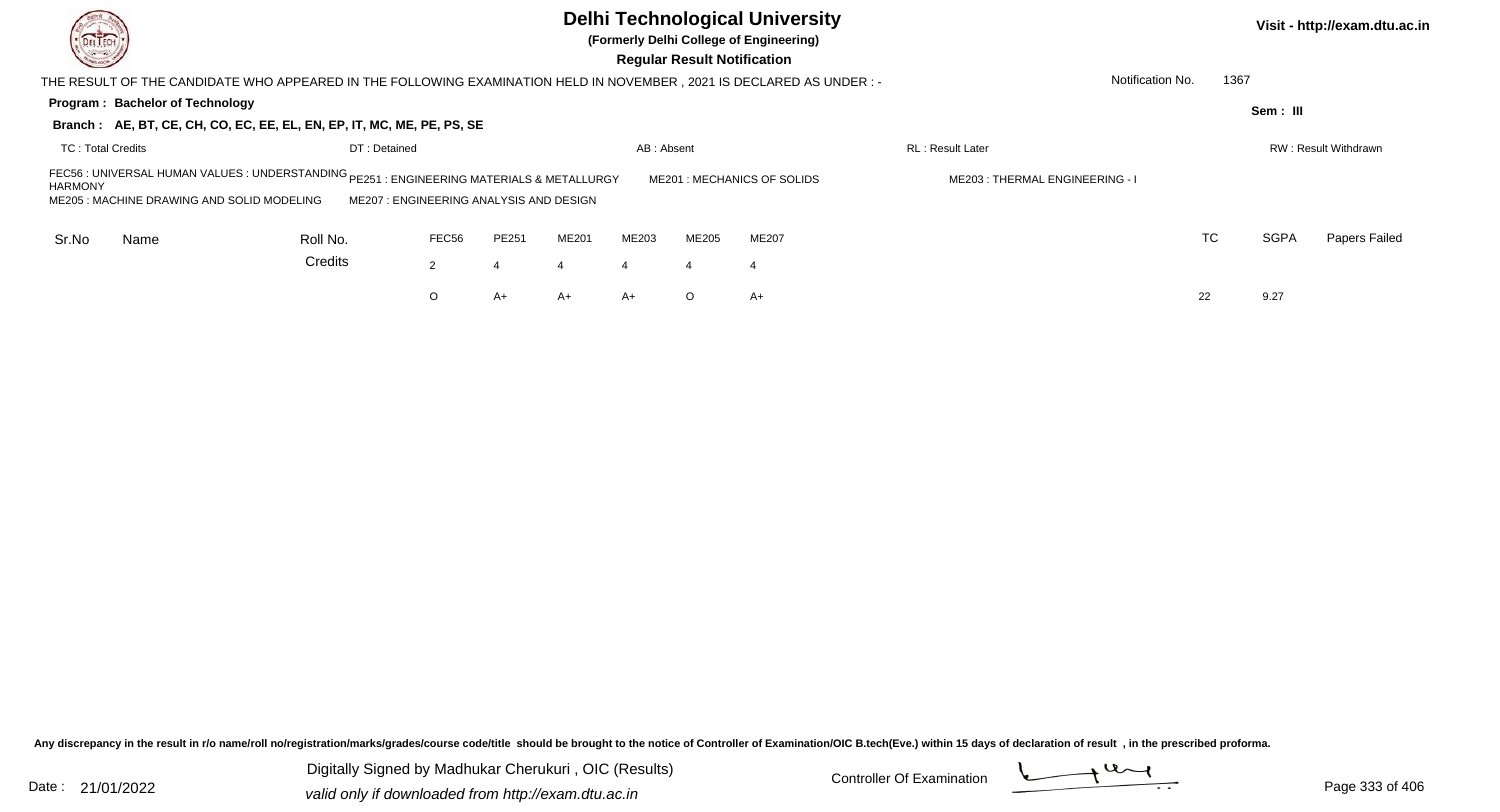| LIECH                    |                                                                                                                      |             |                                                                                       |                |                |                |                | <b>Regular Result Notification</b> | <b>Delhi Technological University</b><br>(Formerly Delhi College of Engineering) |                  |                                |                  |           |             | Visit - http://exam.dtu.ac.in |
|--------------------------|----------------------------------------------------------------------------------------------------------------------|-------------|---------------------------------------------------------------------------------------|----------------|----------------|----------------|----------------|------------------------------------|----------------------------------------------------------------------------------|------------------|--------------------------------|------------------|-----------|-------------|-------------------------------|
|                          | THE RESULT OF THE CANDIDATE WHO APPEARED IN THE FOLLOWING EXAMINATION HELD IN NOVEMBER, 2021 IS DECLARED AS UNDER :- |             |                                                                                       |                |                |                |                |                                    |                                                                                  |                  |                                | Notification No. | 1367      |             |                               |
|                          | <b>Program: Bachelor of Technology</b>                                                                               |             |                                                                                       |                |                |                |                |                                    |                                                                                  |                  |                                |                  |           | Sem: III    |                               |
|                          | Branch: AE, BT, CE, CH, CO, EC, EE, EL, EN, EP, IT, MC, ME, PE, PS, SE                                               |             |                                                                                       |                |                |                |                |                                    |                                                                                  |                  |                                |                  |           |             |                               |
| <b>TC: Total Credits</b> |                                                                                                                      |             | DT: Detained                                                                          |                |                |                | AB: Absent     |                                    |                                                                                  | RL: Result Later |                                |                  |           |             | RW: Result Withdrawn          |
| <b>MANAGEMENT</b>        | FEC57 : LEARDERSHIP MASTERY THROUGH SELF<br>ME205: MACHINE DRAWING AND SOLID MODELING                                |             | PE251 : ENGINEERING MATERIALS & METALLURGY<br>ME207 : ENGINEERING ANALYSIS AND DESIGN |                |                |                |                |                                    | ME201: MECHANICS OF SOLIDS                                                       |                  | ME203: THERMAL ENGINEERING - I |                  |           |             |                               |
| Sr.No                    | Name                                                                                                                 | Roll No.    |                                                                                       | FEC57          | PE251          | ME201          | ME203          | ME205                              | ME207                                                                            |                  |                                |                  | <b>TC</b> | <b>SGPA</b> | Papers Failed                 |
|                          |                                                                                                                      | Credits     |                                                                                       | $\overline{2}$ | $\overline{4}$ | $\overline{4}$ | $\overline{4}$ | $\overline{4}$                     | $\overline{4}$                                                                   |                  |                                |                  |           |             |                               |
| 2051                     | ARKO SARDAR                                                                                                          | 2K20/ME/45  |                                                                                       | A+             | $A+$           | A              | $\circ$        | $\circ$                            | $A+$                                                                             |                  |                                |                  | 22        | 9.18        |                               |
| 2052                     | <b>ARYAN GUPTA</b>                                                                                                   | 2K20/ME/48  |                                                                                       | A+             | $\circ$        | A              | $A+$           | A+                                 | $\overline{A}$                                                                   |                  |                                |                  | 22        | 8.82        |                               |
| 2053                     | <b>HARSH</b>                                                                                                         | 2K20/ME/103 |                                                                                       | $A+$           | $\overline{A}$ | $A+$           | $\circ$        | $\circ$                            | $A+$                                                                             |                  |                                |                  | 22        | 9.18        |                               |
| 2054                     | <b>HIMANSHU</b>                                                                                                      | 2K20/ME/112 |                                                                                       | $A+$           | $A+$           | $A+$           | $A+$           | $\circ$                            | $\circ$                                                                          |                  |                                |                  | 22        | 9.36        |                               |
| 2055                     | PARSOON KAPOOR GIRI                                                                                                  | 2K20/ME/183 |                                                                                       | $A+$           | $A+$           | $A+$           | $\mathsf{A}$   | $\circ$                            | $\overline{A}$                                                                   |                  |                                |                  | 22        | 8.82        |                               |
| 2056                     | <b>RISHI TOMER</b>                                                                                                   | 2K20/ME/217 |                                                                                       | A+             | A+             | A+             |                | A+                                 | $\mathsf{A}$                                                                     |                  |                                |                  | 22        | 8.64        |                               |

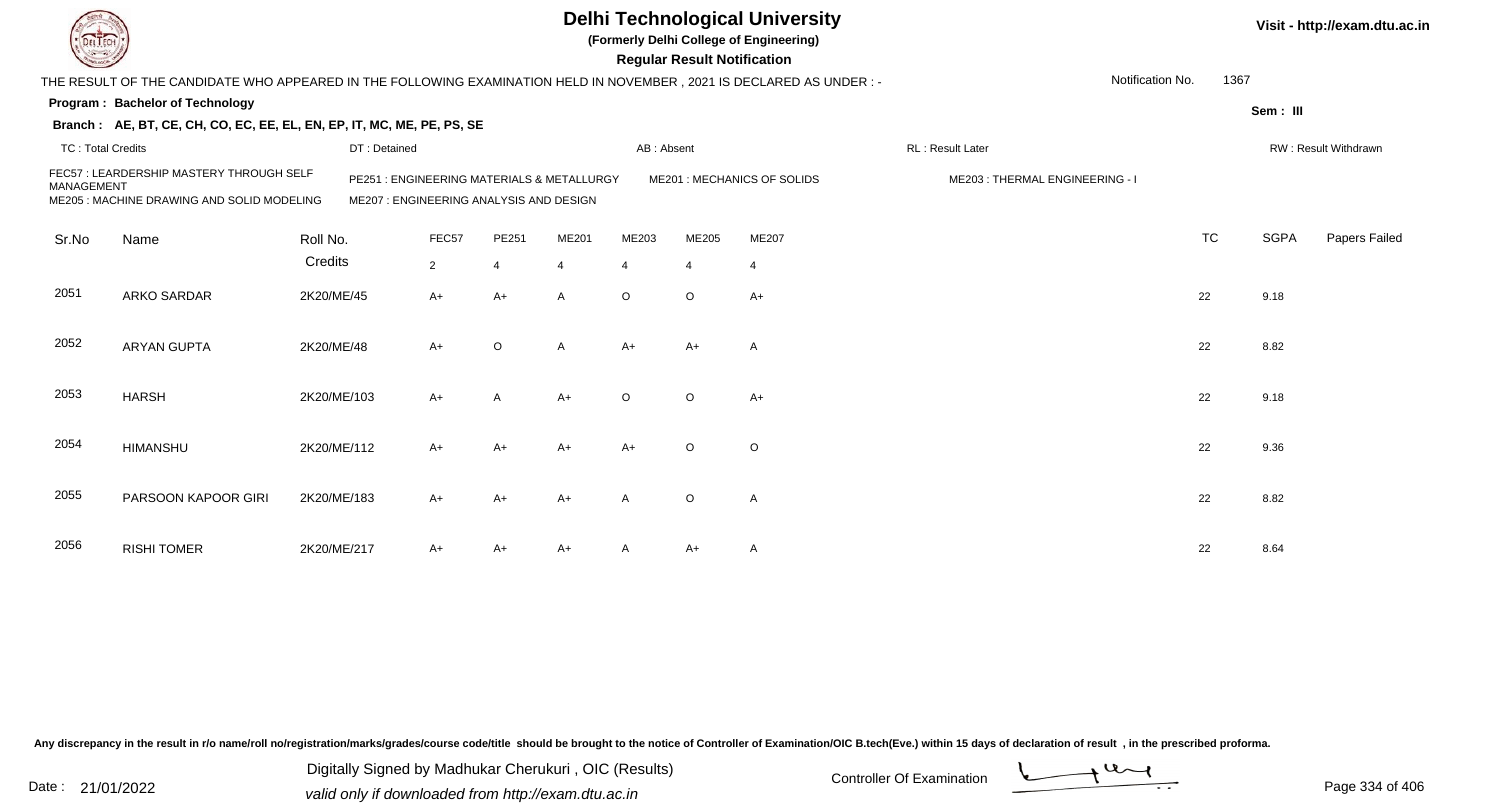|                          |                                                                                                                       |              |                  |                                                                                 |       |              | <b>Regular Result Notification</b> | <b>Delhi Technological University</b><br>(Formerly Delhi College of Engineering) |                                |                  |           |             | Visit - http://exam.dtu.ac.in |
|--------------------------|-----------------------------------------------------------------------------------------------------------------------|--------------|------------------|---------------------------------------------------------------------------------|-------|--------------|------------------------------------|----------------------------------------------------------------------------------|--------------------------------|------------------|-----------|-------------|-------------------------------|
|                          | THE RESULT OF THE CANDIDATE WHO APPEARED IN THE FOLLOWING EXAMINATION HELD IN NOVEMBER , 2021 IS DECLARED AS UNDER :- |              |                  |                                                                                 |       |              |                                    |                                                                                  |                                | Notification No. | 1367      |             |                               |
|                          | Program: Bachelor of Technology                                                                                       |              |                  |                                                                                 |       |              |                                    |                                                                                  |                                |                  |           | Sem : III   |                               |
|                          | Branch: AE, BT, CE, CH, CO, EC, EE, EL, EN, EP, IT, MC, ME, PE, PS, SE                                                |              |                  |                                                                                 |       |              |                                    |                                                                                  |                                |                  |           |             |                               |
| <b>TC: Total Credits</b> |                                                                                                                       | DT: Detained |                  |                                                                                 |       | AB: Absent   |                                    |                                                                                  | RL: Result Later               |                  |           |             | RW: Result Withdrawn          |
| FEC5 : NCC               | ME205: MACHINE DRAWING AND SOLID MODELING                                                                             | PE251        |                  | : ENGINEERING MATERIALS & METALLURGY<br>ME207 : ENGINEERING ANALYSIS AND DESIGN |       |              |                                    | ME201 : MECHANICS OF SOLIDS                                                      | ME203: THERMAL ENGINEERING - I |                  |           |             |                               |
| Sr.No                    | Name                                                                                                                  | Roll No.     | FEC <sub>5</sub> | PE251                                                                           | ME201 | ME203        | ME205                              | ME207                                                                            |                                |                  | <b>TC</b> | <b>SGPA</b> | Papers Failed                 |
|                          |                                                                                                                       | Credits      | $\overline{2}$   |                                                                                 | 4     | 4            | $\overline{4}$                     | $\overline{4}$                                                                   |                                |                  |           |             |                               |
| 2057                     | <b>BRIJAN KUMAR</b>                                                                                                   | 2K20/ME/64   | $A+$             | $A+$                                                                            | $A+$  | $\mathsf{A}$ | $\mathsf{C}$                       | $A+$                                                                             |                                | 22               |           | 8.09        |                               |
| 2058                     | PREM KUMAR                                                                                                            | 2K20/ME/194  | $A+$             | $A+$                                                                            | $A+$  | A            | A+                                 | $A+$                                                                             |                                | 22               |           | 8.82        |                               |
| 2059                     | <b>SUCHIT</b>                                                                                                         | 2K20/ME/281  | A+               | A+                                                                              | A+    | $A+$         | $\circ$                            | $A+$                                                                             |                                | 22               |           | 9.18        |                               |

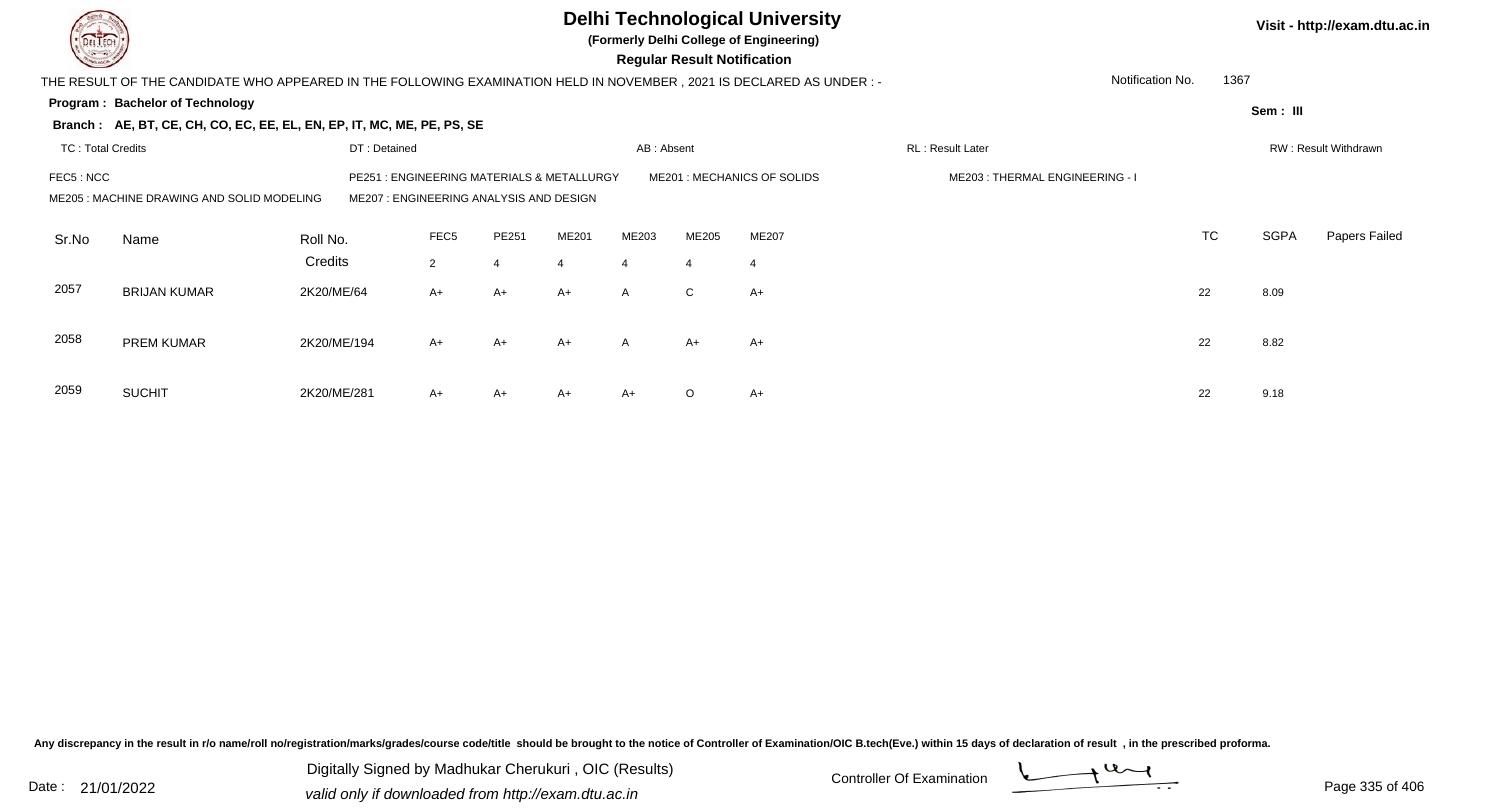|                          |                                                                                                                                       |                                         |                |                |                |            | <b>Regular Result Notification</b> | <b>Delhi Technological University</b><br>(Formerly Delhi College of Engineering) |                                |                  |              |             | Visit - http://exam.dtu.ac.in            |
|--------------------------|---------------------------------------------------------------------------------------------------------------------------------------|-----------------------------------------|----------------|----------------|----------------|------------|------------------------------------|----------------------------------------------------------------------------------|--------------------------------|------------------|--------------|-------------|------------------------------------------|
|                          | THE RESULT OF THE CANDIDATE WHO APPEARED IN THE FOLLOWING EXAMINATION HELD IN NOVEMBER, 2021 IS DECLARED AS UNDER :-                  |                                         |                |                |                |            |                                    |                                                                                  |                                | Notification No. | 1367         |             |                                          |
|                          | <b>Program: Bachelor of Technology</b>                                                                                                |                                         |                |                |                |            |                                    |                                                                                  |                                |                  |              | Sem: III    |                                          |
|                          | Branch: AE, BT, CE, CH, CO, EC, EE, EL, EN, EP, IT, MC, ME, PE, PS, SE                                                                |                                         |                |                |                |            |                                    |                                                                                  |                                |                  |              |             |                                          |
| <b>TC: Total Credits</b> |                                                                                                                                       | DT: Detained                            |                |                |                | AB: Absent |                                    |                                                                                  | RL: Result Later               |                  |              |             | RW: Result Withdrawn                     |
|                          | FEC7 : INTRODUCTION TO ENVIRONMENTAL SCIENCE PE251 : ENGINEERING MATERIALS & METALLURGY<br>ME205 : MACHINE DRAWING AND SOLID MODELING | ME207 : ENGINEERING ANALYSIS AND DESIGN |                |                |                |            |                                    | ME201 : MECHANICS OF SOLIDS                                                      | ME203: THERMAL ENGINEERING - I |                  |              |             |                                          |
| Sr.No                    | Name                                                                                                                                  | Roll No.                                | FEC7           | PE251          | ME201          | ME203      | ME205                              | ME207                                                                            |                                |                  | <b>TC</b>    | <b>SGPA</b> | Papers Failed                            |
|                          |                                                                                                                                       | Credits                                 | $\overline{2}$ | $\overline{4}$ | $\overline{4}$ | 4          | 4                                  | 4                                                                                |                                |                  |              |             |                                          |
| 2060                     | <b>AASHISH</b>                                                                                                                        | 2K20/ME/03                              | P              | P              | E              | B          | F                                  | ${\rm C}$                                                                        |                                |                  | 14           | 3.09        | ME201,<br>ME205,                         |
| 2061                     | AAYUSH DUBEY                                                                                                                          | 2K20/ME/05                              | $A+$           | $A+$           | $\overline{A}$ | $\circ$    | O                                  | $\circ$                                                                          |                                |                  | 22           | 9.36        |                                          |
| 2062                     | ABHINAB HALDAR                                                                                                                        | 2K20/ME/07                              | A+             | $A+$           | $\overline{A}$ | $\circ$    | $\mathsf O$                        | $A+$                                                                             |                                |                  | 22           | 9.18        |                                          |
| 2063                     | ABHISHEK CHAUDHARY                                                                                                                    | 2K20/ME/11                              | $\mathsf{A}$   | A              | $\circ$        | $A+$       | $\circ$                            | $A+$                                                                             |                                |                  | 22           | 9.09        |                                          |
| 2064                     | <b>ABHISHEK PRASAD</b>                                                                                                                | 2K20/ME/13                              | $\circ$        | $A+$           | $\mathsf{A}$   | A+         | A+                                 | A+                                                                               |                                |                  | 22           | 8.91        |                                          |
| 2065                     | ADITYA KHANDELWAL                                                                                                                     | 2K20/ME/15                              | A+             | $A+$           | A+             | A+         | $\mathsf O$                        | $A+$                                                                             |                                |                  | 22           | 9.18        |                                          |
| 2066                     | ADITYA KUMAR SINGH                                                                                                                    | 2K20/ME/17                              | F              | E              | F              | F          | F                                  | F                                                                                |                                |                  | $\mathbf{0}$ | 0.00        | FEC7PE251, ME201,<br>ME203, ME205, ME207 |
| 2067                     | ADITYA PODDAR                                                                                                                         | 2K20/ME/19                              | A+             | A+             | A              | $A+$       | $\circ$                            | $A+$                                                                             |                                |                  | 22           | 9.00        |                                          |
| 2068                     | AMIT CHATURVEDI                                                                                                                       | 2K20/ME/28                              | A+             | A+             | A              | A+         | A+                                 | $A+$                                                                             |                                |                  | 22           | 8.82        |                                          |
|                          |                                                                                                                                       |                                         |                |                |                |            |                                    |                                                                                  |                                |                  |              |             |                                          |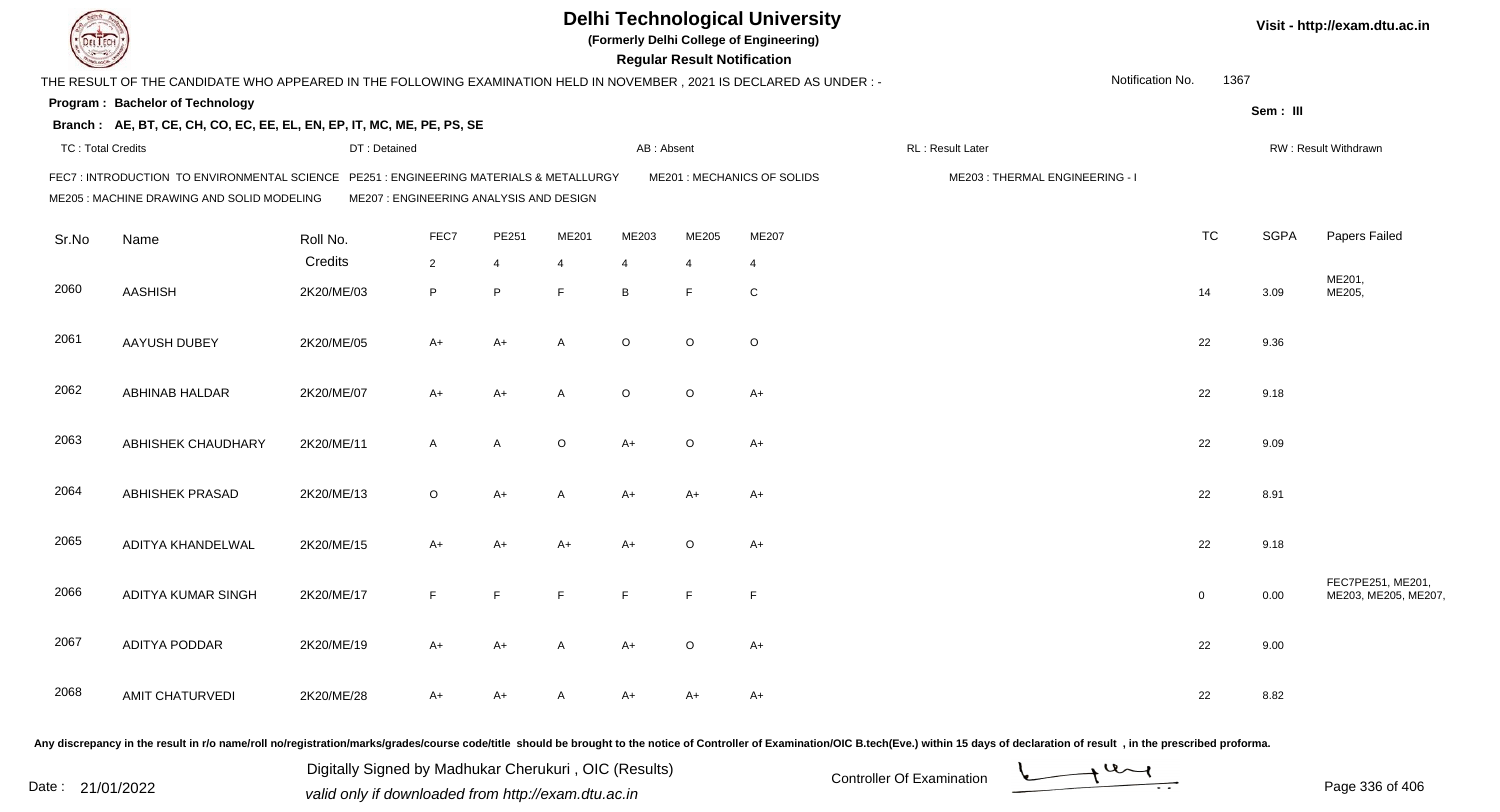|                          |                                                                                                                                       |                                         |              |                |         |                | <b>Regular Result Notification</b> | <b>Delhi Technological University</b><br>(Formerly Delhi College of Engineering) |                                |                  |           |             | Visit - http://exam.dtu.ac.in |
|--------------------------|---------------------------------------------------------------------------------------------------------------------------------------|-----------------------------------------|--------------|----------------|---------|----------------|------------------------------------|----------------------------------------------------------------------------------|--------------------------------|------------------|-----------|-------------|-------------------------------|
|                          | THE RESULT OF THE CANDIDATE WHO APPEARED IN THE FOLLOWING EXAMINATION HELD IN NOVEMBER, 2021 IS DECLARED AS UNDER :-                  |                                         |              |                |         |                |                                    |                                                                                  |                                | Notification No. | 1367      |             |                               |
|                          | Program: Bachelor of Technology                                                                                                       |                                         |              |                |         |                |                                    |                                                                                  |                                |                  |           | Sem: III    |                               |
|                          | Branch: AE, BT, CE, CH, CO, EC, EE, EL, EN, EP, IT, MC, ME, PE, PS, SE                                                                |                                         |              |                |         |                |                                    |                                                                                  |                                |                  |           |             |                               |
| <b>TC: Total Credits</b> |                                                                                                                                       | DT: Detained                            |              |                |         | AB: Absent     |                                    |                                                                                  | RL : Result Later              |                  |           |             | RW: Result Withdrawn          |
|                          | FEC7 : INTRODUCTION TO ENVIRONMENTAL SCIENCE PE251 : ENGINEERING MATERIALS & METALLURGY<br>ME205 : MACHINE DRAWING AND SOLID MODELING | ME207 : ENGINEERING ANALYSIS AND DESIGN |              |                |         |                |                                    | ME201 : MECHANICS OF SOLIDS                                                      | ME203: THERMAL ENGINEERING - I |                  |           |             |                               |
| Sr.No                    | Name                                                                                                                                  | Roll No.                                | FEC7         | PE251          | ME201   | ME203          | ME205                              | ME207                                                                            |                                |                  | <b>TC</b> | <b>SGPA</b> | Papers Failed                 |
|                          |                                                                                                                                       | Credits                                 | $2^{\circ}$  | $\overline{4}$ | 4       | $\overline{4}$ | $\overline{4}$                     | $\overline{4}$                                                                   |                                |                  |           |             |                               |
| 2069                     | ANANAYA SINGH                                                                                                                         | 2K20/ME/30                              | A            | $A+$           | $\circ$ | $\circ$        | $A+$                               | $A+$                                                                             |                                |                  | 22        | 9.27        |                               |
| 2070                     | <b>ANANT VOHRA</b>                                                                                                                    | 2K20/ME/32                              | A+           | $A+$           | $A+$    | $\circ$        | $A+$                               | $\circ$                                                                          |                                |                  | 22        | 9.36        |                               |
| 2071                     | ANANYA SARIN                                                                                                                          | 2K20/ME/33                              | A+           | $A+$           | $\circ$ | $A+$           | $\circ$                            | $\circ$                                                                          |                                |                  | 22        | 9.55        |                               |
| 2072                     | ANURAG PRASAD                                                                                                                         | 2K20/ME/43                              | $\mathsf{A}$ | A              | $A+$    | $\circ$        | A                                  | $A+$                                                                             |                                |                  | 22        | 8.73        |                               |
| 2073                     | ARJAV JAIN                                                                                                                            | 2K20/ME/44                              | $A+$         | $A+$           | $\circ$ | $A+$           | $A+$                               | $A+$                                                                             |                                |                  | 22        | 9.18        |                               |
| 2074                     | ARMAAN                                                                                                                                | 2K20/ME/46                              | A+           | A+             | A+      | $A+$           | $\circ$                            | $A+$                                                                             |                                |                  | 22        | 9.18        |                               |
| 2075                     | <b>ARUN SINGH</b>                                                                                                                     | 2K20/ME/47                              | A+           | $A+$           |         | A+             | A                                  | A+                                                                               |                                |                  | 22        | 8.64        |                               |
| 2076                     | <b>ARYAN MITTAL</b>                                                                                                                   | 2K20/ME/49                              | A            | $A+$           | $\circ$ | A+             | A+                                 | $\circ$                                                                          |                                |                  | 22        | 9.27        |                               |
| 2077                     | AVINASH SRIVASTAV                                                                                                                     | 2K20/ME/56                              | A+           | $A+$           | A       | A+             | A+                                 | $A+$                                                                             |                                |                  | 22        | 8.82        |                               |

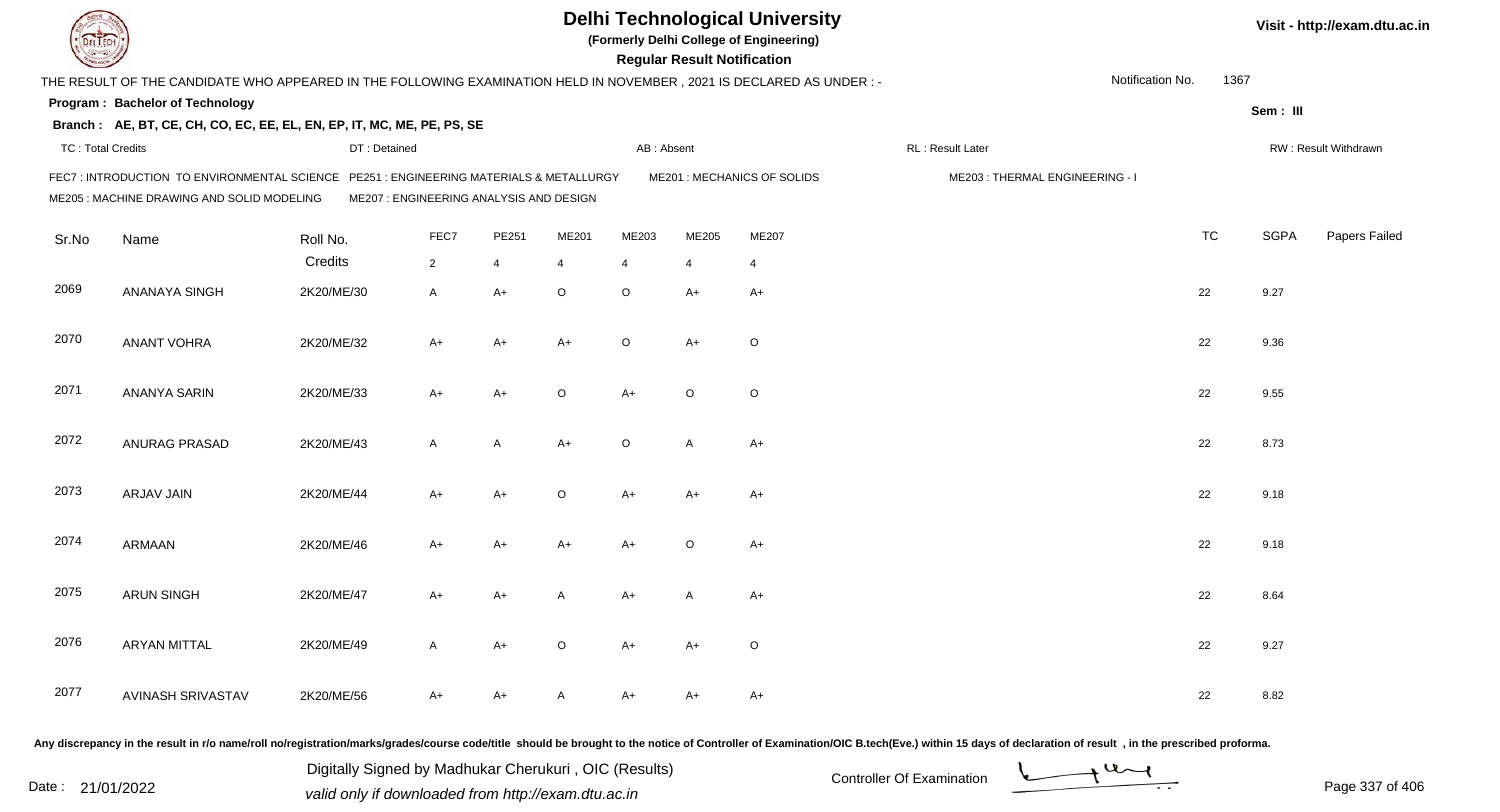|                          |                                                                                                                                     |                                         |              |         |         |                | <b>Regular Result Notification</b> | <b>Delhi Technological University</b><br>(Formerly Delhi College of Engineering) |                                |                  |           |             | Visit - http://exam.dtu.ac.in |
|--------------------------|-------------------------------------------------------------------------------------------------------------------------------------|-----------------------------------------|--------------|---------|---------|----------------|------------------------------------|----------------------------------------------------------------------------------|--------------------------------|------------------|-----------|-------------|-------------------------------|
|                          | THE RESULT OF THE CANDIDATE WHO APPEARED IN THE FOLLOWING EXAMINATION HELD IN NOVEMBER, 2021 IS DECLARED AS UNDER :-                |                                         |              |         |         |                |                                    |                                                                                  |                                | Notification No. | 1367      |             |                               |
|                          | Program: Bachelor of Technology                                                                                                     |                                         |              |         |         |                |                                    |                                                                                  |                                |                  |           | Sem: III    |                               |
|                          | Branch: AE, BT, CE, CH, CO, EC, EE, EL, EN, EP, IT, MC, ME, PE, PS, SE                                                              |                                         |              |         |         |                |                                    |                                                                                  |                                |                  |           |             |                               |
| <b>TC: Total Credits</b> |                                                                                                                                     | DT: Detained                            |              |         |         | AB: Absent     |                                    |                                                                                  | RL : Result Later              |                  |           |             | RW: Result Withdrawn          |
|                          | FEC7: INTRODUCTION TO ENVIRONMENTAL SCIENCE PE251: ENGINEERING MATERIALS & METALLURGY<br>ME205 : MACHINE DRAWING AND SOLID MODELING | ME207 : ENGINEERING ANALYSIS AND DESIGN |              |         |         |                |                                    | ME201 : MECHANICS OF SOLIDS                                                      | ME203: THERMAL ENGINEERING - I |                  |           |             |                               |
| Sr.No                    | Name                                                                                                                                | Roll No.                                | FEC7         | PE251   | ME201   | ME203          | ME205                              | ME207                                                                            |                                |                  | <b>TC</b> | <b>SGPA</b> | Papers Failed                 |
|                          |                                                                                                                                     | Credits                                 | $2^{\circ}$  | 4       | 4       | $\overline{4}$ | $\overline{4}$                     | $\overline{4}$                                                                   |                                |                  |           |             |                               |
| 2078                     | <b>BADAL SINGH</b>                                                                                                                  | 2K20/ME/57                              | $A+$         | $A+$    | A       | A              | A                                  | $A+$                                                                             |                                |                  | 22        | 8.45        |                               |
| 2079                     | <b>BANOTHU NAVEEN</b>                                                                                                               | 2K20/ME/59                              | A+           | $\circ$ | A       | $A+$           | $B+$                               | $A+$                                                                             |                                |                  | 22        | 8.64        |                               |
| 2080                     | <b>BHAVISHEK GAUTAM</b>                                                                                                             | 2K20/ME/60                              | $A+$         | A       | $A+$    | $\mathsf{A}$   | $A+$                               | $A+$                                                                             |                                |                  | 22        | 8.64        |                               |
| 2081                     | <b>BHAVYA JOSHI</b>                                                                                                                 | 2K20/ME/62                              | $A+$         | $\circ$ | $\circ$ | $A+$           | $A+$                               | $\circ$                                                                          |                                |                  | 22        | 9.55        |                               |
| 2082                     | <b>BHUMIKA BHATI</b>                                                                                                                | 2K20/ME/63                              | $\mathsf{A}$ | $\circ$ | $A+$    | $A+$           | A                                  | $\circ$                                                                          |                                |                  | 22        | 9.09        |                               |
| 2083                     | CHIRAG GOYAL                                                                                                                        | 2K20/ME/70                              | $A+$         | $A+$    | A+      | A+             | A+                                 | $A+$                                                                             |                                |                  | 22        | 9.00        |                               |
| 2084                     | <b>CHIRAG SINGLA</b>                                                                                                                | 2K20/ME/72                              | $\circ$      | A+      | A+      | A              | $\circ$                            | $A+$                                                                             |                                |                  | 22        | 9.09        |                               |
| 2085                     | CHIRANJEEV SINGH SETHI 2K20/ME/73                                                                                                   |                                         | A            | A       | A+      | A+             | A                                  | A+                                                                               |                                |                  | 22        | 8.55        |                               |
| 2086                     | <b>DEV SAGAR</b>                                                                                                                    | 2K20/ME/77                              | $\circ$      | $A+$    | A+      | A+             | $\circ$                            | $A+$                                                                             |                                |                  | 22        | 9.27        |                               |

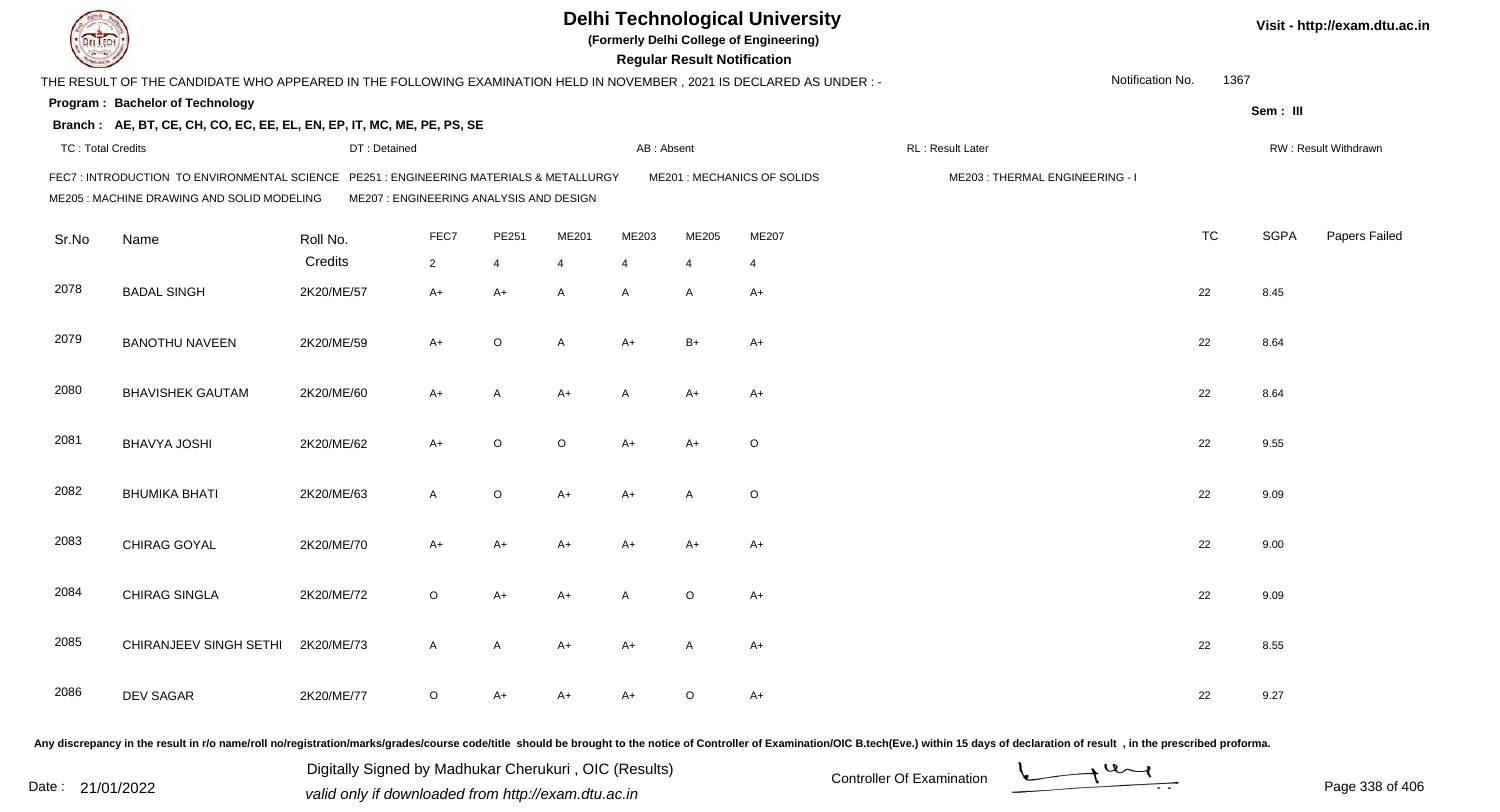|                          |                                                                                                                                       |                                         |              |             |              |                | <b>Regular Result Notification</b> | <b>Delhi Technological University</b><br>(Formerly Delhi College of Engineering) |                                |                  |           |             | Visit - http://exam.dtu.ac.in |
|--------------------------|---------------------------------------------------------------------------------------------------------------------------------------|-----------------------------------------|--------------|-------------|--------------|----------------|------------------------------------|----------------------------------------------------------------------------------|--------------------------------|------------------|-----------|-------------|-------------------------------|
|                          | THE RESULT OF THE CANDIDATE WHO APPEARED IN THE FOLLOWING EXAMINATION HELD IN NOVEMBER, 2021 IS DECLARED AS UNDER :-                  |                                         |              |             |              |                |                                    |                                                                                  |                                | Notification No. | 1367      |             |                               |
|                          | Program: Bachelor of Technology                                                                                                       |                                         |              |             |              |                |                                    |                                                                                  |                                |                  |           | Sem: III    |                               |
|                          | Branch: AE, BT, CE, CH, CO, EC, EE, EL, EN, EP, IT, MC, ME, PE, PS, SE                                                                |                                         |              |             |              |                |                                    |                                                                                  |                                |                  |           |             |                               |
| <b>TC: Total Credits</b> |                                                                                                                                       | DT: Detained                            |              |             |              | AB: Absent     |                                    |                                                                                  | RL: Result Later               |                  |           |             | RW: Result Withdrawn          |
|                          | FEC7 : INTRODUCTION TO ENVIRONMENTAL SCIENCE PE251 : ENGINEERING MATERIALS & METALLURGY<br>ME205 : MACHINE DRAWING AND SOLID MODELING | ME207 : ENGINEERING ANALYSIS AND DESIGN |              |             |              |                |                                    | ME201 : MECHANICS OF SOLIDS                                                      | ME203: THERMAL ENGINEERING - I |                  |           |             |                               |
| Sr.No                    | Name                                                                                                                                  | Roll No.                                | FEC7         | PE251       | ME201        | ME203          | ME205                              | ME207                                                                            |                                |                  | <b>TC</b> | <b>SGPA</b> | Papers Failed                 |
|                          |                                                                                                                                       | Credits                                 | $2^{\circ}$  | 4           | 4            | $\overline{4}$ | $\overline{4}$                     | $\overline{4}$                                                                   |                                |                  |           |             |                               |
| 2087                     | DHEERAJ PRATAP                                                                                                                        | 2K20/ME/82                              | A            | $A+$        | $A+$         | $\circ$        | $\circ$                            | $A+$                                                                             |                                |                  | 22        | 9.27        |                               |
| 2088                     | <b>DINESH SINGH</b>                                                                                                                   | 2K20/ME/85                              | A            | $B+$        | $B+$         | $A+$           | $\circ$                            | $\overline{A}$                                                                   |                                |                  | 22        | 8.18        |                               |
| 2089                     | DIVYA BALCHANDANI                                                                                                                     | 2K20/ME/86                              | $\circ$      | $\mathsf O$ | $\circ$      | $A+$           | $\circ$                            | $A+$                                                                             |                                |                  | 22        | 9.64        |                               |
| 2090                     | <b>DIVYA RANI</b>                                                                                                                     | 2K20/ME/87                              | $\mathsf{A}$ | $\mathsf O$ | $\mathsf{A}$ | $\circ$        | $\circ$                            | $A+$                                                                             |                                |                  | 22        | 9.27        |                               |
| 2091                     | <b>FARZAN SHAHID</b>                                                                                                                  | 2K20/ME/90                              | $\mathsf{A}$ | $A+$        | $\circ$      | $A+$           | $\circ$                            | $A+$                                                                             |                                |                  | 22        | 9.27        |                               |
| 2092                     | <b>GAURAV YADAV</b>                                                                                                                   | 2K20/ME/97                              | A+           | A+          | A+           | $A+$           | $\circ$                            | $A+$                                                                             |                                |                  | 22        | 9.18        |                               |
| 2093                     | <b>HARDIK</b>                                                                                                                         | 2K20/ME/102                             | A+           | $A+$        | A+           | A+             | A+                                 | A+                                                                               |                                |                  | 22        | 9.00        |                               |
| 2094                     | <b>HARSH</b>                                                                                                                          | 2K20/ME/104                             | $\circ$      | $A+$        | A+           | $\circ$        | $\circ$                            | $A+$                                                                             |                                |                  | 22        | 9.45        |                               |
| 2095                     | <b>INDERPREET SINGH</b>                                                                                                               | 2K20/ME/116                             | A+           | B+          | A+           | A+             | A+                                 | $\circ$                                                                          |                                |                  | 22        | 8.82        |                               |

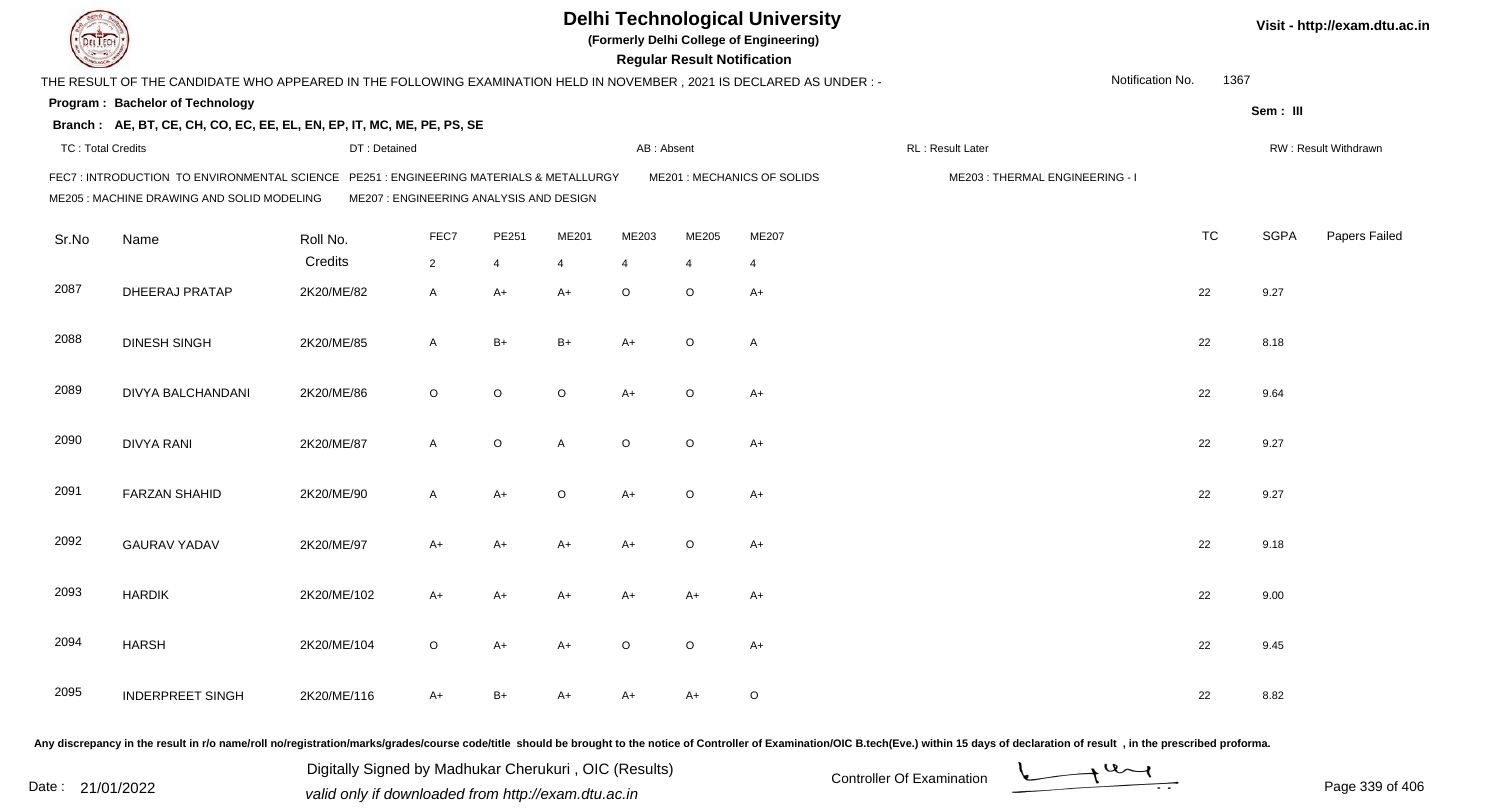|                          |                                                                                                                                      |                                         |                |       |         |                | <b>Regular Result Notification</b> | <b>Delhi Technological University</b><br>(Formerly Delhi College of Engineering) |                                |                  |           |             | Visit - http://exam.dtu.ac.in |
|--------------------------|--------------------------------------------------------------------------------------------------------------------------------------|-----------------------------------------|----------------|-------|---------|----------------|------------------------------------|----------------------------------------------------------------------------------|--------------------------------|------------------|-----------|-------------|-------------------------------|
|                          | THE RESULT OF THE CANDIDATE WHO APPEARED IN THE FOLLOWING EXAMINATION HELD IN NOVEMBER, 2021 IS DECLARED AS UNDER :-                 |                                         |                |       |         |                |                                    |                                                                                  |                                | Notification No. | 1367      |             |                               |
|                          | Program: Bachelor of Technology                                                                                                      |                                         |                |       |         |                |                                    |                                                                                  |                                |                  |           | Sem: III    |                               |
|                          | Branch: AE, BT, CE, CH, CO, EC, EE, EL, EN, EP, IT, MC, ME, PE, PS, SE                                                               |                                         |                |       |         |                |                                    |                                                                                  |                                |                  |           |             |                               |
| <b>TC: Total Credits</b> |                                                                                                                                      | DT: Detained                            |                |       |         | AB: Absent     |                                    |                                                                                  | RL: Result Later               |                  |           |             | RW: Result Withdrawn          |
|                          | FEC7: INTRODUCTION TO ENVIRONMENTAL SCIENCE PE251 : ENGINEERING MATERIALS & METALLURGY<br>ME205 : MACHINE DRAWING AND SOLID MODELING | ME207 : ENGINEERING ANALYSIS AND DESIGN |                |       |         |                |                                    | ME201 : MECHANICS OF SOLIDS                                                      | ME203: THERMAL ENGINEERING - I |                  |           |             |                               |
| Sr.No                    | Name                                                                                                                                 | Roll No.                                | FEC7           | PE251 | ME201   | ME203          | ME205                              | ME207                                                                            |                                |                  | <b>TC</b> | <b>SGPA</b> | Papers Failed                 |
|                          |                                                                                                                                      | Credits                                 | $\overline{2}$ | 4     | 4       | $\overline{4}$ | 4                                  | 4                                                                                |                                |                  |           |             |                               |
| 2096                     | KANISHKA                                                                                                                             | 2K20/ME/119                             | $A+$           | A     | $A+$    | $\mathsf{A}$   | $A+$                               | $A+$                                                                             |                                |                  | 22        | 8.64        |                               |
| 2097                     | KAUSHAL KUMAR                                                                                                                        | 2K20/ME/120                             | A+             | Α     | A+      | A+             | $A+$                               | A                                                                                |                                |                  | 22        | 8.64        |                               |
| 2098                     | <b>KEVOLISH CHAWLA</b>                                                                                                               | 2K20/ME/124                             | A+             | O     | $\circ$ | $\circ$        | $A+$                               | $\circ$                                                                          |                                |                  | 22        | 9.73        |                               |
| 2099                     | <b>KRISH SAINI</b>                                                                                                                   | 2K20/ME/125                             | A              | A+    | A       | $A+$           | $\circ$                            | $A+$                                                                             |                                |                  | 22        | 8.91        |                               |
| 2100                     | <b>KUNAL SHARMA</b>                                                                                                                  | 2K20/ME/132                             | $A+$           | A     | $B+$    | A+             | $A+$                               | $\mathsf{A}$                                                                     |                                |                  | 22        | 8.27        |                               |
| 2101                     | <b>KUNAL SINGH</b>                                                                                                                   | 2K20/ME/134                             | A              | $B+$  | A       | A+             | $A+$                               | $\mathsf{A}$                                                                     |                                |                  | 22        | 8.18        |                               |
| 2102                     | KUSHAGRA BHARDWAJ                                                                                                                    | 2K20/ME/136                             | A+             | Α     | O       | $\circ$        | A+                                 | O                                                                                |                                |                  | 22        | 9.36        |                               |
| 2103                     | <b>MANAV KAPOOR</b>                                                                                                                  | 2K20/ME/141                             | $\circ$        | $A+$  | $\circ$ | $A+$           | $\circ$                            | $\circ$                                                                          |                                |                  | 22        | 9.64        |                               |
| 2104                     | <b>MANAV SHATYA</b>                                                                                                                  | 2K20/ME/142                             | A+             | A     | A+      | A+             | $\mathsf{A}$                       | A+                                                                               |                                |                  | 22        | 8.64        |                               |
|                          |                                                                                                                                      |                                         |                |       |         |                |                                    |                                                                                  |                                |                  |           |             |                               |

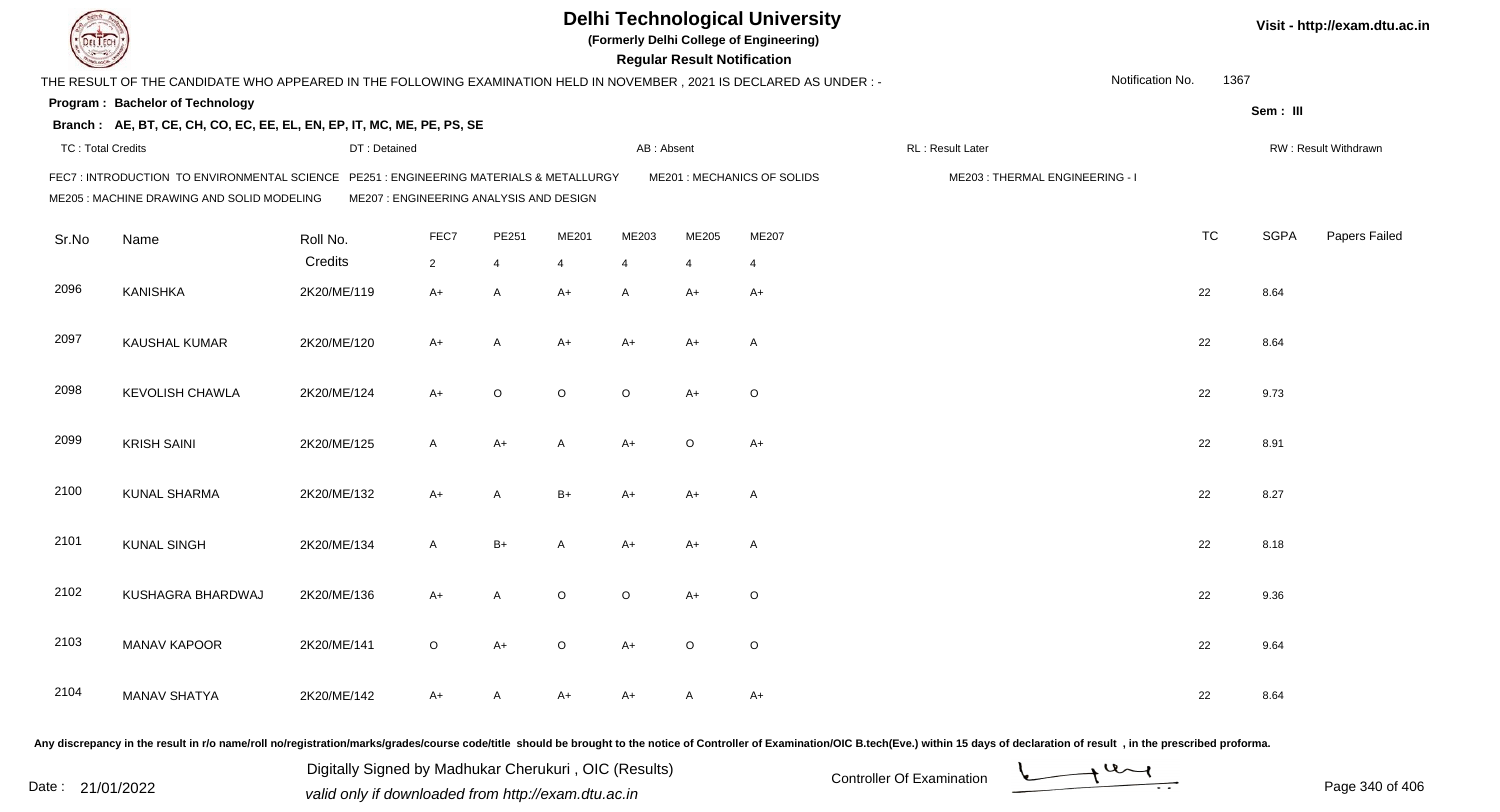|                          |                                                                                                                                     |                                         |                |       |       |                | <b>Regular Result Notification</b> | <b>Delhi Technological University</b><br>(Formerly Delhi College of Engineering) |                                |                  |           |             | Visit - http://exam.dtu.ac.in |
|--------------------------|-------------------------------------------------------------------------------------------------------------------------------------|-----------------------------------------|----------------|-------|-------|----------------|------------------------------------|----------------------------------------------------------------------------------|--------------------------------|------------------|-----------|-------------|-------------------------------|
|                          | THE RESULT OF THE CANDIDATE WHO APPEARED IN THE FOLLOWING EXAMINATION HELD IN NOVEMBER, 2021 IS DECLARED AS UNDER :-                |                                         |                |       |       |                |                                    |                                                                                  |                                | Notification No. | 1367      |             |                               |
|                          | Program: Bachelor of Technology                                                                                                     |                                         |                |       |       |                |                                    |                                                                                  |                                |                  |           | Sem: III    |                               |
|                          | Branch: AE, BT, CE, CH, CO, EC, EE, EL, EN, EP, IT, MC, ME, PE, PS, SE                                                              |                                         |                |       |       |                |                                    |                                                                                  |                                |                  |           |             |                               |
| <b>TC: Total Credits</b> |                                                                                                                                     | DT: Detained                            |                |       |       | AB: Absent     |                                    |                                                                                  | RL: Result Later               |                  |           |             | RW: Result Withdrawn          |
|                          | FEC7: INTRODUCTION TO ENVIRONMENTAL SCIENCE PE251: ENGINEERING MATERIALS & METALLURGY<br>ME205 : MACHINE DRAWING AND SOLID MODELING | ME207 : ENGINEERING ANALYSIS AND DESIGN |                |       |       |                |                                    | ME201 : MECHANICS OF SOLIDS                                                      | ME203: THERMAL ENGINEERING - I |                  |           |             |                               |
| Sr.No                    | Name                                                                                                                                | Roll No.                                | FEC7           | PE251 | ME201 | ME203          | ME205                              | ME207                                                                            |                                |                  | <b>TC</b> | <b>SGPA</b> | Papers Failed                 |
|                          |                                                                                                                                     | Credits                                 | $\overline{2}$ | 4     | 4     | $\overline{4}$ | $\overline{4}$                     | $\overline{4}$                                                                   |                                |                  |           |             |                               |
| 2105                     | <b>MOHAMMAD HARIS</b>                                                                                                               | 2K20/ME/152                             | $\mathsf C$    | $B+$  | F     | $A+$           | $A+$                               | B                                                                                |                                |                  | 18        | 6.09        | ME201,                        |
| 2106                     | MOHIT GAHLAWAT                                                                                                                      | 2K20/ME/156                             | $A+$           | $A+$  | $A+$  | $A+$           | $B+$                               | $\overline{A}$                                                                   |                                |                  | 22        | 8.45        |                               |
| 2107                     | <b>MONU</b>                                                                                                                         | 2K20/ME/160                             | A+             | A     | A     | $A+$           | A                                  | B                                                                                |                                |                  | 22        | 7.91        |                               |
| 2108                     | <b>NIKESH SONI</b>                                                                                                                  | 2K20/ME/174                             | A              | $A+$  | A     | A              | A                                  | $A+$                                                                             |                                |                  | 22        | 8.36        |                               |
| 2109                     | P. VIGNESH                                                                                                                          | 2K20/ME/179                             | B              | $A+$  | $A+$  | A              | $\circ$                            | $\overline{A}$                                                                   |                                |                  | 22        | 8.55        |                               |
| 2110                     | PIYUSH VERMA                                                                                                                        | 2K20/ME/186                             | $A+$           | $A+$  | $A+$  | A              | $A+$                               | $A+$                                                                             |                                |                  | 22        | 8.82        |                               |
| 2111                     | PRAGYA RATAN                                                                                                                        | 2K20/ME/187                             | A              | A+    | A+    | A+             | A+                                 | A+                                                                               |                                |                  | 22        | 8.91        |                               |
| 2112                     | PRANSHU CHOUDHARY                                                                                                                   | 2K20/ME/189                             | A              | A     | A+    | A+             | A+                                 | A                                                                                |                                |                  | 22        | 8.55        |                               |
| 2113                     | PRATEEK KHARBANDA                                                                                                                   | 2K20/ME/190                             | A+             | A+    | A+    | A+             | A+                                 | $A+$                                                                             |                                |                  | 22        | 9.00        |                               |
|                          |                                                                                                                                     |                                         |                |       |       |                |                                    |                                                                                  |                                |                  |           |             |                               |

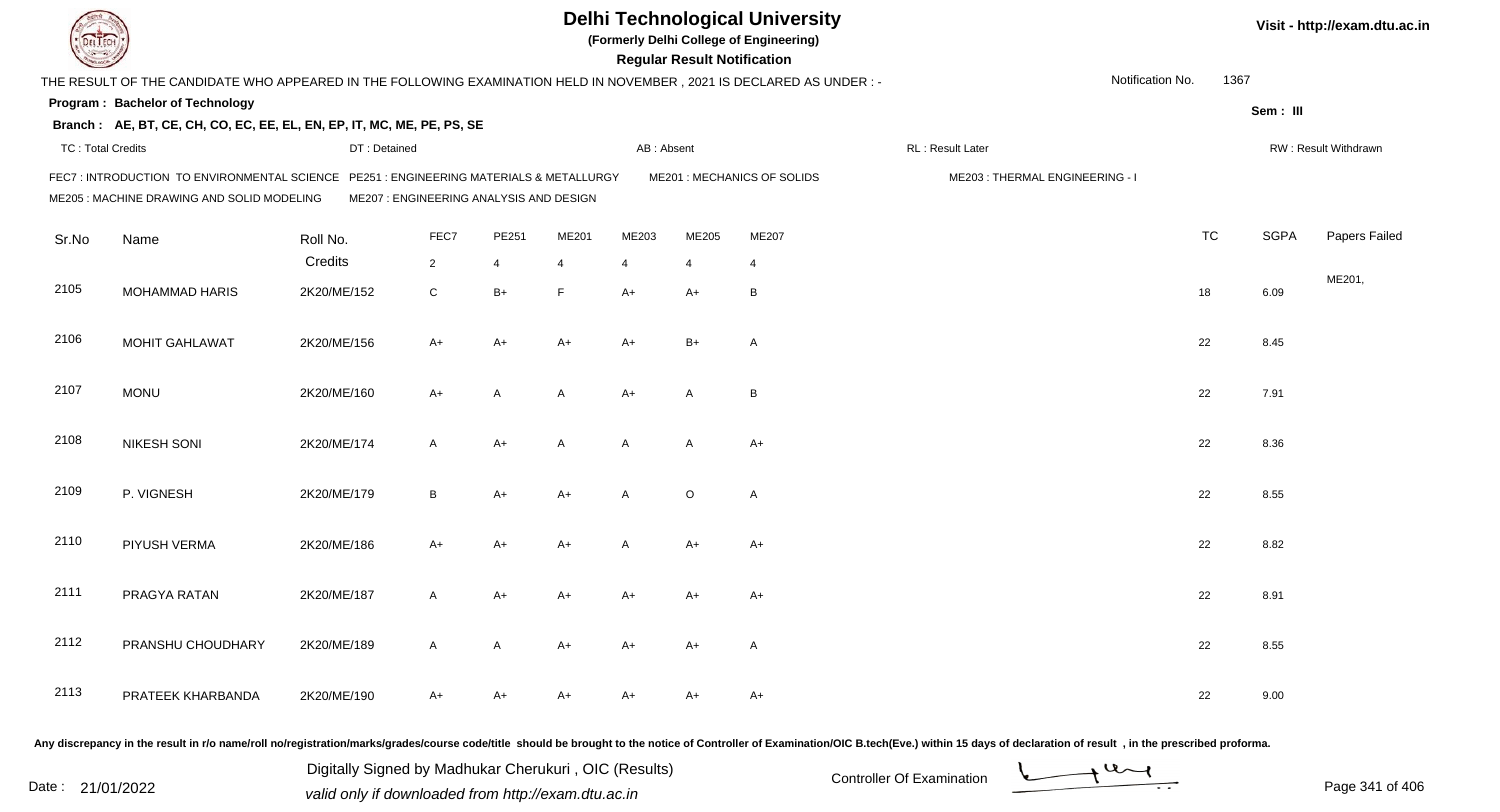|                          |                                                                                                                                      |                                         |                |       |         |                | <b>Regular Result Notification</b> | <b>Delhi Technological University</b><br>(Formerly Delhi College of Engineering) |                                |                  |           |             | Visit - http://exam.dtu.ac.in |
|--------------------------|--------------------------------------------------------------------------------------------------------------------------------------|-----------------------------------------|----------------|-------|---------|----------------|------------------------------------|----------------------------------------------------------------------------------|--------------------------------|------------------|-----------|-------------|-------------------------------|
|                          | THE RESULT OF THE CANDIDATE WHO APPEARED IN THE FOLLOWING EXAMINATION HELD IN NOVEMBER, 2021 IS DECLARED AS UNDER :-                 |                                         |                |       |         |                |                                    |                                                                                  |                                | Notification No. | 1367      |             |                               |
|                          | Program: Bachelor of Technology                                                                                                      |                                         |                |       |         |                |                                    |                                                                                  |                                |                  |           | Sem: III    |                               |
|                          | Branch: AE, BT, CE, CH, CO, EC, EE, EL, EN, EP, IT, MC, ME, PE, PS, SE                                                               |                                         |                |       |         |                |                                    |                                                                                  |                                |                  |           |             |                               |
| <b>TC: Total Credits</b> |                                                                                                                                      | DT: Detained                            |                |       |         | AB: Absent     |                                    |                                                                                  | RL: Result Later               |                  |           |             | RW: Result Withdrawn          |
|                          | FEC7: INTRODUCTION TO ENVIRONMENTAL SCIENCE PE251 : ENGINEERING MATERIALS & METALLURGY<br>ME205 : MACHINE DRAWING AND SOLID MODELING | ME207 : ENGINEERING ANALYSIS AND DESIGN |                |       |         |                |                                    | ME201 : MECHANICS OF SOLIDS                                                      | ME203: THERMAL ENGINEERING - I |                  |           |             |                               |
| Sr.No                    | Name                                                                                                                                 | Roll No.                                | FEC7           | PE251 | ME201   | ME203          | ME205                              | ME207                                                                            |                                |                  | <b>TC</b> | <b>SGPA</b> | Papers Failed                 |
|                          |                                                                                                                                      | Credits                                 | $\overline{2}$ | 4     | 4       | $\overline{4}$ | 4                                  | 4                                                                                |                                |                  |           |             |                               |
| 2114                     | PRAVEEN KATHIRVEL                                                                                                                    | 2K20/ME/193                             | $A+$           | A+    | A+      | $A+$           | A                                  | $A+$                                                                             |                                |                  | 22        | 8.82        |                               |
| 2115                     | PRIYANSH SHARMA                                                                                                                      | 2K20/ME/200                             | A              | A+    | A+      | A              | $A+$                               | A                                                                                |                                |                  | 22        | 8.55        |                               |
| 2116                     | <b>PUNEET</b>                                                                                                                        | 2K20/ME/203                             | A              | O     | A+      | $A+$           | A                                  | $A+$                                                                             |                                |                  | 22        | 8.91        |                               |
| 2117                     | <b>RAM</b>                                                                                                                           | 2K20/ME/207                             | A              | A+    | $\circ$ | $\circ$        | $A+$                               | $\mathsf{A}$                                                                     |                                |                  | 22        | 9.09        |                               |
| 2118                     | <b>RAVI MEENA</b>                                                                                                                    | 2K20/ME/209                             | A              | A+    | $A+$    | $\circ$        | $A+$                               | $\mathsf{A}$                                                                     |                                |                  | 22        | 8.91        |                               |
| 2119                     | <b>RISHABH MODI</b>                                                                                                                  | 2K20/ME/214                             | A              | A     | A+      | $\circ$        | $A+$                               | $\mathsf{A}$                                                                     |                                |                  | 22        | 8.73        |                               |
| 2120                     | <b>RITIK KAMBOJ</b>                                                                                                                  | 2K20/ME/219                             | A              | A     | A+      | A              | A                                  | $A+$                                                                             |                                |                  | 22        | 8.36        |                               |
| 2121                     | <b>RITTIK KUMAR</b>                                                                                                                  | 2K20/ME/220                             | A+             | A     | A       | A+             | A+                                 | A                                                                                |                                |                  | 22        | 8.45        |                               |
| 2122                     | <b>ROHAN SINGH</b>                                                                                                                   | 2K20/ME/230                             | A              | A+    | A+      | A+             | A                                  | $\mathsf{A}$                                                                     |                                |                  | 22        | 8.55        |                               |
|                          |                                                                                                                                      |                                         |                |       |         |                |                                    |                                                                                  |                                |                  |           |             |                               |

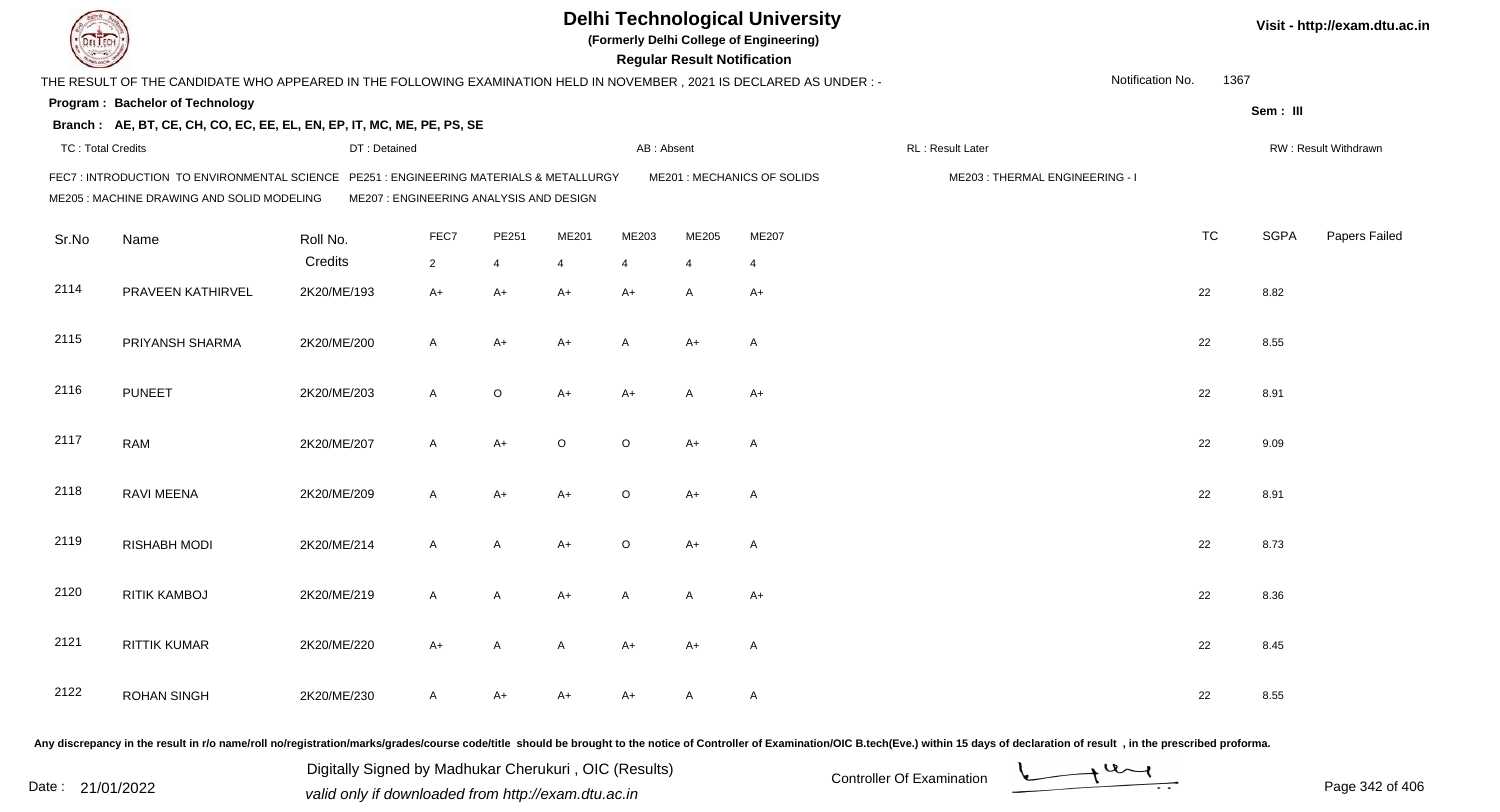|                          |                                                                                                                                       |                                         |                |       |         |                | <b>Regular Result Notification</b> | <b>Delhi Technological University</b><br>(Formerly Delhi College of Engineering) |                                |                  |           |             | Visit - http://exam.dtu.ac.in |
|--------------------------|---------------------------------------------------------------------------------------------------------------------------------------|-----------------------------------------|----------------|-------|---------|----------------|------------------------------------|----------------------------------------------------------------------------------|--------------------------------|------------------|-----------|-------------|-------------------------------|
|                          | THE RESULT OF THE CANDIDATE WHO APPEARED IN THE FOLLOWING EXAMINATION HELD IN NOVEMBER , 2021 IS DECLARED AS UNDER : -                |                                         |                |       |         |                |                                    |                                                                                  |                                | Notification No. | 1367      |             |                               |
|                          | Program: Bachelor of Technology                                                                                                       |                                         |                |       |         |                |                                    |                                                                                  |                                |                  |           | Sem: III    |                               |
|                          | Branch: AE, BT, CE, CH, CO, EC, EE, EL, EN, EP, IT, MC, ME, PE, PS, SE                                                                |                                         |                |       |         |                |                                    |                                                                                  |                                |                  |           |             |                               |
| <b>TC: Total Credits</b> |                                                                                                                                       | DT: Detained                            |                |       |         | AB: Absent     |                                    |                                                                                  | RL: Result Later               |                  |           |             | RW: Result Withdrawn          |
|                          | FEC7 : INTRODUCTION TO ENVIRONMENTAL SCIENCE PE251 : ENGINEERING MATERIALS & METALLURGY<br>ME205 : MACHINE DRAWING AND SOLID MODELING | ME207 : ENGINEERING ANALYSIS AND DESIGN |                |       |         |                |                                    | ME201 : MECHANICS OF SOLIDS                                                      | ME203: THERMAL ENGINEERING - I |                  |           |             |                               |
| Sr.No                    | Name                                                                                                                                  | Roll No.                                | FEC7           | PE251 | ME201   | ME203          | ME205                              | ME207                                                                            |                                |                  | <b>TC</b> | <b>SGPA</b> | Papers Failed                 |
|                          |                                                                                                                                       | Credits                                 | $\overline{2}$ | 4     | 4       | $\overline{4}$ | 4                                  | 4                                                                                |                                |                  |           |             |                               |
| 2123                     | SAKSHAM VERMA                                                                                                                         | 2K20/ME/240                             | $A+$           | A+    | $\circ$ | $A+$           |                                    | $A+$                                                                             |                                |                  | 18        | 8.27        |                               |
| 2124                     | SAMARTH SACHDEVA                                                                                                                      | 2K20/ME/241                             | A              | $B+$  | A+      | A+             | $\circ$                            | $A+$                                                                             |                                |                  | 22        | 8.73        |                               |
| 2125                     | SAMBHAV JAIN                                                                                                                          | 2K20/ME/242                             | A+             | A+    | A+      | $A+$           | $\circ$                            | $A+$                                                                             |                                |                  | 22        | 9.18        |                               |
| 2126                     | <b>SANYAM JAIN</b>                                                                                                                    | 2K20/ME/245                             | A+             | A+    | A+      | $A+$           | $\circ$                            | $A+$                                                                             |                                |                  | 22        | 9.18        |                               |
| 2127                     | <b>SARVOTTAM</b>                                                                                                                      | 2K20/ME/249                             | $B+$           | A     | A+      | $\mathsf{A}$   | $A+$                               | A+                                                                               |                                |                  | 22        | 8.45        |                               |
| 2128                     | <b>SASWAT MISHRA</b>                                                                                                                  | 2K20/ME/250                             | O              | Α     | A       | $A+$           | $A+$                               | A                                                                                |                                |                  | 22        | 8.55        |                               |
| 2129                     | <b>SATYAM KUMAR</b>                                                                                                                   | 2K20/ME/251                             | O              | O     | A+      | A+             | $\circ$                            | O                                                                                |                                |                  | 22        | 9.64        |                               |
| 2130                     | SHASHANK SHARMA                                                                                                                       | 2K20/ME/256                             | A+             | A+    | A       | A              | $\circ$                            | A+                                                                               |                                |                  | 22        | 8.82        |                               |
| 2131                     | SHIVAM                                                                                                                                | 2K20/ME/257                             | A+             | $B+$  | A       | A              | A+                                 | $A+$                                                                             |                                |                  | 22        | 8.27        |                               |
|                          |                                                                                                                                       |                                         |                |       |         |                |                                    |                                                                                  |                                |                  |           |             |                               |

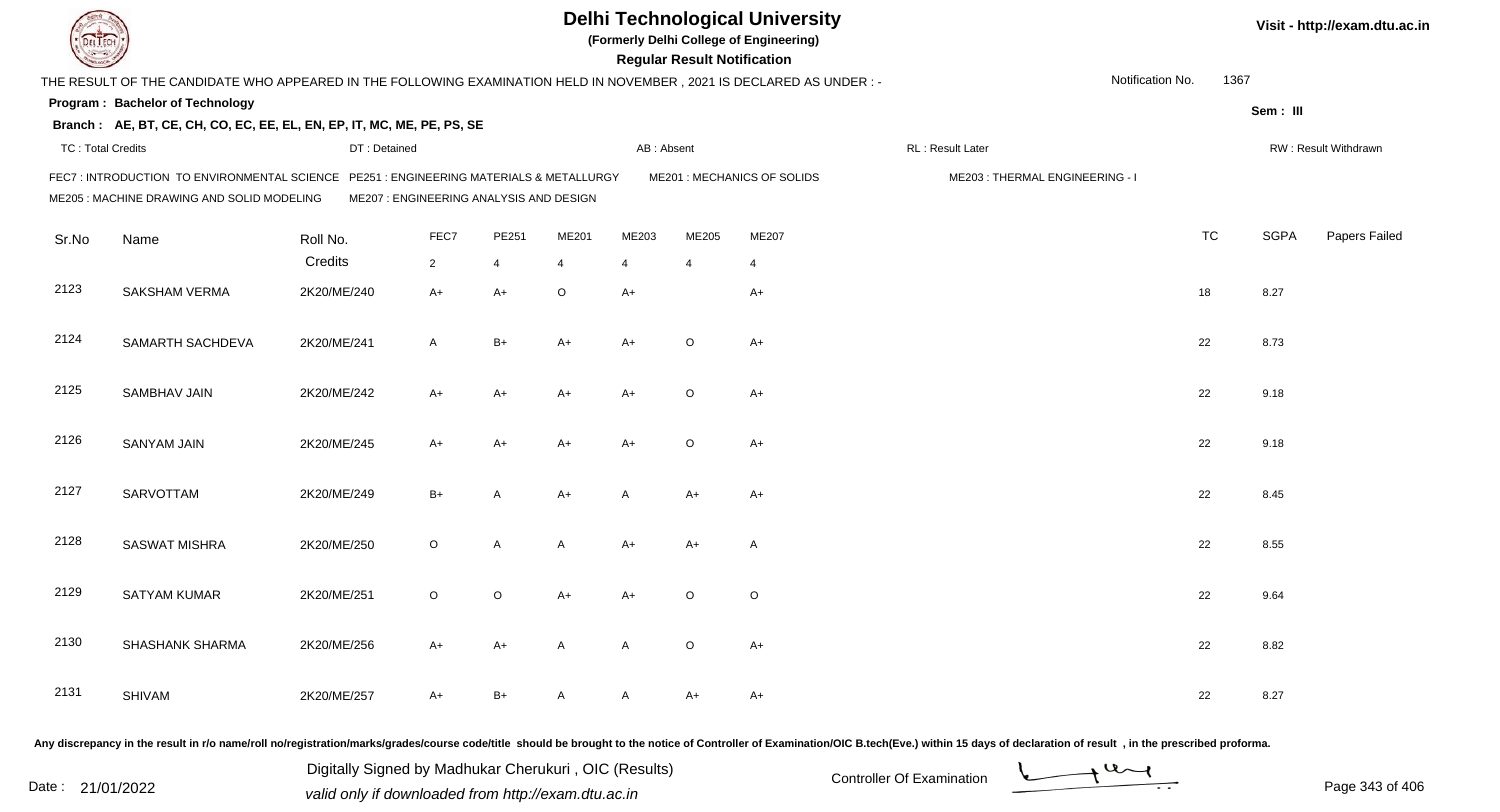|                          |                                                                                                                                       |                                         |                |             |       |                | <b>Regular Result Notification</b> | <b>Delhi Technological University</b><br>(Formerly Delhi College of Engineering) |                                |                  |           |             | Visit - http://exam.dtu.ac.in |
|--------------------------|---------------------------------------------------------------------------------------------------------------------------------------|-----------------------------------------|----------------|-------------|-------|----------------|------------------------------------|----------------------------------------------------------------------------------|--------------------------------|------------------|-----------|-------------|-------------------------------|
|                          | THE RESULT OF THE CANDIDATE WHO APPEARED IN THE FOLLOWING EXAMINATION HELD IN NOVEMBER , 2021 IS DECLARED AS UNDER : -                |                                         |                |             |       |                |                                    |                                                                                  |                                | Notification No. | 1367      |             |                               |
|                          | Program: Bachelor of Technology                                                                                                       |                                         |                |             |       |                |                                    |                                                                                  |                                |                  |           | Sem: III    |                               |
|                          | Branch: AE, BT, CE, CH, CO, EC, EE, EL, EN, EP, IT, MC, ME, PE, PS, SE                                                                |                                         |                |             |       |                |                                    |                                                                                  |                                |                  |           |             |                               |
| <b>TC: Total Credits</b> |                                                                                                                                       | DT: Detained                            |                |             |       | AB: Absent     |                                    |                                                                                  | RL: Result Later               |                  |           |             | RW: Result Withdrawn          |
|                          | FEC7 : INTRODUCTION TO ENVIRONMENTAL SCIENCE PE251 : ENGINEERING MATERIALS & METALLURGY<br>ME205 : MACHINE DRAWING AND SOLID MODELING | ME207 : ENGINEERING ANALYSIS AND DESIGN |                |             |       |                |                                    | ME201 : MECHANICS OF SOLIDS                                                      | ME203: THERMAL ENGINEERING - I |                  |           |             |                               |
| Sr.No                    | Name                                                                                                                                  | Roll No.                                | FEC7           | PE251       | ME201 | ME203          | ME205                              | ME207                                                                            |                                |                  | <b>TC</b> | <b>SGPA</b> | Papers Failed                 |
|                          |                                                                                                                                       | Credits                                 | $\overline{2}$ | 4           | 4     | $\overline{4}$ | 4                                  | 4                                                                                |                                |                  |           |             |                               |
| 2132                     | SHIVAM AGRAWAL                                                                                                                        | 2K20/ME/258                             | $A+$           | A+          | A+    | $A+$           | O                                  | $\mathsf{A}$                                                                     |                                |                  | 22        | 9.00        |                               |
| 2133                     | SHUBHAM PAHAL                                                                                                                         | 2K20/ME/266                             | A+             | $A+$        | A+    | $\circ$        | $A+$                               | $A+$                                                                             |                                |                  | 22        | 9.18        |                               |
| 2134                     | SIDDHARTH CHOUDHARY                                                                                                                   | 2K20/ME/268                             | A              | A+          | A+    | A              | $A+$                               | $A+$                                                                             |                                |                  | 22        | 8.73        |                               |
| 2135                     | SOURABH SONKER                                                                                                                        | 2K20/ME/276                             | A+             | A+          | A+    | $A+$           | $A+$                               | $\mathsf{A}$                                                                     |                                |                  | 22        | 8.82        |                               |
| 2136                     | SOURAV JAISWAL                                                                                                                        | 2K20/ME/277                             | $\mathsf{C}$   | A+          | A+    | A+             | $A+$                               | $\mathsf{A}$                                                                     |                                |                  | 22        | 8.45        |                               |
| 2137                     | <b>STUTI JAIN</b>                                                                                                                     | 2K20/ME/280                             | $\mathsf{A}$   | $\mathsf O$ | A+    | $\circ$        | $\circ$                            | $A+$                                                                             |                                |                  | 22        | 9.45        |                               |
| 2138                     | SURYANSH GANGWAR                                                                                                                      | 2K20/ME/284                             | A              | A+          | A     | A              | A+                                 | A+                                                                               |                                |                  | 22        | 8.55        |                               |
| 2139                     | <b>TANMAY AGGARWAL</b>                                                                                                                | 2K20/ME/288                             | A+             | A           | A     | A+             | A+                                 | A                                                                                |                                |                  | 22        | 8.45        |                               |
| 2140                     | TUSHAR VERMA                                                                                                                          | 2K20/ME/289                             | A              | A+          | A     | A              | A+                                 | A                                                                                |                                |                  | 22        | 8.36        |                               |
|                          |                                                                                                                                       |                                         |                |             |       |                |                                    |                                                                                  |                                |                  |           |             |                               |

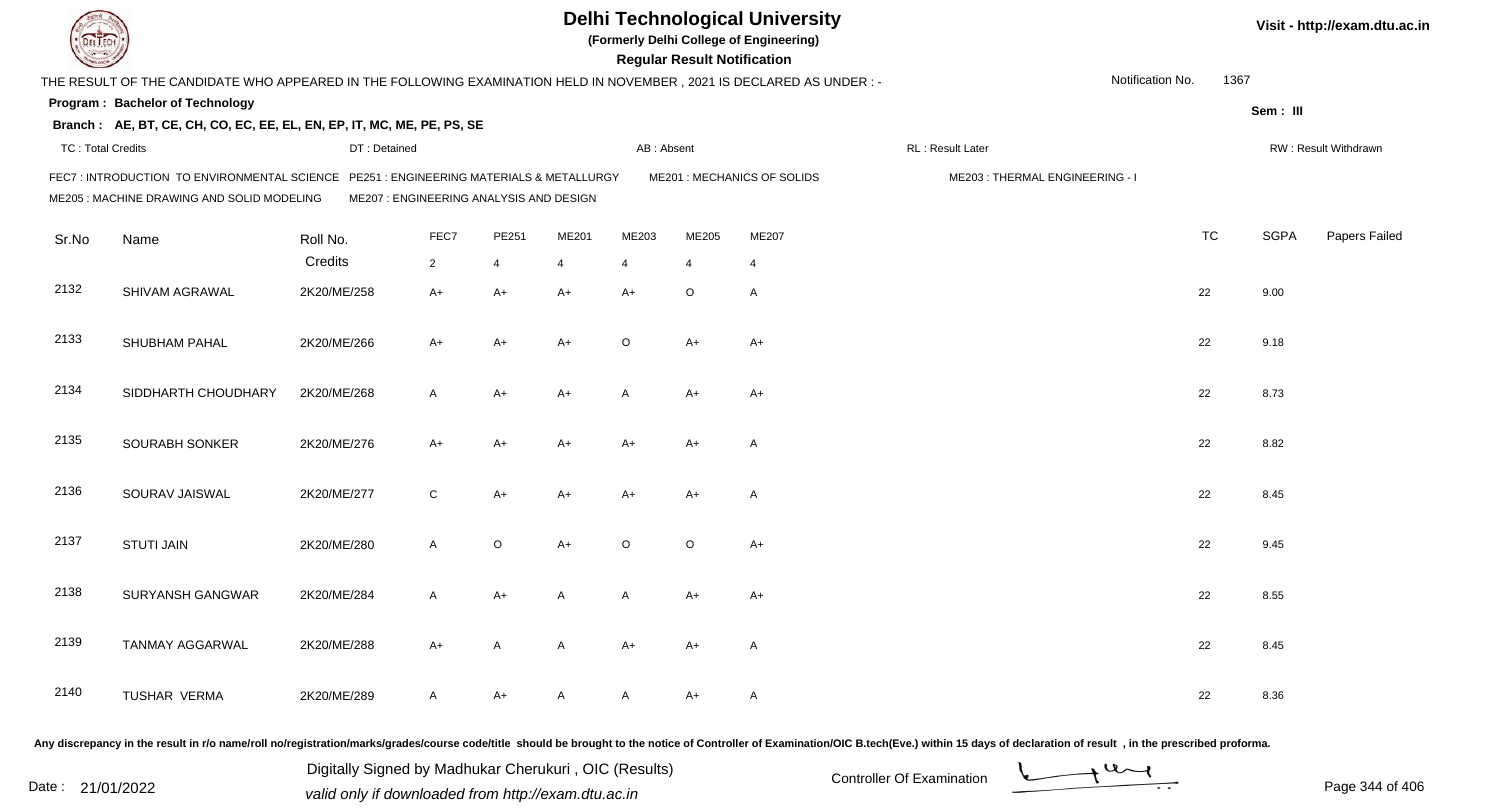|                          |                                                                                                                                       |                                         |                |                |                          |                | <b>Regular Result Notification</b> | <b>Delhi Technological University</b><br>(Formerly Delhi College of Engineering) |                                |                  |           |             | Visit - http://exam.dtu.ac.in |
|--------------------------|---------------------------------------------------------------------------------------------------------------------------------------|-----------------------------------------|----------------|----------------|--------------------------|----------------|------------------------------------|----------------------------------------------------------------------------------|--------------------------------|------------------|-----------|-------------|-------------------------------|
|                          | THE RESULT OF THE CANDIDATE WHO APPEARED IN THE FOLLOWING EXAMINATION HELD IN NOVEMBER, 2021 IS DECLARED AS UNDER :-                  |                                         |                |                |                          |                |                                    |                                                                                  |                                | Notification No. | 1367      |             |                               |
|                          | Program: Bachelor of Technology                                                                                                       |                                         |                |                |                          |                |                                    |                                                                                  |                                |                  |           | Sem: III    |                               |
|                          | Branch: AE, BT, CE, CH, CO, EC, EE, EL, EN, EP, IT, MC, ME, PE, PS, SE                                                                |                                         |                |                |                          |                |                                    |                                                                                  |                                |                  |           |             |                               |
| <b>TC: Total Credits</b> |                                                                                                                                       | DT: Detained                            |                |                |                          | AB: Absent     |                                    |                                                                                  | RL: Result Later               |                  |           |             | RW: Result Withdrawn          |
|                          | FEC7 : INTRODUCTION TO ENVIRONMENTAL SCIENCE PE251 : ENGINEERING MATERIALS & METALLURGY<br>ME205 : MACHINE DRAWING AND SOLID MODELING | ME207 : ENGINEERING ANALYSIS AND DESIGN |                |                |                          |                |                                    | ME201 : MECHANICS OF SOLIDS                                                      | ME203: THERMAL ENGINEERING - I |                  |           |             |                               |
| Sr.No                    | Name                                                                                                                                  | Roll No.                                | FEC7           | PE251          | ME201                    | ME203          | ME205                              | ME207                                                                            |                                |                  | <b>TC</b> | <b>SGPA</b> | Papers Failed                 |
|                          |                                                                                                                                       | Credits                                 | $\overline{2}$ | $\overline{4}$ | $\boldsymbol{\varDelta}$ | $\overline{4}$ | $\overline{4}$                     | $\overline{4}$                                                                   |                                |                  |           |             |                               |
| 2141                     | <b>VIPUL SHARMA</b>                                                                                                                   | 2K20/ME/302                             | $A+$           | $A+$           | $A+$                     | $\circ$        | $A+$                               | Α                                                                                |                                |                  | 22        | 9.00        |                               |
| 2142                     | YAJVIR                                                                                                                                | 2K20/ME/307                             | $A+$           | $A+$           | A                        | $\mathsf{A}$   | $A+$                               | $A+$                                                                             |                                |                  | 22        | 8.64        |                               |
| 2143                     | YASH SAINI                                                                                                                            | 2K20/ME/310                             | $\circ$        | $\overline{A}$ | $A+$                     | $A+$           | $\circ$                            | $A+$                                                                             |                                |                  | 22        | 9.09        |                               |
| 2144                     | YASH SHARMA                                                                                                                           | 2K20/ME/311                             | $\circ$        | $A+$           | $A+$                     | $A+$           | $A+$                               | $A+$                                                                             |                                |                  | 22        | 9.09        |                               |
| 2145                     | YERISH RAJ                                                                                                                            | 2K20/ME/314                             | A+             | A              | A+                       | $A+$           | A+                                 | B                                                                                |                                |                  | 22        | 8.27        |                               |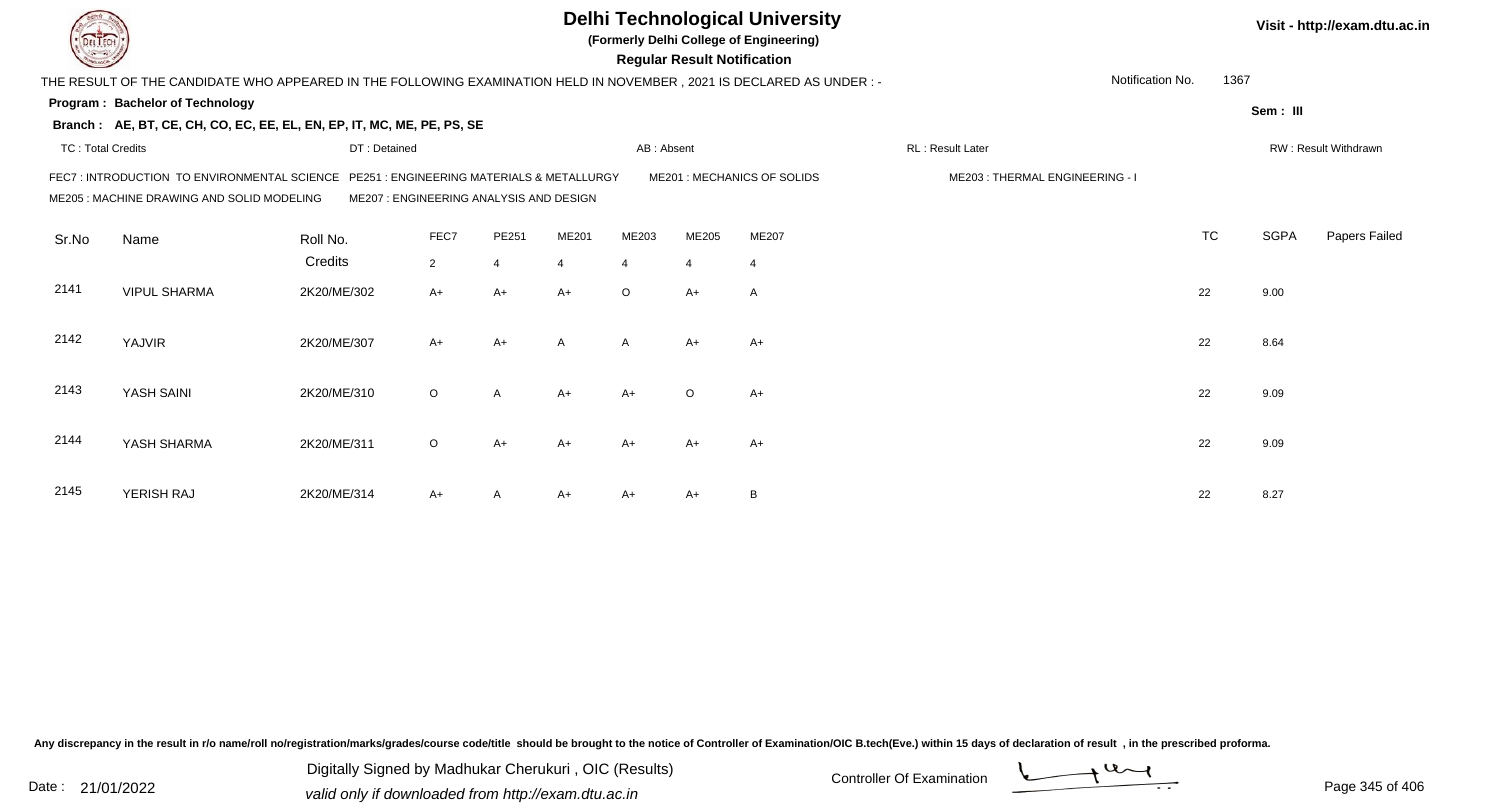|                          |                                                                                                                      |                                                                                      |                |                |                |                | <b>Regular Result Notification</b> | <b>Delhi Technological University</b><br>(Formerly Delhi College of Engineering) |                  |                  |             | Visit - http://exam.dtu.ac.in     |
|--------------------------|----------------------------------------------------------------------------------------------------------------------|--------------------------------------------------------------------------------------|----------------|----------------|----------------|----------------|------------------------------------|----------------------------------------------------------------------------------|------------------|------------------|-------------|-----------------------------------|
|                          | THE RESULT OF THE CANDIDATE WHO APPEARED IN THE FOLLOWING EXAMINATION HELD IN NOVEMBER, 2021 IS DECLARED AS UNDER :- |                                                                                      |                |                |                |                |                                    |                                                                                  |                  | Notification No. | 1367        |                                   |
|                          | <b>Program: Bachelor of Technology</b>                                                                               |                                                                                      |                |                |                |                |                                    |                                                                                  |                  |                  | Sem: III    |                                   |
|                          | Branch: AE, BT, CE, CH, CO, EC, EE, EL, EN, EP, IT, MC, ME, PE, PS, SE                                               |                                                                                      |                |                |                |                |                                    |                                                                                  |                  |                  |             |                                   |
| <b>TC: Total Credits</b> |                                                                                                                      | DT: Detained                                                                         |                |                |                | AB: Absent     |                                    |                                                                                  | RL: Result Later |                  |             | RW: Result Withdrawn              |
|                          | FEC9: Spoken Skills in English<br>ME205 : MACHINE DRAWING AND SOLID MODELING                                         | PE251: ENGINEERING MATERIALS & METALLURGY<br>ME207 : ENGINEERING ANALYSIS AND DESIGN |                |                |                |                | ME201 : MECHANICS OF SOLIDS        | ME203: THERMAL ENGINEERING - I                                                   |                  |                  |             |                                   |
| Sr.No                    | Name                                                                                                                 | Roll No.                                                                             | FEC9           | PE251          | ME201          | ME203          | ME205                              | ME207                                                                            |                  | <b>TC</b>        | <b>SGPA</b> | Papers Failed                     |
|                          |                                                                                                                      | Credits                                                                              | $\overline{2}$ | $\overline{4}$ | $\overline{4}$ | $\overline{4}$ | $\overline{4}$                     | $\overline{4}$                                                                   |                  |                  |             |                                   |
| 2146                     | <b>ARYAN PAHWA</b>                                                                                                   | 2K20/ME/51                                                                           | $A+$           | $\circ$        | $A+$           | $A+$           | A                                  | $A+$                                                                             |                  | 22               | 9.00        |                                   |
| 2147                     | <b>HIMANSHU</b>                                                                                                      | 2K20/ME/113                                                                          | $A+$           | A              | $B+$           | A              | A                                  | $B+$                                                                             |                  | 22               | 7.73        |                                   |
| 2148                     | <b>MANJIT SINGH</b>                                                                                                  | 2K20/ME/145                                                                          | $\mathsf{A}$   | ${\bf C}$      | $B+$           | $A+$           | $B+$                               | B                                                                                |                  | 22               | 6.91        |                                   |
| 2149                     | MOHD MAHFOOZ RAZA                                                                                                    | 2K20/ME/153                                                                          | A              | $B+$           | <sub>B</sub>   | A              | B <sub>1</sub>                     | C                                                                                |                  | 22               | 6.55        |                                   |
| 2150                     | <b>ROHAN KUMAR</b>                                                                                                   | 2K20/ME/225                                                                          | $\circ$        | $\mathsf{A}$   | $A+$           | $\overline{A}$ | $\mathsf{A}$                       | $\mathsf{A}$                                                                     |                  | 22               | 8.36        |                                   |
| 2151                     | <b>SHIVAM KUMAR</b>                                                                                                  | 2K20/ME/259                                                                          | F.             | E              | E              | E              | E                                  | B                                                                                |                  | 4                | 1.09        | FEC9PE251, ME201<br>ME203, ME205, |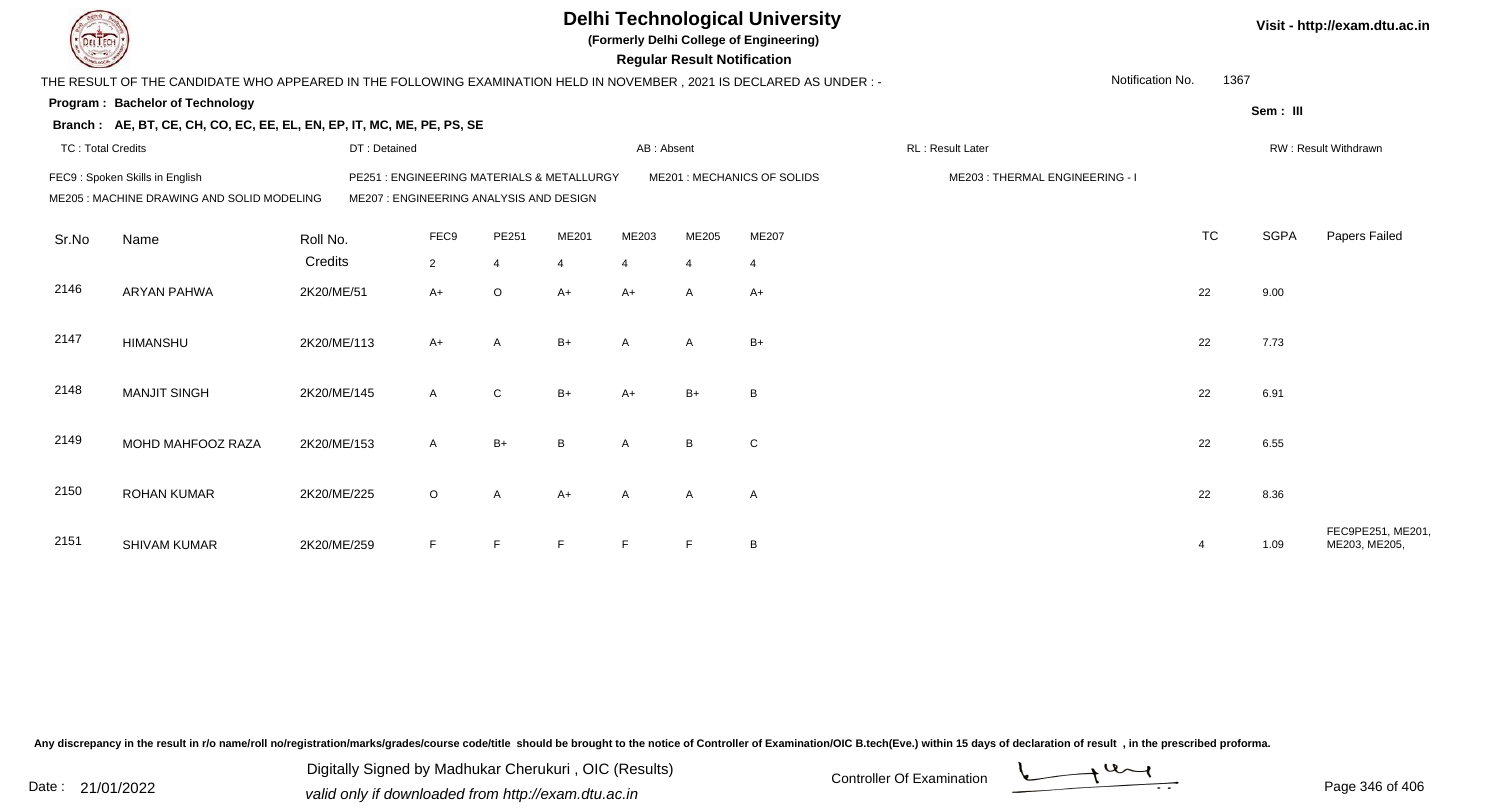

## **Delhi Technological University**

**(Formerly Delhi College of Engineering)**

 **Regular Result Notification**

**Visit - http://exam.dtu.ac.in**

**Program : Bachelor of TechnologySem : III Branch : AE, BT, CE, CH, CO, EC, EE, EL, EN, EP, IT, MC, ME, PE, PS, SE**THE RESULT OF THE CANDIDATE WHO APPEARED IN THE FOLLOWING EXAMINATION HELD IN NOVEMBER , 2021 IS DECLARED AS UNDER : -TC : Total Credits DT : Detainedd AB : Absent RL : Result Later RW : Result Withdrawn Notification No. 1367Sr.NoName Roll No. **Credits** PE251 : ENGINEERING MATERIALS & METALLURGY ME201 : MECHANICS OF SOLIDS ME203 : THERMAL ENGINEERING - I ME205 : MACHINE DRAWING AND SOLID MODELINGME207 : ENGINEERING ANALYSIS AND DESIGNPE2511 ME201 ME203 ME205 ME207 ME207 ME207 ME207 ME30 ME307 ME207 MEXIC TC SGPA Papers Failed 44 4 4 4 4 2152 ABHINAV KUMAR 2K20/ME/08 <sup>F</sup> <sup>F</sup> <sup>F</sup> <sup>F</sup> <sup>P</sup> <sup>4</sup> 0.80 PE251ME201, ME203, ME205, 2153 ROHAN SINGHH 2K20/ME/229 A+ A B+ A A A

Any discrepancy in the result in r/o name/roll no/registration/marks/grades/course code/title should be brought to the notice of Controller of Examination/OIC B.tech(Eve.) within 15 days of declaration of result , in the p

Date : 21/01/2022 Digital Digital of Microsofted Chemical Controller Of Examination Determination Page 347 of 40 Digitally Signed by Madhukar Cherukuri , OIC (Results)

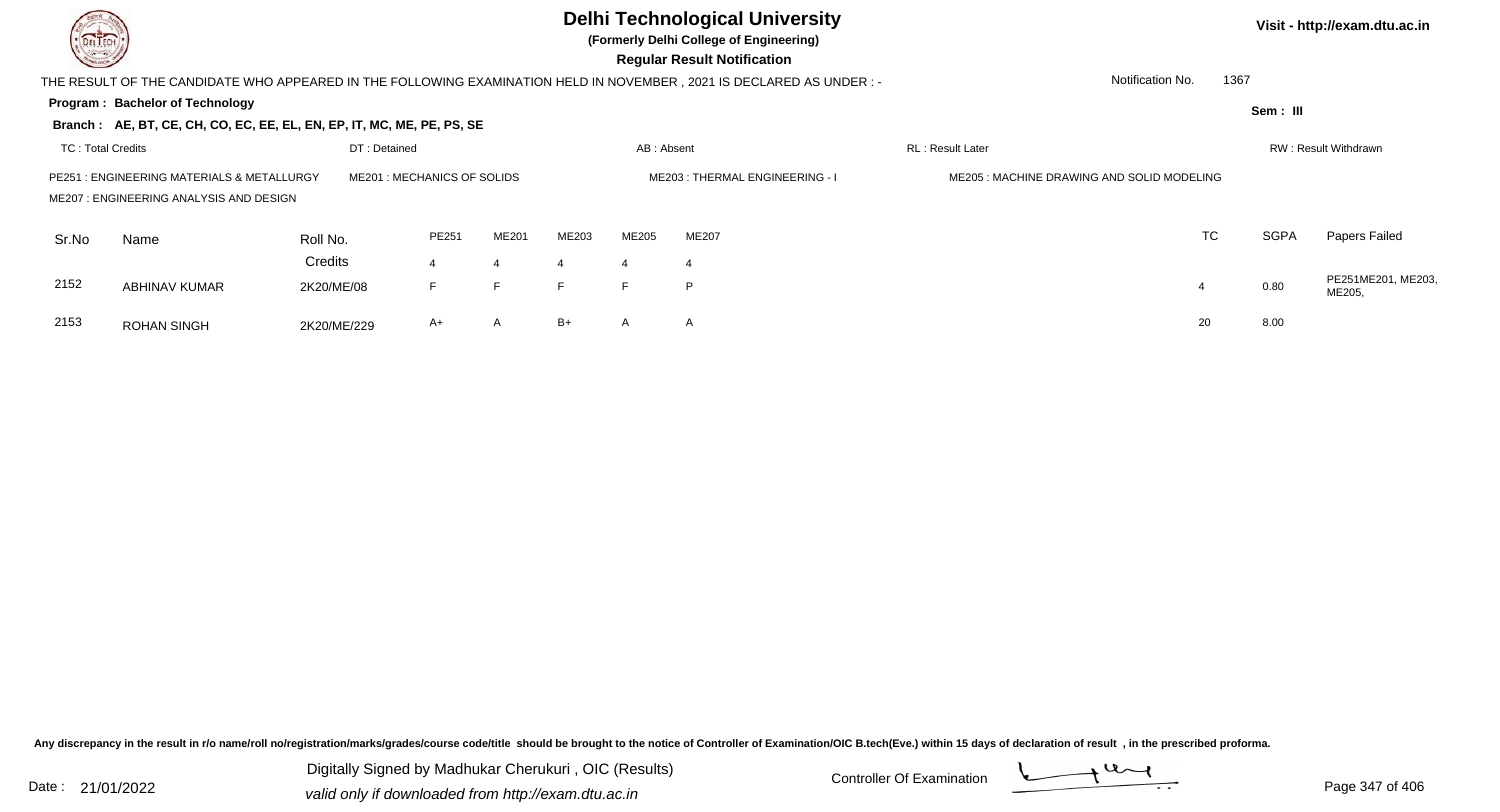## **Delhi Technological University**

**(Formerly Delhi College of Engineering)**

 **Regular Result Notification**

| <b>Courses A</b>         |                                                                                                                     |                                                                            |                         |              |                         |            | <b>Regular Result Notification</b> |                               |                       |                  |           |             |                      |
|--------------------------|---------------------------------------------------------------------------------------------------------------------|----------------------------------------------------------------------------|-------------------------|--------------|-------------------------|------------|------------------------------------|-------------------------------|-----------------------|------------------|-----------|-------------|----------------------|
|                          | THE RESULT OF THE CANDIDATE WHO APPEARED IN THE FOLLOWING EXAMINATION HELD IN NOVEMBER, 2021 IS DECLARED AS UNDER:- |                                                                            |                         |              |                         |            |                                    |                               |                       | Notification No. | 1367      |             |                      |
|                          | Program: Bachelor of Technology                                                                                     |                                                                            |                         |              |                         |            |                                    |                               |                       |                  |           | Sem: III    |                      |
|                          | Branch: AE, BT, CE, CH, CO, EC, EE, EL, EN, EP, IT, MC, ME, PE, PS, SE                                              |                                                                            |                         |              |                         |            |                                    |                               |                       |                  |           |             |                      |
| <b>TC: Total Credits</b> |                                                                                                                     | DT: Detained                                                               |                         |              |                         | AB: Absent |                                    |                               | RL: Result Later      |                  |           |             | RW: Result Withdrawn |
|                          | FEC10 : COMMUNICATION SKILLS<br>AE205 : MANUFACTURING MACHINES                                                      | PE261 : QUANTITATIVE TECHNIQUES<br>AE207 : ENGINEERING ANALYSIS AND DESIGN |                         |              |                         |            |                                    | AE201 : ENGINEERING MECHANICS | AE203: THERMODYNAMICS |                  |           |             |                      |
| Sr.No                    | Name                                                                                                                | Roll No.<br>Credits                                                        | FEC10<br>$\overline{2}$ | PE261<br>4   | AE201<br>$\overline{4}$ | AE203<br>4 | AE205<br>$\overline{4}$            | AE207<br>4                    |                       |                  | <b>TC</b> | <b>SGPA</b> | Papers Failed        |
| 2154                     | ADITYA VIKRAM KOCHAR                                                                                                | 2K20/AE/06                                                                 | $\circ$                 | $A+$         | $\mathsf{A}$            | $A+$       | $\circ$                            | $A+$                          |                       |                  | 22        | 9.09        |                      |
| 2155                     | <b>BHAVESH</b>                                                                                                      | 2K20/AE/22                                                                 | $A+$                    | $\mathsf{A}$ | $\circ$                 | $A+$       | $A+$                               | $A+$                          |                       |                  | 22        | 9.00        |                      |
| 2156                     | <b>MEHUL AGARWAL</b>                                                                                                | 2K20/AE/41                                                                 | $\circ$                 | $\circ$      | $A+$                    | $\circ$    | $\circ$                            | $A+$                          |                       |                  | 22        | 9.64        |                      |
| 2157                     | <b>NIPUN GUPTA</b>                                                                                                  | 2K20/AE/47                                                                 | $\circ$                 | $A+$         | $A+$                    | $A+$       | $\circ$                            | $A+$                          |                       |                  | 22        | 9.27        |                      |
| 2158                     | PANKAJ GARHWAL                                                                                                      | 2K20/AE/51                                                                 | $\circ$                 | $\circ$      | $A+$                    | $\circ$    | $\circ$                            | A+                            |                       |                  | 22        | 9.64        |                      |
| 2159                     | PRATEEK UPADHAYAY                                                                                                   | 2K20/AE/53                                                                 | $\circ$                 | $A+$         | $A+$                    | A+         | O                                  | A+                            |                       |                  | 22        | 9.27        |                      |
| 2160                     | SHUBHAM KUMAR VERMA                                                                                                 | 2K20/AE/67                                                                 | $A+$                    | A            | A                       | $\circ$    | A+                                 | A+                            |                       |                  | 22        | 8.82        |                      |

Any discrepancy in the result in r/o name/roll no/registration/marks/grades/course code/title should be brought to the notice of Controller of Examination/OIC B.tech(Eve.) within 15 days of declaration of result, in the pr

Date : 21/01/2022 Digital Digital of Microsofted Chemical Controller Of Examination Determination Page 348 of 40 Digitally Signed by Madhukar Cherukuri , OIC (Results)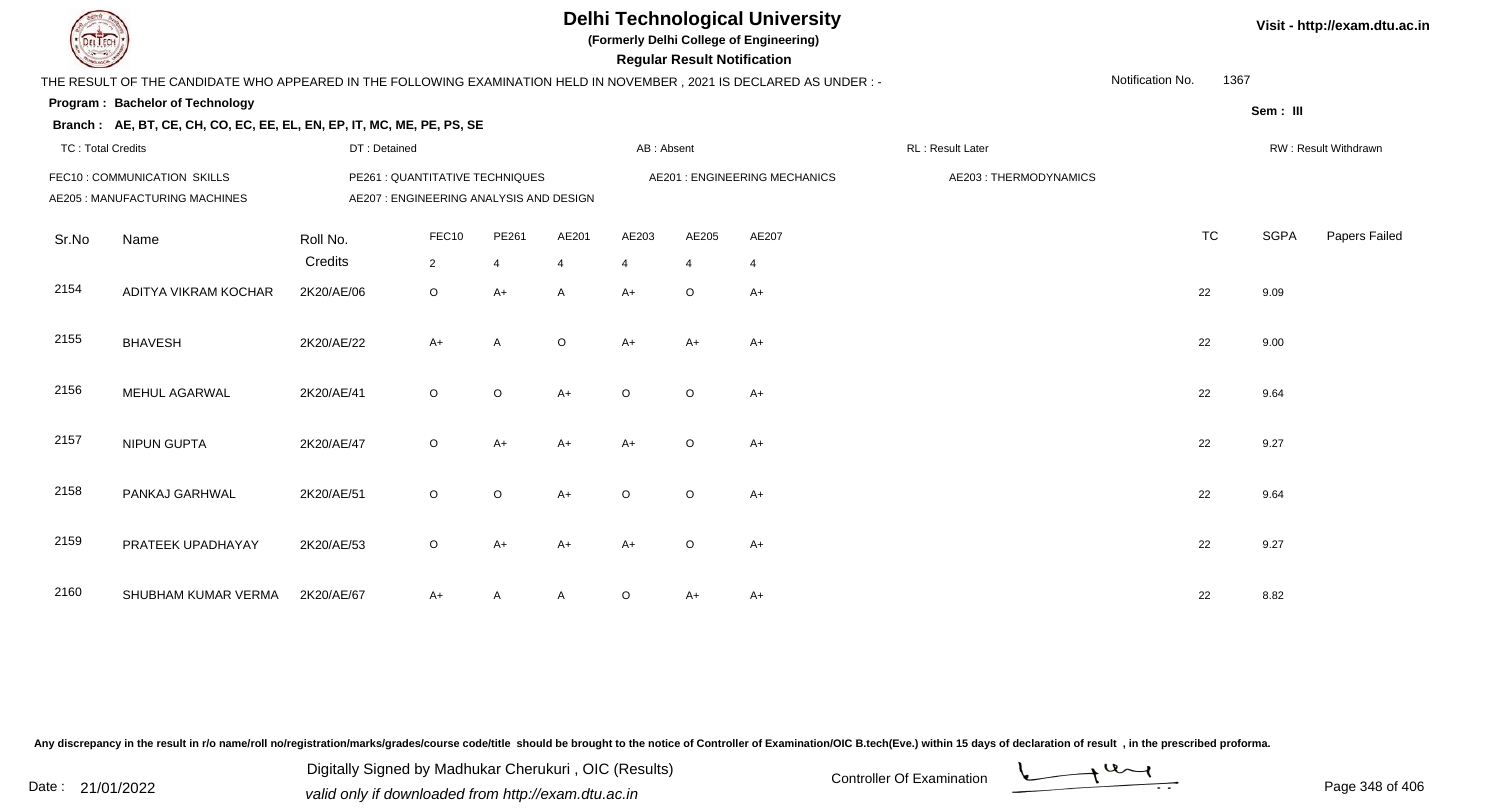|                          |                                                                                                                                                                           |              |                                                                           |                |                |                | <b>Regular Result Notification</b> | <b>Delhi Technological University</b><br>(Formerly Delhi College of Engineering) |                       |                  |           |             | Visit - http://exam.dtu.ac.in |
|--------------------------|---------------------------------------------------------------------------------------------------------------------------------------------------------------------------|--------------|---------------------------------------------------------------------------|----------------|----------------|----------------|------------------------------------|----------------------------------------------------------------------------------|-----------------------|------------------|-----------|-------------|-------------------------------|
|                          | THE RESULT OF THE CANDIDATE WHO APPEARED IN THE FOLLOWING EXAMINATION HELD IN NOVEMBER, 2021 IS DECLARED AS UNDER:-                                                       |              |                                                                           |                |                |                |                                    |                                                                                  |                       | Notification No. | 1367      |             |                               |
|                          | Program: Bachelor of Technology                                                                                                                                           |              |                                                                           |                |                |                |                                    |                                                                                  |                       |                  |           | Sem: III    |                               |
|                          | Branch: AE, BT, CE, CH, CO, EC, EE, EL, EN, EP, IT, MC, ME, PE, PS, SE                                                                                                    |              |                                                                           |                |                |                |                                    |                                                                                  |                       |                  |           |             |                               |
| <b>TC: Total Credits</b> |                                                                                                                                                                           | DT: Detained |                                                                           |                |                | AB: Absent     |                                    |                                                                                  | RL: Result Later      |                  |           |             | RW: Result Withdrawn          |
|                          | FEC11: Soft Skills and Personality Development<br>AE205: MANUFACTURING MACHINES                                                                                           |              | PE261 : QUANTITATIVE TECHNIQUES<br>AE207: ENGINEERING ANALYSIS AND DESIGN |                |                |                |                                    | <b>AE201: ENGINEERING MECHANICS</b>                                              | AE203: THERMODYNAMICS |                  |           |             |                               |
| Sr.No                    | Name                                                                                                                                                                      | Roll No.     | FEC11                                                                     | PE261          | AE201          | AE203          | AE205                              | AE207                                                                            |                       |                  | <b>TC</b> | <b>SGPA</b> | Papers Failed                 |
|                          |                                                                                                                                                                           | Credits      | $\overline{2}$                                                            | $\overline{4}$ | $\overline{4}$ | $\overline{4}$ |                                    | $\overline{4}$                                                                   |                       |                  |           |             |                               |
| 2161                     | <b>TRIDEV</b>                                                                                                                                                             | 2K20/AE/73   | $A+$                                                                      | $A+$           | $A+$           | $\circ$        | $A+$                               | A+                                                                               |                       | 22               |           | 9.18        |                               |
|                          | FEC12 : BUSINESS COMMUNICATION AND<br>PE261 : QUANTITATIVE TECHNIQUES<br>PRESENTATION SKILLS<br>AE205 : MANUFACTURING MACHINES<br>AE207 : ENGINEERING ANALYSIS AND DESIGN |              |                                                                           |                |                |                |                                    | <b>AE201: ENGINEERING MECHANICS</b>                                              | AE203: THERMODYNAMICS |                  |           |             |                               |
| Sr.No                    | Name                                                                                                                                                                      | Roll No.     | FEC12                                                                     | PE261          | AE201          | AE203          | AE205                              | AE207                                                                            |                       |                  | <b>TC</b> | <b>SGPA</b> | Papers Failed                 |
|                          |                                                                                                                                                                           | Credits      | 2                                                                         | $\overline{4}$ | $\overline{4}$ | $\overline{4}$ | $\boldsymbol{\Delta}$              | $\overline{4}$                                                                   |                       |                  |           |             |                               |
| 2162                     | <b>ALPHAUS NKANDU</b>                                                                                                                                                     | 2K20/AE/11   | $\mathsf{A}$                                                              | $\overline{A}$ | $A+$           | $A+$           | A                                  | $\mathsf{A}$                                                                     |                       | 22               |           | 8.36        |                               |
| 2163                     | SHUBHAM CHAUHAN                                                                                                                                                           | 2K20/AE/65   | $\circ$                                                                   | A              | $B+$           | $B+$           |                                    | A+                                                                               |                       | 22               |           | 8.00        |                               |

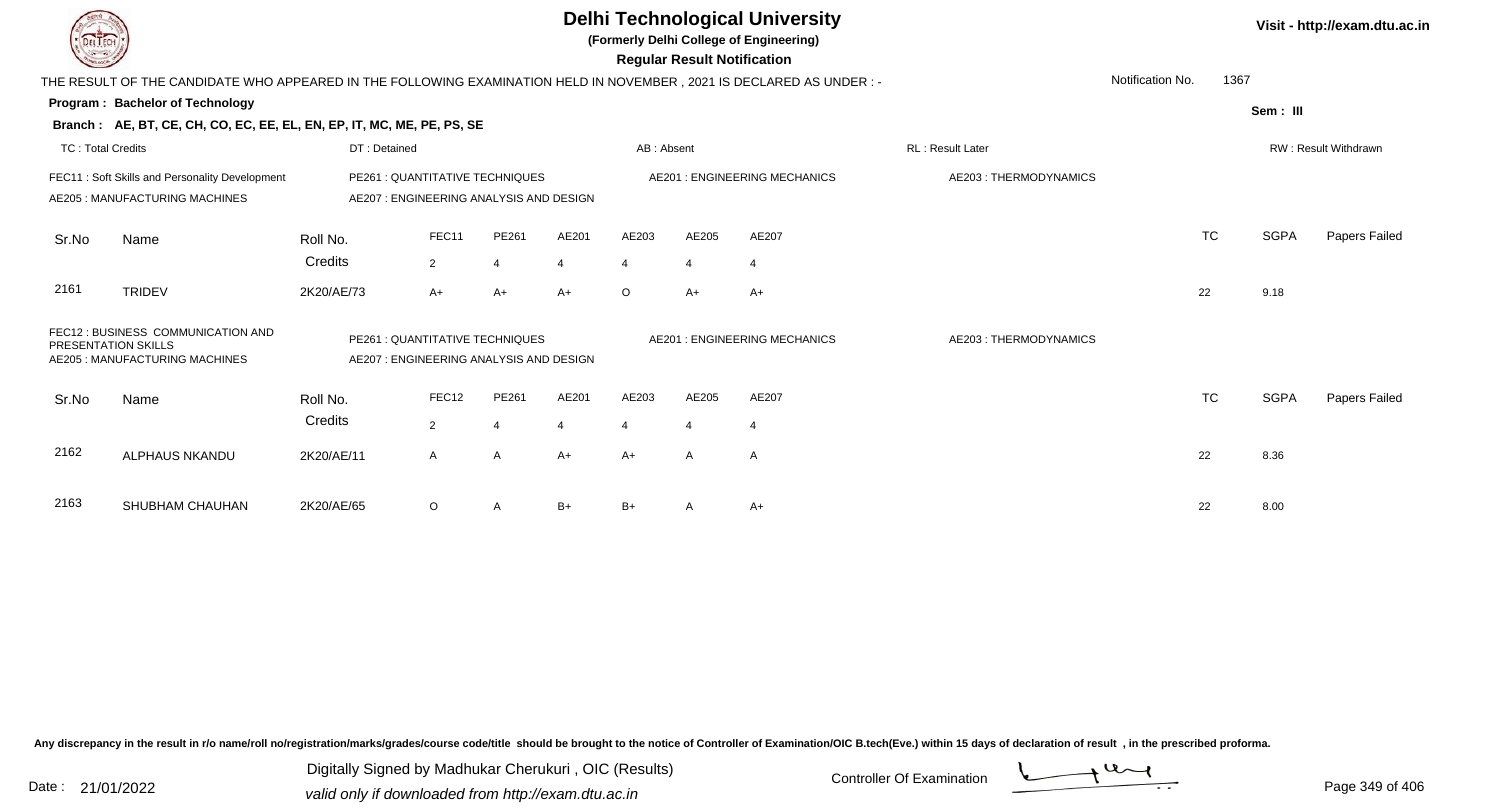| <b>DELTECH</b>           |                                                                                                                     |                                                                            |                |                |         |                | <b>Regular Result Notification</b> | <b>Delhi Technological University</b><br>(Formerly Delhi College of Engineering) |                       |                  |           |             | Visit - http://exam.dtu.ac.in |
|--------------------------|---------------------------------------------------------------------------------------------------------------------|----------------------------------------------------------------------------|----------------|----------------|---------|----------------|------------------------------------|----------------------------------------------------------------------------------|-----------------------|------------------|-----------|-------------|-------------------------------|
|                          | THE RESULT OF THE CANDIDATE WHO APPEARED IN THE FOLLOWING EXAMINATION HELD IN NOVEMBER, 2021 IS DECLARED AS UNDER:- |                                                                            |                |                |         |                |                                    |                                                                                  |                       | Notification No. | 1367      |             |                               |
|                          | Program: Bachelor of Technology                                                                                     |                                                                            |                |                |         |                |                                    |                                                                                  |                       |                  |           | Sem: III    |                               |
|                          | Branch: AE, BT, CE, CH, CO, EC, EE, EL, EN, EP, IT, MC, ME, PE, PS, SE                                              |                                                                            |                |                |         |                |                                    |                                                                                  |                       |                  |           |             |                               |
| <b>TC: Total Credits</b> |                                                                                                                     | DT: Detained                                                               |                |                |         | AB: Absent     |                                    |                                                                                  | RL: Result Later      |                  |           |             | RW: Result Withdrawn          |
|                          | FEC13 : PUBLIC SPEAKING<br>AE205 : MANUFACTURING MACHINES                                                           | PE261 : QUANTITATIVE TECHNIQUES<br>AE207 : ENGINEERING ANALYSIS AND DESIGN |                |                |         |                |                                    | <b>AE201: ENGINEERING MECHANICS</b>                                              | AE203: THERMODYNAMICS |                  |           |             |                               |
| Sr.No                    | Name                                                                                                                | Roll No.                                                                   | FEC13          | PE261          | AE201   | AE203          | AE205                              | AE207                                                                            |                       |                  | <b>TC</b> | <b>SGPA</b> | Papers Failed                 |
|                          |                                                                                                                     | Credits                                                                    | $\overline{2}$ | $\overline{4}$ | 4       | $\overline{4}$ | 4                                  | $\overline{4}$                                                                   |                       |                  |           |             |                               |
| 2164                     | <b>DIVYAM GOEL</b>                                                                                                  | 2K20/AE/28                                                                 | $A+$           | A              | $B+$    | A              | A+                                 | $\mathsf{A}$                                                                     |                       |                  | 22        | 8.09        |                               |
| 2165                     | <b>NIPUN SHARMA</b>                                                                                                 | 2K20/AE/48                                                                 | $A+$           | $B+$           | $A+$    | $A+$           | O                                  | $A+$                                                                             |                       |                  | 22        | 8.82        |                               |
| 2166                     | YAGYADUTT SHARMA                                                                                                    | 2K20/AE/77                                                                 | $A+$           | A+             | $A+$    |                | A+                                 | $\circ$                                                                          |                       |                  | 22        | 9.18        |                               |
|                          | FEC14 : APPRECIATION OF SHORT STORIES<br>AE205 : MANUFACTURING MACHINES                                             | PE261 : QUANTITATIVE TECHNIQUES<br>AE207 : ENGINEERING ANALYSIS AND DESIGN |                |                |         |                |                                    | AE201 : ENGINEERING MECHANICS                                                    | AE203: THERMODYNAMICS |                  |           |             |                               |
| Sr.No                    | Name                                                                                                                | Roll No.                                                                   | FEC14          | PE261          | AE201   | AE203          | AE205                              | AE207                                                                            |                       |                  | <b>TC</b> | <b>SGPA</b> | Papers Failed                 |
|                          |                                                                                                                     | Credits                                                                    | $\overline{2}$ | $\overline{4}$ | 4       | $\overline{4}$ |                                    | $\overline{4}$                                                                   |                       |                  |           |             |                               |
| 2167                     | <b>SHUBHAM KUMAR</b>                                                                                                | 2K20/AE/66                                                                 | $B+$           | $A+$           | $\circ$ | A+             | Α                                  | $A+$                                                                             |                       |                  | 22        | 8.82        |                               |

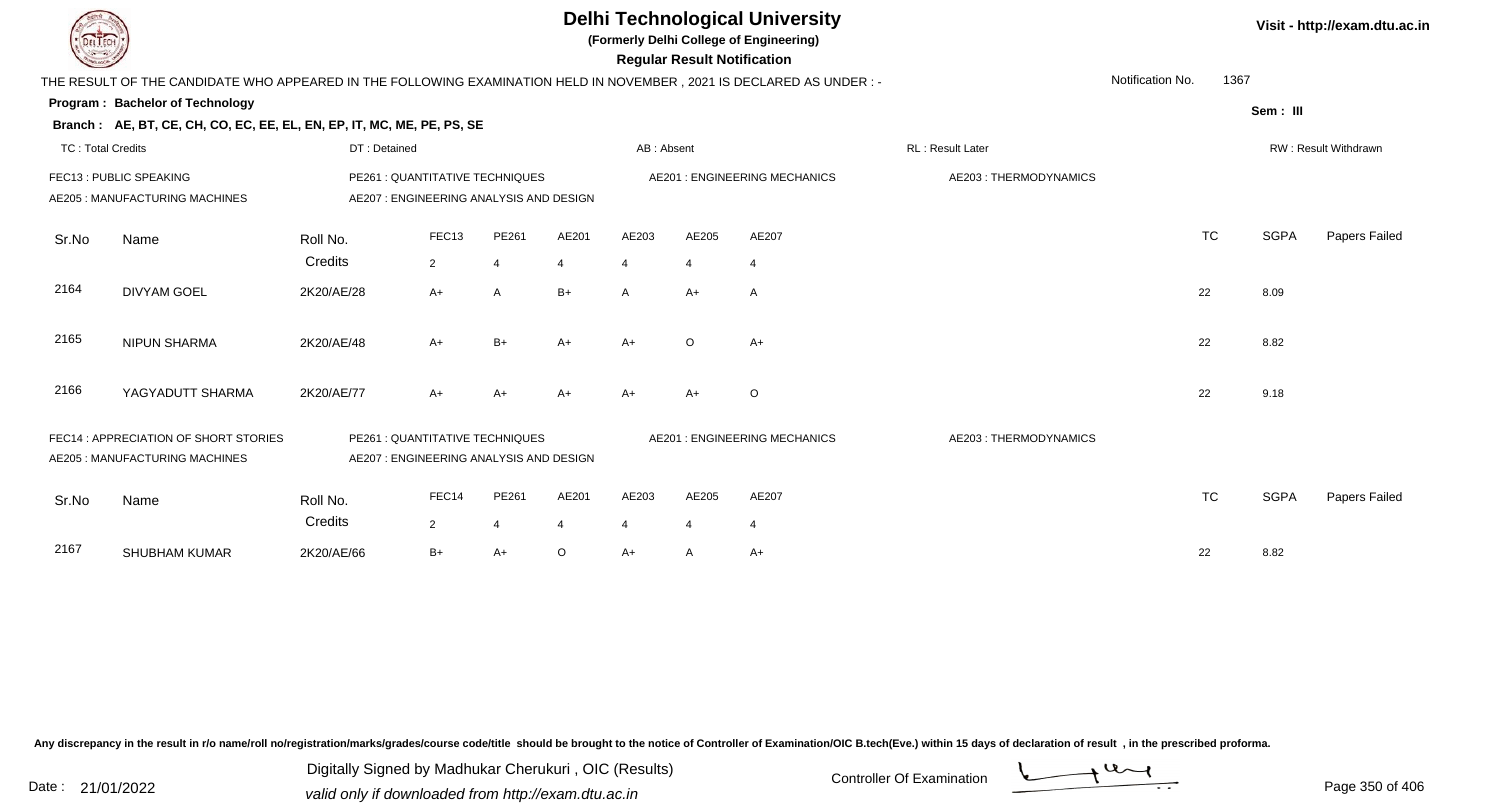| DEL I ECH                |                                                                                                                      |              |                                                                            |                |                |            | <b>Regular Result Notification</b> | <b>Delhi Technological University</b><br>(Formerly Delhi College of Engineering) |                       |                  |           |             | Visit - http://exam.dtu.ac.in |
|--------------------------|----------------------------------------------------------------------------------------------------------------------|--------------|----------------------------------------------------------------------------|----------------|----------------|------------|------------------------------------|----------------------------------------------------------------------------------|-----------------------|------------------|-----------|-------------|-------------------------------|
|                          | THE RESULT OF THE CANDIDATE WHO APPEARED IN THE FOLLOWING EXAMINATION HELD IN NOVEMBER, 2021 IS DECLARED AS UNDER :- |              |                                                                            |                |                |            |                                    |                                                                                  |                       | Notification No. | 1367      |             |                               |
|                          | Program: Bachelor of Technology                                                                                      |              |                                                                            |                |                |            |                                    |                                                                                  |                       |                  |           | Sem: III    |                               |
|                          | Branch: AE, BT, CE, CH, CO, EC, EE, EL, EN, EP, IT, MC, ME, PE, PS, SE                                               |              |                                                                            |                |                |            |                                    |                                                                                  |                       |                  |           |             |                               |
| <b>TC: Total Credits</b> |                                                                                                                      | DT: Detained |                                                                            |                |                | AB: Absent |                                    |                                                                                  | RL: Result Later      |                  |           |             | RW: Result Withdrawn          |
|                          | FEC18 : FINANCIAL STATEMENTS ANALYSIS<br>AE205 : MANUFACTURING MACHINES                                              |              | PE261 : QUANTITATIVE TECHNIQUES<br>AE207 : ENGINEERING ANALYSIS AND DESIGN |                |                |            |                                    | <b>AE201: ENGINEERING MECHANICS</b>                                              | AE203: THERMODYNAMICS |                  |           |             |                               |
| Sr.No                    | Name                                                                                                                 | Roll No.     | FEC18                                                                      | PE261          | AE201          | AE203      | AE205                              | AE207                                                                            |                       |                  | <b>TC</b> | <b>SGPA</b> | Papers Failed                 |
|                          |                                                                                                                      | Credits      | $\overline{2}$                                                             | $\overline{4}$ | $\overline{4}$ | 4          |                                    | 4                                                                                |                       |                  |           |             |                               |
| 2168                     | <b>ARYAN TYAGI</b>                                                                                                   | 2K20/AE/20   | $A+$                                                                       | A              | $A+$           | A+         | A+                                 | $A+$                                                                             |                       |                  | 22        | 8.82        |                               |
| 2169                     | <b>AZMAYEEN</b>                                                                                                      | 2K20/AE/21   | $B+$                                                                       | C              | A              | $A+$       | $\overline{A}$                     | $B+$                                                                             |                       |                  | 22        | 7.36        |                               |
| 2170                     | <b>SAMBHAV JAIN</b>                                                                                                  | 2K20/AE/58   | $A+$                                                                       | $\circ$        | $A+$           | $\circ$    | $A+$                               | $A+$                                                                             |                       |                  | 22        | 9.36        |                               |
| FEC1: SPORTS - I         | AE205 : MANUFACTURING MACHINES                                                                                       |              | PE261 : QUANTITATIVE TECHNIQUES<br>AE207 : ENGINEERING ANALYSIS AND DESIGN |                |                |            |                                    | AE201 : ENGINEERING MECHANICS                                                    | AE203: THERMODYNAMICS |                  |           |             |                               |
| Sr.No                    | Name                                                                                                                 | Roll No.     | FEC1                                                                       | PE261          | AE201          | AE203      | AE205                              | AE207                                                                            |                       |                  | <b>TC</b> | <b>SGPA</b> | Papers Failed                 |
|                          |                                                                                                                      | Credits      | $\overline{2}$                                                             | $\overline{4}$ | $\overline{4}$ | 4          | $\overline{4}$                     | 4                                                                                |                       |                  |           |             |                               |
| 2171                     | <b>KAARTIK CHAUBE</b>                                                                                                | 2K20/AE/32   | A                                                                          | $A+$           | A              | $A+$       | $A+$                               | A                                                                                |                       |                  | 22        | 8.55        |                               |
| 2172                     | <b>SAWAN KAPOOR</b>                                                                                                  | 2K20/AE/60   | A                                                                          | $A+$           | A              | A+         | A                                  | $A+$                                                                             |                       |                  | 22        | 8.55        |                               |
| 2173                     | <b>SWAPNIL RAGHAV</b>                                                                                                | 2K20/AE/70   | $B+$                                                                       | A              | A              | A+         | Α                                  | $A+$                                                                             |                       |                  | 22        | 8.27        |                               |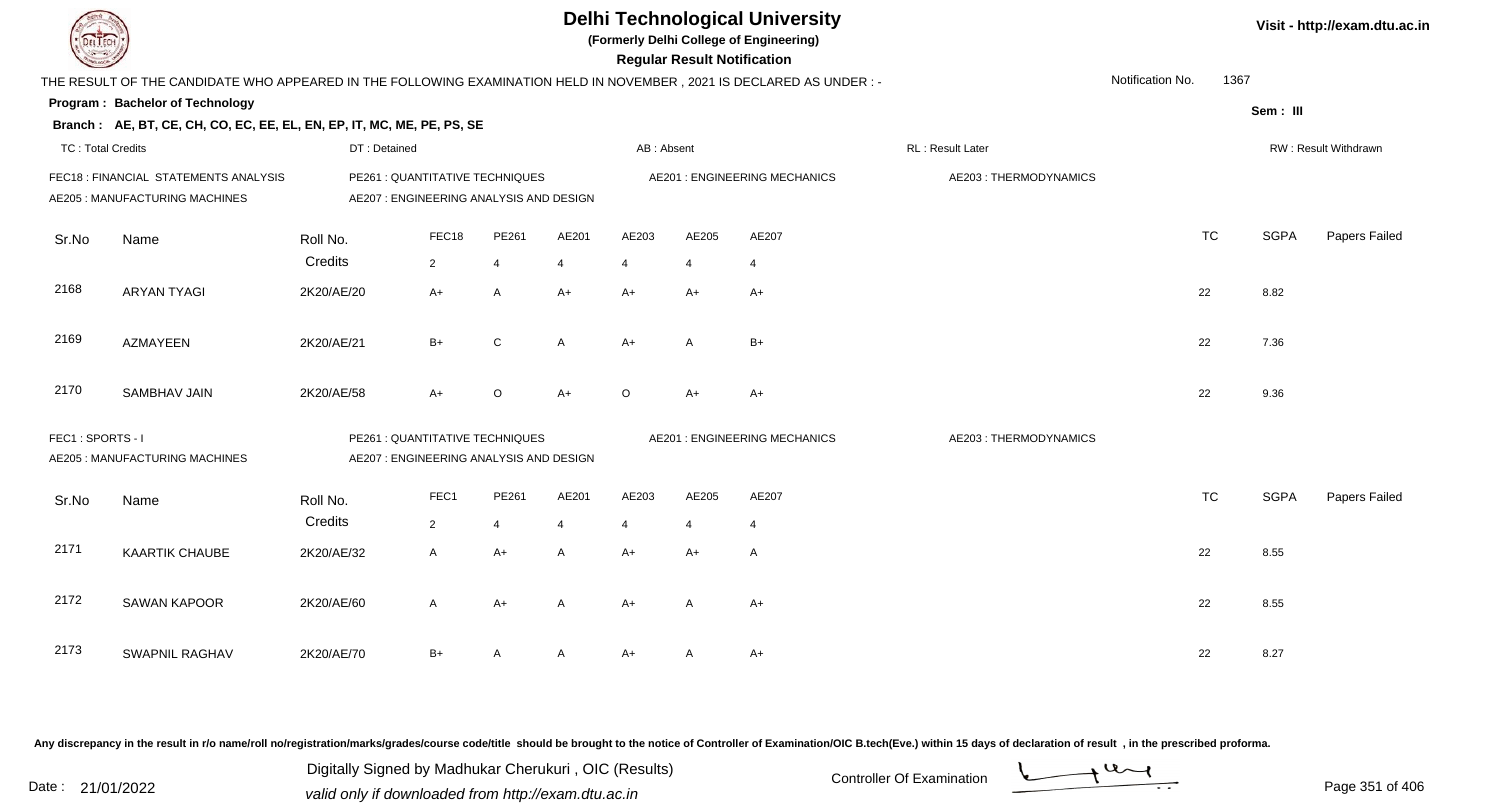|                          | <b>DELTECH</b><br>THE RESULT OF THE CANDIDATE WHO APPEARED IN THE FOLLOWING EXAMINATION HELD IN NOVEMBER, 2021 IS DECLARED AS UNDER :- |              |                                                                            |                |                |                         | <b>Regular Result Notification</b> | <b>Delhi Technological University</b><br>(Formerly Delhi College of Engineering) |                       |                  |           |             | Visit - http://exam.dtu.ac.in |
|--------------------------|----------------------------------------------------------------------------------------------------------------------------------------|--------------|----------------------------------------------------------------------------|----------------|----------------|-------------------------|------------------------------------|----------------------------------------------------------------------------------|-----------------------|------------------|-----------|-------------|-------------------------------|
|                          |                                                                                                                                        |              |                                                                            |                |                |                         |                                    |                                                                                  |                       | Notification No. | 1367      |             |                               |
|                          | Program: Bachelor of Technology                                                                                                        |              |                                                                            |                |                |                         |                                    |                                                                                  |                       |                  |           | Sem: III    |                               |
|                          | Branch: AE, BT, CE, CH, CO, EC, EE, EL, EN, EP, IT, MC, ME, PE, PS, SE                                                                 |              |                                                                            |                |                |                         |                                    |                                                                                  |                       |                  |           |             |                               |
| <b>TC: Total Credits</b> |                                                                                                                                        | DT: Detained |                                                                            |                |                | AB: Absent              |                                    |                                                                                  | RL : Result Later     |                  |           |             | RW: Result Withdrawn          |
|                          | FEC22: YOGA<br>PE261 : QUANTITATIVE TECHNIQUES<br>AE205: MANUFACTURING MACHINES<br>AE207: ENGINEERING ANALYSIS AND DESIGN              |              |                                                                            |                |                |                         |                                    | <b>AE201: ENGINEERING MECHANICS</b>                                              | AE203: THERMODYNAMICS |                  |           |             |                               |
| Sr.No                    | Name                                                                                                                                   | Roll No.     | FEC22                                                                      | PE261          | AE201          | AE203                   | AE205                              | AE207                                                                            |                       |                  | <b>TC</b> | <b>SGPA</b> | Papers Failed                 |
|                          |                                                                                                                                        | Credits      | 2                                                                          | $\overline{4}$ | $\overline{4}$ | $\overline{4}$          | $\overline{4}$                     | 4                                                                                |                       |                  |           |             |                               |
| 2174                     | <b>ABHAY SINGH</b>                                                                                                                     | 2K20/AE/01   | $\mathsf{A}$                                                               | $A+$           | $\mathsf{A}$   | $\Omega$                | A                                  | $A+$                                                                             |                       |                  | 22        | 8.73        |                               |
| 2175                     | YASH DALAL                                                                                                                             | 2K20/AE/78   | $A+$                                                                       | A+             | A              | $\circ$                 | A                                  | $A+$                                                                             |                       |                  | 22        | 8.82        |                               |
|                          | FEC27 : PROFESSIONAL ETHICS & HUMAN VALUES<br>AE205 : MANUFACTURING MACHINES                                                           |              | PE261 : QUANTITATIVE TECHNIQUES<br>AE207 : ENGINEERING ANALYSIS AND DESIGN |                |                |                         |                                    | <b>AE201: ENGINEERING MECHANICS</b>                                              | AE203: THERMODYNAMICS |                  |           |             |                               |
| Sr.No                    | Name                                                                                                                                   | Roll No.     | FEC27                                                                      | PE261          | AE201          | AE203                   | AE205                              | AE207                                                                            |                       |                  | <b>TC</b> | <b>SGPA</b> | Papers Failed                 |
|                          |                                                                                                                                        | Credits      | 2                                                                          | $\overline{4}$ | $\overline{4}$ | $\overline{\mathbf{4}}$ | $\overline{4}$                     | $\overline{4}$                                                                   |                       |                  |           |             |                               |
| 2176                     | <b>SATWIK BAJPAI</b>                                                                                                                   | 2K20/AE/59   | $A+$                                                                       | $\circ$        | A              | $\circ$                 | O                                  | $\circ$                                                                          |                       |                  | 22        | 9.55        |                               |

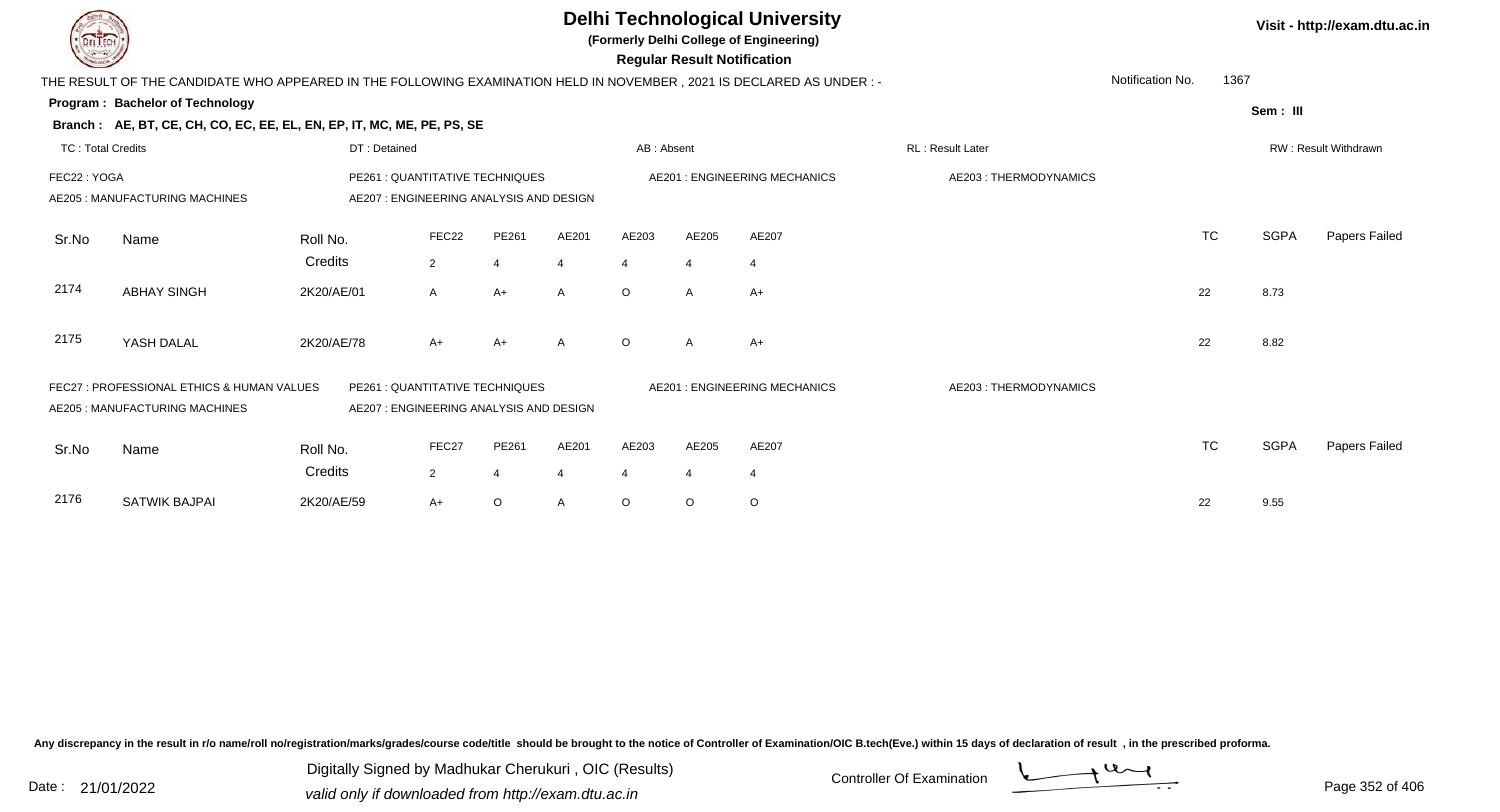| <b>DELTECH</b>           |                                                                                                                     |                                                                            |                                                                            |                           |              |            | <b>Regular Result Notification</b> | <b>Delhi Technological University</b><br>(Formerly Delhi College of Engineering) |                       |                          |             | Visit - http://exam.dtu.ac.in |
|--------------------------|---------------------------------------------------------------------------------------------------------------------|----------------------------------------------------------------------------|----------------------------------------------------------------------------|---------------------------|--------------|------------|------------------------------------|----------------------------------------------------------------------------------|-----------------------|--------------------------|-------------|-------------------------------|
|                          | THE RESULT OF THE CANDIDATE WHO APPEARED IN THE FOLLOWING EXAMINATION HELD IN NOVEMBER, 2021 IS DECLARED AS UNDER:- |                                                                            |                                                                            |                           |              |            |                                    |                                                                                  |                       | Notification No.<br>1367 |             |                               |
|                          | Program: Bachelor of Technology                                                                                     |                                                                            |                                                                            |                           |              |            |                                    |                                                                                  |                       |                          | Sem: III    |                               |
|                          | Branch: AE, BT, CE, CH, CO, EC, EE, EL, EN, EP, IT, MC, ME, PE, PS, SE                                              |                                                                            |                                                                            |                           |              |            |                                    |                                                                                  |                       |                          |             |                               |
| <b>TC: Total Credits</b> |                                                                                                                     | DT: Detained                                                               |                                                                            |                           |              | AB: Absent |                                    |                                                                                  | RL: Result Later      |                          |             | RW: Result Withdrawn          |
| FEC2 : SPORTS II         | AE205 : MANUFACTURING MACHINES                                                                                      |                                                                            | PE261 : QUANTITATIVE TECHNIQUES<br>AE207 : ENGINEERING ANALYSIS AND DESIGN |                           |              |            |                                    | <b>AE201: ENGINEERING MECHANICS</b>                                              | AE203: THERMODYNAMICS |                          |             |                               |
| Sr.No                    | Name                                                                                                                | Roll No.<br>Credits                                                        | FEC <sub>2</sub>                                                           | PE261                     | AE201        | AE203      | AE205                              | AE207                                                                            |                       | <b>TC</b>                | <b>SGPA</b> | Papers Failed                 |
| 2177                     | ANIRUDH SINGH POONIA                                                                                                | 2K20/AE/16                                                                 | $\overline{2}$<br>$A+$                                                     | $\overline{4}$<br>$\circ$ | 4<br>$\circ$ | 4<br>$A+$  | $A+$                               | $\overline{4}$<br>$\circ$                                                        |                       | 22                       | 9.55        |                               |
| 2178                     | <b>MURTAZA ALI</b>                                                                                                  | 2K20/AE/44                                                                 | $B+$                                                                       | B                         | A            | $B+$       | A                                  | $\mathsf{A}$                                                                     |                       | 22                       | 7.36        |                               |
| 2179                     | <b>NILESH</b>                                                                                                       | 2K20/AE/46                                                                 | A                                                                          | $A+$                      | A            | $A+$       | $A+$                               | $A+$                                                                             |                       | 22                       | 8.73        |                               |
|                          | FEC32 : LOGICAL REASONING<br><b>AE205: MANUFACTURING MACHINES</b>                                                   | PE261 : QUANTITATIVE TECHNIQUES<br>AE207 : ENGINEERING ANALYSIS AND DESIGN |                                                                            |                           |              |            |                                    | AE201 : ENGINEERING MECHANICS                                                    | AE203: THERMODYNAMICS |                          |             |                               |
| Sr.No                    | Name                                                                                                                | Roll No.<br>Credits                                                        | FEC32                                                                      | PE261                     | AE201        | AE203      | AE205                              | AE207                                                                            |                       | <b>TC</b>                | <b>SGPA</b> | Papers Failed                 |
| 2180                     | <b>KSHITIJ SINGH</b>                                                                                                | 2K20/AE/35                                                                 | $\overline{2}$<br>$\circ$                                                  | $\overline{4}$<br>$A+$    | 4<br>A+      | 4<br>$A+$  | $A+$                               | $\overline{4}$<br>$A+$                                                           |                       | 22                       | 9.09        |                               |
| 2181                     | <b>SOUMIL BISHT</b>                                                                                                 | 2K20/AE/69                                                                 | A+                                                                         | $B+$                      | A            | $\circ$    | A                                  | A                                                                                |                       | 22                       | 8.27        |                               |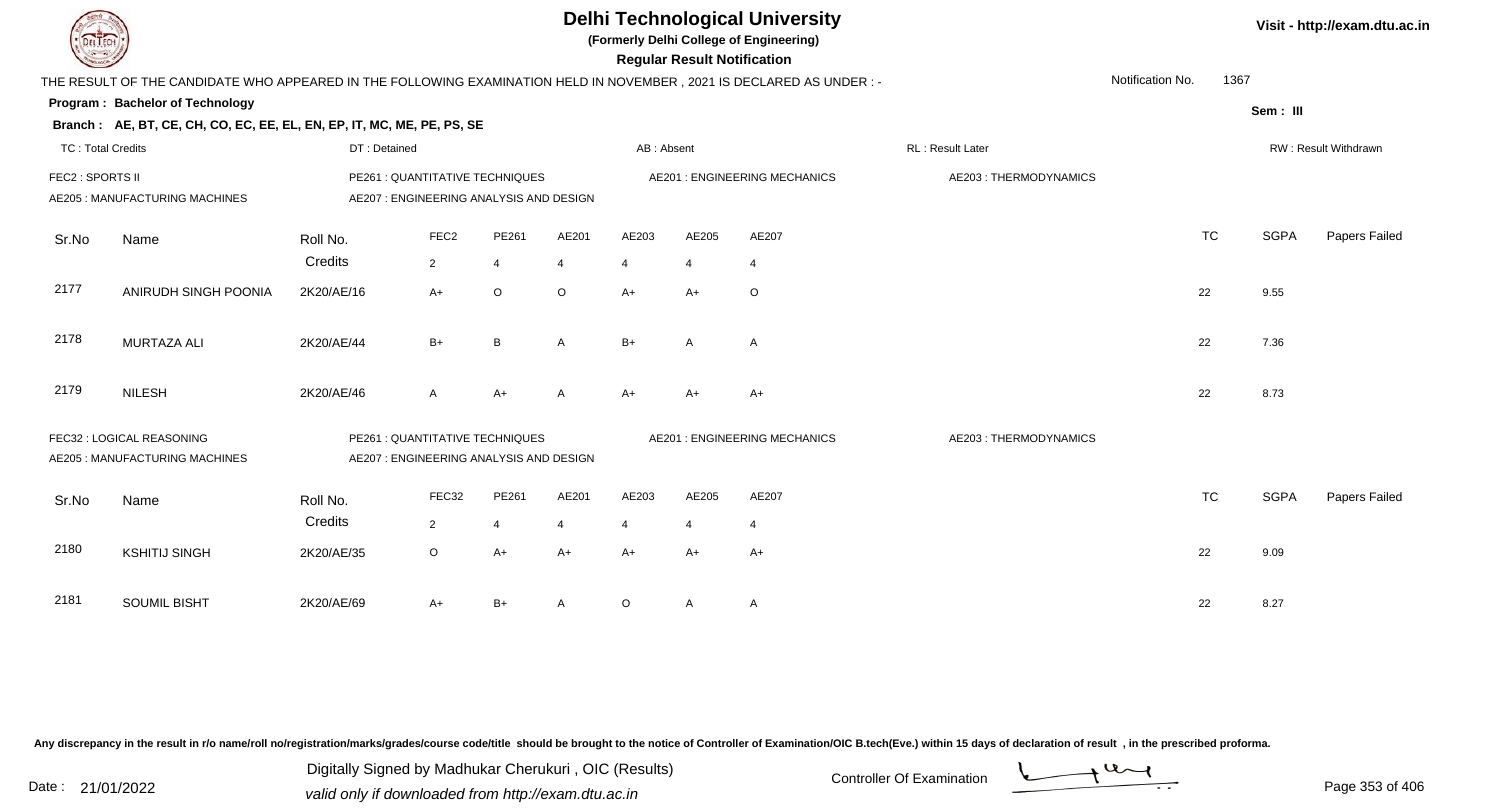|                          |                                                                                                                                 |                     |                                                                            |                         |                         |                         | <b>Regular Result Notification</b> | <b>Delhi Technological University</b><br>(Formerly Delhi College of Engineering) |                       |                  |             | Visit - http://exam.dtu.ac.in |
|--------------------------|---------------------------------------------------------------------------------------------------------------------------------|---------------------|----------------------------------------------------------------------------|-------------------------|-------------------------|-------------------------|------------------------------------|----------------------------------------------------------------------------------|-----------------------|------------------|-------------|-------------------------------|
|                          | THE RESULT OF THE CANDIDATE WHO APPEARED IN THE FOLLOWING EXAMINATION HELD IN NOVEMBER, 2021 IS DECLARED AS UNDER:-             |                     |                                                                            |                         |                         |                         |                                    |                                                                                  |                       | Notification No. | 1367        |                               |
|                          | Program: Bachelor of Technology<br>Branch: AE, BT, CE, CH, CO, EC, EE, EL, EN, EP, IT, MC, ME, PE, PS, SE                       |                     |                                                                            |                         |                         |                         |                                    |                                                                                  |                       |                  | Sem: III    |                               |
| <b>TC: Total Credits</b> |                                                                                                                                 | DT: Detained        |                                                                            |                         |                         | AB: Absent              |                                    |                                                                                  | RL : Result Later     |                  |             | RW: Result Withdrawn          |
| FEC37: FRENCH            | AE205 : MANUFACTURING MACHINES                                                                                                  |                     | PE261 : QUANTITATIVE TECHNIQUES<br>AE207 : ENGINEERING ANALYSIS AND DESIGN |                         |                         |                         |                                    | <b>AE201: ENGINEERING MECHANICS</b>                                              | AE203: THERMODYNAMICS |                  |             |                               |
| Sr.No                    | Name                                                                                                                            | Roll No.<br>Credits | FEC37<br>$\overline{2}$                                                    | PE261<br>$\overline{4}$ | AE201<br>$\overline{4}$ | AE203<br>$\overline{4}$ | AE205<br>4                         | AE207<br>$\overline{4}$                                                          |                       | <b>TC</b>        | <b>SGPA</b> | Papers Failed                 |
| 2182                     | <b>SAKSHAM RANA</b>                                                                                                             | 2K20/AE/56          | $A+$                                                                       | $A+$                    | $A+$                    | $\circ$                 | $A+$                               | $A+$                                                                             |                       | 22               | 9.18        |                               |
|                          | FEC39: JAPANESE<br>PE261 : QUANTITATIVE TECHNIQUES<br>AE205 : MANUFACTURING MACHINES<br>AE207 : ENGINEERING ANALYSIS AND DESIGN |                     |                                                                            |                         |                         |                         |                                    | <b>AE201: ENGINEERING MECHANICS</b>                                              | AE203: THERMODYNAMICS |                  |             |                               |
| Sr.No                    | Name                                                                                                                            | Roll No.<br>Credits | FEC39<br>$\overline{2}$                                                    | PE261<br>$\overline{4}$ | AE201<br>4              | AE203<br>$\overline{4}$ | AE205                              | AE207<br>$\overline{4}$                                                          |                       | <b>TC</b>        | <b>SGPA</b> | Papers Failed                 |
| 2183                     | PRASHANT                                                                                                                        | 2K20/AE/52          | $\mathsf{A}$                                                               | B                       | $\mathsf{A}$            | A                       | $A+$                               | $A+$                                                                             |                       | 22               | 8.00        |                               |
| 2184                     | <b>SHUBHANK ARYA</b>                                                                                                            | 2K20/AE/68          | $\mathsf{A}$                                                               | B                       | A                       | $A+$                    | A+                                 | A                                                                                |                       | 22               | 8.00        |                               |
| 2185                     | <b>SWASTIK PRASAD</b>                                                                                                           | 2K20/AE/71          | A                                                                          | $\circ$                 | B                       | O                       | Α                                  | $B+$                                                                             |                       | 22               | 8.18        |                               |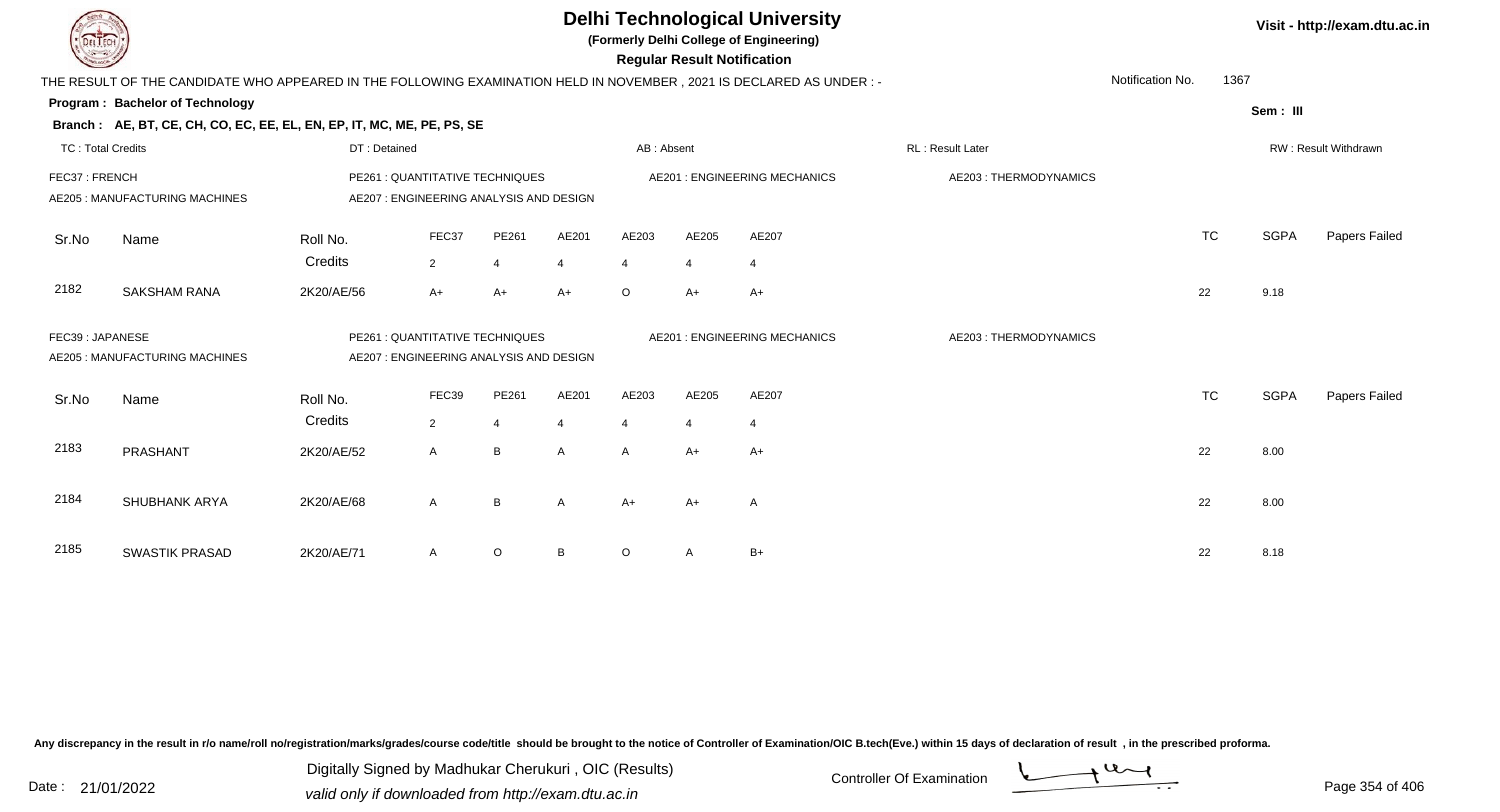## **Delhi Technological University**

**(Formerly Delhi College of Engineering)**

 **Regular Result Notification**

**Visit - http://exam.dtu.ac.in**

| <b>Course Line</b>       |                                                                                                                      |                                         |                |                |                |                | Regular Result Notification |                               |                       |                  |           |          |                      |
|--------------------------|----------------------------------------------------------------------------------------------------------------------|-----------------------------------------|----------------|----------------|----------------|----------------|-----------------------------|-------------------------------|-----------------------|------------------|-----------|----------|----------------------|
|                          | THE RESULT OF THE CANDIDATE WHO APPEARED IN THE FOLLOWING EXAMINATION HELD IN NOVEMBER, 2021 IS DECLARED AS UNDER :- |                                         |                |                |                |                |                             |                               |                       | Notification No. | 1367      |          |                      |
|                          | <b>Program: Bachelor of Technology</b>                                                                               |                                         |                |                |                |                |                             |                               |                       |                  |           | Sem: III |                      |
|                          | Branch: AE, BT, CE, CH, CO, EC, EE, EL, EN, EP, IT, MC, ME, PE, PS, SE                                               |                                         |                |                |                |                |                             |                               |                       |                  |           |          |                      |
| <b>TC: Total Credits</b> |                                                                                                                      | DT: Detained                            |                |                |                | AB: Absent     |                             |                               | RL: Result Later      |                  |           |          | RW: Result Withdrawn |
| FEC40 : GERMAN           |                                                                                                                      | PE261 : QUANTITATIVE TECHNIQUES         |                |                |                |                |                             | AE201 : ENGINEERING MECHANICS | AE203: THERMODYNAMICS |                  |           |          |                      |
|                          | AE205 : MANUFACTURING MACHINES                                                                                       | AE207 : ENGINEERING ANALYSIS AND DESIGN |                |                |                |                |                             |                               |                       |                  |           |          |                      |
|                          |                                                                                                                      |                                         | FEC40          | PE261          | AE201          | AE203          | AE205                       | AE207                         |                       |                  | <b>TC</b> | SGPA     | Papers Failed        |
| Sr.No                    | Name                                                                                                                 | Roll No.                                |                |                |                |                |                             |                               |                       |                  |           |          |                      |
|                          |                                                                                                                      | Credits                                 | $\overline{2}$ | $\overline{4}$ | $\overline{4}$ | $\overline{4}$ | $\overline{4}$              | $\overline{4}$                |                       |                  |           |          |                      |
| 2186                     | <b>HARSH PATHAK</b>                                                                                                  | 2K20/AE/30                              | $\mathsf{A}$   | $A+$           | $\mathsf{A}$   | A              | $A+$                        | $B+$                          |                       |                  | 22        | 8.18     |                      |
|                          |                                                                                                                      |                                         |                |                |                |                |                             |                               |                       |                  |           |          |                      |
| 2187                     | <b>MANSI KOHLI</b>                                                                                                   | 2K20/AE/38                              | $A+$           | $\circ$        | $A+$           | $\circ$        | $\circ$                     | $\circ$                       |                       |                  | 22        | 9.73     |                      |
|                          |                                                                                                                      |                                         |                |                |                |                |                             |                               |                       |                  |           |          |                      |
| 2188                     | <b>RUDRANSH KHERA</b>                                                                                                | 2K20/AE/55                              | B              | $\mathsf{C}$   | $B+$           | $\mathsf{A}$   | $\mathsf{A}$                | A                             |                       |                  | 22        | 7.09     |                      |
|                          |                                                                                                                      |                                         |                |                |                |                |                             |                               |                       |                  |           |          |                      |
|                          |                                                                                                                      |                                         |                |                |                |                |                             |                               |                       |                  |           |          |                      |
| 2189                     | SAMARJEET SINGH                                                                                                      | 2K20/AE/57                              | $A+$           | A+             | $\mathsf{A}$   | A+             | $A+$                        | $\circ$                       |                       |                  | 22        | 9.00     |                      |

Any discrepancy in the result in r/o name/roll no/registration/marks/grades/course code/title should be brought to the notice of Controller of Examination/OIC B.tech(Eve.) within 15 days of declaration of result, in the pr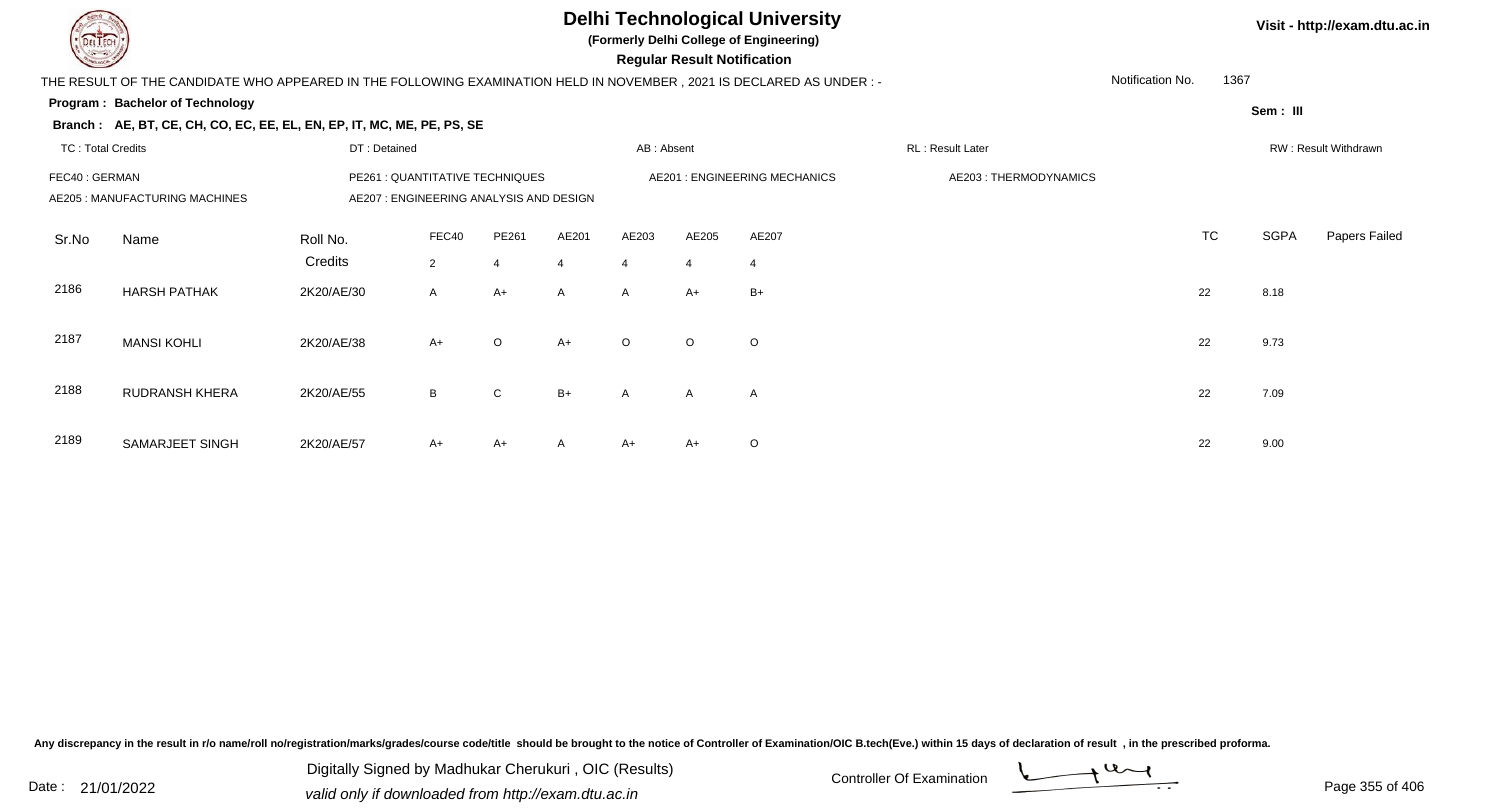| DEL TECH                 |                                                                                                                      |              |                                                                            |                |                |                       | <b>Regular Result Notification</b> | <b>Delhi Technological University</b><br>(Formerly Delhi College of Engineering) |                       |                  |           |             | Visit - http://exam.dtu.ac.in |
|--------------------------|----------------------------------------------------------------------------------------------------------------------|--------------|----------------------------------------------------------------------------|----------------|----------------|-----------------------|------------------------------------|----------------------------------------------------------------------------------|-----------------------|------------------|-----------|-------------|-------------------------------|
|                          | THE RESULT OF THE CANDIDATE WHO APPEARED IN THE FOLLOWING EXAMINATION HELD IN NOVEMBER, 2021 IS DECLARED AS UNDER :- |              |                                                                            |                |                |                       |                                    |                                                                                  |                       | Notification No. | 1367      |             |                               |
|                          | Program: Bachelor of Technology                                                                                      |              |                                                                            |                |                |                       |                                    |                                                                                  |                       |                  |           | Sem: III    |                               |
|                          | Branch: AE, BT, CE, CH, CO, EC, EE, EL, EN, EP, IT, MC, ME, PE, PS, SE                                               |              |                                                                            |                |                |                       |                                    |                                                                                  |                       |                  |           |             |                               |
| <b>TC: Total Credits</b> |                                                                                                                      | DT: Detained |                                                                            |                |                | AB: Absent            |                                    |                                                                                  | RL : Result Later     |                  |           |             | RW: Result Withdrawn          |
|                          | FEC46 : TECHNICAL COMMUNICATION<br>AE205 : MANUFACTURING MACHINES                                                    |              | PE261 : QUANTITATIVE TECHNIQUES<br>AE207 : ENGINEERING ANALYSIS AND DESIGN |                |                |                       |                                    | <b>AE201: ENGINEERING MECHANICS</b>                                              | AE203: THERMODYNAMICS |                  |           |             |                               |
| Sr.No                    | Name                                                                                                                 | Roll No.     | FEC46                                                                      | PE261          | AE201          | AE203                 | AE205                              | AE207                                                                            |                       |                  | <b>TC</b> | <b>SGPA</b> | Papers Failed                 |
|                          |                                                                                                                      | Credits      | $\overline{2}$                                                             | $\overline{4}$ | $\overline{4}$ | $\boldsymbol{\Delta}$ | 4                                  | 4                                                                                |                       |                  |           |             |                               |
| 2190                     | <b>ADITYA SINGH</b>                                                                                                  | 2K20/AE/05   | A                                                                          | A              | A              | $A+$                  | A+                                 | $\mathsf{A}$                                                                     |                       |                  | 22        | 8.36        |                               |
| 2191                     | ARUN RAVINDRANATH                                                                                                    | 2K20/AE/18   | $A+$                                                                       | A              | $B+$           | $A+$                  | A                                  | $A+$                                                                             |                       |                  | 22        | 8.27        |                               |
| 2192                     | <b>MANAN DAYMA</b>                                                                                                   | 2K20/AE/36   | $\mathsf O$                                                                | $A+$           | A              | $A+$                  | A+                                 | $A+$                                                                             |                       |                  | 22        | 8.91        |                               |
|                          | FEC48 : INTRODUCTION TO BIOLOGICAL SCIENCE<br>AE205 : MANUFACTURING MACHINES                                         |              | PE261 : QUANTITATIVE TECHNIQUES<br>AE207 : ENGINEERING ANALYSIS AND DESIGN |                |                |                       |                                    | <b>AE201: ENGINEERING MECHANICS</b>                                              | AE203: THERMODYNAMICS |                  |           |             |                               |
| Sr.No                    | Name                                                                                                                 | Roll No.     | FEC48                                                                      | PE261          | AE201          | AE203                 | AE205                              | AE207                                                                            |                       |                  | <b>TC</b> | <b>SGPA</b> | Papers Failed                 |
|                          |                                                                                                                      | Credits      | $\overline{2}$                                                             | $\overline{4}$ | 4              | $\overline{4}$        | 4                                  | $\overline{4}$                                                                   |                       |                  |           |             |                               |
| 2193                     | SHISHANK SHEKHER                                                                                                     | 2K20/AE/62   | $\circ$                                                                    | $\circ$        | A              | $A+$                  | A+                                 | A                                                                                |                       |                  | 22        | 8.91        |                               |
| 2194                     | SHREYA CHATTERJI                                                                                                     | 2K20/AE/64   | $\circ$                                                                    | $\circ$        | A              | $A+$                  | A+                                 | $\circ$                                                                          |                       |                  | 22        | 9.27        |                               |
| 2195                     | YATIN AHUJA                                                                                                          | 2K20/AE/80   | $\circ$                                                                    | $\circ$        | A              | A+                    | Α                                  | $A+$                                                                             |                       |                  | 22        | 8.91        |                               |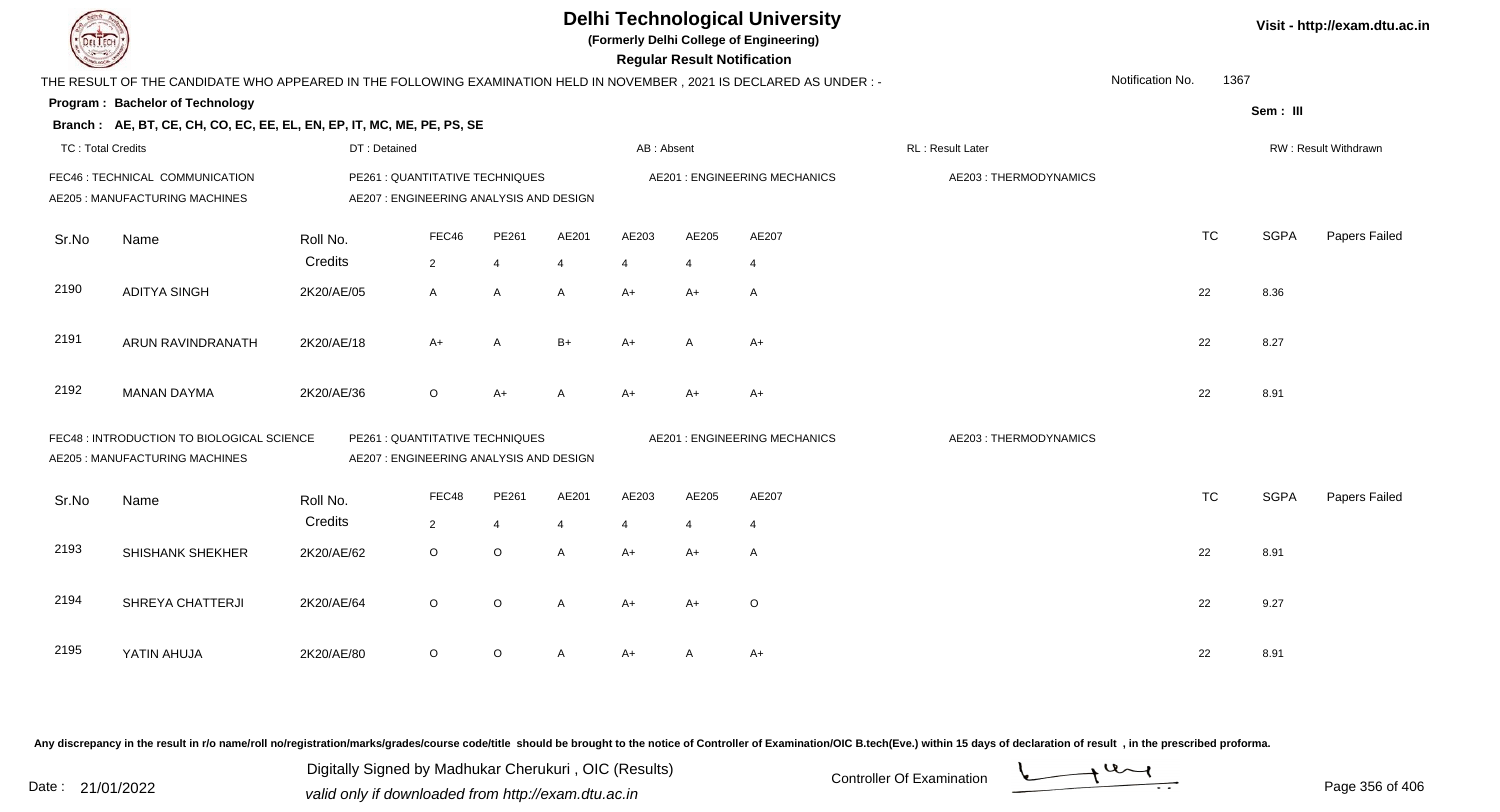| DEL TECH                 |                                                                                                                                                             |                     |                                                                            |                         |            |                         |                         | <b>Delhi Technological University</b><br>(Formerly Delhi College of Engineering)<br><b>Regular Result Notification</b> |                       |                  |      |             | Visit - http://exam.dtu.ac.in |
|--------------------------|-------------------------------------------------------------------------------------------------------------------------------------------------------------|---------------------|----------------------------------------------------------------------------|-------------------------|------------|-------------------------|-------------------------|------------------------------------------------------------------------------------------------------------------------|-----------------------|------------------|------|-------------|-------------------------------|
|                          | THE RESULT OF THE CANDIDATE WHO APPEARED IN THE FOLLOWING EXAMINATION HELD IN NOVEMBER, 2021 IS DECLARED AS UNDER:-                                         |                     |                                                                            |                         |            |                         |                         |                                                                                                                        |                       | Notification No. | 1367 |             |                               |
|                          | Program: Bachelor of Technology                                                                                                                             |                     |                                                                            |                         |            |                         |                         |                                                                                                                        |                       |                  |      | Sem: III    |                               |
|                          | Branch: AE, BT, CE, CH, CO, EC, EE, EL, EN, EP, IT, MC, ME, PE, PS, SE                                                                                      |                     |                                                                            |                         |            |                         |                         |                                                                                                                        |                       |                  |      |             |                               |
| <b>TC: Total Credits</b> |                                                                                                                                                             | DT: Detained        |                                                                            |                         |            | AB: Absent              |                         |                                                                                                                        | RL: Result Later      |                  |      |             | RW: Result Withdrawn          |
|                          | FEC49: SKETCHING & RENDERING<br>AE205 : MANUFACTURING MACHINES                                                                                              |                     | PE261 : QUANTITATIVE TECHNIQUES<br>AE207 : ENGINEERING ANALYSIS AND DESIGN |                         |            |                         |                         | <b>AE201: ENGINEERING MECHANICS</b>                                                                                    | AE203: THERMODYNAMICS |                  |      |             |                               |
| Sr.No                    | Name                                                                                                                                                        | Roll No.<br>Credits | FEC49<br>2                                                                 | PE261<br>$\overline{4}$ | AE201<br>4 | AE203<br>$\overline{4}$ | AE205<br>$\overline{4}$ | AE207<br>$\overline{4}$                                                                                                |                       | <b>TC</b>        |      | <b>SGPA</b> | Papers Failed                 |
| 2196                     | <b>NADEEM ASHRAF</b>                                                                                                                                        | 2K20/AE/45          | $B+$                                                                       | $\mathsf C$             | A          | $\mathsf{A}$            | $A+$                    | $B+$                                                                                                                   |                       | 22               |      | 7.36        |                               |
|                          | FEC54 : Negotiation and Leadership<br>PE261 : QUANTITATIVE TECHNIQUES<br>AE205 : MANUFACTURING MACHINES<br>AE207 : ENGINEERING ANALYSIS AND DESIGN          |                     |                                                                            |                         |            |                         |                         | AE201: ENGINEERING MECHANICS                                                                                           | AE203: THERMODYNAMICS |                  |      |             |                               |
| Sr.No                    | Name                                                                                                                                                        | Roll No.<br>Credits | FEC54<br>$\overline{2}$                                                    | PE261<br>$\overline{4}$ | AE201<br>4 | AE203<br>4              | AE205<br>4              | AE207<br>$\overline{4}$                                                                                                |                       | <b>TC</b>        |      | <b>SGPA</b> | Papers Failed                 |
| 2197                     | <b>AKARSHIT SINGH</b>                                                                                                                                       | 2K20/AE/09          | $B+$                                                                       | $B+$                    | $B+$       | A+                      | A                       | $A+$                                                                                                                   |                       | 22               |      | 7.91        |                               |
| <b>HARMONY</b>           | FEC56 : UNIVERSAL HUMAN VALUES : UNDERSTANDING PE261 : QUANTITATIVE TECHNIQUES<br>AE205 : MANUFACTURING MACHINES<br>AE207 : ENGINEERING ANALYSIS AND DESIGN |                     |                                                                            |                         |            |                         |                         | <b>AE201: ENGINEERING MECHANICS</b>                                                                                    | AE203: THERMODYNAMICS |                  |      |             |                               |
| Sr.No                    | Name                                                                                                                                                        | Roll No.<br>Credits | FEC56<br>$\overline{2}$                                                    | PE261<br>$\overline{4}$ | AE201<br>4 | AE203<br>4              | AE205<br>4              | AE207<br>-4                                                                                                            |                       | <b>TC</b>        |      | <b>SGPA</b> | Papers Failed                 |
| 2198                     | <b>UDAYAN TRIPATHI</b>                                                                                                                                      | 2K20/AE/74          | A+                                                                         | A                       | A          | A+                      | $A+$                    | A                                                                                                                      |                       | 22               |      | 8.45        |                               |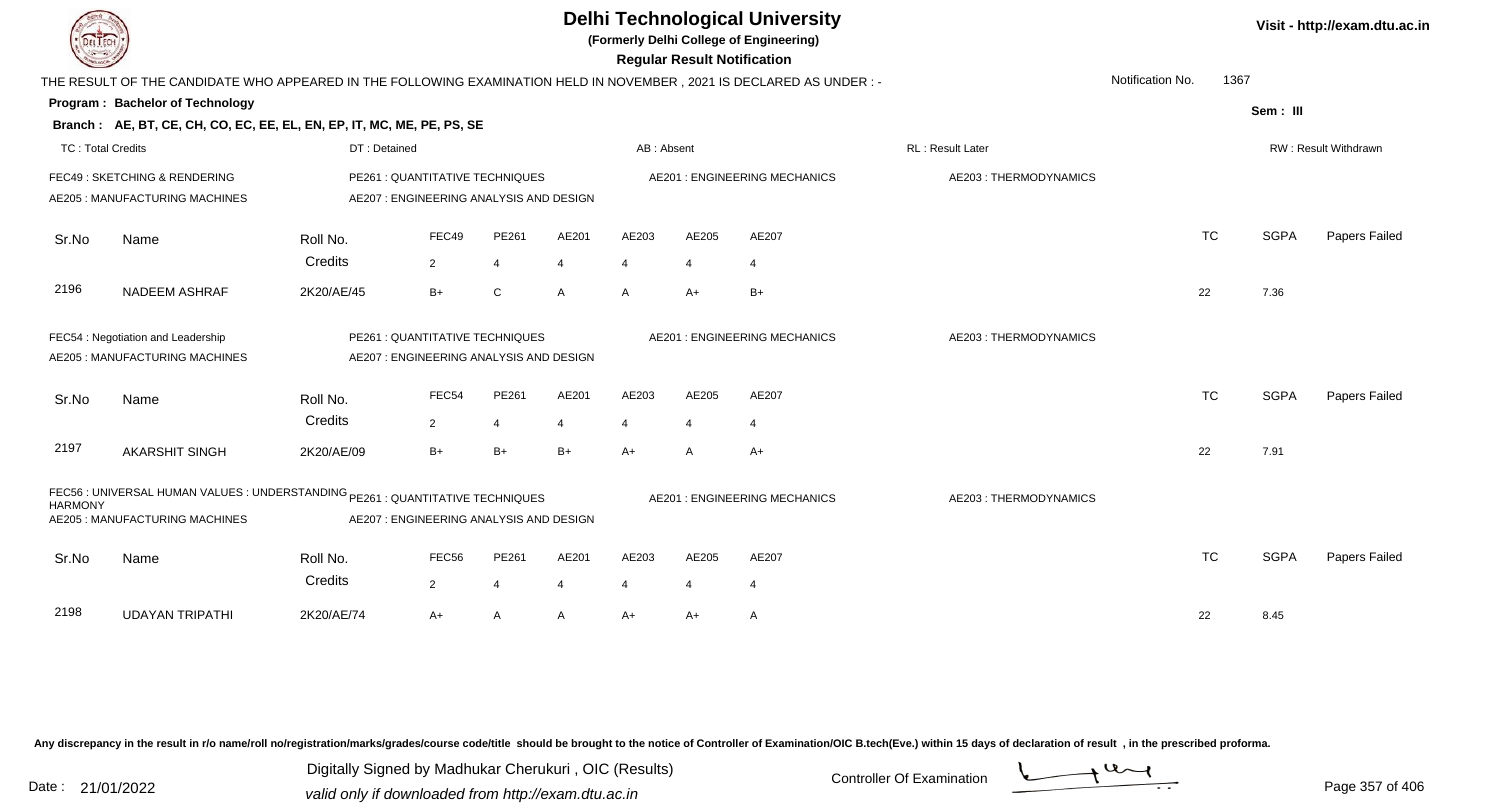| DEL TECH                 |                                                                                                                      |            |                                                                            |                  |                                                                           |                |            | <b>Regular Result Notification</b> | <b>Delhi Technological University</b><br>(Formerly Delhi College of Engineering) |                       |                  |           |             | Visit - http://exam.dtu.ac.in |
|--------------------------|----------------------------------------------------------------------------------------------------------------------|------------|----------------------------------------------------------------------------|------------------|---------------------------------------------------------------------------|----------------|------------|------------------------------------|----------------------------------------------------------------------------------|-----------------------|------------------|-----------|-------------|-------------------------------|
|                          | THE RESULT OF THE CANDIDATE WHO APPEARED IN THE FOLLOWING EXAMINATION HELD IN NOVEMBER, 2021 IS DECLARED AS UNDER :- |            |                                                                            |                  |                                                                           |                |            |                                    |                                                                                  |                       | Notification No. | 1367      |             |                               |
|                          | Program: Bachelor of Technology                                                                                      |            |                                                                            |                  |                                                                           |                |            |                                    |                                                                                  |                       |                  |           | Sem: III    |                               |
|                          | Branch: AE, BT, CE, CH, CO, EC, EE, EL, EN, EP, IT, MC, ME, PE, PS, SE                                               |            |                                                                            |                  |                                                                           |                |            |                                    |                                                                                  |                       |                  |           |             |                               |
| <b>TC: Total Credits</b> |                                                                                                                      |            | DT: Detained                                                               |                  |                                                                           |                | AB: Absent |                                    |                                                                                  | RL: Result Later      |                  |           |             | RW: Result Withdrawn          |
|                          | FEC57: LEARDERSHIP MASTERY THROUGH SELF<br>MANAGEMENT<br>AE205 : MANUFACTURING MACHINES<br>Name<br>Roll No.          |            |                                                                            |                  | PE261 : QUANTITATIVE TECHNIQUES<br>AE207: ENGINEERING ANALYSIS AND DESIGN |                |            |                                    | <b>AE201: ENGINEERING MECHANICS</b>                                              | AE203: THERMODYNAMICS |                  |           |             |                               |
| Sr.No                    |                                                                                                                      |            |                                                                            | FEC57            | PE261                                                                     | AE201          | AE203      | AE205                              | AE207                                                                            |                       |                  | <b>TC</b> | <b>SGPA</b> | Papers Failed                 |
|                          |                                                                                                                      | Credits    |                                                                            | $\overline{2}$   | 4                                                                         | $\overline{4}$ | 4          | 4                                  | $\overline{4}$                                                                   |                       |                  |           |             |                               |
| 2199                     | <b>ADITYA KUMAR</b>                                                                                                  | 2K20/AE/04 |                                                                            | $\circ$          | Α                                                                         | A              | $A+$       | $A+$                               | $\circ$                                                                          |                       | 22               |           | 8.91        |                               |
| 2200                     | <b>AMAAN KHAN</b>                                                                                                    | 2K20/AE/12 |                                                                            | $A+$             | $\overline{A}$                                                            | A              | $A+$       | A+                                 | $A+$                                                                             |                       | 22               |           | 8.64        |                               |
| FEC5: NCC                | AE205 : MANUFACTURING MACHINES                                                                                       |            | PE261 : QUANTITATIVE TECHNIQUES<br>AE207 : ENGINEERING ANALYSIS AND DESIGN |                  |                                                                           |                |            |                                    | AE201: ENGINEERING MECHANICS                                                     | AE203: THERMODYNAMICS |                  |           |             |                               |
| Sr.No                    | Name                                                                                                                 | Roll No.   |                                                                            | FEC <sub>5</sub> | PE261                                                                     | AE201          | AE203      | AE205                              | AE207                                                                            |                       |                  | <b>TC</b> | <b>SGPA</b> | Papers Failed                 |
|                          |                                                                                                                      | Credits    |                                                                            | 2                | 4                                                                         | $\overline{4}$ | 4          | $\overline{4}$                     | $\overline{4}$                                                                   |                       |                  |           |             |                               |
| 2201                     | <b>RAKSHIT MONGA</b>                                                                                                 | 2K20/AE/54 |                                                                            | $\circ$          | $A+$                                                                      | A              | A+         | A+                                 | A                                                                                |                       | 22               |           | 8.73        |                               |

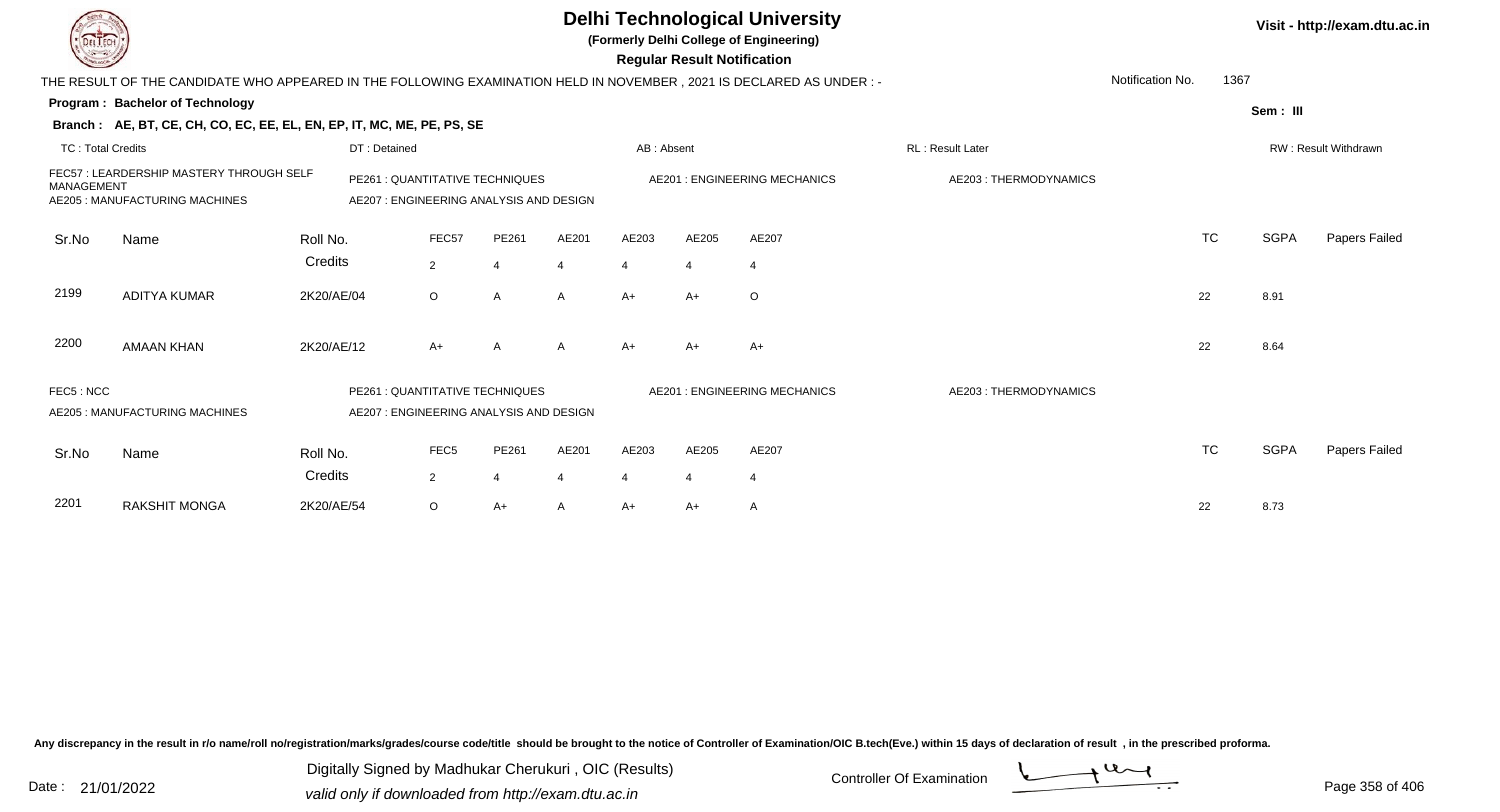|                          |                                                                                                                        |                                                                            |                |              |         | Visit - http://exam.dtu.ac.in |                                    |                                     |                       |                  |           |             |                      |
|--------------------------|------------------------------------------------------------------------------------------------------------------------|----------------------------------------------------------------------------|----------------|--------------|---------|-------------------------------|------------------------------------|-------------------------------------|-----------------------|------------------|-----------|-------------|----------------------|
|                          | THE RESULT OF THE CANDIDATE WHO APPEARED IN THE FOLLOWING EXAMINATION HELD IN NOVEMBER , 2021 IS DECLARED AS UNDER : - |                                                                            |                |              |         |                               | <b>Regular Result Notification</b> |                                     |                       | Notification No. | 1367      |             |                      |
|                          | Program: Bachelor of Technology                                                                                        |                                                                            |                |              |         |                               |                                    |                                     |                       |                  |           | Sem: III    |                      |
|                          | Branch: AE, BT, CE, CH, CO, EC, EE, EL, EN, EP, IT, MC, ME, PE, PS, SE                                                 |                                                                            |                |              |         |                               |                                    |                                     |                       |                  |           |             |                      |
| <b>TC: Total Credits</b> |                                                                                                                        | DT: Detained                                                               |                |              |         | AB: Absent                    |                                    |                                     | RL: Result Later      |                  |           |             | RW: Result Withdrawn |
|                          | FEC7 : INTRODUCTION TO ENVIRONMENTAL SCIENCE<br>AE205 : MANUFACTURING MACHINES                                         | PE261 : QUANTITATIVE TECHNIQUES<br>AE207 : ENGINEERING ANALYSIS AND DESIGN |                |              |         |                               |                                    | <b>AE201: ENGINEERING MECHANICS</b> | AE203: THERMODYNAMICS |                  |           |             |                      |
| Sr.No                    | Name                                                                                                                   | Roll No.                                                                   | FEC7           | PE261        | AE201   | AE203                         | AE205                              | AE207                               |                       |                  | <b>TC</b> | <b>SGPA</b> | Papers Failed        |
|                          |                                                                                                                        | Credits                                                                    | $\overline{2}$ | 4            | 4       | $\overline{4}$                | $\overline{4}$                     | $\overline{4}$                      |                       |                  |           |             |                      |
| 2202                     | <b>ADIRA SUNIL NAIR</b>                                                                                                | 2K20/AE/03                                                                 | $A+$           | $\circ$      | A       | $\circ$                       | A                                  | $\circ$                             |                       | 22               |           | 9.18        |                      |
| 2203                     | <b>AGRIM SRIVASTVA</b>                                                                                                 | 2K20/AE/08                                                                 | A+             | $A+$         | A       | $\circ$                       | $A+$                               | $\overline{A}$                      |                       | 22               |           | 8.82        |                      |
| 2204                     | <b>AKHIL</b>                                                                                                           | 2K20/AE/10                                                                 | A+             | $A+$         | A       | $A+$                          | $\circ$                            | $A+$                                |                       | 22               |           | 9.00        |                      |
| 2205                     | AMAN BHASKAR                                                                                                           | 2K20/AE/13                                                                 | $A+$           | A            | $A+$    | $\circ$                       | $A+$                               | $A+$                                |                       | 22               |           | 9.00        |                      |
| 2206                     | <b>AMAN RAWAT</b>                                                                                                      | 2K20/AE/14                                                                 | A+             | B+           | A       | $A+$                          | $A+$                               | $A+$                                |                       | 22               |           | 8.45        |                      |
| 2207                     | ANIRUDH ACHARYA                                                                                                        | 2K20/AE/15                                                                 | $A+$           | $\mathsf{A}$ | A       | $A+$                          | $A+$                               | $A+$                                |                       | 22               |           | 8.64        |                      |
| 2208                     | <b>CHANDA SINGH</b>                                                                                                    | 2K20/AE/24                                                                 | P.             | P            | C       | A+                            | B                                  | $B+$                                |                       | 22               |           | 6.00        |                      |
| 2209                     | DEEPANSHU JOSHI                                                                                                        | 2K20/AE/25                                                                 | A+             | $A+$         | A       | A+                            | A+                                 | $A+$                                |                       | 22               |           | 8.82        |                      |
| 2210                     | DEEPANSHU KHANNA                                                                                                       | 2K20/AE/26                                                                 | A+             | $A+$         | $\circ$ | $A+$                          | $\circ$                            | $A+$                                |                       | 22               |           | 9.36        |                      |

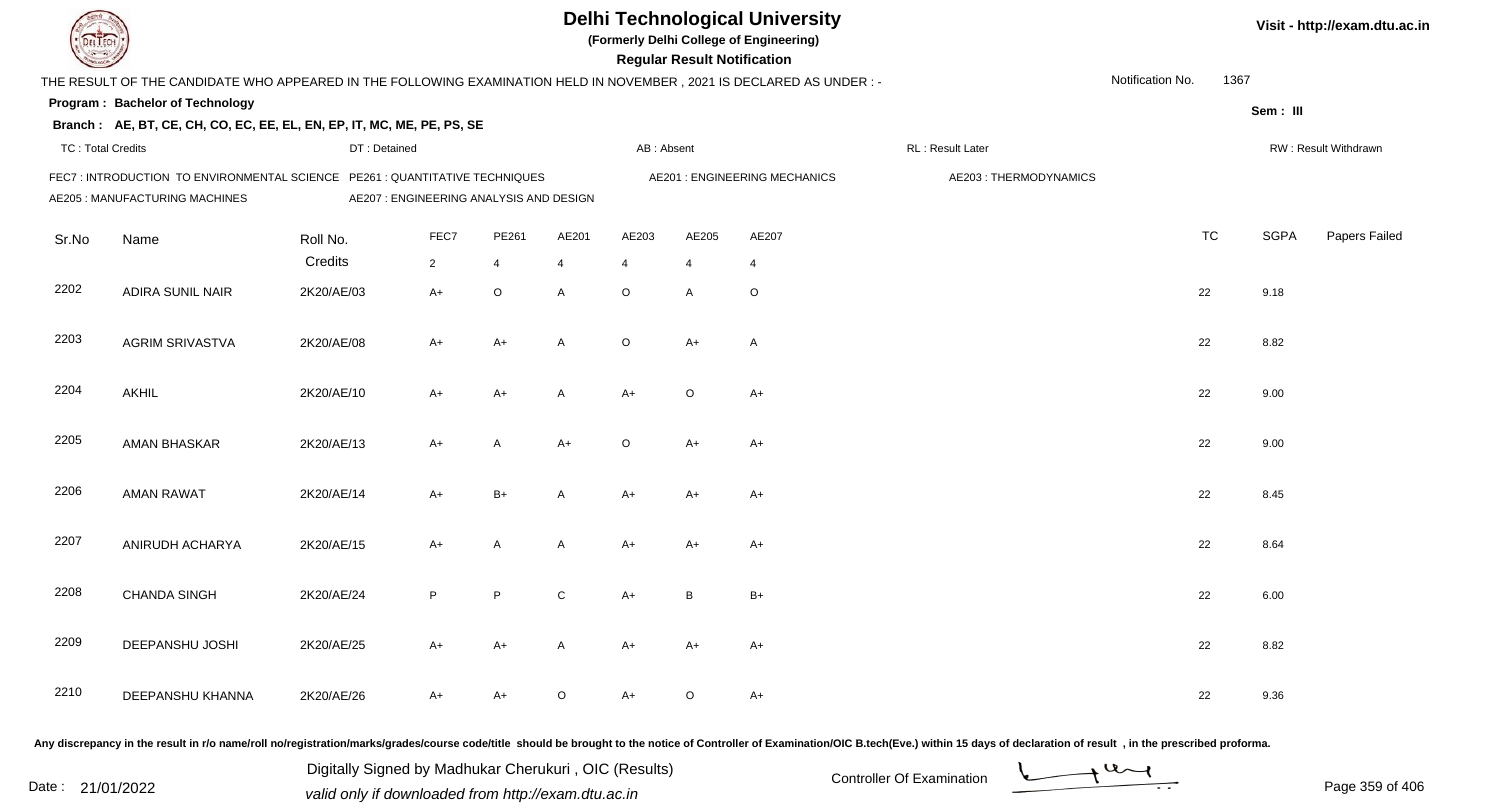| EL I ECH                                                                                                                                        |                                                                        | <b>Delhi Technological University</b><br>(Formerly Delhi College of Engineering)<br><b>Regular Result Notification</b> |                                                                                                                       |                                 |         |                                     |                |                |                       |                      | Visit - http://exam.dtu.ac.in |             |               |
|-------------------------------------------------------------------------------------------------------------------------------------------------|------------------------------------------------------------------------|------------------------------------------------------------------------------------------------------------------------|-----------------------------------------------------------------------------------------------------------------------|---------------------------------|---------|-------------------------------------|----------------|----------------|-----------------------|----------------------|-------------------------------|-------------|---------------|
| 1367<br>Notification No.<br>THE RESULT OF THE CANDIDATE WHO APPEARED IN THE FOLLOWING EXAMINATION HELD IN NOVEMBER, 2021 IS DECLARED AS UNDER:- |                                                                        |                                                                                                                        |                                                                                                                       |                                 |         |                                     |                |                |                       |                      |                               |             |               |
|                                                                                                                                                 | <b>Program: Bachelor of Technology</b>                                 |                                                                                                                        |                                                                                                                       |                                 |         |                                     |                |                |                       |                      |                               | Sem: III    |               |
|                                                                                                                                                 | Branch: AE, BT, CE, CH, CO, EC, EE, EL, EN, EP, IT, MC, ME, PE, PS, SE |                                                                                                                        |                                                                                                                       |                                 |         |                                     |                |                |                       |                      |                               |             |               |
| <b>TC: Total Credits</b><br>DT: Detained                                                                                                        |                                                                        |                                                                                                                        |                                                                                                                       | AB: Absent<br>RL : Result Later |         |                                     |                |                |                       | RW: Result Withdrawn |                               |             |               |
|                                                                                                                                                 | AE205 : MANUFACTURING MACHINES                                         |                                                                                                                        | FEC7: INTRODUCTION TO ENVIRONMENTAL SCIENCE PE261: QUANTITATIVE TECHNIQUES<br>AE207 : ENGINEERING ANALYSIS AND DESIGN |                                 |         | <b>AE201: ENGINEERING MECHANICS</b> |                |                | AE203: THERMODYNAMICS |                      |                               |             |               |
| Sr.No                                                                                                                                           | Name                                                                   | Roll No.                                                                                                               | FEC7                                                                                                                  | PE261                           | AE201   | AE203                               | AE205          | AE207          |                       |                      | <b>TC</b>                     | <b>SGPA</b> | Papers Failed |
|                                                                                                                                                 |                                                                        | Credits                                                                                                                | $\overline{2}$                                                                                                        | 4                               | 4       | $\overline{4}$                      | $\overline{4}$ | $\overline{4}$ |                       |                      |                               |             |               |
| 2211                                                                                                                                            | DEEPANSHU MAVI                                                         | 2K20/AE/27                                                                                                             | A                                                                                                                     | $A+$                            | A       | $A+$                                | $A+$           | $A+$           |                       | 22                   |                               | 8.73        |               |
| 2212                                                                                                                                            | <b>HARSH GHOSH</b>                                                     | 2K20/AE/29                                                                                                             | A+                                                                                                                    | $A+$                            | A       | $B+$                                | $A+$           | $\circ$        |                       | 22                   |                               | 8.64        |               |
| 2213                                                                                                                                            | <b>HIMANSHU YADAV</b>                                                  | 2K20/AE/31                                                                                                             | $A+$                                                                                                                  | $B+$                            | A       | $A+$                                | $A+$           | $A+$           |                       | 22                   |                               | 8.45        |               |
| 2214                                                                                                                                            | KAUSTUBH KAMBIRI                                                       | 2K20/AE/33                                                                                                             | $A+$                                                                                                                  | $B+$                            | $B+$    | A                                   | $A+$           | $A+$           |                       | 22                   |                               | 8.09        |               |
| 2215                                                                                                                                            | KISHU KUMAR                                                            | 2K20/AE/34                                                                                                             | B                                                                                                                     | A                               | A       | $A+$                                | $\circ$        | $A+$           |                       | 22                   |                               | 8.55        |               |
| 2216                                                                                                                                            | MANSHU LAKESH                                                          | 2K20/AE/37                                                                                                             | $\circ$                                                                                                               | $\mathsf O$                     | $\circ$ | $A+$                                | $\circ$        | $\circ$        |                       | 22                   |                               | 9.82        |               |
| 2217                                                                                                                                            | <b>MAYANK PATEL</b>                                                    | 2K20/AE/39                                                                                                             | A                                                                                                                     | A                               | A       | A+                                  | A+             | A              |                       | 22                   |                               | 8.36        |               |
| 2218                                                                                                                                            | MUKUL CHADHA                                                           | 2K20/AE/43                                                                                                             | A+                                                                                                                    | A                               | A       | A+                                  | A+             | $A+$           |                       | 22                   |                               | 8.64        |               |
| 2219                                                                                                                                            | <b>NISHANT</b>                                                         | 2K20/AE/49                                                                                                             | A+                                                                                                                    | A                               | $\circ$ | $A+$                                | $\circ$        | $A+$           |                       | 22                   |                               | 9.18        |               |
|                                                                                                                                                 |                                                                        |                                                                                                                        |                                                                                                                       |                                 |         |                                     |                |                |                       |                      |                               |             |               |

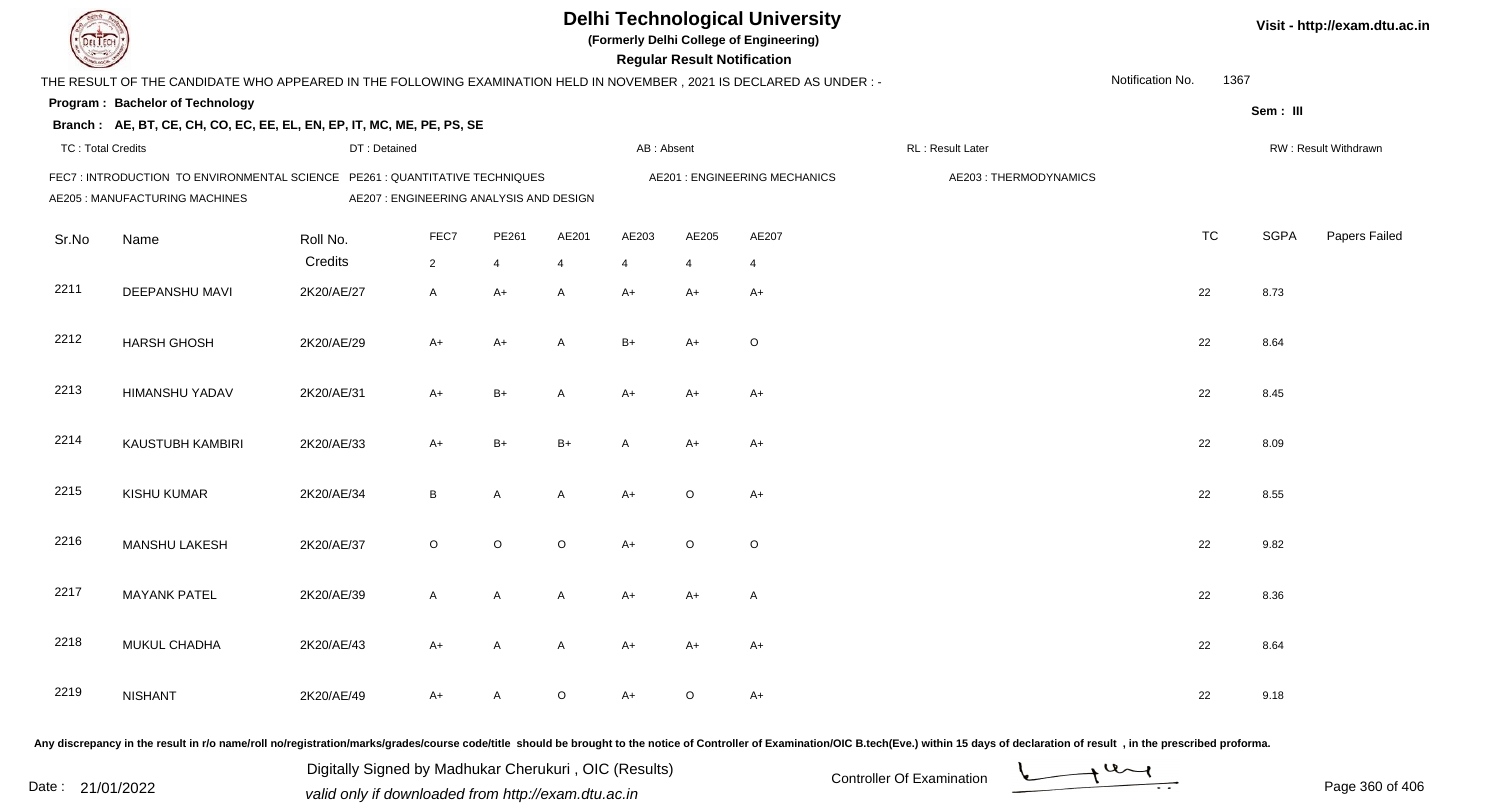|       |                                                                                                                     |                                                                           |                |                |                | <b>Delhi Technological University</b><br>(Formerly Delhi College of Engineering) | <b>Regular Result Notification</b> |                | Visit - http://exam.dtu.ac.in |                  |           |             |                      |
|-------|---------------------------------------------------------------------------------------------------------------------|---------------------------------------------------------------------------|----------------|----------------|----------------|----------------------------------------------------------------------------------|------------------------------------|----------------|-------------------------------|------------------|-----------|-------------|----------------------|
|       | THE RESULT OF THE CANDIDATE WHO APPEARED IN THE FOLLOWING EXAMINATION HELD IN NOVEMBER, 2021 IS DECLARED AS UNDER:- |                                                                           |                |                |                |                                                                                  |                                    |                |                               | Notification No. | 1367      |             |                      |
|       | <b>Program: Bachelor of Technology</b>                                                                              |                                                                           |                |                |                |                                                                                  |                                    |                |                               |                  |           | Sem: III    |                      |
|       | Branch: AE, BT, CE, CH, CO, EC, EE, EL, EN, EP, IT, MC, ME, PE, PS, SE                                              |                                                                           |                |                |                |                                                                                  |                                    |                |                               |                  |           |             |                      |
|       | <b>TC: Total Credits</b><br>AB: Absent<br>DT: Detained                                                              |                                                                           |                |                |                |                                                                                  |                                    |                | RL: Result Later              |                  |           |             | RW: Result Withdrawn |
|       | FEC7: INTRODUCTION TO ENVIRONMENTAL SCIENCE<br>AE205 : MANUFACTURING MACHINES                                       | PE261 : QUANTITATIVE TECHNIQUES<br>AE207: ENGINEERING ANALYSIS AND DESIGN |                |                |                | <b>AE201: ENGINEERING MECHANICS</b>                                              | AE203: THERMODYNAMICS              |                |                               |                  |           |             |                      |
| Sr.No | Name                                                                                                                | Roll No.                                                                  | FEC7           | PE261          | AE201          | AE203                                                                            | AE205                              | AE207          |                               |                  | <b>TC</b> | <b>SGPA</b> | Papers Failed        |
|       |                                                                                                                     | Credits                                                                   | $\overline{2}$ | $\overline{4}$ | $\overline{4}$ | $\overline{4}$                                                                   | $\overline{4}$                     | $\overline{4}$ |                               |                  |           |             |                      |
| 2220  | SHASHVAT PANDEY                                                                                                     | 2K20/AE/61                                                                | A+             | $A+$           | $A+$           | $A+$                                                                             | $A+$                               | $A+$           |                               |                  | 22        | 9.00        |                      |
| 2221  | SHLOK AGARWAL                                                                                                       | 2K20/AE/63                                                                | $A+$           | $A+$           | A              | $A+$                                                                             | $A+$                               | $A+$           |                               |                  | 22        | 8.82        |                      |
| 2222  | <b>UTSAV KUMAR SINGH</b>                                                                                            | 2K20/AE/75                                                                | $A+$           | $A+$           | A              | $\mathsf{A}$                                                                     | $A+$                               | $A+$           |                               |                  | 22        | 8.64        |                      |
| 2223  | <b>VISHAL DUBEY</b>                                                                                                 | 2K20/AE/76                                                                | $A+$           | $\overline{A}$ | A              | $A+$                                                                             | $A+$                               | A              |                               |                  | 22        | 8.45        |                      |
| 2224  | YASH VERMA                                                                                                          | 2K20/AE/79                                                                | A+             | A              | A              | $A+$                                                                             | A                                  | $B+$           |                               |                  | 22        | 8.09        |                      |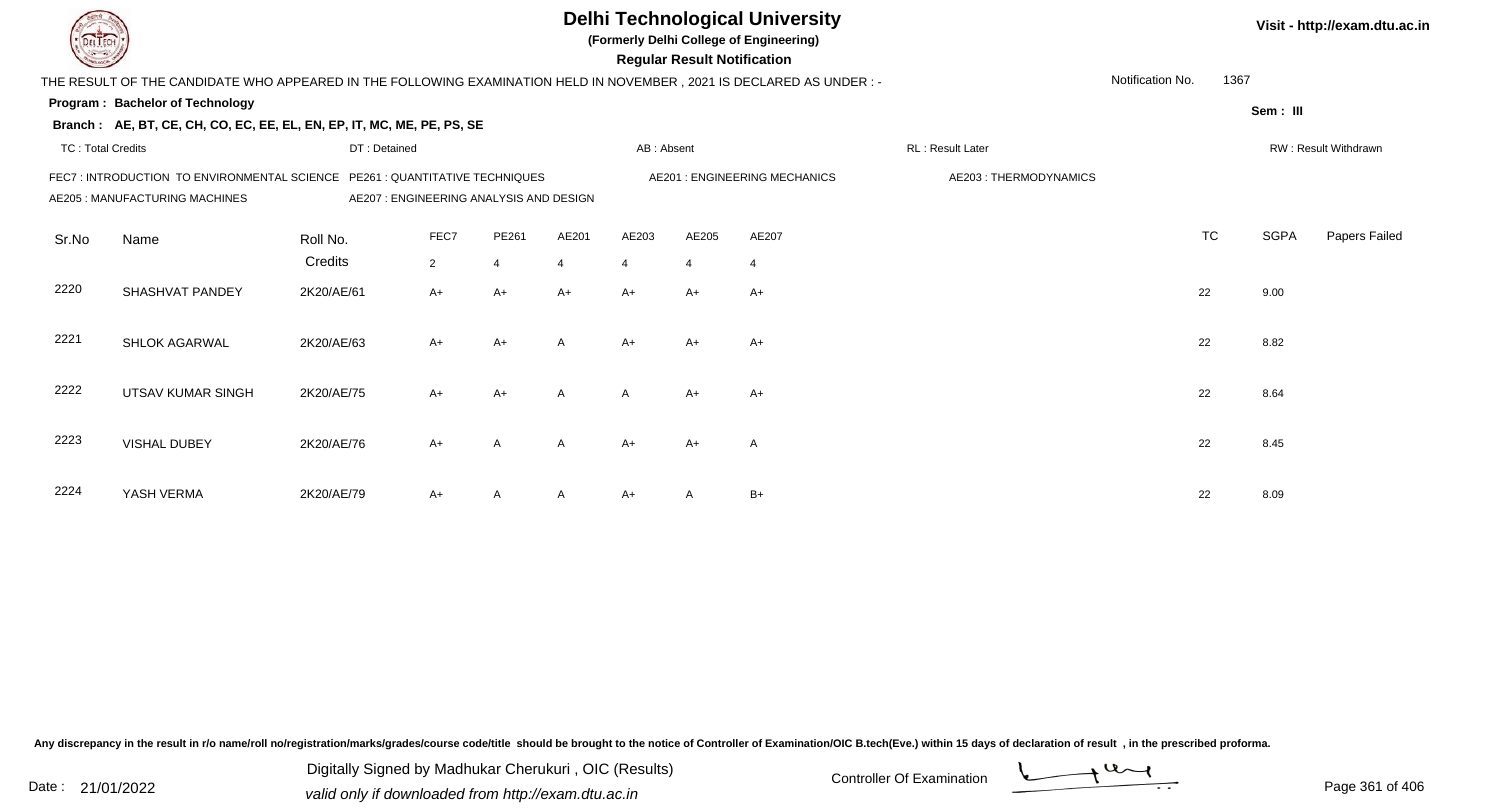|                          |                                                                                                                     |              |                                                                           |                |                |                | <b>Regular Result Notification</b> | <b>Delhi Technological University</b><br>(Formerly Delhi College of Engineering) | Visit - http://exam.dtu.ac.in  |                  |             |                      |
|--------------------------|---------------------------------------------------------------------------------------------------------------------|--------------|---------------------------------------------------------------------------|----------------|----------------|----------------|------------------------------------|----------------------------------------------------------------------------------|--------------------------------|------------------|-------------|----------------------|
|                          | THE RESULT OF THE CANDIDATE WHO APPEARED IN THE FOLLOWING EXAMINATION HELD IN NOVEMBER, 2021 IS DECLARED AS UNDER:- |              |                                                                           |                |                |                |                                    |                                                                                  |                                | Notification No. | 1367        |                      |
|                          | Program: Bachelor of Technology                                                                                     |              |                                                                           |                |                |                |                                    |                                                                                  |                                |                  | Sem: III    |                      |
|                          | Branch: AE, BT, CE, CH, CO, EC, EE, EL, EN, EP, IT, MC, ME, PE, PS, SE                                              |              |                                                                           |                |                |                |                                    |                                                                                  |                                |                  |             |                      |
| <b>TC: Total Credits</b> |                                                                                                                     | DT: Detained |                                                                           |                |                | AB: Absent     |                                    |                                                                                  | RL: Result Later               |                  |             | RW: Result Withdrawn |
|                          | FEC9: Spoken Skills in English<br>AE205: MANUFACTURING MACHINES                                                     |              | PE261 : QUANTITATIVE TECHNIQUES<br>AE207: ENGINEERING ANALYSIS AND DESIGN |                |                |                |                                    | AE201 : ENGINEERING MECHANICS                                                    | AE203: THERMODYNAMICS          |                  |             |                      |
| Sr.No                    | Name                                                                                                                | Roll No.     | FEC9                                                                      | PE261          | AE201          | AE203          | AE205                              | AE207                                                                            |                                | <b>TC</b>        | <b>SGPA</b> | Papers Failed        |
|                          |                                                                                                                     | Credits      | $\overline{2}$                                                            | $\overline{4}$ | $\overline{4}$ | $\overline{4}$ | $\boldsymbol{\Delta}$              | $\overline{4}$                                                                   |                                |                  |             |                      |
| 2225                     | <b>MAYANK SINGH</b>                                                                                                 | 2K20/AE/40   | $\mathsf{A}$                                                              | $B+$           | $\mathsf{A}$   | B              | A                                  | A                                                                                |                                | 22               | 7.45        |                      |
| 2226                     | MUDIT KUMAR REWADIA                                                                                                 | 2K20/AE/42   | $\mathsf{A}$                                                              | B              | $B+$           | $A+$           | A+                                 | $\mathsf{A}$                                                                     |                                | 22               | 7.82        |                      |
|                          | PE261 : QUANTITATIVE TECHNIQUES<br>AE207 : ENGINEERING ANALYSIS AND DESIGN                                          |              | AE201 : ENGINEERING MECHANICS                                             |                |                |                |                                    | AE203: THERMODYNAMICS                                                            | AE205 : MANUFACTURING MACHINES |                  |             |                      |
| Sr.No                    | Name                                                                                                                | Roll No.     | PE261                                                                     | AE201          | AE203          | AE205          | AE207                              |                                                                                  |                                | <b>TC</b>        | <b>SGPA</b> | Papers Failed        |
|                          |                                                                                                                     | Credits      | $\boldsymbol{\Delta}$                                                     | $\overline{4}$ | 4              | 4              | 4                                  |                                                                                  |                                |                  |             |                      |
| 2227                     | anil kumar meena                                                                                                    | 2K21/AE/501  | $B+$                                                                      | A              | $A+$           | B              | $B+$                               |                                                                                  |                                | 20               | 7.40        |                      |

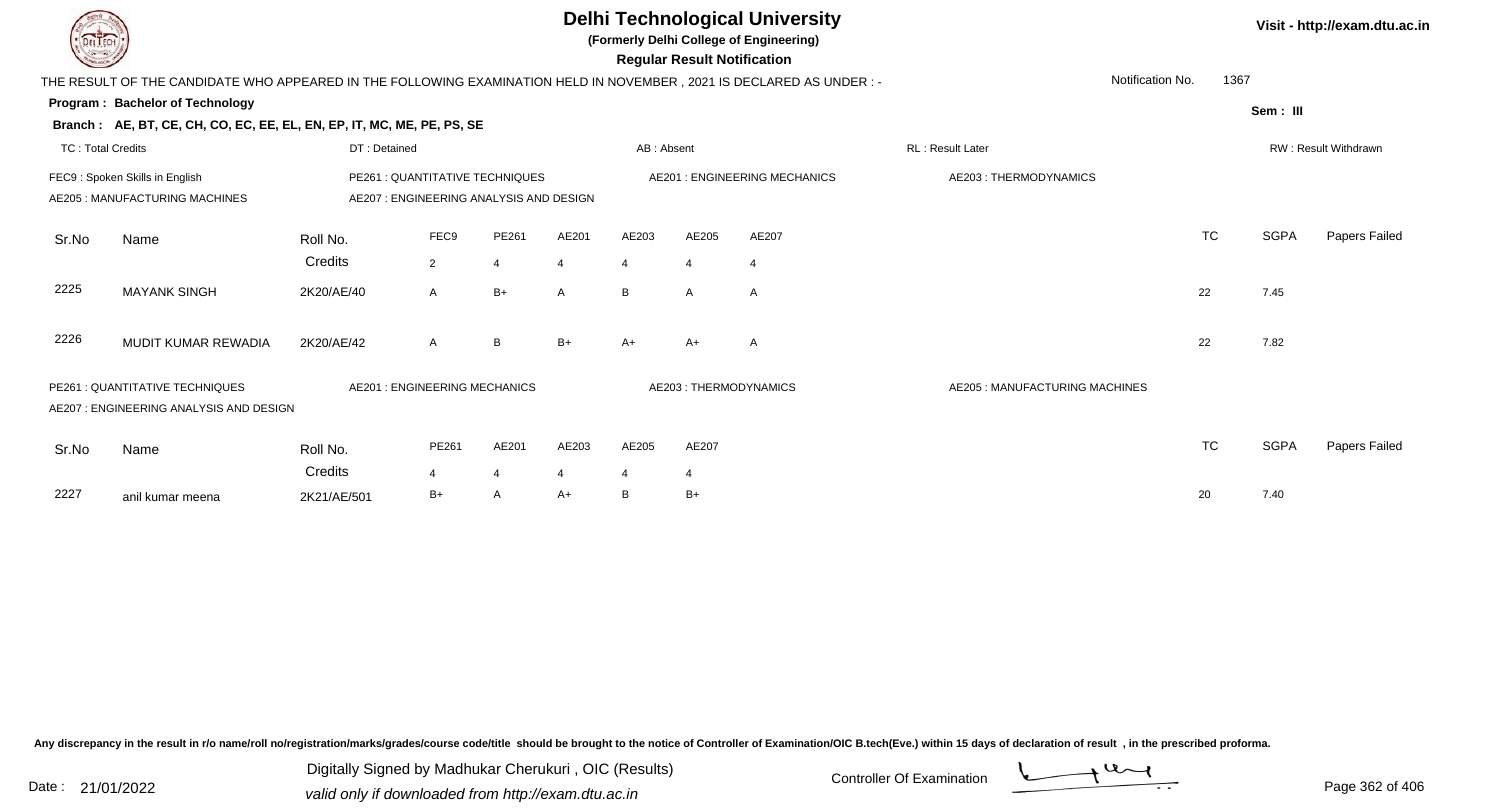**(Formerly Delhi College of Engineering)**

 **Regular Result Notification**

| $\sim$                   |                                                                                                                      |              |                                                                                                                 |       |                |            | Regular Result Notification |                                           |                              |                          |          |                      |
|--------------------------|----------------------------------------------------------------------------------------------------------------------|--------------|-----------------------------------------------------------------------------------------------------------------|-------|----------------|------------|-----------------------------|-------------------------------------------|------------------------------|--------------------------|----------|----------------------|
|                          | THE RESULT OF THE CANDIDATE WHO APPEARED IN THE FOLLOWING EXAMINATION HELD IN NOVEMBER, 2021 IS DECLARED AS UNDER :- |              |                                                                                                                 |       |                |            |                             |                                           |                              | Notification No.<br>1367 |          |                      |
|                          | Program: Bachelor of Technology                                                                                      |              |                                                                                                                 |       |                |            |                             |                                           |                              |                          | Sem: III |                      |
|                          | Branch: AE, BT, CE, CH, CO, EC, EE, EL, EN, EP, IT, MC, ME, PE, PS, SE                                               |              |                                                                                                                 |       |                |            |                             |                                           |                              |                          |          |                      |
| <b>TC: Total Credits</b> |                                                                                                                      | DT: Detained |                                                                                                                 |       |                | AB: Absent |                             |                                           | RL: Result Later             |                          |          | RW: Result Withdrawn |
|                          | FEC10: COMMUNICATION SKILLS<br>PE205 : MANUFACTURING MACHINES                                                        |              | ME261: KINEMATIC AND DYNAMIC OF MACHINES<br>PE207 : ENGINEERING ANALYSIS AND<br>DESIGN(MODELING AND SIMULATION) |       |                |            |                             | PE201: ENGINEERING MATERIALS & METALLURGY | PE203: THERMAL ENGINEERING-I |                          |          |                      |
| Sr.No                    | Name                                                                                                                 | Roll No.     | FEC10                                                                                                           | ME261 | PE201          | PE203      | PE205                       | <b>PE207</b>                              |                              | <b>TC</b>                | SGPA     | Papers Failed        |
|                          |                                                                                                                      | Credits      | $\overline{2}$                                                                                                  |       | 4              | 4          | 4                           | 4                                         |                              |                          |          |                      |
| 2228                     | ANKUR KUMAR JHA                                                                                                      | 2K20/PE/13   | $A+$                                                                                                            | $A+$  | $A+$           | $A+$       | $A+$                        | A                                         |                              | 22                       | 8.82     |                      |
| 2229                     | <b>DHRUV SINGHAL</b>                                                                                                 | 2K20/PE/25   | $\circ$                                                                                                         | $A+$  | $A+$           | $A+$       | $A+$                        | $A+$                                      |                              | 22                       | 9.09     |                      |
|                          | FEC11: Soft Skills and Personality Development<br>PE205: MANUFACTURING MACHINES                                      | ME261        | : KINEMATIC AND DYNAMIC OF MACHINES<br>PE207 : ENGINEERING ANALYSIS AND<br>DESIGN(MODELING AND SIMULATION)      |       |                |            |                             | PE201: ENGINEERING MATERIALS & METALLURGY | PE203: THERMAL ENGINEERING-I |                          |          |                      |
| Sr.No                    | Name                                                                                                                 | Roll No.     | FEC11                                                                                                           | ME261 | PE201          | PE203      | PE205                       | <b>PE207</b>                              |                              | <b>TC</b>                | SGPA     | Papers Failed        |
|                          |                                                                                                                      | Credits      | $\overline{2}$                                                                                                  |       | $\overline{4}$ | 4          | 4                           | 4                                         |                              |                          |          |                      |
| 2230                     | <b>HRIDAY ADWANI</b>                                                                                                 | 2K20/PE/28   | $A+$                                                                                                            | $B+$  | Α              | A          | Α                           | A                                         |                              | 22                       | 7.91     |                      |

Any discrepancy in the result in r/o name/roll no/registration/marks/grades/course code/title should be brought to the notice of Controller of Examination/OIC B.tech(Eve.) within 15 days of declaration of result, in the pr

Date : 21/01/2022 Digital Digital of Microsofted Chemical Controller Of Examination Determination Page 363 of 40 Digitally Signed by Madhukar Cherukuri , OIC (Results)

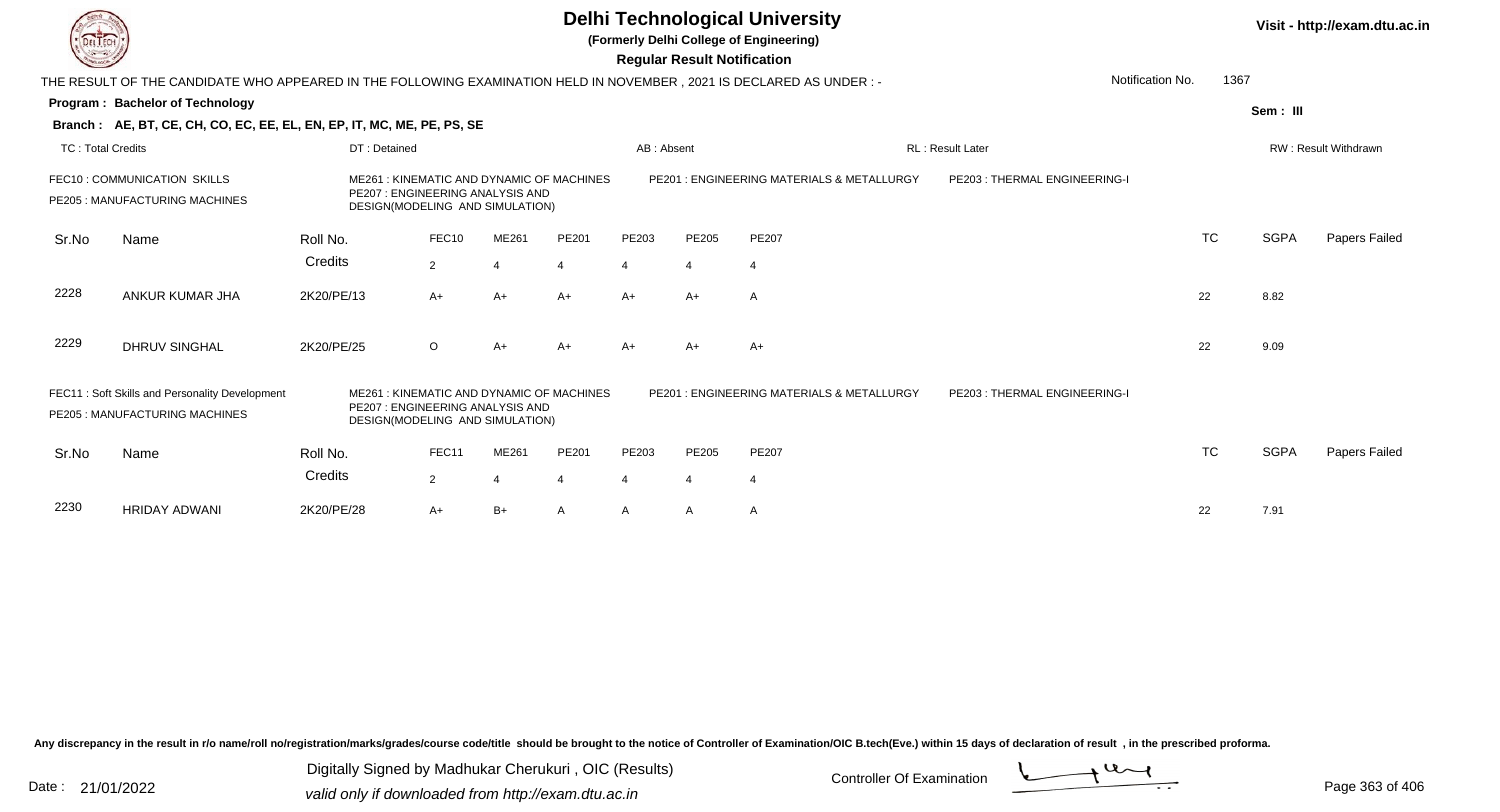**(Formerly Delhi College of Engineering)**

 **Regular Result Notification**

| <b>Course Lines</b> |                                                                                                                      |                                                                     |                   |                                 |                                          |         | Regular Result Notification |                                                      |                              |                  |             |                             |
|---------------------|----------------------------------------------------------------------------------------------------------------------|---------------------------------------------------------------------|-------------------|---------------------------------|------------------------------------------|---------|-----------------------------|------------------------------------------------------|------------------------------|------------------|-------------|-----------------------------|
|                     | THE RESULT OF THE CANDIDATE WHO APPEARED IN THE FOLLOWING EXAMINATION HELD IN NOVEMBER, 2021 IS DECLARED AS UNDER :- |                                                                     |                   |                                 |                                          |         |                             |                                                      |                              | Notification No. | 1367        |                             |
|                     | <b>Program: Bachelor of Technology</b>                                                                               |                                                                     |                   |                                 |                                          |         |                             |                                                      |                              |                  | Sem: III    |                             |
|                     | Branch: AE, BT, CE, CH, CO, EC, EE, EL, EN, EP, IT, MC, ME, PE, PS, SE                                               |                                                                     |                   |                                 |                                          |         |                             |                                                      |                              |                  |             |                             |
| TC: Total Credits   |                                                                                                                      | DT: Detained                                                        |                   |                                 | AB: Absent<br><b>RL: Result Later</b>    |         |                             |                                                      |                              |                  |             | <b>RW: Result Withdrawn</b> |
|                     | FEC13 : PUBLIC SPEAKING<br>PE205: MANUFACTURING MACHINES                                                             | PE207 : ENGINEERING ANALYSIS AND<br>DESIGN(MODELING AND SIMULATION) |                   |                                 | ME261: KINEMATIC AND DYNAMIC OF MACHINES |         |                             | PE201: ENGINEERING MATERIALS & METALLURGY            | PE203: THERMAL ENGINEERING-I |                  |             |                             |
| Sr.No               | Name                                                                                                                 | Roll No.                                                            | FEC <sub>13</sub> | ME261                           | PE201                                    | PE203   | PE205                       | <b>PE207</b>                                         |                              | <b>TC</b>        | <b>SGPA</b> | Papers Failed               |
|                     |                                                                                                                      | Credits                                                             | 2                 |                                 | $\overline{4}$                           | 4       | 4                           | 4                                                    |                              |                  |             |                             |
| 2231                | <b>ADITYA MUDGAL</b>                                                                                                 | 2K20/PE/08                                                          | $A+$              | $A+$                            | $A+$                                     | $\circ$ | $A+$                        | $A+$                                                 |                              | 22               | 9.18        |                             |
| 2232                | ARYAMAN SHARMA                                                                                                       | 2K20/PE/16                                                          | $\circ$           | A                               | A                                        | A       | $\mathsf{A}$                | $B+$                                                 |                              | 22               | 8.00        |                             |
|                     | FEC14 : APPRECIATION OF SHORT STORIES<br>PE205 : MANUFACTURING MACHINES                                              | DESIGN(MODELING AND SIMULATION)                                     |                   | PE207: ENGINEERING ANALYSIS AND | ME261: KINEMATIC AND DYNAMIC OF MACHINES |         |                             | <b>PE201: ENGINEERING MATERIALS &amp; METALLURGY</b> | PE203: THERMAL ENGINEERING-I |                  |             |                             |
| Sr.No               | Name                                                                                                                 | Roll No.                                                            | FEC14             | ME261                           | PE201                                    | PE203   | PE205                       | PE207                                                |                              | <b>TC</b>        | <b>SGPA</b> | Papers Failed               |
|                     |                                                                                                                      | Credits                                                             | $\overline{2}$    |                                 | 4                                        | 4       | 4                           | 4                                                    |                              |                  |             |                             |
| 2233                | <b>HARSH KUMAR MISHRA</b>                                                                                            | 2K20/PE/26                                                          | $\circ$           | A+                              | $A+$                                     | A+      | $A+$                        | A+                                                   |                              | 22               | 9.09        |                             |

Any discrepancy in the result in r/o name/roll no/registration/marks/grades/course code/title should be brought to the notice of Controller of Examination/OIC B.tech(Eve.) within 15 days of declaration of result, in the pr

Date : 21/01/2022 Digital Digital of Microsofted Chemical Controller Of Examination Determination Page 364 of 40 Digitally Signed by Madhukar Cherukuri , OIC (Results)

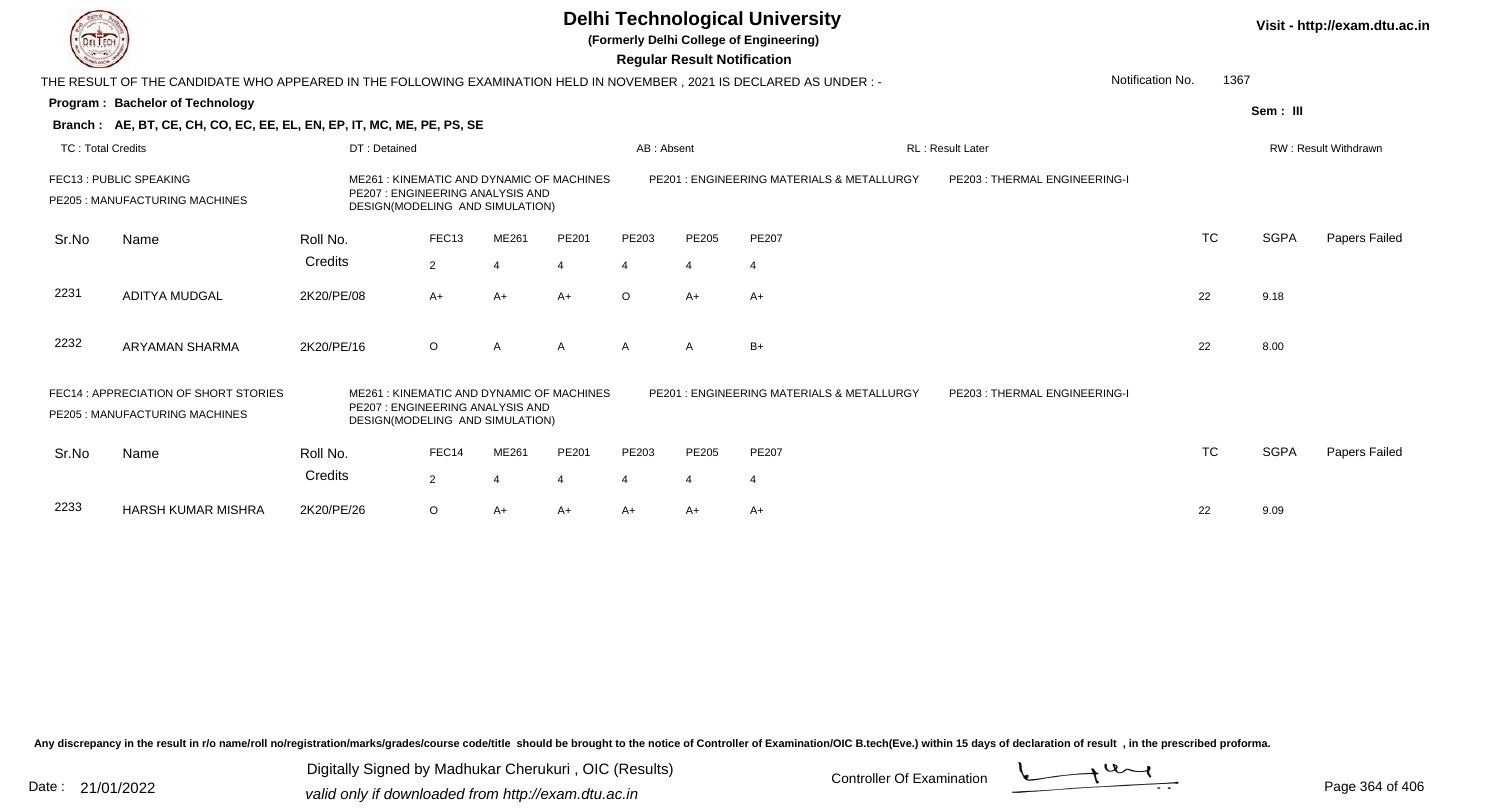**(Formerly Delhi College of Engineering)**

**Regular Regular Results Notification** 

| <b>Courses I</b>         |                                                                                                                        |              |             |                                                                    |                                          |            | <b>Regular Result Notification</b> |                                            |                               |                  |             |                      |
|--------------------------|------------------------------------------------------------------------------------------------------------------------|--------------|-------------|--------------------------------------------------------------------|------------------------------------------|------------|------------------------------------|--------------------------------------------|-------------------------------|------------------|-------------|----------------------|
|                          | THE RESULT OF THE CANDIDATE WHO APPEARED IN THE FOLLOWING EXAMINATION HELD IN NOVEMBER , 2021 IS DECLARED AS UNDER : - |              |             |                                                                    |                                          |            |                                    |                                            |                               | Notification No. | 1367        |                      |
|                          | <b>Program: Bachelor of Technology</b>                                                                                 |              |             |                                                                    |                                          |            |                                    |                                            |                               |                  | Sem: III    |                      |
|                          | Branch: AE, BT, CE, CH, CO, EC, EE, EL, EN, EP, IT, MC, ME, PE, PS, SE                                                 |              |             |                                                                    |                                          |            |                                    |                                            |                               |                  |             |                      |
| <b>TC: Total Credits</b> |                                                                                                                        | DT: Detained |             |                                                                    |                                          | AB: Absent |                                    |                                            | RL: Result Later              |                  |             | RW: Result Withdrawn |
| FEC1: SPORTS - I         | PE205 : MANUFACTURING MACHINES                                                                                         |              |             | PE207: ENGINEERING ANALYSIS AND<br>DESIGN(MODELING AND SIMULATION) | ME261: KINEMATIC AND DYNAMIC OF MACHINES |            |                                    | PE201 : ENGINEERING MATERIALS & METALLURGY | PE203 : THERMAL ENGINEERING-I |                  |             |                      |
| Sr.No                    | Name                                                                                                                   | Roll No.     | FEC1        | ME261                                                              | PE201                                    | PE203      | PE205                              | <b>PE207</b>                               |                               | <b>TC</b>        | <b>SGPA</b> | Papers Failed        |
|                          |                                                                                                                        | Credits      | $2^{\circ}$ | 4                                                                  | 4                                        | 4          | $\overline{4}$                     | 4                                          |                               |                  |             |                      |
| 2234                     | AKSHAT KUMAR GARG                                                                                                      | 2K20/PE/09   | $A+$        | $A+$                                                               | $A+$                                     | $A+$       | $\mathsf{A}$                       | $B+$                                       |                               | 22               | 8.45        |                      |
| 2235                     | <b>KUNAL BAGHEL</b>                                                                                                    | 2K20/PE/31   | $A+$        | $A+$                                                               | $A+$                                     | A          | $\mathsf{A}$                       | $B+$                                       |                               | 22               | 8.27        |                      |
| 2236                     | <b>MOHIT RAJ</b>                                                                                                       | 2K20/PE/34   | A           | A                                                                  | $A+$                                     | $A+$       | $B+$                               | $B+$                                       |                               | 22               | 8.00        |                      |
| 2237                     | <b>SURAJ PRATAP SINGH</b>                                                                                              | 2K20/PE/64   | $A+$        | A                                                                  | $A+$                                     | A          | $B+$                               | $B+$                                       |                               | 22               | 7.91        |                      |
| 2238                     | <b>VANSH</b>                                                                                                           | 2K20/PE/70   | $A+$        | A+                                                                 | $A+$                                     | $\circ$    | $B+$                               | $A+$                                       |                               | 22               | 8.82        |                      |
| 2239                     | <b>VISHESH SINGH</b>                                                                                                   | 2K20/PE/75   | A           | A+                                                                 | A                                        | $\circ$    | A                                  | $A+$                                       |                               | 22               | 8.73        |                      |

Any discrepancy in the result in r/o name/roll no/registration/marks/grades/course code/title should be brought to the notice of Controller of Examination/OIC B.tech(Eve.) within 15 days of declaration of result, in the pr

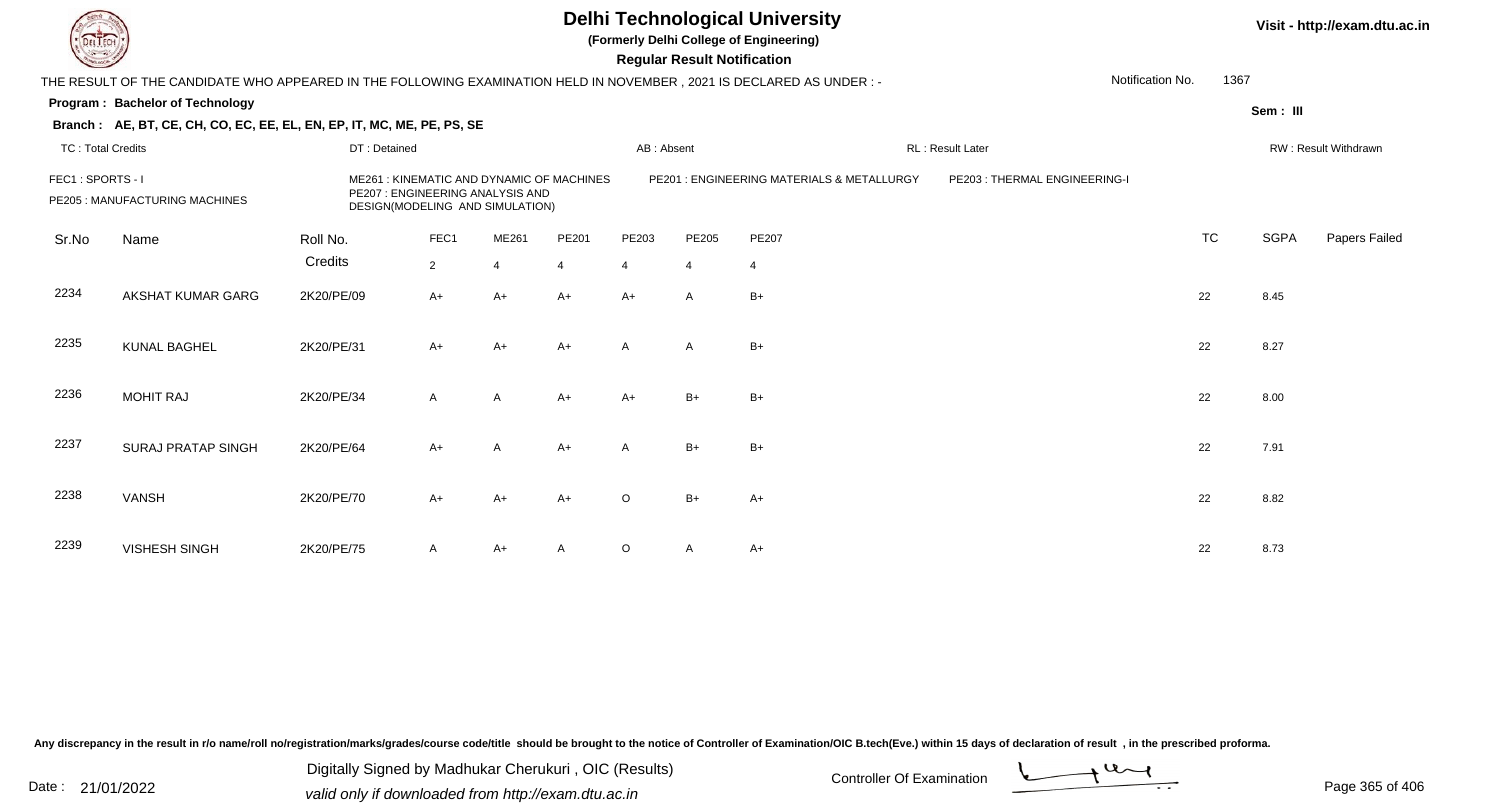**(Formerly Delhi College of Engineering)**

 **Regular Result Notification**

| <b>County</b>            |                                                                                                                       |             |                                                                                                                 |                |                |              | <b>Regular Result Notification</b> |                                            |                               |                  |             |                             |
|--------------------------|-----------------------------------------------------------------------------------------------------------------------|-------------|-----------------------------------------------------------------------------------------------------------------|----------------|----------------|--------------|------------------------------------|--------------------------------------------|-------------------------------|------------------|-------------|-----------------------------|
|                          | THE RESULT OF THE CANDIDATE WHO APPEARED IN THE FOLLOWING EXAMINATION HELD IN NOVEMBER , 2021 IS DECLARED AS UNDER :- |             |                                                                                                                 |                |                |              |                                    |                                            |                               | Notification No. | 1367        |                             |
|                          | Program: Bachelor of Technology                                                                                       |             |                                                                                                                 |                |                |              |                                    |                                            |                               |                  | Sem: III    |                             |
|                          | Branch: AE, BT, CE, CH, CO, EC, EE, EL, EN, EP, IT, MC, ME, PE, PS, SE                                                |             |                                                                                                                 |                |                |              |                                    |                                            |                               |                  |             |                             |
| <b>TC: Total Credits</b> |                                                                                                                       |             | DT: Detained                                                                                                    |                |                | AB: Absent   |                                    |                                            | <b>RL</b> : Result Later      |                  |             | <b>RW: Result Withdrawn</b> |
| FEC22: YOGA              | PE205 : MANUFACTURING MACHINES                                                                                        |             | ME261: KINEMATIC AND DYNAMIC OF MACHINES<br>PE207 : ENGINEERING ANALYSIS AND<br>DESIGN(MODELING AND SIMULATION) |                |                |              |                                    | PE201 : ENGINEERING MATERIALS & METALLURGY | PE203 : THERMAL ENGINEERING-I |                  |             |                             |
| Sr.No                    | Name                                                                                                                  | Roll No.    | FEC22                                                                                                           | ME261          | PE201          | PE203        | PE205                              | PE207                                      |                               | <b>TC</b>        | <b>SGPA</b> | Papers Failed               |
|                          |                                                                                                                       | Credits     | $\overline{2}$                                                                                                  | $\overline{4}$ | $\overline{4}$ | 4            | 4                                  | 4                                          |                               |                  |             |                             |
| 2240                     | <b>ADITYA JAIN</b>                                                                                                    | 2K20/PE/06  | $A+$                                                                                                            | A+             | $A+$           | $A+$         | $A+$                               | $\circ$                                    |                               | 22               | 9.18        |                             |
| 2241                     | <b>SATYENDRA KUMAR</b><br>PANDEY                                                                                      | 2K20/PE/55  | $\mathsf{A}$                                                                                                    | $A+$           | A              | $A+$         | A                                  | Α                                          |                               | 22               | 8.36        |                             |
| 2242                     | Ashish kumar                                                                                                          | 2K21/PE/501 | $A+$                                                                                                            | $A+$           | $A+$           | $A+$         | $A+$                               | $A+$                                       |                               | 22               | 9.00        |                             |
|                          | FEC27 : PROFESSIONAL ETHICS & HUMAN VALUES<br>PE205 : MANUFACTURING MACHINES                                          |             | ME261: KINEMATIC AND DYNAMIC OF MACHINES<br>PE207 : ENGINEERING ANALYSIS AND<br>DESIGN(MODELING AND SIMULATION) |                |                |              |                                    | PE201 : ENGINEERING MATERIALS & METALLURGY | PE203: THERMAL ENGINEERING-I  |                  |             |                             |
| Sr.No                    | Name                                                                                                                  | Roll No.    | FEC27                                                                                                           | ME261          | PE201          | PE203        | PE205                              | PE207                                      |                               | <b>TC</b>        | <b>SGPA</b> | Papers Failed               |
|                          |                                                                                                                       | Credits     | $\overline{2}$                                                                                                  | ⊿              | $\overline{4}$ |              | $\boldsymbol{\vartriangle}$        | 4                                          |                               |                  |             |                             |
| 2243                     | <b>AMOL VERMA</b>                                                                                                     | 2K20/PE/10  | $A+$                                                                                                            | $A+$           | $\mathsf{A}$   | $\mathsf{A}$ | A                                  | $A+$                                       |                               | 22               | 8.45        |                             |
| 2244                     | ANMOL SHARMA                                                                                                          | 2K20/PE/14  | $A+$                                                                                                            | A              | A              | $A+$         | A                                  | $A+$                                       |                               | 22               | 8.45        |                             |
| 2245                     | MUKTANSHU MISHRA                                                                                                      | 2K20/PE/36  | A+                                                                                                              | $A+$           | $A+$           | A            | $\circ$                            | A+                                         |                               | 22               | 9.00        |                             |

Any discrepancy in the result in r/o name/roll no/registration/marks/grades/course code/title should be brought to the notice of Controller of Examination/OIC B.tech(Eve.) within 15 days of declaration of result, in the pr

Date : 21/01/2022 Digital Digital of Microsofted Chemical Controller Of Examination Determination Page 366 of 40 Digitally Signed by Madhukar Cherukuri , OIC (Results)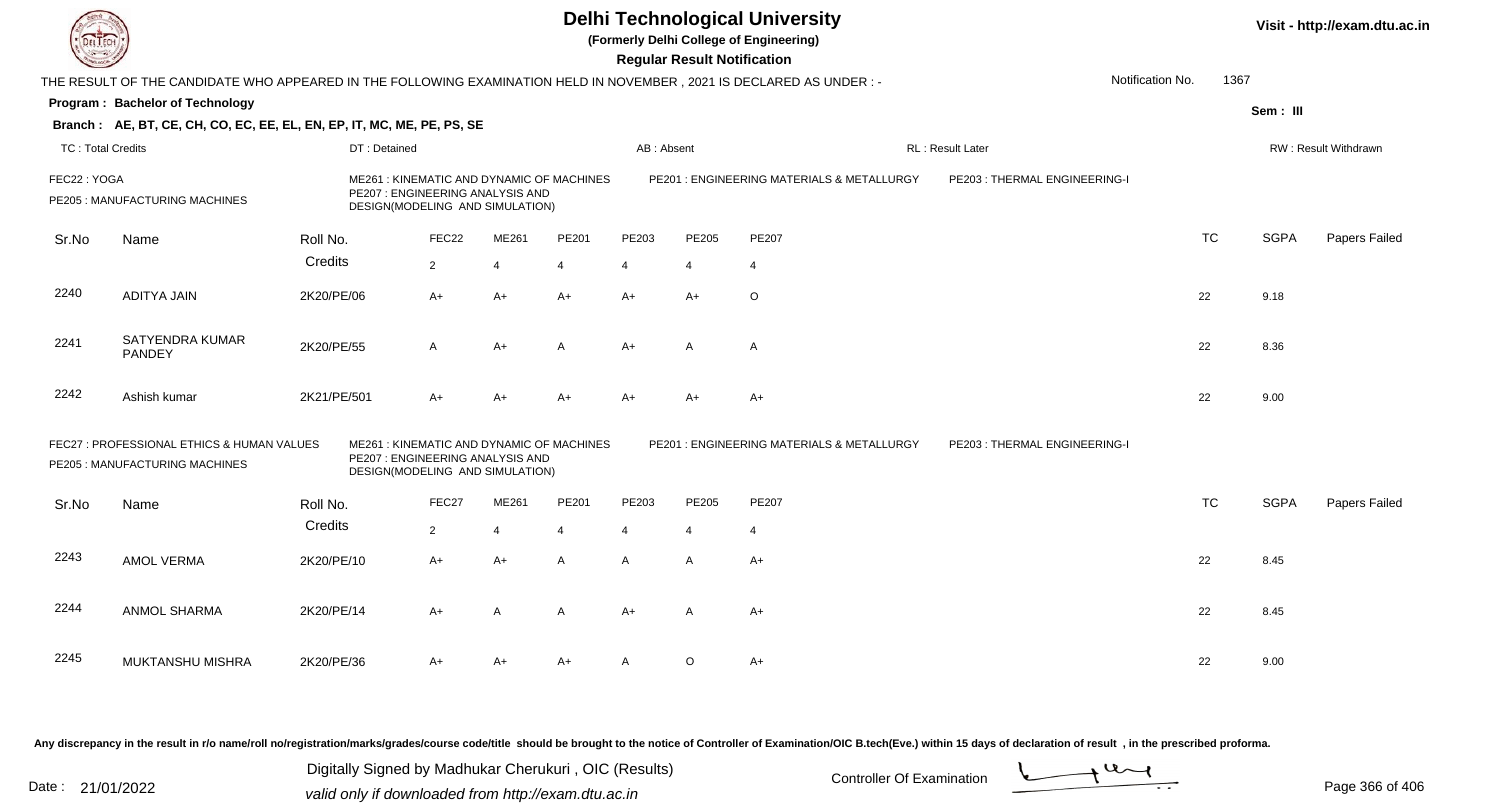**(Formerly Delhi College of Engineering)**

 **Regular Result Notification**

| <b>County</b>                                                    |                                                                                                                        |            |                |                                                                                                                                                              |                |                | Regular Result Notification |                |                              |                      |             |               |
|------------------------------------------------------------------|------------------------------------------------------------------------------------------------------------------------|------------|----------------|--------------------------------------------------------------------------------------------------------------------------------------------------------------|----------------|----------------|-----------------------------|----------------|------------------------------|----------------------|-------------|---------------|
|                                                                  | THE RESULT OF THE CANDIDATE WHO APPEARED IN THE FOLLOWING EXAMINATION HELD IN NOVEMBER , 2021 IS DECLARED AS UNDER : - |            |                |                                                                                                                                                              |                |                |                             |                |                              | Notification No.     | 1367        |               |
|                                                                  | Program: Bachelor of Technology                                                                                        |            |                |                                                                                                                                                              |                |                |                             |                |                              |                      | Sem: III    |               |
|                                                                  | Branch: AE, BT, CE, CH, CO, EC, EE, EL, EN, EP, IT, MC, ME, PE, PS, SE                                                 |            |                |                                                                                                                                                              |                |                |                             |                |                              |                      |             |               |
|                                                                  | <b>TC: Total Credits</b><br>DT: Detained                                                                               |            |                |                                                                                                                                                              |                | AB: Absent     |                             |                | RL: Result Later             | RW: Result Withdrawn |             |               |
| FEC28 : Emotional Intelligence<br>PE205 : MANUFACTURING MACHINES |                                                                                                                        |            |                | ME261: KINEMATIC AND DYNAMIC OF MACHINES<br>PE201 : ENGINEERING MATERIALS & METALLURGY<br>PE207: ENGINEERING ANALYSIS AND<br>DESIGN(MODELING AND SIMULATION) |                |                |                             |                | PE203: THERMAL ENGINEERING-I |                      |             |               |
| Sr.No                                                            | Name                                                                                                                   | Roll No.   | FEC28          | ME261                                                                                                                                                        | PE201          | PE203          | PE205                       | PE207          |                              | <b>TC</b>            | <b>SGPA</b> | Papers Failed |
|                                                                  |                                                                                                                        | Credits    | $\overline{2}$ | $\overline{4}$                                                                                                                                               | $\overline{4}$ | $\overline{4}$ | $\overline{4}$              | $\overline{4}$ |                              |                      |             |               |
| 2246                                                             | <b>ASHISH GUPTA</b>                                                                                                    | 2K20/PE/17 | $\circ$        | $\circ$                                                                                                                                                      | $\circ$        | A+             | $A+$                        | $\circ$        |                              | 22                   | 9.64        |               |
| 2247                                                             | PRATYUSH SAMBHER                                                                                                       | 2K20/PE/44 | $\circ$        | $\circ$                                                                                                                                                      | $A+$           | A+             | $\circ$                     | A+             |                              | 22                   | 9.45        |               |
| 2248                                                             | SHIVIKA PANDE                                                                                                          | 2K20/PE/56 | $\circ$        | $A+$                                                                                                                                                         | A+             | A+             | $A+$                        | A+             |                              | 22                   | 9.09        |               |
| 2249                                                             | <b>VATSAL MITTAL</b>                                                                                                   | 2K20/PE/71 | $\circ$        | A+                                                                                                                                                           | $A+$           | $\circ$        | $\circ$                     | $\circ$        |                              | 22                   | 9.64        |               |

Any discrepancy in the result in r/o name/roll no/registration/marks/grades/course code/title should be brought to the notice of Controller of Examination/OIC B.tech(Eve.) within 15 days of declaration of result, in the pr

Date : 21/01/2022 Digital Digital of Microsofted Chemical Controller Of Examination Determination Page 367 of 40 Digitally Signed by Madhukar Cherukuri , OIC (Results)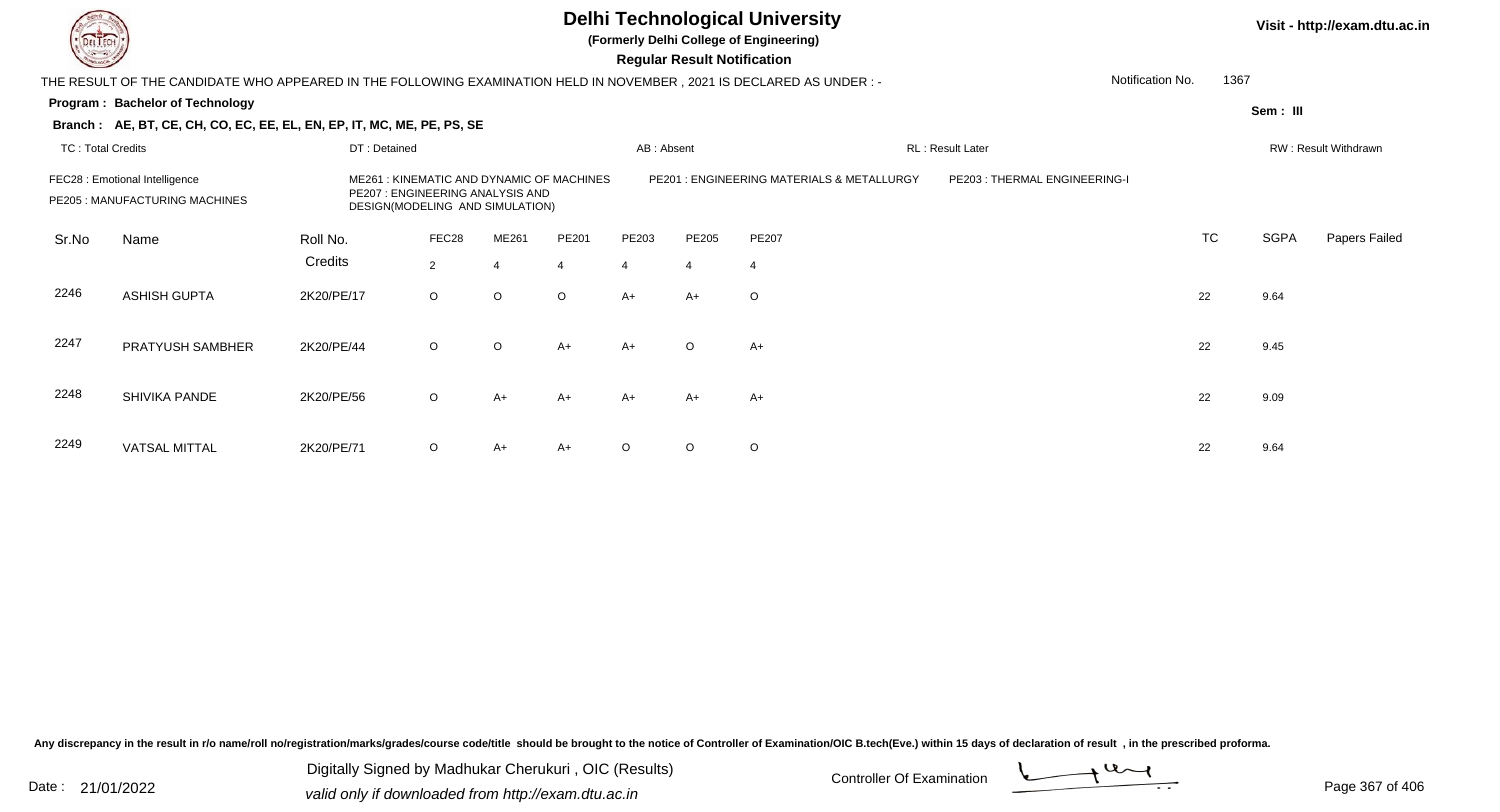**(Formerly Delhi College of Engineering)**

 **Regular Result Notification**

| <b>Courses A</b> |                                                                                                                        |                                                                     |                                          |                |                |                                           | Regular Result Notification  |                |                          |                      |             |               |
|------------------|------------------------------------------------------------------------------------------------------------------------|---------------------------------------------------------------------|------------------------------------------|----------------|----------------|-------------------------------------------|------------------------------|----------------|--------------------------|----------------------|-------------|---------------|
|                  | THE RESULT OF THE CANDIDATE WHO APPEARED IN THE FOLLOWING EXAMINATION HELD IN NOVEMBER , 2021 IS DECLARED AS UNDER : - |                                                                     |                                          |                |                |                                           |                              |                |                          | Notification No.     | 1367        |               |
|                  | Program: Bachelor of Technology                                                                                        |                                                                     |                                          |                |                |                                           |                              |                |                          |                      | Sem: III    |               |
|                  | Branch: AE, BT, CE, CH, CO, EC, EE, EL, EN, EP, IT, MC, ME, PE, PS, SE                                                 |                                                                     |                                          |                |                |                                           |                              |                |                          |                      |             |               |
|                  | <b>TC: Total Credits</b><br>DT: Detained                                                                               |                                                                     |                                          |                |                | AB: Absent                                |                              |                | <b>RL</b> : Result Later | RW: Result Withdrawn |             |               |
| FEC2 : SPORTS II | PE205 : MANUFACTURING MACHINES                                                                                         | PE207 : ENGINEERING ANALYSIS AND<br>DESIGN(MODELING AND SIMULATION) | ME261: KINEMATIC AND DYNAMIC OF MACHINES |                |                | PE201: ENGINEERING MATERIALS & METALLURGY | PE203: THERMAL ENGINEERING-I |                |                          |                      |             |               |
| Sr.No            | Name                                                                                                                   | Roll No.                                                            | FEC <sub>2</sub>                         | ME261          | PE201          | PE203                                     | PE205                        | <b>PE207</b>   |                          | <b>TC</b>            | <b>SGPA</b> | Papers Failed |
|                  |                                                                                                                        | Credits                                                             | $\overline{2}$                           | $\overline{4}$ | $\overline{4}$ | $\overline{4}$                            | $\overline{4}$               | $\overline{4}$ |                          |                      |             |               |
| 2250             | <b>CHITRASEN MAITRY</b>                                                                                                | 2K20/PE/22                                                          | $A+$                                     | A+             | $\circ$        | A+                                        | A                            | $\circ$        |                          | 22                   | 9.18        |               |
| 2251             | NIDHISH KUMAR<br>SRIVASTAVA                                                                                            | 2K20/PE/37                                                          | $\mathsf{A}$                             | $\circ$        | $\circ$        | $A+$                                      | A+                           | B              |                          | 22                   | 8.73        |               |
| 2252             | <b>VISHAL DAHIYA</b>                                                                                                   | 2K20/PE/72                                                          | $A+$                                     | $\mathsf{A}$   | $\mathsf{A}$   | $\mathsf{A}$                              | $\mathsf{A}$                 | $\mathsf{A}$   |                          | 22                   | 8.09        |               |
| 2253             | <b>VISHNU DUBEY</b>                                                                                                    | 2K20/PE/76                                                          | $\circ$                                  | A+             | $A+$           | A+                                        | $\circ$                      | A+             |                          | 22                   | 9.27        |               |

Any discrepancy in the result in r/o name/roll no/registration/marks/grades/course code/title should be brought to the notice of Controller of Examination/OIC B.tech(Eve.) within 15 days of declaration of result, in the pr

Date : 21/01/2022 Digital Digital of Microsofted Chemical Controller Of Examination Determination Page 368 of 40 Digitally Signed by Madhukar Cherukuri , OIC (Results)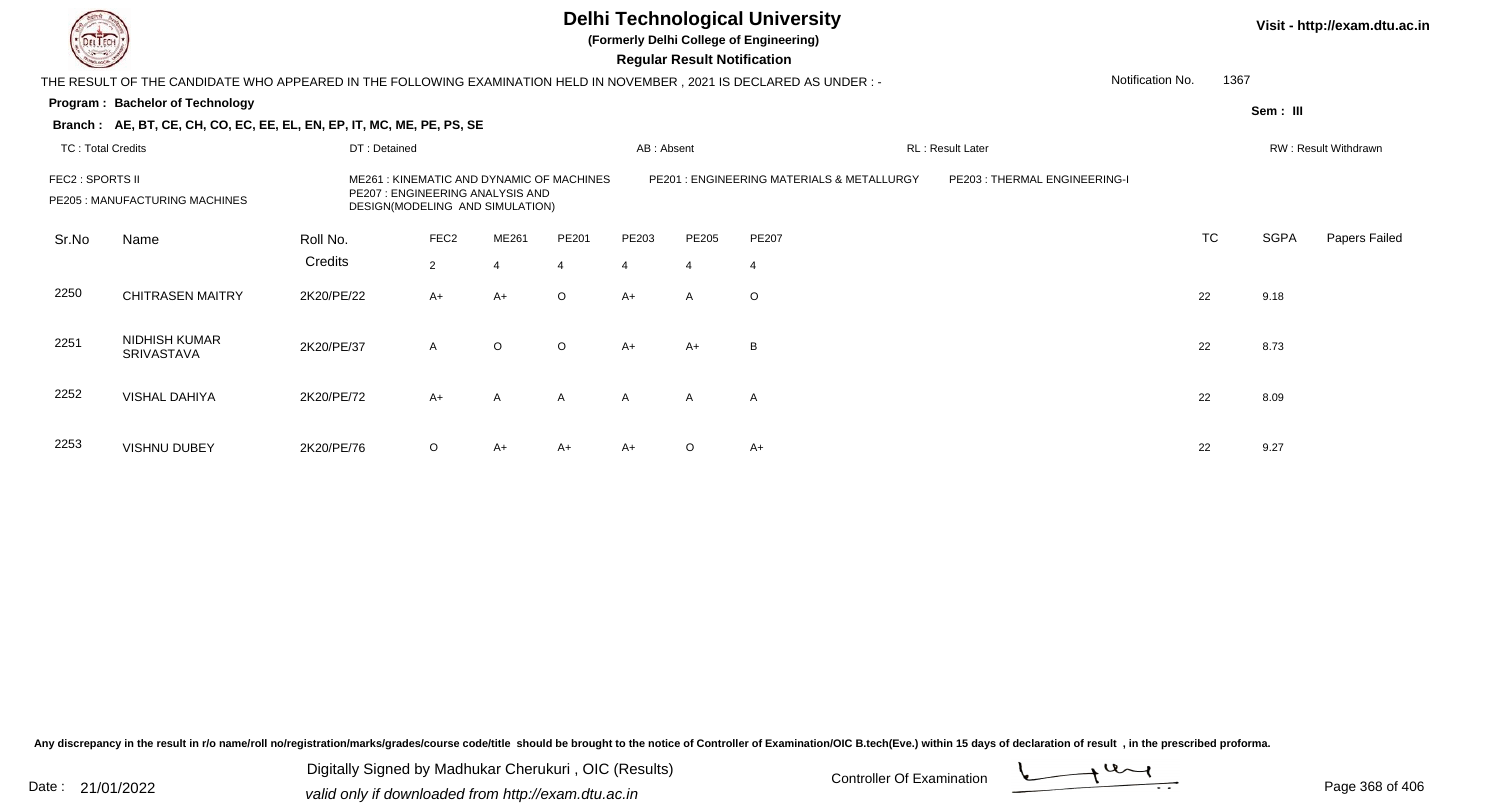**(Formerly Delhi College of Engineering)**

**Regular Regular Results** 

| <b>County</b>            |                                                                                                                        |              |                                                                                                                 |                |                |                | <b>Regular Result Notification</b> |                                            |                              |                  |           |             |                      |
|--------------------------|------------------------------------------------------------------------------------------------------------------------|--------------|-----------------------------------------------------------------------------------------------------------------|----------------|----------------|----------------|------------------------------------|--------------------------------------------|------------------------------|------------------|-----------|-------------|----------------------|
|                          | THE RESULT OF THE CANDIDATE WHO APPEARED IN THE FOLLOWING EXAMINATION HELD IN NOVEMBER , 2021 IS DECLARED AS UNDER : - |              |                                                                                                                 |                |                |                |                                    |                                            |                              | Notification No. | 1367      |             |                      |
|                          | Program: Bachelor of Technology                                                                                        |              |                                                                                                                 |                |                |                |                                    |                                            |                              |                  |           | Sem: III    |                      |
|                          | Branch: AE, BT, CE, CH, CO, EC, EE, EL, EN, EP, IT, MC, ME, PE, PS, SE                                                 |              |                                                                                                                 |                |                |                |                                    |                                            |                              |                  |           |             |                      |
| <b>TC: Total Credits</b> |                                                                                                                        | DT: Detained |                                                                                                                 |                |                | AB: Absent     |                                    |                                            | RL: Result Later             |                  |           |             | RW: Result Withdrawn |
|                          | FEC32 : LOGICAL REASONING<br>PE205 : MANUFACTURING MACHINES                                                            |              | ME261: KINEMATIC AND DYNAMIC OF MACHINES<br>PE207 : ENGINEERING ANALYSIS AND<br>DESIGN(MODELING AND SIMULATION) |                |                |                |                                    | PE201 : ENGINEERING MATERIALS & METALLURGY | PE203: THERMAL ENGINEERING-I |                  |           |             |                      |
| Sr.No                    | Name                                                                                                                   | Roll No.     | FEC32                                                                                                           | ME261          | PE201          | PE203          | PE205                              | PE207                                      |                              |                  | <b>TC</b> | <b>SGPA</b> | Papers Failed        |
|                          |                                                                                                                        | Credits      | $\overline{2}$                                                                                                  | $\overline{4}$ | $\overline{4}$ | $\overline{4}$ | $\overline{4}$                     | $\overline{4}$                             |                              |                  |           |             |                      |
| 2254                     | ABHIMANYU                                                                                                              | 2K20/PE/03   | A+                                                                                                              | A+             | $A+$           | A+             | $A+$                               | A+                                         |                              | 22               |           | 9.00        |                      |
| 2255                     | KHUSHI DHAM                                                                                                            | 2K20/PE/30   | A+                                                                                                              | A+             | A+             | $A+$           | $\circ$                            | A+                                         |                              | 22               |           | 9.18        |                      |
| 2256                     | <b>MUDIT JAISWAL</b>                                                                                                   | 2K20/PE/35   | A+                                                                                                              | A              | A+             | A              | A                                  | A+                                         |                              | 22               |           | 8.45        |                      |
| 2257                     | PRANAV MAHAJAN                                                                                                         | 2K20/PE/43   | A+                                                                                                              | A+             | $A+$           | A+             | A                                  | A+                                         |                              | 22               |           | 8.82        |                      |
| 2258                     | YASH GOYAL                                                                                                             | 2K20/PE/77   | $A+$                                                                                                            | A              | $A+$           | $\circ$        | A+                                 | A+                                         |                              | 22               |           | 9.00        |                      |
| FEC37: FRENCH            | PE205 : MANUFACTURING MACHINES                                                                                         |              | ME261: KINEMATIC AND DYNAMIC OF MACHINES<br>PE207 : ENGINEERING ANALYSIS AND<br>DESIGN(MODELING AND SIMULATION) |                |                |                |                                    | PE201: ENGINEERING MATERIALS & METALLURGY  | PE203: THERMAL ENGINEERING-I |                  |           |             |                      |
| Sr.No                    | Name                                                                                                                   | Roll No.     | FEC37                                                                                                           | ME261          | PE201          | PE203          | PE205                              | PE207                                      |                              |                  | <b>TC</b> | <b>SGPA</b> | Papers Failed        |
|                          |                                                                                                                        | Credits      | $\overline{2}$                                                                                                  | $\overline{4}$ | $\overline{4}$ | $\overline{4}$ | $\overline{4}$                     | $\overline{4}$                             |                              |                  |           |             |                      |
| 2259                     | harsh mehta                                                                                                            | 2K21/PE/502  | $A+$                                                                                                            | A              | $B+$           | A+             | A                                  | A                                          |                              | 22               |           | 8.09        |                      |

Any discrepancy in the result in r/o name/roll no/registration/marks/grades/course code/title should be brought to the notice of Controller of Examination/OIC B.tech(Eve.) within 15 days of declaration of result, in the pr

Date : 21/01/2022 Digital Digital of Microsofted Chemical Controller Of Examination Determination Page 369 of 40 Digitally Signed by Madhukar Cherukuri , OIC (Results)

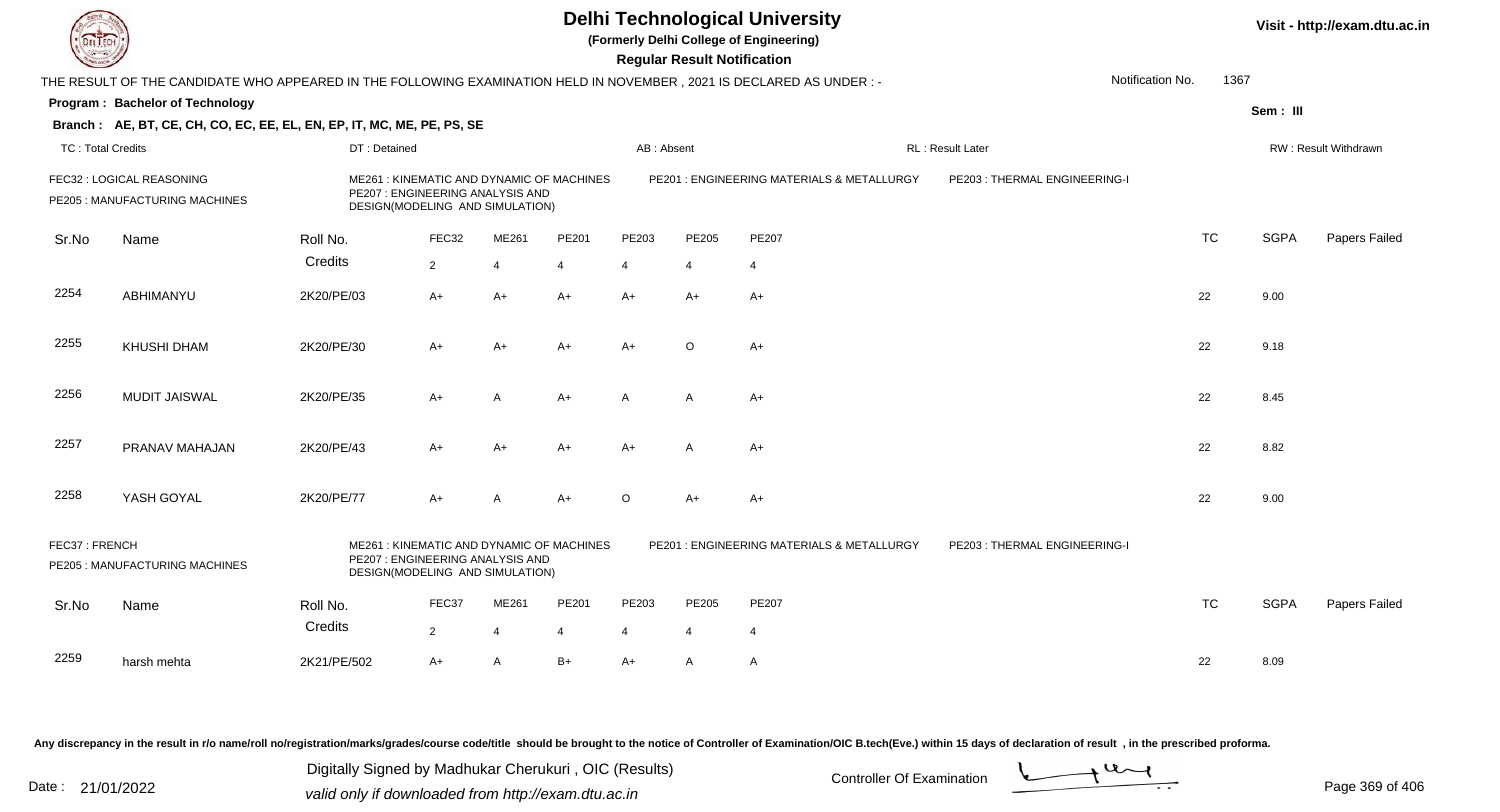|                          | <b>Delhi Technological University</b><br>Visit - http://exam.dtu.ac.in<br>(Formerly Delhi College of Engineering)<br><b>Regular Result Notification</b>                                                                                                        |              |                  |                |                |                |                                           |                               |                   |                      |             |                                           |  |
|--------------------------|----------------------------------------------------------------------------------------------------------------------------------------------------------------------------------------------------------------------------------------------------------------|--------------|------------------|----------------|----------------|----------------|-------------------------------------------|-------------------------------|-------------------|----------------------|-------------|-------------------------------------------|--|
|                          | THE RESULT OF THE CANDIDATE WHO APPEARED IN THE FOLLOWING EXAMINATION HELD IN NOVEMBER, 2021 IS DECLARED AS UNDER:-                                                                                                                                            |              |                  |                |                |                |                                           |                               | Notification No.  | 1367                 |             |                                           |  |
|                          | Program: Bachelor of Technology                                                                                                                                                                                                                                |              |                  |                |                |                |                                           |                               |                   |                      | Sem: III    |                                           |  |
|                          | Branch: AE, BT, CE, CH, CO, EC, EE, EL, EN, EP, IT, MC, ME, PE, PS, SE                                                                                                                                                                                         |              |                  |                |                |                |                                           |                               |                   |                      |             |                                           |  |
| <b>TC: Total Credits</b> |                                                                                                                                                                                                                                                                | DT: Detained |                  |                |                | AB: Absent     |                                           |                               | RL : Result Later | RW: Result Withdrawn |             |                                           |  |
| FEC39: JAPANESE          | ME261 : KINEMATIC AND DYNAMIC OF MACHINES<br>PE207 : ENGINEERING ANALYSIS AND<br>PE205 : MANUFACTURING MACHINES<br>DESIGN(MODELING AND SIMULATION)                                                                                                             |              |                  |                |                |                | PE201: ENGINEERING MATERIALS & METALLURGY | PE203 : THERMAL ENGINEERING-I |                   |                      |             |                                           |  |
| Sr.No                    | Name                                                                                                                                                                                                                                                           | Roll No.     | FEC39            | ME261          | PE201          | PE203          | PE205                                     | PE207                         |                   | <b>TC</b>            | <b>SGPA</b> | Papers Failed                             |  |
|                          |                                                                                                                                                                                                                                                                | Credits      | 2                | $\overline{4}$ | $\overline{4}$ | $\Delta$       | $\overline{4}$                            | $\overline{4}$                |                   |                      |             |                                           |  |
| 2260                     | SHUBHAM GARG                                                                                                                                                                                                                                                   | 2K20/PE/57   | $\mathsf{A}$     | $\overline{A}$ | $A+$           | $\mathsf{A}$   | $\circ$                                   | $\mathsf{A}$                  |                   | 22                   | 8.55        |                                           |  |
|                          | FEC3: PHYSICAL EDU SPORTS<br>PE201 : ENGINEERING MATERIALS & METALLURGY<br>ME261 : KINEMATIC AND DYNAMIC OF MACHINES<br>PE203 : THERMAL ENGINEERING-I<br>PE207 : ENGINEERING ANALYSIS AND<br>PE205 : MANUFACTURING MACHINES<br>DESIGN(MODELING AND SIMULATION) |              |                  |                |                |                |                                           |                               |                   |                      |             |                                           |  |
| Sr.No                    | Name                                                                                                                                                                                                                                                           | Roll No.     | FEC <sub>3</sub> | ME261          | PE201          | PE203          | PE205                                     | <b>PE207</b>                  |                   | <b>TC</b>            | <b>SGPA</b> | Papers Failed                             |  |
|                          |                                                                                                                                                                                                                                                                | Credits      | 2                | $\overline{4}$ | $\overline{4}$ | $\overline{4}$ | $\overline{4}$                            | 4                             |                   |                      |             |                                           |  |
| 2261                     | ANSHUL KHANDELWAL                                                                                                                                                                                                                                              | 2K20/PE/15   | E                | E              | $\mathsf{E}$   | E              | F.                                        | E                             |                   | $\mathbf 0$          | 0.00        | FEC3ME261, PE201,<br>PE203, PE205, PE207, |  |
| 2262                     | <b>BATCHULUU BILGUUN</b>                                                                                                                                                                                                                                       | 2K20/PE/20   | $\circ$          | $B+$           | A              | $A+$           | $B+$                                      | A                             |                   | 22                   | 8.00        |                                           |  |
| 2263                     | <b>HIMANSHU MANN</b>                                                                                                                                                                                                                                           | 2K20/PE/27   | $B+$             | $\overline{A}$ | $A+$           | А              | $A+$                                      | A                             |                   | 22                   | 8.27        |                                           |  |
| 2264                     | <b>VISHAL SINGH</b>                                                                                                                                                                                                                                            | 2K20/PE/73   | F                | $B+$           | A              | A              | A                                         | $B+$                          |                   | 20                   | 6.91        | FEC <sub>3</sub>                          |  |

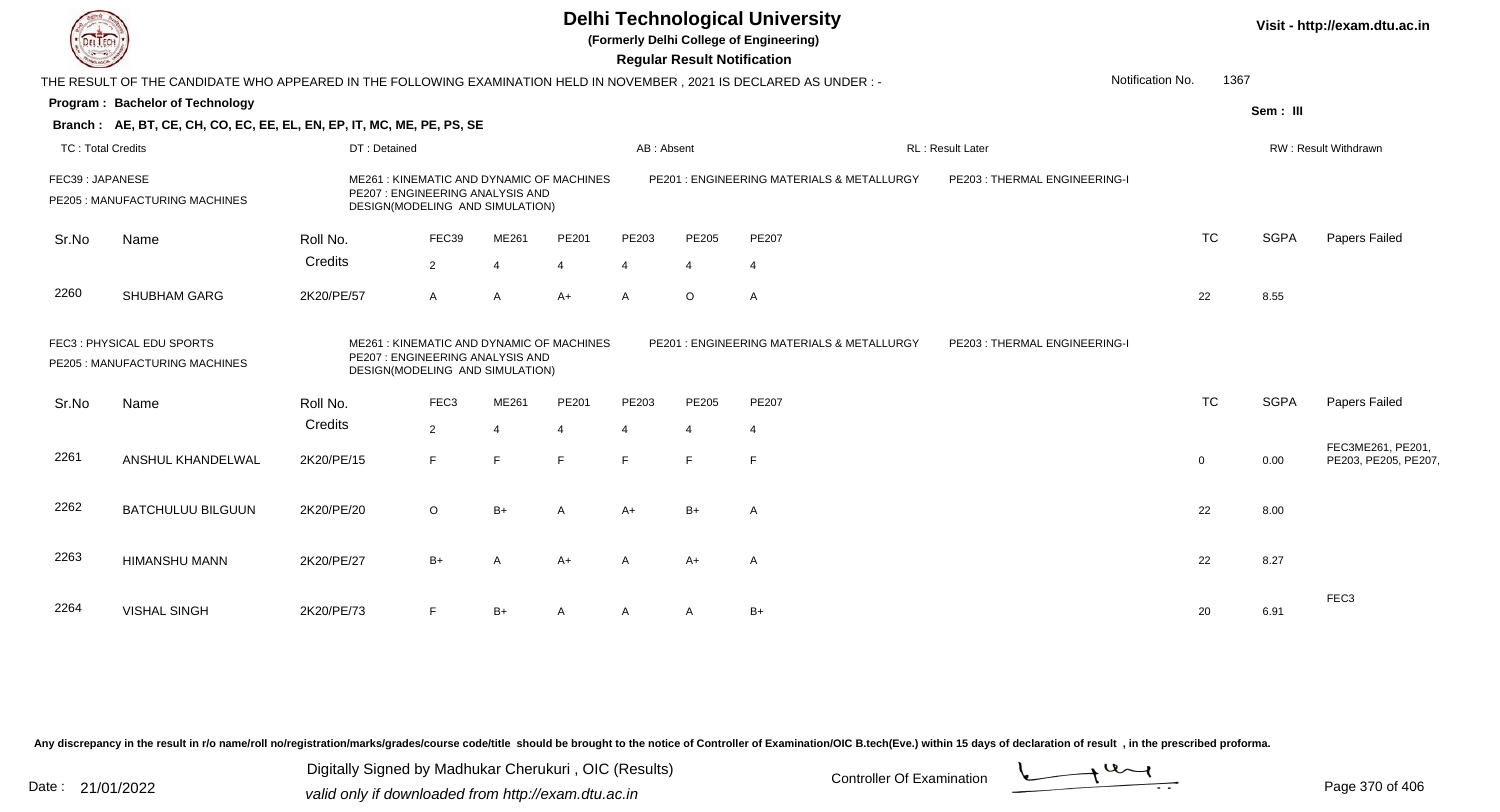**(Formerly Delhi College of Engineering)**

 **Regular Result Notification**

| <b>Consultant Company</b> |                                                                                                                     |                                                                     |                |              |                                          |            | Regular Result Notification |                                           |                              |                          |             |                      |
|---------------------------|---------------------------------------------------------------------------------------------------------------------|---------------------------------------------------------------------|----------------|--------------|------------------------------------------|------------|-----------------------------|-------------------------------------------|------------------------------|--------------------------|-------------|----------------------|
|                           | THE RESULT OF THE CANDIDATE WHO APPEARED IN THE FOLLOWING EXAMINATION HELD IN NOVEMBER, 2021 IS DECLARED AS UNDER:- |                                                                     |                |              |                                          |            |                             |                                           |                              | 1367<br>Notification No. |             |                      |
|                           | Program: Bachelor of Technology                                                                                     |                                                                     |                |              |                                          |            |                             |                                           |                              |                          | Sem: III    |                      |
|                           | Branch: AE, BT, CE, CH, CO, EC, EE, EL, EN, EP, IT, MC, ME, PE, PS, SE                                              |                                                                     |                |              |                                          |            |                             |                                           |                              |                          |             |                      |
| <b>TC: Total Credits</b>  |                                                                                                                     | DT: Detained                                                        |                |              |                                          | AB: Absent |                             |                                           | <b>RL: Result Later</b>      |                          |             | RW: Result Withdrawn |
| FEC40: GERMAN             | PE205 : MANUFACTURING MACHINES                                                                                      | PE207 : ENGINEERING ANALYSIS AND<br>DESIGN(MODELING AND SIMULATION) |                |              | ME261: KINEMATIC AND DYNAMIC OF MACHINES |            |                             | PE201: ENGINEERING MATERIALS & METALLURGY | PE203: THERMAL ENGINEERING-I |                          |             |                      |
| Sr.No                     | Name                                                                                                                | Roll No.                                                            | FEC40          | ME261        | PE201                                    | PE203      | PE205                       | <b>PE207</b>                              |                              | <b>TC</b>                | <b>SGPA</b> | Papers Failed        |
|                           |                                                                                                                     | Credits                                                             | $\overline{2}$ | 4            | $\overline{4}$                           | 4          | $\overline{4}$              | 4                                         |                              |                          |             |                      |
| 2265                      | ABHISHEK PRASAD SINGH                                                                                               | 2K20/PE/04                                                          | $A+$           | $\mathsf{A}$ | $\mathsf{A}$                             | $A+$       | $\mathsf{A}$                | $A+$                                      |                              | 22                       | 8.45        |                      |
| 2266                      | SAKSHAM AGRAWAL                                                                                                     | 2K20/PE/50                                                          | $A+$           | A+           | $A+$                                     | A+         | $A+$                        | A+                                        |                              | 22                       | 9.00        |                      |
|                           | FEC45 : ENGINEERING EXPLORATION<br>PE205: MANUFACTURING MACHINES                                                    | PE207: ENGINEERING ANALYSIS AND<br>DESIGN(MODELING AND SIMULATION)  |                |              | ME261: KINEMATIC AND DYNAMIC OF MACHINES |            |                             | PE201: ENGINEERING MATERIALS & METALLURGY | PE203: THERMAL ENGINEERING-I |                          |             |                      |
| Sr.No                     | Name                                                                                                                | Roll No.                                                            | FEC45          | ME261        | PE201                                    | PE203      | PE205                       | PE207                                     |                              | <b>TC</b>                | <b>SGPA</b> | Papers Failed        |
|                           |                                                                                                                     | Credits                                                             | $\overline{2}$ | 4            | 4                                        | 4          | 4                           | 4                                         |                              |                          |             |                      |
| 2267                      | <b>SINGYE WANGCHUK</b>                                                                                              | 2K20/PE/60                                                          | $\circ$        | $B+$         | Α                                        | O          | A                           | A                                         |                              | 22                       | 8.36        |                      |
|                           |                                                                                                                     |                                                                     |                |              |                                          |            |                             |                                           |                              |                          |             |                      |

Any discrepancy in the result in r/o name/roll no/registration/marks/grades/course code/title should be brought to the notice of Controller of Examination/OIC B.tech(Eve.) within 15 days of declaration of result, in the pr

Date : 21/01/2022 Digital Digital of Microsofted Chemical Controller Of Examination Determination Page 371 of 40 Digitally Signed by Madhukar Cherukuri , OIC (Results)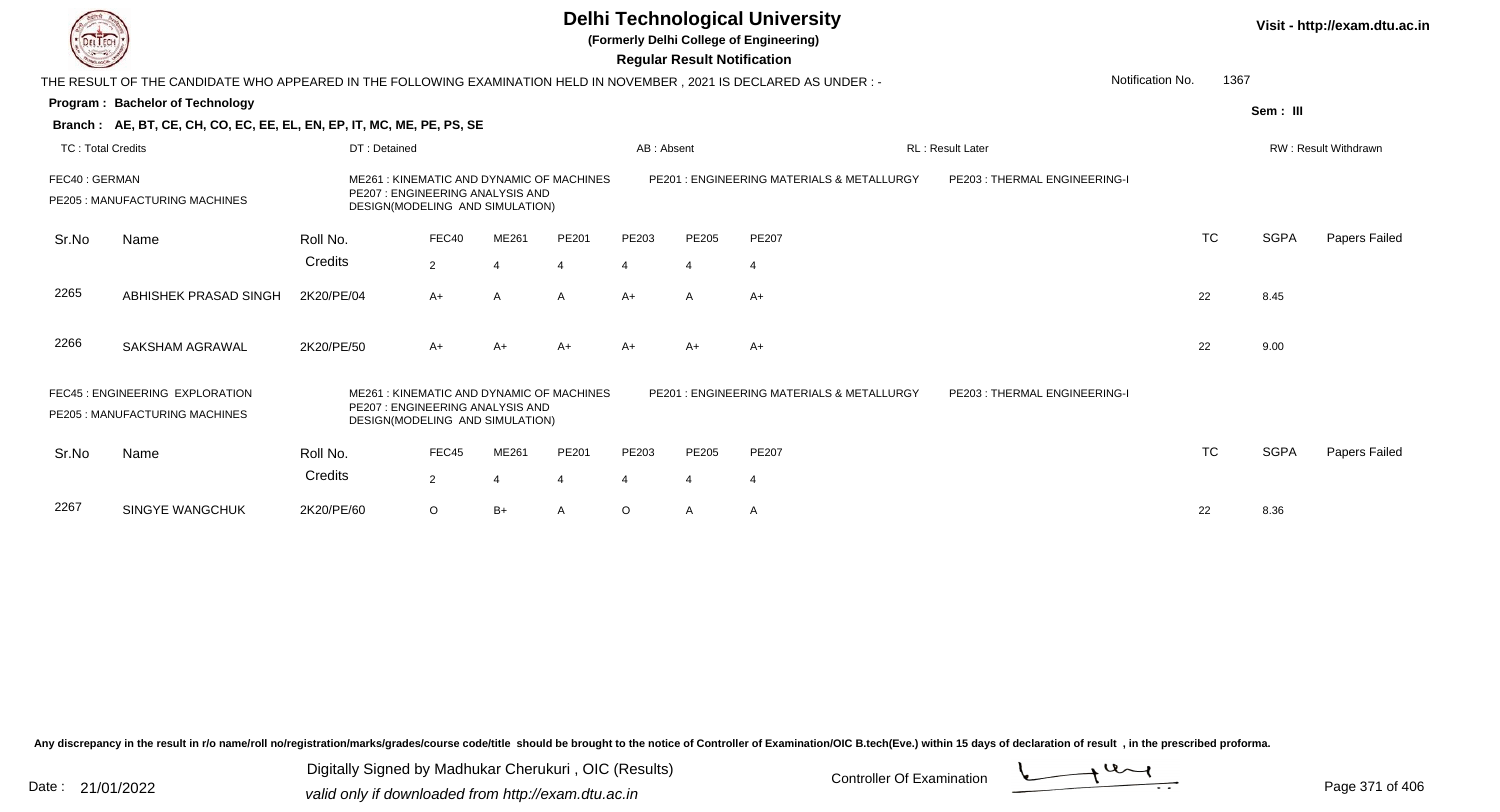

**(Formerly Delhi College of Engineering)**

 **Regular Result Notification**

| <b>County</b>                                                                                                                                                                        |                                                                                                                      |              |                |                |                |              | Regular Result Notification |                                           |                              |                      |             |               |
|--------------------------------------------------------------------------------------------------------------------------------------------------------------------------------------|----------------------------------------------------------------------------------------------------------------------|--------------|----------------|----------------|----------------|--------------|-----------------------------|-------------------------------------------|------------------------------|----------------------|-------------|---------------|
|                                                                                                                                                                                      | THE RESULT OF THE CANDIDATE WHO APPEARED IN THE FOLLOWING EXAMINATION HELD IN NOVEMBER, 2021 IS DECLARED AS UNDER :- |              |                |                |                |              |                             |                                           |                              | Notification No.     | 1367        |               |
|                                                                                                                                                                                      | Program: Bachelor of Technology                                                                                      |              |                |                |                |              |                             |                                           |                              |                      | Sem: III    |               |
|                                                                                                                                                                                      | Branch: AE, BT, CE, CH, CO, EC, EE, EL, EN, EP, IT, MC, ME, PE, PS, SE                                               |              |                |                |                |              |                             |                                           |                              |                      |             |               |
| <b>TC: Total Credits</b>                                                                                                                                                             |                                                                                                                      | DT: Detained |                |                |                | AB: Absent   |                             |                                           | RL: Result Later             | RW: Result Withdrawn |             |               |
| FEC46 : TECHNICAL COMMUNICATION<br>ME261: KINEMATIC AND DYNAMIC OF MACHINES<br>PE207 : ENGINEERING ANALYSIS AND<br>PE205 : MANUFACTURING MACHINES<br>DESIGN(MODELING AND SIMULATION) |                                                                                                                      |              |                |                |                |              |                             | PE201: ENGINEERING MATERIALS & METALLURGY | PE203: THERMAL ENGINEERING-I |                      |             |               |
| Sr.No                                                                                                                                                                                | Name                                                                                                                 | Roll No.     | FEC46          | ME261          | PE201          | PE203        | PE205                       | <b>PE207</b>                              |                              | <b>TC</b>            | <b>SGPA</b> | Papers Failed |
|                                                                                                                                                                                      |                                                                                                                      | Credits      | $\overline{2}$ | $\overline{4}$ | $\overline{4}$ | 4            | $\overline{4}$              | $\overline{4}$                            |                              |                      |             |               |
| 2268                                                                                                                                                                                 | DAKSH GAUTAM                                                                                                         | 2K20/PE/23   | $A+$           | A              | $A+$           | A+           | $A+$                        | A+                                        |                              | 22                   | 8.82        |               |
| 2269                                                                                                                                                                                 | <b>SHUBHAM SINGH</b>                                                                                                 | 2K20/PE/58   | $A+$           | A              | $\mathsf{A}$   | $\mathsf{A}$ | $A+$                        | A+                                        |                              | 22                   | 8.45        |               |
| 2270                                                                                                                                                                                 | SNEHASHISH GAUR                                                                                                      | 2K20/PE/61   | $A+$           | A+             | $A+$           | $A+$         | A                           | $A+$                                      |                              | 22                   | 8.82        |               |
| 2271                                                                                                                                                                                 | <b>UJJAWAL SINGH</b>                                                                                                 | 2K20/PE/67   | $A+$           | $A+$           | A              | $A+$         | A                           | $A+$                                      |                              | 22                   | 8.64        |               |

Any discrepancy in the result in r/o name/roll no/registration/marks/grades/course code/title should be brought to the notice of Controller of Examination/OIC B.tech(Eve.) within 15 days of declaration of result, in the pr

Date : 21/01/2022 Digital Digital of Microsofted Chemical Controller Of Examination Determination Page 372 of 40 Digitally Signed by Madhukar Cherukuri , OIC (Results)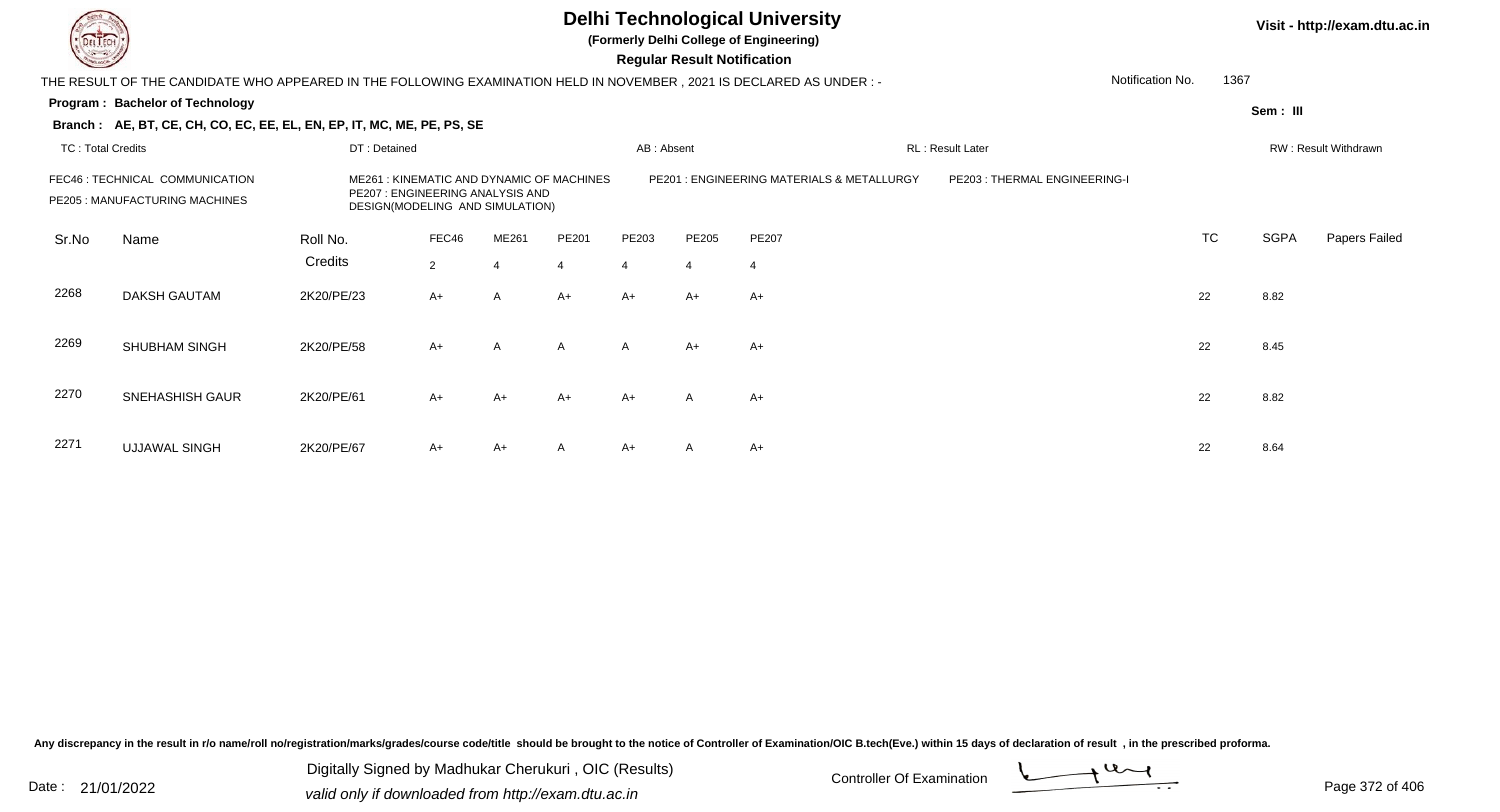**(Formerly Delhi College of Engineering)**

 **Regular Result Notification**

| <b>Courses A</b>         |                                                                                                                        |              |                                                                     |                |                                          |                | Regular Result Notification |                                           |                              |                  |           |             |                      |
|--------------------------|------------------------------------------------------------------------------------------------------------------------|--------------|---------------------------------------------------------------------|----------------|------------------------------------------|----------------|-----------------------------|-------------------------------------------|------------------------------|------------------|-----------|-------------|----------------------|
|                          | THE RESULT OF THE CANDIDATE WHO APPEARED IN THE FOLLOWING EXAMINATION HELD IN NOVEMBER , 2021 IS DECLARED AS UNDER : - |              |                                                                     |                |                                          |                |                             |                                           |                              | Notification No. | 1367      |             |                      |
|                          | Program: Bachelor of Technology                                                                                        |              |                                                                     |                |                                          |                |                             |                                           |                              |                  |           | Sem: III    |                      |
|                          | Branch: AE, BT, CE, CH, CO, EC, EE, EL, EN, EP, IT, MC, ME, PE, PS, SE                                                 |              |                                                                     |                |                                          |                |                             |                                           |                              |                  |           |             |                      |
| <b>TC: Total Credits</b> |                                                                                                                        | DT: Detained |                                                                     |                |                                          | AB: Absent     |                             |                                           | <b>RL: Result Later</b>      |                  |           |             | RW: Result Withdrawn |
|                          | FEC47 : VALUE DRIVEN LEADERSHIP<br>PE205 : MANUFACTURING MACHINES                                                      |              | PE207: ENGINEERING ANALYSIS AND<br>DESIGN(MODELING AND SIMULATION)  |                | ME261: KINEMATIC AND DYNAMIC OF MACHINES |                |                             | PE201: ENGINEERING MATERIALS & METALLURGY | PE203: THERMAL ENGINEERING-I |                  |           |             |                      |
| Sr.No                    | Name                                                                                                                   | Roll No.     | FEC47                                                               | ME261          | PE201                                    | PE203          | <b>PE205</b>                | PE207                                     |                              |                  | <b>TC</b> | <b>SGPA</b> | Papers Failed        |
|                          |                                                                                                                        | Credits      | $\overline{2}$                                                      | $\overline{4}$ | $\overline{4}$                           | 4              | 4                           | 4                                         |                              |                  |           |             |                      |
| 2272                     | <b>NIPUN CHOPRA</b>                                                                                                    | 2K20/PE/39   | $A+$                                                                | $\circ$        | $A+$                                     | $\mathsf{A}$   | $A+$                        | $\mathsf{A}$                              |                              | 22               |           | 8.82        |                      |
| 2273                     | <b>RAKSHIT GARG</b>                                                                                                    | 2K20/PE/45   | $A+$                                                                | A+             | $A+$                                     | A              | $A+$                        | A                                         |                              | 22               |           | 8.64        |                      |
| 2274                     | <b>SAMARTH SINGH</b>                                                                                                   | 2K20/PE/52   | $A+$                                                                | A              | $A+$                                     | A+             | A                           | A                                         |                              | 22               |           | 8.45        |                      |
|                          | FEC48 : INTRODUCTION TO BIOLOGICAL SCIENCE<br>PE205 : MANUFACTURING MACHINES                                           |              | PE207 : ENGINEERING ANALYSIS AND<br>DESIGN(MODELING AND SIMULATION) |                | ME261: KINEMATIC AND DYNAMIC OF MACHINES |                |                             | PE201: ENGINEERING MATERIALS & METALLURGY | PE203: THERMAL ENGINEERING-I |                  |           |             |                      |
| Sr.No                    | Name                                                                                                                   | Roll No.     | FEC48                                                               | ME261          | PE201                                    | PE203          | <b>PE205</b>                | PE207                                     |                              |                  | TC        | <b>SGPA</b> | Papers Failed        |
|                          |                                                                                                                        | Credits      | $\overline{2}$                                                      | 4              | 4                                        | $\overline{4}$ | 4                           | 4                                         |                              |                  |           |             |                      |
| 2275                     | <b>SUHANI GROVER</b>                                                                                                   | 2K20/PE/63   | $\circ$                                                             | A              | $\mathsf{A}$                             | $A+$           | $A+$                        | $B+$                                      |                              | 22               |           | 8.36        |                      |

Any discrepancy in the result in r/o name/roll no/registration/marks/grades/course code/title should be brought to the notice of Controller of Examination/OIC B.tech(Eve.) within 15 days of declaration of result, in the pr

Date : 21/01/2022 Digital Digital of Microsofted Chemical Controller Of Examination Determination Page 373 of 40 Digitally Signed by Madhukar Cherukuri , OIC (Results)

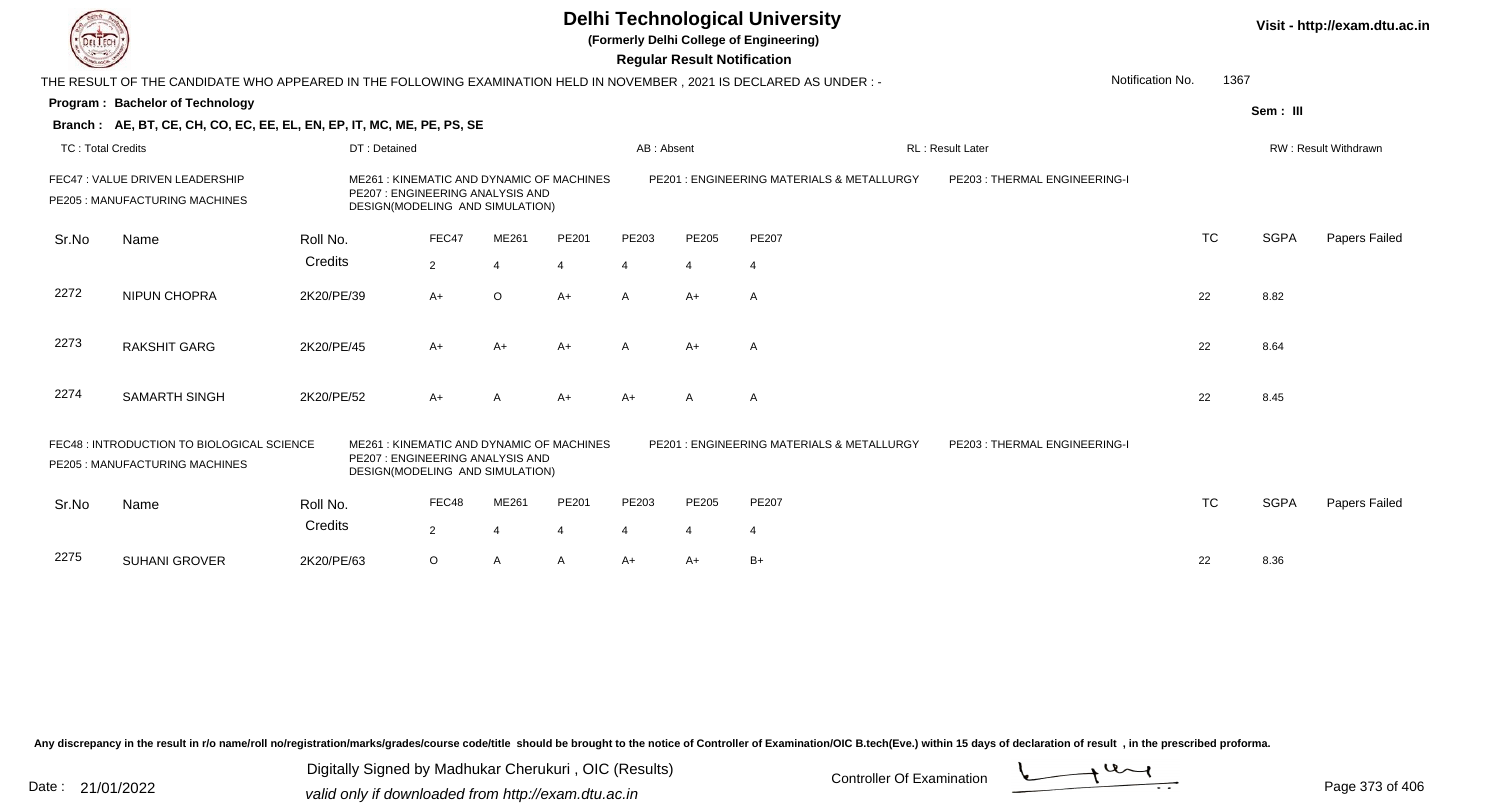**(Formerly Delhi College of Engineering)**

 **Regular Result Notification**

| <b>Course Les</b>        |                                                                                                                           |                                                                                                                |                  |       |       | Regular Result Notification                                               |                |                                           |                              |                  |           |             |                                      |
|--------------------------|---------------------------------------------------------------------------------------------------------------------------|----------------------------------------------------------------------------------------------------------------|------------------|-------|-------|---------------------------------------------------------------------------|----------------|-------------------------------------------|------------------------------|------------------|-----------|-------------|--------------------------------------|
|                          | THE RESULT OF THE CANDIDATE WHO APPEARED IN THE FOLLOWING EXAMINATION HELD IN NOVEMBER, 2021 IS DECLARED AS UNDER:-       |                                                                                                                |                  |       |       |                                                                           |                |                                           |                              | Notification No. | 1367      |             |                                      |
|                          | Program: Bachelor of Technology                                                                                           |                                                                                                                |                  |       |       |                                                                           |                |                                           |                              |                  |           | Sem: III    |                                      |
|                          | Branch: AE, BT, CE, CH, CO, EC, EE, EL, EN, EP, IT, MC, ME, PE, PS, SE                                                    |                                                                                                                |                  |       |       |                                                                           |                |                                           |                              |                  |           |             |                                      |
| <b>TC: Total Credits</b> |                                                                                                                           | DT: Detained                                                                                                   |                  |       |       | AB: Absent                                                                |                |                                           | <b>RL: Result Later</b>      |                  |           |             | <b>RW: Result Withdrawn</b>          |
| <b>HARMONY</b>           | FEC56 : UNIVERSAL HUMAN VALUES : UNDERSTANDING ME261 : KINEMATIC AND DYNAMIC OF MACHINES<br>PE205: MANUFACTURING MACHINES | PE207: ENGINEERING ANALYSIS AND<br>DESIGN(MODELING AND SIMULATION)                                             |                  |       |       | PE201: ENGINEERING MATERIALS & METALLURGY<br>PE203: THERMAL ENGINEERING-I |                |                                           |                              |                  |           |             |                                      |
| Sr.No                    | Name                                                                                                                      | Roll No.                                                                                                       | FEC56            | ME261 | PE201 | PE203                                                                     | PE205          | PE207                                     |                              |                  | <b>TC</b> | <b>SGPA</b> | Papers Failed                        |
|                          |                                                                                                                           | Credits                                                                                                        | $\overline{2}$   |       | 4     | $\overline{4}$                                                            | $\overline{4}$ | 4                                         |                              |                  |           |             |                                      |
| 2276                     | <b>ROHAN SHARMA</b>                                                                                                       | 2K20/PE/47                                                                                                     | $\circ$          | $A+$  | $A+$  | $\mathsf{A}$                                                              | $A+$           | $\circ$                                   |                              |                  | 22        | 9.09        |                                      |
| 2277                     | <b>SABYASACHI</b><br><b>BHATTACHARJEE</b>                                                                                 | 2K20/PE/49                                                                                                     | $\circ$          | $A+$  | A+    | $A+$                                                                      | $\circ$        | $A+$                                      |                              |                  | 22        | 9.27        |                                      |
| FEC5: NCC                | PE205 : MANUFACTURING MACHINES                                                                                            | ME261: KINEMATIC AND DYNAMIC OF MACHINES<br>PE207: ENGINEERING ANALYSIS AND<br>DESIGN(MODELING AND SIMULATION) |                  |       |       |                                                                           |                | PE201: ENGINEERING MATERIALS & METALLURGY | PE203: THERMAL ENGINEERING-I |                  |           |             |                                      |
| Sr.No                    | Name                                                                                                                      | Roll No.                                                                                                       | FEC <sub>5</sub> | ME261 | PE201 | PE203                                                                     | PE205          | <b>PE207</b>                              |                              |                  | <b>TC</b> | <b>SGPA</b> | Papers Failed                        |
|                          |                                                                                                                           | Credits                                                                                                        | $\overline{2}$   |       | 4     | $\overline{4}$                                                            | $\overline{4}$ | 4                                         |                              |                  |           |             |                                      |
| 2278                     | <b>DEEPAK KUMAR</b>                                                                                                       | 2K20/PE/24                                                                                                     | A                | E     | F     | F                                                                         | $\mathsf{F}$   | F                                         |                              | 2                |           | 0.73        | ME261, PE201,<br>PE203, PE205, PE207 |

Any discrepancy in the result in r/o name/roll no/registration/marks/grades/course code/title should be brought to the notice of Controller of Examination/OIC B.tech(Eve.) within 15 days of declaration of result, in the pr

Date : 21/01/2022 Digital Digital of Microsofted Chemical Controller Of Examination Determination Page 374 of 40 Digitally Signed by Madhukar Cherukuri , OIC (Results)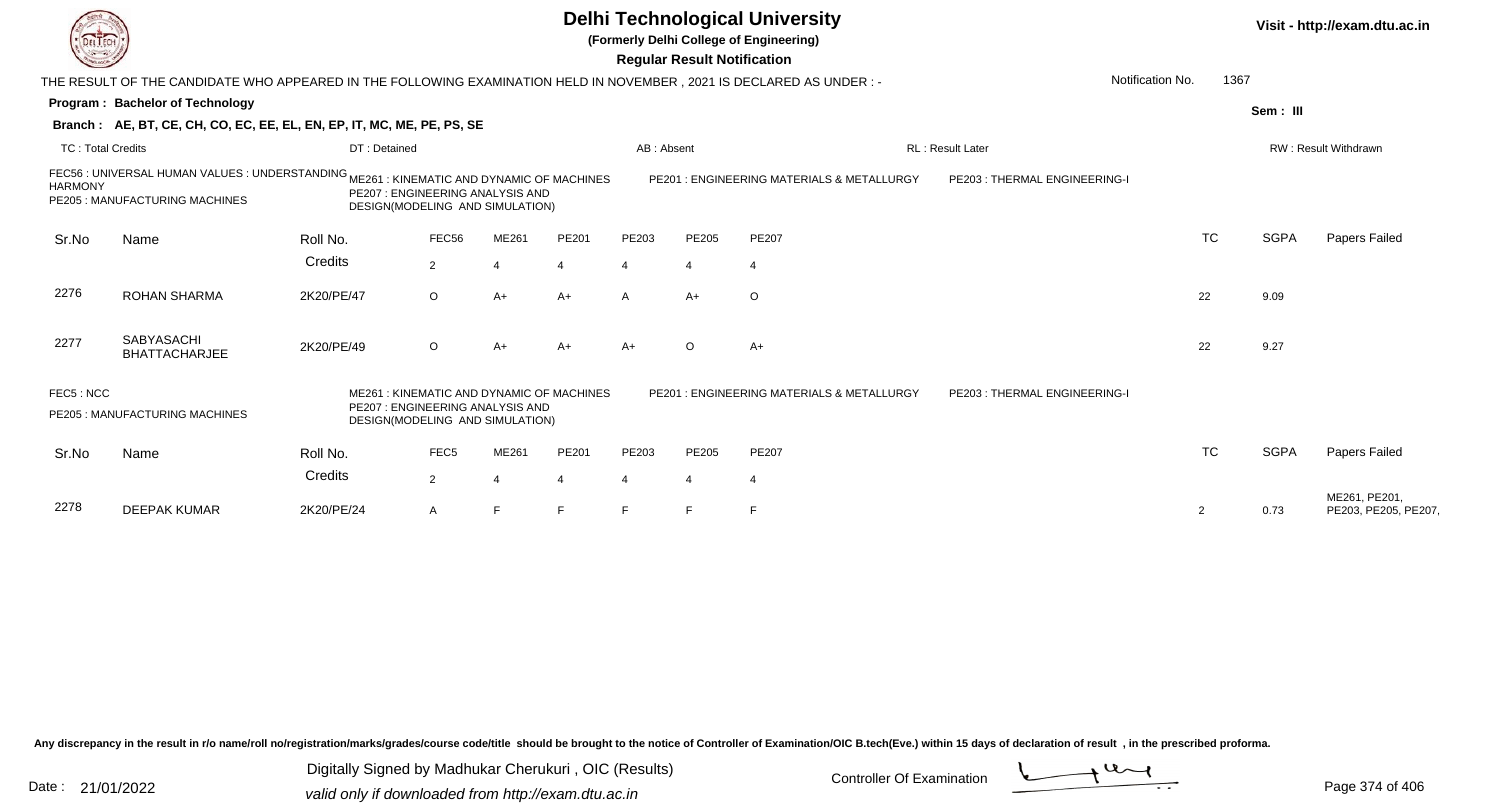|                          |                                                                                                                      |              |                                                                                                                 |                |          |                | <b>Regular Result Notification</b> | <b>Delhi Technological University</b><br>(Formerly Delhi College of Engineering) |                              |                  |           | Visit - http://exam.dtu.ac.in |                      |
|--------------------------|----------------------------------------------------------------------------------------------------------------------|--------------|-----------------------------------------------------------------------------------------------------------------|----------------|----------|----------------|------------------------------------|----------------------------------------------------------------------------------|------------------------------|------------------|-----------|-------------------------------|----------------------|
|                          | THE RESULT OF THE CANDIDATE WHO APPEARED IN THE FOLLOWING EXAMINATION HELD IN NOVEMBER, 2021 IS DECLARED AS UNDER :- |              |                                                                                                                 |                |          |                |                                    |                                                                                  |                              | Notification No. | 1367      |                               |                      |
|                          | <b>Program: Bachelor of Technology</b>                                                                               |              |                                                                                                                 |                |          |                |                                    |                                                                                  |                              |                  |           | Sem: III                      |                      |
|                          | Branch: AE, BT, CE, CH, CO, EC, EE, EL, EN, EP, IT, MC, ME, PE, PS, SE                                               |              |                                                                                                                 |                |          |                |                                    |                                                                                  |                              |                  |           |                               |                      |
| <b>TC: Total Credits</b> |                                                                                                                      | DT: Detained |                                                                                                                 |                |          | AB: Absent     |                                    |                                                                                  | RL: Result Later             |                  |           |                               | RW: Result Withdrawn |
|                          | FEC7 : INTRODUCTION TO ENVIRONMENTAL SCIENCE<br>PE205 : MANUFACTURING MACHINES                                       |              | ME261: KINEMATIC AND DYNAMIC OF MACHINES<br>PE207 : ENGINEERING ANALYSIS AND<br>DESIGN(MODELING AND SIMULATION) |                |          |                |                                    | PE201 : ENGINEERING MATERIALS & METALLURGY                                       | PE203: THERMAL ENGINEERING-I |                  |           |                               |                      |
| Sr.No                    | Name                                                                                                                 | Roll No.     | FEC7                                                                                                            | ME261          | PE201    | PE203          | PE205                              | PE207                                                                            |                              |                  | <b>TC</b> | <b>SGPA</b>                   | Papers Failed        |
|                          |                                                                                                                      | Credits      | $\overline{2}$                                                                                                  | $\overline{4}$ | 4        | $\overline{4}$ | $\overline{4}$                     | $\overline{4}$                                                                   |                              |                  |           |                               |                      |
| 2279                     | <b>AAKARSH DWIVEDI</b>                                                                                               | 2K20/PE/01   | $A+$                                                                                                            | $\circ$        | $A+$     | $A+$           | $\circ$                            | $A+$                                                                             |                              |                  | 22        | 9.36                          |                      |
| 2280                     | <b>ABHAY SHARMA</b>                                                                                                  | 2K20/PE/02   | $\circ$                                                                                                         | A              | A        | $A+$           | $A+$                               | $A+$                                                                             |                              |                  | 22        | 8.73                          |                      |
| 2281                     | ADITI BHARDWAJ                                                                                                       | 2K20/PE/05   | $\circ$                                                                                                         | $\circ$        | $A+$     | $\circ$        | $\circ$                            | $A+$                                                                             |                              |                  | 22        | 9.64                          |                      |
| 2282                     | <b>ADITYA MATHUR</b>                                                                                                 | 2K20/PE/07   | F                                                                                                               | B              | $B+$     | F              | B                                  | $B+$                                                                             |                              |                  | 16        | 4.73                          | FEC7<br>PE203,       |
| 2283                     | ANKIT KUMAR YADAV                                                                                                    | 2K20/PE/12   | A+                                                                                                              | $\overline{A}$ | $A+$     | $A+$           | A                                  | $\overline{A}$                                                                   |                              |                  | 22        | 8.45                          |                      |
| 2284                     | <b>AVYAY GUPTA</b>                                                                                                   | 2K20/PE/18   | A                                                                                                               | $A+$           | A+       | $A+$           | A                                  | $A+$                                                                             |                              |                  | 22        | 8.73                          |                      |
| 2285                     | AYUSH JAIN                                                                                                           | 2K20/PE/19   | $\circ$                                                                                                         | O              | $\Omega$ | $\circ$        | A+                                 | $\circ$                                                                          |                              |                  | 22        | 9.82                          |                      |
| 2286                     | <b>CHINMAYA DATT</b>                                                                                                 | 2K20/PE/21   | $\mathsf{A}$                                                                                                    | $\mathsf O$    | $\circ$  | $\circ$        | A+                                 | A                                                                                |                              |                  | 22        | 9.27                          |                      |
| 2287                     | <b>HRISHIKESH RAJ</b>                                                                                                | 2K20/PE/29   | A                                                                                                               | $A+$           | A+       | $\circ$        | A+                                 | $\circ$                                                                          |                              |                  | 22        | 9.27                          |                      |
|                          |                                                                                                                      |              |                                                                                                                 |                |          |                |                                    |                                                                                  |                              |                  |           |                               |                      |

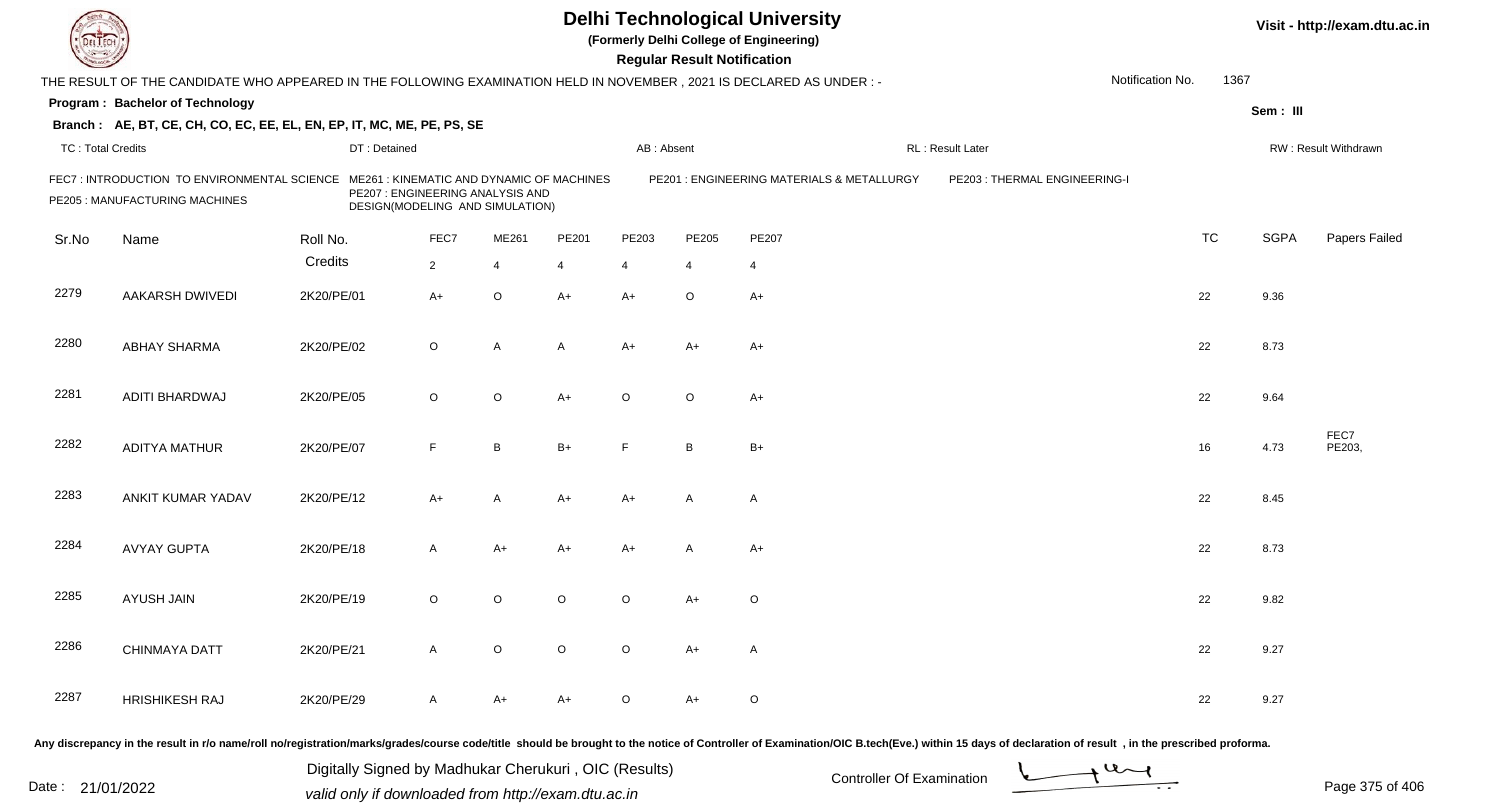| DEL ECH                  |                                                                                                                      |              |                                                                                                                 |                | Visit - http://exam.dtu.ac.in |                |                                    |                                            |                                                                                                                                                                                                                                |                  |           |             |                      |
|--------------------------|----------------------------------------------------------------------------------------------------------------------|--------------|-----------------------------------------------------------------------------------------------------------------|----------------|-------------------------------|----------------|------------------------------------|--------------------------------------------|--------------------------------------------------------------------------------------------------------------------------------------------------------------------------------------------------------------------------------|------------------|-----------|-------------|----------------------|
|                          | THE RESULT OF THE CANDIDATE WHO APPEARED IN THE FOLLOWING EXAMINATION HELD IN NOVEMBER, 2021 IS DECLARED AS UNDER: - |              |                                                                                                                 |                |                               |                | <b>Regular Result Notification</b> |                                            |                                                                                                                                                                                                                                | Notification No. | 1367      |             |                      |
|                          | Program: Bachelor of Technology                                                                                      |              |                                                                                                                 |                |                               |                |                                    |                                            |                                                                                                                                                                                                                                |                  |           | Sem: III    |                      |
|                          | Branch: AE, BT, CE, CH, CO, EC, EE, EL, EN, EP, IT, MC, ME, PE, PS, SE                                               |              |                                                                                                                 |                |                               |                |                                    |                                            |                                                                                                                                                                                                                                |                  |           |             |                      |
| <b>TC: Total Credits</b> |                                                                                                                      | DT: Detained |                                                                                                                 |                |                               | AB: Absent     |                                    |                                            | RL: Result Later                                                                                                                                                                                                               |                  |           |             | RW: Result Withdrawn |
|                          | FEC7: INTRODUCTION TO ENVIRONMENTAL SCIENCE<br>PE205 : MANUFACTURING MACHINES                                        |              | ME261: KINEMATIC AND DYNAMIC OF MACHINES<br>PE207 : ENGINEERING ANALYSIS AND<br>DESIGN(MODELING AND SIMULATION) |                |                               |                |                                    | PE201 : ENGINEERING MATERIALS & METALLURGY | PE203 : THERMAL ENGINEERING-I                                                                                                                                                                                                  |                  |           |             |                      |
| Sr.No                    | Name                                                                                                                 | Roll No.     | FEC7                                                                                                            | ME261          | PE201                         | PE203          | PE205                              | <b>PE207</b>                               |                                                                                                                                                                                                                                |                  | <b>TC</b> | <b>SGPA</b> | Papers Failed        |
|                          |                                                                                                                      | Credits      | $\overline{2}$                                                                                                  | $\overline{4}$ | $\overline{4}$                | $\overline{4}$ | 4                                  | $\overline{4}$                             |                                                                                                                                                                                                                                |                  |           |             |                      |
|                          |                                                                                                                      |              | $\overline{A}$                                                                                                  | $A+$           | $A+$                          | O              | $A+$                               | $\circ$                                    |                                                                                                                                                                                                                                |                  | 22        | 9.27        |                      |
| 2288                     | <b>LAKSHYA PRASAD</b>                                                                                                | 2K20/PE/32   | $\mathsf{A}$                                                                                                    | $A+$           | A+                            | A              | $A+$                               | $A+$                                       |                                                                                                                                                                                                                                |                  | 22        | 8.73        |                      |
| 2289                     | NITIN KUMAR SHARMA                                                                                                   | 2K20/PE/40   | $A+$                                                                                                            | $\circ$        | $\circ$                       | $A+$           | $\circ$                            | $A+$                                       |                                                                                                                                                                                                                                |                  | 22        | 9.55        |                      |
| 2290                     | OM CHOUDHARY                                                                                                         | 2K20/PE/41   | $\circ$                                                                                                         | $\circ$        | $\circ$                       | A+             | $A+$                               | A+                                         |                                                                                                                                                                                                                                |                  | 22        | 9.45        |                      |
| 2291                     | PRAGATI AGRAWAL                                                                                                      | 2K20/PE/42   | $A+$                                                                                                            | $A+$           | A+                            | A+             | $\circ$                            | $\circ$                                    |                                                                                                                                                                                                                                |                  | 22        | 9.36        |                      |
| 2292                     | ROHAN SAXENA                                                                                                         | 2K20/PE/46   | $\circ$                                                                                                         | $A+$           | A+                            | $A+$           | $\circ$                            | $\circ$                                    |                                                                                                                                                                                                                                |                  | 22        | 9.45        |                      |
| 2293                     | RTANJAY SHRIVASTAVA                                                                                                  | 2K20/PE/48   | $\circ$                                                                                                         | $\circ$        | A+                            | A+             | A+                                 | O                                          |                                                                                                                                                                                                                                |                  | 22        | 9.45        |                      |
| 2294                     | SAMARTH SHUKLA                                                                                                       | 2K20/PE/51   | $B+$                                                                                                            | $\mathsf{A}$   | A                             | $\mathsf{A}$   | $\mathsf{A}$                       | $B+$                                       |                                                                                                                                                                                                                                |                  | 22        | 7.73        |                      |
| 2295                     | SAMYAK JAIN                                                                                                          | 2K20/PE/53   | A+                                                                                                              | A+             | A                             | $A+$           | A                                  | $A+$                                       |                                                                                                                                                                                                                                |                  | 22        | 8.64        |                      |
|                          |                                                                                                                      |              |                                                                                                                 |                |                               |                |                                    |                                            | Any discrepancy in the result in r/o name/roll no/registration/marks/grades/course code/title should be brought to the notice of Controller of Examination/OIC B.tech(Eve.) within 15 days of declaration of result , in the p |                  |           |             |                      |

Date : 21/01/2022 Digital Digital of Microsofted Chemical Controller Of Examination Determination Page 376 of 40 Digitally Signed by Madhukar Cherukuri , OIC (Results)

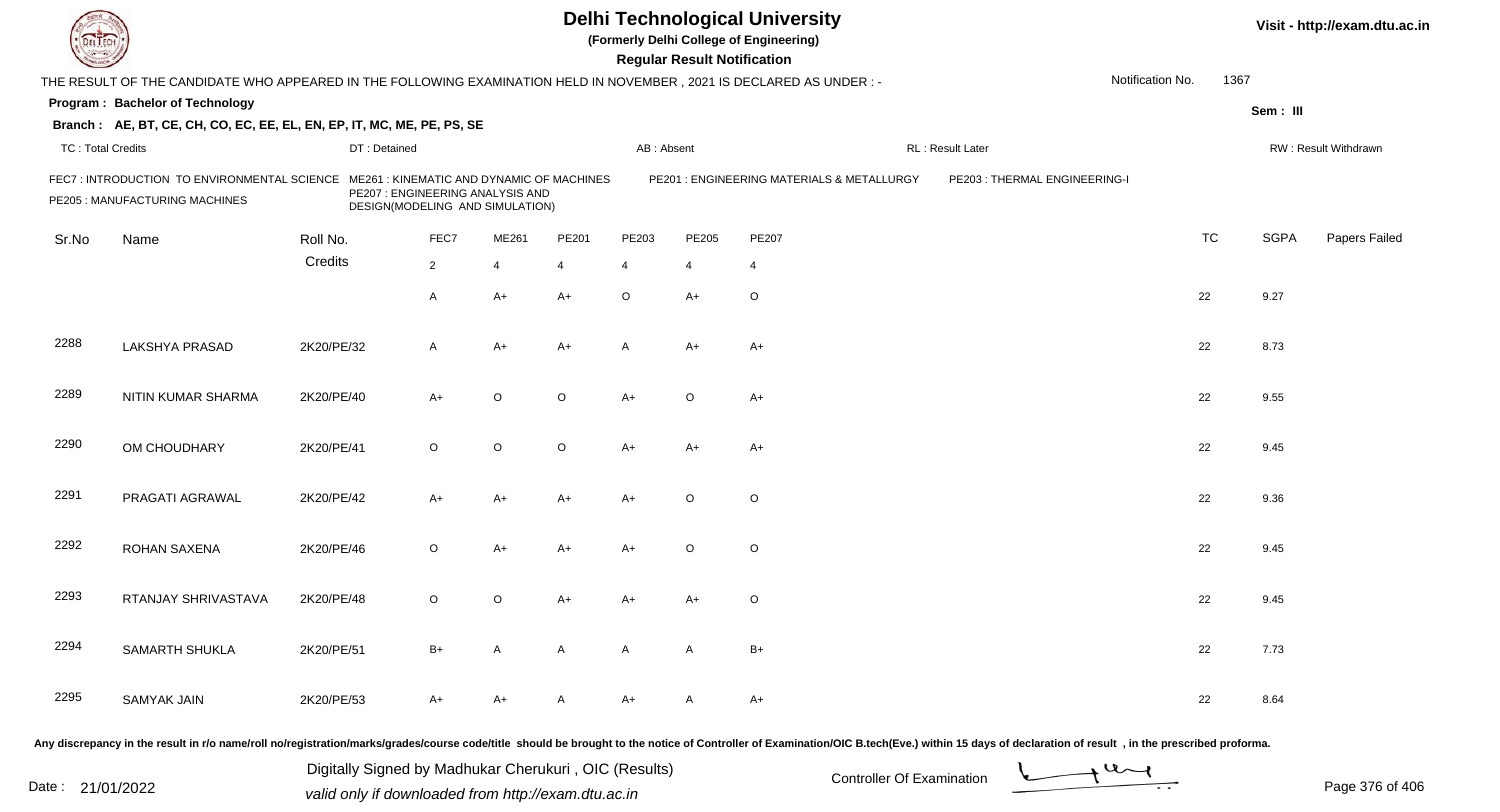|                          |                                                                                                                      |              |                                                                     |                |                                          |                         | <b>Regular Result Notification</b> | <b>Delhi Technological University</b><br>(Formerly Delhi College of Engineering) |                               |                  | Visit - http://exam.dtu.ac.in |             |                      |
|--------------------------|----------------------------------------------------------------------------------------------------------------------|--------------|---------------------------------------------------------------------|----------------|------------------------------------------|-------------------------|------------------------------------|----------------------------------------------------------------------------------|-------------------------------|------------------|-------------------------------|-------------|----------------------|
|                          | THE RESULT OF THE CANDIDATE WHO APPEARED IN THE FOLLOWING EXAMINATION HELD IN NOVEMBER, 2021 IS DECLARED AS UNDER :- |              |                                                                     |                |                                          |                         |                                    |                                                                                  |                               | Notification No. | 1367                          |             |                      |
|                          | Program: Bachelor of Technology                                                                                      |              |                                                                     |                |                                          |                         |                                    |                                                                                  |                               |                  |                               | Sem: III    |                      |
|                          | Branch: AE, BT, CE, CH, CO, EC, EE, EL, EN, EP, IT, MC, ME, PE, PS, SE                                               |              |                                                                     |                |                                          |                         |                                    |                                                                                  |                               |                  |                               |             |                      |
| <b>TC: Total Credits</b> |                                                                                                                      | DT: Detained |                                                                     |                |                                          | AB: Absent              |                                    |                                                                                  | RL: Result Later              |                  |                               |             | RW: Result Withdrawn |
|                          | FEC7: INTRODUCTION TO ENVIRONMENTAL SCIENCE<br>PE205 : MANUFACTURING MACHINES                                        |              | PE207 : ENGINEERING ANALYSIS AND<br>DESIGN(MODELING AND SIMULATION) |                | ME261: KINEMATIC AND DYNAMIC OF MACHINES |                         |                                    | PE201 : ENGINEERING MATERIALS & METALLURGY                                       | PE203 : THERMAL ENGINEERING-I |                  |                               |             |                      |
| Sr.No                    | Name                                                                                                                 | Roll No.     | FEC7                                                                | ME261          | PE201                                    | PE203                   | PE205                              | PE207                                                                            |                               |                  | <b>TC</b>                     | <b>SGPA</b> | Papers Failed        |
|                          |                                                                                                                      | Credits      | $2^{\circ}$                                                         | $\overline{4}$ | 4                                        | $\overline{\mathbf{A}}$ | $\overline{4}$                     | $\overline{4}$                                                                   |                               |                  |                               |             |                      |
|                          |                                                                                                                      |              | A+                                                                  | $A+$           | A                                        | $A+$                    | A                                  | $A+$                                                                             |                               |                  | 22                            | 8.64        |                      |
| 2296                     | <b>SANCHIT SHARMA</b>                                                                                                | 2K20/PE/54   | A+                                                                  | $A+$           | $A+$                                     | $\mathsf{A}$            | A                                  | $\overline{A}$                                                                   |                               |                  | 22                            | 8.45        |                      |
| 2297                     | SIDDHARTH KASHYAP                                                                                                    | 2K20/PE/59   | A                                                                   | $A+$           | $A+$                                     | $A+$                    | A                                  | $A+$                                                                             |                               |                  | 22                            | 8.73        |                      |
| 2298                     | <b>SURYA RANA</b>                                                                                                    | 2K20/PE/65   | $A+$                                                                | $A+$           | $A+$                                     | $\circ$                 | $\mathsf{A}$                       | $A+$                                                                             |                               |                  | 22                            | 9.00        |                      |
| 2299                     | <b>TAYYAB KHAN</b>                                                                                                   | 2K20/PE/66   | $A+$                                                                | $A+$           | $A+$                                     | $A+$                    | $\mathsf{A}$                       | $\overline{A}$                                                                   |                               |                  | 22                            | 8.64        |                      |
| 2300                     | <b>UMESH SAHU</b>                                                                                                    | 2K20/PE/68   | A                                                                   | $A+$           | $A+$                                     | $\circ$                 | $A+$                               | $A+$                                                                             |                               |                  | 22                            | 9.09        |                      |
| 2301                     | VAIBHAV                                                                                                              | 2K20/PE/69   | $B+$                                                                | $B+$           | A                                        | A                       | A                                  | $\mathsf{A}$                                                                     |                               |                  | 22                            | 7.73        |                      |
| 2302                     | YASHIKA GOYAL                                                                                                        | 2K20/PE/78   | A                                                                   | A              | A+                                       | A+                      | A+                                 | $\circ$                                                                          |                               |                  | 22                            | 8.91        |                      |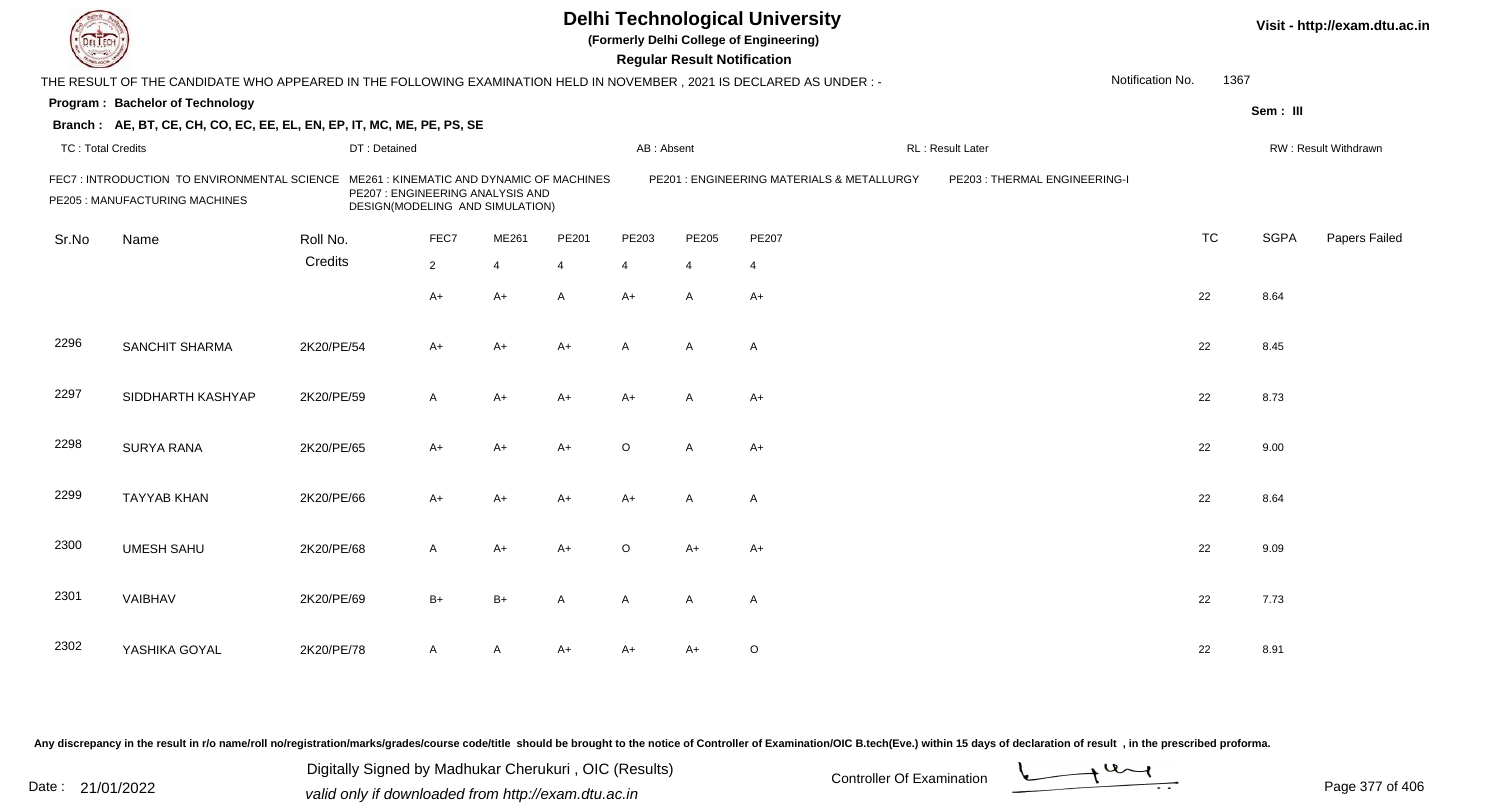**(Formerly Delhi College of Engineering)**

 **Regular Result Notification**

| <b>Controller A</b>      |                                                                                                                      |                                                                    |                                          |            |                |                                           | Regular Result Notification  |                                     |                          |                      |             |                                |
|--------------------------|----------------------------------------------------------------------------------------------------------------------|--------------------------------------------------------------------|------------------------------------------|------------|----------------|-------------------------------------------|------------------------------|-------------------------------------|--------------------------|----------------------|-------------|--------------------------------|
|                          | THE RESULT OF THE CANDIDATE WHO APPEARED IN THE FOLLOWING EXAMINATION HELD IN NOVEMBER, 2021 IS DECLARED AS UNDER :- |                                                                    |                                          |            |                |                                           |                              |                                     |                          | Notification No.     | 1367        |                                |
|                          | <b>Program: Bachelor of Technology</b>                                                                               |                                                                    |                                          |            |                |                                           |                              |                                     |                          |                      | Sem: III    |                                |
|                          | Branch: AE, BT, CE, CH, CO, EC, EE, EL, EN, EP, IT, MC, ME, PE, PS, SE                                               |                                                                    |                                          |            |                |                                           |                              |                                     |                          |                      |             |                                |
| <b>TC: Total Credits</b> |                                                                                                                      |                                                                    |                                          | AB: Absent |                |                                           | RL: Result Later             |                                     |                          | RW: Result Withdrawn |             |                                |
|                          | FEC9: Spoken Skills in English<br>PE205 : MANUFACTURING MACHINES                                                     | PE207: ENGINEERING ANALYSIS AND<br>DESIGN(MODELING AND SIMULATION) | ME261: KINEMATIC AND DYNAMIC OF MACHINES |            |                | PE201: ENGINEERING MATERIALS & METALLURGY | PE203: THERMAL ENGINEERING-I |                                     |                          |                      |             |                                |
| Sr.No                    | Name                                                                                                                 | Roll No.                                                           | FEC9                                     | ME261      | PE201          | PE203                                     | PE205                        | <b>PE207</b>                        |                          | <b>TC</b>            | <b>SGPA</b> | Papers Failed                  |
|                          |                                                                                                                      | Credits                                                            | 2                                        |            | $\overline{4}$ | $\boldsymbol{\Delta}$                     | $\overline{4}$               | 4                                   |                          |                      |             |                                |
| 2303                     | <b>VISHAL VERMA</b>                                                                                                  | 2K20/PE/74                                                         | A+                                       | $B+$       | A+             | $B+$                                      | $B+$                         | B                                   |                          | 22                   | 7.36        |                                |
| Engineering)             | EC271a: DIGITAL ELECTRONICS<br>SE207a: Engineering Analysis and Design (Software                                     |                                                                    | <b>SE201: DATA STRUCTURES</b>            |            |                |                                           |                              | SE203 : OBJECT ORIENTED PROGRAMMING | SE205a: Operating System |                      |             |                                |
| Sr.No                    | Name                                                                                                                 | Roll No.                                                           | EC271a                                   | SE201      | SE203          | SE205a                                    | SE207a                       |                                     |                          | <b>TC</b>            | <b>SGPA</b> | Papers Failed                  |
|                          |                                                                                                                      | Credits                                                            | 4                                        |            | 4              | $\overline{4}$                            | $\overline{4}$               |                                     |                          |                      |             |                                |
| 2304                     | KAKAJAN KAKAJANOV                                                                                                    | 2K20/SE/65                                                         | F.                                       | E          | F              | P                                         | E                            |                                     |                          | 4                    | 0.80        | EC271aSE201, SE203,<br>SE207a, |
| 2305                     | <b>ROHAN SINGH</b>                                                                                                   | 2K20/SE/110                                                        | A                                        | $A+$       | A              | $A+$                                      | $A+$                         |                                     |                          | 20                   | 8.60        |                                |

Any discrepancy in the result in r/o name/roll no/registration/marks/grades/course code/title should be brought to the notice of Controller of Examination/OIC B.tech(Eve.) within 15 days of declaration of result, in the pr

Date : 21/01/2022 Digital Digital of Microsofted Chemical Controller Of Examination Determination Page 378 of 40 Digitally Signed by Madhukar Cherukuri , OIC (Results)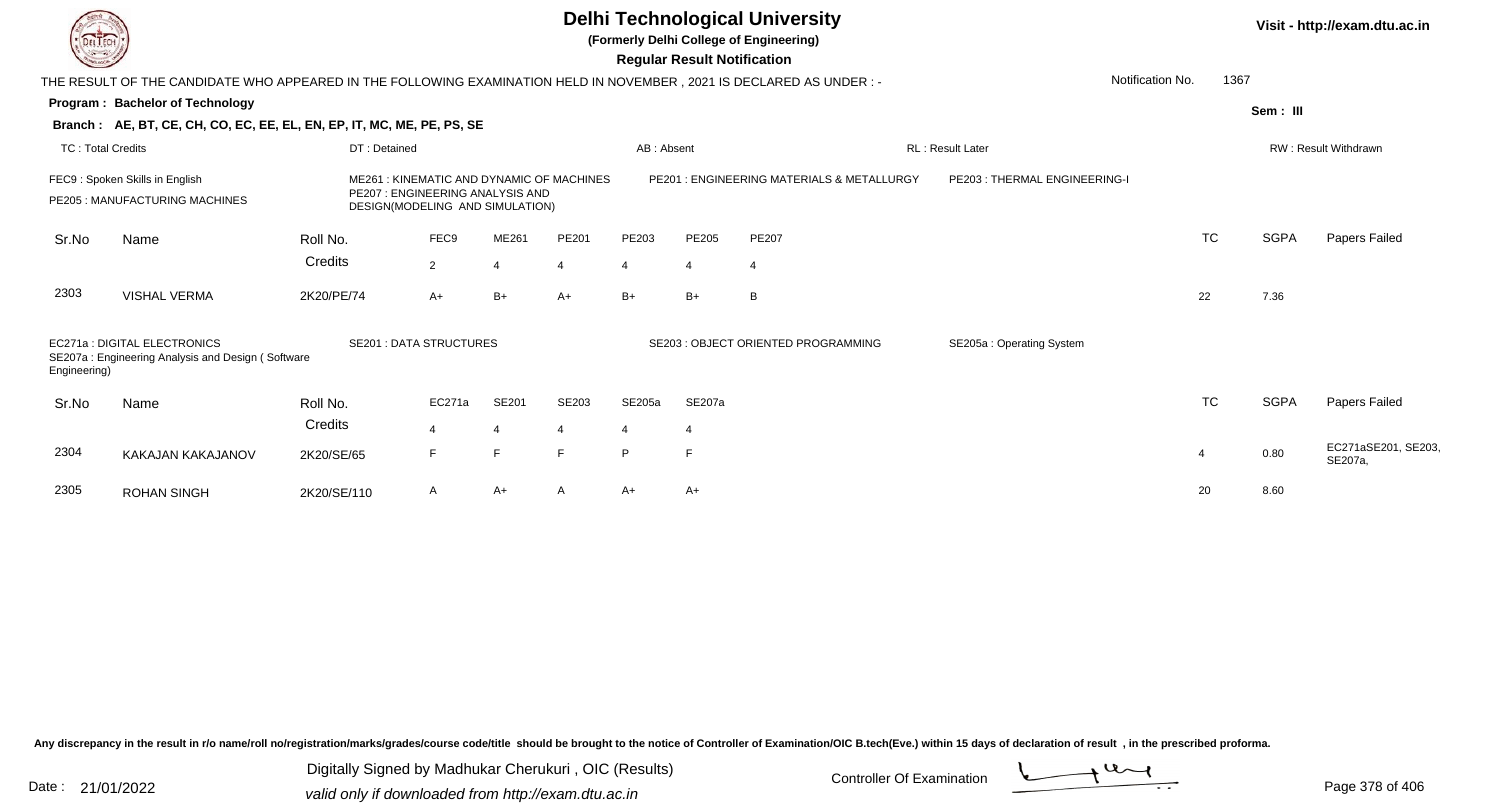**(Formerly Delhi College of Engineering)**

 **Regular Result Notification**

| <b>Course Line</b>       |                                                                                                                        |                                                                                                   |                |                |                |            | Regular Result Notification    |                |                                     |                  |           |             |                      |
|--------------------------|------------------------------------------------------------------------------------------------------------------------|---------------------------------------------------------------------------------------------------|----------------|----------------|----------------|------------|--------------------------------|----------------|-------------------------------------|------------------|-----------|-------------|----------------------|
|                          | THE RESULT OF THE CANDIDATE WHO APPEARED IN THE FOLLOWING EXAMINATION HELD IN NOVEMBER , 2021 IS DECLARED AS UNDER : - |                                                                                                   |                |                |                |            |                                |                |                                     | Notification No. | 1367      |             |                      |
|                          | Program: Bachelor of Technology                                                                                        |                                                                                                   |                |                |                |            |                                |                |                                     |                  |           | Sem : III   |                      |
|                          | Branch: AE, BT, CE, CH, CO, EC, EE, EL, EN, EP, IT, MC, ME, PE, PS, SE                                                 |                                                                                                   |                |                |                |            |                                |                |                                     |                  |           |             |                      |
| <b>TC: Total Credits</b> |                                                                                                                        | DT: Detained                                                                                      |                |                |                | AB: Absent |                                |                | RL: Result Later                    |                  |           |             | RW: Result Withdrawn |
|                          | FEC10: COMMUNICATION SKILLS<br>SE205a: Operating System                                                                | EC271a : DIGITAL ELECTRONICS<br>SE207a: Engineering Analysis and Design (Software<br>Engineering) |                |                |                |            | <b>SE201 : DATA STRUCTURES</b> |                | SE203 : OBJECT ORIENTED PROGRAMMING |                  |           |             |                      |
| Sr.No                    | Name                                                                                                                   | Roll No.                                                                                          | FEC10          | EC271a         | SE201          | SE203      | SE205a                         | SE207a         |                                     |                  | <b>TC</b> | <b>SGPA</b> | Papers Failed        |
|                          |                                                                                                                        | Credits                                                                                           | $\overline{2}$ | $\overline{4}$ | $\overline{4}$ | 4          | $\overline{4}$                 | $\overline{4}$ |                                     |                  |           |             |                      |
| 2306                     | <b>EKANSH</b>                                                                                                          | 2K20/SE/47                                                                                        | $\circ$        | $A+$           | $\circ$        | $\circ$    | $A+$                           | $\circ$        |                                     |                  | 22        | 9.64        |                      |
| 2307                     | <b>HARLEEN KAUR</b>                                                                                                    | 2K20/SE/55                                                                                        | $\circ$        | $A+$           | $\mathsf{A}$   | A+         | $\circ$                        | $A+$           |                                     |                  | 22        | 9.09        |                      |
| 2308                     | <b>NIVEDITA</b>                                                                                                        | 2K20/SE/93                                                                                        | $\circ$        | A              | $A+$           | $A+$       | $\circ$                        | O              |                                     |                  | 22        | 9.27        |                      |
| 2309                     | SAHIL SHAH                                                                                                             | 2K20/SE/114                                                                                       | $A+$           | A              | $A+$           | $\circ$    | $A+$                           | O              |                                     |                  | 22        | 9.18        |                      |
| 2310                     | SHOURYA BANSAL                                                                                                         | 2K20/SE/131                                                                                       | $A+$           | $A+$           | $\circ$        | $\circ$    | $\circ$                        | O              |                                     |                  | 22        | 9.73        |                      |
| 2311                     | <b>SWATI MEENA</b>                                                                                                     | 2K20/SE/140                                                                                       | $A+$           |                | $A+$           | A+         | A+                             | A+             |                                     |                  | 22        | 8.82        |                      |

Any discrepancy in the result in r/o name/roll no/registration/marks/grades/course code/title should be brought to the notice of Controller of Examination/OIC B.tech(Eve.) within 15 days of declaration of result, in the pr

Date : 21/01/2022 Digital Digital of Microsofted Chemical Controller Of Examination Determination Page 379 of 40 Digitally Signed by Madhukar Cherukuri , OIC (Results)

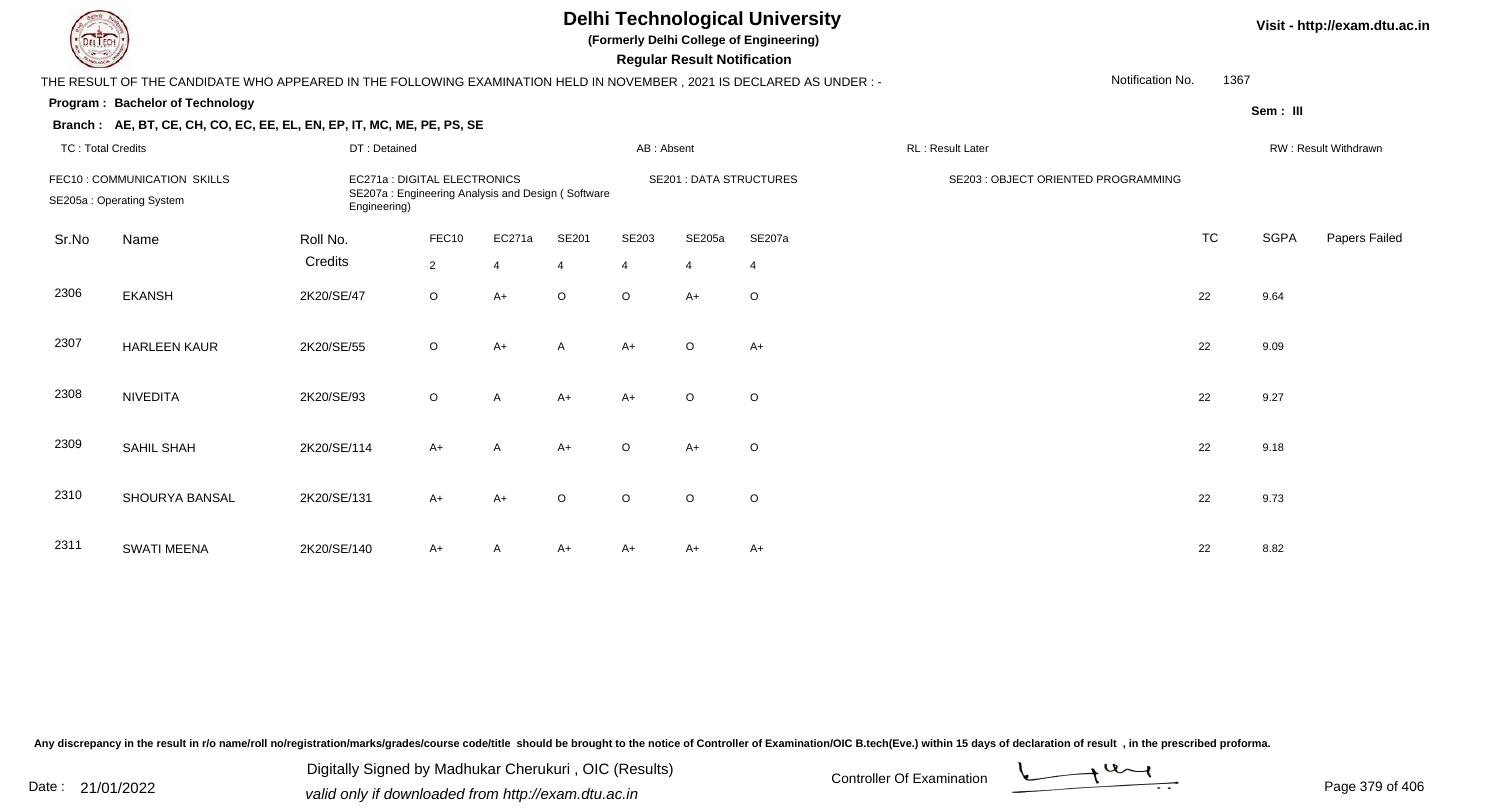| EL ECH                   |                                                                                                                      |              |                              |                                                   |       |                | <b>Regular Result Notification</b> | <b>Delhi Technological University</b><br>(Formerly Delhi College of Engineering) |                                     | Visit - http://exam.dtu.ac.in |             |                      |  |
|--------------------------|----------------------------------------------------------------------------------------------------------------------|--------------|------------------------------|---------------------------------------------------|-------|----------------|------------------------------------|----------------------------------------------------------------------------------|-------------------------------------|-------------------------------|-------------|----------------------|--|
|                          | THE RESULT OF THE CANDIDATE WHO APPEARED IN THE FOLLOWING EXAMINATION HELD IN NOVEMBER, 2021 IS DECLARED AS UNDER :- |              |                              |                                                   |       |                |                                    |                                                                                  | Notification No.                    | 1367                          |             |                      |  |
|                          | Program: Bachelor of Technology                                                                                      |              |                              |                                                   |       |                |                                    |                                                                                  |                                     |                               | Sem: III    |                      |  |
|                          | Branch: AE, BT, CE, CH, CO, EC, EE, EL, EN, EP, IT, MC, ME, PE, PS, SE                                               |              |                              |                                                   |       |                |                                    |                                                                                  |                                     |                               |             |                      |  |
| <b>TC: Total Credits</b> |                                                                                                                      | DT: Detained |                              |                                                   |       | AB: Absent     |                                    |                                                                                  | RL: Result Later                    |                               |             | RW: Result Withdrawn |  |
|                          | FEC12 : BUSINESS COMMUNICATION AND<br>PRESENTATION SKILLS<br>SE205a: Operating System                                | Engineering) | EC271a : DIGITAL ELECTRONICS | SE207a: Engineering Analysis and Design (Software |       |                |                                    | <b>SE201 : DATA STRUCTURES</b>                                                   | SE203 : OBJECT ORIENTED PROGRAMMING |                               |             |                      |  |
| Sr.No                    | Name                                                                                                                 | Roll No.     | FEC12                        | EC271a                                            | SE201 | SE203          | SE205a                             | <b>SE207a</b>                                                                    |                                     | <b>TC</b>                     | <b>SGPA</b> | Papers Failed        |  |
|                          |                                                                                                                      | Credits      | $\overline{2}$               | $\overline{4}$                                    | 4     | $\overline{4}$ | $\overline{4}$                     | $\overline{4}$                                                                   |                                     |                               |             |                      |  |
| 2312                     | JACOB AJAK MAKUACH<br>ABUOL                                                                                          | 2K20/SE/63   | A                            | $\overline{A}$                                    | $B+$  | $B+$           | $\mathsf{A}$                       | $A+$                                                                             |                                     | 22                            | 7.82        |                      |  |
| 2313                     | <b>TATSAT BHATNAGAR</b>                                                                                              | 2K20/SE/144  | $A+$                         | A                                                 | $A+$  | $\mathsf{A}$   | $A+$                               | $A+$                                                                             |                                     | 22                            | 8.64        |                      |  |
| 2314                     | <b>VISHAL ROY</b>                                                                                                    | 2K20/SE/161  | $A+$                         | $B+$                                              | $A+$  | $A+$           | $A+$                               | $A+$                                                                             |                                     | 22                            | 8.64        |                      |  |
|                          | FEC13: PUBLIC SPEAKING<br>SE205a: Operating System                                                                   | Engineering) | EC271a : DIGITAL ELECTRONICS | SE207a: Engineering Analysis and Design (Software |       |                | <b>SE201: DATA STRUCTURES</b>      |                                                                                  | SE203 : OBJECT ORIENTED PROGRAMMING |                               |             |                      |  |
| Sr.No                    | Name                                                                                                                 | Roll No.     | FEC13                        | EC271a                                            | SE201 | SE203          | SE205a                             | SE207a                                                                           |                                     | <b>TC</b>                     | <b>SGPA</b> | Papers Failed        |  |
|                          |                                                                                                                      | Credits      | $\overline{2}$               | $\overline{4}$                                    |       | 4              | $\boldsymbol{\Delta}$              | $\overline{4}$                                                                   |                                     |                               |             |                      |  |
| 2315                     | ESTHER JAMA PAULINO                                                                                                  | 2K20/SE/48   | $A+$                         | $\overline{A}$                                    | B     | $B+$           | $\overline{A}$                     | $A+$                                                                             |                                     | 22                            | 7.73        |                      |  |
| 2316                     | ZAINUL HAQ                                                                                                           | 2K20/SE/166  | $\circ$                      | $B+$                                              | $A+$  | $A+$           | A+                                 | $A+$                                                                             |                                     | 22                            | 8.73        |                      |  |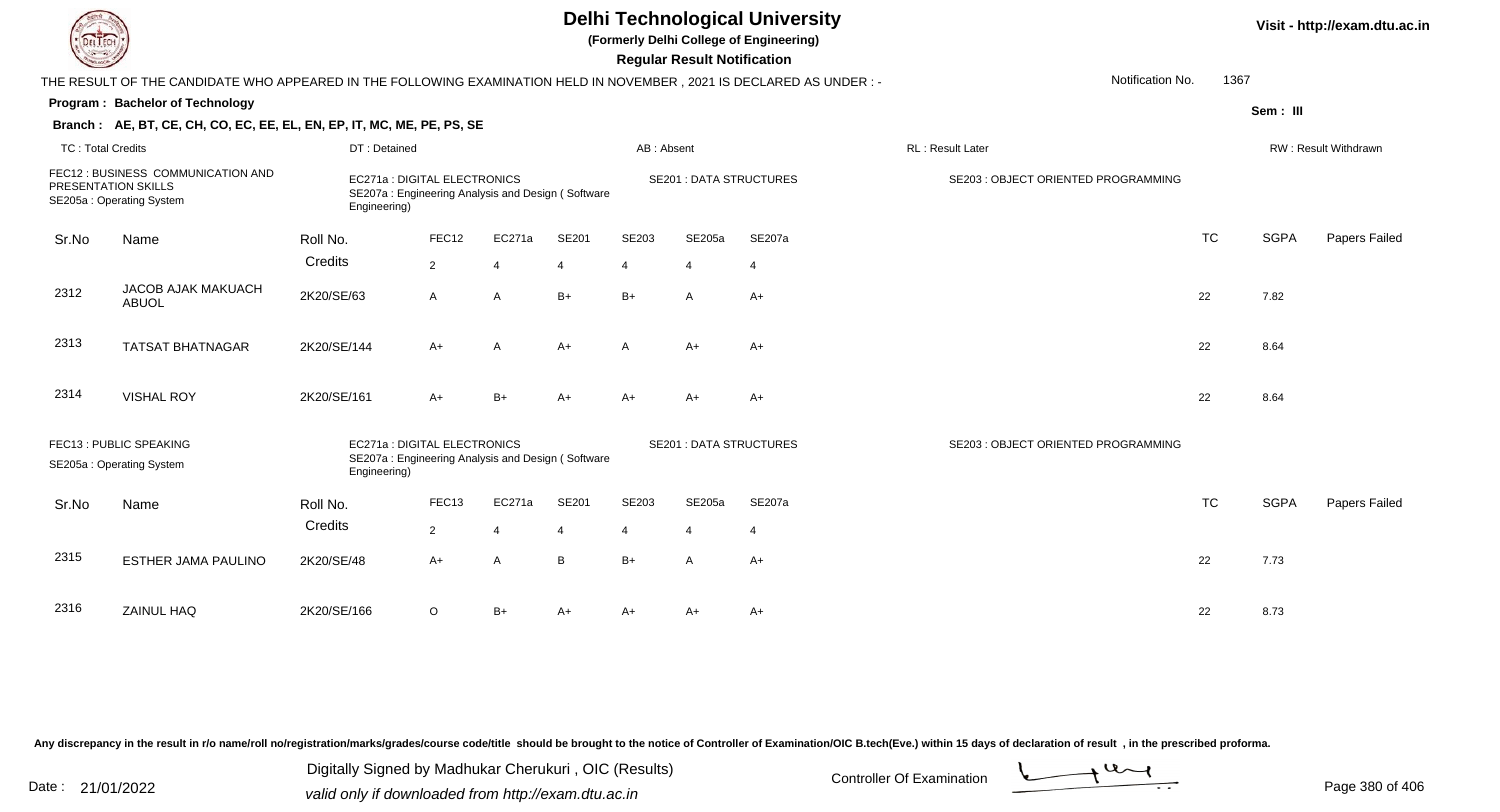**(Formerly Delhi College of Engineering)**

 **Regular Result Notification**

| <b>Chassen /</b>                                                                                                                                                       |                                                                                                                     |              |                      |                |              |            | <b>Requiar Result Notification</b> |                               |                                     |    |             |                      |
|------------------------------------------------------------------------------------------------------------------------------------------------------------------------|---------------------------------------------------------------------------------------------------------------------|--------------|----------------------|----------------|--------------|------------|------------------------------------|-------------------------------|-------------------------------------|----|-------------|----------------------|
|                                                                                                                                                                        | THE RESULT OF THE CANDIDATE WHO APPEARED IN THE FOLLOWING EXAMINATION HELD IN NOVEMBER, 2021 IS DECLARED AS UNDER:- |              |                      |                |              |            |                                    |                               | Notification No.                    |    | 1367        |                      |
|                                                                                                                                                                        | <b>Program: Bachelor of Technology</b>                                                                              |              |                      |                |              |            |                                    |                               |                                     |    | Sem : III   |                      |
|                                                                                                                                                                        | Branch: AE, BT, CE, CH, CO, EC, EE, EL, EN, EP, IT, MC, ME, PE, PS, SE                                              |              |                      |                |              |            |                                    |                               |                                     |    |             |                      |
| TC: Total Credits                                                                                                                                                      |                                                                                                                     | DT: Detained |                      |                |              | AB: Absent |                                    |                               | <b>RL</b> : Result Later            |    |             | RW: Result Withdrawn |
| FEC14 : APPRECIATION OF SHORT STORIES<br>EC271a : DIGITAL ELECTRONICS<br>SE207a: Engineering Analysis and Design (Software<br>SE205a: Operating System<br>Engineering) |                                                                                                                     |              |                      |                |              |            |                                    | <b>SE201: DATA STRUCTURES</b> | SE203 : OBJECT ORIENTED PROGRAMMING |    |             |                      |
| Sr.No                                                                                                                                                                  | Name                                                                                                                | Roll No.     | FEC14                | EC271a         | <b>SE201</b> | SE203      | SE205a                             | SE207a                        |                                     | TC | <b>SGPA</b> | Papers Failed        |
|                                                                                                                                                                        |                                                                                                                     | Credits      | $\mathbf{2}^{\circ}$ | 4              | 4            | 4          | 4                                  | 4                             |                                     |    |             |                      |
| 2317                                                                                                                                                                   | <b>NAMAN</b>                                                                                                        | 2K20/SE/86   | $B+$                 | $\overline{A}$ | $A+$         | A+         | A+                                 | A+                            |                                     | 22 | 8.64        |                      |

Any discrepancy in the result in r/o name/roll no/registration/marks/grades/course code/title should be brought to the notice of Controller of Examination/OIC B.tech(Eve.) within 15 days of declaration of result, in the pr

Date : 21/01/2022 Digital Digital of Microsofted Chemical Controller Of Examination Determination Page 381 of 40 Digitally Signed by Madhukar Cherukuri , OIC (Results)

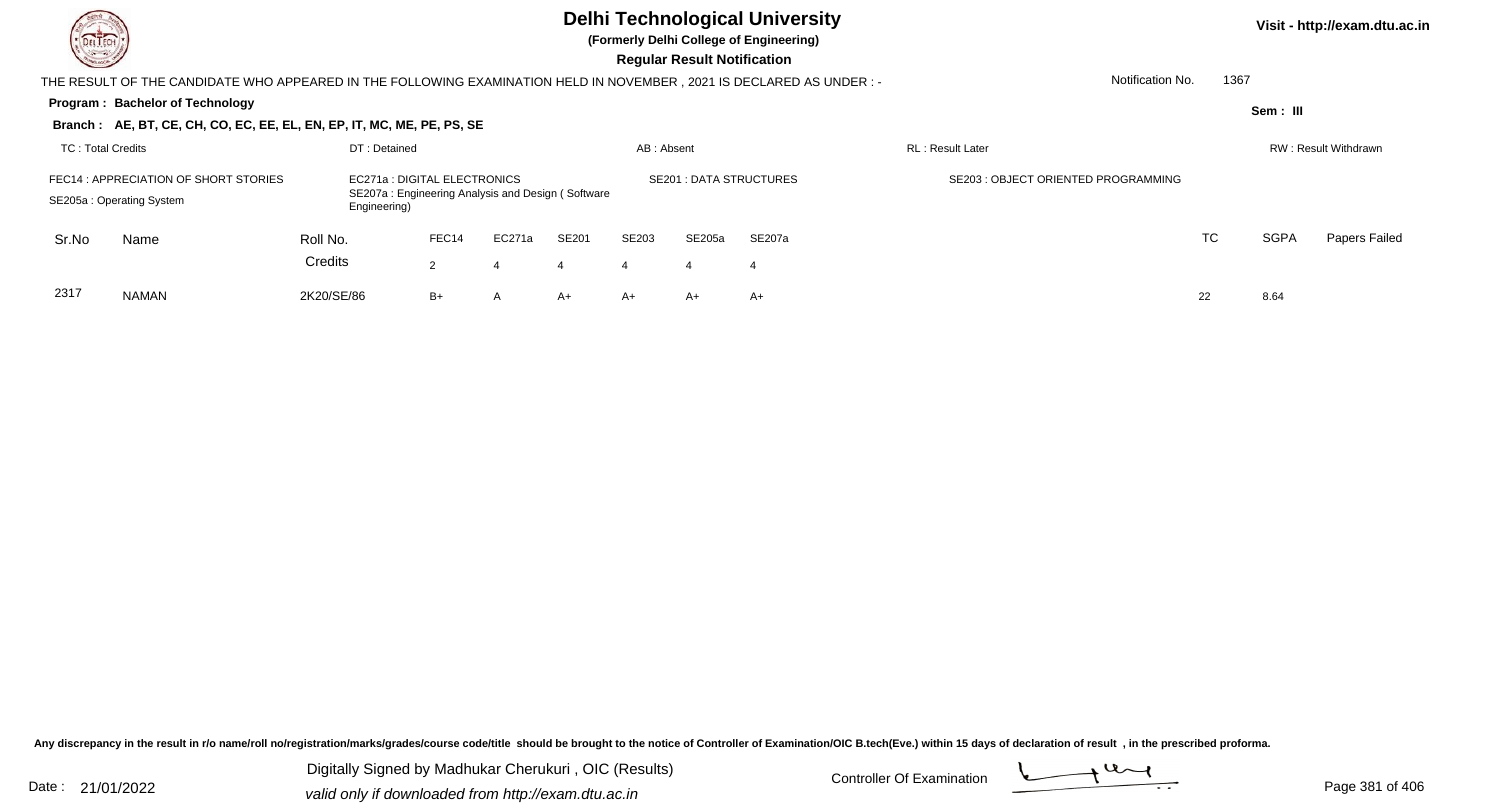| EL ECH                   |                                                                                                                      |                                              |                |                                                   |         |                | <b>Regular Result Notification</b> | <b>Delhi Technological University</b><br>(Formerly Delhi College of Engineering) |                                     | Visit - http://exam.dtu.ac.in |             |                      |  |
|--------------------------|----------------------------------------------------------------------------------------------------------------------|----------------------------------------------|----------------|---------------------------------------------------|---------|----------------|------------------------------------|----------------------------------------------------------------------------------|-------------------------------------|-------------------------------|-------------|----------------------|--|
|                          | THE RESULT OF THE CANDIDATE WHO APPEARED IN THE FOLLOWING EXAMINATION HELD IN NOVEMBER, 2021 IS DECLARED AS UNDER :- |                                              |                |                                                   |         |                |                                    |                                                                                  | Notification No.                    | 1367                          |             |                      |  |
|                          | Program: Bachelor of Technology                                                                                      |                                              |                |                                                   |         |                |                                    |                                                                                  |                                     |                               | Sem: III    |                      |  |
|                          | Branch: AE, BT, CE, CH, CO, EC, EE, EL, EN, EP, IT, MC, ME, PE, PS, SE                                               |                                              |                |                                                   |         |                |                                    |                                                                                  |                                     |                               |             |                      |  |
| <b>TC: Total Credits</b> |                                                                                                                      | DT: Detained                                 |                |                                                   |         | AB: Absent     |                                    |                                                                                  | RL: Result Later                    |                               |             | RW: Result Withdrawn |  |
|                          | FEC18 : FINANCIAL STATEMENTS ANALYSIS<br>SE205a: Operating System                                                    | EC271a : DIGITAL ELECTRONICS<br>Engineering) |                | SE207a: Engineering Analysis and Design (Software |         |                |                                    | <b>SE201 : DATA STRUCTURES</b>                                                   | SE203 : OBJECT ORIENTED PROGRAMMING |                               |             |                      |  |
| Sr.No                    | Name                                                                                                                 | Roll No.                                     | FEC18          | EC271a                                            | SE201   | SE203          | SE205a                             | SE207a                                                                           |                                     | <b>TC</b>                     | <b>SGPA</b> | Papers Failed        |  |
|                          |                                                                                                                      | Credits                                      | $\overline{2}$ | $\overline{4}$                                    | 4       | $\overline{4}$ | $\overline{4}$                     | $\overline{4}$                                                                   |                                     |                               |             |                      |  |
| 2318                     | <b>ABHISHEK</b>                                                                                                      | 2K20/SE/04                                   | B              | A                                                 | $B+$    | $A+$           | A                                  | A+                                                                               |                                     | 22                            | 8.00        |                      |  |
| 2319                     | ANUBHAV SANGAL                                                                                                       | 2K20/SE/20                                   | $\mathsf{A}$   | $A+$                                              | $\circ$ | $\mathsf{A}$   | $A+$                               | $A+$                                                                             |                                     | 22                            | 8.91        |                      |  |
| 2320                     | <b>NAMAN</b>                                                                                                         | 2K20/SE/85                                   | $\circ$        | A                                                 | $A+$    | $A+$           | $\circ$                            | $A+$                                                                             |                                     | 22                            | 9.09        |                      |  |
| 2321                     | RAJNEESH YADAV                                                                                                       | 2K20/SE/104                                  | $\mathsf{A}$   | A                                                 | A       | $A+$           | A+                                 | $A+$                                                                             |                                     | 22                            | 8.55        |                      |  |
| 2322                     | SHUBHAM AGGARWAL                                                                                                     | 2K20/SE/133                                  | $\circ$        | A                                                 | $\circ$ | $\circ$        | $A+$                               | $\circ$                                                                          |                                     | 22                            | 9.45        |                      |  |
| 2323                     | <b>VANSHIKA CHOUHAN</b>                                                                                              | 2K20/SE/154                                  | A              | $A+$                                              | $A+$    | $A+$           | $A+$                               | $A+$                                                                             |                                     | 22                            | 8.91        |                      |  |
| 2324                     | YUVRAJ RASTOGI                                                                                                       | 2K20/SE/165                                  | A+             | $B+$                                              | A+      | A+             | A+                                 | O                                                                                |                                     | 22                            | 8.82        |                      |  |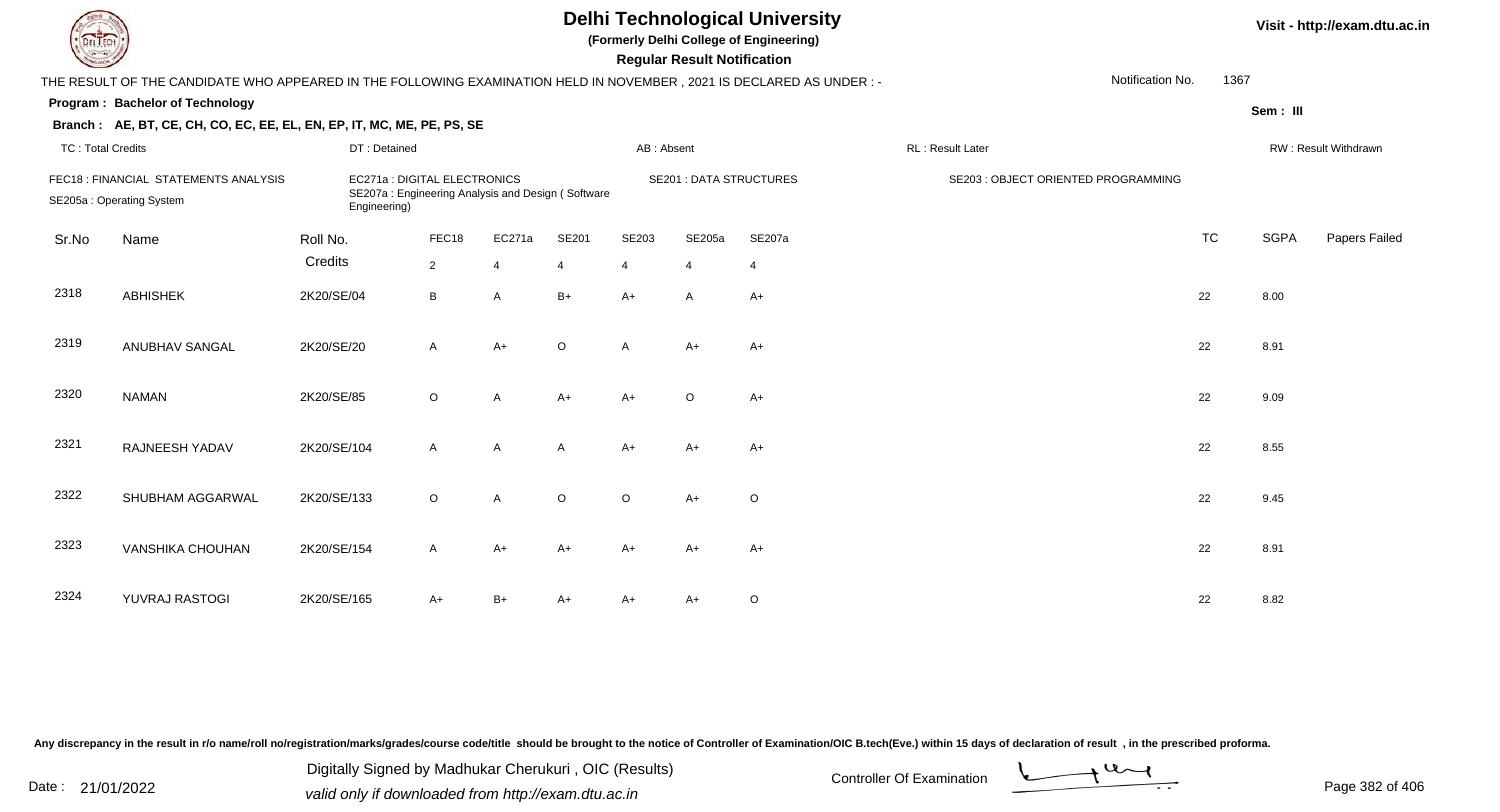| <b>DELTECH</b>           |                                                                                                                      |                                                                                                   |                |                |                |                | <b>Regular Result Notification</b> | <b>Delhi Technological University</b><br>(Formerly Delhi College of Engineering) |                                     | Visit - http://exam.d |             |                             |
|--------------------------|----------------------------------------------------------------------------------------------------------------------|---------------------------------------------------------------------------------------------------|----------------|----------------|----------------|----------------|------------------------------------|----------------------------------------------------------------------------------|-------------------------------------|-----------------------|-------------|-----------------------------|
|                          | THE RESULT OF THE CANDIDATE WHO APPEARED IN THE FOLLOWING EXAMINATION HELD IN NOVEMBER, 2021 IS DECLARED AS UNDER: - |                                                                                                   |                |                |                |                |                                    |                                                                                  | Notification No.                    | 1367                  |             |                             |
|                          | Program: Bachelor of Technology                                                                                      |                                                                                                   |                |                |                |                |                                    |                                                                                  |                                     |                       | Sem: III    |                             |
|                          | Branch: AE, BT, CE, CH, CO, EC, EE, EL, EN, EP, IT, MC, ME, PE, PS, SE                                               |                                                                                                   |                |                |                |                |                                    |                                                                                  |                                     |                       |             |                             |
| <b>TC: Total Credits</b> |                                                                                                                      | DT: Detained                                                                                      |                |                |                | AB: Absent     |                                    |                                                                                  | RL: Result Later                    |                       |             | <b>RW: Result Withdrawr</b> |
| FEC1: SPORTS - I         | SE205a: Operating System                                                                                             | EC271a : DIGITAL ELECTRONICS<br>SE207a: Engineering Analysis and Design (Software<br>Engineering) |                |                |                |                | <b>SE201: DATA STRUCTURES</b>      |                                                                                  | SE203 : OBJECT ORIENTED PROGRAMMING |                       |             |                             |
| Sr.No                    | Name                                                                                                                 | Roll No.                                                                                          | FEC1           | EC271a         | SE201          | SE203          | SE205a                             | SE207a                                                                           |                                     | <b>TC</b>             | <b>SGPA</b> | Papers Fa                   |
|                          |                                                                                                                      | Credits                                                                                           | $\overline{2}$ | $\overline{4}$ | $\overline{4}$ | $\overline{4}$ | 4                                  | $\overline{4}$                                                                   |                                     |                       |             |                             |
| 2325                     | <b>ANNANNYA SIINGH</b>                                                                                               | 2K20/SE/19                                                                                        | $\mathsf{A}$   | $\overline{A}$ | $B+$           | $A+$           | $A+$                               | $A+$                                                                             |                                     | 22                    | 8.36        |                             |
| 2326                     | ARPIT DUA                                                                                                            | 2K20/SE/30                                                                                        | $\mathsf{A}$   | $B+$           | $\mathsf{C}$   | $\mathsf{A}$   | $\mathsf{A}$                       | $A+$                                                                             |                                     | 22                    | 7.45        |                             |
| 2327                     | <b>RAMAN AHLAWAT</b>                                                                                                 | 2K20/SE/105                                                                                       | $\circ$        | $A+$           | A+             | A+             | A+                                 | $A+$                                                                             |                                     | 22                    | 9.09        |                             |
| $\sim$                   |                                                                                                                      |                                                                                                   |                |                |                |                |                                    |                                                                                  |                                     |                       |             |                             |

| 2328 | ROHAN KUMAR THAKUR   | 2K20/SE/108 | B    | A            | $\mathsf{A}$ | $A+$ | $B+$ | $A+$ | 22 | 8.00 |
|------|----------------------|-------------|------|--------------|--------------|------|------|------|----|------|
| 2329 | SHIVAM KUMAR         | 2K20/SE/128 | A+   | A            | $\circ$      | $A+$ | $A+$ | $A+$ | 22 | 9.00 |
| 2330 | <b>SHIVYA</b>        | 2K20/SE/130 | $A+$ | A            | $B+$         | $A+$ | $A+$ | $A+$ | 22 | 8.45 |
| 2331 | <b>TRAPSON AARON</b> | 2K20/SE/145 | A+   | $\mathsf{C}$ | A            | $A+$ | $A+$ | A+   | 22 | 8.09 |

Digitally Signed by Madhukar Cherukuri, OIC (Results)<br>Date : 21/01/2022 volid only if douglooded from http://ovem dtu.co.in Digitally Signed by Madhukar Cherukuri , OIC (Results)valid only if downloaded from http://exam.dtu.ac.in

**Visit - http://exam.dtu.ac.in**

TC SGPA Papers Failed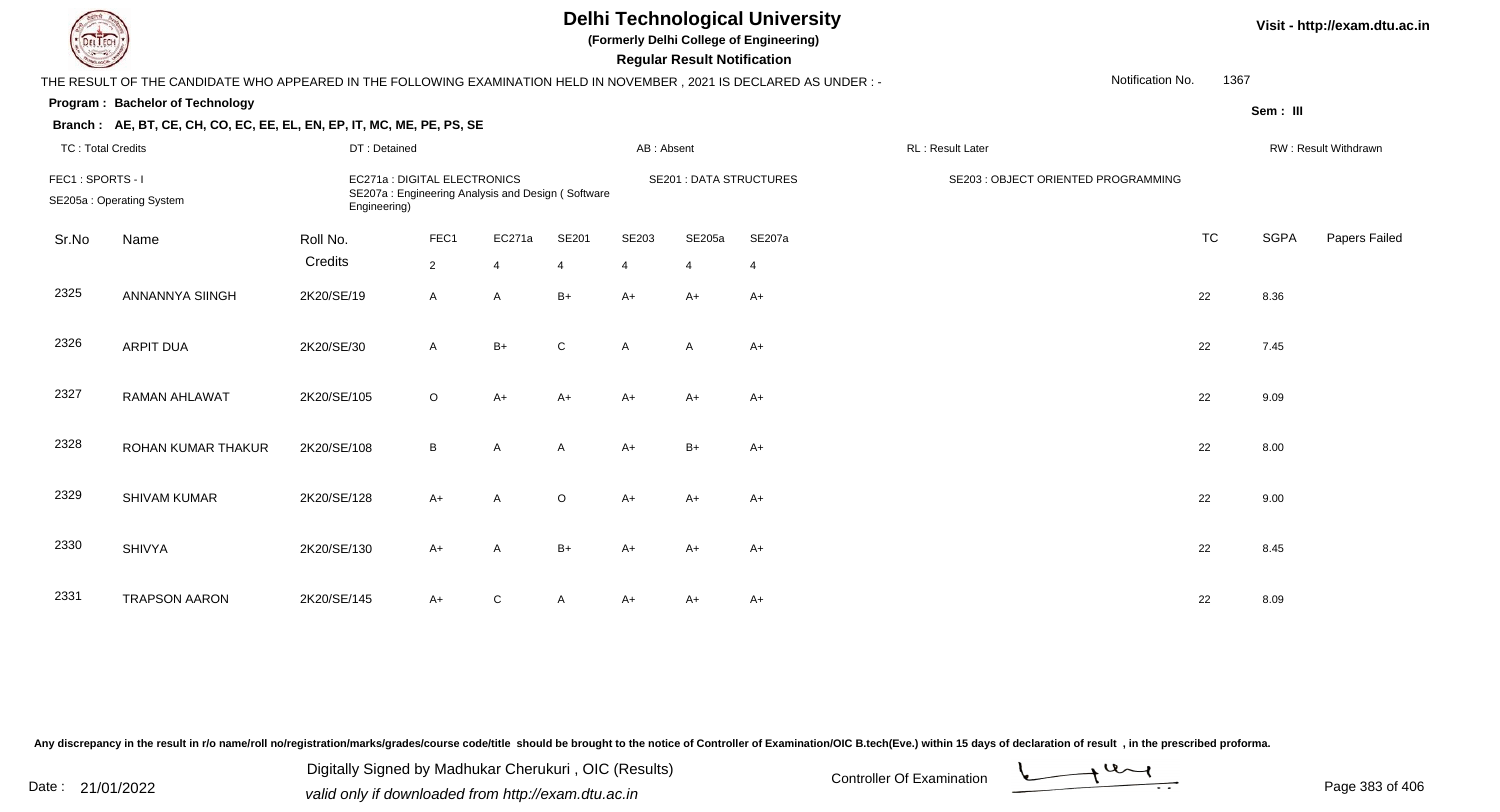**(Formerly Delhi College of Engineering)**

 **Regular Result Notification**

| $\sim$                   |                                                                                                                       |                              |                |                |                |                | neguiai nesuit notiiloation    |                |                                     |                  |      |             |                      |
|--------------------------|-----------------------------------------------------------------------------------------------------------------------|------------------------------|----------------|----------------|----------------|----------------|--------------------------------|----------------|-------------------------------------|------------------|------|-------------|----------------------|
|                          | THE RESULT OF THE CANDIDATE WHO APPEARED IN THE FOLLOWING EXAMINATION HELD IN NOVEMBER , 2021 IS DECLARED AS UNDER :- |                              |                |                |                |                |                                |                |                                     | Notification No. | 1367 |             |                      |
|                          | Program: Bachelor of Technology                                                                                       |                              |                |                |                |                |                                |                |                                     |                  |      | Sem: III    |                      |
|                          | Branch: AE, BT, CE, CH, CO, EC, EE, EL, EN, EP, IT, MC, ME, PE, PS, SE                                                |                              |                |                |                |                |                                |                |                                     |                  |      |             |                      |
| <b>TC: Total Credits</b> |                                                                                                                       | DT: Detained                 |                |                |                | AB: Absent     |                                |                | RL: Result Later                    |                  |      |             | RW: Result Withdrawn |
| FEC22: YOGA              |                                                                                                                       | EC271a : DIGITAL ELECTRONICS |                |                |                |                | <b>SE201 : DATA STRUCTURES</b> |                | SE203 : OBJECT ORIENTED PROGRAMMING |                  |      |             |                      |
|                          | SE207a: Engineering Analysis and Design (Software<br>SE205a: Operating System<br>Engineering)                         |                              |                |                |                |                |                                |                |                                     |                  |      |             |                      |
| Sr.No                    | Name                                                                                                                  | Roll No.                     | FEC22          | EC271a         | SE201          | SE203          | SE205a                         | SE207a         |                                     |                  | TC   | <b>SGPA</b> | Papers Failed        |
|                          |                                                                                                                       | Credits                      | $\overline{2}$ | $\overline{4}$ | $\overline{4}$ | $\overline{4}$ | $\overline{4}$                 | $\overline{4}$ |                                     |                  |      |             |                      |
| 2332                     | <b>ABHISHEK WALIA</b>                                                                                                 | 2K20/SE/06                   | $A+$           | A              | $\mathsf{A}$   | A              | $A+$                           | $A+$           |                                     | 22               |      | 8.45        |                      |
|                          |                                                                                                                       |                              |                |                |                |                |                                |                |                                     |                  |      |             |                      |
| 2333                     | <b>BHARAT SINGH</b>                                                                                                   | 2K20/SE/40                   | A              | $B+$           | $B+$           | $\mathsf{A}$   | $B+$                           | $A+$           |                                     | 22               |      | 7.64        |                      |
|                          |                                                                                                                       |                              |                |                |                |                |                                |                |                                     |                  |      |             |                      |
| 2334                     | HARDIK M. GARBYAL                                                                                                     | 2K20/SE/54                   | $\circ$        | A              | $B+$           | A              | A+                             | A+             |                                     | 22               |      | 8.36        |                      |
|                          |                                                                                                                       |                              |                |                |                |                |                                |                |                                     |                  |      |             |                      |
| 2335                     | <b>KARTIK BISHT</b>                                                                                                   | 2K20/SE/69                   | O              | A+             | A+             | A+             | $\circ$                        | A+             |                                     | 22               |      | 9.27        |                      |

Any discrepancy in the result in r/o name/roll no/registration/marks/grades/course code/title should be brought to the notice of Controller of Examination/OIC B.tech(Eve.) within 15 days of declaration of result, in the pr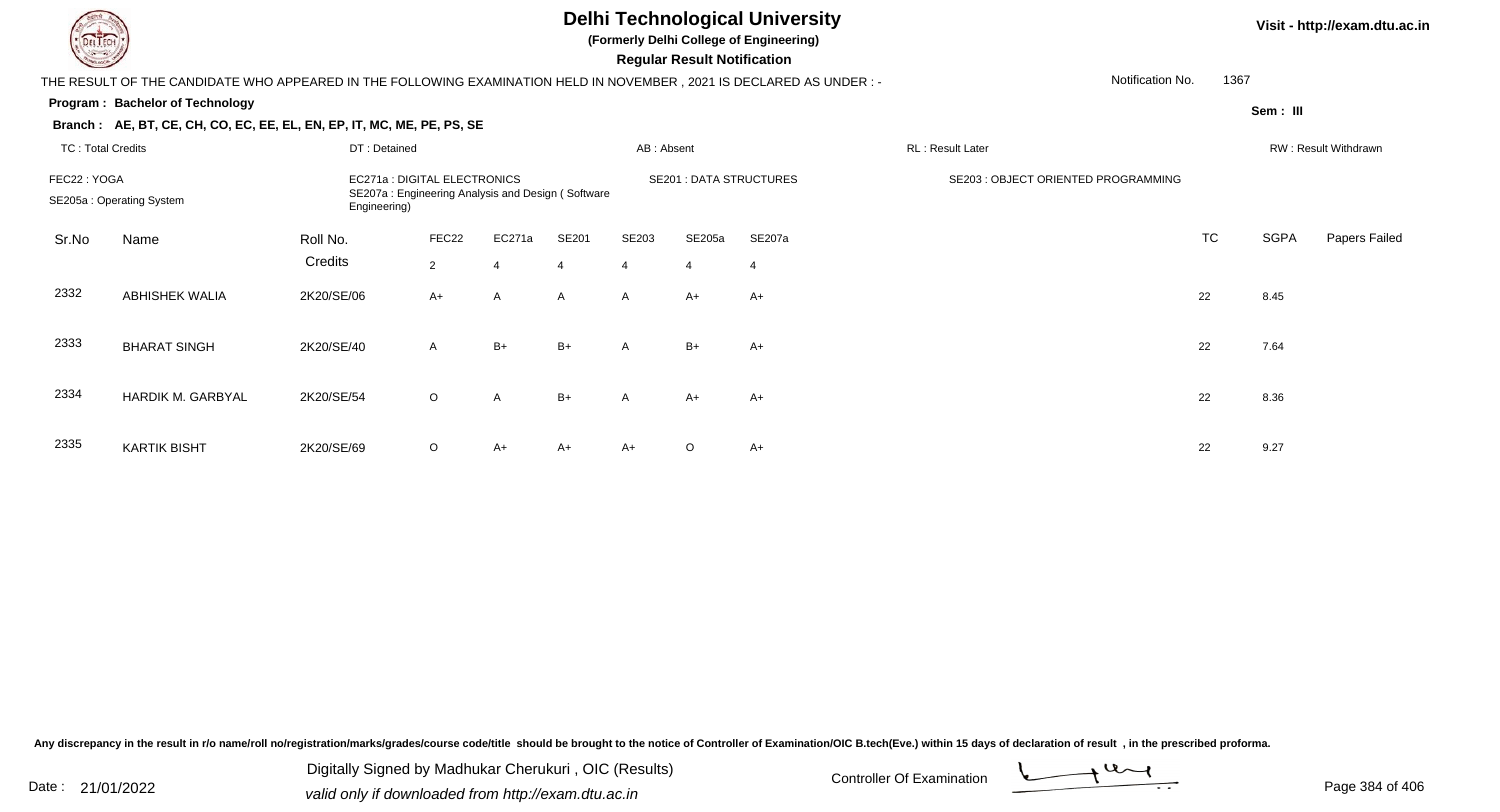| EL ECH                   |                                                                                                                      |             |                                              |                |                                                   |                |                | <b>Regular Result Notification</b> | <b>Delhi Technological University</b><br>(Formerly Delhi College of Engineering) |                  |                                     |                  |           |             | Visit - http://exam.dtu.ac.in |
|--------------------------|----------------------------------------------------------------------------------------------------------------------|-------------|----------------------------------------------|----------------|---------------------------------------------------|----------------|----------------|------------------------------------|----------------------------------------------------------------------------------|------------------|-------------------------------------|------------------|-----------|-------------|-------------------------------|
|                          | THE RESULT OF THE CANDIDATE WHO APPEARED IN THE FOLLOWING EXAMINATION HELD IN NOVEMBER, 2021 IS DECLARED AS UNDER :- |             |                                              |                |                                                   |                |                |                                    |                                                                                  |                  |                                     | Notification No. | 1367      |             |                               |
|                          | Program: Bachelor of Technology                                                                                      |             |                                              |                |                                                   |                |                |                                    |                                                                                  |                  |                                     |                  |           | Sem: III    |                               |
|                          | Branch: AE, BT, CE, CH, CO, EC, EE, EL, EN, EP, IT, MC, ME, PE, PS, SE                                               |             |                                              |                |                                                   |                |                |                                    |                                                                                  |                  |                                     |                  |           |             |                               |
| <b>TC: Total Credits</b> |                                                                                                                      |             | DT: Detained                                 |                |                                                   |                | AB: Absent     |                                    |                                                                                  | RL: Result Later |                                     |                  |           |             | RW: Result Withdrawn          |
|                          | FEC27 : PROFESSIONAL ETHICS & HUMAN VALUES<br>SE205a: Operating System<br>Name                                       |             | EC271a : DIGITAL ELECTRONICS<br>Engineering) |                | SE207a: Engineering Analysis and Design (Software |                |                | <b>SE201 : DATA STRUCTURES</b>     |                                                                                  |                  | SE203 : OBJECT ORIENTED PROGRAMMING |                  |           |             |                               |
| Sr.No                    |                                                                                                                      | Roll No.    |                                              | FEC27          | EC271a                                            | SE201          | SE203          | SE205a                             | SE207a                                                                           |                  |                                     |                  | <b>TC</b> | <b>SGPA</b> | Papers Failed                 |
|                          |                                                                                                                      | Credits     |                                              | $\overline{2}$ | $\overline{4}$                                    | $\overline{4}$ | $\overline{4}$ | $\overline{4}$                     | $\overline{4}$                                                                   |                  |                                     |                  |           |             |                               |
| 2336                     | <b>ATMIKA MISHRA</b>                                                                                                 | 2K20/SE/33  |                                              | A+             | $A+$                                              | A              | $\circ$        | A+                                 | $\circ$                                                                          |                  |                                     |                  | 22        | 9.18        |                               |
| 2337                     | <b>DHRUV TOMAR</b>                                                                                                   | 2K20/SE/46  |                                              | $A+$           | $A+$                                              | $A+$           | $\circ$        | $A+$                               | $\circ$                                                                          |                  |                                     |                  | 22        | 9.36        |                               |
| 2338                     | <b>JASVINDER KAUR</b>                                                                                                | 2K20/SE/64  |                                              | $A+$           | $A+$                                              | $A+$           | $\circ$        | $A+$                               | $\circ$                                                                          |                  |                                     |                  | 22        | 9.36        |                               |
| 2339                     | <b>MOHD IBRAHIM MALLICK</b>                                                                                          | 2K20/SE/82  |                                              | A+             | $A+$                                              | $A+$           | $A+$           | $\Omega$                           | $\circ$                                                                          |                  |                                     |                  | 22        | 9.36        |                               |
| 2340                     | PRAKHAR SRIVASTAVA                                                                                                   | 2K20/SE/96  |                                              | $\circ$        | $A+$                                              | $A+$           | $A+$           | $\circ$                            | $A+$                                                                             |                  |                                     |                  | 22        | 9.27        |                               |
| 2341                     | <b>RUDRANSH TYAGI</b>                                                                                                | 2K20/SE/111 |                                              | $\circ$        | $\overline{A}$                                    | $\circ$        | $A+$           | O                                  | $\circ$                                                                          |                  |                                     |                  | 22        | 9.45        |                               |

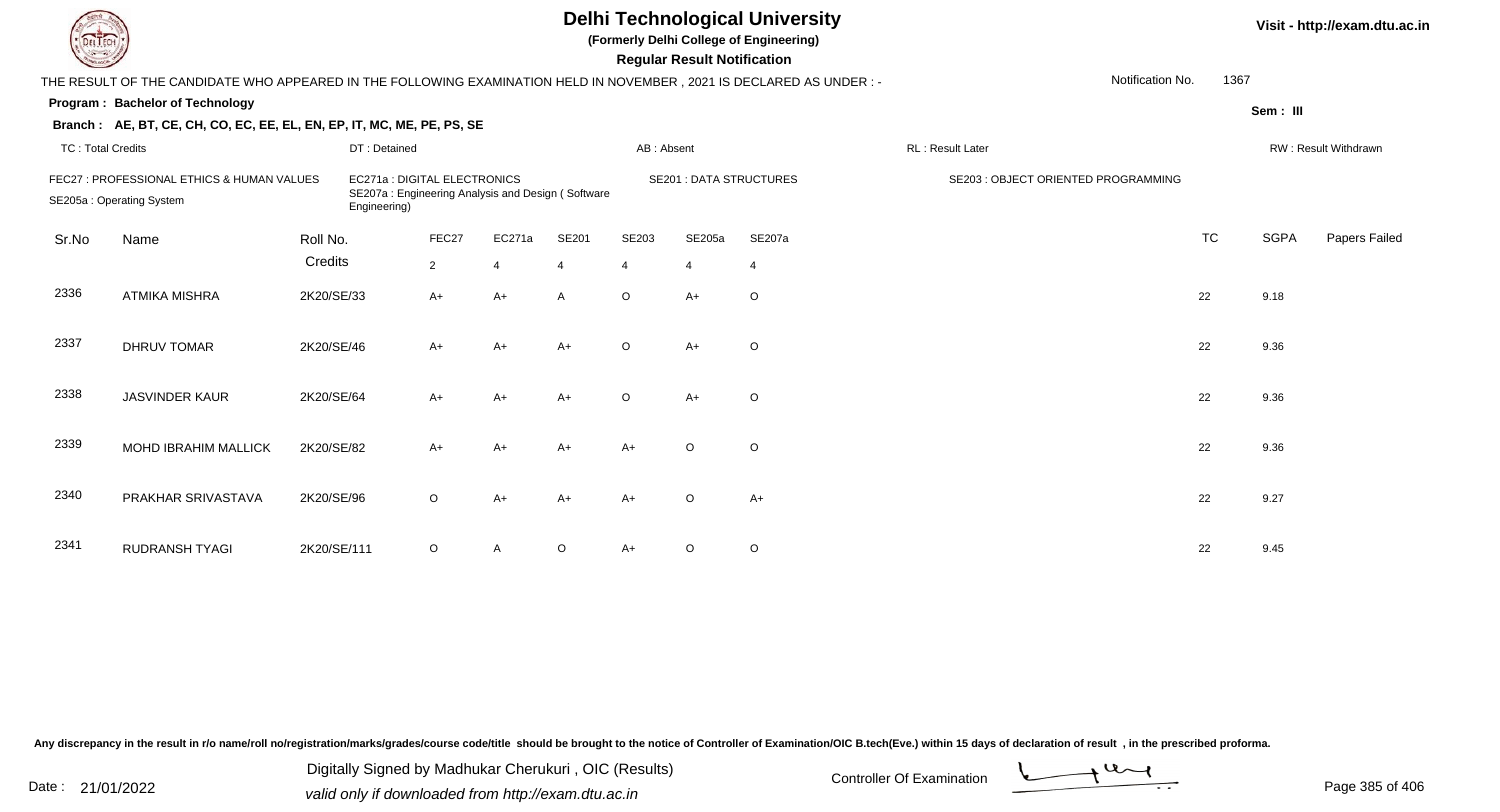|                          |                                                                                                                      |              |                                                                                   |                |         |            | <b>Regular Result Notification</b> | <b>Delhi Technological University</b><br>(Formerly Delhi College of Engineering) |                                     |                  |           |          | Visit - http://exam.dtu.ac.in |
|--------------------------|----------------------------------------------------------------------------------------------------------------------|--------------|-----------------------------------------------------------------------------------|----------------|---------|------------|------------------------------------|----------------------------------------------------------------------------------|-------------------------------------|------------------|-----------|----------|-------------------------------|
|                          | THE RESULT OF THE CANDIDATE WHO APPEARED IN THE FOLLOWING EXAMINATION HELD IN NOVEMBER, 2021 IS DECLARED AS UNDER :- |              |                                                                                   |                |         |            |                                    |                                                                                  |                                     | Notification No. | 1367      |          |                               |
|                          | Program: Bachelor of Technology                                                                                      |              |                                                                                   |                |         |            |                                    |                                                                                  |                                     |                  |           | Sem: III |                               |
|                          | Branch: AE, BT, CE, CH, CO, EC, EE, EL, EN, EP, IT, MC, ME, PE, PS, SE                                               |              |                                                                                   |                |         |            |                                    |                                                                                  |                                     |                  |           |          |                               |
| <b>TC: Total Credits</b> |                                                                                                                      | DT: Detained |                                                                                   |                |         | AB: Absent |                                    |                                                                                  | RL: Result Later                    |                  |           |          | RW: Result Withdrawn          |
|                          | FEC28 : Emotional Intelligence<br>SE205a: Operating System                                                           | Engineering) | EC271a : DIGITAL ELECTRONICS<br>SE207a: Engineering Analysis and Design (Software |                |         |            | <b>SE201 : DATA STRUCTURES</b>     |                                                                                  | SE203 : OBJECT ORIENTED PROGRAMMING |                  |           |          |                               |
| Sr.No                    | Name                                                                                                                 | Roll No.     | FEC28                                                                             | EC271a         | SE201   | SE203      | SE205a                             | SE207a                                                                           |                                     |                  | <b>TC</b> | SGPA     | Papers Failed                 |
|                          |                                                                                                                      | Credits      | $2^{\circ}$                                                                       | $\overline{4}$ |         | 4          | $\overline{4}$                     | $\overline{4}$                                                                   |                                     |                  |           |          |                               |
| 2342                     | <b>KARTIK BANSAL</b>                                                                                                 | 2K20/SE/68   | $\circ$                                                                           | $A+$           | $A+$    | $A+$       | $A+$                               | $A+$                                                                             |                                     |                  | 22        | 9.09     |                               |
| 2343                     | PRIYANSHI ANAND                                                                                                      | 2K20/SE/101  | $\circ$                                                                           | $A+$           | $\circ$ | $\Omega$   | $\circ$                            | $\mathsf O$                                                                      |                                     |                  | 22        | 9.82     |                               |
| 2344                     | RAVI KANT SHARMA                                                                                                     | 2K20/SE/106  | A+                                                                                | $A+$           | $\circ$ | $A+$       | A+                                 | $A+$                                                                             |                                     |                  | 22        | 9.18     |                               |
| 2345                     | <b>SAKET VERMA</b>                                                                                                   | 2K20/SE/115  | $A+$                                                                              | A              | $A+$    | $A+$       | A+                                 | A+                                                                               |                                     |                  | 22        | 8.82     |                               |
| 2346                     | <b>SANCHIT JAIN</b>                                                                                                  | 2K20/SE/116  | $\circ$                                                                           | $B+$           | A+      | $A+$       | A+                                 | O                                                                                |                                     |                  | 22        | 8.91     |                               |
| 2347                     | SANDALI SINGH                                                                                                        | 2K20/SE/117  | A+                                                                                | $A+$           | O       | $\circ$    | $A+$                               | $\mathsf O$                                                                      |                                     |                  | 22        | 9.55     |                               |
| 2348                     | SAURABH MANCHANDA                                                                                                    | 2K20/SE/122  | $\circ$                                                                           | A+             | A+      | A+         | A+                                 | $A+$                                                                             |                                     |                  | 22        | 9.09     |                               |
| 2349                     | SEHNISH DAGAR                                                                                                        | 2K20/SE/123  | $\circ$                                                                           | A              | A+      | $\circ$    | A+                                 | A+                                                                               |                                     |                  | 22        | 9.09     |                               |
| 2350                     | SHASHWAT JAIN                                                                                                        | 2K20/SE/126  | $\circ$                                                                           | A              | A+      | A+         | A+                                 | $\circ$                                                                          |                                     |                  | 22        | 9.09     |                               |
|                          |                                                                                                                      |              |                                                                                   |                |         |            |                                    |                                                                                  |                                     |                  |           |          |                               |

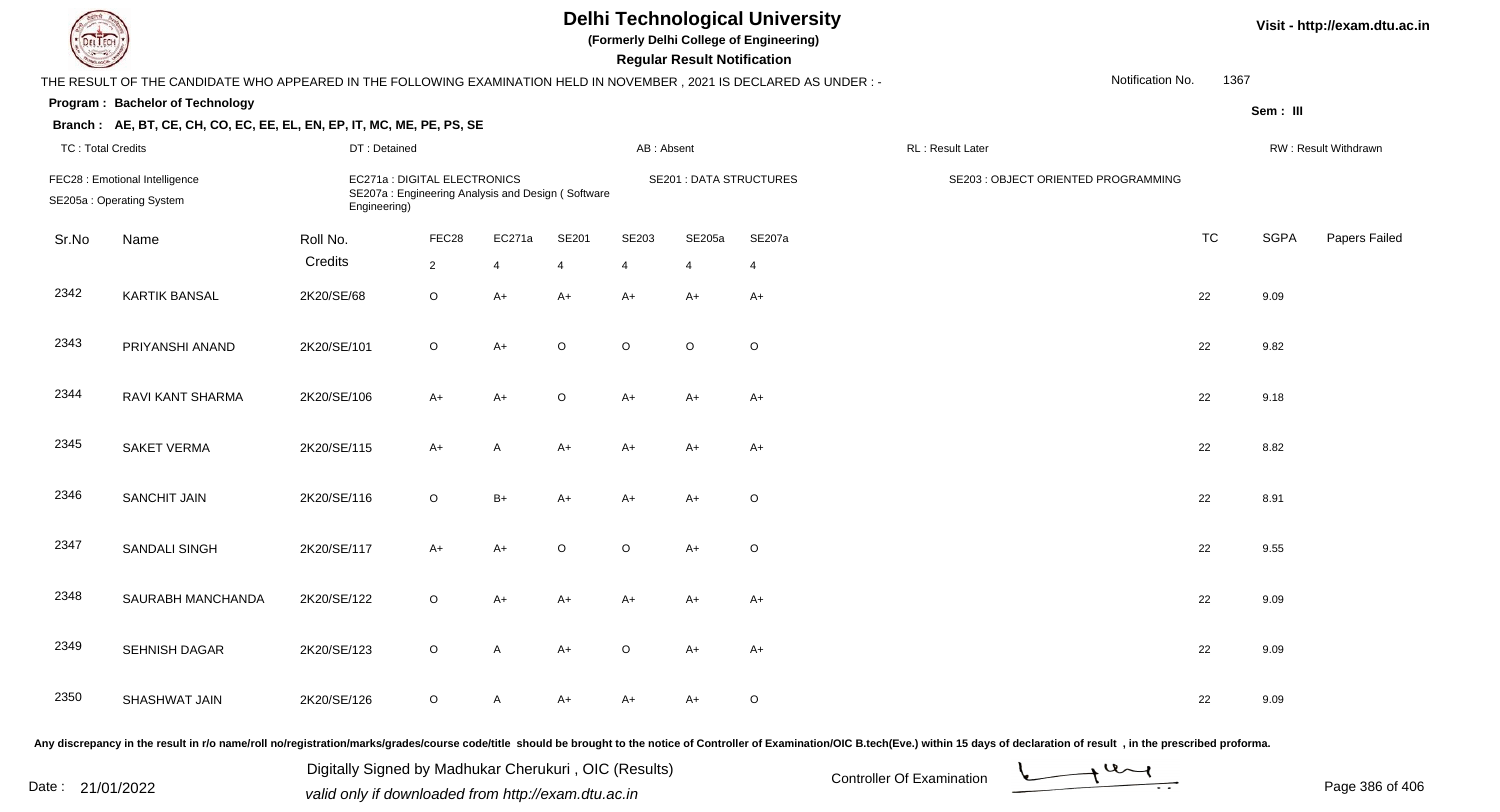| DEL TECH<br>$\sim$                                                                                                                                                              |          |                |            |       |                | <b>Regular Result Notification</b> | <b>Delhi Technological University</b><br>(Formerly Delhi College of Engineering) |                                     |                      |             | Visit - http://exam.dtu.ac.in |
|---------------------------------------------------------------------------------------------------------------------------------------------------------------------------------|----------|----------------|------------|-------|----------------|------------------------------------|----------------------------------------------------------------------------------|-------------------------------------|----------------------|-------------|-------------------------------|
| THE RESULT OF THE CANDIDATE WHO APPEARED IN THE FOLLOWING EXAMINATION HELD IN NOVEMBER, 2021 IS DECLARED AS UNDER :-                                                            |          |                |            |       |                |                                    |                                                                                  | Notification No.                    | 1367                 |             |                               |
| <b>Program: Bachelor of Technology</b>                                                                                                                                          |          |                |            |       |                |                                    |                                                                                  |                                     |                      | Sem: III    |                               |
| Branch: AE, BT, CE, CH, CO, EC, EE, EL, EN, EP, IT, MC, ME, PE, PS, SE                                                                                                          |          |                |            |       |                |                                    |                                                                                  |                                     |                      |             |                               |
| <b>TC: Total Credits</b>                                                                                                                                                        |          |                | AB: Absent |       |                | <b>RL: Result Later</b>            |                                                                                  |                                     | RW: Result Withdrawn |             |                               |
| DT: Detained<br>EC271a : DIGITAL ELECTRONICS<br>FEC28 : Emotional Intelligence<br>SE207a: Engineering Analysis and Design (Software<br>SE205a: Operating System<br>Engineering) |          |                |            |       |                |                                    | <b>SE201: DATA STRUCTURES</b>                                                    | SE203 : OBJECT ORIENTED PROGRAMMING |                      |             |                               |
| Sr.No<br>Name                                                                                                                                                                   | Roll No. | FEC28          | EC271a     | SE201 | SE203          | SE205a                             | SE207a                                                                           |                                     | TC                   | <b>SGPA</b> | Papers Failed                 |
|                                                                                                                                                                                 | Credits  | $\overline{2}$ |            | 4     | $\overline{4}$ | -4                                 | -4                                                                               |                                     |                      |             |                               |
|                                                                                                                                                                                 |          | O              | A          | A+    | $A+$           | A+                                 | $\circ$                                                                          |                                     | 22                   | 9.09        |                               |

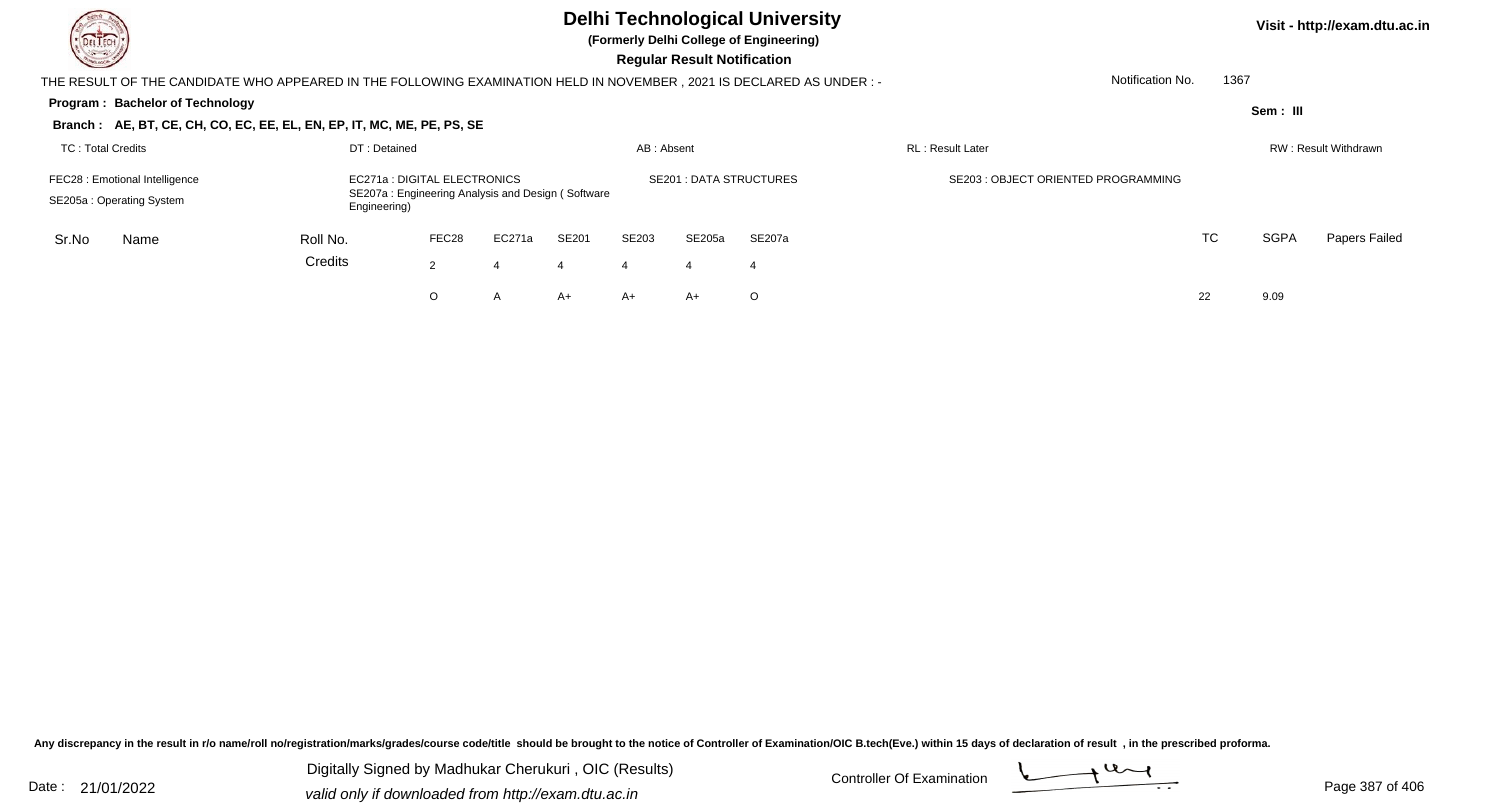|                          |                                                                                                                      |                                                                                                   |                  |                |       |              | <b>Regular Result Notification</b> | <b>Delhi Technological University</b><br>(Formerly Delhi College of Engineering) |                                     |                  |           |             | Visit - http://exam.dtu.ac.in |
|--------------------------|----------------------------------------------------------------------------------------------------------------------|---------------------------------------------------------------------------------------------------|------------------|----------------|-------|--------------|------------------------------------|----------------------------------------------------------------------------------|-------------------------------------|------------------|-----------|-------------|-------------------------------|
|                          | THE RESULT OF THE CANDIDATE WHO APPEARED IN THE FOLLOWING EXAMINATION HELD IN NOVEMBER, 2021 IS DECLARED AS UNDER :- |                                                                                                   |                  |                |       |              |                                    |                                                                                  |                                     | Notification No. | 1367      |             |                               |
|                          | Program: Bachelor of Technology                                                                                      |                                                                                                   |                  |                |       |              |                                    |                                                                                  |                                     |                  |           | Sem: III    |                               |
|                          | Branch: AE, BT, CE, CH, CO, EC, EE, EL, EN, EP, IT, MC, ME, PE, PS, SE                                               |                                                                                                   |                  |                |       |              |                                    |                                                                                  |                                     |                  |           |             |                               |
| <b>TC: Total Credits</b> |                                                                                                                      | DT: Detained                                                                                      |                  |                |       | AB: Absent   |                                    |                                                                                  | RL : Result Later                   |                  |           |             | RW: Result Withdrawn          |
| FEC2 : SPORTS II         | SE205a: Operating System                                                                                             | EC271a : DIGITAL ELECTRONICS<br>SE207a: Engineering Analysis and Design (Software<br>Engineering) |                  |                |       |              | <b>SE201 : DATA STRUCTURES</b>     |                                                                                  | SE203 : OBJECT ORIENTED PROGRAMMING |                  |           |             |                               |
| Sr.No                    | Name                                                                                                                 | Roll No.                                                                                          | FEC <sub>2</sub> | EC271a         | SE201 | SE203        | SE205a                             | SE207a                                                                           |                                     |                  | <b>TC</b> | <b>SGPA</b> | Papers Failed                 |
|                          |                                                                                                                      | Credits                                                                                           | $\overline{2}$   | $\overline{4}$ |       | 4            | 4                                  | $\overline{4}$                                                                   |                                     |                  |           |             |                               |
| 2351                     | AAKASH KUMAR PRASAD                                                                                                  | 2K20/SE/01                                                                                        | A                | A              | A     | $A+$         | $B+$                               | $A+$                                                                             |                                     |                  | 22        | 8.18        |                               |
| 2352                     | AJAY                                                                                                                 | 2K20/SE/09                                                                                        | A+               | $A+$           | A     | $A+$         | A+                                 | $\circ$                                                                          |                                     |                  | 22        | 9.00        |                               |
| 2353                     | ANKUR YADAV                                                                                                          | 2K20/SE/18                                                                                        | A+               | A              | $A+$  | A            | A                                  | A+                                                                               |                                     |                  | 22        | 8.45        |                               |
| 2354                     | Elijah Chol Malual Ayool                                                                                             | 2K20/SE/49                                                                                        | $\mathsf{A}$     | A              | $B+$  | $\mathsf{A}$ | A+                                 | A+                                                                               |                                     |                  | 22        | 8.18        |                               |
| 2355                     | NABIYU SAMUEL                                                                                                        | 2K20/SE/84                                                                                        | A                | $A+$           | $B+$  | A            | A+                                 | $A+$                                                                             |                                     |                  | 22        | 8.36        |                               |
| 2356                     | <b>NIKHIL SUHAG</b>                                                                                                  | 2K20/SE/89                                                                                        | $A+$             | A              | A+    | $A+$         | A+                                 | $A+$                                                                             |                                     |                  | 22        | 8.82        |                               |
| 2357                     | PRANAV SINGH RATHORE                                                                                                 | 2K20/SE/98                                                                                        | A                | $B+$           |       | A+           | A+                                 | A+                                                                               |                                     |                  | 22        | 8.36        |                               |
| 2358                     | SHARDA NAND JHA                                                                                                      | 2K20/SE/125                                                                                       | A                | A              | A     | A+           | A+                                 | A+                                                                               |                                     |                  | 22        | 8.55        |                               |
| 2359                     | <b>TARUN SHARMA</b>                                                                                                  | 2K20/SE/143                                                                                       | $\circ$          | B+             | A+    | A+           | A+                                 | $A+$                                                                             |                                     |                  | 22        | 8.73        |                               |
|                          |                                                                                                                      |                                                                                                   |                  |                |       |              |                                    |                                                                                  |                                     |                  |           |             |                               |

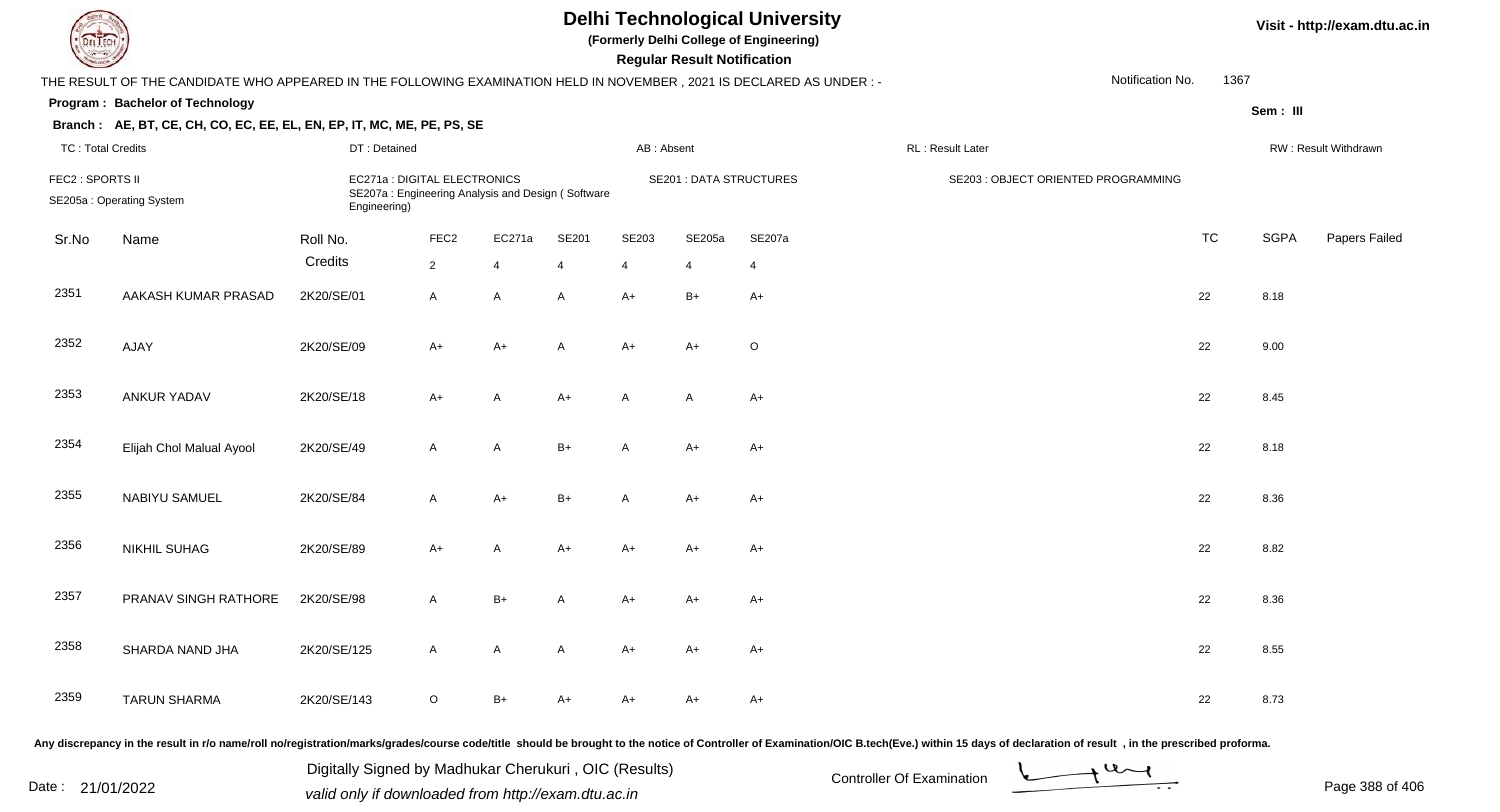| DEL TECH<br><u>in Si</u>                                                                                                                          |              |                  |        |       |                | <b>Regular Result Notification</b> | <b>Delhi Technological University</b><br>(Formerly Delhi College of Engineering) |                                    |           |             | Visit - http://exam.dtu.ac.in |
|---------------------------------------------------------------------------------------------------------------------------------------------------|--------------|------------------|--------|-------|----------------|------------------------------------|----------------------------------------------------------------------------------|------------------------------------|-----------|-------------|-------------------------------|
| THE RESULT OF THE CANDIDATE WHO APPEARED IN THE FOLLOWING EXAMINATION HELD IN NOVEMBER , 2021 IS DECLARED AS UNDER : -                            |              |                  |        |       |                |                                    |                                                                                  | Notification No.                   | 1367      |             |                               |
| Program: Bachelor of Technology<br>Branch: AE, BT, CE, CH, CO, EC, EE, EL, EN, EP, IT, MC, ME, PE, PS, SE                                         |              |                  |        |       |                |                                    |                                                                                  |                                    |           | Sem: III    |                               |
| TC: Total Credits                                                                                                                                 | DT: Detained |                  |        |       | AB: Absent     |                                    |                                                                                  | <b>RL</b> : Result Later           |           |             | RW: Result Withdrawn          |
| EC271a : DIGITAL ELECTRONICS<br>FEC2 : SPORTS II<br>SE207a: Engineering Analysis and Design (Software<br>SE205a: Operating System<br>Engineering) |              |                  |        |       |                | <b>SE201: DATA STRUCTURES</b>      |                                                                                  | SE203: OBJECT ORIENTED PROGRAMMING |           |             |                               |
| Sr.No<br>Name                                                                                                                                     | Roll No.     | FEC <sub>2</sub> | EC271a | SE201 | SE203          | SE205a                             | SE207a                                                                           |                                    | <b>TC</b> | <b>SGPA</b> | Papers Failed                 |
|                                                                                                                                                   | Credits      | $\overline{2}$   |        | 4     | $\overline{4}$ | -4                                 | -4                                                                               |                                    |           |             |                               |
|                                                                                                                                                   |              | O                | $B+$   | A+    | $A+$           | A+                                 | $A+$                                                                             |                                    | 22        | 8.73        |                               |

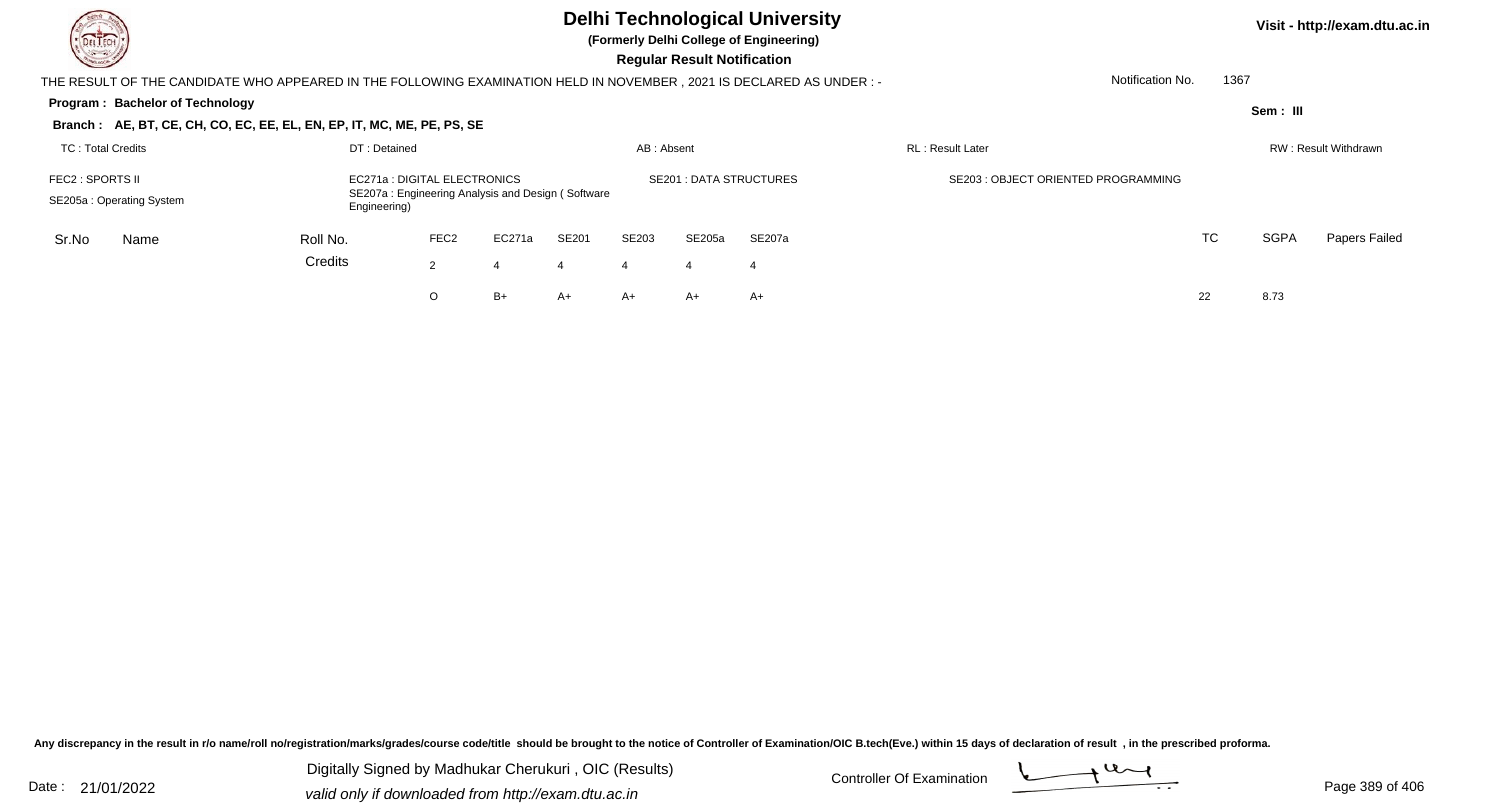| DEL TECH                 |                                                                                                                      |                                              |                |                                                   |       |                       | <b>Regular Result Notification</b> | <b>Delhi Technological University</b><br>(Formerly Delhi College of Engineering) |                                     |                  |           |          | Visit - http://exam.dtu.ac.in |
|--------------------------|----------------------------------------------------------------------------------------------------------------------|----------------------------------------------|----------------|---------------------------------------------------|-------|-----------------------|------------------------------------|----------------------------------------------------------------------------------|-------------------------------------|------------------|-----------|----------|-------------------------------|
|                          | THE RESULT OF THE CANDIDATE WHO APPEARED IN THE FOLLOWING EXAMINATION HELD IN NOVEMBER, 2021 IS DECLARED AS UNDER :- |                                              |                |                                                   |       |                       |                                    |                                                                                  |                                     | Notification No. | 1367      |          |                               |
|                          | Program: Bachelor of Technology                                                                                      |                                              |                |                                                   |       |                       |                                    |                                                                                  |                                     |                  |           | Sem: III |                               |
|                          | Branch: AE, BT, CE, CH, CO, EC, EE, EL, EN, EP, IT, MC, ME, PE, PS, SE                                               |                                              |                |                                                   |       |                       |                                    |                                                                                  |                                     |                  |           |          |                               |
| <b>TC: Total Credits</b> |                                                                                                                      | DT: Detained                                 |                |                                                   |       | AB: Absent            |                                    |                                                                                  | RL: Result Later                    |                  |           |          | RW: Result Withdrawn          |
|                          | FEC32 : LOGICAL REASONING<br>SE205a: Operating System                                                                | EC271a : DIGITAL ELECTRONICS<br>Engineering) |                | SE207a: Engineering Analysis and Design (Software |       |                       | <b>SE201 : DATA STRUCTURES</b>     |                                                                                  | SE203 : OBJECT ORIENTED PROGRAMMING |                  |           |          |                               |
| Sr.No                    | Name                                                                                                                 | Roll No.                                     | FEC32          | EC271a                                            | SE201 | SE203                 | SE205a                             | SE207a                                                                           |                                     |                  | <b>TC</b> | SGPA     | Papers Failed                 |
|                          |                                                                                                                      | Credits                                      | $\overline{2}$ | $\overline{4}$                                    |       | $\boldsymbol{\Delta}$ | $\overline{4}$                     | $\overline{4}$                                                                   |                                     |                  |           |          |                               |
| 2360                     | <b>ADITYA KUMAR</b>                                                                                                  | 2K20/SE/08                                   | $A+$           | $A+$                                              | A     | $A+$                  | $\circ$                            | $A+$                                                                             |                                     |                  | 22        | 9.00     |                               |
| 2361                     | <b>AKASH SONI</b>                                                                                                    | 2K20/SE/11                                   | A+             | $A+$                                              | A     | $A+$                  | $A+$                               | $A+$                                                                             |                                     |                  | 22        | 8.82     |                               |
| 2362                     | <b>AKSHAT JAIN</b>                                                                                                   | 2K20/SE/12                                   | $A+$           | $\mathsf O$                                       | $A+$  | $\mathsf{A}$          | $A+$                               | $\mathsf O$                                                                      |                                     |                  | 22        | 9.18     |                               |
| 2363                     | AMANDEEP                                                                                                             | 2K20/SE/13                                   | $A+$           | $\mathsf O$                                       | $A+$  | $A+$                  | $A+$                               | $A+$                                                                             |                                     |                  | 22        | 9.18     |                               |
| 2364                     | ANAMIKA                                                                                                              | 2K20/SE/15                                   | $A+$           | $A+$                                              | $A+$  | $\mathsf{A}$          | $A+$                               | $A+$                                                                             |                                     |                  | 22        | 8.82     |                               |
| 2365                     | ANIRUDH SHARMA                                                                                                       | 2K20/SE/17                                   | $\circ$        | $A+$                                              | $A+$  | $A+$                  | $\circ$                            | $\mathsf O$                                                                      |                                     |                  | 22        | 9.45     |                               |
| 2366                     | ANUJ                                                                                                                 | 2K20/SE/21                                   | A+             | A                                                 | A     | $A+$                  | $\circ$                            | $A+$                                                                             |                                     |                  | 22        | 8.82     |                               |
| 2367                     | <b>ATUL GAUTAM</b>                                                                                                   | 2K20/SE/34                                   | $A+$           | $A+$                                              | A     | $A+$                  | A+                                 | $A+$                                                                             |                                     |                  | 22        | 8.82     |                               |
| 2368                     | <b>BHAVESH BASESHANKAR</b>                                                                                           | 2K20/SE/41                                   | A+             | $A+$                                              | A+    | $A+$                  | A+                                 | A+                                                                               |                                     |                  | 22        | 9.00     |                               |

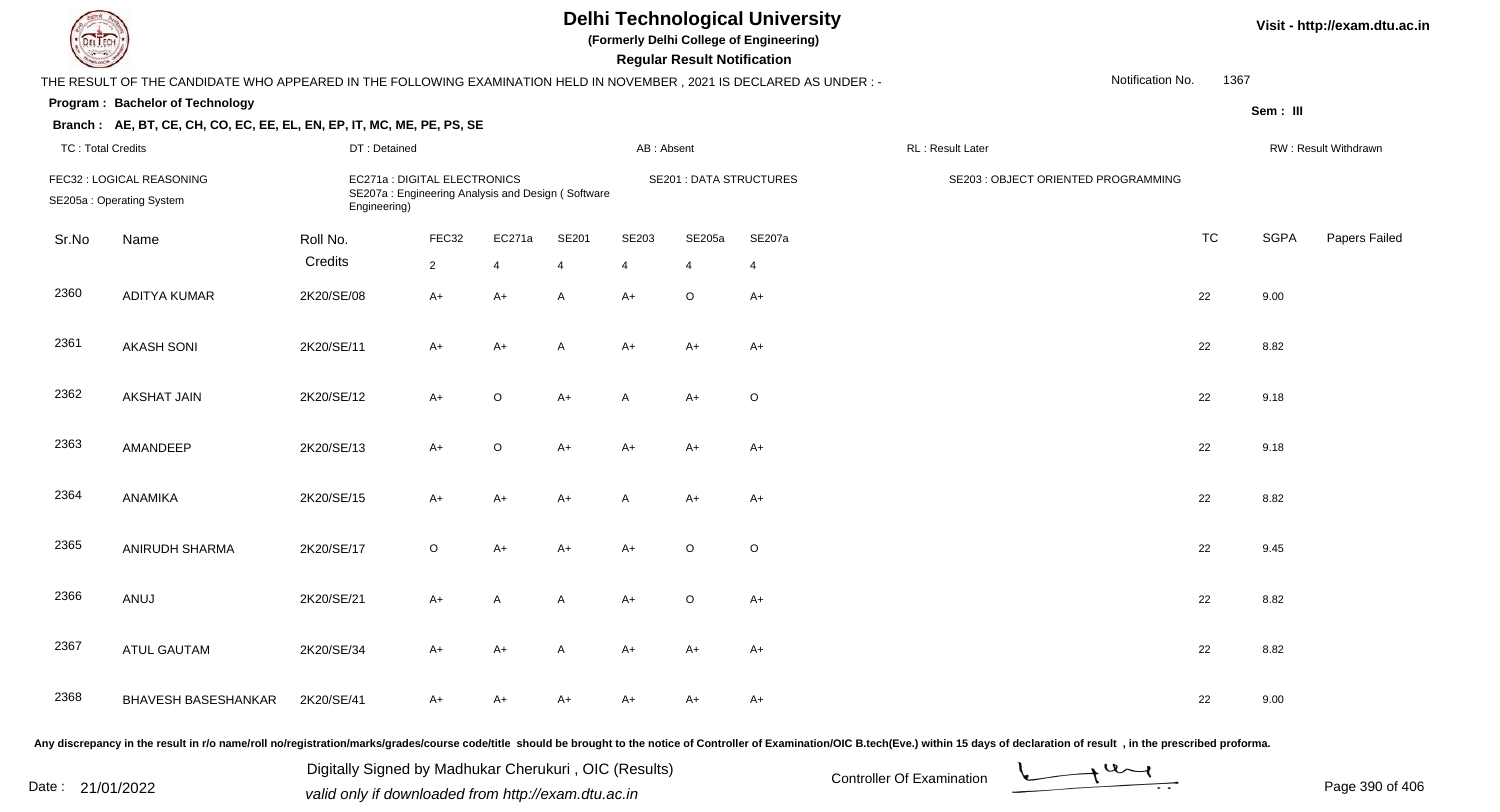| DEL TECH                 |                                                                                                                                                                                                                                |                                                       |                                                                                   |                | <b>Regular Result Notification</b> | <b>Delhi Technological University</b><br>(Formerly Delhi College of Engineering) |                                |                |                           |                                     |                               | Visit - http://exam.dtu.ac.in |             |                      |
|--------------------------|--------------------------------------------------------------------------------------------------------------------------------------------------------------------------------------------------------------------------------|-------------------------------------------------------|-----------------------------------------------------------------------------------|----------------|------------------------------------|----------------------------------------------------------------------------------|--------------------------------|----------------|---------------------------|-------------------------------------|-------------------------------|-------------------------------|-------------|----------------------|
|                          | THE RESULT OF THE CANDIDATE WHO APPEARED IN THE FOLLOWING EXAMINATION HELD IN NOVEMBER, 2021 IS DECLARED AS UNDER :-                                                                                                           |                                                       |                                                                                   |                |                                    |                                                                                  |                                |                |                           |                                     | Notification No.              | 1367                          |             |                      |
|                          | Program: Bachelor of Technology                                                                                                                                                                                                |                                                       |                                                                                   |                |                                    |                                                                                  |                                |                |                           |                                     |                               |                               | Sem: III    |                      |
|                          | Branch: AE, BT, CE, CH, CO, EC, EE, EL, EN, EP, IT, MC, ME, PE, PS, SE                                                                                                                                                         |                                                       |                                                                                   |                |                                    |                                                                                  |                                |                |                           |                                     |                               |                               |             |                      |
| <b>TC: Total Credits</b> |                                                                                                                                                                                                                                | DT: Detained                                          |                                                                                   |                |                                    | AB: Absent                                                                       |                                |                | RL: Result Later          |                                     |                               |                               |             | RW: Result Withdrawn |
|                          | FEC32 : LOGICAL REASONING<br>SE205a: Operating System                                                                                                                                                                          | Engineering)                                          | EC271a : DIGITAL ELECTRONICS<br>SE207a: Engineering Analysis and Design (Software |                |                                    |                                                                                  | <b>SE201 : DATA STRUCTURES</b> |                |                           | SE203 : OBJECT ORIENTED PROGRAMMING |                               |                               |             |                      |
| Sr.No                    | Name                                                                                                                                                                                                                           | Roll No.                                              | FEC32                                                                             | EC271a         | SE201                              | SE203                                                                            | SE205a                         | SE207a         |                           |                                     |                               | <b>TC</b>                     | <b>SGPA</b> | Papers Failed        |
|                          |                                                                                                                                                                                                                                | Credits                                               | $\overline{2}$                                                                    | $\overline{4}$ | $\overline{4}$                     | $\overline{4}$                                                                   | 4                              | $\overline{4}$ |                           |                                     |                               |                               |             |                      |
|                          |                                                                                                                                                                                                                                |                                                       | $A+$                                                                              | A+             | $A+$                               | $A+$                                                                             | A+                             | $A+$           |                           |                                     |                               | 22                            | 9.00        |                      |
| 2369                     | <b>BHAVIL AHUJA</b>                                                                                                                                                                                                            | 2K20/SE/42                                            | $A+$                                                                              | $\circ$        | $A+$                               | $A+$                                                                             | $A+$                           | $A+$           |                           |                                     |                               | 22                            | 9.18        |                      |
| 2370                     | <b>GOKUL VERMA</b>                                                                                                                                                                                                             | 2K20/SE/52                                            | $\circ$                                                                           | $A+$           | A                                  | A                                                                                | $A+$                           | $\mathsf{A}$   |                           |                                     |                               | 22                            | 8.55        |                      |
| 2371                     | HARSH BHARADWAJ                                                                                                                                                                                                                | 2K20/SE/56                                            | $A+$                                                                              | A+             | $A+$                               | A                                                                                | $A+$                           | $A+$           |                           |                                     |                               | 22                            | 8.82        |                      |
| 2372                     | <b>HARSHIT SINGH</b>                                                                                                                                                                                                           | 2K20/SE/59                                            | $A+$                                                                              | A              | $B+$                               | A                                                                                | $A+$                           | $A+$           |                           |                                     |                               | 22                            | 8.27        |                      |
| 2373                     | HIMANSHU TANWAR                                                                                                                                                                                                                | 2K20/SE/60                                            | $A+$                                                                              | $A+$           | $\mathsf{A}$                       | $A+$                                                                             | $A+$                           | $A+$           |                           |                                     |                               | 22                            | 8.82        |                      |
| 2374                     | KANWAR ADITYA SINGH                                                                                                                                                                                                            | 2K20/SE/67                                            | A+                                                                                | A+             | A                                  | A                                                                                | A+                             | $A+$           |                           |                                     |                               | 22                            | 8.64        |                      |
| 2375                     | <b>KARTIK CHAUHAN</b>                                                                                                                                                                                                          | 2K20/SE/70                                            | A+                                                                                | A+             | $\circ$                            | O                                                                                | A+                             | A+             |                           |                                     |                               | 22                            | 9.36        |                      |
| 2376                     | <b>KARTIK GUPTA</b>                                                                                                                                                                                                            | 2K20/SE/71                                            | $\circ$                                                                           | $\circ$        | $A+$                               | $\mathsf O$                                                                      | $\circ$                        | $\circ$        |                           |                                     |                               | 22                            | 9.82        |                      |
|                          | Any discrepancy in the result in r/o name/roll no/registration/marks/grades/course code/title should be brought to the notice of Controller of Examination/OIC B.tech(Eve.) within 15 days of declaration of result , in the p |                                                       |                                                                                   |                |                                    |                                                                                  |                                |                |                           |                                     |                               |                               |             |                      |
|                          |                                                                                                                                                                                                                                | Digitally Signed by Madhukar Cherukuri, OIC (Results) |                                                                                   |                |                                    |                                                                                  |                                |                | Controller Of Evamination |                                     | $\rightarrow$ 4 $\rightarrow$ |                               |             |                      |

Date : 21/01/2022 Digital Digital of Microsofted Chemical Controller Of Examination Determination Page 391 of 40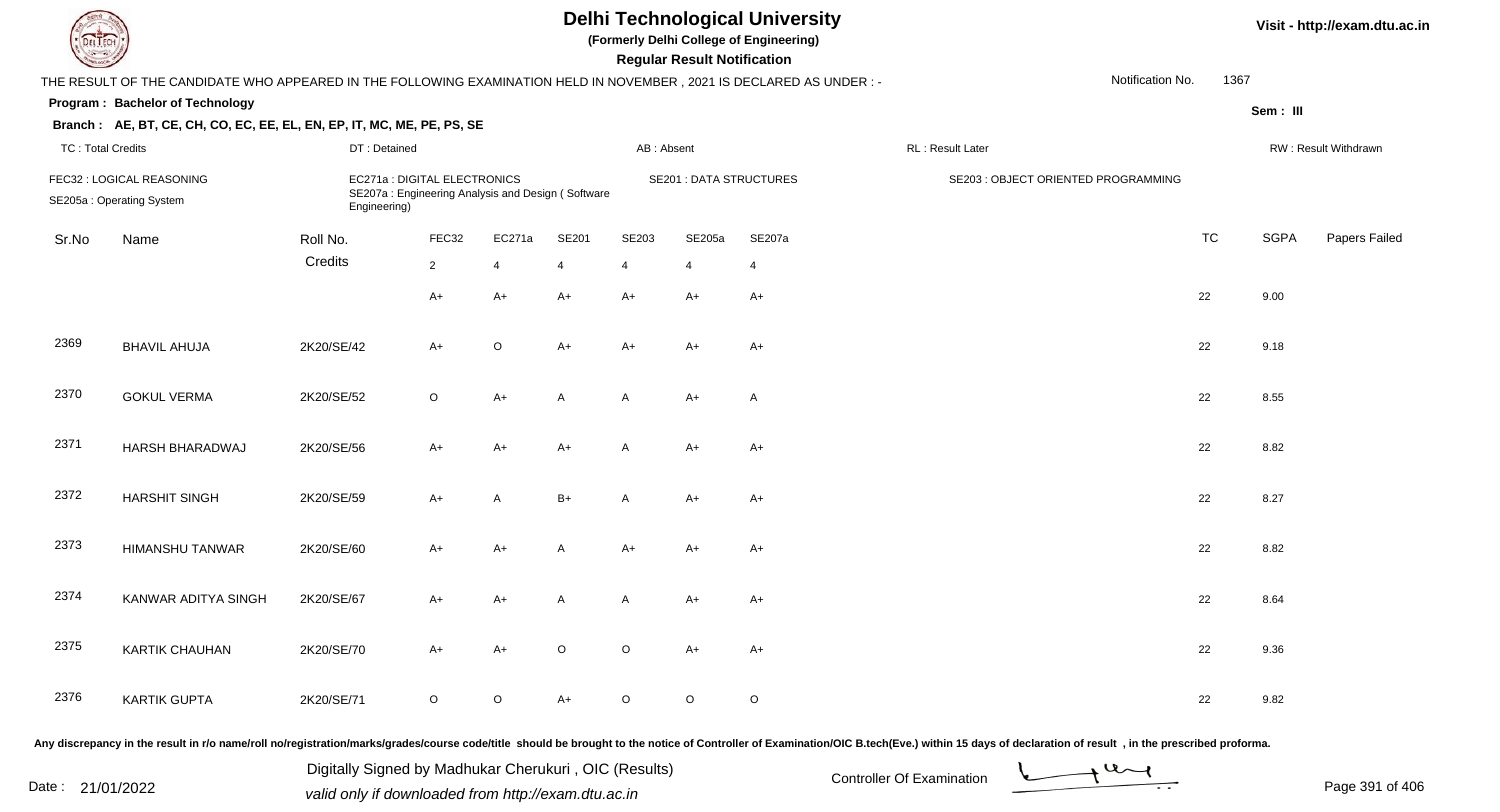| EL ECH                   |                                                                                                                     |                                                                                                   |                |                |              |                | <b>Regular Result Notification</b> | <b>Delhi Technological University</b><br>(Formerly Delhi College of Engineering) |                                     |                  |           |             | Visit - http://exam.dtu.ac.in |
|--------------------------|---------------------------------------------------------------------------------------------------------------------|---------------------------------------------------------------------------------------------------|----------------|----------------|--------------|----------------|------------------------------------|----------------------------------------------------------------------------------|-------------------------------------|------------------|-----------|-------------|-------------------------------|
|                          | THE RESULT OF THE CANDIDATE WHO APPEARED IN THE FOLLOWING EXAMINATION HELD IN NOVEMBER, 2021 IS DECLARED AS UNDER:- |                                                                                                   |                |                |              |                |                                    |                                                                                  |                                     | Notification No. | 1367      |             |                               |
|                          | Program: Bachelor of Technology                                                                                     |                                                                                                   |                |                |              |                |                                    |                                                                                  |                                     |                  |           | Sem: III    |                               |
|                          | Branch: AE, BT, CE, CH, CO, EC, EE, EL, EN, EP, IT, MC, ME, PE, PS, SE                                              |                                                                                                   |                |                |              |                |                                    |                                                                                  |                                     |                  |           |             |                               |
| <b>TC: Total Credits</b> |                                                                                                                     | DT: Detained                                                                                      |                |                |              | AB: Absent     |                                    |                                                                                  | RL: Result Later                    |                  |           |             | RW: Result Withdrawn          |
|                          | FEC32 : LOGICAL REASONING<br>SE205a: Operating System                                                               | EC271a : DIGITAL ELECTRONICS<br>SE207a: Engineering Analysis and Design (Software<br>Engineering) |                |                |              |                | <b>SE201 : DATA STRUCTURES</b>     |                                                                                  | SE203 : OBJECT ORIENTED PROGRAMMING |                  |           |             |                               |
| Sr.No                    | Name                                                                                                                | Roll No.                                                                                          | FEC32          | EC271a         | SE201        | SE203          | SE205a                             | SE207a                                                                           |                                     |                  | <b>TC</b> | <b>SGPA</b> | Papers Failed                 |
|                          |                                                                                                                     | Credits                                                                                           | $\overline{2}$ | $\overline{4}$ | 4            | $\overline{4}$ | $\overline{4}$                     | $\overline{4}$                                                                   |                                     |                  |           |             |                               |
|                          |                                                                                                                     |                                                                                                   | $\circ$        | $\mathsf O$    | $A+$         | $\circ$        | $\circ$                            | $\circ$                                                                          |                                     |                  | 22        | 9.82        |                               |
| 2377                     | <b>KARTIK ROHILLA</b>                                                                                               | 2K20/SE/72                                                                                        | $\circ$        | $A+$           | $\circ$      | $A+$           | $\circ$                            | $A+$                                                                             |                                     |                  | 22        | 9.45        |                               |
| 2378                     | <b>KESHAV MITTAL</b>                                                                                                | 2K20/SE/73                                                                                        | $\circ$        | $A+$           | $A+$         | $A+$           | $\circ$                            | $A+$                                                                             |                                     |                  | 22        | 9.27        |                               |
| 2379                     | <b>KHUSHWANT</b>                                                                                                    | 2K20/SE/75                                                                                        | $A+$           | $\circ$        | $A+$         | $A+$           | A+                                 | $A+$                                                                             |                                     |                  | 22        | 9.18        |                               |
| 2380                     | <b>MADHAV KHATTAR</b>                                                                                               | 2K20/SE/78                                                                                        | $\circ$        | $\circ$        | $\circ$      | $\circ$        | $\circ$                            | $\circ$                                                                          |                                     |                  | 22        | 10.00       |                               |
| 2381                     | <b>MAYANK GAUTAM</b>                                                                                                | 2K20/SE/80                                                                                        | $\circ$        | $A+$           | $\mathsf{A}$ | $\circ$        | A+                                 | $A+$                                                                             |                                     |                  | 22        | 9.09        |                               |
| 2382                     | <b>MOHIT SONI</b>                                                                                                   | 2K20/SE/83                                                                                        | A              | A+             | A+           | A+             | A+                                 | A+                                                                               |                                     |                  | 22        | 8.91        |                               |
| 2383                     | PAWAN                                                                                                               | 2K20/SE/94                                                                                        | A+             | A              | A+           | A+             | A+                                 | A+                                                                               |                                     |                  | 22        | 8.82        |                               |
| 2384                     | PRANAV KUMAR PARIHAR                                                                                                | 2K20/SE/97                                                                                        | A              | A              | A+           | A+             | $\circ$                            | $A+$                                                                             |                                     |                  | 22        | 8.91        |                               |

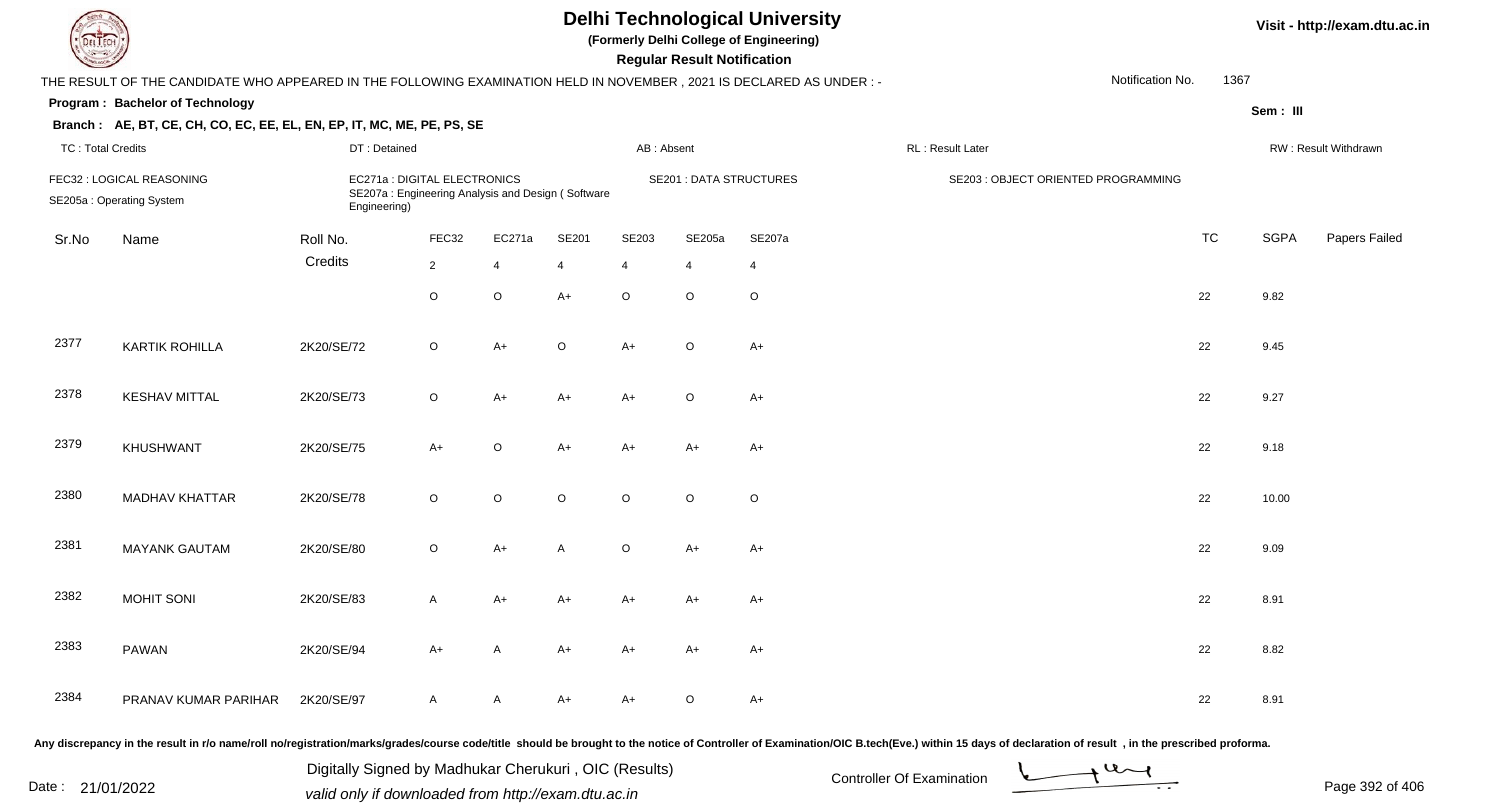| EL I ECH                 |                                                                                                                      |              |                                                                                   |                |              |                | <b>Regular Result Notification</b> | <b>Delhi Technological University</b><br>(Formerly Delhi College of Engineering) |                                     |                  |           |             | Visit - http://exam.dtu.ac.in |
|--------------------------|----------------------------------------------------------------------------------------------------------------------|--------------|-----------------------------------------------------------------------------------|----------------|--------------|----------------|------------------------------------|----------------------------------------------------------------------------------|-------------------------------------|------------------|-----------|-------------|-------------------------------|
|                          | THE RESULT OF THE CANDIDATE WHO APPEARED IN THE FOLLOWING EXAMINATION HELD IN NOVEMBER, 2021 IS DECLARED AS UNDER :- |              |                                                                                   |                |              |                |                                    |                                                                                  |                                     | Notification No. | 1367      |             |                               |
|                          | Program: Bachelor of Technology                                                                                      |              |                                                                                   |                |              |                |                                    |                                                                                  |                                     |                  |           | Sem: III    |                               |
|                          | Branch: AE, BT, CE, CH, CO, EC, EE, EL, EN, EP, IT, MC, ME, PE, PS, SE                                               |              |                                                                                   |                |              |                |                                    |                                                                                  |                                     |                  |           |             |                               |
| <b>TC: Total Credits</b> |                                                                                                                      | DT: Detained |                                                                                   |                |              | AB: Absent     |                                    |                                                                                  | RL: Result Later                    |                  |           |             | RW: Result Withdrawn          |
|                          | FEC32 : LOGICAL REASONING<br>SE205a: Operating System                                                                | Engineering) | EC271a : DIGITAL ELECTRONICS<br>SE207a: Engineering Analysis and Design (Software |                |              |                | <b>SE201 : DATA STRUCTURES</b>     |                                                                                  | SE203 : OBJECT ORIENTED PROGRAMMING |                  |           |             |                               |
| Sr.No                    | Name                                                                                                                 | Roll No.     | FEC32                                                                             | EC271a         | <b>SE201</b> | SE203          | SE205a                             | SE207a                                                                           |                                     |                  | <b>TC</b> | <b>SGPA</b> | Papers Failed                 |
|                          |                                                                                                                      | Credits      | $\overline{2}$                                                                    | $\overline{4}$ | 4            | $\overline{4}$ | $\overline{4}$                     | $\overline{4}$                                                                   |                                     |                  |           |             |                               |
|                          |                                                                                                                      |              | A                                                                                 | A              | $A+$         | $A+$           | $\mathsf O$                        | $A+$                                                                             |                                     |                  | 22        | 8.91        |                               |
| 2385                     | S. ADITYA                                                                                                            | 2K20/SE/112  | $A+$                                                                              | A              | $A+$         | $A+$           | $\circ$                            | $A+$                                                                             |                                     |                  | 22        | 9.00        |                               |
| 2386                     | <b>SARTHAK TIRPUDE</b>                                                                                               | 2K20/SE/121  | $\circ$                                                                           | $A+$           | $\circ$      | $A+$           | $\circ$                            | $\circ$                                                                          |                                     |                  | 22        | 9.64        |                               |
| 2387                     | <b>SHAILESH</b>                                                                                                      | 2K20/SE/124  | $A+$                                                                              | A              | $A+$         | $A+$           | $\circ$                            | $A+$                                                                             |                                     |                  | 22        | 9.00        |                               |
| 2388                     | <b>SIVRAN KOHLI</b>                                                                                                  | 2K20/SE/136  | $A+$                                                                              | $B+$           | $A+$         | $A+$           | $\circ$                            | $\mathsf O$                                                                      |                                     |                  | 22        | 9.00        |                               |
| 2389                     | <b>TUSHAR</b>                                                                                                        | 2K20/SE/146  | $A+$                                                                              | A              | $A+$         | $A+$           | A+                                 | $A+$                                                                             |                                     |                  | 22        | 8.82        |                               |
| 2390                     | <b>VAIBHAVI SAKHUJA</b>                                                                                              | 2K20/SE/152  | $A+$                                                                              | $A+$           | $A+$         | $\circ$        | $A+$                               | $A+$                                                                             |                                     |                  | 22        | 9.18        |                               |
| 2391                     | YASH YADAV                                                                                                           | 2K20/SE/164  | A+                                                                                | $B+$           | A            | $\circ$        | $A+$                               | $\circ$                                                                          |                                     |                  | 22        | 8.82        |                               |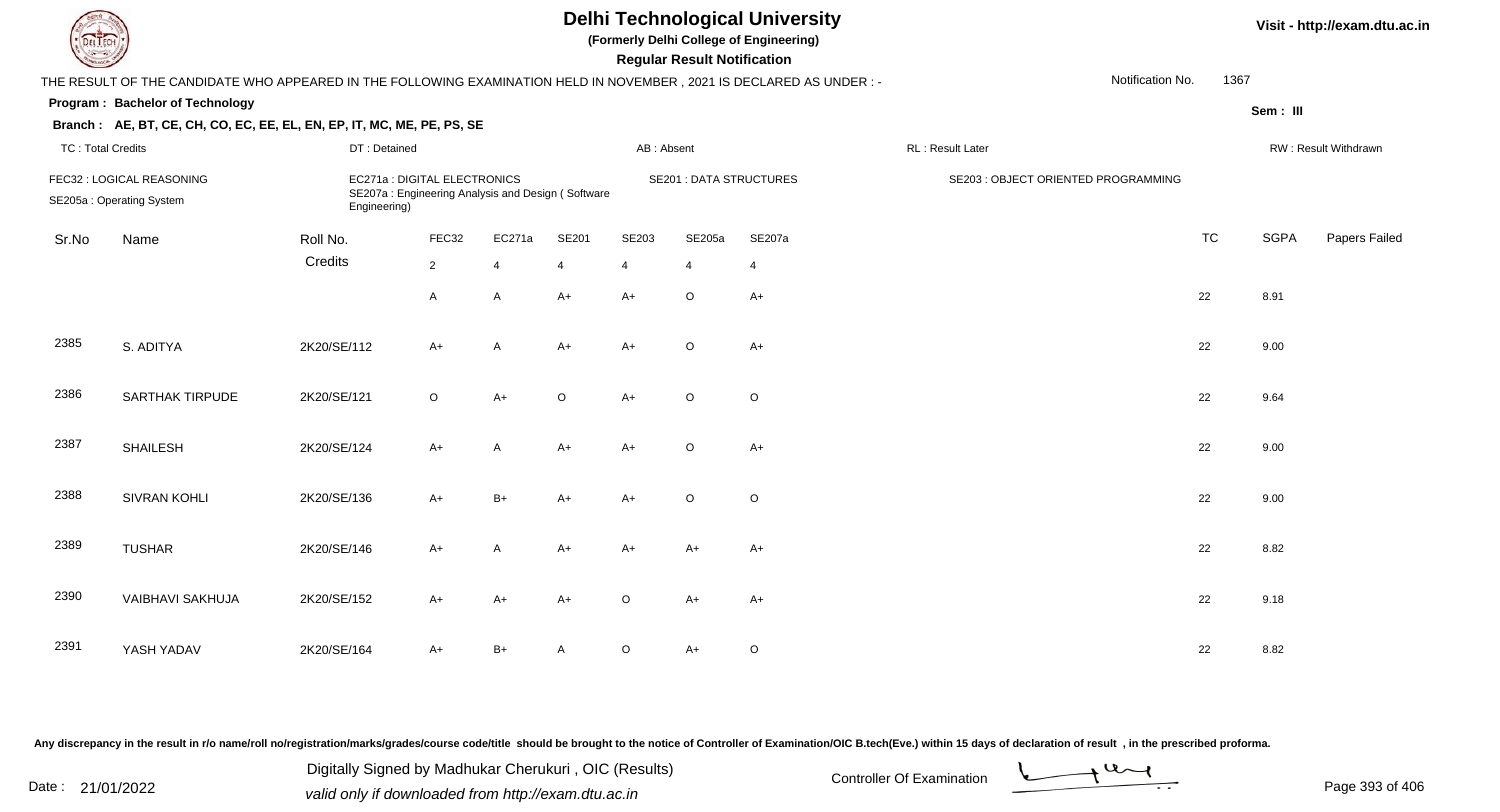|                                           | <b>Delhi Technological University</b><br>(Formerly Delhi College of Engineering)<br>EL ECH<br><b>Regular Result Notification</b> |              |                                                                                   |                         |                |                |                               |                |                                     |                      |             | Visit - http://exam.dtu.ac.in |  |  |
|-------------------------------------------|----------------------------------------------------------------------------------------------------------------------------------|--------------|-----------------------------------------------------------------------------------|-------------------------|----------------|----------------|-------------------------------|----------------|-------------------------------------|----------------------|-------------|-------------------------------|--|--|
|                                           | THE RESULT OF THE CANDIDATE WHO APPEARED IN THE FOLLOWING EXAMINATION HELD IN NOVEMBER, 2021 IS DECLARED AS UNDER:-              |              |                                                                                   |                         |                |                |                               |                | Notification No.                    | 1367                 |             |                               |  |  |
|                                           | Program: Bachelor of Technology                                                                                                  |              |                                                                                   |                         |                |                |                               |                |                                     |                      | Sem: III    |                               |  |  |
|                                           | Branch: AE, BT, CE, CH, CO, EC, EE, EL, EN, EP, IT, MC, ME, PE, PS, SE                                                           |              |                                                                                   |                         |                |                |                               |                |                                     |                      |             |                               |  |  |
| <b>TC: Total Credits</b>                  |                                                                                                                                  | DT: Detained |                                                                                   |                         |                | AB: Absent     |                               |                | <b>RL: Result Later</b>             | RW: Result Withdrawn |             |                               |  |  |
| FEC37: FRENCH<br>SE205a: Operating System |                                                                                                                                  | Engineering) | EC271a : DIGITAL ELECTRONICS<br>SE207a: Engineering Analysis and Design (Software |                         |                |                | <b>SE201: DATA STRUCTURES</b> |                | SE203 : OBJECT ORIENTED PROGRAMMING |                      |             |                               |  |  |
| Sr.No                                     | Name                                                                                                                             | Roll No.     | FEC37                                                                             | EC271a                  | SE201          | SE203          | SE205a                        | SE207a         |                                     | <b>TC</b>            | <b>SGPA</b> | Papers Failed                 |  |  |
|                                           |                                                                                                                                  | Credits      | $\overline{2}$                                                                    | $\overline{4}$          | 4              | $\overline{4}$ | $\overline{4}$                | $\overline{4}$ |                                     |                      |             |                               |  |  |
| 2392                                      | ANUJ BORICHA                                                                                                                     | 2K20/SE/22   | $\circ$                                                                           | $A+$                    | $\overline{A}$ | $A+$           | $A+$                          | $\circ$        |                                     | 22                   | 9.09        |                               |  |  |
| 2393                                      | <b>ANUPAMA</b>                                                                                                                   | 2K20/SE/23   | F                                                                                 | A                       | A              | $A+$           | A+                            | $A+$           |                                     | 20                   | 7.82        | FEC37                         |  |  |
| 2394                                      | SANDEEP KUMAR GOND                                                                                                               | 2K20/SE/119  | A+                                                                                | Α                       | $A+$           | $A+$           | $A+$                          | O              |                                     | 22                   | 9.00        |                               |  |  |
| FEC39: JAPANESE                           | SE205a: Operating System                                                                                                         | Engineering) | EC271a: DIGITAL ELECTRONICS<br>SE207a: Engineering Analysis and Design (Software  |                         |                |                | <b>SE201: DATA STRUCTURES</b> |                | SE203 : OBJECT ORIENTED PROGRAMMING |                      |             |                               |  |  |
| Sr.No                                     | Name                                                                                                                             | Roll No.     | FEC39                                                                             | EC271a                  | SE201          | SE203          | SE205a                        | SE207a         |                                     | <b>TC</b>            | <b>SGPA</b> | Papers Failed                 |  |  |
|                                           |                                                                                                                                  | Credits      | $\overline{2}$                                                                    | $\overline{\mathbf{4}}$ |                | 4              | $\overline{4}$                | $\overline{4}$ |                                     |                      |             |                               |  |  |
| 2395                                      | <b>SHUBHAM VERMA</b>                                                                                                             | 2K20/SE/135  | $B+$                                                                              | A                       | A+             | $A+$           | A+                            | $A+$           |                                     | 22                   | 8.64        |                               |  |  |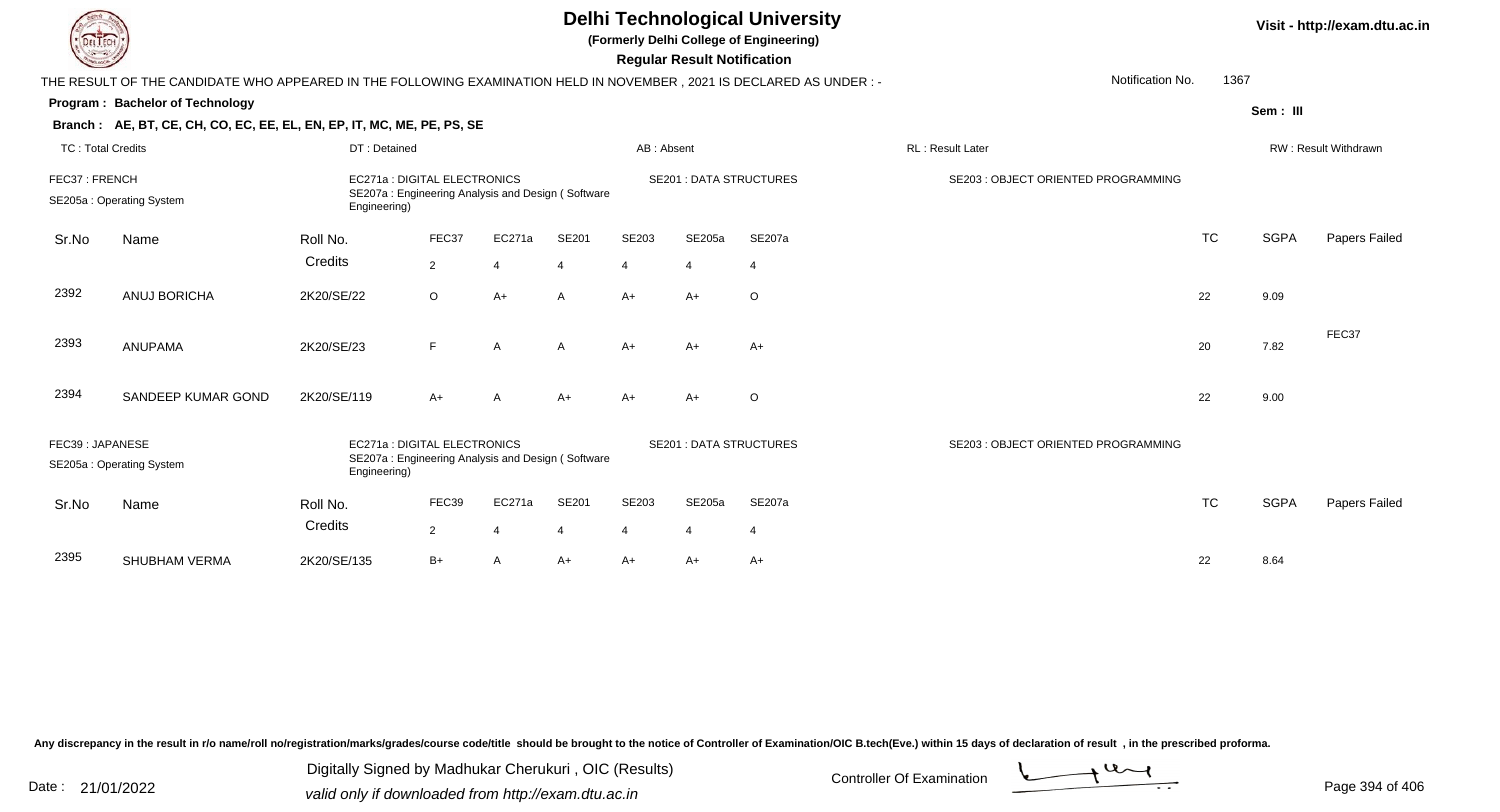| EL ECH                                                                                                                                         |                                                                                                                        |              |                                                                                  |          |                          |                | <b>Regular Result Notification</b> | <b>Delhi Technological University</b><br>(Formerly Delhi College of Engineering) |                                     |                      |             | Visit - http://exam.dtu.ac.in |
|------------------------------------------------------------------------------------------------------------------------------------------------|------------------------------------------------------------------------------------------------------------------------|--------------|----------------------------------------------------------------------------------|----------|--------------------------|----------------|------------------------------------|----------------------------------------------------------------------------------|-------------------------------------|----------------------|-------------|-------------------------------|
|                                                                                                                                                | THE RESULT OF THE CANDIDATE WHO APPEARED IN THE FOLLOWING EXAMINATION HELD IN NOVEMBER , 2021 IS DECLARED AS UNDER : - |              |                                                                                  |          |                          |                |                                    |                                                                                  | Notification No.                    | 1367                 |             |                               |
|                                                                                                                                                | <b>Program: Bachelor of Technology</b>                                                                                 |              |                                                                                  |          |                          |                |                                    |                                                                                  |                                     |                      | Sem: III    |                               |
|                                                                                                                                                | Branch: AE, BT, CE, CH, CO, EC, EE, EL, EN, EP, IT, MC, ME, PE, PS, SE                                                 |              |                                                                                  |          |                          |                |                                    |                                                                                  |                                     |                      |             |                               |
| <b>TC: Total Credits</b>                                                                                                                       |                                                                                                                        | DT: Detained |                                                                                  |          |                          | AB: Absent     |                                    |                                                                                  | RL: Result Later                    | RW: Result Withdrawn |             |                               |
|                                                                                                                                                | FEC3: PHYSICAL EDU SPORTS<br>SE205a: Operating System                                                                  | Engineering) | EC271a: DIGITAL ELECTRONICS<br>SE207a: Engineering Analysis and Design (Software |          |                          |                | <b>SE201 : DATA STRUCTURES</b>     |                                                                                  | SE203 : OBJECT ORIENTED PROGRAMMING |                      |             |                               |
| Sr.No                                                                                                                                          | Name                                                                                                                   | Roll No.     | FEC <sub>3</sub>                                                                 | EC271a   | SE201                    | SE203          | SE205a                             | SE207a                                                                           |                                     | <b>TC</b>            | <b>SGPA</b> | Papers Failed                 |
|                                                                                                                                                |                                                                                                                        | Credits      | $\overline{2}$                                                                   | -4       | 4                        | $\overline{4}$ | $\overline{4}$                     | $\overline{4}$                                                                   |                                     |                      |             |                               |
| 2396                                                                                                                                           | <b>AYUSH</b>                                                                                                           | 2K20/SE/35   | A+                                                                               | A        | $A+$                     | $\circ$        | $A+$                               | $A+$                                                                             |                                     | 22                   | 9.00        |                               |
| 2397                                                                                                                                           | <b>ZEKRIA SHERZAI</b>                                                                                                  | 2K20/SE/167  | F                                                                                | E        | B                        | $B+$           | A                                  | B                                                                                |                                     | 16                   | 4.91        | FEC3EC271a,                   |
| FEC40: GERMAN<br>EC271a : DIGITAL ELECTRONICS<br>SE207a: Engineering Analysis and Design (Software<br>SE205a: Operating System<br>Engineering) |                                                                                                                        |              |                                                                                  |          |                          |                | <b>SE201: DATA STRUCTURES</b>      |                                                                                  | SE203 : OBJECT ORIENTED PROGRAMMING |                      |             |                               |
| Sr.No                                                                                                                                          | Name                                                                                                                   | Roll No.     | FEC40                                                                            | EC271a   | SE201                    | SE203          | SE205a                             | <b>SE207a</b>                                                                    |                                     | <b>TC</b>            | <b>SGPA</b> | Papers Failed                 |
|                                                                                                                                                |                                                                                                                        | Credits      | $\overline{2}$                                                                   | $\Delta$ | $\boldsymbol{\varDelta}$ | $\overline{4}$ | $\boldsymbol{\Delta}$              | $\overline{4}$                                                                   |                                     |                      |             |                               |
| 2398                                                                                                                                           | <b>GARIMA MEENA</b>                                                                                                    | 2K20/SE/50   | A+                                                                               | $A+$     | A                        | $\mathsf{A}$   | $A+$                               | $A+$                                                                             |                                     | 22                   | 8.64        |                               |
| 2399                                                                                                                                           | <b>SUNNY THAKUR</b>                                                                                                    | 2K20/SE/138  | B+                                                                               | A        | A                        | A+             | A+                                 | $A+$                                                                             |                                     | 22                   | 8.45        |                               |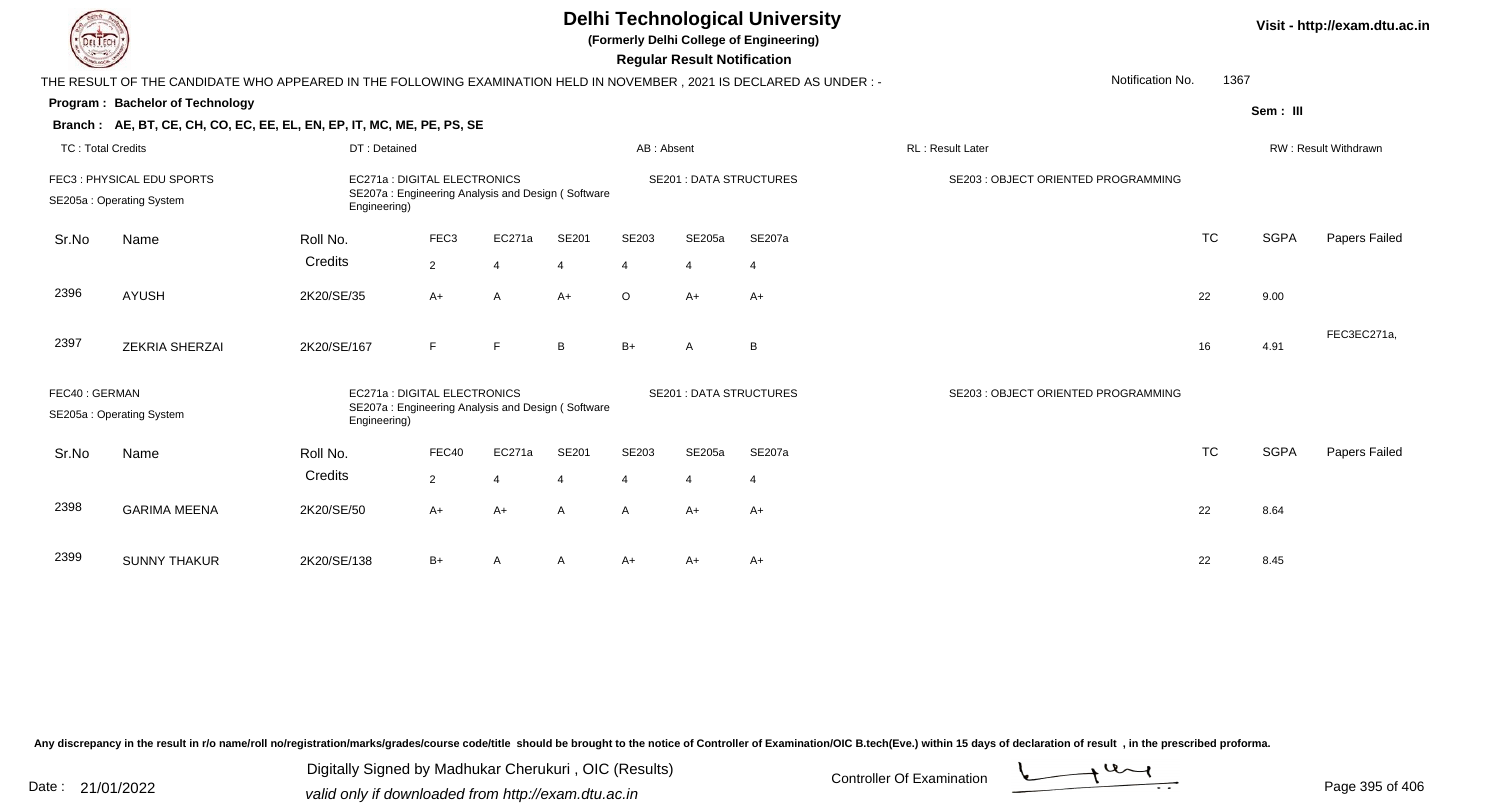**(Formerly Delhi College of Engineering)**

 **Regular Result Notification**

| <b>Course Line</b>                                          |                                                                                                                     |                                                                                                   |                         |                |                               |                         | Regular Result Notification |                  |                                    |           |                      |               |
|-------------------------------------------------------------|---------------------------------------------------------------------------------------------------------------------|---------------------------------------------------------------------------------------------------|-------------------------|----------------|-------------------------------|-------------------------|-----------------------------|------------------|------------------------------------|-----------|----------------------|---------------|
|                                                             | THE RESULT OF THE CANDIDATE WHO APPEARED IN THE FOLLOWING EXAMINATION HELD IN NOVEMBER, 2021 IS DECLARED AS UNDER:- |                                                                                                   |                         |                |                               |                         |                             |                  | Notification No.                   |           | 1367                 |               |
|                                                             | Program: Bachelor of Technology                                                                                     |                                                                                                   |                         |                |                               |                         |                             |                  |                                    |           | Sem: III             |               |
|                                                             | Branch: AE, BT, CE, CH, CO, EC, EE, EL, EN, EP, IT, MC, ME, PE, PS, SE                                              |                                                                                                   |                         |                |                               |                         |                             |                  |                                    |           |                      |               |
| TC: Total Credits                                           |                                                                                                                     | DT: Detained                                                                                      |                         | AB: Absent     |                               |                         |                             | RL: Result Later |                                    |           | RW: Result Withdrawn |               |
| FEC45 : ENGINEERING EXPLORATION<br>SE205a: Operating System |                                                                                                                     | EC271a : DIGITAL ELECTRONICS<br>SE207a: Engineering Analysis and Design (Software<br>Engineering) |                         |                | <b>SE201: DATA STRUCTURES</b> |                         |                             |                  | SE203: OBJECT ORIENTED PROGRAMMING |           |                      |               |
| Sr.No                                                       | Name                                                                                                                | Roll No.<br>Credits                                                                               | FEC45<br>$\overline{2}$ | EC271a<br>4    | SE201<br>$\overline{4}$       | SE203<br>$\overline{4}$ | SE205a<br>4                 | SE207a<br>-4     |                                    | <b>TC</b> | <b>SGPA</b>          | Papers Failed |
| 2400                                                        | <b>DEEPAK MITTAL</b>                                                                                                | 2K20/SE/45                                                                                        | $\circ$                 | A+             | $A+$                          | $\circ$                 | A+                          | $A+$             |                                    | 22        | 9.27                 |               |
| 2401                                                        | <b>TUSHAR BHATIA</b>                                                                                                | 2K20/SE/147                                                                                       | $\circ$                 | $\overline{A}$ | A                             | A+                      | A+                          | A+               |                                    | 22        | 8.73                 |               |

A 2K20/SE/147 O A A A+ A+ A+ A+ C 22 8.73

Any discrepancy in the result in r/o name/roll no/registration/marks/grades/course code/title should be brought to the notice of Controller of Examination/OIC B.tech(Eve.) within 15 days of declaration of result, in the pr

Date : 21/01/2022 Digital Digital of Microsofted Chemical Controller Of Examination Determination Page 396 of 40 Digitally Signed by Madhukar Cherukuri , OIC (Results)

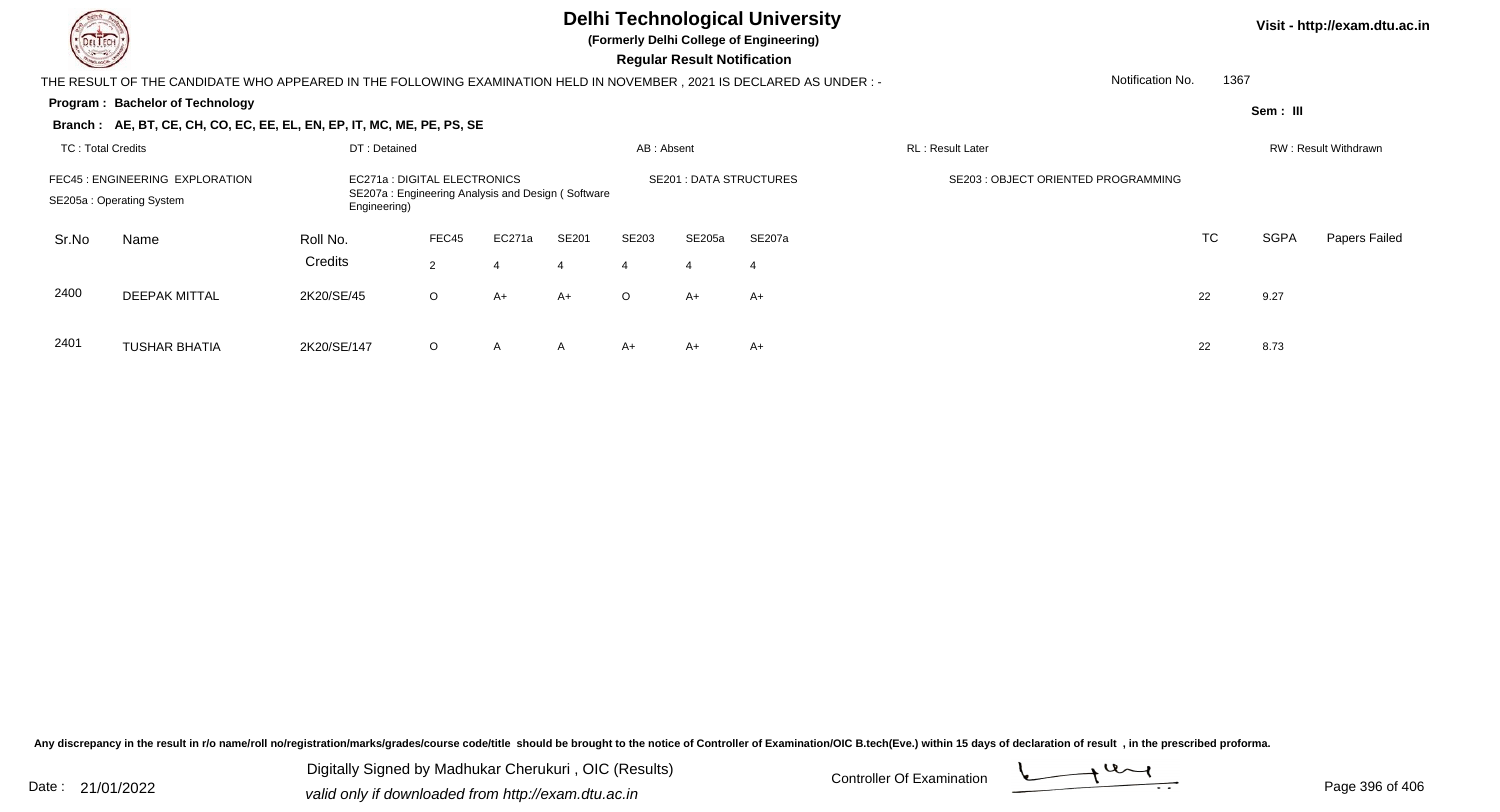| <b>Delhi Technological University</b><br>(Formerly Delhi College of Engineering)<br>EL ECH<br><b>Regular Result Notification</b> |                                                                                                                      |              |                                                                                   |                |       |                |                |                                |                                     |           |                      |                                |  |
|----------------------------------------------------------------------------------------------------------------------------------|----------------------------------------------------------------------------------------------------------------------|--------------|-----------------------------------------------------------------------------------|----------------|-------|----------------|----------------|--------------------------------|-------------------------------------|-----------|----------------------|--------------------------------|--|
|                                                                                                                                  | THE RESULT OF THE CANDIDATE WHO APPEARED IN THE FOLLOWING EXAMINATION HELD IN NOVEMBER, 2021 IS DECLARED AS UNDER :- |              |                                                                                   |                |       |                |                |                                | Notification No.                    | 1367      |                      |                                |  |
|                                                                                                                                  | Program: Bachelor of Technology                                                                                      |              |                                                                                   |                |       |                |                |                                |                                     |           | Sem: III             |                                |  |
|                                                                                                                                  | Branch: AE, BT, CE, CH, CO, EC, EE, EL, EN, EP, IT, MC, ME, PE, PS, SE                                               |              |                                                                                   |                |       |                |                |                                |                                     |           |                      |                                |  |
| <b>TC: Total Credits</b>                                                                                                         |                                                                                                                      | DT: Detained |                                                                                   |                |       | AB: Absent     |                |                                | RL: Result Later                    |           | RW: Result Withdrawn |                                |  |
|                                                                                                                                  | FEC46 : TECHNICAL COMMUNICATION<br>SE205a: Operating System                                                          | Engineering) | EC271a : DIGITAL ELECTRONICS<br>SE207a: Engineering Analysis and Design (Software |                |       |                |                | <b>SE201 : DATA STRUCTURES</b> | SE203 : OBJECT ORIENTED PROGRAMMING |           |                      |                                |  |
| Sr.No                                                                                                                            | Name                                                                                                                 | Roll No.     | FEC46                                                                             | EC271a         | SE201 | SE203          | SE205a         | SE207a                         |                                     | <b>TC</b> | <b>SGPA</b>          | Papers Failed                  |  |
|                                                                                                                                  |                                                                                                                      | Credits      | $\overline{2}$                                                                    | $\overline{4}$ | 4     | $\overline{4}$ | $\overline{4}$ | $\overline{4}$                 |                                     |           |                      |                                |  |
| 2402                                                                                                                             | ADITYA BHANDARI                                                                                                      | 2K20/SE/07   | $\circ$                                                                           | $A+$           | $A+$  | $\overline{A}$ | $A+$           | $A+$                           |                                     | 22        | 8.91                 |                                |  |
| 2403                                                                                                                             | ANANYA                                                                                                               | 2K20/SE/16   | $\circ$                                                                           | $\mathsf O$    | $A+$  | $A+$           | $A+$           | $\circ$                        |                                     | 22        | 9.45                 |                                |  |
| 2404                                                                                                                             | <b>ARMAN PARVEJ</b>                                                                                                  | 2K20/SE/28   | $A+$                                                                              | $A+$           | A     | $\mathsf{A}$   | $A+$           | $A+$                           |                                     | 22        | 8.64                 |                                |  |
| 2405                                                                                                                             | <b>HARDIK ARORA</b>                                                                                                  | 2K20/SE/53   | $A+$                                                                              | A              | A     | $A+$           | $A+$           | $A+$                           |                                     | 22        | 8.64                 |                                |  |
| 2406                                                                                                                             | NIRMAL KUMAR MEENA                                                                                                   | 2K20/SE/92   | F                                                                                 | E              | P     | F              | $\mathbf C$    | $\mathsf{F}$                   |                                     | 8         | 1.64                 | FEC46EC271a,<br>SE203, SE207a, |  |
| 2407                                                                                                                             | PIYUSH MAURYA                                                                                                        | 2K20/SE/95   | $A+$                                                                              | $A+$           | $A+$  | $A+$           | $A+$           | $\circ$                        |                                     | 22        | 9.18                 |                                |  |
| 2408                                                                                                                             | SHIV RAJ                                                                                                             | 2K20/SE/127  | A+                                                                                | Α              | A     | $A+$           | A+             | $\circ$                        |                                     | 22        | 8.82                 |                                |  |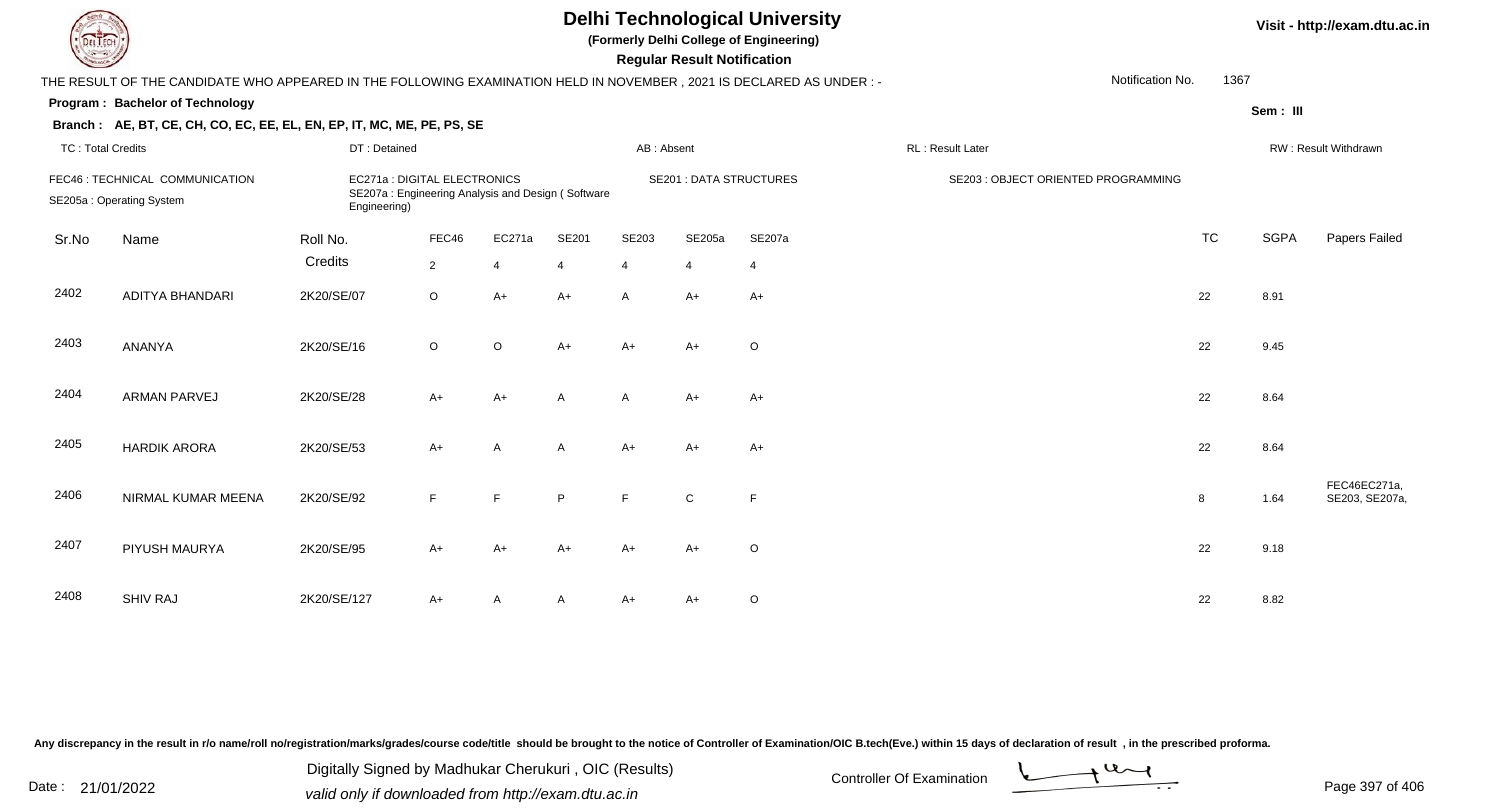| DEL ECH                  |                                                                                                                        |              |                                                                                   |                |                |                | <b>Regular Result Notification</b> | <b>Delhi Technological University</b><br>(Formerly Delhi College of Engineering) |                                     |           |             | Visit - http://exam.dtu.ac.in |
|--------------------------|------------------------------------------------------------------------------------------------------------------------|--------------|-----------------------------------------------------------------------------------|----------------|----------------|----------------|------------------------------------|----------------------------------------------------------------------------------|-------------------------------------|-----------|-------------|-------------------------------|
|                          | THE RESULT OF THE CANDIDATE WHO APPEARED IN THE FOLLOWING EXAMINATION HELD IN NOVEMBER , 2021 IS DECLARED AS UNDER : - |              |                                                                                   |                |                |                |                                    |                                                                                  | Notification No.                    | 1367      |             |                               |
|                          | Program: Bachelor of Technology                                                                                        |              |                                                                                   |                |                |                |                                    |                                                                                  |                                     |           | Sem: III    |                               |
|                          | Branch: AE, BT, CE, CH, CO, EC, EE, EL, EN, EP, IT, MC, ME, PE, PS, SE                                                 |              |                                                                                   |                |                |                |                                    |                                                                                  |                                     |           |             |                               |
| <b>TC: Total Credits</b> |                                                                                                                        | DT: Detained |                                                                                   |                |                | AB: Absent     |                                    |                                                                                  | RL: Result Later                    |           |             | RW: Result Withdrawn          |
|                          | FEC47 : VALUE DRIVEN LEADERSHIP<br>SE205a: Operating System                                                            | Engineering) | EC271a : DIGITAL ELECTRONICS<br>SE207a: Engineering Analysis and Design (Software |                |                |                | <b>SE201 : DATA STRUCTURES</b>     |                                                                                  | SE203 : OBJECT ORIENTED PROGRAMMING |           |             |                               |
| Sr.No                    | Name                                                                                                                   | Roll No.     | FEC47                                                                             | EC271a         | SE201          | SE203          | SE205a                             | SE207a                                                                           |                                     | <b>TC</b> | <b>SGPA</b> | Papers Failed                 |
|                          |                                                                                                                        | Credits      | $\overline{2}$                                                                    | $\overline{4}$ | $\overline{4}$ | $\overline{4}$ | $\overline{4}$                     | $\overline{4}$                                                                   |                                     |           |             |                               |
| 2409                     | <b>GAURAV BANSAL</b>                                                                                                   | 2K20/SE/51   | $A+$                                                                              | A              | A+             | $\circ$        | $A+$                               | $\circ$                                                                          |                                     | 22        | 9.18        |                               |
| 2410                     | <b>HARSHIT RAJ</b>                                                                                                     | 2K20/SE/58   | $\circ$                                                                           | $A+$           | $A+$           | $A+$           | $A+$                               | $\circ$                                                                          |                                     | 22        | 9.27        |                               |
| 2411                     | <b>ISHITA MEHTA</b>                                                                                                    | 2K20/SE/62   | $\circ$                                                                           | $A+$           | $\circ$        | $A+$           | $A+$                               | $\circ$                                                                          |                                     | 22        | 9.45        |                               |
| 2412                     | <b>NIKHIL RAWAT</b>                                                                                                    | 2K20/SE/88   | $A+$                                                                              | $A+$           | А              | $A+$           | $A+$                               | $A+$                                                                             |                                     | 22        | 8.82        |                               |
|                          | FEC48 : INTRODUCTION TO BIOLOGICAL SCIENCE<br>SE205a: Operating System                                                 | Engineering) | EC271a : DIGITAL ELECTRONICS<br>SE207a: Engineering Analysis and Design (Software |                |                |                | <b>SE201 : DATA STRUCTURES</b>     |                                                                                  | SE203 : OBJECT ORIENTED PROGRAMMING |           |             |                               |
| Sr.No                    | Name                                                                                                                   | Roll No.     | FEC48                                                                             | EC271a         | SE201          | SE203          | SE205a                             | SE207a                                                                           |                                     | <b>TC</b> | <b>SGPA</b> | Papers Failed                 |
|                          |                                                                                                                        | Credits      | $\overline{2}$                                                                    | 4              | 4              | $\overline{4}$ | $\overline{4}$                     | $\overline{4}$                                                                   |                                     |           |             |                               |
| 2413                     | <b>NIKITA KUMARI</b>                                                                                                   | 2K20/SE/91   | $\circ$                                                                           | $B+$           | O              | $\mathsf{A}$   | $A+$                               | $\circ$                                                                          |                                     | 22        | 8.91        |                               |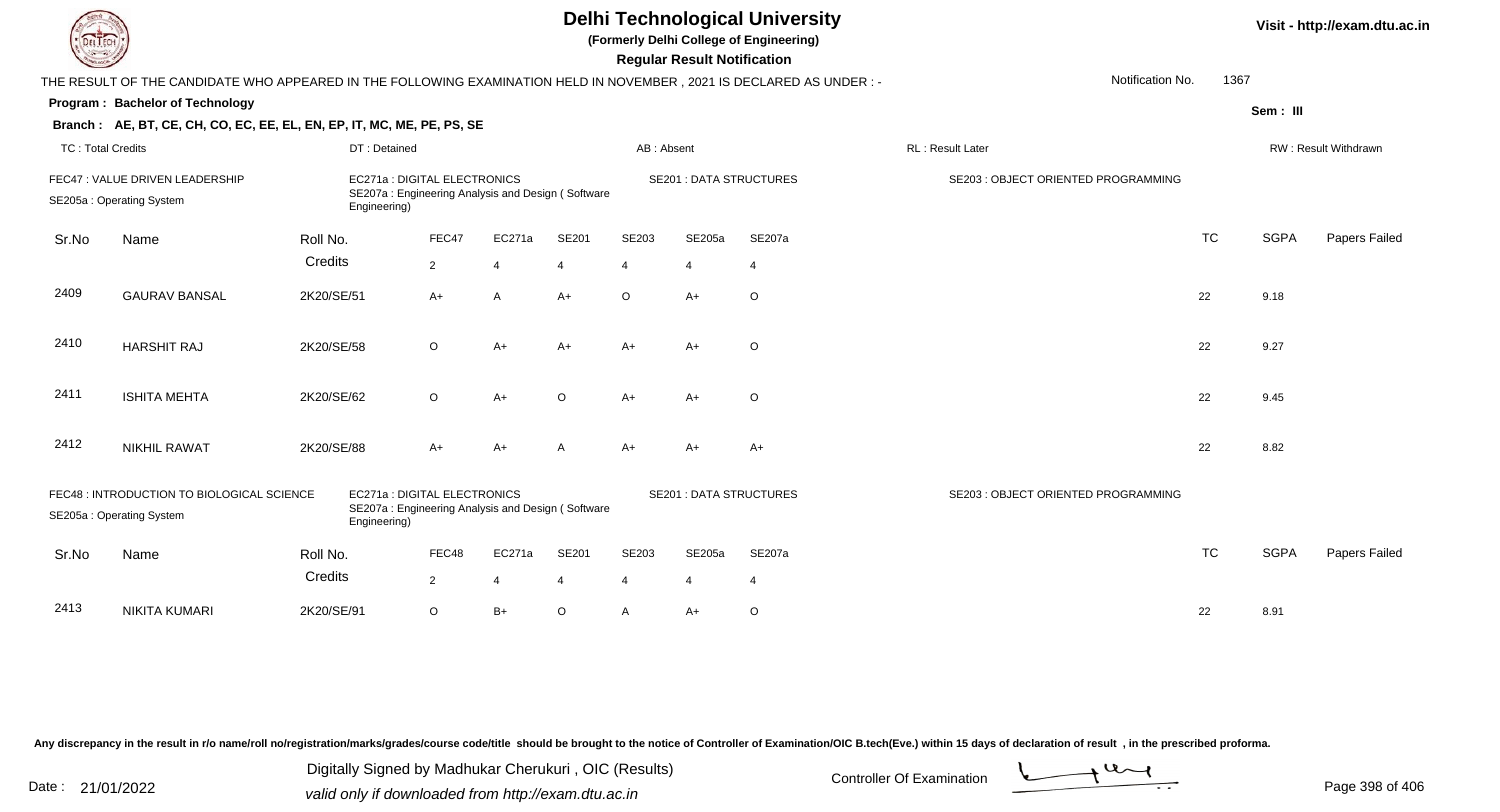| JEL I ECH                |                                                                                                                      |              |                                                                                   |                |                |                | <b>Delhi Technological University</b><br>(Formerly Delhi College of Engineering)<br><b>Regular Result Notification</b> |                                | Visit - http://exam.dtu.ac.in       |           |             |                      |
|--------------------------|----------------------------------------------------------------------------------------------------------------------|--------------|-----------------------------------------------------------------------------------|----------------|----------------|----------------|------------------------------------------------------------------------------------------------------------------------|--------------------------------|-------------------------------------|-----------|-------------|----------------------|
|                          | THE RESULT OF THE CANDIDATE WHO APPEARED IN THE FOLLOWING EXAMINATION HELD IN NOVEMBER, 2021 IS DECLARED AS UNDER :- |              |                                                                                   |                |                |                |                                                                                                                        |                                | Notification No.                    | 1367      |             |                      |
|                          | Program: Bachelor of Technology                                                                                      |              |                                                                                   |                |                |                |                                                                                                                        |                                |                                     |           | Sem: III    |                      |
|                          | Branch: AE, BT, CE, CH, CO, EC, EE, EL, EN, EP, IT, MC, ME, PE, PS, SE                                               |              |                                                                                   |                |                |                |                                                                                                                        |                                |                                     |           |             |                      |
| <b>TC: Total Credits</b> |                                                                                                                      | DT: Detained |                                                                                   |                |                | AB: Absent     |                                                                                                                        |                                | RL : Result Later                   |           |             | RW: Result Withdrawn |
|                          | FEC54 : Negotiation and Leadership<br>SE205a: Operating System                                                       | Engineering) | EC271a : DIGITAL ELECTRONICS<br>SE207a: Engineering Analysis and Design (Software |                |                |                |                                                                                                                        | <b>SE201 : DATA STRUCTURES</b> | SE203 : OBJECT ORIENTED PROGRAMMING |           |             |                      |
| Sr.No                    | Name                                                                                                                 | Roll No.     | FEC54                                                                             | EC271a         | SE201          | SE203          | SE205a                                                                                                                 | SE207a                         |                                     | <b>TC</b> | <b>SGPA</b> | Papers Failed        |
|                          |                                                                                                                      | Credits      | $\overline{2}$                                                                    | $\overline{4}$ | 4              | $\overline{4}$ | $\overline{4}$                                                                                                         | $\overline{4}$                 |                                     |           |             |                      |
| 2414                     | <b>ARINAYMAY BHASKAR</b>                                                                                             | 2K20/SE/27   | A+                                                                                | $\overline{A}$ | A              | $A+$           | $B+$                                                                                                                   | $A+$                           |                                     | 22        | 8.27        |                      |
| 2415                     | <b>SANJAY GHANGHAS</b>                                                                                               | 2K20/SE/120  | A+                                                                                | A              | A              | $A+$           | A+                                                                                                                     | $A+$                           |                                     | 22        | 8.64        |                      |
| <b>HARMONY</b>           | FEC56 : UNIVERSAL HUMAN VALUES : UNDERSTANDING EC271a : DIGITAL ELECTRONICS<br>SE205a: Operating System              | Engineering) | SE207a: Engineering Analysis and Design (Software                                 |                |                |                |                                                                                                                        | <b>SE201: DATA STRUCTURES</b>  | SE203 : OBJECT ORIENTED PROGRAMMING |           |             |                      |
| Sr.No                    | Name                                                                                                                 | Roll No.     | FEC56                                                                             | EC271a         | <b>SE201</b>   | <b>SE203</b>   | SE205a                                                                                                                 | SE207a                         |                                     | <b>TC</b> | <b>SGPA</b> | Papers Failed        |
|                          |                                                                                                                      | Credits      | $\overline{2}$                                                                    | $\overline{4}$ | $\overline{4}$ | $\overline{4}$ | $\overline{4}$                                                                                                         | $\overline{4}$                 |                                     |           |             |                      |
| 2416                     | <b>ASHLEY STEVEN TIRKEY</b>                                                                                          | 2K20/SE/32   | A+                                                                                | A              | $B+$           | $A+$           | $A+$                                                                                                                   | A+                             |                                     | 22        | 8.45        |                      |
| 2417                     | <b>KHUSHI SINGH</b>                                                                                                  | 2K20/SE/74   | $A+$                                                                              | $A+$           | $A+$           | $A+$           | $\circ$                                                                                                                | $A+$                           |                                     | 22        | 9.18        |                      |
| 2418                     | <b>MAYANK KUMAR RAI</b>                                                                                              | 2K20/SE/81   | A+                                                                                | $A+$           | $B+$           | A              | A                                                                                                                      | $A+$                           |                                     | 22        | 8.27        |                      |
| 2419                     | RITIK PANCHAL                                                                                                        | 2K20/SE/107  | O                                                                                 | Α              | A+             | A+             | O                                                                                                                      | $A+$                           |                                     | 22        | 9.09        |                      |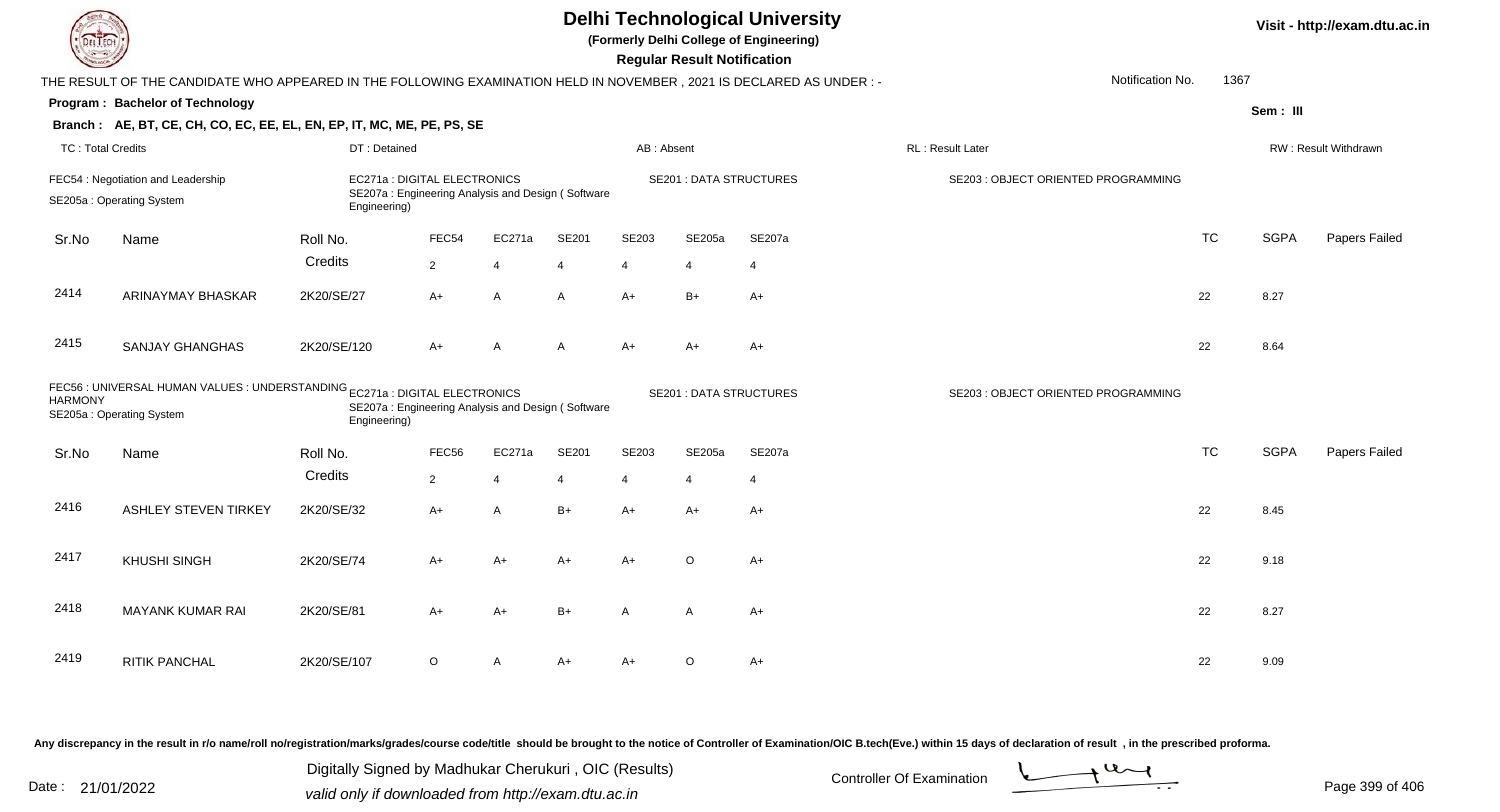## **Delhi Technological University**

**(Formerly Delhi College of Engineering)**

 **Regular Result Notification**

| <b>Course /</b>                                                                                    |                                                                                                                      |             |              |                              |                                                   |              |            | <b>Regular Result Notification</b> |                         |                                     |                  |      |             |                      |
|----------------------------------------------------------------------------------------------------|----------------------------------------------------------------------------------------------------------------------|-------------|--------------|------------------------------|---------------------------------------------------|--------------|------------|------------------------------------|-------------------------|-------------------------------------|------------------|------|-------------|----------------------|
|                                                                                                    | THE RESULT OF THE CANDIDATE WHO APPEARED IN THE FOLLOWING EXAMINATION HELD IN NOVEMBER, 2021 IS DECLARED AS UNDER :- |             |              |                              |                                                   |              |            |                                    |                         |                                     | Notification No. | 1367 |             |                      |
|                                                                                                    | Program: Bachelor of Technology                                                                                      |             |              |                              |                                                   |              |            |                                    |                         |                                     |                  |      | Sem : III   |                      |
|                                                                                                    | Branch: AE, BT, CE, CH, CO, EC, EE, EL, EN, EP, IT, MC, ME, PE, PS, SE                                               |             |              |                              |                                                   |              |            |                                    |                         |                                     |                  |      |             |                      |
| TC: Total Credits                                                                                  |                                                                                                                      |             | DT: Detained |                              |                                                   |              | AB: Absent |                                    |                         | <b>RL</b> : Result Later            |                  |      |             | RW: Result Withdrawn |
| FEC57 : LEARDERSHIP MASTERY THROUGH SELF<br>MANAGEMENT<br>SE205a: Operating System<br>Engineering) |                                                                                                                      |             |              | EC271a : DIGITAL ELECTRONICS | SE207a: Engineering Analysis and Design (Software |              |            |                                    | SE201 : DATA STRUCTURES | SE203 : OBJECT ORIENTED PROGRAMMING |                  |      |             |                      |
| Sr.No                                                                                              | Name                                                                                                                 | Roll No.    |              | FEC <sub>57</sub>            | EC271a                                            | <b>SE201</b> | SE203      | SE205a                             | SE207a                  |                                     |                  | TC   | <b>SGPA</b> | Papers Failed        |
|                                                                                                    |                                                                                                                      | Credits     |              | $\overline{2}$               | 4                                                 | 4            | 4          | 4                                  | 4                       |                                     |                  |      |             |                      |
| 2420                                                                                               | ROHAN NAGARIYA                                                                                                       | 2K20/SE/109 |              | $A+$                         | $\overline{A}$                                    | A            | A+         | $A+$                               | A+                      |                                     |                  | 22   | 8.64        |                      |

Any discrepancy in the result in r/o name/roll no/registration/marks/grades/course code/title should be brought to the notice of Controller of Examination/OIC B.tech(Eve.) within 15 days of declaration of result, in the pr

Date : 21/01/2022 Digital Digital of Microsofted Chemical Controller Of Examination Determination Page 400 of 40 Digitally Signed by Madhukar Cherukuri , OIC (Results)

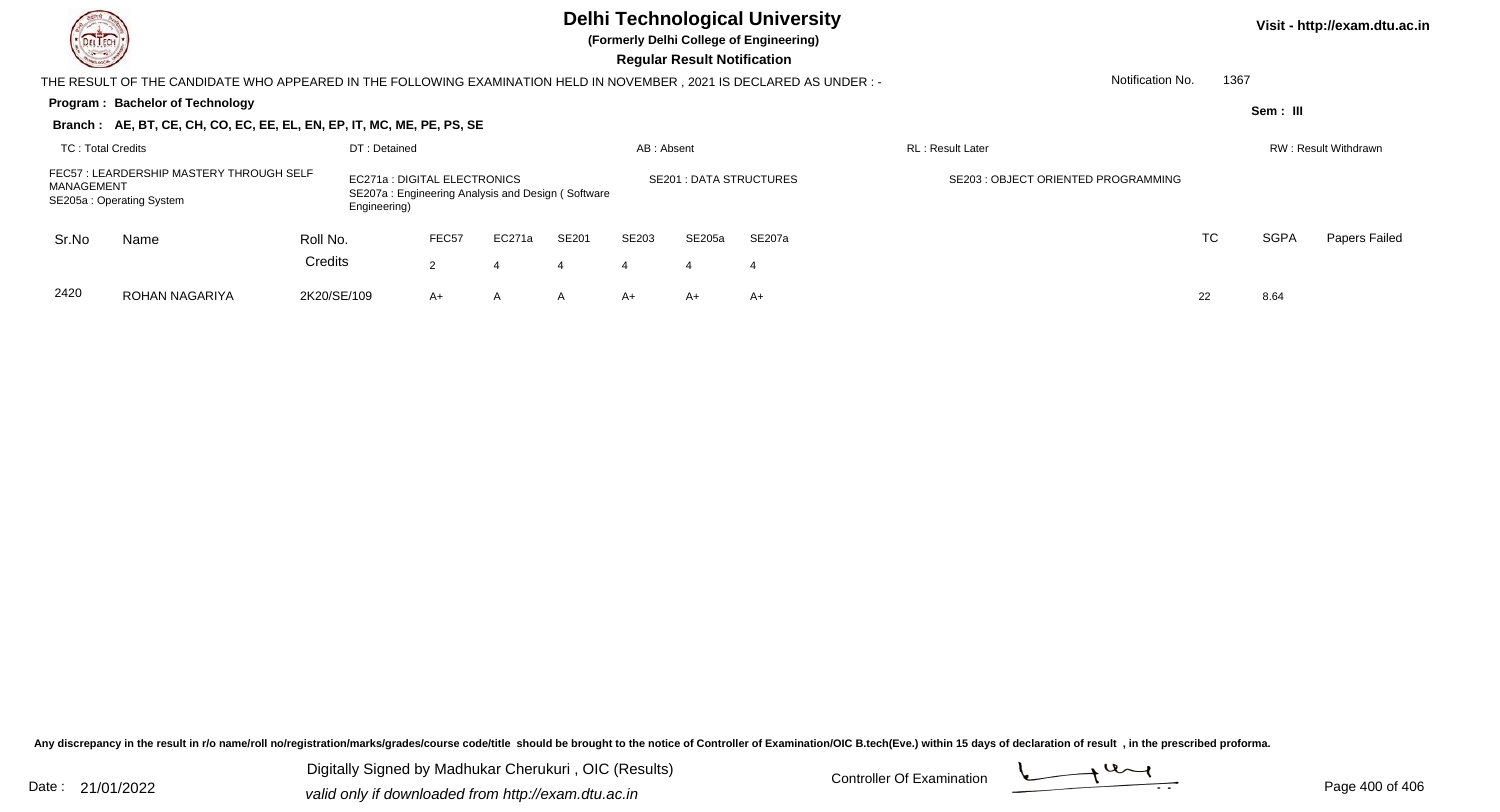| L'I ECH                  | <b>Delhi Technological University</b><br>Visit - http://exam.dtu.ac.in<br>(Formerly Delhi College of Engineering)<br><b>Regular Result Notification</b> |                                                                                                   |                |                |       |                |                                |                |                                                                                                                                                                                                                                |                  |           |             |                      |
|--------------------------|---------------------------------------------------------------------------------------------------------------------------------------------------------|---------------------------------------------------------------------------------------------------|----------------|----------------|-------|----------------|--------------------------------|----------------|--------------------------------------------------------------------------------------------------------------------------------------------------------------------------------------------------------------------------------|------------------|-----------|-------------|----------------------|
|                          | THE RESULT OF THE CANDIDATE WHO APPEARED IN THE FOLLOWING EXAMINATION HELD IN NOVEMBER, 2021 IS DECLARED AS UNDER :-                                    |                                                                                                   |                |                |       |                |                                |                |                                                                                                                                                                                                                                | Notification No. | 1367      |             |                      |
|                          | Program: Bachelor of Technology                                                                                                                         |                                                                                                   |                |                |       |                |                                |                |                                                                                                                                                                                                                                |                  |           | Sem: III    |                      |
|                          | Branch: AE, BT, CE, CH, CO, EC, EE, EL, EN, EP, IT, MC, ME, PE, PS, SE                                                                                  |                                                                                                   |                |                |       |                |                                |                |                                                                                                                                                                                                                                |                  |           |             |                      |
| <b>TC: Total Credits</b> |                                                                                                                                                         | DT: Detained                                                                                      |                |                |       | AB: Absent     |                                |                | RL : Result Later                                                                                                                                                                                                              |                  |           |             | RW: Result Withdrawn |
|                          | FEC7: INTRODUCTION TO ENVIRONMENTAL SCIENCE<br>SE205a: Operating System                                                                                 | EC271a : DIGITAL ELECTRONICS<br>SE207a: Engineering Analysis and Design (Software<br>Engineering) |                |                |       |                | <b>SE201 : DATA STRUCTURES</b> |                | SE203 : OBJECT ORIENTED PROGRAMMING                                                                                                                                                                                            |                  |           |             |                      |
| Sr.No                    | Name                                                                                                                                                    | Roll No.                                                                                          | FEC7           | EC271a         | SE201 | SE203          | SE205a                         | SE207a         |                                                                                                                                                                                                                                |                  | <b>TC</b> | <b>SGPA</b> | Papers Failed        |
|                          |                                                                                                                                                         | Credits                                                                                           | $\overline{2}$ | $\overline{4}$ | 4     | $\overline{4}$ | $\overline{4}$                 | $\overline{4}$ |                                                                                                                                                                                                                                |                  |           |             |                      |
| 2421                     | AAKASH YADAV                                                                                                                                            | 2K20/SE/02                                                                                        | $\mathsf{A}$   | $A+$           | A     | $\mathsf{A}$   | $\overline{A}$                 | $A+$           |                                                                                                                                                                                                                                |                  | 22        | 8.36        |                      |
| 2422                     | ABHIJEET SINGH                                                                                                                                          | 2K20/SE/03                                                                                        | $\mathsf{A}$   | $A+$           | $A+$  | $A+$           | $\circ$                        | $A+$           |                                                                                                                                                                                                                                |                  | 22        | 9.09        |                      |
| 2423                     | ABHISHEK KUMAR SINGH                                                                                                                                    | 2K20/SE/05                                                                                        | A              | A              | A     | A+             | A                              | $A+$           |                                                                                                                                                                                                                                |                  | 22        | 8.36        |                      |
| 2424                     | AKAMPREET SINGH<br>SANDHU                                                                                                                               | 2K20/SE/10                                                                                        | $\mathsf{A}$   | Α              | $B+$  | A              | $A+$                           | $A+$           |                                                                                                                                                                                                                                |                  | 22        | 8.18        |                      |
| 2425                     | <b>AMIT BATRA</b>                                                                                                                                       | 2K20/SE/14                                                                                        | $A+$           | $\circ$        | A+    | A+             | A+                             | $A+$           |                                                                                                                                                                                                                                |                  | 22        | 9.18        |                      |
| 2426                     | ANURAAG KUMAR                                                                                                                                           | 2K20/SE/24                                                                                        | $\mathsf{A}$   | $A+$           | A+    | A              | A+                             | $A+$           |                                                                                                                                                                                                                                |                  | 22        | 8.73        |                      |
| 2427                     | <b>ANURAG MUNSHI</b>                                                                                                                                    | 2K20/SE/25                                                                                        | $\circ$        | $\circ$        | A+    | A+             | $\circ$                        | $\circ$        |                                                                                                                                                                                                                                |                  | 22        | 9.64        |                      |
| 2428                     | ARADHYA                                                                                                                                                 | 2K20/SE/26                                                                                        | A+             | A              | $B+$  | A+             | A                              | $\mathsf{A}$   |                                                                                                                                                                                                                                |                  | 22        | 8.09        |                      |
| 2429                     | <b>ARPAN GARG</b>                                                                                                                                       | 2K20/SE/29                                                                                        | A+             | A              | B     | A+             | A                              | $A+$           |                                                                                                                                                                                                                                |                  | 22        | 8.09        |                      |
|                          |                                                                                                                                                         |                                                                                                   |                |                |       |                |                                |                | ny discrepancy in the result in r/o name/roll no/registration/marks/grades/course code/title should be brought to the notice of Controller of Examination/OIC B.tech(Eve.) within 15 days of declaration of result, in the pre |                  |           |             |                      |

Date : 21/01/2022 Digital Digital of Controller Of Examination Determination Date : 21/01/2022<br>valid only if downloaded from http://exam.dtu.ac.in Digitally Signed by Madhukar Cherukuri , OIC (Results)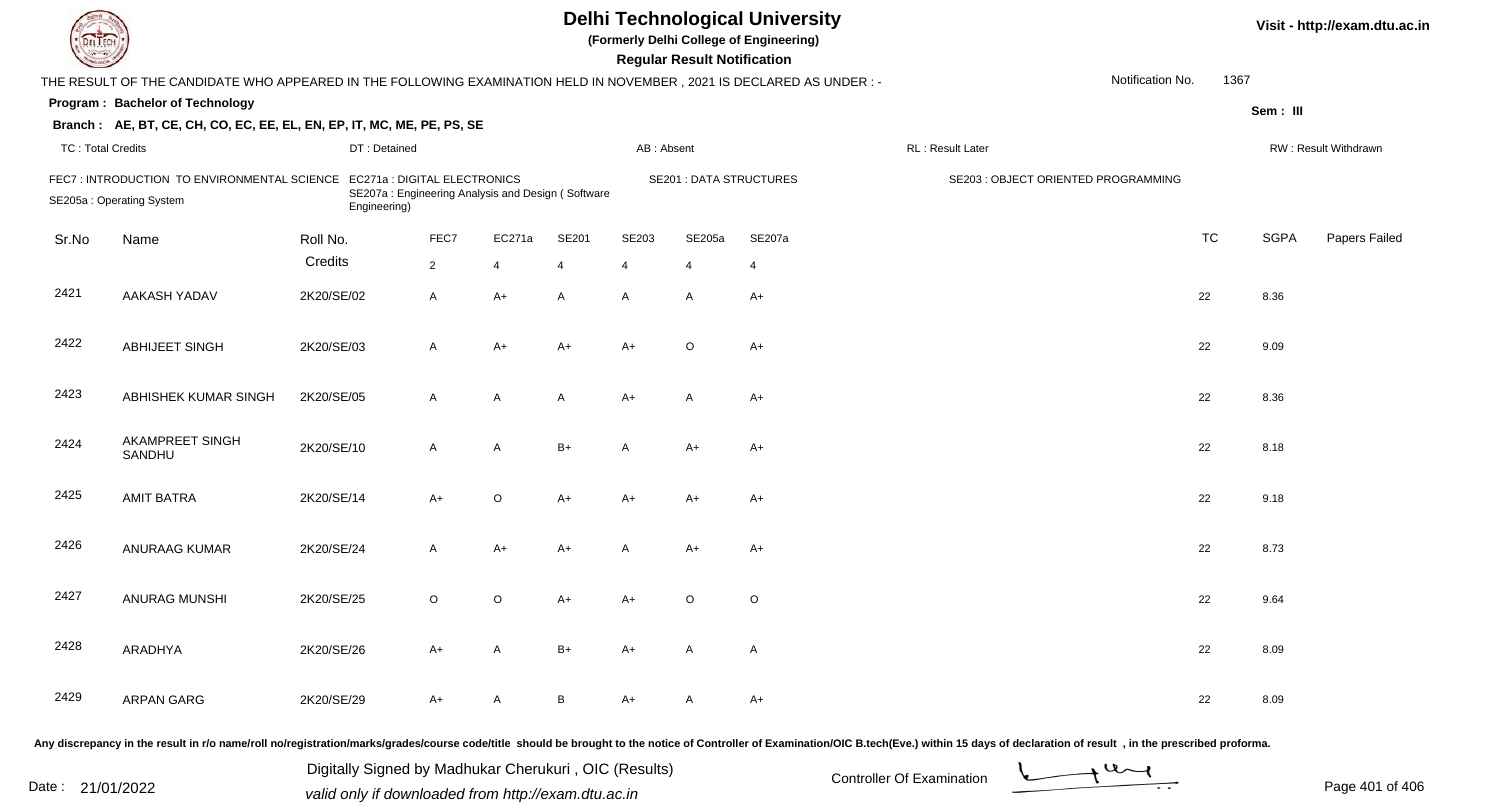| <b>DELTECH</b>           |                                                                                                                      |              |                                                                                   |                |       |            | <b>Regular Result Notification</b> | <b>Delhi Technological University</b><br>(Formerly Delhi College of Engineering) |                                                                                                                                                                                                                                |                  |           |             | Visit - http://exam.dtu.ac.in |
|--------------------------|----------------------------------------------------------------------------------------------------------------------|--------------|-----------------------------------------------------------------------------------|----------------|-------|------------|------------------------------------|----------------------------------------------------------------------------------|--------------------------------------------------------------------------------------------------------------------------------------------------------------------------------------------------------------------------------|------------------|-----------|-------------|-------------------------------|
|                          | THE RESULT OF THE CANDIDATE WHO APPEARED IN THE FOLLOWING EXAMINATION HELD IN NOVEMBER, 2021 IS DECLARED AS UNDER: - |              |                                                                                   |                |       |            |                                    |                                                                                  |                                                                                                                                                                                                                                | Notification No. | 1367      |             |                               |
|                          | Program: Bachelor of Technology                                                                                      |              |                                                                                   |                |       |            |                                    |                                                                                  |                                                                                                                                                                                                                                |                  |           | Sem: III    |                               |
|                          | Branch: AE, BT, CE, CH, CO, EC, EE, EL, EN, EP, IT, MC, ME, PE, PS, SE                                               |              |                                                                                   |                |       |            |                                    |                                                                                  |                                                                                                                                                                                                                                |                  |           |             |                               |
| <b>TC: Total Credits</b> |                                                                                                                      | DT: Detained |                                                                                   |                |       | AB: Absent |                                    |                                                                                  | RL: Result Later                                                                                                                                                                                                               |                  |           |             | RW: Result Withdrawn          |
|                          | FEC7: INTRODUCTION TO ENVIRONMENTAL SCIENCE<br>SE205a: Operating System                                              | Engineering) | EC271a : DIGITAL ELECTRONICS<br>SE207a: Engineering Analysis and Design (Software |                |       |            | <b>SE201 : DATA STRUCTURES</b>     |                                                                                  | SE203 : OBJECT ORIENTED PROGRAMMING                                                                                                                                                                                            |                  |           |             |                               |
| Sr.No                    | Name                                                                                                                 | Roll No.     | FEC7                                                                              | EC271a         | SE201 | SE203      | SE205a                             | SE207a                                                                           |                                                                                                                                                                                                                                |                  | <b>TC</b> | <b>SGPA</b> | Papers Failed                 |
|                          |                                                                                                                      | Credits      | $\overline{2}$                                                                    | $\overline{4}$ | 4     | 4          |                                    | 4                                                                                |                                                                                                                                                                                                                                |                  |           |             |                               |
|                          |                                                                                                                      |              | $A+$                                                                              | $\mathsf{A}$   | B     | A+         | A                                  | $A+$                                                                             |                                                                                                                                                                                                                                |                  | 22        | 8.09        |                               |
| 2430                     | <b>ARYA PANDEY</b>                                                                                                   | 2K20/SE/31   | $A+$                                                                              | $\circ$        | A+    | A+         | $A+$                               | $\circ$                                                                          |                                                                                                                                                                                                                                |                  | 22        | 9.36        |                               |
| 2431                     | AYUSH JAISWAL                                                                                                        | 2K20/SE/36   | $B+$                                                                              | $A+$           | A     | A          | A                                  | $A+$                                                                             |                                                                                                                                                                                                                                |                  | 22        | 8.27        |                               |
| 2432                     | AYUSH KUMAR SHARMA                                                                                                   | 2K20/SE/37   | $\mathsf{A}$                                                                      | $\mathsf{A}$   | $B+$  | A          | A                                  | $A+$                                                                             |                                                                                                                                                                                                                                |                  | 22        | 8.00        |                               |
| 2433                     | <b>AYUSH PANDEY</b>                                                                                                  | 2K20/SE/38   | $A+$                                                                              | $A+$           | A+    | A+         | $\overline{A}$                     | $A+$                                                                             |                                                                                                                                                                                                                                |                  | 22        | 8.82        |                               |
| 2434                     | <b>BATTU SUJITH</b>                                                                                                  | 2K20/SE/39   | $B+$                                                                              | A              | A     | A          | A                                  | $A+$                                                                             |                                                                                                                                                                                                                                |                  | 22        | 8.09        |                               |
| 2435                     | CHIRAYU AGGARWAL                                                                                                     | 2K20/SE/43   | $\mathsf{A}$                                                                      | A              | A     | A          | A                                  | $A+$                                                                             |                                                                                                                                                                                                                                |                  | 22        | 8.18        |                               |
| 2436                     | DAKSH SANSANWAL                                                                                                      | 2K20/SE/44   | A+                                                                                | A+             | Α     | A+         | A+                                 | O                                                                                |                                                                                                                                                                                                                                |                  | 22        | 9.00        |                               |
| 2437                     | <b>HARSH SHARMA</b>                                                                                                  | 2K20/SE/57   | A+                                                                                | $\circ$        | O     | $\circ$    | $A+$                               | $\circ$                                                                          |                                                                                                                                                                                                                                |                  | 22        | 9.73        |                               |
|                          |                                                                                                                      |              |                                                                                   |                |       |            |                                    |                                                                                  | Any discrepancy in the result in r/o name/roll no/registration/marks/grades/course code/title should be brought to the notice of Controller of Examination/OIC B.tech(Eve.) within 15 days of declaration of result , in the p |                  |           |             |                               |

Date : 21/01/2022 Digital Digital of Microsofted Chemical Controller Of Examination Determination Page 402 of 40<br>Valid only if downloaded from http://exam.dtu.ac.in Digitally Signed by Madhukar Cherukuri , OIC (Results)

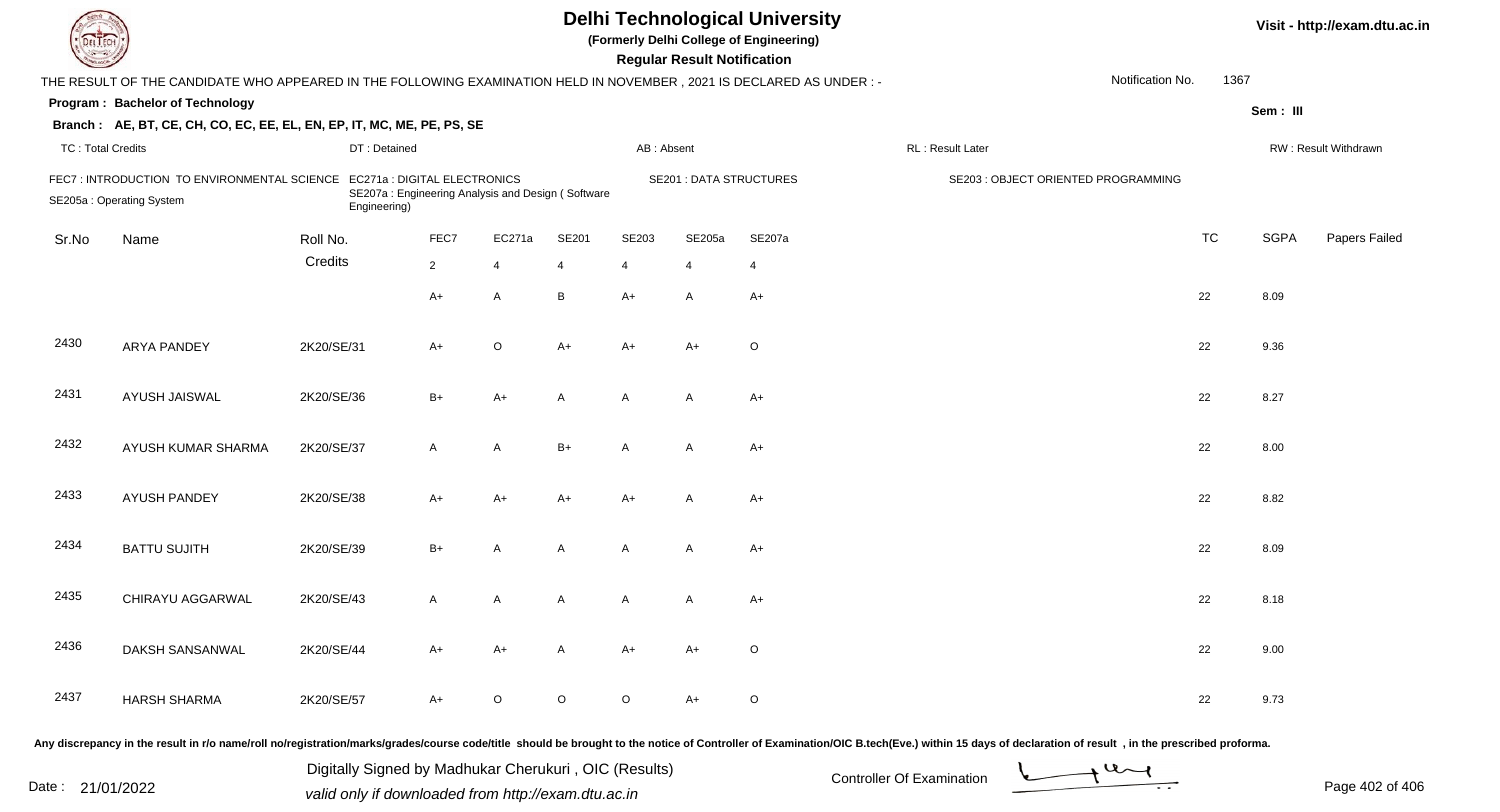| EL ECH                   |                                                                                                                        |                                                                                                   |                |                |         |                | <b>Regular Result Notification</b> | <b>Delhi Technological University</b><br>(Formerly Delhi College of Engineering) |                                     |                  |           |             | Visit - http://exam.dtu.ac.in |
|--------------------------|------------------------------------------------------------------------------------------------------------------------|---------------------------------------------------------------------------------------------------|----------------|----------------|---------|----------------|------------------------------------|----------------------------------------------------------------------------------|-------------------------------------|------------------|-----------|-------------|-------------------------------|
|                          | THE RESULT OF THE CANDIDATE WHO APPEARED IN THE FOLLOWING EXAMINATION HELD IN NOVEMBER , 2021 IS DECLARED AS UNDER : - |                                                                                                   |                |                |         |                |                                    |                                                                                  |                                     | Notification No. | 1367      |             |                               |
|                          | Program: Bachelor of Technology                                                                                        |                                                                                                   |                |                |         |                |                                    |                                                                                  |                                     |                  |           | Sem: III    |                               |
|                          | Branch: AE, BT, CE, CH, CO, EC, EE, EL, EN, EP, IT, MC, ME, PE, PS, SE                                                 |                                                                                                   |                |                |         |                |                                    |                                                                                  |                                     |                  |           |             |                               |
| <b>TC: Total Credits</b> |                                                                                                                        | DT: Detained                                                                                      |                |                |         | AB: Absent     |                                    |                                                                                  | RL: Result Later                    |                  |           |             | RW: Result Withdrawn          |
|                          | FEC7: INTRODUCTION TO ENVIRONMENTAL SCIENCE<br>SE205a: Operating System                                                | EC271a : DIGITAL ELECTRONICS<br>SE207a: Engineering Analysis and Design (Software<br>Engineering) |                |                |         |                | <b>SE201 : DATA STRUCTURES</b>     |                                                                                  | SE203 : OBJECT ORIENTED PROGRAMMING |                  |           |             |                               |
| Sr.No                    | Name                                                                                                                   | Roll No.                                                                                          | FEC7           | EC271a         | SE201   | SE203          | SE205a                             | SE207a                                                                           |                                     |                  | <b>TC</b> | <b>SGPA</b> | Papers Failed                 |
|                          |                                                                                                                        | Credits                                                                                           | $\overline{2}$ | $\overline{4}$ | 4       | $\overline{4}$ | 4                                  | $\overline{4}$                                                                   |                                     |                  |           |             |                               |
|                          |                                                                                                                        |                                                                                                   | $A+$           | O              | $\circ$ | $\circ$        | $A+$                               | $\circ$                                                                          |                                     |                  | 22        | 9.73        |                               |
| 2438                     | <b>ISHANKI SAXENA</b>                                                                                                  | 2K20/SE/61                                                                                        | A+             | A+             | A+      | $A+$           | $A+$                               | $A+$                                                                             |                                     |                  | 22        | 9.00        |                               |
| 2439                     | KALP PANKAJKUMAR PATEL 2K20/SE/66                                                                                      |                                                                                                   | A+             | A+             | A+      | $A+$           | $A+$                               | $A+$                                                                             |                                     |                  | 22        | 9.00        |                               |
| 2440                     | <b>KUSH PANDEY</b>                                                                                                     | 2K20/SE/76                                                                                        | A+             | A+             | A+      | A+             | $\circ$                            | $A+$                                                                             |                                     |                  | 22        | 9.18        |                               |
| 2441                     | LAKSHAY                                                                                                                | 2K20/SE/77                                                                                        | A+             | A+             | A+      | $A+$           | $\circ$                            | $A+$                                                                             |                                     |                  | 22        | 9.18        |                               |
| 2442                     | <b>NIKHIL TIRKEY</b>                                                                                                   | 2K20/SE/90                                                                                        | A              | $\mathbf C$    | A+      | A+             | $A+$                               | $A+$                                                                             |                                     |                  | 22        | 8.18        |                               |
| 2443                     | PRATHAM BATRA                                                                                                          | 2K20/SE/99                                                                                        | A+             | A              | A+      | A+             | $\circ$                            | A+                                                                               |                                     |                  | 22        | 9.00        |                               |
| 2444                     | PRINCE KUMAR                                                                                                           | 2K20/SE/100                                                                                       | A+             | A              | A+      | A+             | A+                                 | A+                                                                               |                                     |                  | 22        | 8.82        |                               |
| 2445                     | RAGHAV KUMAR JHA                                                                                                       | 2K20/SE/102                                                                                       | A+             | A              | $\circ$ | $A+$           | $\circ$                            | $A+$                                                                             |                                     |                  | 22        | 9.18        |                               |
|                          |                                                                                                                        |                                                                                                   |                |                |         |                |                                    |                                                                                  |                                     |                  |           |             |                               |

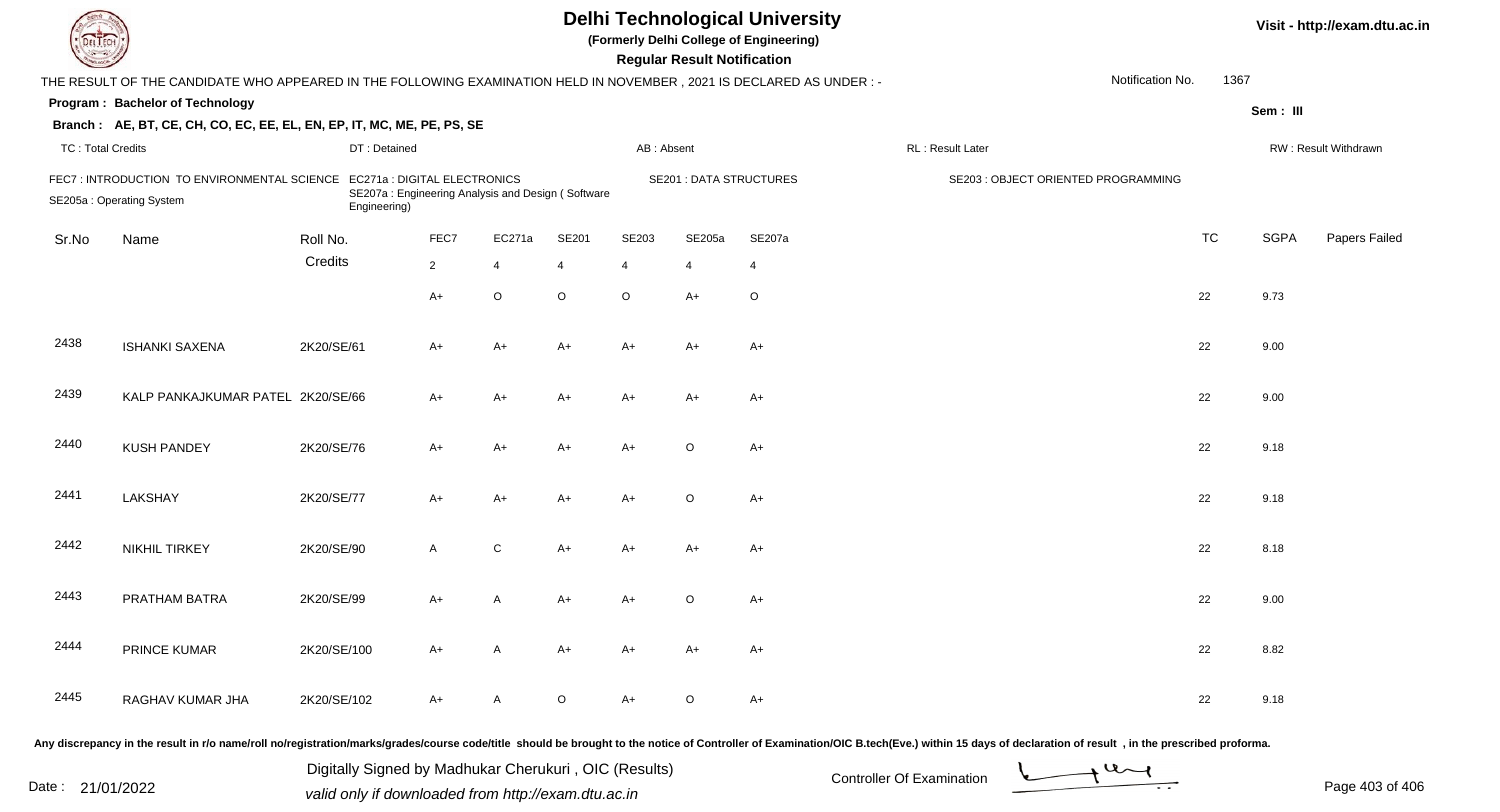| <b>Delhi Technological University</b><br>Visit - http://exam.dtu.ac.in<br>(Formerly Delhi College of Engineering)<br>DEL ECH<br><b>Regular Result Notification</b> |                                                                                                                     |              |                                                   |              |                |            |                                |                |                                                                                                                                                                                                                                |                  |           |             |                      |
|--------------------------------------------------------------------------------------------------------------------------------------------------------------------|---------------------------------------------------------------------------------------------------------------------|--------------|---------------------------------------------------|--------------|----------------|------------|--------------------------------|----------------|--------------------------------------------------------------------------------------------------------------------------------------------------------------------------------------------------------------------------------|------------------|-----------|-------------|----------------------|
|                                                                                                                                                                    | THE RESULT OF THE CANDIDATE WHO APPEARED IN THE FOLLOWING EXAMINATION HELD IN NOVEMBER, 2021 IS DECLARED AS UNDER:- |              |                                                   |              |                |            |                                |                |                                                                                                                                                                                                                                | Notification No. | 1367      |             |                      |
|                                                                                                                                                                    | Program: Bachelor of Technology                                                                                     |              |                                                   |              |                |            |                                |                |                                                                                                                                                                                                                                |                  |           | Sem: III    |                      |
|                                                                                                                                                                    | Branch: AE, BT, CE, CH, CO, EC, EE, EL, EN, EP, IT, MC, ME, PE, PS, SE                                              |              |                                                   |              |                |            |                                |                |                                                                                                                                                                                                                                |                  |           |             |                      |
| <b>TC: Total Credits</b>                                                                                                                                           |                                                                                                                     | DT: Detained |                                                   |              |                | AB: Absent |                                |                | RL: Result Later                                                                                                                                                                                                               |                  |           |             | RW: Result Withdrawn |
|                                                                                                                                                                    | FEC7 : INTRODUCTION TO ENVIRONMENTAL SCIENCE EC271a : DIGITAL ELECTRONICS<br>SE205a: Operating System               | Engineering) | SE207a: Engineering Analysis and Design (Software |              |                |            | <b>SE201 : DATA STRUCTURES</b> |                | SE203 : OBJECT ORIENTED PROGRAMMING                                                                                                                                                                                            |                  |           |             |                      |
| Sr.No                                                                                                                                                              | Name                                                                                                                | Roll No.     | FEC7                                              | EC271a       | SE201          | SE203      | SE205a                         | SE207a         |                                                                                                                                                                                                                                |                  | <b>TC</b> | <b>SGPA</b> | Papers Failed        |
|                                                                                                                                                                    |                                                                                                                     | Credits      | $\overline{2}$                                    | 4            | $\overline{4}$ | 4          |                                | $\overline{4}$ |                                                                                                                                                                                                                                |                  |           |             |                      |
|                                                                                                                                                                    |                                                                                                                     |              | $A+$                                              | A            | $\circ$        | $A+$       | $\circ$                        | $A+$           |                                                                                                                                                                                                                                |                  | 22        | 9.18        |                      |
| 2446                                                                                                                                                               | RAJIT TETE                                                                                                          | 2K20/SE/103  | $\mathsf{A}$                                      | $A+$         | A              | A+         | A+                             | $A+$           |                                                                                                                                                                                                                                |                  | 22        | 8.73        |                      |
| 2447                                                                                                                                                               | <b>SAHIL DUHAN</b>                                                                                                  | 2K20/SE/113  | $A+$                                              | A            | A+             | A+         | $\circ$                        | $A+$           |                                                                                                                                                                                                                                |                  | 22        | 9.00        |                      |
| 2448                                                                                                                                                               | SANDEEP                                                                                                             | 2K20/SE/118  | $\circ$                                           | $\mathsf{A}$ | $A+$           | A+         | A+                             | $\circ$        |                                                                                                                                                                                                                                |                  | 22        | 9.09        |                      |
| 2449                                                                                                                                                               | <b>SHIVANSH</b>                                                                                                     | 2K20/SE/129  | $A+$                                              | $\mathsf{A}$ | A+             | A+         | A+                             | $A+$           |                                                                                                                                                                                                                                |                  | 22        | 8.82        |                      |
| 2450                                                                                                                                                               | <b>SHUBHAM</b>                                                                                                      | 2K20/SE/132  | $\circ$                                           | $B+$         | $A+$           | A+         | $A+$                           | $A+$           |                                                                                                                                                                                                                                |                  | 22        | 8.73        |                      |
| 2451                                                                                                                                                               | SHUBHAM KUMAR                                                                                                       | 2K20/SE/134  | $A+$                                              | $B+$         | A+             | A+         | A+                             | A+             |                                                                                                                                                                                                                                |                  | 22        | 8.64        |                      |
| 2452                                                                                                                                                               | SUSHEET MOHAN                                                                                                       | 2K20/SE/139  | A+                                                | A            | A+             | A+         | A+                             | O              |                                                                                                                                                                                                                                |                  | 22        | 9.00        |                      |
| 2453                                                                                                                                                               | TANISHKA ANAND                                                                                                      | 2K20/SE/141  | A+                                                | A            | O              | $\circ$    | A+                             | $\circ$        |                                                                                                                                                                                                                                |                  | 22        | 9.36        |                      |
|                                                                                                                                                                    |                                                                                                                     |              |                                                   |              |                |            |                                |                | Any discrepancy in the result in r/o name/roll no/registration/marks/grades/course code/title should be brought to the notice of Controller of Examination/OIC B.tech(Eve.) within 15 days of declaration of result , in the p |                  |           |             |                      |

Date : 21/01/2022 Digital Digital of Microsofted Chemical Controller Of Examination Determination Page 404 of 40<br>Valid only if downloaded from http://exam.dtu.ac.in Digitally Signed by Madhukar Cherukuri , OIC (Results)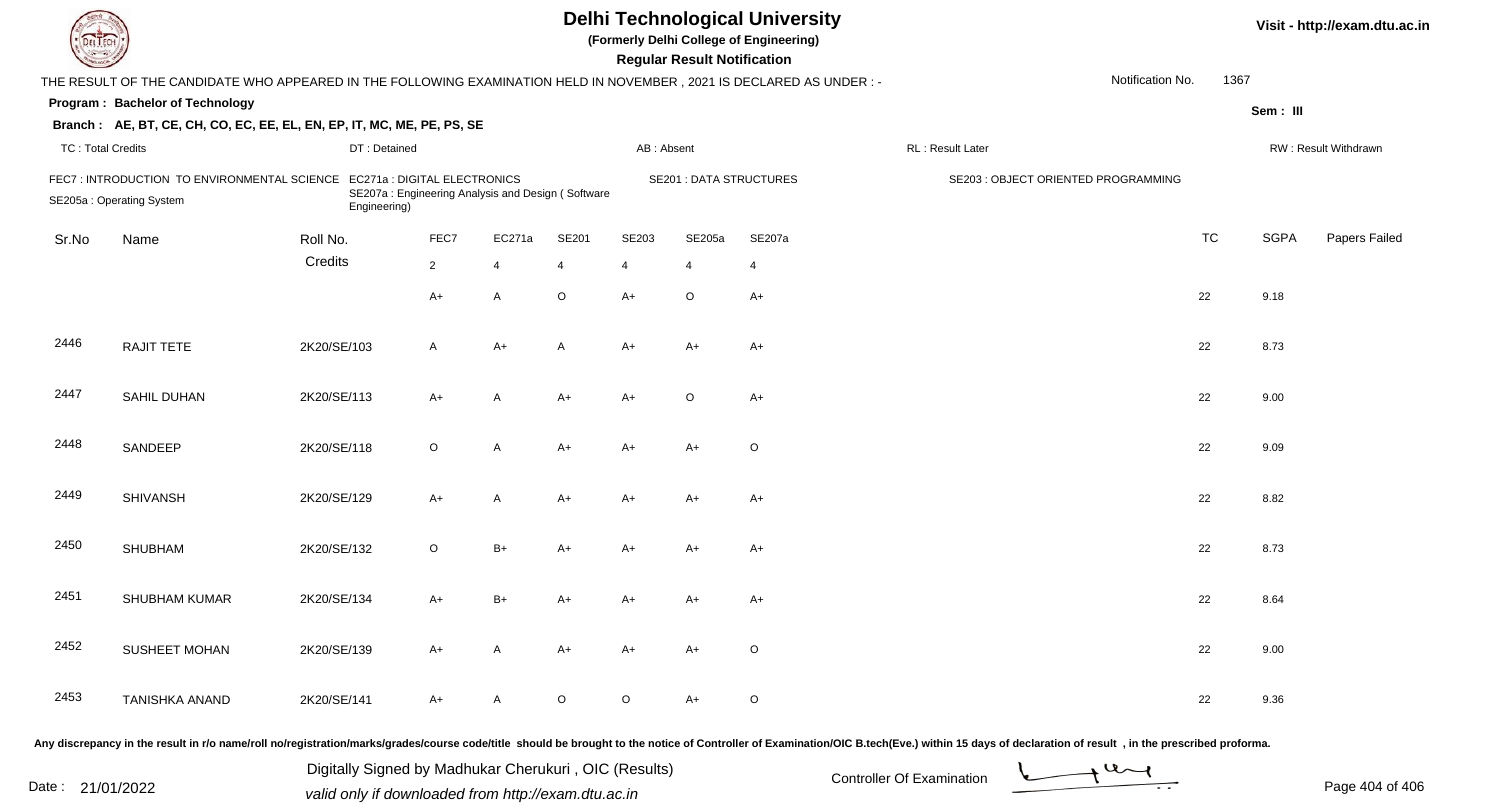| EL ECH                   |                                                                                                                       |              |                                                                                   |                |         |                | <b>Regular Result Notification</b> | <b>Delhi Technological University</b><br>(Formerly Delhi College of Engineering) |                                     |                  |           |             | Visit - http://exam.dtu.ac.in |
|--------------------------|-----------------------------------------------------------------------------------------------------------------------|--------------|-----------------------------------------------------------------------------------|----------------|---------|----------------|------------------------------------|----------------------------------------------------------------------------------|-------------------------------------|------------------|-----------|-------------|-------------------------------|
|                          | THE RESULT OF THE CANDIDATE WHO APPEARED IN THE FOLLOWING EXAMINATION HELD IN NOVEMBER , 2021 IS DECLARED AS UNDER :- |              |                                                                                   |                |         |                |                                    |                                                                                  |                                     | Notification No. | 1367      |             |                               |
|                          | Program: Bachelor of Technology                                                                                       |              |                                                                                   |                |         |                |                                    |                                                                                  |                                     |                  |           | Sem: III    |                               |
|                          | Branch: AE, BT, CE, CH, CO, EC, EE, EL, EN, EP, IT, MC, ME, PE, PS, SE                                                |              |                                                                                   |                |         |                |                                    |                                                                                  |                                     |                  |           |             |                               |
| <b>TC: Total Credits</b> |                                                                                                                       | DT: Detained |                                                                                   |                |         | AB: Absent     |                                    |                                                                                  | RL: Result Later                    |                  |           |             | RW: Result Withdrawn          |
|                          | FEC7: INTRODUCTION TO ENVIRONMENTAL SCIENCE<br>SE205a: Operating System                                               | Engineering) | EC271a : DIGITAL ELECTRONICS<br>SE207a: Engineering Analysis and Design (Software |                |         |                | <b>SE201 : DATA STRUCTURES</b>     |                                                                                  | SE203 : OBJECT ORIENTED PROGRAMMING |                  |           |             |                               |
| Sr.No                    | Name                                                                                                                  | Roll No.     | FEC7                                                                              | EC271a         | SE201   | SE203          | SE205a                             | SE207a                                                                           |                                     |                  | <b>TC</b> | <b>SGPA</b> | Papers Failed                 |
|                          |                                                                                                                       | Credits      | $\overline{2}$                                                                    | $\overline{4}$ | 4       | $\overline{4}$ | 4                                  | 4                                                                                |                                     |                  |           |             |                               |
|                          |                                                                                                                       |              | $A+$                                                                              | A              | $\circ$ | $\circ$        | $A+$                               | $\circ$                                                                          |                                     |                  | 22        | 9.36        |                               |
| 2454                     | <b>TARUN LAKRA</b>                                                                                                    | 2K20/SE/142  | A+                                                                                | $B+$           | A+      | $A+$           | $A+$                               | A+                                                                               |                                     |                  | 22        | 8.64        |                               |
| 2455                     | <b>UMANG</b>                                                                                                          | 2K20/SE/148  | A+                                                                                | B+             | A+      | $A+$           | $\circ$                            | $A+$                                                                             |                                     |                  | 22        | 8.82        |                               |
| 2456                     | VAIBHAV                                                                                                               | 2K20/SE/150  | $A+$                                                                              | $B+$           | $A+$    | $\circ$        | $A+$                               | $A+$                                                                             |                                     |                  | 22        | 8.82        |                               |
| 2457                     | <b>VAIBHAV TIWARI</b>                                                                                                 | 2K20/SE/151  | $A+$                                                                              | $B+$           | O       | $\circ$        | $\circ$                            | $A+$                                                                             |                                     |                  | 22        | 9.18        |                               |
| 2458                     | <b>VANSH SHARMA</b>                                                                                                   | 2K20/SE/153  | A+                                                                                | B+             | $B+$    | A+             | $A+$                               | $A+$                                                                             |                                     |                  | 22        | 8.27        |                               |
| 2459                     | <b>VARDHAN SURI</b>                                                                                                   | 2K20/SE/155  | A+                                                                                | Α              | A+      | A+             | A+                                 | A+                                                                               |                                     |                  | 22        | 8.82        |                               |
| 2460                     | <b>VIBUDH KR BHAGAT</b>                                                                                               | 2K20/SE/156  | A                                                                                 | A              | A       | A+             | A+                                 | $A+$                                                                             |                                     |                  | 22        | 8.55        |                               |
| 2461                     | <b>VIKESH KUNWAR</b>                                                                                                  | 2K20/SE/157  | A+                                                                                | $B+$           | A+      | A+             | A+                                 | $A+$                                                                             |                                     |                  | 22        | 8.64        |                               |
|                          |                                                                                                                       |              |                                                                                   |                |         |                |                                    |                                                                                  |                                     |                  |           |             |                               |